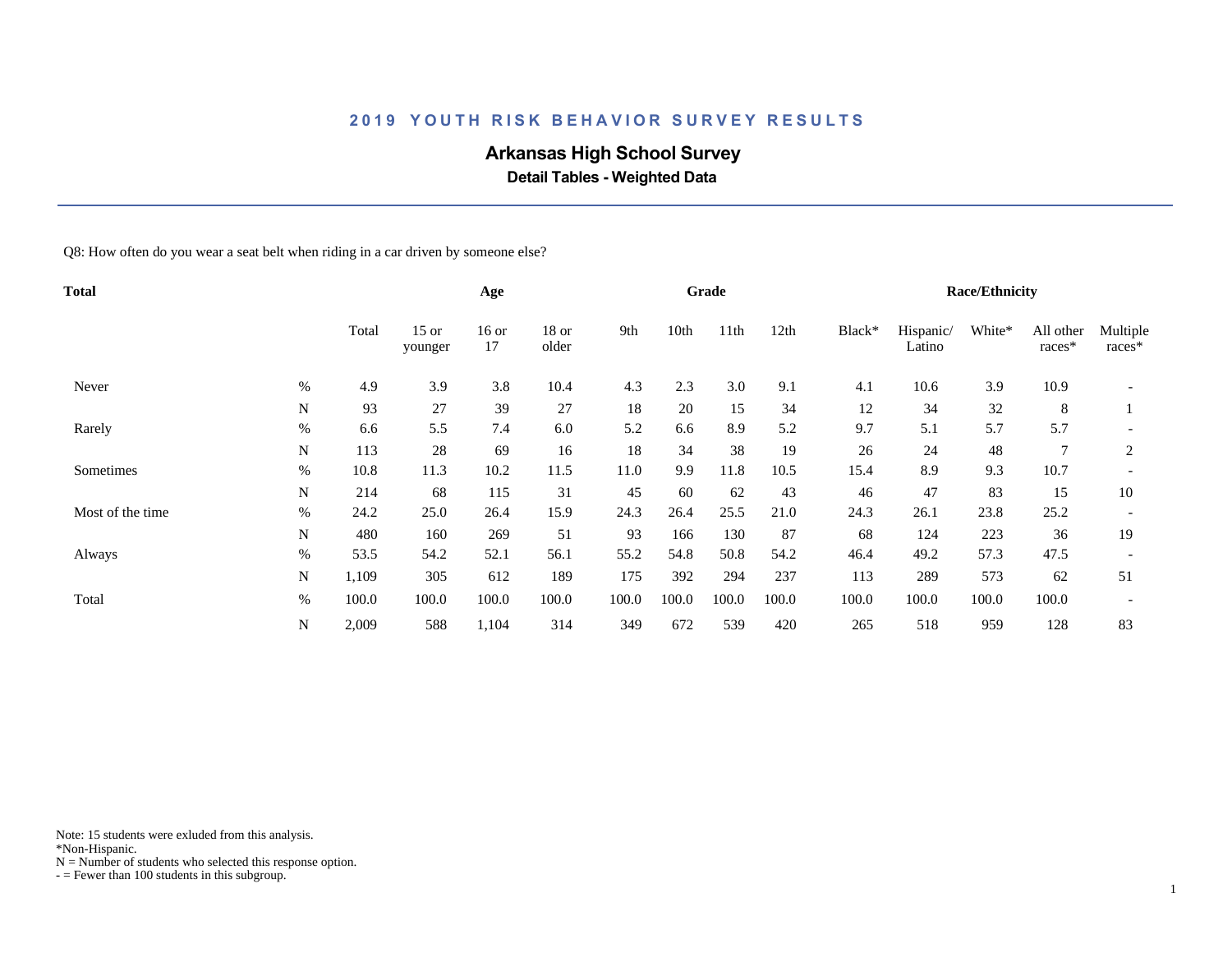# **Arkansas High School Survey**

 **Detail Tables - Weighted Data**

Q8: How often do you wear a seat belt when riding in a car driven by someone else?

| Male             |           |              |                    | Age           |                |       |       | Grade |       |                |                     | <b>Race/Ethnicity</b> |                          |                    |
|------------------|-----------|--------------|--------------------|---------------|----------------|-------|-------|-------|-------|----------------|---------------------|-----------------------|--------------------------|--------------------|
|                  |           | All<br>males | $15$ or<br>younger | $16$ or<br>17 | 18 or<br>older | 9th   | 10th  | 11th  | 12th  | Black*         | Hispanic/<br>Latino | White*                | All other<br>races*      | Multiple<br>races* |
| Never            | $\%$      | 5.4          | 3.0                | 4.3           | 13.7           | 4.9   | 2.5   | 2.8   | 11.9  | 3.5            | 9.5                 | 5.2                   |                          |                    |
|                  | N         | 52           | 9                  | 24            | 19             | 10    | 10    | 8     | 22    | $\overline{7}$ | 16                  | 24                    | 2                        |                    |
| Rarely           | $\%$      | 7.5          | 5.8                | 8.0           | 9.4            | 4.7   | 7.3   | 9.7   | 7.8   | 13.0           | 5.0                 | 6.5                   |                          |                    |
|                  | ${\bf N}$ | 57           | 11                 | 36            | 10             | 6     | 17    | 20    | 11    | 14             | 10                  | 29                    | 2                        | $\overline{0}$     |
| Sometimes        | $\%$      | 11.3         | 12.1               | 10.9          | 10.9           | 10.8  | 11.8  | 10.5  | 12.0  | 14.2           | $8.0\,$             | 11.1                  |                          |                    |
|                  | N         | 103          | 28                 | 60            | 15             | 17    | 33    | 28    | 23    | 17             | 19                  | 50                    | 9                        | 3                  |
| Most of the time | $\%$      | 21.9         | 22.6               | 24.1          | 13.9           | 24.0  | 22.8  | 23.5  | 17.3  | 22.4           | 32.5                | 20.4                  |                          |                    |
|                  | ${\bf N}$ | 215          | 67                 | 120           | 28             | 38    | 79    | 57    | 39    | 27             | 65                  | 92                    | 20                       |                    |
| Always           | $\%$      | 53.9         | 56.4               | 52.7          | 52.1           | 55.6  | 55.7  | 53.5  | 51.0  | 46.9           | 45.1                | 56.7                  |                          |                    |
|                  | N         | 540          | 138                | 308           | 92             | 79    | 204   | 140   | 112   | 48             | 133                 | 288                   | 32                       | 29                 |
| Total            | $\%$      | 100.0        | 100.0              | 100.0         | 100.0          | 100.0 | 100.0 | 100.0 | 100.0 | 100.0          | 100.0               | 100.0                 | $\overline{\phantom{a}}$ |                    |
|                  | ${\bf N}$ | 967          | 253                | 548           | 164            | 150   | 343   | 253   | 207   | 113            | 243                 | 483                   | 65                       | 40                 |

Note: 6 male students were excluded from this analysis.

\*Non-Hispanic.

 $N =$  Number of students who selected this response option.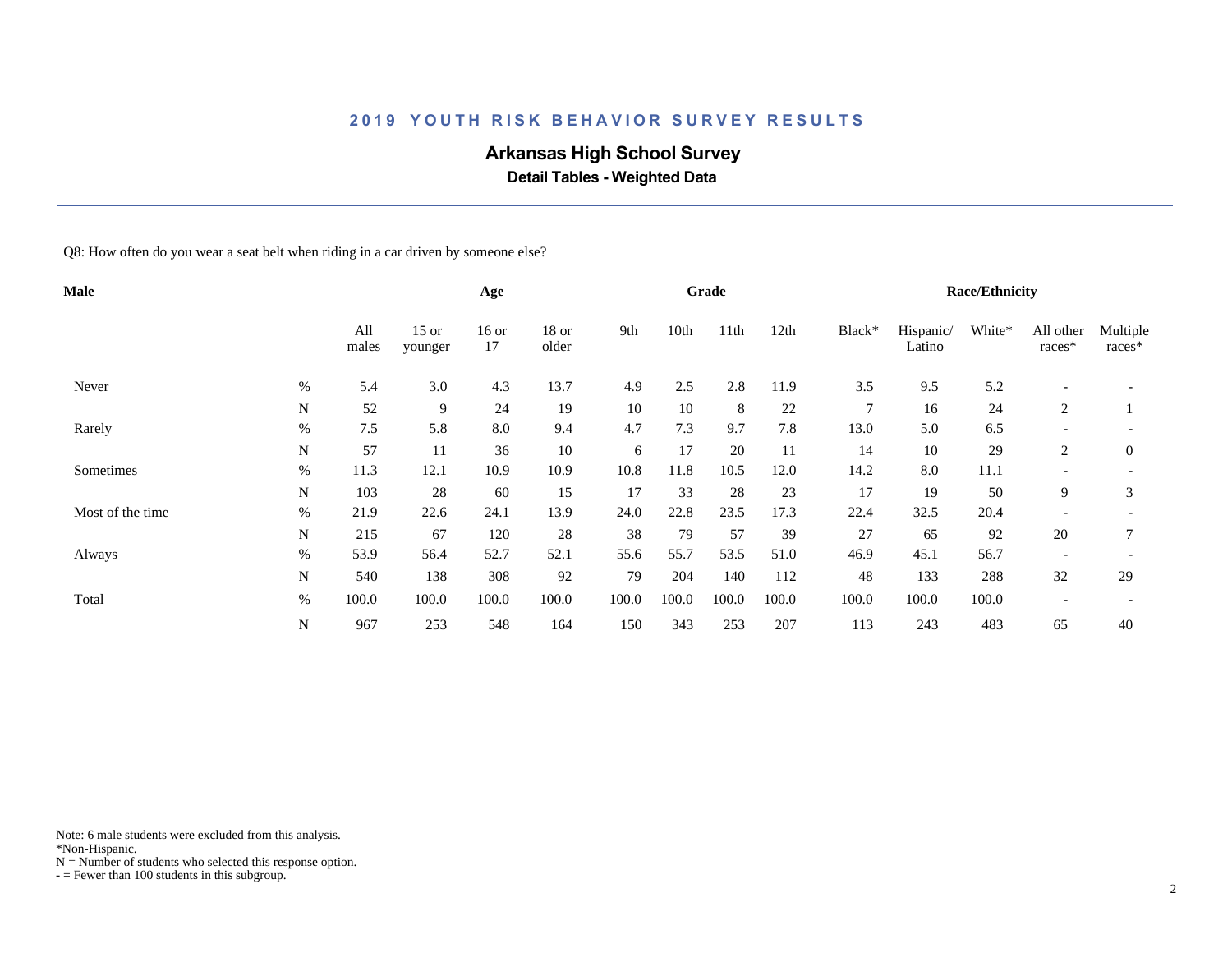# **Arkansas High School Survey**

 **Detail Tables - Weighted Data**

Q8: How often do you wear a seat belt when riding in a car driven by someone else?

| Female           |             |                |                    | Age           |                |       |       | Grade |       |        |                     | <b>Race/Ethnicity</b> |                          |                    |
|------------------|-------------|----------------|--------------------|---------------|----------------|-------|-------|-------|-------|--------|---------------------|-----------------------|--------------------------|--------------------|
|                  |             | All<br>females | $15$ or<br>younger | $16$ or<br>17 | 18 or<br>older | 9th   | 10th  | 11th  | 12th  | Black* | Hispanic/<br>Latino | White*                | All other<br>races*      | Multiple<br>races* |
| Never            | $\%$        | 4.1            | 4.1                | 3.4           | 6.8            | 3.8   | 1.9   | 3.1   | 6.3   | 4.6    | 11.3                | 2.3                   | $\overline{\phantom{a}}$ |                    |
|                  | N           | 36             | 14                 | 14            | 8              | 8     | 9     | 6     | 11    | 5      | 17                  | 8                     | $\overline{4}$           | $\overline{0}$     |
| Rarely           | $\%$        | 5.6            | 5.3                | 6.9           | 2.2            | 5.8   | 6.0   | 8.1   | 2.6   | 7.2    | 5.4                 | 4.8                   |                          |                    |
|                  | $\mathbf N$ | 55             | 17                 | 32            | 6              | 12    | 17    | 18    | 8     | 12     | 14                  | 19                    | 5                        | $\overline{2}$     |
| Sometimes        | $\%$        | 10.2           | 10.1               | 9.6           | 12.3           | 11.2  | 7.6   | 13.3  | 9.0   | 16.7   | 9.8                 | $7.2\,$               | $\overline{\phantom{a}}$ |                    |
|                  | N           | 108            | 38                 | 54            | 16             | 28    | 26    | 34    | 20    | 29     | 28                  | 33                    | 6                        | 7                  |
| Most of the time | $\%$        | 26.9           | 27.4               | 29.1          | 18.4           | 24.4  | 30.4  | 27.7  | 25.1  | 26.3   | 21.0                | 27.9                  | $\overline{\phantom{0}}$ |                    |
|                  | N           | 263            | 91                 | 149           | 23             | 54    | 86    | 73    | 48    | 41     | 58                  | 131                   | 16                       | 12                 |
| Always           | $\%$        | 53.2           | 53.1               | 51.1          | 60.3           | 54.8  | 54.1  | 47.8  | 57.1  | 45.2   | 52.5                | 57.8                  |                          |                    |
|                  | N           | 563            | 166                | 301           | 96             | 96    | 186   | 153   | 124   | 63     | 155                 | 284                   | 29                       | 22                 |
| Total            | $\%$        | 100.0          | 100.0              | 100.0         | 100.0          | 100.0 | 100.0 | 100.0 | 100.0 | 100.0  | 100.0               | 100.0                 | $\overline{\phantom{a}}$ |                    |
|                  | $\mathbf N$ | 1,025          | 326                | 550           | 149            | 198   | 324   | 284   | 211   | 150    | 272                 | 475                   | 60                       | 43                 |

Note: 6 female students were excluded from this analysis.

\*Non-Hispanic.

 $N =$  Number of students who selected this response option.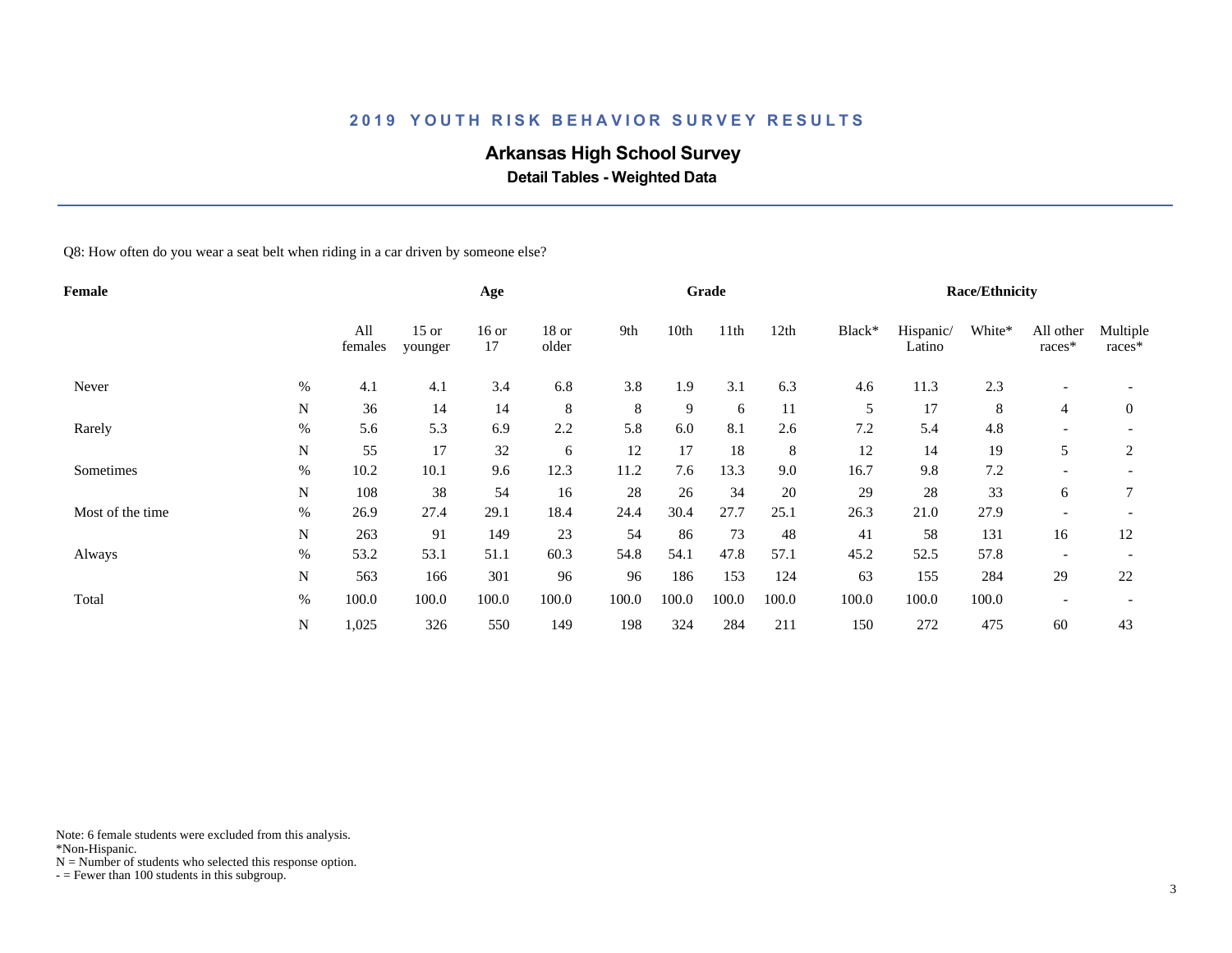# **Arkansas High School Survey**

 **Detail Tables - Weighted Data**

Q9: During the past 30 days, how many times did you ride in a car or other vehicle driven by someone who had been drinking alcohol?

| Total           |           |       |                    | Age           |                  |       |       | Grade |                |        |                     | <b>Race/Ethnicity</b> |                     |                    |
|-----------------|-----------|-------|--------------------|---------------|------------------|-------|-------|-------|----------------|--------|---------------------|-----------------------|---------------------|--------------------|
|                 |           | Total | $15$ or<br>younger | $16$ or<br>17 | $18$ or<br>older | 9th   | 10th  | 11th  | 12th           | Black* | Hispanic/<br>Latino | White*                | All other<br>races* | Multiple<br>races* |
| 0 times         | $\%$      | 80.5  | 83.5               | 80.0          | 76.3             | 82.4  | 83.4  | 78.5  | 78.5           | 74.5   | 79.0                | 83.2                  | 77.6                |                    |
|                 | N         | 1,627 | 486                | 890           | 250              | 284   | 558   | 428   | 339            | 199    | 417                 | 802                   | 103                 | 70                 |
| l time          | $\%$      | 8.1   | 6.7                | 8.2           | 10.6             | 7.6   | 6.7   | 7.7   | 10.1           | 8.5    | 8.8                 | 7.7                   | 8.7                 |                    |
|                 | N         | 164   | 43                 | 92            | 29               | 28    | 53    | 43    | 37             | 26     | 50                  | 67                    | 9                   | 5                  |
| 2 or 3 times    | $\%$      | 6.2   | 5.7                | 6.3           | 7.0              | 5.9   | 5.0   | 7.8   | 6.5            | 9.1    | 6.1                 | 5.2                   | 7.0                 |                    |
|                 | N         | 118   | 31                 | 70            | 16               | 22    | 34    | 37    | 25             | 22     | 28                  | 52                    | 8                   | 6                  |
| 4 or 5 times    | $\%$      | 1.6   | 1.0                | 1.9           | 2.1              | 1.3   | 1.5   | 2.3   | 1.4            | 2.8    | 2.7                 | 1.1                   | 0.2                 |                    |
|                 | ${\bf N}$ | 34    | 8                  | 18            | 8                | 5     | 9     | 12    | $\overline{7}$ | $\tau$ | 10                  | 13                    |                     | $\mathbf{0}$       |
| 6 or more times | $\%$      | 3.5   | 3.1                | 3.6           | 4.1              | 2.7   | 3.4   | 3.6   | 3.5            | 5.1    | 3.4                 | 2.8                   | 6.5                 |                    |
|                 | N         | 62    | 19                 | 32            | 11               | 11    | 18    | 16    | 12             | 12     | 14                  | 21                    | 8                   | $\overline{2}$     |
| Total           | $\%$      | 100.0 | 100.0              | 100.0         | 100.0            | 100.0 | 100.0 | 100.0 | 100.0          | 100.0  | 100.0               | 100.0                 | 100.0               |                    |
|                 | N         | 2,005 | 587                | 1,102         | 314              | 350   | 672   | 536   | 420            | 266    | 519                 | 955                   | 129                 | 83                 |

Note: 19 students were exluded from this analysis.

\*Non-Hispanic.

 $N =$  Number of students who selected this response option.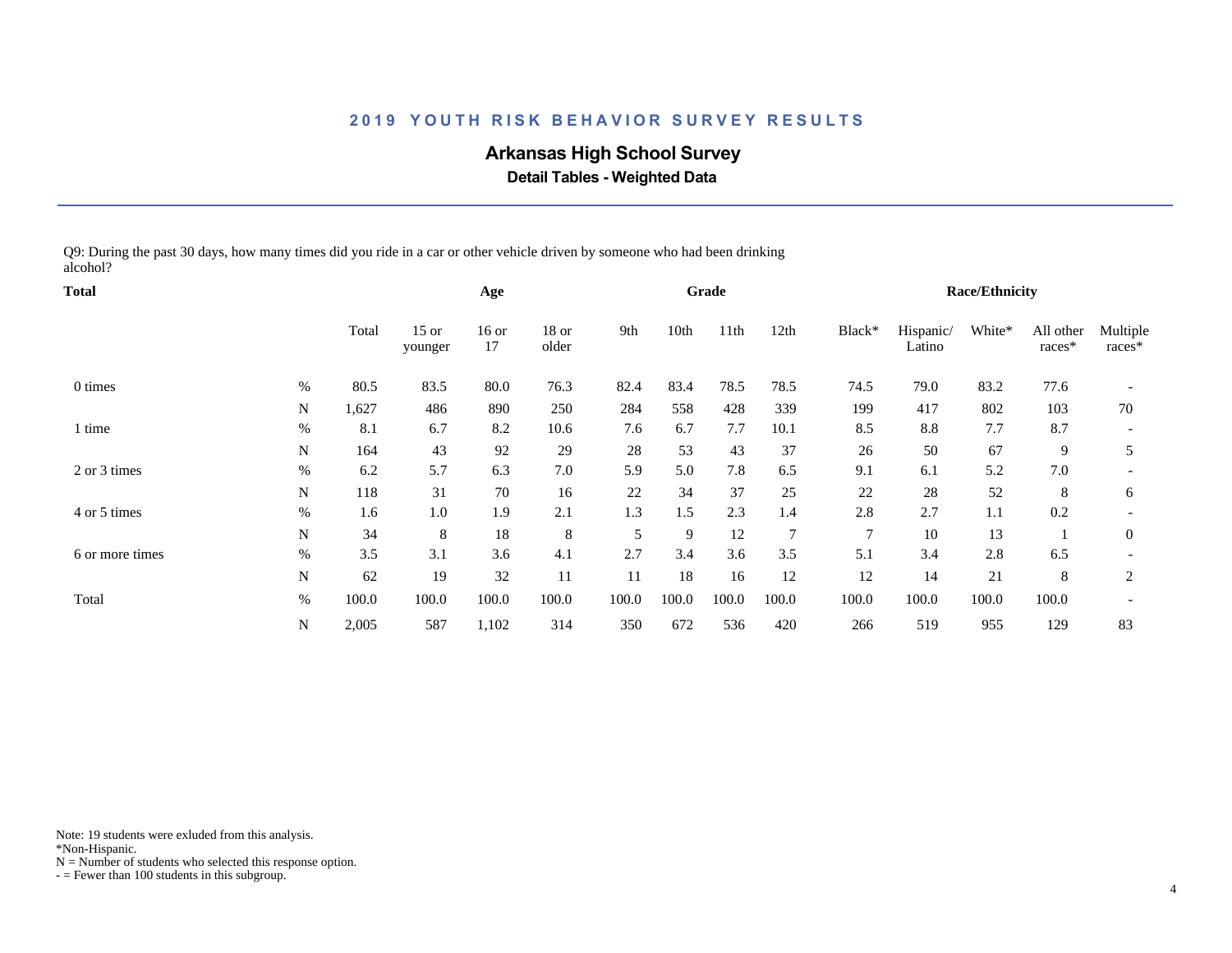# **Arkansas High School Survey**

 **Detail Tables - Weighted Data**

Q9: During the past 30 days, how many times did you ride in a car or other vehicle driven by someone who had been drinking alcohol?

| <b>Male</b>     |      |              |                    | Age           |                |        |       | Grade |       |                |                     | <b>Race/Ethnicity</b> |                     |                    |
|-----------------|------|--------------|--------------------|---------------|----------------|--------|-------|-------|-------|----------------|---------------------|-----------------------|---------------------|--------------------|
|                 |      | All<br>males | $15$ or<br>younger | $16$ or<br>17 | 18 or<br>older | 9th    | 10th  | 11th  | 12th  | Black*         | Hispanic/<br>Latino | White*                | All other<br>races* | Multiple<br>races* |
| 0 times         | $\%$ | 81.6         | 87.2               | 79.4          | 77.1           | 84.0   | 86.0  | 77.5  | 78.4  | 76.4           | 79.6                | 83.5                  |                     |                    |
|                 | N    | 796          | 220                | 445           | 131            | 127    | 294   | 196   | 169   | 85             | 198                 | 410                   | 52                  | 35                 |
| 1 time          | $\%$ | 6.5          | 4.6                | 7.1           | 8.4            | 5.5    | 6.0   | 6.1   | 8.5   | 4.3            | 7.6                 | 6.2                   |                     |                    |
|                 | N    | 63           | 12                 | 37            | 14             | 7      | 22    | 17    | 16    | 8              | 19                  | 25                    | 5                   | 3                  |
| 2 or 3 times    | %    | 5.5          | 3.3                | 6.6           | 6.4            | 3.5    | 4.1   | 8.0   | 6.8   | 7.0            | 5.8                 | 5.2                   |                     |                    |
|                 | N    | 49           | 6                  | 35            | $\overline{7}$ | 5      | 15    | 18    | 11    | $\overline{7}$ | 12                  | 25                    | 3                   | 2                  |
| 4 or 5 times    | $\%$ | 2.3          | 1.0                | 2.8           | 3.3            | 2.4    | 0.3   | 4.4   | 2.3   | 5.3            | 4.4                 | 1.3                   |                     |                    |
|                 | N    | 23           | $\overline{4}$     | 13            | 6              | 4      | 4     | 10    | 5     | 6              | 8                   | $\tau$                |                     | $\mathbf{0}$       |
| 6 or more times | $\%$ | 4.1          | 3.8                | 4.0           | 4.8            | 4.6    | 3.6   | 3.9   | 3.9   | 7.1            | 2.5                 | 3.9                   |                     |                    |
|                 | N    | 32           | 9                  | 16            | $\overline{7}$ | $\tau$ | 8     | 9     | 6     | $\tau$         | 6                   | 14                    | $\overline{4}$      | $\overline{0}$     |
| Total           | $\%$ | 100.0        | 100.0              | 100.0         | 100.0          | 100.0  | 100.0 | 100.0 | 100.0 | 100.0          | 100.0               | 100.0                 |                     |                    |
|                 | N    | 963          | 251                | 546           | 165            | 150    | 343   | 250   | 207   | 113            | 243                 | 481                   | 65                  | 40                 |

Note: 10 male students were excluded from this analysis.

\*Non-Hispanic.

 $N =$  Number of students who selected this response option.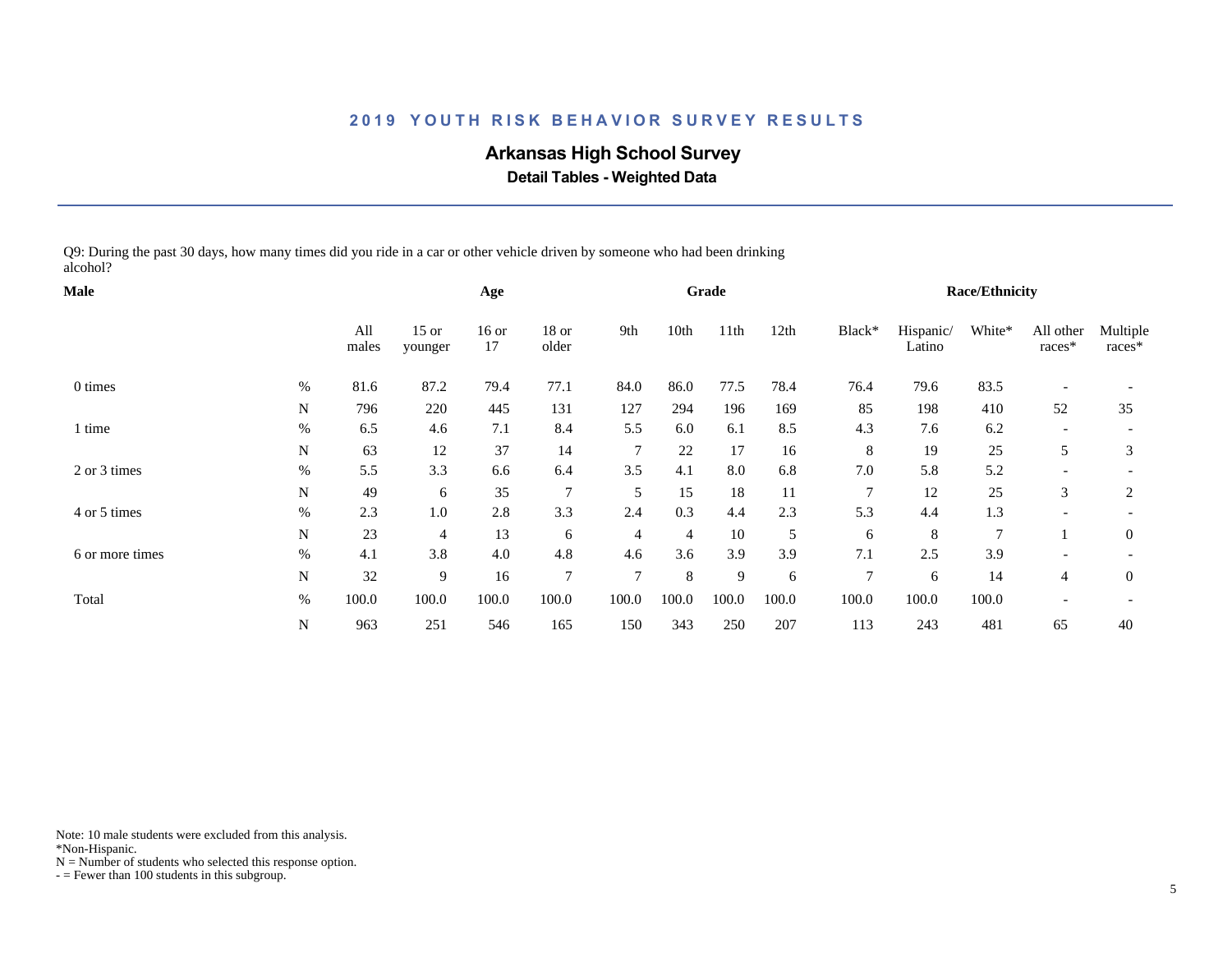# **Arkansas High School Survey**

 **Detail Tables - Weighted Data**

Q9: During the past 30 days, how many times did you ride in a car or other vehicle driven by someone who had been drinking alcohol?

| Female          |             |                |                    | Age           |                |       |                | Grade  |       |        |                     | <b>Race/Ethnicity</b> |                     |                    |
|-----------------|-------------|----------------|--------------------|---------------|----------------|-------|----------------|--------|-------|--------|---------------------|-----------------------|---------------------|--------------------|
|                 |             | All<br>females | $15$ or<br>younger | $16$ or<br>17 | 18 or<br>older | 9th   | 10th           | 11th   | 12th  | Black* | Hispanic/<br>Latino | White*                | All other<br>races* | Multiple<br>races* |
| 0 times         | $\%$        | 79.8           | 80.6               | 80.4          | 76.2           | 80.6  | 81.0           | 79.4   | 79.3  | 73.4   | 78.2                | 82.8                  |                     |                    |
|                 | N           | 822            | 261                | 442           | 119            | 156   | 261            | 230    | 170   | 113    | 216                 | 391                   | 49                  | 35                 |
| l time          | $\%$        | 9.8            | 8.8                | 9.4           | 13.2           | 10.0  | 7.7            | 9.3    | 11.9  | 12.1   | 9.9                 | 9.4                   |                     |                    |
|                 | N           | 101            | 31                 | 55            | 15             | 21    | 31             | 26     | 21    | 18     | 31                  | 42                    | 4                   | 2                  |
| 2 or 3 times    | %           | 6.9            | 8.2                | 6.1           | 6.7            | 8.5   | 6.2            | 7.7    | 5.4   | 10.2   | 6.5                 | 5.3                   |                     |                    |
|                 | N           | 67             | 25                 | 34            | 8              | 17    | 19             | 19     | 12    | 14     | 16                  | 27                    | 5                   | 4                  |
| 4 or 5 times    | $\%$        | 0.8            | 0.5                | 1.0           | 0.7            | 0.2   | 2.3            | 0.2    | 0.4   | 0.8    | 1.2                 | 0.8                   |                     |                    |
|                 | $\mathbf N$ | 9              | $\overline{2}$     | 5             | 2              |       | $\overline{4}$ | 2      | 2     |        | $\overline{2}$      | 6                     | $\overline{0}$      | $\mathbf{0}$       |
| 6 or more times | $\%$        | 2.7            | 1.9                | 3.1           | 3.2            | 0.7   | 2.8            | 3.3    | 3.0   | 3.6    | 4.2                 | 1.7                   |                     |                    |
|                 | N           | 27             | 8                  | 15            | $\overline{4}$ | 4     | 9              | $\tau$ | 6     | 5      | 8                   | $\tau$                | 3                   | 2                  |
| Total           | $\%$        | 100.0          | 100.0              | 100.0         | 100.0          | 100.0 | 100.0          | 100.0  | 100.0 | 100.0  | 100.0               | 100.0                 |                     |                    |
|                 | N           | 1,026          | 327                | 551           | 148            | 199   | 324            | 284    | 211   | 151    | 273                 | 473                   | 61                  | 43                 |

Note: 5 female students were excluded from this analysis.

\*Non-Hispanic.

 $N =$  Number of students who selected this response option.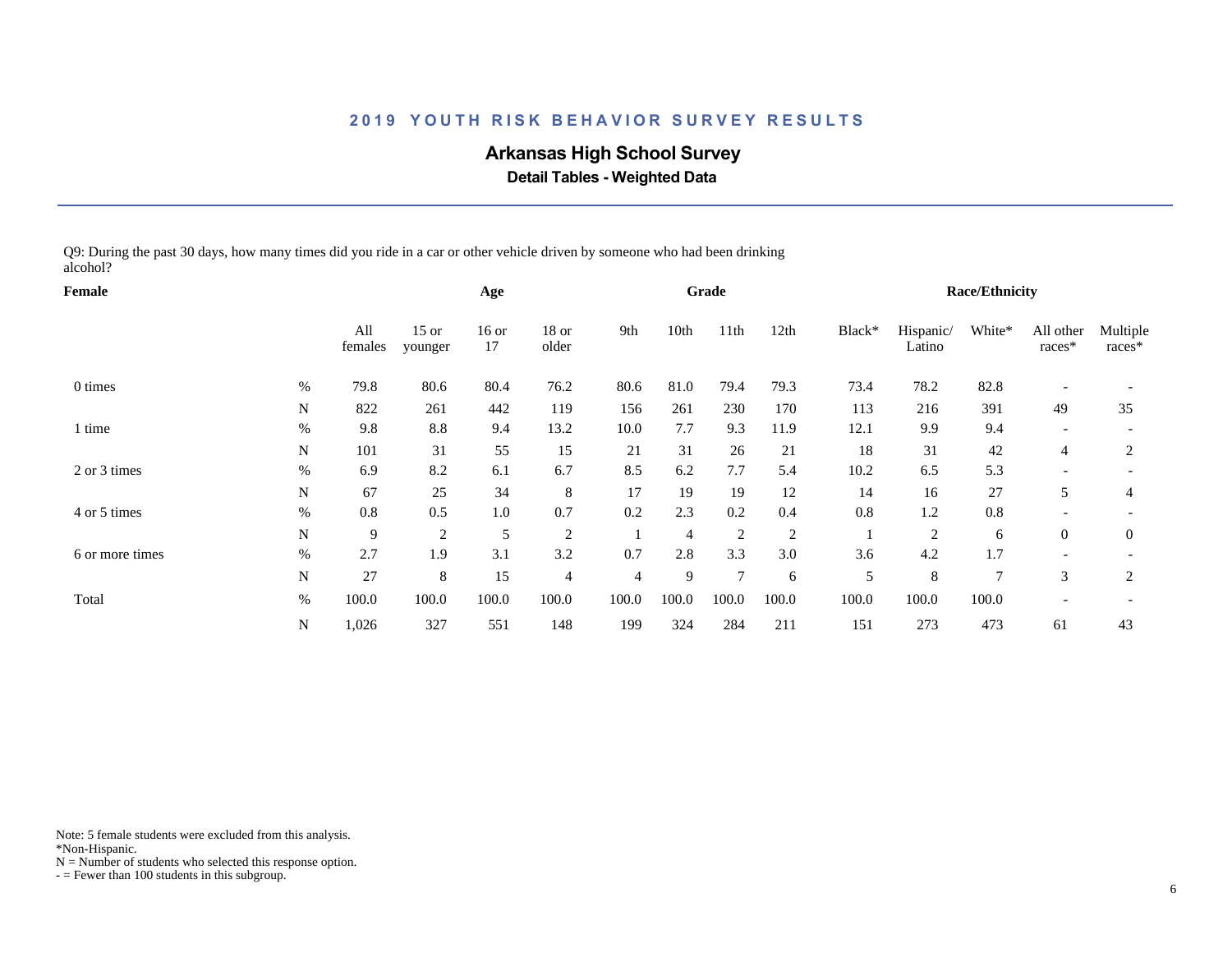# **Arkansas High School Survey**

 **Detail Tables - Weighted Data**

Q10: During the past 30 days, how many times did you drive a car or other vehicle when you had been drinking alcohol?

| Total           |           |       |                    | Age           |                |                |       | Grade          |                |                |                     | <b>Race/Ethnicity</b> |                     |                    |
|-----------------|-----------|-------|--------------------|---------------|----------------|----------------|-------|----------------|----------------|----------------|---------------------|-----------------------|---------------------|--------------------|
|                 |           | Total | $15$ or<br>younger | $16$ or<br>17 | 18 or<br>older | 9th            | 10th  | 11th           | 12th           | Black*         | Hispanic/<br>Latino | White*                | All other<br>races* | Multiple<br>races* |
| Did not drive   | $\%$      | 34.7  | 56.5               | 23.9          | 21.6           | 60.8           | 31.0  | 26.2           | 17.3           | 38.1           | 39.9                | 32.3                  | 41.8                |                    |
|                 | ${\bf N}$ | 644   | 300                | 285           | 59             | 193            | 228   | 137            | 75             | 78             | 196                 | 269                   | 52                  | 36                 |
| 0 times         | $\%$      | 60.9  | 40.9               | 72.6          | 67.8           | 37.4           | 65.9  | 70.4           | 73.8           | 60.3           | 53.5                | 62.9                  | 54.5                |                    |
|                 | N         | 1,068 | 214                | 658           | 194            | 114            | 360   | 314            | 272            | 132            | 254                 | 556                   | 58                  | 42                 |
| 1 time          | $\%$      | 1.7   | 0.9                | 1.5           | 4.1            | 0.6            | 1.0   | 1.6            | 4.0            | 0.0            | 3.3                 | 2.0                   | 0.5                 |                    |
|                 | N         | 30    | 6                  | 15            | 9              | 3              | 5     | 9              | 13             | $\mathbf{0}$   | 11                  | 17                    |                     |                    |
| 2 or 3 times    | $\%$      | 1.0   | 0.6                | 0.6           | 3.0            | 0.7            | 0.3   | 1.3            | 1.9            | 0.1            | $1.0\,$             | 1.4                   | 0.0                 |                    |
|                 | N         | 19    | 5                  | 8             | 6              | 4              | 3     | 7              | 5              |                | 7                   | 11                    | $\overline{0}$      | $\boldsymbol{0}$   |
| 4 or 5 times    | %         | 0.3   | 0.3                | 0.2           | 0.4            | 0.4            | 0.1   | 0.4            | 0.3            | 0.7            | 0.6                 | 0.1                   | 1.7                 |                    |
|                 | N         | 5     |                    | 3             |                |                |       | $\overline{2}$ |                |                |                     | $\overline{c}$        |                     | $\boldsymbol{0}$   |
| 6 or more times | $\%$      | 1.3   | 0.8                | 1.1           | 3.1            | 0.2            | 1.5   | 0.2            | 2.7            | 0.8            | 1.7                 | 1.3                   | 1.5                 |                    |
|                 | N         | 18    | 4                  | $\,8\,$       | 6              | $\overline{2}$ | 6     |                | $\overline{7}$ | $\overline{c}$ | 4                   | 9                     |                     | $\boldsymbol{0}$   |
| Total           | $\%$      | 100.0 | 100.0              | 100.0         | 100.0          | 100.0          | 100.0 | 100.0          | 100.0          | 100.0          | 100.0               | 100.0                 | 100.0               |                    |
|                 | N         | 1,784 | 530                | 977           | 275            | 317            | 603   | 470            | 373            | 214            | 473                 | 864                   | 113                 | 79                 |

Note: 240 students were exluded from this analysis.

\*Non-Hispanic.

 $N =$  Number of students who selected this response option.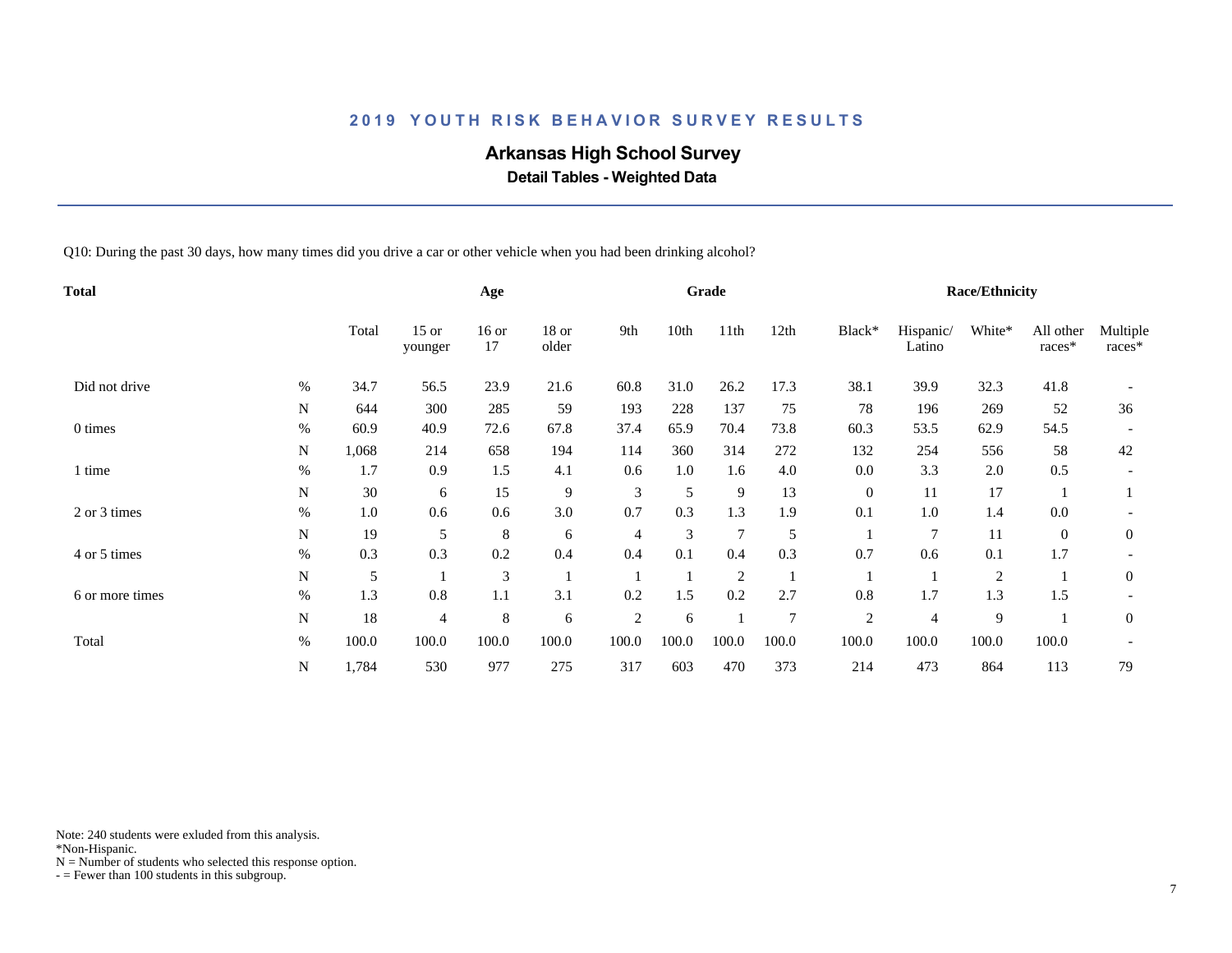# **Arkansas High School Survey**

 **Detail Tables - Weighted Data**

Q10: During the past 30 days, how many times did you drive a car or other vehicle when you had been drinking alcohol?

| Male            |           |              |                    | Age            |                  |                |                | Grade |       |                          |                     | <b>Race/Ethnicity</b> |                     |                    |
|-----------------|-----------|--------------|--------------------|----------------|------------------|----------------|----------------|-------|-------|--------------------------|---------------------|-----------------------|---------------------|--------------------|
|                 |           | All<br>males | $15$ or<br>younger | $16$ or<br>17  | $18$ or<br>older | 9th            | 10th           | 11th  | 12th  | Black*                   | Hispanic/<br>Latino | White*                | All other<br>races* | Multiple<br>races* |
| Did not drive   | $\%$      | 35.0         | 59.1               | 22.8           | 22.1             | 61.5           | 31.9           | 21.8  | 19.2  | $\overline{\phantom{a}}$ | 33.8                | 32.9                  |                     |                    |
|                 | N         | 291          | 133                | 128            | 30               | 84             | 114            | 50    | 37    | 34                       | 79                  | 135                   | 22                  | 16                 |
| 0 times         | $\%$      | 59.9         | 38.8               | 72.6           | 65.3             | 36.5           | 63.7           | 73.9  | 70.4  | $\overline{\phantom{a}}$ | 61.1                | 61.2                  |                     |                    |
|                 | N         | 516          | 91                 | 330            | 94               | 49             | 187            | 149   | 127   | 49                       | 129                 | 270                   | 35                  | 20                 |
| 1 time          | $\%$      | 1.3          | 0.4                | 1.5            | 2.5              | 0.0            | 1.3            | 1.9   | 2.2   | $\overline{\phantom{a}}$ | 2.1                 | 1.4                   |                     |                    |
|                 | N         | 13           |                    | 9              | $\mathfrak{Z}$   | $\mathbf{0}$   | 3              | 6     | 4     | $\boldsymbol{0}$         | 5                   | 6                     |                     |                    |
| 2 or 3 times    | $\%$      | 1.4          | $0.8\,$            | 0.7            | 4.7              | 1.0            | 0.4            | 1.4   | 3.0   |                          | 1.1                 | 1.9                   |                     |                    |
|                 | N         | 12           | $\overline{c}$     | 5              | 5                | $\overline{c}$ | $\overline{c}$ | 4     | 4     | $\boldsymbol{0}$         | 4                   | 8                     | $\overline{0}$      | $\overline{0}$     |
| 4 or 5 times    | $\%$      | 0.5          | 0.7                | 0.3            | $0.8\,$          | 0.8            | 0.0            | 0.6   | 0.6   | $\overline{\phantom{a}}$ | 1.3                 | 0.2                   |                     |                    |
|                 | ${\bf N}$ | 3            |                    |                |                  |                | $\overline{0}$ |       |       |                          |                     |                       | $\overline{0}$      | $\overline{0}$     |
| 6 or more times | $\%$      | 1.9          | 0.2                | 2.1            | 4.7              | 0.3            | 2.7            | 0.4   | 4.5   | $\overline{\phantom{a}}$ | 0.6                 | 2.4                   |                     |                    |
|                 | N         | 13           |                    | $\overline{7}$ | 5                |                | 5              |       | 6     |                          | $\overline{c}$      | 8                     |                     | $\mathbf{0}$       |
| Total           | $\%$      | 100.0        | 100.0              | 100.0          | 100.0            | 100.0          | 100.0          | 100.0 | 100.0 | $\overline{\phantom{a}}$ | 100.0               | 100.0                 |                     |                    |
|                 | ${\bf N}$ | 848          | 229                | 480            | 138              | 137            | 311            | 211   | 179   | 85                       | 220                 | 428                   | 59                  | 37                 |

Note: 125 male students were excluded from this analysis.

\*Non-Hispanic.

 $N =$  Number of students who selected this response option.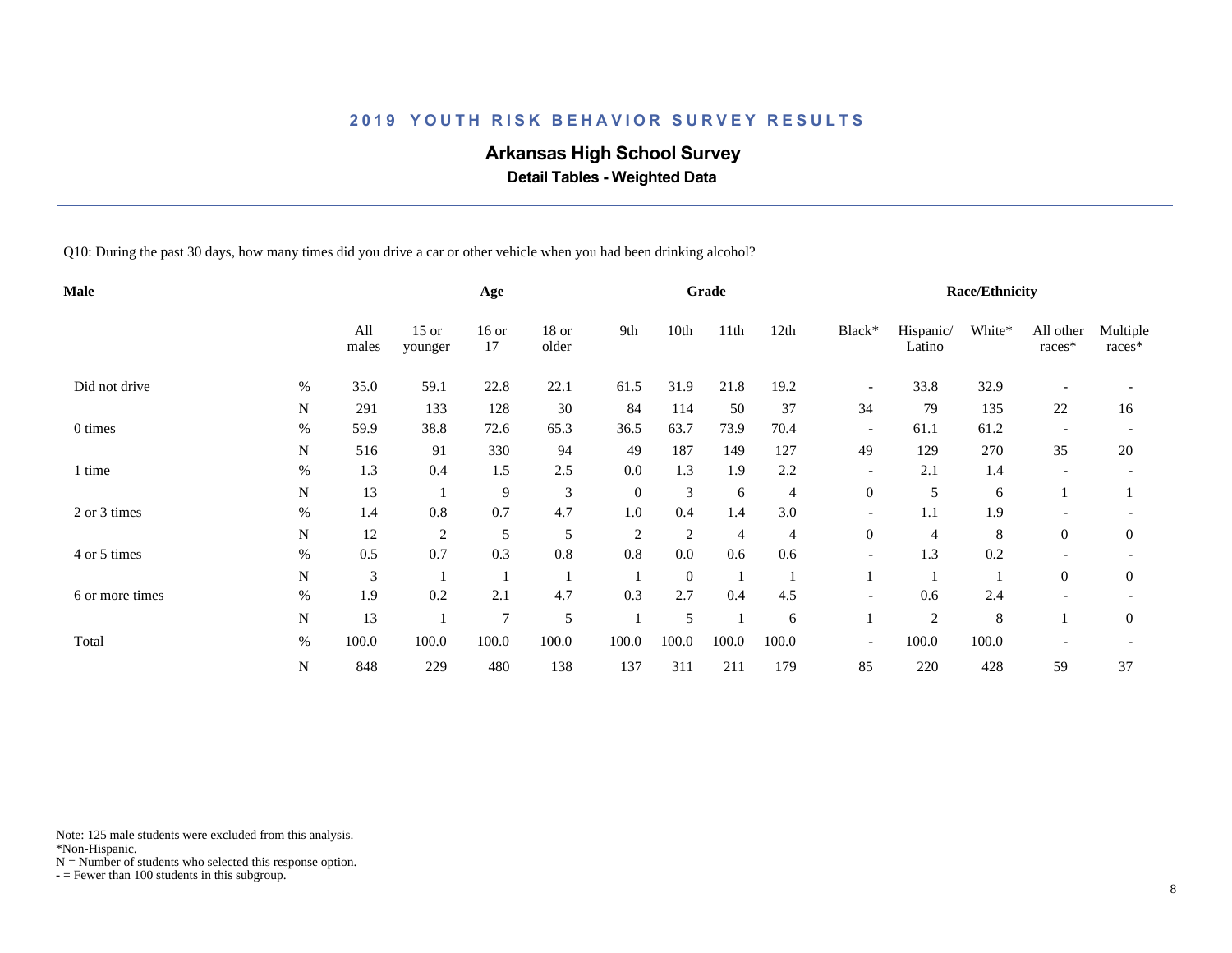# **Arkansas High School Survey**

 **Detail Tables - Weighted Data**

Q10: During the past 30 days, how many times did you drive a car or other vehicle when you had been drinking alcohol?

| Female          |           |                |                    | Age            |                |                |                | Grade            |                  |              |                     | <b>Race/Ethnicity</b> |                     |                    |
|-----------------|-----------|----------------|--------------------|----------------|----------------|----------------|----------------|------------------|------------------|--------------|---------------------|-----------------------|---------------------|--------------------|
|                 |           | All<br>females | $15$ or<br>younger | $16$ or<br>17  | 18 or<br>older | 9th            | 10th           | 11th             | 12th             | Black*       | Hispanic/<br>Latino | White*                | All other<br>races* | Multiple<br>races* |
| Did not drive   | $\%$      | 34.4           | 54.0               | 25.2           | 20.0           | 60.1           | 30.6           | 30.4             | 14.7             | 31.8         | 45.3                | 31.7                  |                     |                    |
|                 | ${\bf N}$ | 349            | 164                | 157            | 28             | 109            | 114            | 87               | 37               | 43           | 116                 | 134                   | 28                  | 20                 |
| 0 times         | $\%$      | 62.1           | 43.3               | 72.3           | 71.3           | 38.4           | 67.8           | 67.0             | 77.7             | 66.9         | 47.1                | 64.6                  |                     |                    |
|                 | N         | 547            | 121                | 326            | 100            | 65             | 171            | 164              | 145              | 83           | 124                 | 285                   | 22                  | 22                 |
| 1 time          | $\%$      | 2.2            | 1.4                | 1.5            | 5.9            | 1.2            | 0.7            | 1.3              | 5.8              | 0.0          | 4.4                 | 2.7                   |                     |                    |
|                 | N         | 17             | 5                  | 6              | 6              | 3              | $\overline{2}$ | 3                | 9                | $\mathbf{0}$ | 6                   | 11                    | $\overline{0}$      | $\overline{0}$     |
| 2 or 3 times    | $\%$      | 0.6            | 0.4                | 0.6            | 1.4            | 0.2            | 0.3            | 1.2              | 0.9              | 0.2          | 0.7                 | 0.9                   |                     |                    |
|                 | N         | 6              | $\overline{c}$     | 3              |                |                |                | 3                |                  |              | $\overline{2}$      | 3                     | $\overline{0}$      | $\boldsymbol{0}$   |
| 4 or 5 times    | %         | 0.1            | 0.0                | 0.2            | 0.0            | 0.0            | 0.3            | 0.1              | 0.0              | 0.0          | 0.0                 | 0.0                   |                     |                    |
|                 | N         | $\overline{c}$ | $\boldsymbol{0}$   | $\overline{c}$ | $\overline{0}$ | $\overline{0}$ |                |                  | $\boldsymbol{0}$ | $\theta$     | $\mathbf{0}$        |                       |                     | $\boldsymbol{0}$   |
| 6 or more times | $\%$      | 0.6            | 0.9                | 0.1            | 1.4            | 0.2            | 0.3            | 0.0              | 0.9              | 1.1          | 2.6                 | 0.1                   |                     |                    |
|                 | N         | 4              | 2                  |                |                |                |                | $\boldsymbol{0}$ |                  |              | $\overline{c}$      |                       | $\overline{0}$      | $\boldsymbol{0}$   |
| Total           | $\%$      | 100.0          | 100.0              | 100.0          | 100.0          | 100.0          | 100.0          | 100.0            | 100.0            | 100.0        | 100.0               | 100.0                 |                     |                    |
|                 | ${\bf N}$ | 925            | 294                | 495            | 136            | 179            | 290            | 258              | 193              | 128          | 250                 | 435                   | 51                  | 42                 |

Note: 106 female students were excluded from this analysis.

\*Non-Hispanic.

 $N =$  Number of students who selected this response option.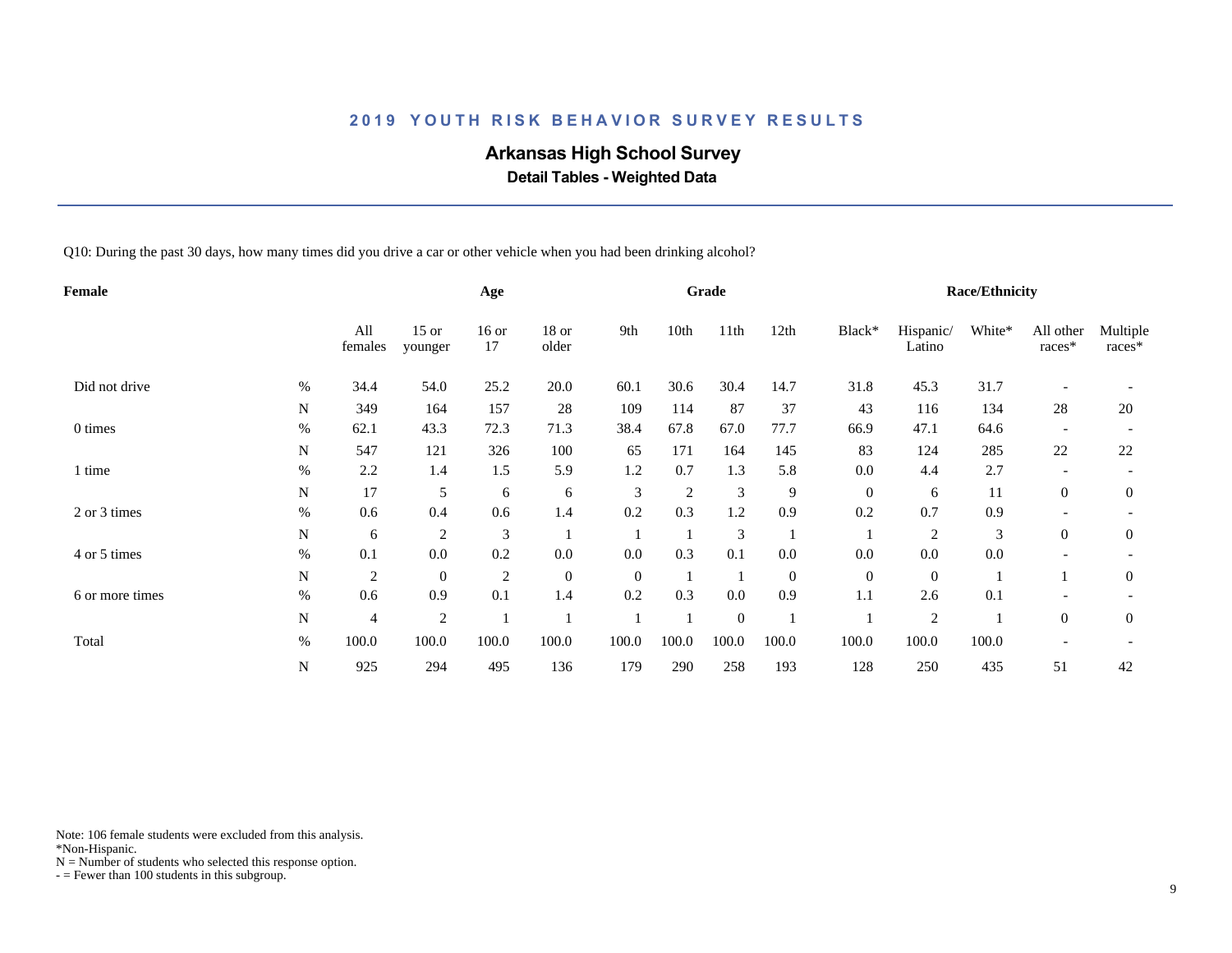# **Arkansas High School Survey**

 **Detail Tables - Weighted Data**

Q11: During the past 30 days, on how many days did you text or e-mail while driving a car or other vehicle?

| <b>Total</b>  |           |       |                    | Age           |                |                |       | Grade |         |                |                     | Race/Ethnicity |                       |                    |
|---------------|-----------|-------|--------------------|---------------|----------------|----------------|-------|-------|---------|----------------|---------------------|----------------|-----------------------|--------------------|
|               |           | Total | $15$ or<br>younger | $16$ or<br>17 | 18 or<br>older | 9th            | 10th  | 11th  | 12th    | Black*         | Hispanic/<br>Latino | White*         | All other<br>$races*$ | Multiple<br>races* |
| Did not drive | $\%$      | 34.1  | 55.9               | 23.4          | 21.4           | 60.8           | 30.4  | 25.4  | 17.3    | 37.1           | 38.7                | 32.0           | 39.3                  |                    |
|               | N         | 647   | 301                | 286           | 60             | 193            | 229   | 138   | 76      | 79             | 197                 | 270            | 52                    | 36                 |
| 0 days        | $\%$      | 35.4  | 33.5               | 39.0          | 28.7           | 31.6           | 45.8  | 34.1  | 30.7    | 40.2           | 39.5                | 32.6           | 39.1                  |                    |
|               | N         | 674   | 174                | 392           | 106            | 93             | 266   | 170   | 140     | 94             | 193                 | 297            | 45                    | 25                 |
| 1 or 2 days   | $\%$      | 8.2   | 5.4                | 9.6           | 9.4            | 4.7            | 9.8   | 8.8   | 9.5     | 5.5            | 4.1                 | 9.8            | 7.5                   |                    |
|               | N         | 148   | 31                 | 93            | 24             | 19             | 48    | 43    | 36      | 12             | 28                  | $90\,$         | 9                     | $\overline{4}$     |
| 3 to 5 days   | $\%$      | 4.8   | 1.6                | 5.8           | 8.5            | 0.8            | 4.0   | 7.4   | 7.6     | 5.7            | 5.6                 | 4.4            | 6.0                   |                    |
|               | ${\bf N}$ | 94    | 14                 | 55            | 25             | 6              | 21    | 34    | 32      | 16             | 20                  | 44             | 7                     | 4                  |
| 6 to 9 days   | $\%$      | 2.1   | 0.4                | 2.9           | 3.2            | 0.0            | 2.1   | 3.0   | 3.3     | 0.7            | 1.6                 | 2.8            | 0.6                   |                    |
|               | N         | 45    | 4                  | 33            | $\,8\,$        | $\overline{0}$ | 14    | 18    | 11      | $\overline{c}$ | 10                  | 29             | 2                     | $\overline{0}$     |
| 10 to 19 days | $\%$      | 2.6   | 0.7                | 3.3           | 4.2            | 0.8            | 2.3   | 3.5   | $4.0\,$ | 1.5            | 0.9                 | 3.4            | $0.0\,$               |                    |
|               | N         | 42    | 3                  | 28            | 11             | 3              | 11    | 14    | 13      | $\overline{4}$ | 6                   | 29             | $\overline{0}$        | 2                  |
| 20 to 29 days | $\%$      | 3.2   | 0.6                | 3.5           | 7.5            | 0.7            | 1.8   | 3.8   | 7.0     | 1.6            | 2.3                 | 4.1            | 2.9                   |                    |
|               | N         | 44    | 3                  | 26            | 15             | 2              | 8     | 16    | 18      | $\overline{c}$ | 10                  | 30             |                       |                    |
| All 30 days   | $\%$      | 9.6   | 1.8                | 12.4          | 17.3           | 0.6            | 3.8   | 13.9  | 20.6    | 7.7            | 7.4                 | 10.9           | 4.5                   |                    |
|               | N         | 141   | 11                 | 91            | 38             | 3              | 23    | 50    | 60      | 13             | 24                  | 90             | 3                     | 7                  |
| Total         | $\%$      | 100.0 | 100.0              | 100.0         | 100.0          | 100.0          | 100.0 | 100.0 | 100.0   | 100.0          | 100.0               | 100.0          | 100.0                 |                    |
|               | ${\bf N}$ | 1,835 | 541                | 1,004         | 287            | 319            | 620   | 483   | 386     | 222            | 488                 | 879            | 119                   | 79                 |

Note: 189 students were exluded from this analysis.

\*Non-Hispanic.

 $N =$  Number of students who selected this response option.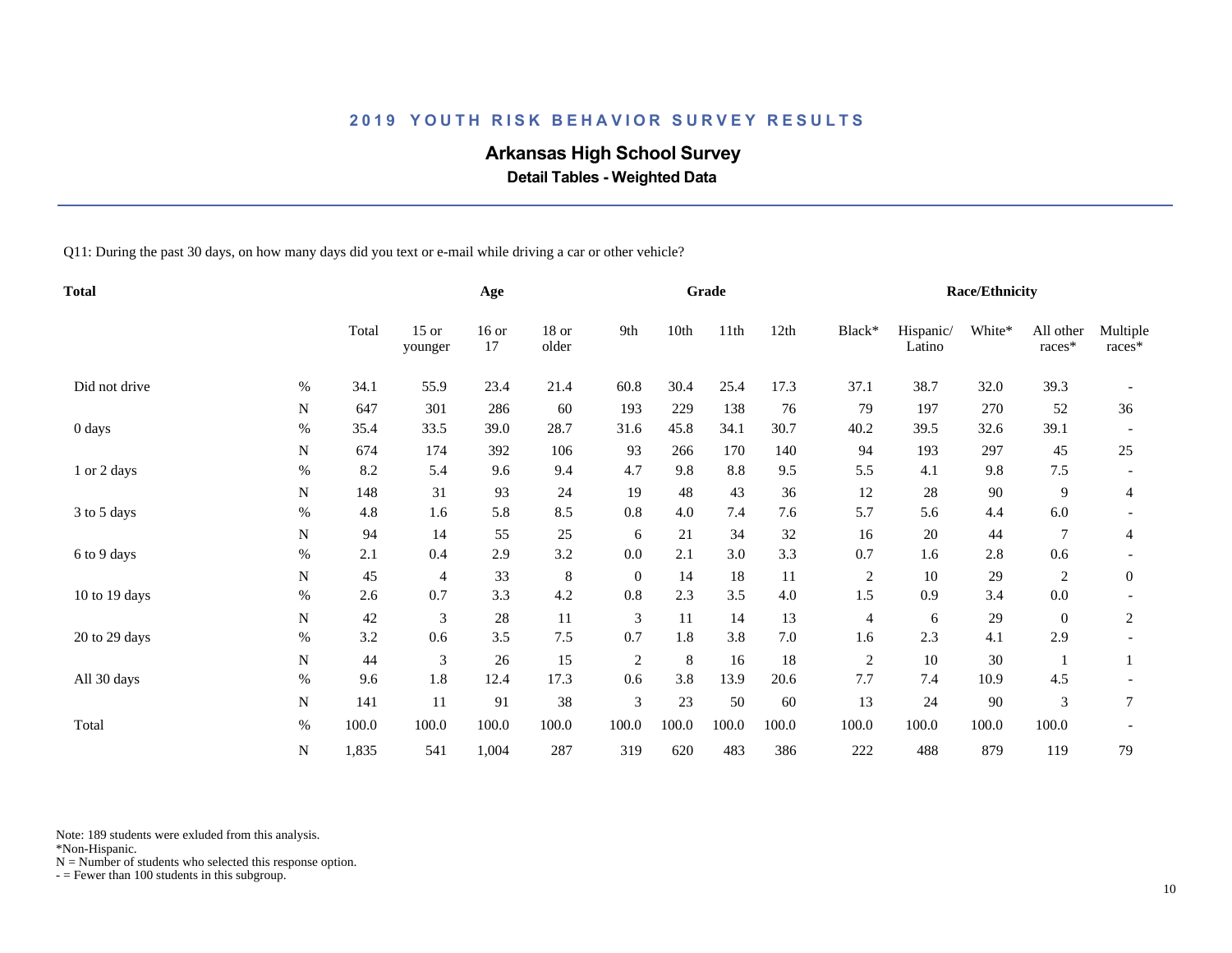# **Arkansas High School Survey**

 **Detail Tables - Weighted Data**

Q11: During the past 30 days, on how many days did you text or e-mail while driving a car or other vehicle?

| <b>Male</b>   |           |              |                    | Age           |                |                  |                | Grade   |       |                          |                     | Race/Ethnicity |                     |                    |
|---------------|-----------|--------------|--------------------|---------------|----------------|------------------|----------------|---------|-------|--------------------------|---------------------|----------------|---------------------|--------------------|
|               |           | All<br>males | $15$ or<br>younger | $16$ or<br>17 | 18 or<br>older | 9th              | 10th           | 11th    | 12th  | Black*                   | Hispanic/<br>Latino | White*         | All other<br>races* | Multiple<br>races* |
| Did not drive | $\%$      | 34.5         | 58.9               | 22.5          | 21.9           | 61.9             | 31.4           | 21.4    | 19.2  | $\overline{\phantom{a}}$ | 32.5                | 32.7           |                     |                    |
|               | N         | 294          | 134                | 129           | 31             | 84               | 115            | 51      | 38    | 35                       | 80                  | 136            | 22                  | 16                 |
| 0 days        | $\%$      | 35.2         | 32.8               | 39.7          | 26.2           | 31.1             | 44.7           | 38.1    | 27.2  | $\overline{\phantom{a}}$ | 45.6                | 32.4           |                     |                    |
|               | ${\bf N}$ | 334          | 78                 | 203           | 51             | 41               | 141            | 85      | 64    | 34                       | 104                 | 144            | 31                  | 11                 |
| 1 or 2 days   | $\%$      | 8.3          | 3.4                | 11.1          | 9.5            | 4.0              | 10.5           | 9.3     | 10.1  |                          | 5.2                 | 9.9            |                     |                    |
|               | N         | 66           | 6                  | $\sqrt{48}$   | 12             | 5                | $24\,$         | 19      | 18    | $\overline{4}$           | 12                  | 46             |                     |                    |
| 3 to 5 days   | $\%$      | 3.4          | 0.9                | 4.3           | 6.1            | 0.2              | 3.1            | 5.4     | 5.7   | $\overline{\phantom{a}}$ | 3.7                 | 2.5            |                     |                    |
|               | N         | 39           | 4                  | 23            | 12             | -1               | 10             | 13      | 15    | $\tau$                   | $\tau$              | 16             | 5                   | 3                  |
| 6 to 9 days   | $\%$      | 2.3          | 0.4                | 3.2           | 3.6            | 0.0              | 2.3            | 3.2     | 3.7   |                          | 2.3                 | 2.8            |                     |                    |
|               | N         | 25           | $\overline{2}$     | 19            | $\overline{4}$ | $\mathbf{0}$     | $\,8\,$        | 9       | 6     |                          | 5                   | 15             | 2                   | $\mathbf{0}$       |
| 10 to 19 days | $\%$      | $2.0\,$      | 1.5                | 1.9           | 3.2            | 1.5              | 2.1            | 2.4     | 2.1   | $\overline{\phantom{a}}$ | 0.9                 | 2.4            |                     |                    |
|               | ${\bf N}$ | 18           | 3                  | 11            | $\overline{4}$ | 3                | 6              | 6       | 3     | $\sqrt{2}$               | $\overline{4}$      | $11\,$         | $\mathbf{0}$        |                    |
| 20 to 29 days | $\%$      | 3.7          | 1.1                | 3.9           | 8.1            | 1.3              | 2.0            | 3.6     | 8.3   |                          | 1.6                 | 4.3            |                     |                    |
|               | N         | 24           | $\overline{c}$     | 13            | 9              | $\overline{c}$   | $\overline{4}$ | $\,8\,$ | 10    | $\overline{c}$           | $\overline{4}$      | 17             |                     | $\boldsymbol{0}$   |
| All 30 days   | $\%$      | 10.6         | 1.0                | 13.4          | 21.4           | 0.0              | 3.9            | 16.5    | 23.7  | $\overline{\phantom{a}}$ | 8.2                 | 13.0           |                     |                    |
|               | N         | 77           | $\overline{4}$     | 48            | 25             | $\boldsymbol{0}$ | 13             | $27\,$  | 35    | 5                        | 13                  | 52             | $\mathbf{1}$        | 5                  |
| Total         | $\%$      | 100.0        | 100.0              | 100.0         | 100.0          | 100.0            | 100.0          | 100.0   | 100.0 | $\overline{\phantom{a}}$ | 100.0               | 100.0          |                     |                    |
|               | ${\bf N}$ | 877          | 233                | 494           | 148            | 136              | 321            | 218     | 189   | 90                       | 229                 | 437            | 63                  | 37                 |

Note: 96 male students were excluded from this analysis.

\*Non-Hispanic.

 $N =$  Number of students who selected this response option.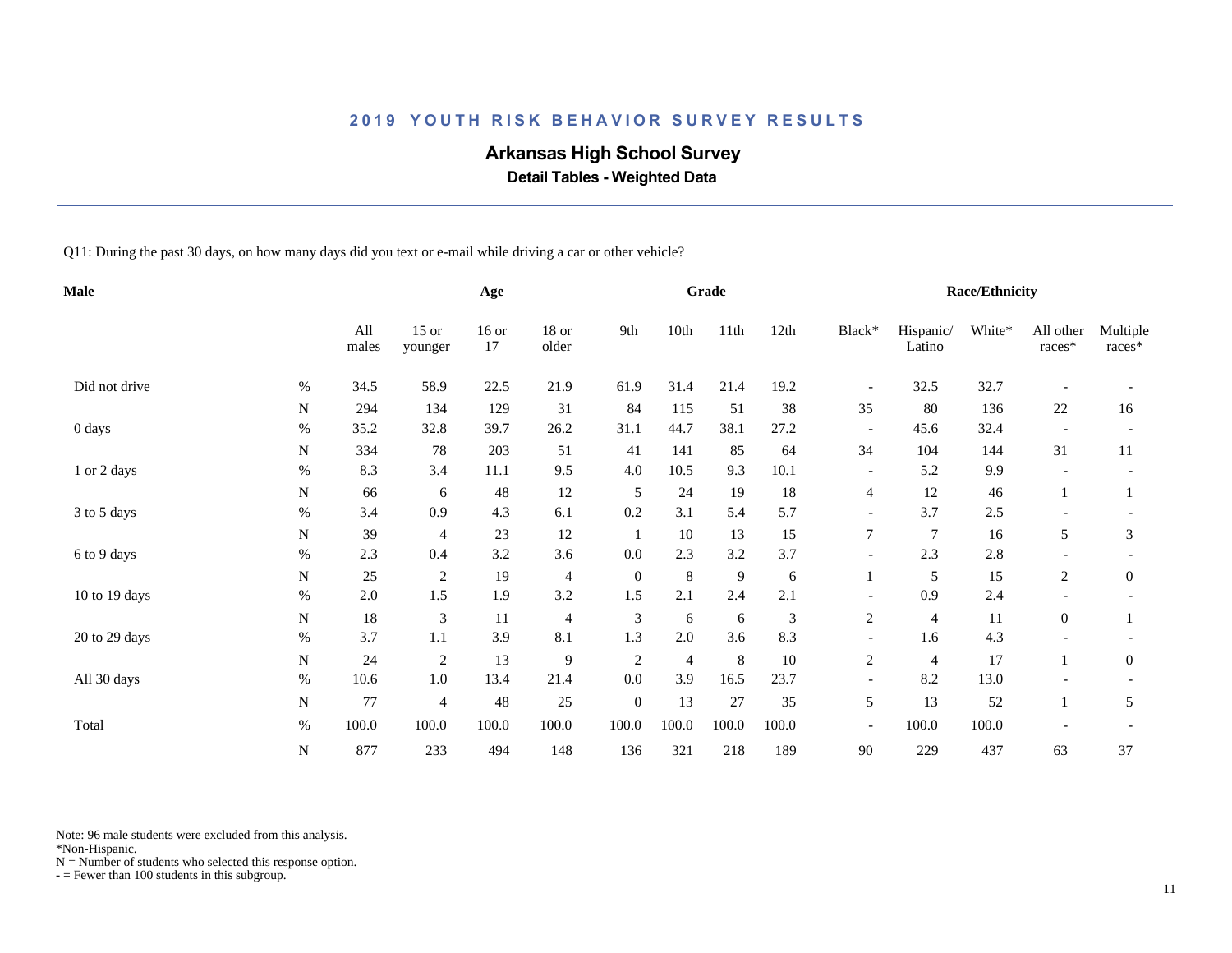# **Arkansas High School Survey**

 **Detail Tables - Weighted Data**

Q11: During the past 30 days, on how many days did you text or e-mail while driving a car or other vehicle?

| Female        |           |                |                    | Age           |                |                |                | Grade          |       |                  |                     | <b>Race/Ethnicity</b> |                     |                    |
|---------------|-----------|----------------|--------------------|---------------|----------------|----------------|----------------|----------------|-------|------------------|---------------------|-----------------------|---------------------|--------------------|
|               |           | All<br>females | $15$ or<br>younger | $16$ or<br>17 | 18 or<br>older | 9th            | 10th           | 11th           | 12th  | Black*           | Hispanic/<br>Latino | White*                | All other<br>races* | Multiple<br>races* |
| Did not drive | $\%$      | 33.7           | 53.1               | 24.5          | 19.8           | 59.6           | 29.8           | 29.3           | 14.6  | 30.8             | 44.2                | 31.3                  |                     |                    |
|               | N         | 349            | 164                | 157           | 28             | 109            | 114            | 87             | 37    | 43               | 116                 | 134                   | 28                  | 20                 |
| 0 days        | $\%$      | 35.9           | 34.4               | 38.3          | 31.7           | 32.2           | 47.0           | 30.3           | 34.6  | 43.7             | 33.9                | 33.0                  |                     |                    |
|               | N         | 339            | 96                 | 188           | 55             | 52             | 124            | 85             | 76    | 60               | 88                  | 153                   | 14                  | 14                 |
| 1 or 2 days   | $\%$      | 7.8            | 7.3                | 7.7           | 9.5            | 5.4            | 8.2            | 8.3            | 8.9   | 6.4              | 2.9                 | 9.4                   |                     |                    |
|               | N         | 78             | $22\,$             | 44            | 12             | 13             | $23\,$         | 23             | 18    | 8                | 15                  | 43                    | $\tau$              | 3                  |
| 3 to 5 days   | $\%$      | 6.2            | 2.3                | 7.3           | 11.2           | 1.5            | 5.0            | 9.3            | 9.5   | 5.8              | 7.3                 | 6.7                   |                     |                    |
|               | N         | 53             | 10                 | 30            | 13             | 5              | 11             | 21             | 16    | 9                | 13                  | $28\,$                | $\overline{c}$      |                    |
| 6 to 9 days   | $\%$      | 1.9            | 0.4                | 2.7           | 2.7            | 0.0            | $2.0\,$        | 2.9            | 3.0   | 1.1              | $1.0\,$             | 2.7                   |                     |                    |
|               | N         | 20             | $\mathfrak{2}$     | 14            | $\overline{4}$ | $\overline{0}$ | 6              | $\overline{9}$ | 5     |                  | 5                   | 14                    | $\overline{0}$      | $\overline{0}$     |
| 10 to 19 days | $\%$      | 3.1            | $0.0\,$            | 4.7           | 5.3            | 0.0            | 2.6            | 4.5            | 5.8   | 1.7              | $1.0\,$             | 4.4                   |                     |                    |
|               | N         | 23             | $\mathbf{0}$       | 16            | $\overline{7}$ | $\theta$       | 5              | $\,8\,$        | 10    | $\sqrt{2}$       | $\overline{c}$      | 18                    | $\overline{0}$      |                    |
| 20 to 29 days | $\%$      | 2.7            | 0.2                | 3.2           | 6.9            | 0.0            | 1.6            | 4.0            | 5.7   | 0.0              | 3.0                 | 3.9                   |                     |                    |
|               | ${\bf N}$ | 20             |                    | 13            | 6              | $\mathbf{0}$   | $\overline{4}$ | $\,8\,$        | 8     | $\boldsymbol{0}$ | 6                   | 13                    | $\overline{0}$      |                    |
| All 30 days   | $\%$      | 8.6            | 2.3                | 11.5          | 12.9           | 1.2            | 3.8            | 11.4           | 17.7  | 10.5             | 6.7                 | 8.6                   |                     |                    |
|               | ${\bf N}$ | 62             | 6                  | 43            | 13             | 3              | 10             | 23             | 25    | $\,$ 8 $\,$      | 11                  | 38                    | $\overline{c}$      | 2                  |
| Total         | $\%$      | 100.0          | 100.0              | 100.0         | 100.0          | 100.0          | 100.0          | 100.0          | 100.0 | 100.0            | 100.0               | 100.0                 |                     |                    |
|               | ${\bf N}$ | 944            | 301                | 505           | 138            | 182            | 297            | 264            | 195   | 131              | 256                 | 441                   | 53                  | 42                 |

Note: 87 female students were excluded from this analysis.

\*Non-Hispanic.

 $N =$  Number of students who selected this response option.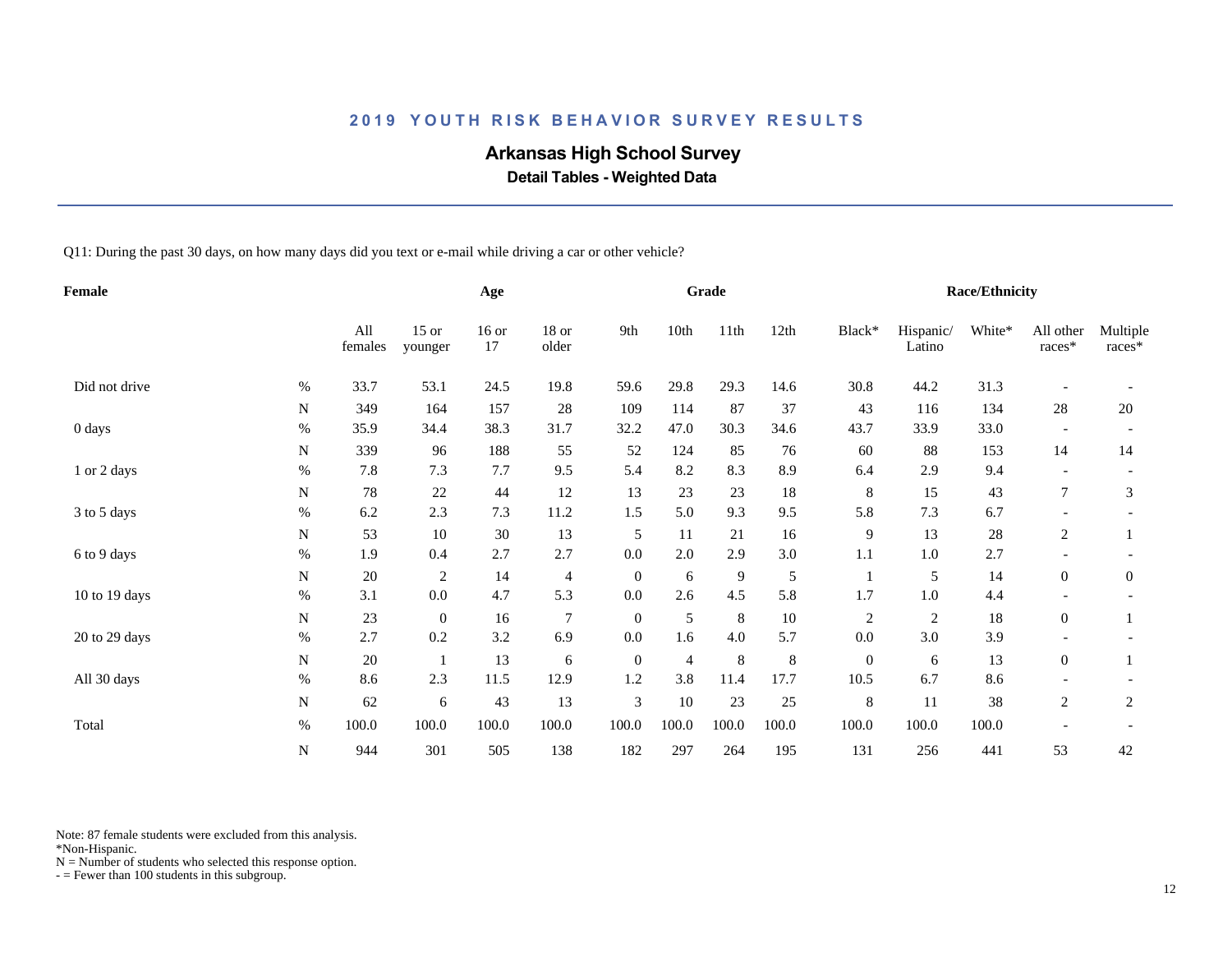# **Arkansas High School Survey**

 **Detail Tables - Weighted Data**

Q12: During the past 30 days, on how many days did you carry a weapon such as a gun, knife, or club?

| Total          |           |       |                    | Age           |                |       |       | Grade |       |                |                     | <b>Race/Ethnicity</b> |                     |                    |
|----------------|-----------|-------|--------------------|---------------|----------------|-------|-------|-------|-------|----------------|---------------------|-----------------------|---------------------|--------------------|
|                |           | Total | $15$ or<br>younger | $16$ or<br>17 | 18 or<br>older | 9th   | 10th  | 11th  | 12th  | Black*         | Hispanic/<br>Latino | White*                | All other<br>races* | Multiple<br>races* |
| 0 days         | $\%$      | 78.8  | 80.4               | 78.7          | 75.5           | 82.0  | 79.6  | 75.9  | 78.3  | 86.3           | 85.7                | 75.9                  | 72.6                |                    |
|                | N         | 1,593 | 465                | 888           | 239            | 281   | 545   | 424   | 327   | 222            | 440                 | 725                   | 105                 | 66                 |
| 1 day          | $\%$      | 4.2   | 5.5                | 3.6           | 3.2            | 5.2   | 4.1   | 4.0   | 3.4   | 4.6            | 6.3                 | 3.2                   | 10.2                |                    |
|                | N         | 86    | 30                 | 46            | 10             | 18    | 26    | 26    | 14    | 9              | 30                  | 32                    | $\tau$              | $\overline{4}$     |
| 2 or 3 days    | $\%$      | 4.4   | 4.2                | 4.2           | 5.2            | 4.3   | 3.2   | 6.2   | 3.6   | 1.8            | 3.4                 | 5.2                   | 2.0                 |                    |
|                | N         | 77    | 23                 | 42            | 12             | 13    | 24    | 26    | 12    | $\overline{4}$ | 14                  | 47                    | 2                   | 4                  |
| 4 or 5 days    | $\%$      | 1.9   | 2.4                | 2.1           | 0.1            | 2.4   | 1.9   | 2.1   | 0.5   | 1.4            | 0.4                 | 2.0                   | 0.0                 |                    |
|                | ${\bf N}$ | 36    | 14                 | 21            |                | 9     | 11    | 11    | 3     | 5              | 3                   | 21                    | $\overline{0}$      | $\overline{2}$     |
| 6 or more days | $\%$      | 10.8  | 7.5                | 11.4          | 16.0           | 6.1   | 11.1  | 11.8  | 14.2  | 5.9            | 4.2                 | 13.7                  | 15.1                |                    |
|                | N         | 161   | 38                 | 84            | 39             | 23    | 45    | 42    | 47    | 13             | 15                  | 114                   | 9                   | $\overline{7}$     |
| Total          | $\%$      | 100.0 | 100.0              | 100.0         | 100.0          | 100.0 | 100.0 | 100.0 | 100.0 | 100.0          | 100.0               | 100.0                 | 100.0               |                    |
|                | N         | 1,953 | 570                | 1,081         | 301            | 344   | 651   | 529   | 403   | 253            | 502                 | 939                   | 123                 | 83                 |

Note: 71 students were exluded from this analysis.

\*Non-Hispanic.

 $N =$  Number of students who selected this response option.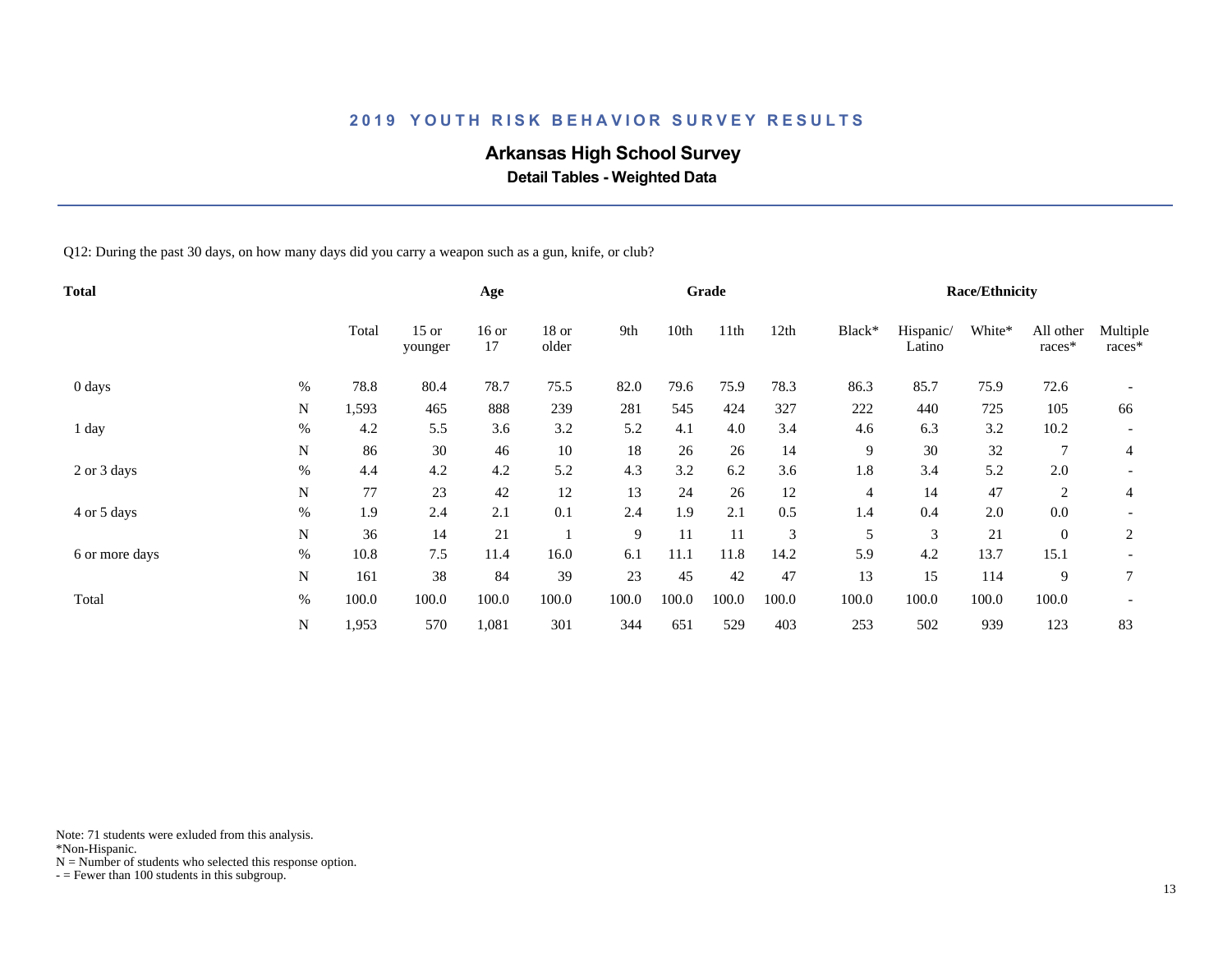# **Arkansas High School Survey**

 **Detail Tables - Weighted Data**

Q12: During the past 30 days, on how many days did you carry a weapon such as a gun, knife, or club?

| Male           |           |              |                    | Age           |                  |               |       | Grade          |                |                |                     | <b>Race/Ethnicity</b> |                          |                    |
|----------------|-----------|--------------|--------------------|---------------|------------------|---------------|-------|----------------|----------------|----------------|---------------------|-----------------------|--------------------------|--------------------|
|                |           | All<br>males | $15$ or<br>younger | $16$ or<br>17 | 18 or<br>older   | 9th           | 10th  | 11th           | 12th           | Black*         | Hispanic/<br>Latino | White*                | All other<br>races*      | Multiple<br>races* |
| 0 days         | $\%$      | 68.3         | 70.1               | 68.9          | 62.6             | 73.8          | 68.4  | 65.7           | 65.3           | 78.6           | 80.0                | 65.0                  |                          |                    |
|                | N         | 668          | 170                | 392           | 106              | 103           | 251   | 169            | 138            | 81             | 191                 | 308                   | 51                       | 26                 |
| 1 day          | $\%$      | 5.3          | 7.4                | 4.3           | 4.1              | 7.1           | 5.1   | 4.7            | 4.2            | 6.3            | 9.3                 | 3.6                   |                          |                    |
|                | N         | 54           | 17                 | 29            | 8                | 10            | 16    | 18             | 9              | 5              | 21                  | 19                    | $\overline{4}$           | 3                  |
| 2 or 3 days    | $\%$      | 6.3          | 6.5                | 5.7           | 7.7              | 5.5           | 4.7   | 9.4            | 5.5            | 2.9            | 3.4                 | 7.4                   | $\overline{\phantom{0}}$ |                    |
|                | N         | 53           | 15                 | 28            | 10               | 8             | 17    | 18             | 9              | 3              | 7                   | 36                    | $\overline{0}$           | 3                  |
| 4 or 5 days    | $\%$      | 2.8          | 3.4                | 3.2           | 0.0              | 3.5           | 2.5   | 3.6            | 1.0            | 2.3            | 0.8                 | 2.6                   | $\overline{\phantom{a}}$ |                    |
|                | ${\bf N}$ | 25           | 11                 | 14            | $\boldsymbol{0}$ | $\mathcal{I}$ | 8     | $\overline{7}$ | $\overline{2}$ | $\overline{4}$ | $\overline{c}$      | 14                    | $\overline{0}$           | $\overline{2}$     |
| 6 or more days | %         | 17.4         | 12.5               | 17.9          | 25.6             | 10.1          | 19.3  | 16.7           | 24.0           | 9.9            | 6.5                 | 21.4                  |                          |                    |
|                | N         | 129          | 30                 | 68            | 31               | 18            | 40    | 31             | 38             | 10             | 11                  | 94                    | $\tau$                   | 6                  |
| Total          | $\%$      | 100.0        | 100.0              | 100.0         | 100.0            | 100.0         | 100.0 | 100.0          | 100.0          | 100.0          | 100.0               | 100.0                 |                          |                    |
|                | ${\bf N}$ | 929          | 243                | 531           | 155              | 146           | 332   | 243            | 196            | 103            | 232                 | 471                   | 62                       | 40                 |

Note: 44 male students were excluded from this analysis.

\*Non-Hispanic.

 $N =$  Number of students who selected this response option.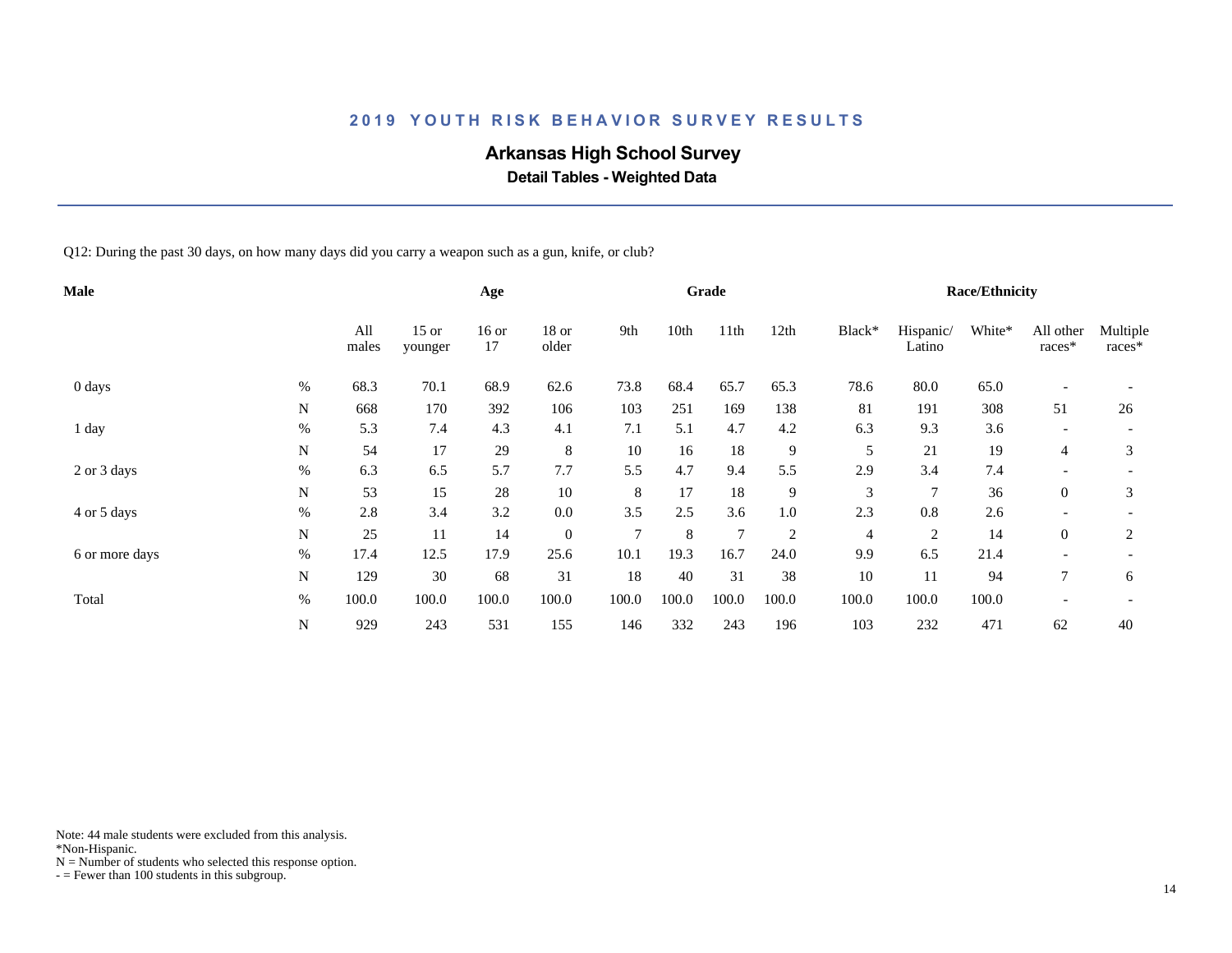# **Arkansas High School Survey**

 **Detail Tables - Weighted Data**

Q12: During the past 30 days, on how many days did you carry a weapon such as a gun, knife, or club?

| Female         |      |                |                    | Age           |                |                |       | Grade          |                |        |                     | <b>Race/Ethnicity</b> |                          |                    |
|----------------|------|----------------|--------------------|---------------|----------------|----------------|-------|----------------|----------------|--------|---------------------|-----------------------|--------------------------|--------------------|
|                |      | All<br>females | $15$ or<br>younger | $16$ or<br>17 | 18 or<br>older | 9th            | 10th  | 11th           | 12th           | Black* | Hispanic/<br>Latino | White*                | All other<br>races*      | Multiple<br>races* |
| 0 days         | $\%$ | 89.6           | 90.8               | 88.8          | 89.4           | 90.7           | 91.6  | 85.9           | 91.2           | 92.0   | 90.1                | 88.5                  | $\overline{\phantom{a}}$ |                    |
|                | N    | 916            | 291                | 493           | 132            | 178            | 292   | 254            | 188            | 139    | 247                 | 416                   | 52                       | 40                 |
| 1 day          | $\%$ | 3.1            | 3.5                | 3.0           | 2.3            | 3.3            | 3.2   | 3.4            | 2.5            | 3.3    | 3.9                 | 2.6                   |                          |                    |
|                | N    | 31             | 12                 | 17            | 2              | 8              | 10    | $\,8\,$        | 5              | 4      | 9                   | 13                    | 3                        |                    |
| 2 or 3 days    | $\%$ | 2.4            | 2.0                | 2.6           | 2.6            | 3.0            | 1.6   | 3.1            | 1.7            | 1.1    | 3.5                 | 2.8                   |                          |                    |
|                | N    | 21             | $\overline{7}$     | 12            | 2              | 5              | 7     | $\overline{7}$ | $\overline{2}$ |        | 7                   | 11                    |                          |                    |
| 4 or 5 days    | $\%$ | 0.9            | 1.4                | 0.8           | 0.2            | 1.3            | 1.4   | 0.7            | 0.1            | 0.7    | 0.1                 | 1.2                   |                          |                    |
|                | N    | 10             | 3                  | 6             |                | $\overline{2}$ | 3     | $\overline{4}$ |                |        |                     | $\overline{7}$        | $\theta$                 | $\overline{0}$     |
| 6 or more days | $\%$ | 4.1            | 2.3                | 4.8           | 5.5            | 1.8            | 2.2   | 7.0            | 4.5            | 2.9    | 2.5                 | 4.9                   |                          |                    |
|                | N    | 31             | $\tau$             | 16            | 8              | 5              | 5     | 11             | 9              | 3      | 4                   | 20                    | 2                        |                    |
| Total          | $\%$ | 100.0          | 100.0              | 100.0         | 100.0          | 100.0          | 100.0 | 100.0          | 100.0          | 100.0  | 100.0               | 100.0                 |                          |                    |
|                | N    | 1,009          | 320                | 544           | 145            | 198            | 317   | 284            | 205            | 148    | 268                 | 467                   | 58                       | 43                 |

Note: 22 female students were excluded from this analysis.

\*Non-Hispanic.

 $N =$  Number of students who selected this response option.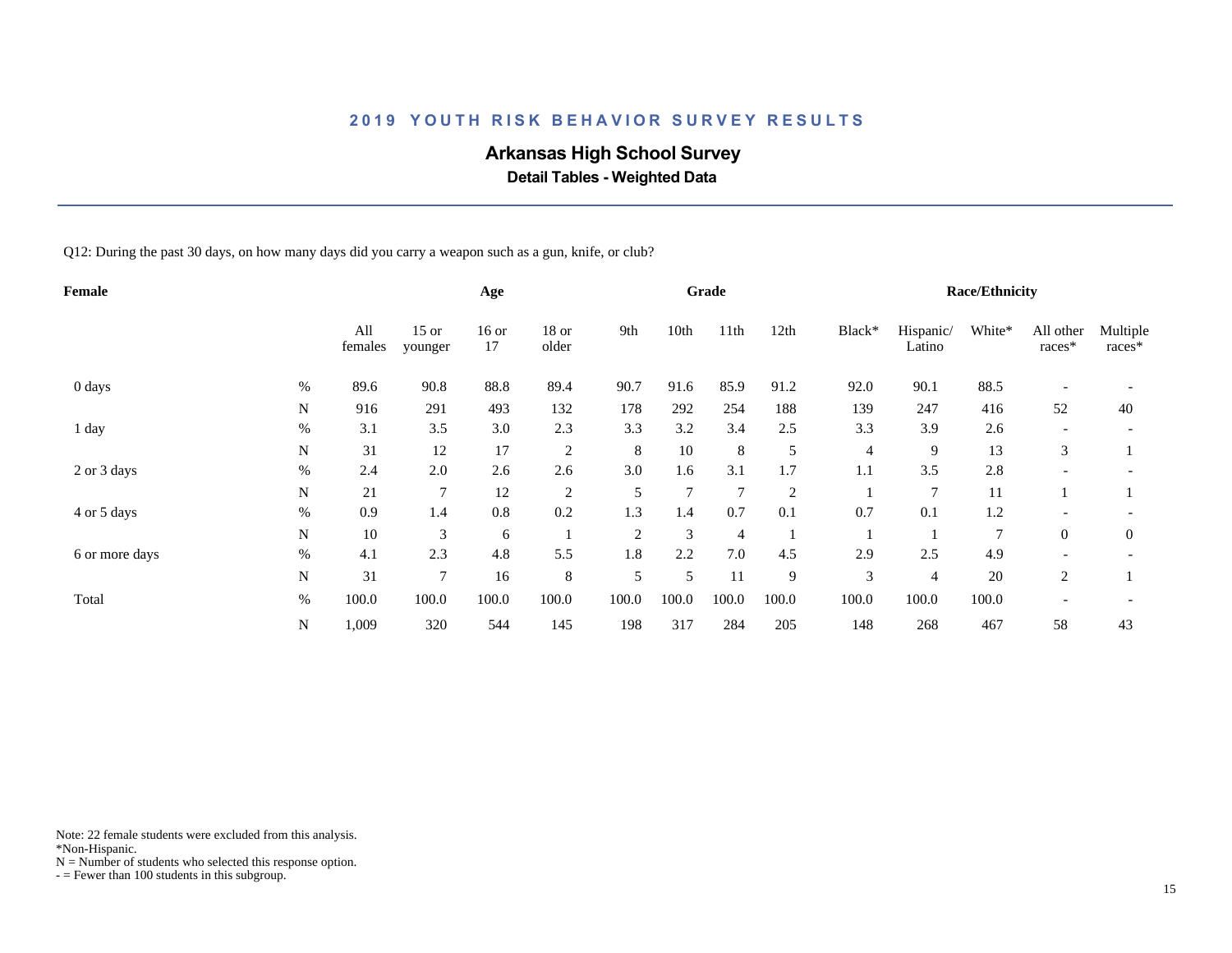# **Arkansas High School Survey**

 **Detail Tables - Weighted Data**

Q13: During the past 30 days, on how many days did you carry a weapon such as a gun, knife, or club on school property?

| Total          |      |       |                    | Age            |                |                |                | Grade   |                |                |                     | <b>Race/Ethnicity</b> |                     |                    |
|----------------|------|-------|--------------------|----------------|----------------|----------------|----------------|---------|----------------|----------------|---------------------|-----------------------|---------------------|--------------------|
|                |      | Total | $15$ or<br>younger | $16$ or<br>17  | 18 or<br>older | 9th            | 10th           | 11th    | 12th           | Black*         | Hispanic/<br>Latino | White*                | All other<br>races* | Multiple<br>races* |
| 0 days         | $\%$ | 94.7  | 94.6               | 94.5           | 95.5           | 96.4           | 94.9           | 93.2    | 95.5           | 96.1           | 95.9                | 94.9                  | 93.5                |                    |
|                | N    | 1,890 | 552                | 1,043          | 293            | 334            | 636            | 507     | 392            | 246            | 496                 | 909                   | 120                 | 76                 |
| 1 day          | $\%$ | 1.5   | 1.8                | 1.8            | 0.2            | 2.0            | 1.9            | 1.5     | 0.5            | 1.1            | 1.4                 | 1.3                   | 1.8                 |                    |
|                | N    | 26    | 9                  | 16             |                | $\overline{7}$ | 8              | $\,8\,$ | $\overline{2}$ | 4              | 3                   | 12                    | $\overline{c}$      | 2                  |
| 2 or 3 days    | $\%$ | 0.9   | 1.5                | 0.6            | 0.6            | 1.2            | 0.5            | 1.1     | $0.8\,$        | 0.9            | 0.1                 | 0.9                   | 1.5                 |                    |
|                | N    | 14    | 6                  | $\overline{7}$ |                | $\overline{4}$ | 3              | 3       | 3              | $\overline{2}$ |                     | 6                     |                     |                    |
| 4 or 5 days    | $\%$ | 0.6   | 0.3                | 0.9            | 0.4            | 0.4            | 0.2            | 1.7     | 0.2            | 1.8            | 0.2                 | 0.4                   | 0.4                 |                    |
|                | N    | 11    |                    | 7              | 3              |                | $\overline{c}$ | 5       | 3              | $\overline{4}$ | $\overline{2}$      | 4                     |                     | $\mathbf{0}$       |
| 6 or more days | $\%$ | 2.3   | 1.8                | 2.2            | 3.3            | 0.1            | 2.6            | 2.6     | 2.9            | 0.1            | 2.4                 | 2.5                   | 2.8                 |                    |
|                | N    | 39    | 10                 | 20             | 9              |                | 11             | 13      | 10             |                | $\tau$              | 21                    | 2                   | 4                  |
| Total          | $\%$ | 100.0 | 100.0              | 100.0          | 100.0          | 100.0          | 100.0          | 100.0   | 100.0          | 100.0          | 100.0               | 100.0                 | 100.0               |                    |
|                | N    | 1,980 | 578                | 1,093          | 307            | 347            | 660            | 536     | 410            | 257            | 509                 | 952                   | 126                 | 83                 |

Note: 44 students were exluded from this analysis.

\*Non-Hispanic.

 $N =$  Number of students who selected this response option.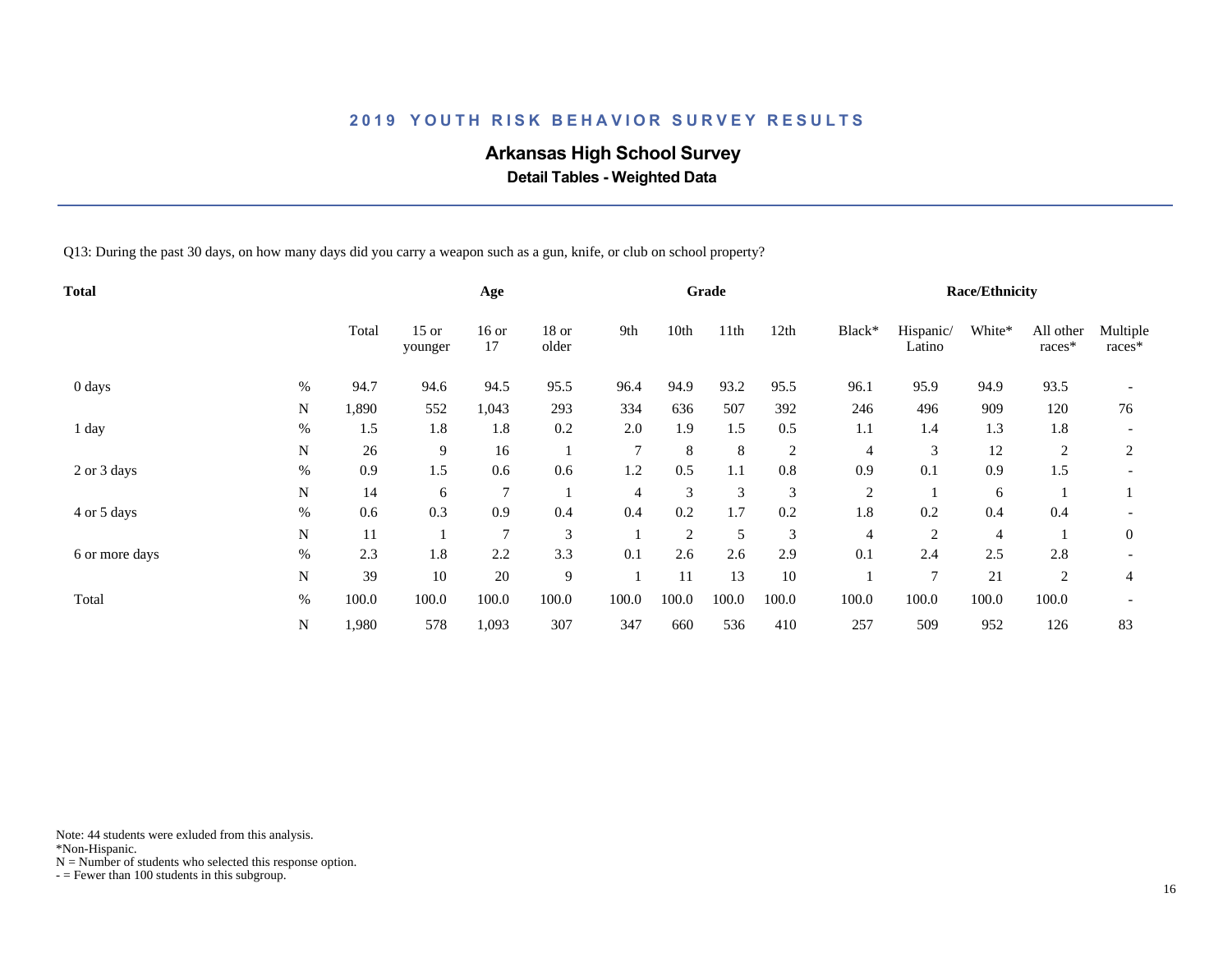# **Arkansas High School Survey**

 **Detail Tables - Weighted Data**

Q13: During the past 30 days, on how many days did you carry a weapon such as a gun, knife, or club on school property?

| Male                    |              |                    | Age           |                  |          |       | Grade          |                  |                |                     | <b>Race/Ethnicity</b> |                          |                    |
|-------------------------|--------------|--------------------|---------------|------------------|----------|-------|----------------|------------------|----------------|---------------------|-----------------------|--------------------------|--------------------|
|                         | All<br>males | $15$ or<br>younger | $16$ or<br>17 | 18 or<br>older   | 9th      | 10th  | 11th           | 12th             | Black*         | Hispanic/<br>Latino | White*                | All other<br>races*      | Multiple<br>races* |
| $0 \, \text{days}$<br>% | 93.1         | 92.8               | 93.7          | 92.1             | 95.4     | 93.4  | 92.2           | 92.4             | 95.9           | 93.7                | 93.5                  |                          |                    |
| N                       | 887          | 232                | 507           | 147              | 141      | 320   | 230            | 186              | 99             | 228                 | 449                   | 60                       | 34                 |
| $\%$<br>1 day           | 1.6          | 2.4                | 1.6           | 0.0              | 2.2      | 2.1   | 1.4            | 0.0              | 1.1            | 3.0                 | 0.6                   |                          |                    |
| N                       | 15           | 6                  | 9             | $\boldsymbol{0}$ | 4        | 5     | 5              | $\boldsymbol{0}$ | $\overline{2}$ | 3                   | 4                     |                          | 2                  |
| $\%$<br>2 or 3 days     | 1.3          | 1.9                | 0.9           | 1.2              | 1.6      | 0.0   | 2.2            | 1.4              | 1.2            | 0.0                 | $1.7\,$               | $\overline{\phantom{0}}$ |                    |
| $\mathbf N$             | 8            | 3                  | 4             |                  | 2        |       | 3              | $\overline{2}$   |                | $\mathbf{0}$        | 6                     | $\overline{0}$           |                    |
| $\%$<br>4 or 5 days     | 0.7          | 0.6                | 0.7           | 0.7              | 0.8      | 0.3   | 1.2            | 0.5              | 1.6            | 0.5                 | 0.5                   |                          |                    |
| $\mathbf N$             | $\,8\,$      |                    | 4             | 3                |          | 2     | $\overline{2}$ | 3                | $\mathfrak{2}$ | $\overline{c}$      | 3                     |                          | $\mathbf{0}$       |
| $\%$<br>6 or more days  | 3.3          | 2.2                | 3.1           | 6.1              | 0.0      | 4.1   | 3.1            | 5.6              | 0.2            | 2.9                 | 3.7                   |                          |                    |
| N                       | 28           | 5                  | 15            | 8                | $\theta$ | 8     | 9              | 9                |                | 5                   | 15                    | 2                        | 3                  |
| $\%$<br>Total           | 100.0        | 100.0              | 100.0         | 100.0            | 100.0    | 100.0 | 100.0          | 100.0            | 100.0          | 100.0               | 100.0                 |                          |                    |
| N                       | 946          | 247                | 539           | 159              | 148      | 336   | 249            | 200              | 105            | 238                 | 477                   | 64                       | 40                 |

Note: 27 male students were excluded from this analysis.

\*Non-Hispanic.

 $N =$  Number of students who selected this response option.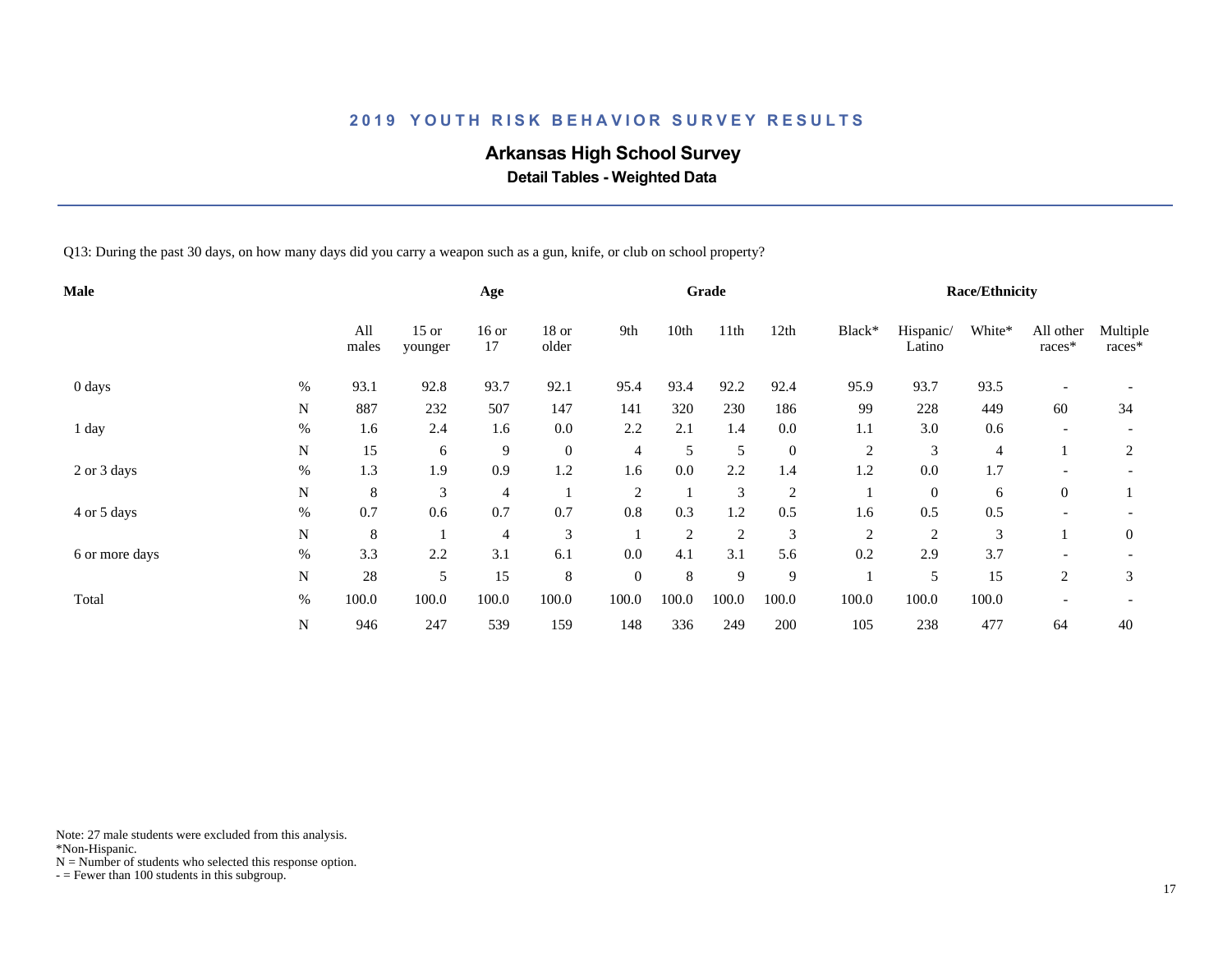# **Arkansas High School Survey**

 **Detail Tables - Weighted Data**

Q13: During the past 30 days, on how many days did you carry a weapon such as a gun, knife, or club on school property?

|           |                |                    | Age            |                  |                |          |                |                |                  |                     |              |                     |                       |
|-----------|----------------|--------------------|----------------|------------------|----------------|----------|----------------|----------------|------------------|---------------------|--------------|---------------------|-----------------------|
|           | All<br>females | $15$ or<br>younger | $16$ or<br>17  | 18 or<br>older   | 9th            | 10th     | 11th           | 12th           | Black*           | Hispanic/<br>Latino | White*       | All other<br>races* | Multiple<br>races*    |
| $\%$      | 96.7           | 97.3               | 95.4           | 99.3             | 97.5           | 97.3     | 94.2           | 98.7           | 96.3             | 97.8                | 96.5         |                     |                       |
| N         | 993            | 315                | 533            | 145              | 193            | 314      | 275            | 205            | 145              | 266                 | 459          | 57                  | 42                    |
| $\%$      | 1.5            | 1.3                | 2.0            | 0.4              | 1.7            | 1.7      | 1.5            | 1.1            | 1.1              | 0.0                 | 2.1          |                     |                       |
| N         | 11             | 3                  | $\overline{7}$ |                  | 3              | 3        | 3              | $\overline{2}$ | $\overline{2}$   | $\mathbf{0}$        | 8            |                     | $\mathbf{0}$          |
| $\%$      | 0.3            | 0.5                | 0.1            | 0.0              | 0.7            | 0.3      | 0.0            | $0.0\,$        | 0.7              | 0.2                 | 0.0          |                     |                       |
| N         | 3              | $\overline{2}$     |                | $\mathbf{0}$     | $\overline{2}$ |          | $\overline{0}$ | $\mathbf{0}$   |                  |                     | $\mathbf{0}$ |                     | $\mathbf{0}$          |
| $\%$      | 0.6            | 0.0                | 1.1            | 0.0              | 0.0            | 0.0      | 2.2            | 0.0            | 1.9              | 0.0                 | 0.2          |                     |                       |
| ${\bf N}$ | 3              | $\boldsymbol{0}$   | 3              | $\boldsymbol{0}$ | $\overline{0}$ | $\theta$ | 3              | $\mathbf{0}$   | $\overline{2}$   | $\theta$            |              | $\overline{0}$      | $\mathbf{0}$          |
| $\%$      | 1.0            | 0.9                | 1.3            | 0.3              | 0.1            | 0.6      | 2.1            | 0.2            | 0.0              | 2.1                 | 1.2          |                     |                       |
| N         | 9              | 3                  | 5              |                  |                | 2        | $\overline{4}$ |                | $\boldsymbol{0}$ | $\overline{2}$      | 6            | $\overline{0}$      |                       |
| $\%$      | 100.0          | 100.0              | 100.0          | 100.0            | 100.0          | 100.0    | 100.0          | 100.0          | 100.0            | 100.0               | 100.0        |                     |                       |
| N         | 1,019          | 323                | 549            | 147              | 199            | 320      | 285            | 208            | 150              | 269                 | 474          | 59                  | 43                    |
|           |                |                    |                |                  |                |          |                | Grade          |                  |                     |              |                     | <b>Race/Ethnicity</b> |

Note: 12 female students were excluded from this analysis.

\*Non-Hispanic.

 $N =$  Number of students who selected this response option.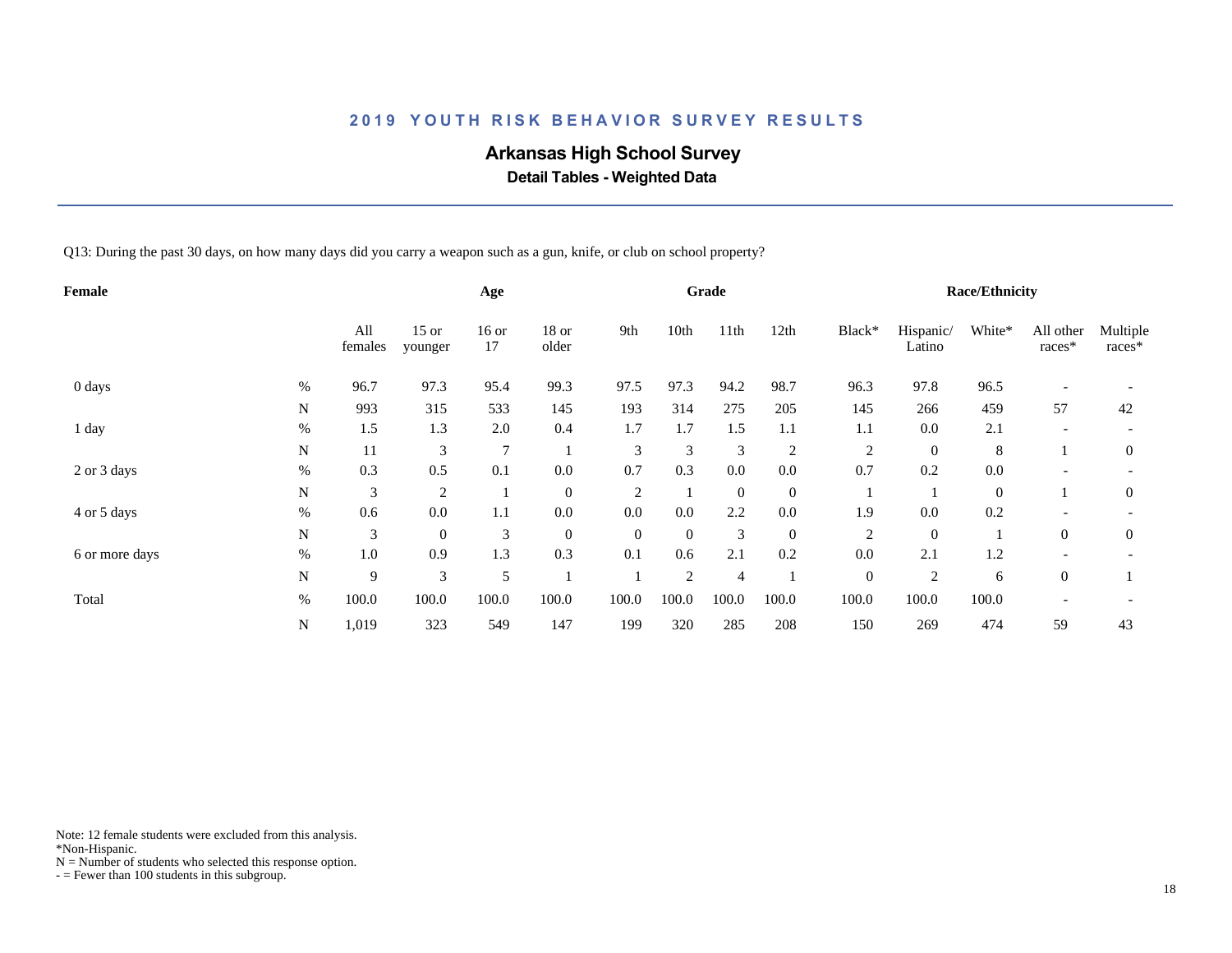# **Arkansas High School Survey**

 **Detail Tables - Weighted Data**

Q14: During the past 12 months, on how many days did you carry a gun?

| <b>Total</b>   |      |       |                    | Age           |                |                |       | Grade |                |         |                     | <b>Race/Ethnicity</b> |                     |                    |
|----------------|------|-------|--------------------|---------------|----------------|----------------|-------|-------|----------------|---------|---------------------|-----------------------|---------------------|--------------------|
|                |      | Total | $15$ or<br>younger | $16$ or<br>17 | 18 or<br>older | 9th            | 10th  | 11th  | 12th           | Black*  | Hispanic/<br>Latino | White*                | All other<br>races* | Multiple<br>races* |
| 0 days         | $\%$ | 92.3  | 93.6               | 92.4          | 89.2           | 95.4           | 91.4  | 91.8  | 91.6           | 90.1    | 92.6                | 93.5                  | 90.1                |                    |
|                | N    | 1,860 | 543                | 1,032         | 284            | 331            | 621   | 501   | 386            | 236     | 488                 | 896                   | 121                 | 78                 |
| 1 day          | $\%$ | 1.8   | 2.3                | 1.4           | 2.3            | 2.0            | 2.1   | 1.3   | 1.7            | 2.7     | 1.8                 | 1.3                   | 5.3                 |                    |
|                | N    | 39    | 16                 | 16            | $\overline{7}$ | 8              | 13    | 9     | $\overline{7}$ | $\,8\,$ | $\tau$              | 13                    | 4                   | 2                  |
| 2 or 3 days    | $\%$ | 2.5   | 1.6                | 2.8           | 3.2            | 1.2            | 2.6   | 3.0   | 2.8            | 1.8     | 2.6                 | 2.6                   | 3.6                 |                    |
|                | N    | 47    | 13                 | 26            | 8              | 6              | 15    | 12    | 11             | 5       | 9                   | 25                    | $\overline{2}$      |                    |
| 4 or 5 days    | $\%$ | 0.7   | 0.8                | 0.5           | 0.9            | 0.3            | 1.1   | 0.7   | 0.5            | 1.2     | 1.3                 | 0.0                   | 1.1                 |                    |
|                | N    | 19    | 8                  | 6             | $\overline{4}$ | $\overline{2}$ | 8     | 6     | 3              | 4       | 6                   | $\overline{2}$        | 3                   |                    |
| 6 or more days | $\%$ | 2.8   | 1.7                | 3.0           | 4.4            | 1.1            | 2.7   | 3.2   | 3.4            | 4.2     | 1.7                 | 2.6                   | 0.0                 |                    |
|                | N    | 48    | 11                 | 27            | 10             | $\overline{4}$ | 15    | 13    | 11             | 12      | 8                   | 22                    | $\mathbf{0}$        |                    |
| Total          | $\%$ | 100.0 | 100.0              | 100.0         | 100.0          | 100.0          | 100.0 | 100.0 | 100.0          | 100.0   | 100.0               | 100.0                 | 100.0               |                    |
|                | N    | 2,013 | 591                | 1,107         | 313            | 351            | 672   | 541   | 418            | 265     | 518                 | 958                   | 130                 | 83                 |

Note: 11 students were exluded from this analysis.

\*Non-Hispanic.

 $N =$  Number of students who selected this response option.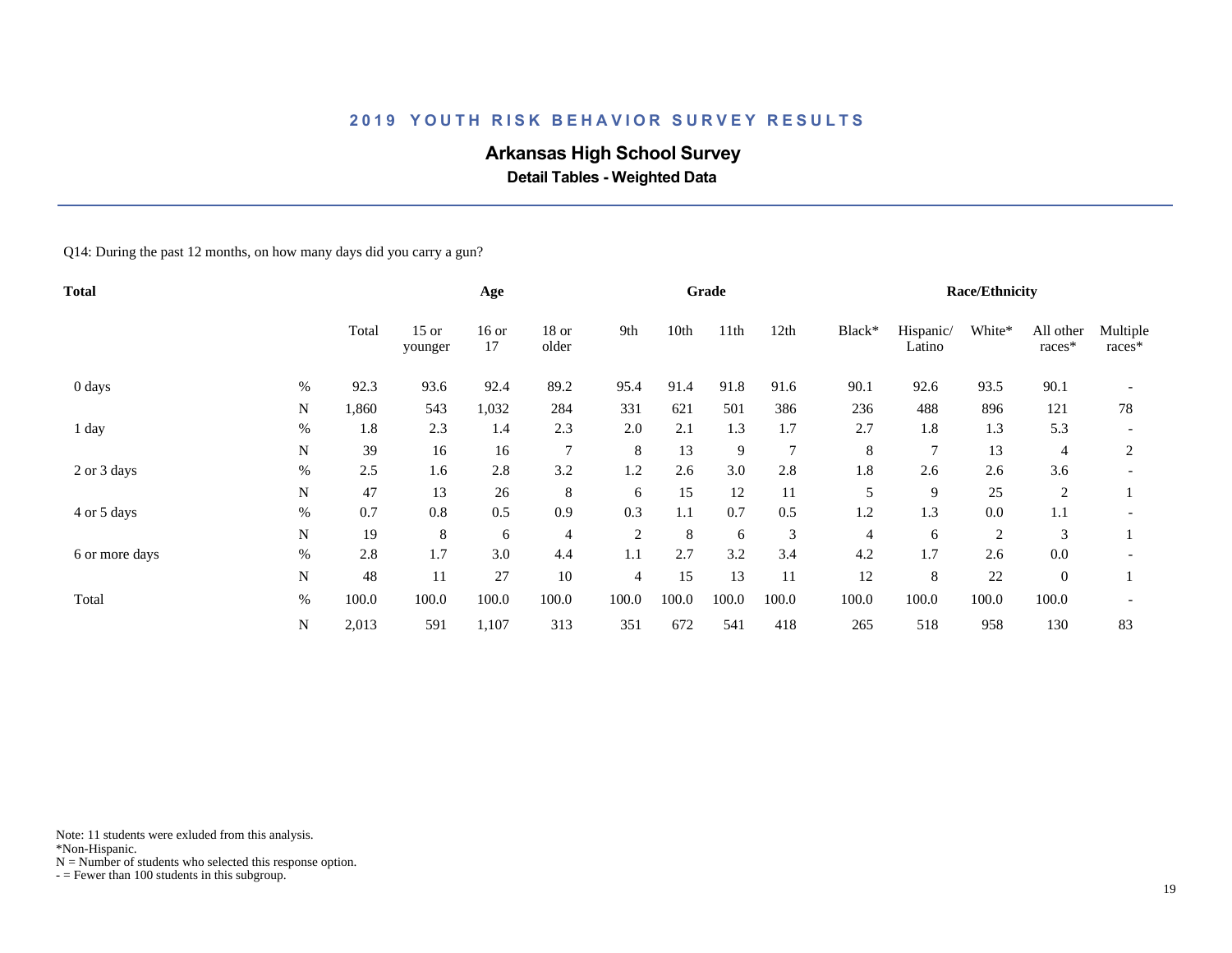# **Arkansas High School Survey**

 **Detail Tables - Weighted Data**

Q14: During the past 12 months, on how many days did you carry a gun?

| <b>Male</b>    |             |              |                    | Age           |                |       |                | Grade |                |        |                     | <b>Race/Ethnicity</b> |                     |                    |
|----------------|-------------|--------------|--------------------|---------------|----------------|-------|----------------|-------|----------------|--------|---------------------|-----------------------|---------------------|--------------------|
|                |             | All<br>males | $15$ or<br>younger | $16$ or<br>17 | 18 or<br>older | 9th   | 10th           | 11th  | 12th           | Black* | Hispanic/<br>Latino | White*                | All other<br>races* | Multiple<br>races* |
| 0 days         | $\%$        | 89.4         | 93.2               | 88.1          | 85.8           | 94.3  | 88.6           | 87.0  | 87.6           | 84.5   | 91.4                | 90.5                  |                     |                    |
|                | N           | 863          | 228                | 492           | 143            | 139   | 309            | 221   | 183            | 90     | 224                 | 435                   | 60                  | 36                 |
| 1 day          | %           | 2.4          | 2.3                | 1.9           | 4.3            | 1.3   | 2.5            | 2.5   | 3.4            | 3.9    | 3.8                 | 1.4                   |                     |                    |
|                | N           | 25           | 9                  | 9             | $\overline{7}$ | 4     | $\overline{7}$ | 6     | $\overline{7}$ | 6      | 6                   | $\overline{7}$        | 3                   |                    |
| 2 or 3 days    | $\%$        | 3.2          | 1.8                | 4.0           | 3.4            | 1.8   | 3.6            | 3.7   | 3.8            | 2.1    | 1.6                 | 3.9                   |                     |                    |
|                | N           | 28           | 5                  | 19            | 4              | 3     | 10             | 8     | 6              | 3      | 3                   | 19                    |                     |                    |
| 4 or 5 days    | $\%$        | 0.7          | 0.4                | 0.9           | 0.3            | 0.6   | 0.6            | 1.3   | 0.1            | 1.7    | 1.8                 | 0.0                   |                     |                    |
|                | N           | 11           | 3                  | 5             | $\overline{2}$ | 2     | 3              | 5     |                | 3      | 4                   |                       |                     |                    |
| 6 or more days | $\%$        | 4.3          | 2.2                | 5.1           | 6.2            | 2.0   | 4.6            | 5.5   | 5.1            | 7.9    | 1.3                 | 4.2                   |                     |                    |
|                | $\mathbf N$ | 36           | 6                  | 23            | $\overline{7}$ | 2     | 13             | 12    | 8              | 10     | 5                   | 19                    | $\overline{0}$      |                    |
| Total          | $\%$        | 100.0        | 100.0              | 100.0         | 100.0          | 100.0 | 100.0          | 100.0 | 100.0          | 100.0  | 100.0               | 100.0                 |                     |                    |
|                | N           | 963          | 251                | 548           | 163            | 150   | 342            | 252   | 205            | 112    | 242                 | 481                   | 65                  | 40                 |

Note: 10 male students were excluded from this analysis.

\*Non-Hispanic.

 $N =$  Number of students who selected this response option.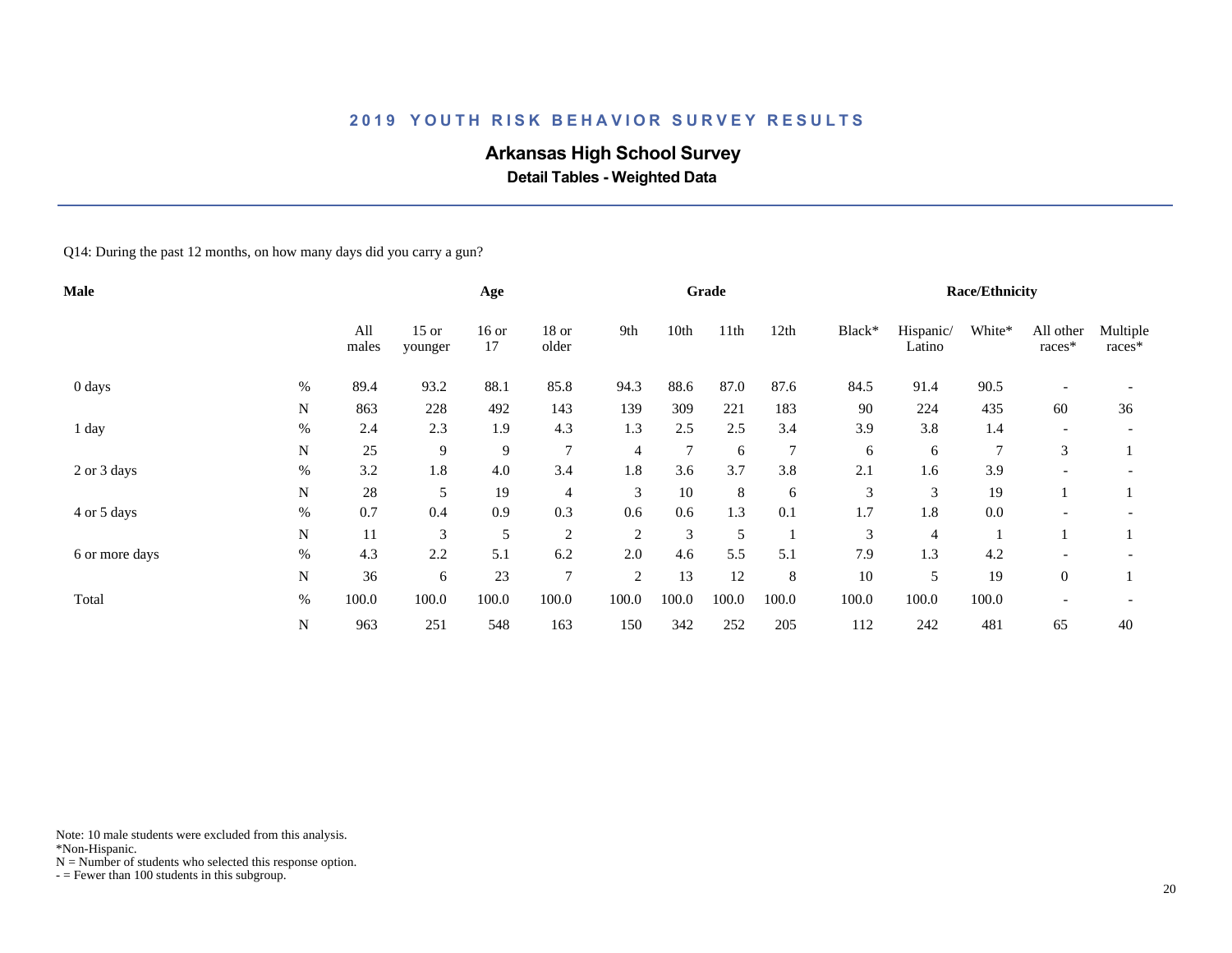# **Arkansas High School Survey**

 **Detail Tables - Weighted Data**

Q14: During the past 12 months, on how many days did you carry a gun?

| Female         |      |                |                    | Age            |                |                |                | Grade            |                  |                |                     | <b>Race/Ethnicity</b> |                     |                    |
|----------------|------|----------------|--------------------|----------------|----------------|----------------|----------------|------------------|------------------|----------------|---------------------|-----------------------|---------------------|--------------------|
|                |      | All<br>females | $15$ or<br>younger | $16$ or<br>17  | 18 or<br>older | 9th            | 10th           | 11th             | 12th             | Black*         | Hispanic/<br>Latino | White*                | All other<br>races* | Multiple<br>races* |
| 0 days         | $\%$ | 95.8           | 95.5               | 96.9           | 92.9           | 96.6           | 95.7           | 96.7             | 95.6             | 94.5           | 93.7                | 97.1                  |                     |                    |
|                | N    | 988            | 311                | 537            | 140            | 192            | 309            | 279              | 202              | 144            | 262                 | 460                   | 58                  | 42                 |
| 1 day          | %    | 1.2            | 2.2                | 0.8            | 0.0            | 2.7            | 1.7            | 0.2              | 0.0              | 1.8            | 0.1                 | 1.1                   |                     |                    |
|                | N    | 13             | 6                  | $\tau$         | $\overline{0}$ | $\overline{4}$ | 6              | 3                | $\boldsymbol{0}$ | $\overline{c}$ |                     | 6                     |                     |                    |
| 2 or 3 days    | %    | 1.4            | 0.7                | 1.5            | 3.0            | 0.4            | 0.8            | 2.3              | 1.7              | 1.6            | 3.2                 | 1.0                   |                     |                    |
|                | N    | 14             | 4                  | 6              | $\overline{4}$ | $\overline{2}$ | 3              | $\overline{4}$   | 4                | $\overline{c}$ | 5                   | 6                     |                     | $\mathbf{0}$       |
| 4 or 5 days    | $\%$ | 0.5            | 0.7                | 0.0            | 1.5            | 0.0            | 1.0            | 0.0              | 1.0              | 0.9            | 0.9                 | 0.1                   |                     |                    |
|                | N    | 6              | 3                  |                | $\overline{2}$ | $\overline{0}$ | 4              | $\boldsymbol{0}$ | 2                |                | 2                   |                       |                     | $\mathbf{0}$       |
| 6 or more days | $\%$ | 1.1            | 0.9                | $0.8\,$        | 2.5            | 0.2            | 0.8            | $0.8\,$          | 1.7              | 1.2            | 2.1                 | 0.7                   |                     |                    |
|                | N    | 9              | 4                  | $\overline{2}$ | 3              | $\overline{2}$ | $\overline{c}$ |                  | 3                | $\overline{c}$ | 3                   | 3                     | $\overline{0}$      | $\overline{0}$     |
| Total          | %    | 100.0          | 100.0              | 100.0          | 100.0          | 100.0          | 100.0          | 100.0            | 100.0            | 100.0          | 100.0               | 100.0                 |                     |                    |
|                | N    | 1,030          | 328                | 553            | 149            | 200            | 324            | 287              | 211              | 151            | 273                 | 476                   | 61                  | 43                 |

Note: 1 female student was excluded from this analysis.

\*Non-Hispanic.

 $N =$  Number of students who selected this response option.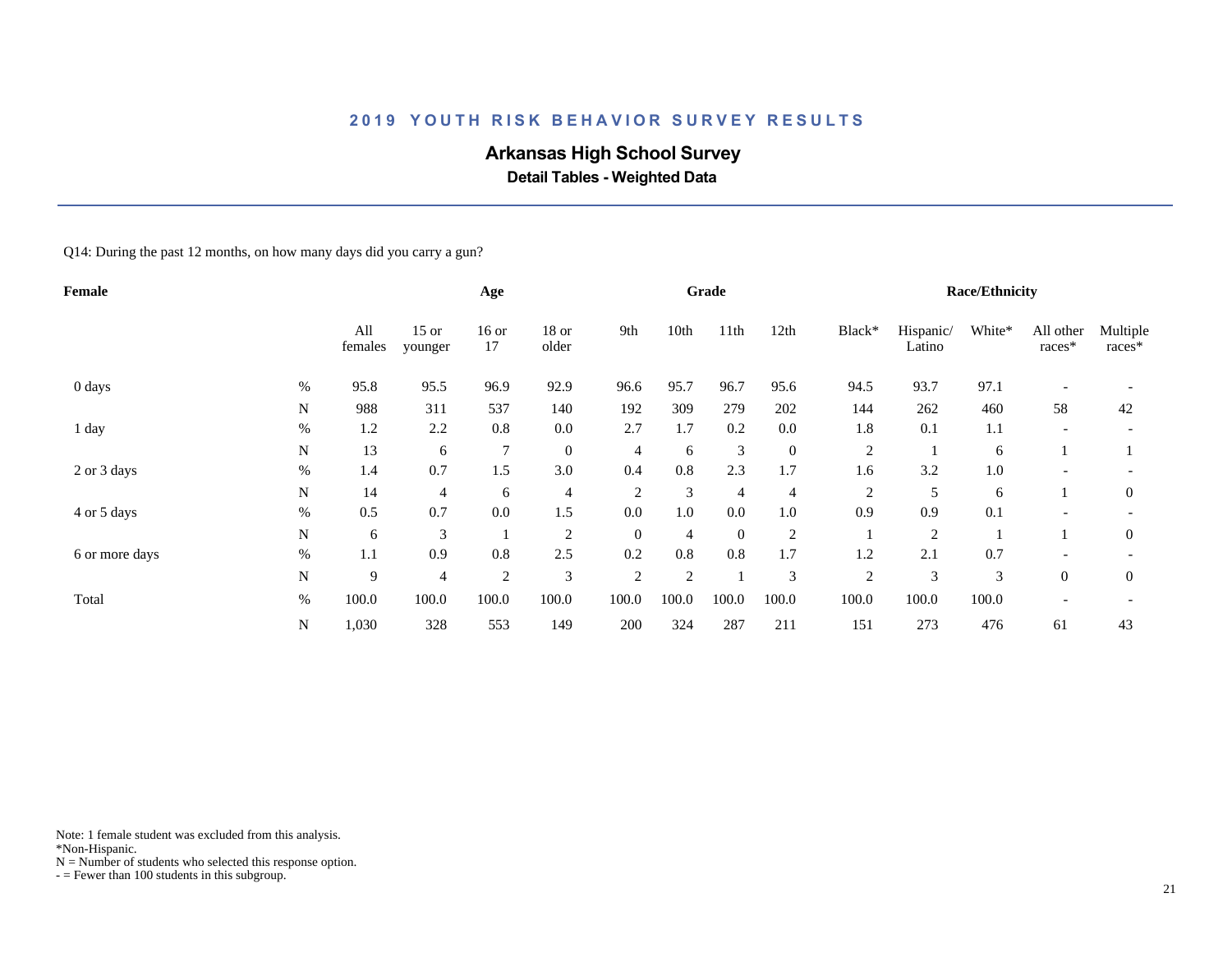# **Arkansas High School Survey**

 **Detail Tables - Weighted Data**

Q15: During the past 30 days, on how many days did you not go to school because you felt you would be unsafe at school or on your way to or from school?

| Total          |      |       |                    | Age           |                |                |                | Grade          |       |        |                     | <b>Race/Ethnicity</b> |                     |                    |
|----------------|------|-------|--------------------|---------------|----------------|----------------|----------------|----------------|-------|--------|---------------------|-----------------------|---------------------|--------------------|
|                |      | Total | $15$ or<br>younger | $16$ or<br>17 | 18 or<br>older | 9th            | 10th           | 11th           | 12th  | Black* | Hispanic/<br>Latino | White*                | All other<br>races* | Multiple<br>races* |
| 0 days         | $\%$ | 90.7  | 90.9               | 90.4          | 91.3           | 91.6           | 90.5           | 91.2           | 91.0  | 86.0   | 88.5                | 93.8                  | 89.0                |                    |
|                | N    | 1,780 | 524                | 977           | 278            | 311            | 606            | 472            | 372   | 211    | 461                 | 887                   | 111                 | 69                 |
| 1 day          | $\%$ | 4.5   | 4.3                | 5.0           | 3.4            | 4.2            | 4.9            | 5.1            | 3.9   | 8.3    | 5.3                 | 2.8                   | 5.0                 |                    |
|                | N    | 88    | 26                 | 51            | 11             | 16             | 28             | 25             | 17    | 21     | 21                  | 30                    | 6                   | 4                  |
| 2 or 3 days    | $\%$ | 2.9   | 3.6                | 2.8           | 1.7            | 3.9            | 2.8            | 2.1            | 1.9   | 4.4    | 3.4                 | 1.8                   | 2.5                 |                    |
|                | N    | 58    | 21                 | 31            | $\overline{4}$ | 17             | 16             | 15             | 6     | 13     | 14                  | 17                    | 4                   | 5                  |
| 4 or 5 days    | $\%$ | 0.6   | 0.3                | 0.7           | 1.0            | 0.2            | 0.7            | 0.5            | 1.0   | 0.8    | 0.4                 | 0.4                   | 2.3                 |                    |
|                | N    | 18    | 5                  | 9             | $\overline{4}$ | $\overline{2}$ | $\overline{4}$ | $\overline{4}$ | 6     | 3      | 5                   | 3                     | 2                   | $\mathbf{0}$       |
| 6 or more days | $\%$ | 1.3   | 0.9                | 1.1           | 2.6            | 0.1            | 1.1            | 1.1            | 2.2   | 0.6    | 2.3                 | 1.2                   | 1.2                 |                    |
|                | N    | 28    | $\overline{7}$     | 12            | 9              |                | 6              | 9              | 8     | 3      | 9                   | 11                    | 2                   |                    |
| Total          | $\%$ | 100.0 | 100.0              | 100.0         | 100.0          | 100.0          | 100.0          | 100.0          | 100.0 | 100.0  | 100.0               | 100.0                 | 100.0               |                    |
|                | N    | 1,972 | 583                | 1,080         | 306            | 347            | 660            | 525            | 409   | 251    | 510                 | 948                   | 125                 | 79                 |

Note: 52 students were exluded from this analysis.

\*Non-Hispanic.

 $N =$  Number of students who selected this response option.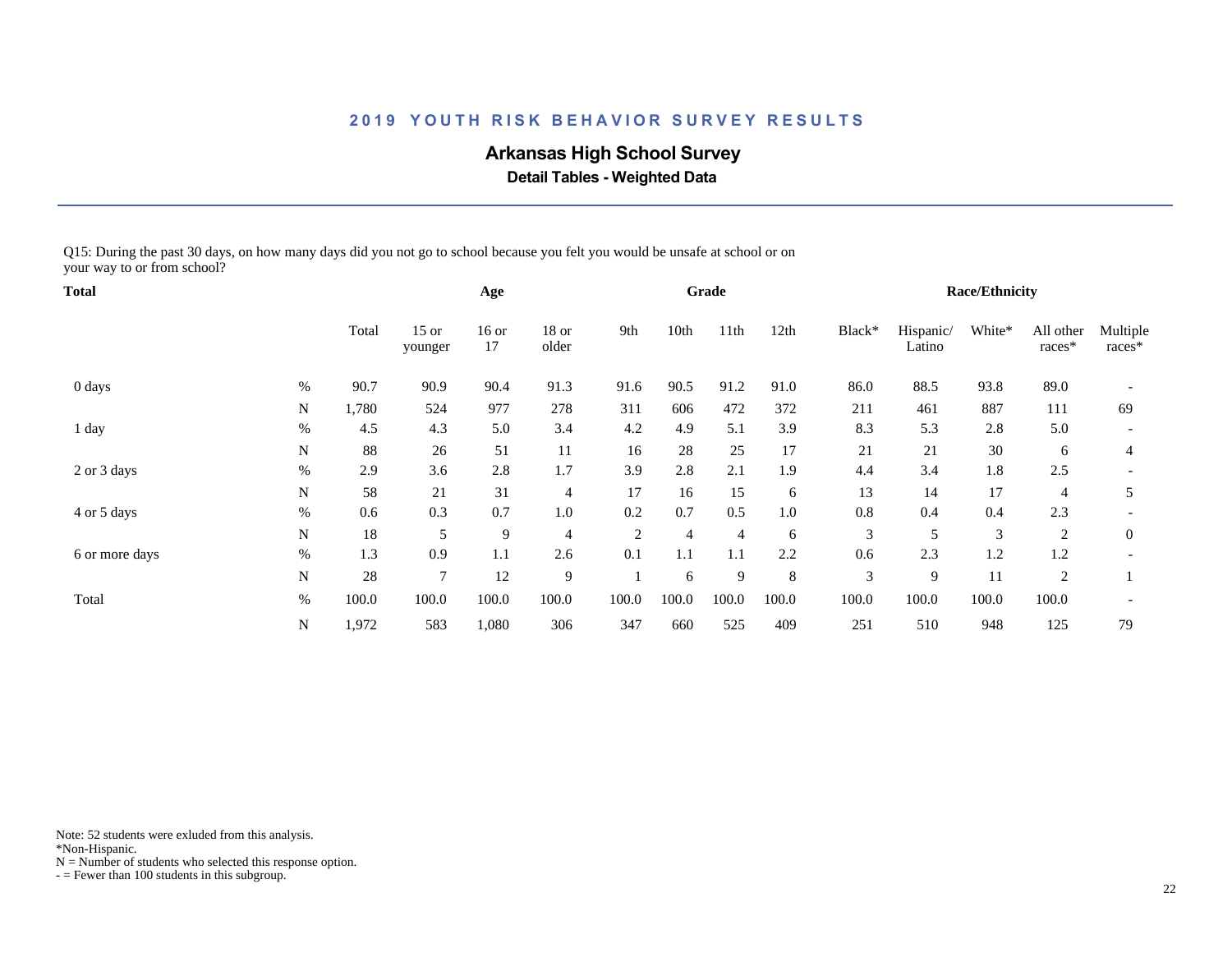# **Arkansas High School Survey**

 **Detail Tables - Weighted Data**

Q15: During the past 30 days, on how many days did you not go to school because you felt you would be unsafe at school or on your way to or from school?

| <b>Male</b>    |           |              |                    | Age           |                |                |                | Grade          |                |                |                     | <b>Race/Ethnicity</b> |                          |                    |
|----------------|-----------|--------------|--------------------|---------------|----------------|----------------|----------------|----------------|----------------|----------------|---------------------|-----------------------|--------------------------|--------------------|
|                |           | All<br>males | $15$ or<br>younger | $16$ or<br>17 | 18 or<br>older | 9th            | 10th           | 11th           | 12th           | Black*         | Hispanic/<br>Latino | White*                | All other<br>races*      | Multiple<br>races* |
| 0 days         | $\%$      | 93.2         | 94.0               | 92.9          | 92.5           | 94.2           | 93.9           | 92.3           | 93.1           | 92.8           | 89.9                | 94.6                  |                          |                    |
|                | N         | 868          | 230                | 489           | 148            | 138            | 315            | 218            | 186            | 89             | 219                 | 446                   | 58                       | 38                 |
| 1 day          | $\%$      | 2.3          | 2.1                | 2.7           | 1.4            | 2.0            | 3.0            | 2.7            | 1.5            | 1.7            | 3.6                 | 1.8                   | $\overline{\phantom{a}}$ |                    |
|                | N         | 24           | 5                  | 16            | 3              | 3              | 9              | $\overline{7}$ | $\mathfrak{S}$ | $\overline{2}$ | 6                   | 12                    |                          | 2                  |
| 2 or 3 days    | $\%$      | 2.7          | 3.4                | 2.7           | 1.2            | 3.6            | 2.3            | 2.8            | 1.1            | 3.5            | 3.8                 | 1.8                   |                          |                    |
|                | N         | 25           | 8                  | 15            |                | 6              | $\overline{7}$ | 8              | 2              | 5              | 7                   | 9                     |                          | $\mathbf{0}$       |
| 4 or 5 days    | $\%$      | 0.4          | 0.3                | 0.3           | 0.7            | 0.2            | 0.1            | 0.1            | 1.1            | 0.7            | 0.6                 | 0.2                   | $\overline{\phantom{a}}$ |                    |
|                | ${\bf N}$ | 8            | $\overline{2}$     | 3             | 3              |                |                | $\overline{2}$ | $\overline{4}$ | $\overline{2}$ | 3                   |                       |                          | $\mathbf{0}$       |
| 6 or more days | $\%$      | 1.5          | 0.3                | 1.4           | 4.3            | 0.0            | 0.7            | 2.1            | 3.2            | 1.3            | 2.1                 | 1.6                   |                          |                    |
|                | N         | 15           | 3                  | 5             | $\tau$         | $\overline{0}$ | 2              | 6              | 5              | 3              | 3                   | $\overline{7}$        |                          | $\mathbf{0}$       |
| Total          | $\%$      | 100.0        | 100.0              | 100.0         | 100.0          | 100.0          | 100.0          | 100.0          | 100.0          | 100.0          | 100.0               | 100.0                 |                          |                    |
|                | N         | 940          | 248                | 528           | 162            | 148            | 334            | 241            | 202            | 101            | 238                 | 475                   | 62                       | 40                 |

Note: 33 male students were excluded from this analysis.

\*Non-Hispanic.

 $N =$  Number of students who selected this response option.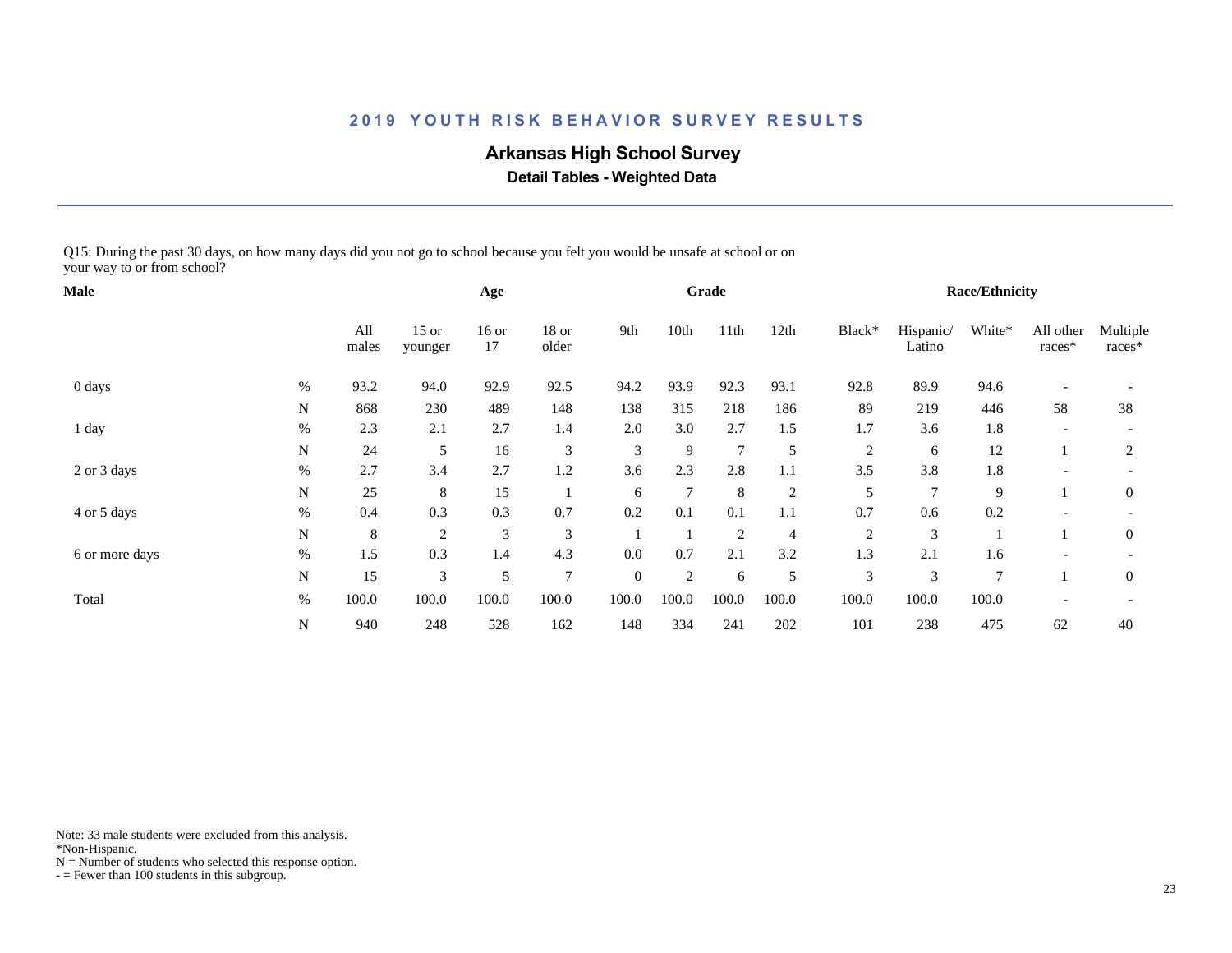# **Arkansas High School Survey**

 **Detail Tables - Weighted Data**

Q15: During the past 30 days, on how many days did you not go to school because you felt you would be unsafe at school or on your way to or from school?

| Female         |           |                |                    | Age            |                |       |                | Grade          |                |                  |                     | <b>Race/Ethnicity</b> |                     |                    |
|----------------|-----------|----------------|--------------------|----------------|----------------|-------|----------------|----------------|----------------|------------------|---------------------|-----------------------|---------------------|--------------------|
|                |           | All<br>females | $15$ or<br>younger | $16$ or<br>17  | 18 or<br>older | 9th   | 10th           | 11th           | 12th           | Black*           | Hispanic/<br>Latino | White*                | All other<br>races* | Multiple<br>races* |
| 0 days         | $\%$      | 88.6           | 88.6               | 88.3           | 89.8           | 89.1  | 87.8           | 90.2           | 88.8           | 80.6             | 87.3                | 93.2                  |                     |                    |
|                | N         | 903            | 288                | 486            | 129            | 173   | 287            | 253            | 185            | 120              | 240                 | 441                   | 51                  | 31                 |
| 1 day          | $\%$      | 6.6            | 6.3                | $7.0\,$        | 5.8            | 6.4   | 6.2            | 7.4            | 6.3            | 13.4             | 6.7                 | 3.5                   |                     |                    |
|                | N         | 60             | 19                 | 33             | 8              | 12    | 18             | 17             | 12             | 19               | 14                  | 17                    | 4                   | 2                  |
| 2 or 3 days    | $\%$      | 3.1            | 3.9                | 2.8            | 2.3            | 4.3   | 3.4            | 1.4            | 2.8            | 5.1              | 3.2                 | 1.8                   |                     |                    |
|                | N         | 32             | 13                 | 16             | 3              | 11    | 9              | $\overline{7}$ | $\overline{4}$ | 8                | 7                   | 8                     | 3                   | 5                  |
| 4 or 5 days    | %         | 0.7            | 0.1                | 0.9            | 1.4            | 0.1   | 1.1            | 0.8            | 0.9            | 0.9              | 0.3                 | 0.7                   |                     |                    |
|                | N         | 6              |                    | $\overline{4}$ |                |       | $\overline{2}$ | $\overline{2}$ |                |                  | 2                   | 2                     | $\overline{0}$      | $\mathbf{0}$       |
| 6 or more days | $\%$      | 1.0            | 1.2                | 0.9            | 0.7            | 0.1   | 1.5            | 0.2            | 1.1            | 0.0              | 2.6                 | 0.9                   |                     |                    |
|                | N         | 12             | 3                  | $\mathcal{I}$  | $\overline{2}$ |       | 4              | 3              | 3              | $\boldsymbol{0}$ | 6                   | $\overline{4}$        |                     |                    |
| Total          | $\%$      | 100.0          | 100.0              | 100.0          | 100.0          | 100.0 | 100.0          | 100.0          | 100.0          | 100.0            | 100.0               | 100.0                 |                     |                    |
|                | ${\bf N}$ | 1,013          | 324                | 546            | 143            | 198   | 320            | 282            | 205            | 148              | 269                 | 472                   | 59                  | 39                 |

Note: 18 female students were excluded from this analysis.

\*Non-Hispanic.

 $N =$  Number of students who selected this response option.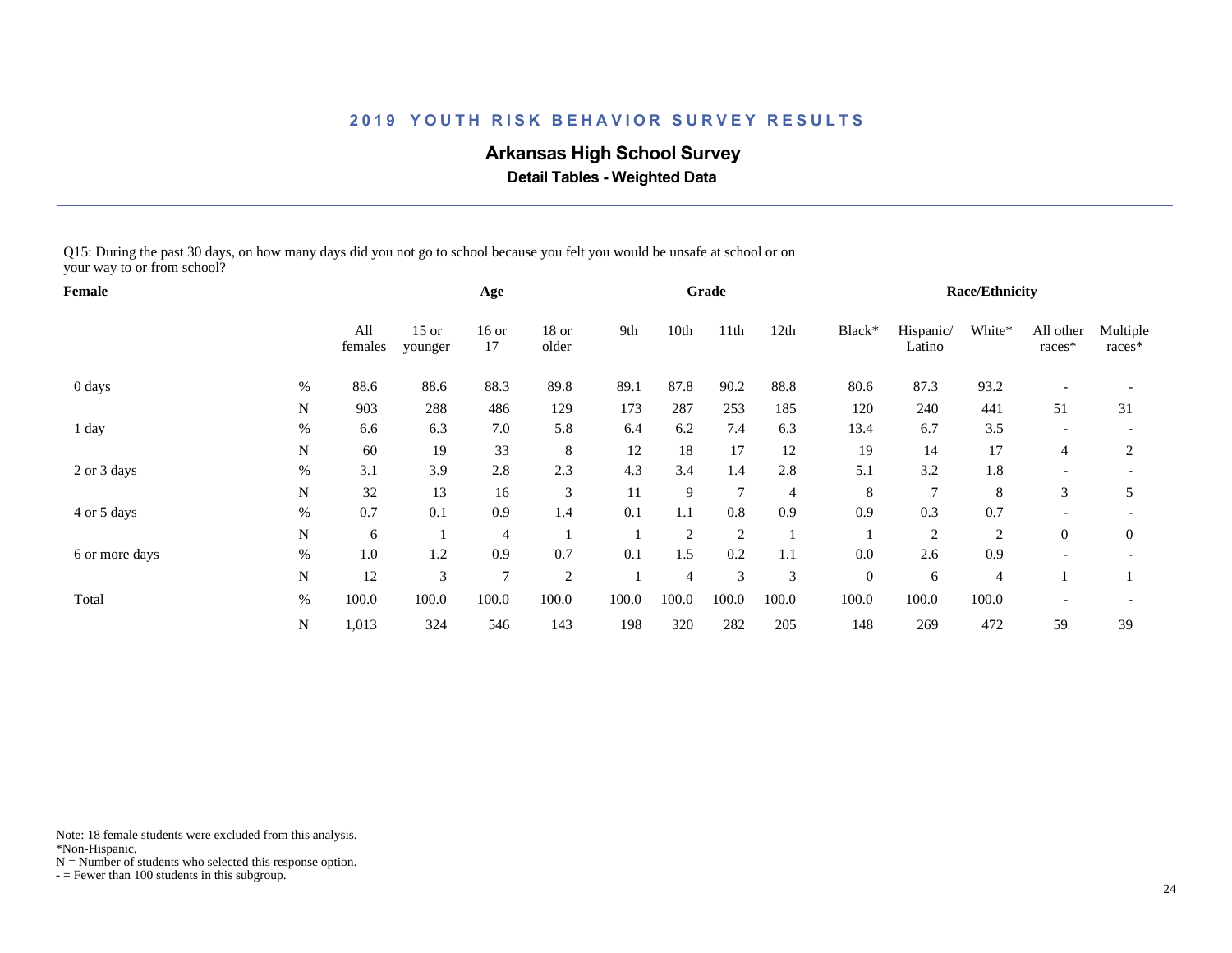# **Arkansas High School Survey**

 **Detail Tables - Weighted Data**

Q16: During the past 12 months, how many times has someone threatened or injured you with a weapon such as a gun, knife, or club on school property?

| <b>Total</b>     |           |                |                    | Age            |                  |                |       | Grade          |                         |                |                     | <b>Race/Ethnicity</b> |                     |                    |
|------------------|-----------|----------------|--------------------|----------------|------------------|----------------|-------|----------------|-------------------------|----------------|---------------------|-----------------------|---------------------|--------------------|
|                  |           | Total          | $15$ or<br>younger | $16$ or<br>17  | $18$ or<br>older | 9th            | 10th  | 11th           | 12th                    | Black*         | Hispanic/<br>Latino | White*                | All other<br>races* | Multiple<br>races* |
| 0 times          | $\%$      | 91.9           | 90.6               | 91.7           | 95.2             | 92.4           | 90.1  | 91.4           | 95.7                    | 88.5           | 92.0                | 94.0                  | 91.2                |                    |
|                  | N         | 1,862          | 538                | 1,030          | 292              | 323            | 622   | 499            | 397                     | 235            | 489                 | 896                   | 122                 | 75                 |
| 1 time           | $\%$      | 4.1            | 4.0                | 4.3            | 3.3              | 3.5            | 4.4   | 5.9            | 2.1                     | 6.5            | 2.9                 | 3.2                   | 2.5                 |                    |
|                  | N         | 76             | 26                 | 37             | 13               | 13             | 23    | 24             | 13                      | 19             | 16                  | 29                    | 3                   | 4                  |
| 2 or 3 times     | $\%$      | 1.8            | 2.4                | 2.0            | 0.2              | 2.2            | 3.0   | 0.7            | $1.0\,$                 | 2.1            | 1.7                 | 1.4                   | 5.4                 |                    |
|                  | N         | 35             | 14                 | 19             | $\sqrt{2}$       | 8              | 16    | $\overline{4}$ | 4                       | 6              | 5                   | 15                    | 3                   | 3                  |
| 4 or 5 times     | $\%$      | $0.8\,$        | 0.3                | 1.1            | $0.8\,$          | 0.1            | 1.5   | $1.2\,$        | 0.2                     | 0.5            | 1.4                 | 0.7                   | 0.8                 |                    |
|                  | N         | 20             | $\overline{c}$     | 14             | $\overline{4}$   |                | 6     | 10             | $\overline{\mathbf{c}}$ | $\overline{2}$ | 7                   | $\overline{7}$        | 2                   | $\overline{0}$     |
| 6 or 7 times     | %         | 0.3            | 0.3                | 0.2            | 0.2              | 0.0            | 0.4   | 0.5            | 0.2                     | 0.5            | 0.6                 | 0.1                   | 0.0                 |                    |
|                  | ${\bf N}$ | 6              | 3                  | $\overline{2}$ |                  | $\overline{0}$ | 3     | $\overline{2}$ |                         | $\mathbf{1}$   | $\sqrt{2}$          | $\sqrt{2}$            | $\overline{0}$      | $\mathbf{0}$       |
| 8 or 9 times     | $\%$      | $0.0\,$        | 0.0                | $0.0\,$        | $0.0\,$          | 0.0            | 0.0   | $0.0\,$        | 0.0                     | 0.0            | 0.1                 | $0.0\,$               | 0.0                 |                    |
|                  | N         | 2              |                    | 1              | $\mathbf{0}$     |                |       | $\overline{0}$ | $\boldsymbol{0}$        | $\overline{0}$ | 2                   | $\boldsymbol{0}$      | $\overline{0}$      | $\overline{0}$     |
| 10 or 11 times   | %         | 0.1            | 0.1                | 0.1            | $0.0\,$          | 0.0            | 0.3   | 0.1            | $0.0\,$                 | 0.4            | $0.0\,$             | $0.0\,$               | 0.0                 |                    |
|                  | N         | $\overline{2}$ |                    | 1              | $\overline{0}$   | $\mathbf{0}$   | -1    | -1             | $\boldsymbol{0}$        | 1              | $\mathbf{0}$        | $\boldsymbol{0}$      | $\Omega$            | $\overline{0}$     |
| 12 or more times | $\%$      | 1.0            | 2.2                | 0.5            | 0.2              | 1.8            | 0.2   | 0.2            | 0.9                     | 1.6            | 1.3                 | 0.7                   | 0.0                 |                    |
|                  | N         | 16             | 9                  | 6              |                  | $\overline{4}$ | 3     | $\sqrt{2}$     | 3                       | $\sqrt{2}$     | $\sqrt{2}$          | $\,8\,$               | $\boldsymbol{0}$    |                    |
| Total            | $\%$      | 100.0          | 100.0              | 100.0          | 100.0            | 100.0          | 100.0 | 100.0          | 100.0                   | 100.0          | 100.0               | 100.0                 | 100.0               |                    |
|                  | N         | 2,019          | 594                | 1,110          | 313              | 350            | 675   | 542            | 420                     | 266            | 523                 | 957                   | 130                 | 83                 |

Note: 5 students were exluded from this analysis.

\*Non-Hispanic.

 $N =$  Number of students who selected this response option.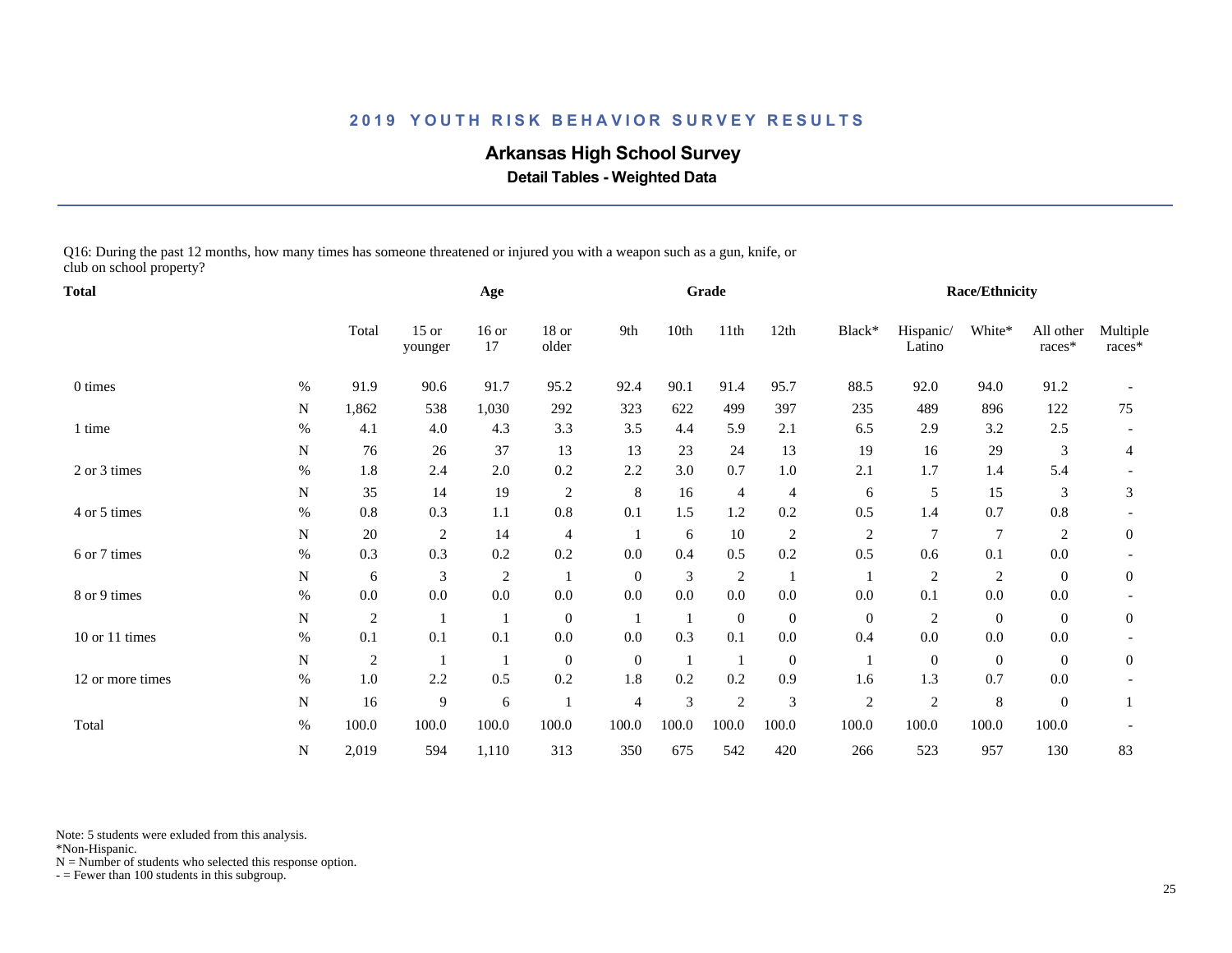# **Arkansas High School Survey**

 **Detail Tables - Weighted Data**

Q16: During the past 12 months, how many times has someone threatened or injured you with a weapon such as a gun, knife, or club on school property?

| Male             |           |              |                    | Age           |                  |                             |              | Grade          |                  |                |                     | <b>Race/Ethnicity</b> |                     |                    |
|------------------|-----------|--------------|--------------------|---------------|------------------|-----------------------------|--------------|----------------|------------------|----------------|---------------------|-----------------------|---------------------|--------------------|
|                  |           | All<br>males | $15$ or<br>younger | $16$ or<br>17 | $18$ or<br>older | 9th                         | 10th         | 11th           | 12th             | Black*         | Hispanic/<br>Latino | White*                | All other<br>races* | Multiple<br>races* |
| 0 times          | $\%$      | 92.5         | 90.5               | 92.2          | 97.3             | 90.8                        | 92.0         | 91.8           | 97.2             | 85.9           | 91.8                | 95.8                  |                     |                    |
|                  | N         | 893          | 232                | 507           | 153              | 136                         | 321          | 229            | 197              | 99             | 228                 | 453                   | 61                  | 35                 |
| 1 time           | %         | $3.5$        | 3.8                | 4.2           | 0.7              | 3.1                         | 4.1          | 5.3            | 0.5              | 5.6            | 5.0                 | 2.0                   |                     |                    |
|                  | N         | 33           | 11                 | 18            | 4                | 6                           | 11           | 10             | 3                | 6              | 11                  | 10                    |                     | 2                  |
| 2 or 3 times     | $\%$      | 1.6          | 2.1                | 1.6           | 0.3              | 2.6                         | 2.0          | 0.8            | $\rm 0.8$        | 2.9            | $0.0\,$             | $\rm 0.8$             |                     |                    |
|                  | ${\bf N}$ | 15           | 4                  | 10            | $\mathbf{1}$     | 4                           | 6            | $\mathfrak{Z}$ | $\sqrt{2}$       | $\mathfrak 3$  | $\mathbf{0}$        | $\,8\,$               |                     | 2                  |
| 4 or 5 times     | $\%$      | 0.7          | 0.2                | 0.9           | 0.8              | 0.2                         | 1.1          | 1.3            | 0.1              | 1.2            | 1.8                 | 0.4                   |                     |                    |
|                  | N         | 11           |                    | 7             | $\mathfrak{Z}$   |                             | 2            | $\overline{7}$ |                  | $\overline{c}$ | 5                   | $\sqrt{2}$            | 2                   | $\mathbf{0}$       |
| 6 or 7 times     | %         | 0.1          | 0.1                | 0.1           | 0.5              | 0.0                         | 0.1          | 0.1            | 0.3              | 0.0            | 0.7                 | 0.1                   |                     |                    |
|                  | N         | 3            |                    | 1             |                  | $\mathbf{0}$                |              | -1             |                  | $\mathbf{0}$   |                     | -1                    | $\overline{0}$      | $\mathbf{0}$       |
| 8 or 9 times     | $\%$      | 0.0          | 0.0                | $0.0\,$       | $0.0\,$          | 0.0                         | 0.0          | 0.0            | $0.0\,$          | 0.0            | 0.1                 | 0.0                   |                     |                    |
|                  | N         | -1           | $\mathbf{0}$       | 1             | $\mathbf{0}$     | $\overline{0}$              |              | $\mathbf{0}$   | $\boldsymbol{0}$ | $\mathbf{0}$   |                     | $\overline{0}$        | $\overline{0}$      | $\overline{0}$     |
| 10 or 11 times   | $\%$      | 0.2          | 0.2                | 0.3           | $0.0\,$          | 0.0                         | 0.5          | 0.3            | $0.0\,$          | 0.8            | $0.0\,$             | $0.0\,$               |                     |                    |
|                  | ${\bf N}$ | $\sqrt{2}$   | 1                  | 1             | $\mathbf{0}$     | $\mathbf{0}$                | $\mathbf{1}$ | $\mathbf{1}$   | $\boldsymbol{0}$ | -1             | $\mathbf{0}$        | $\boldsymbol{0}$      | $\Omega$            | $\overline{0}$     |
| 12 or more times | $\%$      | 1.5          | 3.1                | 0.7           | 0.4              | 3.4                         | 0.2          | 0.4            | 1.1              | 3.6            | 0.7                 | 0.9                   |                     |                    |
|                  | N         | 11           | 5                  | $\mathfrak s$ |                  | $\ensuremath{\mathfrak{Z}}$ | 2            | $\overline{c}$ | $\overline{c}$   | $\sqrt{2}$     |                     | 6                     | $\boldsymbol{0}$    |                    |
| Total            | $\%$      | 100.0        | 100.0              | 100.0         | 100.0            | 100.0                       | 100.0        | 100.0          | 100.0            | 100.0          | 100.0               | 100.0                 |                     |                    |
|                  | ${\bf N}$ | 969          | 255                | 550           | 163              | 150                         | 345          | 253            | 206              | 113            | 247                 | 480                   | 65                  | 40                 |

Note: 4 male students were excluded from this analysis.

\*Non-Hispanic.

 $N =$  Number of students who selected this response option.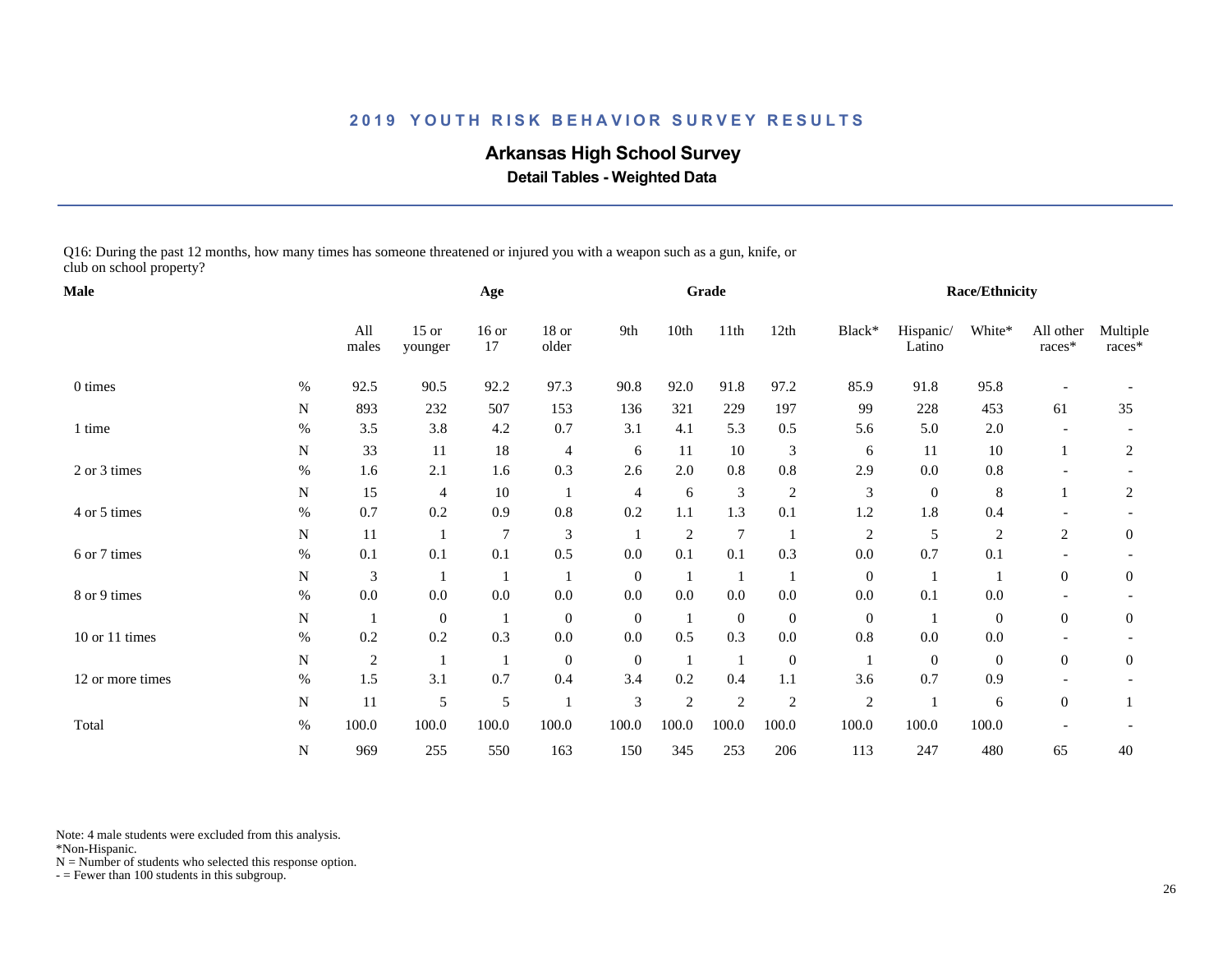# **Arkansas High School Survey**

 **Detail Tables - Weighted Data**

Q16: During the past 12 months, how many times has someone threatened or injured you with a weapon such as a gun, knife, or club on school property?

| Female           |           |                  |                    | Age              |                  |                |                  | Grade            |                  |                  |                     | <b>Race/Ethnicity</b> |                     |                    |
|------------------|-----------|------------------|--------------------|------------------|------------------|----------------|------------------|------------------|------------------|------------------|---------------------|-----------------------|---------------------|--------------------|
|                  |           | All<br>females   | $15$ or<br>younger | $16$ or<br>17    | $18$ or<br>older | 9th            | 10th             | 11th             | 12th             | Black*           | Hispanic/<br>Latino | White*                | All other<br>races* | Multiple<br>races* |
| 0 times          | $\%$      | 91.7             | 91.9               | 91.3             | 92.6             | 94.1           | 89.1             | 91.0             | 94.1             | 90.4             | 92.0                | 91.9                  |                     |                    |
|                  | N         | 955              | 299                | 518              | 138              | 186            | 298              | 268              | 198              | 134              | 258                 | 442                   | 58                  | 40                 |
| 1 time           | $\%$      | 4.5              | 3.6                | 4.5              | 6.4              | 3.9            | 3.9              | 6.5              | 3.8              | 7.3              | 1.2                 | 4.5                   |                     |                    |
|                  | N         | 41               | 13                 | 19               | 9                | $\overline{7}$ | 10               | 14               | 10               | 13               | 5                   | 19                    |                     | 2                  |
| 2 or 3 times     | $\%$      | 2.1              | 2.6                | 2.3              | 0.1              | 1.7            | 4.2              | 0.5              | 1.1              | 1.4              | 3.1                 | 2.0                   |                     |                    |
|                  | ${\bf N}$ | 19               | 9                  | 9                |                  | $\overline{4}$ | 10               | $\mathbf{1}$     | $\sqrt{2}$       | 3                | 5                   | $\overline{7}$        | $\overline{c}$      |                    |
| 4 or 5 times     | $\%$      | 0.8              | 0.4                | 1.1              | 0.9              | 0.0            | 2.1              | 1.1              | 0.2              | 0.0              | 1.1                 | 1.1                   |                     |                    |
|                  | N         | 8                |                    | 6                |                  | $\mathbf{0}$   | 4                | 3                |                  | $\mathbf{0}$     | $\sqrt{2}$          | 5                     | $\overline{0}$      | $\overline{0}$     |
| 6 or 7 times     | $\%$      | 0.4              | 0.5                | 0.4              | $0.0\,$          | 0.0            | 0.8              | 0.8              | $0.0\,$          | 1.0              | 0.5                 | 0.2                   |                     |                    |
|                  | N         | 3                | 2                  | 1                | $\mathbf{0}$     | $\mathbf{0}$   | 2                | -1               | $\boldsymbol{0}$ | $\mathbf{1}$     |                     | 1                     | $\boldsymbol{0}$    | $\mathbf{0}$       |
| 8 or 9 times     | $\%$      | 0.0              | 0.1                | $0.0\,$          | $0.0\,$          | 0.1            | 0.0              | 0.0              | $0.0\,$          | 0.0              | 0.2                 | 0.0                   |                     |                    |
|                  | N         |                  |                    | $\boldsymbol{0}$ | $\boldsymbol{0}$ |                | $\theta$         | $\mathbf{0}$     | $\boldsymbol{0}$ | $\overline{0}$   |                     | $\overline{0}$        | $\overline{0}$      | $\overline{0}$     |
| 10 or 11 times   | $\%$      | $0.0\,$          | 0.0                | $0.0\,$          | $0.0\,$          | 0.0            | $0.0\,$          | 0.0              | $0.0\,$          | 0.0              | $0.0\,$             | $0.0\,$               |                     |                    |
|                  | ${\bf N}$ | $\boldsymbol{0}$ | $\mathbf{0}$       | $\boldsymbol{0}$ | $\mathbf{0}$     | $\mathbf{0}$   | $\overline{0}$   | $\boldsymbol{0}$ | $\boldsymbol{0}$ | $\mathbf{0}$     | $\mathbf{0}$        | $\boldsymbol{0}$      | $\Omega$            | $\overline{0}$     |
| 12 or more times | $\%$      | 0.4              | 0.8                | 0.3              | $0.0\,$          | 0.1            | 0.0              | $0.0\,$          | 0.6              | 0.0              | 1.9                 | 0.3                   |                     |                    |
|                  | N         | 3                | 2                  |                  | $\boldsymbol{0}$ |                | $\boldsymbol{0}$ | $\boldsymbol{0}$ |                  | $\boldsymbol{0}$ |                     | $\overline{c}$        | $\overline{0}$      | $\mathbf{0}$       |
| Total            | $\%$      | 100.0            | 100.0              | 100.0            | 100.0            | 100.0          | 100.0            | 100.0            | 100.0            | 100.0            | 100.0               | 100.0                 |                     |                    |
|                  | ${\bf N}$ | 1,030            | 327                | 554              | 149              | 199            | 324              | 287              | 212              | 151              | 273                 | 476                   | 61                  | 43                 |

Note: 1 female student was excluded from this analysis.

\*Non-Hispanic.

 $N =$  Number of students who selected this response option.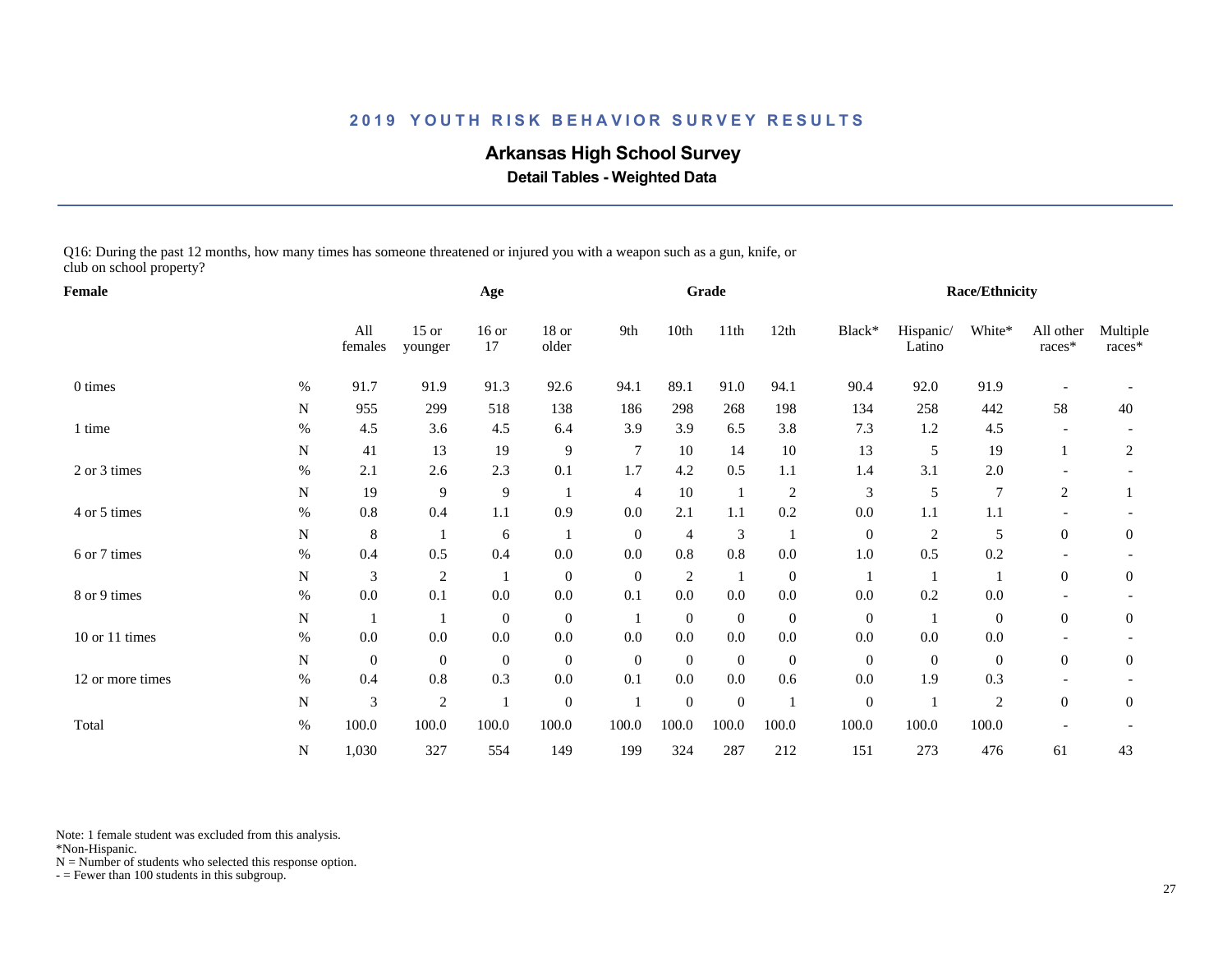# **Arkansas High School Survey**

 **Detail Tables - Weighted Data**

Q17: During the past 12 months, how many times were you in a physical fight?

| Total            |           |       |                    | Age            |                |                |                | Grade          |            |               |                     | <b>Race/Ethnicity</b> |                     |                    |
|------------------|-----------|-------|--------------------|----------------|----------------|----------------|----------------|----------------|------------|---------------|---------------------|-----------------------|---------------------|--------------------|
|                  |           | Total | $15$ or<br>younger | $16$ or<br>17  | 18 or<br>older | 9th            | 10th           | 11th           | 12th       | Black*        | Hispanic/<br>Latino | White*                | All other<br>races* | Multiple<br>races* |
| 0 times          | $\%$      | 77.8  | 76.2               | 77.2           | 82.8           | 74.9           | 76.9           | 78.5           | 82.6       | 74.4          | 79.4                | 79.7                  | 70.2                |                    |
|                  | N         | 1,566 | 443                | 867            | 255            | 257            | 532            | 420            | 343        | 184           | 415                 | 777                   | 102                 | 52                 |
| 1 time           | $\%$      | 9.4   | 9.0                | 10.2           | 7.8            | 10.1           | 7.7            | 11.8           | 7.9        | 10.8          | 8.9                 | 8.9                   | 17.3                |                    |
|                  | N         | 168   | 51                 | 97             | 20             | 34             | 51             | 51             | 30         | 28            | 35                  | 79                    | 15                  | 9                  |
| 2 or 3 times     | $\%$      | 7.4   | 8.7                | $7.0\,$        | 6.1            | 10.4           | 6.9            | 6.2            | 5.6        | 9.4           | 6.1                 | 6.5                   | 5.1                 |                    |
|                  | N         | 129   | 41                 | 69             | 17             | 31             | 35             | 37             | 21         | 23            | 33                  | 49                    | 5                   | 11                 |
| 4 or 5 times     | %         | 1.8   | 1.8                | 1.9            | 1.5            | 1.9            | 3.1            | 1.2            | $1.0\,$    | 0.7           | 2.8                 | 1.6                   | 3.5                 |                    |
|                  | N         | 38    | 14                 | 19             | 5              | 10             | 17             | 6              | 5          | $\mathfrak 3$ | 11                  | 15                    | 3                   | 4                  |
| 6 or 7 times     | $\%$      | 0.7   | 0.5                | $1.0\,$        | 0.2            | 0.0            | 0.7            | 0.8            | 1.4        | 0.8           | 0.5                 | 0.8                   | 0.0                 |                    |
|                  | N         | 15    | 5                  | $\overline{9}$ |                |                | 5              | $\overline{4}$ | 5          | 3             | $\overline{4}$      | 7                     | $\overline{0}$      |                    |
| 8 or 9 times     | $\%$      | 0.7   | $1.0\,$            | 0.5            | 0.5            | 1.2            | 0.2            | 0.4            | 0.8        | 2.5           | 0.4                 | 0.1                   | 1.3                 |                    |
|                  | ${\bf N}$ | 11    | $\overline{4}$     | 6              |                | $\mathfrak{Z}$ | $\overline{2}$ | $\mathfrak{Z}$ | $\sqrt{2}$ | 6             | $\overline{c}$      |                       |                     |                    |
| 10 or 11 times   | $\%$      | 0.3   | 0.4                | 0.1            | 0.6            | 0.0            | $0.8\,$        | 0.0            | 0.4        | 0.5           | 0.1                 | 0.3                   | 0.0                 |                    |
|                  | N         | 5     |                    | $\overline{c}$ | $\overline{2}$ | $\mathbf{0}$   | $\mathfrak{Z}$ | $\mathbf{1}$   |            |               |                     | $\overline{c}$        | $\overline{0}$      |                    |
| 12 or more times | $\%$      | 1.9   | 2.4                | 2.0            | 0.5            | 1.4            | 3.7            | 1.2            | 0.3        | 0.9           | 1.9                 | 2.0                   | 2.6                 |                    |
|                  | ${\bf N}$ | 30    | 12                 | 16             | $\overline{2}$ | 6              | 15             | $\overline{4}$ |            | $\mathfrak 3$ | 5                   | 18                    |                     | $\boldsymbol{0}$   |
| Total            | $\%$      | 100.0 | 100.0              | 100.0          | 100.0          | 100.0          | 100.0          | 100.0          | 100.0      | 100.0         | 100.0               | 100.0                 | 100.0               |                    |
|                  | N         | 1,962 | 571                | 1,085          | 303            | 342            | 660            | 526            | 408        | 251           | 506                 | 948                   | 127                 | 79                 |

Note: 62 students were exluded from this analysis.

\*Non-Hispanic.

 $N =$  Number of students who selected this response option.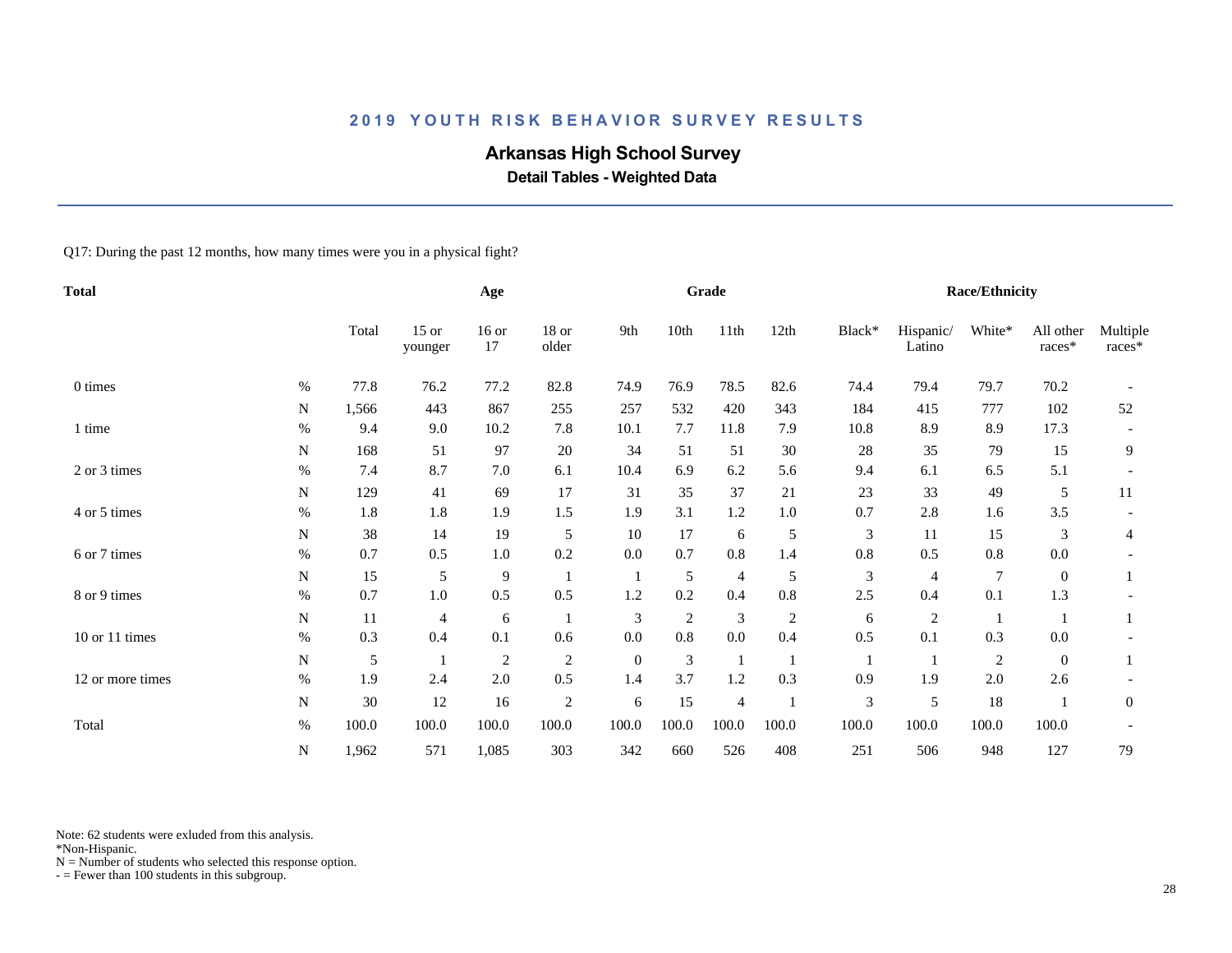# **Arkansas High School Survey**

 **Detail Tables - Weighted Data**

Q17: During the past 12 months, how many times were you in a physical fight?

| <b>Male</b>      |           |              |                    | Age                         |                |                |                | Grade          |                  |                |                     | <b>Race/Ethnicity</b> |                     |                    |
|------------------|-----------|--------------|--------------------|-----------------------------|----------------|----------------|----------------|----------------|------------------|----------------|---------------------|-----------------------|---------------------|--------------------|
|                  |           | All<br>males | $15$ or<br>younger | $16$ or<br>17               | 18 or<br>older | 9th            | 10th           | 11th           | 12th             | Black*         | Hispanic/<br>Latino | White*                | All other<br>races* | Multiple<br>races* |
| 0 times          | $\%$      | 73.4         | 72.7               | 71.1                        | 81.6           | 70.4           | 69.5           | 73.6           | 81.6             | 76.1           | 75.6                | 73.6                  |                     |                    |
|                  | N         | 708          | 181                | 399                         | 127            | 101            | 259            | 176            | 165              | 75             | 186                 | 359                   | 51                  | 21                 |
| 1 time           | $\%$      | 10.1         | 10.7               | 10.3                        | 8.3            | 11.4           | 8.5            | 11.1           | 9.0              | 9.0            | 12.2                | 9.7                   |                     |                    |
|                  | N         | 89           | 25                 | 52                          | 12             | 18             | 26             | 27             | 17               | 11             | 21                  | 45                    | 6                   | 6                  |
| 2 or 3 times     | $\%$      | 9.6          | 10.2               | $10.0\,$                    | 7.4            | 12.3           | 10.6           | 8.5            | 6.9              | 8.0            | 6.5                 | $10.0\,$              |                     |                    |
|                  | N         | 74           | 18                 | 44                          | 11             | 14             | 23             | 24             | 13               | 9              | 19                  | 36                    | 2                   | 6                  |
| 4 or 5 times     | $\%$      | 2.4          | 1.4                | 3.5                         | 0.7            | 1.7            | 4.9            | 2.2            | 0.5              | 0.3            | 3.6                 | 2.3                   |                     |                    |
|                  | N         | 24           | 6                  | 16                          | $\overline{c}$ | 5              | 12             | 5              | $\boldsymbol{2}$ |                | 6                   | 11                    | $\overline{c}$      | 3                  |
| 6 or 7 times     | $\%$      | 1.1          | 0.6                | 1.7                         | $0.0\,$        | 0.0            | 1.2            | 1.2            | 1.9              | 1.6            | 0.2                 | 1.2                   |                     |                    |
|                  | N         | 10           | $\overline{c}$     | $\,$ 8 $\,$                 | $\mathbf{0}$   | $\mathbf{0}$   | 4              | 3              | 3                | $\overline{c}$ | 2                   | 6                     | $\overline{0}$      | $\overline{0}$     |
| 8 or 9 times     | $\%$      | 0.7          | 1.3                | $0.2\,$                     | 0.9            | 1.6            | 0.0            | 0.8            | 0.0              | 3.1            | 0.1                 | 0.0                   |                     |                    |
|                  | ${\bf N}$ | 6            | $\sqrt{2}$         | $\ensuremath{\mathfrak{Z}}$ | $\mathbf{1}$   | $\overline{2}$ | $\overline{0}$ | $\mathfrak{Z}$ | $\boldsymbol{0}$ | 3              |                     | $\mathbf{0}$          |                     | 1                  |
| 10 or 11 times   | $\%$      | 0.2          | 0.0                | 0.3                         | 0.1            | 0.0            | 0.6            | 0.1            | 0.0              | 0.0            | 0.1                 | 0.2                   |                     |                    |
|                  | N         | 3            | $\mathbf{0}$       | $\overline{c}$              | 1              | $\overline{0}$ | $\sqrt{2}$     | $\mathbf{1}$   | $\boldsymbol{0}$ | $\mathbf{0}$   |                     |                       | $\overline{0}$      |                    |
| 12 or more times | $\%$      | 2.6          | 3.1                | 2.9                         | $1.0\,$        | 2.6            | 4.7            | 2.4            | $0.0\,$          | 2.0            | 1.6                 | 3.1                   |                     |                    |
|                  | ${\bf N}$ | 22           | $\tau$             | 13                          | $\sqrt{2}$     | $\overline{4}$ | 11             | $\overline{4}$ | $\boldsymbol{0}$ | 3              | $\mathfrak{Z}$      | 14                    | $\mathbf{1}$        | $\overline{0}$     |
| Total            | $\%$      | 100.0        | 100.0              | 100.0                       | 100.0          | 100.0          | 100.0          | 100.0          | 100.0            | 100.0          | 100.0               | 100.0                 |                     |                    |
|                  | N         | 936          | 241                | 537                         | 156            | 144            | 337            | 243            | 200              | 104            | 239                 | 472                   | 63                  | 38                 |

Note: 37 male students were excluded from this analysis.

\*Non-Hispanic.

 $N =$  Number of students who selected this response option.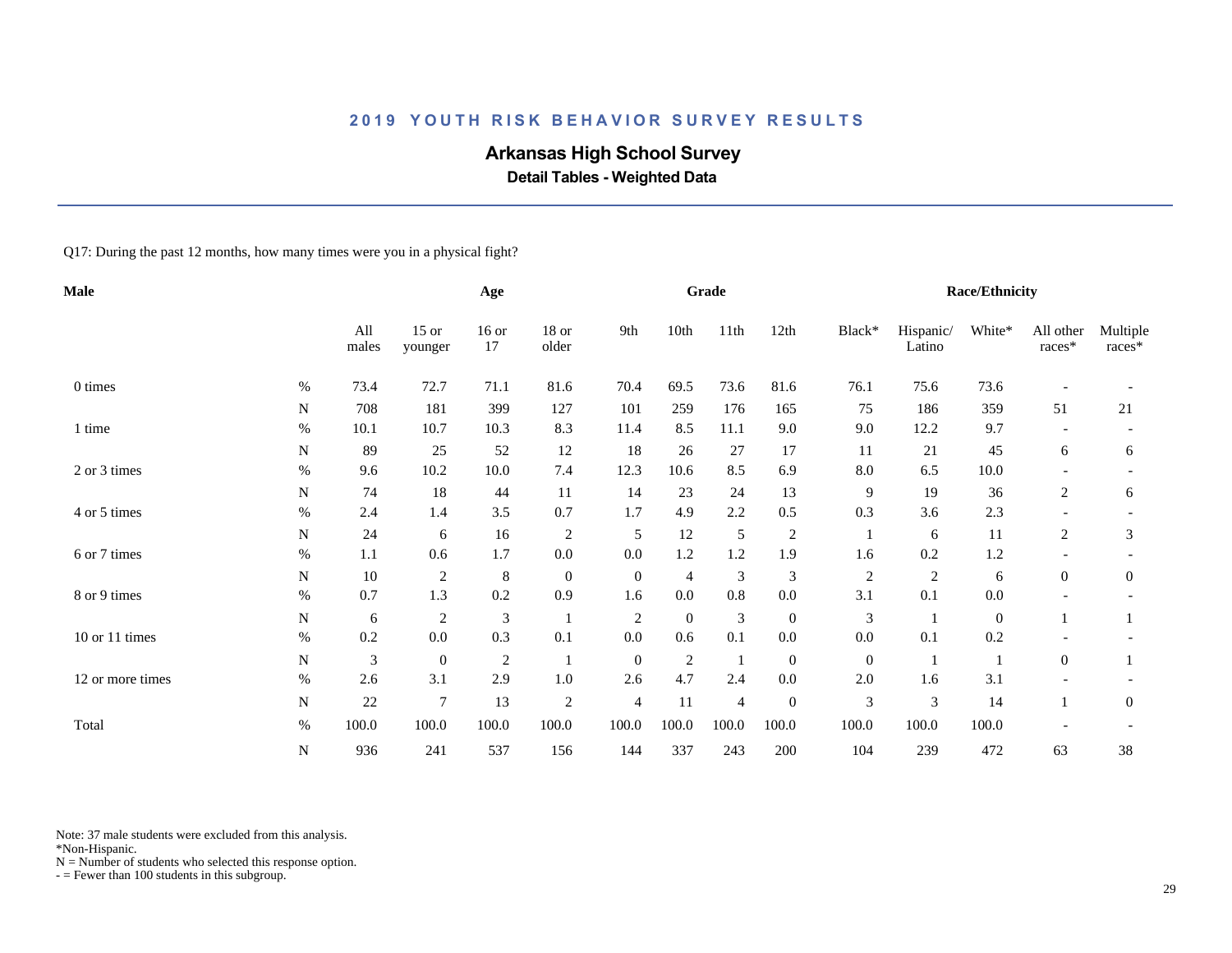# **Arkansas High School Survey**

 **Detail Tables - Weighted Data**

Q17: During the past 12 months, how many times were you in a physical fight?

| Female           |           |                |                    | Age              |                  |                |                | Grade            |                |                  |                     | <b>Race/Ethnicity</b> |                     |                    |
|------------------|-----------|----------------|--------------------|------------------|------------------|----------------|----------------|------------------|----------------|------------------|---------------------|-----------------------|---------------------|--------------------|
|                  |           | All<br>females | $15$ or<br>younger | $16$ or<br>17    | $18$ or<br>older | 9th            | 10th           | 11th             | 12th           | Black*           | Hispanic/<br>Latino | White*                | All other<br>races* | Multiple<br>races* |
| 0 times          | $\%$      | 82.7           | 80.5               | 83.4             | 85.2             | 79.7           | 85.3           | 83.2             | 84.2           | 73.5             | 82.5                | 86.5                  |                     |                    |
|                  | N         | 853            | 260                | 465              | 128              | 156            | 271            | 243              | 178            | 108              | 227                 | 417                   | 50                  | 31                 |
| 1 time           | $\%$      | 8.9            | 7.5                | 10.3             | 7.4              | 8.7            | 7.1            | 12.5             | 6.9            | 12.5             | 6.1                 | 8.1                   |                     |                    |
|                  | N         | 79             | 26                 | 45               | $\,8\,$          | 16             | 25             | 24               | 13             | 17               | 14                  | 34                    | 9                   | 3                  |
| 2 or 3 times     | $\%$      | 5.1            | 7.1                | 3.8              | 4.8              | 8.5            | 3.1            | 3.9              | 4.3            | 10.7             | 5.8                 | 2.6                   |                     |                    |
|                  | N         | 51             | 21                 | 24               | 6                | 17             | 12             | 13               | 8              | 14               | 14                  | 13                    | 2                   | 5                  |
| 4 or 5 times     | $\%$      | 1.1            | 1.8                | 0.2              | 2.3              | 2.1            | 0.8            | 0.0              | 1.5            | 1.1              | 2.2                 | 0.9                   |                     |                    |
|                  | N         | 12             | 6                  | 3                | 3                | 5              | 4              | $\boldsymbol{0}$ | $\mathfrak{Z}$ | $\boldsymbol{2}$ | 5                   | 4                     | $\boldsymbol{0}$    |                    |
| 6 or 7 times     | $\%$      | 0.3            | 0.4                | 0.3              | 0.4              | 0.1            | 0.1            | 0.3              | 0.9            | 0.3              | 0.8                 | 0.3                   |                     |                    |
|                  | N         | 5              | 3                  |                  |                  |                |                | -1               | 2              |                  | $\overline{c}$      |                       | $\overline{0}$      |                    |
| 8 or 9 times     | $\%$      | 0.7            | $0.8\,$            | 0.8              | $0.0\,$          | 0.8            | 0.4            | 0.0              | 1.7            | 2.0              | $0.6\,$             | 0.3                   |                     |                    |
|                  | ${\bf N}$ | 5              | $\mathfrak{2}$     | $\mathfrak{Z}$   | $\boldsymbol{0}$ |                | $\overline{2}$ | $\boldsymbol{0}$ | $\overline{c}$ | 3                |                     |                       | $\overline{0}$      | $\boldsymbol{0}$   |
| 10 or 11 times   | $\%$      | 0.3            | $0.8\,$            | 0.0              | 0.0              | 0.0            | 1.1            | 0.0              | $0.0\,$        | 0.0              | $0.0\,$             | 0.5                   |                     |                    |
|                  | N         |                |                    | $\boldsymbol{0}$ | $\boldsymbol{0}$ | $\overline{0}$ |                | $\boldsymbol{0}$ | $\mathbf{0}$   | $\overline{0}$   | $\mathbf{0}$        |                       | $\overline{0}$      | $\overline{0}$     |
| 12 or more times | $\%$      | 0.9            | $1.2\,$            | $1.1\,$          | $0.0\,$          | 0.1            | 2.1            | 0.0              | 0.6            | 0.0              | $2.0\,$             | 0.8                   |                     |                    |
|                  | ${\bf N}$ | 6              | 3                  | $\mathfrak 3$    | $\boldsymbol{0}$ |                | 3              | $\boldsymbol{0}$ |                | $\boldsymbol{0}$ |                     | 4                     | $\overline{0}$      | $\boldsymbol{0}$   |
| Total            | $\%$      | 100.0          | 100.0              | 100.0            | 100.0            | 100.0          | 100.0          | 100.0            | 100.0          | 100.0            | 100.0               | 100.0                 |                     |                    |
|                  | ${\bf N}$ | 1,012          | 322                | 544              | 146              | 197            | 319            | 281              | 207            | 145              | 264                 | 475                   | 61                  | 41                 |

Note: 19 female students were excluded from this analysis.

\*Non-Hispanic.

 $N =$  Number of students who selected this response option.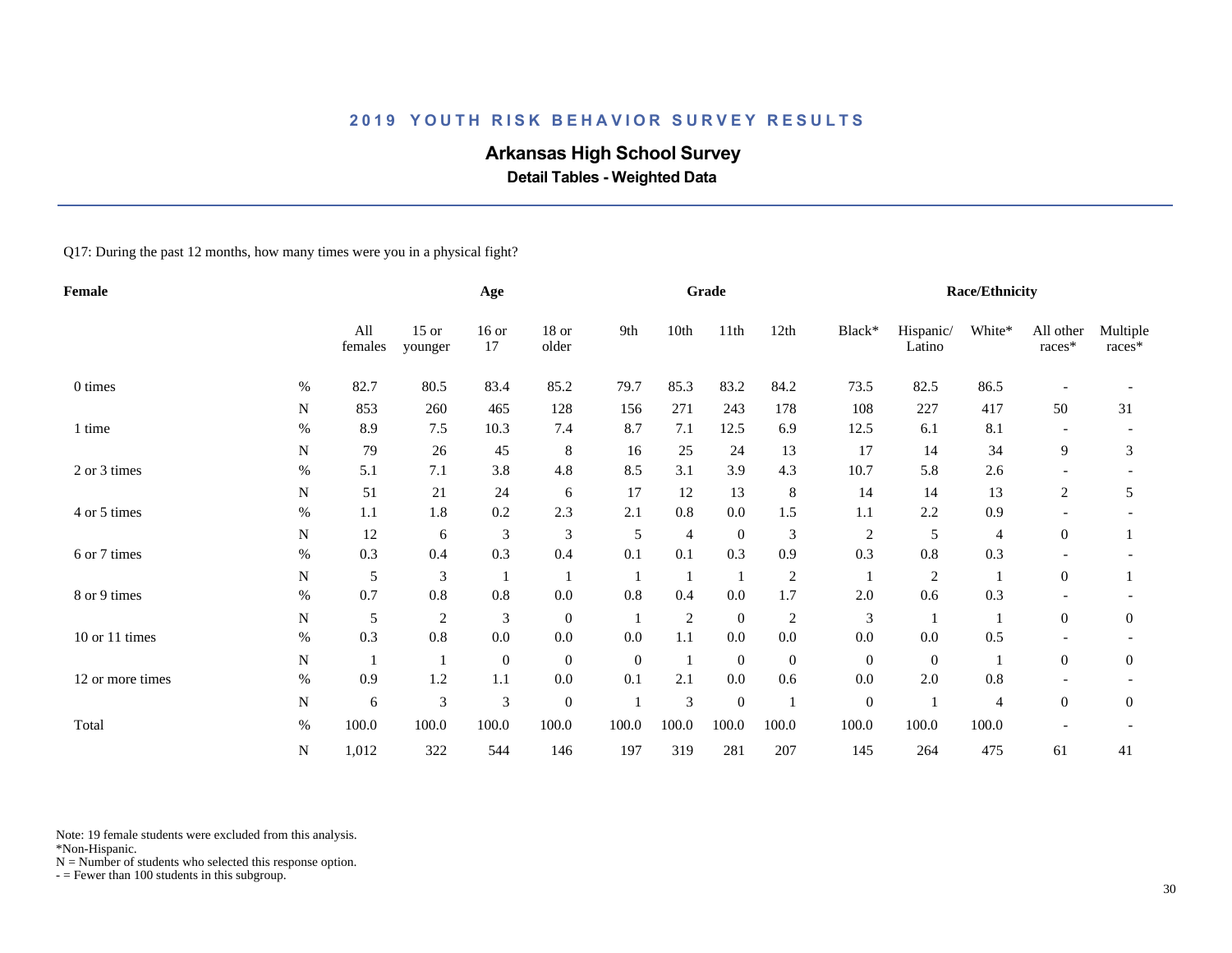# **Arkansas High School Survey**

 **Detail Tables - Weighted Data**

Q18: During the past 12 months, how many times were you in a physical fight on school property?

| <b>Total</b>     |           |                  |                    | Age              |                  |                |                | Grade            |                  |                |                     | Race/Ethnicity |                     |                    |
|------------------|-----------|------------------|--------------------|------------------|------------------|----------------|----------------|------------------|------------------|----------------|---------------------|----------------|---------------------|--------------------|
|                  |           | Total            | $15$ or<br>younger | $16$ or<br>17    | 18 or<br>older   | 9th            | 10th           | 11th             | 12th             | Black*         | Hispanic/<br>Latino | White*         | All other<br>races* | Multiple<br>races* |
| 0 times          | $\%$      | 91.7             | 87.7               | 93.5             | 94.7             | 88.3           | 91.3           | 93.0             | 95.9             | 89.2           | 91.7                | 92.6           | 94.4                |                    |
|                  | N         | 1,800            | 506                | 1,007            | 284              | 303            | 606            | 488              | 386              | 219            | 475                 | 879            | 119                 | 65                 |
| 1 time           | $\%$      | 5.1              | 6.4                | 4.7              | $3.5$            | 5.6            | 6.1            | 5.5              | 2.9              | 5.3            | 5.2                 | 4.9            | 0.5                 |                    |
|                  | N         | 92               | 35                 | 46               | 11               | 19             | 30             | 27               | 13               | 15             | 19                  | 42             | 2                   | 10                 |
| 2 or 3 times     | $\%$      | $2.0\,$          | 3.6                | 1.4              | 0.6              | 5.2            | 1.0            | 0.8              | 0.5              | 3.8            | 1.5                 | 1.6            | 4.1                 |                    |
|                  | N         | 33               | 12                 | 18               | 3                | 12             | 10             | 6                | 3                | 10             | 4                   | 14             | 3                   | 2                  |
| 4 or 5 times     | $\%$      | 0.4              | 0.5                | 0.3              | 0.4              | 0.1            | 0.6            | 0.6              | 0.3              | 0.2            | 0.0                 | 0.5            | 1.0                 |                    |
|                  | N         | 9                | 4                  | 3                | $\overline{c}$   |                | $\overline{c}$ | $\overline{4}$   | 2                |                |                     | 5              | 2                   | $\boldsymbol{0}$   |
| 6 or 7 times     | $\%$      | 0.2              | 0.6                | 0.0              | $0.0\,$          | 0.7            | $0.0\,$        | 0.1              | $0.0\,$          | 0.9            | 0.1                 | $0.0\,$        | $0.0\,$             |                    |
|                  | N         | 4                | 3                  | 1                | $\boldsymbol{0}$ | 2              | $\overline{0}$ | -1               | $\boldsymbol{0}$ | -1             |                     |                | $\overline{0}$      | $\overline{0}$     |
| 8 or 9 times     | $\%$      | $0.0\,$          | $0.0\,$            | $0.0\,$          | $0.0\,$          | 0.0            | $0.0\,$        | 0.0              | $0.0\,$          | 0.0            | 0.0                 | $0.0\,$        | $0.0\,$             |                    |
|                  | N         | $\boldsymbol{0}$ | $\mathbf{0}$       | $\boldsymbol{0}$ | $\boldsymbol{0}$ | $\overline{0}$ | $\overline{0}$ | $\overline{0}$   | $\boldsymbol{0}$ | $\overline{0}$ | $\overline{0}$      | $\mathbf{0}$   | $\overline{0}$      | $\overline{0}$     |
| 10 or 11 times   | $\%$      | 0.2              | 0.2                | $0.0\,$          | 0.6              | 0.0            | 0.3            | 0.0              | 0.4              | 0.5            | $0.0\,$             | $0.0\,$        | $0.0\,$             |                    |
|                  | ${\bf N}$ | $\mathfrak{2}$   |                    | $\mathbf{0}$     |                  | $\overline{0}$ |                | $\boldsymbol{0}$ |                  |                | $\boldsymbol{0}$    | $\mathbf{0}$   | $\Omega$            | $\overline{0}$     |
| 12 or more times | $\%$      | 0.4              | 1.0                | 0.1              | 0.2              | 0.1            | 0.7            | 0.1              | $0.0\,$          | 0.1            | 1.6                 | 0.3            | 0.0                 |                    |
|                  | ${\bf N}$ | 8                | 5                  | $\sqrt{2}$       |                  | $\sqrt{2}$     | 3              | $\mathbf{1}$     | $\boldsymbol{0}$ |                | 4                   | $\mathfrak{Z}$ | $\overline{0}$      | $\mathbf{0}$       |
| Total            | $\%$      | 100.0            | 100.0              | 100.0            | 100.0            | 100.0          | 100.0          | 100.0            | 100.0            | 100.0          | 100.0               | 100.0          | 100.0               |                    |
|                  | ${\bf N}$ | 1,948            | 566                | 1,077            | 302              | 339            | 652            | 527              | 405              | 248            | 504                 | 944            | 126                 | 77                 |

Note: 76 students were exluded from this analysis.

\*Non-Hispanic.

 $N =$  Number of students who selected this response option.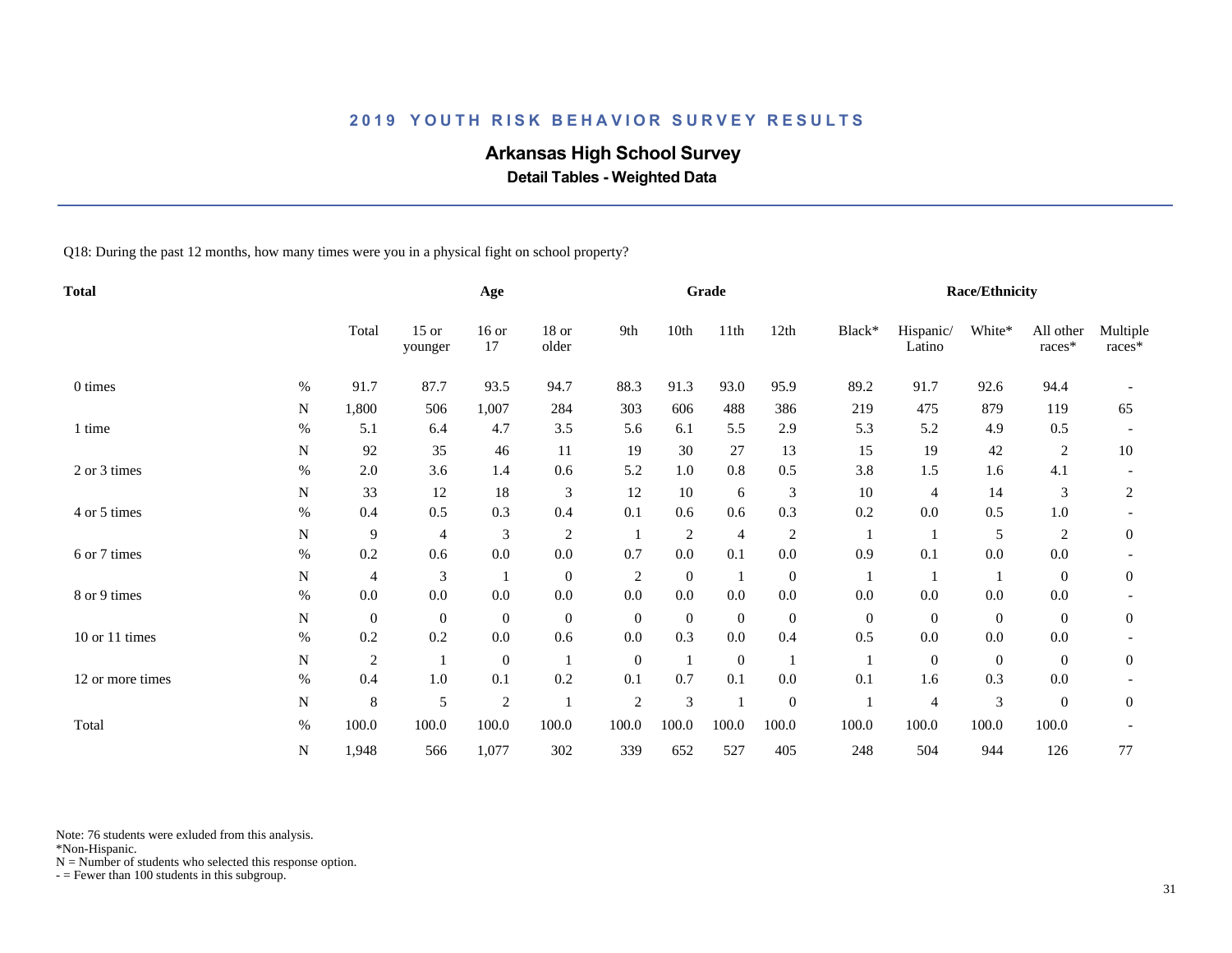# **Arkansas High School Survey**

 **Detail Tables - Weighted Data**

Q18: During the past 12 months, how many times were you in a physical fight on school property?

| <b>Male</b>      |           |                  |                    | Age              |                  |                  |                | Grade          |                  |                  |                     | <b>Race/Ethnicity</b> |                     |                    |
|------------------|-----------|------------------|--------------------|------------------|------------------|------------------|----------------|----------------|------------------|------------------|---------------------|-----------------------|---------------------|--------------------|
|                  |           | All<br>males     | $15$ or<br>younger | $16$ or<br>17    | 18 or<br>older   | 9th              | 10th           | 11th           | 12th             | Black*           | Hispanic/<br>Latino | White*                | All other<br>races* | Multiple<br>races* |
| 0 times          | $\%$      | 90.1             | 85.8               | 91.0             | 95.7             | 85.4             | 88.8           | 91.8           | 95.5             | 89.8             | 90.6                | 89.8                  |                     |                    |
|                  | N         | 842              | 212                | 483              | 145              | 124              | 303            | 220            | 186              | 89               | 220                 | 425                   | 59                  | 31                 |
| 1 time           | $\%$      | 5.7              | 7.2                | 5.7              | $2.8\,$          | 6.9              | 6.7            | 5.7            | 3.4              | 5.2              | 7.4                 | 5.8                   |                     |                    |
|                  | N         | 48               | 16                 | 26               | 6                | 12               | 14             | 14             | $\,8\,$          | 7                | 12                  | 25                    | $\overline{0}$      | 4                  |
| 2 or 3 times     | $\%$      | 2.7              | 4.0                | 2.4              | 1.1              | 6.3              | 1.9            | 1.1            | 1.1              | 2.9              | 1.1                 | 3.0                   |                     |                    |
|                  | N         | 23               | 5                  | 15               | 3                | 6                | 9              | $\overline{4}$ | 3                | 5                | $\overline{c}$      | 12                    | 3                   |                    |
| 4 or 5 times     | $\%$      | 0.6              | 0.9                | 0.7              | $0.0\,$          | 0.2              | 1.2            | 1.1            | 0.0              | $0.0\,$          | 0.1                 | 0.9                   |                     |                    |
|                  | N         | 6                | 3                  | 3                | $\boldsymbol{0}$ |                  | $\overline{c}$ | $\mathfrak{Z}$ | $\boldsymbol{0}$ | $\boldsymbol{0}$ |                     | $\overline{4}$        |                     | $\boldsymbol{0}$   |
| 6 or 7 times     | $\%$      | 0.4              | 1.1                | 0.1              | 0.0              | 1.2              | 0.0            | 0.1            | 0.0              | 2.0              | 0.0                 | 0.1                   |                     |                    |
|                  | N         | 3                | $\mathfrak{2}$     | $\mathbf 1$      | $\mathbf{0}$     | -1               | $\mathbf{0}$   | - 1            | $\boldsymbol{0}$ | -1               | $\mathbf{0}$        | -1                    | $\overline{0}$      | $\overline{0}$     |
| 8 or 9 times     | $\%$      | 0.0              | 0.0                | 0.0              | $0.0\,$          | 0.0              | 0.0            | 0.0            | $0.0\,$          | 0.0              | 0.0                 | $0.0\,$               |                     |                    |
|                  | N         | $\mathbf{0}$     | $\mathbf{0}$       | $\mathbf{0}$     | $\mathbf{0}$     | $\overline{0}$   | $\mathbf{0}$   | $\overline{0}$ | $\mathbf{0}$     | $\mathbf{0}$     | $\mathbf{0}$        | $\mathbf{0}$          | $\boldsymbol{0}$    | $\overline{0}$     |
| 10 or 11 times   | $\%$      | $0.0\,$          | $0.0\,$            | 0.0              | $0.0\,$          | 0.0              | 0.0            | 0.0            | 0.0              | $0.0\,$          | $0.0\,$             | $0.0\,$               |                     |                    |
|                  | ${\bf N}$ | $\boldsymbol{0}$ | $\boldsymbol{0}$   | $\boldsymbol{0}$ | $\boldsymbol{0}$ | $\mathbf{0}$     | $\mathbf{0}$   | $\mathbf{0}$   | $\mathbf{0}$     | $\mathbf{0}$     | $\overline{0}$      | $\mathbf{0}$          | $\Omega$            | $\overline{0}$     |
| 12 or more times | $\%$      | 0.5              | 1.0                | 0.1              | 0.5              | 0.0              | 1.4            | 0.1            | 0.0              | 0.2              | 0.8                 | 0.5                   |                     |                    |
|                  | N         | 5                | $\overline{c}$     | $\boldsymbol{2}$ |                  | $\boldsymbol{0}$ | $\mathfrak{Z}$ | $\mathbf{1}$   | $\boldsymbol{0}$ |                  | $\overline{c}$      | $\overline{c}$        | $\boldsymbol{0}$    | $\boldsymbol{0}$   |
| Total            | $\%$      | 100.0            | 100.0              | 100.0            | 100.0            | 100.0            | 100.0          | 100.0          | 100.0            | 100.0            | 100.0               | 100.0                 |                     |                    |
|                  | ${\bf N}$ | 927              | 240                | 530              | 155              | 144              | 331            | 243            | 197              | 103              | 237                 | 469                   | 63                  | 36                 |

Note: 46 male students were excluded from this analysis.

\*Non-Hispanic.

 $N =$  Number of students who selected this response option.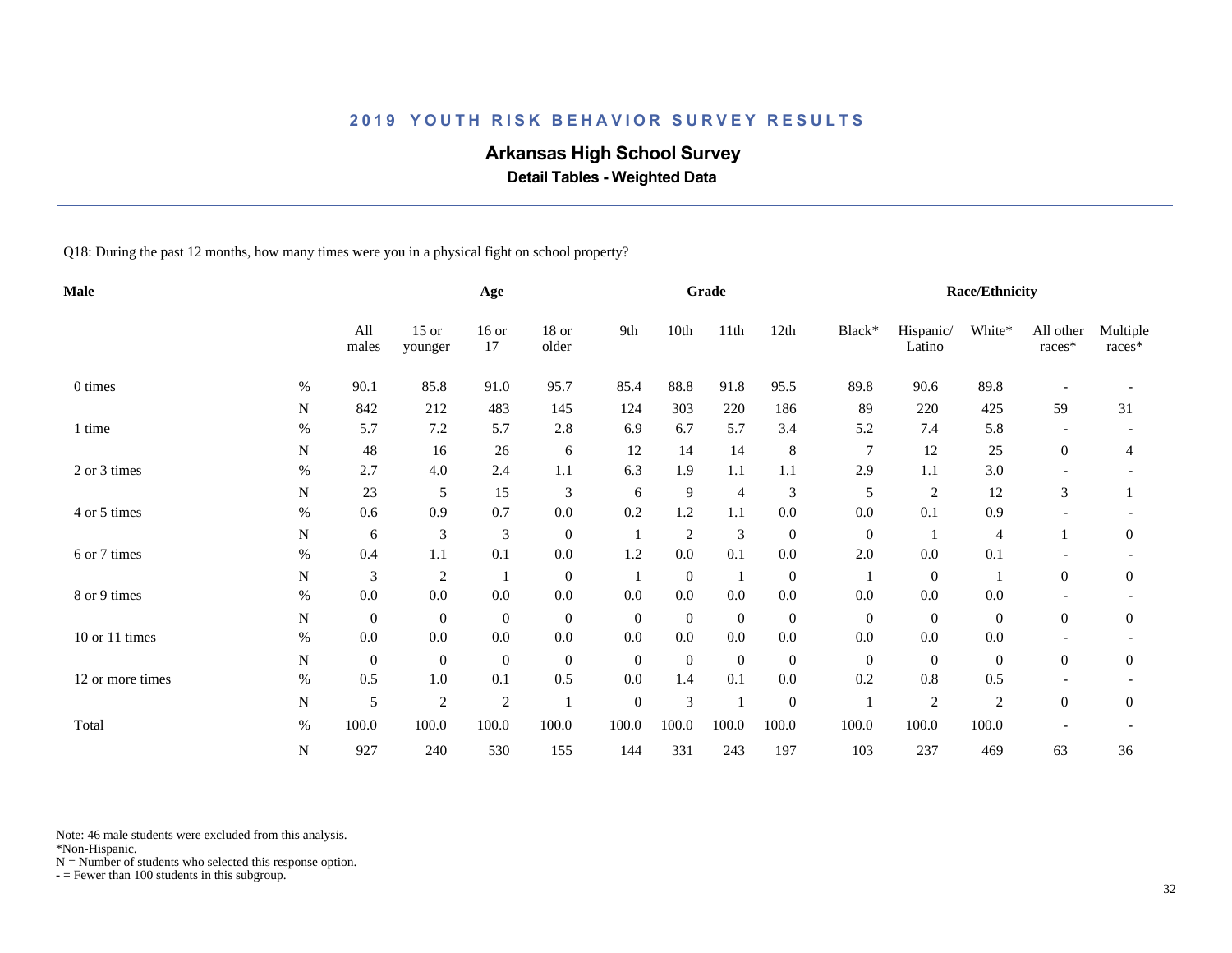# **Arkansas High School Survey**

 **Detail Tables - Weighted Data**

Q18: During the past 12 months, how many times were you in a physical fight on school property?

| Female           |           |                  |                    | Age              |                  |                |                | Grade            |                  |                  |                     | Race/Ethnicity   |                       |                    |
|------------------|-----------|------------------|--------------------|------------------|------------------|----------------|----------------|------------------|------------------|------------------|---------------------|------------------|-----------------------|--------------------|
|                  |           | All<br>females   | $15$ or<br>younger | $16$ or<br>17    | 18 or<br>older   | 9th            | 10th           | 11th             | 12th             | Black*           | Hispanic/<br>Latino | White*           | All other<br>$races*$ | Multiple<br>races* |
| 0 times          | $\%$      | 94.0             | 90.6               | 96.0             | 94.8             | 91.5           | 94.8           | 94.3             | 97.0             | 89.5             | 92.7                | 95.9             |                       |                    |
|                  | ${\bf N}$ | 953              | 293                | 521              | 139              | 179            | 301            | 267              | 200              | 129              | 254                 | 453              | 59                    | 34                 |
| 1 time           | $\%$      | 4.2              | 5.2                | 3.5              | 4.4              | 4.2            | 5.1            | 5.3              | 2.5              | 5.6              | 3.4                 | 3.8              |                       |                    |
|                  | N         | 40               | 16                 | 19               | 5                | $\tau$         | 15             | 13               | 5                | 8                | 7                   | 17               |                       | 6                  |
| 2 or 3 times     | $\%$      | 1.4              | 3.3                | 0.5              | 0.0              | 4.1            | 0.1            | 0.4              | $0.0\,$          | 4.6              | 1.8                 | 0.1              |                       |                    |
|                  | ${\bf N}$ | 10               | $\overline{7}$     | 3                | $\mathbf{0}$     | 6              | 1              | $\overline{2}$   | $\boldsymbol{0}$ | 5                | 2                   | $\sqrt{2}$       | $\overline{0}$        |                    |
| 4 or 5 times     | $\%$      | 0.1              | 0.0                | $0.0\,$          | 0.8              | 0.0            | 0.0            | 0.0              | 0.5              | 0.3              | $0.0\,$             | 0.1              |                       |                    |
|                  | N         | $\overline{2}$   | $\boldsymbol{0}$   | $\mathbf{0}$     | $\overline{2}$   | $\mathbf{0}$   | $\mathbf{0}$   | $\overline{0}$   | 2                |                  | $\mathbf{0}$        |                  | $\overline{0}$        | $\overline{0}$     |
| 6 or 7 times     | $\%$      | 0.0              | 0.1                | 0.0              | 0.0              | 0.1            | 0.0            | 0.0              | 0.0              | 0.0              | 0.2                 | 0.0              |                       |                    |
|                  | N         | -1               |                    | $\boldsymbol{0}$ | $\mathbf{0}$     | -1             | $\mathbf{0}$   | $\overline{0}$   | $\mathbf{0}$     | $\mathbf{0}$     |                     | $\boldsymbol{0}$ | $\overline{0}$        | $\boldsymbol{0}$   |
| 8 or 9 times     | $\%$      | $0.0\,$          | 0.0                | $0.0\,$          | $0.0\,$          | 0.0            | 0.0            | 0.0              | $0.0\,$          | $0.0\,$          | 0.0                 | 0.0              |                       |                    |
|                  | N         | $\mathbf{0}$     | $\mathbf{0}$       | $\boldsymbol{0}$ | $\boldsymbol{0}$ | $\overline{0}$ | $\overline{0}$ | $\boldsymbol{0}$ | $\mathbf{0}$     | $\mathbf{0}$     | $\mathbf{0}$        | $\mathbf{0}$     | $\overline{0}$        | $\boldsymbol{0}$   |
| 10 or 11 times   | $\%$      | $0.0\,$          | $0.0\,$            | 0.0              | $0.0\,$          | 0.0            | $0.0\,$        | 0.0              | $0.0\,$          | 0.0              | $0.0\,$             | 0.0              |                       |                    |
|                  | N         | $\boldsymbol{0}$ | $\mathbf{0}$       | $\boldsymbol{0}$ | $\boldsymbol{0}$ | $\mathbf{0}$   | $\overline{0}$ | $\boldsymbol{0}$ | $\mathbf{0}$     | $\overline{0}$   | $\overline{0}$      | $\mathbf{0}$     | $\overline{0}$        | $\boldsymbol{0}$   |
| 12 or more times | $\%$      | 0.3              | 0.9                | $0.0\,$          | $0.0\,$          | 0.2            | 0.0            | 0.0              | 0.0              | $0.0\,$          | 2.0                 | 0.1              |                       |                    |
|                  | N         | $\overline{2}$   | $\sqrt{2}$         | $\boldsymbol{0}$ | $\boldsymbol{0}$ |                | $\mathbf{0}$   | $\boldsymbol{0}$ | $\mathbf{0}$     | $\boldsymbol{0}$ |                     |                  | $\boldsymbol{0}$      | $\boldsymbol{0}$   |
| Total            | $\%$      | 100.0            | 100.0              | 100.0            | 100.0            | 100.0          | 100.0          | 100.0            | 100.0            | 100.0            | 100.0               | 100.0            |                       |                    |
|                  | ${\bf N}$ | 1,008            | 319                | 543              | 146              | 194            | 317            | 282              | 207              | 143              | 265                 | 474              | 60                    | 41                 |

Note: 23 female students were excluded from this analysis.

\*Non-Hispanic.

 $N =$  Number of students who selected this response option.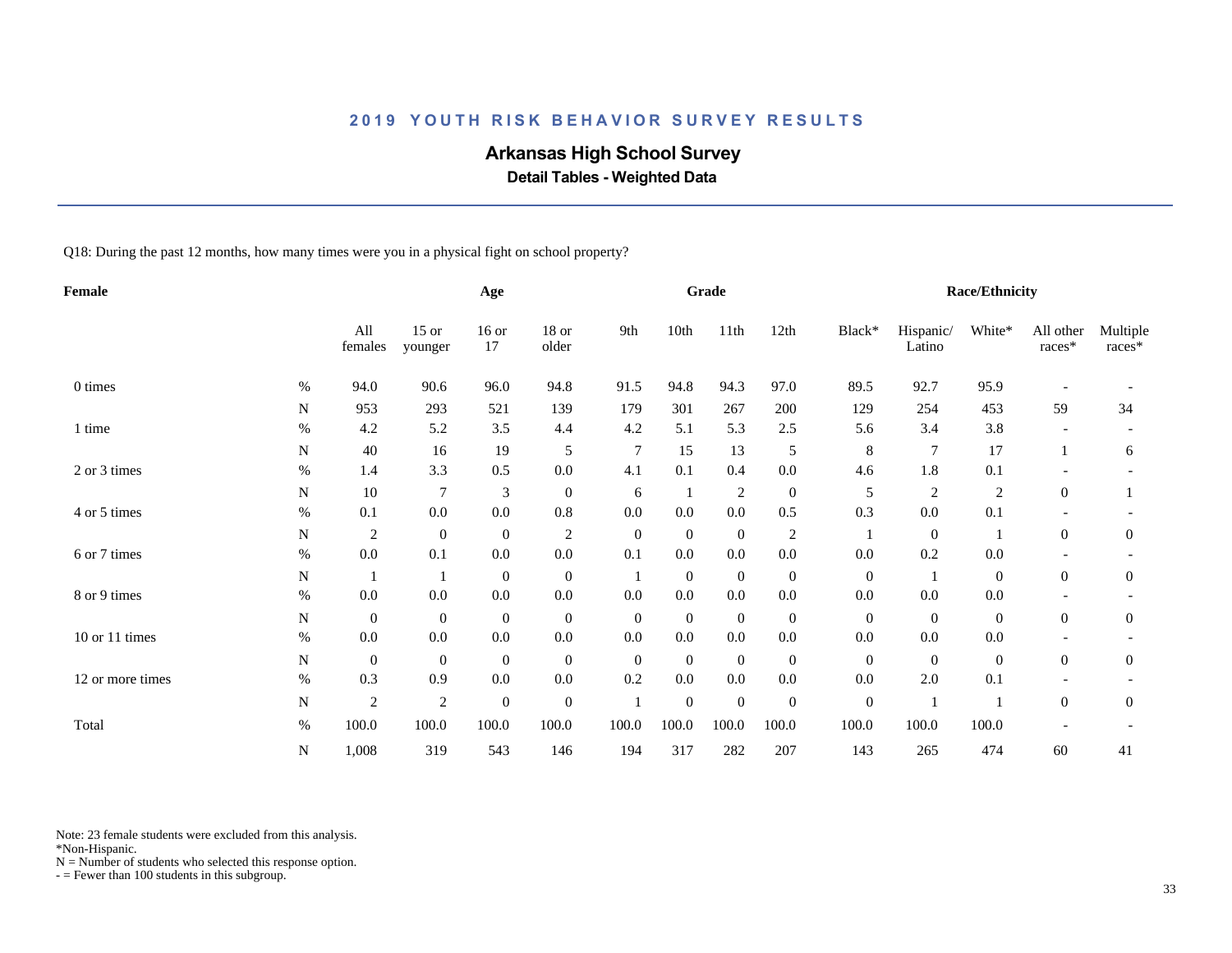# **Arkansas High School Survey**

 **Detail Tables - Weighted Data**

Q19: Have you ever been physically forced to have sexual intercourse when you did not want to?

| <b>Total</b> |   |       |                    | Age           |                |       |       | Grade |       |        |                     | <b>Race/Ethnicity</b> |                     |                          |
|--------------|---|-------|--------------------|---------------|----------------|-------|-------|-------|-------|--------|---------------------|-----------------------|---------------------|--------------------------|
|              |   | Total | $15$ or<br>younger | $16$ or<br>17 | 18 or<br>older | 9th   | 10th  | 11th  | 12th  | Black* | Hispanic/<br>Latino | White*                | All other<br>races* | Multiple<br>$races*$     |
| Yes          | % | 12.6  | 10.9               | 11.5          | 19.5           | 11.2  | 11.3  | 10.7  | 17.3  | 14.4   | 19.4                | 10.4                  | 13.9                | $\overline{\phantom{0}}$ |
|              | N | 258   | 71                 | 124           | 63             | 45    | 76    | 55    | 79    | 39     | 74                  | 107                   | 17                  | 15                       |
| No           | % | 87.4  | 89.1               | 88.5          | 80.5           | 88.8  | 88.7  | 89.3  | 82.7  | 85.6   | 80.6                | 89.6                  | 86.1                | $\overline{\phantom{a}}$ |
|              | N | 1,726 | 505                | 971           | 248            | 304   | 587   | 476   | 337   | 219    | 443                 | 844                   | 111                 | 66                       |
| Total        | % | 100.0 | 100.0              | 100.0         | 100.0          | 100.0 | 100.0 | 100.0 | 100.0 | 100.0  | 100.0               | 100.0                 | 100.0               | $\overline{\phantom{a}}$ |
|              | N | 1,984 | 576                | 1,095         | 311            | 349   | 663   | 531   | 416   | 258    | 517                 | 951                   | 128                 | 81                       |

Note: 40 students were exluded from this analysis.

\*Non-Hispanic.

 $N =$  Number of students who selected this response option.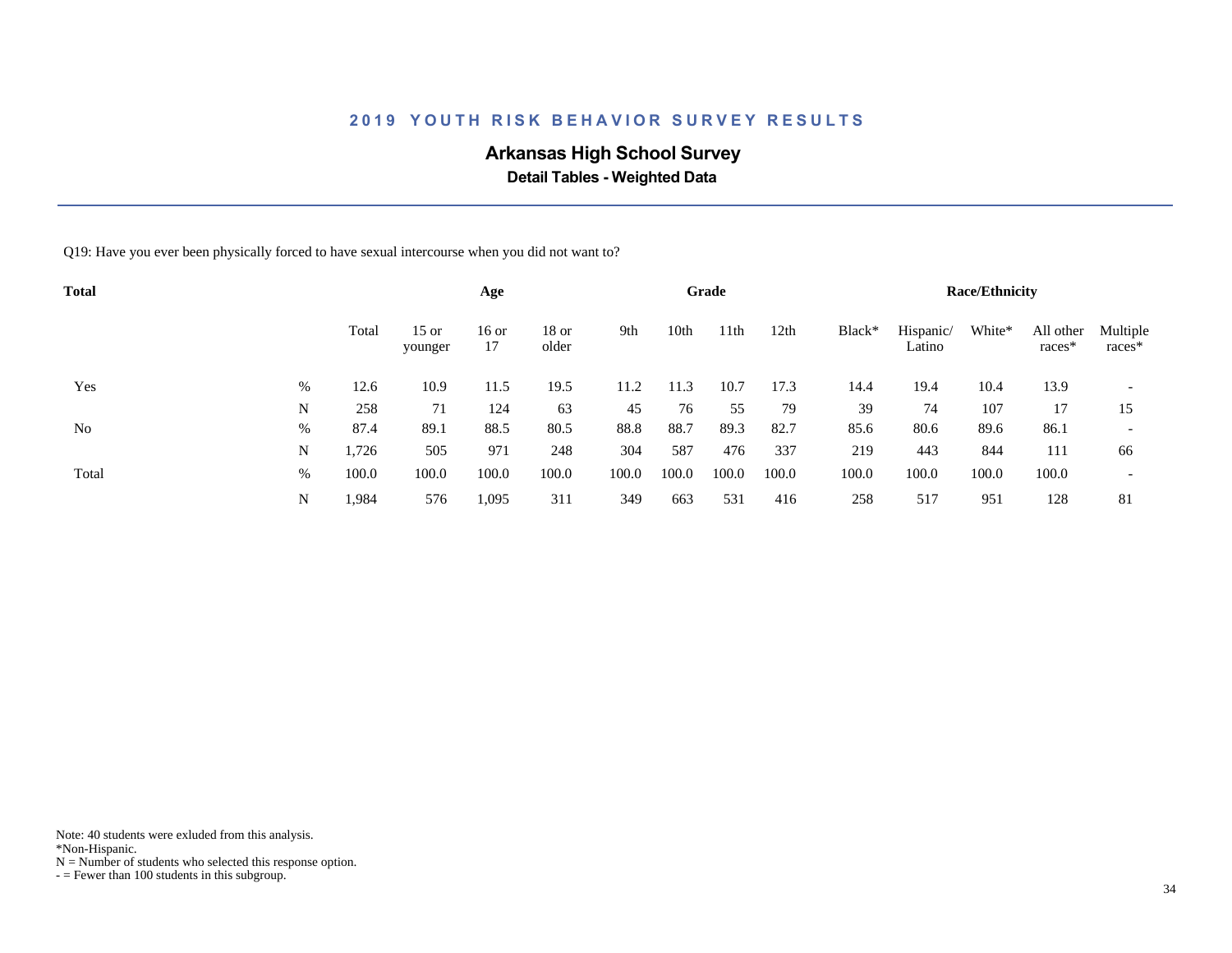# **Arkansas High School Survey**

 **Detail Tables - Weighted Data**

Q19: Have you ever been physically forced to have sexual intercourse when you did not want to?

| <b>Male</b> |   |              |                    | Age           |                  |       |       | Grade            |       |        |                     | <b>Race/Ethnicity</b> |                          |                          |
|-------------|---|--------------|--------------------|---------------|------------------|-------|-------|------------------|-------|--------|---------------------|-----------------------|--------------------------|--------------------------|
|             |   | All<br>males | $15$ or<br>younger | $16$ or<br>17 | $18$ or<br>older | 9th   | 10th  | 11 <sup>th</sup> | 12th  | Black* | Hispanic/<br>Latino | White*                | All other<br>$races*$    | Multiple<br>$races*$     |
| Yes         | % | 8.1          | 6.9                | 7.0           | 14.0             | 7.6   | 7.3   | 5.6              | 12.2  | 11.2   | 13.6                | 6.3                   |                          | $\overline{\phantom{0}}$ |
|             | N | 83           | 20                 | 37            | 26               | 11    | 29    | 14               | 28    | 11     | 24                  | 34                    | 9                        |                          |
| No          | % | 91.9         | 93.1               | 93.0          | 86.0             | 92.4  | 92.7  | 94.4             | 87.8  | 88.8   | 86.4                | 93.7                  | $\overline{\phantom{0}}$ | $\overline{\phantom{a}}$ |
|             | N | 870          | 226                | 507           | 136              | 139   | 312   | 233              | 175   | 98     | 220                 | 442                   | 55                       | 35                       |
| Total       | % | 100.0        | 100.0              | 100.0         | 100.0            | 100.0 | 100.0 | 100.0            | 100.0 | 100.0  | 100.0               | 100.0                 |                          | $\overline{\phantom{0}}$ |
|             | N | 953          | 246                | 544           | 162              | 150   | 341   | 247              | 203   | 109    | 244                 | 476                   | 64                       | 40                       |

Note: 20 male students were excluded from this analysis.

\*Non-Hispanic.

 $N =$  Number of students who selected this response option.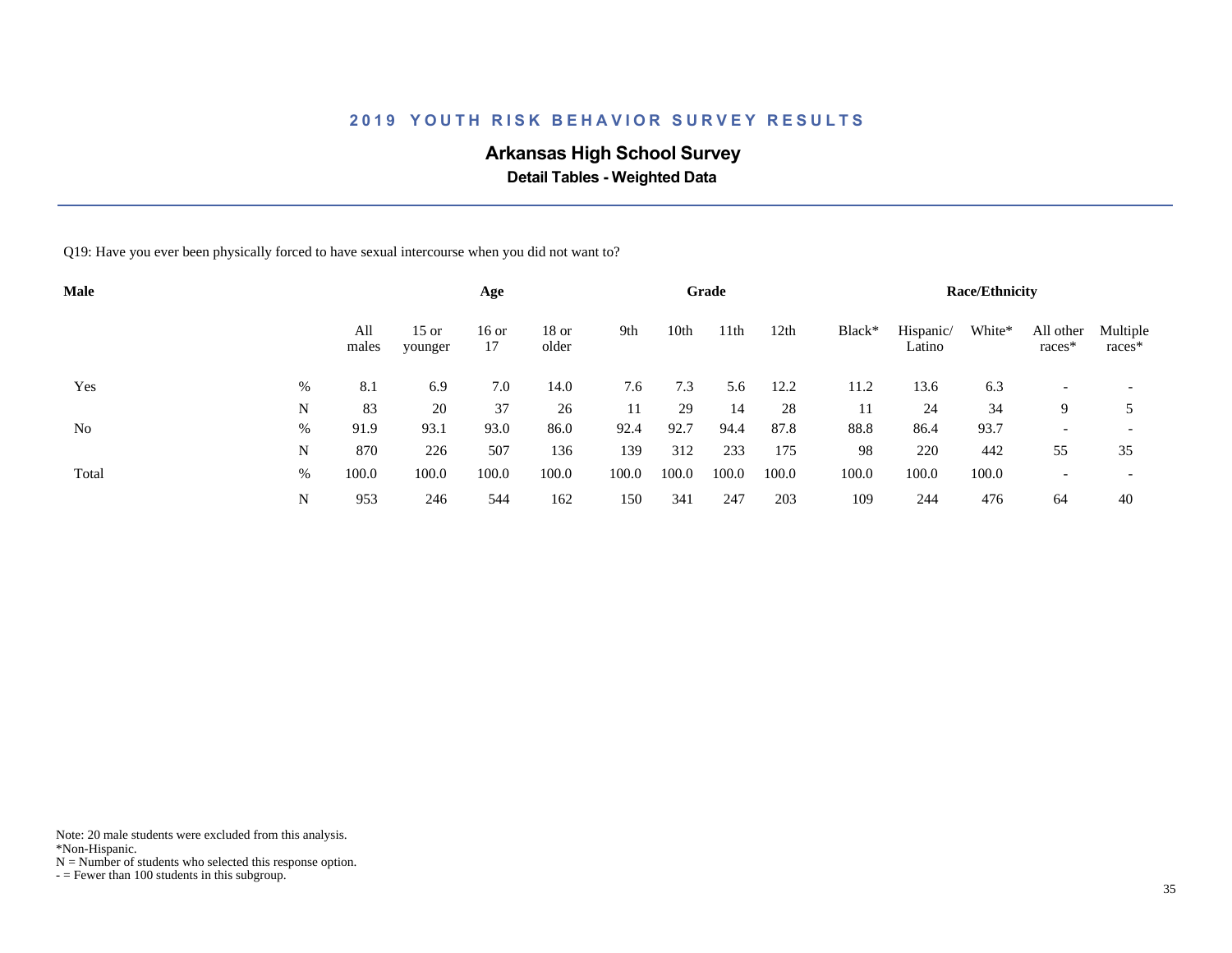# **Arkansas High School Survey**

 **Detail Tables - Weighted Data**

Q19: Have you ever been physically forced to have sexual intercourse when you did not want to?

| Female |   |                |                    | Age           |                |       |       | Grade |       |        |                     | <b>Race/Ethnicity</b> |                       |                          |
|--------|---|----------------|--------------------|---------------|----------------|-------|-------|-------|-------|--------|---------------------|-----------------------|-----------------------|--------------------------|
|        |   | All<br>females | $15$ or<br>younger | $16$ or<br>17 | 18 or<br>older | 9th   | 10th  | 11th  | 12th  | Black* | Hispanic/<br>Latino | White*                | All other<br>$races*$ | Multiple<br>$races*$     |
| Yes    | % | 16.9           | 14.8               | 15.9          | 24.7           | 14.9  | 15.0  | 15.9  | 21.8  | 16.4   | 24.6                | 14.8                  |                       |                          |
|        | N | 171            | 50                 | 85            | 36             | 34    | 46    | 41    | 49    | 27     | 50                  | 72                    |                       | 10                       |
| No     | % | 83.1           | 85.2               | 84.1          | 75.3           | 85.1  | 85.0  | 84.1  | 78.2  | 83.6   | 75.4                | 85.2                  |                       | $\overline{\phantom{a}}$ |
|        | N | 846            | 273                | 461           | 112            | 164   | 272   | 241   | 162   | 120    | 221                 | 402                   | 53                    | 31                       |
| Total  | % | 100.0          | 100.0              | 100.0         | 100.0          | 100.0 | 100.0 | 100.0 | 100.0 | 100.0  | 100.0               | 100.0                 |                       | $\overline{\phantom{0}}$ |
|        | N | 1,017          | 323                | 546           | 148            | 198   | 318   | 282   | 211   | 147    | 271                 | 474                   | 60                    | 41                       |

Note: 14 female students were excluded from this analysis.

\*Non-Hispanic.

 $N =$  Number of students who selected this response option.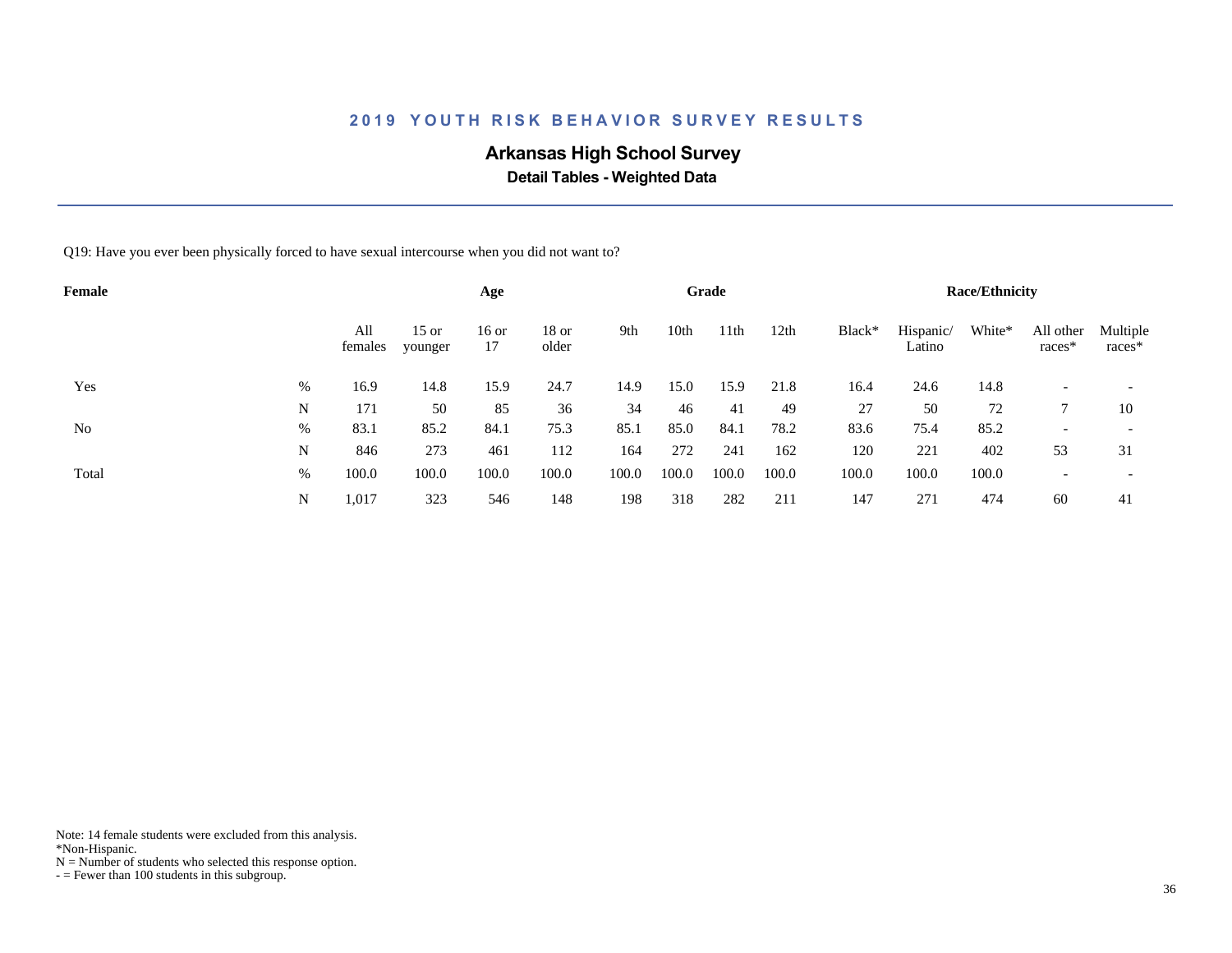# **Arkansas High School Survey**

 **Detail Tables - Weighted Data**

Q20: During the past 12 months, how many times did anyone force you to do sexual things that you did not want to do?

| Total           |           |       |                    | Age           |                |       |       | Grade          |                |                |                     | <b>Race/Ethnicity</b> |                     |                    |
|-----------------|-----------|-------|--------------------|---------------|----------------|-------|-------|----------------|----------------|----------------|---------------------|-----------------------|---------------------|--------------------|
|                 |           | Total | $15$ or<br>younger | $16$ or<br>17 | 18 or<br>older | 9th   | 10th  | 11th           | 12th           | Black*         | Hispanic/<br>Latino | White*                | All other<br>races* | Multiple<br>races* |
| 0 times         | %         | 86.6  | 88.1               | 85.4          | 87.0           | 89.4  | 86.1  | 84.3           | 87.6           | 86.3           | 82.5                | 87.8                  | 85.0                |                    |
|                 | N         | 1,688 | 484                | 941           | 261            | 290   | 573   | 453            | 353            | 215            | 441                 | 817                   | 110                 | 66                 |
| time            | %         | 5.9   | 5.5                | 6.7           | 4.6            | 5.5   | 5.5   | 7.6            | 4.6            | 5.4            | 8.5                 | 5.4                   | 4.3                 |                    |
|                 | N         | 115   | 36                 | 65            | 14             | 21    | 36    | 37             | 19             | 13             | 30                  | 52                    | 8                   | 8                  |
| 2 or 3 times    | $\%$      | 4.4   | 3.9                | 3.8           | 7.2            | 3.4   | 4.6   | 4.2            | 5.5            | 5.4            | 4.0                 | 4.3                   | 4.5                 |                    |
|                 | N         | 81    | 26                 | 37            | 18             | 16    | 28    | 16             | 20             | 15             | 19                  | 36                    | 5                   | 5                  |
| 4 or 5 times    | $\%$      | 1.4   | 1.3                | 1.7           | 0.5            | 1.2   | 1.1   | 2.5            | 0.3            | 2.3            | 1.3                 | 0.8                   | 2.6                 |                    |
|                 | N         | 31    | 14                 | 16            |                | 8     | 8     | 11             | $\overline{c}$ | $\tau$         | 8                   | 10                    |                     |                    |
| 6 or more times | $\%$      | 1.8   | 1.2                | 2.5           | 0.8            | 0.5   | 2.7   | 1.4            | 2.0            | 0.5            | 3.8                 | 1.7                   | 3.7                 |                    |
|                 | ${\bf N}$ | 35    | 10                 | 22            | 3              | 5     | 13    | $\overline{7}$ | 8              | $\overline{2}$ | 11                  | 17                    | $\overline{2}$      |                    |
| Total           | $\%$      | 100.0 | 100.0              | 100.0         | 100.0          | 100.0 | 100.0 | 100.0          | 100.0          | 100.0          | 100.0               | 100.0                 | 100.0               |                    |
|                 | N         | 1,950 | 570                | 1,081         | 297            | 340   | 658   | 524            | 402            | 252            | 509                 | 932                   | 126                 | 81                 |

Note: 74 students were exluded from this analysis.

\*Non-Hispanic.

 $N =$  Number of students who selected this response option.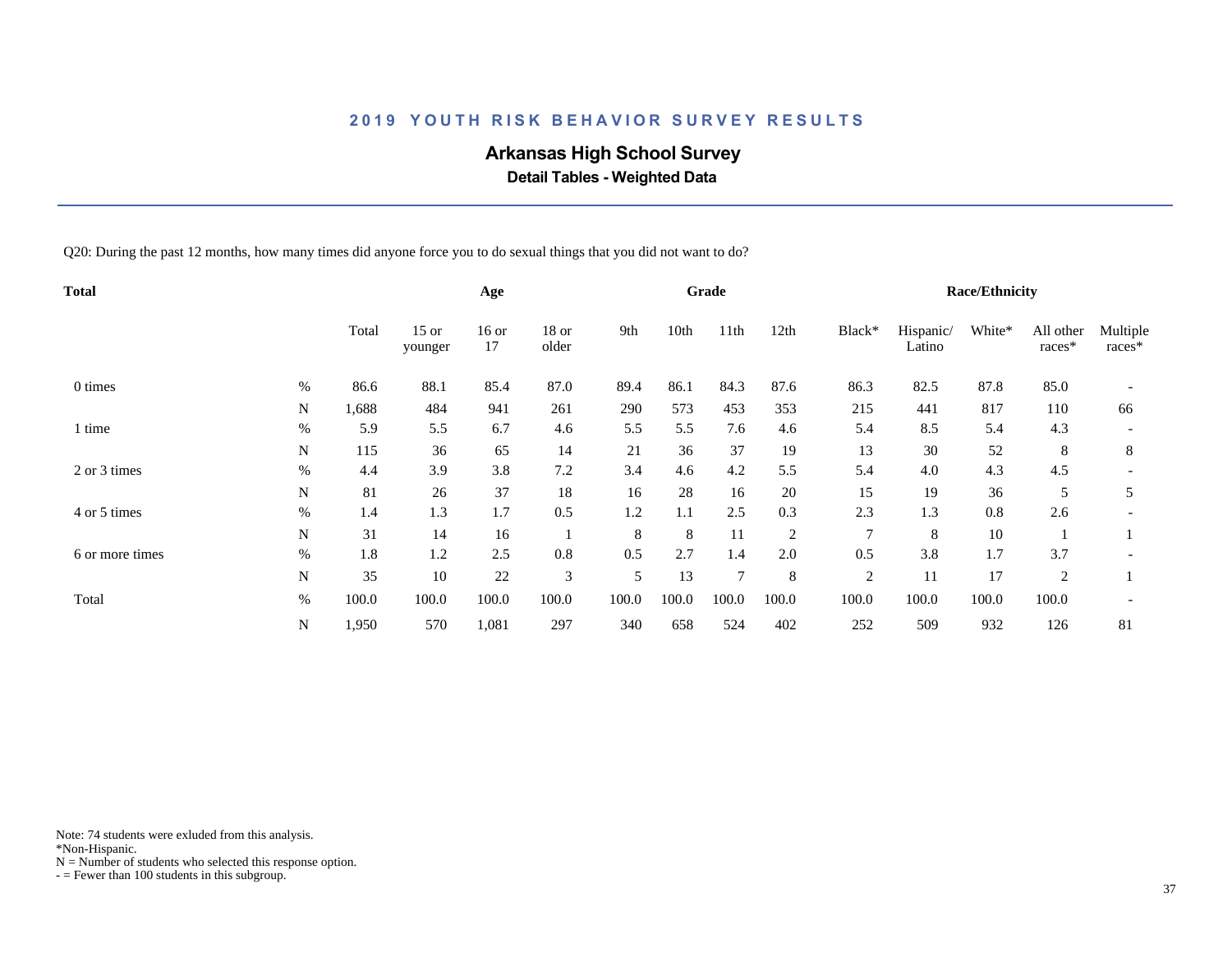# **Arkansas High School Survey**

 **Detail Tables - Weighted Data**

Q20: During the past 12 months, how many times did anyone force you to do sexual things that you did not want to do?

| Male            |      |              |                    | Age           |                |                |        | Grade          |                |                |                     | <b>Race/Ethnicity</b> |                          |                    |
|-----------------|------|--------------|--------------------|---------------|----------------|----------------|--------|----------------|----------------|----------------|---------------------|-----------------------|--------------------------|--------------------|
|                 |      | All<br>males | $15$ or<br>younger | $16$ or<br>17 | 18 or<br>older | 9th            | 10th   | 11th           | 12th           | Black*         | Hispanic/<br>Latino | White*                | All other<br>races*      | Multiple<br>races* |
| 0 times         | %    | 92.7         | 94.7               | 92.3          | 89.8           | 95.6           | 93.0   | 90.9           | 91.2           | 89.6           | 90.9                | 93.9                  |                          |                    |
|                 | N    | 874          | 229                | 503           | 141            | 137            | 320    | 226            | 180            | 95             | 227                 | 436                   | 60                       | 37                 |
| l time          | $\%$ | 2.8          | 2.6                | 3.1           | 2.7            | 2.9            | 2.2    | 3.5            | 2.9            | 3.3            | 4.9                 | 2.2                   |                          |                    |
|                 | N    | 25           | 6                  | 14            | 5              | $\overline{4}$ | $\tau$ | 6              | 8              | 3              | 6                   | 12                    | $\overline{0}$           | 3                  |
| 2 or 3 times    | $\%$ | 1.8          | 1.5                | 0.9           | 5.2            | 0.3            | 2.1    | 1.6            | 3.5            | 3.2            | 0.7                 | 1.8                   | $\overline{\phantom{a}}$ |                    |
|                 | N    | 14           | 5                  | 3             | 6              | $\overline{2}$ | 5      | $\overline{2}$ | 5              | 4              |                     | 8                     |                          | $\mathbf{0}$       |
| 4 or 5 times    | $\%$ | 1.1          | 0.7                | 1.5           | 0.8            | 0.7            | 0.5    | 2.4            | 0.6            | 2.6            | 0.8                 | 0.6                   |                          |                    |
|                 | N    | 10           | 4                  | 5             |                | $\overline{2}$ | 2      | $\overline{4}$ |                | 3              | $\overline{2}$      | 3                     |                          | $\mathbf{0}$       |
| 6 or more times | $\%$ | 1.6          | 0.6                | 2.3           | 1.4            | 0.4            | 2.3    | 1.6            | 1.9            | 1.2            | 2.8                 | 1.5                   |                          |                    |
|                 | N    | 17           | 3                  | 11            | 3              | $\overline{2}$ | 6      | $\overline{4}$ | $\overline{4}$ | $\overline{2}$ | $\overline{4}$      | 9                     |                          | $\theta$           |
| Total           | $\%$ | 100.0        | 100.0              | 100.0         | 100.0          | 100.0          | 100.0  | 100.0          | 100.0          | 100.0          | 100.0               | 100.0                 |                          |                    |
|                 | N    | 940          | 247                | 536           | 156            | 147            | 340    | 242            | 198            | 107            | 240                 | 468                   | 63                       | 40                 |

Note: 33 male students were excluded from this analysis.

\*Non-Hispanic.

 $N =$  Number of students who selected this response option.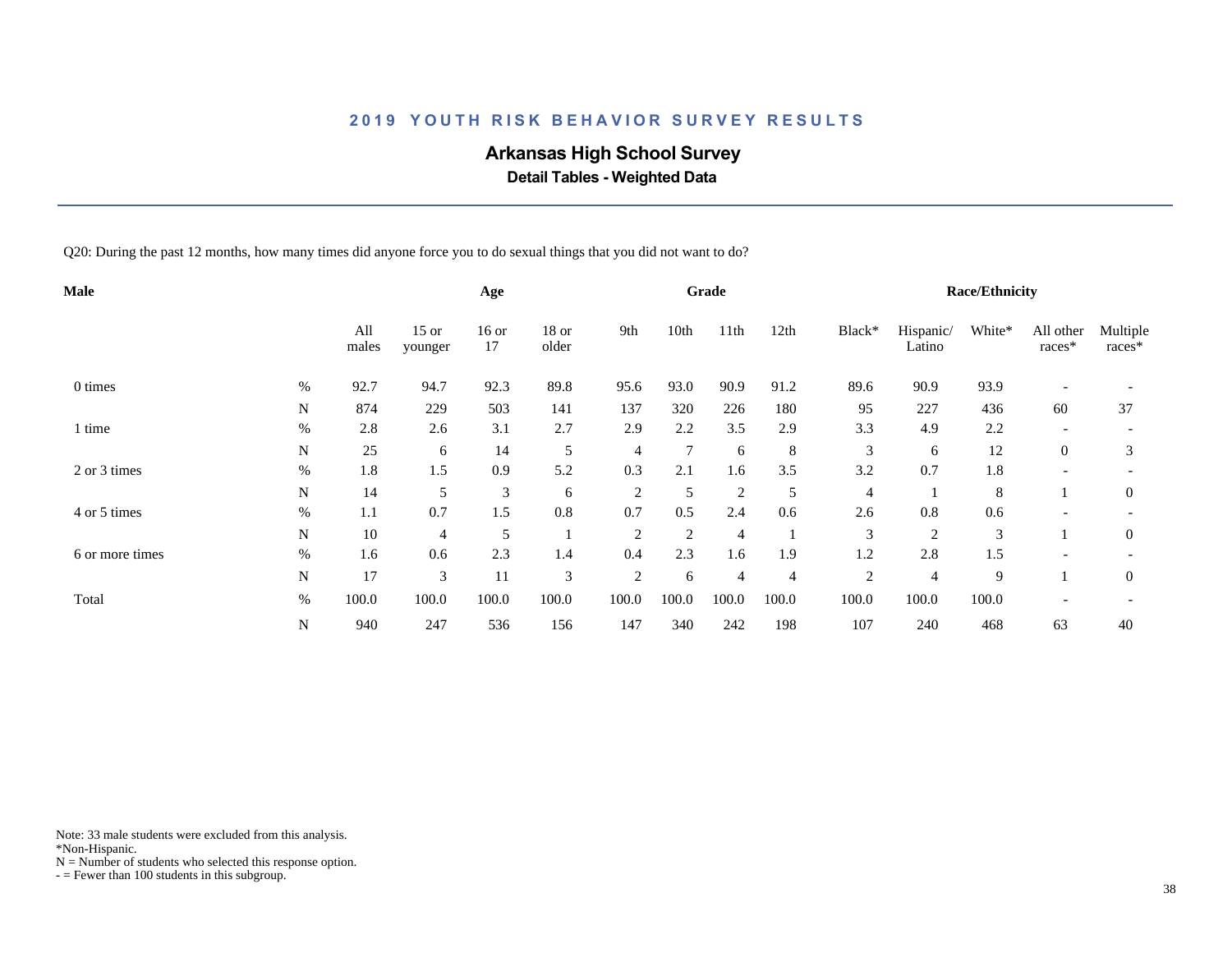# **Arkansas High School Survey**

 **Detail Tables - Weighted Data**

Q20: During the past 12 months, how many times did anyone force you to do sexual things that you did not want to do?

| Female          |      |                |                    | Age           |                  |       |        | Grade          |                |              |                     | <b>Race/Ethnicity</b> |                     |                    |
|-----------------|------|----------------|--------------------|---------------|------------------|-------|--------|----------------|----------------|--------------|---------------------|-----------------------|---------------------|--------------------|
|                 |      | All<br>females | $15$ or<br>younger | $16$ or<br>17 | 18 or<br>older   | 9th   | 10th   | 11th           | 12th           | Black*       | Hispanic/<br>Latino | White*                | All other<br>races* | Multiple<br>races* |
| 0 times         | %    | 80.6           | 82.2               | 78.7          | 83.7             | 82.8  | 79.8   | 77.8           | 84.0           | 83.6         | 75.3                | 81.0                  |                     |                    |
|                 | N    | 810            | 253                | 437           | 120              | 153   | 252    | 227            | 173            | 120          | 213                 | 381                   | 48                  | 29                 |
| time            | $\%$ | 9.2            | 8.4                | 10.5          | 6.8              | 8.2   | 9.1    | 11.7           | 6.4            | 7.1          | 11.6                | 9.1                   |                     |                    |
|                 | N    | 89             | 29                 | 51            | 9                | 17    | 29     | 30             | 11             | 10           | 24                  | 40                    |                     | 5                  |
| 2 or 3 times    | $\%$ | 6.8            | 6.3                | 6.4           | 9.6              | 6.7   | 6.6    | 6.8            | 7.5            | 7.2          | 6.6                 | 6.9                   |                     |                    |
|                 | N    | 64             | 19                 | 33            | 12               | 13    | 22     | 14             | 15             | 11           | 17                  | 27                    | $\overline{4}$      | 5                  |
| 4 or 5 times    | $\%$ | 1.4            | 1.3                | 1.8           | 0.0              | 1.7   | 1.3    | 2.5            | 0.0            | 2.1          | 1.7                 | 1.1                   |                     |                    |
|                 | N    | 18             | 8                  | 10            | $\mathbf{0}$     | 6     | 5      | $\overline{7}$ | $\mathbf{0}$   | 4            | 6                   | 7                     | $\overline{0}$      |                    |
| 6 or more times | $\%$ | 2.0            | 1.9                | 2.7           | $0.0\,$          | 0.7   | 3.2    | 1.2            | 2.1            | 0.0          | 4.7                 | $2.0\,$               |                     |                    |
|                 | N    | 18             | 7                  | 11            | $\boldsymbol{0}$ | 3     | $\tau$ | 3              | $\overline{4}$ | $\mathbf{0}$ | 7                   | 8                     |                     |                    |
| Total           | $\%$ | 100.0          | 100.0              | 100.0         | 100.0            | 100.0 | 100.0  | 100.0          | 100.0          | 100.0        | 100.0               | 100.0                 |                     |                    |
|                 | N    | 999            | 316                | 542           | 141              | 192   | 315    | 281            | 203            | 145          | 267                 | 463                   | 60                  | 41                 |

Note: 32 female students were excluded from this analysis.

\*Non-Hispanic.

 $N =$  Number of students who selected this response option.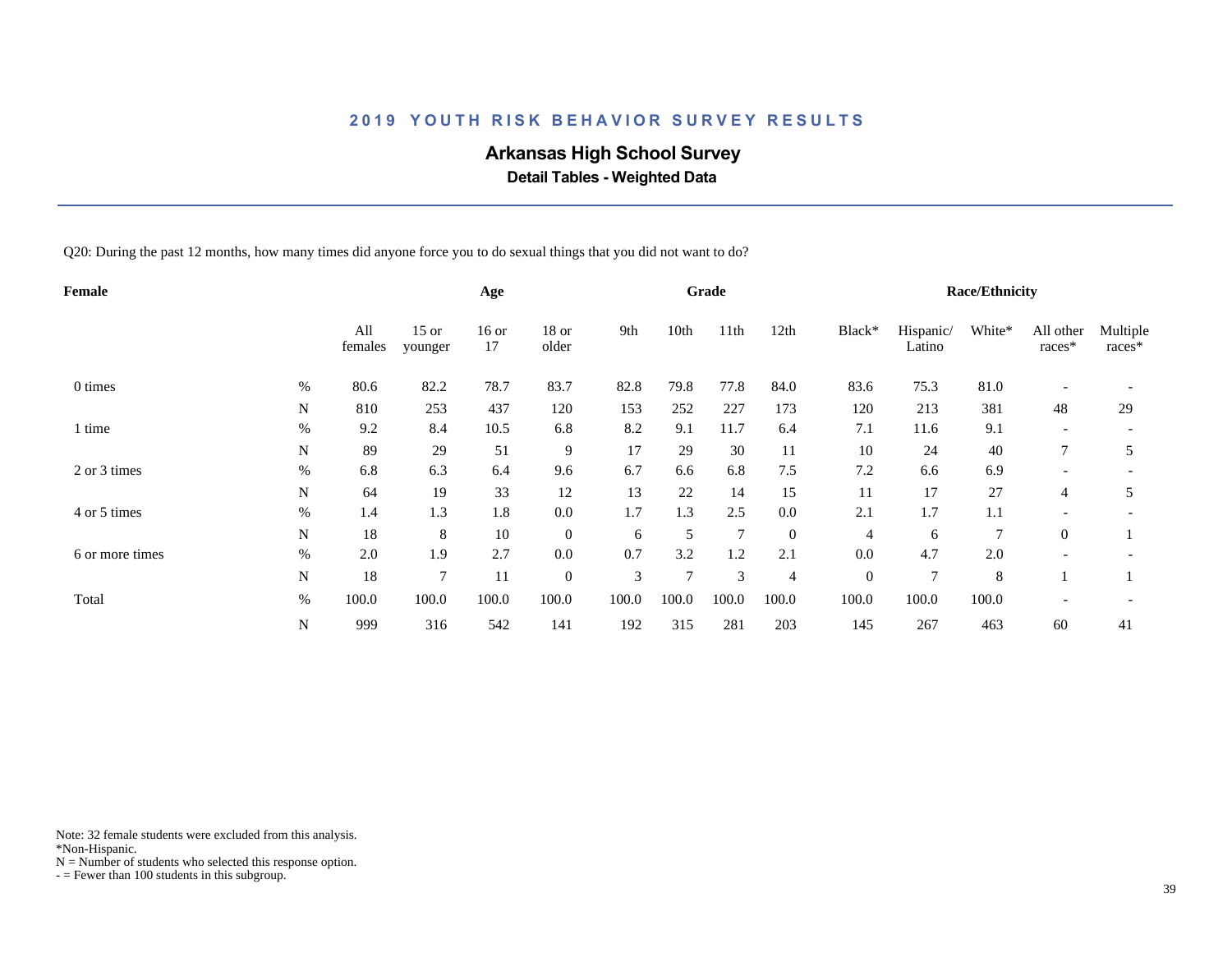# **Arkansas High School Survey**

 **Detail Tables - Weighted Data**

Q21: During the past 12 months, how many times did someone you were dating or going out with force you to do sexual things that you did not want to do?

| Total           |             |       | Age                |               |                |          | Grade          |                |                |                | <b>Race/Ethnicity</b> |        |                     |                    |
|-----------------|-------------|-------|--------------------|---------------|----------------|----------|----------------|----------------|----------------|----------------|-----------------------|--------|---------------------|--------------------|
|                 |             | Total | $15$ or<br>younger | $16$ or<br>17 | 18 or<br>older | 9th      | 10th           | 11th           | 12th           | Black*         | Hispanic/<br>Latino   | White* | All other<br>races* | Multiple<br>races* |
| Did not date    | $\%$        | 34.4  | 43.5               | 29.9          | 28.8           | 41.6     | 36.6           | 29.5           | 29.3           | 33.8           | 41.3                  | 32.8   | 48.3                |                    |
|                 | $\mathbf N$ | 658   | 242                | 327           | 88             | 140      | 240            | 150            | 119            | 75             | 189                   | 297    | 53                  | 32                 |
| 0 times         | $\%$        | 60.1  | 52.2               | 64.1          | 64.6           | 55.2     | 57.8           | 64.7           | 64.5           | 61.5           | 52.3                  | 61.7   | 45.3                |                    |
|                 | N           | 1,101 | 284                | 639           | 177            | 174      | 349            | 325            | 240            | 140            | 269                   | 560    | 61                  | 40                 |
| l time          | $\%$        | 2.1   | 1.5                | 2.2           | 2.9            | 1.1      | 2.3            | 2.8            | 1.7            | 1.8            | 2.1                   | 2.1    | 4.7                 |                    |
|                 | N           | 38    | 11                 | 19            | 8              | 6        | 13             | 10             | $\overline{7}$ | 6              | 8                     | 17     | 5                   |                    |
| 2 or 3 times    | %           | 1.6   | 2.0                | 1.2           | 2.3            | 2.0      | 1.0            | 1.3            | 2.1            | 2.2            | 0.7                   | 1.6    | 0.4                 |                    |
|                 | ${\bf N}$   | 34    | 12                 | 15            | $\overline{7}$ | 8        | 9              | 6              | 9              | 5              | 7                     | 16     |                     | 3                  |
| 4 or 5 times    | $\%$        | 0.4   | 0.1                | 0.5           | 0.9            | $0.0\,$  | 0.4            | 0.8            | 0.6            | 0.7            | 0.7                   | 0.3    | 0.0                 |                    |
|                 | N           | 11    |                    | 7             | $\mathfrak{Z}$ | $\theta$ | $\overline{2}$ | 5              | 3              | $\mathfrak{2}$ | 3                     | 4      | $\boldsymbol{0}$    | $\boldsymbol{0}$   |
| 6 or more times | $\%$        | 1.3   | 0.6                | 2.0           | 0.5            | 0.1      | 2.0            | 0.9            | 1.7            | 0.0            | 2.9                   | 1.4    | 1.4                 |                    |
|                 | N           | 20    | 4                  | 14            | 2              |          | 8              | $\overline{4}$ | 5              | $\overline{0}$ | 7                     | 11     |                     |                    |
| Total           | $\%$        | 100.0 | 100.0              | 100.0         | 100.0          | 100.0    | 100.0          | 100.0          | 100.0          | 100.0          | 100.0                 | 100.0  | 100.0               |                    |
|                 | N           | 1,862 | 554                | 1,021         | 285            | 329      | 621            | 500            | 383            | 228            | 483                   | 905    | 121                 | 77                 |

Note: 162 students were exluded from this analysis.

\*Non-Hispanic.

 $N =$  Number of students who selected this response option.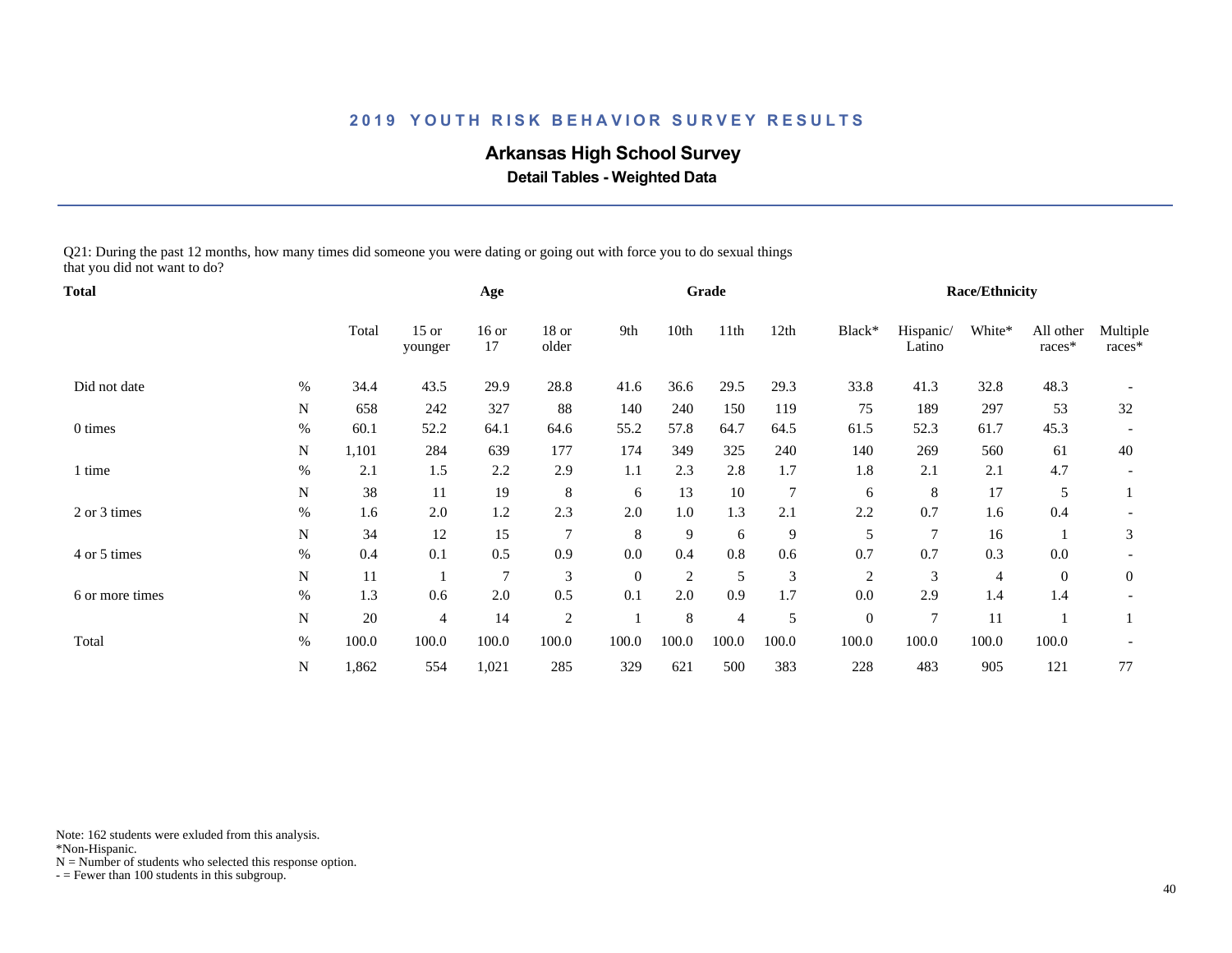# **Arkansas High School Survey**

 **Detail Tables - Weighted Data**

Q21: During the past 12 months, how many times did someone you were dating or going out with force you to do sexual things that you did not want to do?

| Male            |             |                |                    | Age            |                |              |       | Grade            |                |                          |                     | <b>Race/Ethnicity</b> |                     |                      |
|-----------------|-------------|----------------|--------------------|----------------|----------------|--------------|-------|------------------|----------------|--------------------------|---------------------|-----------------------|---------------------|----------------------|
|                 |             | All<br>males   | $15$ or<br>younger | $16$ or<br>17  | 18 or<br>older | 9th          | 10th  | 11 <sup>th</sup> | 12th           | Black*                   | Hispanic/<br>Latino | White*                | All other<br>races* | Multiple<br>$races*$ |
| Did not date    | $\%$        | 36.6           | 44.0               | 34.1           | 29.2           | 43.9         | 38.2  | 34.3             | 29.7           |                          | 42.2                | 34.3                  |                     |                      |
|                 | N           | 333            | 106                | 179            | 47             | 63           | 127   | 77               | 63             | 39                       | 92                  | 154                   | 26                  | 19                   |
| 0 times         | $\%$        | 60.3           | 54.3               | 63.1           | 64.1           | 55.8         | 57.9  | 63.3             | 65.0           | $\overline{\phantom{a}}$ | 52.8                | 62.8                  |                     |                      |
|                 | N           | 539            | 129                | 314            | 96             | 79           | 183   | 149              | 120            | 54                       | 127                 | 289                   | 33                  | 21                   |
| 1 time          | $\%$        | 1.1            | 1.2                | 0.4            | 2.9            | 0.3          | 2.0   | 0.0              | 1.8            | $\overline{\phantom{a}}$ | 2.0                 | 1.0                   |                     |                      |
|                 | N           | 9              | 4                  | $\overline{c}$ | $\mathfrak{Z}$ |              | 5     | $\overline{0}$   | $\overline{c}$ |                          | 3                   | $\overline{4}$        | $\overline{0}$      | $\overline{0}$       |
| 2 or 3 times    | $\%$        | 0.4            | 0.3                | 0.3            | 1.1            | 0.0          | 0.6   | 0.0              | 0.8            |                          | 0.7                 | 0.4                   |                     |                      |
|                 | $\mathbf N$ | 5              |                    | $\overline{c}$ | $\overline{c}$ | $\mathbf{0}$ | 2     | $\overline{0}$   | 2              | $\boldsymbol{0}$         |                     | 3                     | $\overline{0}$      | $\overline{0}$       |
| 4 or 5 times    | $\%$        | 0.6            | 0.2                | 0.6            | 1.7            | 0.0          | 0.3   | 1.2              | 1.2            | $\overline{\phantom{a}}$ | 0.8                 | 0.4                   |                     |                      |
|                 | N           | $\overline{7}$ |                    | 3              | 3              | $\theta$     |       | 3                | 3              | 2                        |                     | 3                     | $\overline{0}$      | $\overline{0}$       |
| 6 or more times | $\%$        | 1.0            | 0.0                | 1.6            | $1.0\,$        | 0.0          | 1.0   | 1.2              | 1.5            | $\overline{\phantom{a}}$ | 1.5                 | 1.1                   |                     |                      |
|                 | $\mathbf N$ | $\overline{7}$ | $\boldsymbol{0}$   | 5              | $\mathfrak{2}$ | $\mathbf{0}$ | 2     | $\overline{2}$   | $\overline{2}$ | $\boldsymbol{0}$         | 2                   | 4                     |                     | $\mathbf{0}$         |
| Total           | $\%$        | 100.0          | 100.0              | 100.0          | 100.0          | 100.0        | 100.0 | 100.0            | 100.0          | $\overline{\phantom{a}}$ | 100.0               | 100.0                 |                     |                      |
|                 | ${\bf N}$   | 900            | 241                | 505            | 153            | 143          | 320   | 231              | 192            | 96                       | 226                 | 457                   | 60                  | 40                   |

Note: 73 male students were excluded from this analysis.

\*Non-Hispanic.

 $N =$  Number of students who selected this response option.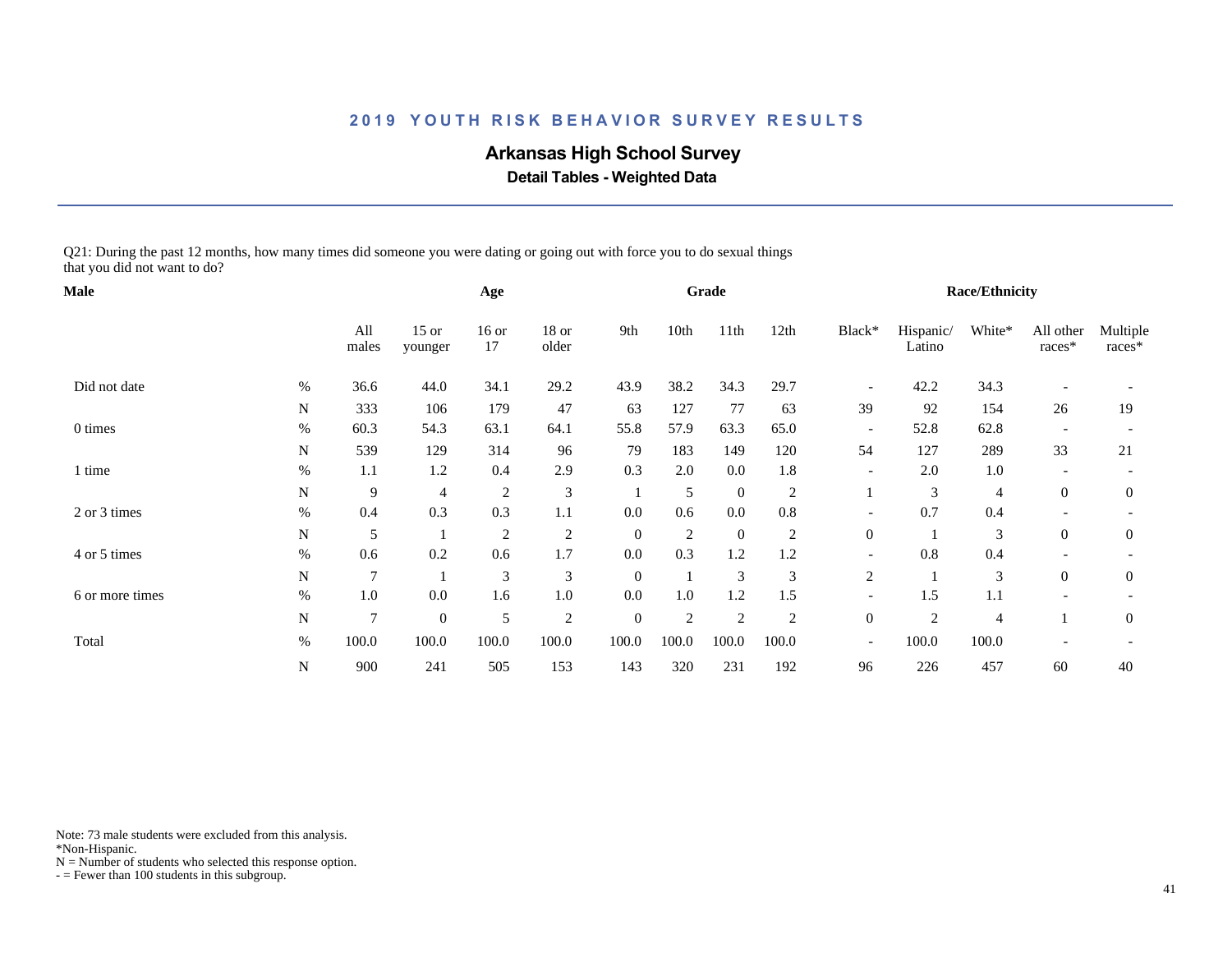# **Arkansas High School Survey**

 **Detail Tables - Weighted Data**

Q21: During the past 12 months, how many times did someone you were dating or going out with force you to do sexual things that you did not want to do?

| Female          |             |                | Age                |               |                |              | Grade          |                |                  |                  | <b>Race/Ethnicity</b> |        |                     |                    |
|-----------------|-------------|----------------|--------------------|---------------|----------------|--------------|----------------|----------------|------------------|------------------|-----------------------|--------|---------------------|--------------------|
|                 |             | All<br>females | $15$ or<br>younger | $16$ or<br>17 | 18 or<br>older | 9th          | 10th           | 11th           | 12th             | Black*           | Hispanic/<br>Latino   | White* | All other<br>races* | Multiple<br>races* |
| Did not date    | $\%$        | 32.1           | 42.8               | 25.8          | 28.2           | 39.0         | 35.6           | 24.7           | 28.9             | 26.6             | 40.5                  | 31.1   |                     |                    |
|                 | ${\bf N}$   | 320            | 131                | 148           | 41             | 76           | 113            | 72             | 56               | 36               | 95                    | 143    | 25                  | 13                 |
| 0 times         | $\%$        | 59.9           | 50.3               | 65.0          | 65.1           | 54.5         | 56.8           | 66.2           | 64.0             | 66.9             | 51.7                  | 60.3   |                     |                    |
|                 | $\mathbf N$ | 556            | 152                | 323           | 81             | 95           | 163            | 176            | 120              | 86               | 141                   | 270    | 27                  | 19                 |
| l time          | $\%$        | 3.2            | 1.9                | 4.1           | 2.9            | 2.1          | 2.6            | 5.6            | 1.6              | 2.6              | 2.2                   | 3.5    |                     |                    |
|                 | N           | 29             | 7                  | 17            | 5              | 5            | 8              | 10             | 5                | 5                | 5                     | 13     | 5                   |                    |
| 2 or 3 times    | %           | 2.9            | 3.6                | 2.2           | 3.8            | 4.3          | 1.5            | 2.5            | 3.5              | 3.9              | 0.7                   | 3.1    |                     |                    |
|                 | N           | 28             | 10                 | 13            | 5              | 8            | $\overline{7}$ | 6              | 7                | 5                | 6                     | 13     |                     | 3                  |
| 4 or 5 times    | $\%$        | 0.2            | 0.0                | 0.4           | 0.0            | $0.0\,$      | 0.5            | 0.4            | 0.0              | 0.0              | 0.7                   | 0.2    |                     |                    |
|                 | N           | 3              | $\boldsymbol{0}$   | 3             | $\overline{0}$ | $\mathbf{0}$ |                | $\overline{2}$ | $\boldsymbol{0}$ | $\boldsymbol{0}$ | $\overline{c}$        |        | $\overline{0}$      | $\mathbf{0}$       |
| 6 or more times | $\%$        | 1.7            | 1.3                | 2.4           | $0.0\,$        | 0.2          | 3.0            | 0.7            | 1.9              | 0.0              | 4.2                   | 1.8    |                     |                    |
|                 | N           | 13             | 4                  | 9             | $\mathbf{0}$   |              | 6              | $\overline{2}$ | 3                | $\overline{0}$   | 5                     | 7      | $\overline{0}$      |                    |
| Total           | $\%$        | 100.0          | 100.0              | 100.0         | 100.0          | 100.0        | 100.0          | 100.0          | 100.0            | 100.0            | 100.0                 | 100.0  |                     |                    |
|                 | N           | 949            | 304                | 513           | 132            | 185          | 298            | 268            | 191              | 132              | 254                   | 447    | 58                  | 37                 |

Note: 82 female students were excluded from this analysis.

\*Non-Hispanic.

 $N =$  Number of students who selected this response option.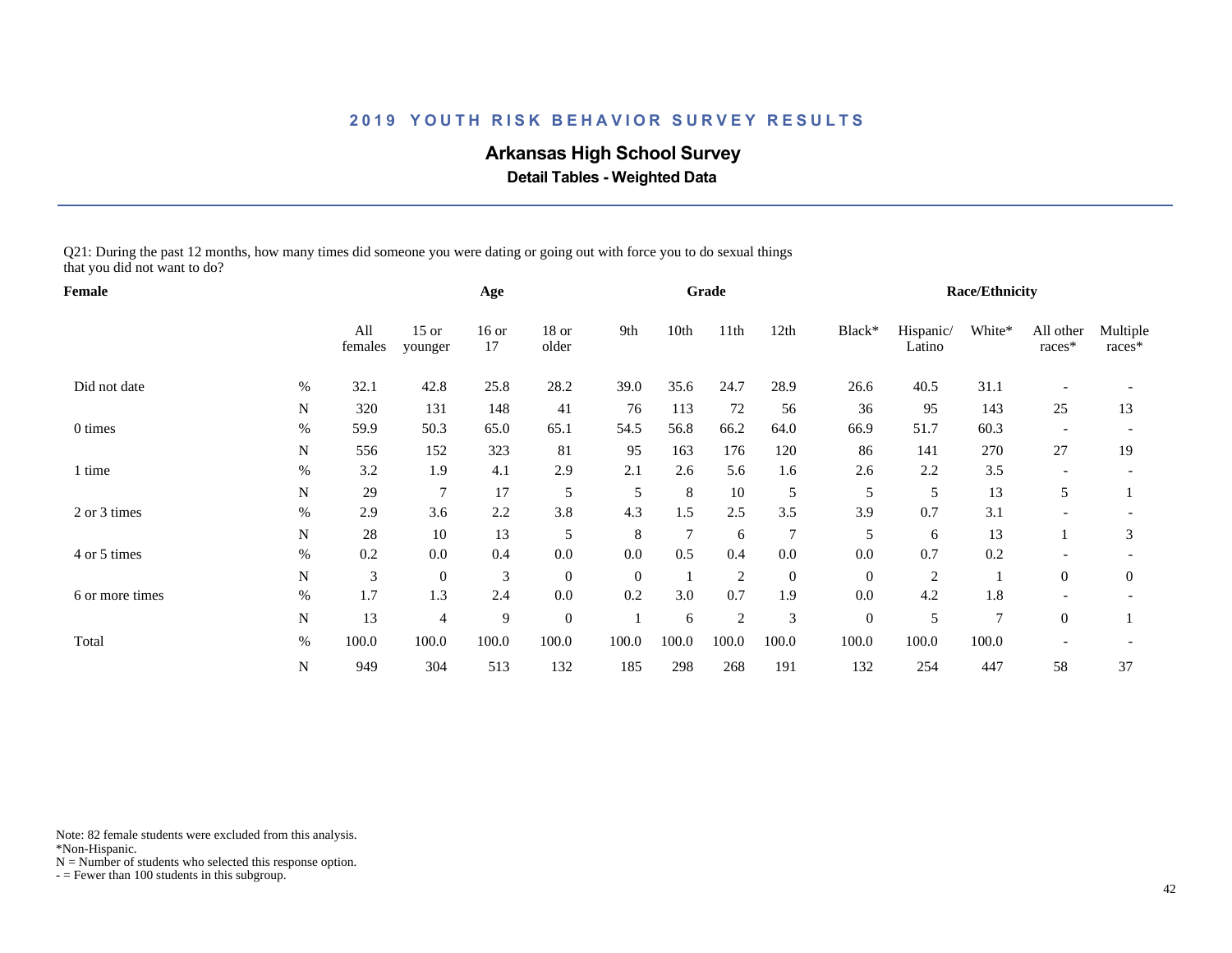# **Arkansas High School Survey**

 **Detail Tables - Weighted Data**

Q22: During the past 12 months, how many times did someone you were dating or going out with physically hurt you on purpose?

| Total           |           |       | Age                |               |                  |                | Grade |                |                |                | <b>Race/Ethnicity</b> |        |                     |                    |
|-----------------|-----------|-------|--------------------|---------------|------------------|----------------|-------|----------------|----------------|----------------|-----------------------|--------|---------------------|--------------------|
|                 |           | Total | $15$ or<br>younger | $16$ or<br>17 | $18$ or<br>older | 9th            | 10th  | 11th           | 12th           | Black*         | Hispanic/<br>Latino   | White* | All other<br>races* | Multiple<br>races* |
| Did not date    | $\%$      | 33.3  | 42.1               | 29.2          | 27.5             | 40.5           | 35.7  | 28.5           | 28.2           | 31.9           | 40.0                  | 32.1   | 47.0                |                    |
|                 | N         | 653   | 238                | 326           | 88               | 139            | 239   | 149            | 118            | 75             | 186                   | 295    | 53                  | 32                 |
| 0 times         | %         | 60.0  | 52.0               | 63.3          | 66.8             | 54.2           | 59.1  | 63.1           | 65.1           | 58.6           | 55.4                  | 61.8   | 45.1                |                    |
|                 | N         | 1,126 | 290                | 646           | 189              | 176            | 360   | 325            | 252            | 141            | 277                   | 569    | 65                  | 41                 |
| l time          | $\%$      | 2.1   | 3.0                | 1.8           | 1.0              | 3.1            | 0.9   | 2.4            | 1.6            | 2.6            | 1.7                   | 1.9    | 1.6                 |                    |
|                 | N         | 46    | 20                 | 19            | $\overline{7}$   | 11             | 9     | 11             | 10             | 7              | 13                    | 17     |                     | 2                  |
| 2 or 3 times    | $\%$      | 2.4   | 1.4                | 2.8           | 3.1              | 1.4            | 1.6   | 3.7            | 2.6            | 3.9            | 1.3                   | 1.9    | 3.7                 |                    |
|                 | N         | 40    | 8                  | 24            | 8                | 6              | 10    | 14             | 8              | 8              | 6                     | 17     | 3                   | 3                  |
| 4 or 5 times    | $\%$      | 0.7   | 0.7                | 0.5           | 1.3              | 0.6            | 0.9   | 0.5            | 0.9            | 1.9            | 0.1                   | 0.5    | 2.0                 |                    |
|                 | ${\bf N}$ | 12    | 4                  | 6             | 2                | $\overline{c}$ | 4     | $\overline{4}$ | $\overline{2}$ | 5              |                       | 5      |                     | $\mathbf{0}$       |
| 6 or more times | $\%$      | 1.5   | 0.8                | 2.4           | 0.3              | 0.2            | 1.9   | 1.9            | 1.6            | 1.1            | 1.6                   | 1.9    | 0.7                 |                    |
|                 | N         | 24    | 5                  | 17            | 2                | $\overline{c}$ | 8     | 8              | $\overline{4}$ | $\overline{4}$ | $\overline{4}$        | 15     |                     | $\mathbf{0}$       |
| Total           | $\%$      | 100.0 | 100.0              | 100.0         | 100.0            | 100.0          | 100.0 | 100.0          | 100.0          | 100.0          | 100.0                 | 100.0  | 100.0               |                    |
|                 | N         | 1,901 | 565                | 1,038         | 296              | 336            | 630   | 511            | 394            | 240            | 487                   | 918    | 124                 | 78                 |

Note: 123 students were exluded from this analysis.

\*Non-Hispanic.

 $N =$  Number of students who selected this response option.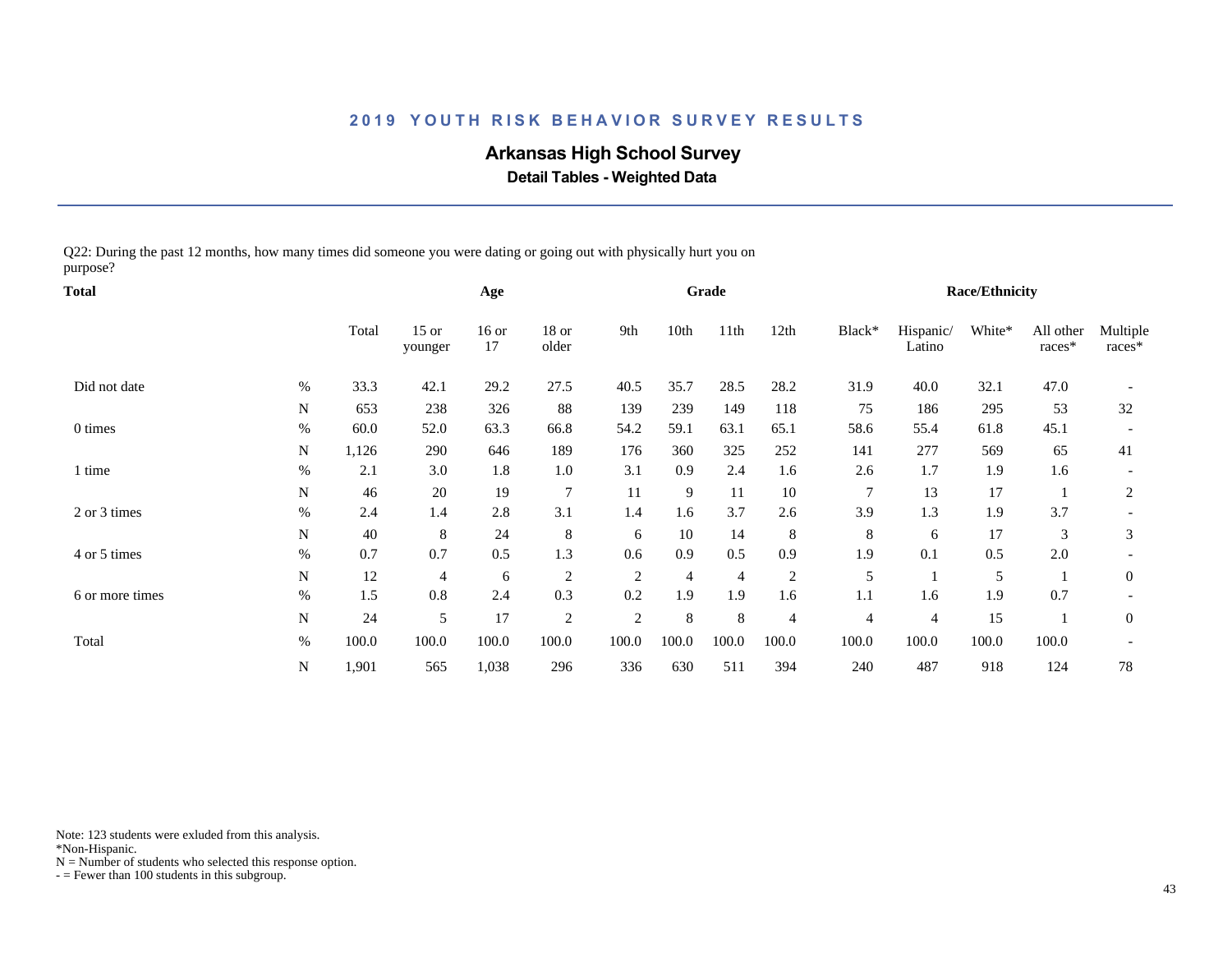# **Arkansas High School Survey**

 **Detail Tables - Weighted Data**

Q22: During the past 12 months, how many times did someone you were dating or going out with physically hurt you on purpose?

| <b>Male</b>     |             |              | Age                |               |                  |                | Grade          |                |                  |                | Race/Ethnicity      |                |                     |                    |
|-----------------|-------------|--------------|--------------------|---------------|------------------|----------------|----------------|----------------|------------------|----------------|---------------------|----------------|---------------------|--------------------|
|                 |             | All<br>males | $15$ or<br>younger | $16$ or<br>17 | $18$ or<br>older | 9th            | 10th           | 11th           | 12th             | Black*         | Hispanic/<br>Latino | White*         | All other<br>races* | Multiple<br>races* |
| Did not date    | $\%$        | 36.0         | 43.7               | 33.1          | 29.0             | 43.6           | 37.7           | 33.3           | 29.0             | 40.9           | 41.7                | 33.9           |                     |                    |
|                 | N           | 332          | 106                | 178           | 47               | 63             | 127            | 77             | 62               | 39             | 91                  | 154            | 26                  | 19                 |
| 0 times         | %           | 59.4         | 53.5               | 60.8          | 67.4             | 53.5           | 59.7           | 60.1           | 65.6             | 53.0           | 55.0                | 61.7           |                     |                    |
|                 | N           | 540          | 129                | 310           | 101              | 75             | 187            | 146            | 124              | 54             | 129                 | 287            | 34                  | 19                 |
| 1 time          | $\%$        | 1.5          | 1.3                | 1.9           | 0.8              | 1.4            | 0.5            | 2.1            | 1.7              | 1.7            | $1.0\,$             | 1.7            |                     |                    |
|                 | N           | 11           | 3                  | 7             |                  | $\overline{c}$ | $\overline{c}$ | 3              | $\overline{c}$   | $\overline{c}$ | $\overline{c}$      | 6              | $\overline{0}$      | $\mathbf{0}$       |
| 2 or 3 times    | $\%$        | 1.6          | 1.0                | 1.8           | 2.1              | 1.3            | $1.2\,$        | 2.4            | 1.3              | 2.3            | 1.4                 | 1.1            |                     |                    |
|                 | N           | 15           | 4                  | 7             | $\overline{4}$   | 3              | $\overline{4}$ | $\overline{4}$ | 3                | $\overline{c}$ | $\overline{2}$      | $\overline{7}$ |                     | 2                  |
| 4 or 5 times    | $\%$        | 0.2          | 0.0                | 0.5           | $0.0\,$          | 0.0            | 0.1            | $0.8\,$        | $0.0\,$          | 1.0            | 0.0                 | 0.1            |                     |                    |
|                 | $\mathbf N$ | 3            | $\mathbf{0}$       | 3             | $\boldsymbol{0}$ | $\overline{0}$ |                | $\overline{2}$ | $\boldsymbol{0}$ |                | $\mathbf{0}$        | $\overline{c}$ | $\overline{0}$      | $\boldsymbol{0}$   |
| 6 or more times | $\%$        | 1.2          | 0.6                | 1.9           | 0.7              | 0.2            | 0.8            | 1.3            | 2.3              | 1.0            | 0.9                 | 1.5            |                     |                    |
|                 | $\mathbf N$ | 10           | 2                  | 6             | $\overline{2}$   |                |                | $\overline{4}$ | 3                | $\mathfrak{2}$ | $\overline{c}$      | 6              | $\overline{0}$      | $\mathbf{0}$       |
| Total           | $\%$        | 100.0        | 100.0              | 100.0         | 100.0            | 100.0          | 100.0          | 100.0          | 100.0            | 100.0          | 100.0               | 100.0          |                     |                    |
|                 | N           | 911          | 244                | 511           | 155              | 144            | 322            | 236            | 194              | 100            | 226                 | 462            | 61                  | 40                 |

Note: 62 male students were excluded from this analysis.

\*Non-Hispanic.

 $N =$  Number of students who selected this response option.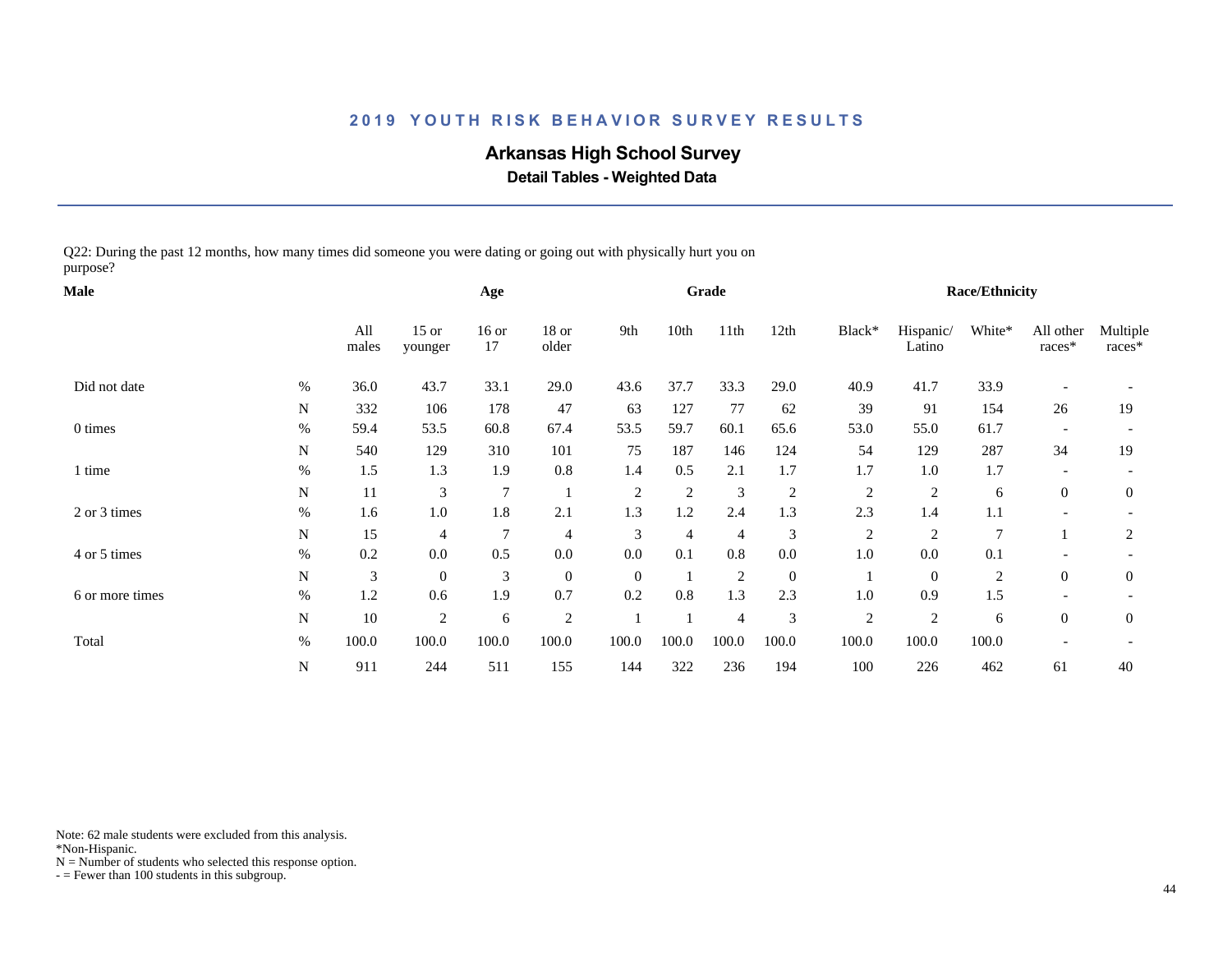# **Arkansas High School Survey**

 **Detail Tables - Weighted Data**

Q22: During the past 12 months, how many times did someone you were dating or going out with physically hurt you on purpose?

| Female          |             |                |                    | Age                         |                  |                |                | Grade          |                |                |                     | Race/Ethnicity |                     |                    |
|-----------------|-------------|----------------|--------------------|-----------------------------|------------------|----------------|----------------|----------------|----------------|----------------|---------------------|----------------|---------------------|--------------------|
|                 |             | All<br>females | $15$ or<br>younger | $16$ or<br>17               | $18$ or<br>older | 9th            | 10th           | 11th           | 12th           | Black*         | Hispanic/<br>Latino | White*         | All other<br>races* | Multiple<br>races* |
| Did not date    | $\%$        | 30.8           | 40.5               | 25.4                        | 26.1             | 37.2           | 34.5           | 23.7           | 27.6           | 25.3           | 38.9                | 30.2           |                     |                    |
|                 | N           | 317            | 128                | 148                         | 41               | 75             | 112            | 71             | 56             | 36             | 94                  | 141            | 25                  | 13                 |
| 0 times         | %           | 60.6           | 51.2               | 65.5                        | 65.6             | 55.0           | 58.2           | 65.8           | 64.3           | 62.4           | 55.3                | 61.7           |                     |                    |
|                 | N           | 579            | 159                | 333                         | 87               | 101            | 170            | 178            | 127            | 85             | 147                 | 281            | 30                  | 22                 |
| 1 time          | $\%$        | 2.6            | 4.6                | 1.7                         | 1.2              | 4.9            | 1.3            | 2.7            | 1.4            | 3.3            | 2.3                 | 2.2            |                     |                    |
|                 | N           | 32             | 15                 | 11                          | 6                | 9              | $\overline{7}$ | 8              | $\,8\,$        | 5              | 11                  | 11             |                     | $\overline{c}$     |
| 2 or 3 times    | $\%$        | 3.0            | 1.4                | 3.8                         | 4.3              | 1.6            | 1.5            | 5.1            | 4.0            | 5.2            | 1.3                 | 2.8            |                     |                    |
|                 | N           | 23             | 3                  | 16                          | 4                | 3              | 5              | 10             | 5              | 6              | 4                   | 10             | 2                   |                    |
| 4 or 5 times    | $\%$        | 1.1            | 1.2                | 0.5                         | 2.9              | 1.1            | 1.3            | 0.2            | 1.9            | 2.7            | 0.1                 | 0.9            |                     |                    |
|                 | $\mathbf N$ | 8              | $\mathfrak{Z}$     | $\ensuremath{\mathfrak{Z}}$ | $\sqrt{2}$       | $\overline{2}$ | $\mathfrak{2}$ | 2              | $\overline{c}$ | $\overline{4}$ |                     | 3              | $\overline{0}$      | $\boldsymbol{0}$   |
| 6 or more times | $\%$        | 1.9            | 1.1                | 3.0                         | $0.0\,$          | 0.2            | 3.1            | 2.5            | $0.8\,$        | 1.2            | 2.1                 | 2.3            |                     |                    |
|                 | N           | 14             | 3                  | 11                          | $\boldsymbol{0}$ |                | $\overline{7}$ | $\overline{4}$ |                | $\overline{c}$ | $\overline{2}$      | 9              |                     | $\mathbf{0}$       |
| Total           | $\%$        | 100.0          | 100.0              | 100.0                       | 100.0            | 100.0          | 100.0          | 100.0          | 100.0          | 100.0          | 100.0               | 100.0          |                     |                    |
|                 | N           | 973            | 311                | 522                         | 140              | 191            | 303            | 273            | 199            | 138            | 259                 | 455            | 59                  | 38                 |

Note: 58 female students were excluded from this analysis.

\*Non-Hispanic.

 $N =$  Number of students who selected this response option.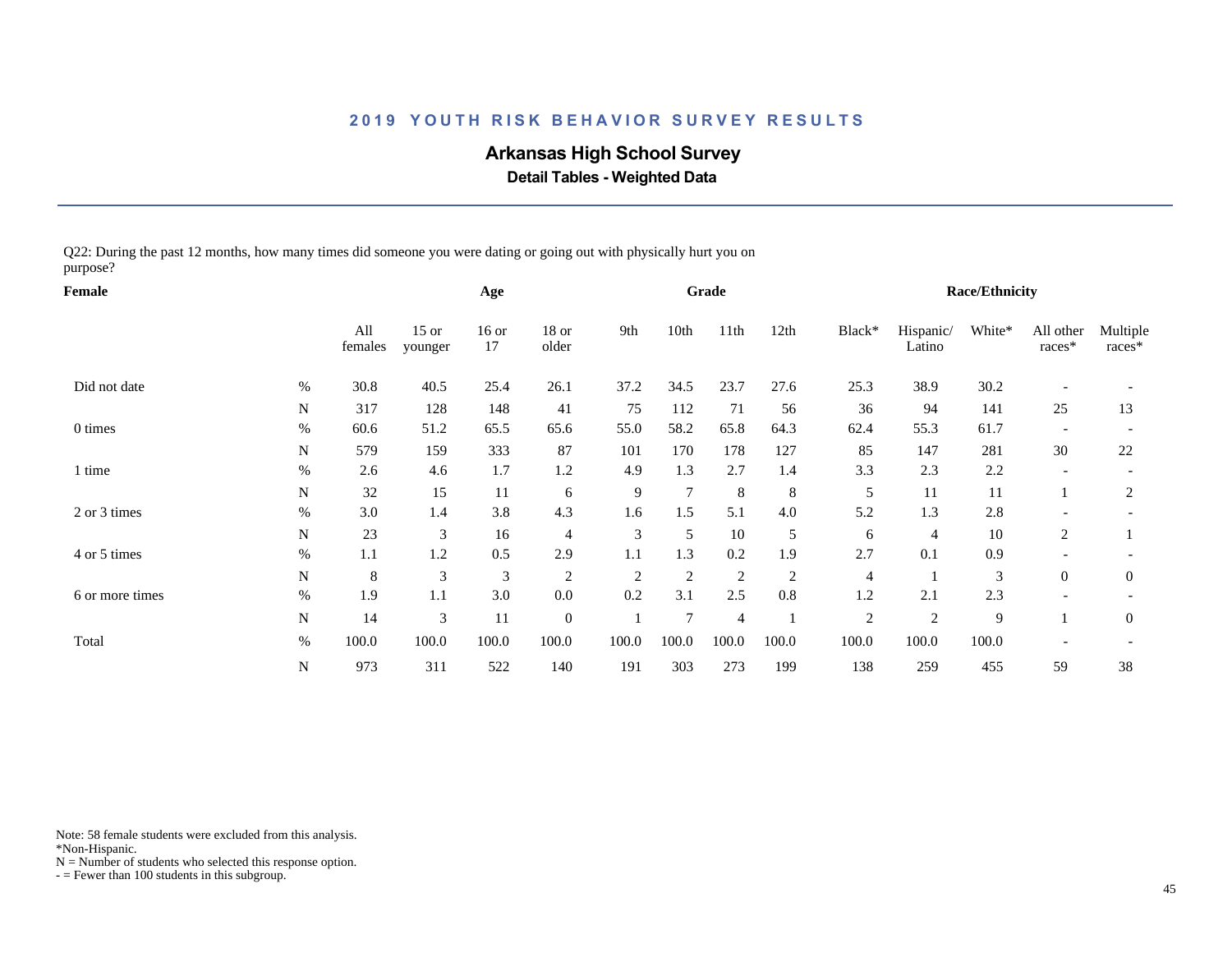# **Arkansas High School Survey**

 **Detail Tables - Weighted Data**

Q23: During the past 12 months, have you ever been bullied on school property?

| <b>Total</b> |      |       |                    | Age           |                |       |       | Grade |       |        |                     | <b>Race/Ethnicity</b> |                       |                          |
|--------------|------|-------|--------------------|---------------|----------------|-------|-------|-------|-------|--------|---------------------|-----------------------|-----------------------|--------------------------|
|              |      | Total | $15$ or<br>younger | $16$ or<br>17 | 18 or<br>older | 9th   | 10th  | 11th  | 12th  | Black* | Hispanic/<br>Latino | White*                | All other<br>$races*$ | Multiple<br>$races*$     |
| Yes          | %    | 22.6  | 25.9               | 20.7          | 21.4           | 27.5  | 23.9  | 20.2  | 17.8  | 18.8   | 17.4                | 23.9                  | 23.6                  | $\overline{\phantom{a}}$ |
|              | N    | 438   | 148                | 224           | 64             | 97    | 150   | 106   | 79    | 58     | 83                  | 233                   | 24                    | 27                       |
| No           | $\%$ | 77.4  | 74.1               | 79.3          | 78.6           | 72.5  | 76.1  | 79.8  | 82.2  | 81.2   | 82.6                | 76.1                  | 76.4                  | $\overline{\phantom{a}}$ |
|              | N    | 1,528 | 420                | 862           | 245            | 245   | 509   | 424   | 332   | 198    | 419                 | 713                   | 104                   | 56                       |
| Total        | %    | 100.0 | 100.0              | 100.0         | 100.0          | 100.0 | 100.0 | 100.0 | 100.0 | 100.0  | 100.0               | 100.0                 | 100.0                 | $\overline{\phantom{0}}$ |
|              | N    | 1,966 | 568                | 1,086         | 309            | 342   | 659   | 530   | 411   | 256    | 502                 | 946                   | 128                   | 83                       |

Note: 58 students were exluded from this analysis.

\*Non-Hispanic.

 $N =$  Number of students who selected this response option.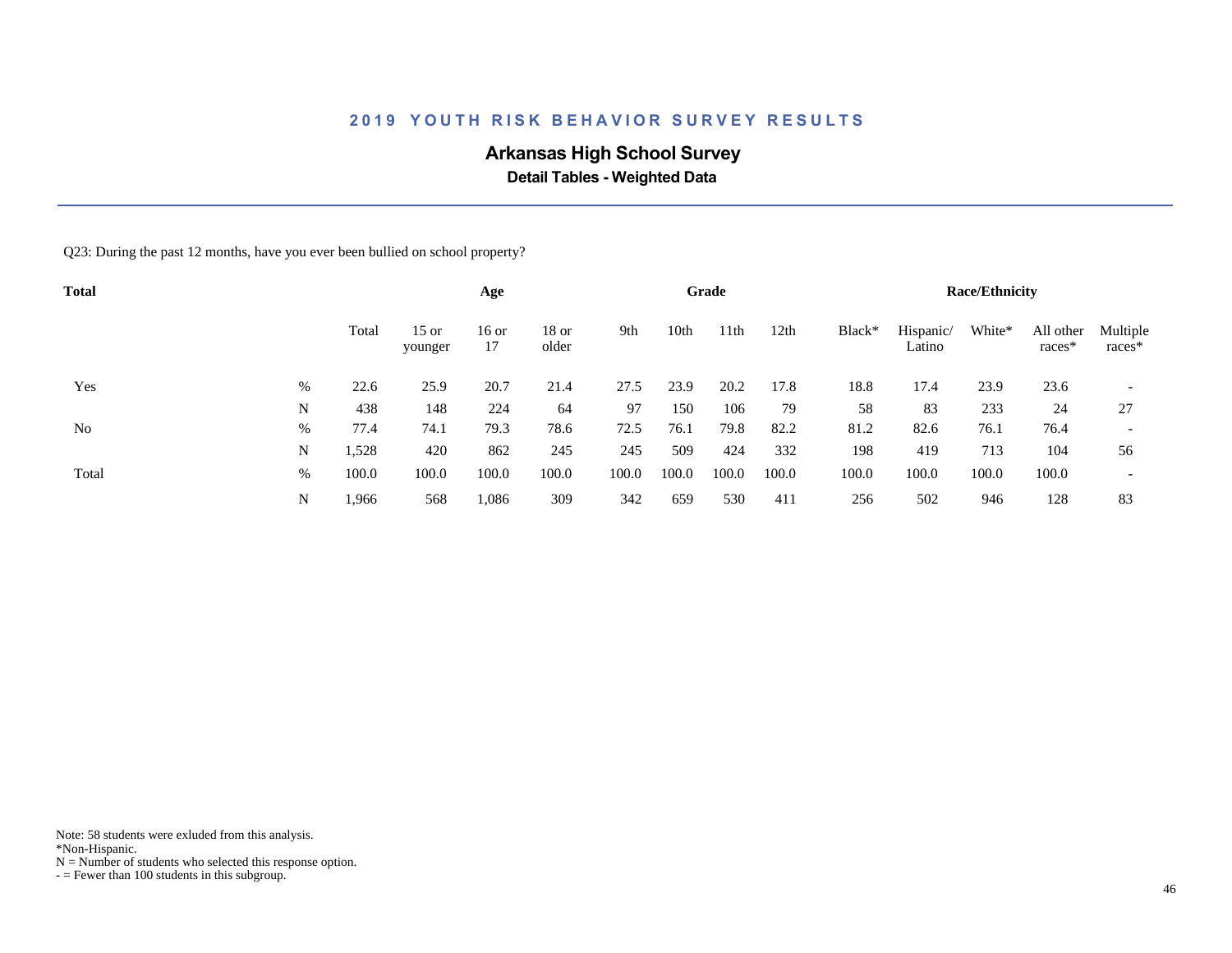# **Arkansas High School Survey**

 **Detail Tables - Weighted Data**

Q23: During the past 12 months, have you ever been bullied on school property?

| <b>Male</b> |   |              |                    | Age           |                  |       |       | Grade |       |        |                     | <b>Race/Ethnicity</b> |                     |                          |
|-------------|---|--------------|--------------------|---------------|------------------|-------|-------|-------|-------|--------|---------------------|-----------------------|---------------------|--------------------------|
|             |   | All<br>males | $15$ or<br>younger | $16$ or<br>17 | $18$ or<br>older | 9th   | 10th  | 11th  | 12th  | Black* | Hispanic/<br>Latino | White*                | All other<br>races* | Multiple<br>$races*$     |
| Yes         | % | 19.7         | 24.8               | 16.7          | 18.2             | 26.2  | 21.3  | 14.4  | 15.7  | 14.4   | 17.2                | 20.7                  |                     | $\overline{\phantom{a}}$ |
|             | N | 181          | 58                 | 93            | 29               | 38    | 67    | 39    | 35    | 18     | 37                  | 102                   | 10                  | 9                        |
| No          | % | 80.3         | 75.2               | 83.3          | 81.8             | 73.8  | 78.7  | 85.6  | 84.3  | 85.6   | 82.8                | 79.3                  |                     |                          |
|             | N | 762          | 187                | 442           | 132              | 108   | 272   | 207   | 165   | 88     | 201                 | 372                   | 54                  | 31                       |
| Total       | % | 100.0        | 100.0              | 100.0         | 100.0            | 100.0 | 100.0 | 100.0 | 100.0 | 100.0  | 100.0               | 100.0                 |                     | $\overline{\phantom{0}}$ |
|             | N | 943          | 245                | 535           | 161              | 146   | 339   | 246   | 200   | 106    | 238                 | 474                   | 64                  | 40                       |

Note: 30 male students were excluded from this analysis.

\*Non-Hispanic.

 $N =$  Number of students who selected this response option.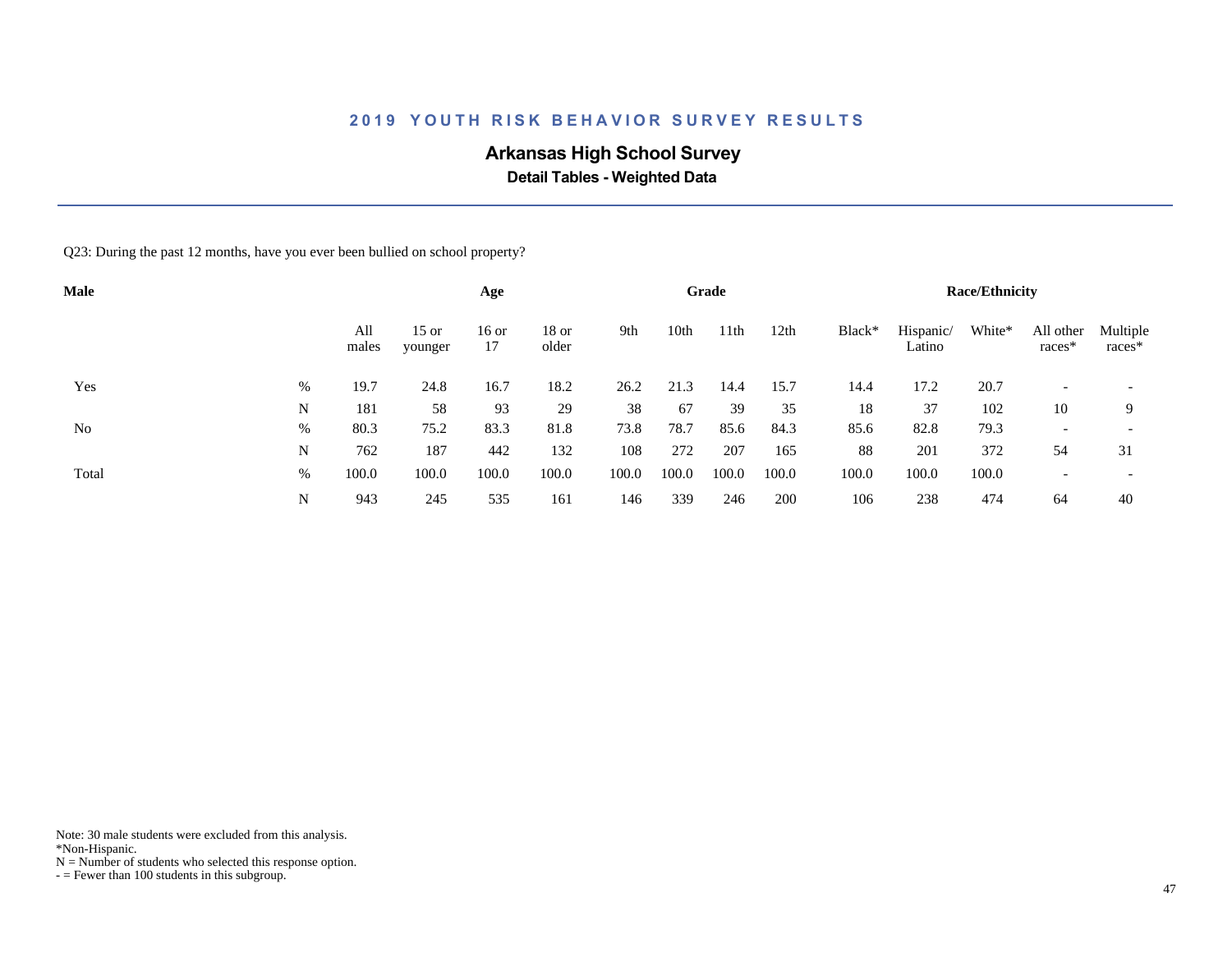# **Arkansas High School Survey**

 **Detail Tables - Weighted Data**

Q23: During the past 12 months, have you ever been bullied on school property?

| Female |   |                |                    | Age           |                  |       |       | Grade |       |        |                     | <b>Race/Ethnicity</b> |                          |                          |
|--------|---|----------------|--------------------|---------------|------------------|-------|-------|-------|-------|--------|---------------------|-----------------------|--------------------------|--------------------------|
|        |   | All<br>females | $15$ or<br>younger | $16$ or<br>17 | $18$ or<br>older | 9th   | 10th  | 11th  | 12th  | Black* | Hispanic/<br>Latino | White*                | All other<br>races*      | Multiple<br>$races*$     |
| Yes    | % | 25.3           | 27.0               | 24.5          | 24.2             | 28.7  | 26.4  | 26.0  | 19.2  | 21.7   | 17.6                | 27.3                  |                          |                          |
|        | N | 250            | 87                 | 129           | 34               | 58    | 82    | 66    | 42    | 39     | 45                  | 130                   | 12                       | 18                       |
| No     | % | 74.7           | 73.0               | 75.5          | 75.8             | 71.3  | 73.6  | 74.0  | 80.8  | 78.3   | 82.4                | 72.7                  | $\overline{\phantom{0}}$ |                          |
|        | N | 760            | 229                | 418           | 113              | 137   | 235   | 216   | 167   | 109    | 217                 | 341                   | 49                       | 25                       |
| Total  | % | 100.0          | 100.0              | 100.0         | 100.0            | 100.0 | 100.0 | 100.0 | 100.0 | 100.0  | 100.0               | 100.0                 |                          | $\overline{\phantom{a}}$ |
|        | N | 1,010          | 316                | 547           | 147              | 195   | 317   | 282   | 209   | 148    | 262                 | 471                   | 61                       | 43                       |

Note: 21 female students were excluded from this analysis.

\*Non-Hispanic.

 $N =$  Number of students who selected this response option.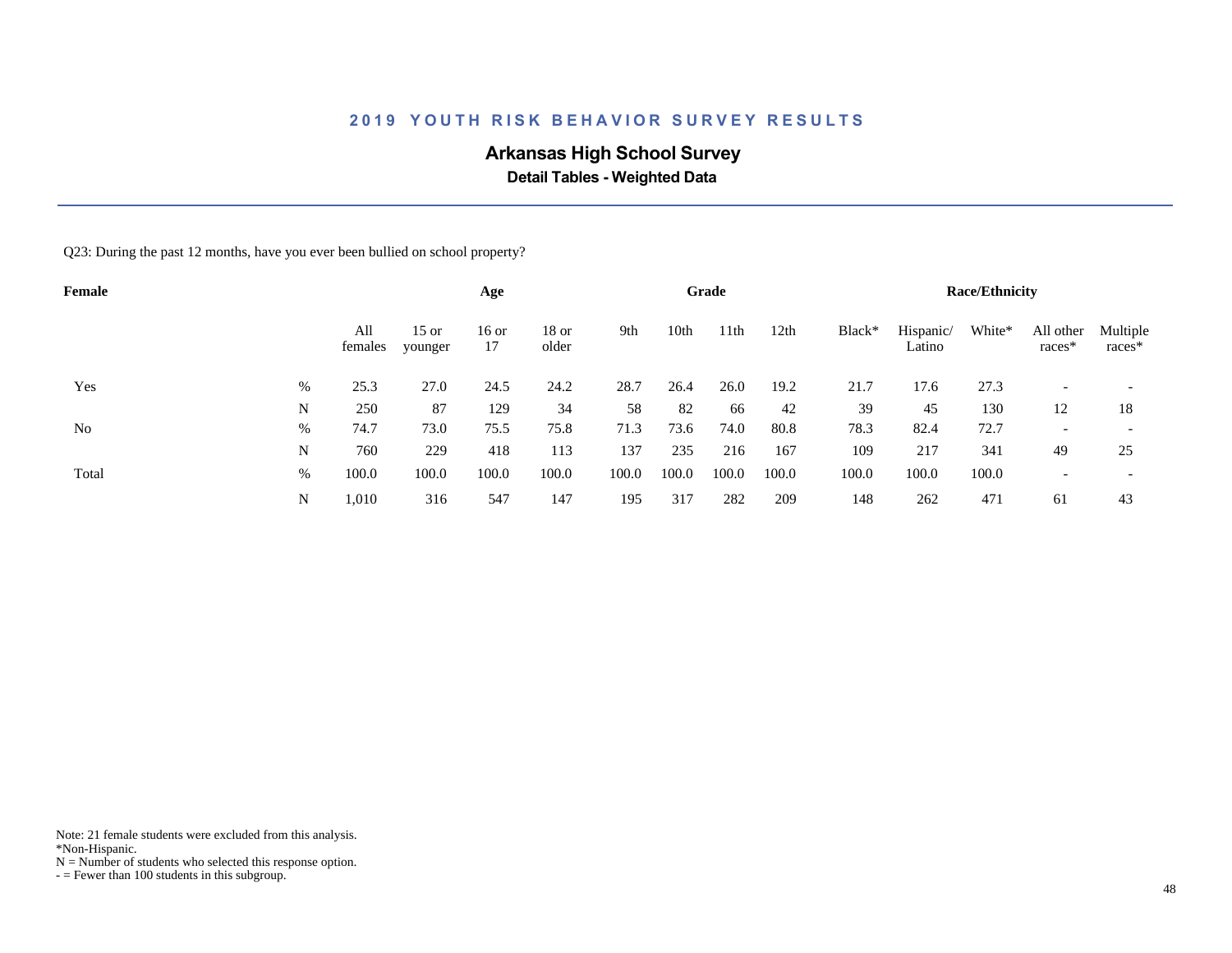# **Arkansas High School Survey**

 **Detail Tables - Weighted Data**

Q24: During the past 12 months, have you ever been electronically bullied?

| <b>Total</b> |      |       |                    | Age           |                  |       |       | Grade |       |        |                     | <b>Race/Ethnicity</b> |                     |                          |
|--------------|------|-------|--------------------|---------------|------------------|-------|-------|-------|-------|--------|---------------------|-----------------------|---------------------|--------------------------|
|              |      | Total | $15$ or<br>younger | $16$ or<br>17 | $18$ or<br>older | 9th   | 10th  | 11th  | 12th  | Black* | Hispanic/<br>Latino | White*                | All other<br>races* | Multiple<br>$races*$     |
| Yes          | %    | 17.4  | 16.8               | 17.7          | 17.3             | 16.3  | 19.5  | 16.0  | 16.8  | 14.1   | 17.5                | 17.4                  | 22.3                | $\overline{\phantom{a}}$ |
|              | N    | 343   | 101                | 190           | 51               | 60    | 123   | 87    | 65    | 41     | 76                  | 174                   | 17                  | 23                       |
| No           | $\%$ | 82.6  | 83.2               | 82.3          | 82.7             | 83.7  | 80.5  | 84.0  | 83.2  | 85.9   | 82.5                | 82.6                  | 77.7                | $\overline{\phantom{a}}$ |
|              | N    | 1,643 | 474                | 908           | 259              | 284   | 542   | 446   | 351   | 219    | 440                 | 776                   | 110                 | 59                       |
| Total        | %    | 100.0 | 100.0              | 100.0         | 100.0            | 100.0 | 100.0 | 100.0 | 100.0 | 100.0  | 100.0               | 100.0                 | 100.0               | $\overline{\phantom{a}}$ |
|              | N    | .986  | 575                | 1,098         | 310              | 344   | 665   | 533   | 416   | 260    | 516                 | 950                   | 127                 | 82                       |

Note: 38 students were exluded from this analysis.

\*Non-Hispanic.

 $N =$  Number of students who selected this response option.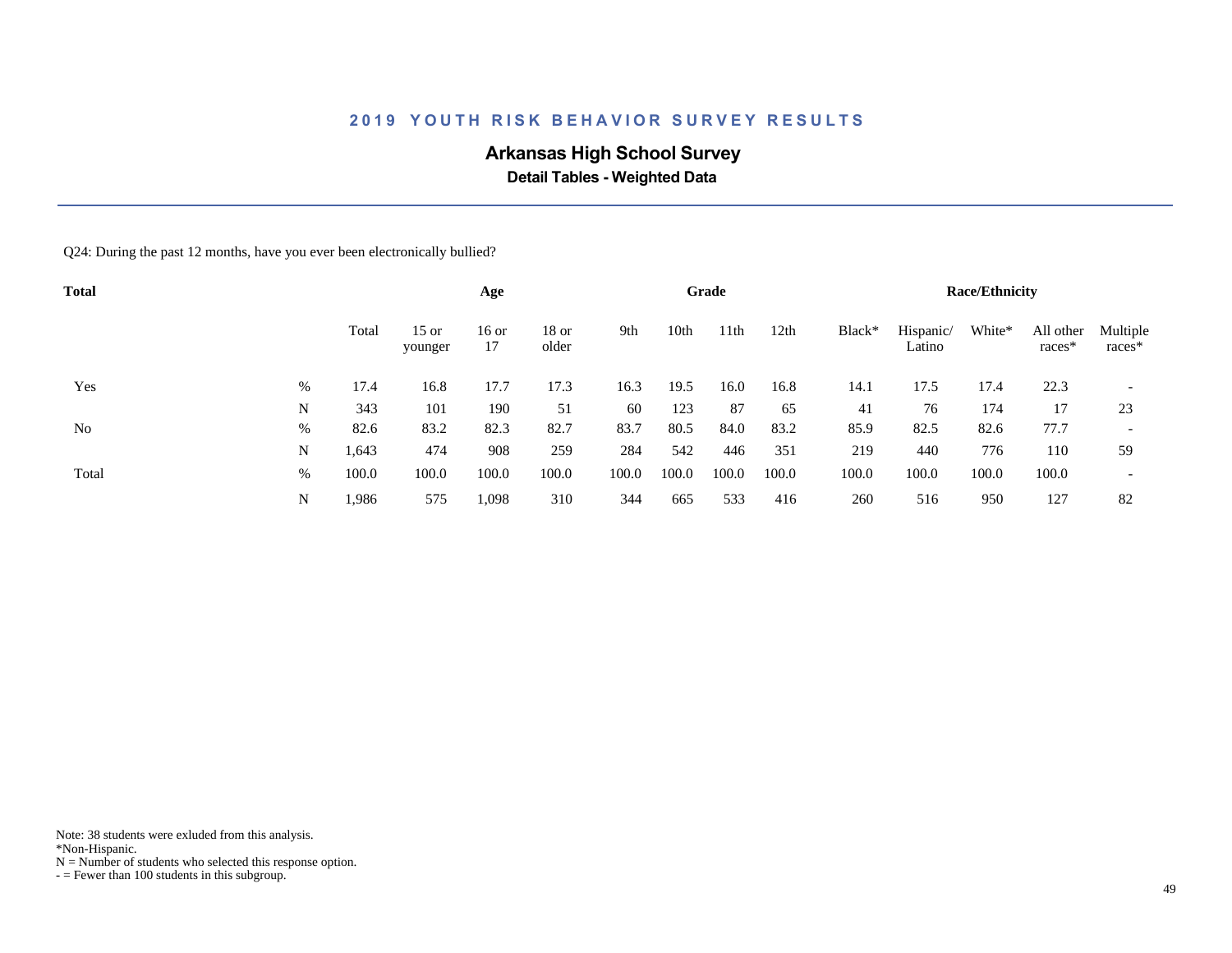# **Arkansas High School Survey**

 **Detail Tables - Weighted Data**

Q24: During the past 12 months, have you ever been electronically bullied?

| Male  |   |              |                    | Age           |                  |       |       | Grade |       |        |                     | <b>Race/Ethnicity</b> |                          |                          |
|-------|---|--------------|--------------------|---------------|------------------|-------|-------|-------|-------|--------|---------------------|-----------------------|--------------------------|--------------------------|
|       |   | All<br>males | $15$ or<br>younger | $16$ or<br>17 | $18$ or<br>older | 9th   | 10th  | 11th  | 12th  | Black* | Hispanic/<br>Latino | White*                | All other<br>races*      | Multiple<br>races*       |
| Yes   | % | 12.1         | 11.2               | 13.6          | 9.5              | 12.3  | 13.5  | 11.9  | 10.4  | 17.0   | 11.7                | 10.8                  |                          |                          |
|       | N | 114          | 26                 | 73            | 14               | 19    | 45    | 29    | 19    | 19     | 26                  | 55                    | 6                        |                          |
| No    | % | 87.9         | 88.8               | 86.4          | 90.5             | 87.7  | 86.5  | 88.1  | 89.6  | 83.0   | 88.3                | 89.2                  | $\overline{\phantom{0}}$ | $\overline{\phantom{a}}$ |
|       | N | 836          | 218                | 470           | 147              | 126   | 296   | 218   | 184   | 91     | 217                 | 417                   | 58                       | 34                       |
| Total | % | 100.0        | 100.0              | 100.0         | 100.0            | 100.0 | 100.0 | 100.0 | 100.0 | 100.0  | 100.0               | 100.0                 |                          | $\overline{\phantom{a}}$ |
|       | N | 950          | 244                | 543           | 161              | 145   | 341   | 247   | 203   | 110    | 243                 | 472                   | 64                       | 39                       |

Note: 23 male students were excluded from this analysis.

\*Non-Hispanic.

 $N =$  Number of students who selected this response option.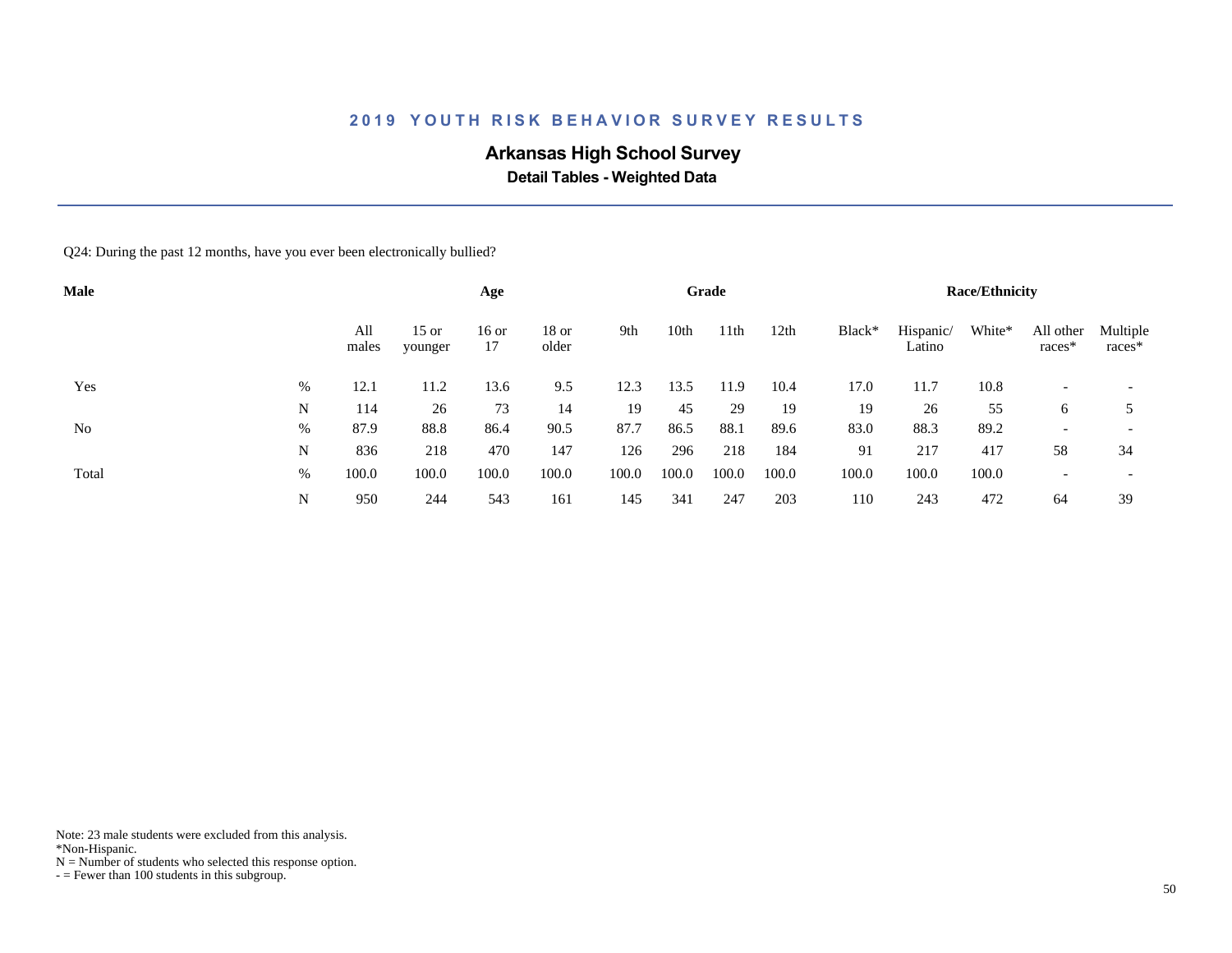# **Arkansas High School Survey**

 **Detail Tables - Weighted Data**

Q24: During the past 12 months, have you ever been electronically bullied?

| Female |      |                |                    | Age           |                |       |       | Grade |       |        |                     | <b>Race/Ethnicity</b> |                       |                          |
|--------|------|----------------|--------------------|---------------|----------------|-------|-------|-------|-------|--------|---------------------|-----------------------|-----------------------|--------------------------|
|        |      | All<br>females | $15$ or<br>younger | $16$ or<br>17 | 18 or<br>older | 9th   | 10th  | 11th  | 12th  | Black* | Hispanic/<br>Latino | White*                | All other<br>$races*$ | Multiple<br>races*       |
| Yes    | $\%$ | 22.4           | 21.4               | 22.3          | 25.1           | 20.4  | 26.0  | 20.3  | 22.6  | 11.1   | 22.3                | 24.9                  |                       |                          |
|        | N    | 223            | 70                 | 117           | 36             | 41    | 77    | 58    | 45    | 21     | 49                  | 119                   | 9                     | 18                       |
| No     | $\%$ | 77.6           | 78.6               | 77.7          | 74.9           | 79.6  | 74.0  | 79.7  | 77.4  | 88.9   | 77.7                | 75.1                  |                       |                          |
|        | N    | 799            | 254                | 433           | 112            | 157   | 244   | 227   | 166   | 127    | 221                 | 358                   | 51                    | 25                       |
| Total  | $\%$ | 100.0          | 100.0              | 100.0         | 100.0          | 100.0 | 100.0 | 100.0 | 100.0 | 100.0  | 100.0               | 100.0                 |                       | $\overline{\phantom{a}}$ |
|        | N    | 1,022          | 324                | 550           | 148            | 198   | 321   | 285   | 211   | 148    | 270                 | 477                   | 60                    | 43                       |

Note: 9 female students were excluded from this analysis.

\*Non-Hispanic.

 $N =$  Number of students who selected this response option.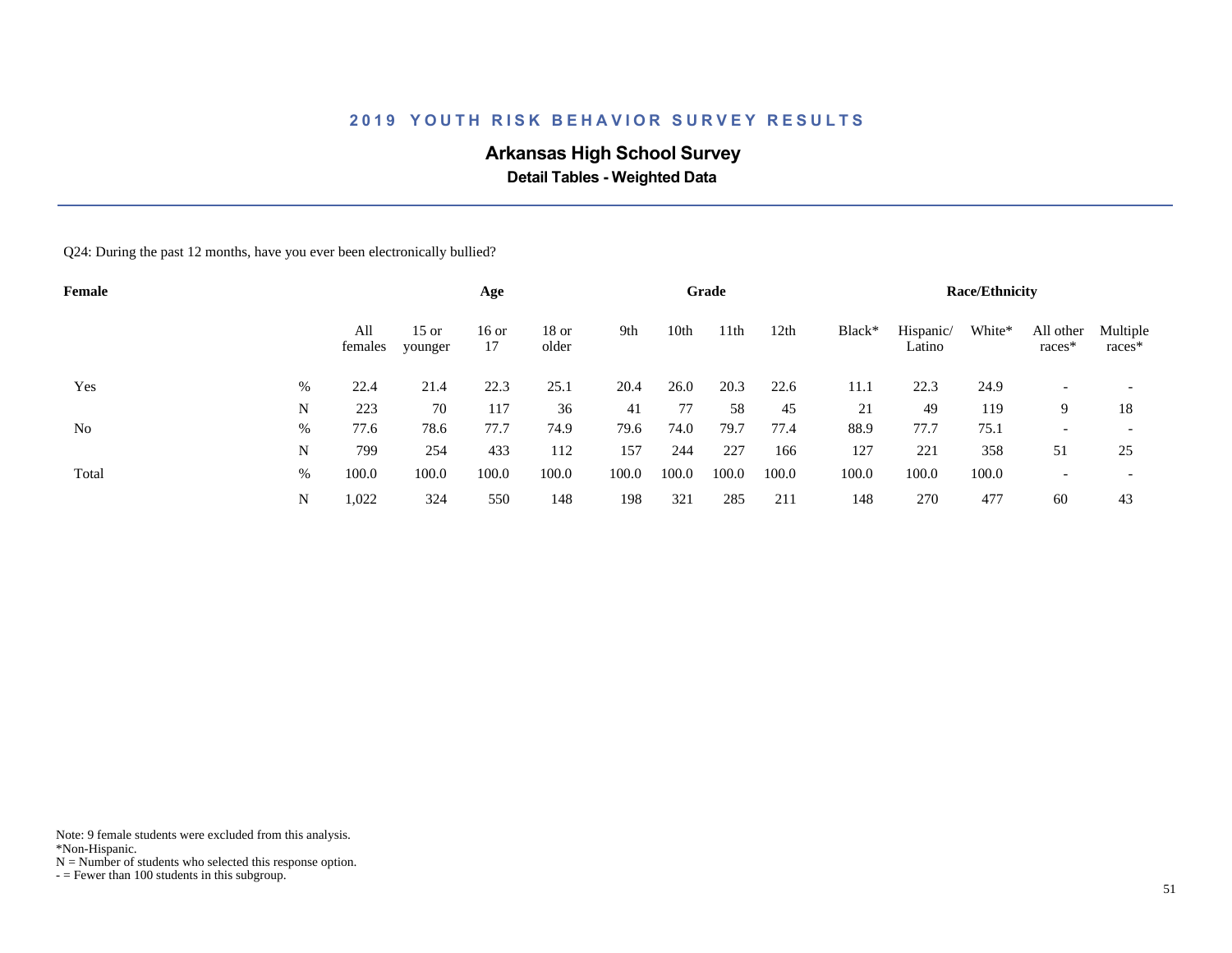# **Arkansas High School Survey**

 **Detail Tables - Weighted Data**

Q25: During the past 12 months, did you ever feel so sad or hopeless almost every day for two weeks or more in a row that you stopped doing some usual activities?

| <b>Total</b> |      |       |                    | Age         |                  |       |       | Grade |       |        |                     | <b>Race/Ethnicity</b> |                       |                          |
|--------------|------|-------|--------------------|-------------|------------------|-------|-------|-------|-------|--------|---------------------|-----------------------|-----------------------|--------------------------|
|              |      | Total | $15$ or<br>younger | 16 or<br>17 | $18$ or<br>older | 9th   | 10th  | 11th  | 12th  | Black* | Hispanic/<br>Latino | White*                | All other<br>$races*$ | Multiple<br>races*       |
| Yes          | %    | 35.9  | 36.8               | 36.4        | 33.0             | 38.7  | 34.4  | 37.7  | 31.8  | 33.0   | 42.6                | 34.6                  | 40.1                  |                          |
|              | N    | 744   | 219                | 410         | 115              | 143   | 234   | 206   | 150   | 87     | 204                 | 326                   | 62                    | 45                       |
| No           | $\%$ | 64.1  | 63.2               | 63.6        | 67.0             | 61.3  | 65.6  | 62.3  | 68.2  | 67.0   | 57.4                | 65.4                  | 59.9                  | $\overline{\phantom{a}}$ |
|              | N    | 1,228 | 354                | 678         | 195              | 199   | 429   | 323   | 262   | 167    | 309                 | 618                   | 65                    | 38                       |
| Total        | $\%$ | 100.0 | 100.0              | 100.0       | 100.0            | 100.0 | 100.0 | 100.0 | 100.0 | 100.0  | 100.0               | 100.0                 | 100.0                 | $\overline{\phantom{a}}$ |
|              | N    | 1,972 | 573                | 1,088       | 310              | 342   | 663   | 529   | 412   | 254    | 513                 | 944                   | 127                   | 83                       |

Note: 52 students were exluded from this analysis.

\*Non-Hispanic.

 $N =$  Number of students who selected this response option.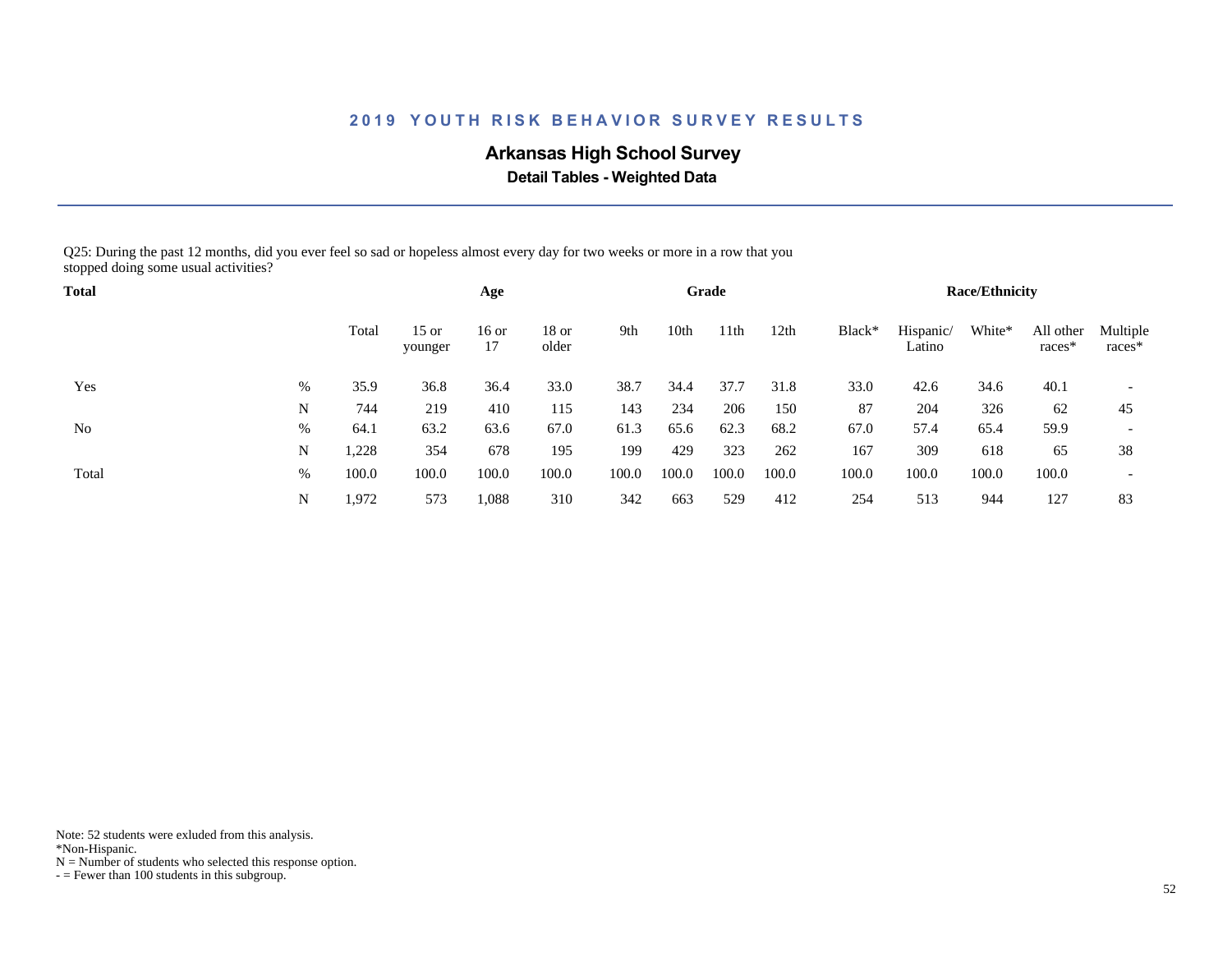# **Arkansas High School Survey**

 **Detail Tables - Weighted Data**

Q25: During the past 12 months, did you ever feel so sad or hopeless almost every day for two weeks or more in a row that you stopped doing some usual activities?

| <b>Male</b> |      |              |                    | Age         |                  |       |       | Grade |       |        |                     | <b>Race/Ethnicity</b> |                          |                          |
|-------------|------|--------------|--------------------|-------------|------------------|-------|-------|-------|-------|--------|---------------------|-----------------------|--------------------------|--------------------------|
|             |      | All<br>males | $15$ or<br>younger | 16 or<br>17 | $18$ or<br>older | 9th   | 10th  | 11th  | 12th  | Black* | Hispanic/<br>Latino | White*                | All other<br>$races*$    | Multiple<br>races*       |
| Yes         | $\%$ | 24.6         | 27.5               | 23.4        | 22.6             | 30.8  | 22.4  | 25.3  | 18.8  | 19.3   | 33.3                | 24.0                  |                          |                          |
|             | N    | 235          | 61                 | 129         | 45               | 44    | 81    | 58    | 49    | 17     | 70                  | 103                   | 24                       | 17                       |
| No          | %    | 75.4         | 72.5               | 76.6        | 77.4             | 69.2  | 77.6  | 74.7  | 81.2  | 80.7   | 66.7                | 76.0                  | $\overline{\phantom{a}}$ |                          |
|             | N    | 702          | 179                | 408         | 115              | 100   | 256   | 187   | 150   | 88     | 169                 | 365                   | 41                       | 23                       |
| Total       | %    | 100.0        | 100.0              | 100.0       | 100.0            | 100.0 | 100.0 | 100.0 | 100.0 | 100.0  | 100.0               | 100.0                 |                          | $\overline{\phantom{a}}$ |
|             | N    | 937          | 240                | 537         | 160              | 144   | 337   | 245   | 199   | 105    | 239                 | 468                   | 65                       | 40                       |

Note: 36 male students were excluded from this analysis.

\*Non-Hispanic.

 $N =$  Number of students who selected this response option.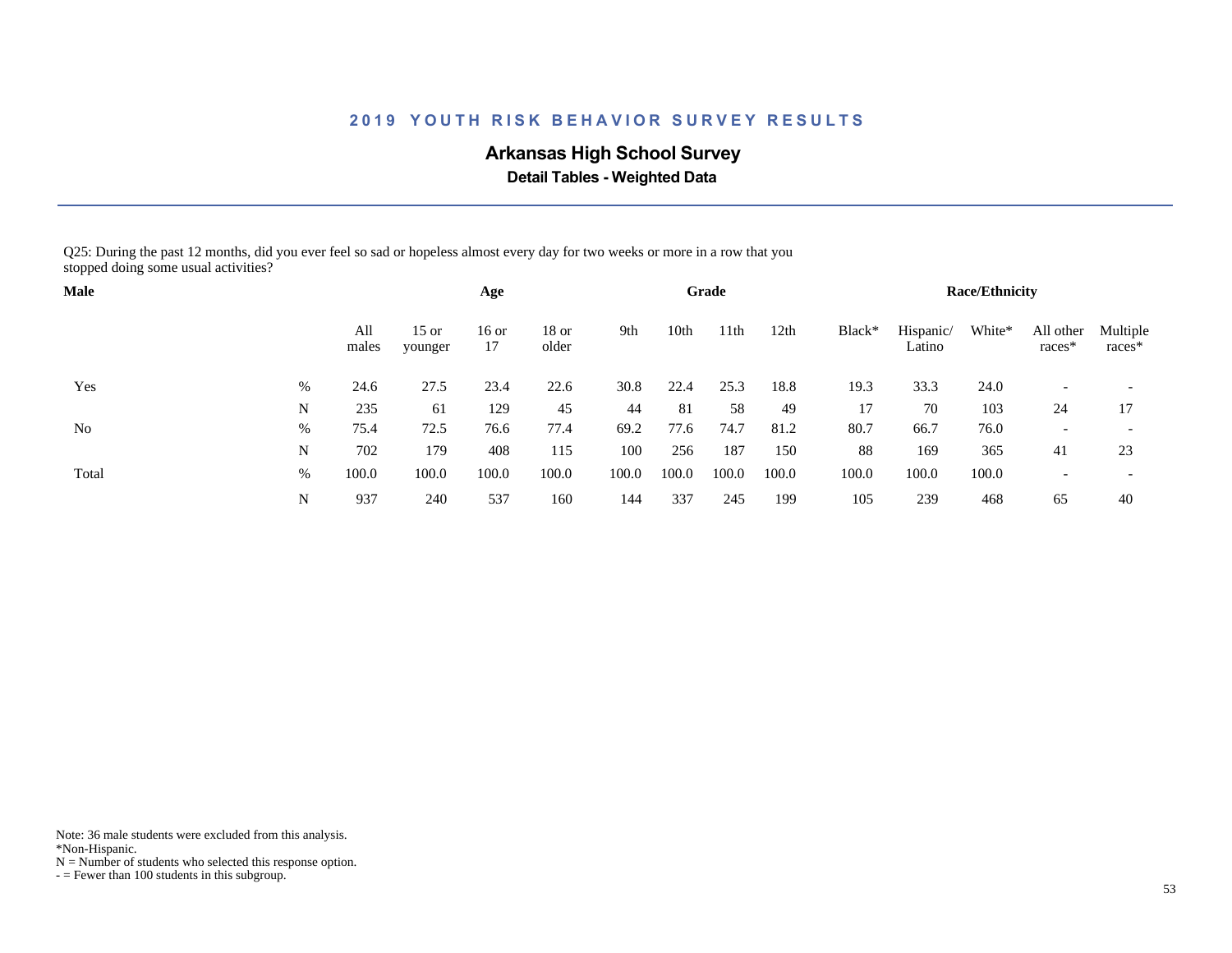# **Arkansas High School Survey**

 **Detail Tables - Weighted Data**

Q25: During the past 12 months, did you ever feel so sad or hopeless almost every day for two weeks or more in a row that you stopped doing some usual activities?

| Female |      |                |                    | Age           |                  |       |       | Grade |       |        |                     | <b>Race/Ethnicity</b> |                       |                    |
|--------|------|----------------|--------------------|---------------|------------------|-------|-------|-------|-------|--------|---------------------|-----------------------|-----------------------|--------------------|
|        |      | All<br>females | $15$ or<br>younger | $16$ or<br>17 | $18$ or<br>older | 9th   | 10th  | 11th  | 12th  | Black* | Hispanic/<br>Latino | White*                | All other<br>$races*$ | Multiple<br>races* |
| Yes    | $\%$ | 47.1           | 45.2               | 49.2          | 44.8             | 46.8  | 45.9  | 49.8  | 44.9  | 43.7   | 49.2                | 46.4                  |                       |                    |
|        | N    | 498            | 151                | 277           | 70               | 98    | 149   | 147   | 100   | 69     | 131                 | 222                   | 35                    | 28                 |
| No     | %    | 52.9           | 54.8               | 50.8          | 55.2             | 53.2  | 54.1  | 50.2  | 55.1  | 56.3   | 50.8                | 53.6                  |                       |                    |
|        | N    | 522            | 173                | 270           | 79               | 99    | 172   | 136   | 111   | 78     | 140                 | 253                   | 24                    | 15                 |
| Total  | %    | 100.0          | 100.0              | 100.0         | 100.0            | 100.0 | 100.0 | 100.0 | 100.0 | 100.0  | 100.0               | 100.0                 |                       |                    |
|        | N    | 1,020          | 324                | 547           | 149              | 197   | 321   | 283   | 211   | 147    | 271                 | 475                   | 59                    | 43                 |

Note: 11 female students were excluded from this analysis.

\*Non-Hispanic.

 $N =$  Number of students who selected this response option.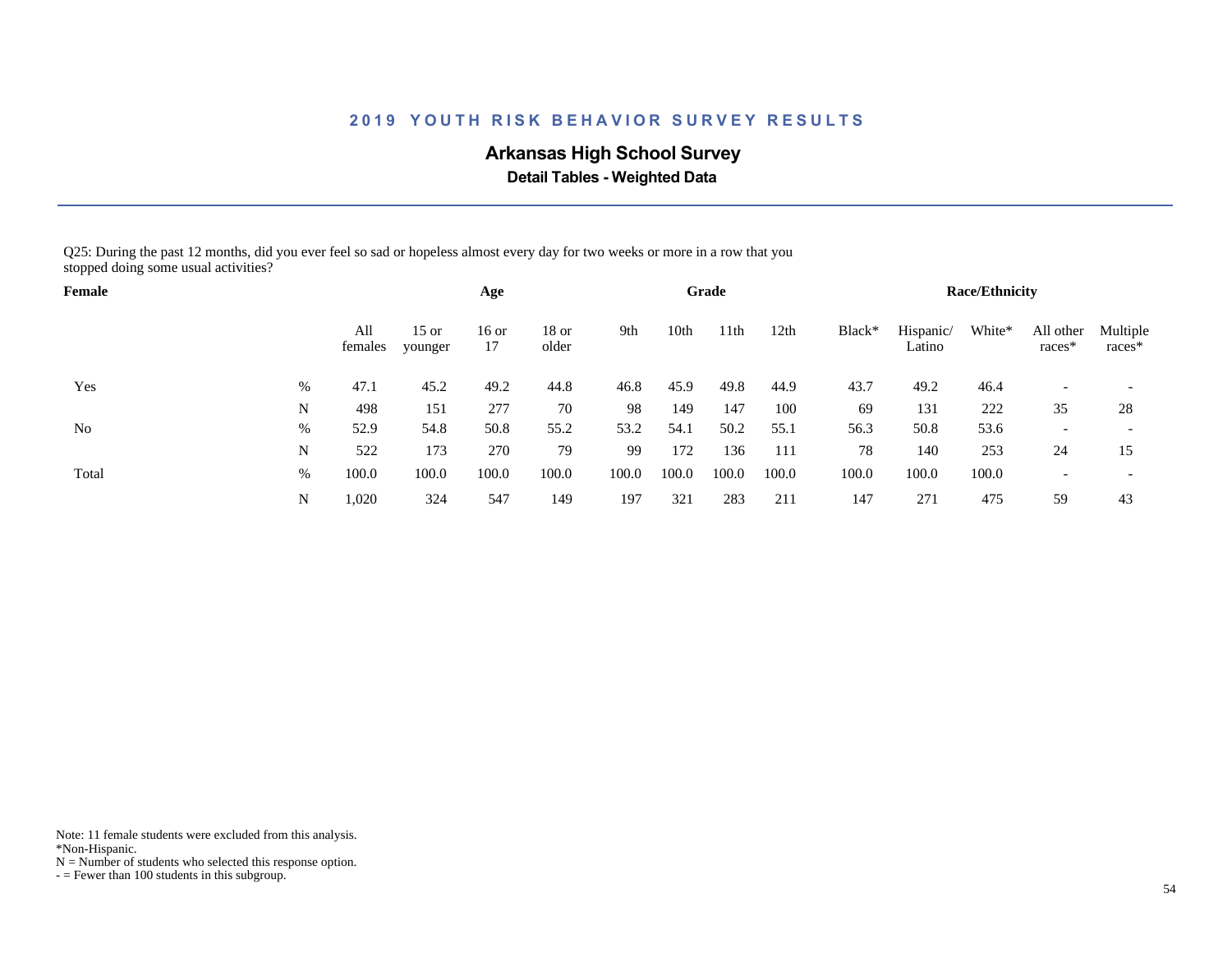# **Arkansas High School Survey**

 **Detail Tables - Weighted Data**

Q26: During the past 12 months, did you ever seriously consider attempting suicide?

| <b>Total</b> |   |       |                    | Age           |                |       |       | Grade |       |        |                     | <b>Race/Ethnicity</b> |                     |                          |
|--------------|---|-------|--------------------|---------------|----------------|-------|-------|-------|-------|--------|---------------------|-----------------------|---------------------|--------------------------|
|              |   | Total | $15$ or<br>younger | $16$ or<br>17 | 18 or<br>older | 9th   | 10th  | 11th  | 12th  | Black* | Hispanic/<br>Latino | White*                | All other<br>races* | Multiple<br>$races*$     |
| Yes          | % | 19.7  | 19.6               | 19.5          | 20.6           | 18.7  | 20.8  | 20.5  | 17.9  | 15.2   | 22.1                | 19.8                  | 28.2                | $\overline{\phantom{a}}$ |
|              | N | 408   | 124                | 224           | 59             | 78    | 132   | 110   | 79    | 42     | 96                  | 193                   | 35                  | 29                       |
| No           | % | 80.3  | 80.4               | 80.5          | 79.4           | 81.3  | 79.2  | 79.5  | 82.1  | 84.8   | 77.9                | 80.2                  | 71.8                | $\overline{\phantom{a}}$ |
|              | N | 1,575 | 453                | 871           | 251            | 269   | 530   | 425   | 334   | 214    | 417                 | 759                   | 93                  | 53                       |
| Total        | % | 100.0 | 100.0              | 100.0         | 100.0          | 100.0 | 100.0 | 100.0 | 100.0 | 100.0  | 100.0               | 100.0                 | 100.0               | $\overline{\phantom{a}}$ |
|              | N | 1,983 | 577                | 1,095         | 310            | 347   | 662   | 535   | 413   | 256    | 513                 | 952                   | 128                 | 82                       |

Note: 41 students were exluded from this analysis.

\*Non-Hispanic.

 $N =$  Number of students who selected this response option.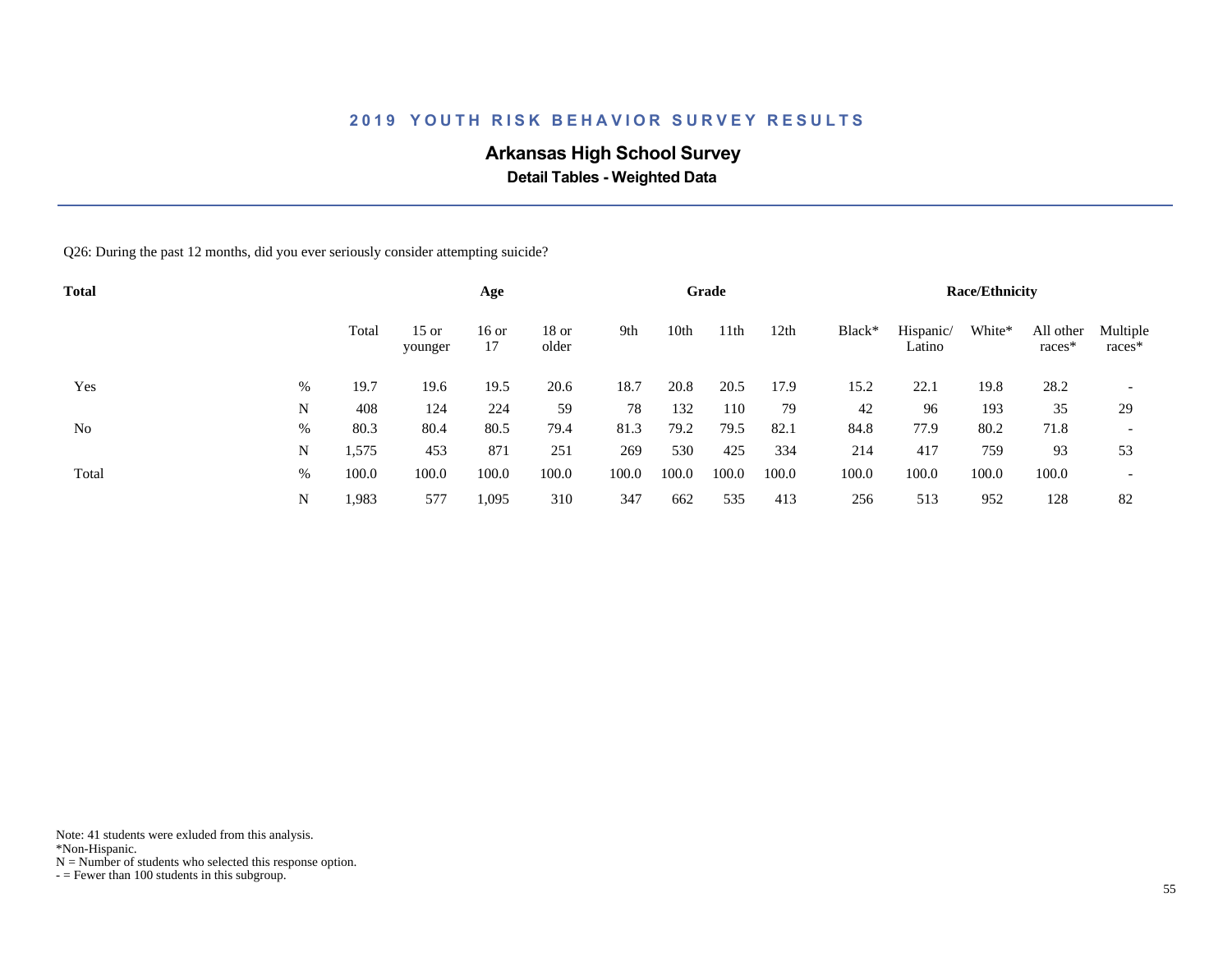# **Arkansas High School Survey**

 **Detail Tables - Weighted Data**

Q26: During the past 12 months, did you ever seriously consider attempting suicide?

| <b>Male</b> |      |              |                    | Age           |                  |       |       | Grade |       |        |                     | <b>Race/Ethnicity</b> |                     |                          |
|-------------|------|--------------|--------------------|---------------|------------------|-------|-------|-------|-------|--------|---------------------|-----------------------|---------------------|--------------------------|
|             |      | All<br>males | $15$ or<br>younger | $16$ or<br>17 | $18$ or<br>older | 9th   | 10th  | 11th  | 12th  | Black* | Hispanic/<br>Latino | White*                | All other<br>races* | Multiple<br>races*       |
| Yes         | $\%$ | 13.5         | 10.0               | 13.6          | 20.1             | 9.9   | 14.9  | 12.8  | 16.6  | 11.2   | 18.9                | 13.1                  |                     | $\overline{\phantom{a}}$ |
|             | N    | 131          | 26                 | 74            | 31               | 18    | 44    | 33    | 34    | 11     | 31                  | 66                    | 13                  | 9                        |
| No          | $\%$ | 86.5         | 90.0               | 86.4          | 79.9             | 90.1  | 85.1  | 87.2  | 83.4  | 88.8   | 81.1                | 86.9                  |                     | $\overline{\phantom{a}}$ |
|             | N    | 813          | 218                | 465           | 130              | 128   | 294   | 214   | 167   | 94     | 208                 | 409                   | 52                  | 30                       |
| Total       | %    | 100.0        | 100.0              | 100.0         | 100.0            | 100.0 | 100.0 | 100.0 | 100.0 | 100.0  | 100.0               | 100.0                 |                     | $\overline{\phantom{a}}$ |
|             | N    | 944          | 244                | 539           | 161              | 146   | 338   | 247   | 201   | 105    | 239                 | 475                   | 65                  | 39                       |

Note: 29 male students were excluded from this analysis.

\*Non-Hispanic.

 $N =$  Number of students who selected this response option.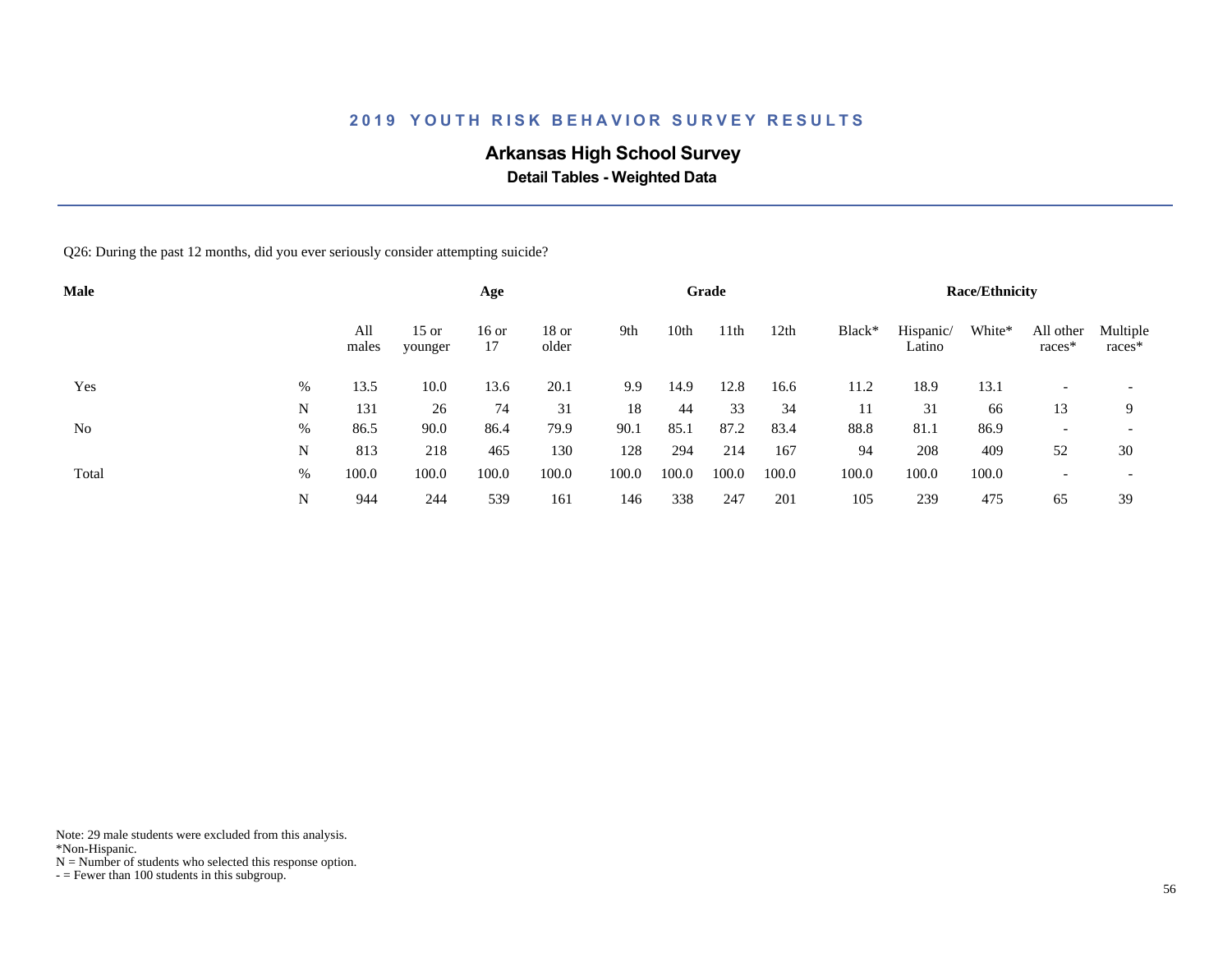# **Arkansas High School Survey**

 **Detail Tables - Weighted Data**

Q26: During the past 12 months, did you ever seriously consider attempting suicide?

| Female |   |                |                    | Age           |                  |       |       | Grade |       |        |                     | <b>Race/Ethnicity</b> |                          |                          |
|--------|---|----------------|--------------------|---------------|------------------|-------|-------|-------|-------|--------|---------------------|-----------------------|--------------------------|--------------------------|
|        |   | All<br>females | $15$ or<br>younger | $16$ or<br>17 | $18$ or<br>older | 9th   | 10th  | 11th  | 12th  | Black* | Hispanic/<br>Latino | White*                | All other<br>races*      | Multiple<br>$races*$     |
| Yes    | % | 25.4           | 28.3               | 25.0          | 20.1             | 27.8  | 26.2  | 27.6  | 18.6  | 17.0   | 24.4                | 27.1                  | $\overline{\phantom{0}}$ | $\overline{\phantom{a}}$ |
|        | N | 267            | 93                 | 147           | 27               | 59    | 86    | 76    | 43    | 29     | 63                  | 126                   | 21                       | 20                       |
| No     | % | 74.6           | 71.7               | 75.0          | 79.9             | 72.2  | 73.8  | 72.4  | 81.4  | 83.0   | 75.6                | 72.9                  | $\overline{\phantom{0}}$ |                          |
|        | N | 758            | 233                | 404           | 121              | 141   | 234   | 211   | 167   | 120    | 208                 | 350                   | 39                       | 23                       |
| Total  | % | 100.0          | 100.0              | 100.0         | 100.0            | 100.0 | 100.0 | 100.0 | 100.0 | 100.0  | 100.0               | 100.0                 |                          | $\overline{\phantom{a}}$ |
|        | N | 1,025          | 326                | 551           | 148              | 200   | 320   | 287   | 210   | 149    | 271                 | 476                   | 60                       | 43                       |

Note: 6 female students were excluded from this analysis.

\*Non-Hispanic.

 $N =$  Number of students who selected this response option.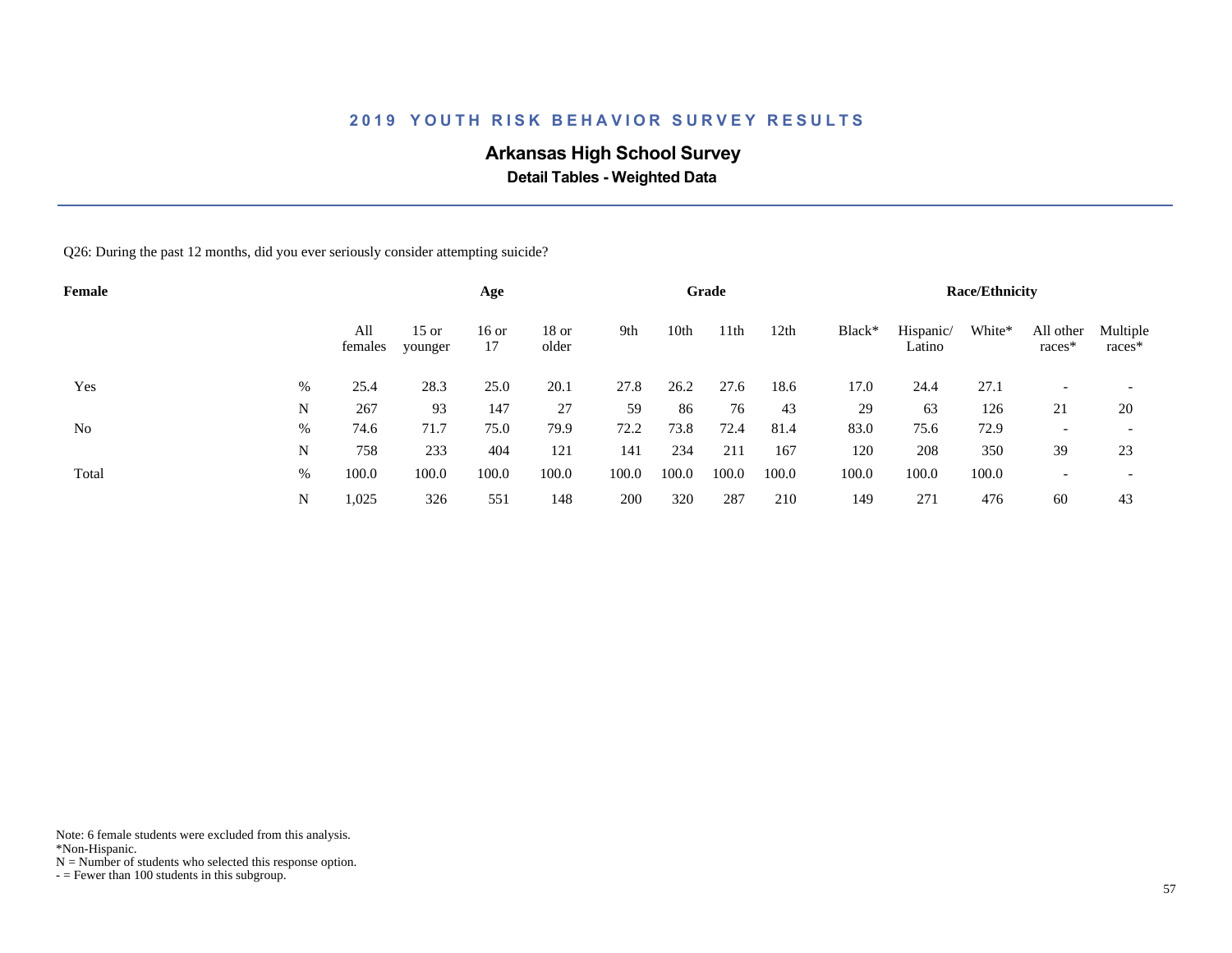# **Arkansas High School Survey**

 **Detail Tables - Weighted Data**

Q27: During the past 12 months, did you make a plan about how you would attempt suicide?

| <b>Total</b> |   |       |                    | Age           |                  |       |       | Grade |       |        |                     | <b>Race/Ethnicity</b> |                     |                          |
|--------------|---|-------|--------------------|---------------|------------------|-------|-------|-------|-------|--------|---------------------|-----------------------|---------------------|--------------------------|
|              |   | Total | $15$ or<br>younger | $16$ or<br>17 | $18$ or<br>older | 9th   | 10th  | 11th  | 12th  | Black* | Hispanic/<br>Latino | White*                | All other<br>races* | Multiple<br>$races*$     |
| Yes          | % | 17.9  | 18.6               | 17.8          | 16.9             | 18.2  | 18.2  | 18.1  | 16.2  | 16.1   | 19.4                | 17.8                  | 26.0                | $\overline{\phantom{a}}$ |
|              | N | 368   | 120                | 198           | 50               | 77    | 113   | 100   | 68    | 46     | 86                  | 168                   | 35                  | 23                       |
| No           | % | 82.1  | 81.4               | 82.2          | 83.1             | 81.8  | 81.8  | 81.9  | 83.8  | 83.9   | 80.6                | 82.2                  | 74.0                | $\overline{\phantom{a}}$ |
|              | N | 1,605 | 457                | 891           | 257              | 270   | 543   | 430   | 346   | 205    | 427                 | 781                   | 92                  | 60                       |
| Total        | % | 100.0 | 100.0              | 100.0         | 100.0            | 100.0 | 100.0 | 100.0 | 100.0 | 100.0  | 100.0               | 100.0                 | 100.0               | $\overline{\phantom{a}}$ |
|              | N | 1,973 | 577                | 1,089         | 307              | 347   | 656   | 530   | 414   | 251    | 513                 | 949                   | 127                 | 83                       |

Note: 51 students were exluded from this analysis.

\*Non-Hispanic.

 $N =$  Number of students who selected this response option.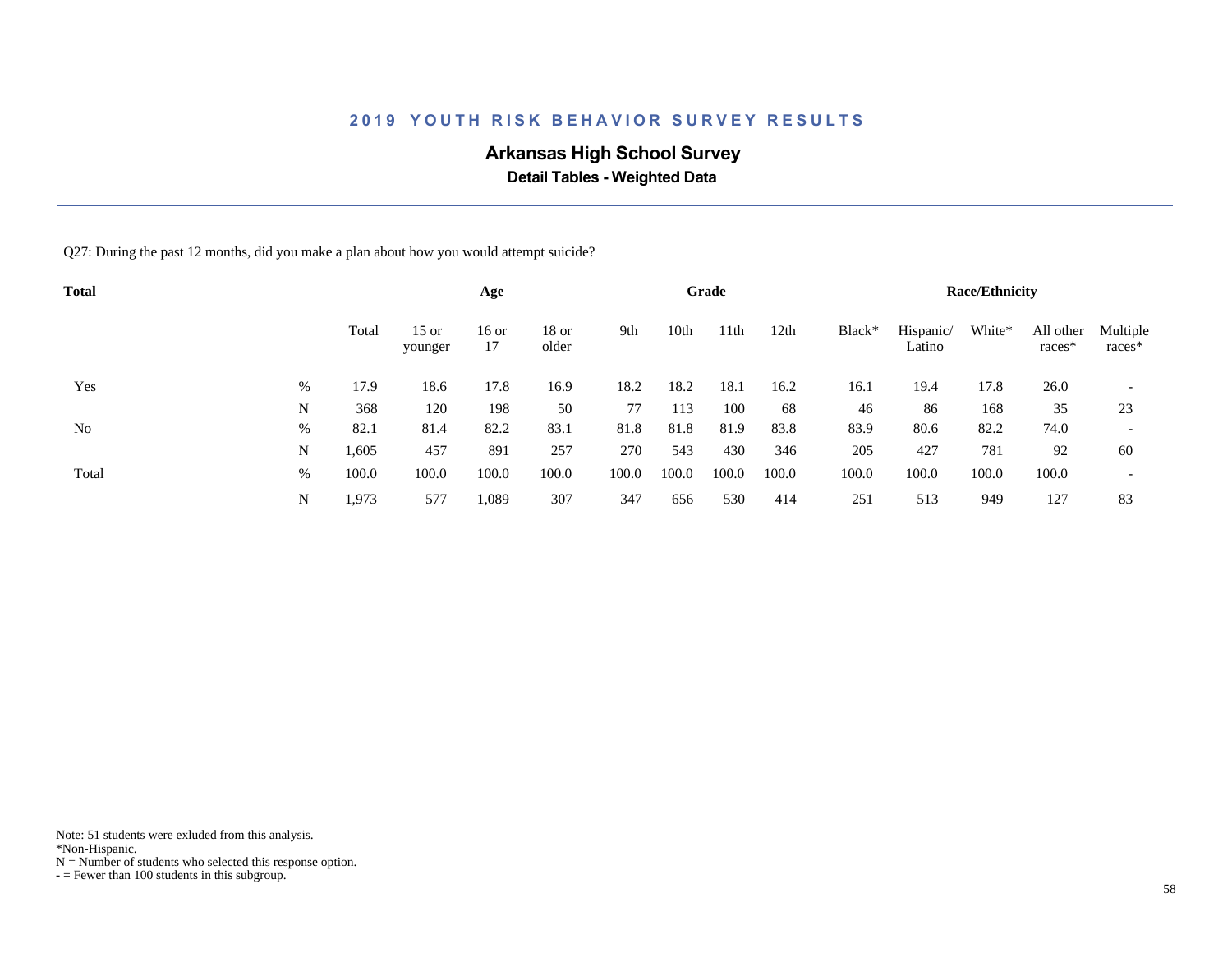# **Arkansas High School Survey**

 **Detail Tables - Weighted Data**

Q27: During the past 12 months, did you make a plan about how you would attempt suicide?

| <b>Male</b> |   |              |                    | Age           |                  |       |       | Grade            |       |        |                     | <b>Race/Ethnicity</b> |                     |                          |
|-------------|---|--------------|--------------------|---------------|------------------|-------|-------|------------------|-------|--------|---------------------|-----------------------|---------------------|--------------------------|
|             |   | All<br>males | $15$ or<br>younger | $16$ or<br>17 | $18$ or<br>older | 9th   | 10th  | 11 <sup>th</sup> | 12th  | Black* | Hispanic/<br>Latino | White*                | All other<br>races* | Multiple<br>races*       |
| Yes         | % | 12.9         | 9.7                | 14.3          | 14.6             | 9.4   | 14.4  | 13.3             | 15.0  | 11.6   | 14.4                | 13.5                  |                     | $\overline{\phantom{a}}$ |
|             | N | 125          | 23                 | 77            | 25               | 19    | 41    | 37               | 28    | 14     | 27                  | 67                    | 11                  | 6                        |
| No          | % | 87.1         | 90.3               | 85.7          | 85.4             | 90.6  | 85.6  | 86.7             | 85.0  | 88.4   | 85.6                | 86.5                  |                     | $\overline{\phantom{a}}$ |
|             | N | 817          | 220                | 461           | 136              | 127   | 296   | 206              | 176   | 91     | 212                 | 406                   | 53                  | 34                       |
| Total       | % | 100.0        | 100.0              | 100.0         | 100.0            | 100.0 | 100.0 | 100.0            | 100.0 | 100.0  | 100.0               | 100.0                 |                     | $\overline{\phantom{0}}$ |
|             | N | 942          | 243                | 538           | 161              | 146   | 337   | 243              | 204   | 105    | 239                 | 473                   | 64                  | 40                       |

Note: 31 male students were excluded from this analysis.

\*Non-Hispanic.

 $N =$  Number of students who selected this response option.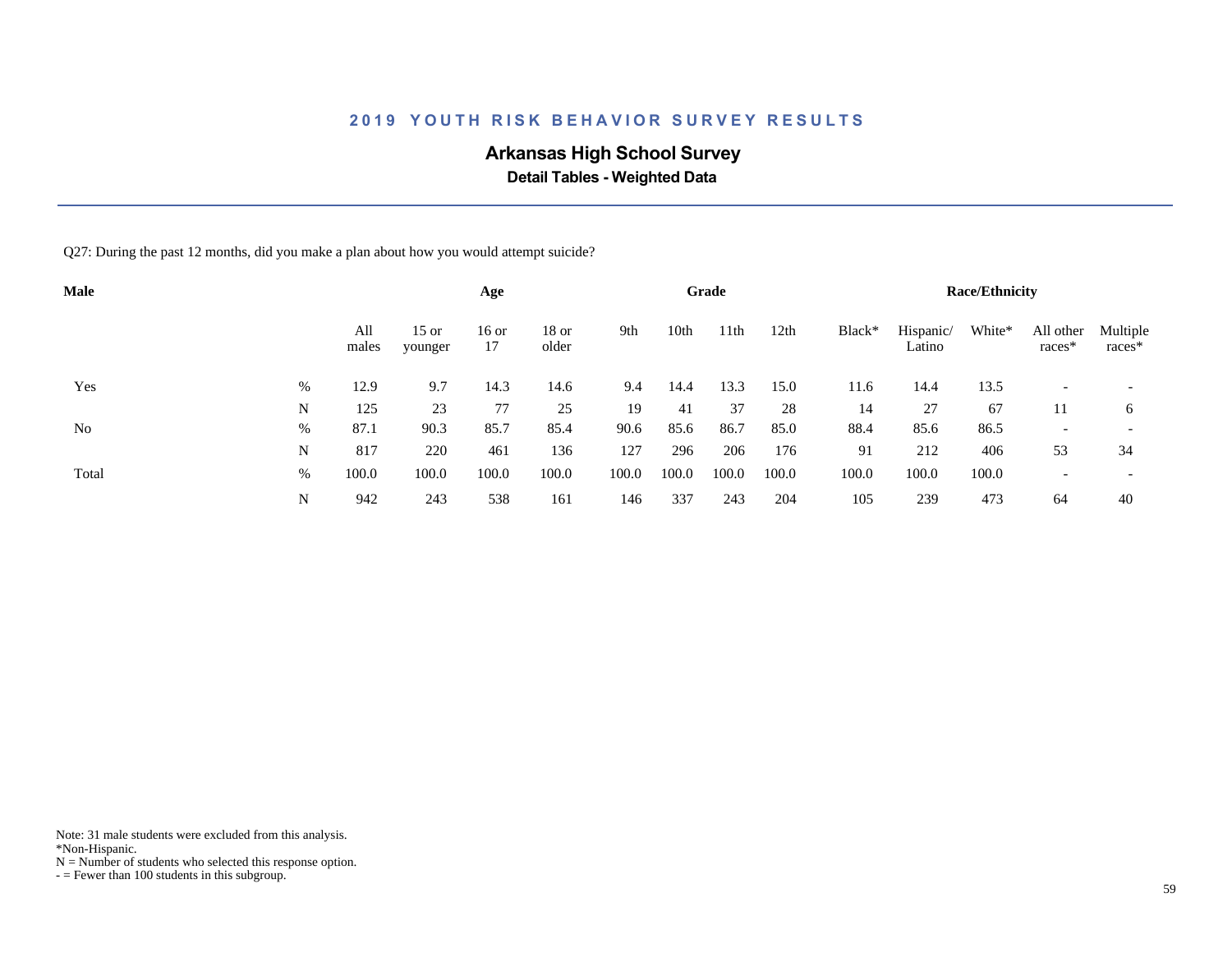# **Arkansas High School Survey**

 **Detail Tables - Weighted Data**

Q27: During the past 12 months, did you make a plan about how you would attempt suicide?

| Female |   |                |                    | Age           |                |       |       | Grade |       |        |                     | <b>Race/Ethnicity</b> |                          |                          |
|--------|---|----------------|--------------------|---------------|----------------|-------|-------|-------|-------|--------|---------------------|-----------------------|--------------------------|--------------------------|
|        |   | All<br>females | $15$ or<br>younger | $16$ or<br>17 | 18 or<br>older | 9th   | 10th  | 11th  | 12th  | Black* | Hispanic/<br>Latino | White*                | All other<br>races*      | Multiple<br>races*       |
| Yes    | % | 22.6           | 26.7               | 21.1          | 18.5           | 27.3  | 21.7  | 22.9  | 16.7  | 19.1   | 23.2                | 22.5                  |                          |                          |
|        | N | 233            | 91                 | 118           | 24             | 57    | 71    | 62    | 39    | 31     | 57                  | 100                   | 21                       | 17                       |
| No     | % | 77.4           | 73.3               | 78.9          | 81.5           | 72.7  | 78.3  | 77.1  | 83.3  | 80.9   | 76.8                | 77.5                  | $\overline{\phantom{0}}$ | $\overline{\phantom{a}}$ |
|        | N | 785            | 236                | 428           | 121            | 143   | 246   | 223   | 170   | 113    | 214                 | 375                   | 39                       | 26                       |
| Total  | % | 100.0          | 100.0              | 100.0         | 100.0          | 100.0 | 100.0 | 100.0 | 100.0 | 100.0  | 100.0               | 100.0                 |                          | $\overline{\phantom{a}}$ |
|        | N | 1,018          | 327                | 546           | 145            | 200   | 317   | 285   | 209   | 144    | 271                 | 475                   | 60                       | 43                       |

Note: 13 female students were excluded from this analysis.

\*Non-Hispanic.

 $N =$  Number of students who selected this response option.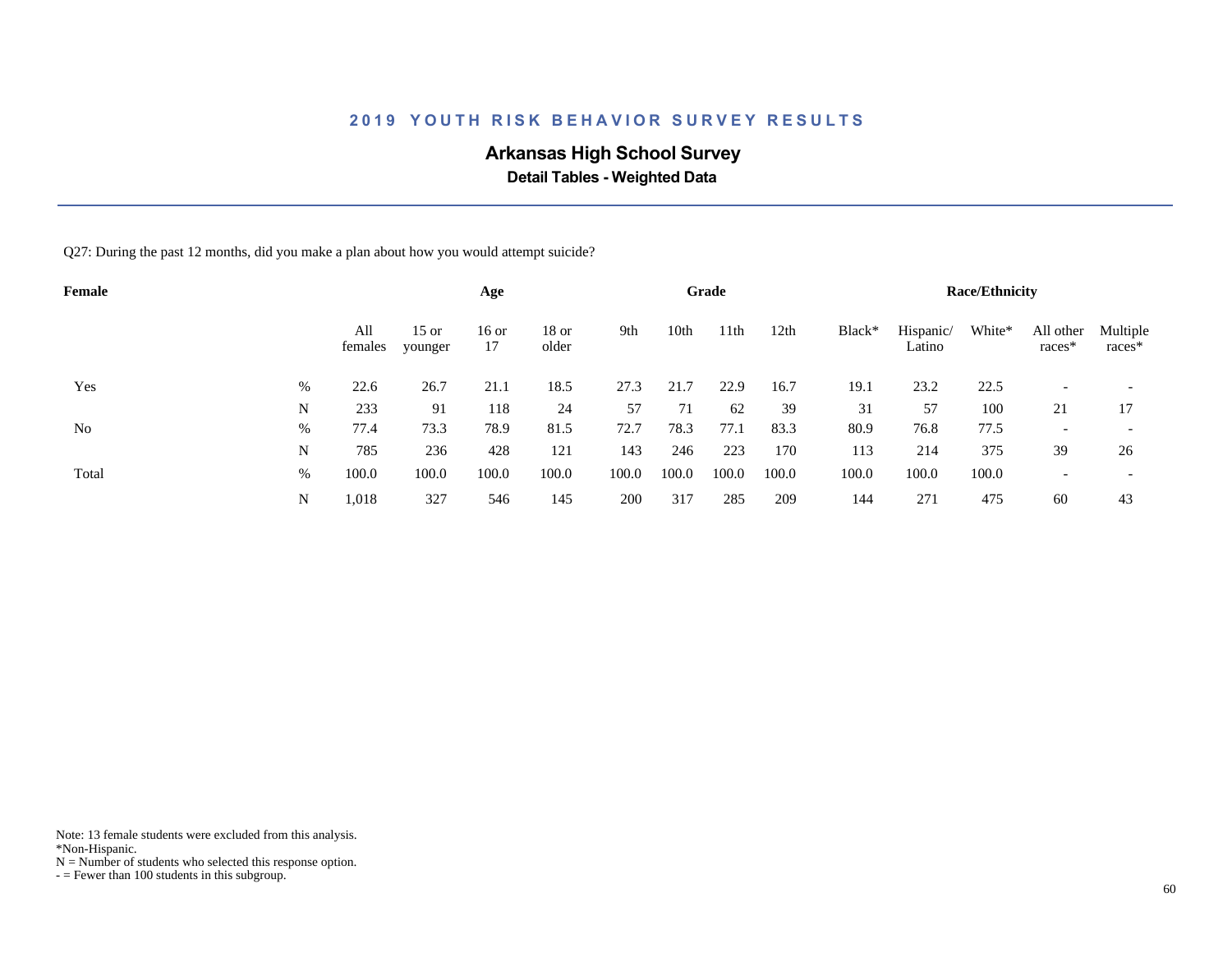# **Arkansas High School Survey**

 **Detail Tables - Weighted Data**

Q28: During the past 12 months, how many times did you actually attempt suicide?

| Total           |      |       |                    | Age            |                |                |       | Grade          |                |                |                     | <b>Race/Ethnicity</b> |                     |                    |
|-----------------|------|-------|--------------------|----------------|----------------|----------------|-------|----------------|----------------|----------------|---------------------|-----------------------|---------------------|--------------------|
|                 |      | Total | $15$ or<br>younger | $16$ or<br>17  | 18 or<br>older | 9th            | 10th  | 11th           | 12th           | Black*         | Hispanic/<br>Latino | White*                | All other<br>races* | Multiple<br>races* |
| 0 times         | $\%$ | 88.5  | 88.8               | 89.6           | 84.8           | 90.3           | 88.5  | 88.9           | 87.6           | 83.5           | 89.0                | 90.5                  | 84.1                |                    |
|                 | N    | 1,521 | 453                | 840            | 227            | 275            | 515   | 404            | 314            | 171            | 392                 | 778                   | 89                  | 60                 |
| 1 time          | $\%$ | 6.6   | 6.2                | 5.5            | 11.1           | 5.6            | 5.6   | 6.9            | 8.4            | 10.7           | 5.0                 | 5.4                   | 5.6                 |                    |
|                 | N    | 110   | 35                 | 51             | 24             | 20             | 30    | 29             | 29             | 21             | 20                  | 46                    | 6                   | 13                 |
| 2 or 3 times    | $\%$ | 3.7   | 3.1                | 3.9            | 4.2            | 3.6            | 4.3   | 2.8            | 3.7            | 3.8            | 3.8                 | 3.6                   | 7.5                 |                    |
|                 | N    | 68    | 19                 | 39             | $10\,$         | 15             | 24    | 15             | 13             | 10             | 13                  | 30                    | 11                  | 3                  |
| 4 or 5 times    | $\%$ | 0.4   | 0.6                | 0.4            | 0.0            | 0.0            | 0.7   | 0.8            | 0.1            | 0.9            | 0.3                 | 0.1                   | 2.7                 |                    |
|                 | N    | 11    | $\overline{7}$     | $\overline{4}$ | $\mathbf{0}$   | $\theta$       | 5     | $\overline{4}$ |                | $\overline{2}$ | 3                   |                       | $\overline{c}$      |                    |
| 6 or more times | $\%$ | 0.8   | 1.3                | 0.7            | 0.0            | 0.4            | 0.9   | 0.6            | 0.2            | 1.1            | 1.8                 | 0.3                   | 0.2                 |                    |
|                 | N    | 15    | $\overline{7}$     | 8              | $\overline{0}$ | $\overline{2}$ | 4     | 3              | $\overline{2}$ | $\overline{2}$ | 3                   | $\overline{4}$        |                     | $\mathbf{0}$       |
| Total           | $\%$ | 100.0 | 100.0              | 100.0          | 100.0          | 100.0          | 100.0 | 100.0          | 100.0          | 100.0          | 100.0               | 100.0                 | 100.0               |                    |
|                 | N    | 1,725 | 521                | 942            | 261            | 312            | 578   | 455            | 359            | 206            | 431                 | 859                   | 109                 | 77                 |

Note: 299 students were exluded from this analysis.

\*Non-Hispanic.

 $N =$  Number of students who selected this response option.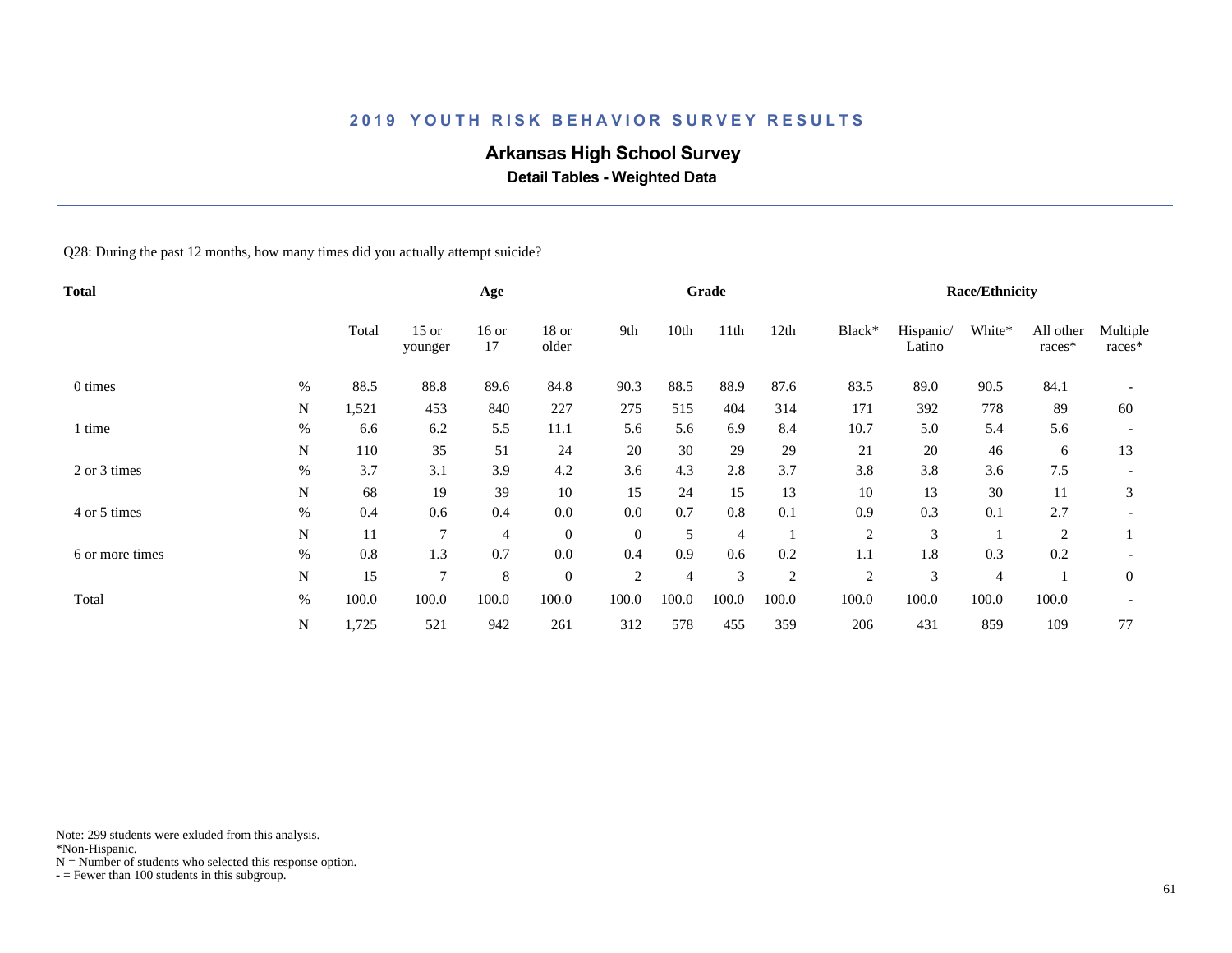# **Arkansas High School Survey**

 **Detail Tables - Weighted Data**

Q28: During the past 12 months, how many times did you actually attempt suicide?

| Male            |           |              |                    | Age           |                  |                |          | Grade   |                  |                          |                     | <b>Race/Ethnicity</b> |                          |                    |
|-----------------|-----------|--------------|--------------------|---------------|------------------|----------------|----------|---------|------------------|--------------------------|---------------------|-----------------------|--------------------------|--------------------|
|                 |           | All<br>males | $15$ or<br>younger | $16$ or<br>17 | 18 or<br>older   | 9th            | 10th     | 11th    | 12th             | Black*                   | Hispanic/<br>Latino | White*                | All other<br>races*      | Multiple<br>races* |
| 0 times         | $\%$      | 92.0         | 93.7               | 92.4          | 87.1             | 95.3           | 91.6     | 92.6    | 88.8             | $\overline{\phantom{a}}$ | 92.1                | 92.8                  |                          |                    |
|                 | N         | 740          | 201                | 423           | 116              | 121            | 274      | 190     | 149              | 74                       | 182                 | 391                   | 47                       | 32                 |
| 1 time          | $\%$      | 4.4          | 3.5                | 3.9           | 8.1              | 3.1            | 4.6      | 4.1     | 6.3              | $\overline{\phantom{a}}$ | 5.3                 | 4.2                   |                          |                    |
|                 | N         | 37           | 9                  | 18            | $10\,$           | 5              | 12       | $\,8\,$ | 11               | 5                        | 9                   | 17                    | 3                        | 3                  |
| 2 or 3 times    | $\%$      | 2.9          | 1.1                | 3.5           | 4.8              | 1.4            | 3.1      | 2.7     | 4.7              | $\overline{\phantom{a}}$ | 2.6                 | 2.9                   | $\overline{\phantom{0}}$ |                    |
|                 | N         | 24           | 4                  | 14            | 6                | $\overline{4}$ | 7        | 6       | 7                | 5                        | 5                   | 11                    | 2                        |                    |
| 4 or 5 times    | $\%$      | 0.2          | 0.3                | 0.1           | 0.0              | 0.0            | 0.0      | 0.4     | 0.3              | $\overline{\phantom{a}}$ | 0.0                 | 0.0                   |                          |                    |
|                 | ${\bf N}$ | 3            | $\overline{c}$     |               | $\overline{0}$   | $\overline{0}$ | $\theta$ |         |                  |                          | $\mathbf{0}$        | $\boldsymbol{0}$      | $\overline{0}$           | $\overline{0}$     |
| 6 or more times | $\%$      | 0.5          | 1.3                | 0.1           | $0.0\,$          | 0.2            | 0.6      | 0.2     | 0.0              | $\overline{\phantom{a}}$ | 0.0                 | 0.1                   |                          |                    |
|                 | N         | 5            | 4                  |               | $\boldsymbol{0}$ |                |          |         | $\boldsymbol{0}$ |                          | $\mathbf{0}$        | $\overline{2}$        | $\overline{0}$           | $\overline{0}$     |
| Total           | $\%$      | 100.0        | 100.0              | 100.0         | 100.0            | 100.0          | 100.0    | 100.0   | 100.0            | $\overline{\phantom{a}}$ | 100.0               | 100.0                 |                          |                    |
|                 | ${\bf N}$ | 809          | 220                | 457           | 132              | 131            | 294      | 206     | 168              | 86                       | 196                 | 421                   | 52                       | 36                 |

Note: 164 male students were excluded from this analysis.

\*Non-Hispanic.

 $N =$  Number of students who selected this response option.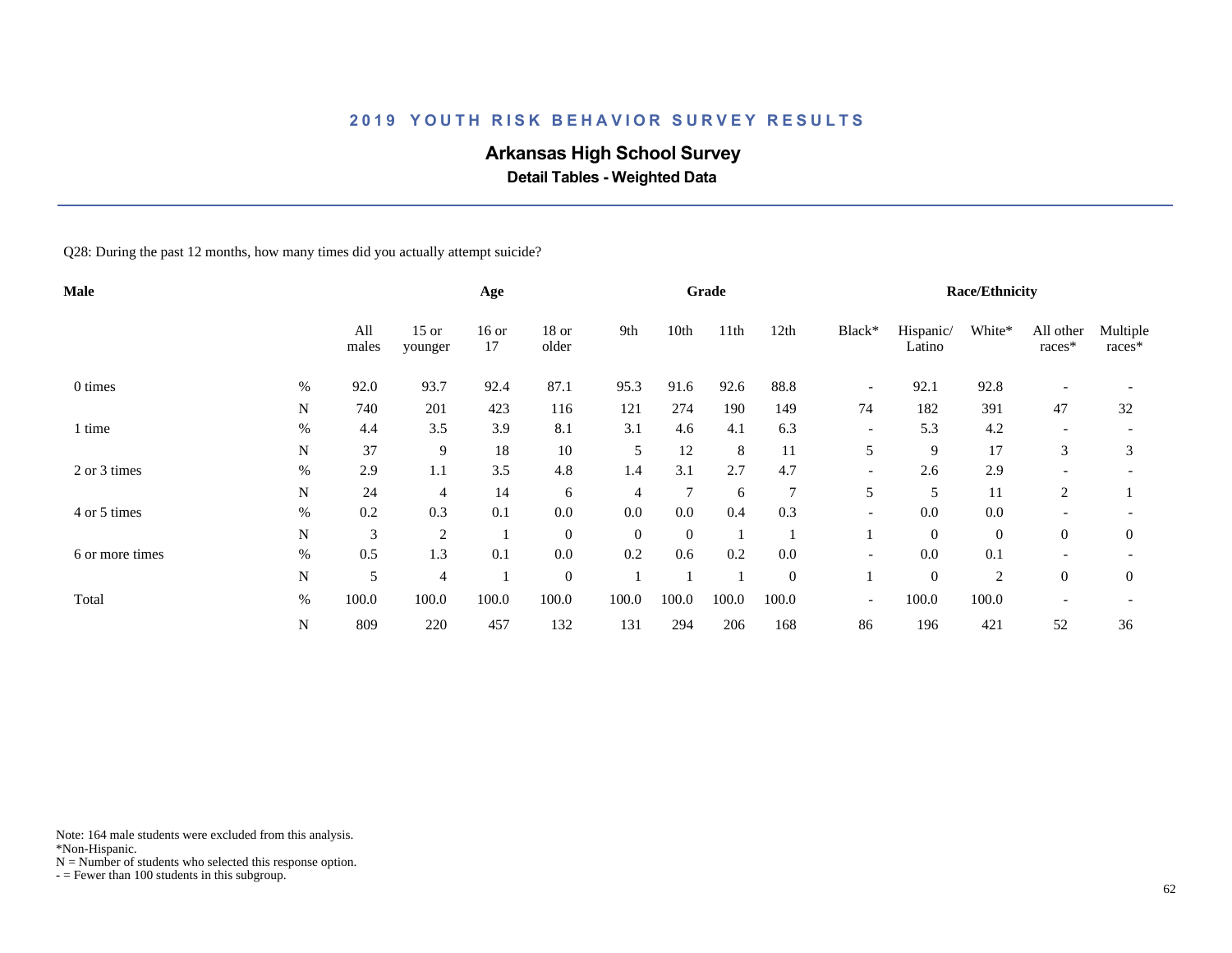# **Arkansas High School Survey**

 **Detail Tables - Weighted Data**

Q28: During the past 12 months, how many times did you actually attempt suicide?

| Female          |             |                |                    | Age           |                |          |       | Grade          |                |        |                     | <b>Race/Ethnicity</b> |                          |                    |
|-----------------|-------------|----------------|--------------------|---------------|----------------|----------|-------|----------------|----------------|--------|---------------------|-----------------------|--------------------------|--------------------|
|                 |             | All<br>females | $15$ or<br>younger | $16$ or<br>17 | 18 or<br>older | 9th      | 10th  | 11th           | 12th           | Black* | Hispanic/<br>Latino | White*                | All other<br>races*      | Multiple<br>races* |
| 0 times         | $\%$        | 85.3           | 85.0               | 86.6          | 82.1           | 85.1     | 85.9  | 85.3           | 86.4           | 78.7   | 86.3                | 87.9                  | $\overline{\phantom{a}}$ |                    |
|                 | N           | 774            | 249                | 415           | 110            | 153      | 239   | 214            | 164            | 96     | 207                 | 386                   | 41                       | 28                 |
| 1 time          | $\%$        | 8.6            | 8.2                | 7.1           | 14.4           | 8.3      | 6.2   | 9.7            | 10.5           | 15.0   | 4.9                 | 6.9                   | $\overline{\phantom{a}}$ |                    |
|                 | N           | 71             | 24                 | 33            | 14             | 15       | 17    | 21             | 18             | 16     | 11                  | 29                    | 3                        | 10                 |
| 2 or 3 times    | $\%$        | 4.5            | 5.1                | 4.4           | 3.6            | 5.9      | 5.8   | 2.9            | 2.8            | 3.9    | 4.9                 | 4.5                   |                          |                    |
|                 | N           | 44             | 15                 | 25            | $\overline{4}$ | 11       | 17    | 9              | 6              | 5      | 8                   | 19                    | 9                        | 2                  |
| 4 or 5 times    | $\%$        | 0.5            | 0.6                | 0.6           | 0.0            | 0.0      | 1.0   | 1.0            | 0.0            | 1.2    | 0.6                 | 0.2                   |                          |                    |
|                 | N           | 6              | 3                  | 3             | $\overline{0}$ | $\theta$ | 4     | $\overline{2}$ | $\overline{0}$ |        | 3                   |                       | $\theta$                 |                    |
| 6 or more times | $\%$        | 1.1            | 1.2                | 1.3           | $0.0\,$        | 0.6      | 1.2   | 1.0            | 0.3            | 1.2    | 3.3                 | 0.5                   |                          |                    |
|                 | N           | 8              | $\overline{2}$     | 6             | $\overline{0}$ |          | 3     | $\overline{2}$ |                |        | 3                   | $\overline{2}$        |                          | $\mathbf{0}$       |
| Total           | $\%$        | 100.0          | 100.0              | 100.0         | 100.0          | 100.0    | 100.0 | 100.0          | 100.0          | 100.0  | 100.0               | 100.0                 |                          |                    |
|                 | $\mathbf N$ | 903            | 293                | 482           | 128            | 180      | 280   | 248            | 189            | 119    | 232                 | 437                   | 54                       | 41                 |

Note: 128 female students were excluded from this analysis.

\*Non-Hispanic.

 $N =$  Number of students who selected this response option.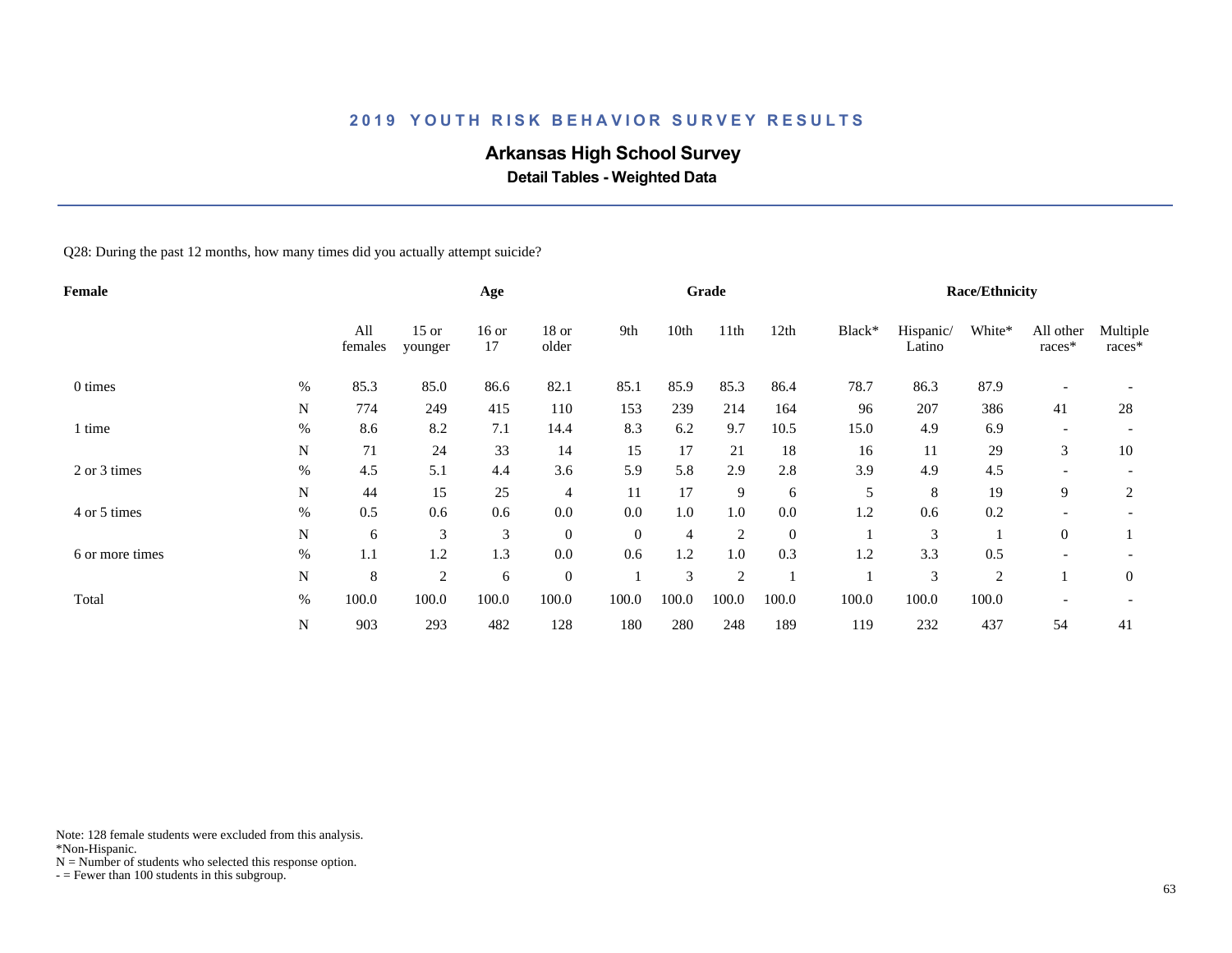# **Arkansas High School Survey**

 **Detail Tables - Weighted Data**

Q29: If you attempted suicide during the past 12 months, did any attempt result in an injury, poisoning, or overdose that had to be treated by a doctor or nurse?

| Total                   |      |       |                    | Age           |                  |       |       | Grade |       |        |                     | <b>Race/Ethnicity</b> |                       |                          |
|-------------------------|------|-------|--------------------|---------------|------------------|-------|-------|-------|-------|--------|---------------------|-----------------------|-----------------------|--------------------------|
|                         |      | Total | $15$ or<br>younger | $16$ or<br>17 | $18$ or<br>older | 9th   | 10th  | 11th  | 12th  | Black* | Hispanic/<br>Latino | White*                | All other<br>$races*$ | Multiple<br>races*       |
| Did not attempt suicide | $\%$ | 89.0  | 89.1               | 89.8          | 86.1             | 90.3  | 88.8  | 89.0  | 88.7  | 84.6   | 88.4                | 90.7                  | 84.2                  |                          |
|                         | N    | 1,514 | 452                | 834           | 227              | 273   | 512   | 404   | 312   | 170    | 390                 | 775                   | 87                    | 60                       |
| Yes                     | %    | 4.5   | 4.4                | 3.8           | 7.0              | 3.3   | 4.3   | 3.6   | 5.9   | 5.9    | 5.6                 | 3.6                   | 4.8                   |                          |
|                         | N    | 84    | 26                 | 41            | 17               | 12    | 27    | 19    | 21    | 14     | 19                  | 33                    |                       | 8                        |
| No                      | %    | 6.5   | 6.5                | 6.4           | 6.9              | 6.4   | 7.0   | 7.4   | 5.5   | 9.5    | 6.1                 | 5.6                   | 11.1                  |                          |
|                         | N    | 110   | 39                 | 57            | 14               | 25    | 34    | 32    | 19    | 18     | 21                  | 47                    | 13                    | 9                        |
| Total                   | %    | 100.0 | 100.0              | 100.0         | 100.0            | 100.0 | 100.0 | 100.0 | 100.0 | 100.0  | 100.0               | 100.0                 | 100.0                 | $\overline{\phantom{a}}$ |
|                         | N    | 1,708 | 517                | 932           | 258              | 310   | 573   | 455   | 352   | 202    | 430                 | 855                   | 105                   | 77                       |

Note: 316 students were exluded from this analysis.

\*Non-Hispanic.

 $N =$  Number of students who selected this response option.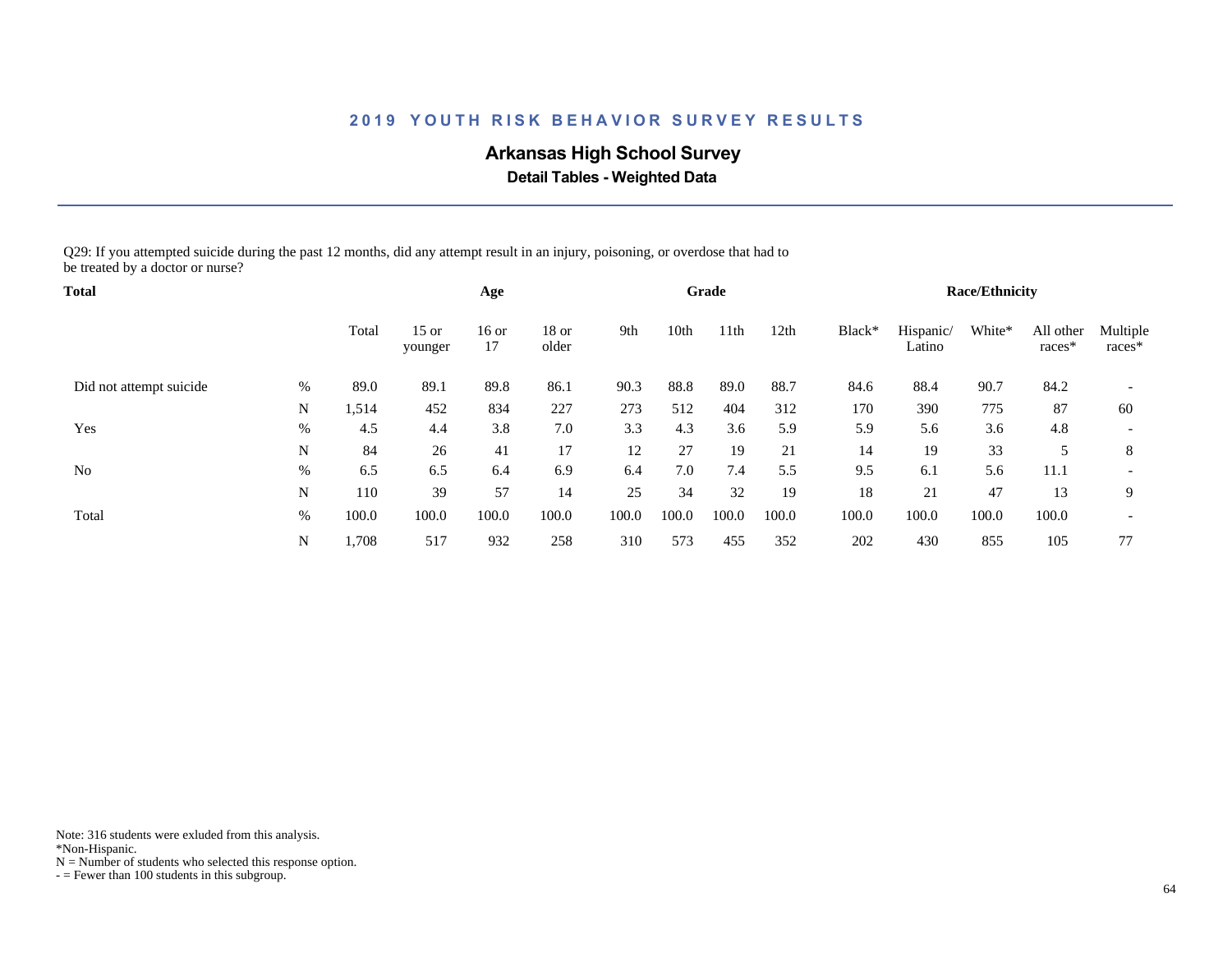# **Arkansas High School Survey**

 **Detail Tables - Weighted Data**

Q29: If you attempted suicide during the past 12 months, did any attempt result in an injury, poisoning, or overdose that had to be treated by a doctor or nurse?

| <b>Male</b>             |      |              |                    | Age           |                |       |       | Grade |        |                          |                     | <b>Race/Ethnicity</b> |                          |                          |
|-------------------------|------|--------------|--------------------|---------------|----------------|-------|-------|-------|--------|--------------------------|---------------------|-----------------------|--------------------------|--------------------------|
|                         |      | All<br>males | $15$ or<br>younger | $16$ or<br>17 | 18 or<br>older | 9th   | 10th  | 11th  | 12th   | Black*                   | Hispanic/<br>Latino | White*                | All other<br>races*      | Multiple<br>races*       |
| Did not attempt suicide | $\%$ | 92.5         | 94.9               | 92.4          | 88.2           | 95.3  | 92.1  | 92.6  | 89.5   | $\overline{\phantom{a}}$ | 92.1                | 92.8                  |                          |                          |
|                         | N    | 734          | 200                | 418           | 116            | 120   | 271   | 190   | 147    | 73                       | 181                 | 388                   | 46                       | 32                       |
| Yes                     | %    | 3.9          | 3.2                | 3.4           | 6.9            | 2.7   | 2.5   | 4.4   | 6.5    | $\overline{\phantom{a}}$ | 2.1                 | 4.3                   |                          |                          |
|                         | N    | 35           | 8                  | 19            | 8              | 5     | 7     | 12    | 10     | 7                        | 6                   | 19                    |                          |                          |
| N <sub>0</sub>          | %    | 3.6          | 1.9                | 4.2           | 5.0            | 2.1   | 5.4   | 3.0   | 4.0    | $\overline{\phantom{a}}$ | 5.8                 | 3.0                   | $\overline{\phantom{0}}$ |                          |
|                         | N    | 28           | $\mathcal{I}$      | 15            | 6              | 5     | 12    | 4     | $\tau$ | 3                        | 8                   | 11                    | 3                        | 3                        |
| Total                   | %    | 100.0        | 100.0              | 100.0         | 100.0          | 100.0 | 100.0 | 100.0 | 100.0  | $\overline{\phantom{a}}$ | 100.0               | 100.0                 | $\overline{\phantom{0}}$ | $\overline{\phantom{a}}$ |
|                         | N    | 797          | 215                | 452           | 130            | 130   | 290   | 206   | 164    | 83                       | 195                 | 418                   | 50                       | 36                       |

Note: 176 male students were excluded from this analysis.

\*Non-Hispanic.

 $N =$  Number of students who selected this response option.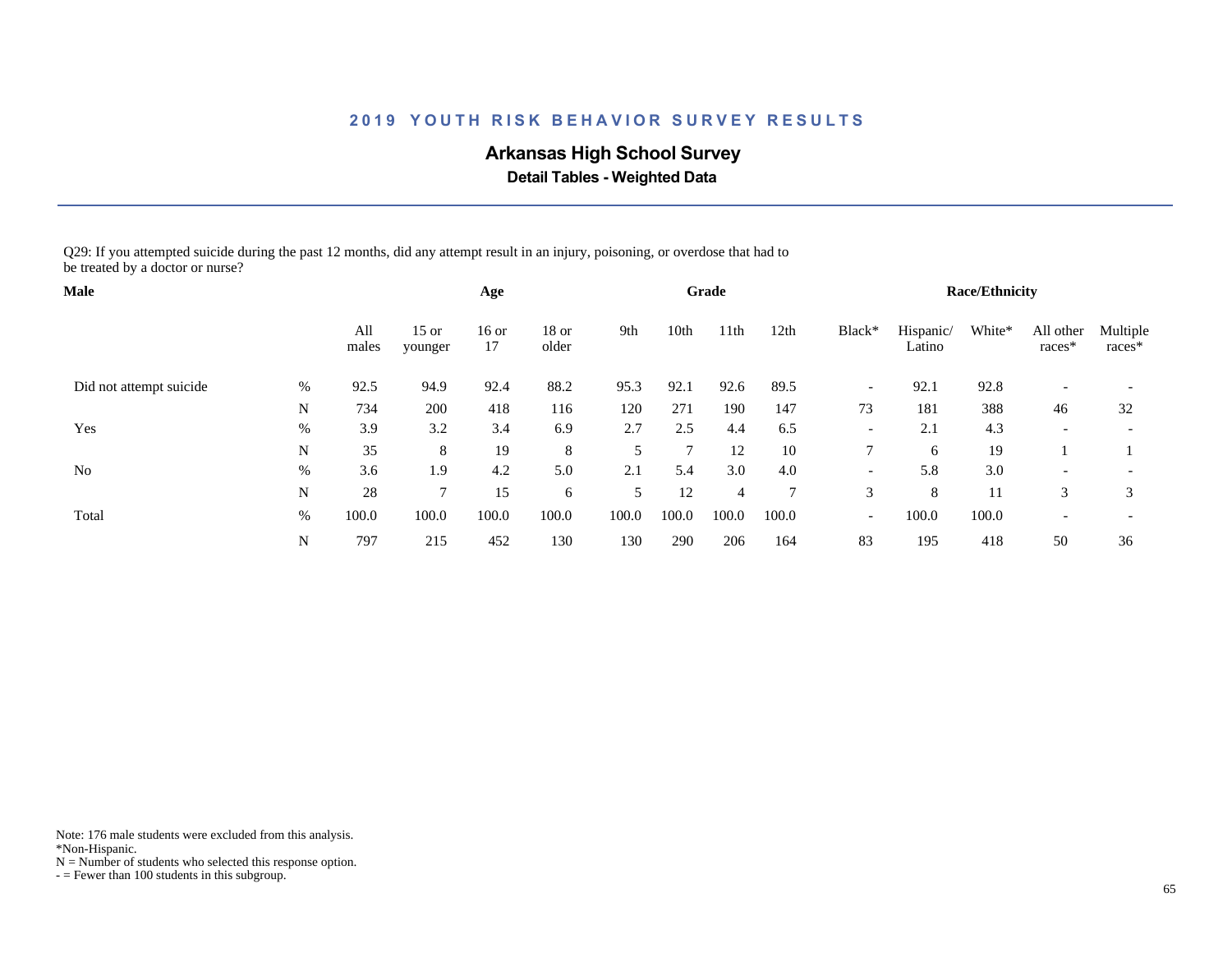# **Arkansas High School Survey**

 **Detail Tables - Weighted Data**

Q29: If you attempted suicide during the past 12 months, did any attempt result in an injury, poisoning, or overdose that had to be treated by a doctor or nurse?

| Female                  |      |                |                    | Age         |                  |               |       | Grade            |       |        |                     | <b>Race/Ethnicity</b> |                     |                          |
|-------------------------|------|----------------|--------------------|-------------|------------------|---------------|-------|------------------|-------|--------|---------------------|-----------------------|---------------------|--------------------------|
|                         |      | All<br>females | $15$ or<br>younger | 16 or<br>17 | $18$ or<br>older | 9th           | 10th  | 11 <sup>th</sup> | 12th  | Black* | Hispanic/<br>Latino | White*                | All other<br>races* | Multiple<br>$races*$     |
| Did not attempt suicide | %    | 85.6           | 84.2               | 87.1        | 83.7             | 85.1          | 85.4  | 85.5             | 87.8  | 79.4   | 85.1                | 88.4                  |                     |                          |
|                         | N    | 772            | 248                | 414         | 110              | 152           | 238   | 214              | 164   | 96     | 206                 | 386                   | 40                  | 28                       |
| Yes                     | $\%$ | 4.9            | 4.9                | 4.1         | 7.3              | 4.0           | 5.8   | 2.8              | 5.3   | 6.7    | 8.5                 | 3.0                   |                     |                          |
|                         | N    | 46             | 15                 | 22          | 9                | $\mathcal{I}$ | 19    | $7\phantom{.0}$  | 11    | ⇁      | 13                  | 14                    | 3                   |                          |
| N <sub>0</sub>          | %    | 9.5            | 10.8               | 8.7         | 9.0              | 10.9          | 8.8   | 11.6             | 6.9   | 13.9   | 6.3                 | 8.7                   |                     | $\overline{\phantom{a}}$ |
|                         | N    | 81             | 31                 | 42          | 8                | 20            | 22    | 27               | 12    | 15     | 13                  | 36                    | 9                   | 6                        |
| Total                   | %    | 100.0          | 100.0              | 100.0       | 100.0            | 100.0         | 100.0 | 100.0            | 100.0 | 100.0  | 100.0               | 100.0                 |                     | $\overline{\phantom{a}}$ |
|                         | N    | 899            | 294                | 478         | 127              | 179           | 279   | 248              | 187   | 118    | 232                 | 436                   | 52                  | 41                       |

Note: 132 female students were excluded from this analysis.

\*Non-Hispanic.

 $N =$  Number of students who selected this response option.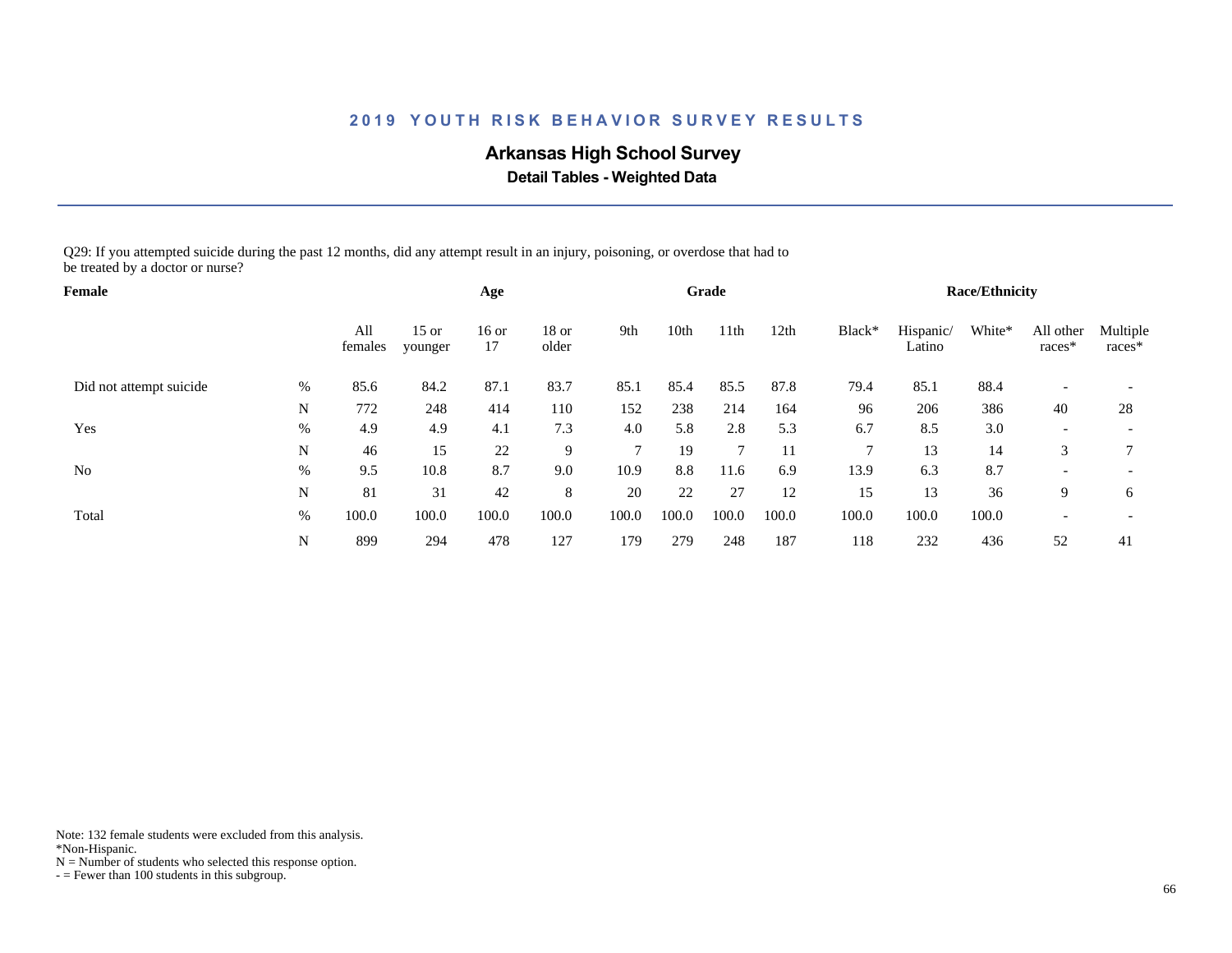# **Arkansas High School Survey**

 **Detail Tables - Weighted Data**

Q30: Have you ever tried cigarette smoking, even one or two puffs?

| <b>Total</b> |   |       |                    | Age           |                  |       |       | Grade |       |        |                     | <b>Race/Ethnicity</b> |                     |                          |
|--------------|---|-------|--------------------|---------------|------------------|-------|-------|-------|-------|--------|---------------------|-----------------------|---------------------|--------------------------|
|              |   | Total | $15$ or<br>younger | $16$ or<br>17 | $18$ or<br>older | 9th   | 10th  | 11th  | 12th  | Black* | Hispanic/<br>Latino | White*                | All other<br>races* | Multiple<br>$races*$     |
| Yes          | % | 32.7  | 19.7               | 37.9          | 43.9             | 20.3  | 28.2  | 40.7  | 42.4  | 21.1   | 29.4                | 37.2                  | 27.7                | $\overline{\phantom{a}}$ |
|              | N | 515   | 101                | 307           | 106              | 68    | 139   | 158   | 143   | 49     | 103                 | 300                   | 24                  | 27                       |
| No           | % | 67.3  | 80.3               | 62.1          | 56.1             | 79.7  | 71.8  | 59.3  | 57.6  | 78.9   | 70.6                | 62.8                  | 72.3                | $\overline{\phantom{a}}$ |
|              | N | 1,309 | 428                | 711           | 169              | 251   | 485   | 327   | 233   | 172    | 370                 | 592                   | 90                  | 52                       |
| Total        | % | 100.0 | 100.0              | 100.0         | 100.0            | 100.0 | 100.0 | 100.0 | 100.0 | 100.0  | 100.0               | 100.0                 | 100.0               | $\overline{\phantom{a}}$ |
|              | N | 1,824 | 529                | 1,018         | 275              | 319   | 624   | 485   | 376   | 221    | 473                 | 892                   | 114                 | 79                       |

Note: 200 students were exluded from this analysis.

\*Non-Hispanic.

 $N =$  Number of students who selected this response option.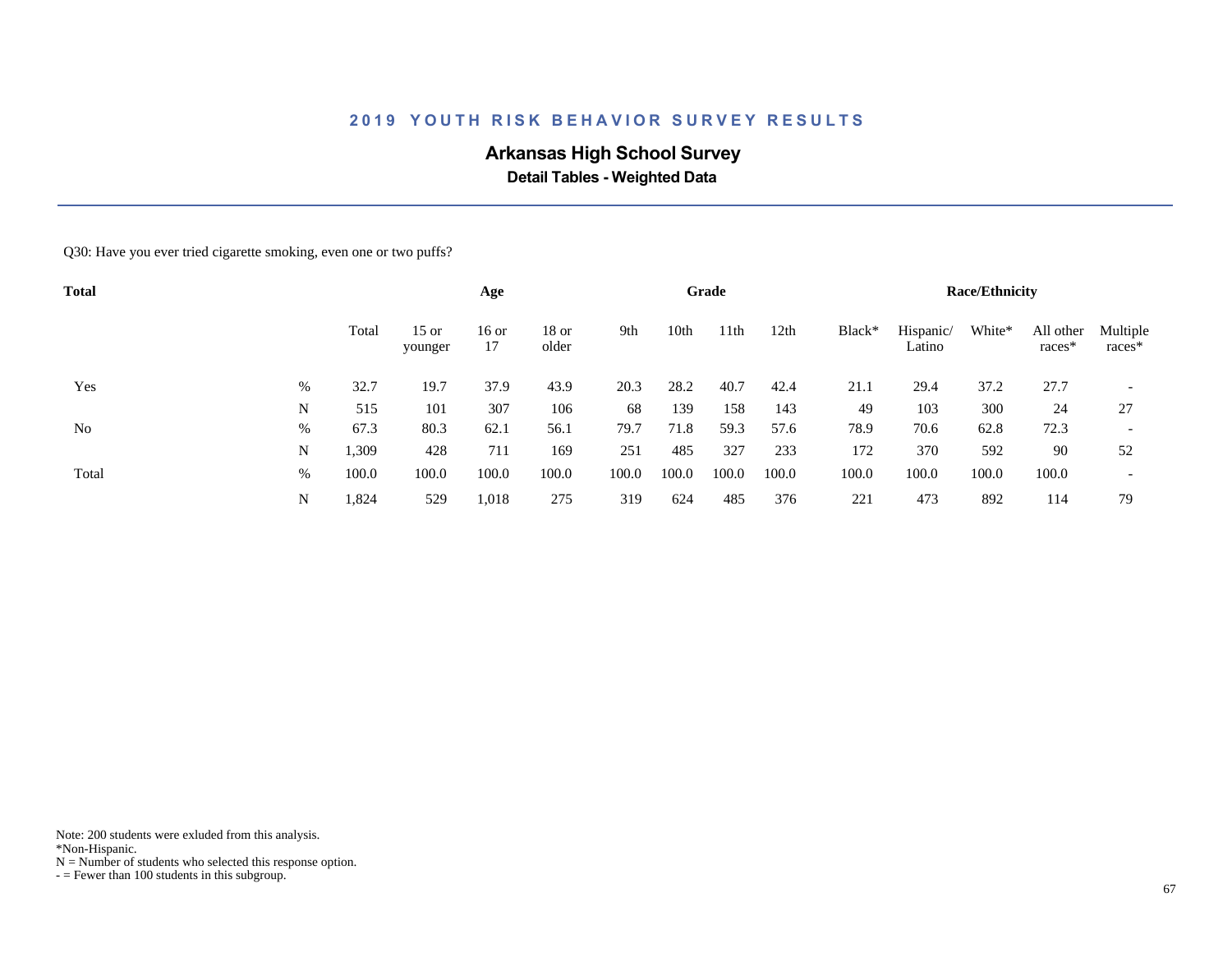# **Arkansas High School Survey**

 **Detail Tables - Weighted Data**

Q30: Have you ever tried cigarette smoking, even one or two puffs?

| <b>Male</b> |   |              |                    | Age           |                |       |       | Grade |       |                          |                     | <b>Race/Ethnicity</b> |                     |                          |
|-------------|---|--------------|--------------------|---------------|----------------|-------|-------|-------|-------|--------------------------|---------------------|-----------------------|---------------------|--------------------------|
|             |   | All<br>males | $15$ or<br>younger | $16$ or<br>17 | 18 or<br>older | 9th   | 10th  | 11th  | 12th  | Black*                   | Hispanic/<br>Latino | White*                | All other<br>races* | Multiple<br>races*       |
| Yes         | % | 37.0         | 22.1               | 41.2          | 54.4           | 20.9  | 36.7  | 43.4  | 49.7  | $\overline{\phantom{0}}$ | 29.1                | 42.4                  |                     | $\overline{\phantom{0}}$ |
|             | N | 264          | 43                 | 154           | 67             | 26    | 81    | 79    | 76    | 25                       | 45                  | 165                   | 11                  | 12                       |
| No          | % | 63.0         | 77.9               | 58.8          | 45.6           | 79.1  | 63.3  | 56.6  | 50.3  | $\overline{\phantom{a}}$ | 70.9                | 57.6                  |                     | $\overline{\phantom{a}}$ |
|             | N | 603          | 181                | 346           | 75             | 109   | 240   | 140   | 105   | 63                       | 180                 | 274                   | 47                  | 25                       |
| Total       | % | 100.0        | 100.0              | 100.0         | 100.0          | 100.0 | 100.0 | 100.0 | 100.0 | $\overline{\phantom{a}}$ | 100.0               | 100.0                 |                     | $\overline{\phantom{a}}$ |
|             | N | 867          | 224                | 500           | 142            | 135   | 321   | 219   | 181   | 88                       | 225                 | 439                   | 58                  | 37                       |

Note: 106 male students were excluded from this analysis.

\*Non-Hispanic.

 $N =$  Number of students who selected this response option.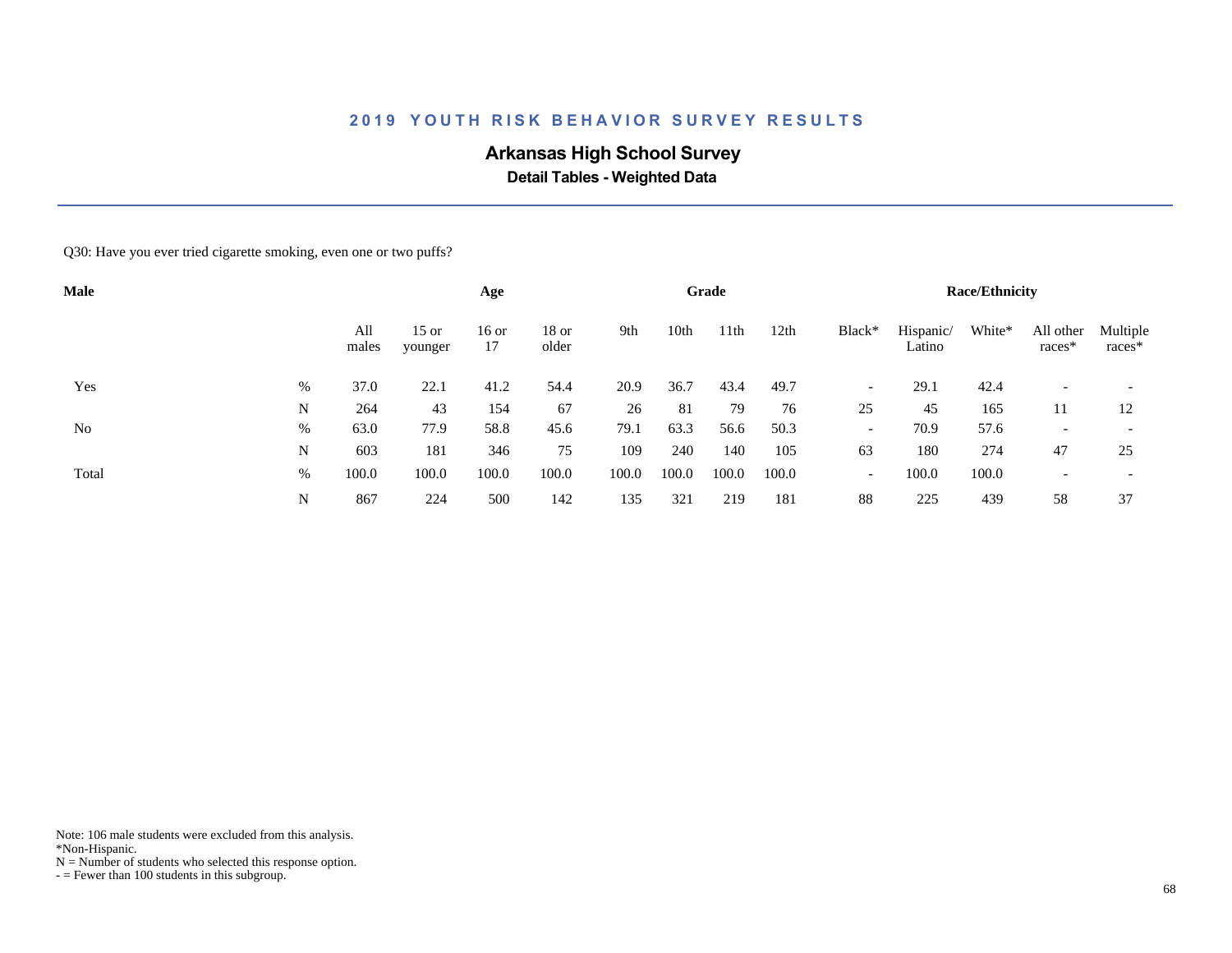# **Arkansas High School Survey**

 **Detail Tables - Weighted Data**

Q30: Have you ever tried cigarette smoking, even one or two puffs?

| Female |   |                |                    | Age         |                  |       |       | Grade |       |        |                     | <b>Race/Ethnicity</b> |                     |                          |
|--------|---|----------------|--------------------|-------------|------------------|-------|-------|-------|-------|--------|---------------------|-----------------------|---------------------|--------------------------|
|        |   | All<br>females | $15$ or<br>younger | 16 or<br>17 | $18$ or<br>older | 9th   | 10th  | 11th  | 12th  | Black* | Hispanic/<br>Latino | White*                | All other<br>races* | Multiple<br>races*       |
| Yes    | % | 28.3           | 17.0               | 34.7        | 32.9             | 19.5  | 18.9  | 38.4  | 35.7  | 18.5   | 29.7                | 31.4                  |                     |                          |
|        | N | 247            | 55                 | 153         | 39               | 41    | 57    | 79    | 67    | 24     | 57                  | 135                   | 13                  | 15                       |
| No     | % | 71.7           | 83.0               | 65.3        | 67.1             | 80.5  | 81.1  | 61.6  | 64.3  | 81.5   | 70.3                | 68.6                  |                     | $\overline{\phantom{a}}$ |
|        | N | 703            | 247                | 363         | 93               | 142   | 244   | 186   | 127   | 107    | 189                 | 318                   | 43                  | 27                       |
| Total  | % | 100.0          | 100.0              | 100.0       | 100.0            | 100.0 | 100.0 | 100.0 | 100.0 | 100.0  | 100.0               | 100.0                 |                     | $\overline{\phantom{a}}$ |
|        | N | 950            | 302                | 516         | 132              | 183   | 301   | 265   | 194   | 131    | 246                 | 453                   | 56                  | 42                       |

Note: 81 female students were excluded from this analysis.

\*Non-Hispanic.

 $N =$  Number of students who selected this response option.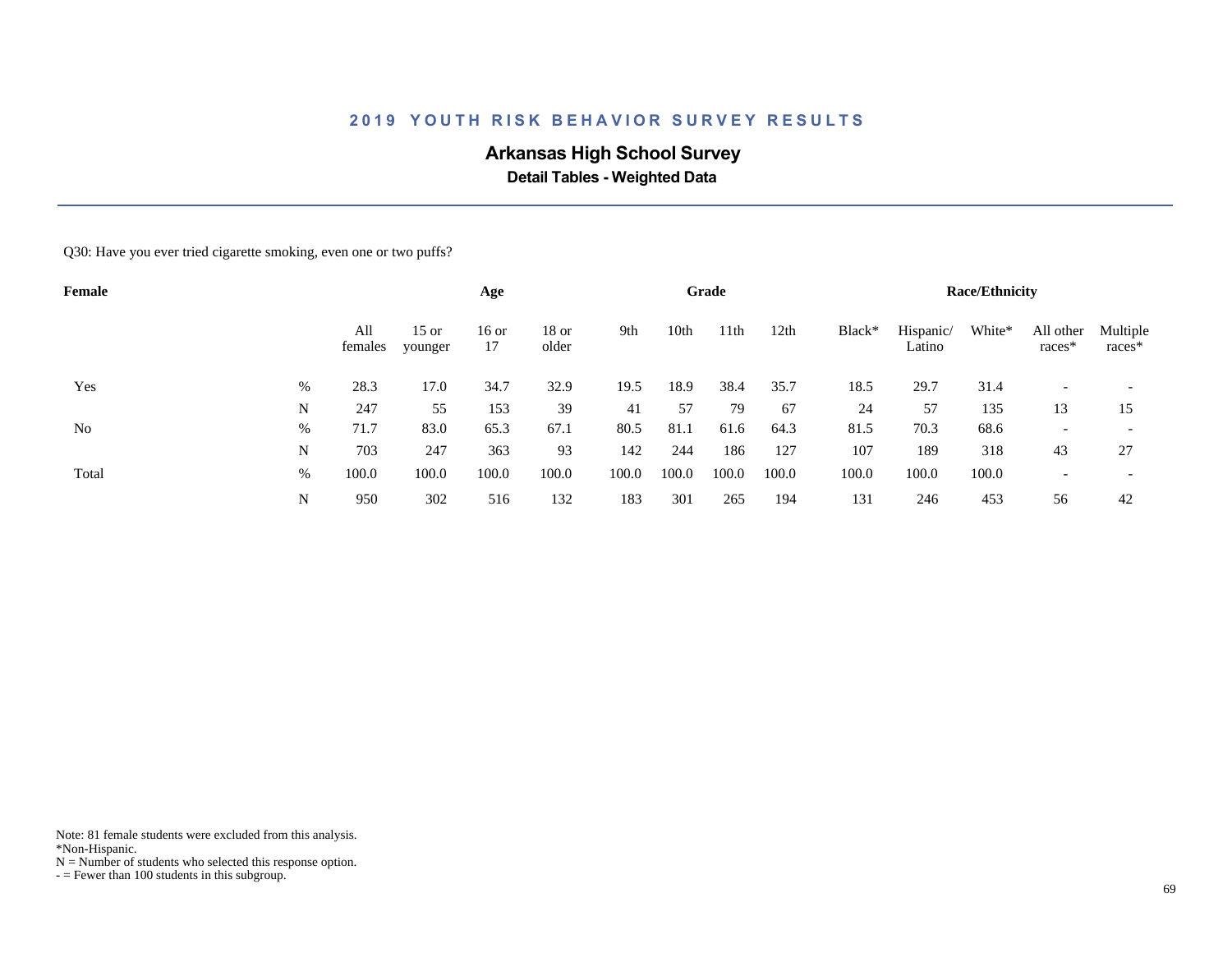# **Arkansas High School Survey**

 **Detail Tables - Weighted Data**

Q31: How old were you when you first tried cigarette smoking, even one or two puffs?

| <b>Total</b>                  |           |       | Age                |               |                  |              | Grade          |       |       |        | <b>Race/Ethnicity</b> |        |                     |                    |
|-------------------------------|-----------|-------|--------------------|---------------|------------------|--------------|----------------|-------|-------|--------|-----------------------|--------|---------------------|--------------------|
|                               |           | Total | $15$ or<br>younger | $16$ or<br>17 | $18$ or<br>older | 9th          | 10th           | 11th  | 12th  | Black* | Hispanic/<br>Latino   | White* | All other<br>races* | Multiple<br>races* |
| Never tried cigarette smoking | $\%$      | 66.6  | 78.2               | 61.9          | 56.0             | 77.8         | 71.0           | 59.4  | 57.5  | 77.3   | 69.3                  | 62.5   | 70.8                |                    |
|                               | N         | 1,321 | 434                | 715           | 171              | 253          | 489            | 330   | 236   | 178    | 371                   | 597    | 92                  | 52                 |
| 8 years old or younger        | $\%$      | 4.7   | 5.4                | 4.0           | 5.5              | 5.1          | 6.1            | 2.1   | 4.6   | 4.5    | 7.3                   | 3.7    | 9.2                 |                    |
|                               | N         | 87    | 29                 | 39            | 18               | 17           | 31             | 13    | 20    | 13     | 24                    | 30     | $\overline{7}$      | 6                  |
| 9 or 10 years old             | $\%$      | 3.0   | 4.3                | 2.7           | 0.8              | 4.0          | 3.9            | 2.5   | 1.2   | 3.1    | 2.4                   | 2.6    | 10.2                |                    |
|                               | N         | 50    | 21                 | 26            | 3                | 14           | 18             | 11    | 6     |        | 8                     | 24     | 5                   | 3                  |
| 11 or 12 years old            | $\%$      | 5.3   | 3.4                | 6.2           | 6.9              | 4.3          | 3.4            | 7.9   | 6.1   | 3.0    | 2.6                   | 6.7    | 0.8                 |                    |
|                               | N         | 77    | 16                 | 47            | 14               | 12           | 19             | 28    | 17    |        | 10                    | 51     | 2                   | 3                  |
| 13 or 14 years old            | %         | 9.8   | 6.6                | 13.1          | 6.0              | 6.7          | 10.3           | 13.9  | 8.2   | 5.8    | 7.9                   | 12.0   | 1.4                 |                    |
|                               | N         | 153   | 36                 | 101           | 16               | 26           | 45             | 50    | 29    | 14     | 30                    | 96     | 4                   | 5                  |
| 15 or 16 years old            | $\%$      | 8.1   | 2.1                | 11.0          | 11.5             | 2.3          | 5.4            | 13.3  | 12.1  | 4.5    | 4.8                   | 10.0   | 4.3                 |                    |
|                               | N         | 135   | 14                 | 95            | 26               | 9            | 33             | 53    | 39    | 11     | 22                    | 87     | 5                   | 9                  |
| 17 years old or older         | $\%$      | 2.6   | 0.0                | 1.1           | 13.2             | 0.0          | 0.0            | 0.9   | 10.3  | 1.8    | 5.8                   | 2.4    | 3.3                 |                    |
|                               | N         | 43    | $\overline{0}$     | 11            | 32               | $\mathbf{0}$ | $\overline{0}$ | 7     | 36    | 5      | 16                    | 17     | 3                   | 2                  |
| Total                         | $\%$      | 100.0 | 100.0              | 100.0         | 100.0            | 100.0        | 100.0          | 100.0 | 100.0 | 100.0  | 100.0                 | 100.0  | 100.0               |                    |
|                               | ${\bf N}$ | 1,866 | 550                | 1,034         | 280              | 331          | 635            | 492   | 383   | 235    | 481                   | 902    | 118                 | 80                 |

Note: 158 students were exluded from this analysis.

\*Non-Hispanic.

 $N =$  Number of students who selected this response option.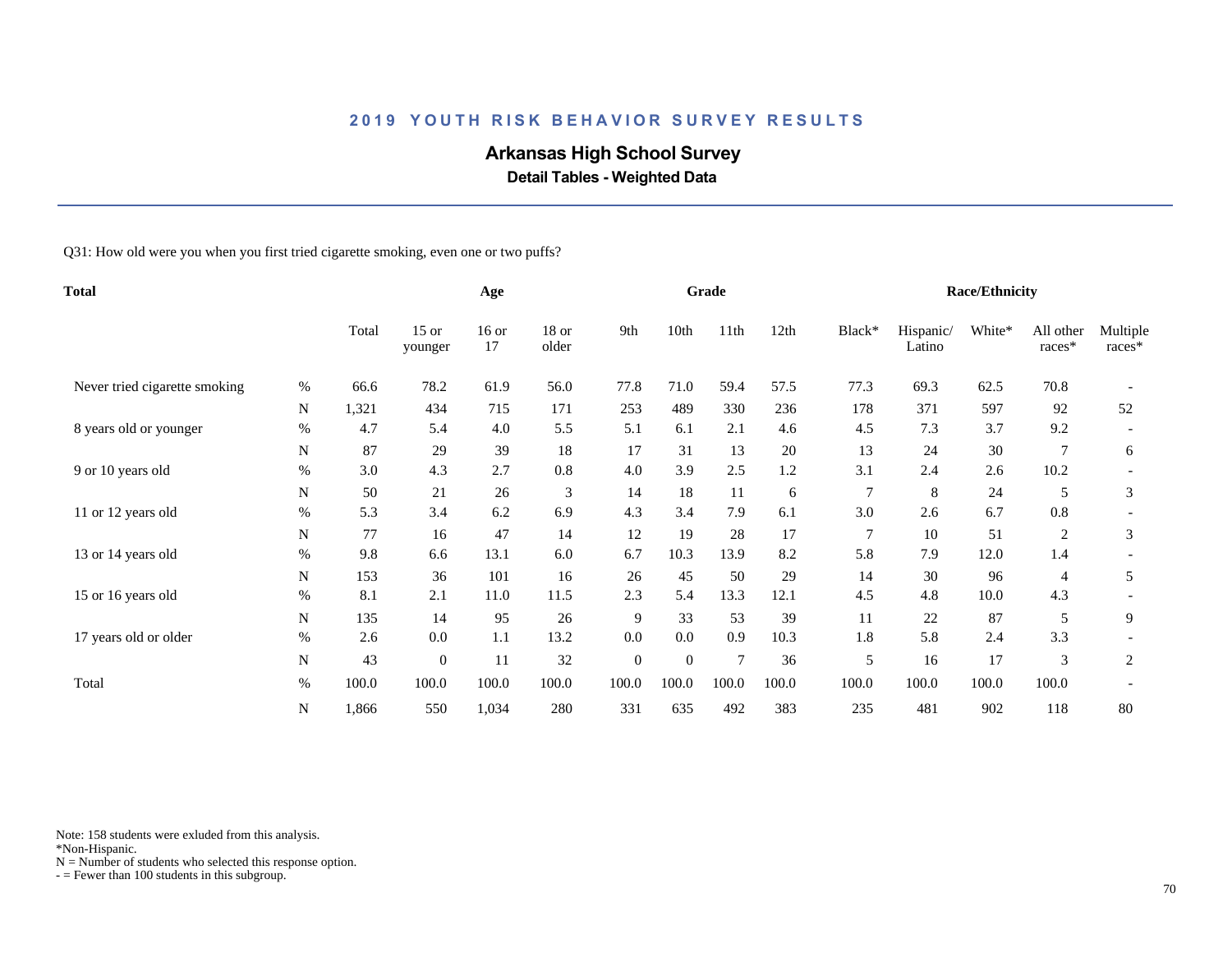# **Arkansas High School Survey**

 **Detail Tables - Weighted Data**

Q31: How old were you when you first tried cigarette smoking, even one or two puffs?

| <b>Male</b>                   |           |              |                    | Age           |                  |                  |                | Grade          |       |                          |                     | <b>Race/Ethnicity</b> |                     |                    |
|-------------------------------|-----------|--------------|--------------------|---------------|------------------|------------------|----------------|----------------|-------|--------------------------|---------------------|-----------------------|---------------------|--------------------|
|                               |           | All<br>males | $15$ or<br>younger | $16$ or<br>17 | $18$ or<br>older | 9th              | 10th           | 11th           | 12th  | Black*                   | Hispanic/<br>Latino | White*                | All other<br>races* | Multiple<br>races* |
| Never tried cigarette smoking | $\%$      | 62.5         | 76.5               | 58.3          | 46.6             | 77.0             | 63.1           | 56.5           | 50.9  | $\overline{\phantom{a}}$ | 68.8                | 57.7                  |                     |                    |
|                               | N         | 612          | 185                | 349           | 77               | 109              | 244            | 143            | 107   | 66                       | 181                 | 277                   | 49                  | 25                 |
| 8 years old or younger        | $\%$      | 4.9          | 4.8                | 4.4           | 6.6              | 5.9              | 6.5            | 1.4            | 5.3   | $\overline{\phantom{a}}$ | 9.3                 | 4.4                   |                     |                    |
|                               | N         | 40           | 12                 | 17            | 11               | 9                | 14             | $\overline{4}$ | 11    | 5                        | 14                  | 15                    | 2                   | 2                  |
| 9 or 10 years old             | %         | 3.5          | 5.9                | 2.9           | 0.4              | 4.6              | 6.0            | 2.3            | 0.3   | $\overline{\phantom{a}}$ | 0.9                 | 3.2                   |                     |                    |
|                               | N         | 27           | 12                 | 14            |                  | $\overline{7}$   | 13             | 5              |       | 5                        | 2                   | 14                    | 3                   |                    |
| 11 or 12 years old            | $\%$      | 6.1          | 3.9                | 6.7           | 8.5              | 5.7              | 2.2            | 7.4            | 9.8   |                          | 4.4                 | 7.2                   |                     |                    |
|                               | N         | 39           | 7                  | 23            | $\overline{9}$   | 6                | 8              | 13             | 12    | 5                        | 6                   | 26                    |                     | $\mathbf{0}$       |
| 13 or 14 years old            | %         | 10.4         | 6.4                | 14.1          | 7.3              | 4.6              | 15.4           | 12.5           | 10.0  |                          | 3.3                 | 13.0                  |                     |                    |
|                               | N         | 71           | 11                 | 49            | 11               | 6                | 28             | 21             | 16    | 8                        | 9                   | 48                    | 2                   | 2                  |
| 15 or 16 years old            | $\%$      | 10.1         | 2.5                | 13.0          | 16.7             | 2.2              | 6.8            | 18.8           | 13.8  | $\overline{\phantom{a}}$ | 4.5                 | 12.3                  |                     |                    |
|                               | N         | 77           | 8                  | 51            | 18               | $\overline{4}$   | 19             | 33             | 20    | 6                        | $\overline{7}$      | 54                    | 2                   | 7                  |
| 17 years old or older         | $\%$      | 2.5          | 0.0                | 0.5           | 13.9             | 0.0              | 0.0            | 1.1            | 10.0  | $\overline{\phantom{0}}$ | 8.9                 | 2.2                   |                     |                    |
|                               | ${\bf N}$ | 21           | $\overline{0}$     | 4             | 17               | $\boldsymbol{0}$ | $\overline{0}$ | 5              | 16    |                          | 10                  | 9                     |                     | $\overline{0}$     |
| Total                         | $\%$      | 100.0        | 100.0              | 100.0         | 100.0            | 100.0            | 100.0          | 100.0          | 100.0 | $\overline{\phantom{a}}$ | 100.0               | 100.0                 |                     |                    |
|                               | N         | 887          | 235                | 507           | 144              | 141              | 326            | 224            | 183   | 96                       | 229                 | 443                   | 60                  | 37                 |

Note: 86 male students were excluded from this analysis.

\*Non-Hispanic.

 $N =$  Number of students who selected this response option.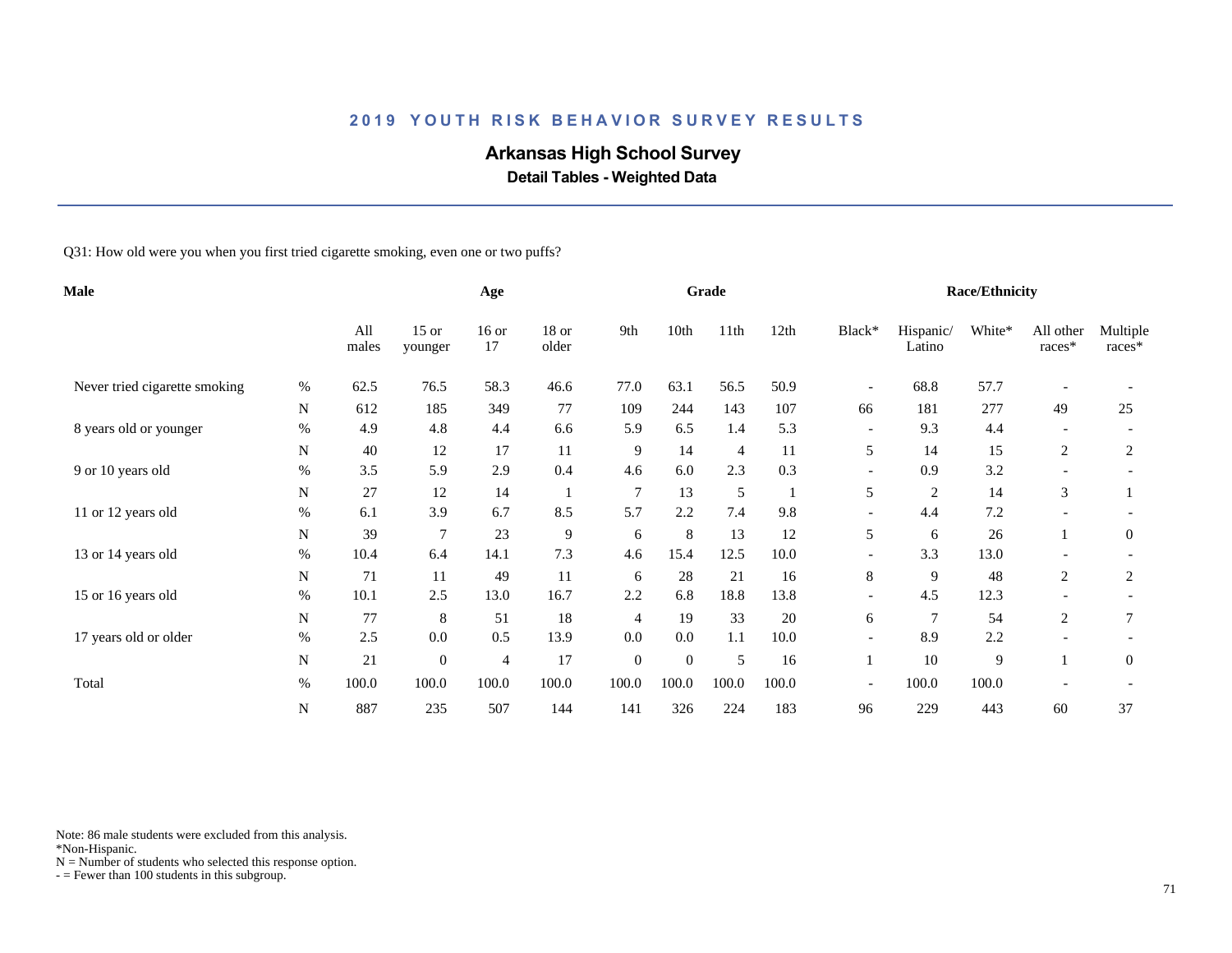# **Arkansas High School Survey**

 **Detail Tables - Weighted Data**

Q31: How old were you when you first tried cigarette smoking, even one or two puffs?

| Female                        |           |                |                    | Age           |                  |              |                | Grade          |       |                |                     | <b>Race/Ethnicity</b> |                     |                    |
|-------------------------------|-----------|----------------|--------------------|---------------|------------------|--------------|----------------|----------------|-------|----------------|---------------------|-----------------------|---------------------|--------------------|
|                               |           | All<br>females | $15$ or<br>younger | $16$ or<br>17 | $18$ or<br>older | 9th          | 10th           | 11th           | 12th  | Black*         | Hispanic/<br>Latino | White*                | All other<br>races* | Multiple<br>races* |
| Never tried cigarette smoking | %         | 70.9           | 80.9               | 65.4          | 65.9             | 78.6         | 80.2           | 61.9           | 63.5  | 80.6           | 69.4                | 68.0                  |                     |                    |
|                               | N         | 706            | 249                | 364           | 93               | 144          | 244            | 186            | 128   | 110            | 189                 | 320                   | 43                  | 27                 |
| 8 years old or younger        | $\%$      | 4.2            | 5.1                | 3.5           | 4.3              | 4.2          | 5.1            | 2.7            | 3.9   | 5.0            | 5.7                 | 3.0                   |                     |                    |
|                               | N         | 43             | 14                 | 22            | $\overline{7}$   | $\,8\,$      | 16             | 9              | 9     | 8              | 10                  | 15                    | 5                   | 4                  |
| 9 or 10 years old             | $\%$      | 2.4            | 2.8                | 2.5           | 1.2              | 3.3          | 1.7            | 2.7            | 2.0   | 1.6            | 3.8                 | 2.0                   |                     |                    |
|                               | N         | 22             | 9                  | 11            | $\overline{c}$   | 7            | 5              | 6              | 4     | $\overline{2}$ | 6                   | 10                    | 2                   | 2                  |
| 11 or 12 years old            | $\%$      | 4.6            | 3.0                | 5.6           | 5.2              | 2.8          | 4.7            | 8.5            | 2.7   | 1.3            | 1.1                 | 6.3                   |                     |                    |
|                               | N         | 37             | 9                  | 23            | 5                | 6            | 11             | 15             | 5     | $\overline{c}$ | 4                   | 25                    |                     | 3                  |
| 13 or 14 years old            | $\%$      | 9.0            | 6.4                | 12.1          | 4.7              | 8.7          | 4.5            | 15.2           | 6.6   | 4.4            | 11.7                | 10.9                  |                     |                    |
|                               | N         | 79             | 23                 | 51            | 5                | 19           | 16             | 29             | 13    | 6              | 20                  | 48                    | 2                   | 3                  |
| 15 or 16 years old            | $\%$      | 6.1            | 1.8                | 9.2           | 6.0              | 2.4          | 3.9            | 8.2            | 10.5  | 4.0            | 5.1                 | 7.5                   |                     |                    |
|                               | N         | 58             | 6                  | 44            | 8                | 5            | 14             | 20             | 19    | 5              | 15                  | 33                    | 3                   | 2                  |
| 17 years old or older         | $\%$      | 2.7            | 0.0                | 1.6           | 12.7             | 0.0          | 0.0            | 0.8            | 10.7  | 3.0            | 3.2                 | 2.5                   |                     |                    |
|                               | N         | 22             | $\overline{0}$     | 7             | 15               | $\mathbf{0}$ | $\overline{0}$ | $\overline{c}$ | 20    | $\overline{4}$ | 6                   | 8                     | 2                   | $\overline{2}$     |
| Total                         | $\%$      | 100.0          | 100.0              | 100.0         | 100.0            | 100.0        | 100.0          | 100.0          | 100.0 | 100.0          | 100.0               | 100.0                 |                     |                    |
|                               | ${\bf N}$ | 967            | 310                | 522           | 135              | 189          | 306            | 267            | 198   | 137            | 250                 | 459                   | 58                  | 43                 |

Note: 64 female students were excluded from this analysis.

\*Non-Hispanic.

 $N =$  Number of students who selected this response option.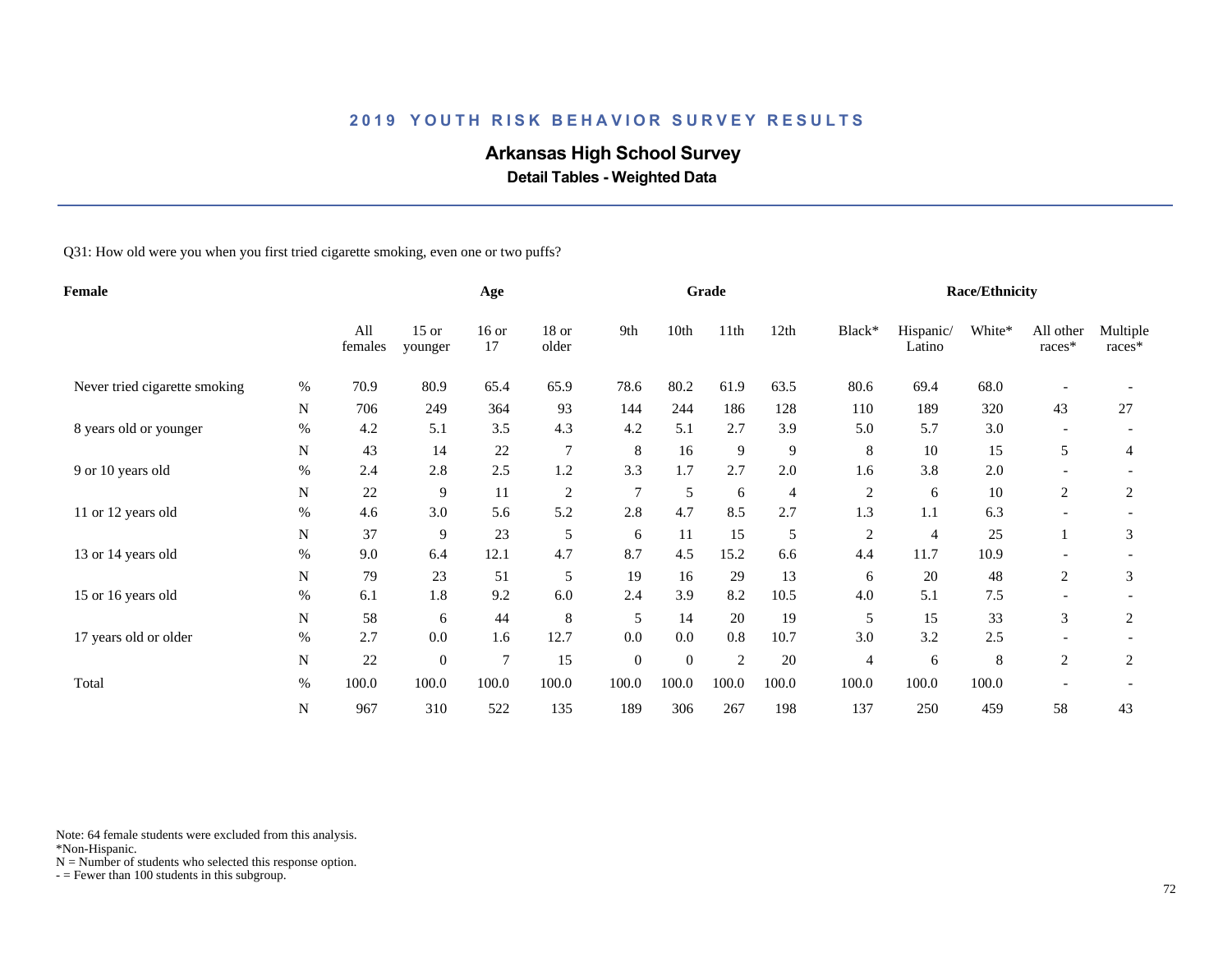## **Arkansas High School Survey**

 **Detail Tables - Weighted Data**

Q32: During the past 30 days, on how many days did you smoke cigarettes?

| <b>Total</b>  |           |       |                    | Age           |                |                |       | Grade          |                |                  |                     | <b>Race/Ethnicity</b> |                     |                      |
|---------------|-----------|-------|--------------------|---------------|----------------|----------------|-------|----------------|----------------|------------------|---------------------|-----------------------|---------------------|----------------------|
|               |           | Total | $15$ or<br>younger | $16$ or<br>17 | 18 or<br>older | 9th            | 10th  | 11th           | 12th           | Black*           | Hispanic/<br>Latino | White*                | All other<br>races* | Multiple<br>$races*$ |
| 0 days        | $\%$      | 90.3  | 95.2               | 88.1          | 86.2           | 95.1           | 90.9  | 88.4           | 86.8           | 96.0             | 91.8                | 88.1                  | 92.1                |                      |
|               | N         | 1,743 | 534                | 963           | 245            | 316            | 603   | 469            | 335            | 226              | 471                 | 819                   | 111                 | 73                   |
| 1 or 2 days   | $\%$      | 3.2   | 1.8                | 4.1           | 3.3            | 2.1            | 2.8   | 3.2            | 4.9            | 1.4              | 3.2                 | 3.9                   | 3.0                 |                      |
|               | N         | 52    | 12                 | 30            | $10\,$         | 9              | 14    | 13             | 16             | $\overline{4}$   | 11                  | 32                    | 4                   | $\overline{0}$       |
| 3 to 5 days   | $\%$      | 1.9   | 1.0                | 2.0           | 3.4            | 1.5            | 1.4   | 2.7            | 2.1            | 1.4              | 1.0                 | 2.3                   | 0.5                 |                      |
|               | N         | 30    | 4                  | 18            | 8              | 5              | 7     | 10             | 8              | 3                | 4                   | 18                    | 2                   | 2                    |
| 6 to 9 days   | $\%$      | 1.6   | 0.4                | 2.0           | 2.5            | 0.4            | 1.6   | 2.4            | 1.8            | 0.5              | 0.6                 | $2.0\,$               | 0.5                 |                      |
|               | N         | 22    | 3                  | 14            | 5              | $\overline{2}$ | 7     | $\overline{7}$ | 5              |                  | 2                   | 14                    | 2                   | 2                    |
| 10 to 19 days | %         | 1.0   | 0.4                | 1.4           | 0.8            | 0.3            | 1.2   | 0.8            | 1.4            | 0.4              | 0.8                 | 1.2                   | $0.0\,$             |                      |
|               | N         | 16    | $\sqrt{2}$         | 11            | 3              |                | 5     | $\mathfrak{Z}$ | 5              |                  | $\mathfrak{Z}$      | 10                    | $\overline{0}$      | $\mathbf{0}$         |
| 20 to 29 days | $\%$      | 0.7   | 0.3                | $1.0\,$       | 0.9            | 0.3            | 0.9   | 0.6            | 1.1            | 0.4              | 0.3                 | 0.8                   | 2.6                 |                      |
|               | ${\bf N}$ | 12    | $\overline{c}$     | $\,8\,$       | $\sqrt{2}$     | $\mathfrak{2}$ | 3     | $\overline{2}$ | $\overline{4}$ |                  |                     | $\overline{7}$        |                     |                      |
| All 30 days   | $\%$      | 1.5   | 1.0                | 1.4           | 2.8            | 0.2            | 1.1   | 1.9            | $2.0\,$        | 0.0              | 2.2                 | 1.7                   | 1.3                 |                      |
|               | ${\bf N}$ | 23    | 6                  | 10            | $\overline{7}$ |                | 3     | $\,$ 8 $\,$    | 8              | $\boldsymbol{0}$ | 4                   | 15                    |                     | $\overline{0}$       |
| Total         | $\%$      | 100.0 | 100.0              | 100.0         | 100.0          | 100.0          | 100.0 | 100.0          | 100.0          | 100.0            | 100.0               | 100.0                 | 100.0               |                      |
|               | N         | 1,898 | 563                | 1,054         | 280            | 336            | 642   | 512            | 381            | 236              | 496                 | 915                   | 121                 | 78                   |

Note: 126 students were exluded from this analysis.

\*Non-Hispanic.

 $N =$  Number of students who selected this response option.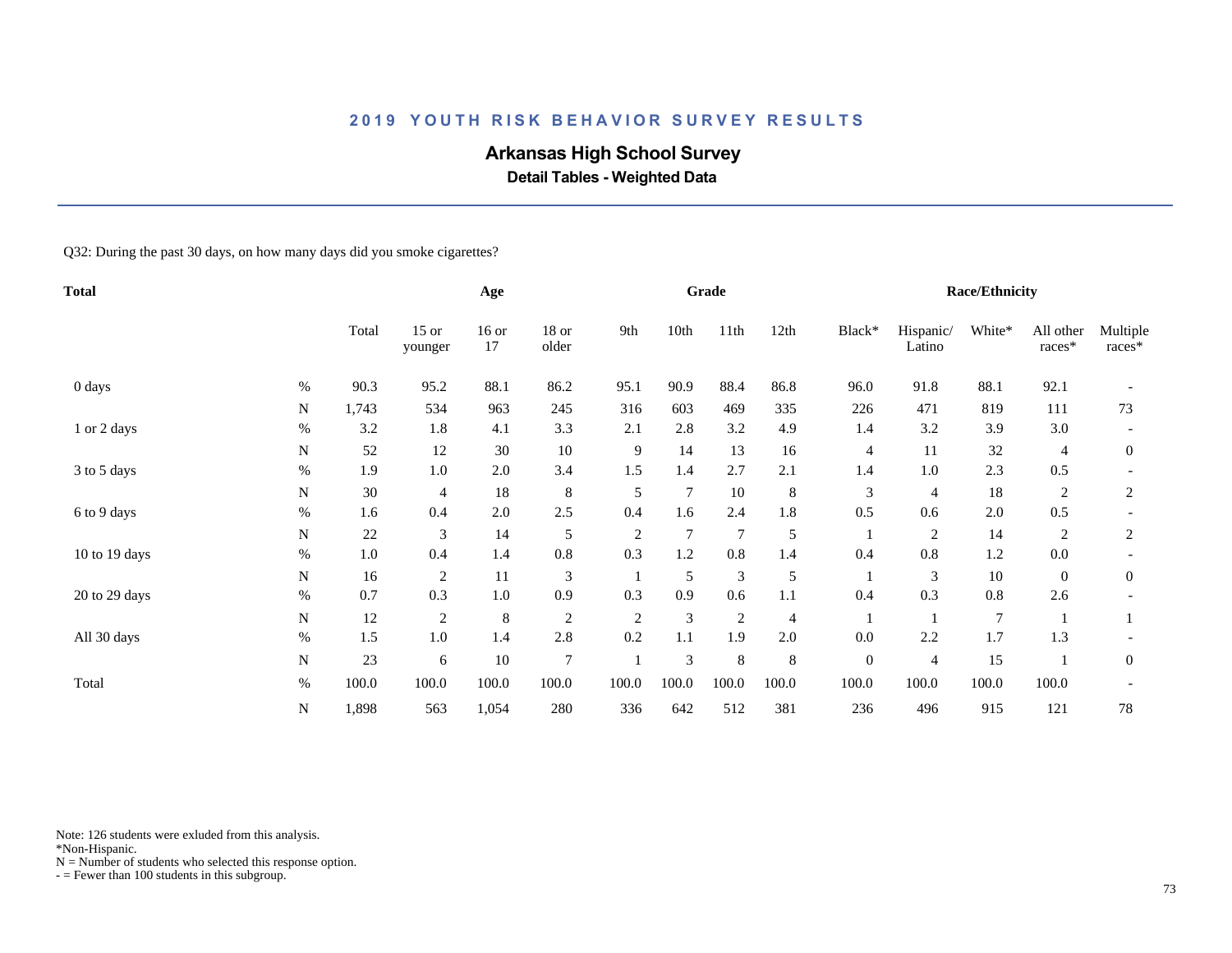## **Arkansas High School Survey**

 **Detail Tables - Weighted Data**

Q32: During the past 30 days, on how many days did you smoke cigarettes?

| Male          |           |              |                    | Age              |                |                |       | Grade          |                         |                  |                     | <b>Race/Ethnicity</b> |                     |                      |
|---------------|-----------|--------------|--------------------|------------------|----------------|----------------|-------|----------------|-------------------------|------------------|---------------------|-----------------------|---------------------|----------------------|
|               |           | All<br>males | $15$ or<br>younger | $16$ or<br>17    | 18 or<br>older | 9th            | 10th  | 11th           | 12th                    | Black*           | Hispanic/<br>Latino | White*                | All other<br>races* | Multiple<br>$races*$ |
| 0 days        | $\%$      | 87.5         | 94.4               | 84.5             | 81.8           | 94.0           | 86.5  | 85.1           | 83.3                    | 93.0             | 93.3                | 84.9                  |                     |                      |
|               | ${\bf N}$ | 816          | 229                | 469              | 117            | 137            | 306   | 205            | 157                     | 94               | 220                 | 392                   | 57                  | 34                   |
| 1 or 2 days   | $\%$      | 4.2          | 2.2                | 5.6              | 3.7            | 2.3            | 4.4   | 4.6            | 5.9                     | 2.3              | 2.0                 | 5.4                   |                     |                      |
|               | N         | 29           | 6                  | 17               | 6              | $\mathfrak{2}$ | 10    | $\overline{9}$ | 8                       | $\overline{c}$   | 4                   | 21                    |                     | $\overline{0}$       |
| 3 to 5 days   | $\%$      | 3.0          | 2.0                | 2.9              | 5.6            | 2.8            | 2.2   | 4.0            | 3.3                     | 2.1              | 2.1                 | 3.5                   |                     |                      |
|               | N         | 23           | 4                  | 12               | $\overline{7}$ | 5              | 5     | $\,$ 8 $\,$    | 5                       | $\overline{c}$   | 3                   | 15                    |                     | 2                    |
| 6 to 9 days   | $\%$      | 1.5          | 0.0                | 2.3              | 2.4            | 0.0            | 2.8   | 1.3            | 1.8                     | 1.0              | 0.7                 | 1.6                   |                     |                      |
|               | N         | 9            | $\boldsymbol{0}$   | $\overline{7}$   | $\overline{c}$ | $\mathbf{0}$   | 4     | $\overline{2}$ | $\overline{c}$          |                  |                     | 5                     | $\overline{0}$      |                      |
| 10 to 19 days | %         | 1.2          | 0.3                | 2.2              | 0.2            | 0.0            | 2.4   | 1.0            | 1.3                     | 0.8              | 0.0                 | 1.6                   |                     |                      |
|               | N         | 8            |                    | $\sqrt{6}$       |                | $\mathbf{0}$   | 4     | $\mathbf{1}$   | $\overline{\mathbf{c}}$ |                  | $\mathbf{0}$        | 6                     | $\overline{0}$      | $\mathbf{0}$         |
| 20 to 29 days | $\%$      | 0.5          | 0.4                | 0.4              | 0.9            | 0.4            | 0.5   | 0.3            | 0.7                     | $0.8\,$          | $0.0\,$             | 0.2                   |                     |                      |
|               | ${\bf N}$ | 4            |                    | $\boldsymbol{2}$ |                |                |       | $\mathbf{1}$   |                         |                  | $\boldsymbol{0}$    |                       |                     |                      |
| All 30 days   | $\%$      | 2.1          | 0.7                | 2.2              | 5.3            | 0.4            | 1.2   | 3.7            | 3.7                     | 0.0              | 1.9                 | 2.8                   |                     |                      |
|               | ${\bf N}$ | 16           | 3                  | $\overline{7}$   | 6              |                |       | 7              | 6                       | $\boldsymbol{0}$ | 2                   | 11                    |                     | $\boldsymbol{0}$     |
| Total         | $\%$      | 100.0        | 100.0              | 100.0            | 100.0          | 100.0          | 100.0 | 100.0          | 100.0                   | 100.0            | 100.0               | 100.0                 |                     |                      |
|               | ${\bf N}$ | 905          | 244                | 520              | 140            | 146            | 331   | 233            | 181                     | 101              | 230                 | 451                   | 61                  | 38                   |

Note: 68 male students were excluded from this analysis.

\*Non-Hispanic.

 $N =$  Number of students who selected this response option.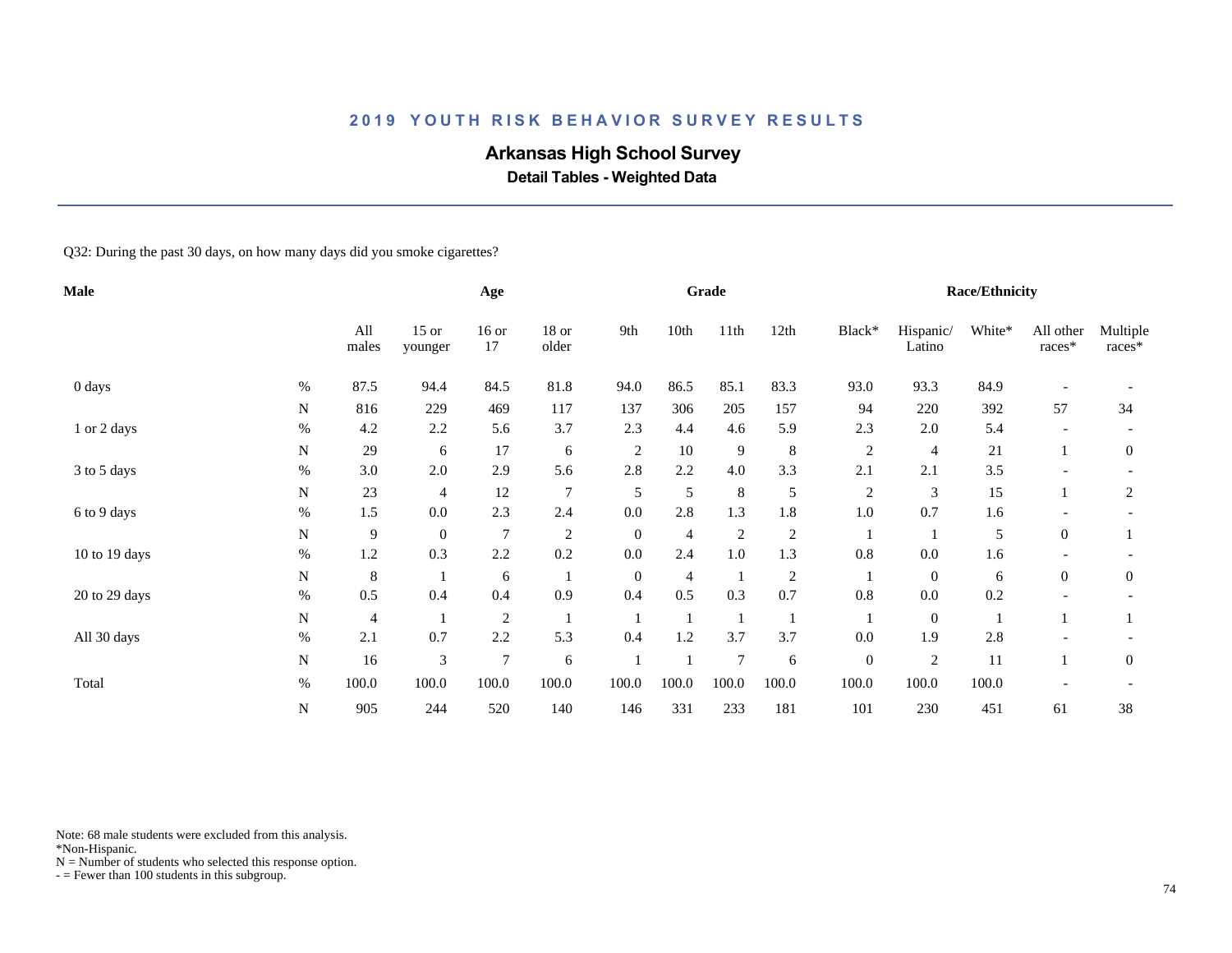## **Arkansas High School Survey**

 **Detail Tables - Weighted Data**

Q32: During the past 30 days, on how many days did you smoke cigarettes?

| <b>Female</b> |           |                |                    | Age            |                |                  |                | Grade          |         |                  |                     | <b>Race/Ethnicity</b> |                          |                    |
|---------------|-----------|----------------|--------------------|----------------|----------------|------------------|----------------|----------------|---------|------------------|---------------------|-----------------------|--------------------------|--------------------|
|               |           | All<br>females | $15$ or<br>younger | $16$ or<br>17  | 18 or<br>older | 9th              | 10th           | 11th           | 12th    | Black*           | Hispanic/<br>Latino | White*                | All other<br>$races*$    | Multiple<br>races* |
| 0 days        | $\%$      | 93.3           | 96.2               | 92.0           | 90.6           | 96.4             | 95.5           | 91.6           | 90.1    | 98.5             | 90.5                | 91.7                  |                          |                    |
|               | N         | 919            | 301                | 491            | 127            | 178              | 295            | 263            | 177     | 130              | 248                 | 426                   | 52                       | 39                 |
| 1 or 2 days   | $\%$      | 2.1            | 1.4                | 2.5            | 3.0            | 1.9              | 1.0            | 1.9            | 4.0     | 0.6              | 4.3                 | 2.2                   |                          |                    |
|               | N         | 23             | 6                  | 13             | $\overline{4}$ | $\overline{7}$   | 4              | $\overline{4}$ | $\,8\,$ | $\overline{2}$   | $\overline{7}$      | 11                    | 3                        | $\boldsymbol{0}$   |
| 3 to 5 days   | $\%$      | 0.7            | 0.0                | $1.1\,$        | 1.2            | 0.0              | 0.6            | 1.5            | 0.8     | 0.8              | 0.1                 | 0.9                   | $\overline{\phantom{0}}$ |                    |
|               | N         | 6              | $\boldsymbol{0}$   | 5              |                | $\mathbf{0}$     | $\overline{c}$ | $\overline{c}$ | 2       |                  |                     | 3                     |                          | 0                  |
| 6 to 9 days   | $\%$      | 1.6            | 0.9                | 1.8            | 2.7            | 0.9              | 0.4            | 3.5            | 1.8     | 0.0              | 0.5                 | 2.5                   |                          |                    |
|               | N         | 13             | 3                  | $\overline{7}$ | $\mathfrak{Z}$ | $\overline{c}$   | 3              | 5              | 3       | $\boldsymbol{0}$ |                     | 9                     | 2                        |                    |
| 10 to 19 days | $\%$      | 0.6            | 0.5                | 0.5            | 1.5            | 0.6              | 0.0            | 0.5            | 1.4     | 0.0              | 1.4                 | 0.7                   |                          |                    |
|               | N         | $\tau$         |                    | 4              | $\overline{2}$ |                  |                | $\overline{2}$ | 3       | $\boldsymbol{0}$ | 3                   | 4                     | $\boldsymbol{0}$         | $\boldsymbol{0}$   |
| 20 to 29 days | $\%$      | $1.0\,$        | 0.1                | 1.5            | 0.9            | 0.2              | 1.3            | 0.9            | 1.6     | $0.0\,$          | 0.6                 | 1.5                   |                          |                    |
|               | N         | 7              |                    | 5              |                |                  | $\sqrt{2}$     | -1             | 3       | $\mathbf{0}$     |                     | 6                     | $\overline{0}$           | $\boldsymbol{0}$   |
| All 30 days   | $\%$      | 0.6            | 1.0                | 0.5            | 0.2            | 0.0              | 1.1            | 0.1            | 0.3     | 0.0              | 2.5                 | 0.5                   |                          |                    |
|               | ${\bf N}$ | 6              | 2                  | $\mathfrak{Z}$ |                | $\boldsymbol{0}$ | $\overline{2}$ |                | 2       | $\boldsymbol{0}$ | $\overline{c}$      | 4                     | $\overline{0}$           | $\boldsymbol{0}$   |
| Total         | $\%$      | 100.0          | 100.0              | 100.0          | 100.0          | 100.0            | 100.0          | 100.0          | 100.0   | 100.0            | 100.0               | 100.0                 |                          |                    |
|               | ${\bf N}$ | 981            | 314                | 528            | 139            | 189              | 309            | 278            | 198     | 133              | 263                 | 463                   | 58                       | $40\,$             |

Note: 50 female students were excluded from this analysis.

\*Non-Hispanic.

 $N =$  Number of students who selected this response option.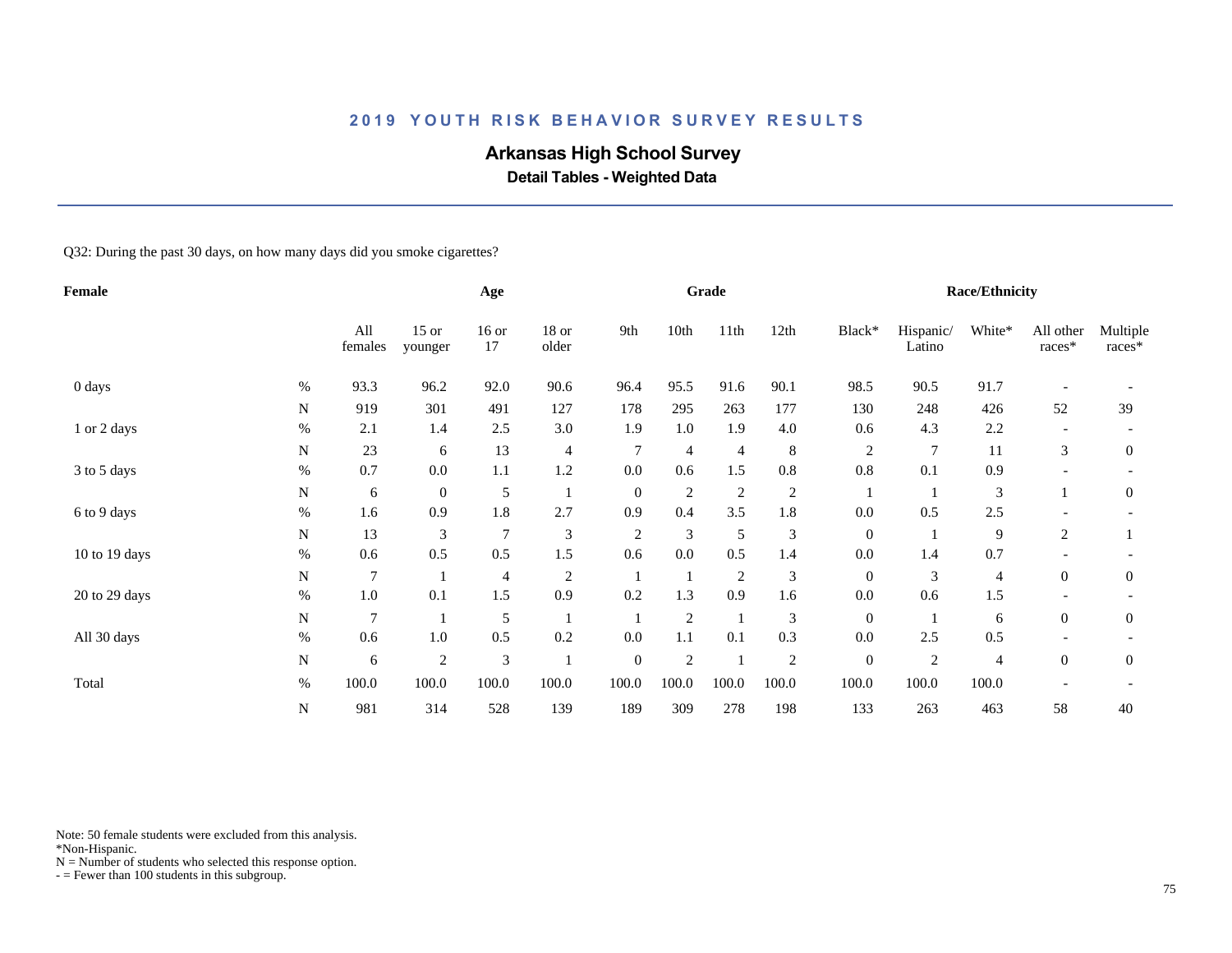## **Arkansas High School Survey**

 **Detail Tables - Weighted Data**

Q33: During the past 30 days, on the days you smoked, how many cigarettes did you smoke per day?

| Total                    |           |                | Age                |               |                |              | Grade        |                  |       |                  | <b>Race/Ethnicity</b> |         |                     |                    |
|--------------------------|-----------|----------------|--------------------|---------------|----------------|--------------|--------------|------------------|-------|------------------|-----------------------|---------|---------------------|--------------------|
|                          |           | Total          | $15$ or<br>younger | $16$ or<br>17 | 18 or<br>older | 9th          | 10th         | 11 <sup>th</sup> | 12th  | Black*           | Hispanic/<br>Latino   | White*  | All other<br>races* | Multiple<br>races* |
| Did not smoke cigarettes | $\%$      | 90.3           | 95.2               | 88.1          | 86.1           | 95.3         | 90.6         | 88.5             | 86.8  | 96.1             | 91.7                  | 88.1    | 94.3                |                    |
|                          | N         | 1,737          | 534                | 962           | 240            | 316          | 603          | 468              | 331   | 226              | 466                   | 817     | 111                 | 73                 |
| Less than 1 cigarette    | $\%$      | 3.3            | 1.9                | 3.9           | 4.5            | 2.2          | 1.9          | 3.8              | 5.8   | 0.9              | 3.0                   | 4.3     | 0.7                 |                    |
|                          | N         | 52             | 11                 | 31            | 10             | 9            | 10           | 15               | 18    | $\overline{c}$   | 11                    | 34      | 2                   |                    |
| 1 cigarette              | $\%$      | 1.9            | 0.9                | 2.5           | 2.1            | 0.6          | 2.1          | 3.3              | 1.5   | 1.0              | 1.7                   | 2.2     | 0.2                 |                    |
|                          | N         | 31             | 6                  | 19            | 6              | 4            | 10           | 10               | 6     | 3                | 6                     | 18      |                     | 2                  |
| 2 to 5 cigarettes        | $\%$      | 3.3            | 0.9                | 4.0           | 6.6            | 1.9          | 3.4          | 3.5              | 4.8   | 1.6              | 1.2                   | 4.3     | 4.9                 |                    |
|                          | N         | 49             | 6                  | 29            | 14             | 6            | 14           | 13               | 15    | 3                | 3                     | 34      | 5                   | 2                  |
| 6 to 10 cigarettes       | $\%$      | 0.8            | 0.4                | 1.3           | 0.1            | 0.0          | 1.8          | 0.8              | 0.6   | 0.4              | 0.3                   | 1.0     | 0.0                 |                    |
|                          | N         | 13             | $\overline{2}$     | 10            |                | $\mathbf{0}$ | 5            | $\mathfrak{Z}$   | 3     |                  |                       | $\,8\,$ | $\theta$            | $\overline{0}$     |
| 11 to 20 cigarettes      | $\%$      | 0.1            | 0.0                | 0.1           | 0.3            | 0.0          | 0.0          | 0.0              | 0.3   | 0.0              | 0.3                   | 0.1     | 0.0                 |                    |
|                          | ${\bf N}$ | $\overline{c}$ | $\mathbf{0}$       |               |                | $\mathbf{0}$ | $\mathbf{0}$ | $\overline{0}$   |       | $\boldsymbol{0}$ |                       |         | $\overline{0}$      | $\mathbf{0}$       |
| More than 20 cigarettes  | $\%$      | 0.3            | 0.6                | 0.0           | 0.3            | 0.0          | 0.1          | 0.1              | 0.2   | 0.0              | 1.7                   | 0.0     | 0.0                 |                    |
|                          | N         | 5              | 3                  |               |                | $\mathbf{0}$ |              |                  |       | $\overline{0}$   | 3                     |         | $\theta$            | $\overline{0}$     |
| Total                    | $\%$      | 100.0          | 100.0              | 100.0         | 100.0          | 100.0        | 100.0        | 100.0            | 100.0 | 100.0            | 100.0                 | 100.0   | 100.0               |                    |
|                          | N         | 1,889          | 562                | 1,053         | 273            | 335          | 643          | 510              | 375   | 235              | 491                   | 913     | 119                 | 78                 |

Note: 135 students were exluded from this analysis.

\*Non-Hispanic.

 $N =$  Number of students who selected this response option.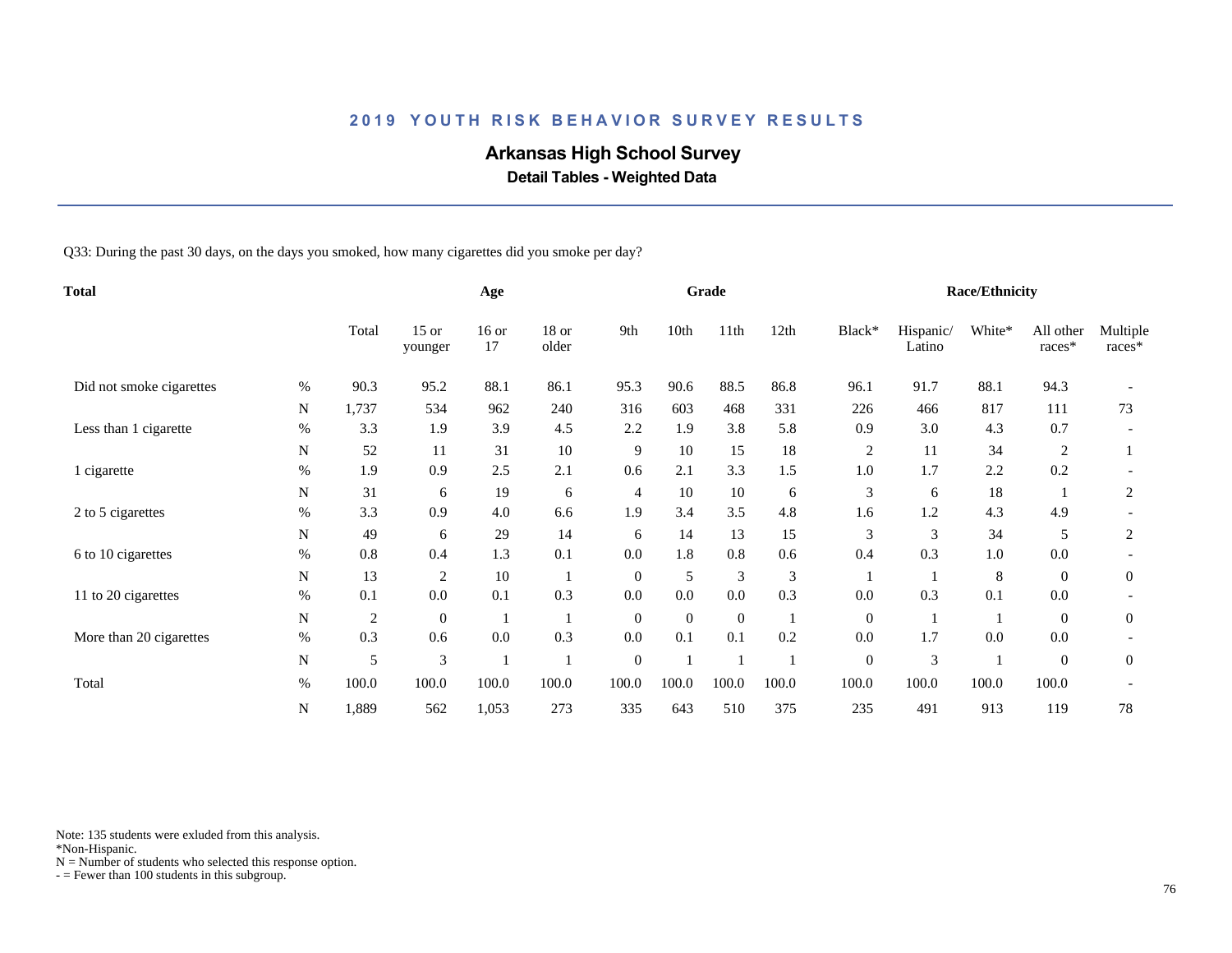## **Arkansas High School Survey**

 **Detail Tables - Weighted Data**

Q33: During the past 30 days, on the days you smoked, how many cigarettes did you smoke per day?

| Male                     |             |                |                    | Age           |                |                |                | Grade            |                  |                |                     | <b>Race/Ethnicity</b> |                          |                    |
|--------------------------|-------------|----------------|--------------------|---------------|----------------|----------------|----------------|------------------|------------------|----------------|---------------------|-----------------------|--------------------------|--------------------|
|                          |             | All<br>males   | $15$ or<br>younger | $16$ or<br>17 | 18 or<br>older | 9th            | 10th           | 11 <sup>th</sup> | 12th             | Black*         | Hispanic/<br>Latino | White*                | All other<br>races*      | Multiple<br>races* |
| Did not smoke cigarettes | $\%$        | 87.5           | 94.7               | 84.5          | 81.2           | 94.0           | 86.5           | 85.3             | 83.0             | 93.0           | 93.1                | 84.9                  |                          |                    |
|                          | $\mathbf N$ | 811            | 228                | 469           | 113            | 137            | 306            | 205              | 153              | 94             | 216                 | 391                   | 57                       | 34                 |
| Less than 1 cigarette    | $\%$        | 4.2            | 3.4                | 4.1           | 6.2            | 2.9            | 3.2            | 3.5              | 8.1              | 1.0            | 3.2                 | 5.4                   |                          |                    |
|                          | N           | 29             | 8                  | 14            | $\overline{7}$ | 4              | 7              | 8                | $10\,$           |                | 5                   | 21                    | $\overline{0}$           |                    |
| 1 cigarette              | $\%$        | 2.6            | 0.5                | 3.8           | 3.0            | 0.2            | 3.6            | 4.2              | 2.1              | 1.8            | 0.9                 | 2.9                   | $\overline{\phantom{0}}$ |                    |
|                          | N           | 19             | $\overline{c}$     | 13            | 4              |                | 7              | $\overline{7}$   | 3                | $\overline{c}$ | $\overline{2}$      | 12                    | $\boldsymbol{0}$         | 2                  |
| 2 to 5 cigarettes        | $\%$        | 4.3            | 1.1                | 5.3           | 8.5            | 2.9            | 3.8            | 5.3              | 5.9              | 3.4            | 1.2                 | 5.0                   |                          |                    |
|                          | N           | 29             | 3                  | 17            | 9              | $\overline{4}$ | $\overline{7}$ | 9                | 8                | 3              |                     | 19                    | 3                        |                    |
| 6 to 10 cigarettes       | $\%$        | 1.1            | 0.4                | 1.9           | $0.0\,$        | 0.0            | 2.9            | 1.5              | 0.0              | 0.8            | 0.0                 | 1.6                   |                          |                    |
|                          | N           | 6              |                    | 5             | $\mathbf{0}$   | $\mathbf{0}$   | 4              | $\overline{2}$   | $\boldsymbol{0}$ |                | $\boldsymbol{0}$    | 5                     | $\overline{0}$           | $\overline{0}$     |
| 11 to 20 cigarettes      | $\%$        | 0.2            | 0.0                | 0.2           | 0.5            | 0.0            | 0.0            | 0.0              | 0.6              | 0.0            | 0.8                 | 0.2                   |                          |                    |
|                          | N           | $\overline{c}$ | $\mathbf{0}$       |               |                | $\mathbf{0}$   | $\mathbf{0}$   | $\overline{0}$   |                  | $\mathbf{0}$   |                     |                       | $\overline{0}$           | $\overline{0}$     |
| More than 20 cigarettes  | $\%$        | 0.1            | 0.0                | 0.1           | 0.6            | 0.0            | 0.0            | 0.1              | 0.4              | 0.0            | 0.8                 | 0.1                   |                          |                    |
|                          | N           | $\sqrt{2}$     | $\theta$           |               |                | $\mathbf{0}$   | $\overline{0}$ |                  |                  | $\mathbf{0}$   |                     |                       | $\Omega$                 | $\overline{0}$     |
| Total                    | $\%$        | 100.0          | 100.0              | 100.0         | 100.0          | 100.0          | 100.0          | 100.0            | 100.0            | 100.0          | 100.0               | 100.0                 |                          |                    |
|                          | ${\bf N}$   | 898            | 242                | 520           | 135            | 146            | 331            | 232              | 176              | 101            | 226                 | 450                   | 60                       | 38                 |

Note: 75 male students were excluded from this analysis.

\*Non-Hispanic.

 $N =$  Number of students who selected this response option.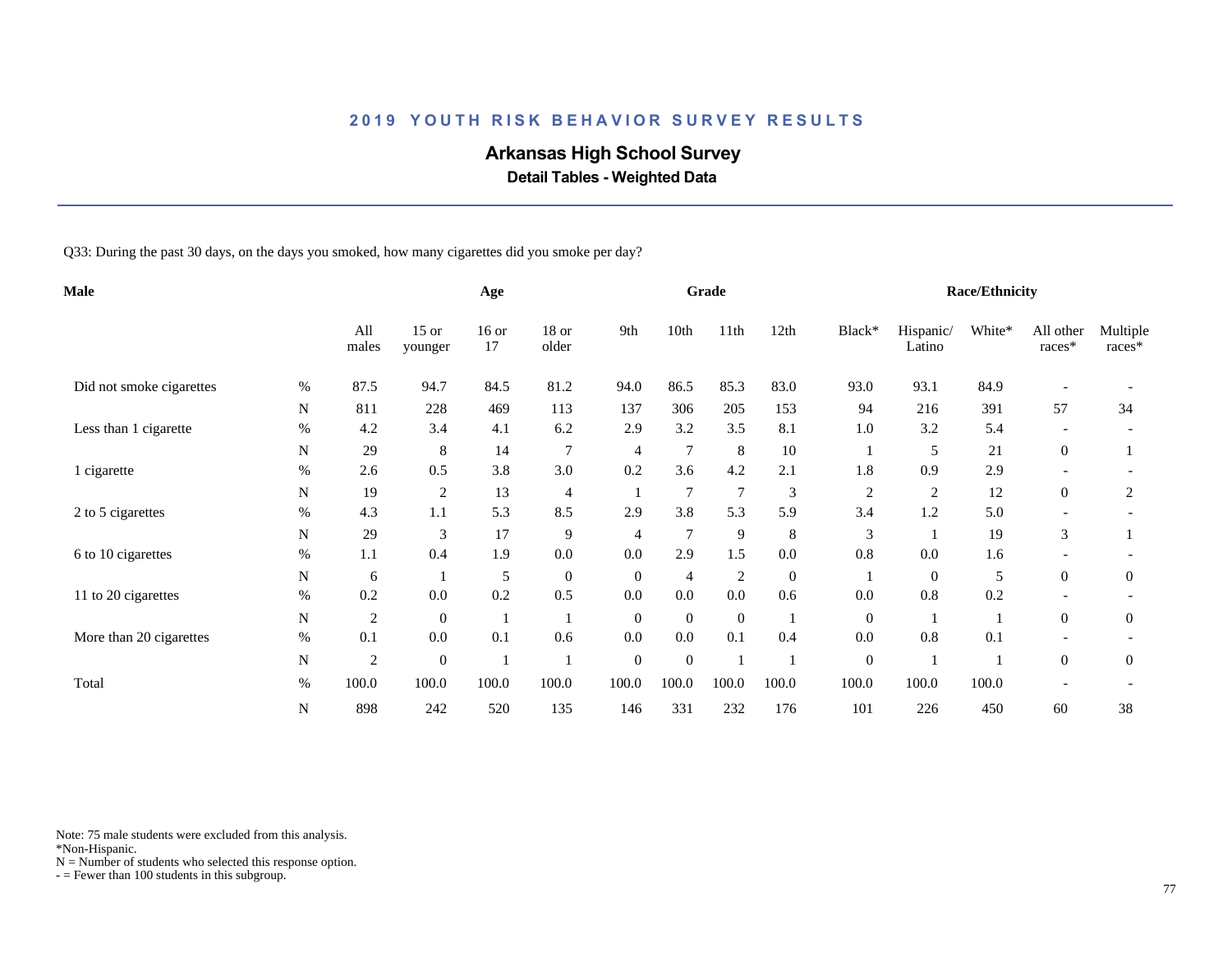## **Arkansas High School Survey**

 **Detail Tables - Weighted Data**

Q33: During the past 30 days, on the days you smoked, how many cigarettes did you smoke per day?

| Female                   |             |                |                    | Age              |                  |                  |          | Grade            |                  |                  |                     | <b>Race/Ethnicity</b> |                          |                    |
|--------------------------|-------------|----------------|--------------------|------------------|------------------|------------------|----------|------------------|------------------|------------------|---------------------|-----------------------|--------------------------|--------------------|
|                          |             | All<br>females | $15$ or<br>younger | $16$ or<br>17    | 18 or<br>older   | 9th              | 10th     | 11th             | 12th             | Black*           | Hispanic/<br>Latino | White*                | All other<br>races*      | Multiple<br>races* |
| Did not smoke cigarettes | $\%$        | 93.4           | 96.5               | 92.0             | 90.9             | 96.7             | 95.5     | 91.6             | 90.4             | 98.8             | 90.4                | 91.6                  |                          |                    |
|                          | $\mathbf N$ | 917            | 301                | 490              | 126              | 178              | 294      | 262              | 177              | 130              | 247                 | 425                   | 52                       | 39                 |
| Less than 1 cigarette    | %           | 2.4            | 0.5                | 3.6              | 2.8              | 1.3              | 0.5      | 4.2              | 3.7              | 0.9              | 2.9                 | 3.1                   |                          |                    |
|                          | N           | 22             | 3                  | 16               | 3                | 5                | 3        | $\overline{7}$   | $\overline{7}$   |                  | 6                   | 13                    | 2                        | $\mathbf{0}$       |
| 1 cigarette              | $\%$        | 1.3            | 1.3                | 1.2              | 1.3              | 1.1              | 0.5      | 2.4              | 0.9              | 0.3              | 2.3                 | 1.5                   | $\overline{\phantom{a}}$ |                    |
|                          | N           | 12             | 4                  | 6                | $\overline{c}$   | 3                | 3        | 3                | 3                |                  | 4                   | 6                     |                          | $\overline{0}$     |
| 2 to 5 cigarettes        | $\%$        | 2.3            | 0.8                | 2.6              | 4.7              | 0.8              | 3.1      | 1.7              | 3.9              | 0.0              | 1.2                 | 3.5                   |                          |                    |
|                          | N           | 20             | 3                  | 12               | 5                | $\overline{c}$   | 7        | $\overline{4}$   | 7                | $\mathbf{0}$     | 2                   | 15                    | 2                        |                    |
| 6 to 10 cigarettes       | $\%$        | 0.3            | 0.0                | 0.5              | 0.2              | 0.0              | 0.0      | 0.1              | 1.1              | 0.0              | 0.6                 | 0.3                   |                          |                    |
|                          | N           | 4              | $\boldsymbol{0}$   | 3                |                  | $\overline{0}$   | $\theta$ | -1               | 3                | $\mathbf{0}$     |                     | 3                     | $\overline{0}$           | $\overline{0}$     |
| 11 to 20 cigarettes      | $\%$        | 0.0            | 0.0                | $0.0\,$          | $0.0\,$          | 0.0              | 0.0      | $0.0\,$          | $0.0\,$          | 0.0              | $0.0\,$             | 0.0                   |                          |                    |
|                          | $\mathbf N$ | $\mathbf{0}$   | $\boldsymbol{0}$   | $\boldsymbol{0}$ | $\mathbf{0}$     | $\mathbf{0}$     | $\theta$ | $\overline{0}$   | $\boldsymbol{0}$ | $\overline{0}$   | $\mathbf{0}$        | $\overline{0}$        | $\overline{0}$           | $\overline{0}$     |
| More than 20 cigarettes  | $\%$        | 0.3            | $1.0\,$            | $0.0\,$          | $0.0\,$          | 0.0              | 0.3      | 0.0              | $0.0\,$          | 0.0              | 2.6                 | 0.0                   |                          |                    |
|                          | ${\bf N}$   | $\overline{2}$ | $\mathfrak{2}$     | $\boldsymbol{0}$ | $\boldsymbol{0}$ | $\boldsymbol{0}$ |          | $\boldsymbol{0}$ | $\boldsymbol{0}$ | $\boldsymbol{0}$ | $\overline{2}$      | $\boldsymbol{0}$      | $\Omega$                 | $\mathbf{0}$       |
| Total                    | $\%$        | 100.0          | 100.0              | 100.0            | 100.0            | 100.0            | 100.0    | 100.0            | 100.0            | 100.0            | 100.0               | 100.0                 |                          |                    |
|                          | ${\bf N}$   | 977            | 313                | 527              | 137              | 188              | 308      | 277              | 197              | 132              | 262                 | 462                   | 57                       | 40                 |

Note: 54 female students were excluded from this analysis.

\*Non-Hispanic.

 $N =$  Number of students who selected this response option.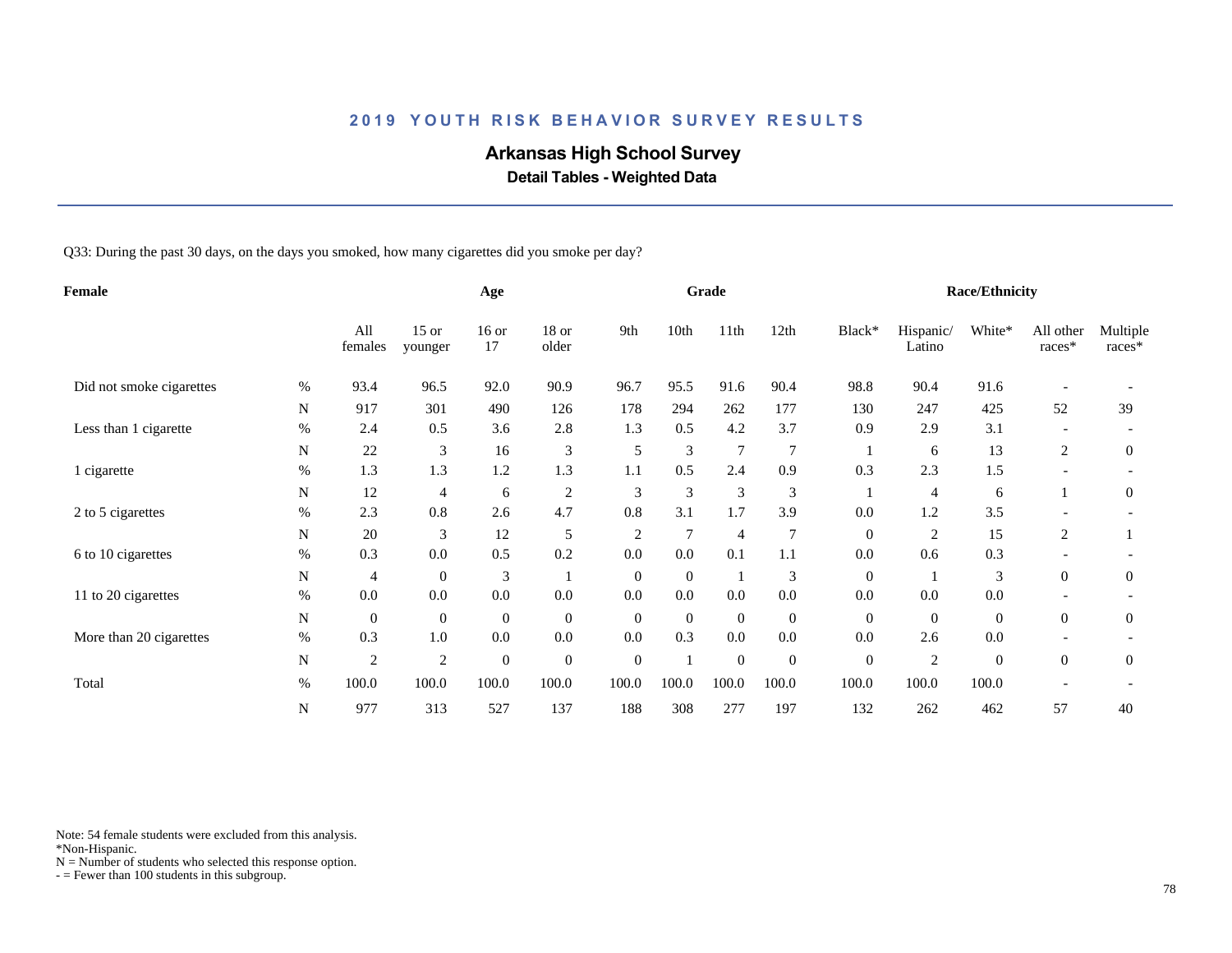## **Arkansas High School Survey**

 **Detail Tables - Weighted Data**

#### Q34: Have you ever used an electronic vapor product?

| <b>Total</b> |   |       |                    | Age           |                  |       |       | Grade            |       |        |                     | <b>Race/Ethnicity</b> |                     |                          |
|--------------|---|-------|--------------------|---------------|------------------|-------|-------|------------------|-------|--------|---------------------|-----------------------|---------------------|--------------------------|
|              |   | Total | $15$ or<br>younger | $16$ or<br>17 | $18$ or<br>older | 9th   | 10th  | 11 <sup>th</sup> | 12th  | Black* | Hispanic/<br>Latino | White*                | All other<br>races* | Multiple<br>races*       |
| Yes          | % | 51.5  | 42.5               | 56.7          | 54.3             | 42.6  | 50.3  | 56.8             | 56.9  | 43.1   | 50.6                | 54.1                  | 50.3                |                          |
|              | N | 952   | 236                | 557           | 159              | 146   | 302   | 274              | 220   | 108    | 230                 | 495                   | 51                  | 50                       |
| No           | % | 48.5  | 57.5               | 43.3          | 45.7             | 57.4  | 49.7  | 43.2             | 43.1  | 56.9   | 49.4                | 45.9                  | 49.7                | $\overline{\phantom{a}}$ |
|              | N | 965   | 322                | 509           | 132              | 188   | 345   | 242              | 177   | 132    | 274                 | 433                   | 64                  | 32                       |
| Total        | % | 100.0 | 100.0              | 100.0         | 100.0            | 100.0 | 100.0 | 100.0            | 100.0 | 100.0  | 100.0               | 100.0                 | 100.0               |                          |
|              | N | 1,917 | 558                | 1,066         | 291              | 334   | 647   | 516              | 397   | 240    | 504                 | 928                   | 115                 | 82                       |

Note: 107 students were exluded from this analysis.

\*Non-Hispanic.

 $N =$  Number of students who selected this response option.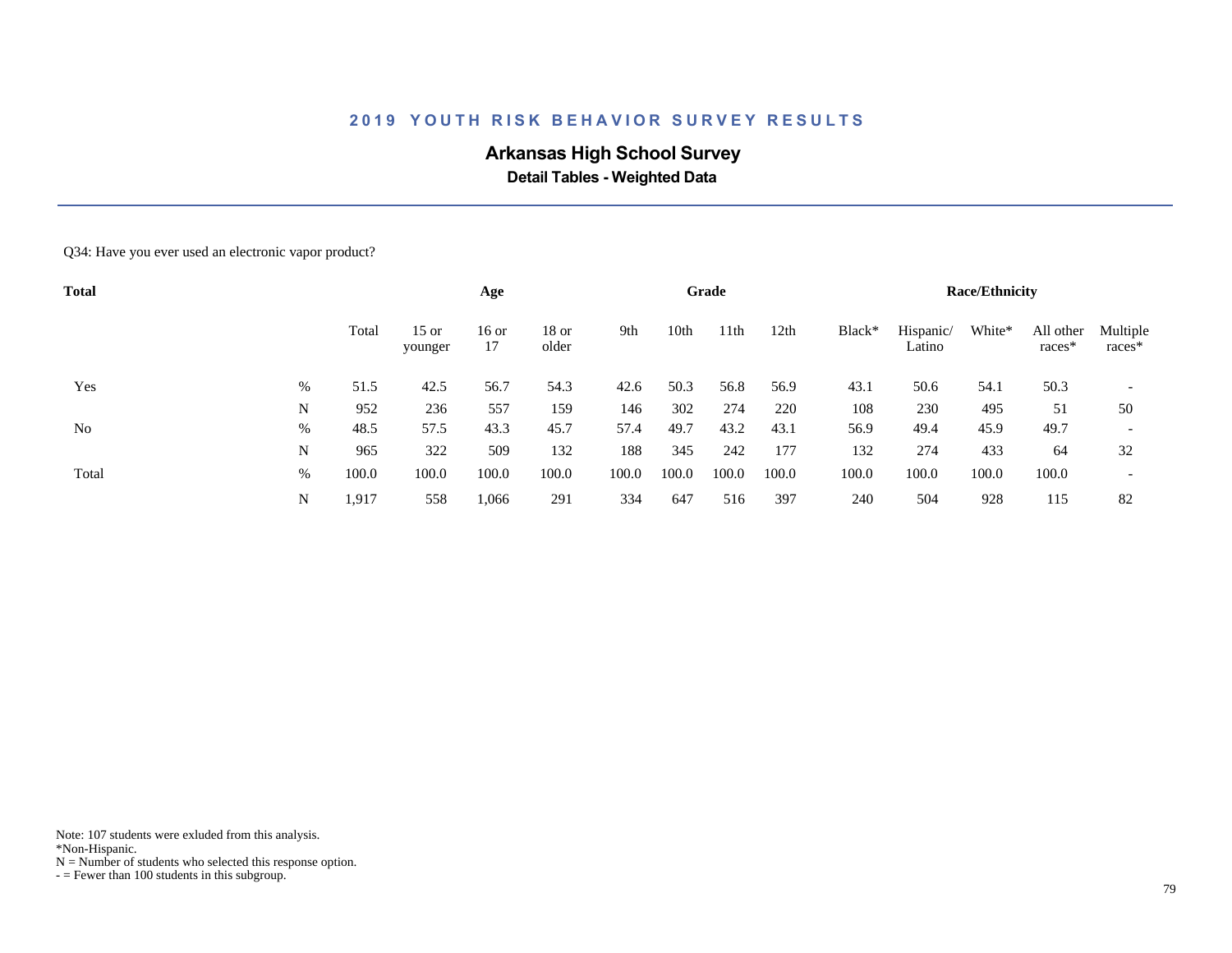## **Arkansas High School Survey**

 **Detail Tables - Weighted Data**

#### Q34: Have you ever used an electronic vapor product?

| <b>Male</b> |   |              |                    | Age           |                  |       |       | Grade |       |                          |                     | <b>Race/Ethnicity</b> |                     |                          |
|-------------|---|--------------|--------------------|---------------|------------------|-------|-------|-------|-------|--------------------------|---------------------|-----------------------|---------------------|--------------------------|
|             |   | All<br>males | $15$ or<br>younger | $16$ or<br>17 | $18$ or<br>older | 9th   | 10th  | 11th  | 12th  | Black*                   | Hispanic/<br>Latino | White*                | All other<br>races* | Multiple<br>races*       |
| Yes         | % | 52.5         | 41.1               | 59.4          | 54.9             | 41.2  | 50.2  | 63.0  | 57.8  | $\overline{\phantom{a}}$ | 51.6                | 54.7                  |                     |                          |
|             | N | 461          | 96                 | 280           | 85               | 59    | 152   | 138   | 108   | 47                       | 108                 | 246                   | 28                  | 24                       |
| No          | % | 47.5         | 58.9               | 40.6          | 45.1             | 58.8  | 49.8  | 37.0  | 42.2  | $\overline{\phantom{a}}$ | 48.4                | 45.3                  |                     | $\overline{\phantom{0}}$ |
|             | N | 452          | 142                | 245           | 64               | 82    | 181   | 98    | 84    | 51                       | 126                 | 213                   | 34                  | 16                       |
| Total       | % | 100.0        | 100.0              | 100.0         | 100.0            | 100.0 | 100.0 | 100.0 | 100.0 | $\overline{\phantom{a}}$ | 100.0               | 100.0                 |                     |                          |
|             | N | 913          | 238                | 525           | 149              | 141   | 333   | 236   | 192   | 98                       | 234                 | 459                   | 62                  | 40                       |

Note: 60 male students were excluded from this analysis.

\*Non-Hispanic.

 $N =$  Number of students who selected this response option.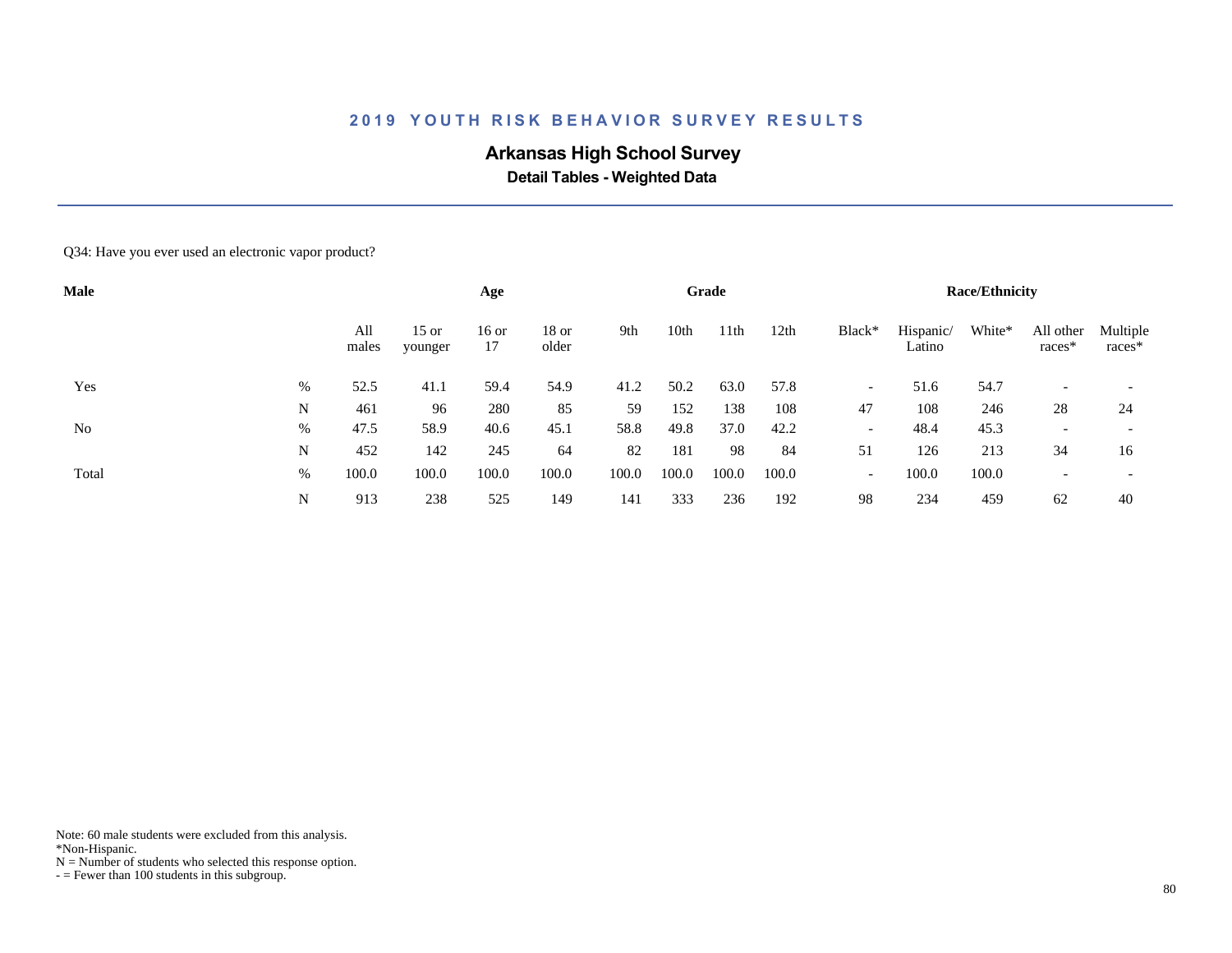## **Arkansas High School Survey**

 **Detail Tables - Weighted Data**

#### Q34: Have you ever used an electronic vapor product?

| <b>Female</b> |   |                |                    | Age           |                  |       |       | Grade |       |        |                     | <b>Race/Ethnicity</b> |                     |                          |
|---------------|---|----------------|--------------------|---------------|------------------|-------|-------|-------|-------|--------|---------------------|-----------------------|---------------------|--------------------------|
|               |   | All<br>females | $15$ or<br>younger | $16$ or<br>17 | $18$ or<br>older | 9th   | 10th  | 11th  | 12th  | Black* | Hispanic/<br>Latino | White*                | All other<br>races* | Multiple<br>races*       |
| Yes           | % | 50.4           | 43.1               | 54.2          | 54.4             | 44.0  | 49.9  | 51.1  | 56.4  | 42.2   | 50.0                | 53.2                  |                     |                          |
|               | N | 485            | 135                | 276           | 74               | 86    | 147   | 136   | 112   | 61     | 120                 | 248                   | 22                  | 26                       |
| No            | % | 49.6           | 56.9               | 45.8          | 45.6             | 56.0  | 50.1  | 48.9  | 43.6  | 57.8   | 50.0                | 46.8                  |                     | $\overline{\phantom{0}}$ |
|               | N | 508            | 179                | 262           | 67               | 106   | 163   | 143   | 92    | 79     | 147                 | 220                   | 29                  | 16                       |
| Total         | % | 100.0          | 100.0              | 100.0         | 100.0            | 100.0 | 100.0 | 100.0 | 100.0 | 100.0  | 100.0               | 100.0                 |                     |                          |
|               | N | 993            | 314                | 538           | 141              | 192   | 310   | 279   | 204   | 140    | 267                 | 468                   | 51                  | 42                       |

Note: 38 female students were excluded from this analysis.

\*Non-Hispanic.

 $N =$  Number of students who selected this response option.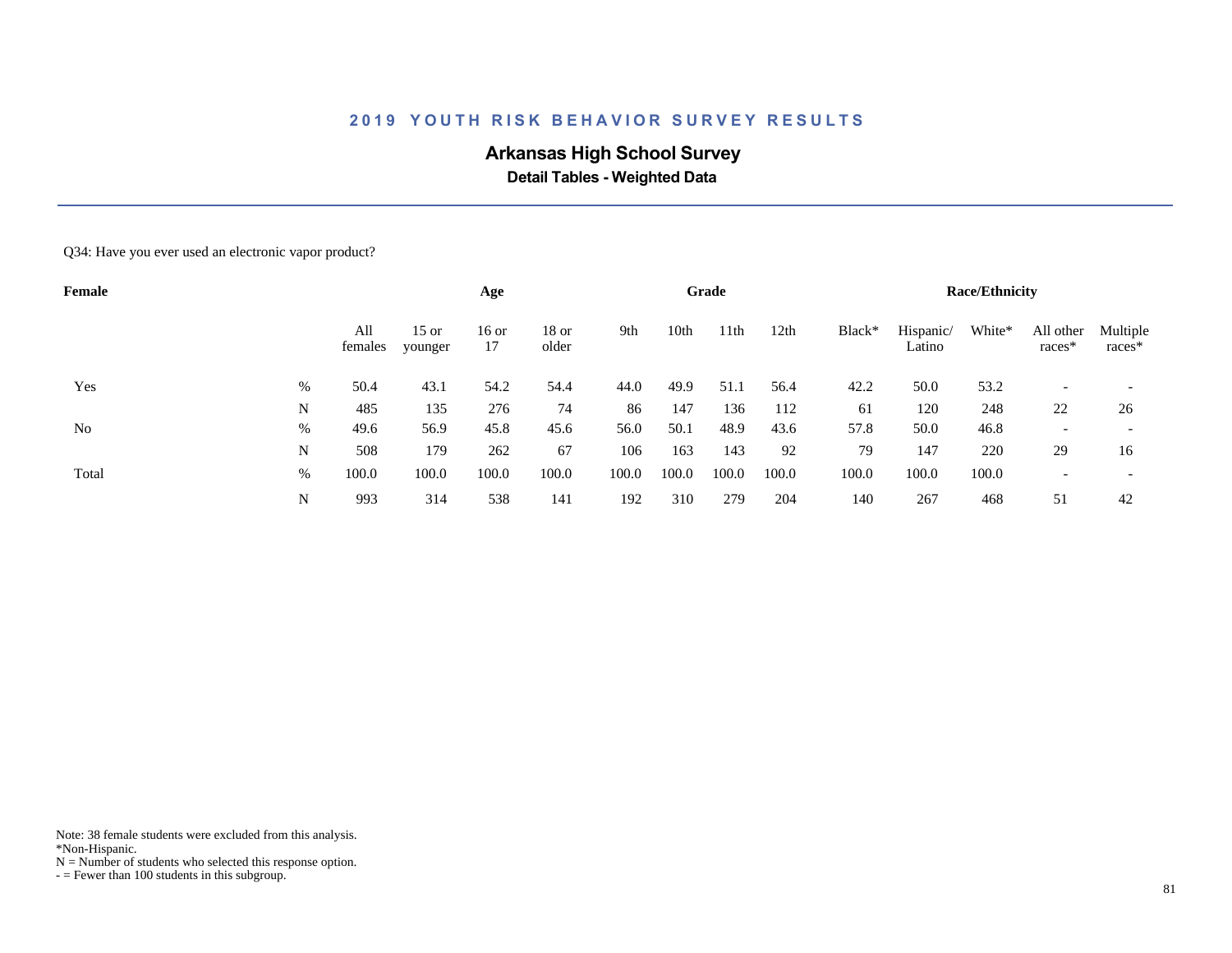## **Arkansas High School Survey**

 **Detail Tables - Weighted Data**

Q35: During the past 30 days, on how many days did you use an electronic vapor product?

| <b>Total</b>  |      |       |                    | Age           |                  |       |        | Grade |         |                |                     | <b>Race/Ethnicity</b> |                     |                    |
|---------------|------|-------|--------------------|---------------|------------------|-------|--------|-------|---------|----------------|---------------------|-----------------------|---------------------|--------------------|
|               |      | Total | $15$ or<br>younger | $16$ or<br>17 | $18$ or<br>older | 9th   | 10th   | 11th  | 12th    | Black*         | Hispanic/<br>Latino | White*                | All other<br>races* | Multiple<br>races* |
| 0 days        | $\%$ | 75.7  | 83.7               | 72.0          | 68.9             | 84.5  | 78.2   | 71.5  | 68.1    | 87.4           | 80.6                | 71.1                  | 78.9                |                    |
|               | N    | 1,301 | 418                | 700           | 181              | 245   | 454    | 335   | 248     | 176            | 357                 | 589                   | 88                  | 54                 |
| 1 or 2 days   | $\%$ | 5.4   | 3.1                | 6.1           | 8.1              | 4.1   | 3.5    | 6.7   | 7.2     | 7.0            | 3.6                 | 5.6                   | 2.7                 |                    |
|               | N    | 76    | 13                 | 47            | 16               | 10    | 19     | 25    | 21      | 12             | 15                  | 43                    | 4                   | 2                  |
| 3 to 5 days   | $\%$ | 3.4   | 2.7                | 4.7           | 1.1              | 2.3   | 4.5    | 4.9   | 1.7     | 0.7            | 2.0                 | 4.2                   | 5.3                 |                    |
|               | N    | 51    | 11                 | 36            | 4                | 6     | 18     | 18    | 6       | 3              | 6                   | 30                    | 4                   | 4                  |
| 6 to 9 days   | $\%$ | 2.5   | 2.2                | 2.2           | 4.2              | 1.9   | 2.8    | 2.4   | 3.2     | 1.9            | 4.4                 | 2.2                   | 5.0                 |                    |
|               | N    | 37    | 12                 | 18            | $\overline{7}$   | 5     | 14     | 10    | $\,8\,$ | $\mathfrak{Z}$ | 14                  | 14                    | 3                   | 2                  |
| 10 to 19 days | $\%$ | 2.9   | 1.7                | 4.1           | 1.9              | 1.1   | 3.5    | 3.6   | 3.7     | 1.2            | 1.9                 | 3.6                   | 2.1                 |                    |
|               | N    | 39    | 7                  | 29            | $\mathfrak{Z}$   | 3     | 13     | 13    | $10\,$  | $\overline{c}$ | 7                   | 27                    |                     |                    |
| 20 to 29 days | $\%$ | 1.6   | 1.8                | 1.6           | 1.5              | 1.4   | 1.4    | 2.6   | 0.9     | 0.8            | $1.0\,$             | 1.9                   | 2.3                 |                    |
|               | N    | 27    | 11                 | 12            | $\overline{4}$   | 6     | $\tau$ | 9     | 3       | $\overline{c}$ | $\overline{c}$      | 17                    | 2                   | 2                  |
| All 30 days   | $\%$ | 8.5   | 4.9                | 9.3           | 14.3             | 4.6   | 6.1    | 8.2   | 15.2    | 1.0            | 6.5                 | 11.3                  | 3.8                 |                    |
|               | N    | 110   | 22                 | 59            | 29               | 15    | 21     | 30    | 41      | $\overline{2}$ | 12                  | 85                    | 3                   | 4                  |
| Total         | $\%$ | 100.0 | 100.0              | 100.0         | 100.0            | 100.0 | 100.0  | 100.0 | 100.0   | 100.0          | 100.0               | 100.0                 | 100.0               |                    |
|               | N    | 1,641 | 494                | 901           | 244              | 290   | 546    | 440   | 337     | 200            | 413                 | 805                   | 105                 | 69                 |

Note: 383 students were exluded from this analysis.

\*Non-Hispanic.

 $N =$  Number of students who selected this response option.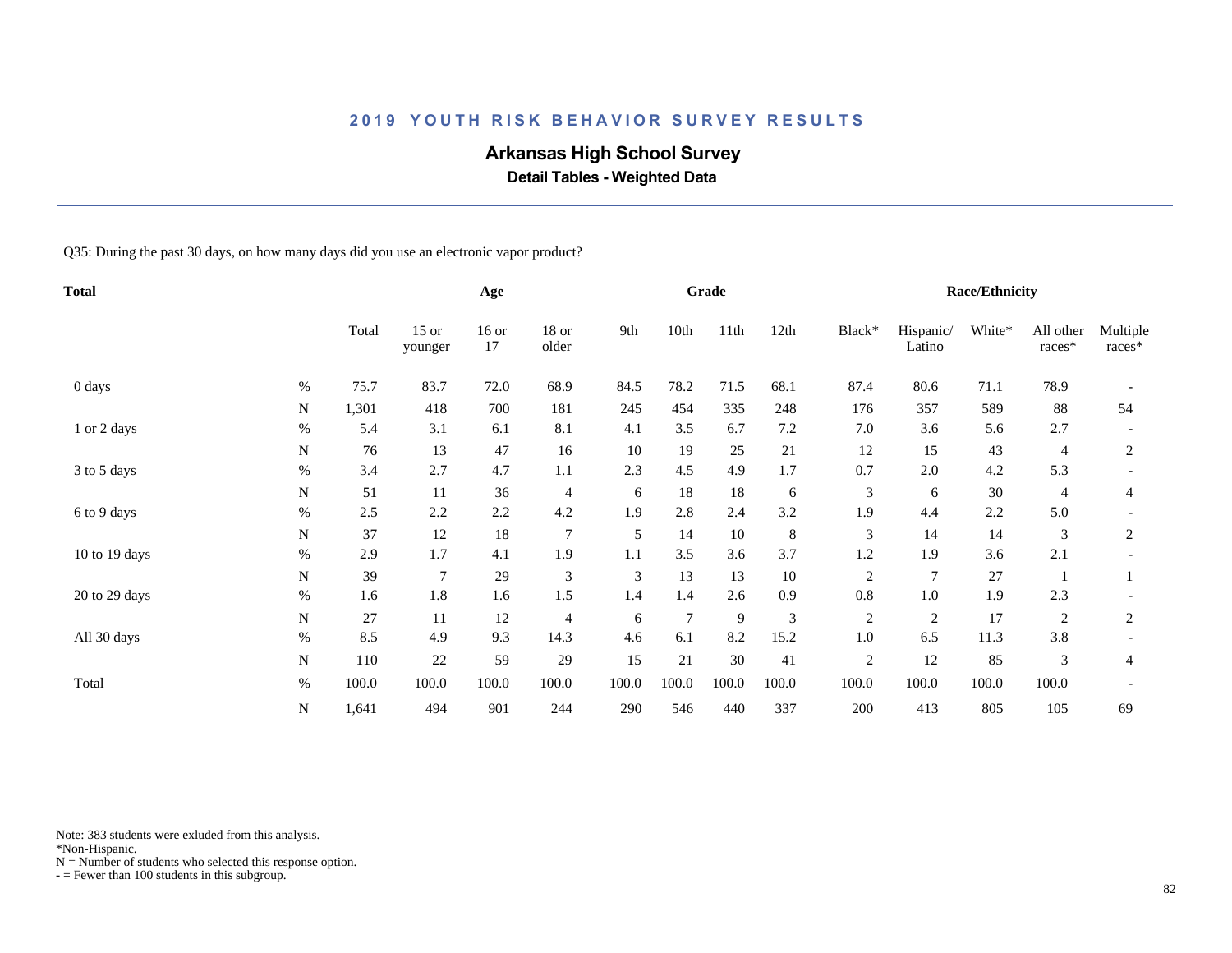## **Arkansas High School Survey**

 **Detail Tables - Weighted Data**

Q35: During the past 30 days, on how many days did you use an electronic vapor product?

| <b>Male</b>   |           |              |                    | Age           |                  |                |                | Grade         |                |                          |                     | <b>Race/Ethnicity</b> |                     |                      |
|---------------|-----------|--------------|--------------------|---------------|------------------|----------------|----------------|---------------|----------------|--------------------------|---------------------|-----------------------|---------------------|----------------------|
|               |           | All<br>males | $15$ or<br>younger | $16$ or<br>17 | $18$ or<br>older | 9th            | 10th           | 11th          | 12th           | Black*                   | Hispanic/<br>Latino | White*                | All other<br>races* | Multiple<br>$races*$ |
| 0 days        | $\%$      | 72.2         | 83.0               | 67.7          | 62.5             | 84.2           | 73.9           | 66.2          | 62.8           | $\overline{\phantom{a}}$ | 78.6                | 67.3                  |                     |                      |
|               | N         | 607          | 183                | 336           | 87               | 106            | 235            | 140           | 117            | 66                       | 163                 | 287                   | 48                  | $27\,$               |
| 1 or 2 days   | $\%$      | 5.3          | 3.3                | 6.0           | 7.4              | 4.9            | 4.3            | 4.3           | 8.0            | $\overline{\phantom{a}}$ | 5.3                 | 4.8                   |                     |                      |
|               | N         | 34           | 5                  | $20\,$        | $\overline{9}$   | $\overline{4}$ | 12             | 6             | 12             | 6                        | 9                   | 16                    | 3                   | $\overline{0}$       |
| 3 to 5 days   | $\%$      | 3.8          | 2.8                | 5.7           | 0.5              | 2.0            | 4.8            | 7.6           | 0.7            | $\overline{\phantom{a}}$ | 2.4                 | 4.8                   |                     |                      |
|               | N         | 24           | 5                  | 18            |                  |                | 8              | 12            |                |                          | 3                   | 17                    |                     | $\boldsymbol{0}$     |
| 6 to 9 days   | $\%$      | 2.5          | 1.6                | 2.5           | 4.5              | 1.9            | 1.9            | 2.7           | 3.8            |                          | 4.1                 | 2.6                   |                     |                      |
|               | N         | 17           | 5                  | $\,8\,$       | $\overline{4}$   | $\mathfrak{Z}$ | 6              | $\mathfrak 3$ | 5              | $\overline{0}$           | 6                   | 8                     | 2                   |                      |
| 10 to 19 days | $\%$      | 3.3          | 2.3                | 5.2           | 0.4              | 1.2            | 4.8            | 5.0           | 2.8            |                          | 2.3                 | 4.4                   |                     |                      |
|               | N         | 22           | 3                  | 18            |                  |                | $\overline{7}$ | 9             | 5              |                          | 4                   | 16                    | $\overline{0}$      |                      |
| 20 to 29 days | $\%$      | 1.9          | 1.8                | 1.8           | 2.4              | 1.3            | 1.8            | 2.8           | 1.3            | $\overline{\phantom{a}}$ | 0.9                 | 2.2                   |                     |                      |
|               | ${\bf N}$ | 17           | 6                  | $\,8\,$       | 3                | 3              | 5              | 5             | $\overline{c}$ | $\overline{c}$           |                     | 12                    |                     | $\overline{0}$       |
| All 30 days   | $\%$      | 11.0         | 5.2                | 11.2          | 22.4             | 4.5            | 8.5            | 11.4          | 20.5           |                          | 6.5                 | 13.9                  |                     |                      |
|               | ${\bf N}$ | $70\,$       | 11                 | 34            | 25               | 6              | 15             | 19            | 29             |                          | 5                   | 56                    | $\overline{c}$      | 3                    |
| Total         | $\%$      | 100.0        | 100.0              | 100.0         | 100.0            | 100.0          | 100.0          | 100.0         | 100.0          | $\overline{\phantom{a}}$ | 100.0               | 100.0                 |                     |                      |
|               | ${\bf N}$ | 791          | 218                | 442           | 130              | 124            | 288            | 194           | 171            | 77                       | 191                 | 412                   | 57                  | 32                   |

Note: 182 male students were excluded from this analysis.

\*Non-Hispanic.

 $N =$  Number of students who selected this response option.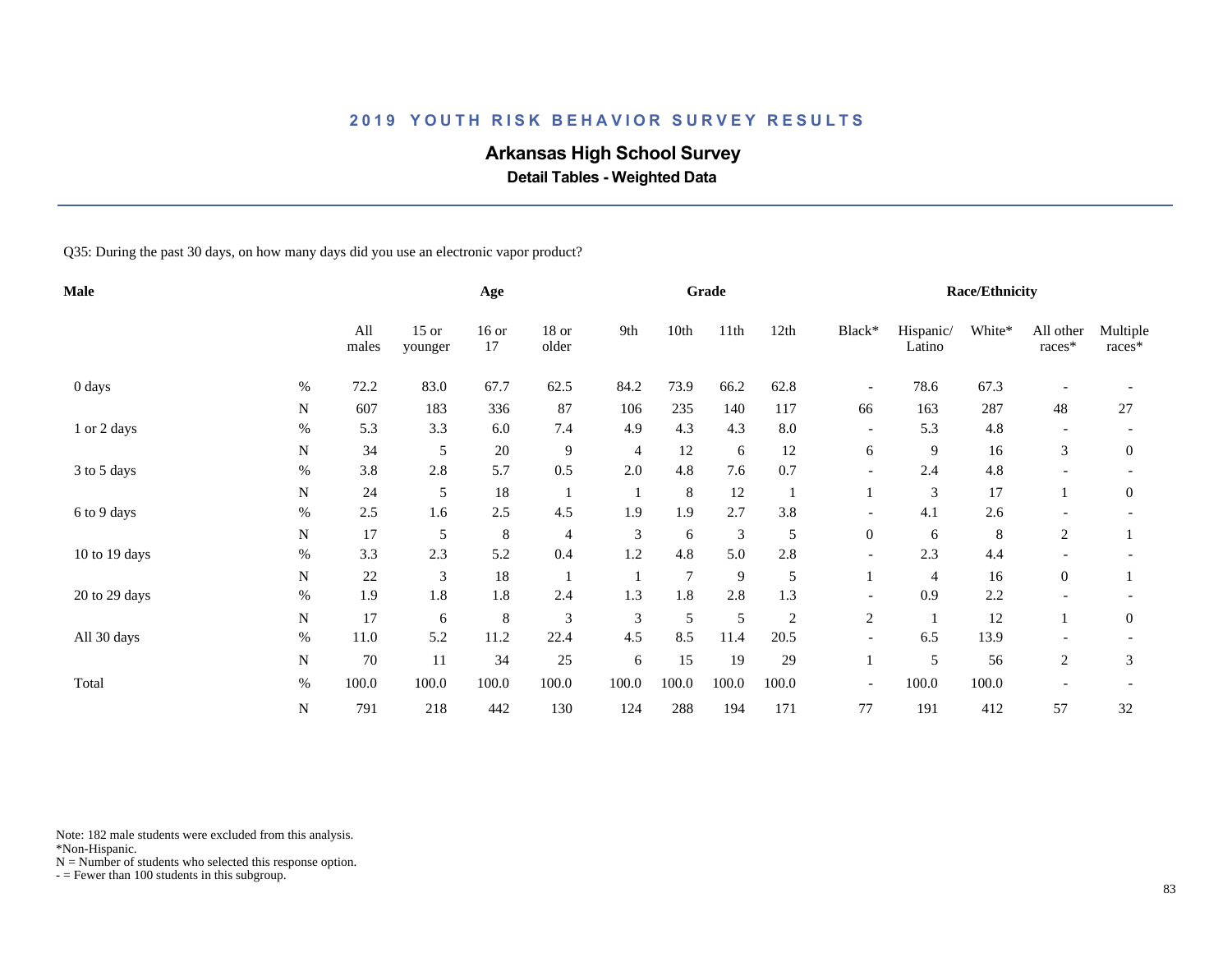## **Arkansas High School Survey**

 **Detail Tables - Weighted Data**

Q35: During the past 30 days, on how many days did you use an electronic vapor product?

| <b>Female</b> |           |                |                    | Age           |                |                |                | Grade          |       |                |                     | <b>Race/Ethnicity</b> |                     |                    |
|---------------|-----------|----------------|--------------------|---------------|----------------|----------------|----------------|----------------|-------|----------------|---------------------|-----------------------|---------------------|--------------------|
|               |           | All<br>females | $15$ or<br>younger | $16$ or<br>17 | 18 or<br>older | 9th            | 10th           | 11th           | 12th  | Black*         | Hispanic/<br>Latino | White*                | All other<br>races* | Multiple<br>races* |
| 0 days        | $\%$      | 79.4           | 85.3               | 76.3          | 76.0           | 84.8           | 84.2           | 76.0           | 73.6  | 88.5           | 81.9                | 75.7                  |                     |                    |
|               | N         | 687            | 232                | 362           | 93             | 139            | 218            | 194            | 130   | 108            | 192                 | 302                   | 38                  | 27                 |
| 1 or 2 days   | $\%$      | 5.5            | 2.9                | 6.4           | 9.0            | 3.3            | 2.7            | 8.9            | 6.4   | 4.9            | 2.4                 | 6.6                   |                     |                    |
|               | N         | 42             | 8                  | 27            | $\overline{7}$ | 6              | $\tau$         | 19             | 9     | 6              | 6                   | 27                    |                     | 2                  |
| 3 to 5 days   | $\%$      | 2.8            | 2.0                | 3.7           | 1.9            | 2.7            | 3.3            | 2.6            | 2.8   | 0.5            | 1.8                 | 3.5                   |                     |                    |
|               | N         | 25             | 5                  | 17            | 3              | 5              | 9              | 6              | 5     | $\overline{c}$ | 3                   | 13                    | 3                   | 4                  |
| 6 to 9 days   | $\%$      | 2.4            | 2.4                | 2.0           | 3.9            | 1.9            | 3.3            | 2.1            | 2.6   | 3.2            | 4.8                 | 1.7                   |                     |                    |
|               | N         | 19             | 6                  | 10            | $\mathfrak{Z}$ | $\overline{c}$ | 7              | $\overline{7}$ | 3     | 3              | $\,8\,$             | 6                     |                     |                    |
| 10 to 19 days | $\%$      | 2.4            | 1.1                | 3.0           | 3.8            | 1.0            | 2.0            | 2.5            | 4.7   | 1.8            | 1.6                 | 2.7                   |                     |                    |
|               | N         | 17             | 4                  | 11            | $\overline{c}$ | $\sqrt{2}$     | 6              | 4              | 5     |                | $\mathfrak{Z}$      | 11                    |                     | $\mathbf{0}$       |
| 20 to 29 days | $\%$      | 1.4            | 1.8                | 1.4           | 0.5            | 1.5            | $1.0\,$        | 2.5            | 0.4   | 0.0            | $1.0\,$             | 1.5                   |                     |                    |
|               | N         | $10\,$         | 5                  | 4             |                | 3              | $\overline{c}$ | $\overline{4}$ |       | $\mathbf{0}$   |                     | 5                     |                     | $\overline{c}$     |
| All 30 days   | $\%$      | 6.0            | 4.6                | 7.3           | 4.8            | 4.8            | 3.4            | 5.4            | 9.6   | 1.0            | 6.6                 | 8.2                   |                     |                    |
|               | ${\bf N}$ | 39             | 11                 | 24            | $\overline{4}$ | 9              | 6              | 11             | 12    |                | $\overline{7}$      | 29                    |                     |                    |
| Total         | $\%$      | 100.0          | 100.0              | 100.0         | 100.0          | 100.0          | 100.0          | 100.0          | 100.0 | 100.0          | 100.0               | 100.0                 |                     |                    |
|               | ${\bf N}$ | 839            | 271                | 455           | 113            | 166            | 255            | 245            | 165   | 121            | 220                 | 393                   | 46                  | 37                 |

Note: 192 female students were excluded from this analysis.

\*Non-Hispanic.

 $N =$  Number of students who selected this response option.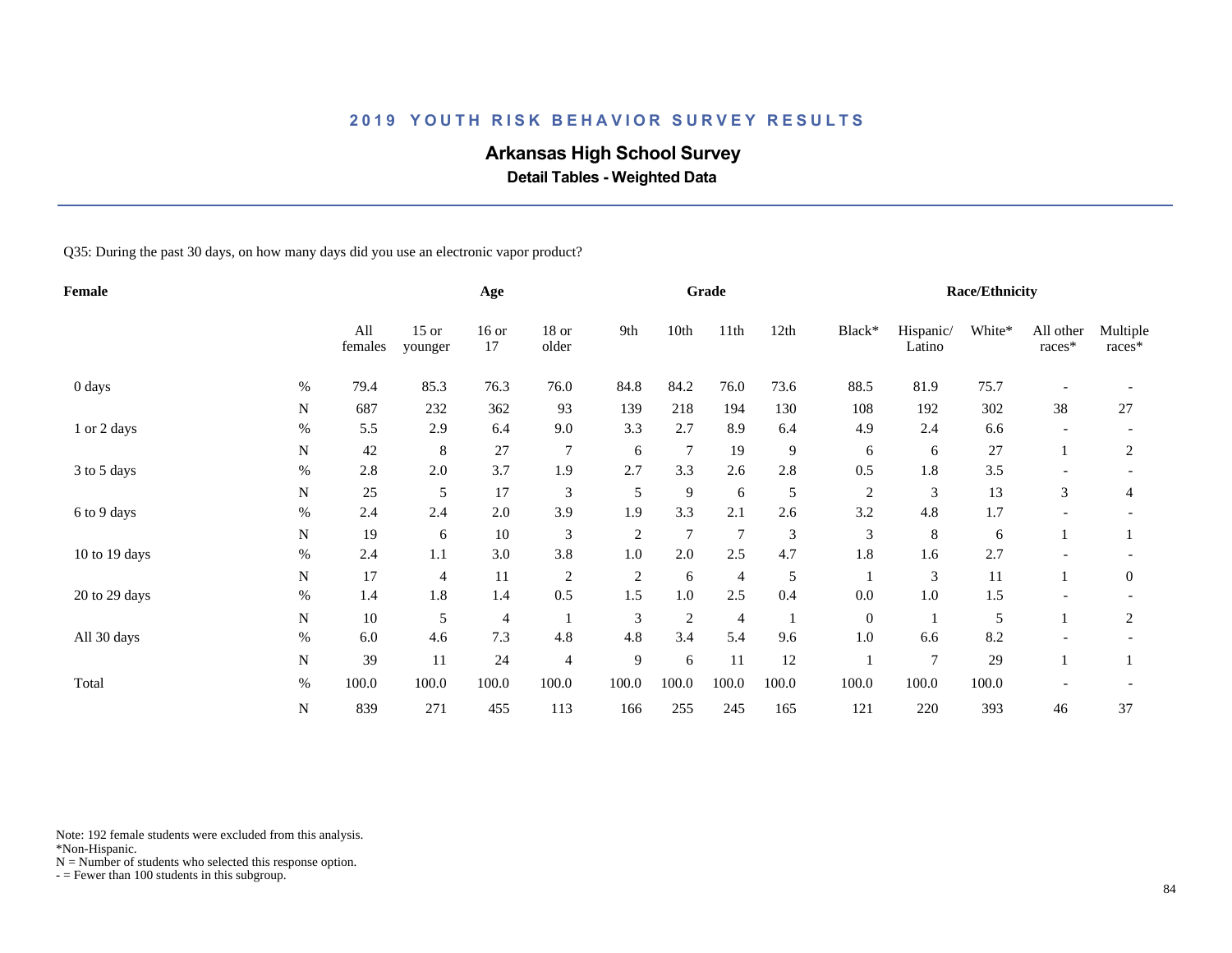## **Arkansas High School Survey**

 **Detail Tables - Weighted Data**

Q36: During the past 30 days, how did you usually get your own electronic vapor products?

| <b>Total</b>                   |      |                | Age                |               |                  |                | Grade          |              |                |            | Race/Ethnicity      |                |                     |                    |
|--------------------------------|------|----------------|--------------------|---------------|------------------|----------------|----------------|--------------|----------------|------------|---------------------|----------------|---------------------|--------------------|
|                                |      | Total          | $15$ or<br>younger | $16$ or<br>17 | $18$ or<br>older | 9th            | 10th           | 11th         | 12th           | Black*     | Hispanic/<br>Latino | White*         | All other<br>races* | Multiple<br>races* |
| Did not use any vapor products | $\%$ | 75.6           | 83.6               | 71.8          | 69.1             | 84.6           | 77.9           | 71.4         | 68.3           | 87.3       | 80.6                | 71.2           | 78.9                |                    |
|                                | N    | 1,304          | 420                | 699           | 183              | 247            | 454            | 335          | 249            | 175        | 356                 | 592            | 90                  | 54                 |
| Bought them in a store         | $\%$ | 4.9            | 0.3                | 2.3           | 23.6             | 0.3            | 0.6            | 4.2          | 15.9           | 2.1        | 1.8                 | 6.5            | 6.2                 |                    |
|                                | N    | 64             | 3                  | 14            | 47               |                | $\overline{c}$ | 14           | 46             | 3          | 8                   | 46             | 3                   |                    |
| I got them on the Internet     | %    | 1.1            | 0.8                | 1.6           | 0.2              | 0.6            | 1.8            | 1.5          | 0.4            | 1.2        | 0.1                 | 1.2            | 0.0                 |                    |
|                                | N    | 14             | $\overline{4}$     | 9             | 1                | $\overline{c}$ | $\overline{4}$ | 5            | $\overline{c}$ | $\sqrt{2}$ |                     | 8              | $\overline{0}$      | $\overline{0}$     |
| Someone else bought them       | $\%$ | 5.1            | 4.8                | 6.5           | 1.8              | 3.6            | 4.8            | 6.8          | 5.3            | 2.0        | 6.6                 | 5.6            | 1.3                 |                    |
|                                | N    | 71             | 25                 | 42            | 4                | 13             | 20             | 23           | 13             | 4          | 14                  | 41             | 3                   | 5                  |
| Borrowed them                  | $\%$ | 7.3            | 6.8                | 8.6           | 4.5              | 7.1            | 8.3            | 9.1          | 4.9            | 5.3        | 5.7                 | 8.4            | 8.3                 |                    |
|                                | N    | 108            | 27                 | 72            | 9                | 19             | 38             | 35           | 15             | 11         | 18                  | 66             | 8                   | 5                  |
| Someone gave them to me        | $\%$ | 2.9            | 1.4                | 4.9           | 0.1              | 1.4            | 2.9            | 4.0          | 3.5            | 0.7        | 1.6                 | 3.8            | 0.0                 |                    |
|                                | N    | 40             | 6                  | 33            |                  | 3              | 11             | 15           | 10             |            | 4                   | 31             | $\overline{0}$      | 2                  |
| Took them from a store         | $\%$ | 0.6            | 0.8                | 0.6           | 0.0              | 0.3            | 0.7            | 0.4          | $0.0\,$        | 0.1        | 1.3                 | 0.4            | 3.4                 |                    |
|                                | N    | $\overline{7}$ | 3                  | 4             | $\boldsymbol{0}$ |                | $\mathfrak{2}$ | $\mathbf{2}$ | $\mathbf{0}$   |            |                     | $\overline{2}$ | 2                   | $\overline{0}$     |
| Some other way                 | %    | 2.5            | 1.6                | 3.7           | 0.6              | 2.2            | 3.1            | 2.6          | 1.6            | 1.3        | 2.4                 | 3.0            | 1.9                 |                    |
|                                | N    | 41             | 10                 | 28            | $\overline{c}$   | 6              | 16             | 13           | 4              | $\sqrt{2}$ | 10                  | 24             | $\overline{2}$      | 2                  |
| Total                          | %    | 100.0          | 100.0              | 100.0         | 100.0            | 100.0          | 100.0          | 100.0        | 100.0          | 100.0      | 100.0               | 100.0          | 100.0               |                    |
|                                | N    | 1,649          | 498                | 901           | 247              | 292            | 547            | 442          | 339            | 199        | 412                 | 810            | 108                 | 69                 |

Note: 375 students were exluded from this analysis.

\*Non-Hispanic.

 $N =$  Number of students who selected this response option.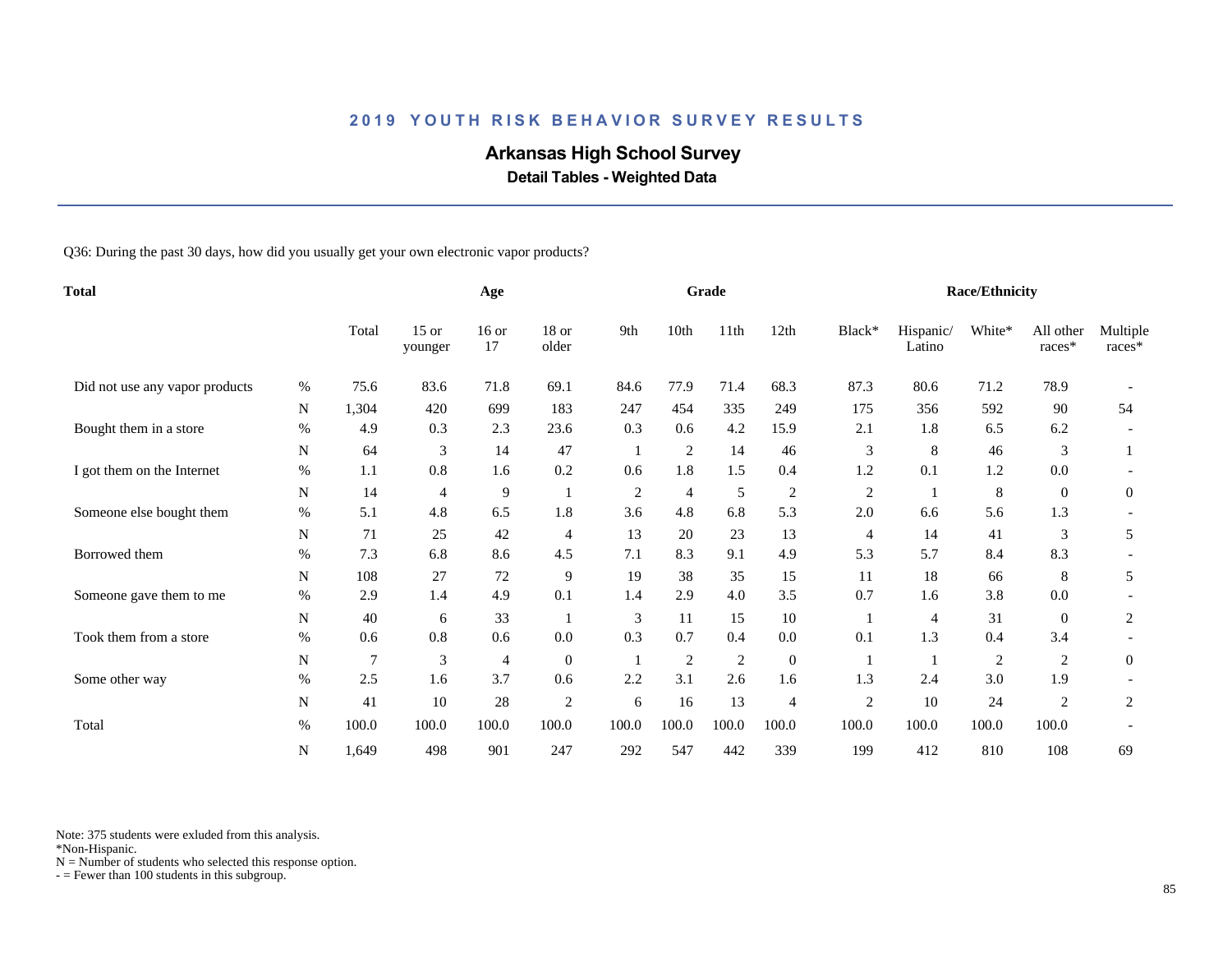## **Arkansas High School Survey**

 **Detail Tables - Weighted Data**

Q36: During the past 30 days, how did you usually get your own electronic vapor products?

| <b>Male</b>                    |             |                | Age                |               |                  |                | Grade          |                |              |                          | <b>Race/Ethnicity</b> |            |                     |                    |
|--------------------------------|-------------|----------------|--------------------|---------------|------------------|----------------|----------------|----------------|--------------|--------------------------|-----------------------|------------|---------------------|--------------------|
|                                |             | All<br>males   | $15$ or<br>younger | $16$ or<br>17 | $18$ or<br>older | 9th            | 10th           | 11th           | 12th         | Black*                   | Hispanic/<br>Latino   | White*     | All other<br>races* | Multiple<br>races* |
| Did not use any vapor products | %           | 72.1           | 82.9               | 67.5          | 62.4             | 84.4           | 73.6           | 65.9           | 62.5         | $\overline{\phantom{a}}$ | 78.3                  | 67.5       |                     |                    |
|                                | $\mathbf N$ | 606            | 185                | 333           | 87               | 108            | 234            | 140            | 115          | 65                       | 161                   | 288        | 49                  | 27                 |
| Bought them in a store         | $\%$        | 7.1            | 0.5                | 3.8           | 30.2             | 0.5            | 1.1            | 7.5            | 20.9         | $\overline{\phantom{a}}$ | 3.9                   | 9.3        |                     |                    |
|                                | N           | 46             | 3                  | 10            | 33               |                | $\overline{c}$ | 10             | 32           | $\overline{0}$           | 6                     | 35         | 2                   |                    |
| I got them on the Internet     | $\%$        | 1.6            | 0.4                | 3.1           | $0.0\,$          | 0.2            | 2.8            | 3.1            | 0.6          | $\overline{\phantom{a}}$ | 0.0                   | 2.0        |                     |                    |
|                                | $\mathbf N$ | 9              | 2                  | 7             | $\boldsymbol{0}$ | -1             | $\mathfrak{Z}$ | $\overline{4}$ | -1           |                          | $\overline{0}$        | 7          | $\Omega$            | $\overline{0}$     |
| Someone else bought them       | $\%$        | 4.7            | 2.9                | 6.4           | 3.4              | 0.9            | 4.1            | 9.1            | 4.7          | $\overline{\phantom{a}}$ | 6.5                   | 4.8        |                     |                    |
|                                | N           | 33             | 7                  | 22            | $\overline{4}$   |                | 9              | 16             | 5            | $\overline{c}$           | $\overline{7}$        | 18         | 2                   | 2                  |
| Borrowed them                  | $\%$        | 7.7            | 9.1                | 8.2           | 3.5              | 9.4            | 8.5            | 8.1            | 4.5          | $\overline{\phantom{a}}$ | 3.7                   | 9.0        |                     |                    |
|                                | ${\bf N}$   | 50             | 13                 | 32            | 5                | 9              | 18             | 14             | 8            | 5                        | 5                     | 36         | 3                   |                    |
| Someone gave them to me        | $\%$        | 3.3            | 2.1                | 5.2           | 0.2              | 2.1            | 4.2            | 3.5            | 3.5          | $\overline{\phantom{a}}$ | 2.2                   | 3.8        |                     |                    |
|                                | N           | 19             | 3                  | 15            |                  | $\overline{2}$ | $\overline{7}$ | 5              | 5            |                          | 2                     | 14         | $\overline{0}$      |                    |
| Took them from a store         | $\%$        | 0.7            | 0.4                | $1.2\,$       | 0.0              | 0.5            | 1.4            | 0.9            | 0.0          |                          | 0.0                   | $0.8\,$    |                     |                    |
|                                | $\mathbf N$ | $\overline{4}$ |                    | 3             | $\mathbf{0}$     |                |                | $\overline{2}$ | $\mathbf{0}$ |                          | $\overline{0}$        | $\sqrt{2}$ |                     | $\overline{0}$     |
| Some other way                 | $\%$        | 2.9            | 1.6                | 4.7           | 0.2              | 2.1            | 4.3            | 1.9            | 3.2          | $\overline{\phantom{a}}$ | 5.4                   | 2.8        |                     |                    |
|                                | $\mathbf N$ | 26             | $\overline{7}$     | 17            |                  | $\mathfrak{Z}$ | 13             | 5              | 4            | 1                        | 8                     | 14         | 2                   | $\overline{0}$     |
| Total                          | $\%$        | 100.0          | 100.0              | 100.0         | 100.0            | 100.0          | 100.0          | 100.0          | 100.0        | $\overline{\phantom{a}}$ | 100.0                 | 100.0      |                     |                    |
|                                | N           | 793            | 221                | 439           | 131              | 126            | 287            | 196            | 170          | 76                       | 189                   | 414        | 59                  | 32                 |

Note: 180 male students were excluded from this analysis.

\*Non-Hispanic.

 $N =$  Number of students who selected this response option.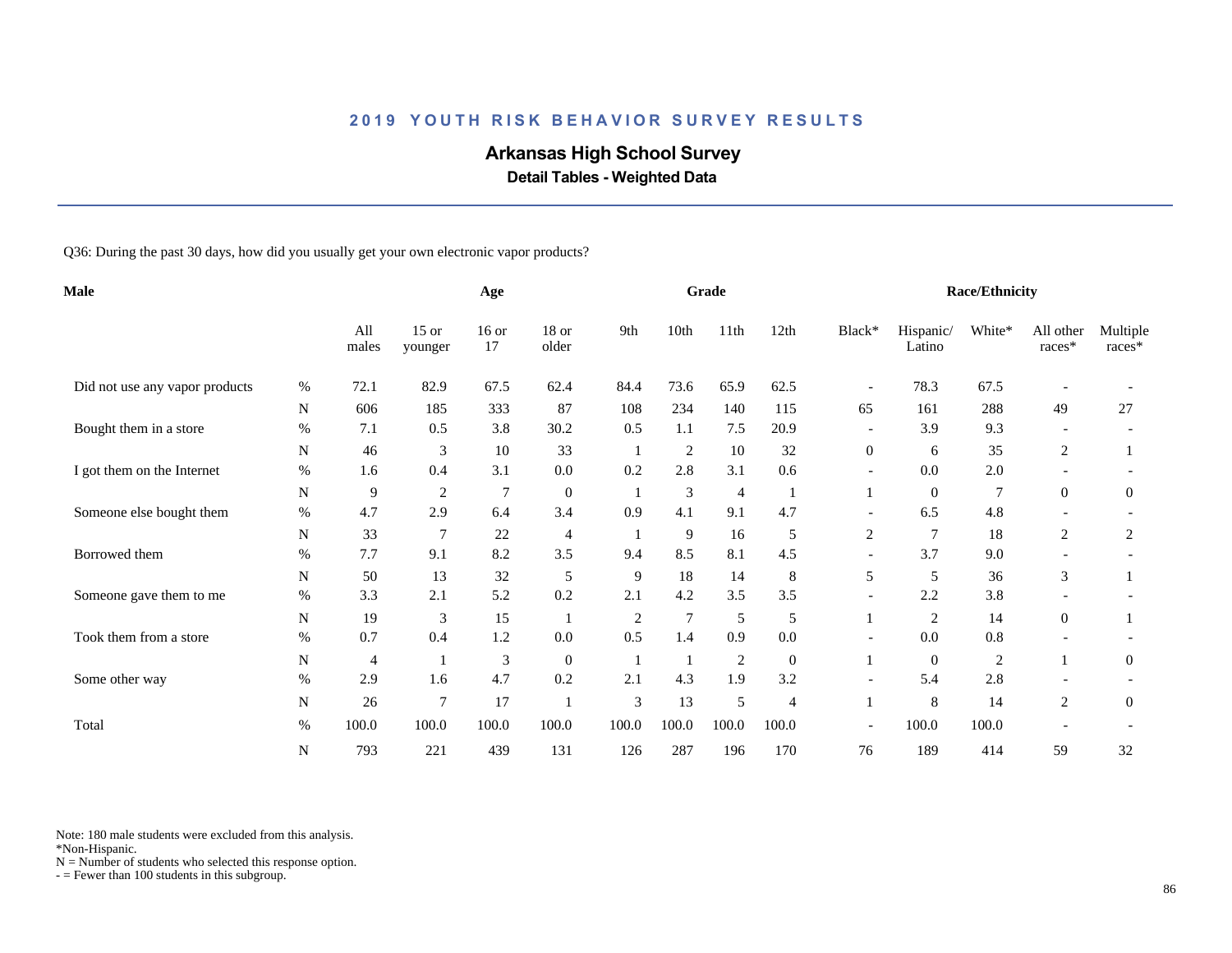## **Arkansas High School Survey**

 **Detail Tables - Weighted Data**

Q36: During the past 30 days, how did you usually get your own electronic vapor products?

| Female                         |           |                | Age                |               |                  |                | Grade          |                |                  |                  | Race/Ethnicity      |              |                          |                    |
|--------------------------------|-----------|----------------|--------------------|---------------|------------------|----------------|----------------|----------------|------------------|------------------|---------------------|--------------|--------------------------|--------------------|
|                                |           | All<br>females | $15$ or<br>younger | $16$ or<br>17 | 18 or<br>older   | 9th            | 10th           | 11th           | 12th             | Black*           | Hispanic/<br>Latino | White*       | All other<br>$races*$    | Multiple<br>races* |
| Did not use any vapor products | %         | 79.4           | 85.3               | 76.1          | 76.5             | 84.8           | 83.6           | 76.0           | 74.2             | 88.5             | 81.9                | 75.7         |                          |                    |
|                                | N         | 691            | 232                | 364           | 95               | 139            | 219            | 194            | 133              | 108              | 193                 | 304          | 39                       | 27                 |
| Bought them in a store         | $\%$      | 2.8            | 0.0                | 0.7           | 16.1             | 0.0            | 0.0            | 1.3            | 10.6             | 3.5              | 0.3                 | 3.0          | $\overline{\phantom{a}}$ |                    |
|                                | N         | 18             | $\mathbf{0}$       | 4             | 14               | $\mathbf{0}$   | $\mathbf{0}$   | $\overline{4}$ | 14               | 3                | $\overline{c}$      | 11           | $\mathbf{1}$             | $\boldsymbol{0}$   |
| I got them on the Internet     | $\%$      | 0.4            | 0.8                | 0.0           | 0.4              | 1.1            | 0.0            | 0.1            | 0.3              | 1.3              | 0.1                 | 0.1          |                          |                    |
|                                | ${\bf N}$ | 3              |                    | 1             | $\mathbf{1}$     | 1              | $\mathbf{0}$   | $\mathbf{1}$   |                  |                  |                     | -1           | $\overline{0}$           | $\overline{0}$     |
| Someone else bought them       | $\%$      | 5.5            | 6.2                | 6.7           | 0.0              | 6.6            | 4.8            | 4.9            | 6.0              | 1.9              | 6.7                 | 6.5          |                          |                    |
|                                | N         | 37             | 17                 | 20            | $\mathbf{0}$     | 12             | 10             | $\tau$         | 8                | $\boldsymbol{2}$ | 7                   | 23           |                          | 3                  |
| Borrowed them                  | $\%$      | 7.0            | 4.5                | 9.1           | 5.8              | 4.5            | 8.2            | 10.1           | 5.3              | 4.0              | 7.2                 | 7.6          |                          |                    |
|                                | N         | 58             | 14                 | $40\,$        | 4                | 10             | 20             | 21             | 7                | 6                | 13                  | 30           | 5                        | 4                  |
| Someone gave them to me        | $\%$      | 2.5            | 0.6                | 4.6           | 0.0              | 0.7            | 1.5            | 4.4            | 3.6              | 0.0              | 1.2                 | 4.0          |                          |                    |
|                                | N         | 20             | 3                  | 17            | $\boldsymbol{0}$ |                | $\overline{4}$ | 10             | 5                | $\overline{0}$   | $\overline{2}$      | 17           | $\overline{0}$           |                    |
| Took them from a store         | %         | 0.3            | 0.9                | 0.0           | 0.0              | 0.0            | 0.1            | 0.0            | 0.0              | 0.0              | 2.3                 | 0.0          |                          |                    |
|                                | N         | 2              |                    | -1            | $\boldsymbol{0}$ | $\overline{0}$ | 1              | $\mathbf{0}$   | $\overline{0}$   | $\overline{0}$   |                     | $\mathbf{0}$ |                          | $\overline{0}$     |
| Some other way                 | $\%$      | 2.1            | 1.7                | 2.7           | 1.1              | 2.3            | 1.8            | 3.3            | 0.0              | 0.8              | 0.2                 | 3.2          |                          |                    |
|                                | N         | 15             | 3                  | 11            |                  | $\mathfrak{Z}$ | 3              | $\,8\,$        | $\boldsymbol{0}$ |                  | $\overline{c}$      | 10           | $\overline{0}$           | 2                  |
| Total                          | $\%$      | 100.0          | 100.0              | 100.0         | 100.0            | 100.0          | 100.0          | 100.0          | 100.0            | 100.0            | 100.0               | 100.0        |                          |                    |
|                                | N         | 844            | 271                | 458           | 115              | 166            | 257            | 245            | 168              | 121              | 221                 | 396          | 47                       | 37                 |

Note: 187 female students were excluded from this analysis.

\*Non-Hispanic.

 $N =$  Number of students who selected this response option.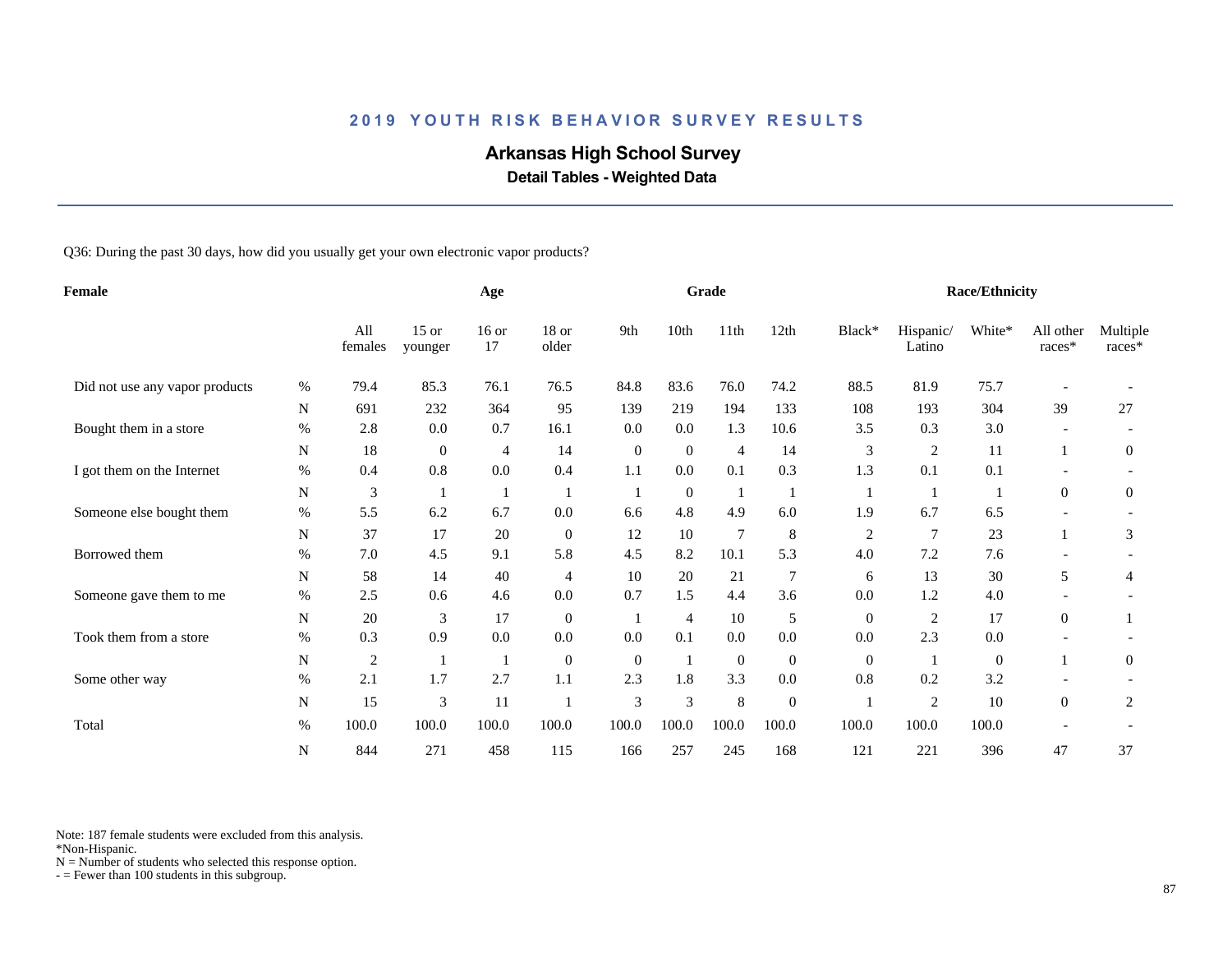## **Arkansas High School Survey**

 **Detail Tables - Weighted Data**

Q37: During the past 30 days, on how many days did you use chewing tobacco, snuff, dip, snus, or dissolvable tobacco products, such as Copenhagen, Grizzly, Skoal, or Camel Snus?

| Total         |             |        |                    | Age            |                  |                |                | Grade          |                |                  |                     | <b>Race/Ethnicity</b> |                     |                    |
|---------------|-------------|--------|--------------------|----------------|------------------|----------------|----------------|----------------|----------------|------------------|---------------------|-----------------------|---------------------|--------------------|
|               |             | Total  | $15$ or<br>younger | $16$ or<br>17  | $18$ or<br>older | 9th            | 10th           | 11th           | 12th           | Black*           | Hispanic/<br>Latino | White*                | All other<br>races* | Multiple<br>races* |
| 0 days        | $\%$        | 92.7   | 92.8               | 93.6           | 89.3             | 94.8           | 91.7           | 93.2           | 92.0           | 94.8             | 92.7                | 92.1                  | 87.8                |                    |
|               | N           | 1,851  | 541                | 1,035          | 273              | 325            | 624            | 506            | 376            | 234              | 494                 | 881                   | 116                 | 80                 |
| 1 or 2 days   | $\%$        | 2.7    | 2.0                | 2.3            | 5.8              | 2.0            | 2.2            | 2.4            | 4.2            | 2.2              | 2.6                 | 3.0                   | 3.7                 |                    |
|               | N           | 41     | 9                  | 19             | 13               | 5              | 11             | $\overline{7}$ | 16             | 7                | $\overline{7}$      | $20\,$                | 4                   | $\mathbf{0}$       |
| 3 to 5 days   | $\%$        | 1.6    | 1.1                | 1.9            | 1.7              | 0.9            | 2.7            | 1.3            | 1.5            | 1.9              | 1.2                 | 1.7                   | 0.6                 |                    |
|               | $\mathbf N$ | 25     | 7                  | 13             | 5                | 3              | 11             | $\overline{4}$ | 6              | 6                | 3                   | 12                    | 2                   |                    |
| 6 to 9 days   | $\%$        | 0.9    | 0.7                | $1.1\,$        | 0.5              | 0.7            | 1.0            | 1.4            | 0.2            | 0.0              | 1.1                 | 1.2                   | 0.0                 |                    |
|               | N           | 12     | 3                  | $\overline{7}$ | $\overline{c}$   | $\overline{2}$ | 4              | 4              |                | $\overline{0}$   | 3                   | 8                     | $\overline{0}$      | $\mathbf{0}$       |
| 10 to 19 days | $\%$        | 0.4    | 0.3                | 0.5            | 0.4              | 0.2            | 0.1            | 0.9            | 0.1            | 0.6              | 0.4                 | 0.2                   | 4.1                 |                    |
|               | N           | 10     | $\overline{c}$     | 6              | $\overline{c}$   |                | $\overline{c}$ | $\overline{4}$ |                |                  | 2                   | 3                     | 3                   | $\overline{0}$     |
| 20 to 29 days | $\%$        | 0.3    | 0.5                | 0.1            | 0.4              | 0.4            | 0.3            | $0.0\,$        | 0.5            | 0.6              | $0.0\,$             | 0.2                   | 0.0                 |                    |
|               | N           | 4      | 2                  |                |                  |                |                | $\mathbf{0}$   | $\overline{c}$ |                  | $\mathbf{0}$        | $\overline{c}$        | $\overline{0}$      | $\overline{0}$     |
| All 30 days   | $\%$        | 1.5    | 2.6                | 0.6            | 1.9              | 1.0            | 2.0            | 0.7            | 1.5            | 0.0              | 2.1                 | 1.7                   | 3.9                 |                    |
|               | $\mathbf N$ | $20\,$ | 11                 | 5              | $\overline{4}$   | $\mathfrak{Z}$ | 6              | $\overline{4}$ | $\overline{4}$ | $\boldsymbol{0}$ | 4                   | 12                    | 2                   | $\mathbf{0}$       |
| Total         | $\%$        | 100.0  | 100.0              | 100.0          | 100.0            | 100.0          | 100.0          | 100.0          | 100.0          | 100.0            | 100.0               | 100.0                 | 100.0               |                    |
|               | N           | 1,963  | 575                | 1,086          | 300              | 340            | 659            | 529            | 406            | 249              | 513                 | 938                   | 127                 | 81                 |

Note: 61 students were exluded from this analysis.

\*Non-Hispanic.

 $N =$  Number of students who selected this response option.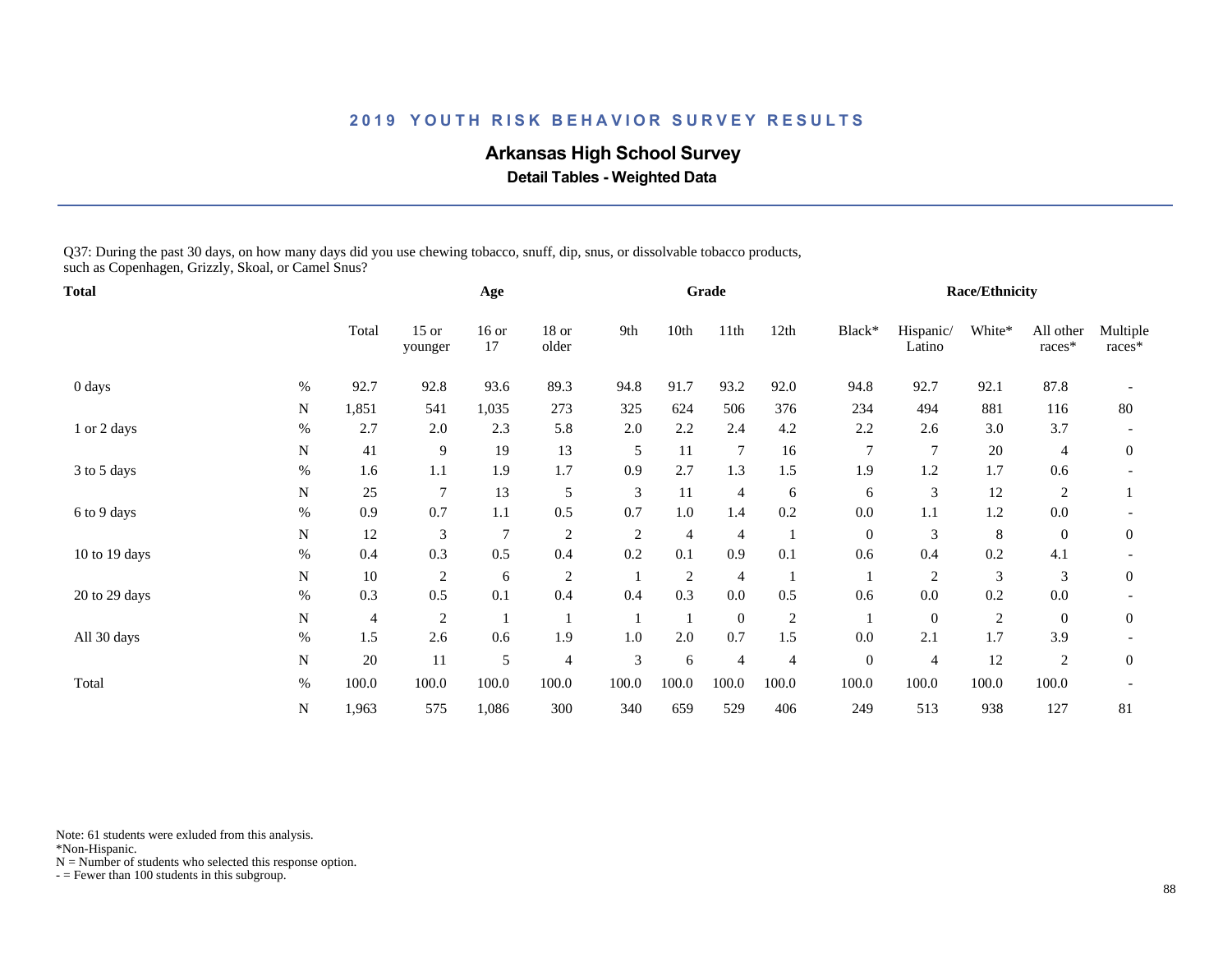## **Arkansas High School Survey**

 **Detail Tables - Weighted Data**

Q37: During the past 30 days, on how many days did you use chewing tobacco, snuff, dip, snus, or dissolvable tobacco products, such as Copenhagen, Grizzly, Skoal, or Camel Snus?

| Male          |             |              |                    | Age           |                  |                |                | Grade          |                |                  |                     | <b>Race/Ethnicity</b> |                     |                    |
|---------------|-------------|--------------|--------------------|---------------|------------------|----------------|----------------|----------------|----------------|------------------|---------------------|-----------------------|---------------------|--------------------|
|               |             | All<br>males | $15$ or<br>younger | $16$ or<br>17 | $18$ or<br>older | 9th            | 10th           | 11th           | 12th           | Black*           | Hispanic/<br>Latino | White*                | All other<br>races* | Multiple<br>races* |
| 0 days        | $\%$        | 88.6         | 89.5               | 89.1          | 85.0             | 91.8           | 86.5           | 88.0           | 88.0           | 92.4             | 92.0                | 86.6                  |                     |                    |
|               | N           | 855          | 225                | 495           | 133              | 133            | 313            | 224            | 174            | 93               | 230                 | 415                   | 58                  | 38                 |
| 1 or 2 days   | $\%$        | 4.1          | 2.6                | 3.7           | 8.3              | 2.6            | 4.0            | 4.0            | 6.4            | 3.8              | 1.6                 | 4.8                   |                     |                    |
|               | N           | $27\,$       | 4                  | 14            | 9                | $\sqrt{2}$     | 8              | 6              | 11             | 5                | $\overline{c}$      | 17                    | 2                   | $\mathbf{0}$       |
| 3 to 5 days   | $\%$        | 2.2          | 2.0                | 2.9           | 0.5              | 1.4            | 4.5            | 1.9            | $1.0\,$        | 1.2              | 2.5                 | 2.5                   |                     |                    |
|               | $\mathbf N$ | 16           | 4                  | 10            | $\sqrt{2}$       | $\overline{2}$ | 8              | $\mathfrak{Z}$ | 3              | $\mathfrak{2}$   | $\sqrt{2}$          | 10                    |                     |                    |
| 6 to 9 days   | $\%$        | 1.5          | 1.0                | 2.0           | 0.9              | 1.5            | 1.4            | 2.8            | 0.4            | 0.0              | 1.4                 | 2.1                   |                     |                    |
|               | N           | 9            | $\overline{c}$     | 5             | $\overline{c}$   | $\overline{2}$ | $\mathfrak{2}$ | $\overline{4}$ |                | $\mathbf{0}$     | $\overline{2}$      | 7                     | $\overline{0}$      | $\mathbf{0}$       |
| 10 to 19 days | $\%$        | 0.7          | 0.2                | 0.9           | 0.7              | 0.0            | 0.1            | 1.9            | 0.2            | 1.3              | 0.7                 | 0.3                   |                     |                    |
|               | N           | 8            |                    | 5             | $\overline{c}$   | $\theta$       |                | $\overline{4}$ |                |                  |                     | 3                     | 2                   | $\overline{0}$     |
| 20 to 29 days | $\%$        | 0.5          | 0.6                | 0.2           | 0.7              | $0.8\,$        | $0.0\,$        | $0.0\,$        | 1.1            | 1.3              | $0.0\,$             | 0.4                   |                     |                    |
|               | N           | 3            |                    |               |                  |                | $\theta$       | $\overline{0}$ | $\overline{c}$ |                  | $\mathbf{0}$        | $\overline{c}$        | $\overline{0}$      | $\overline{0}$     |
| All 30 days   | $\%$        | 2.5          | 3.9                | 1.1           | 3.7              | 1.9            | 3.6            | 1.3            | 3.0            | 0.0              | 1.8                 | 3.2                   |                     |                    |
|               | ${\bf N}$   | 17           | 8                  | 5             | $\overline{4}$   | 3              | 5              | $\overline{4}$ | 4              | $\boldsymbol{0}$ | $\sqrt{2}$          | 12                    | 2                   | $\overline{0}$     |
| Total         | $\%$        | 100.0        | 100.0              | 100.0         | 100.0            | 100.0          | 100.0          | 100.0          | 100.0          | 100.0            | 100.0               | 100.0                 |                     |                    |
|               | N           | 935          | 245                | 535           | 153              | 143            | 337            | 245            | 196            | 102              | 239                 | 466                   | 65                  | 39                 |

Note: 38 male students were excluded from this analysis.

\*Non-Hispanic.

 $N =$  Number of students who selected this response option.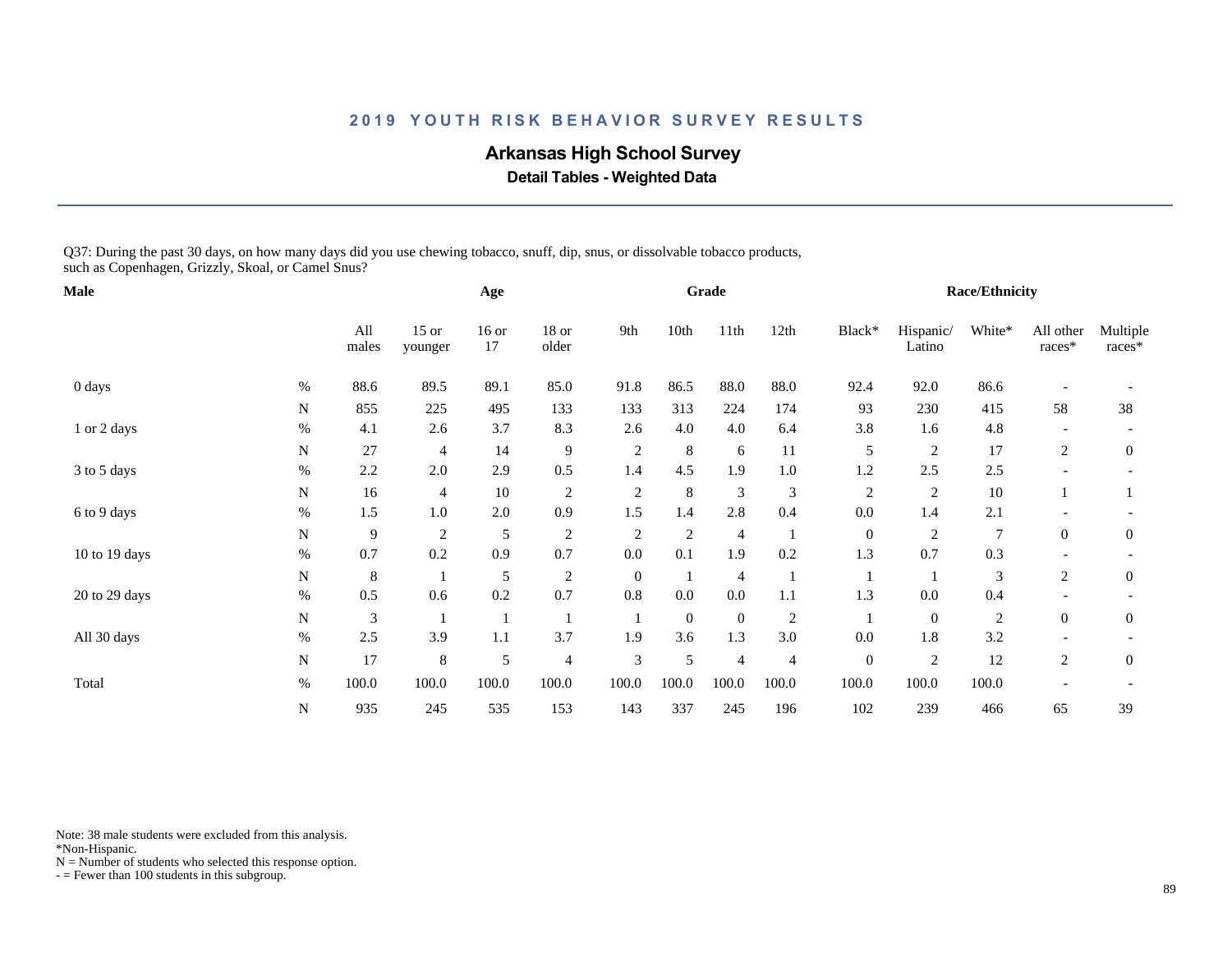## **Arkansas High School Survey**

 **Detail Tables - Weighted Data**

Q37: During the past 30 days, on how many days did you use chewing tobacco, snuff, dip, snus, or dissolvable tobacco products, such as Copenhagen, Grizzly, Skoal, or Camel Snus?

| Female        |             |                |                    | Age              |                  |                  |                | Grade            |                  |                  |                     | <b>Race/Ethnicity</b> |                     |                    |
|---------------|-------------|----------------|--------------------|------------------|------------------|------------------|----------------|------------------|------------------|------------------|---------------------|-----------------------|---------------------|--------------------|
|               |             | All<br>females | $15$ or<br>younger | $16$ or<br>17    | $18$ or<br>older | 9th              | 10th           | 11th             | 12th             | Black*           | Hispanic/<br>Latino | White*                | All other<br>races* | Multiple<br>races* |
| 0 days        | $\%$        | 97.1           | 97.0               | 98.3             | 93.7             | 98.0             | 97.8           | 98.3             | 95.9             | 96.5             | 93.1                | 98.3                  |                     |                    |
|               | N           | 987            | 311                | 537              | 139              | 191              | 308            | 281              | 201              | 139              | 261                 | 465                   | 56                  | 42                 |
| 1 or 2 days   | $\%$        | 1.3            | 1.2                | $0.8\,$          | 3.2              | 1.3              | 0.4            | 0.9              | 2.1              | 1.0              | 3.4                 | 0.9                   |                     |                    |
|               | N           | 12             | 4                  | 4                | $\overline{4}$   | 3                | 3              | $\mathbf{1}$     | 4                | $\overline{c}$   | 5                   | 3                     | 2                   | $\mathbf{0}$       |
| 3 to 5 days   | $\%$        | 1.0            | 0.2                | 0.8              | 3.2              | 0.2              | 0.9            | 0.8              | 2.1              | 2.5              | 0.1                 | 0.7                   |                     |                    |
|               | ${\bf N}$   | $8\phantom{1}$ | $\mathfrak{2}$     | 3                | 3                |                  | 3              |                  | 3                | 4                |                     | $\sqrt{2}$            |                     | $\mathbf{0}$       |
| 6 to 9 days   | $\%$        | 0.1            | 0.3                | 0.1              | $0.0\,$          | 0.0              | 0.6            | $0.0\,$          | $0.0\,$          | 0.0              | 0.8                 | 0.1                   |                     |                    |
|               | N           | $\overline{c}$ |                    |                  | $\boldsymbol{0}$ | $\theta$         | $\mathfrak{2}$ | $\overline{0}$   | $\boldsymbol{0}$ | $\mathbf{0}$     |                     |                       | $\overline{0}$      | $\mathbf{0}$       |
| 10 to 19 days | $\%$        | 0.1            | 0.3                | 0.0              | 0.0              | 0.4              | 0.0            | 0.0              | 0.0              | 0.0              | 0.1                 | 0.0                   |                     |                    |
|               | N           | $\overline{2}$ |                    |                  | $\boldsymbol{0}$ |                  |                | $\overline{0}$   | $\boldsymbol{0}$ | $\overline{0}$   |                     | $\overline{0}$        |                     | $\overline{0}$     |
| 20 to 29 days | $\%$        | $0.0\,$        | $0.0\,$            | $0.0\,$          | $0.0\,$          | 0.0              | 0.0            | $0.0\,$          | $0.0\,$          | 0.0              | $0.0\,$             | 0.0                   |                     |                    |
|               | N           | $\mathbf{0}$   | $\mathbf{0}$       | $\boldsymbol{0}$ | $\mathbf{0}$     | $\mathbf{0}$     | $\theta$       | $\overline{0}$   | $\boldsymbol{0}$ | $\overline{0}$   | $\mathbf{0}$        | $\boldsymbol{0}$      | $\overline{0}$      | $\overline{0}$     |
| All 30 days   | $\%$        | 0.3            | 1.0                | $0.0\,$          | $0.0\,$          | 0.0              | 0.3            | $0.0\,$          | $0.0\,$          | 0.0              | 2.4                 | 0.0                   |                     |                    |
|               | $\mathbf N$ | $\overline{c}$ | $\sqrt{2}$         | $\boldsymbol{0}$ | $\boldsymbol{0}$ | $\boldsymbol{0}$ |                | $\boldsymbol{0}$ | $\boldsymbol{0}$ | $\boldsymbol{0}$ | $\sqrt{2}$          | $\boldsymbol{0}$      | $\overline{0}$      | $\overline{0}$     |
| Total         | $\%$        | 100.0          | 100.0              | 100.0            | 100.0            | 100.0            | 100.0          | 100.0            | 100.0            | 100.0            | 100.0               | 100.0                 |                     |                    |
|               | N           | 1,013          | 321                | 546              | 146              | 196              | 318            | 283              | 208              | 145              | 271                 | 471                   | 60                  | 42                 |

Note: 18 female students were excluded from this analysis.

\*Non-Hispanic.

 $N =$  Number of students who selected this response option.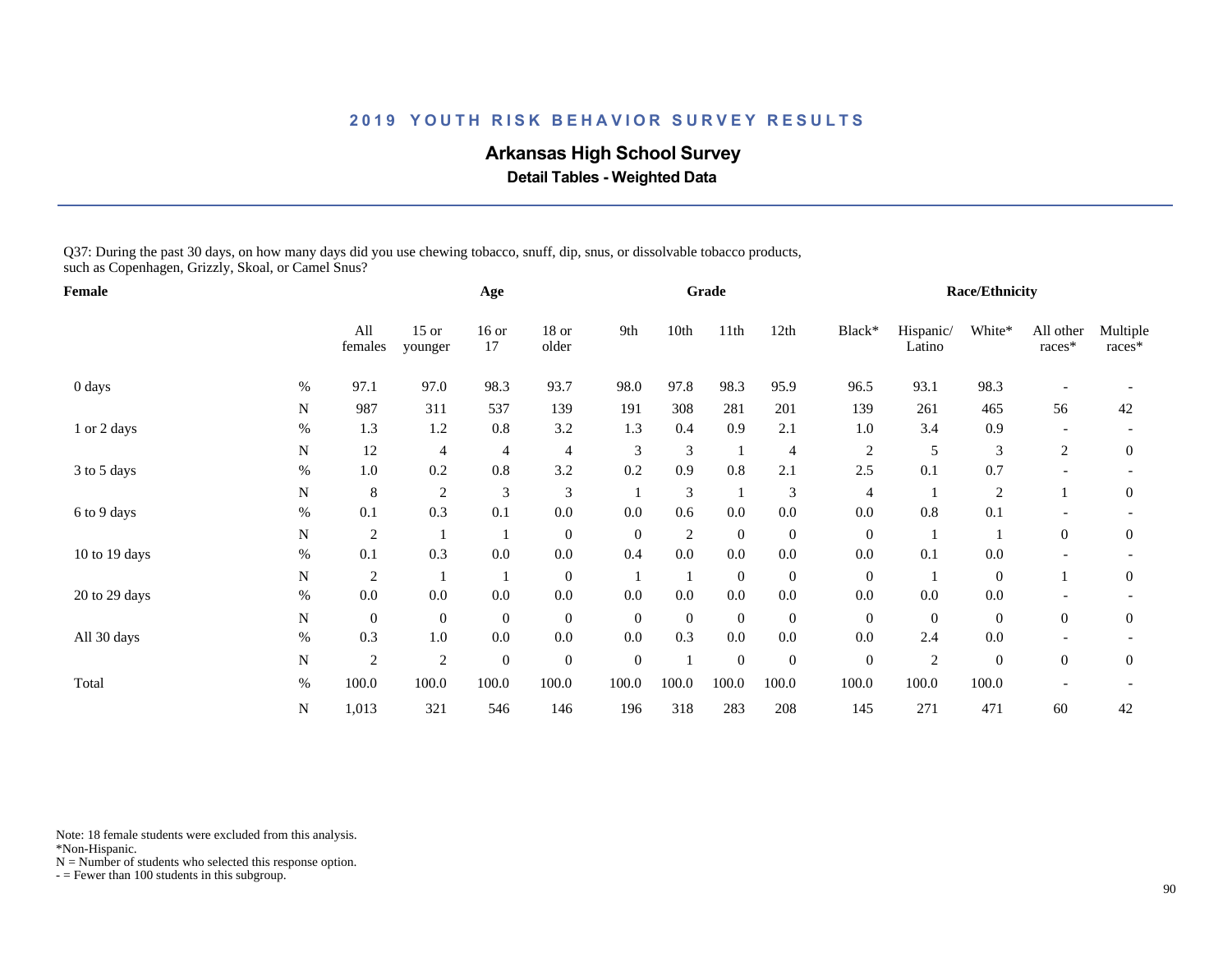## **Arkansas High School Survey**

 **Detail Tables - Weighted Data**

Q38: During the past 30 days, on how many days did you smoke cigars, cigarillos, or little cigars?

| <b>Total</b>  |           |       |                    | Age           |                |                |          | Grade          |                  |                  |                     | <b>Race/Ethnicity</b> |                     |                    |
|---------------|-----------|-------|--------------------|---------------|----------------|----------------|----------|----------------|------------------|------------------|---------------------|-----------------------|---------------------|--------------------|
|               |           | Total | $15$ or<br>younger | $16$ or<br>17 | 18 or<br>older | 9th            | 10th     | 11th           | 12th             | Black*           | Hispanic/<br>Latino | White*                | All other<br>races* | Multiple<br>races* |
| 0 days        | $\%$      | 91.6  | 94.3               | 90.6          | 88.7           | 95.8           | 92.7     | 89.9           | 88.7             | 91.4             | 91.7                | 91.9                  | 88.9                |                    |
|               | ${\bf N}$ | 1,807 | 543                | 998           | 264            | 324            | 621      | 486            | 356              | 227              | 480                 | 863                   | 116                 | 75                 |
| 1 or 2 days   | $\%$      | 3.3   | 2.5                | 3.9           | 3.5            | 1.9            | 3.7      | 3.8            | 3.7              | 3.3              | 2.6                 | 3.5                   | 0.2                 |                    |
|               | N         | 58    | 13                 | 33            | 12             | $\overline{7}$ | 13       | 16             | 19               | $\overline{7}$   | 14                  | $30\,$                |                     |                    |
| 3 to 5 days   | $\%$      | 1.7   | 1.1                | 2.0           | 1.8            | 0.9            | 2.0      | 1.9            | 1.6              | 2.5              | 2.8                 | 1.2                   | 2.2                 |                    |
|               | N         | 31    | 7                  | 17            | $\overline{7}$ | 5              | 9        | 8              | 8                | 7                | 7                   | 14                    | 2                   | $\overline{0}$     |
| 6 to 9 days   | $\%$      | 1.4   | 0.2                | 1.7           | 2.8            | 0.0            | 0.3      | 2.5            | 2.8              | 0.6              | 0.7                 | 1.8                   | 1.7                 |                    |
|               | N         | 21    | 3                  | 11            | $\overline{7}$ | $\mathbf{0}$   | 3        | $\overline{7}$ | $10\,$           | $\overline{c}$   | 3                   | 12                    | $\overline{c}$      |                    |
| 10 to 19 days | $\%$      | 1.2   | 0.4                | 1.3           | 2.5            | 0.3            | 0.9      | 1.1            | 2.6              | 2.3              | 0.1                 | $1.0\,$               | 2.5                 |                    |
|               | N         | 17    | 3                  | 10            | 4              | $\overline{2}$ | 3        | 6              | 6                | 5                |                     | 8                     |                     | $\overline{2}$     |
| 20 to 29 days | $\%$      | 0.2   | 0.5                | 0.2           | $0.0\,$        | 0.6            | 0.0      | 0.3            | $0.0\,$          | 0.0              | $0.0\,$             | 0.4                   | $0.0\,$             |                    |
|               | N         | 4     | $\overline{c}$     | $\sqrt{2}$    | $\mathbf{0}$   |                | $\theta$ | $\overline{2}$ | $\boldsymbol{0}$ | $\overline{0}$   | $\mathbf{0}$        | 3                     | $\overline{0}$      | $\mathbf{0}$       |
| All 30 days   | $\%$      | 0.6   | $1.0\,$            | 0.4           | 0.7            | 0.5            | 0.3      | 0.4            | 0.7              | 0.0              | 2.2                 | 0.3                   | 4.5                 |                    |
|               | N         | 13    | 5                  | 6             | $\overline{2}$ | $\overline{2}$ | 3        | $\overline{4}$ | $\overline{c}$   | $\boldsymbol{0}$ | 5                   | $\mathfrak{Z}$        | 4                   | $\mathbf{0}$       |
| Total         | $\%$      | 100.0 | 100.0              | 100.0         | 100.0          | 100.0          | 100.0    | 100.0          | 100.0            | 100.0            | 100.0               | 100.0                 | 100.0               |                    |
|               | N         | 1,951 | 576                | 1,077         | 296            | 341            | 652      | 529            | 401              | 248              | 510                 | 933                   | 126                 | 79                 |

Note: 73 students were exluded from this analysis.

\*Non-Hispanic.

 $N =$  Number of students who selected this response option.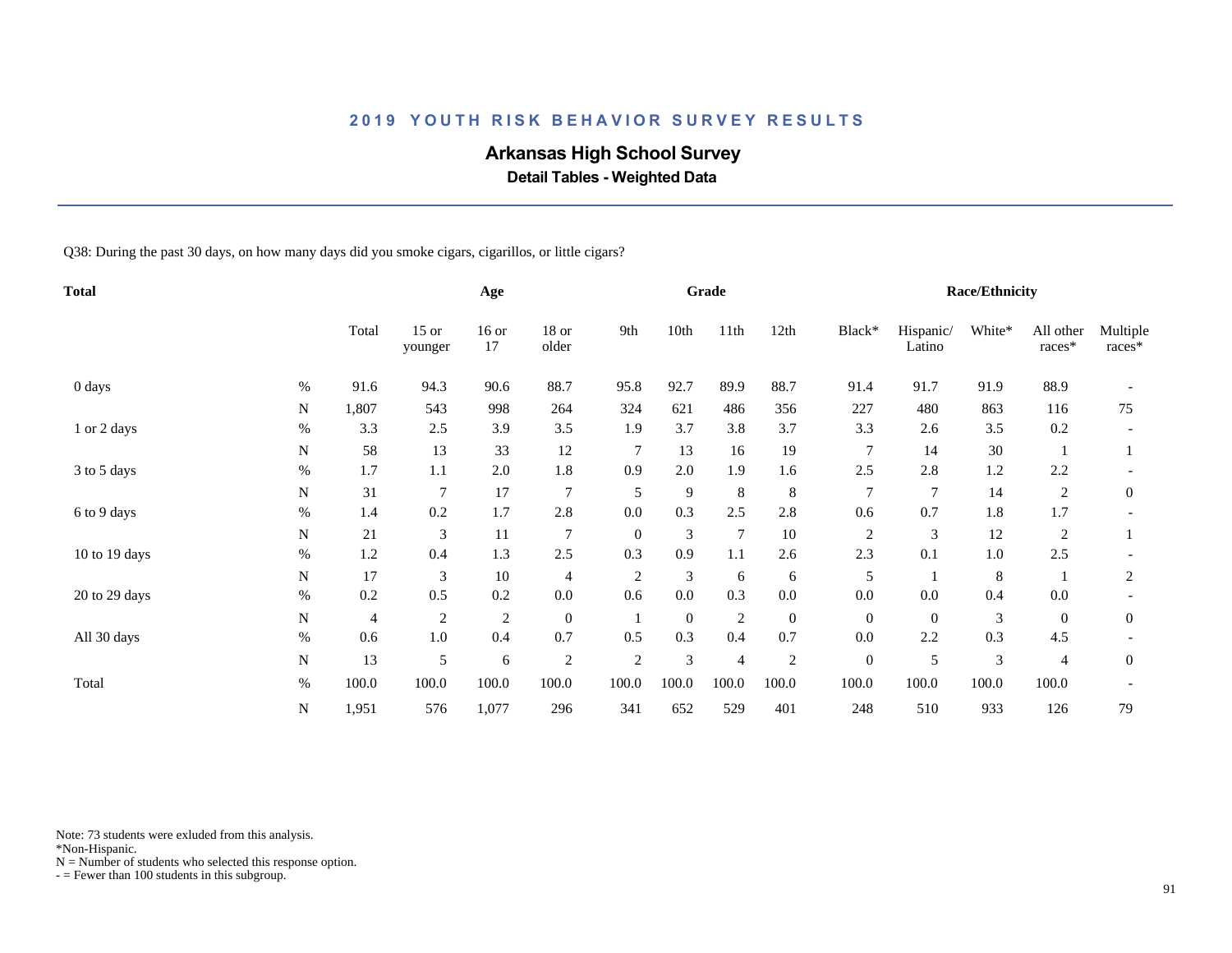## **Arkansas High School Survey**

 **Detail Tables - Weighted Data**

Q38: During the past 30 days, on how many days did you smoke cigars, cigarillos, or little cigars?

| <b>Male</b>   |           |              |                    | Age            |                  |                |              | Grade         |                |                  |                     | <b>Race/Ethnicity</b> |                     |                    |
|---------------|-----------|--------------|--------------------|----------------|------------------|----------------|--------------|---------------|----------------|------------------|---------------------|-----------------------|---------------------|--------------------|
|               |           | All<br>males | $15$ or<br>younger | $16$ or<br>17  | 18 or<br>older   | 9th            | 10th         | 11th          | 12th           | Black*           | Hispanic/<br>Latino | White*                | All other<br>races* | Multiple<br>races* |
| 0 days        | $\%$      | 89.0         | 93.7               | 86.1           | 88.0             | 95.1           | 88.9         | 84.3          | 87.0           | 89.6             | 93.1                | 88.1                  |                     |                    |
|               | N         | 844          | 231                | 477            | 134              | 136            | 314          | 213           | 170            | 93               | 225                 | 413                   | 59                  | 34                 |
| 1 or 2 days   | $\%$      | 4.5          | 2.9                | 6.0            | 3.1              | 2.0            | 6.5          | 5.3           | 3.9            | 3.5              | 1.9                 | 5.3                   |                     |                    |
|               | N         | 33           | 6                  | 21             | 6                | 3              | 9            | 11            | 9              | 3                | 5                   | $22\,$                | $\overline{0}$      |                    |
| 3 to 5 days   | $\%$      | 2.2          | 0.9                | 3.1            | 2.1              | 0.7            | 3.0          | 3.8           | 1.5            | 3.4              | 2.3                 | 1.9                   |                     |                    |
|               | N         | 18           | $\overline{c}$     | 12             | 4                |                | 6            | 7             | 4              | 4                | $\overline{c}$      | 11                    | $\overline{0}$      | $\boldsymbol{0}$   |
| 6 to 9 days   | $\%$      | 1.9          | 0.3                | 2.3            | 4.2              | 0.0            | 0.3          | 3.8           | 4.2            | 1.0              | 0.8                 | 2.4                   |                     |                    |
|               | N         | 13           |                    | 7              | 5                | $\mathbf{0}$   |              | $\mathfrak s$ | $\overline{7}$ |                  |                     | 8                     | 2                   |                    |
| 10 to 19 days | $\%$      | $1.2\,$      | 0.5                | 1.7            | 1.2              | 0.2            | $1.0\,$      | 1.9           | $2.0$          | 2.4              | 0.1                 | 1.2                   |                     |                    |
|               | N         | $10\,$       | $\overline{c}$     | 7              |                  |                | 2            | 5             | $\overline{c}$ | $\mathfrak 3$    |                     | 5                     | $\overline{0}$      |                    |
| 20 to 29 days | $\%$      | 0.4          | $1.0\,$            | 0.1            | 0.0              | 1.1            | $0.0\,$      | 0.1           | $0.0\,$        | 0.0              | $0.0\,$             | 0.5                   |                     |                    |
|               | N         | 3            | $\overline{c}$     | 1              | $\boldsymbol{0}$ |                | $\mathbf{0}$ | $\mathbf{1}$  | $\overline{0}$ | $\overline{0}$   | $\mathbf{0}$        | $\overline{c}$        | $\overline{0}$      | $\overline{0}$     |
| All 30 days   | $\%$      | $0.8\,$      | 0.7                | 0.7            | 1.3              | 0.9            | 0.3          | 0.7           | 1.4            | 0.0              | 1.8                 | 0.6                   |                     |                    |
|               | ${\bf N}$ | 8            | $\mathfrak{2}$     | $\overline{4}$ | $\overline{c}$   | $\overline{2}$ | 2            | $\sqrt{2}$    | $\mathfrak{2}$ | $\boldsymbol{0}$ | $\overline{2}$      | 3                     | 3                   | $\overline{0}$     |
| Total         | $\%$      | 100.0        | 100.0              | 100.0          | 100.0            | 100.0          | 100.0        | 100.0         | 100.0          | 100.0            | 100.0               | 100.0                 |                     |                    |
|               | ${\bf N}$ | 929          | 246                | 529            | 152              | 144            | 334          | 244           | 194            | 104              | 236                 | 464                   | 64                  | 37                 |

Note: 44 male students were excluded from this analysis.

\*Non-Hispanic.

 $N =$  Number of students who selected this response option.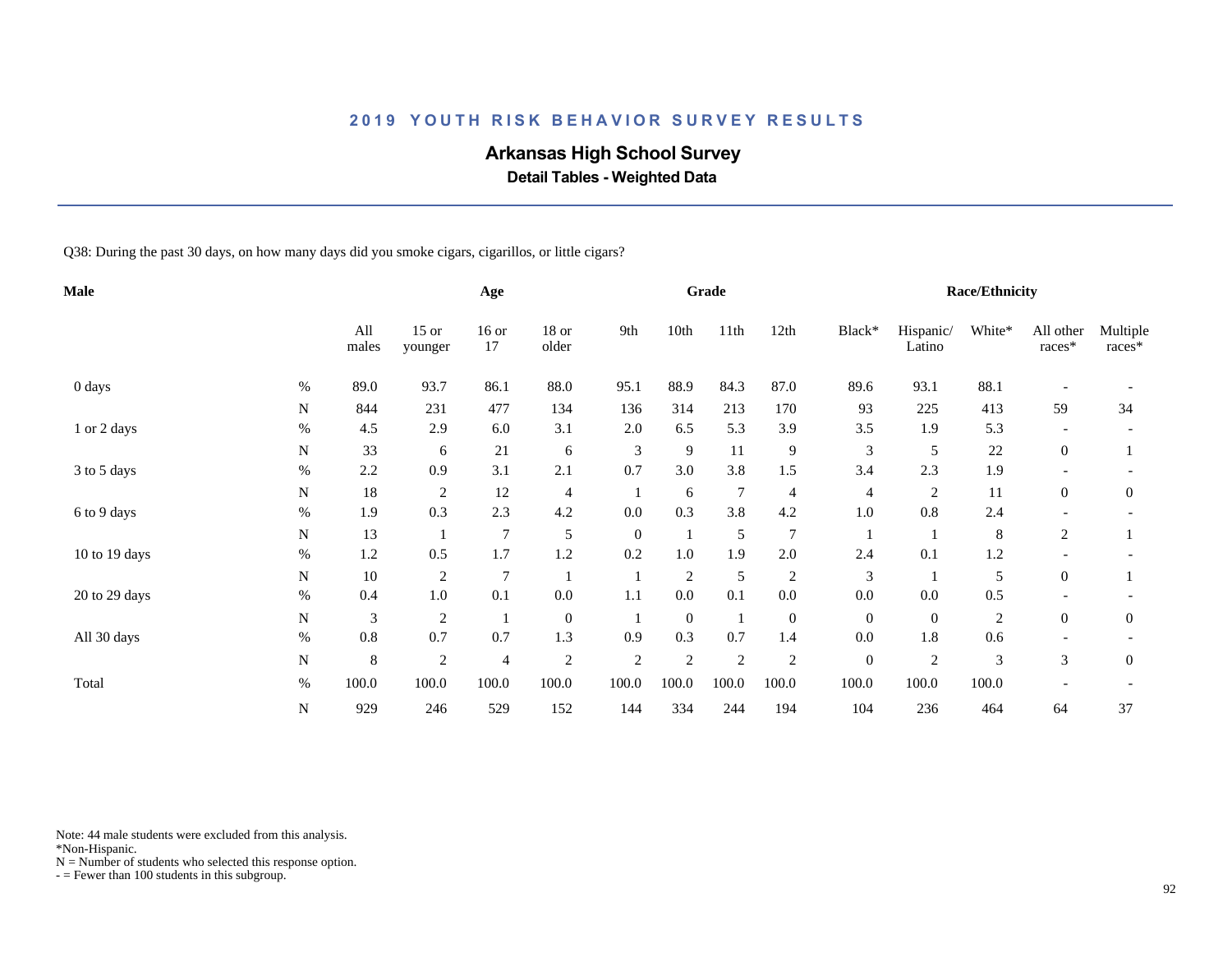## **Arkansas High School Survey**

 **Detail Tables - Weighted Data**

Q38: During the past 30 days, on how many days did you smoke cigars, cigarillos, or little cigars?

| Female        |             |                |                    | Age           |                  |                  |                | Grade          |                  |                  |                     | <b>Race/Ethnicity</b> |                     |                    |
|---------------|-------------|----------------|--------------------|---------------|------------------|------------------|----------------|----------------|------------------|------------------|---------------------|-----------------------|---------------------|--------------------|
|               |             | All<br>females | $15$ or<br>younger | $16$ or<br>17 | 18 or<br>older   | 9th              | 10th           | 11th           | 12th             | Black*           | Hispanic/<br>Latino | White*                | All other<br>races* | Multiple<br>races* |
| 0 days        | %           | 94.6           | 95.8               | 95.2          | 89.3             | 96.5             | 97.4           | 95.2           | 90.2             | 92.6             | 90.4                | 96.2                  |                     |                    |
|               | N           | 955            | 308                | 518           | 129              | 187              | 306            | 272            | 184              | 132              | 252                 | 450                   | 55                  | 41                 |
| 1 or 2 days   | $\%$        | 1.9            | 1.4                | 1.7           | 4.0              | 1.9              | 0.1            | 2.4            | 3.5              | 3.1              | 3.3                 | 1.4                   |                     |                    |
|               | N           | $22\,$         | 4                  | 12            | 6                | $\overline{4}$   | 3              | $\mathfrak s$  | $10\,$           | $\overline{4}$   | 9                   | 8                     |                     | $\mathbf{0}$       |
| 3 to 5 days   | $\%$        | 1.1            | 1.2                | $1.0\,$       | 1.4              | 1.2              | 1.0            | 0.1            | 1.7              | 1.8              | 3.2                 | 0.3                   |                     |                    |
|               | N           | 13             | 5                  | 5             | 3                | 4                | 3              | $\mathbf{1}$   | 4                | 3                | 5                   | 3                     | 2                   | $\mathbf{0}$       |
| 6 to 9 days   | $\%$        | 0.8            | 0.2                | $1.0\,$       | 1.3              | 0.0              | 0.3            | 1.4            | 1.4              | 0.3              | 0.6                 | 1.1                   |                     |                    |
|               | N           | $\tau$         | $\overline{c}$     | 3             | $\overline{c}$   | $\mathbf{0}$     | $\overline{2}$ | $\overline{2}$ | 3                |                  | 2                   | $\overline{4}$        | $\mathbf{0}$        | $\mathbf{0}$       |
| 10 to 19 days | $\%$        | 1.1            | 0.3                | 0.8           | 4.0              | 0.4              | 0.8            | 0.3            | 3.2              | 2.2              | $0.0\,$             | $0.8\,$               |                     |                    |
|               | $\mathbf N$ | $\overline{7}$ |                    | 3             | 3                |                  |                |                | 4                | $\sqrt{2}$       | $\mathbf{0}$        | 3                     |                     |                    |
| 20 to 29 days | $\%$        | 0.1            | 0.0                | 0.3           | $0.0\,$          | 0.0              | 0.0            | 0.5            | $0.0\,$          | 0.0              | $0.0\,$             | 0.2                   |                     |                    |
|               | ${\bf N}$   |                | $\mathbf{0}$       |               | $\boldsymbol{0}$ | $\mathbf{0}$     | $\mathbf{0}$   | $\mathbf{1}$   | $\boldsymbol{0}$ | $\mathbf{0}$     | $\mathbf{0}$        |                       | $\mathbf{0}$        | $\mathbf{0}$       |
| All 30 days   | $\%$        | 0.4            | 1.0                | 0.0           | $0.0\,$          | 0.0              | 0.3            | 0.1            | $0.0\,$          | 0.0              | 2.5                 | 0.0                   |                     |                    |
|               | $\mathbf N$ | $\overline{4}$ | $\sqrt{2}$         | $\sqrt{2}$    | $\boldsymbol{0}$ | $\boldsymbol{0}$ |                | $\sqrt{2}$     | $\boldsymbol{0}$ | $\boldsymbol{0}$ | 3                   | $\boldsymbol{0}$      |                     | $\boldsymbol{0}$   |
| Total         | $\%$        | 100.0          | 100.0              | 100.0         | 100.0            | 100.0            | 100.0          | 100.0          | 100.0            | 100.0            | 100.0               | 100.0                 |                     |                    |
|               | N           | 1,009          | 322                | 544           | 143              | 196              | 316            | 284            | 205              | 142              | 271                 | 469                   | 60                  | 42                 |

Note: 22 female students were excluded from this analysis.

\*Non-Hispanic.

 $N =$  Number of students who selected this response option.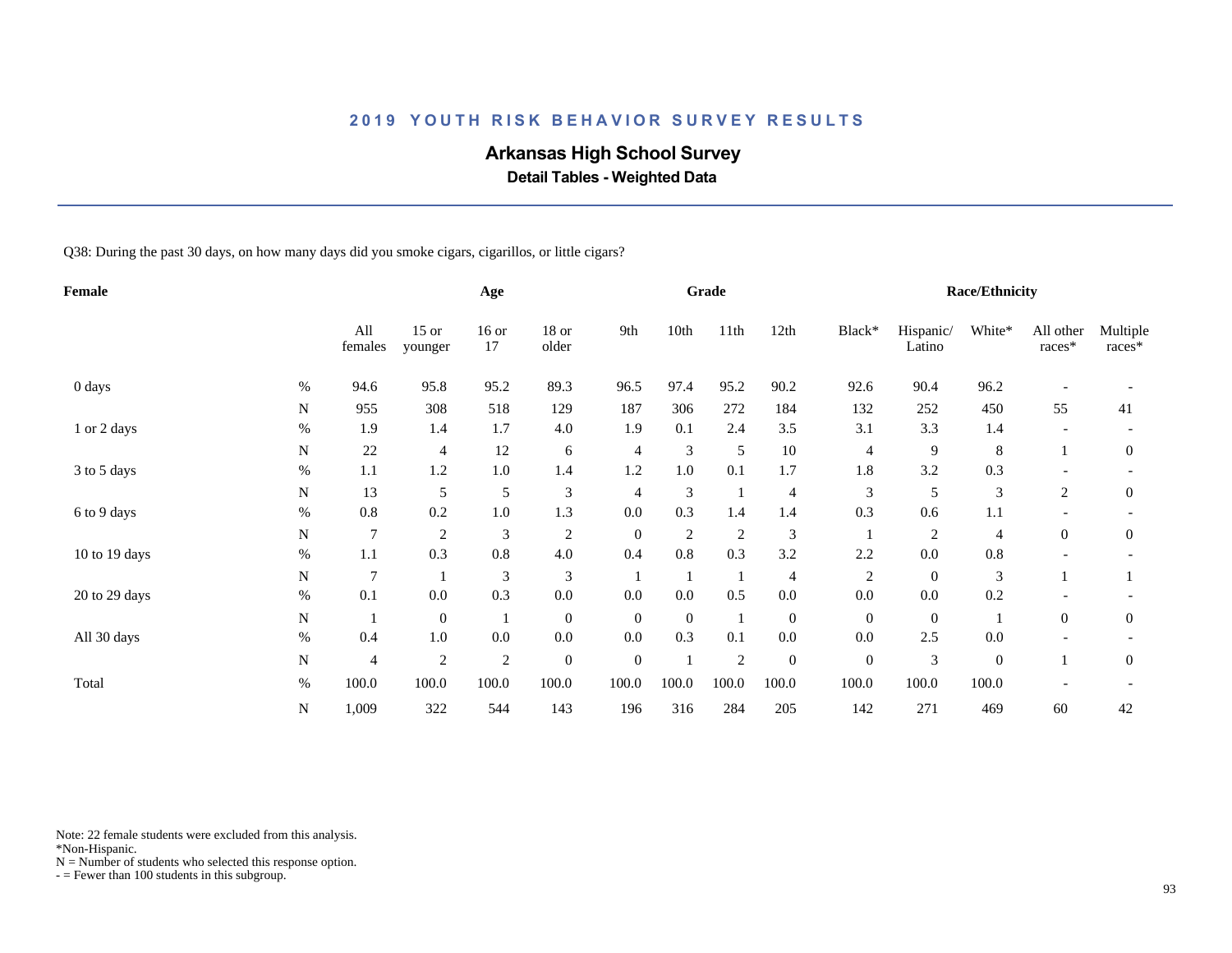## **Arkansas High School Survey**

 **Detail Tables - Weighted Data**

Q39: During the past 12 months, did you ever try to quit using all tobacco products, including cigarettes, cigars, smokeless tobacco, shisha or hookah tobacco, and electronic vapor products?

| Total                          |      |       |                    | Age         |                  |       |       | Grade |       |        |                     | <b>Race/Ethnicity</b> |                       |                    |
|--------------------------------|------|-------|--------------------|-------------|------------------|-------|-------|-------|-------|--------|---------------------|-----------------------|-----------------------|--------------------|
|                                |      | Total | $15$ or<br>younger | 16 or<br>17 | $18$ or<br>older | 9th   | 10th  | 11th  | 12th  | Black* | Hispanic/<br>Latino | White*                | All other<br>$races*$ | Multiple<br>races* |
| I did not use tobacco products | %    | 64.8  | 76.0               | 59.9        | 55.1             | 76.5  | 67.4  | 58.7  | 56.2  | 68.1   | 71.9                | 62.4                  | 61.1                  |                    |
|                                | N    | 1,152 | 390                | 605         | 156              | 229   | 405   | 287   | 216   | 146    | 322                 | 529                   | 78                    | 47                 |
| Yes                            | $\%$ | 15.0  | 10.4               | 18.1        | 15.9             | 10.7  | 15.9  | 16.6  | 17.1  | 11.8   | 16.0                | 15.8                  | 16.2                  |                    |
|                                | N    | 234   | 58                 | 136         | 39               | 33    | 78    | 65    | 54    | 25     | 51                  | 123                   | 16                    | 12                 |
| N <sub>0</sub>                 | %    | 20.2  | 13.7               | 22.0        | 29.0             | 12.9  | 16.7  | 24.7  | 26.7  | 20.1   | 12.0                | 21.8                  | 22.7                  |                    |
|                                | N    | 277   | 50                 | 163         | 64               | 30    | 68    | 89    | 84    | 35     | 44                  | 160                   | 18                    | 10                 |
| Total                          | %    | 100.0 | 100.0              | 100.0       | 100.0            | 100.0 | 100.0 | 100.0 | 100.0 | 100.0  | 100.0               | 100.0                 | 100.0                 |                    |
|                                | N    | 1,663 | 498                | 904         | 259              | 292   | 551   | 441   | 354   | 206    | 417                 | 812                   | 112                   | 69                 |

Note: 361 students were exluded from this analysis.

\*Non-Hispanic.

 $N =$  Number of students who selected this response option.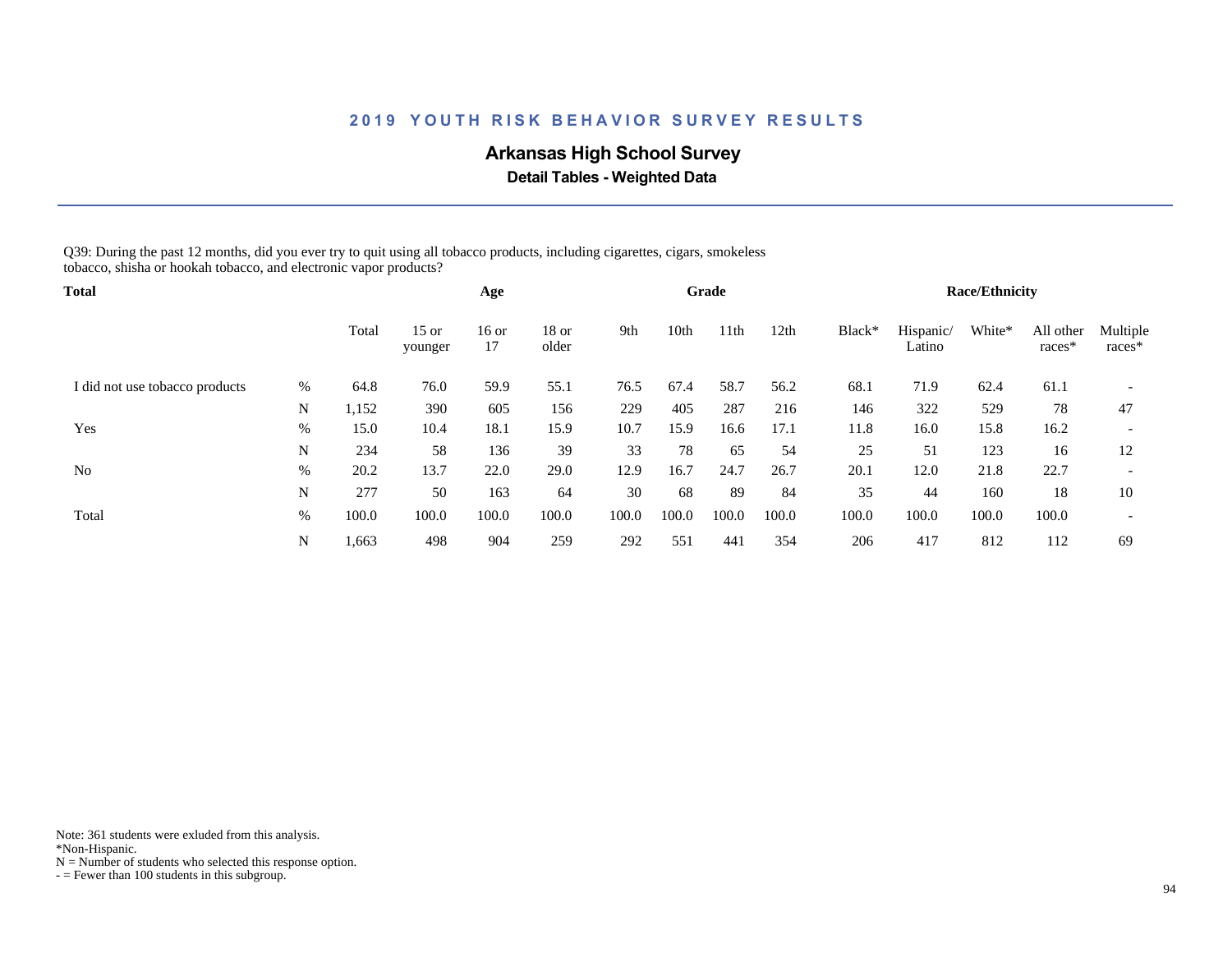## **Arkansas High School Survey**

 **Detail Tables - Weighted Data**

Q39: During the past 12 months, did you ever try to quit using all tobacco products, including cigarettes, cigars, smokeless tobacco, shisha or hookah tobacco, and electronic vapor products?

| <b>Male</b>                    |      |              |                    | Age           |                  |       |       | Grade |       |                          |                     | <b>Race/Ethnicity</b> |                          |                          |
|--------------------------------|------|--------------|--------------------|---------------|------------------|-------|-------|-------|-------|--------------------------|---------------------|-----------------------|--------------------------|--------------------------|
|                                |      | All<br>males | $15$ or<br>younger | $16$ or<br>17 | $18$ or<br>older | 9th   | 10th  | 11th  | 12th  | Black*                   | Hispanic/<br>Latino | White*                | All other<br>races*      | Multiple<br>$races*$     |
| I did not use tobacco products | $\%$ | 59.5         | 72.3               | 54.5          | 47.9             | 73.2  | 60.0  | 52.6  | 50.1  | $\overline{\phantom{a}}$ | 73.2                | 56.3                  | $\overline{\phantom{0}}$ |                          |
|                                | N    | 522          | 165                | 286           | 70               | 95    | 206   | 117   | 96    | 52                       | 144                 | 248                   | 39                       | 25                       |
| Yes                            | $\%$ | 17.0         | 9.3                | 22.5          | 16.6             | 9.6   | 19.6  | 22.4  | 17.2  | $\overline{\phantom{a}}$ | 17.2                | 17.5                  | $\overline{\phantom{0}}$ | $\overline{\phantom{0}}$ |
|                                | N    | 127          | 23                 | 78            | 25               | 13    | 42    | 39    | 32    | 13                       | 24                  | 71                    | 10                       | 6                        |
| N <sub>o</sub>                 | $\%$ | 23.5         | 18.4               | 23.0          | 35.5             | 17.3  | 20.4  | 25.0  | 32.7  | $\overline{\phantom{a}}$ | 9.6                 | 26.1                  | $\overline{\phantom{0}}$ |                          |
|                                | N    | 149          | 28                 | 80            | 41               | 16    | 41    | 41    | 49    | 16                       | 20                  | 98                    | 10                       | 2                        |
| Total                          | %    | 100.0        | 100.0              | 100.0         | 100.0            | 100.0 | 100.0 | 100.0 | 100.0 | $\overline{\phantom{a}}$ | 100.0               | 100.0                 | $\overline{\phantom{0}}$ | $\overline{\phantom{0}}$ |
|                                | N    | 798          | 216                | 444           | 136              | 124   | 289   | 197   | 177   | 81                       | 188                 | 417                   | 59                       | 33                       |

Note: 175 male students were excluded from this analysis.

\*Non-Hispanic.

 $N =$  Number of students who selected this response option.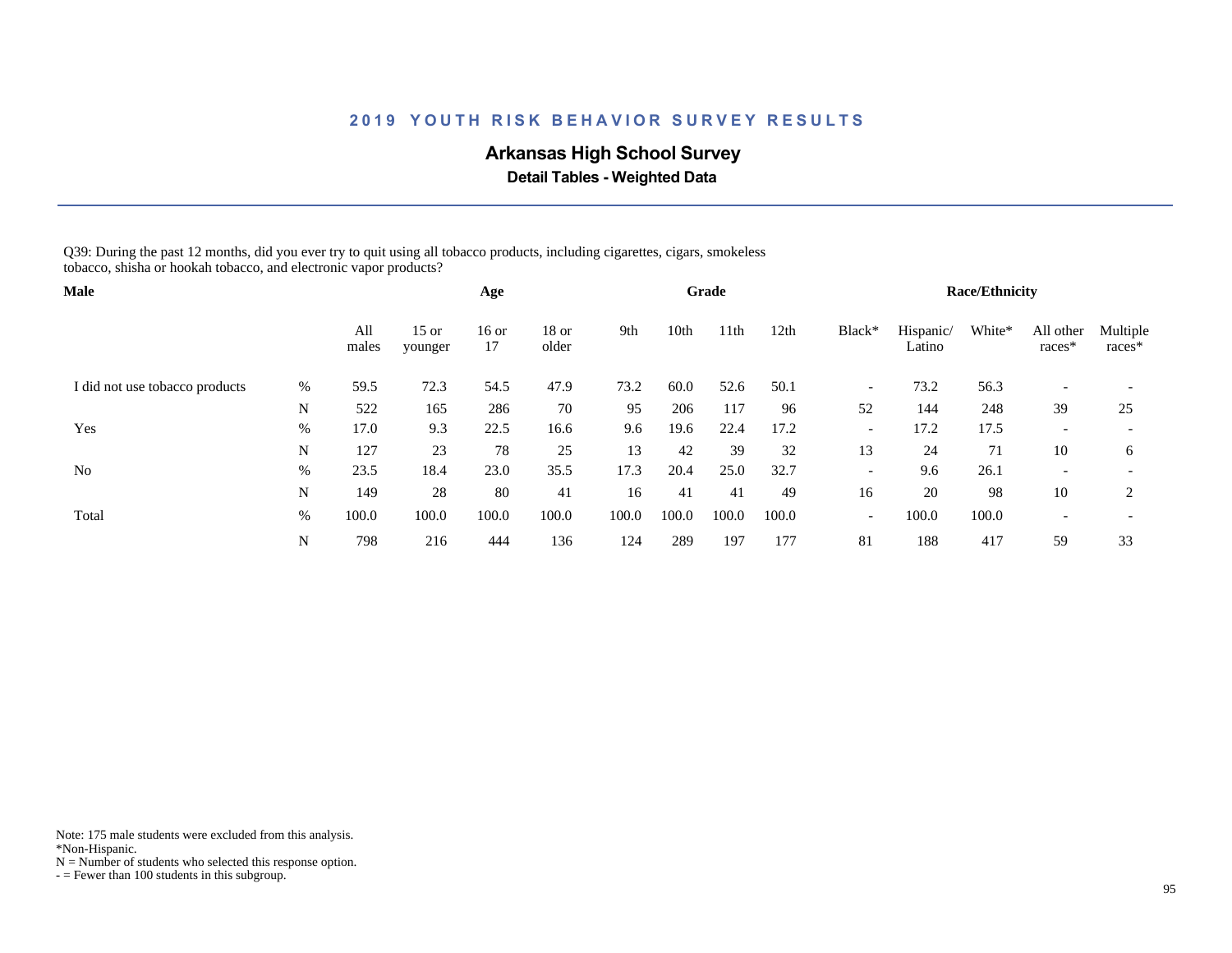## **Arkansas High School Survey**

 **Detail Tables - Weighted Data**

Q39: During the past 12 months, did you ever try to quit using all tobacco products, including cigarettes, cigars, smokeless tobacco, shisha or hookah tobacco, and electronic vapor products?

| <b>Female</b>                  |      |                |                    | Age           |                  |       |       | Grade |       |        |                     | <b>Race/Ethnicity</b> |                          |                          |
|--------------------------------|------|----------------|--------------------|---------------|------------------|-------|-------|-------|-------|--------|---------------------|-----------------------|--------------------------|--------------------------|
|                                |      | All<br>females | $15$ or<br>younger | $16$ or<br>17 | $18$ or<br>older | 9th   | 10th  | 11th  | 12th  | Black* | Hispanic/<br>Latino | White*                | All other<br>races*      | Multiple<br>races*       |
| I did not use tobacco products | $\%$ | 70.4           | 80.7               | 65.3          | 63.0             | 79.9  | 76.7  | 64.0  | 62.3  | 72.8   | 70.5                | 69.8                  |                          |                          |
|                                | N    | 624            | 222                | 317           | 85               | 134   | 198   | 169   | 119   | 92     | 176                 | 281                   | 37                       | 22                       |
| Yes                            | $\%$ | 13.1           | 11.3               | 13.7          | 15.2             | 11.9  | 11.9  | 11.4  | 17.1  | 10.9   | 15.4                | 13.6                  | $\overline{\phantom{0}}$ | $\overline{\phantom{0}}$ |
|                                | N    | 105            | 33                 | 58            | 14               | 20    | 36    | 26    | 22    | 12     | 27                  | 52                    | 6                        | 6                        |
| N <sub>o</sub>                 | $\%$ | 16.5           | 8.0                | 21.1          | 21.8             | 8.2   | 11.4  | 24.6  | 20.5  | 16.3   | 14.1                | 16.5                  |                          |                          |
|                                | N    | 124            | 19                 | 82            | 23               | 14    | 25    | 48    | 34    | 19     | 24                  | 62                    | 8                        | 8                        |
| Total                          | %    | 100.0          | 100.0              | 100.0         | 100.0            | 100.0 | 100.0 | 100.0 | 100.0 | 100.0  | 100.0               | 100.0                 |                          | $\overline{\phantom{a}}$ |
|                                | N    | 853            | 274                | 457           | 122              | 168   | 259   | 243   | 175   | 123    | 227                 | 395                   | 51                       | 36                       |

Note: 178 female students were excluded from this analysis.

\*Non-Hispanic.

 $N =$  Number of students who selected this response option.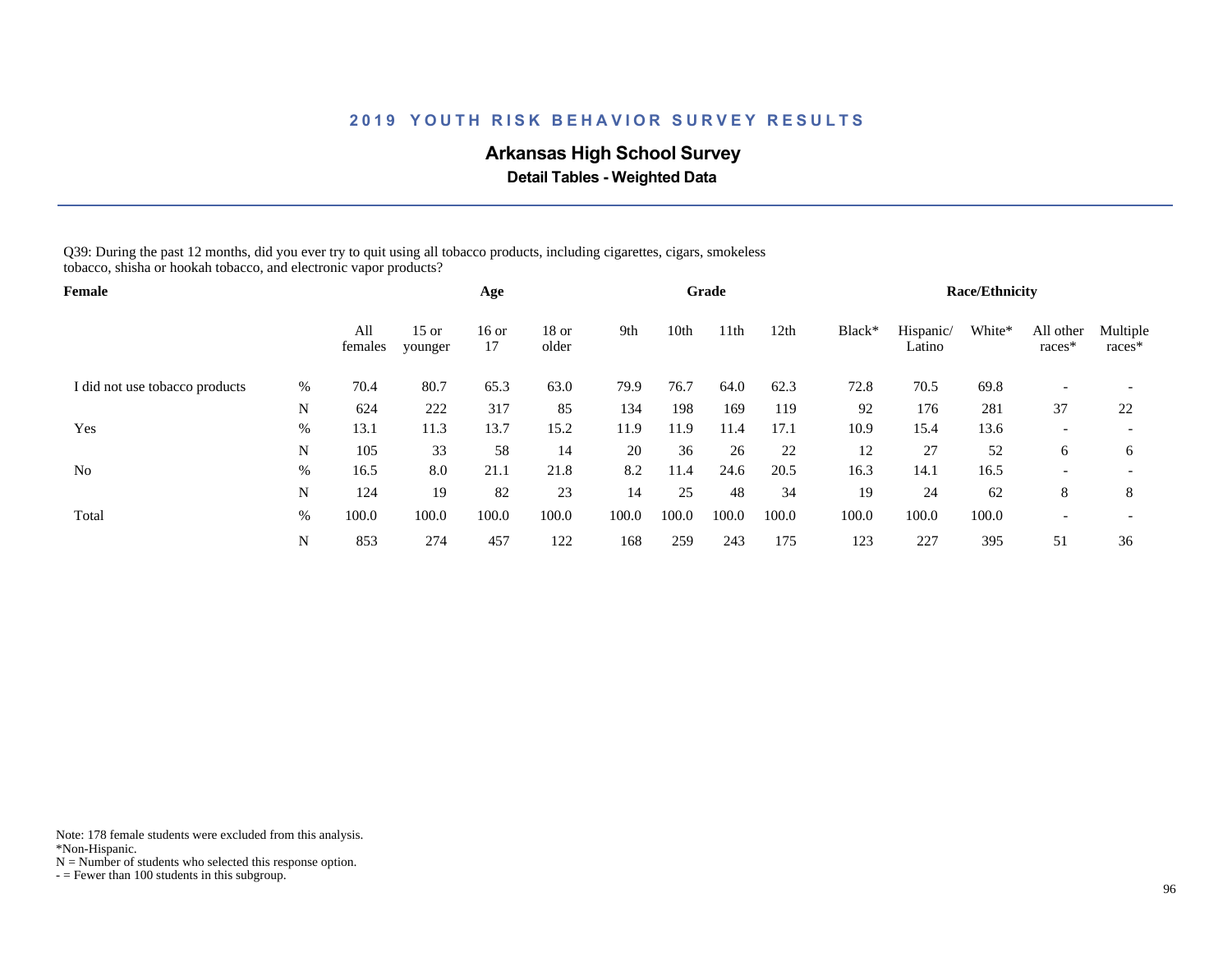## **Arkansas High School Survey**

 **Detail Tables - Weighted Data**

Q40: How old were you when you had your first drink of alcohol other than a few sips?

| <b>Total</b>           |           |       | Age                |               |                |                  | Grade |       |       |        | <b>Race/Ethnicity</b> |        |                     |                    |
|------------------------|-----------|-------|--------------------|---------------|----------------|------------------|-------|-------|-------|--------|-----------------------|--------|---------------------|--------------------|
|                        |           | Total | $15$ or<br>younger | $16$ or<br>17 | 18 or<br>older | 9th              | 10th  | 11th  | 12th  | Black* | Hispanic/<br>Latino   | White* | All other<br>races* | Multiple<br>races* |
| Never drank alcohol    | $\%$      | 47.6  | 59.9               | 43.2          | 35.3           | 62.7             | 48.0  | 44.0  | 34.9  | 51.3   | 49.3                  | 46.2   | 53.0                |                    |
|                        | N         | 924   | 322                | 485           | 117            | 200              | 327   | 234   | 153   | 112    | 257                   | 439    | 67                  | 28                 |
| 8 years old or younger | $\%$      | 8.3   | 8.4                | 7.8           | 9.5            | 7.5              | 8.2   | 7.3   | 9.2   | 12.0   | 11.0                  | 6.7    | 10.4                |                    |
|                        | N         | 151   | 51                 | 75            | 25             | 29               | 49    | 33    | 34    | 28     | 43                    | 59     | 8                   |                    |
| 9 or 10 years old      | %         | 4.6   | 4.3                | 4.6           | 5.0            | 4.5              | 4.8   | 4.3   | 4.5   | 5.1    | 4.0                   | 4.5    | 7.9                 |                    |
|                        | N         | 85    | 23                 | 47            | 14             | 15               | 27    | 20    | 20    | 14     | 21                    | 39     | 5                   | 2                  |
| 11 or 12 years old     | $\%$      | 8.4   | 9.7                | 8.4           | 5.6            | 9.2              | 10.3  | 7.4   | 7.0   | 8.5    | 7.4                   | 8.8    | 4.3                 |                    |
|                        | N         | 139   | 52                 | 75            | 11             | 33               | 53    | 33    | 18    | 18     | 31                    | 72     | 6                   | 5                  |
| 13 or 14 years old     | %         | 12.9  | 12.8               | 13.1          | 12.5           | 12.4             | 12.7  | 13.9  | 12.1  | 6.4    | 13.5                  | 14.3   | 5.5                 |                    |
|                        | N         | 239   | 70                 | 133           | 36             | 45               | 77    | 68    | 45    | 20     | 64                    | 123    | $\tau$              | 19                 |
| 15 or 16 years old     | $\%$      | 15.2  | 5.0                | 20.8          | 19.3           | 3.7              | 16.0  | 20.8  | 21.8  | 13.5   | 9.0                   | 17.2   | 10.3                |                    |
|                        | ${\bf N}$ | 297   | 34                 | 213           | 50             | 13               | 90    | 113   | 79    | 32     | 60                    | 169    | 18                  | 12                 |
| 17 years old or older  | $\%$      | 3.0   | 0.0                | 2.0           | 12.7           | 0.0              | 0.1   | 2.3   | 10.5  | 3.1    | 5.8                   | 2.3    | 8.5                 |                    |
|                        | ${\bf N}$ | 66    | $\theta$           | 26            | 40             | $\boldsymbol{0}$ |       | 14    | 51    | 6      | 23                    | 23     | 8                   | 5                  |
| Total                  | $\%$      | 100.0 | 100.0              | 100.0         | 100.0          | 100.0            | 100.0 | 100.0 | 100.0 | 100.0  | 100.0                 | 100.0  | 100.0               |                    |
|                        | N         | 1,901 | 552                | 1,054         | 293            | 335              | 624   | 515   | 400   | 230    | 499                   | 924    | 119                 | 78                 |

Note: 123 students were exluded from this analysis.

\*Non-Hispanic.

 $N =$  Number of students who selected this response option.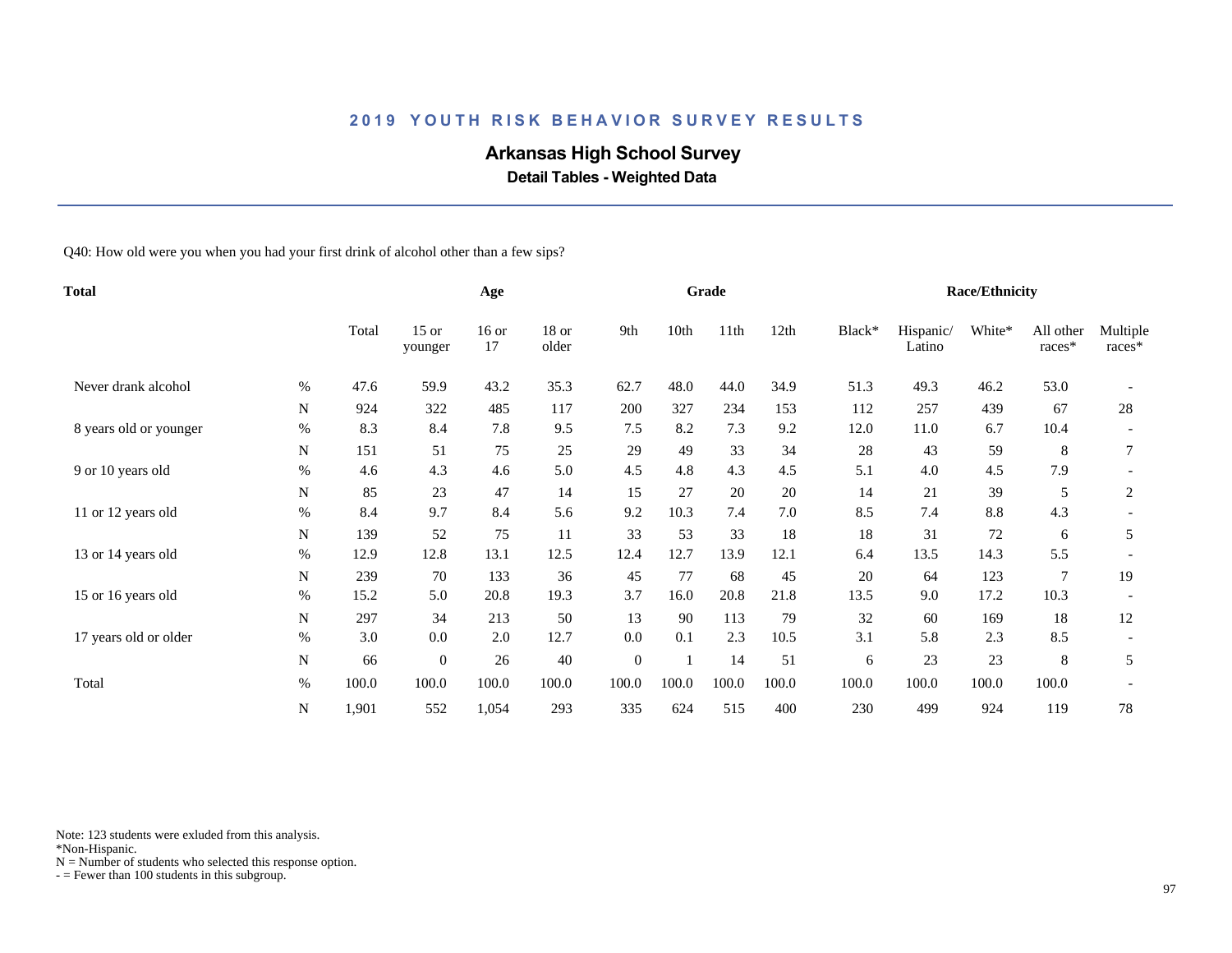## **Arkansas High School Survey**

 **Detail Tables - Weighted Data**

Q40: How old were you when you had your first drink of alcohol other than a few sips?

| Male                   |             |              |                    | Age           |                  |                |       | Grade |       |                          |                     | <b>Race/Ethnicity</b> |                          |                    |
|------------------------|-------------|--------------|--------------------|---------------|------------------|----------------|-------|-------|-------|--------------------------|---------------------|-----------------------|--------------------------|--------------------|
|                        |             | All<br>males | $15$ or<br>younger | $16$ or<br>17 | $18$ or<br>older | 9th            | 10th  | 11th  | 12th  | Black*                   | Hispanic/<br>Latino | White*                | All other<br>races*      | Multiple<br>races* |
| Never drank alcohol    | %           | 48.7         | 61.5               | 44.3          | 36.6             | 64.9           | 49.0  | 43.1  | 36.5  | $\overline{\phantom{a}}$ | 49.9                | 46.3                  |                          |                    |
|                        | $\mathbf N$ | 457          | 144                | 255           | 58               | 93             | 176   | 109   | 75    | 50                       | 126                 | 218                   | 35                       | 16                 |
| 8 years old or younger | $\%$        | 8.9          | 8.4                | 8.3           | 11.6             | 8.0            | 8.8   | 7.4   | 11.4  | $\overline{\phantom{a}}$ | 14.0                | 8.0                   | $\overline{\phantom{a}}$ |                    |
|                        | N           | 81           | 24                 | 41            | 16               | 14             | 26    | 17    | 22    | 8                        | 24                  | 37                    | 6                        | 4                  |
| 9 or 10 years old      | $\%$        | 5.6          | 5.4                | 5.9           | 5.3              | 5.9            | 3.9   | 6.5   | 5.9   | $\overline{\phantom{a}}$ | 3.2                 | 5.0                   | $\overline{\phantom{a}}$ |                    |
|                        | N           | 45           | 12                 | 26            | $\overline{7}$   | 9              | 13    | 11    | 11    | 10                       | 8                   | 22                    | 3                        |                    |
| 11 or 12 years old     | $\%$        | 9.2          | 8.1                | 10.2          | 8.2              | 6.1            | 12.9  | 7.3   | 11.2  |                          | 6.2                 | 10.3                  |                          |                    |
|                        | N           | 68           | 18                 | 41            | $\,8\,$          | 9              | 30    | 16    | 12    | 9                        | 15                  | 39                    |                          |                    |
| 13 or 14 years old     | $\%$        | 12.7         | 11.4               | 12.7          | 15.3             | 10.1           | 11.9  | 15.2  | 12.7  | $\overline{\phantom{a}}$ | 13.6                | 13.7                  |                          |                    |
|                        | N           | 110          | 23                 | 63            | 24               | 12             | 33    | 37    | 25    | 8                        | 29                  | 59                    | 3                        | 9                  |
| 15 or 16 years old     | $\%$        | 12.7         | 5.2                | 17.2          | 14.1             | 5.0            | 13.2  | 18.6  | 15.1  | $\overline{\phantom{a}}$ | 7.7                 | 15.0                  |                          |                    |
|                        | N           | 121          | 15                 | 85            | 21               | $\overline{7}$ | 39    | 45    | 29    | 13                       | 20                  | 74                    | 7                        | 5                  |
| 17 years old or older  | $\%$        | 2.2          | 0.0                | 1.4           | 8.9              | 0.0            | 0.3   | 1.9   | 7.1   | $\overline{\phantom{a}}$ | 5.3                 | 1.8                   |                          |                    |
|                        | N           | 29           | $\overline{0}$     | 11            | 18               | $\mathbf{0}$   |       | 6     | 22    | $\boldsymbol{0}$         | 12                  | 10                    | 5                        | 2                  |
| Total                  | $\%$        | 100.0        | 100.0              | 100.0         | 100.0            | 100.0          | 100.0 | 100.0 | 100.0 | $\overline{\phantom{a}}$ | 100.0               | 100.0                 |                          |                    |
|                        | ${\bf N}$   | 911          | 236                | 522           | 152              | 144            | 318   | 241   | 196   | 98                       | 234                 | 459                   | 60                       | 38                 |

Note: 62 male students were excluded from this analysis.

\*Non-Hispanic.

 $N =$  Number of students who selected this response option.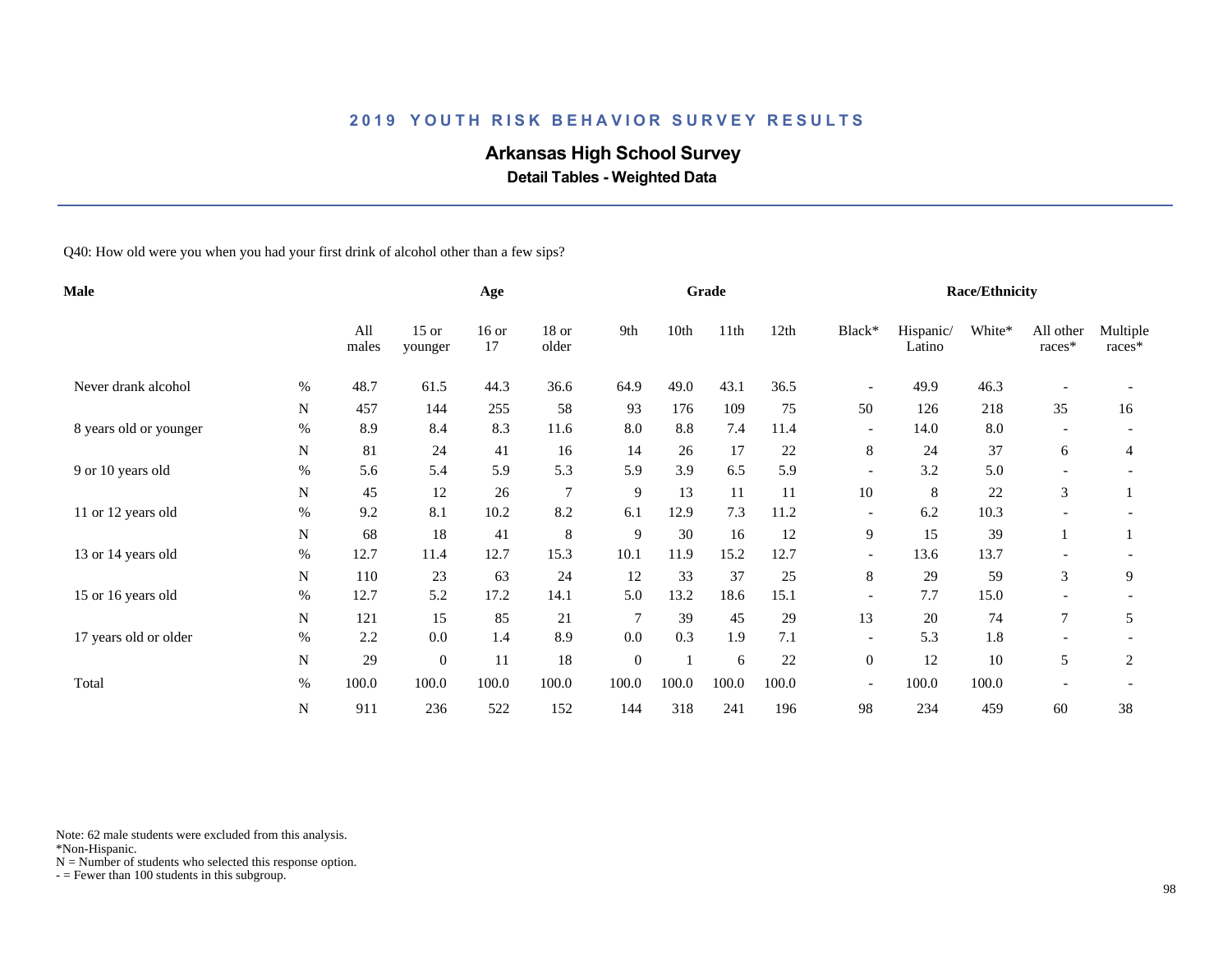## **Arkansas High School Survey**

 **Detail Tables - Weighted Data**

Q40: How old were you when you had your first drink of alcohol other than a few sips?

| Female                 |             |                |                    | Age           |                  |                  |          | Grade |       |                |                     | <b>Race/Ethnicity</b> |                          |                    |
|------------------------|-------------|----------------|--------------------|---------------|------------------|------------------|----------|-------|-------|----------------|---------------------|-----------------------|--------------------------|--------------------|
|                        |             | All<br>females | $15$ or<br>younger | $16$ or<br>17 | $18$ or<br>older | 9th              | 10th     | 11th  | 12th  | Black*         | Hispanic/<br>Latino | White*                | All other<br>races*      | Multiple<br>races* |
| Never drank alcohol    | $\%$        | 46.6           | 58.9               | 42.2          | 33.0             | 60.5             | 47.4     | 45.2  | 32.6  | 47.5           | 48.1                | 46.3                  |                          |                    |
|                        | $\mathbf N$ | 462            | 175                | 229           | 58               | 107              | 150      | 125   | 77    | 61             | 129                 | 221                   | 30                       | 12                 |
| 8 years old or younger | $\%$        | 7.6            | 8.0                | 7.4           | 7.3              | 7.0              | 7.6      | 7.2   | 7.0   | 14.3           | 8.6                 | 5.3                   |                          |                    |
|                        | N           | 68             | 25                 | 34            | 9                | 15               | 23       | 16    | 12    | 20             | 19                  | 22                    | 2                        | 3                  |
| 9 or 10 years old      | $\%$        | 3.2            | 3.2                | 2.9           | 4.7              | 3.1              | 4.9      | 2.2   | 3.0   | 1.6            | 4.8                 | 3.5                   | $\overline{\phantom{a}}$ |                    |
|                        | N           | 37             | 10                 | 20            | $\overline{7}$   | 6                | 13       | 9     | 9     | $\overline{4}$ | 13                  | 16                    | 2                        |                    |
| 11 or 12 years old     | $\%$        | 7.3            | 10.8               | 6.2           | 2.7              | 12.5             | 6.8      | 6.9   | 2.7   | 7.3            | 8.5                 | $7.2\,$               |                          |                    |
|                        | N           | 65             | 31                 | 31            | 3                | 24               | 21       | 15    | 5     | 8              | 16                  | 33                    | $\overline{4}$           | 4                  |
| 13 or 14 years old     | %           | 13.2           | 14.3               | 13.7          | 9.4              | 14.7             | 13.9     | 12.6  | 11.7  | 6.0            | 13.4                | 15.0                  |                          |                    |
|                        | N           | 128            | 46                 | 70            | 12               | 32               | 44       | 31    | 20    | 12             | 34                  | 64                    | 4                        | 10                 |
| 15 or 16 years old     | $\%$        | 18.0           | 4.9                | 24.9          | 25.6             | 2.3              | 19.3     | 23.2  | 28.9  | 17.6           | 10.3                | 19.9                  |                          |                    |
|                        | N           | 176            | 19                 | 128           | 29               | 6                | 51       | 68    | 50    | 19             | 40                  | 95                    | 11                       | 7                  |
| 17 years old or older  | $\%$        | 4.0            | 0.0                | 2.7           | 17.4             | 0.0              | 0.0      | 2.8   | 14.1  | 5.7            | 6.3                 | 2.8                   |                          |                    |
|                        | N           | 37             | $\theta$           | 15            | 22               | $\boldsymbol{0}$ | $\theta$ | 8     | 29    | 6              | 11                  | 13                    | 3                        | 3                  |
| Total                  | $\%$        | 100.0          | 100.0              | 100.0         | 100.0            | 100.0            | 100.0    | 100.0 | 100.0 | 100.0          | 100.0               | 100.0                 |                          |                    |
|                        | ${\bf N}$   | 973            | 306                | 527           | 140              | 190              | 302      | 272   | 202   | 130            | 262                 | 464                   | 56                       | 40                 |

Note: 58 female students were excluded from this analysis.

\*Non-Hispanic.

 $N =$  Number of students who selected this response option.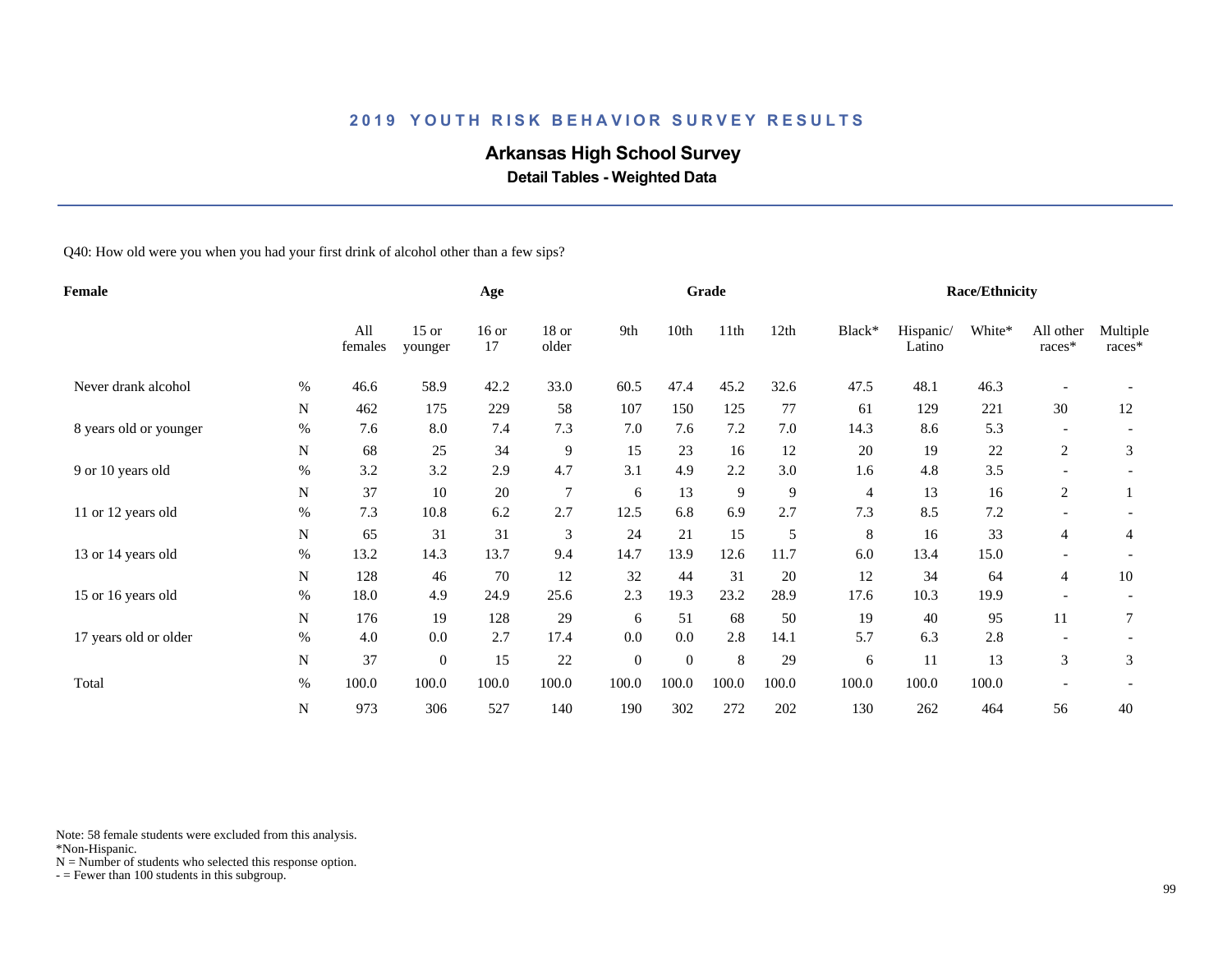## **Arkansas High School Survey**

 **Detail Tables - Weighted Data**

Q41: During the past 30 days, on how many days did you have at least one drink of alcohol?

| <b>Total</b>  |           |       |                    | Age            |                  |                |                | Grade          |                |                  |                     | <b>Race/Ethnicity</b> |                     |                    |
|---------------|-----------|-------|--------------------|----------------|------------------|----------------|----------------|----------------|----------------|------------------|---------------------|-----------------------|---------------------|--------------------|
|               |           | Total | $15$ or<br>younger | $16$ or<br>17  | $18$ or<br>older | 9th            | 10th           | 11th           | 12th           | Black*           | Hispanic/<br>Latino | White*                | All other<br>races* | Multiple<br>races* |
| 0 days        | $\%$      | 74.6  | 84.6               | 72.1           | 60.4             | 86.2           | 76.1           | 71.1           | 64.0           | 85.1             | 71.4                | 72.0                  | 77.5                |                    |
|               | N         | 1,352 | 439                | 737            | 176              | 271            | 464            | 350            | 252            | 170              | 357                 | 648                   | 90                  | 57                 |
| 1 or 2 days   | $\%$      | 11.3  | 8.8                | 12.4           | 13.2             | 8.3            | 14.1           | 10.9           | 12.1           | 9.0              | 9.5                 | 12.6                  | 7.7                 |                    |
|               | N         | 203   | 46                 | 123            | 34               | 31             | 69             | 52             | 49             | 20               | 50                  | 108                   | 11                  | 10                 |
| 3 to 5 days   | %         | 6.6   | 2.8                | 8.1            | 10.3             | 2.6            | 5.4            | 9.2            | 10.2           | 3.5              | 10.6                | 7.2                   | 3.3                 |                    |
|               | N         | 110   | 17                 | 67             | 26               | 10             | 30             | 38             | 32             | 7                | 38                  | 56                    | 3                   | 5                  |
| 6 to 9 days   | $\%$      | 3.5   | 1.7                | 3.7            | 7.0              | 1.3            | 1.8            | 5.0            | 6.4            | 1.2              | 2.6                 | 4.4                   | 0.6                 |                    |
|               | N         | 55    | 11                 | 30             | 14               | 6              | 9              | 21             | 18             | $\overline{c}$   | $10\,$              | 37                    |                     | 3                  |
| 10 to 19 days | $\%$      | 2.5   | 1.0                | 2.2            | 6.8              | 1.3            | 2.1            | 2.0            | 4.9            | 1.2              | 3.3                 | 2.6                   | 4.8                 |                    |
|               | N         | 39    | 4                  | 23             | 12               | $\overline{4}$ | 10             | 10             | 14             | $\sqrt{2}$       | 12                  | 19                    | 3                   | 2                  |
| 20 to 29 days | $\%$      | 0.4   | $0.0\,$            | 0.5            | 0.7              | $0.0\,$        | 0.0            | 0.9            | 0.7            | 0.0              | 0.1                 | 0.5                   | $0.0\,$             |                    |
|               | ${\bf N}$ | 8     | $\boldsymbol{0}$   | 6              |                  | $\overline{0}$ | $\overline{0}$ | 6              | $\overline{c}$ | $\mathbf{0}$     | 2                   | 5                     | $\overline{0}$      |                    |
| All 30 days   | $\%$      | 1.0   | 0.9                | 0.8            | 1.7              | 0.3            | 0.5            | 0.8            | 1.7            | 0.0              | 2.4                 | 0.8                   | 6.2                 |                    |
|               | ${\bf N}$ | 15    | 5                  | $\overline{7}$ | 3                | $\sqrt{2}$     | 4              | $\mathfrak{Z}$ | 4              | $\boldsymbol{0}$ | 5                   | 5                     | $\overline{4}$      | $\overline{0}$     |
| Total         | $\%$      | 100.0 | 100.0              | 100.0          | 100.0            | 100.0          | 100.0          | 100.0          | 100.0          | 100.0            | 100.0               | 100.0                 | 100.0               |                    |
|               | ${\bf N}$ | 1,782 | 522                | 993            | 266              | 324            | 586            | 480            | 371            | 201              | 474                 | 878                   | 112                 | 78                 |

Note: 242 students were exluded from this analysis.

\*Non-Hispanic.

 $N =$  Number of students who selected this response option.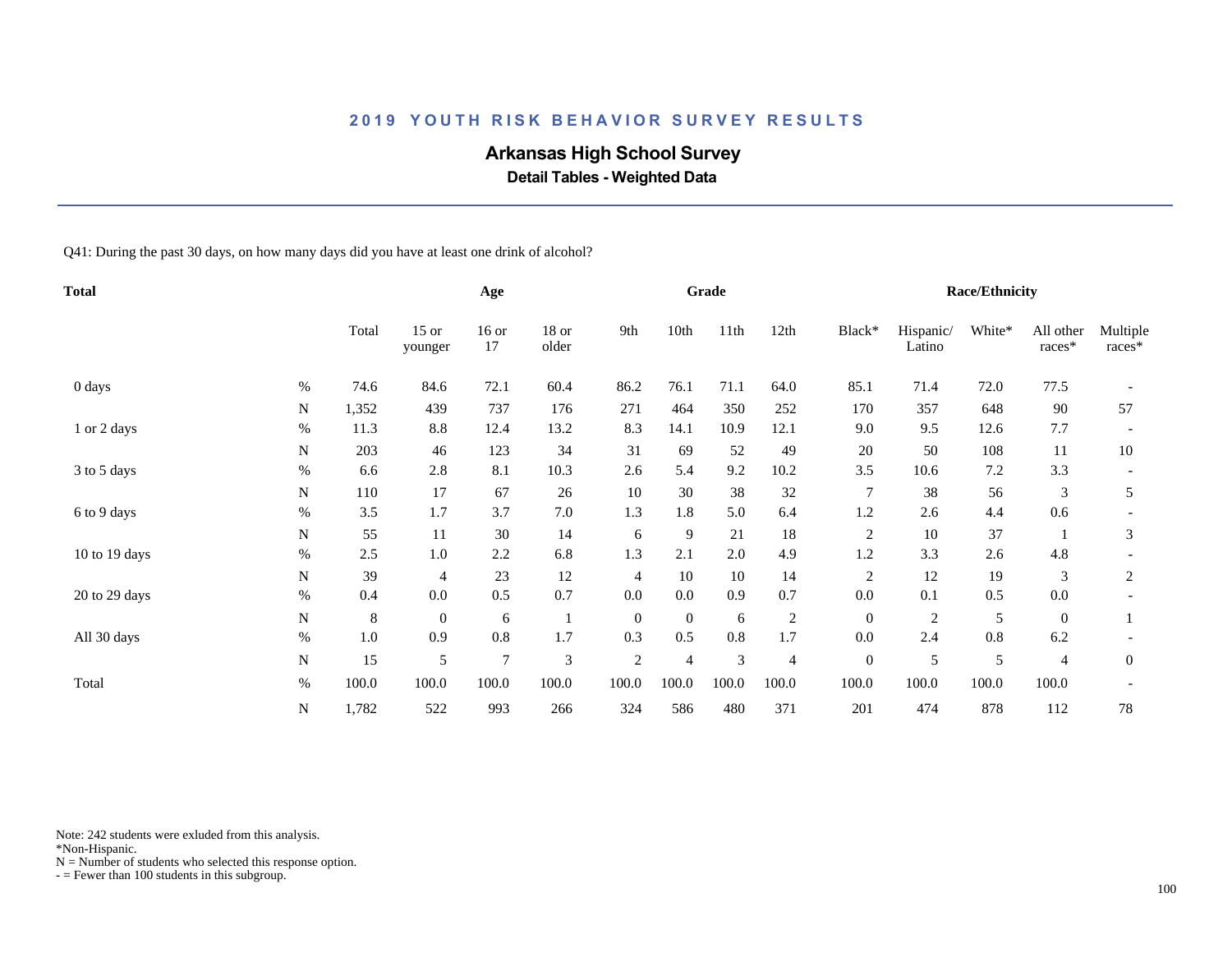## **Arkansas High School Survey**

 **Detail Tables - Weighted Data**

Q41: During the past 30 days, on how many days did you have at least one drink of alcohol?

| <b>Male</b>   |           |              |                    | Age            |                |                |                | Grade          |                |                          |                     | <b>Race/Ethnicity</b> |                     |                      |
|---------------|-----------|--------------|--------------------|----------------|----------------|----------------|----------------|----------------|----------------|--------------------------|---------------------|-----------------------|---------------------|----------------------|
|               |           | All<br>males | $15$ or<br>younger | $16$ or<br>17  | 18 or<br>older | 9th            | 10th           | 11th           | 12th           | Black*                   | Hispanic/<br>Latino | White*                | All other<br>races* | Multiple<br>$races*$ |
| 0 days        | $\%$      | 73.4         | 84.5               | 70.6           | 58.4           | 85.9           | 75.4           | 66.9           | 62.9           | $\overline{\phantom{a}}$ | 72.6                | 68.7                  |                     |                      |
|               | N         | 640          | 194                | 359            | 87             | 118            | 244            | 151            | 120            | 73                       | 168                 | 311                   | 46                  | 27                   |
| 1 or 2 days   | $\%$      | 10.2         | 9.2                | 11.5           | 8.3            | 7.0            | 15.6           | 10.9           | 7.1            | $\overline{\phantom{a}}$ | 8.0                 | 12.6                  |                     |                      |
|               | ${\bf N}$ | 92           | 21                 | 55             | 16             | 12             | 34             | 26             | 19             | $\overline{c}$           | 24                  | 53                    | $\overline{4}$      | 6                    |
| 3 to 5 days   | $\%$      | 6.8          | 2.4                | 8.9            | 9.7            | 2.6            | 4.7            | 11.6           | 9.6            | $\overline{\phantom{a}}$ | 10.6                | 7.3                   |                     |                      |
|               | N         | 51           | 5                  | 32             | 14             | $\overline{4}$ | 12             | 20             | 15             | 2                        | 17                  | 27                    | 2                   | 3                    |
| 6 to 9 days   | $\%$      | 4.0          | 1.9                | 4.4            | 7.4            | 1.5            | 1.5            | 6.1            | 7.2            |                          | 0.4                 | 5.7                   |                     |                      |
|               | N         | 28           | 4                  | 16             | 8              | 3              | $\overline{c}$ | 12             | 10             | $\boldsymbol{0}$         | 3                   | 24                    | $\boldsymbol{0}$    | $\boldsymbol{0}$     |
| 10 to 19 days | $\%$      | 3.8          | 1.7                | 2.6            | 11.9           | 2.5            | 2.6            | 2.1            | 8.3            |                          | 6.2                 | 3.6                   |                     |                      |
|               | N         | 29           | 3                  | 15             | 11             | $\overline{4}$ | $\tau$         | 6              | 11             | 2                        | 9                   | 14                    | 3                   |                      |
| 20 to 29 days | $\%$      | 0.7          | $0.0\,$            | $1.0\,$        | 1.2            | $0.0\,$        | $0.0\,$        | 1.7            | 1.4            | $\overline{\phantom{a}}$ | $0.0\,$             | 0.9                   |                     |                      |
|               | N         | 6            | $\overline{0}$     | $\overline{4}$ |                | $\mathbf{0}$   | $\overline{0}$ | $\overline{4}$ | $\overline{c}$ | $\overline{0}$           | $\mathbf{0}$        | 5                     | $\overline{0}$      |                      |
| All 30 days   | $\%$      | $1.1\,$      | 0.4                | $1.0\,$        | 3.2            | 0.5            | 0.3            | 0.7            | 3.5            | $\overline{\phantom{a}}$ | 2.2                 | $1.0\,$               |                     |                      |
|               | ${\bf N}$ | 8            |                    | $\overline{4}$ | 3              |                |                | $\overline{2}$ | 4              | $\mathbf{0}$             | 3                   | 3                     | $\overline{c}$      | $\overline{0}$       |
| Total         | $\%$      | 100.0        | 100.0              | 100.0          | 100.0          | 100.0          | 100.0          | 100.0          | 100.0          | $\overline{\phantom{a}}$ | 100.0               | 100.0                 |                     |                      |
|               | ${\bf N}$ | 854          | 228                | 485            | 140            | 142            | 300            | 221            | 181            | 79                       | 224                 | 437                   | 57                  | 38                   |

Note: 119 male students were excluded from this analysis.

\*Non-Hispanic.

 $N =$  Number of students who selected this response option.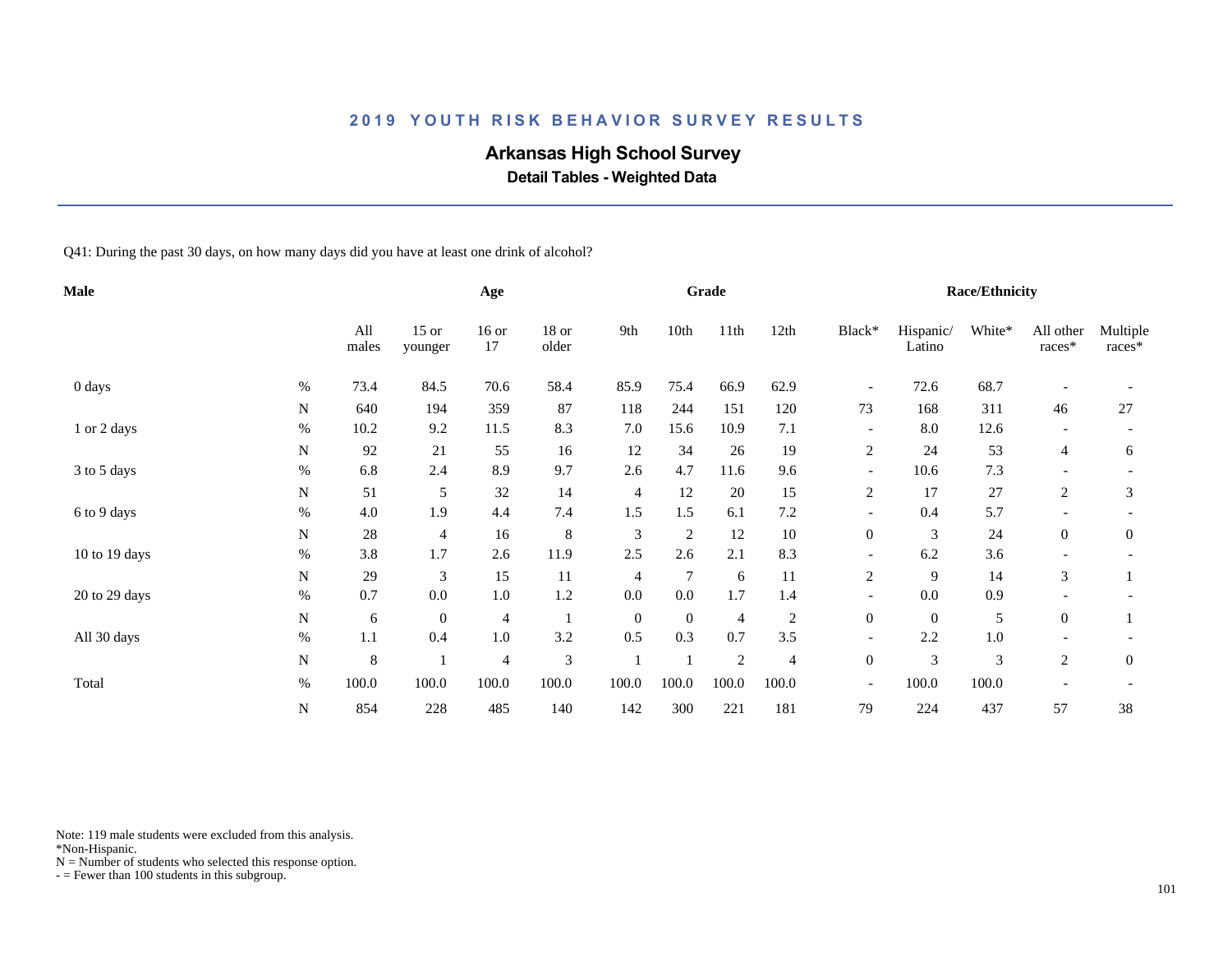## **Arkansas High School Survey**

 **Detail Tables - Weighted Data**

Q41: During the past 30 days, on how many days did you have at least one drink of alcohol?

| <b>Female</b> |           |                |                    | Age                         |                  |                |          | Grade          |                  |                  |                     | <b>Race/Ethnicity</b> |                     |                    |
|---------------|-----------|----------------|--------------------|-----------------------------|------------------|----------------|----------|----------------|------------------|------------------|---------------------|-----------------------|---------------------|--------------------|
|               |           | All<br>females | $15$ or<br>younger | $16$ or<br>17               | 18 or<br>older   | 9th            | 10th     | 11th           | 12th             | Black*           | Hispanic/<br>Latino | White*                | All other<br>races* | Multiple<br>races* |
| 0 days        | $\%$      | 76.0           | 85.2               | 73.7                        | 62.1             | 86.6           | 76.6     | 75.9           | 64.8             | 79.5             | 70.2                | 75.7                  |                     |                    |
|               | N         | 706            | 242                | 376                         | 88               | 153            | 218      | 199            | 131              | 96               | 187                 | 336                   | 42                  | 30                 |
| 1 or 2 days   | $\%$      | 12.4           | 8.5                | 13.2                        | 19.2             | 9.6            | 12.8     | 10.2           | 17.1             | 14.8             | 10.7                | 12.5                  |                     |                    |
|               | N         | 109            | 24                 | 67                          | 18               | 18             | 35       | 25             | $30\,$           | 17               | 25                  | 55                    |                     | 4                  |
| 3 to 5 days   | $\%$      | 6.5            | 3.3                | 7.5                         | 11.1             | 2.6            | 6.4      | 6.9            | 10.9             | 3.6              | 10.9                | 7.0                   |                     |                    |
|               | N         | 59             | 12                 | 35                          | 12               | 6              | 18       | 18             | 17               | 5                | 21                  | 29                    |                     | 2                  |
| 6 to 9 days   | $\%$      | 3.1            | 1.5                | 3.2                         | 6.6              | 1.0            | 2.1      | 3.9            | 5.7              | 2.1              | 4.5                 | 2.9                   |                     |                    |
|               | N         | 26             | 6                  | 14                          | 6                | 3              | 7        | $8\phantom{1}$ | $\,8\,$          | $\overline{c}$   | 7                   | 13                    | $\overline{0}$      | 3                  |
| 10 to 19 days | $\%$      | 1.2            | 0.4                | 1.8                         | $1.0\,$          | 0.0            | 1.5      | 2.0            | 1.5              | 0.0              | 0.9                 | 1.5                   |                     |                    |
|               | N         | $10\,$         |                    | $\,8\,$                     |                  | $\overline{0}$ | 3        | $\overline{4}$ | 3                | $\mathbf{0}$     | $\mathfrak{Z}$      | 5                     | $\overline{0}$      |                    |
| 20 to 29 days | $\%$      | $0.0\,$        | 0.0                | 0.1                         | $0.0\,$          | 0.0            | 0.0      | 0.1            | $0.0\,$          | 0.0              | 0.2                 | $0.0\,$               |                     |                    |
|               | N         | $\overline{c}$ | $\mathbf{0}$       | $\overline{2}$              | $\mathbf{0}$     | $\overline{0}$ | $\theta$ | $\sqrt{2}$     | $\boldsymbol{0}$ | $\mathbf{0}$     | $\overline{c}$      | $\boldsymbol{0}$      | $\overline{0}$      | $\mathbf{0}$       |
| All 30 days   | $\%$      | 0.7            | 1.2                | 0.6                         | $0.0\,$          | 0.2            | 0.7      | $1.0\,$        | $0.0\,$          | 0.0              | 2.7                 | 0.5                   |                     |                    |
|               | ${\bf N}$ | 6              | $\mathfrak{Z}$     | $\ensuremath{\mathfrak{Z}}$ | $\boldsymbol{0}$ |                | 3        |                | $\boldsymbol{0}$ | $\boldsymbol{0}$ | $\sqrt{2}$          | $\mathfrak{2}$        | $\overline{c}$      | $\boldsymbol{0}$   |
| Total         | $\%$      | 100.0          | 100.0              | 100.0                       | 100.0            | 100.0          | 100.0    | 100.0          | 100.0            | 100.0            | 100.0               | 100.0                 |                     |                    |
|               | ${\bf N}$ | 918            | 288                | 505                         | 125              | 181            | 284      | 257            | 189              | 120              | 247                 | 440                   | 52                  | 40                 |

Note: 113 female students were excluded from this analysis.

\*Non-Hispanic.

 $N =$  Number of students who selected this response option.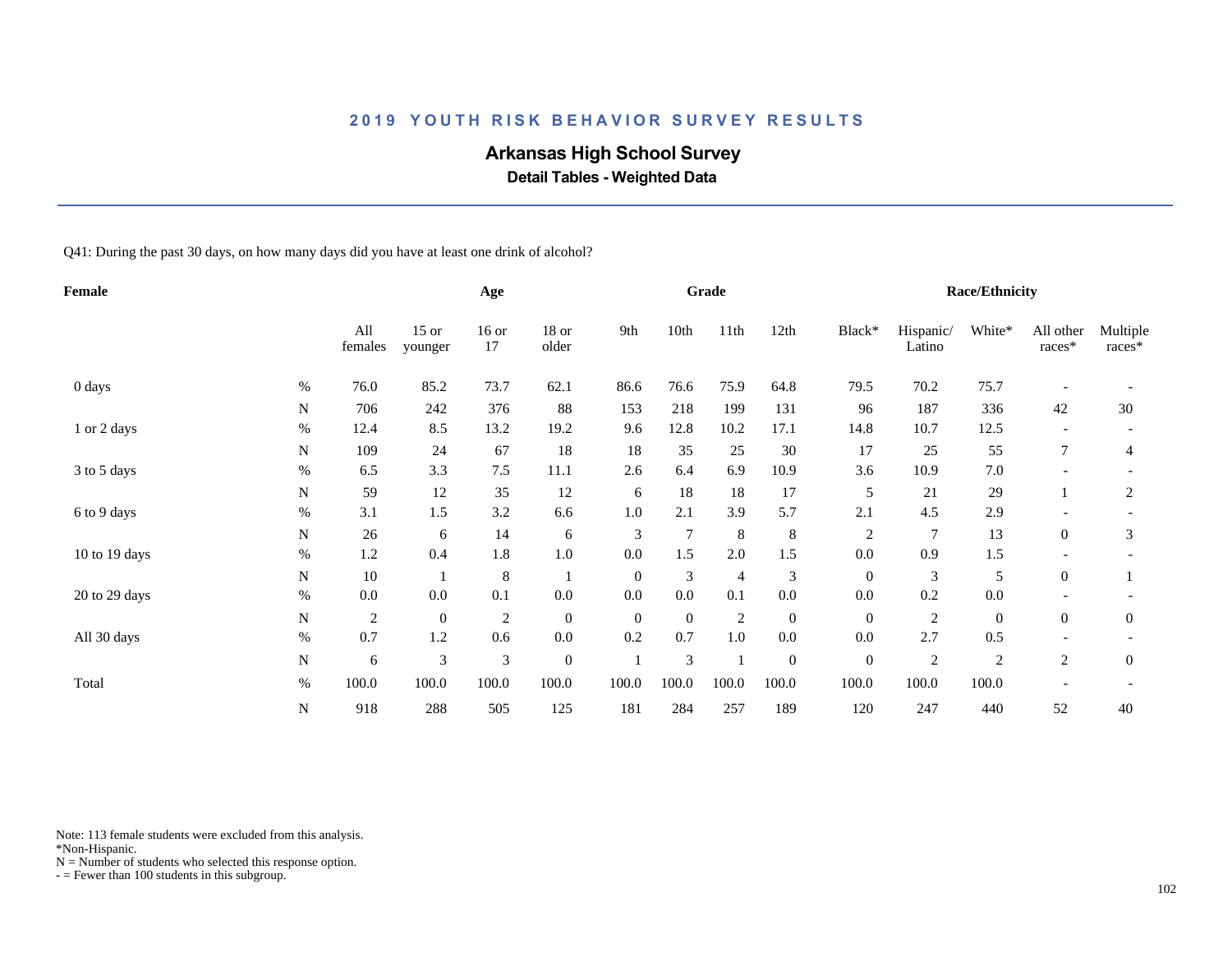# **Arkansas High School Survey**

 **Detail Tables - Weighted Data**

Q42: During the past 30 days, on how many days did you have 4 or more drinks of alcohol in a row, that is, within a couple of hours (if you are female) or 5 or more drinks of alcohol in a row, that is, within a couple of hours (if you are male)?

| <b>Total</b>    |             |       |                    | Age            |                |                |       | Grade |                |                |                     | <b>Race/Ethnicity</b> |                     |                    |
|-----------------|-------------|-------|--------------------|----------------|----------------|----------------|-------|-------|----------------|----------------|---------------------|-----------------------|---------------------|--------------------|
|                 |             | Total | $15$ or<br>younger | $16$ or<br>17  | 18 or<br>older | 9th            | 10th  | 11th  | 12th           | Black*         | Hispanic/<br>Latino | White*                | All other<br>races* | Multiple<br>races* |
| 0 days          | $\%$        | 87.8  | 94.2               | 86.1           | 78.8           | 95.7           | 90.0  | 84.4  | 80.5           | 97.4           | 83.2                | 85.9                  | 87.3                |                    |
|                 | N           | 1,643 | 513                | 900            | 229            | 312            | 568   | 423   | 320            | 226            | 422                 | 786                   | 106                 | 66                 |
| 1 day           | $\%$        | 3.0   | 1.3                | 3.0            | 6.8            | 1.3            | 1.7   | 3.8   | 5.7            | 0.5            | 2.8                 | 3.6                   | 3.8                 |                    |
|                 | N           | 52    | 9                  | 27             | 16             | 5              | 10    | 18    | 19             | $\overline{2}$ | 10                  | 31                    | 6                   |                    |
| 2 days          | $\%$        | 3.1   | 0.9                | 4.1            | 4.9            | 0.6            | 2.8   | 4.8   | 4.3            | 0.5            | 5.8                 | 3.3                   | $0.0\,$             |                    |
|                 | $\mathbf N$ | 54    | 10                 | 34             | 10             | $\overline{4}$ | 18    | 18    | 13             |                | 19                  | $28\,$                | $\overline{0}$      | 4                  |
| 3 to 5 days     | $\%$        | 3.4   | 1.7                | 3.9            | 5.9            | 1.5            | 2.6   | 4.5   | 5.7            | 0.4            | 3.2                 | 4.7                   | 0.4                 |                    |
|                 | ${\bf N}$   | 53    | 10                 | 29             | 14             | 6              | 11    | 19    | 17             |                | 12                  | 36                    |                     | 3                  |
| 6 to 9 days     | $\%$        | 1.6   | 0.7                | 2.3            | 1.7            | 0.2            | 1.8   | 2.3   | 2.5            | 0.6            | 1.9                 | 1.8                   | 2.7                 |                    |
|                 | N           | 27    | 4                  | 20             | 3              |                | 8     | 12    | 6              |                | 8                   | 14                    |                     | $\overline{2}$     |
| 10 to 19 days   | $\%$        | 0.7   | 0.3                | 0.6            | 1.7            | 0.4            | 0.9   | 0.2   | 1.1            | 0.6            | 1.1                 | 0.6                   | 3.0                 |                    |
|                 | N           | 10    |                    | $\overline{7}$ | $\mathfrak{2}$ |                | 5     |       | $\overline{2}$ |                | 4                   | $\mathfrak{Z}$        | 2                   | $\mathbf{0}$       |
| 20 or more days | $\%$        | 0.4   | 0.9                | 0.0            | 0.3            | 0.3            | 0.2   | 0.0   | 0.2            | 0.0            | 1.8                 | 0.0                   | 2.7                 |                    |
|                 | ${\bf N}$   | 7     | 5                  |                |                | $\overline{2}$ |       |       |                | $\mathbf{0}$   | 4                   |                       |                     | $\overline{0}$     |
| Total           | $\%$        | 100.0 | 100.0              | 100.0          | 100.0          | 100.0          | 100.0 | 100.0 | 100.0          | 100.0          | 100.0               | 100.0                 | 100.0               |                    |
|                 | N           | 1,846 | 552                | 1,018          | 275            | 331            | 621   | 492   | 378            | 232            | 479                 | 899                   | 117                 | 76                 |

Note: 178 students were exluded from this analysis.

\*Non-Hispanic.

 $N =$  Number of students who selected this response option.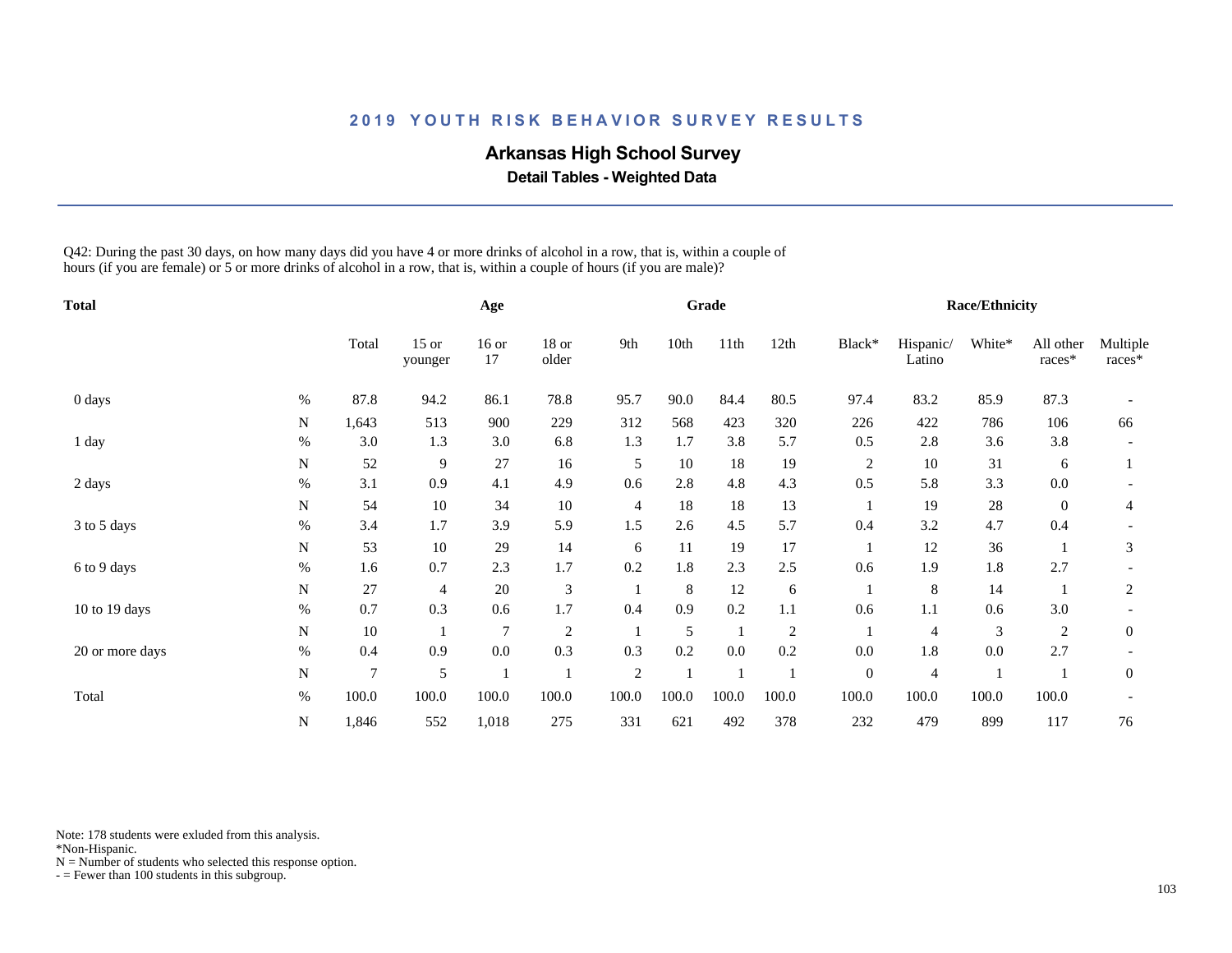## **Arkansas High School Survey**

 **Detail Tables - Weighted Data**

Q42: During the past 30 days, on how many days did you have 4 or more drinks of alcohol in a row, that is, within a couple of hours (if you are female) or 5 or more drinks of alcohol in a row, that is, within a couple of hours (if you are male)?

| Male            |           |                |                    | Age            |                  |                |              | Grade          |                |                          |                     | <b>Race/Ethnicity</b> |                     |                    |
|-----------------|-----------|----------------|--------------------|----------------|------------------|----------------|--------------|----------------|----------------|--------------------------|---------------------|-----------------------|---------------------|--------------------|
|                 |           | All<br>males   | $15$ or<br>younger | $16$ or<br>17  | $18$ or<br>older | 9th            | 10th         | 11th           | 12th           | Black*                   | Hispanic/<br>Latino | White*                | All other<br>races* | Multiple<br>races* |
| 0 days          | $\%$      | 84.8           | 94.2               | 82.6           | 71.4             | 93.9           | 89.4         | 80.1           | 73.8           | $\overline{\phantom{a}}$ | 85.5                | 81.1                  |                     |                    |
|                 | ${\bf N}$ | 762            | 222                | 433            | 107              | 132            | 297          | 179            | 145            | 91                       | 195                 | 375                   | 54                  | 31                 |
| 1 day           | $\%$      | 3.1            | 1.1                | 3.1            | $7.2\,$          | 1.3            | 1.6          | 4.1            | 6.1            | $\overline{\phantom{a}}$ | 2.9                 | 4.0                   |                     |                    |
|                 | ${\bf N}$ | 24             | 3                  | 13             | $\,8\,$          | $\overline{2}$ | 3            | 9              | $10\,$         |                          | 5                   | 15                    | 3                   | $\mathbf{0}$       |
| 2 days          | $\%$      | 3.8            | 0.8                | 5.1            | 6.7              | 0.4            | 3.1          | 6.8            | 5.3            | $\overline{\phantom{a}}$ | 5.2                 | 4.4                   |                     |                    |
|                 | N         | 31             | 4                  | 20             | $\overline{7}$   | $\overline{2}$ | 9            | 12             | $\overline{7}$ | $\boldsymbol{0}$         | 6                   | 20                    | $\overline{0}$      | 3                  |
| 3 to 5 days     | $\%$      | 4.7            | 2.2                | 5.2            | 9.0              | 2.8            | 2.6          | 6.5            | 8.1            |                          | 2.2                 | 6.8                   |                     |                    |
|                 | N         | 31             | 5                  | 15             | 11               | 5              | 4            | 11             | 11             | $\boldsymbol{0}$         | 4                   | 25                    |                     |                    |
| 6 to 9 days     | %         | 2.2            | 0.6                | 3.4            | 1.9              | 0.4            | 2.6          | 2.1            | 4.0            | $\overline{\phantom{a}}$ | 0.8                 | 2.8                   |                     |                    |
|                 | N         | 16             |                    | 13             | $\sqrt{2}$       |                | 5            | $\mathfrak s$  | 5              | $\boldsymbol{0}$         | 3                   | 11                    |                     |                    |
| 10 to 19 days   | $\%$      | $1.1\,$        | 0.7                | 0.7            | 3.2              | 0.8            | 0.7          | 0.4            | 2.2            |                          | 2.5                 | $0.8\,$               |                     |                    |
|                 | N         | $\overline{7}$ |                    | $\overline{4}$ | $\overline{c}$   |                | $\sqrt{2}$   | $\overline{1}$ | $\overline{c}$ |                          | 3                   | 2                     |                     | $\overline{0}$     |
| 20 or more days | $\%$      | 0.2            | 0.4                | 0.0            | 0.5              | 0.4            | 0.0          | 0.1            | 0.4            |                          | 0.9                 | 0.0                   |                     |                    |
|                 | N         | 3              |                    |                |                  |                | $\mathbf{0}$ |                |                | $\boldsymbol{0}$         | $\overline{c}$      | $\mathbf{0}$          |                     | $\mathbf{0}$       |
| Total           | $\%$      | 100.0          | 100.0              | 100.0          | 100.0            | 100.0          | 100.0        | 100.0          | 100.0          | $\overline{\phantom{a}}$ | 100.0               | 100.0                 |                     |                    |
|                 | N         | 874            | 237                | 499            | 138              | 144            | 320          | 218            | 181            | 93                       | 218                 | 448                   | 61                  | 36                 |

Note: 99 male students were excluded from this analysis.

\*Non-Hispanic.

 $N =$  Number of students who selected this response option.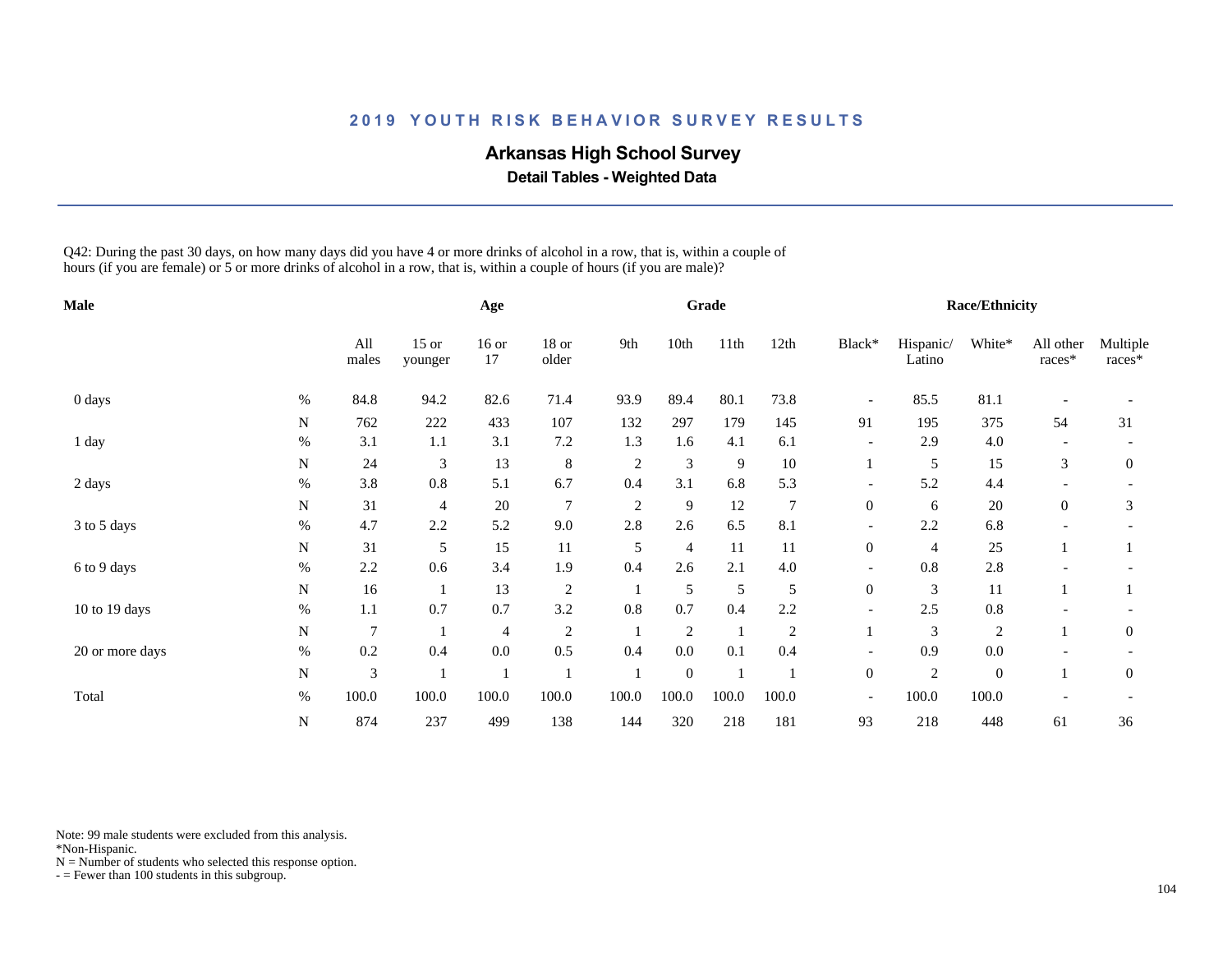# **Arkansas High School Survey**

 **Detail Tables - Weighted Data**

Q42: During the past 30 days, on how many days did you have 4 or more drinks of alcohol in a row, that is, within a couple of hours (if you are female) or 5 or more drinks of alcohol in a row, that is, within a couple of hours (if you are male)?

| Female          |           |                |                    | Age              |                  |                |                | Grade            |                  |                |                     | <b>Race/Ethnicity</b> |                     |                    |
|-----------------|-----------|----------------|--------------------|------------------|------------------|----------------|----------------|------------------|------------------|----------------|---------------------|-----------------------|---------------------|--------------------|
|                 |           | All<br>females | $15$ or<br>younger | $16$ or<br>17    | $18$ or<br>older | 9th            | 10th           | 11th             | 12th             | Black*         | Hispanic/<br>Latino | White*                | All other<br>races* | Multiple<br>races* |
| 0 days          | $\%$      | 90.9           | 94.5               | 89.5             | 86.5             | 97.5           | 90.5           | 88.4             | 87.0             | 96.6           | 81.2                | 91.4                  |                     |                    |
|                 | ${\bf N}$ | 872            | 288                | 463              | 121              | 180            | 269            | 243              | 173              | 133            | 225                 | 410                   | 50                  | 35                 |
| 1 day           | $\%$      | 2.9            | 1.4                | 2.8              | 6.5              | 1.3            | 1.9            | 3.4              | 5.3              | 0.9            | 2.8                 | 3.2                   |                     |                    |
|                 | ${\bf N}$ | 27             | 5                  | 14               | $\,8\,$          | 3              | 7              | $\,8\,$          | 9                |                | 5                   | 16                    | 2                   |                    |
| 2 days          | $\%$      | 2.3            | 1.1                | 3.1              | 2.9              | 0.8            | 2.5            | 3.0              | 3.3              | 0.9            | 6.5                 | 2.1                   |                     |                    |
|                 | N         | 23             | 6                  | 14               | 3                | $\overline{2}$ | 9              | 6                | 6                | -1             | 13                  | $\,8\,$               | $\overline{0}$      |                    |
| 3 to 5 days     | $\%$      | 2.1            | 1.1                | 2.7              | 2.7              | 0.2            | 2.6            | 2.7              | 3.4              | 0.7            | 4.2                 | 2.3                   |                     |                    |
|                 | N         | 22             | 5                  | 14               | $\mathfrak{Z}$   |                | $\overline{7}$ | $\,8\,$          | 6                |                | 8                   | 11                    | $\overline{0}$      | 2                  |
| 6 to 9 days     | %         | 1.1            | 0.8                | 1.2              | 1.5              | 0.0            | 1.1            | 2.5              | $1.0\,$          | 1.0            | 2.8                 | 0.6                   |                     |                    |
|                 | N         | 11             | 3                  | $\overline{7}$   |                  | $\theta$       | 3              | $\overline{7}$   |                  |                | 5                   | 3                     | $\overline{0}$      |                    |
| 10 to 19 days   | $\%$      | 0.3            | 0.0                | 0.6              | 0.0              | 0.0            | 1.2            | 0.0              | $0.0\,$          | 0.0            | 0.1                 | 0.4                   |                     |                    |
|                 | ${\bf N}$ | 3              | $\mathbf{0}$       | $\mathfrak{Z}$   | $\mathbf{0}$     | $\theta$       | 3              | $\boldsymbol{0}$ | $\boldsymbol{0}$ | $\overline{0}$ |                     |                       |                     | $\overline{0}$     |
| 20 or more days | $\%$      | 0.4            | 1.1                | 0.0              | 0.0              | 0.2            | 0.3            | 0.0              | $0.0\,$          | 0.0            | 2.5                 | 0.1                   |                     |                    |
|                 | N         | 3              | 3                  | $\boldsymbol{0}$ | $\mathbf{0}$     |                |                | $\mathbf{0}$     | $\boldsymbol{0}$ | $\mathbf{0}$   | $\overline{2}$      |                       | $\overline{0}$      | $\mathbf{0}$       |
| Total           | $\%$      | 100.0          | 100.0              | 100.0            | 100.0            | 100.0          | 100.0          | 100.0            | 100.0            | 100.0          | 100.0               | 100.0                 |                     |                    |
|                 | N         | 961            | 310                | 515              | 136              | 187            | 299            | 272              | 195              | 137            | 259                 | 450                   | 53                  | 40                 |

Note: 70 female students were excluded from this analysis.

\*Non-Hispanic.

 $N =$  Number of students who selected this response option.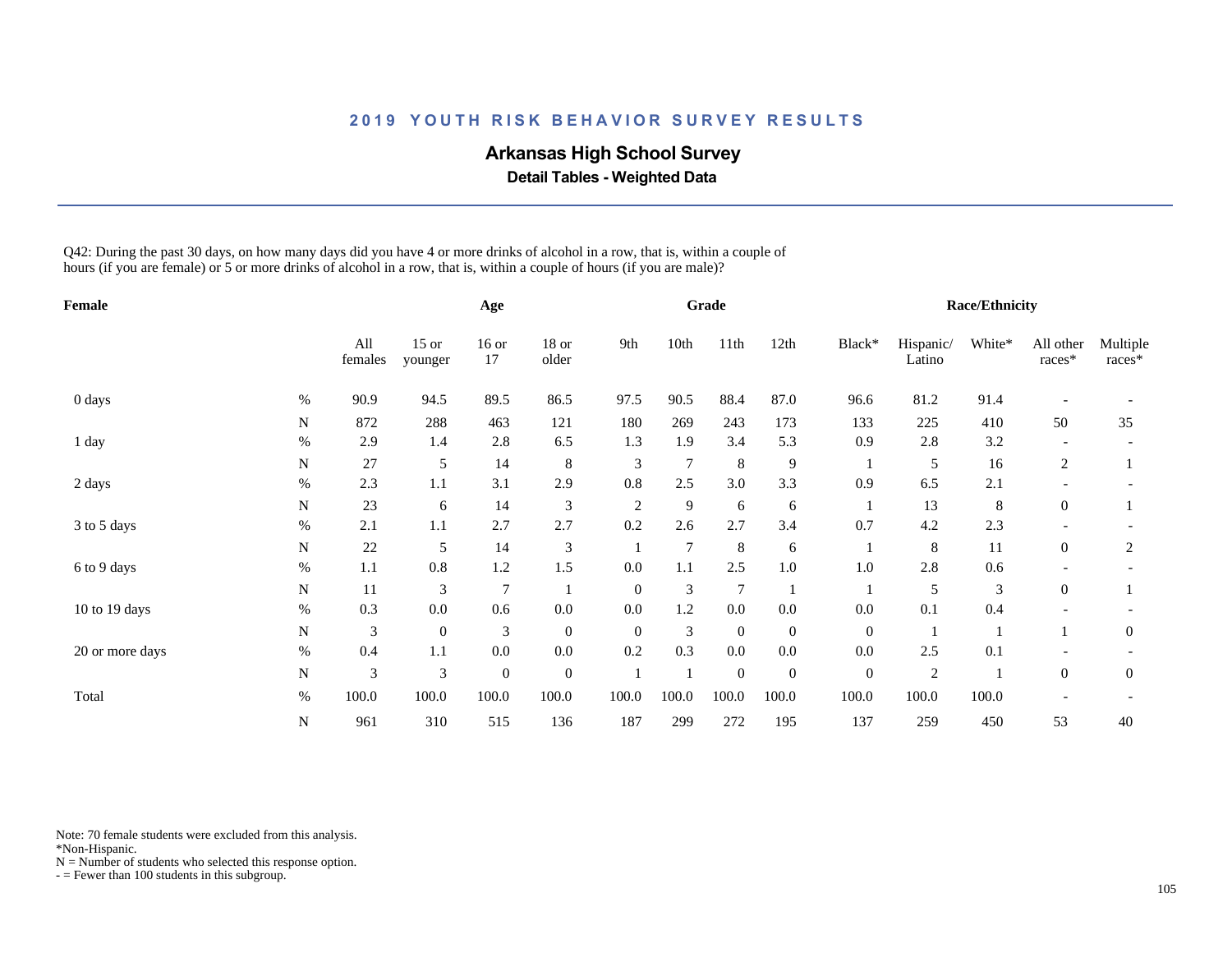## **Arkansas High School Survey**

 **Detail Tables - Weighted Data**

Q43: During the past 30 days, what is the largest number of alcoholic drinks you had in a row, that is, within a couple of hours?

| <b>Total</b>                  |             |       | Age                |               |                  |                | Grade   |         |         |              | <b>Race/Ethnicity</b> |        |                     |                    |
|-------------------------------|-------------|-------|--------------------|---------------|------------------|----------------|---------|---------|---------|--------------|-----------------------|--------|---------------------|--------------------|
|                               |             | Total | $15$ or<br>younger | $16$ or<br>17 | $18$ or<br>older | 9th            | 10th    | 11th    | 12th    | Black*       | Hispanic/<br>Latino   | White* | All other<br>races* | Multiple<br>races* |
| Did not drink in past 30 days | %           | 77.9  | 86.8               | 76.0          | 63.9             | 88.7           | 79.8    | 74.5    | 67.6    | 88.0         | 75.6                  | 75.3   | 82.4                |                    |
|                               | N           | 1,358 | 443                | 739           | 176              | 273            | 469     | 348     | 253     | 172          | 355                   | 654    | 90                  | 57                 |
| 1 or 2 drinks                 | $\%$        | 7.3   | 6.1                | 7.1           | 10.5             | 6.2            | 8.3     | 5.8     | 8.8     | 7.5          | 5.1                   | 8.0    | 3.2                 |                    |
|                               | ${\bf N}$   | 120   | 28                 | 70            | 22               | 19             | 43      | 27      | 30      | 15           | 31                    | 67     | 2                   | 5                  |
| 3 drinks                      | $\%$        | 1.2   | 1.0                | 1.2           | 1.8              | 0.7            | 0.7     | $1.0\,$ | $2.5\,$ | 0.7          | 1.8                   | 1.3    | 0.2                 |                    |
|                               | N           | 22    | 3                  | 14            | 5                | $\sqrt{2}$     | 4       | 6       | $10\,$  |              | 6                     | 13     |                     |                    |
| 4 drinks                      | %           | 1.5   | 0.8                | 2.3           | 0.3              | 0.4            | 1.5     | 2.9     | 1.3     | 1.9          | 2.4                   | 1.1    | 1.3                 |                    |
|                               | N           | 30    | 7                  | 20            | $\mathfrak{Z}$   | 2              | 11      | 11      | 6       | 3            | 10                    | 11     | 3                   |                    |
| 5 drinks                      | %           | 2.4   | 0.9                | 2.6           | 4.8              | 0.7            | 1.5     | 4.9     | 2.5     | 1.2          | 3.3                   | 2.7    | 2.1                 |                    |
|                               | N           | 38    | 8                  | 20            | 10               | 4              | 9       | 16      | 8       | 3            | 9                     | 24     | 2                   | $\mathbf{0}$       |
| 6 or 7 drinks                 | %           | 3.4   | 1.9                | 3.4           | 7.1              | 2.0            | 1.4     | 4.5     | 6.1     | 0.7          | 3.4                   | 3.8    | 3.0                 |                    |
|                               | ${\bf N}$   | 47    | 8                  | 27            | 12               | 6              | $\,8\,$ | 17      | 15      | $\mathbf{1}$ | 11                    | 26     |                     | 5                  |
| 8 or 9 drinks                 | $\%$        | 2.0   | 0.2                | 2.5           | 4.5              | 0.4            | 1.2     | 2.2     | 4.8     | $0.0\,$      | 2.3                   | 2.7    | 0.0                 |                    |
|                               | N           | 30    | 3                  | 19            | $\,8\,$          | $\overline{c}$ | 6       | 10      | 12      | $\mathbf{0}$ | 8                     | 21     | $\mathbf{0}$        | $\boldsymbol{0}$   |
| 10 or more drinks             | $\%$        | 4.3   | 2.3                | 5.0           | 7.1              | 0.9            | 5.6     | 4.2     | 6.4     | 0.0          | 6.0                   | 5.1    | 7.7                 |                    |
|                               | $\mathbf N$ | 64    | 12                 | 37            | 15               | $\overline{4}$ | 21      | 19      | 18      | $\mathbf{0}$ | 18                    | 36     | 5                   | 4                  |
| Total                         | $\%$        | 100.0 | 100.0              | 100.0         | 100.0            | 100.0          | 100.0   | 100.0   | 100.0   | 100.0        | 100.0                 | 100.0  | 100.0               |                    |
|                               | N           | 1,709 | 512                | 946           | 251              | 312            | 571     | 454     | 352     | 195          | 448                   | 852    | 104                 | 73                 |

Note: 315 students were exluded from this analysis.

\*Non-Hispanic.

 $N =$  Number of students who selected this response option.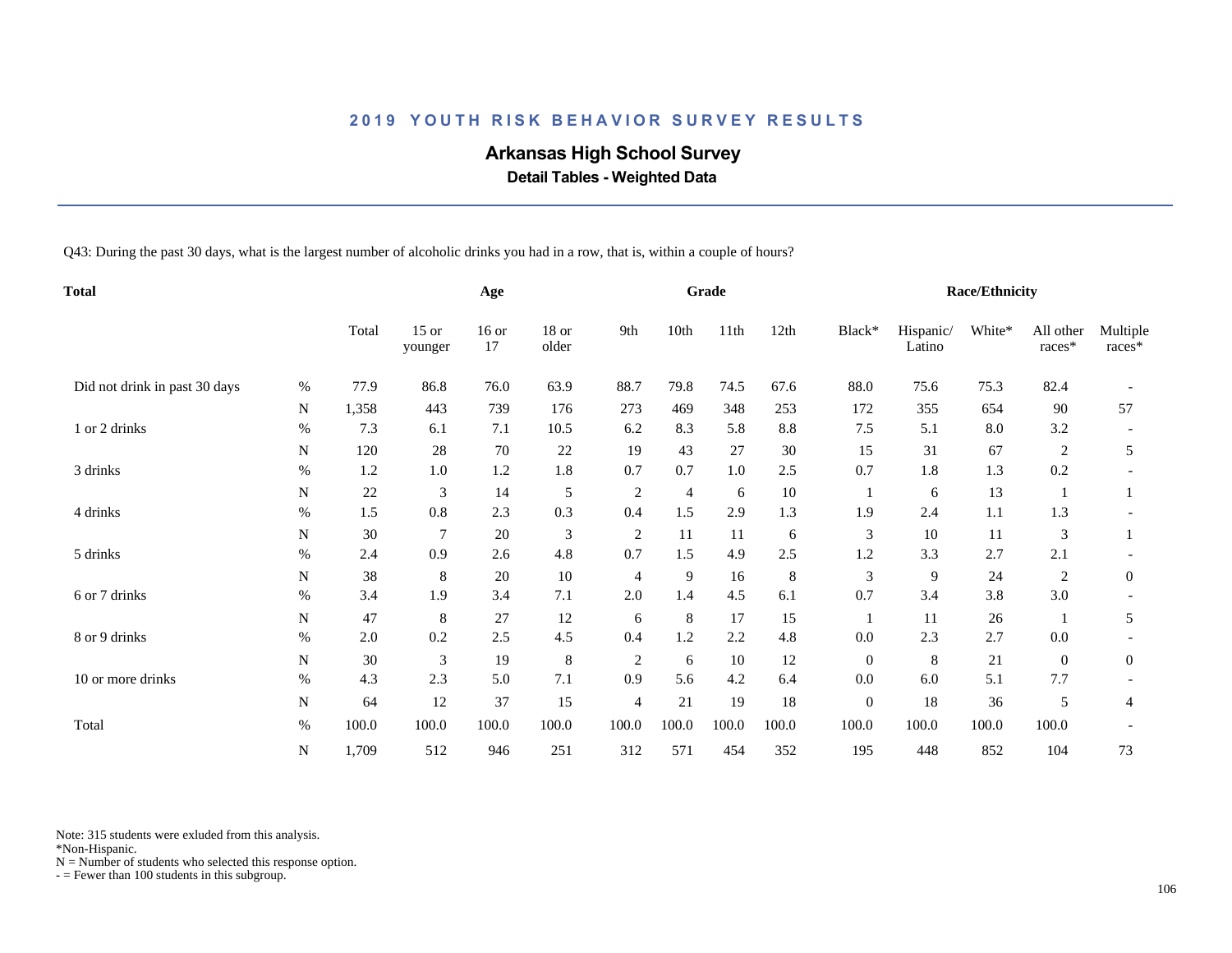## **Arkansas High School Survey**

 **Detail Tables - Weighted Data**

Q43: During the past 30 days, what is the largest number of alcoholic drinks you had in a row, that is, within a couple of hours?

| <b>Male</b>                   |           |                | Age                |                             |                |              | Grade          |                |                |                          | <b>Race/Ethnicity</b> |        |                       |                    |
|-------------------------------|-----------|----------------|--------------------|-----------------------------|----------------|--------------|----------------|----------------|----------------|--------------------------|-----------------------|--------|-----------------------|--------------------|
|                               |           | All<br>males   | $15$ or<br>younger | $16$ or<br>17               | 18 or<br>older | 9th          | 10th           | 11th           | 12th           | Black*                   | Hispanic/<br>Latino   | White* | All other<br>$races*$ | Multiple<br>races* |
| Did not drink in past 30 days | %         | 76.9           | 86.9               | 74.8                        | 61.6           | 88.6         | 78.9           | 71.6           | 65.7           | $\overline{\phantom{a}}$ | 80.2                  | 71.6   |                       |                    |
|                               | N         | 644            | 196                | 361                         | 87             | 119          | 248            | 150            | 120            | 74                       | 169                   | 313    | 46                    | 27                 |
| 1 or 2 drinks                 | $\%$      | 5.3            | 6.2                | 4.8                         | 5.0            | 5.2          | 8.4            | 3.0            | 4.4            | $\overline{\phantom{a}}$ | 3.5                   | 7.0    |                       |                    |
|                               | N         | 46             | 13                 | 24                          | 9              | 8            | 20             | $\tau$         | 11             |                          | 13                    | 30     | $\overline{0}$        | 2                  |
| 3 drinks                      | $\%$      | $0.8\,$        | 0.9                | 0.6                         | 1.4            | 0.0          | 1.4            | 1.0            | 1.1            |                          | 2.2                   | 0.9    |                       |                    |
|                               | N         | 11             |                    | 8                           | $\overline{2}$ | $\mathbf{0}$ | $\overline{4}$ | $\overline{4}$ | 3              | $\overline{0}$           | $\overline{4}$        | 5      |                       |                    |
| 4 drinks                      | $\%$      | 0.6            | $0.0\,$            | 1.2                         | 0.4            | 0.0          | 0.1            | 2.4            | 0.3            | $\overline{\phantom{a}}$ | 0.0                   | 0.5    |                       |                    |
|                               | N         | $\overline{4}$ | $\mathbf{0}$       | $\ensuremath{\mathfrak{Z}}$ | $\mathbf{1}$   | $\mathbf{0}$ |                | $\overline{2}$ |                |                          | $\mathbf{0}$          | 3      | $\boldsymbol{0}$      | $\boldsymbol{0}$   |
| 5 drinks                      | $\%$      | 2.2            | 0.8                | 2.7                         | 4.1            | 0.6          | 1.3            | 5.4            | 1.9            |                          | 3.5                   | 2.6    |                       |                    |
|                               | N         | 19             | 4                  | 10                          | 5              | 3            | 3              | 9              | 3              |                          | $\overline{4}$        | 12     | $\overline{c}$        | $\overline{0}$     |
| 6 or 7 drinks                 | $\%$      | 4.1            | 2.7                | 3.8                         | 8.4            | 3.8          | 0.1            | 6.8            | 5.9            | $\overline{\phantom{a}}$ | 2.4                   | 4.7    |                       |                    |
|                               | N         | 27             | $\overline{4}$     | 15                          | $\,8\,$        | 5            | $\sqrt{2}$     | 12             | $\overline{7}$ |                          | 5                     | 16     |                       | 2                  |
| 8 or 9 drinks                 | $\%$      | 3.1            | 0.2                | 4.0                         | 7.0            | 0.6          | 1.5            | 3.2            | 8.2            |                          | 2.2                   | 4.2    |                       |                    |
|                               | N         | $20\,$         |                    | 13                          | 6              |              | 4              | 6              | 9              | $\overline{0}$           | $\overline{4}$        | 15     | $\overline{0}$        | $\overline{0}$     |
| 10 or more drinks             | $\%$      | 6.8            | 2.3                | 8.3                         | 12.1           | 1.3          | 8.2            | 6.6            | 12.5           | $\overline{\phantom{a}}$ | 6.0                   | 8.5    |                       |                    |
|                               | ${\bf N}$ | 46             | 5                  | 28                          | 13             | $\sqrt{2}$   | 14             | 13             | 17             | $\mathbf{0}$             | 9                     | 30     | 4                     | 3                  |
| Total                         | $\%$      | 100.0          | 100.0              | 100.0                       | 100.0          | 100.0        | 100.0          | 100.0          | 100.0          | $\overline{\phantom{a}}$ | 100.0                 | 100.0  |                       |                    |
|                               | N         | 817            | 224                | 462                         | 131            | 138          | 296            | 203            | 171            | 78                       | 208                   | 424    | 54                    | 35                 |

Note: 156 male students were excluded from this analysis.

\*Non-Hispanic.

 $N =$  Number of students who selected this response option.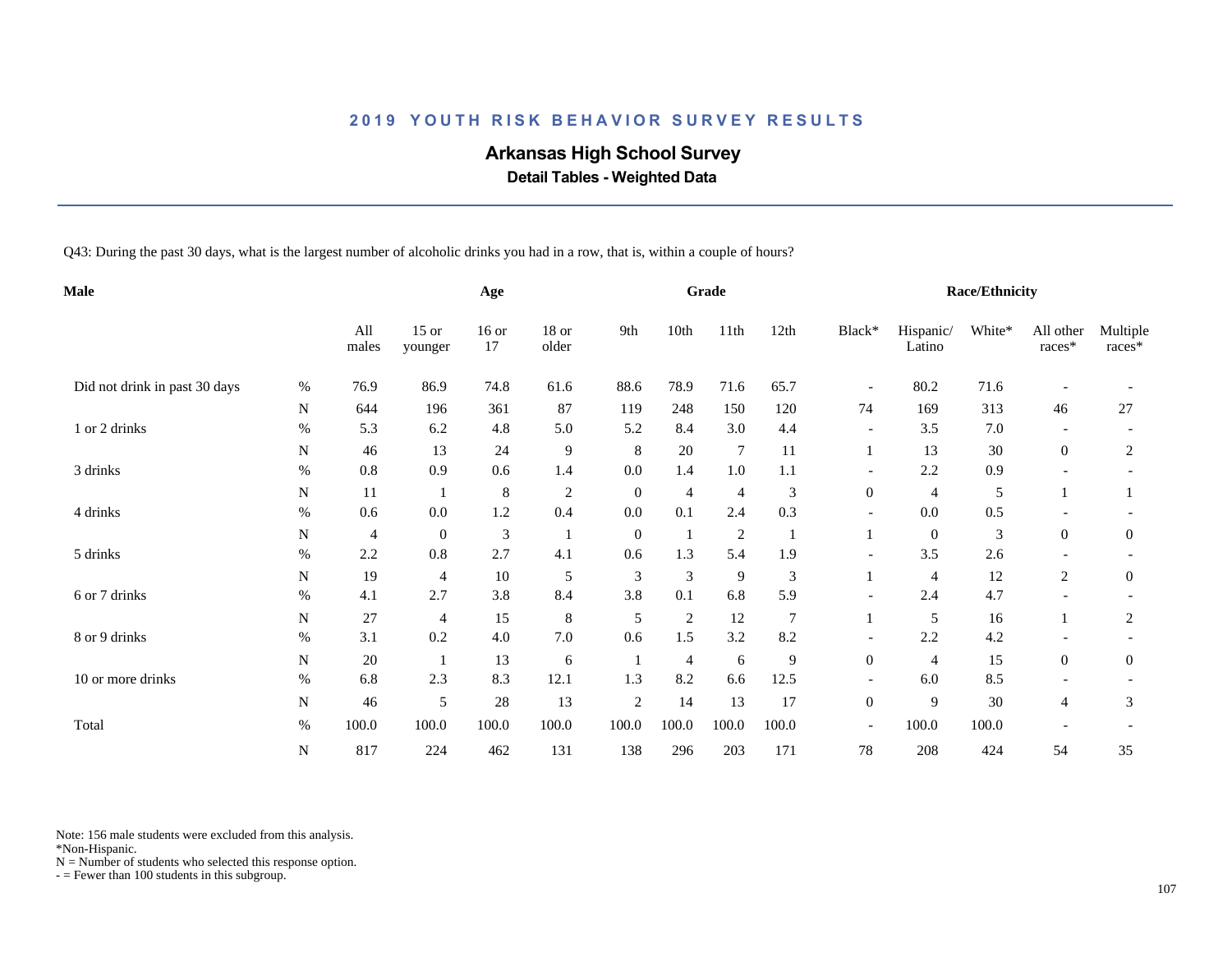## **Arkansas High School Survey**

 **Detail Tables - Weighted Data**

Q43: During the past 30 days, what is the largest number of alcoholic drinks you had in a row, that is, within a couple of hours?

| Female                        |           |                | Age                |                |                  |                | Grade            |                |                |                  | <b>Race/Ethnicity</b> |         |                          |                    |
|-------------------------------|-----------|----------------|--------------------|----------------|------------------|----------------|------------------|----------------|----------------|------------------|-----------------------|---------|--------------------------|--------------------|
|                               |           | All<br>females | $15$ or<br>younger | $16$ or<br>17  | $18$ or<br>older | 9th            | 10th             | 11th           | 12th           | Black*           | Hispanic/<br>Latino   | White*  | All other<br>races*      | Multiple<br>races* |
| Did not drink in past 30 days | %         | 79.0           | 86.9               | 77.3           | 65.8             | 88.8           | 80.4             | 77.7           | 69.2           | 82.6             | 71.4                  | 79.4    |                          |                    |
|                               | N         | 708            | 244                | 376            | 88               | 154            | 219              | 198            | 132            | 97               | 184                   | 340     | 42                       | 30                 |
| 1 or 2 drinks                 | $\%$      | 9.2            | 6.0                | 9.1            | 17.0             | 7.2            | 8.4              | 7.7            | 13.2           | 12.1             | 6.6                   | 9.2     |                          |                    |
|                               | N         | 73             | 15                 | 45             | 13               | 11             | 23               | 19             | 19             | 13               | 18                    | 37      | 2                        | 3                  |
| 3 drinks                      | $\%$      | 1.6            | 1.0                | 1.7            | 2.3              | 1.4            | 0.0              | 1.1            | 4.0            | 1.3              | 1.5                   | 1.9     |                          |                    |
|                               | N         | 11             | $\mathfrak{2}$     | $\sqrt{6}$     | 3                | $\overline{2}$ | $\boldsymbol{0}$ | 2              | $\overline{7}$ |                  | $\sqrt{2}$            | $\,8\,$ | $\overline{0}$           | $\overline{0}$     |
| 4 drinks                      | $\%$      | 2.3            | 1.6                | 3.4            | 0.3              | 0.9            | 3.1              | 3.2            | 2.3            | 2.0              | 4.4                   | 1.8     |                          |                    |
|                               | N         | 25             | 6                  | 17             | $\overline{c}$   | $\overline{c}$ | 10               | 8              | 5              | $\overline{c}$   | $10\,$                | 8       | 2                        |                    |
| 5 drinks                      | %         | 2.5            | 1.1                | 2.6            | 5.6              | 0.8            | 1.7              | 4.5            | 3.2            | 2.0              | 3.3                   | 2.8     |                          |                    |
|                               | N         | 19             | 4                  | 10             | 5                | -1             | 6                | $\tau$         | 5              | $\overline{c}$   | 5                     | 12      | $\overline{0}$           | $\mathbf{0}$       |
| 6 or 7 drinks                 | $\%$      | 2.8            | 1.2                | 3.1            | 5.7              | 0.2            | 2.7              | 2.3            | 6.4            | 0.0              | 4.3                   | 2.8     |                          |                    |
|                               | N         | 20             | 4                  | 12             | $\overline{4}$   | $\mathbf{1}$   | 6                | $\mathfrak s$  | $\,8\,$        | $\boldsymbol{0}$ | 6                     | 10      | $\overline{0}$           | 3                  |
| 8 or 9 drinks                 | $\%$      | 0.9            | 0.2                | $1.1\,$        | 1.8              | 0.2            | $0.8\,$          | 1.3            | 1.4            | $0.0\,$          | 2.4                   | 0.9     |                          |                    |
|                               | N         | $10\,$         | 2                  | 6              | $\overline{c}$   |                | $\mathfrak{2}$   | $\overline{4}$ | 3              | $\mathbf{0}$     | 4                     | 6       | $\overline{0}$           | $\overline{0}$     |
| 10 or more drinks             | %         | 1.7            | 1.9                | 1.7            | 1.5              | 0.6            | 2.9              | 2.1            | 0.4            | 0.0              | 6.1                   | 1.3     | $\overline{\phantom{a}}$ |                    |
|                               | ${\bf N}$ | 17             | 6                  | $\overline{9}$ | $\overline{2}$   | $\overline{2}$ | $\tau$           | 6              |                | $\boldsymbol{0}$ | 9                     | 6       |                          |                    |
| Total                         | $\%$      | 100.0          | 100.0              | 100.0          | 100.0            | 100.0          | 100.0            | 100.0          | 100.0          | 100.0            | 100.0                 | 100.0   |                          |                    |
|                               | N         | 883            | 283                | 481            | 119              | 174            | 273              | 249            | 180            | 115              | 238                   | 427     | 47                       | 38                 |

Note: 148 female students were excluded from this analysis.

\*Non-Hispanic.

 $N =$  Number of students who selected this response option.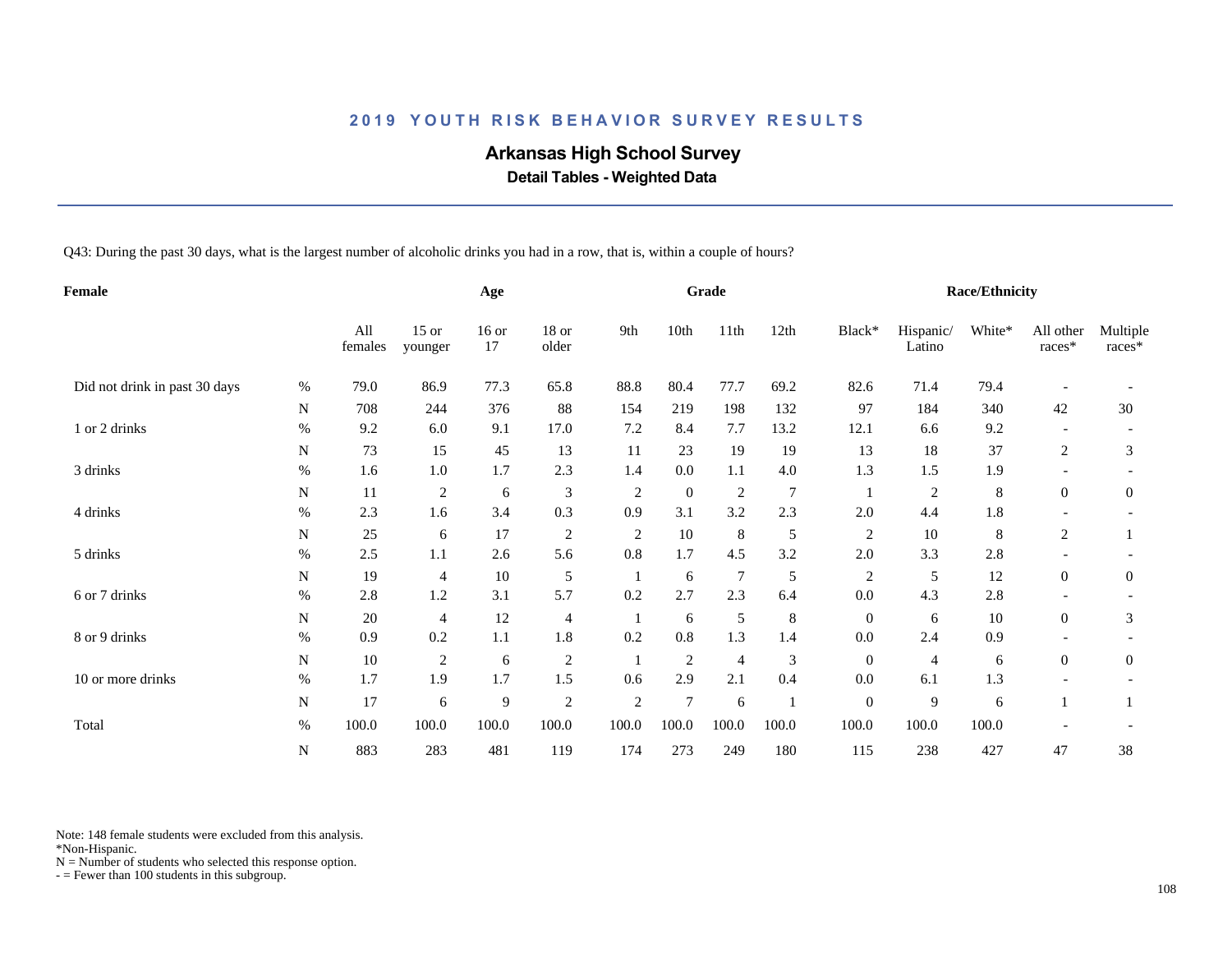# **Arkansas High School Survey**

 **Detail Tables - Weighted Data**

Q44: During the past 30 days, how did you usually get the alcohol you drank?

| <b>Total</b>                  |             |                | Age                |                |                |       | Grade          |                |                  |                | <b>Race/Ethnicity</b> |                |                     |                    |
|-------------------------------|-------------|----------------|--------------------|----------------|----------------|-------|----------------|----------------|------------------|----------------|-----------------------|----------------|---------------------|--------------------|
|                               |             | Total          | $15$ or<br>younger | $16$ or<br>17  | 18 or<br>older | 9th   | 10th           | 11th           | 12th             | Black*         | Hispanic/<br>Latino   | White*         | All other<br>races* | Multiple<br>races* |
| Did not drink in past 30 days | %           | 74.3           | 84.2               | 71.7           | 60.3           | 86.0  | 75.6           | 70.5           | 63.8             | 85.1           | 70.5                  | 72.0           | 77.4                |                    |
|                               | N           | 1,349          | 439                | 736            | 174            | 271   | 465            | 347            | 251              | 171            | 352                   | 651            | 90                  | 57                 |
| Bought in store               | $\%$        | 1.4            | 1.4                | 0.5            | 4.0            | 1.4   | 0.3            | 1.0            | 2.7              | 1.2            | 2.4                   | 1.1            | 0.0                 |                    |
|                               | ${\bf N}$   | 21             | 6                  | 5              | 9              | 4     | $\mathfrak{2}$ | $\overline{4}$ | 10               | 3              | 6                     | $\,8\,$        | $\overline{0}$      | $\overline{c}$     |
| Bought in restaurant          | $\%$        | 0.9            | 0.6                | 1.0            | 1.3            | 0.7   | 1.1            | 1.1            | 0.9              | 0.7            | 1.2                   | 0.7            | 4.5                 |                    |
|                               | N           | 15             | 3                  | $\overline{7}$ | 5              | 3     | 4              | 3              | 5                | $\overline{c}$ | 5                     | $\overline{4}$ | 3                   | $\overline{0}$     |
| Bought at public event        | $\%$        | 0.3            | 0.3                | 0.4            | 0.0            | 0.1   | 0.1            | 1.1            | $0.0\,$          | 1.2            | 0.1                   | 0.1            | 1.4                 |                    |
|                               | N           | $\overline{7}$ | 4                  | $\mathfrak{Z}$ | $\mathbf{0}$   | -1    | $\overline{2}$ | $\overline{4}$ | $\boldsymbol{0}$ | 2              |                       |                | 2                   | $\mathbf{0}$       |
| I gave someone money to buy   | $\%$        | 6.6            | 2.9                | 7.5            | 12.0           | 2.5   | 4.8            | 8.3            | 11.4             | 3.6            | 4.1                   | 8.2            | 1.4                 |                    |
|                               | N           | 100            | 13                 | 63             | 24             | 8     | 19             | 37             | 35               | 6              | 18                    | 64             | 5                   | 6                  |
| Someone gave it to me         | $\%$        | 8.5            | 5.1                | 8.8            | 15.1           | 4.7   | 7.5            | 9.0            | 13.1             | 5.0            | 9.1                   | 9.2            | 6.4                 |                    |
|                               | ${\bf N}$   | 151            | 30                 | 87             | 34             | 18    | 44             | 45             | 42               | 12             | 41                    | 82             | 4                   | 6                  |
| Took from store/family        | $\%$        | 3.1            | 2.7                | 3.8            | 1.3            | 2.4   | 4.2            | 3.1            | 2.0              | 0.9            | 5.0                   | 3.3            | 5.8                 |                    |
|                               | N           | 56             | 13                 | 39             | $\overline{4}$ | 8     | $22\,$         | 16             | 8                | $\overline{c}$ | 18                    | 28             | 6                   |                    |
| Some other way                | %           | 5.0            | 2.7                | 6.2            | 5.9            | 2.2   | 6.4            | 5.9            | 6.0              | 2.2            | 7.5                   | 5.3            | 3.1                 |                    |
|                               | $\mathbf N$ | 89             | 17                 | 57             | 15             | 11    | 33             | 25             | 20               | $\overline{4}$ | 31                    | 45             | 2                   | 7                  |
| Total                         | $\%$        | 100.0          | 100.0              | 100.0          | 100.0          | 100.0 | 100.0          | 100.0          | 100.0            | 100.0          | 100.0                 | 100.0          | 100.0               |                    |
|                               | N           | 1,788          | 525                | 997            | 265            | 324   | 591            | 481            | 371              | 202            | 472                   | 883            | 112                 | 79                 |

Note: 236 students were exluded from this analysis.

\*Non-Hispanic.

 $N =$  Number of students who selected this response option.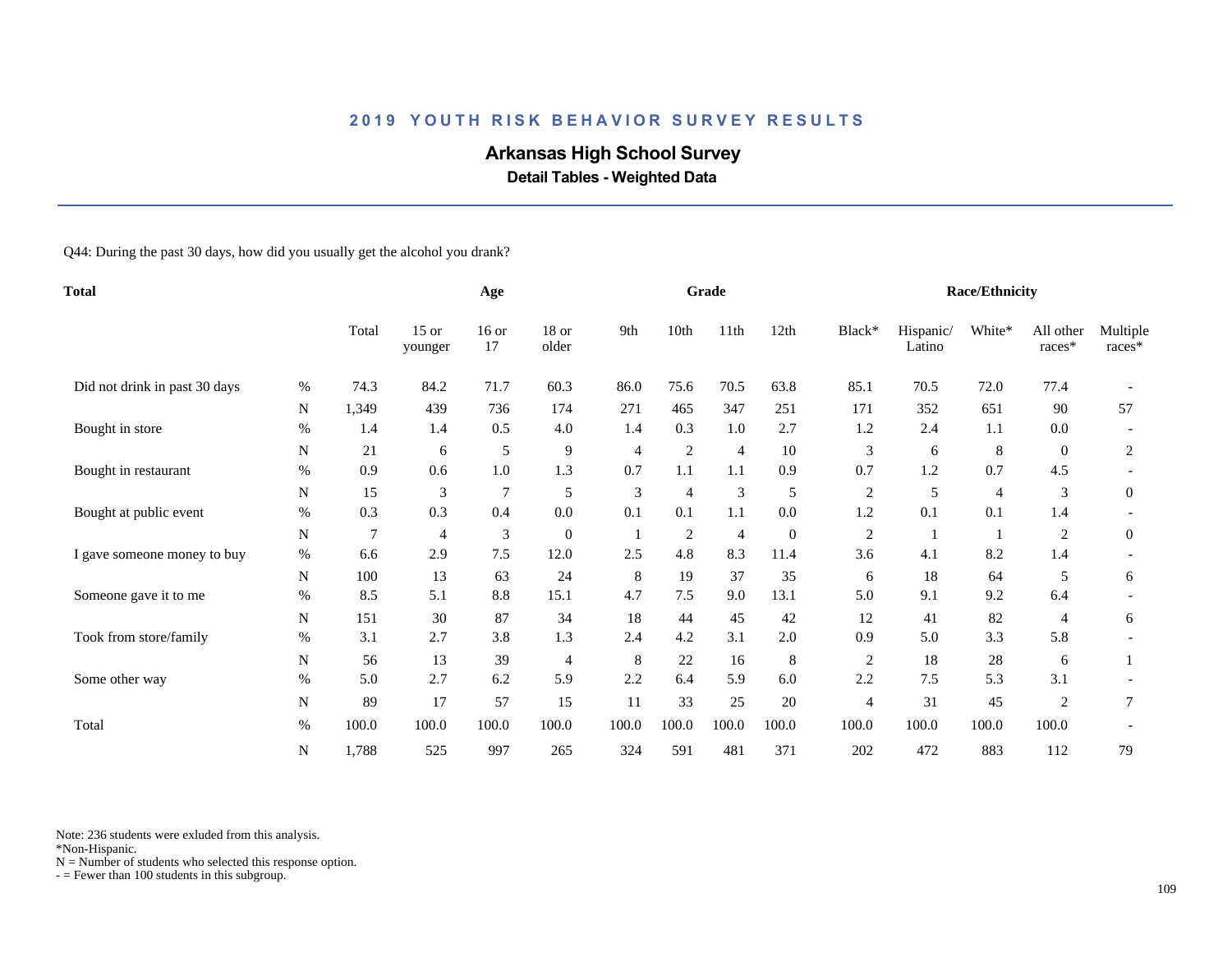# **Arkansas High School Survey**

 **Detail Tables - Weighted Data**

Q44: During the past 30 days, how did you usually get the alcohol you drank?

| <b>Male</b>                   |           |              | Age                |                             |                  |                | Grade        |                |                |                          | <b>Race/Ethnicity</b> |                |                          |                    |
|-------------------------------|-----------|--------------|--------------------|-----------------------------|------------------|----------------|--------------|----------------|----------------|--------------------------|-----------------------|----------------|--------------------------|--------------------|
|                               |           | All<br>males | $15$ or<br>younger | $16$ or<br>17               | 18 or<br>older   | 9th            | 10th         | 11th           | 12th           | Black*                   | Hispanic/<br>Latino   | White*         | All other<br>races*      | Multiple<br>races* |
| Did not drink in past 30 days | $\%$      | 73.1         | 83.9               | 70.5                        | 58.0             | 85.4           | 75.3         | 66.4           | 62.7           | $\overline{\phantom{a}}$ | 71.5                  | 68.7           |                          |                    |
|                               | N         | 637          | 192                | 360                         | 85               | 117            | 245          | 149            | 119            | 74                       | 167                   | 310            | 46                       | 27                 |
| Bought in store               | %         | 2.1          | 2.0                | 0.8                         | 6.2              | 2.1            | 0.0          | 2.0            | 4.2            | $\overline{\phantom{a}}$ | 5.3                   | 2.1            | $\overline{\phantom{0}}$ |                    |
|                               | ${\bf N}$ | 15           | 4                  | $\ensuremath{\mathfrak{Z}}$ | $7\phantom{.0}$  | 3              | $\mathbf{0}$ | $\overline{4}$ | $\overline{7}$ | $\mathbf{0}$             | 6                     | 8              | $\boldsymbol{0}$         | $\boldsymbol{0}$   |
| Bought in restaurant          | $\%$      | 1.0          | 0.4                | 1.5                         | 0.5              | 0.7            | 0.7          | 2.1            | 0.4            |                          | 2.4                   | 0.6            |                          |                    |
|                               | N         | $10\,$       |                    | 6                           | 3                | $\sqrt{2}$     | $\sqrt{2}$   | $\mathfrak{Z}$ | 3              |                          | $\overline{4}$        | $\overline{c}$ | 3                        | $\overline{0}$     |
| Bought at public event        | $\%$      | 0.6          | 0.5                | 0.9                         | 0.0              | 0.2            | 0.2          | 2.1            | 0.0            | $\overline{\phantom{a}}$ | 0.1                   | 0.1            | $\overline{\phantom{a}}$ |                    |
|                               | N         | 6            | 3                  | 3                           | $\boldsymbol{0}$ | $\mathbf{1}$   | $\sqrt{2}$   | $\mathfrak{Z}$ | $\mathbf{0}$   | $\sqrt{2}$               |                       |                |                          | $\boldsymbol{0}$   |
| I gave someone money to buy   | $\%$      | 8.7          | 2.4                | 10.1                        | 17.8             | 1.6            | 7.6          | 10.9           | 16.2           |                          | 3.9                   | 11.5           |                          |                    |
|                               | N         | 58           | 4                  | 36                          | 18               | $\overline{c}$ | 11           | 23             | 21             |                          | 8                     | 44             |                          | 3                  |
| Someone gave it to me         | $\%$      | 5.8          | 4.8                | 5.9                         | 7.8              | 4.0            | 6.1          | 7.0            | 6.9            | $\overline{\phantom{a}}$ | 5.7                   | 7.1            |                          |                    |
|                               | N         | 52           | 11                 | 28                          | 13               | 5              | 17           | 16             | 14             |                          | 13                    | 31             | 2                        | 3                  |
| Took from store/family        | $\%$      | 3.2          | 2.4                | 3.9                         | 2.3              | 3.4            | 2.7          | 3.5            | 2.8            | $\overline{a}$           | 2.1                   | 3.7            |                          |                    |
|                               | N         | 26           | $\overline{4}$     | $20\,$                      | $\overline{c}$   | 5              | $\,8\,$      | $\overline{9}$ | 3              |                          | 8                     | 14             | 3                        | $\overline{0}$     |
| Some other way                | %         | 5.5          | 3.4                | 6.4                         | 7.3              | 2.6            | 7.6          | 5.9            | 6.8            | $\overline{\phantom{a}}$ | 9.0                   | 6.1            | $\overline{\phantom{a}}$ |                    |
|                               | N         | 50           | 8                  | 32                          | 10               | 6              | 17           | 14             | 13             | $\mathbf{0}$             | 18                    | 26             |                          | 5                  |
| Total                         | $\%$      | 100.0        | 100.0              | 100.0                       | 100.0            | 100.0          | 100.0        | 100.0          | 100.0          | $\overline{\phantom{a}}$ | 100.0                 | 100.0          |                          |                    |
|                               | ${\bf N}$ | 854          | 227                | 488                         | 138              | 141            | 302          | 221            | 180            | 80                       | 225                   | 436            | 57                       | 38                 |

Note: 119 male students were excluded from this analysis.

\*Non-Hispanic.

 $N =$  Number of students who selected this response option.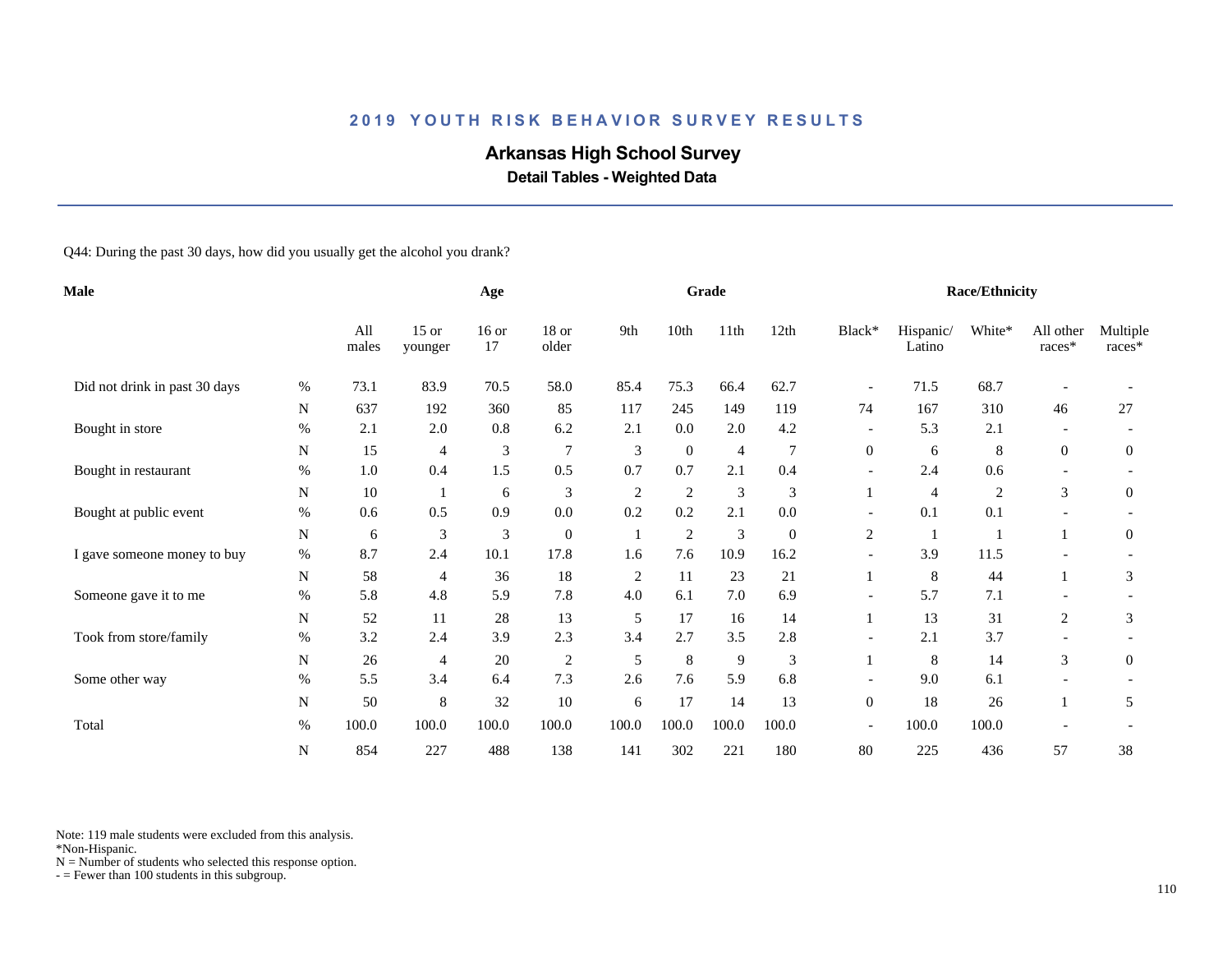# **Arkansas High School Survey**

 **Detail Tables - Weighted Data**

Q44: During the past 30 days, how did you usually get the alcohol you drank?

| Female                        |           |                  | Age                |                  |                |              | Grade          |                  |                |               | Race/Ethnicity      |                |                       |                    |
|-------------------------------|-----------|------------------|--------------------|------------------|----------------|--------------|----------------|------------------|----------------|---------------|---------------------|----------------|-----------------------|--------------------|
|                               |           | All<br>females   | $15$ or<br>younger | $16$ or<br>17    | 18 or<br>older | 9th          | 10th           | 11th             | 12th           | Black*        | Hispanic/<br>Latino | White*         | All other<br>$races*$ | Multiple<br>races* |
| Did not drink in past 30 days | %         | 75.6             | 85.1               | 73.0             | 62.3           | 86.7         | 76.1           | 75.0             | 64.6           | 79.7          | 69.3                | 75.6           |                       |                    |
|                               | N         | 706              | 244                | 374              | 88             | 154          | 218            | 198              | 131            | 96            | 183                 | 340            | 42                    | 30                 |
| Bought in store               | $\%$      | 0.6              | 0.9                | 0.2              | 1.5            | 0.7          | 0.5            | 0.0              | 1.2            | 2.2           | 0.0                 | 0.0            |                       |                    |
|                               | N         | 6                | $\boldsymbol{2}$   | $\boldsymbol{2}$ | $\overline{2}$ |              | $\overline{c}$ | $\boldsymbol{0}$ | 3              | 3             | $\mathbf{0}$        | $\mathbf{0}$   | $\boldsymbol{0}$      | 2                  |
| Bought in restaurant          | $\%$      | 0.7              | 0.5                | 0.4              | 2.3            | 0.7          | 0.9            | 0.0              | 1.4            | 0.9           | 0.2                 | 0.9            |                       |                    |
|                               | ${\bf N}$ | 4                |                    | $\mathbf{1}$     | $\overline{2}$ | 1            | 1              | $\mathbf{0}$     | $\sqrt{2}$     |               |                     | $\overline{2}$ | $\theta$              | $\overline{0}$     |
| Bought at public event        | $\%$      | 0.0              | 0.0                | 0.0              | $0.0\,$        | 0.0          | 0.0            | 0.0              | 0.0            | 0.0           | 0.0                 | 0.0            |                       |                    |
|                               | N         | $\boldsymbol{0}$ | $\boldsymbol{0}$   | $\mathbf{0}$     | $\mathbf{0}$   | $\mathbf{0}$ | $\mathbf{0}$   | $\mathbf{0}$     | $\overline{0}$ | $\mathbf{0}$  | $\mathbf{0}$        | $\mathbf{0}$   | $\boldsymbol{0}$      | $\overline{0}$     |
| I gave someone money to buy   | $\%$      | 4.5              | 3.4                | 5.0              | 5.6            | 3.5          | 2.0            | 5.9              | 6.9            | 5.2           | 4.4                 | 4.5            |                       |                    |
|                               | N         | 42               | 9                  | 27               | 6              | 6            | 8              | 14               | 14             | 5             | 10                  | $20\,$         | 4                     | 3                  |
| Someone gave it to me         | $\%$      | 11.2             | 5.0                | 11.8             | 23.6           | 5.4          | 9.2            | 11.1             | 19.3           | 8.7           | 12.1                | 11.6           |                       |                    |
|                               | N         | 97               | 17                 | 59               | 21             | 12           | 27             | 29               | 28             | 11            | 27                  | 51             | $\overline{c}$        | 3                  |
| Took from store/family        | %         | 3.0              | 3.0                | 3.8              | 0.3            | 1.3          | 5.9            | 2.8              | 1.2            | 0.3           | 7.7                 | 2.9            |                       |                    |
|                               | N         | 30               | 9                  | 19               | $\overline{c}$ | 3            | 14             | $\tau$           | 5              |               | 10                  | 14             | 3                     |                    |
| Some other way                | $\%$      | 4.3              | 2.1                | 5.8              | 4.4            | 1.8          | 5.3            | 5.2              | 5.4            | 3.1           | 6.3                 | 4.5            |                       |                    |
|                               | N         | 38               | 9                  | 24               | 5              | 5            | 16             | 10               | $\overline{7}$ | $\mathfrak 3$ | 13                  | 19             |                       | 2                  |
| Total                         | $\%$      | 100.0            | 100.0              | 100.0            | 100.0          | 100.0        | 100.0          | 100.0            | 100.0          | 100.0         | 100.0               | 100.0          |                       |                    |
|                               | N         | 923              | 291                | 506              | 126            | 182          | 286            | 258              | 190            | 120           | 244                 | 446            | 52                    | 41                 |

Note: 108 female students were excluded from this analysis.

\*Non-Hispanic.

 $N =$  Number of students who selected this response option.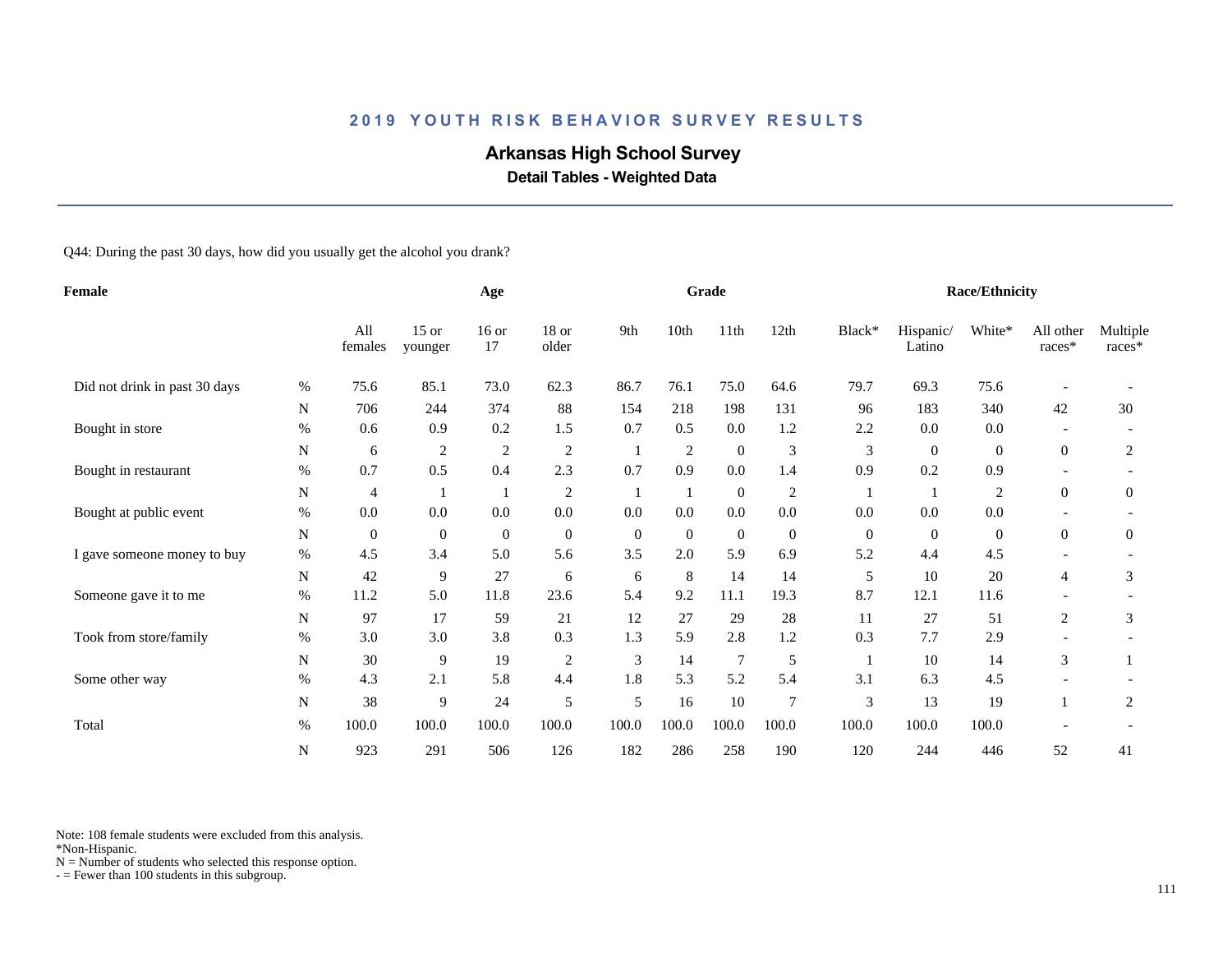# **Arkansas High School Survey**

 **Detail Tables - Weighted Data**

#### Q45: During your life, how many times have you used marijuana?

| Total             |           |       |                    | Age           |                  |                |       | Grade |       |        |                     | <b>Race/Ethnicity</b> |                     |                    |
|-------------------|-----------|-------|--------------------|---------------|------------------|----------------|-------|-------|-------|--------|---------------------|-----------------------|---------------------|--------------------|
|                   |           | Total | $15$ or<br>younger | $16$ or<br>17 | $18$ or<br>older | 9th            | 10th  | 11th  | 12th  | Black* | Hispanic/<br>Latino | White*                | All other<br>races* | Multiple<br>races* |
| 0 times           | $\%$      | 66.1  | 75.7               | 63.5          | 53.4             | 74.9           | 75.4  | 58.6  | 55.7  | 55.9   | 65.5                | 69.6                  | 67.5                |                    |
|                   | N         | 1,291 | 425                | 699           | 166              | 252            | 481   | 316   | 231   | 126    | 348                 | 649                   | 83                  | 52                 |
| 1 or 2 times      | $\%$      | 8.6   | 7.3                | 9.9           | 7.0              | 8.2            | 6.3   | 10.1  | 9.8   | 10.5   | 8.7                 | 7.5                   | 10.2                |                    |
|                   | N         | 156   | 38                 | 95            | 22               | 30             | 38    | 50    | 35    | 24     | 39                  | 70                    | 11                  |                    |
| 3 to 9 times      | $\%$      | 8.0   | 6.7                | 7.2           | 13.4             | 6.1            | 5.2   | 9.3   | 10.6  | 14.3   | 8.7                 | 6.0                   | 4.7                 |                    |
|                   | N         | 151   | 42                 | 74            | 35               | 20             | 36    | 46    | 43    | 32     | 42                  | 58                    | 6                   | 9                  |
| 10 to 19 times    | $\%$      | 3.4   | 1.9                | 4.3           | 3.7              | 1.4            | 4.3   | 3.8   | 4.3   | 5.5    | 4.4                 | 2.6                   | 2.5                 |                    |
|                   | N         | 61    | 15                 | 39            | $\overline{7}$   | $\overline{7}$ | 21    | 20    | 12    | 14     | 20                  | 21                    | 2                   | 2                  |
| 20 to 39 times    | $\%$      | 3.0   | 1.2                | 3.6           | 4.8              | 2.3            | 2.2   | 3.9   | 3.8   | 3.4    | 1.9                 | 3.1                   | 5.9                 |                    |
|                   | N         | 55    | 9                  | 32            | 14               | 10             | 13    | 17    | 15    | 8      | 12                  | 28                    | 5                   | 2                  |
| 40 to 99 times    | $\%$      | 3.6   | 3.9                | 3.4           | 3.6              | 3.7            | 2.2   | 4.9   | 3.4   | 5.3    | 2.2                 | 3.3                   | 2.4                 |                    |
|                   | ${\bf N}$ | 61    | 16                 | 39            | 6                | 10             | 18    | 23    | 9     | 14     | 11                  | 27                    | 4                   | 3                  |
| 100 or more times | $\%$      | 7.3   | 3.3                | 8.0           | 14.1             | 3.4            | 4.5   | 9.4   | 12.5  | 5.0    | 8.5                 | $8.0\,$               | 6.9                 |                    |
|                   | ${\bf N}$ | 127   | 14                 | 76            | 36               | 9              | 24    | 50    | 43    | 11     | 29                  | 74                    | $\overline{7}$      | 4                  |
| Total             | $\%$      | 100.0 | 100.0              | 100.0         | 100.0            | 100.0          | 100.0 | 100.0 | 100.0 | 100.0  | 100.0               | 100.0                 | 100.0               |                    |
|                   | ${\bf N}$ | 1,902 | 559                | 1,054         | 286              | 338            | 631   | 522   | 388   | 229    | 501                 | 927                   | 118                 | 79                 |

Note: 122 students were exluded from this analysis.

\*Non-Hispanic.

 $N =$  Number of students who selected this response option.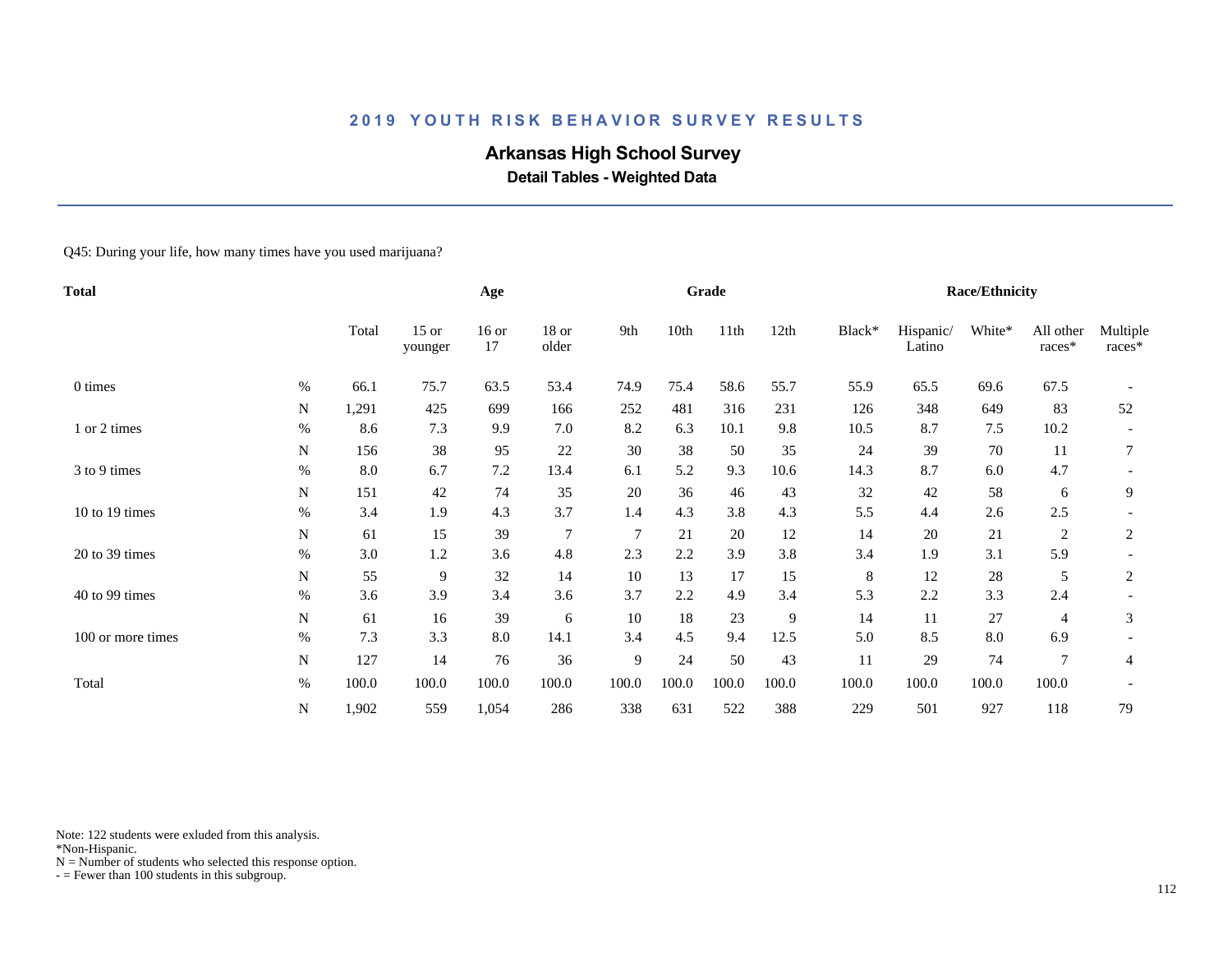# **Arkansas High School Survey**

 **Detail Tables - Weighted Data**

#### Q45: During your life, how many times have you used marijuana?

| Male              |             |              |                    | Age           |                |       |       | Grade          |       |                          |                     | <b>Race/Ethnicity</b> |                     |                    |
|-------------------|-------------|--------------|--------------------|---------------|----------------|-------|-------|----------------|-------|--------------------------|---------------------|-----------------------|---------------------|--------------------|
|                   |             | All<br>males | $15$ or<br>younger | $16$ or<br>17 | 18 or<br>older | 9th   | 10th  | 11th           | 12th  | Black*                   | Hispanic/<br>Latino | White*                | All other<br>races* | Multiple<br>races* |
| 0 times           | %           | 65.7         | 76.4               | 63.3          | 50.9           | 76.8  | 75.5  | 54.7           | 54.9  | $\overline{\phantom{a}}$ | 62.2                | 67.3                  |                     |                    |
|                   | N           | 606          | 183                | 345           | 77             | 110   | 251   | 130            | 109   | 51                       | 158                 | 311                   | 42                  | 31                 |
| 1 or 2 times      | $\%$        | 7.9          | 5.9                | 9.2           | 8.2            | 6.1   | 6.7   | 11.7           | 7.4   | $\overline{\phantom{a}}$ | 9.2                 | 7.1                   |                     |                    |
|                   | N           | 65           | 11                 | 44            | 10             | 8     | 17    | 28             | 11    | 8                        | 17                  | 32                    | 2                   | 2                  |
| 3 to 9 times      | $\%$        | 6.9          | 5.0                | 5.6           | 14.6           | 3.6   | 3.0   | 7.3            | 13.3  | $\overline{\phantom{a}}$ | 6.8                 | 5.6                   |                     |                    |
|                   | $\mathbf N$ | 65           | 16                 | 29            | 20             | 5     | 14    | 19             | 24    | 14                       | 15                  | 30                    |                     | 2                  |
| 10 to 19 times    | $\%$        | 3.0          | 1.4                | 3.9           | 3.8            | 0.2   | 4.8   | 3.8            | 3.7   | $\overline{\phantom{a}}$ | 6.2                 | 2.9                   |                     |                    |
|                   | ${\bf N}$   | 25           | 4                  | 17            | $\overline{4}$ |       | 9     | $\overline{9}$ | 6     | 3                        | 10                  | 12                    | $\overline{0}$      | 0                  |
| 20 to 39 times    | $\%$        | 3.1          | 1.5                | 4.1           | 3.0            | 2.3   | 2.7   | 5.5            | 1.8   |                          | 3.2                 | 3.1                   |                     |                    |
|                   | N           | 29           | 5                  | 18            | 6              | 5     | 9     | 10             | 5     | 2                        | 6                   | 16                    | 4                   |                    |
| 40 to 99 times    | $\%$        | 4.1          | 6.0                | 3.2           | 3.0            | 6.1   | 2.8   | 4.2            | 2.6   |                          | 2.4                 | 4.0                   |                     |                    |
|                   | N           | 34           | 10                 | 21            | 3              | 7     | 10    | 12             | 4     | $\overline{7}$           | $\overline{7}$      | 15                    | 3                   |                    |
| 100 or more times | $\%$        | 9.3          | 3.7                | 10.7          | 16.5           | 5.0   | 4.5   | 12.8           | 16.2  | $\overline{\phantom{a}}$ | 10.1                | 10.1                  |                     |                    |
|                   | ${\bf N}$   | 78           | $\overline{7}$     | 45            | 25             | 6     | 13    | 31             | 28    | 6                        | 18                  | 45                    | 6                   | 2                  |
| Total             | $\%$        | 100.0        | 100.0              | 100.0         | 100.0          | 100.0 | 100.0 | 100.0          | 100.0 | $\overline{\phantom{a}}$ | 100.0               | 100.0                 |                     |                    |
|                   | ${\bf N}$   | 902          | 236                | 519           | 145            | 142   | 323   | 239            | 187   | 91                       | 231                 | 461                   | 58                  | 39                 |

Note: 71 male students were excluded from this analysis.

\*Non-Hispanic.

 $N =$  Number of students who selected this response option.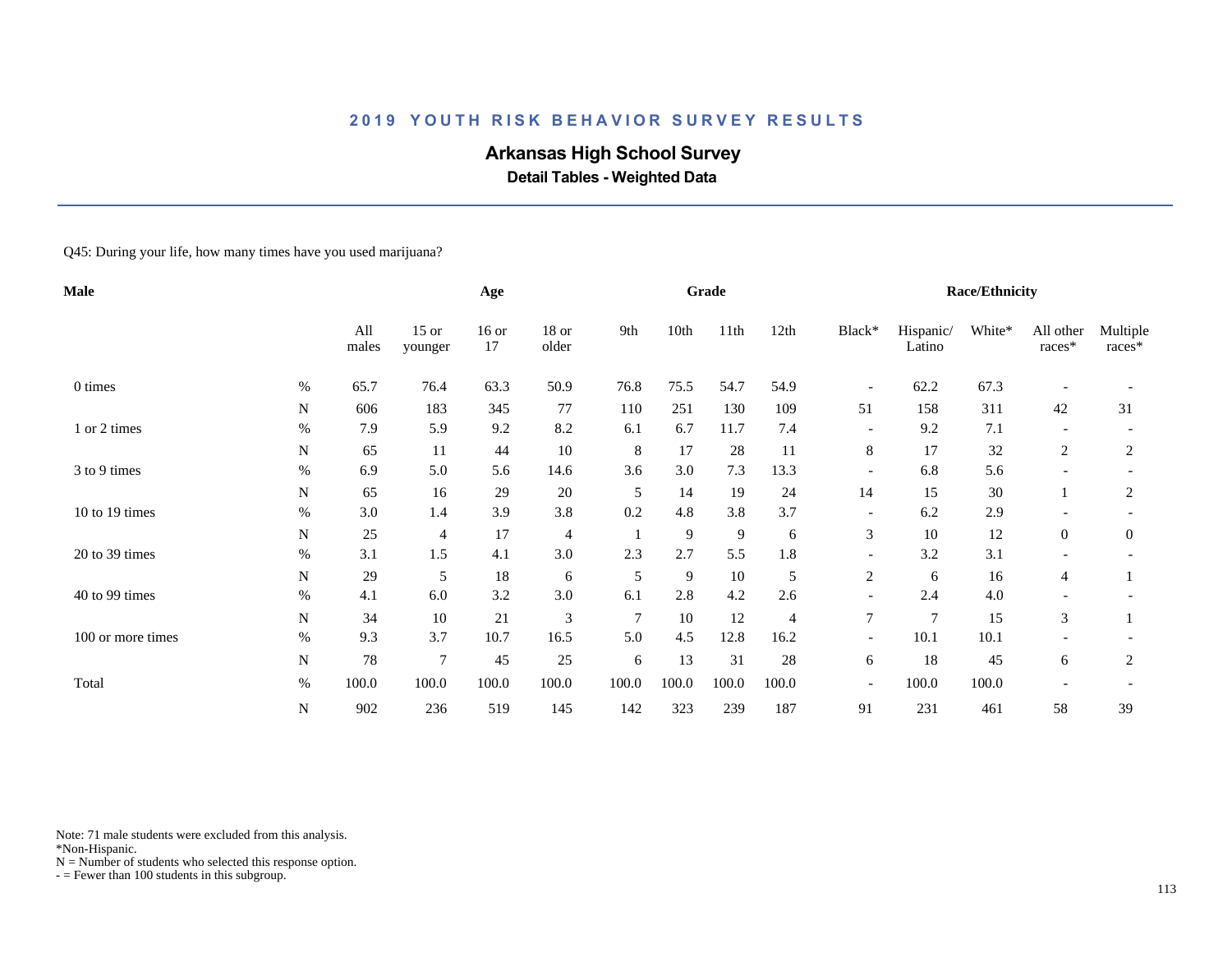# **Arkansas High School Survey**

 **Detail Tables - Weighted Data**

Q45: During your life, how many times have you used marijuana?

| Female            |           |                |                    | Age           |                  |                |       | Grade |         |                |                     | <b>Race/Ethnicity</b> |                          |                    |
|-------------------|-----------|----------------|--------------------|---------------|------------------|----------------|-------|-------|---------|----------------|---------------------|-----------------------|--------------------------|--------------------|
|                   |           | All<br>females | $15$ or<br>younger | $16$ or<br>17 | $18$ or<br>older | 9th            | 10th  | 11th  | 12th    | Black*         | Hispanic/<br>Latino | White*                | All other<br>races*      | Multiple<br>races* |
| 0 times           | %         | 66.5           | 75.2               | 63.7          | 55.6             | 73.0           | 75.2  | 62.7  | 56.2    | 51.1           | 67.6                | 72.1                  |                          |                    |
|                   | N         | 679            | 239                | 352           | 88               | 142            | 228   | 186   | 121     | 74             | 188                 | 337                   | 39                       | 21                 |
| 1 or 2 times      | $\%$      | 9.3            | 8.5                | 10.8          | 5.8              | 10.3           | 5.6   | 8.6   | 12.2    | 13.7           | 8.3                 | 7.9                   |                          |                    |
|                   | N         | 88             | 25                 | 51            | 12               | 21             | 20    | 22    | 24      | 16             | 21                  | 38                    | 8                        | 5                  |
| 3 to 9 times      | $\%$      | 9.0            | 8.3                | 8.6           | 12.1             | 8.8            | 7.5   | 10.8  | 7.9     | 14.5           | 10.5                | 6.4                   | $\overline{\phantom{a}}$ |                    |
|                   | N         | 84             | 26                 | 43            | 15               | 15             | 22    | 26    | 18      | 17             | 27                  | 28                    | 5                        | 7                  |
| 10 to 19 times    | $\%$      | 3.8            | 2.4                | 4.8           | 3.6              | 2.7            | 3.8   | 3.9   | 4.9     | 7.6            | 3.2                 | 2.2                   |                          |                    |
|                   | N         | 35             | 10                 | $22\,$        | 3                | 6              | 12    | 11    | 6       | 11             | 10                  | 9                     | 2                        | 2                  |
| 20 to 39 times    | $\%$      | 2.9            | 0.9                | 3.2           | 6.9              | 2.3            | 1.7   | 2.5   | 5.8     | 4.6            | 0.9                 | 3.1                   |                          |                    |
|                   | N         | 26             | 4                  | 14            | 8                | 5              | 4     | 7     | 10      | 6              | 6                   | 12                    |                          |                    |
| 40 to 99 times    | $\%$      | 3.1            | 1.8                | 3.7           | 4.4              | 1.2            | 1.7   | 5.6   | 4.2     | 4.8            | 2.2                 | 2.6                   |                          |                    |
|                   | N         | 27             | 6                  | 18            | 3                | 3              | 8     | 11    | 5       | $\overline{7}$ | $\overline{4}$      | 12                    |                          | 2                  |
| 100 or more times | $\%$      | 5.4            | 2.9                | 5.3           | 11.4             | 1.8            | 4.5   | 6.1   | $8.8\,$ | 3.8            | 7.4                 | 5.7                   |                          |                    |
|                   | ${\bf N}$ | 49             | $\overline{7}$     | 31            | 11               | $\mathfrak{Z}$ | 11    | 19    | 15      | 5              | 11                  | 29                    |                          | 2                  |
| Total             | $\%$      | 100.0          | 100.0              | 100.0         | 100.0            | 100.0          | 100.0 | 100.0 | 100.0   | 100.0          | 100.0               | 100.0                 |                          |                    |
|                   | ${\bf N}$ | 988            | 317                | 531           | 140              | 195            | 305   | 282   | 199     | 136            | 267                 | 465                   | 57                       | 40                 |

Note: 43 female students were excluded from this analysis.

\*Non-Hispanic.

 $N =$  Number of students who selected this response option.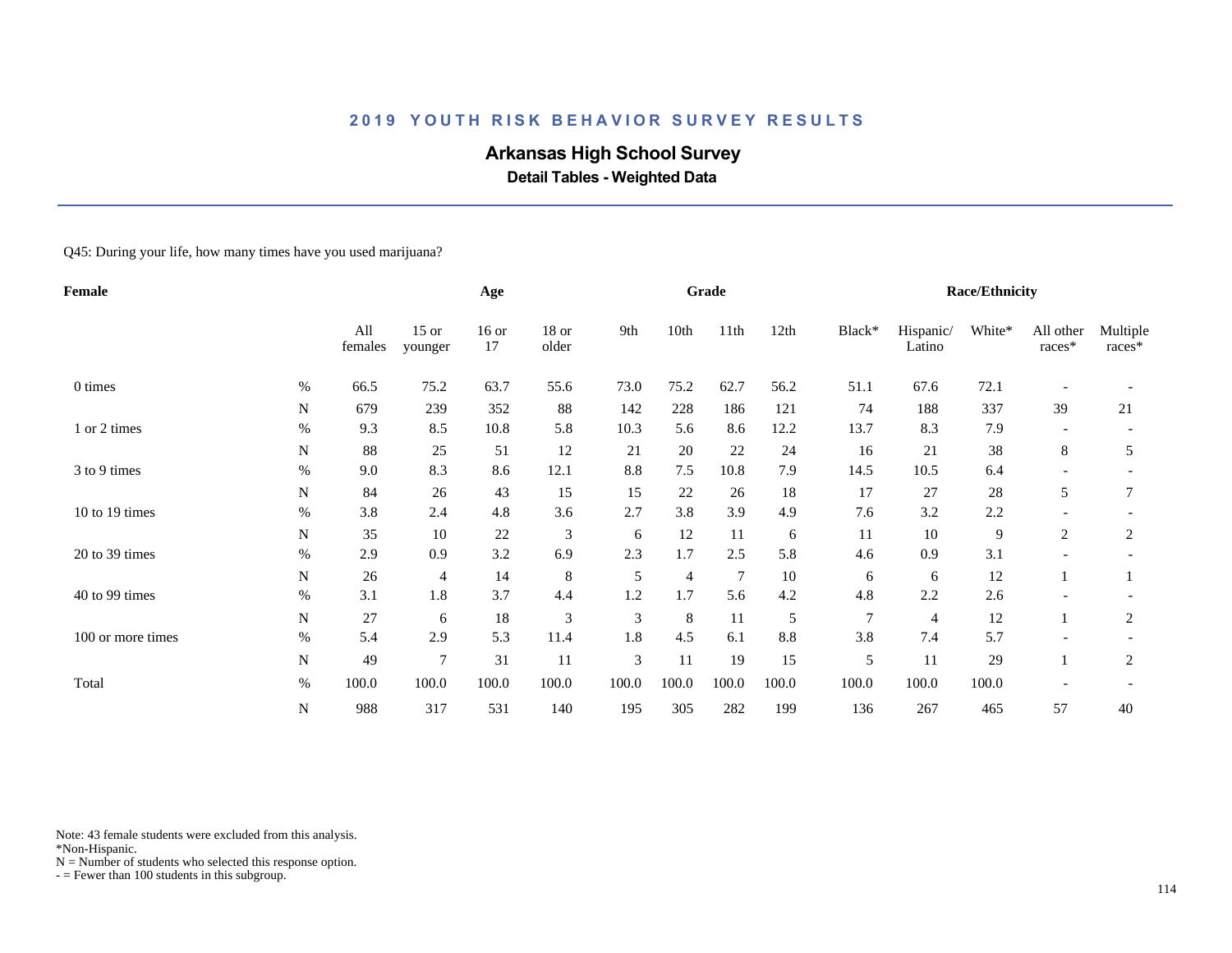# **Arkansas High School Survey**

 **Detail Tables - Weighted Data**

Q46: How old were you when you tried marijuana for the first time?

| Total                  |      |       | Age                |               |                |                  | Grade          |       |       |        | <b>Race/Ethnicity</b> |                |                     |                      |
|------------------------|------|-------|--------------------|---------------|----------------|------------------|----------------|-------|-------|--------|-----------------------|----------------|---------------------|----------------------|
|                        |      | Total | $15$ or<br>younger | $16$ or<br>17 | 18 or<br>older | 9th              | 10th           | 11th  | 12th  | Black* | Hispanic/<br>Latino   | White*         | All other<br>races* | Multiple<br>$races*$ |
| Never tried marijuana  | $\%$ | 66.1  | 75.8               | 63.4          | 53.5           | 75.4             | 75.4           | 58.3  | 55.7  | 56.7   | 65.5                  | 69.4           | 66.5                |                      |
|                        | N    | 1,305 | 432                | 704           | 168            | 254              | 488            | 317   | 233   | 133    | 349                   | 652            | 84                  | 54                   |
| 8 years old or younger | $\%$ | 1.8   | 2.2                | 1.2           | 2.7            | 1.1              | 1.3            | 0.7   | 2.8   | 1.7    | 3.7                   | 1.3            | 4.7                 |                      |
|                        | N    | 39    | 14                 | 14            | 10             | 5                | 10             | 5     | 13    | 6      | 11                    | 15             | 3                   | $\boldsymbol{0}$     |
| 9 or 10 years old      | $\%$ | 1.8   | 2.2                | 1.4           | 1.8            | 2.2              | 1.1            | 2.4   | 1.3   | 5.1    | 1.5                   | 0.7            | 4.4                 |                      |
|                        | N    | 29    | 10                 | 12            | 7              | 6                | 7              | 10    | 6     | 10     | 5                     | $\overline{7}$ | 5                   | 1                    |
| 11 or 12 years old     | $\%$ | 4.0   | 4.7                | 4.0           | 2.4            | 5.3              | 4.5            | 3.9   | 2.1   | 7.5    | 3.6                   | 3.2            | 1.4                 |                      |
|                        | N    | 62    | 23                 | 35            | $\overline{4}$ | 15               | 25             | 14    | 6     | 14     | 16                    | 23             | 4                   |                      |
| 13 or 14 years old     | $\%$ | 11.6  | 12.3               | 11.0          | 12.0           | 13.3             | 8.5            | 13.3  | 10.7  | 9.1    | 11.4                  | 11.8           | 15.3                |                      |
|                        | N    | 209   | 71                 | 107           | 30             | 48               | 54             | 65    | 37    | 28     | 49                    | 103            | 10                  | 11                   |
| 15 or 16 years old     | $\%$ | 12.2  | 2.7                | 16.4          | 19.6           | 2.8              | 9.2            | 18.5  | 19.2  | 16.2   | 12.1                  | 11.2           | 5.0                 |                      |
|                        | N    | 234   | 19                 | 171           | 44             | 10               | 57             | 102   | 62    | 38     | 60                    | 109            | 12                  | 13                   |
| 17 years old or older  | $\%$ | 2.6   | 0.0                | 2.6           | 8.0            | 0.0              | 0.0            | 2.8   | 8.2   | 3.8    | 2.3                   | 2.4            | 2.7                 |                      |
|                        | N    | 47    | $\overline{0}$     | 21            | 26             | $\boldsymbol{0}$ | $\overline{0}$ | 12    | 35    | 8      | 12                    | $22\,$         | 3                   | 2                    |
| Total                  | $\%$ | 100.0 | 100.0              | 100.0         | 100.0          | 100.0            | 100.0          | 100.0 | 100.0 | 100.0  | 100.0                 | 100.0          | 100.0               |                      |
|                        | N    | 1,925 | 569                | 1,064         | 289            | 338              | 641            | 525   | 392   | 237    | 502                   | 931            | 121                 | 82                   |

Note: 99 students were exluded from this analysis.

\*Non-Hispanic.

 $N =$  Number of students who selected this response option.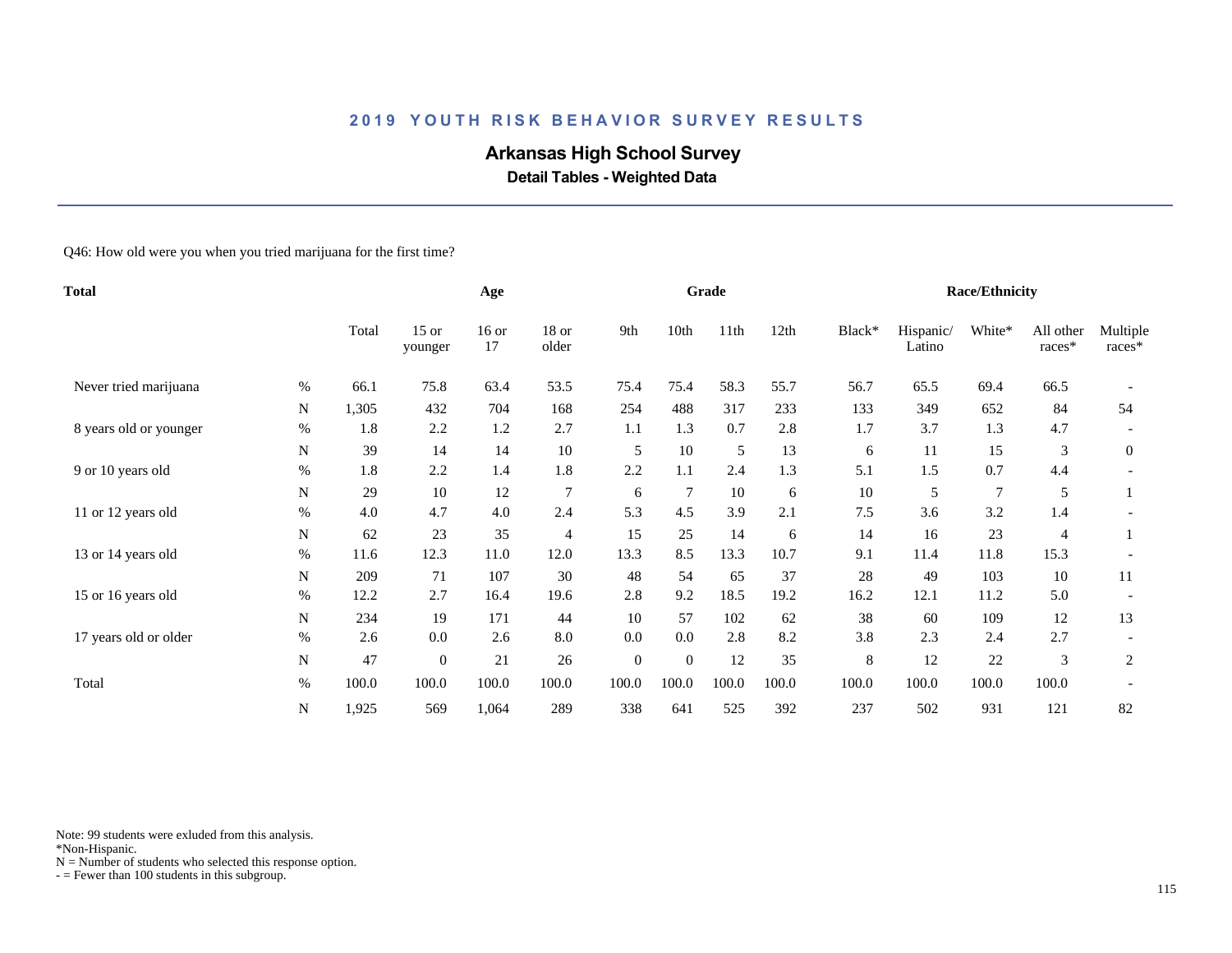# **Arkansas High School Survey**

 **Detail Tables - Weighted Data**

Q46: How old were you when you tried marijuana for the first time?

| <b>Male</b>            |             |              |                    | Age           |                |                |                | Grade          |       |                          |                     | <b>Race/Ethnicity</b> |                          |                      |
|------------------------|-------------|--------------|--------------------|---------------|----------------|----------------|----------------|----------------|-------|--------------------------|---------------------|-----------------------|--------------------------|----------------------|
|                        |             | All<br>males | $15$ or<br>younger | $16$ or<br>17 | 18 or<br>older | 9th            | 10th           | 11th           | 12th  | Black*                   | Hispanic/<br>Latino | White*                | All other<br>races*      | Multiple<br>$races*$ |
| Never tried marijuana  | %           | 65.9         | 76.9               | 63.4          | 51.0           | 77.7           | 76.1           | 54.3           | 54.7  | $\overline{\phantom{a}}$ | 62.3                | 67.1                  |                          |                      |
|                        | $\mathbf N$ | 613          | 187                | 347           | 78             | 110            | 256            | 130            | 110   | 55                       | 159                 | 313                   | 42                       | 31                   |
| 8 years old or younger | $\%$        | 1.9          | 1.1                | 1.8           | 4.3            | 0.0            | 1.2            | 1.1            | 5.1   | $\overline{\phantom{a}}$ | 1.3                 | 2.1                   |                          |                      |
|                        | N           | 19           | 3                  | 9             | $\overline{7}$ | $\mathbf{0}$   | 3              | $\overline{4}$ | 10    | 3                        | 3                   | 11                    | $\overline{0}$           | $\overline{0}$       |
| 9 or 10 years old      | $\%$        | 2.2          | 2.8                | 1.6           | 2.8            | 1.7            | 0.8            | 4.1            | 2.2   | $\overline{\phantom{a}}$ | 2.1                 | 0.8                   | $\overline{\phantom{0}}$ |                      |
|                        | N           | 17           | 6                  | 6             | 5              | $\overline{c}$ | $\mathfrak{Z}$ | $\,8\,$        | 4     | 6                        | 3                   | 4                     | 2                        |                      |
| 11 or 12 years old     | $\%$        | 4.9          | 5.3                | 5.5           | 2.5            | 6.2            | 6.7            | 3.2            | 3.6   |                          | 4.4                 | 4.2                   |                          |                      |
|                        | N           | 36           | 11                 | 23            | $\sqrt{2}$     | 7              | 19             | $\mathfrak s$  | 4     | $\overline{7}$           | 10                  | 14                    | 4                        | $\boldsymbol{0}$     |
| 13 or 14 years old     | $\%$        | 10.6         | 11.0               | 8.8           | 15.4           | 10.6           | 7.2            | 10.8           | 13.9  | $\overline{a}$           | 14.0                | 10.9                  |                          |                      |
|                        | N           | 93           | 25                 | 45            | 22             | 15             | 23             | 28             | 25    | 6                        | 26                  | 50                    | 4                        | 2                    |
| 15 or 16 years old     | $\%$        | 12.0         | 3.0                | 16.4          | 16.8           | 3.8            | 8.0            | 22.8           | 14.0  | $\overline{\phantom{a}}$ | 13.1                | 12.4                  |                          |                      |
|                        | N           | 111          | 9                  | 82            | 20             | 6              | 24             | 58             | 21    | 14                       | 27                  | 59                    | 5                        | 5                    |
| 17 years old or older  | $\%$        | 2.4          | 0.0                | 2.6           | 7.2            | 0.0            | 0.0            | 3.8            | 6.6   | $\overline{\phantom{a}}$ | 2.8                 | 2.5                   |                          |                      |
|                        | N           | 22           | $\overline{0}$     | 10            | 12             | $\mathbf{0}$   | $\theta$       | $\tau$         | 15    | 3                        | $\overline{4}$      | 12                    | 2                        |                      |
| Total                  | $\%$        | 100.0        | 100.0              | 100.0         | 100.0          | 100.0          | 100.0          | 100.0          | 100.0 | $\overline{\phantom{a}}$ | 100.0               | 100.0                 |                          |                      |
|                        | ${\bf N}$   | 911          | 241                | 522           | 146            | 140            | 328            | 240            | 189   | 94                       | 232                 | 463                   | 59                       | 40                   |

Note: 62 male students were excluded from this analysis.

\*Non-Hispanic.

 $N =$  Number of students who selected this response option.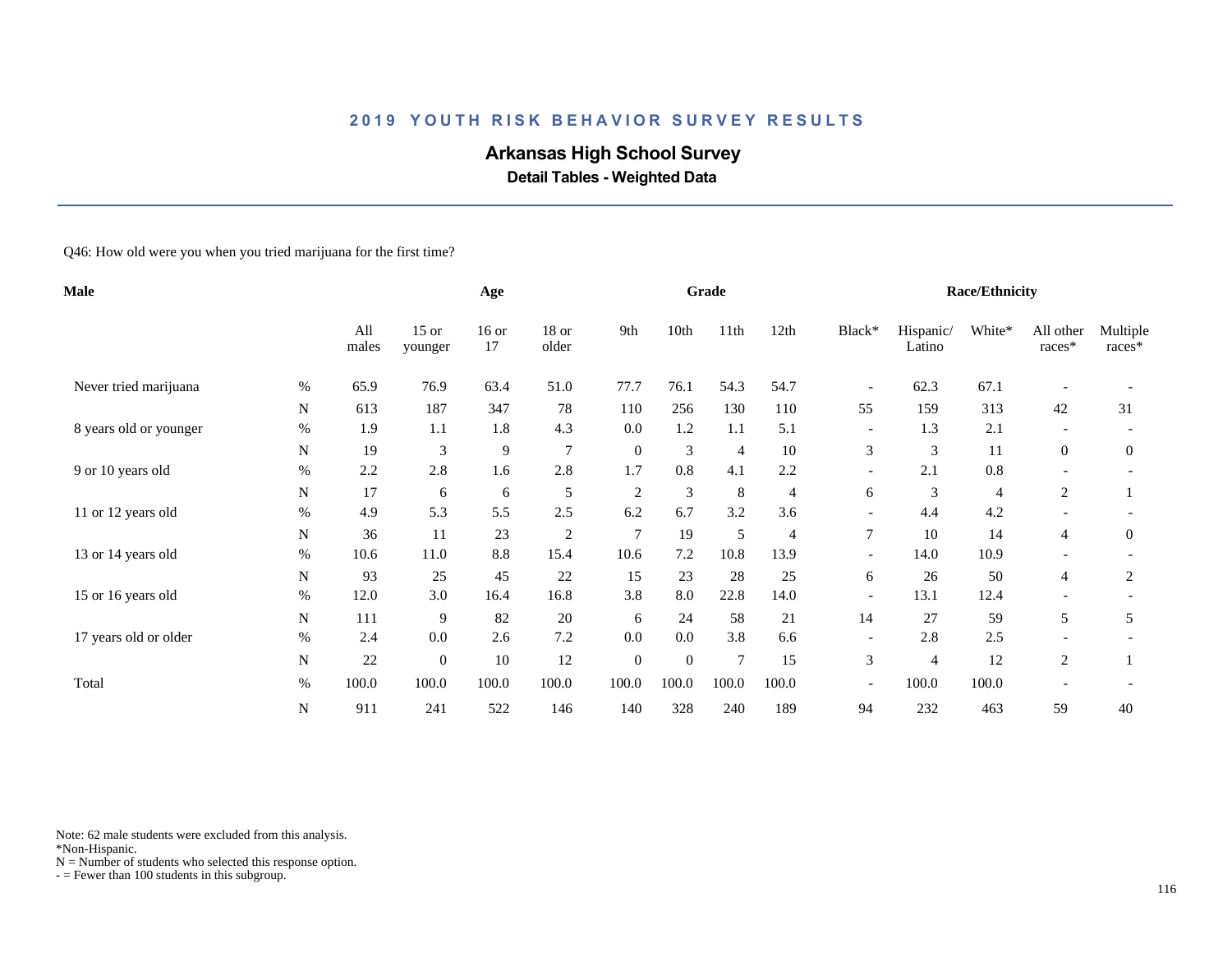# **Arkansas High School Survey**

 **Detail Tables - Weighted Data**

Q46: How old were you when you tried marijuana for the first time?

| Female                 |           |                |                    | Age           |                |                  |          | Grade          |                |                |                     | <b>Race/Ethnicity</b> |                          |                    |
|------------------------|-----------|----------------|--------------------|---------------|----------------|------------------|----------|----------------|----------------|----------------|---------------------|-----------------------|--------------------------|--------------------|
|                        |           | All<br>females | $15$ or<br>younger | $16$ or<br>17 | 18 or<br>older | 9th              | 10th     | 11th           | 12th           | Black*         | Hispanic/<br>Latino | White*                | All other<br>races*      | Multiple<br>races* |
| Never tried marijuana  | %         | 66.4           | 75.1               | 63.4          | 55.7           | 73.1             | 74.5     | 62.5           | 56.3           | 51.4           | 67.6                | 71.9                  |                          |                    |
|                        | N         | 686            | 242                | 355           | 89             | 144              | 230      | 187            | 122            | 77             | 188                 | 338                   | 40                       | 23                 |
| 8 years old or younger | $\%$      | 1.6            | 3.2                | 0.7           | 0.9            | 2.2              | 1.4      | 0.5            | 0.6            | 1.8            | 5.7                 | 0.4                   |                          |                    |
|                        | N         | 18             | $10\,$             | 5             | $\mathfrak{Z}$ | 5                | 7        |                | 3              | $\mathfrak{Z}$ | $\,8\,$             | 4                     | 3                        | $\overline{0}$     |
| 9 or 10 years old      | $\%$      | 1.3            | 1.5                | 1.3           | 0.6            | 2.6              | 1.1      | 0.9            | 0.4            | 3.2            | 1.0                 | 0.6                   | $\overline{\phantom{a}}$ |                    |
|                        | N         | 11             | 3                  | 6             | $\overline{c}$ | 4                | 3        | $\overline{c}$ | $\overline{c}$ | $\overline{4}$ | $\overline{c}$      | 3                     | 2                        | $\boldsymbol{0}$   |
| 11 or 12 years old     | $\%$      | 3.0            | 4.1                | 2.4           | 2.4            | 4.4              | 2.2      | 4.5            | 0.6            | 5.5            | 3.0                 | 2.1                   |                          |                    |
|                        | N         | 24             | 11                 | 11            | $\overline{c}$ | 8                | 6        | 9              |                | $\overline{7}$ | 6                   | 9                     | $\overline{0}$           |                    |
| 13 or 14 years old     | $\%$      | 12.5           | 13.7               | 12.9          | 8.4            | 16.1             | 10.1     | 15.2           | 7.7            | 12.0           | 9.6                 | 12.9                  |                          |                    |
|                        | N         | 114            | 46                 | 60            | $\,8\,$        | 33               | 31       | 36             | 12             | 21             | 23                  | 53                    | 6                        | 9                  |
| 15 or 16 years old     | $\%$      | 12.5           | 2.4                | 16.5          | 23.0           | 1.6              | 10.7     | 14.5           | 24.6           | 20.9           | 11.2                | 9.8                   |                          |                    |
|                        | N         | 122            | 9                  | 89            | 24             | 3                | 33       | 44             | 41             | 24             | 32                  | 50                    | 7                        | $\,8\,$            |
| 17 years old or older  | $\%$      | 2.7            | 0.0                | 2.7           | 9.0            | 0.0              | 0.0      | 1.8            | 9.9            | 5.2            | 1.9                 | 2.3                   |                          |                    |
|                        | ${\bf N}$ | 25             | $\mathbf{0}$       | 11            | 14             | $\boldsymbol{0}$ | $\theta$ | $\mathfrak s$  | 20             | 5              | 8                   | 10                    |                          |                    |
| Total                  | $\%$      | 100.0          | 100.0              | 100.0         | 100.0          | 100.0            | 100.0    | 100.0          | 100.0          | 100.0          | 100.0               | 100.0                 |                          |                    |
|                        | N         | 1,000          | 321                | 537           | 142            | 197              | 310      | 284            | 201            | 141            | 267                 | 467                   | 59                       | 42                 |

Note: 31 female students were excluded from this analysis.

\*Non-Hispanic.

 $N =$  Number of students who selected this response option.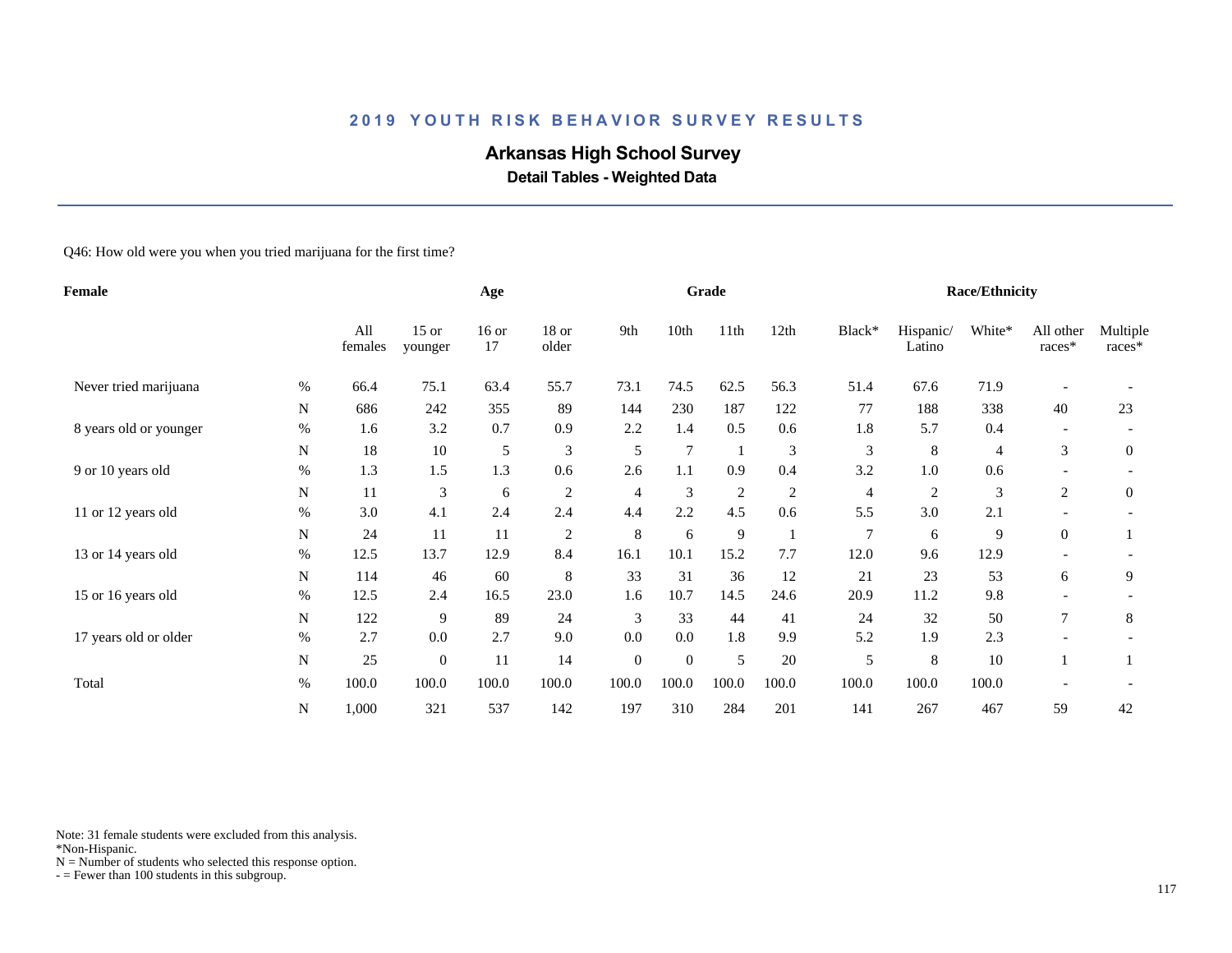# **Arkansas High School Survey**

 **Detail Tables - Weighted Data**

#### Q47: During the past 30 days, how many times did you use marijuana?

| <b>Total</b>     |             |       |                    | Age           |                  |                |       | Grade |                |                |                     | <b>Race/Ethnicity</b> |                     |                    |
|------------------|-------------|-------|--------------------|---------------|------------------|----------------|-------|-------|----------------|----------------|---------------------|-----------------------|---------------------|--------------------|
|                  |             | Total | $15$ or<br>younger | $16$ or<br>17 | $18$ or<br>older | 9th            | 10th  | 11th  | 12th           | Black*         | Hispanic/<br>Latino | White*                | All other<br>races* | Multiple<br>races* |
| 0 times          | $\%$        | 82.5  | 85.2               | 82.5          | 76.6             | 85.4           | 86.9  | 80.6  | 77.4           | 75.5           | 81.7                | 84.8                  | 83.6                |                    |
|                  | N           | 1,604 | 485                | 887           | 231              | 290            | 562   | 414   | 320            | 179            | 423                 | 793                   | 104                 | 65                 |
| 1 or 2 times     | $\%$        | 7.3   | 7.6                | 7.5           | 5.9              | 7.3            | 6.1   | 7.4   | 7.8            | 12.6           | 8.5                 | 5.2                   | 8.9                 |                    |
|                  | $\mathbf N$ | 131   | 46                 | 70            | 14               | 28             | 37    | 38    | 23             | 29             | 37                  | 47                    |                     |                    |
| 3 to 9 times     | $\%$        | 3.7   | 2.9                | 3.5           | 6.5              | 3.8            | 2.7   | 3.4   | 5.1            | 6.3            | 3.0                 | 3.0                   | 3.5                 |                    |
|                  | ${\bf N}$   | 74    | 18                 | 40            | 16               | 13             | 20    | 21    | 19             | 16             | 20                  | 29                    | 4                   | 3                  |
| 10 to 19 times   | $\%$        | 1.8   | 1.0                | 1.9           | 3.3              | 0.5            | 1.9   | 2.9   | 1.9            | 2.2            | 2.5                 | 1.5                   | 0.5                 |                    |
|                  | N           | 39    | $\overline{7}$     | 22            | 10               | $\overline{2}$ | 10    | 17    | 9              | 6              | 12                  | 16                    |                     | 3                  |
| 20 to 39 times   | $\%$        | 1.5   | 1.2                | 1.9           | 0.8              | 1.3            | 1.4   | 1.8   | 1.6            | 0.6            | 0.8                 | 1.9                   | 1.7                 |                    |
|                  | N           | 28    | 4                  | 20            | $\overline{4}$   | 3              | 7     | 11    | $\overline{7}$ | $\overline{c}$ | 4                   | 19                    | 2                   |                    |
| 40 or more times | $\%$        | 3.2   | 2.1                | 2.9           | 6.8              | 1.8            | 1.1   | 3.8   | 6.2            | 2.8            | 3.5                 | 3.6                   | 1.9                 |                    |
|                  | N           | 51    | 8                  | 27            | 15               | $\overline{4}$ | 8     | 20    | 18             | 6              | 10                  | 31                    | 2                   | $\overline{2}$     |
| Total            | $\%$        | 100.0 | 100.0              | 100.0         | 100.0            | 100.0          | 100.0 | 100.0 | 100.0          | 100.0          | 100.0               | 100.0                 | 100.0               |                    |
|                  | N           | 1,927 | 568                | 1,066         | 290              | 340            | 644   | 521   | 396            | 238            | 506                 | 935                   | 120                 | 81                 |

Note: 97 students were exluded from this analysis.

\*Non-Hispanic.

 $N =$  Number of students who selected this response option.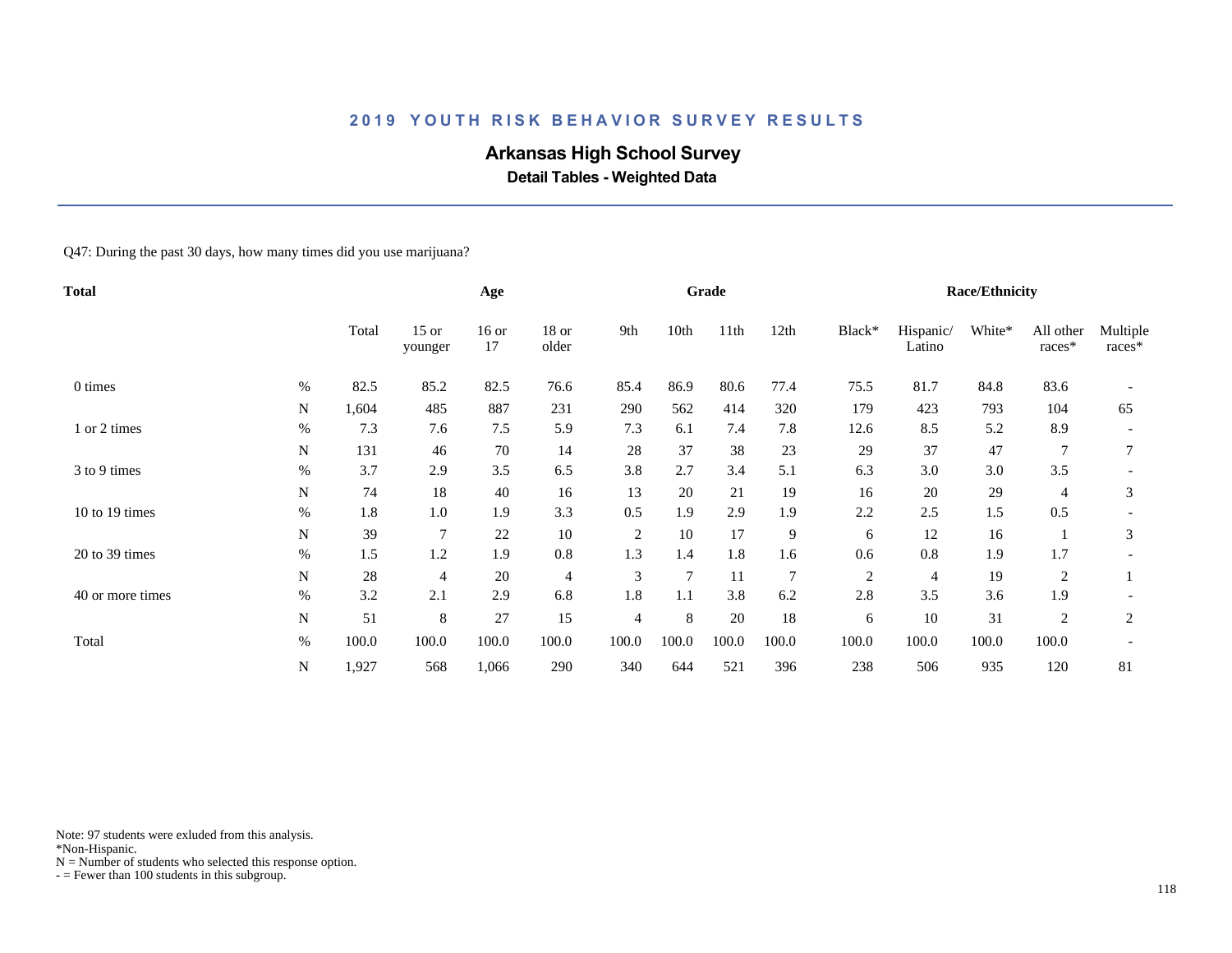# **Arkansas High School Survey**

 **Detail Tables - Weighted Data**

#### Q47: During the past 30 days, how many times did you use marijuana?

| Male             |           |              |                    | Age           |                  |                |       | Grade |       |                          |                     | <b>Race/Ethnicity</b> |                          |                    |
|------------------|-----------|--------------|--------------------|---------------|------------------|----------------|-------|-------|-------|--------------------------|---------------------|-----------------------|--------------------------|--------------------|
|                  |           | All<br>males | $15$ or<br>younger | $16$ or<br>17 | $18$ or<br>older | 9th            | 10th  | 11th  | 12th  | Black*                   | Hispanic/<br>Latino | White*                | All other<br>races*      | Multiple<br>races* |
| 0 times          | $\%$      | 81.7         | 84.3               | 80.8          | 78.8             | 84.3           | 88.7  | 76.3  | 77.5  | $\overline{\phantom{a}}$ | 81.4                | 83.0                  |                          |                    |
|                  | N         | 758          | 207                | 432           | 118              | 122            | 293   | 179   | 155   | 72                       | 193                 | 388                   | 53                       | 36                 |
| 1 or 2 times     | $\%$      | 7.1          | 6.7                | 8.0           | 5.1              | 6.4            | 5.2   | 10.2  | 5.8   | $\overline{\phantom{a}}$ | 8.7                 | 5.4                   | $\overline{\phantom{a}}$ |                    |
|                  | N         | 60           | 15                 | 38            | $\overline{7}$   | 9              | 17    | 23    | 9     | 12                       | 18                  | 25                    | 2                        | $\overline{0}$     |
| 3 to 9 times     | $\%$      | 3.7          | 3.4                | 3.0           | 6.7              | 4.5            | 1.0   | 3.9   | 5.2   | $\overline{\phantom{a}}$ | 2.4                 | 3.0                   | $\overline{\phantom{a}}$ |                    |
|                  | ${\bf N}$ | 31           | 7                  | 16            | 8                | 6              | 6     | 9     | 9     | 6                        | 8                   | 12                    | 2                        | 2                  |
| 10 to 19 times   | $\%$      | 2.0          | 1.5                | 2.1           | 2.8              | 1.0            | 2.4   | 2.5   | 2.3   | $\overline{\phantom{a}}$ | 2.3                 | 2.2                   |                          |                    |
|                  | N         | 23           | 5                  | 12            | 6                | $\overline{c}$ | 6     | 9     | 6     | 3                        | $\overline{7}$      | 11                    |                          |                    |
| 20 to 39 times   | $\%$      | 2.1          | 2.0                | 2.7           | 0.6              | 1.9            | 1.8   | 3.0   | 2.0   | $\overline{\phantom{a}}$ | 1.7                 | 2.4                   |                          |                    |
|                  | N         | 19           | 3                  | 14            | $\overline{c}$   | $\overline{c}$ | 5     | 8     | 4     |                          | 3                   | 13                    |                          |                    |
| 40 or more times | $\%$      | 3.4          | 2.0                | 3.4           | 6.0              | 2.0            | 0.8   | 4.1   | 7.2   | $\overline{\phantom{a}}$ | 3.6                 | 4.0                   |                          |                    |
|                  | N         | 27           | $\overline{4}$     | 14            | 8                | $\overline{c}$ | 3     | 12    | 10    | $\mathfrak{Z}$           | 6                   | 17                    |                          | $\overline{0}$     |
| Total            | $\%$      | 100.0        | 100.0              | 100.0         | 100.0            | 100.0          | 100.0 | 100.0 | 100.0 | $\overline{\phantom{a}}$ | 100.0               | 100.0                 |                          |                    |
|                  | N         | 918          | 241                | 526           | 149              | 143            | 330   | 240   | 193   | 97                       | 235                 | 466                   | 60                       | 40                 |

Note: 55 male students were excluded from this analysis.

\*Non-Hispanic.

 $N =$  Number of students who selected this response option.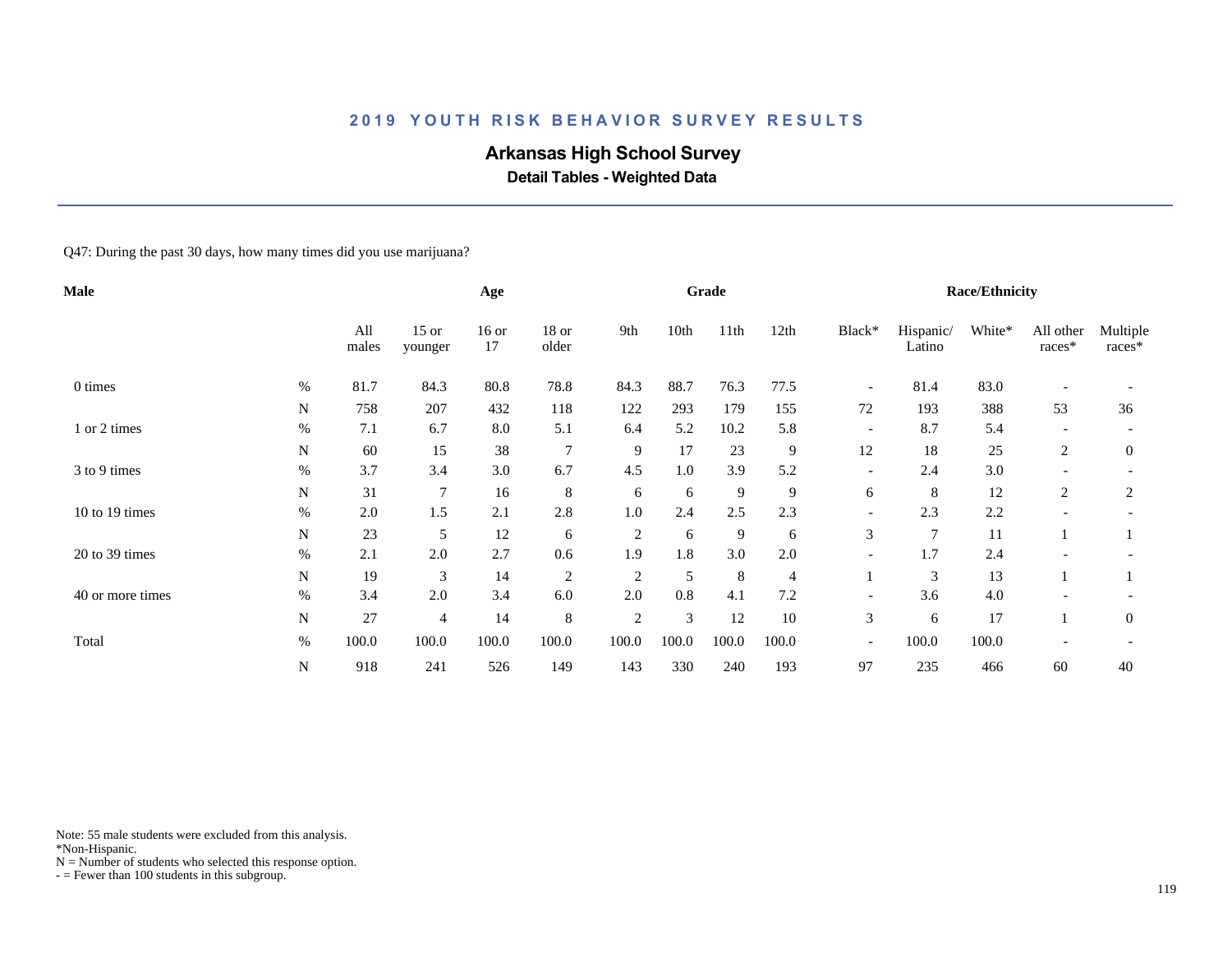# **Arkansas High School Survey**

 **Detail Tables - Weighted Data**

Q47: During the past 30 days, how many times did you use marijuana?

| Female           |           |                |                    | Age           |                 |                |                | Grade |         |        |                     | <b>Race/Ethnicity</b> |                          |                    |
|------------------|-----------|----------------|--------------------|---------------|-----------------|----------------|----------------|-------|---------|--------|---------------------|-----------------------|--------------------------|--------------------|
|                  |           | All<br>females | $15$ or<br>younger | $16$ or<br>17 | 18 or<br>older  | 9th            | 10th           | 11th  | 12th    | Black* | Hispanic/<br>Latino | White*                | All other<br>races*      | Multiple<br>races* |
| 0 times          | $\%$      | 83.3           | 86.3               | 84.0          | 74.0            | 86.6           | 85.2           | 84.8  | 77.1    | 75.8   | 81.8                | 86.8                  |                          |                    |
|                  | N         | 837            | 274                | 451           | 112             | 168            | 267            | 234   | 163     | 105    | 228                 | 404                   | 49                       | 29                 |
| 1 or 2 times     | $\%$      | 7.4            | 8.2                | 7.0           | 6.8             | 8.2            | 6.7            | 4.7   | 9.9     | 11.8   | 8.4                 | 5.1                   | $\overline{\phantom{a}}$ |                    |
|                  | N         | 68             | 29                 | 32            | $7\phantom{.0}$ | 18             | 19             | 15    | 14      | 17     | 18                  | 22                    | $\overline{4}$           | 7                  |
| 3 to 9 times     | $\%$      | 3.8            | 2.4                | 4.0           | 6.3             | 3.0            | 4.4            | 3.0   | 4.9     | 6.3    | 3.6                 | 2.9                   |                          |                    |
|                  | N         | 43             | 11                 | 24            | 8               | 7              | 14             | 12    | $10\,$  | 10     | 12                  | 17                    | 2                        |                    |
| 10 to 19 times   | $\%$      | 1.5            | 0.4                | 1.6           | 4.0             | 0.0            | 1.4            | 3.3   | 1.6     | 2.7    | 2.7                 | $0.8\,$               |                          |                    |
|                  | N         | 15             |                    | 10            | $\overline{4}$  | $\overline{0}$ | 4              | 8     | 3       | 3      | 5                   | 5                     | $\theta$                 | 2                  |
| 20 to 39 times   | $\%$      | 0.8            | 0.5                | 1.1           | 1.1             | 0.6            | 0.9            | 0.6   | 1.3     | 0.1    | 0.1                 | 1.4                   |                          |                    |
|                  | N         | 9              |                    | 6             | $\overline{c}$  |                | $\overline{2}$ | 3     | 3       |        |                     | 6                     |                          | $\mathbf{0}$       |
| 40 or more times | $\%$      | 3.1            | 2.2                | 2.4           | 7.8             | 1.6            | 1.4            | 3.6   | 5.2     | 3.3    | 3.4                 | 3.1                   |                          |                    |
|                  | N         | 24             | 4                  | 13            | $\overline{7}$  | $\overline{c}$ | 5              | 8     | $\,8\,$ | 3      | $\overline{4}$      | 14                    |                          | 2                  |
| Total            | $\%$      | 100.0          | 100.0              | 100.0         | 100.0           | 100.0          | 100.0          | 100.0 | 100.0   | 100.0  | 100.0               | 100.0                 |                          |                    |
|                  | ${\bf N}$ | 996            | 320                | 536           | 140             | 196            | 311            | 280   | 201     | 139    | 268                 | 468                   | 57                       | 41                 |

Note: 35 female students were excluded from this analysis.

\*Non-Hispanic.

 $N =$  Number of students who selected this response option.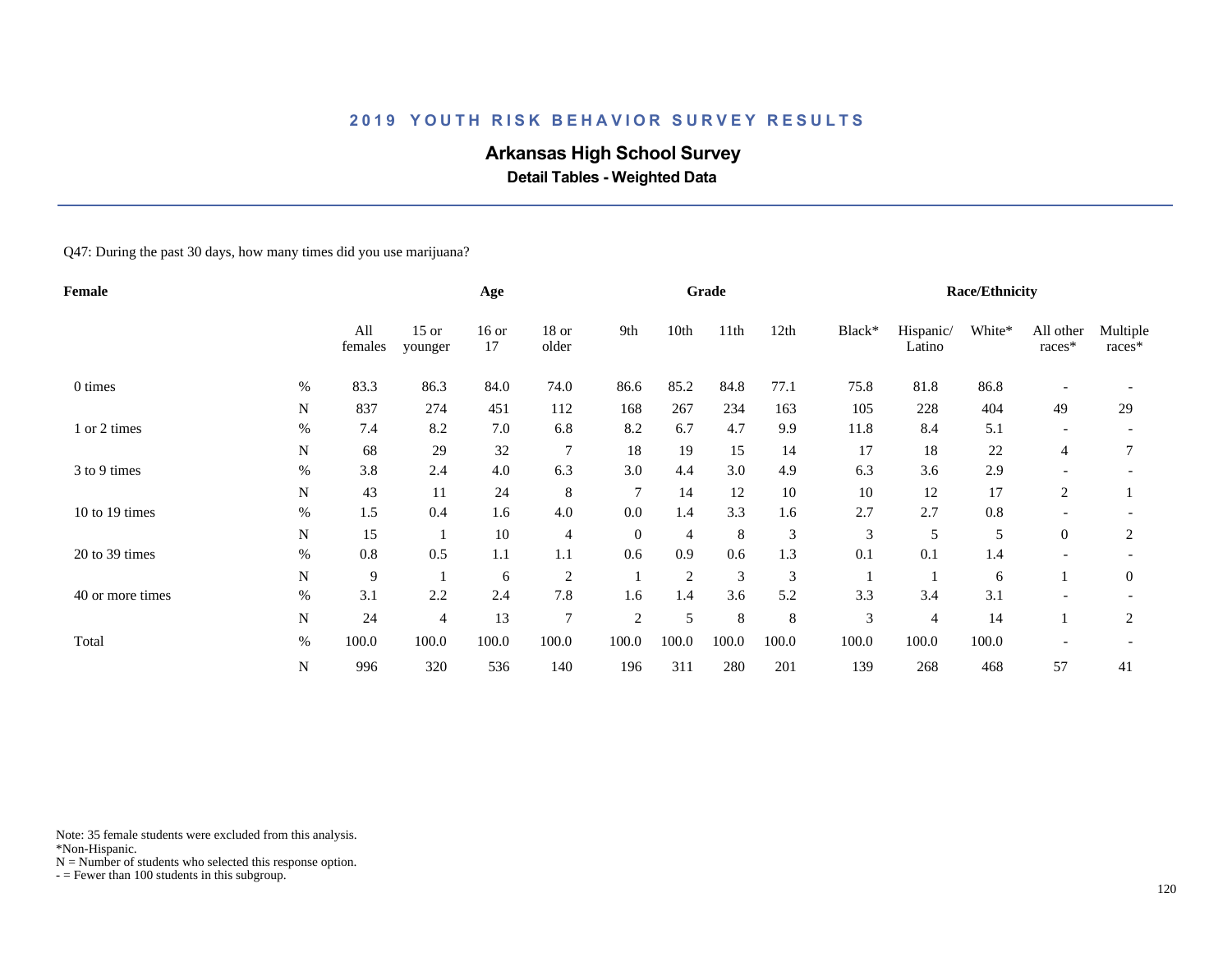# **Arkansas High School Survey**

 **Detail Tables - Weighted Data**

Q48: During your life, how many times have you used synthetic marijuana?

| <b>Total</b>     |             |       |                    | Age           |                  |                |                | Grade           |       |                |                     | <b>Race/Ethnicity</b> |                     |                    |
|------------------|-------------|-------|--------------------|---------------|------------------|----------------|----------------|-----------------|-------|----------------|---------------------|-----------------------|---------------------|--------------------|
|                  |             | Total | $15$ or<br>younger | $16$ or<br>17 | $18$ or<br>older | 9th            | 10th           | 11th            | 12th  | Black*         | Hispanic/<br>Latino | White*                | All other<br>races* | Multiple<br>races* |
| 0 times          | $\%$        | 92.7  | 95.4               | 91.0          | 92.4             | 96.9           | 92.1           | 91.9            | 91.2  | 92.2           | 91.4                | 93.7                  | 90.4                |                    |
|                  | $\mathbf N$ | 1,816 | 541                | 994           | 279              | 330            | 600            | 494             | 373   | 225            | 475                 | 882                   | 115                 | 75                 |
| 1 or 2 times     | $\%$        | 3.6   | 2.0                | 4.2           | 5.5              | 1.6            | 3.7            | 4.4             | 4.6   | 3.5            | 3.0                 | 3.7                   | 1.9                 |                    |
|                  | $\mathbf N$ | 72    | 16                 | 42            | 14               | 8              | 23             | 19              | 19    | 8              | 18                  | 35                    | 5                   | 2                  |
| 3 to 9 times     | $\%$        | 1.1   | 0.6                | 1.4           | $1.0\,$          | 1.0            | 0.7            | 1.3             | 1.2   | 2.7            | 1.5                 | 0.5                   | 0.2                 |                    |
|                  | $\mathbf N$ | 26    | 5                  | 16            | 4                | 3              | 9              | 5               | 6     | 8              | $\overline{7}$      | 5                     |                     | $\overline{2}$     |
| 10 to 19 times   | $\%$        | 1.2   | 1.1                | 1.6           | 0.3              | 0.6            | 1.8            | 0.8             | 1.5   | 0.4            | 1.3                 | 0.9                   | 7.4                 |                    |
|                  | $\mathbf N$ | 29    | 9                  | 18            | $\overline{c}$   | $\overline{2}$ | 12             | $7\phantom{.0}$ | 6     | 3              | $\overline{7}$      | 8                     | 5                   | $\overline{2}$     |
| 20 to 39 times   | $\%$        | 0.5   | 0.2                | 0.9           | 0.1              | 0.0            | 0.6            | $1.0\,$         | 0.4   | 0.7            | 0.1                 | 0.5                   | 0.0                 |                    |
|                  | $\mathbf N$ | 10    |                    | $\,8\,$       |                  | $\theta$       | $\overline{2}$ | 4               | 3     | $\overline{2}$ |                     | 5                     | $\overline{0}$      | $\overline{0}$     |
| 40 or more times | $\%$        | 0.9   | 0.9                | 0.9           | 0.8              | 0.0            | 1.1            | 0.7             | 1.1   | 0.5            | 2.7                 | 0.6                   | 0.2                 |                    |
|                  | $\mathbf N$ | 20    | $\overline{7}$     | 10            | 3                | $\mathbf{0}$   | 8              | 6               | 3     | $\overline{c}$ | 8                   | $\overline{7}$        |                     | $\mathbf{0}$       |
| Total            | $\%$        | 100.0 | 100.0              | 100.0         | 100.0            | 100.0          | 100.0          | 100.0           | 100.0 | 100.0          | 100.0               | 100.0                 | 100.0               |                    |
|                  | ${\bf N}$   | 1,973 | 579                | 1,088         | 303              | 343            | 654            | 535             | 410   | 248            | 516                 | 942                   | 127                 | 81                 |

Note: 51 students were exluded from this analysis.

\*Non-Hispanic.

 $N =$  Number of students who selected this response option.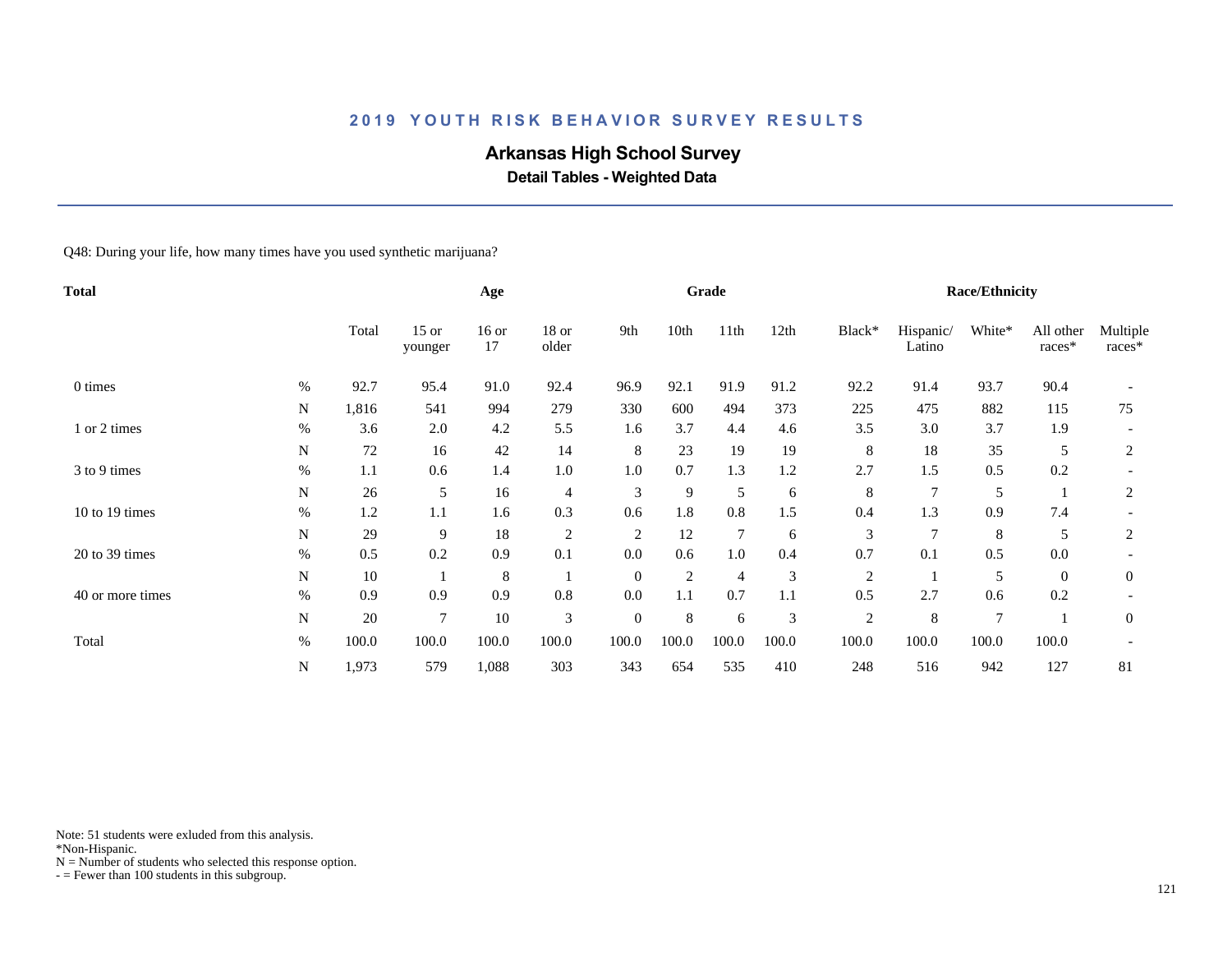# **Arkansas High School Survey**

 **Detail Tables - Weighted Data**

Q48: During your life, how many times have you used synthetic marijuana?

| Male             |             |              |                    | Age            |                  |                |                | Grade          |                |                |                     | <b>Race/Ethnicity</b> |                          |                    |
|------------------|-------------|--------------|--------------------|----------------|------------------|----------------|----------------|----------------|----------------|----------------|---------------------|-----------------------|--------------------------|--------------------|
|                  |             | All<br>males | $15$ or<br>younger | $16$ or<br>17  | $18$ or<br>older | 9th            | 10th           | 11th           | 12th           | Black*         | Hispanic/<br>Latino | White*                | All other<br>races*      | Multiple<br>races* |
| 0 times          | $\%$        | 92.1         | 96.2               | 90.2           | 89.5             | 97.2           | 93.4           | 89.6           | 89.2           | 87.8           | 90.7                | 93.6                  |                          |                    |
|                  | $\mathbf N$ | 858          | 230                | 488            | 138              | 140            | 310            | 222            | 176            | 85             | 221                 | 436                   | 59                       | 39                 |
| 1 or 2 times     | $\%$        | 3.9          | 1.6                | 4.4            | 6.8              | 1.2            | 2.8            | 5.9            | 5.0            | 5.4            | 1.6                 | 4.0                   | $\overline{\phantom{a}}$ |                    |
|                  | $\mathbf N$ | 35           | 5                  | 20             | $10\,$           | 3              | 8              | 12             | 10             | 5              | $\overline{7}$      | 19                    | 3                        | $\overline{0}$     |
| 3 to 9 times     | $\%$        | 1.2          | 0.2                | 1.8            | 1.5              | 0.5            | 0.7            | 1.7            | 2.0            | 3.1            | 3.1                 | 0.6                   |                          |                    |
|                  | N           | 13           | $\overline{c}$     | 9              | $\overline{c}$   |                | 4              | 4              | 4              | 5              | 5                   | 3                     | $\overline{0}$           | $\overline{0}$     |
| 10 to 19 times   | $\%$        | 1.2          | 1.4                | 1.3            | 0.5              | 1.1            | 1.8            | 0.6            | $1.0\,$        | 0.8            | 2.0                 | 0.6                   |                          |                    |
|                  | N           | 14           | 4                  | $\,8\,$        | $\overline{c}$   | $\overline{2}$ | 4              | 3              | 4              | 3              | 3                   | 3                     | 2                        |                    |
| 20 to 39 times   | $\%$        | 0.9          | 0.3                | 1.5            | 0.1              | 0.0            | 1.1            | 1.2            | 0.7            | 1.7            | 0.2                 | 0.7                   |                          |                    |
|                  | $\mathbf N$ | 8            |                    | 6              |                  | $\mathbf{0}$   | $\overline{2}$ | 3              | $\overline{c}$ | $\overline{c}$ |                     | 4                     | $\theta$                 | $\overline{0}$     |
| 40 or more times | $\%$        | 0.8          | 0.3                | 0.9            | 1.5              | 0.0            | 0.2            | 0.9            | 2.1            | 1.1            | 2.4                 | 0.5                   |                          |                    |
|                  | N           | 10           | 3                  | $\overline{4}$ | 3                | $\mathbf{0}$   | $\overline{2}$ | $\overline{4}$ | 3              | $\overline{2}$ | $\overline{4}$      | 3                     | $\theta$                 | $\overline{0}$     |
| Total            | $\%$        | 100.0        | 100.0              | 100.0          | 100.0            | 100.0          | 100.0          | 100.0          | 100.0          | 100.0          | 100.0               | 100.0                 |                          |                    |
|                  | N           | 938          | 245                | 535            | 156              | 146            | 330            | 248            | 199            | 102            | 241                 | 468                   | 64                       | 40                 |

Note: 35 male students were excluded from this analysis.

\*Non-Hispanic.

 $N =$  Number of students who selected this response option.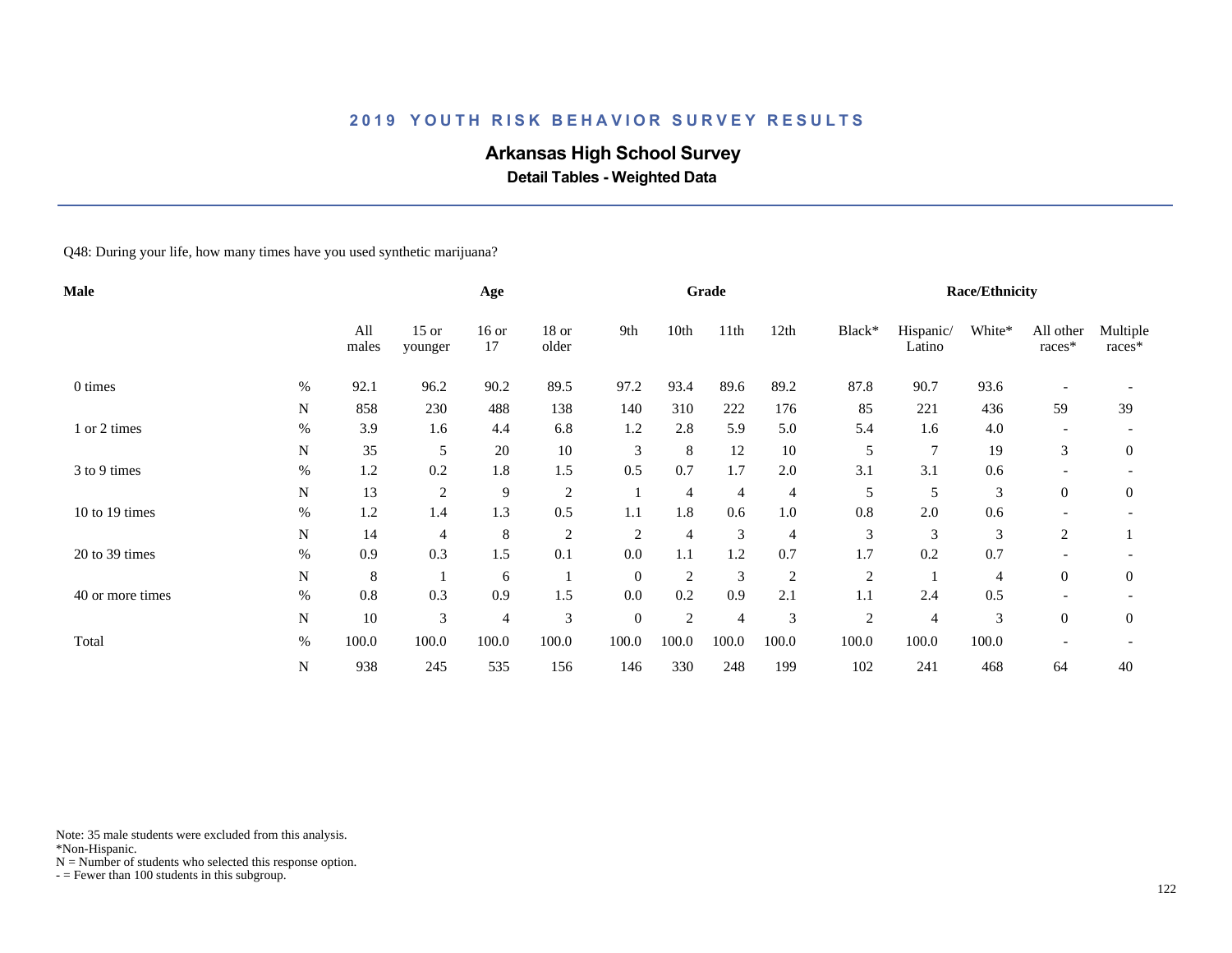# **Arkansas High School Survey**

 **Detail Tables - Weighted Data**

Q48: During your life, how many times have you used synthetic marijuana?

| Female           |             |                |                    | Age           |                  |                |              | Grade          |                |                  |                     | <b>Race/Ethnicity</b> |                          |                    |
|------------------|-------------|----------------|--------------------|---------------|------------------|----------------|--------------|----------------|----------------|------------------|---------------------|-----------------------|--------------------------|--------------------|
|                  |             | All<br>females | $15$ or<br>younger | $16$ or<br>17 | $18$ or<br>older | 9th            | 10th         | 11th           | 12th           | Black*           | Hispanic/<br>Latino | White*                | All other<br>races*      | Multiple<br>races* |
| 0 times          | $\%$        | 93.8           | 96.0               | 91.8          | 95.5             | 96.5           | 91.9         | 94.2           | 93.2           | 95.6             | 91.9                | 93.7                  |                          |                    |
|                  | $\mathbf N$ | 949            | 306                | 503           | 140              | 189            | 287          | 271            | 196            | 138              | 251                 | 445                   | 54                       | 36                 |
| 1 or 2 times     | $\%$        | 3.3            | 2.1                | 4.0           | 4.0              | 1.9            | 4.5          | 2.9            | 4.3            | 2.1              | 4.2                 | 3.5                   | $\overline{\phantom{a}}$ |                    |
|                  | N           | 35             | 9                  | 22            | $\overline{4}$   | 5              | 14           | 7              | 9              | 3                | 11                  | 16                    | 2                        | $\overline{2}$     |
| 3 to 9 times     | $\%$        | 0.9            | 0.7                | 1.1           | 0.5              | 1.6            | 0.7          | 0.8            | 0.3            | 2.3              | 0.2                 | 0.5                   |                          |                    |
|                  | $\mathbf N$ | 10             | $\overline{c}$     | 6             | 2                | $\overline{2}$ | 5            |                | $\overline{2}$ | 3                | $\overline{c}$      | 2                     |                          | 2                  |
| 10 to 19 times   | $\%$        | 0.9            | 0.1                | 1.7           | $0.0\,$          | 0.0            | 0.8          | 0.8            | 2.1            | 0.0              | 0.7                 | 1.1                   |                          |                    |
|                  | N           | 11             | $\overline{2}$     | 9             | $\overline{0}$   | $\mathbf{0}$   | 6            | 3              | $\overline{c}$ | $\boldsymbol{0}$ | 4                   | 5                     |                          |                    |
| 20 to 39 times   | $\%$        | 0.2            | 0.0                | 0.3           | 0.0              | 0.0            | 0.0          | 0.7            | 0.0            | 0.0              | 0.0                 | 0.3                   |                          |                    |
|                  | $\mathbf N$ | -1             | $\mathbf{0}$       |               | $\overline{0}$   | $\mathbf{0}$   | $\mathbf{0}$ |                | $\mathbf{0}$   | $\boldsymbol{0}$ | $\overline{0}$      |                       | $\overline{0}$           | $\overline{0}$     |
| 40 or more times | $\%$        | 0.9            | 1.1                | 1.0           | 0.0              | 0.0            | 2.1          | 0.6            | 0.0            | 0.0              | 3.0                 | 0.8                   |                          |                    |
|                  | ${\bf N}$   | 9              | 3                  | 6             | $\overline{0}$   | $\mathbf{0}$   | 6            | $\overline{2}$ | $\mathbf{0}$   | $\boldsymbol{0}$ | 4                   | $\overline{4}$        |                          | $\mathbf{0}$       |
| Total            | $\%$        | 100.0          | 100.0              | 100.0         | 100.0            | 100.0          | 100.0        | 100.0          | 100.0          | 100.0            | 100.0               | 100.0                 |                          |                    |
|                  | N           | 1,015          | 322                | 547           | 146              | 196            | 318          | 285            | 209            | 144              | 272                 | 473                   | 59                       | 41                 |

Note: 16 female students were excluded from this analysis.

\*Non-Hispanic.

 $N =$  Number of students who selected this response option.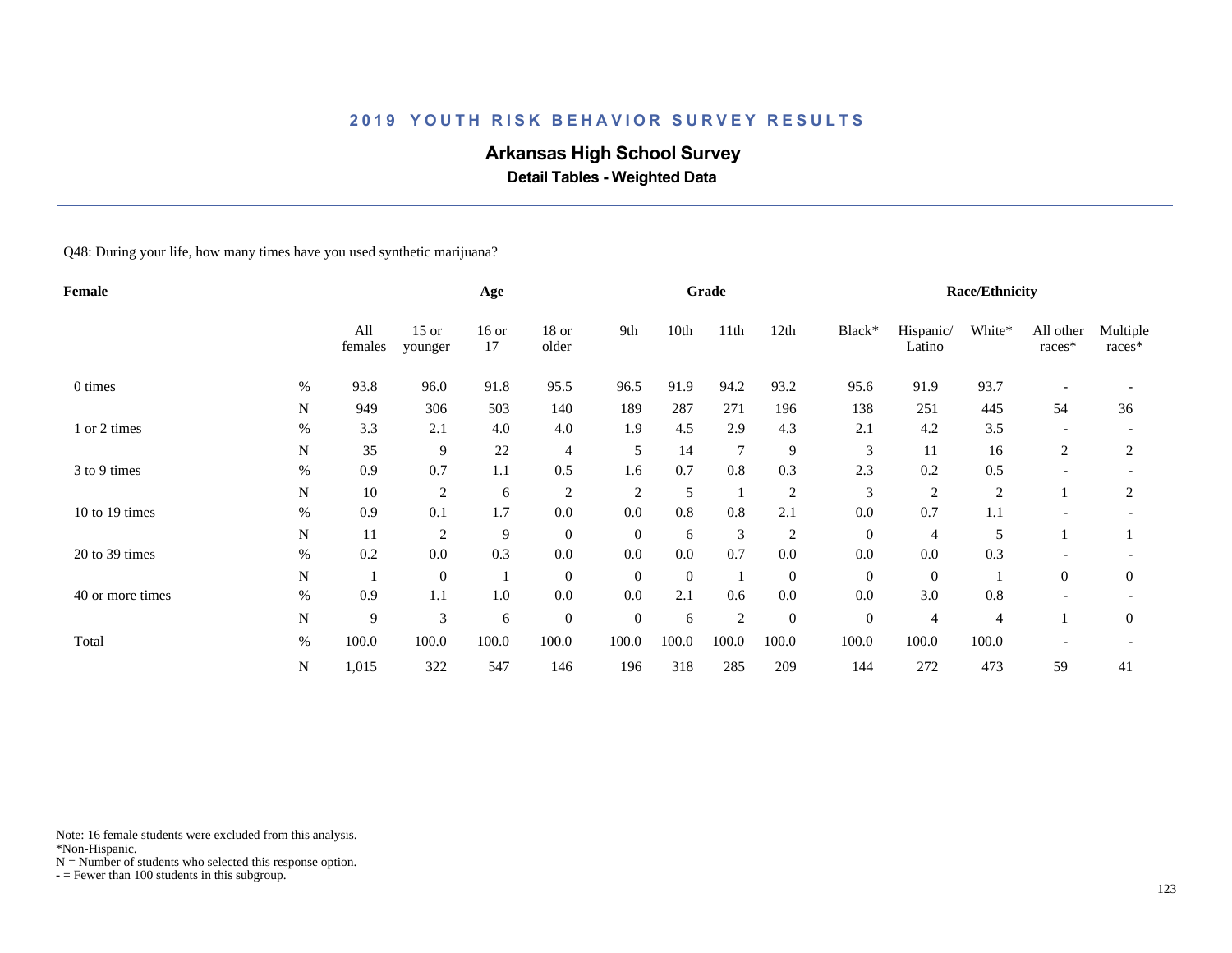# **Arkansas High School Survey**

 **Detail Tables - Weighted Data**

Q49: During your life, how many times have you taken prescription pain medicine without a doctor's prescription or differently than how a doctor told you to use it?

| Total            |             |       |                    | Age           |                  |                |       | Grade |       |                |                     | <b>Race/Ethnicity</b> |                     |                    |
|------------------|-------------|-------|--------------------|---------------|------------------|----------------|-------|-------|-------|----------------|---------------------|-----------------------|---------------------|--------------------|
|                  |             | Total | $15$ or<br>younger | $16$ or<br>17 | $18$ or<br>older | 9th            | 10th  | 11th  | 12th  | Black*         | Hispanic/<br>Latino | White*                | All other<br>races* | Multiple<br>races* |
| 0 times          | $\%$        | 82.1  | 83.0               | 82.0          | 80.4             | 83.3           | 83.6  | 83.5  | 79.5  | 82.0           | 82.4                | 82.9                  | 80.7                |                    |
|                  | ${\bf N}$   | 1,632 | 480                | 897           | 253              | 281            | 555   | 447   | 332   | 200            | 440                 | 787                   | 107                 | 62                 |
| 1 or 2 times     | $\%$        | 8.4   | 9.0                | 7.7           | 9.1              | 8.6            | 7.0   | 8.6   | 8.3   | 8.9            | $8.8\,$             | 7.4                   | 11.2                |                    |
|                  | N           | 156   | 54                 | 81            | 21               | 34             | 47    | 40    | 30    | 24             | 31                  | 68                    | 12                  | 14                 |
| 3 to 9 times     | $\%$        | 4.4   | 3.2                | 5.2           | 4.1              | 3.3            | 4.2   | 5.0   | 4.9   | 2.6            | 3.7                 | 5.1                   | 2.5                 |                    |
|                  | N           | 88    | 18                 | 58            | 11               | 11             | 24    | 30    | 20    | $\overline{7}$ | 25                  | 45                    | 4                   |                    |
| 10 to 19 times   | $\%$        | 2.0   | 1.4                | 2.3           | 2.4              | 2.0            | 1.8   | 1.2   | 3.1   | 2.6            | 2.7                 | 1.8                   | $0.0\,$             |                    |
|                  | ${\bf N}$   | 35    | 10                 | 19            | 6                | 8              | 9     | 6     | 10    | 7              | 9                   | 16                    | $\overline{0}$      |                    |
| 20 to 39 times   | $\%$        | 1.5   | 1.2                | 1.7           | 1.8              | 1.5            | 1.5   | 1.3   | 1.8   | 2.3            | 0.5                 | 1.4                   | 2.7                 |                    |
|                  | $\mathbf N$ | 28    | 6                  | 16            | 6                | 5              | 6     | 5     | 10    | 4              | 3                   | 14                    |                     | 2                  |
| 40 or more times | $\%$        | 1.6   | 2.0                | 1.2           | 2.2              | 1.3            | 2.0   | 0.4   | 2.3   | 1.7            | 2.0                 | 1.4                   | 2.9                 |                    |
|                  | N           | 26    | 9                  | 10            | 7                | $\overline{c}$ | 11    | 3     | 9     | 5              | 5                   | 11                    | 2                   | $\mathbf{0}$       |
| Total            | $\%$        | 100.0 | 100.0              | 100.0         | 100.0            | 100.0          | 100.0 | 100.0 | 100.0 | 100.0          | 100.0               | 100.0                 | 100.0               |                    |
|                  | N           | 1,965 | 577                | 1,081         | 304              | 341            | 652   | 531   | 411   | 247            | 513                 | 941                   | 126                 | 80                 |

Note: 59 students were exluded from this analysis.

\*Non-Hispanic.

 $N =$  Number of students who selected this response option.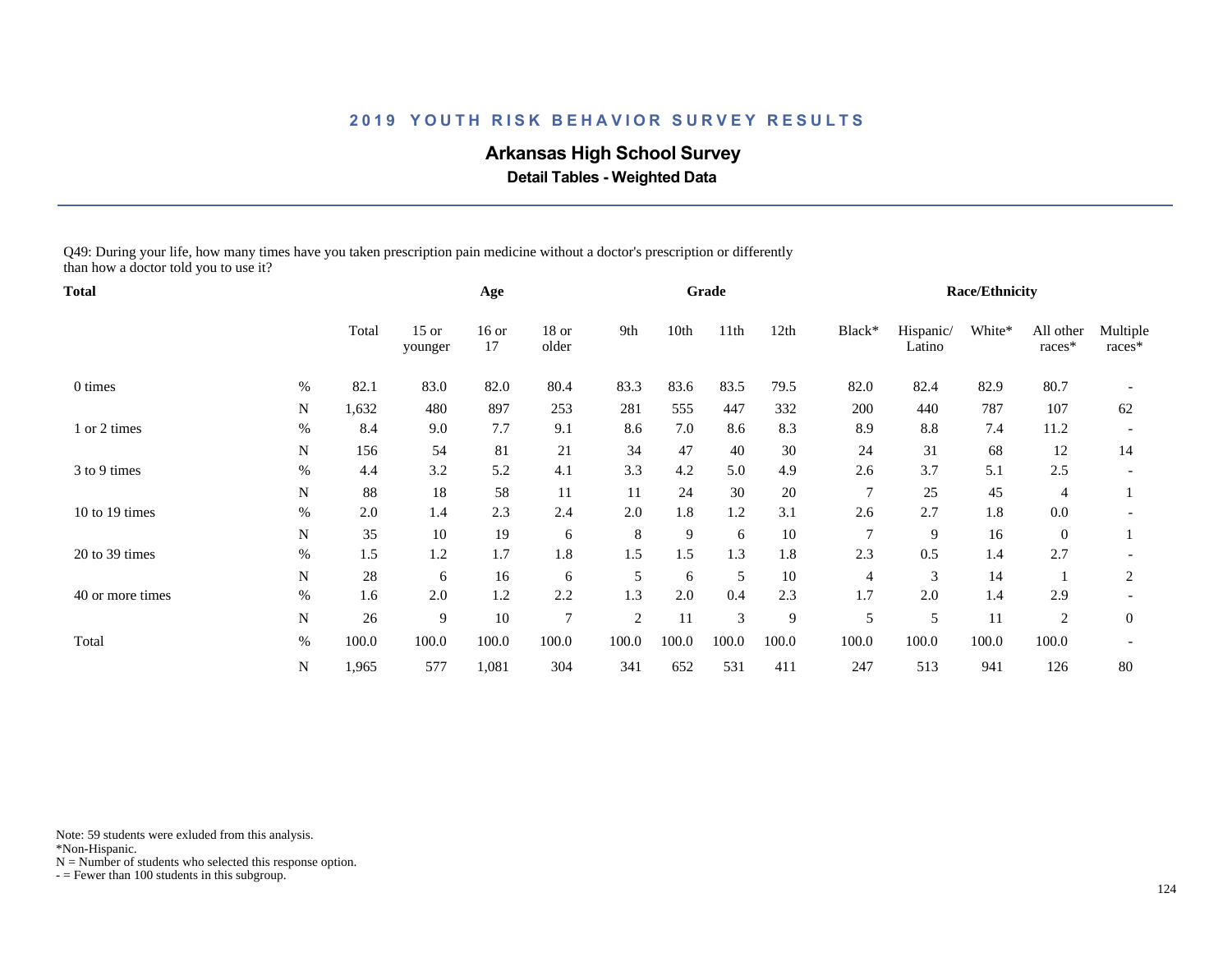# **Arkansas High School Survey**

 **Detail Tables - Weighted Data**

Q49: During your life, how many times have you taken prescription pain medicine without a doctor's prescription or differently than how a doctor told you to use it?

| Male             |             |              |                    | Age            |                  |                |                | Grade   |         |                |                     | <b>Race/Ethnicity</b> |                     |                    |
|------------------|-------------|--------------|--------------------|----------------|------------------|----------------|----------------|---------|---------|----------------|---------------------|-----------------------|---------------------|--------------------|
|                  |             | All<br>males | $15$ or<br>younger | $16$ or<br>17  | $18$ or<br>older | 9th            | 10th           | 11th    | 12th    | Black*         | Hispanic/<br>Latino | White*                | All other<br>races* | Multiple<br>races* |
| 0 times          | %           | 83.6         | 83.7               | 84.6           | 80.5             | 82.2           | 88.3           | 85.6    | 79.1    | 83.2           | 86.0                | 83.3                  |                     |                    |
|                  | N           | 790          | 208                | 452            | 128              | 120            | 292            | 207     | 161     | 83             | 209                 | 393                   | 55                  | 32                 |
| 1 or 2 times     | $\%$        | 7.8          | 9.8                | 6.1            | 9.0              | 10.1           | 4.9            | 6.6     | 8.9     | 8.0            | 7.9                 | 7.3                   |                     |                    |
|                  | N           | 66           | 22                 | 31             | 13               | 15             | 17             | 15      | 17      | 10             | 11                  | 32                    | 5                   | 7                  |
| 3 to 9 times     | $\%$        | 3.0          | 2.2                | 3.5            | 3.0              | 2.3            | 1.9            | 4.7     | 2.7     | 0.9            | 1.3                 | 3.9                   |                     |                    |
|                  | N           | 30           | 4                  | 22             | $\overline{4}$   | $\overline{2}$ | $\overline{7}$ | 15      | 5       |                | 9                   | 17                    | 2                   | $\boldsymbol{0}$   |
| 10 to 19 times   | $\%$        | 2.7          | 2.1                | 2.9            | 3.4              | 3.2            | 1.4            | 1.1     | 5.4     | 5.1            | 2.8                 | 2.4                   |                     |                    |
|                  | N           | 19           | 4                  | 11             | 4                | 5              | 3              | 3       | 8       | $\overline{4}$ | 4                   | 11                    | $\overline{0}$      | $\boldsymbol{0}$   |
| 20 to 39 times   | $\%$        | 1.1          | 0.6                | 1.3            | 1.7              | 0.5            | 1.6            | 1.2     | $1.0\,$ | 2.3            | $1.0\,$             | 0.6                   |                     |                    |
|                  | N           | 13           | 2                  | 7              | $\overline{4}$   |                | $\overline{4}$ | 3       | 4       | $\overline{c}$ | 3                   | $\overline{4}$        |                     |                    |
| 40 or more times | $\%$        | 1.8          | 1.6                | 1.7            | 2.5              | 1.8            | 1.8            | $0.8\,$ | 2.8     | 0.5            | 0.9                 | 2.5                   |                     |                    |
|                  | $\mathbf N$ | 14           | 3                  | $\overline{7}$ | $\overline{4}$   |                | 5              | 3       | 5       | $\overline{2}$ | $\overline{2}$      | 10                    | $\overline{0}$      | $\mathbf{0}$       |
| Total            | $\%$        | 100.0        | 100.0              | 100.0          | 100.0            | 100.0          | 100.0          | 100.0   | 100.0   | 100.0          | 100.0               | 100.0                 |                     |                    |
|                  | ${\bf N}$   | 932          | 243                | 530            | 157              | 144            | 328            | 246     | 200     | 102            | 238                 | 467                   | 63                  | 40                 |

Note: 41 male students were excluded from this analysis.

\*Non-Hispanic.

 $N =$  Number of students who selected this response option.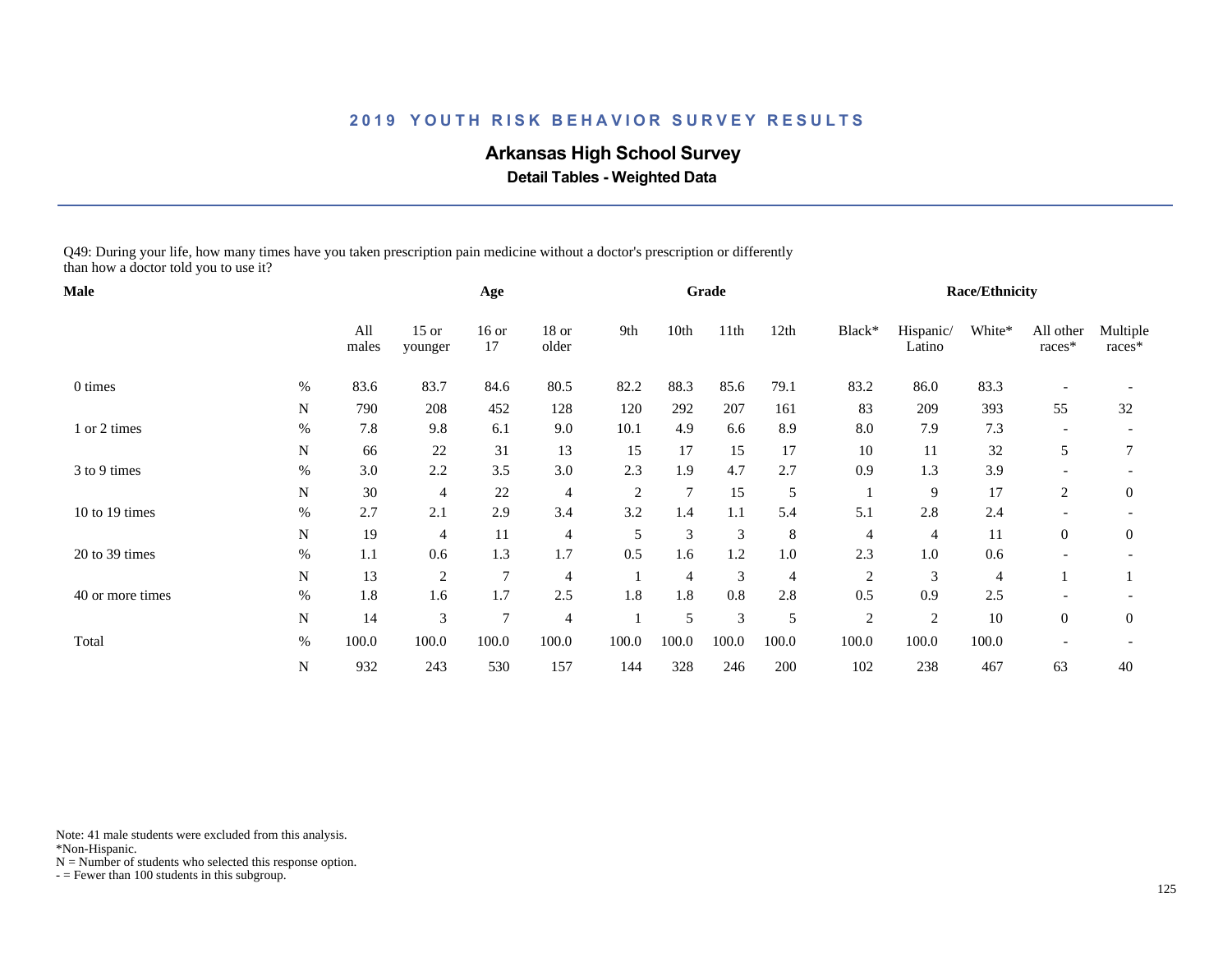# **Arkansas High School Survey**

 **Detail Tables - Weighted Data**

Q49: During your life, how many times have you taken prescription pain medicine without a doctor's prescription or differently than how a doctor told you to use it?

| Female           |      |                |                    | Age           |                  |                |                | Grade            |                |                |                     | <b>Race/Ethnicity</b> |                     |                    |
|------------------|------|----------------|--------------------|---------------|------------------|----------------|----------------|------------------|----------------|----------------|---------------------|-----------------------|---------------------|--------------------|
|                  |      | All<br>females | $15$ or<br>younger | $16$ or<br>17 | $18$ or<br>older | 9th            | 10th           | 11th             | 12th           | Black*         | Hispanic/<br>Latino | White*                | All other<br>races* | Multiple<br>races* |
| 0 times          | %    | 81.3           | 83.6               | 79.8          | 81.3             | 84.4           | 80.9           | 81.4             | 80.6           | 81.6           | 79.1                | 82.7                  |                     |                    |
|                  | N    | 835            | 267                | 443           | 125              | 160            | 262            | 239              | 171            | 116            | 228                 | 394                   | 50                  | 30                 |
| 1 or 2 times     | $\%$ | 8.7            | 7.8                | 9.4           | 8.1              | 7.1            | 8.3            | 10.6             | 7.0            | 8.9            | 9.7                 | $7.5$                 |                     |                    |
|                  | N    | 87             | 30                 | 50            | $\overline{7}$   | 19             | 28             | 25               | 12             | 13             | 20                  | 36                    | 6                   | 7                  |
| 3 to 9 times     | $\%$ | 5.4            | 3.9                | 6.5           | 5.5              | 4.3            | 5.3            | 5.3              | 7.1            | 3.9            | 5.7                 | 6.2                   |                     |                    |
|                  | N    | 53             | 12                 | 34            | $\overline{7}$   | 9              | 15             | 14               | 15             | 6              | 16                  | 27                    |                     |                    |
| 10 to 19 times   | $\%$ | 1.2            | 0.6                | 1.7           | 1.3              | 0.7            | 2.2            | 1.2              | $0.8\,$        | 0.7            | 2.6                 | 1.1                   |                     |                    |
|                  | N    | 14             | 4                  | 8             | $\sqrt{2}$       | 3              | 6              | 3                | $\overline{c}$ | 3              | 5                   | 5                     | $\overline{0}$      |                    |
| 20 to 39 times   | $\%$ | 2.0            | 1.9                | $2.0\,$       | 1.9              | 2.5            | 1.4            | 1.4              | 2.6            | 2.4            | $0.0\,$             | 2.3                   |                     |                    |
|                  | N    | 13             | 4                  | 7             | $\overline{c}$   | $\overline{4}$ | $\overline{2}$ | $\overline{2}$   | 5              | $\overline{c}$ | $\mathbf{0}$        | $10\,$                | $\overline{0}$      |                    |
| 40 or more times | $\%$ | 1.4            | 2.2                | 0.6           | 1.9              | 0.9            | 1.9            | 0.0              | 1.8            | 2.6            | 2.9                 | 0.2                   |                     |                    |
|                  | N    | 11             | 5                  | 3             | $\mathfrak{Z}$   |                | 5              | $\boldsymbol{0}$ | $\overline{4}$ | 3              | 3                   |                       | 2                   | $\mathbf{0}$       |
| Total            | $\%$ | 100.0          | 100.0              | 100.0         | 100.0            | 100.0          | 100.0          | 100.0            | 100.0          | 100.0          | 100.0               | 100.0                 |                     |                    |
|                  | N    | 1,013          | 322                | 545           | 146              | 196            | 318            | 283              | 209            | 143            | 272                 | 473                   | 59                  | 40                 |

Note: 18 female students were excluded from this analysis.

\*Non-Hispanic.

 $N =$  Number of students who selected this response option.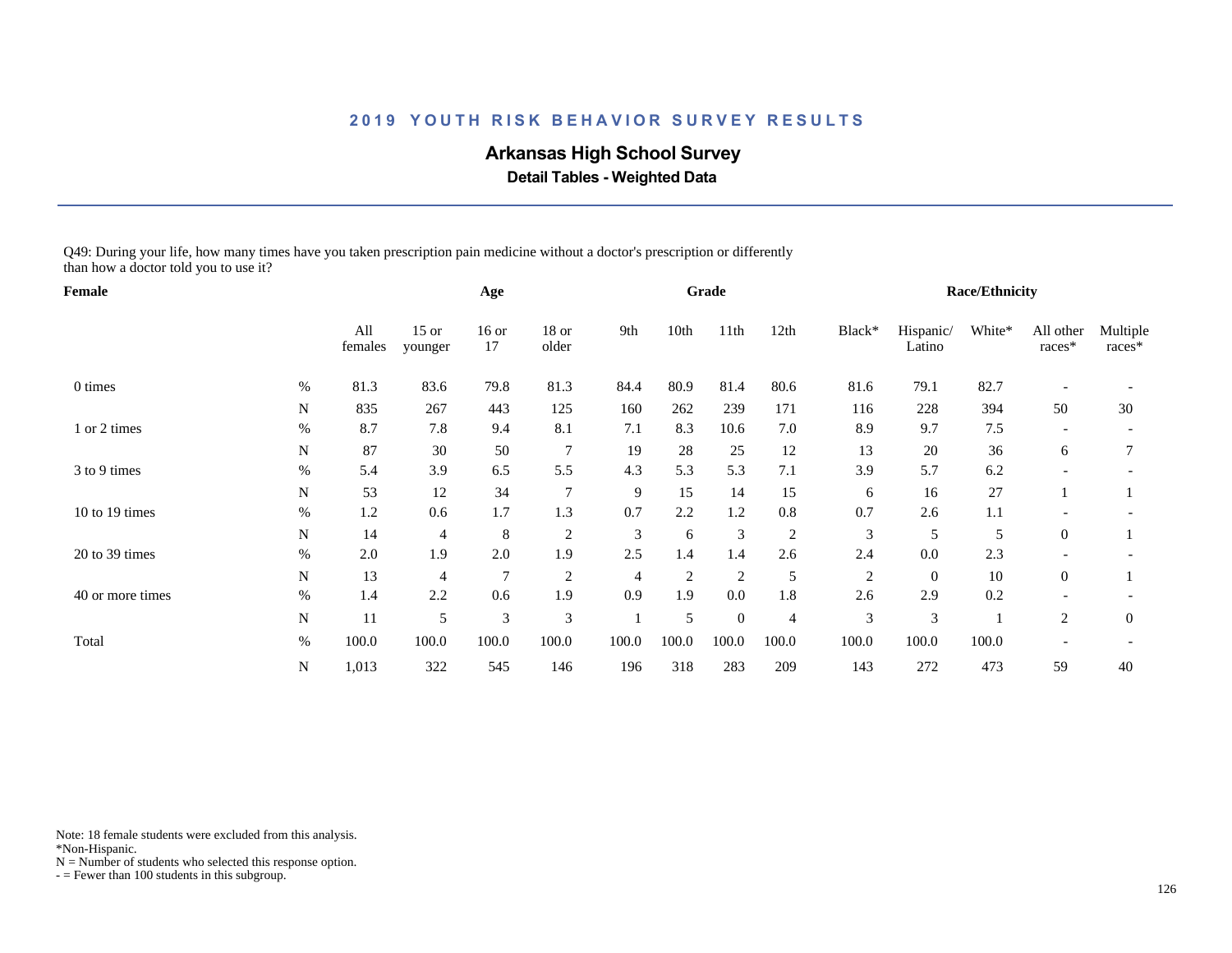# **Arkansas High School Survey**

 **Detail Tables - Weighted Data**

Q50: During your life, how many times have you used any form of cocaine, including powder, crack, or freebase?

| Total            |      |       |                    | Age            |                |                |       | Grade          |                |        |                     | <b>Race/Ethnicity</b> |                     |                    |
|------------------|------|-------|--------------------|----------------|----------------|----------------|-------|----------------|----------------|--------|---------------------|-----------------------|---------------------|--------------------|
|                  |      | Total | $15$ or<br>younger | $16$ or<br>17  | 18 or<br>older | 9th            | 10th  | 11th           | 12th           | Black* | Hispanic/<br>Latino | White*                | All other<br>races* | Multiple<br>races* |
| 0 times          | $\%$ | 94.3  | 95.7               | 94.2           | 91.7           | 97.9           | 94.3  | 94.3           | 92.1           | 95.6   | 92.5                | 95.0                  | 89.0                |                    |
|                  | N    | 1,807 | 532                | 1,003          | 271            | 324            | 605   | 490            | 370            | 227    | 468                 | 883                   | 115                 | 74                 |
| 1 or 2 times     | $\%$ | 2.8   | 0.8                | 3.8            | 3.8            | 0.1            | 3.1   | 3.7            | 4.1            | 2.2    | 1.8                 | 3.0                   | 1.1                 |                    |
|                  | N    | 53    | 12                 | 30             | 11             | $\overline{c}$ | 13    | 17             | 17             | 6      | 13                  | 22                    | 3                   | 2                  |
| 3 to 9 times     | $\%$ | 1.1   | 1.2                | 0.6            | 2.6            | 1.0            | 0.7   | 0.7            | 1.8            | 1.2    | 2.0                 | 0.8                   | 4.4                 |                    |
|                  | N    | 28    | 8                  | 12             | 7              | 4              | 6     | 8              | 7              | 4      | 7                   | 9                     | 4                   | 2                  |
| 10 to 19 times   | $\%$ | 0.5   | 0.6                | 0.5            | 0.4            | 0.1            | 0.9   | 0.5            | 0.4            | 0.7    | 0.4                 | 0.2                   | 0.2                 |                    |
|                  | N    | 14    | 4                  | $\overline{7}$ | 3              |                | 5     | $\overline{c}$ | 5              | 3      | 3                   | 3                     |                     | $\mathbf{0}$       |
| 20 to 39 times   | $\%$ | 0.4   | 0.4                | 0.5            | 0.3            | 0.1            | 0.6   | 0.3            | 0.8            | 0.2    | $0.8\,$             | 0.4                   | 1.5                 |                    |
|                  | N    | 10    | 3                  | 5              | $\sqrt{2}$     |                | 5     |                | 3              |        | 3                   | 5                     |                     | $\mathbf{0}$       |
| 40 or more times | $\%$ | 0.8   | 1.4                | 0.3            | 1.2            | 0.8            | 0.4   | 0.6            | 0.8            | 0.2    | 2.4                 | 0.5                   | 3.9                 |                    |
|                  | N    | 17    | 8                  | 4              | $\overline{4}$ | 4              | 3     | 4              | $\overline{4}$ |        | 4                   | 8                     | 2                   | $\mathbf{0}$       |
| Total            | $\%$ | 100.0 | 100.0              | 100.0          | 100.0          | 100.0          | 100.0 | 100.0          | 100.0          | 100.0  | 100.0               | 100.0                 | 100.0               |                    |
|                  | N    | 1,929 | 567                | 1,061          | 298            | 336            | 637   | 522            | 406            | 242    | 498                 | 930                   | 126                 | 78                 |

Note: 95 students were exluded from this analysis.

\*Non-Hispanic.

 $N =$  Number of students who selected this response option.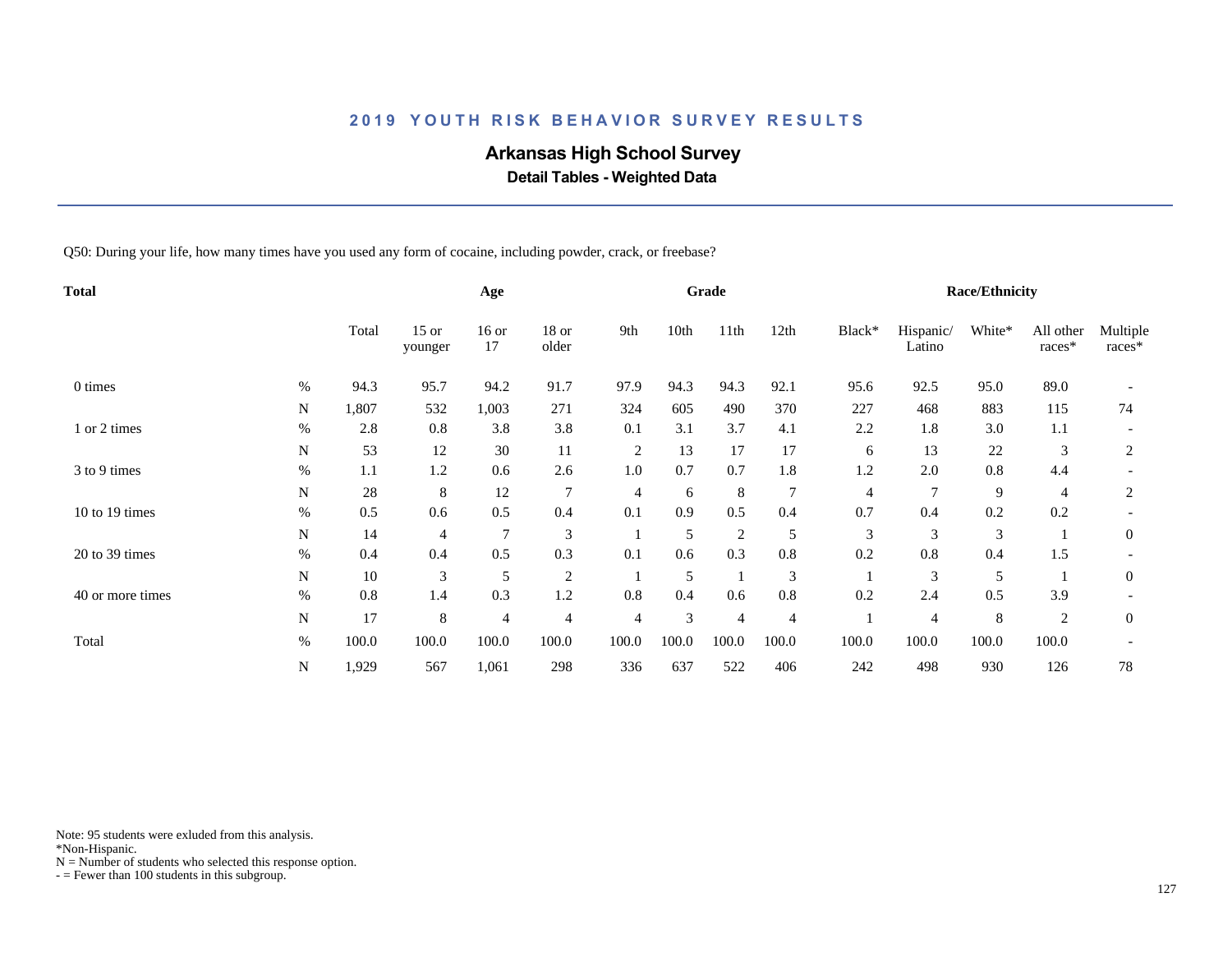# **Arkansas High School Survey**

 **Detail Tables - Weighted Data**

Q50: During your life, how many times have you used any form of cocaine, including powder, crack, or freebase?

| Male             |           |              |                    | Age            |                  |                |                | Grade          |                |                  |                     | <b>Race/Ethnicity</b> |                     |                    |
|------------------|-----------|--------------|--------------------|----------------|------------------|----------------|----------------|----------------|----------------|------------------|---------------------|-----------------------|---------------------|--------------------|
|                  |           | All<br>males | $15$ or<br>younger | $16$ or<br>17  | $18$ or<br>older | 9th            | 10th           | 11th           | 12th           | Black*           | Hispanic/<br>Latino | White*                | All other<br>races* | Multiple<br>races* |
| 0 times          | $\%$      | 94.0         | 95.9               | 94.6           | 88.7             | 96.6           | 96.5           | 94.1           | 89.3           | 92.8             | 92.4                | 94.9                  |                     |                    |
|                  | N         | 852          | 224                | 495            | 132              | 135            | 309            | 224            | 174            | 91               | 215                 | 430                   | 61                  | 36                 |
| 1 or 2 times     | $\%$      | 2.5          | 0.7                | 3.1            | 3.9              | 0.0            | 1.9            | 3.7            | 4.2            | 3.3              | 1.4                 | 2.2                   |                     |                    |
|                  | ${\bf N}$ | 24           | 4                  | 12             | 8                | $\mathbf{0}$   | 4              | 10             | 9              | 4                | 6                   | 9                     |                     | 2                  |
| 3 to 9 times     | $\%$      | 1.6          | 1.6                | 0.5            | 4.9              | 1.6            | 0.6            | 0.4            | 3.6            | 2.7              | 2.8                 | 1.3                   |                     |                    |
|                  | N         | 16           | 5                  | 4              | 7                | 3              |                | $\overline{4}$ | $\overline{7}$ | 4                | 5                   | $\overline{7}$        | $\overline{0}$      | $\mathbf{0}$       |
| 10 to 19 times   | $\%$      | 0.6          | 0.3                | 0.8            | 0.3              | 0.0            | 0.6            | 0.9            | 0.2            | 1.2              | 0.8                 | 0.2                   |                     |                    |
|                  | N         | 6            |                    | 4              |                  | $\theta$       | $\overline{2}$ | $\overline{2}$ |                | $\overline{c}$   | $\overline{c}$      |                       | $\overline{0}$      | $\boldsymbol{0}$   |
| 20 to 39 times   | $\%$      | 0.5          | 0.2                | 0.9            | 0.3              | 0.2            | 0.2            | 0.6            | 1.3            | 0.0              | 0.2                 | 0.8                   |                     |                    |
|                  | N         | 6            |                    | 4              |                  |                | $\overline{2}$ |                | $\overline{c}$ | $\mathbf{0}$     |                     | 5                     | $\overline{0}$      | $\boldsymbol{0}$   |
| 40 or more times | $\%$      | 0.8          | 1.2                | 0.2            | 1.9              | 1.5            | 0.3            | 0.2            | 1.3            | 0.0              | 2.4                 | 0.6                   |                     |                    |
|                  | N         | $10\,$       | 4                  | $\overline{c}$ | 3                | $\overline{4}$ |                | $\overline{c}$ | 3              | $\boldsymbol{0}$ | $\overline{2}$      | 6                     | 2                   | $\boldsymbol{0}$   |
| Total            | $\%$      | 100.0        | 100.0              | 100.0          | 100.0            | 100.0          | 100.0          | 100.0          | 100.0          | 100.0            | 100.0               | 100.0                 |                     |                    |
|                  | ${\bf N}$ | 914          | 239                | 521            | 152              | 143            | 319            | 243            | 196            | 101              | 231                 | 458                   | 64                  | 38                 |

Note: 59 male students were excluded from this analysis.

\*Non-Hispanic.

 $N =$  Number of students who selected this response option.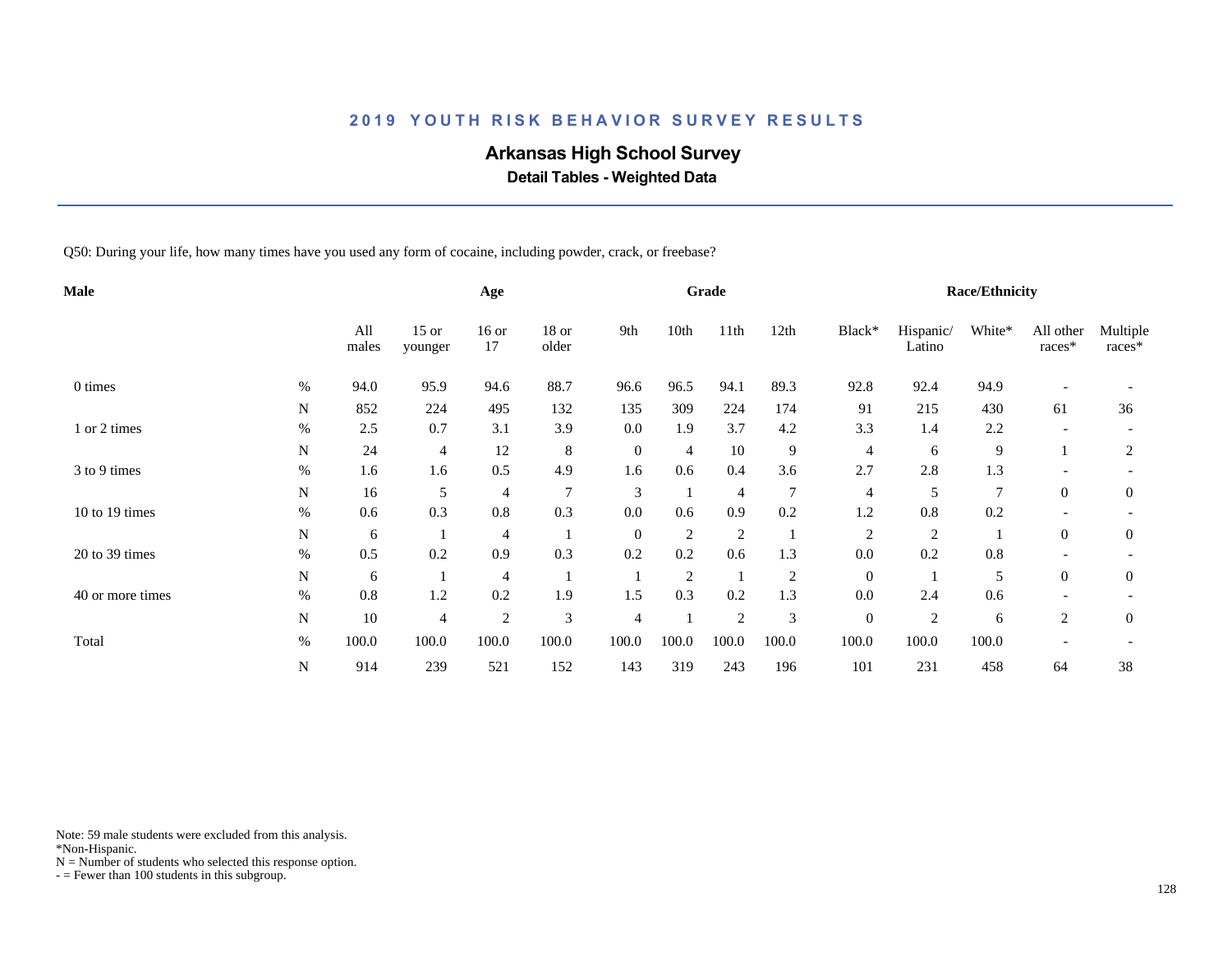# **Arkansas High School Survey**

 **Detail Tables - Weighted Data**

Q50: During your life, how many times have you used any form of cocaine, including powder, crack, or freebase?

| Female           |      |                |                    | Age           |                |                |                | Grade          |              |                  |                     | <b>Race/Ethnicity</b> |                     |                    |
|------------------|------|----------------|--------------------|---------------|----------------|----------------|----------------|----------------|--------------|------------------|---------------------|-----------------------|---------------------|--------------------|
|                  |      | All<br>females | $15$ or<br>younger | $16$ or<br>17 | 18 or<br>older | 9th            | 10th           | 11th           | 12th         | Black*           | Hispanic/<br>Latino | White*                | All other<br>races* | Multiple<br>races* |
| 0 times          | $\%$ | 95.1           | 96.9               | 93.9          | 95.0           | 99.2           | 93.2           | 94.5           | 94.8         | 97.8             | 92.5                | 95.2                  |                     |                    |
|                  | N    | 947            | 304                | 505           | 138            | 188            | 294            | 265            | 195          | 134              | 250                 | 452                   | 52                  | 38                 |
| 1 or 2 times     | $\%$ | 3.0            | 0.6                | 4.5           | 3.7            | 0.3            | 4.4            | 3.6            | 4.1          | 1.3              | 2.1                 | 3.9                   |                     |                    |
|                  | N    | 25             | 5                  | 17            | 3              | $\overline{c}$ | 9              | 6              | 8            | $\overline{2}$   | 7                   | 13                    |                     | $\overline{0}$     |
| 3 to 9 times     | $\%$ | 0.6            | 0.4                | 0.9           | 0.0            | 0.4            | 0.4            | 0.9            | 0.0          | 0.0              | 1.3                 | 0.3                   |                     |                    |
|                  | N    | 10             | $\overline{c}$     | 8             | $\overline{0}$ |                | 4              | 4              | $\mathbf{0}$ | $\boldsymbol{0}$ | $\overline{2}$      | $\sqrt{2}$            | 3                   | 2                  |
| 10 to 19 times   | $\%$ | 0.3            | 0.6                | 0.1           | 0.5            | 0.2            | 0.6            | $0.0\,$        | 0.6          | 0.3              | 0.1                 | 0.2                   |                     |                    |
|                  | N    | 6              | $\overline{c}$     | 2             | $\overline{c}$ |                | $\overline{2}$ | $\overline{0}$ | 3            |                  |                     | $\overline{c}$        |                     | $\mathbf{0}$       |
| 20 to 39 times   | $\%$ | 0.3            | 0.5                | 0.1           | 0.4            | 0.0            | 1.0            | $0.0\,$        | 0.3          | 0.3              | 1.4                 | 0.0                   |                     |                    |
|                  | N    | 4              | $\overline{c}$     |               |                | $\theta$       | 3              | $\overline{0}$ |              |                  | $\overline{2}$      | $\overline{0}$        |                     | $\mathbf{0}$       |
| 40 or more times | $\%$ | 0.6            | 1.0                | 0.4           | 0.4            | 0.0            | 0.3            | 0.9            | 0.3          | 0.3              | 2.5                 | 0.4                   |                     |                    |
|                  | N    | 5              | $\overline{2}$     | $\sqrt{2}$    |                | $\mathbf{0}$   |                | $\overline{2}$ |              |                  | $\overline{2}$      | 2                     | $\overline{0}$      | $\boldsymbol{0}$   |
| Total            | $\%$ | 100.0          | 100.0              | 100.0         | 100.0          | 100.0          | 100.0          | 100.0          | 100.0        | 100.0            | 100.0               | 100.0                 |                     |                    |
|                  | N    | 997            | 317                | 535           | 145            | 192            | 313            | 277            | 208          | 139              | 264                 | 471                   | 58                  | 40                 |

Note: 34 female students were excluded from this analysis.

\*Non-Hispanic.

 $N =$  Number of students who selected this response option.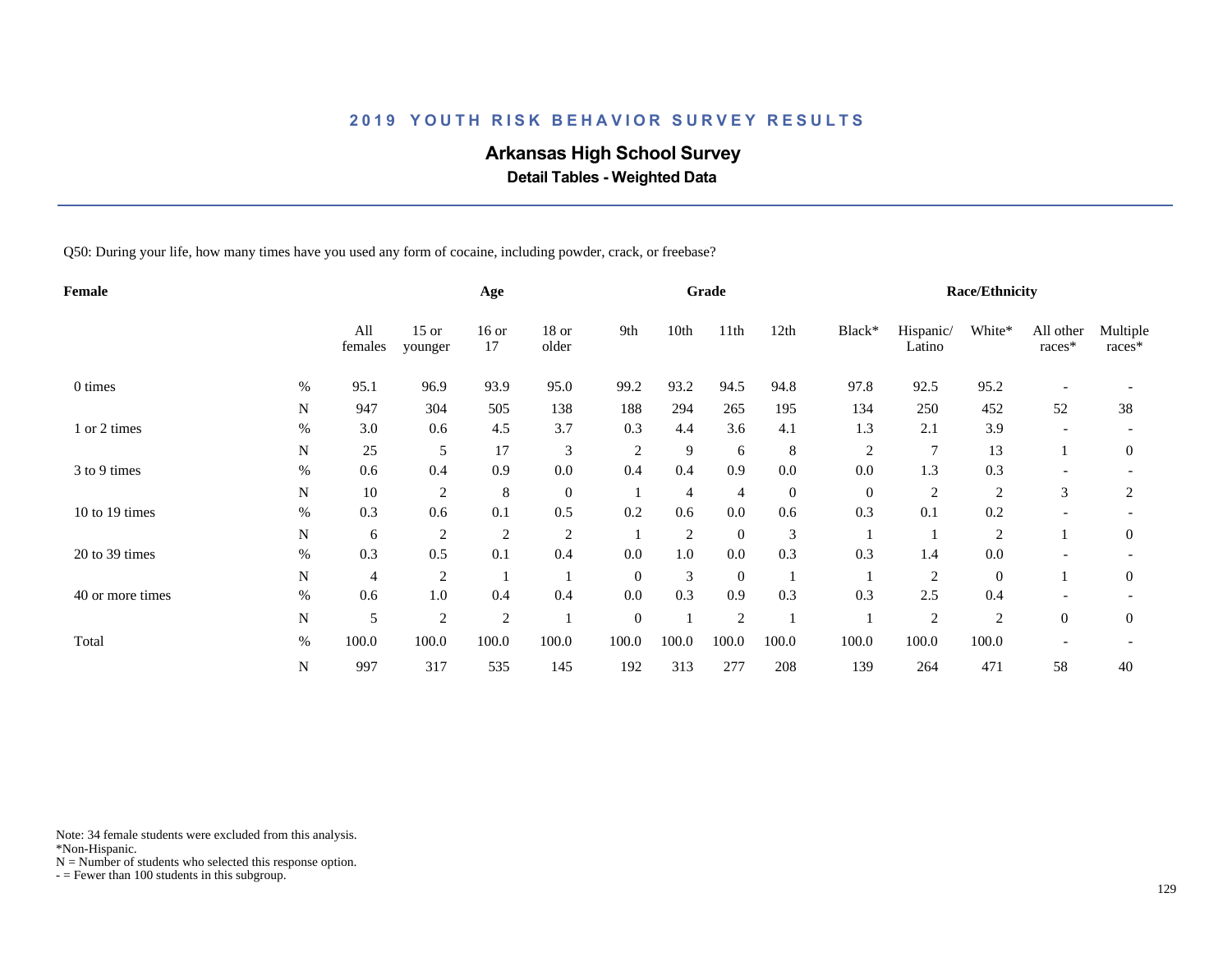# **Arkansas High School Survey**

 **Detail Tables - Weighted Data**

Q51: During your life, how many times have you sniffed glue, breathed the contents of aerosol spray cans, or inhaled any paints or sprays to get high?

| Total            |      |                |                    | Age           |                |       |                | Grade          |                  |                |                     | <b>Race/Ethnicity</b> |                     |                    |
|------------------|------|----------------|--------------------|---------------|----------------|-------|----------------|----------------|------------------|----------------|---------------------|-----------------------|---------------------|--------------------|
|                  |      | Total          | $15$ or<br>younger | $16$ or<br>17 | 18 or<br>older | 9th   | 10th           | 11th           | 12th             | Black*         | Hispanic/<br>Latino | White*                | All other<br>races* | Multiple<br>races* |
| 0 times          | $\%$ | 91.2           | 88.5               | 92.5          | 92.8           | 89.4  | 92.4           | 91.7           | 93.6             | 89.3           | 87.8                | 93.1                  | 79.1                |                    |
|                  | N    | 1,805          | 511                | 1,009         | 283            | 304   | 603            | 500            | 382              | 222            | 474                 | 877                   | 112                 | 75                 |
| 1 or 2 times     | $\%$ | 4.0            | 5.1                | 3.0           | 4.7            | 6.1   | 3.6            | 2.6            | 3.3              | 5.6            | 3.9                 | 3.4                   | 13.2                |                    |
|                  | N    | 77             | 29                 | 34            | 14             | 21    | 26             | 12             | 15               | 12             | 18                  | 33                    | 11                  | 2                  |
| 3 to 9 times     | $\%$ | 2.7            | 3.5                | 2.5           | 1.4            | 3.4   | 1.8            | 3.1            | 1.4              | 2.7            | 3.5                 | 2.2                   | 3.8                 |                    |
|                  | N    | 46             | 18                 | 24            | $\overline{4}$ | 10    | 13             | 11             | 6                | 7              | 10                  | 18                    | 2                   | 2                  |
| 10 to 19 times   | $\%$ | 0.8            | 0.7                | 1.2           | 0.2            | 0.4   | 0.5            | 1.4            | 1.1              | 1.4            | 1.8                 | 0.6                   | 0.0                 |                    |
|                  | N    | 17             | 6                  | 9             |                | 3     | 3              | 5              | 5                | 4              | 6                   | 5                     | $\boldsymbol{0}$    | $\boldsymbol{0}$   |
| 20 to 39 times   | $\%$ | 0.3            | 0.3                | 0.3           | $0.0\,$        | 0.1   | 0.5            | 0.4            | $0.0\,$          | 0.7            | 0.1                 | 0.1                   | 0.2                 |                    |
|                  | N    | $\overline{7}$ | $\overline{c}$     | 5             | $\mathbf{0}$   |       | $\overline{4}$ | $\overline{2}$ | $\boldsymbol{0}$ | $\overline{c}$ |                     | $\overline{c}$        |                     | $\mathbf{0}$       |
| 40 or more times | $\%$ | 1.0            | 1.8                | 0.5           | 1.0            | 0.5   | 1.1            | 0.7            | 0.7              | 0.4            | 2.9                 | 0.7                   | 3.8                 |                    |
|                  | N    | 20             | 11                 | 6             | 3              | 4     | 6              | 3              | 3                |                | 7                   | 7                     | $\overline{2}$      | 2                  |
| Total            | $\%$ | 100.0          | 100.0              | 100.0         | 100.0          | 100.0 | 100.0          | 100.0          | 100.0            | 100.0          | 100.0               | 100.0                 | 100.0               |                    |
|                  | N    | 1,972          | 577                | 1,087         | 305            | 343   | 655            | 533            | 411              | 248            | 516                 | 942                   | 128                 | 81                 |

Note: 52 students were exluded from this analysis.

\*Non-Hispanic.

 $N =$  Number of students who selected this response option.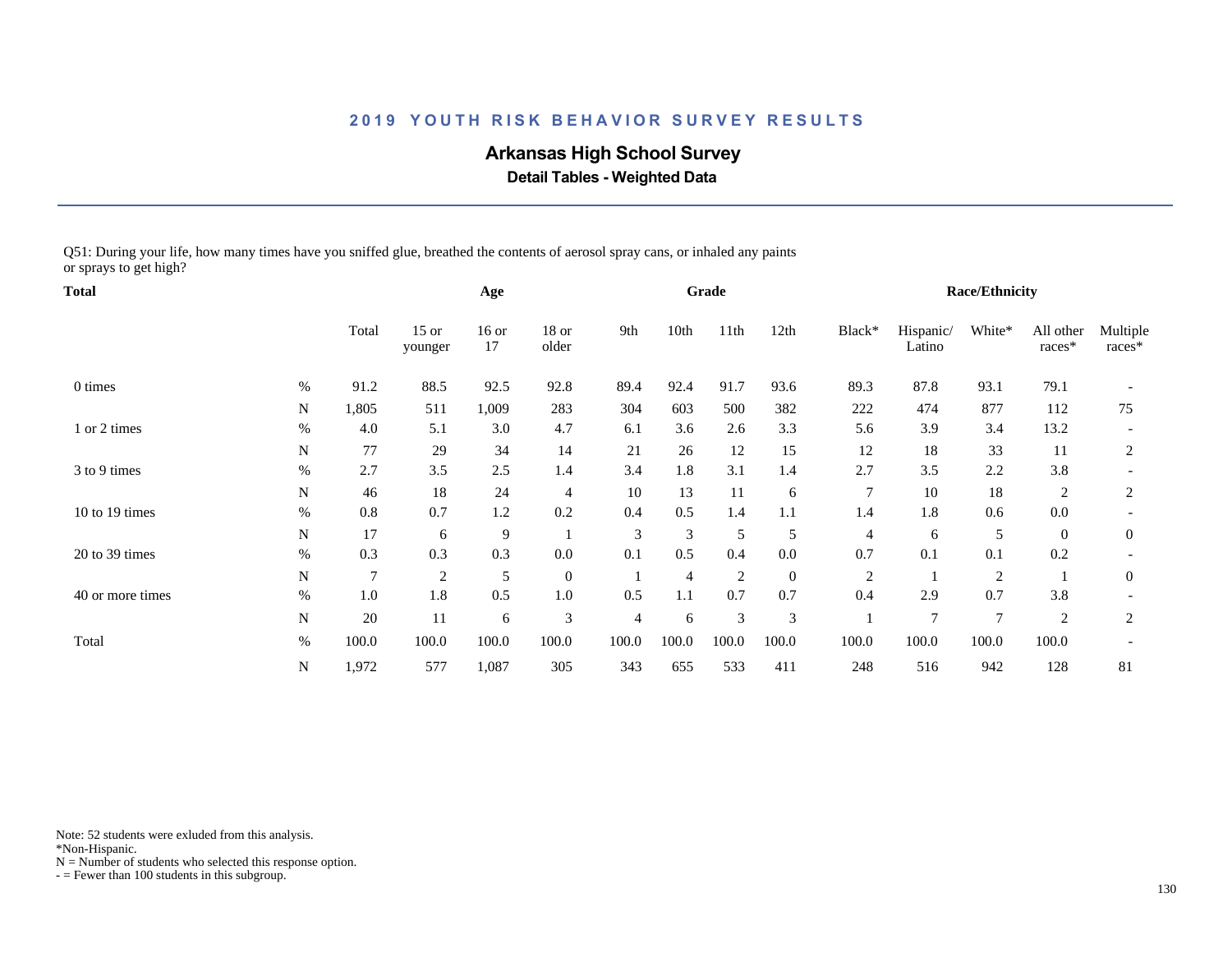# **Arkansas High School Survey**

 **Detail Tables - Weighted Data**

Q51: During your life, how many times have you sniffed glue, breathed the contents of aerosol spray cans, or inhaled any paints or sprays to get high?

| <b>Male</b>      |           |                |                    | Age            |                  |              |                | Grade          |                  |                |                     | Race/Ethnicity |                     |                    |
|------------------|-----------|----------------|--------------------|----------------|------------------|--------------|----------------|----------------|------------------|----------------|---------------------|----------------|---------------------|--------------------|
|                  |           | All<br>males   | $15$ or<br>younger | $16$ or<br>17  | $18$ or<br>older | 9th          | 10th           | 11th           | 12th             | Black*         | Hispanic/<br>Latino | White*         | All other<br>races* | Multiple<br>races* |
| 0 times          | $\%$      | 91.0           | 89.3               | 92.6           | 89.7             | 90.3         | 93.9           | 89.0           | 93.1             | 86.0           | 88.9                | 93.0           |                     |                    |
|                  | N         | 864            | 219                | 502            | 141              | 130          | 313            | 227            | 186              | 90             | 223                 | 436            | 58                  | 38                 |
| 1 or 2 times     | $\%$      | 4.1            | 4.0                | 3.2            | 7.1              | 4.9          | 2.4            | 3.9            | 4.8              | 7.6            | 4.0                 | 3.0            |                     |                    |
|                  | N         | 37             | 8                  | 18             | 11               | 8            | 9              | 8              | $10\,$           | 7              | 9                   | 15             | 5                   |                    |
| 3 to 9 times     | $\%$      | 2.6            | 4.0                | 2.1            | 1.5              | 3.3          | 1.7            | 3.4            | 1.1              | 4.3            | 2.4                 | 2.2            |                     |                    |
|                  | N         | 17             | 8                  | 7              | $\overline{2}$   | 4            | $\overline{4}$ | 5              | $\overline{2}$   | $\overline{4}$ | $\overline{c}$      | 9              | $\overline{0}$      | $\boldsymbol{0}$   |
| 10 to 19 times   | $\%$      | 0.7            | 0.6                | 1.1            | $0.0\,$          | 0.7          | 0.0            | 2.3            | $0.0\,$          | 1.3            | 1.7                 | 0.5            |                     |                    |
|                  | N         | 5              | $\overline{2}$     | 3              | $\mathbf{0}$     |              | $\mathbf{0}$   | $\overline{4}$ | $\mathbf{0}$     |                | 2                   | 2              | $\overline{0}$      | $\boldsymbol{0}$   |
| 20 to 39 times   | $\%$      | 0.1            | 0.0                | 0.2            | $0.0\,$          | 0.0          | 0.3            | 0.1            | $0.0\,$          | 0.0            | 0.1                 | 0.1            |                     |                    |
|                  | ${\bf N}$ | $\overline{c}$ | $\mathbf{0}$       | $\overline{c}$ | $\mathbf{0}$     | $\mathbf{0}$ |                |                | $\boldsymbol{0}$ | $\overline{0}$ |                     |                | $\overline{0}$      | $\boldsymbol{0}$   |
| 40 or more times | $\%$      | 1.4            | 2.2                | $0.8\,$        | 1.8              | 0.8          | 1.7            | 1.4            | 1.0              | 0.8            | 2.8                 | 1.1            |                     |                    |
|                  | N         | 13             | 6                  | $\overline{4}$ | 3                | 3            | 4              | 2              | 2                |                | 4                   | 5              | 2                   |                    |
| Total            | $\%$      | 100.0          | 100.0              | 100.0          | 100.0            | 100.0        | 100.0          | 100.0          | 100.0            | 100.0          | 100.0               | 100.0          |                     |                    |
|                  | N         | 938            | 243                | 536            | 157              | 146          | 331            | 247            | 200              | 103            | 241                 | 468            | 65                  | 40                 |

Note: 35 male students were excluded from this analysis.

\*Non-Hispanic.

 $N =$  Number of students who selected this response option.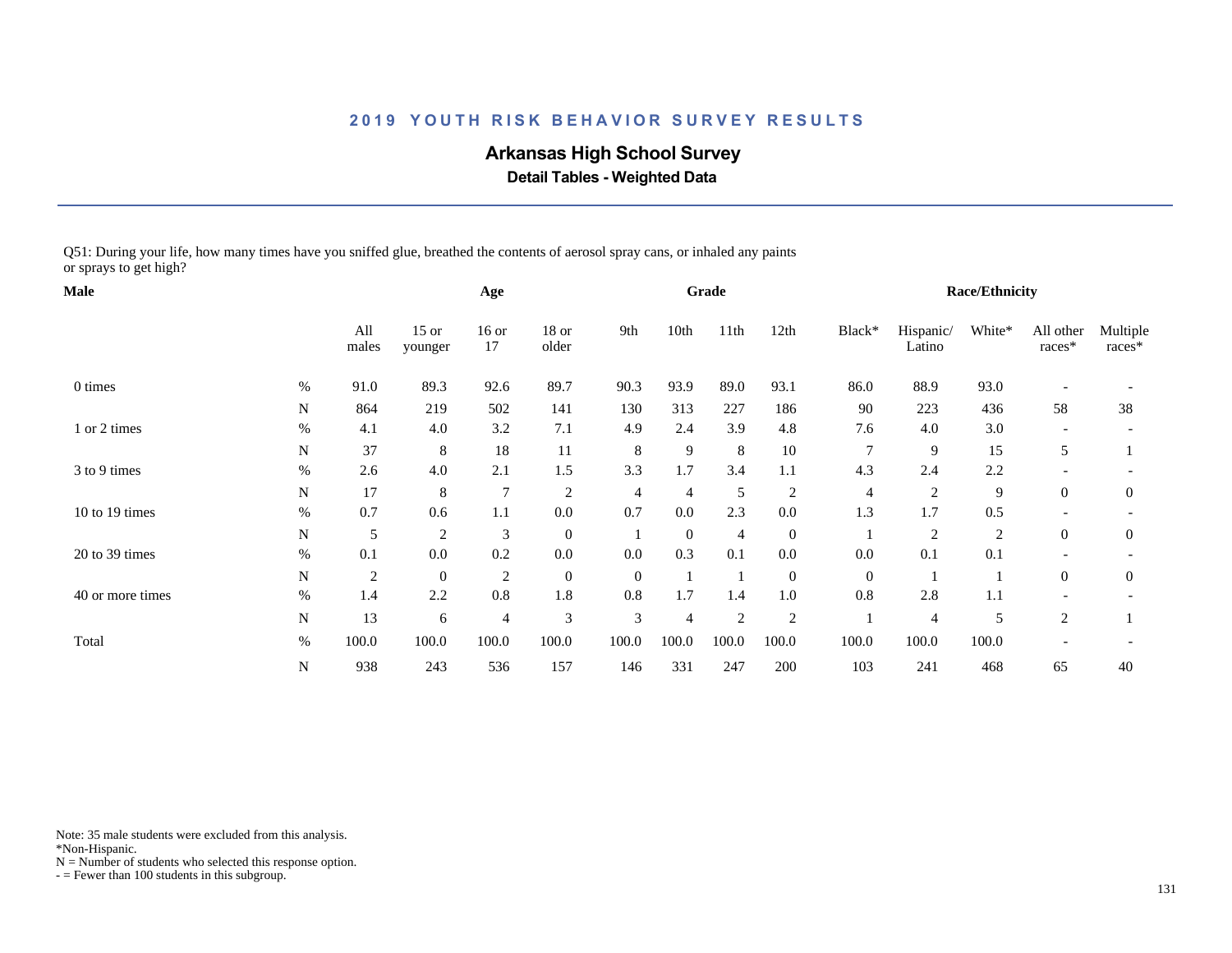# **Arkansas High School Survey**

 **Detail Tables - Weighted Data**

Q51: During your life, how many times have you sniffed glue, breathed the contents of aerosol spray cans, or inhaled any paints or sprays to get high?

| Female           |      |                |                    | Age            |                  |       |                | Grade |                  |                  |                     | <b>Race/Ethnicity</b> |                     |                    |
|------------------|------|----------------|--------------------|----------------|------------------|-------|----------------|-------|------------------|------------------|---------------------|-----------------------|---------------------|--------------------|
|                  |      | All<br>females | $15$ or<br>younger | $16$ or<br>17  | $18$ or<br>older | 9th   | 10th           | 11th  | 12th             | Black*           | Hispanic/<br>Latino | White*                | All other<br>races* | Multiple<br>races* |
| 0 times          | $\%$ | 91.7           | 88.7               | 92.4           | 96.2             | 88.7  | 91.3           | 94.4  | 94.0             | 91.8             | 86.8                | 93.1                  |                     |                    |
|                  | N    | 931            | 286                | 504            | 141              | 174   | 285            | 272   | 195              | 130              | 249                 | 440                   | 51                  | 37                 |
| 1 or 2 times     | $\%$ | 3.9            | 6.2                | 2.8            | 2.1              | 7.3   | 5.0            | 1.3   | 1.8              | 4.1              | 3.6                 | 3.9                   |                     |                    |
|                  | N    | 37             | 18                 | 16             | $\mathfrak{Z}$   | 12    | 17             | 3     | 5                | 5                | 8                   | 18                    | 5                   |                    |
| 3 to 9 times     | $\%$ | 2.6            | 2.9                | 2.9            | 1.3              | 3.4   | 2.0            | 2.8   | 1.7              | 1.4              | 4.5                 | 2.2                   |                     |                    |
|                  | N    | 26             | 9                  | 15             | $\overline{c}$   | 6     | 9              | 6     | $\overline{4}$   | 3                | 8                   | 9                     | 2                   | 2                  |
| 10 to 19 times   | $\%$ | 0.9            | 0.8                | 1.2            | 0.4              | 0.2   | 1.0            | 0.6   | 2.1              | 1.4              | 2.0                 | 0.6                   |                     |                    |
|                  | N    | 10             | 4                  | 5              |                  | 2     | 3              |       | $\overline{4}$   | 3                | 4                   | 3                     | $\overline{0}$      | $\boldsymbol{0}$   |
| 20 to 39 times   | $\%$ | 0.3            | 0.2                | 0.5            | $0.0\,$          | 0.2   | 0.2            | 0.8   | $0.0\,$          | 1.3              | $0.0\,$             | 0.1                   |                     |                    |
|                  | N    | $\overline{4}$ |                    | 3              | $\overline{0}$   |       | $\overline{2}$ |       | $\boldsymbol{0}$ | $\overline{c}$   | $\boldsymbol{0}$    |                       |                     | $\mathbf{0}$       |
| 40 or more times | $\%$ | 0.5            | 1.2                | 0.2            | $0.0\,$          | 0.2   | 0.5            | 0.1   | 0.4              | 0.0              | 3.1                 | 0.1                   |                     |                    |
|                  | N    | 6              | 4                  | $\overline{c}$ | $\overline{0}$   |       | 2              |       |                  | $\boldsymbol{0}$ | 3                   | $\overline{2}$        | $\overline{0}$      |                    |
| Total            | $\%$ | 100.0          | 100.0              | 100.0          | 100.0            | 100.0 | 100.0          | 100.0 | 100.0            | 100.0            | 100.0               | 100.0                 |                     |                    |
|                  | N    | 1,014          | 322                | 545            | 147              | 196   | 318            | 284   | 209              | 143              | 272                 | 473                   | 59                  | 41                 |

Note: 17 female students were excluded from this analysis.

\*Non-Hispanic.

 $N =$  Number of students who selected this response option.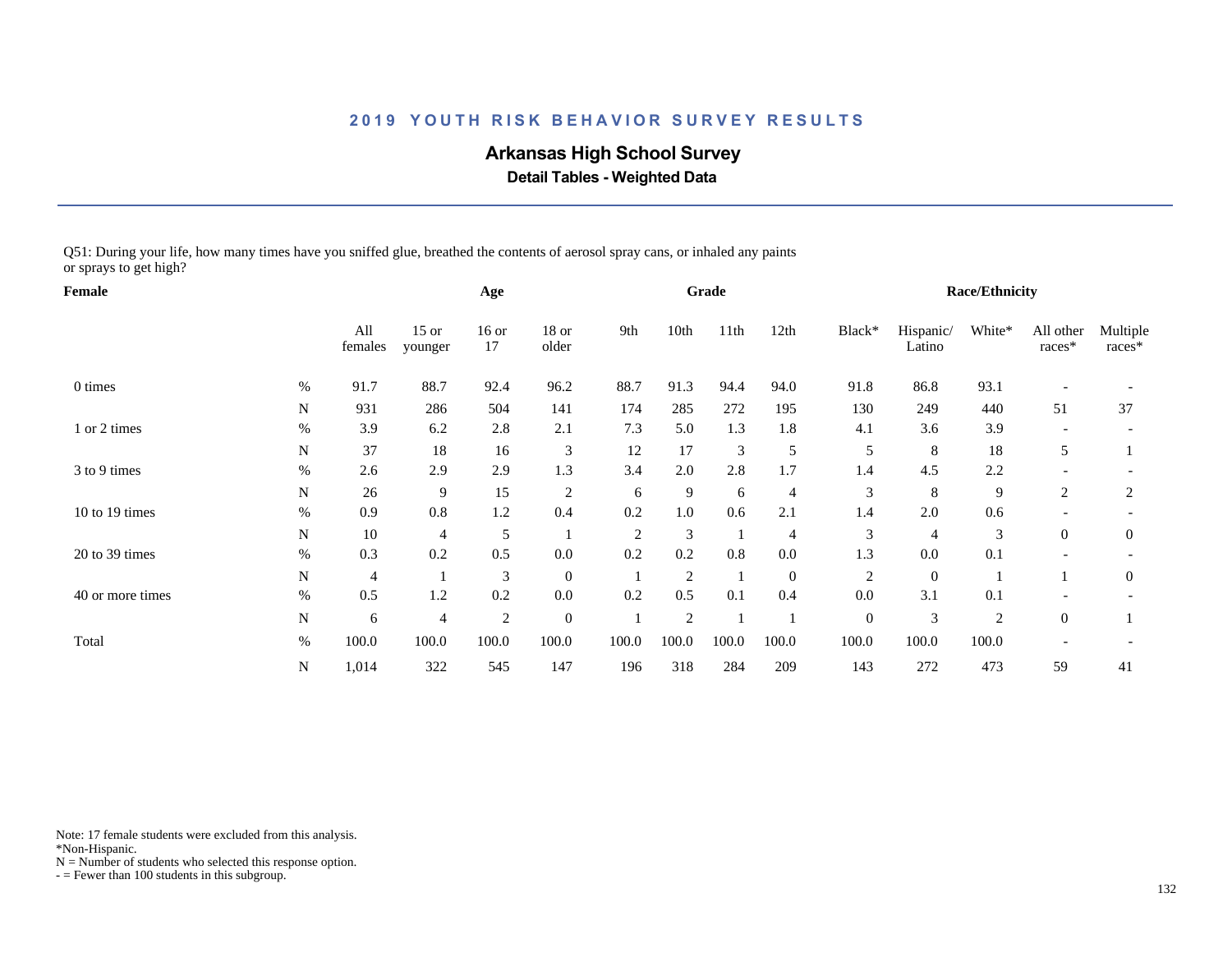# **Arkansas High School Survey**

 **Detail Tables - Weighted Data**

Q52: During your life, how many times have you used heroin (also called smack, junk, or China White)?

| <b>Total</b>     |             |       |                    | Age            |                  |              |                | Grade          |       |              |                     | <b>Race/Ethnicity</b> |                     |                    |
|------------------|-------------|-------|--------------------|----------------|------------------|--------------|----------------|----------------|-------|--------------|---------------------|-----------------------|---------------------|--------------------|
|                  |             | Total | $15$ or<br>younger | $16$ or<br>17  | $18$ or<br>older | 9th          | 10th           | 11th           | 12th  | Black*       | Hispanic/<br>Latino | White*                | All other<br>races* | Multiple<br>races* |
| 0 times          | $\%$        | 95.3  | 94.6               | 96.6           | 92.7             | 95.9         | 96.5           | 96.1           | 94.1  | 93.8         | 92.9                | 96.8                  | 92.9                |                    |
|                  | N           | 1,876 | 544                | 1,048          | 282              | 327          | 629            | 515            | 385   | 230          | 491                 | 911                   | 120                 | 79                 |
| 1 or 2 times     | $\%$        | 2.2   | 2.3                | 1.7            | 3.4              | 2.1          | 1.5            | 2.4            | 2.4   | 2.8          | 2.7                 | 1.7                   | 5.3                 |                    |
|                  | N           | 38    | 14                 | 14             | $10\,$           | 8            | 9              | 9              | 10    | 8            | 9                   | 12                    | 5                   |                    |
| 3 to 9 times     | $\%$        | 1.2   | 1.3                | $1.0\,$        | 1.7              | 1.2          | 1.4            | 0.9            | 1.3   | 2.9          | $0.8\,$             | 0.7                   | 0.2                 |                    |
|                  | $\mathbf N$ | 21    | 8                  | 10             | 3                | 4            | 9              | $\overline{2}$ | 5     | 6            | 3                   | 6                     |                     |                    |
| 10 to 19 times   | $\%$        | 0.5   | 0.9                | 0.1            | 0.8              | 0.6          | 0.2            | 0.4            | 0.5   | 0.4          | 0.9                 | 0.3                   | 0.0                 |                    |
|                  | $\mathbf N$ | 11    | 5                  | $\overline{c}$ | 3                |              |                | 4              | 3     | 3            | 3                   | $\overline{2}$        | $\overline{0}$      | $\overline{0}$     |
| $20$ to 39 times | $\%$        | 0.1   | $0.0\,$            | 0.1            | 0.4              | 0.0          | 0.1            | 0.1            | 0.1   | 0.1          | 0.4                 | 0.0                   | 0.3                 |                    |
|                  | N           | 6     | $\mathbf{0}$       | 4              | $\overline{2}$   | $\mathbf{0}$ | $\overline{2}$ |                |       |              | 2                   |                       |                     | $\overline{0}$     |
| 40 or more times | $\%$        | 0.7   | 0.9                | 0.5            | 0.9              | 0.2          | 0.3            | 0.1            | 1.5   | 0.0          | 2.3                 | 0.5                   | 1.3                 |                    |
|                  | N           | 16    | 7                  | 5              | 4                | 3            | $\overline{2}$ | $\overline{2}$ | 6     | $\mathbf{0}$ | 5                   | 8                     |                     | $\mathbf{0}$       |
| Total            | $\%$        | 100.0 | 100.0              | 100.0          | 100.0            | 100.0        | 100.0          | 100.0          | 100.0 | 100.0        | 100.0               | 100.0                 | 100.0               |                    |
|                  | N           | 1,968 | 578                | 1,083          | 304              | 343          | 652            | 533            | 410   | 248          | 513                 | 940                   | 128                 | 81                 |

Note: 56 students were exluded from this analysis.

\*Non-Hispanic.

 $N =$  Number of students who selected this response option.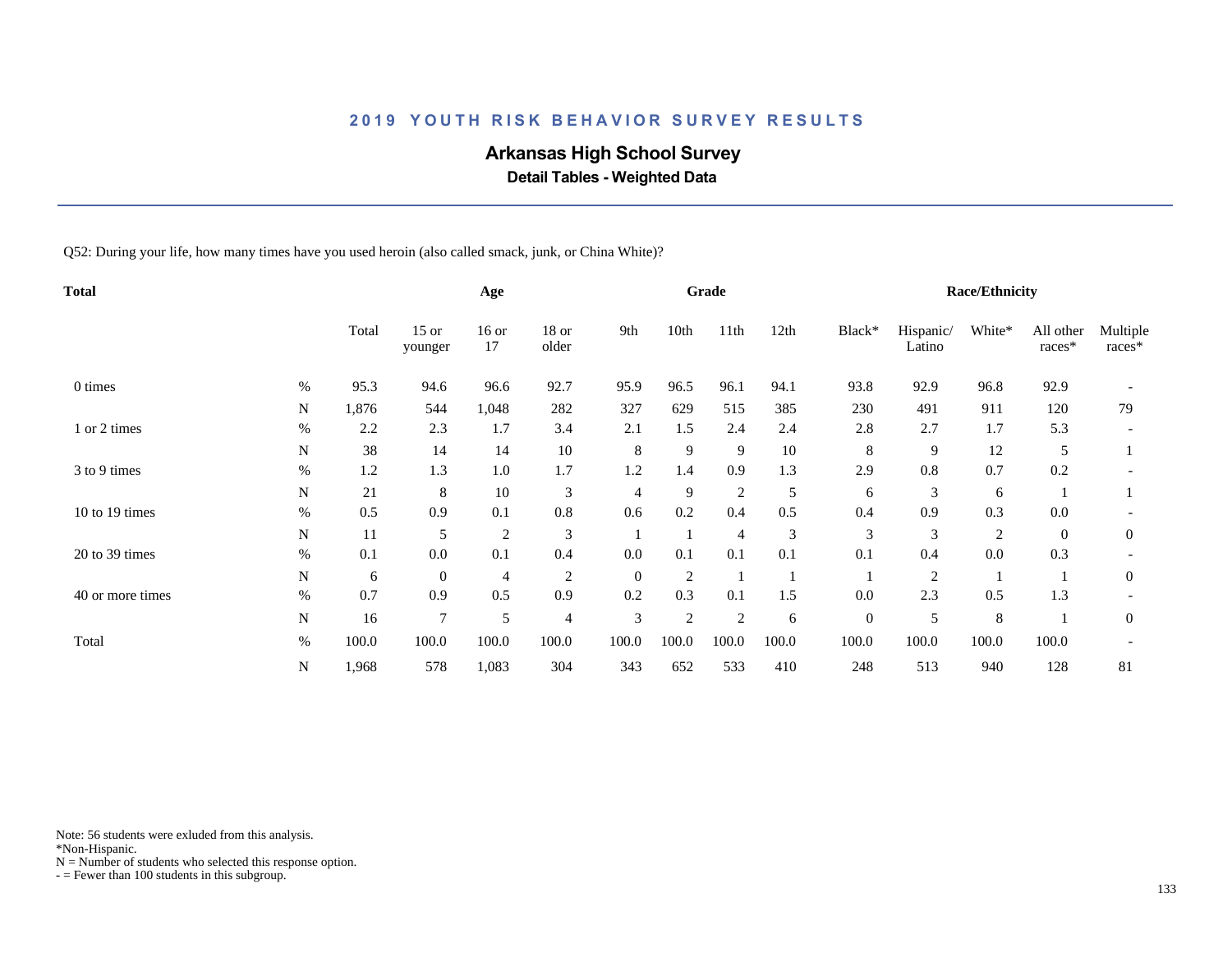# **Arkansas High School Survey**

 **Detail Tables - Weighted Data**

Q52: During your life, how many times have you used heroin (also called smack, junk, or China White)?

| Male             |      |              |                    | Age            |                |                |              | Grade          |              |              |                     | <b>Race/Ethnicity</b> |                     |                    |
|------------------|------|--------------|--------------------|----------------|----------------|----------------|--------------|----------------|--------------|--------------|---------------------|-----------------------|---------------------|--------------------|
|                  |      | All<br>males | $15$ or<br>younger | $16$ or<br>17  | 18 or<br>older | 9th            | 10th         | 11th           | 12th         | Black*       | Hispanic/<br>Latino | White*                | All other<br>races* | Multiple<br>races* |
| 0 times          | $\%$ | 94.6         | 94.8               | 95.6           | 90.9           | 94.9           | 97.4         | 94.3           | 92.0         | 91.5         | 91.0                | 95.7                  |                     |                    |
|                  | N    | 885          | 230                | 512            | 141            | 137            | 319          | 234            | 183          | 92           | 224                 | 446                   | 63                  | 40                 |
| 1 or 2 times     | $\%$ | 2.6          | 2.8                | 1.7            | 4.6            | 2.8            | 1.4          | 2.9            | 3.4          | 4.1          | 3.5                 | 2.2                   |                     |                    |
|                  | N    | 23           | 7                  | $\,8\,$        | 8              | 5              | 5            | 5              | 8            | 6            | 7                   | 8                     |                     | $\overline{0}$     |
| 3 to 9 times     | $\%$ | 1.2          | 0.5                | 1.4            | 1.9            | 0.7            | 1.0          | 1.8            | 1.4          | 3.8          | 1.7                 | 0.5                   |                     |                    |
|                  | N    | 8            |                    | 5              | $\overline{c}$ |                | 3            | $\overline{c}$ | 2            | 3            | 2                   | 3                     | $\overline{0}$      | $\theta$           |
| 10 to 19 times   | $\%$ | 0.6          | 1.5                | 0.2            | $0.0\,$        | 1.3            | 0.0          | 0.7            | 0.0          | 0.2          | 0.9                 | 0.6                   |                     |                    |
|                  | N    | 6            | 4                  | $\overline{c}$ | $\mathbf{0}$   |                | $\mathbf{0}$ | 4              | $\mathbf{0}$ |              | 2                   | $\overline{2}$        | $\overline{0}$      | $\theta$           |
| 20 to 39 times   | $\%$ | 0.2          | 0.0                | 0.1            | $0.8\,$        | 0.0            | 0.1          | 0.1            | 0.2          | 0.3          | $0.8\,$             | 0.1                   |                     |                    |
|                  | N    | 4            | $\boldsymbol{0}$   | $\overline{c}$ | $\overline{c}$ | $\theta$       |              |                |              |              | 2                   |                       | $\overline{0}$      | $\theta$           |
| 40 or more times | $\%$ | 0.9          | 0.4                | 1.0            | 1.8            | 0.4            | 0.2          | 0.1            | 3.0          | 0.0          | 2.0                 | 0.9                   |                     |                    |
|                  | N    | 11           | 3                  | $\overline{4}$ | $\overline{4}$ | $\overline{c}$ |              |                | 6            | $\mathbf{0}$ | 2                   | $\overline{7}$        |                     | $\theta$           |
| Total            | $\%$ | 100.0        | 100.0              | 100.0          | 100.0          | 100.0          | 100.0        | 100.0          | 100.0        | 100.0        | 100.0               | 100.0                 |                     |                    |
|                  | N    | 937          | 245                | 533            | 157            | 146            | 329          | 247            | 200          | 103          | 239                 | 467                   | 65                  | 40                 |

Note: 36 male students were excluded from this analysis.

\*Non-Hispanic.

 $N =$  Number of students who selected this response option.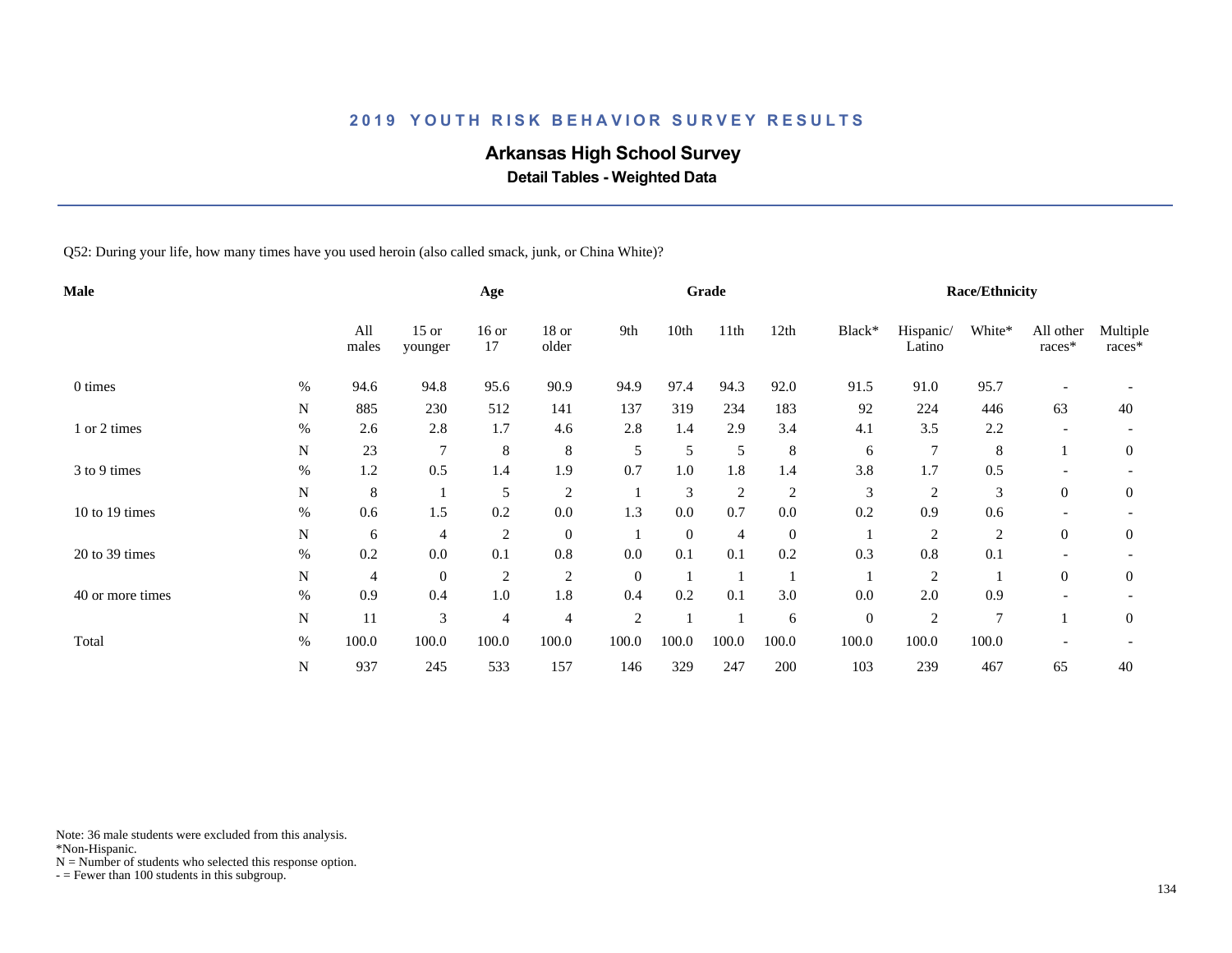# **Arkansas High School Survey**

 **Detail Tables - Weighted Data**

Q52: During your life, how many times have you used heroin (also called smack, junk, or China White)?

| Female           |      |                |                    | Age            |                  |                |                | Grade          |                  |                |                     | <b>Race/Ethnicity</b> |                     |                    |
|------------------|------|----------------|--------------------|----------------|------------------|----------------|----------------|----------------|------------------|----------------|---------------------|-----------------------|---------------------|--------------------|
|                  |      | All<br>females | $15$ or<br>younger | $16$ or<br>17  | $18$ or<br>older | 9th            | 10th           | 11th           | 12th             | Black*         | Hispanic/<br>Latino | White*                | All other<br>races* | Multiple<br>races* |
| 0 times          | %    | 96.7           | 96.0               | 97.7           | 94.7             | 96.9           | 96.9           | 98.0           | 96.3             | 95.6           | 94.5                | 97.9                  |                     |                    |
|                  | N    | 983            | 310                | 533            | 140              | 190            | 307            | 280            | 201              | 136            | 265                 | 464                   | 54                  | 39                 |
| 1 or 2 times     | $\%$ | 1.8            | 1.7                | 1.7            | 2.1              | 1.4            | 1.8            | 1.9            | 1.4              | 1.7            | 2.0                 | 1.2                   |                     |                    |
|                  | N    | 13             | 5                  | 6              | $\boldsymbol{2}$ | 3              | 4              | 3              | $\overline{c}$   | $\overline{c}$ | $\overline{c}$      | 4                     | 3                   |                    |
| 3 to 9 times     | $\%$ | 1.0            | 1.3                | 0.6            | 1.5              | 1.7            | 1.0            | $0.0\,$        | 1.3              | 2.1            | 0.1                 | 0.8                   |                     |                    |
|                  | N    | 9              | $\overline{4}$     | 4              |                  | 3              | $\overline{4}$ | $\overline{0}$ | $\overline{c}$   | 3              |                     | 3                     |                     |                    |
| 10 to 19 times   | $\%$ | 0.3            | 0.0                | $0.0\,$        | 1.7              | 0.0            | 0.0            | 0.0            | 1.1              | 0.6            | $1.0\,$             | 0.0                   |                     |                    |
|                  | N    | 3              | $\mathbf{0}$       | $\overline{0}$ | 3                | $\theta$       | $\theta$       | $\overline{0}$ | 3                | $\overline{c}$ |                     | $\overline{0}$        | $\theta$            | $\mathbf{0}$       |
| 20 to 39 times   | $\%$ | 0.0            | 0.0                | 0.0            | $0.0\,$          | 0.0            | 0.1            | $0.0\,$        | $0.0\,$          | 0.0            | 0.0                 | 0.0                   |                     |                    |
|                  | N    | $\perp$        | $\boldsymbol{0}$   |                | $\overline{0}$   | $\overline{0}$ |                | $\overline{0}$ | $\mathbf{0}$     | $\mathbf{0}$   | $\overline{0}$      | $\overline{0}$        |                     | $\overline{0}$     |
| 40 or more times | %    | 0.3            | 1.0                | 0.0            | 0.0              | 0.0            | 0.3            | 0.1            | 0.0              | 0.0            | 2.4                 | 0.0                   |                     |                    |
|                  | N    | 3              | $\overline{2}$     |                | $\overline{0}$   | $\mathbf{0}$   |                |                | $\boldsymbol{0}$ | $\mathbf{0}$   | 2                   |                       | $\theta$            | $\mathbf{0}$       |
| Total            | $\%$ | 100.0          | 100.0              | 100.0          | 100.0            | 100.0          | 100.0          | 100.0          | 100.0            | 100.0          | 100.0               | 100.0                 |                     |                    |
|                  | N    | 1,012          | 321                | 545            | 146              | 196            | 317            | 284            | 208              | 143            | 271                 | 472                   | 59                  | 41                 |

Note: 19 female students were excluded from this analysis.

\*Non-Hispanic.

 $N =$  Number of students who selected this response option.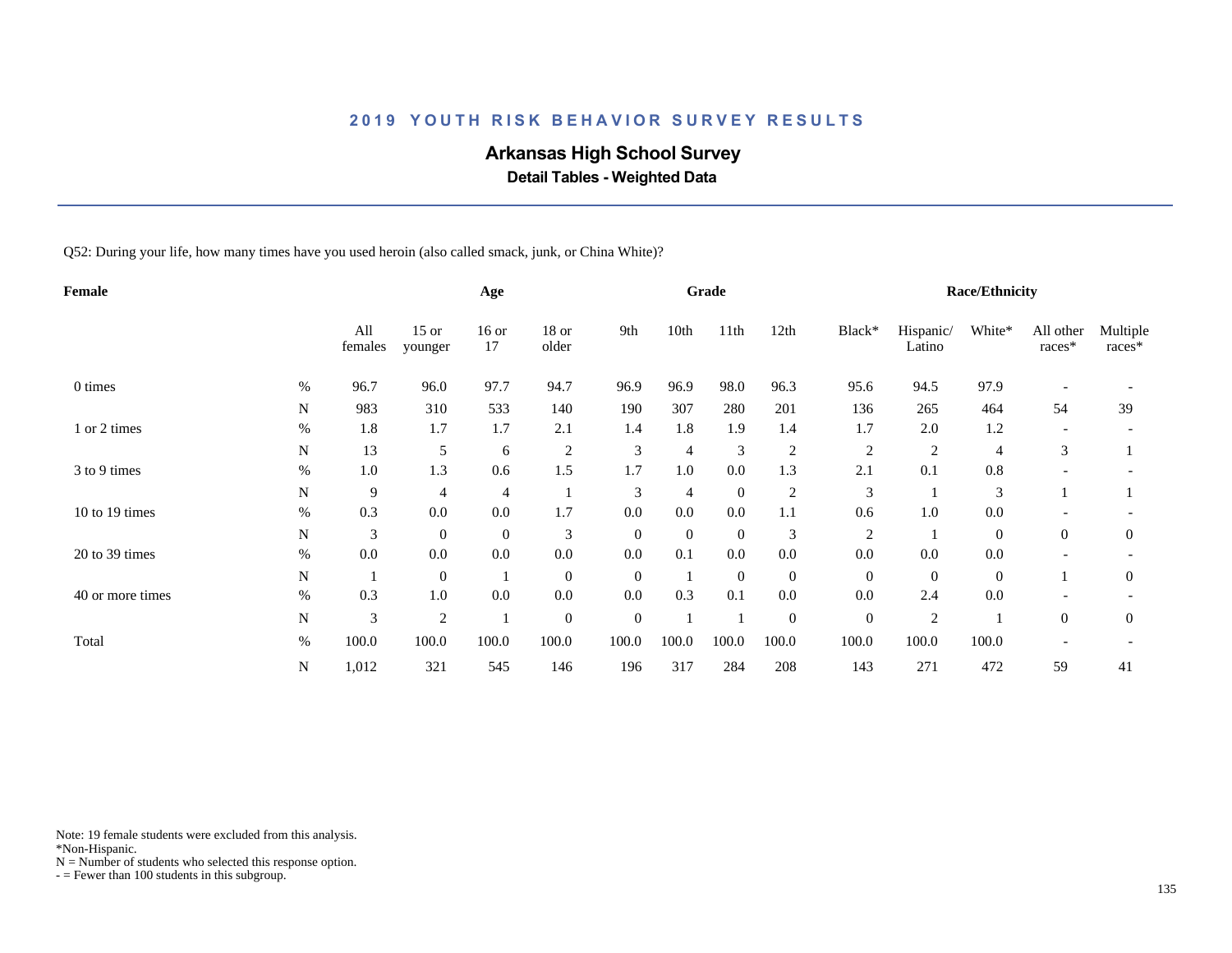# **Arkansas High School Survey**

 **Detail Tables - Weighted Data**

Q53: During your life, how many times have you used methamphetamines (also called speed, crystal meth, crank, ice, or meth)?

| Total            |      |       |                    | Age           |                  |                |                | Grade        |                |                  |                     | <b>Race/Ethnicity</b> |                     |                    |
|------------------|------|-------|--------------------|---------------|------------------|----------------|----------------|--------------|----------------|------------------|---------------------|-----------------------|---------------------|--------------------|
|                  |      | Total | $15$ or<br>younger | $16$ or<br>17 | $18$ or<br>older | 9th            | 10th           | 11th         | 12th           | Black*           | Hispanic/<br>Latino | White*                | All other<br>races* | Multiple<br>races* |
| 0 times          | $\%$ | 95.1  | 95.1               | 95.7          | 93.1             | 96.9           | 95.4           | 95.3         | 94.1           | 94.1             | 93.3                | 96.3                  | 91.5                |                    |
|                  | N    | 1,853 | 543                | 1,030         | 278              | 329            | 621            | 504          | 379            | 224              | 486                 | 903                   | 118                 | 80                 |
| 1 or 2 times     | $\%$ | 2.3   | 2.9                | 1.8           | 2.6              | 2.6            | 1.7            | 2.0          | 2.7            | 3.0              | 2.4                 | 1.9                   | 5.2                 |                    |
|                  | N    | 39    | 13                 | 16            | $10\,$           | 7              | 9              | 8            | 14             | 8                | 8                   | 13                    | 5                   | $\overline{0}$     |
| 3 to 9 times     | %    | 1.0   | 0.5                | 1.2           | 1.3              | 0.2            | 0.8            | 1.8          | 1.0            | 2.1              | 0.8                 | 0.6                   | 2.0                 |                    |
|                  | N    | 18    | 4                  | $10\,$        | 4                | $\overline{2}$ | 5              | 6            | $\overline{4}$ | 5                | 3                   | $\overline{4}$        | 3                   |                    |
| 10 to 19 times   | $\%$ | 0.4   | 0.2                | 0.3           | 1.2              | 0.0            | 0.3            | 0.2          | 1.0            | 0.3              | 0.8                 | 0.3                   | 0.0                 |                    |
|                  | N    | 14    | 3                  | 6             | $\overline{4}$   | $\theta$       | $\overline{4}$ | 2            | 4              | 2                | 5                   | 3                     | $\overline{0}$      | $\boldsymbol{0}$   |
| 20 to 39 times   | %    | 0.3   | 0.2                | 0.1           | 0.9              | 0.0            | 0.6            | 0.0          | 0.6            | 0.6              | 0.3                 | 0.2                   | 0.0                 |                    |
|                  | N    | 6     | 3                  |               | $\overline{2}$   | $\overline{0}$ | 3              | $\mathbf{0}$ | $\overline{c}$ | $\overline{c}$   |                     |                       | $\boldsymbol{0}$    | $\mathbf{0}$       |
| 40 or more times | $\%$ | 0.9   | 1.0                | 0.8           | 0.8              | 0.3            | 1.2            | 0.7          | 0.6            | 0.0              | 2.4                 | 0.7                   | 1.3                 |                    |
|                  | N    | 20    | 8                  | 9             | 3                | 3              | 6              | 5            | 3              | $\boldsymbol{0}$ | 5                   | 12                    |                     | $\mathbf{0}$       |
| Total            | $\%$ | 100.0 | 100.0              | 100.0         | 100.0            | 100.0          | 100.0          | 100.0        | 100.0          | 100.0            | 100.0               | 100.0                 | 100.0               |                    |
|                  | N    | 1,950 | 574                | 1,072         | 301              | 341            | 648            | 525          | 406            | 241              | 508                 | 936                   | 127                 | 81                 |

Note: 74 students were exluded from this analysis.

\*Non-Hispanic.

 $N =$  Number of students who selected this response option.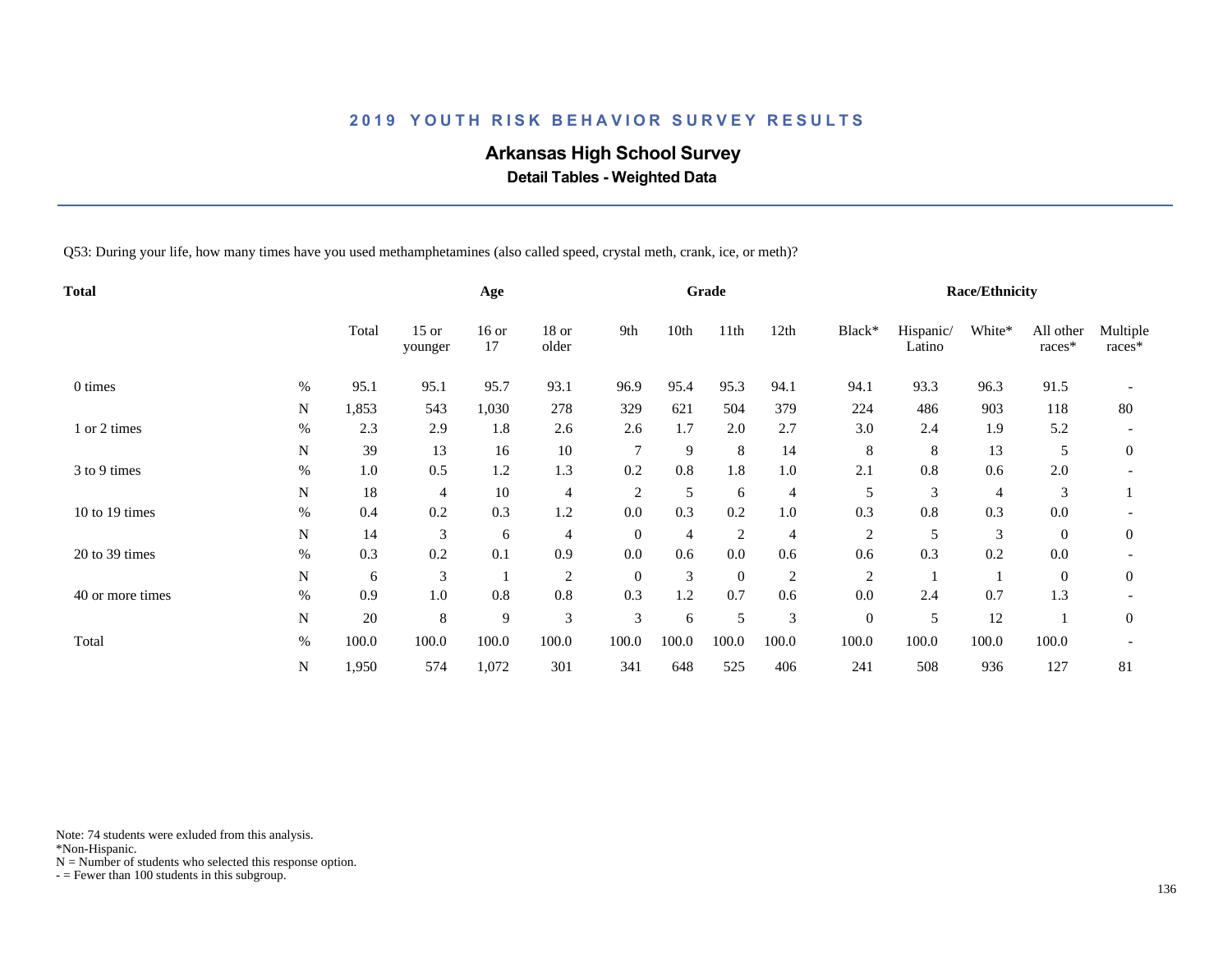# **Arkansas High School Survey**

 **Detail Tables - Weighted Data**

Q53: During your life, how many times have you used methamphetamines (also called speed, crystal meth, crank, ice, or meth)?

| Male             |           |                |                    | Age           |                  |                |                | Grade          |                  |                  |                     | <b>Race/Ethnicity</b> |                     |                    |
|------------------|-----------|----------------|--------------------|---------------|------------------|----------------|----------------|----------------|------------------|------------------|---------------------|-----------------------|---------------------|--------------------|
|                  |           | All<br>males   | $15$ or<br>younger | $16$ or<br>17 | $18$ or<br>older | 9th            | 10th           | 11th           | 12th             | Black*           | Hispanic/<br>Latino | White*                | All other<br>races* | Multiple<br>races* |
| 0 times          | $\%$      | 94.5           | 95.7               | 95.1          | 90.1             | 95.9           | 96.9           | 93.5           | 92.3             | 93.1             | 90.8                | 95.4                  |                     |                    |
|                  | ${\bf N}$ | 876            | 231                | 504           | 139              | 137            | 318            | 228            | 182              | 92               | 221                 | 442                   | 62                  | 40                 |
| 1 or 2 times     | $\%$      | 2.6            | 3.1                | 1.8           | 4.0              | 3.2            | 1.2            | 2.9            | 2.8              | 2.4              | 4.5                 | 2.5                   |                     |                    |
|                  | N         | 19             | 5                  | 7             | $\tau$           | 4              | 3              | $\overline{4}$ | $\overline{7}$   | 3                | 6                   | 8                     |                     | $\overline{0}$     |
| 3 to 9 times     | $\%$      | 1.3            | 0.4                | 1.4           | 2.4              | 0.5            | 0.0            | 2.7            | $2.0\,$          | 3.5              | 0.9                 | 0.8                   |                     |                    |
|                  | N         | 11             | $\overline{c}$     | 5             | $\overline{4}$   | $\overline{2}$ | $\theta$       | 5              | 4                | 4                | $\overline{2}$      | 3                     |                     | $\overline{0}$     |
| 10 to 19 times   | $\%$      | 0.6            | 0.0                | 0.6           | 1.9              | 0.0            | 0.1            | 0.5            | 1.7              | 0.2              | 1.7                 | 0.6                   |                     |                    |
|                  | N         | 8              | $\boldsymbol{0}$   | 5             | 3                | $\mathbf{0}$   | $\overline{2}$ | 2              | 3                |                  | 4                   | 3                     | $\overline{0}$      | $\boldsymbol{0}$   |
| 20 to 39 times   | $\%$      | 0.2            | 0.1                | 0.3           | $0.0\,$          | 0.0            | 0.6            | 0.0            | 0.0              | 0.9              | 0.0                 | $0.0\,$               |                     |                    |
|                  | N         | $\overline{c}$ |                    |               | $\overline{0}$   | $\overline{0}$ |                | $\mathbf{0}$   | $\boldsymbol{0}$ |                  | $\mathbf{0}$        | $\mathbf{0}$          | $\overline{0}$      | $\boldsymbol{0}$   |
| 40 or more times | $\%$      | 0.9            | 0.7                | 0.7           | 1.5              | 0.4            | 1.2            | 0.4            | 1.1              | 0.0              | 2.1                 | 0.7                   |                     |                    |
|                  | N         | 13             | 4                  | 6             | 3                | $\overline{2}$ | $\overline{4}$ | 3              | 3                | $\boldsymbol{0}$ | $\overline{2}$      | 9                     |                     | $\boldsymbol{0}$   |
| Total            | $\%$      | 100.0          | 100.0              | 100.0         | 100.0            | 100.0          | 100.0          | 100.0          | 100.0            | 100.0            | 100.0               | 100.0                 |                     |                    |
|                  | N         | 929            | 243                | 528           | 156              | 145            | 328            | 242            | 199              | 101              | 235                 | 465                   | 65                  | 40                 |

Note: 44 male students were excluded from this analysis.

\*Non-Hispanic.

 $N =$  Number of students who selected this response option.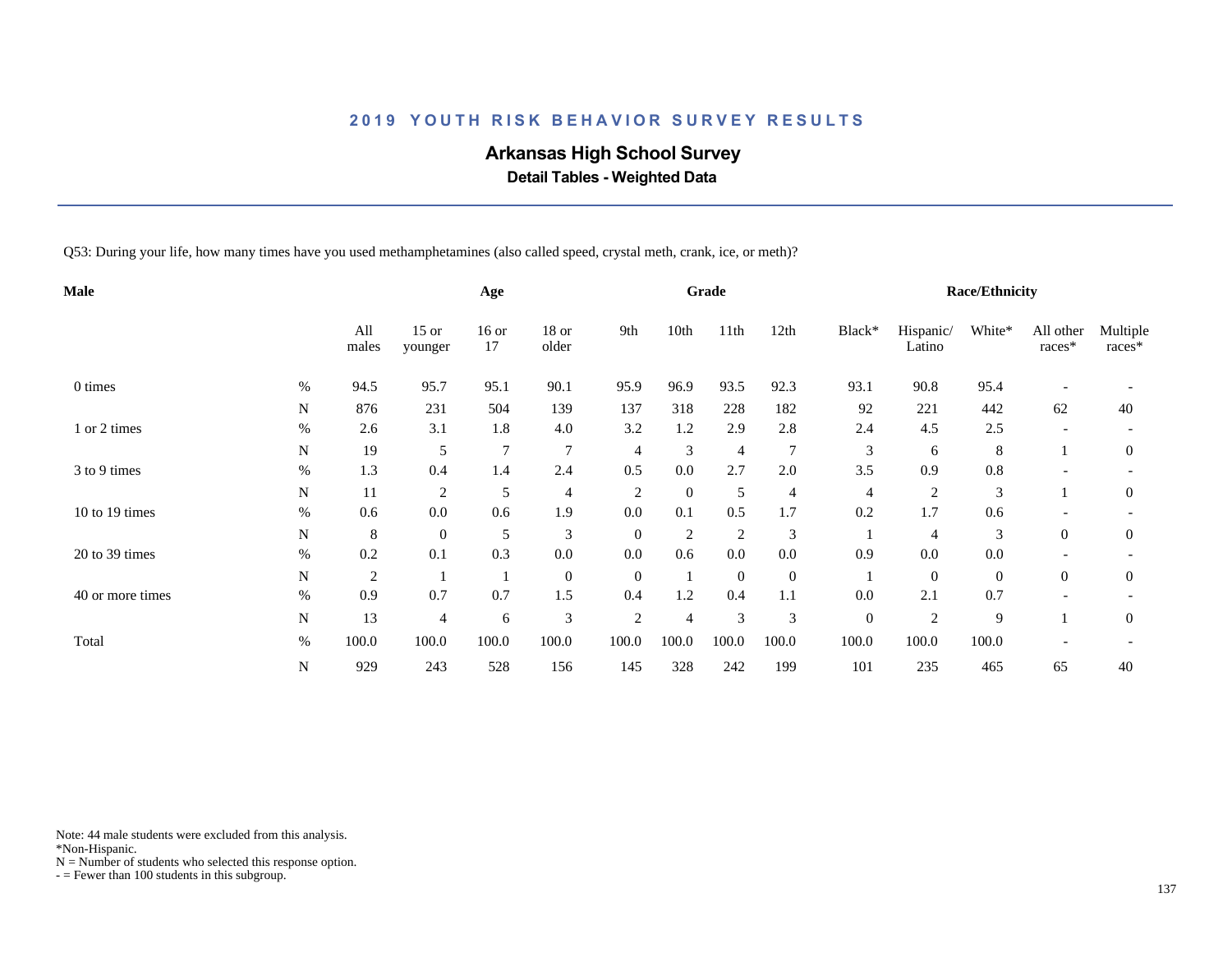# **Arkansas High School Survey**

 **Detail Tables - Weighted Data**

Q53: During your life, how many times have you used methamphetamines (also called speed, crystal meth, crank, ice, or meth)?

| Female           |      |                |                    | Age              |                |                |                | Grade          |                |                  |                     | <b>Race/Ethnicity</b> |                     |                    |
|------------------|------|----------------|--------------------|------------------|----------------|----------------|----------------|----------------|----------------|------------------|---------------------|-----------------------|---------------------|--------------------|
|                  |      | All<br>females | $15$ or<br>younger | $16$ or<br>17    | 18 or<br>older | 9th            | 10th           | 11th           | 12th           | Black*           | Hispanic/<br>Latino | White*                | All other<br>races* | Multiple<br>races* |
| 0 times          | $\%$ | 96.3           | 96.1               | 96.4             | 96.5           | 98.0           | 95.0           | 97.2           | 95.9           | 94.9             | 95.5                | 97.4                  |                     |                    |
|                  | N    | 971            | 309                | 523              | 139            | 192            | 301            | 275            | 197            | 131              | 263                 | 460                   | 54                  | 40                 |
| 1 or 2 times     | $\%$ | 1.8            | 2.0                | 1.8              | 1.1            | 2.0            | 1.5            | $1.0\,$        | 2.6            | 3.5              | 0.7                 | 1.1                   |                     |                    |
|                  | N    | 16             | 5                  | $\,8\,$          | 3              | 3              | 4              | 3              | 6              | 5                | $\overline{2}$      | 5                     | 2                   | $\overline{0}$     |
| 3 to 9 times     | $\%$ | 0.6            | 0.3                | $1.0\,$          | 0.0            | 0.0            | 1.6            | 0.9            | $0.0\,$        | 1.0              | 0.8                 | 0.3                   |                     |                    |
|                  | N    | 6              |                    | 5                | $\mathbf{0}$   | $\overline{0}$ | 5              | -1             | $\mathbf{0}$   |                  |                     |                       | 2                   |                    |
| 10 to 19 times   | $\%$ | 0.2            | 0.4                | 0.0              | 0.4            | 0.0            | 0.5            | $0.0\,$        | 0.3            | 0.3              | 0.1                 | $0.0\,$               |                     |                    |
|                  | N    | 3              | $\overline{c}$     | $\boldsymbol{0}$ |                | $\mathbf{0}$   | $\overline{c}$ | $\overline{0}$ |                |                  |                     | $\mathbf{0}$          | $\overline{0}$      | $\boldsymbol{0}$   |
| 20 to 39 times   | $\%$ | 0.4            | 0.2                | 0.0              | 2.0            | 0.0            | 0.3            | 0.0            | 1.3            | 0.3              | 0.5                 | 0.4                   |                     |                    |
|                  | N    | 3              |                    | $\overline{0}$   | 2              | $\theta$       |                | $\overline{0}$ | $\overline{2}$ |                  |                     |                       | $\overline{0}$      | $\boldsymbol{0}$   |
| 40 or more times | $\%$ | 0.8            | 1.0                | $0.8\,$          | 0.0            | 0.0            | 1.1            | 0.9            | 0.0            | 0.0              | 2.4                 | 0.7                   |                     |                    |
|                  | N    | 5              | $\overline{c}$     | 3                | $\mathbf{0}$   | $\mathbf{0}$   | $\overline{2}$ | $\overline{2}$ | $\mathbf{0}$   | $\boldsymbol{0}$ | $\overline{2}$      | 3                     | $\overline{0}$      | $\boldsymbol{0}$   |
| Total            | $\%$ | 100.0          | 100.0              | 100.0            | 100.0          | 100.0          | 100.0          | 100.0          | 100.0          | 100.0            | 100.0               | 100.0                 |                     |                    |
|                  | N    | 1,004          | 320                | 539              | 145            | 195            | 315            | 281            | 206            | 139              | 270                 | 470                   | 58                  | 41                 |

Note: 27 female students were excluded from this analysis.

\*Non-Hispanic.

 $N =$  Number of students who selected this response option.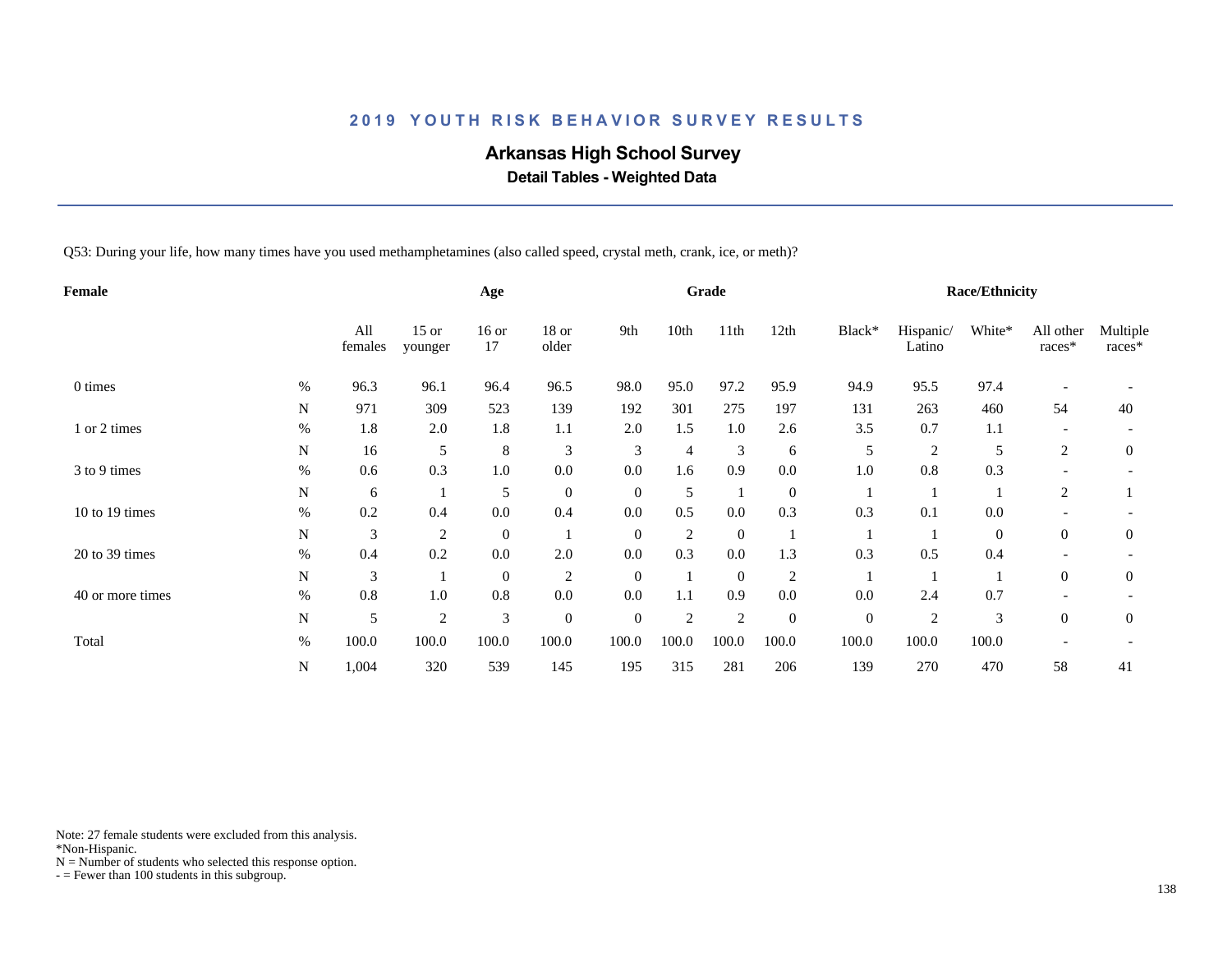# **Arkansas High School Survey**

 **Detail Tables - Weighted Data**

Q54: During your life, how many times have you used ecstasy (also called MDMA)?

| Total            |           |       |                    | Age              |                |                |                | Grade          |                |                |                     | <b>Race/Ethnicity</b> |                     |                    |
|------------------|-----------|-------|--------------------|------------------|----------------|----------------|----------------|----------------|----------------|----------------|---------------------|-----------------------|---------------------|--------------------|
|                  |           | Total | $15$ or<br>younger | $16$ or<br>17    | 18 or<br>older | 9th            | 10th           | 11th           | 12th           | Black*         | Hispanic/<br>Latino | White*                | All other<br>races* | Multiple<br>races* |
| 0 times          | $\%$      | 93.9  | 93.9               | 94.6             | 91.9           | 95.3           | 95.7           | 93.7           | 92.3           | 93.0           | 92.6                | 94.9                  | 94.9                |                    |
|                  | N         | 1,854 | 540                | 1,033            | 278            | 328            | 626            | 505            | 374            | 228            | 485                 | 893                   | 123                 | 79                 |
| 1 or 2 times     | $\%$      | 3.1   | 3.6                | 3.0              | 2.2            | 3.8            | 2.4            | 3.2            | 2.9            | 3.6            | 3.3                 | 2.8                   | 1.7                 |                    |
|                  | N         | 58    | 18                 | 30               | $10\,$         | 9              | 16             | 15             | 17             | 9              | 16                  | 25                    | 2                   | 2                  |
| 3 to 9 times     | $\%$      | 1.1   | 0.5                | 1.1              | 2.7            | 0.3            | 0.6            | 1.5            | 2.0            | 0.3            | 1.8                 | 1.3                   | 1.9                 |                    |
|                  | N         | 23    | 7                  | 11               | 5              | 3              | 4              | $\overline{7}$ | $\overline{7}$ | $\overline{c}$ | 7                   | 12                    |                     | $\mathbf{0}$       |
| 10 to 19 times   | $\%$      | 0.7   | 0.4                | 0.8              | $1.0\,$        | 0.0            | 0.2            | 1.5            | 0.6            | 2.1            | 0.6                 | 0.1                   | 0.2                 |                    |
|                  | N         | 14    | 4                  | 6                | $\overline{4}$ | $\mathbf{0}$   | $\overline{c}$ | 5              | 4              | 6              | $\overline{c}$      | $\overline{c}$        |                     | $\overline{0}$     |
| 20 to 39 times   | $\%$      | 0.4   | 0.5                | 0.0              | 1.6            | 0.4            | 0.3            | 0.0            | 1.1            | 0.6            | $0.0\,$             | 0.4                   | 0.0                 |                    |
|                  | N         | 6     | $\overline{c}$     | $\boldsymbol{0}$ | $\overline{4}$ |                |                | $\mathbf{0}$   | 4              |                | $\mathbf{0}$        | 4                     | $\overline{0}$      | $\overline{0}$     |
| 40 or more times | $\%$      | 0.7   | 1.0                | 0.5              | 0.7            | 0.2            | 0.7            | 0.1            | 1.0            | 0.4            | 1.7                 | 0.4                   | 1.3                 |                    |
|                  | N         | 14    | 7                  | 5                | $\overline{c}$ | $\overline{c}$ | 5              |                | 3              |                | 4                   | 5                     |                     | $\overline{0}$     |
| Total            | $\%$      | 100.0 | 100.0              | 100.0            | 100.0          | 100.0          | 100.0          | 100.0          | 100.0          | 100.0          | 100.0               | 100.0                 | 100.0               |                    |
|                  | ${\bf N}$ | 1,969 | 578                | 1,085            | 303            | 343            | 654            | 533            | 409            | 247            | 514                 | 941                   | 128                 | 81                 |

Note: 55 students were exluded from this analysis.

\*Non-Hispanic.

 $N =$  Number of students who selected this response option.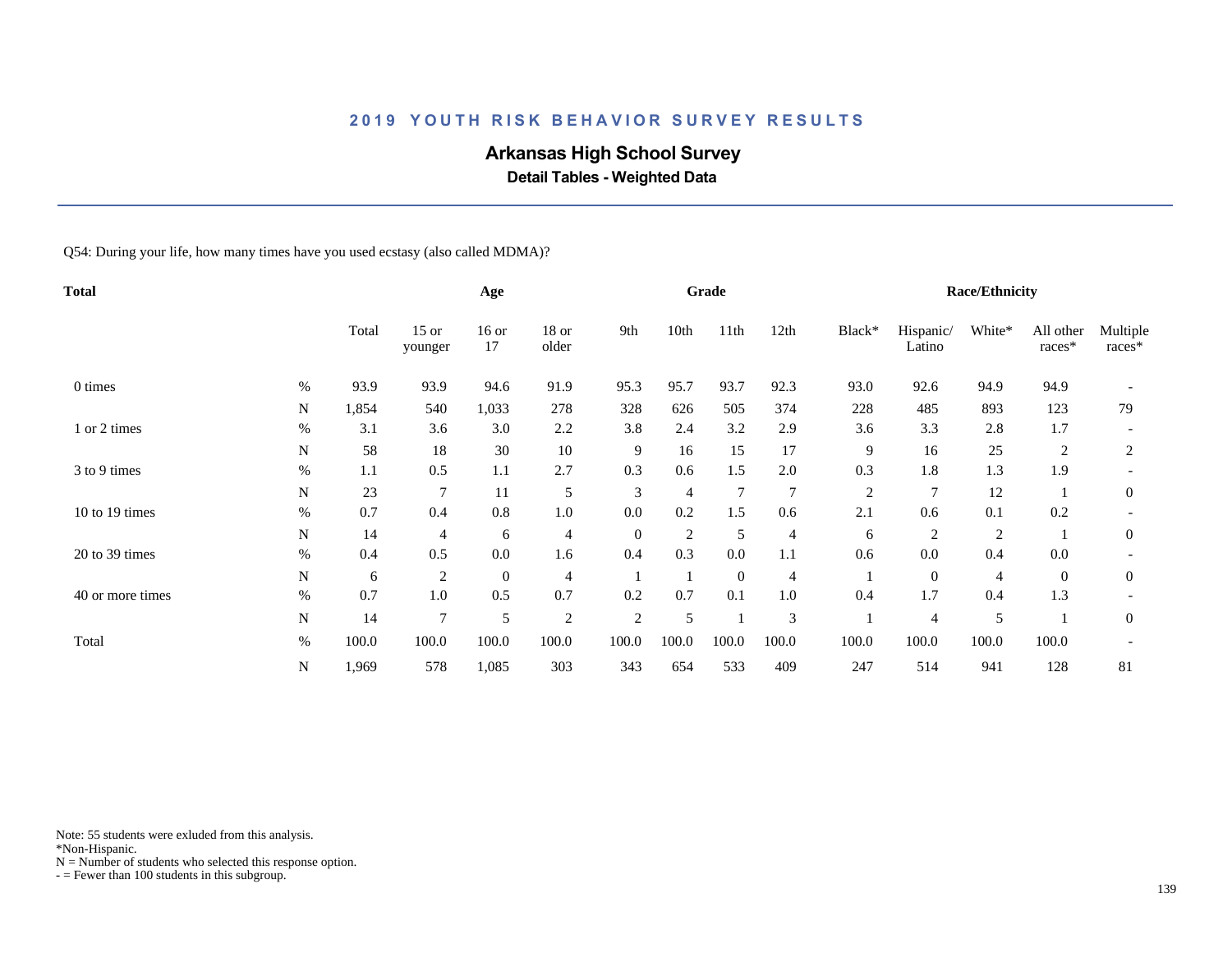# **Arkansas High School Survey**

 **Detail Tables - Weighted Data**

Q54: During your life, how many times have you used ecstasy (also called MDMA)?

| <b>Male</b>      |           |              |                    | Age              |                |                |          | Grade          |         |                |                     | <b>Race/Ethnicity</b> |                     |                    |
|------------------|-----------|--------------|--------------------|------------------|----------------|----------------|----------|----------------|---------|----------------|---------------------|-----------------------|---------------------|--------------------|
|                  |           | All<br>males | $15$ or<br>younger | $16$ or<br>17    | 18 or<br>older | 9th            | 10th     | 11th           | 12th    | Black*         | Hispanic/<br>Latino | White*                | All other<br>races* | Multiple<br>races* |
| 0 times          | $\%$      | 92.7         | 93.9               | 93.4             | 88.0           | 93.8           | 97.5     | 90.8           | 89.6    | 93.9           | 91.0                | 92.8                  |                     |                    |
|                  | N         | 869          | 225                | 504              | 138            | 135            | 320      | 226            | 178     | 94             | 223                 | 432                   | 64                  | 38                 |
| 1 or 2 times     | $\%$      | 3.5          | 3.7                | 3.5              | 3.4            | 4.4            | 1.6      | 5.3            | 3.0     | 1.5            | 4.1                 | 3.8                   |                     |                    |
|                  | N         | 31           | 9                  | 15               | $\overline{7}$ | 5              | 7        | 11             | 8       | 3              | 9                   | 15                    | $\overline{0}$      | $\overline{2}$     |
| 3 to 9 times     | $\%$      | 1.4          | 0.7                | 1.5              | 2.7            | 0.6            | 0.1      | 2.5            | 2.3     | 0.7            | 2.7                 | 1.6                   |                     |                    |
|                  | N         | 17           | 5                  | 9                | 3              | 3              |          | 6              | 5       | $\overline{c}$ | 5                   | 9                     | $\theta$            | $\mathbf{0}$       |
| 10 to 19 times   | $\%$      | 0.7          | 0.4                | 0.6              | 1.5            | 0.0            | 0.0      | 1.3            | $0.8\,$ | 1.7            | 1.4                 | 0.2                   |                     |                    |
|                  | N         | 7            | $\overline{c}$     | $\overline{c}$   | $\mathfrak{Z}$ | $\theta$       | $\theta$ | 3              | 2       | $\overline{c}$ | $\overline{c}$      | $\overline{2}$        | $\overline{0}$      | $\overline{0}$     |
| 20 to 39 times   | $\%$      | 0.7          | 0.6                | 0.0              | 3.1            | 0.8            | 0.0      | $0.0\,$        | 2.2     | 1.3            | 0.0                 | $0.8\,$               |                     |                    |
|                  | N         | 5            |                    | $\boldsymbol{0}$ | 4              |                | $\theta$ | $\overline{0}$ | 4       |                | $\mathbf{0}$        | 4                     | $\overline{0}$      | $\boldsymbol{0}$   |
| 40 or more times | $\%$      | 0.9          | 0.6                | 1.0              | 1.3            | 0.4            | 0.9      | 0.1            | 2.0     | 0.9            | 0.8                 | 0.8                   |                     |                    |
|                  | N         | 10           | 3                  | 5                | $\overline{2}$ | $\overline{2}$ | 3        |                | 3       |                | $\overline{c}$      | 5                     |                     | $\mathbf{0}$       |
| Total            | $\%$      | 100.0        | 100.0              | 100.0            | 100.0          | 100.0          | 100.0    | 100.0          | 100.0   | 100.0          | 100.0               | 100.0                 |                     |                    |
|                  | ${\bf N}$ | 939          | 245                | 535              | 157            | 146            | 331      | 247            | 200     | 103            | 241                 | 467                   | 65                  | 40                 |

Note: 34 male students were excluded from this analysis.

\*Non-Hispanic.

 $N =$  Number of students who selected this response option.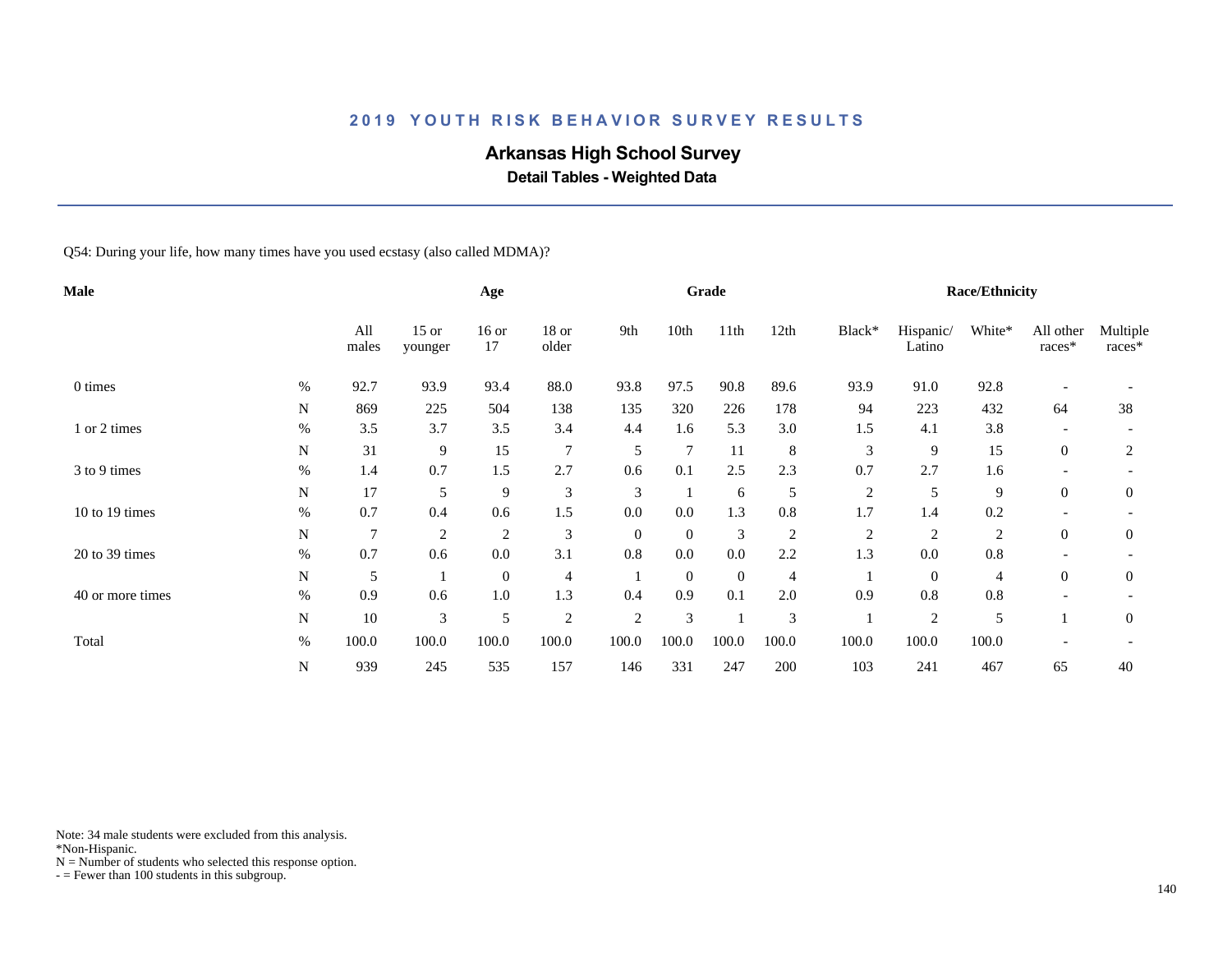# **Arkansas High School Survey**

 **Detail Tables - Weighted Data**

Q54: During your life, how many times have you used ecstasy (also called MDMA)?

| Female           |             |                |                    | Age              |                |                  |                | Grade            |                |                  |                     | <b>Race/Ethnicity</b> |                          |                    |
|------------------|-------------|----------------|--------------------|------------------|----------------|------------------|----------------|------------------|----------------|------------------|---------------------|-----------------------|--------------------------|--------------------|
|                  |             | All<br>females | $15$ or<br>younger | $16$ or<br>17    | 18 or<br>older | 9th              | 10th           | 11th             | 12th           | Black*           | Hispanic/<br>Latino | White*                | All other<br>races*      | Multiple<br>races* |
| 0 times          | $\%$        | 95.7           | 95.3               | 95.8             | 96.3           | 96.8             | 95.0           | 96.6             | 95.1           | 92.2             | 93.8                | 97.2                  |                          |                    |
|                  | $\mathbf N$ | 974            | 309                | 525              | 140            | 192              | 303            | 277              | 196            | 133              | 259                 | 460                   | 56                       | 41                 |
| 1 or 2 times     | $\%$        | 2.6            | 3.4                | 2.6              | 0.7            | 3.2              | 3.3            | 1.2              | 2.7            | 5.2              | 2.6                 | 1.8                   |                          |                    |
|                  | $\mathbf N$ | 25             | 8                  | 14               | 3              | 4                | 9              | 4                | 8              | 6                | 7                   | 10                    | 2                        | $\overline{0}$     |
| 3 to 9 times     | $\%$        | 0.7            | 0.0                | 0.6              | 2.6            | 0.0              | 0.9            | 0.5              | 1.7            | 0.0              | 1.1                 | 1.0                   |                          |                    |
|                  | $\mathbf N$ | 5              |                    | $\boldsymbol{2}$ | $\overline{c}$ | $\boldsymbol{0}$ | $\overline{2}$ |                  | $\overline{2}$ | $\boldsymbol{0}$ | $\overline{c}$      | 3                     | $\overline{0}$           | $\mathbf{0}$       |
| 10 to 19 times   | $\%$        | 0.7            | 0.3                | 1.0              | 0.4            | 0.0              | 0.5            | 1.7              | 0.5            | 2.5              | 0.0                 | 0.0                   |                          |                    |
|                  | $\mathbf N$ | 6              |                    | 4                |                | $\theta$         | $\overline{c}$ | $\overline{c}$   | 2              | 4                | $\overline{0}$      | $\boldsymbol{0}$      |                          | $\overline{0}$     |
| 20 to 39 times   | $\%$        | 0.0            | 0.0                | $0.0\,$          | 0.0            | 0.0              | 0.0            | 0.0              | $0.0\,$        | 0.0              | 0.0                 | 0.0                   |                          |                    |
|                  | N           | $\mathbf{0}$   | $\mathbf{0}$       | $\boldsymbol{0}$ | $\overline{0}$ | $\theta$         | $\theta$       | $\boldsymbol{0}$ | $\mathbf{0}$   | $\boldsymbol{0}$ | $\overline{0}$      | $\boldsymbol{0}$      | $\overline{0}$           | $\overline{0}$     |
| 40 or more times | $\%$        | 0.3            | 1.0                | 0.0              | 0.0            | 0.0              | 0.3            | 0.0              | 0.0            | 0.0              | 2.5                 | 0.0                   |                          |                    |
|                  | $\mathbf N$ | $\overline{c}$ | $\overline{2}$     | $\boldsymbol{0}$ | $\overline{0}$ | $\mathbf{0}$     |                | $\overline{0}$   | $\mathbf{0}$   | $\boldsymbol{0}$ | $\overline{c}$      | $\boldsymbol{0}$      | $\theta$                 | $\overline{0}$     |
| Total            | $\%$        | 100.0          | 100.0              | 100.0            | 100.0          | 100.0            | 100.0          | 100.0            | 100.0          | 100.0            | 100.0               | 100.0                 | $\overline{\phantom{a}}$ |                    |
|                  | ${\bf N}$   | 1,012          | 321                | 545              | 146            | 196              | 317            | 284              | 208            | 143              | 270                 | 473                   | 59                       | 41                 |

Note: 19 female students were excluded from this analysis.

\*Non-Hispanic.

 $N =$  Number of students who selected this response option.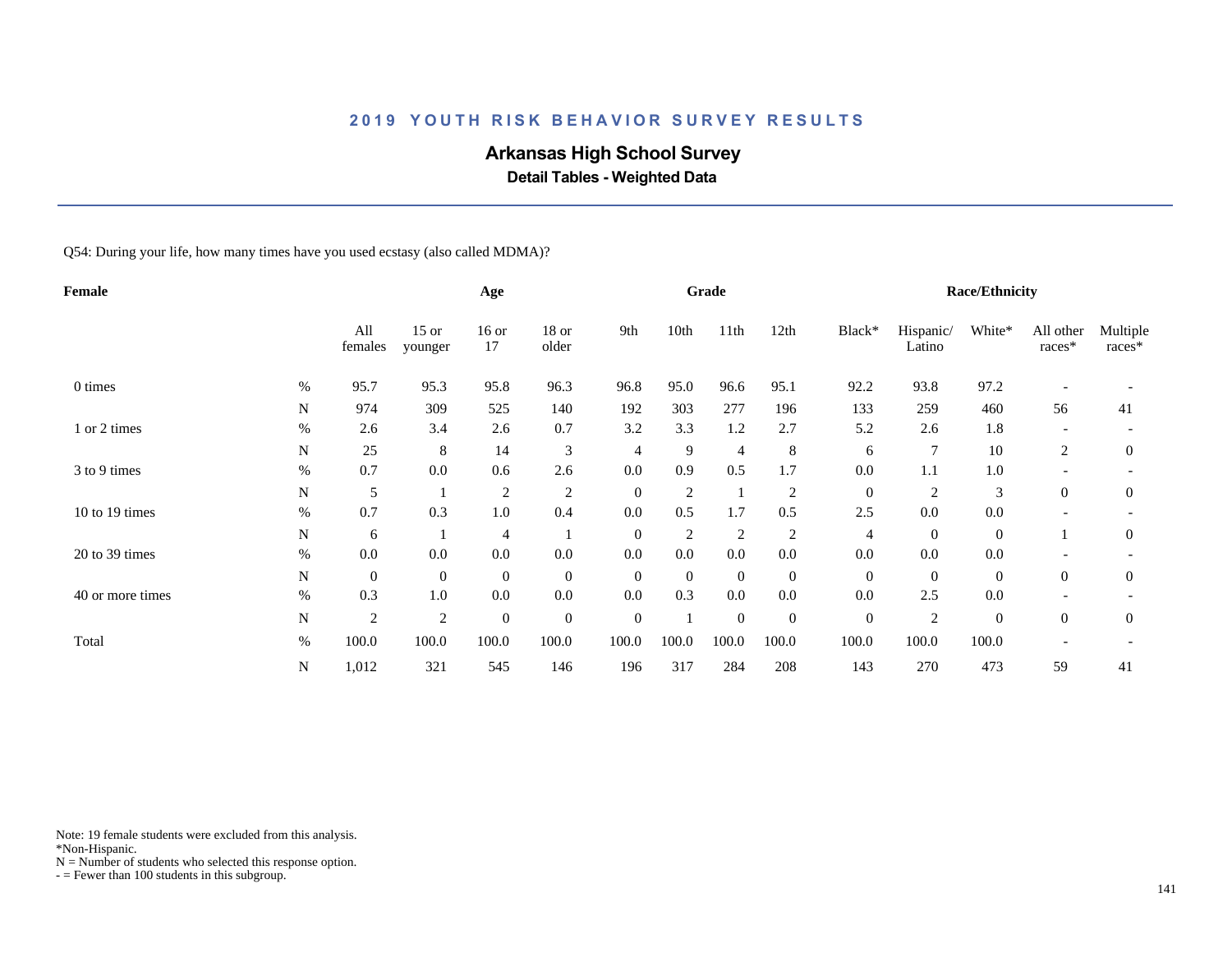# **Arkansas High School Survey**

 **Detail Tables - Weighted Data**

Q55: During your life, how many times have you taken steroid pills or shots without a doctor's prescription?

| <b>Total</b>     |           |       |                    | Age           |                  |                |       | Grade          |       |              |                     | <b>Race/Ethnicity</b> |                     |                    |
|------------------|-----------|-------|--------------------|---------------|------------------|----------------|-------|----------------|-------|--------------|---------------------|-----------------------|---------------------|--------------------|
|                  |           | Total | $15$ or<br>younger | $16$ or<br>17 | $18$ or<br>older | 9th            | 10th  | 11th           | 12th  | Black*       | Hispanic/<br>Latino | White*                | All other<br>races* | Multiple<br>races* |
| 0 times          | $\%$      | 95.0  | 94.6               | 95.9          | 93.0             | 96.7           | 96.1  | 95.5           | 93.4  | 92.7         | 93.8                | 96.6                  | 93.2                |                    |
|                  | N         | 1,884 | 548                | 1,049         | 284              | 331            | 633   | 515            | 384   | 233          | 495                 | 912                   | 120                 | 79                 |
| 1 or 2 times     | $\%$      | 2.0   | 2.3                | 1.6           | 2.7              | 2.0            | 1.8   | 1.6            | 2.4   | 2.3          | 2.4                 | 1.7                   | 5.1                 |                    |
|                  | N         | 46    | 16                 | 21            | 9                | 9              | 15    | 8              | 12    | 9            | 10                  | 16                    | 6                   | 3                  |
| 3 to 9 times     | $\%$      | 1.6   | 2.1                | 1.5           | 0.5              | 1.2            | 0.7   | 2.5            | 1.0   | 4.2          | 1.4                 | 0.4                   | 0.4                 |                    |
|                  | ${\bf N}$ | 28    | 14                 | 11            | $\mathfrak{Z}$   | 5              | 5     | 8              | 5     | 10           | 5                   | 5                     | $\overline{2}$      | $\overline{0}$     |
| 10 to 19 times   | $\%$      | 0.6   | 0.3                | 0.6           | 1.2              | 0.0            | 0.7   | 0.4            | 1.2   | 0.4          | 0.4                 | 0.6                   | 0.0                 |                    |
|                  | N         | 11    | 3                  | 6             | $\overline{c}$   | $\overline{0}$ | 4     |                | 4     |              |                     | 6                     | $\overline{0}$      | $\overline{0}$     |
| $20$ to 39 times | $\%$      | 0.4   | 0.2                | 0.2           | 1.6              | 0.0            | 0.2   | 0.0            | 1.3   | 0.5          | 0.3                 | 0.4                   | 0.0                 |                    |
|                  | N         | 5     |                    |               | 3                | $\mathbf{0}$   |       | $\overline{0}$ | 3     |              |                     | 2                     | $\overline{0}$      | $\overline{0}$     |
| 40 or more times | $\%$      | 0.5   | 0.6                | 0.2           | 1.1              | 0.1            | 0.5   | 0.0            | 0.7   | 0.0          | 1.6                 | 0.3                   | 1.3                 |                    |
|                  | N         | 9     | 3                  | 3             | 3                |                | 3     |                | 3     | $\mathbf{0}$ | 3                   | 4                     |                     |                    |
| Total            | $\%$      | 100.0 | 100.0              | 100.0         | 100.0            | 100.0          | 100.0 | 100.0          | 100.0 | 100.0        | 100.0               | 100.0                 | 100.0               |                    |
|                  | N         | 1,983 | 585                | 1,091         | 304              | 346            | 661   | 533            | 411   | 254          | 515                 | 945                   | 129                 | 83                 |

Note: 41 students were exluded from this analysis.

\*Non-Hispanic.

 $N =$  Number of students who selected this response option.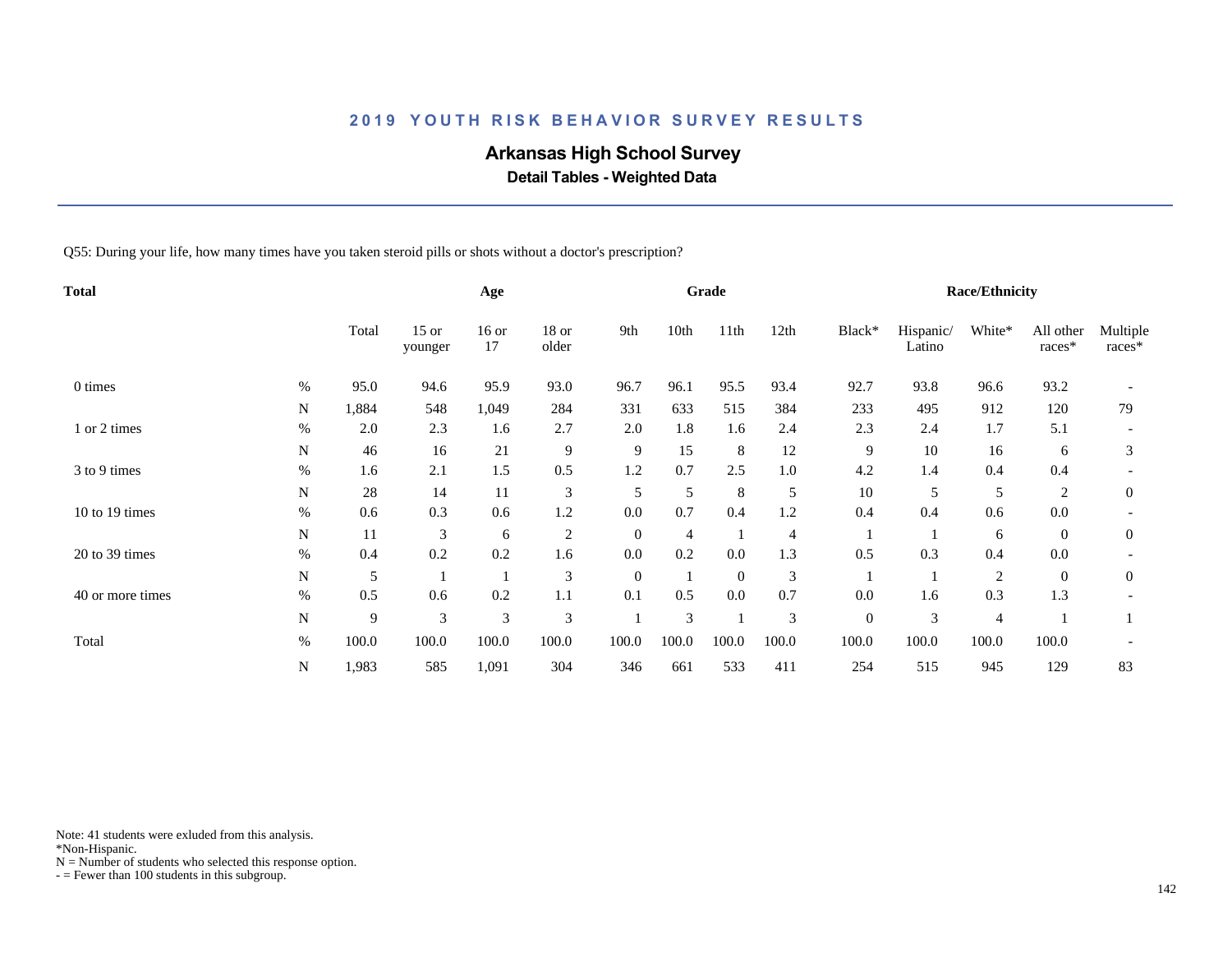# **Arkansas High School Survey**

 **Detail Tables - Weighted Data**

Q55: During your life, how many times have you taken steroid pills or shots without a doctor's prescription?

| Male             |           |              |                    | Age              |                  |              |                | Grade            |                |              |                     | <b>Race/Ethnicity</b> |                     |                    |
|------------------|-----------|--------------|--------------------|------------------|------------------|--------------|----------------|------------------|----------------|--------------|---------------------|-----------------------|---------------------|--------------------|
|                  |           | All<br>males | $15$ or<br>younger | $16$ or<br>17    | $18$ or<br>older | 9th          | 10th           | 11th             | 12th           | Black*       | Hispanic/<br>Latino | White*                | All other<br>races* | Multiple<br>races* |
| 0 times          | $\%$      | 93.8         | 94.7               | 94.7             | 89.2             | 96.2         | 96.5           | 93.6             | 89.7           | 91.1         | 93.5                | 94.4                  |                     |                    |
|                  | N         | 893          | 232                | 516              | 143              | 139          | 326            | 235              | 182            | 95           | 233                 | 445                   | 62                  | 39                 |
| 1 or 2 times     | $\%$      | 2.7          | 3.0                | 1.8              | 4.9              | 2.4          | 2.0            | 2.4              | 4.2            | 3.0          | 3.2                 | 2.8                   |                     |                    |
|                  | N         | 26           | 8                  | 10               | 8                | 4            | 6              | 6                | 9              | 6            | 5                   | 12                    | 2                   | $\overline{0}$     |
| 3 to 9 times     | $\%$      | 1.8          | 2.1                | 2.1              | $0.0\,$          | 1.2          | 0.2            | 3.2              | 1.4            | 5.1          | 1.9                 | $0.8\,$               |                     |                    |
|                  | N         | 14           | 8                  | 6                | $\mathbf{0}$     | 3            |                | 5                | $\overline{2}$ | 5            | 3                   | 4                     | $\overline{0}$      | $\overline{0}$     |
| 10 to 19 times   | $\%$      | 0.9          | 0.0                | 1.0              | 2.2              | 0.0          | 0.6            | 0.8              | 2.3            | 0.8          | 0.0                 | 1.2                   |                     |                    |
|                  | N         | 6            | $\overline{0}$     | 4                | $\overline{c}$   | $\mathbf{0}$ |                |                  | 4              |              | $\overline{0}$      | 5                     | $\overline{0}$      | $\overline{0}$     |
| $20$ to 39 times | $\%$      | 0.3          | $0.0\,$            | 0.0              | 1.7              | 0.0          | 0.0            | 0.0              | 0.9            | 0.0          | 0.7                 | 0.3                   |                     |                    |
|                  | N         | 2            | $\boldsymbol{0}$   | $\boldsymbol{0}$ | $\overline{2}$   | $\mathbf{0}$ | $\overline{0}$ | $\overline{0}$   |                | $\mathbf{0}$ |                     |                       | $\overline{0}$      | $\overline{0}$     |
| 40 or more times | $\%$      | 0.6          | 0.2                | 0.4              | 2.1              | 0.2          | 0.7            | 0.0              | 1.5            | 0.0          | 0.7                 | 0.6                   |                     |                    |
|                  | N         | 6            |                    | $\overline{c}$   | 3                |              | 2              | $\boldsymbol{0}$ | 3              | $\mathbf{0}$ |                     | 3                     |                     |                    |
| Total            | $\%$      | 100.0        | 100.0              | 100.0            | 100.0            | 100.0        | 100.0          | 100.0            | 100.0          | 100.0        | 100.0               | 100.0                 |                     |                    |
|                  | ${\bf N}$ | 947          | 249                | 538              | 158              | 147          | 336            | 247              | 201            | 107          | 243                 | 470                   | 65                  | 40                 |

Note: 26 male students were excluded from this analysis.

\*Non-Hispanic.

 $N =$  Number of students who selected this response option.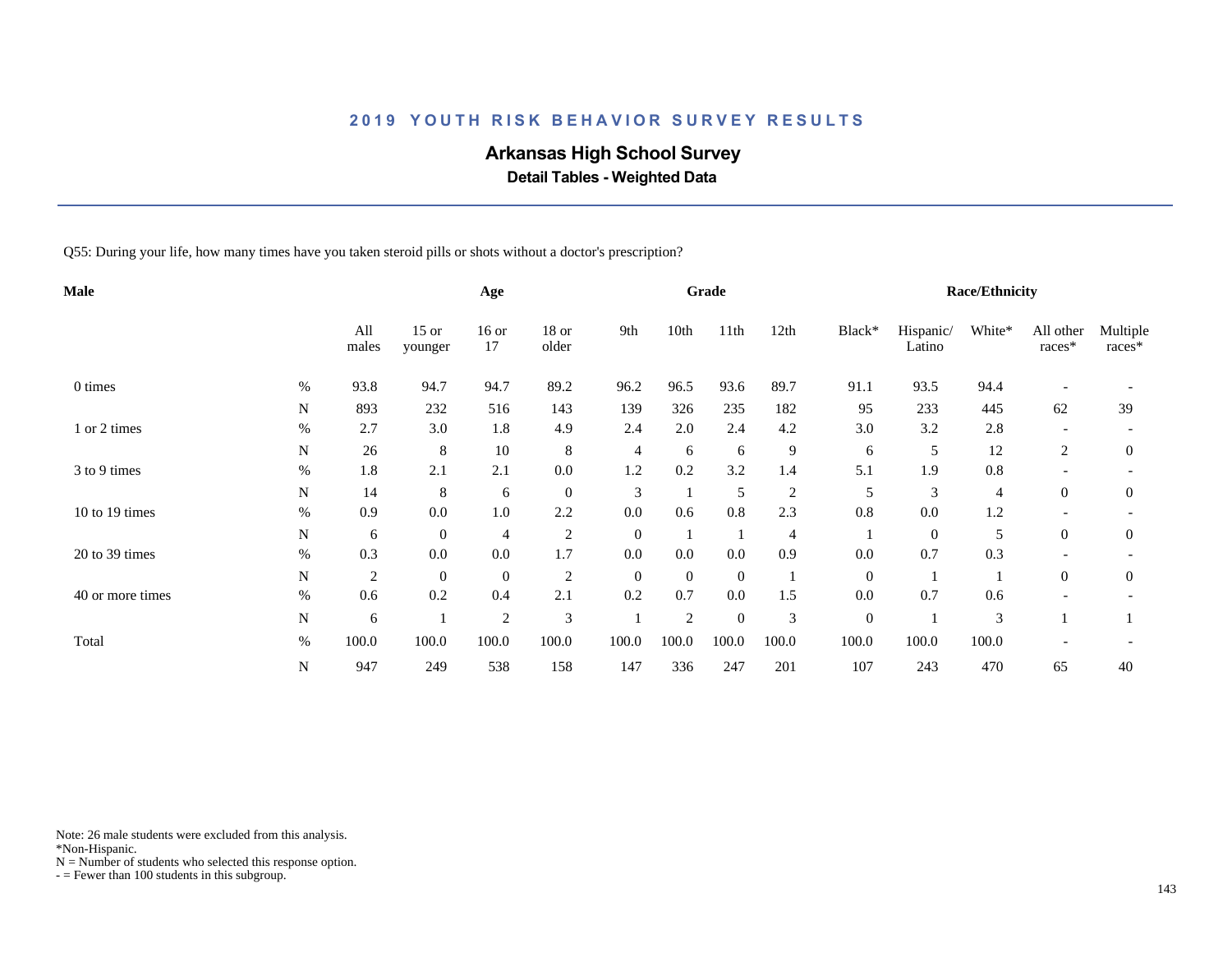# **Arkansas High School Survey**

 **Detail Tables - Weighted Data**

Q55: During your life, how many times have you taken steroid pills or shots without a doctor's prescription?

| <b>Female</b>    |           |                |                    | Age           |                  |                |                | Grade          |                  |                |                     | <b>Race/Ethnicity</b> |                     |                    |
|------------------|-----------|----------------|--------------------|---------------|------------------|----------------|----------------|----------------|------------------|----------------|---------------------|-----------------------|---------------------|--------------------|
|                  |           | All<br>females | $15$ or<br>younger | $16$ or<br>17 | 18 or<br>older   | 9th            | 10th           | 11th           | 12th             | Black*         | Hispanic/<br>Latino | White*                | All other<br>races* | Multiple<br>races* |
| 0 times          | $\%$      | 96.9           | 96.2               | 97.3          | 97.1             | 97.3           | 97.3           | 97.5           | 97.1             | 93.8           | 94.0                | 99.0                  |                     |                    |
|                  | N         | 983            | 312                | 530           | 141              | 191            | 305            | 279            | 202              | 137            | 259                 | 466                   | 56                  | 40                 |
| 1 or 2 times     | $\%$      | 1.2            | 1.3                | 1.4           | 0.4              | 1.5            | 1.4            | 0.7            | 0.5              | 1.8            | 1.8                 | 0.5                   |                     |                    |
|                  | N         | 17             | 6                  | 10            |                  | 5              | 8              |                | $\overline{2}$   | 3              | 5                   | 4                     | 2                   | 3                  |
| 3 to 9 times     | $\%$      | 0.9            | 0.9                | 0.9           | $1.0\,$          | 1.2            | 0.1            | 1.8            | 0.6              | 3.5            | 0.9                 | 0.0                   |                     |                    |
|                  | N         | 10             | $\overline{c}$     | 5             | 3                | $\overline{2}$ | $\overline{c}$ | 3              | 3                | 5              | $\overline{c}$      |                       | 2                   | $\mathbf{0}$       |
| 10 to 19 times   | $\%$      | 0.1            | 0.3                | 0.0           | 0.0              | 0.0            | 0.5            | 0.0            | 0.0              | 0.0            | $0.8\,$             | 0.0                   |                     |                    |
|                  | N         | $\overline{2}$ |                    |               | $\mathbf{0}$     | $\overline{0}$ | $\overline{c}$ | $\overline{0}$ | $\boldsymbol{0}$ | $\overline{0}$ |                     |                       | $\overline{0}$      | $\overline{0}$     |
| 20 to 39 times   | $\%$      | 0.5            | 0.3                | 0.4           | 1.5              | 0.0            | 0.5            | 0.0            | 1.8              | 0.8            | $0.0\,$             | 0.4                   |                     |                    |
|                  | N         | 3              |                    |               |                  | $\mathbf{0}$   |                | $\mathbf{0}$   | $\overline{2}$   |                | $\overline{0}$      |                       | $\overline{0}$      | $\overline{0}$     |
| 40 or more times | $\%$      | 0.3            | 0.9                | 0.0           | 0.0              | 0.0            | 0.3            | 0.1            | 0.0              | 0.0            | 2.4                 | 0.0                   |                     |                    |
|                  | N         | 3              | 2                  |               | $\boldsymbol{0}$ | $\mathbf{0}$   |                |                | $\boldsymbol{0}$ | $\mathbf{0}$   | $\overline{c}$      |                       | $\boldsymbol{0}$    | $\overline{0}$     |
| Total            | $\%$      | 100.0          | 100.0              | 100.0         | 100.0            | 100.0          | 100.0          | 100.0          | 100.0            | 100.0          | 100.0               | 100.0                 |                     |                    |
|                  | ${\bf N}$ | 1,018          | 324                | 548           | 146              | 198            | 319            | 284            | 209              | 146            | 269                 | 474                   | 60                  | 43                 |

Note: 13 female students were excluded from this analysis.

\*Non-Hispanic.

 $N =$  Number of students who selected this response option.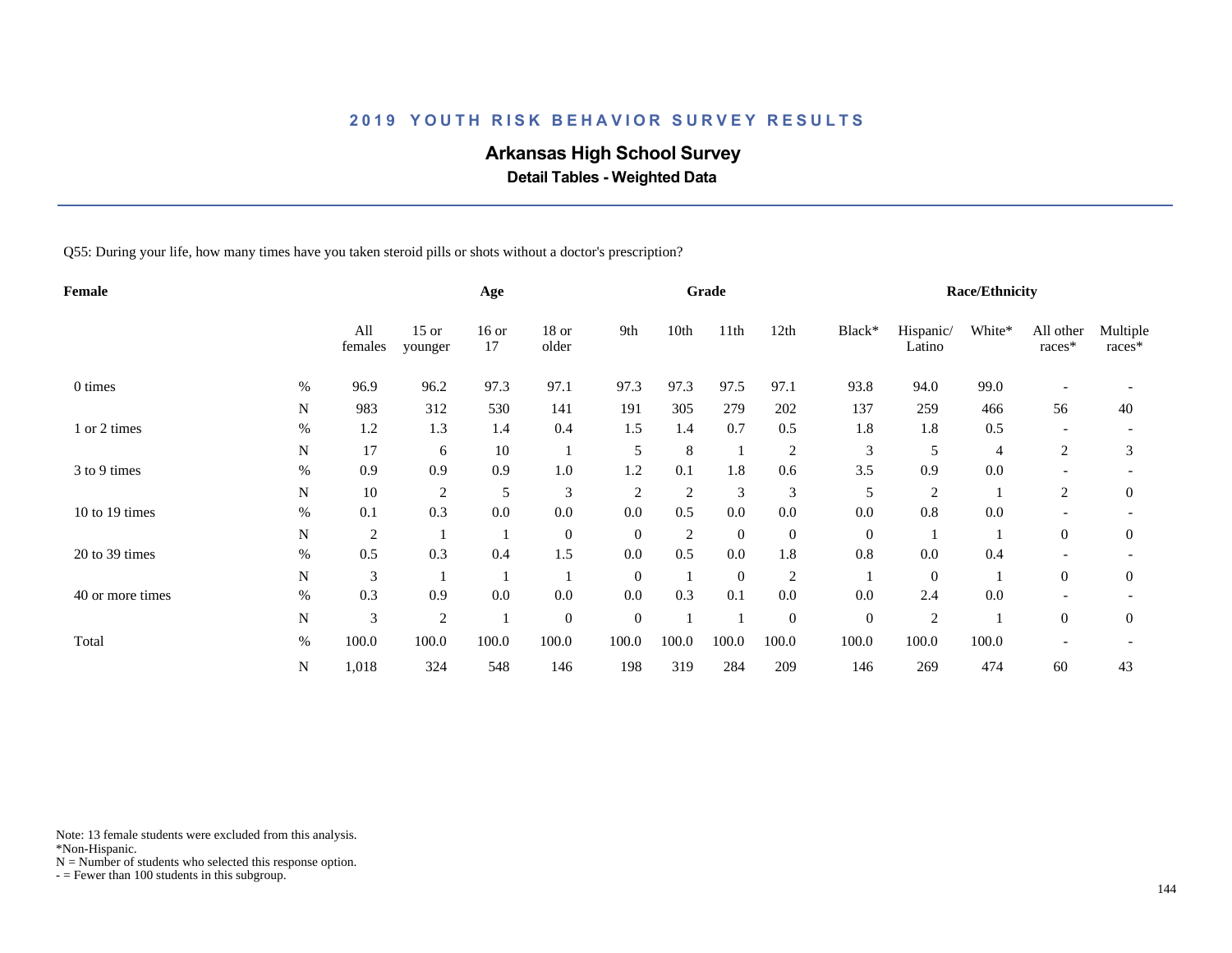# **Arkansas High School Survey**

 **Detail Tables - Weighted Data**

Q56: During your life, how many times have you used a needle to inject any illegal drug into your body?

| Total           |      |       |                    | Age           |                  |       |       | Grade            |       |        |                     | <b>Race/Ethnicity</b> |                     |                          |
|-----------------|------|-------|--------------------|---------------|------------------|-------|-------|------------------|-------|--------|---------------------|-----------------------|---------------------|--------------------------|
|                 |      | Total | $15$ or<br>younger | $16$ or<br>17 | $18$ or<br>older | 9th   | 10th  | 11 <sup>th</sup> | 12th  | Black* | Hispanic/<br>Latino | White*                | All other<br>races* | Multiple<br>races*       |
| 0 times         | $\%$ | 95.6  | 95.8               | 96.0          | 94.0             | 96.6  | 96.5  | 96.3             | 94.3  | 94.3   | 94.5                | 96.4                  | 95.5                |                          |
|                 | N    | 1,878 | 552                | 1,043         | 281              | 330   | 638   | 507              | 381   | 230    | 497                 | 901                   | 122                 | 81                       |
| 1 time          | $\%$ | 2.5   | 1.5                | 2.9           | 3.4              | 2.2   | 1.6   | 3.2              | 2.9   | 3.4    | 3.0                 | 2.3                   | 0.6                 |                          |
|                 | N    | 48    | 12                 | 26            | 9                | 8     | 11    | 15               | 11    | 10     | 9                   | 21                    | 3                   | 2                        |
| 2 or more times | $\%$ | 1.9   | 2.7                | 1.1           | 2.6              | 1.2   | 1.9   | 0.5              | 2.8   | 2.3    | 2.5                 | 1.3                   | 3.9                 | $\overline{\phantom{a}}$ |
|                 | N    | 37    | 17                 | 13            | $\mathcal{I}$    | 6     | 11    | 4                | 12    | 8      | 5                   | 15                    | 4                   | $\theta$                 |
| Total           | %    | 100.0 | 100.0              | 100.0         | 100.0            | 100.0 | 100.0 | 100.0            | 100.0 | 100.0  | 100.0               | 100.0                 | 100.0               | $\overline{\phantom{a}}$ |
|                 | N    | 1,963 | 581                | 1,082         | 297              | 344   | 660   | 526              | 404   | 248    | 511                 | 937                   | 129                 | 83                       |

Note: 61 students were exluded from this analysis.

\*Non-Hispanic.

 $N =$  Number of students who selected this response option.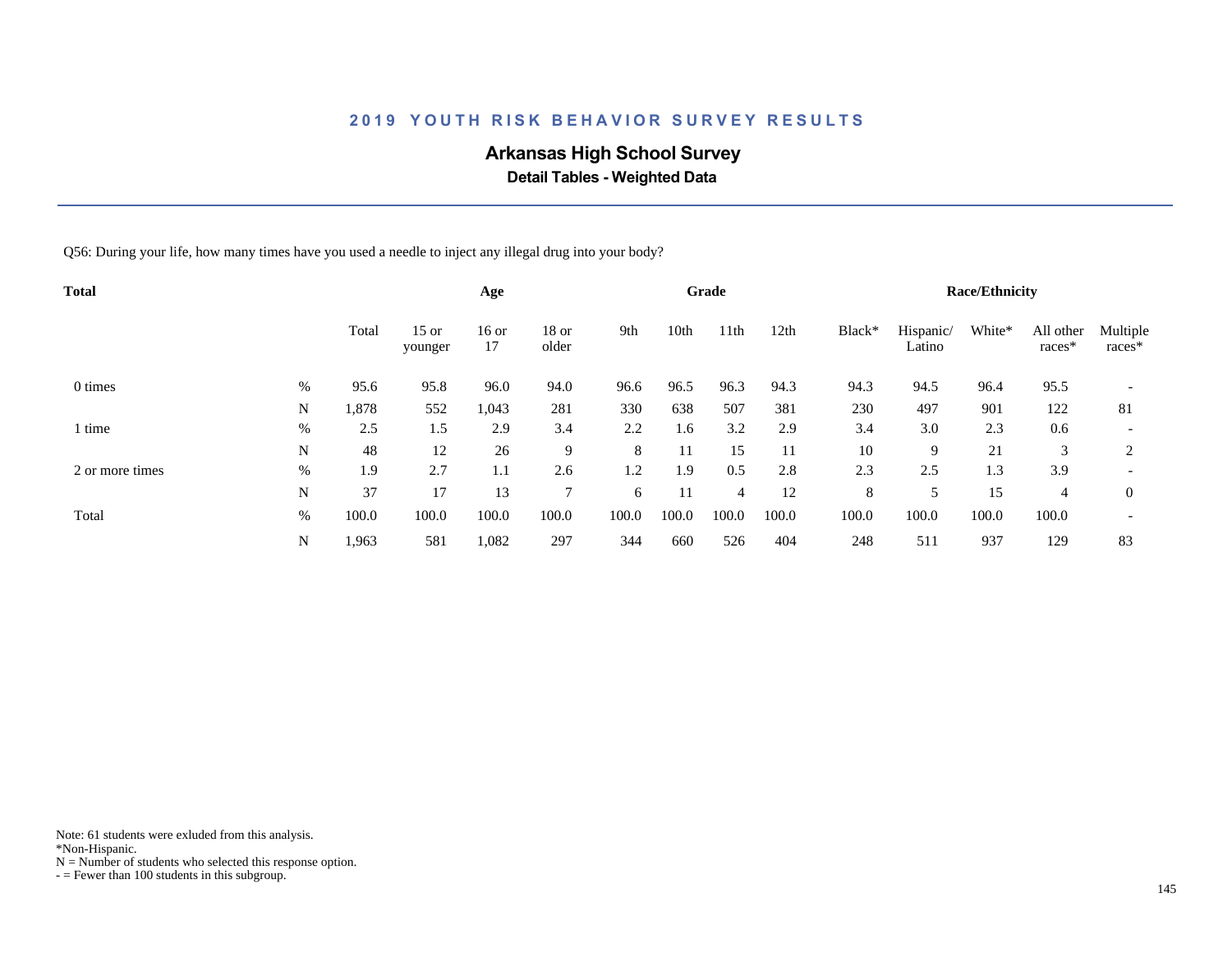# **Arkansas High School Survey**

 **Detail Tables - Weighted Data**

Q56: During your life, how many times have you used a needle to inject any illegal drug into your body?

| <b>Male</b>     |      |              |                    | Age           |                |                |       | Grade |       |        |                     | <b>Race/Ethnicity</b> |                          |                          |
|-----------------|------|--------------|--------------------|---------------|----------------|----------------|-------|-------|-------|--------|---------------------|-----------------------|--------------------------|--------------------------|
|                 |      | All<br>males | $15$ or<br>younger | $16$ or<br>17 | 18 or<br>older | 9th            | 10th  | 11th  | 12th  | Black* | Hispanic/<br>Latino | White*                | All other<br>races*      | Multiple<br>races*       |
| 0 times         | %    | 95.9         | 97.1               | 95.5          | 95.1           | 96.6           | 97.3  | 96.8  | 93.3  | 96.6   | 96.6                | 95.4                  |                          |                          |
|                 | N    | 894          | 235                | 514           | 143            | 139            | 327   | 235   | 181   | 97     | 235                 | 440                   | 62                       | 40                       |
| time            | %    | 2.1          | 1.2                | 2.8           | 1.7            | 1.9            | 1.1   | 2.4   | 2.3   | 0.2    | 3.4                 | 2.4                   | $\overline{\phantom{0}}$ | $\overline{\phantom{a}}$ |
|                 | N    | 20           | 5                  | 11            | $\overline{4}$ | $\overline{2}$ | 4     | 6     | 6     |        |                     | 11                    | 2                        | $\overline{0}$           |
| 2 or more times | $\%$ | 2.0          | 1.7                | 1.7           | 3.2            | 1.4            | 1.5   | 0.8   | 4.4   | 3.1    | 0.0                 | 2.1                   | -                        | $\overline{\phantom{a}}$ |
|                 | N    | 20           | 6                  | 9             | 5              | $\overline{4}$ | 5     | 2     | 9     | 5      | $\overline{0}$      | 14                    |                          | $\overline{0}$           |
| Total           | $\%$ | 100.0        | 100.0              | 100.0         | 100.0          | 100.0          | 100.0 | 100.0 | 100.0 | 100.0  | 100.0               | 100.0                 |                          |                          |
|                 | N    | 934          | 246                | 534           | 152            | 145            | 336   | 243   | 196   | 103    | 240                 | 465                   | 65                       | 40                       |

Note: 39 male students were excluded from this analysis.

\*Non-Hispanic.

 $N =$  Number of students who selected this response option.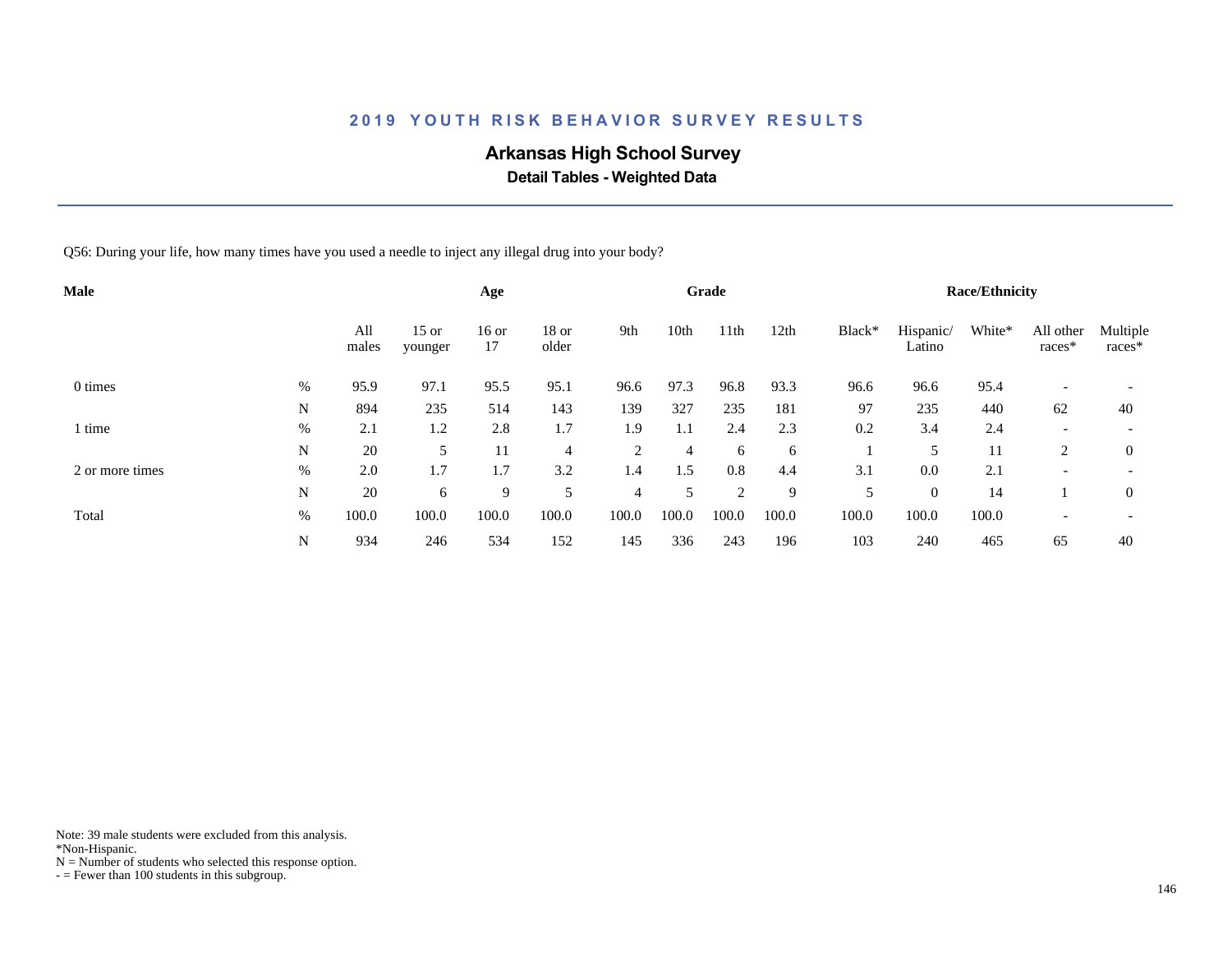# **Arkansas High School Survey**

 **Detail Tables - Weighted Data**

Q56: During your life, how many times have you used a needle to inject any illegal drug into your body?

| <b>Female</b>   |      |                |                    | Age           |                  |       |              | Grade |                |        |                     | <b>Race/Ethnicity</b> |                          |                          |
|-----------------|------|----------------|--------------------|---------------|------------------|-------|--------------|-------|----------------|--------|---------------------|-----------------------|--------------------------|--------------------------|
|                 |      | All<br>females | $15$ or<br>younger | $16$ or<br>17 | $18$ or<br>older | 9th   | 10th         | 11th  | 12th           | Black* | Hispanic/<br>Latino | White*                | All other<br>races*      | Multiple<br>races*       |
| 0 times         | $\%$ | 95.6           | 95.4               | 96.6          | 92.8             | 96.6  | 96.2         | 95.8  | 95.3           | 92.4   | 92.7                | 97.5                  |                          |                          |
|                 | N    | 973            | 310                | 525           | 138              | 190   | 306          | 271   | 200            | 132    | 259                 | 460                   | 57                       | 41                       |
| 1 time          | %    | 3.0            | 1.9                | 3.0           | 5.3              | 2.4   | 2.1          | 4.1   | 3.5            | 6.0    | 2.8                 | 2.1                   | $\overline{\phantom{0}}$ | $\overline{\phantom{a}}$ |
|                 | N    | 27             |                    | 15            | 5                | 6     | $\mathbf{r}$ | 9     | 5              | 9      | 4                   | 10                    |                          | 2                        |
| 2 or more times | %    | 1.4            | 2.7                | 0.4           | 1.9              | 1.0   | 1.8          | 0.0   | 1.3            | 1.6    | 4.6                 | 0.4                   | $\overline{\phantom{0}}$ |                          |
|                 | N    | 12             | 7                  | 3             | $\overline{2}$   | 2     |              |       | $\overline{2}$ | 3      | 5                   |                       | $\overline{c}$           | $\theta$                 |
| Total           | $\%$ | 100.0          | 100.0              | 100.0         | 100.0            | 100.0 | 100.0        | 100.0 | 100.0          | 100.0  | 100.0               | 100.0                 | $\overline{\phantom{0}}$ | $\overline{\phantom{a}}$ |
|                 | N    | 1,012          | 324                | 543           | 145              | 198   | 318          | 281   | 207            | 144    | 268                 | 471                   | 60                       | 43                       |

Note: 19 female students were excluded from this analysis.

\*Non-Hispanic.

 $N =$  Number of students who selected this response option.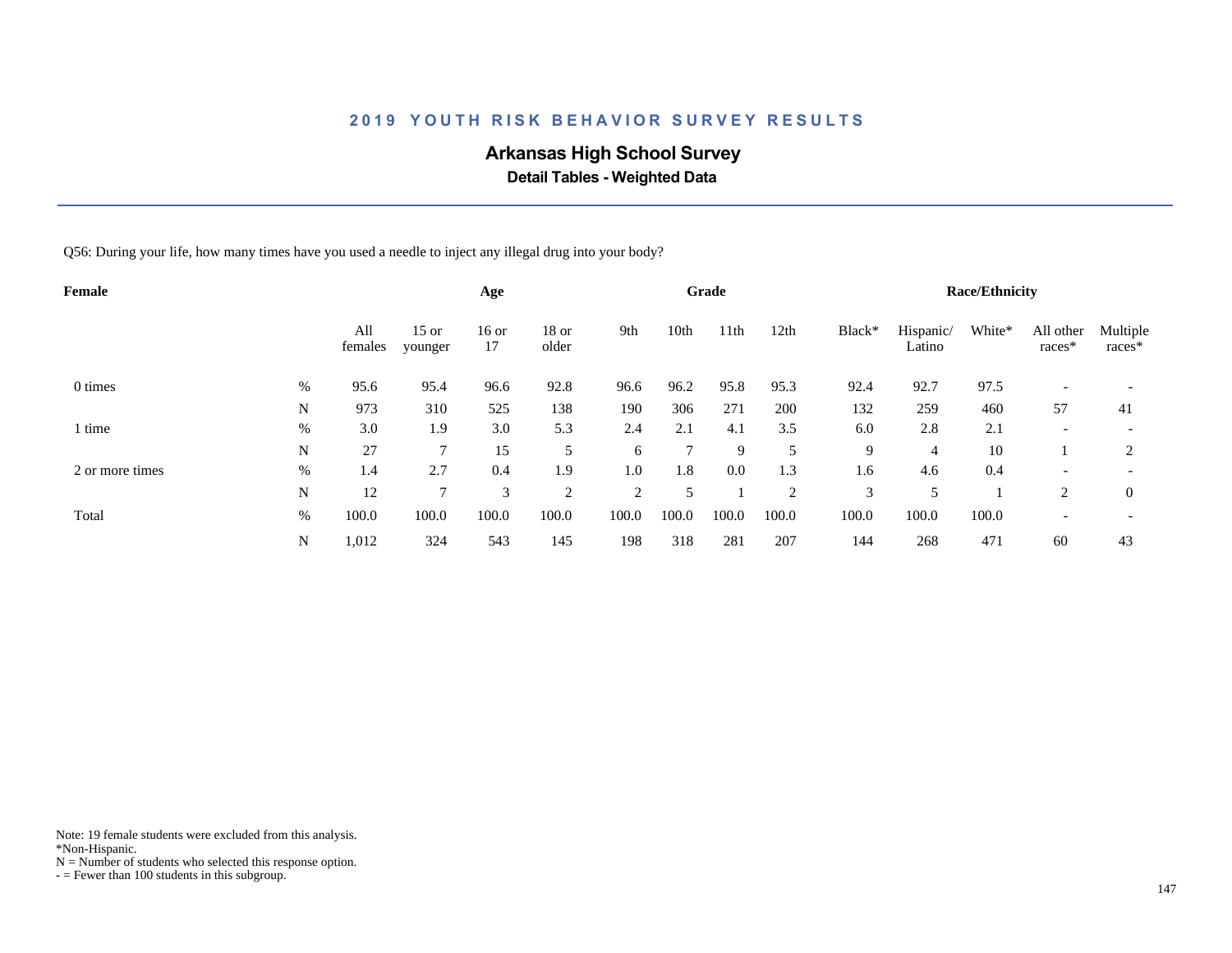# **Arkansas High School Survey**

 **Detail Tables - Weighted Data**

Q57: During the past 12 months, has anyone offered, sold, or given you an illegal drug on school property?

| <b>Total</b> |   |       |                    | Age           |                |       |       | Grade |       |        |                     | <b>Race/Ethnicity</b> |                     |                          |
|--------------|---|-------|--------------------|---------------|----------------|-------|-------|-------|-------|--------|---------------------|-----------------------|---------------------|--------------------------|
| Yes          |   | Total | $15$ or<br>younger | $16$ or<br>17 | 18 or<br>older | 9th   | 10th  | 11th  | 12th  | Black* | Hispanic/<br>Latino | White*                | All other<br>races* | Multiple<br>races*       |
|              | % | 26.7  | 28.7               | 25.4          | 26.8           | 27.8  | 26.2  | 25.8  | 26.0  | 25.2   | 28.3                | 26.5                  | 34.8                |                          |
|              | N | 528   | 171                | 278           | 79             | 103   | 176   | 137   | 105   | 63     | 148                 | 251                   | 30                  | 22                       |
| No           | % | 73.3  | 71.3               | 74.6          | 73.2           | 72.2  | 73.8  | 74.2  | 74.0  | 74.8   | 71.7                | 73.5                  | 65.2                | $\overline{\phantom{a}}$ |
|              | N | 1,425 | 405                | 801           | 216            | 240   | 478   | 393   | 294   | 182    | 365                 | 685                   | 94                  | 60                       |
| Total        | % | 100.0 | 100.0              | 100.0         | 100.0          | 100.0 | 100.0 | 100.0 | 100.0 | 100.0  | 100.0               | 100.0                 | 100.0               | $\overline{\phantom{a}}$ |
|              | N | 1,953 | 576                | 1,079         | 295            | 343   | 654   | 530   | 399   | 245    | 513                 | 936                   | 124                 | 82                       |

Note: 71 students were exluded from this analysis.

\*Non-Hispanic.

 $N =$  Number of students who selected this response option.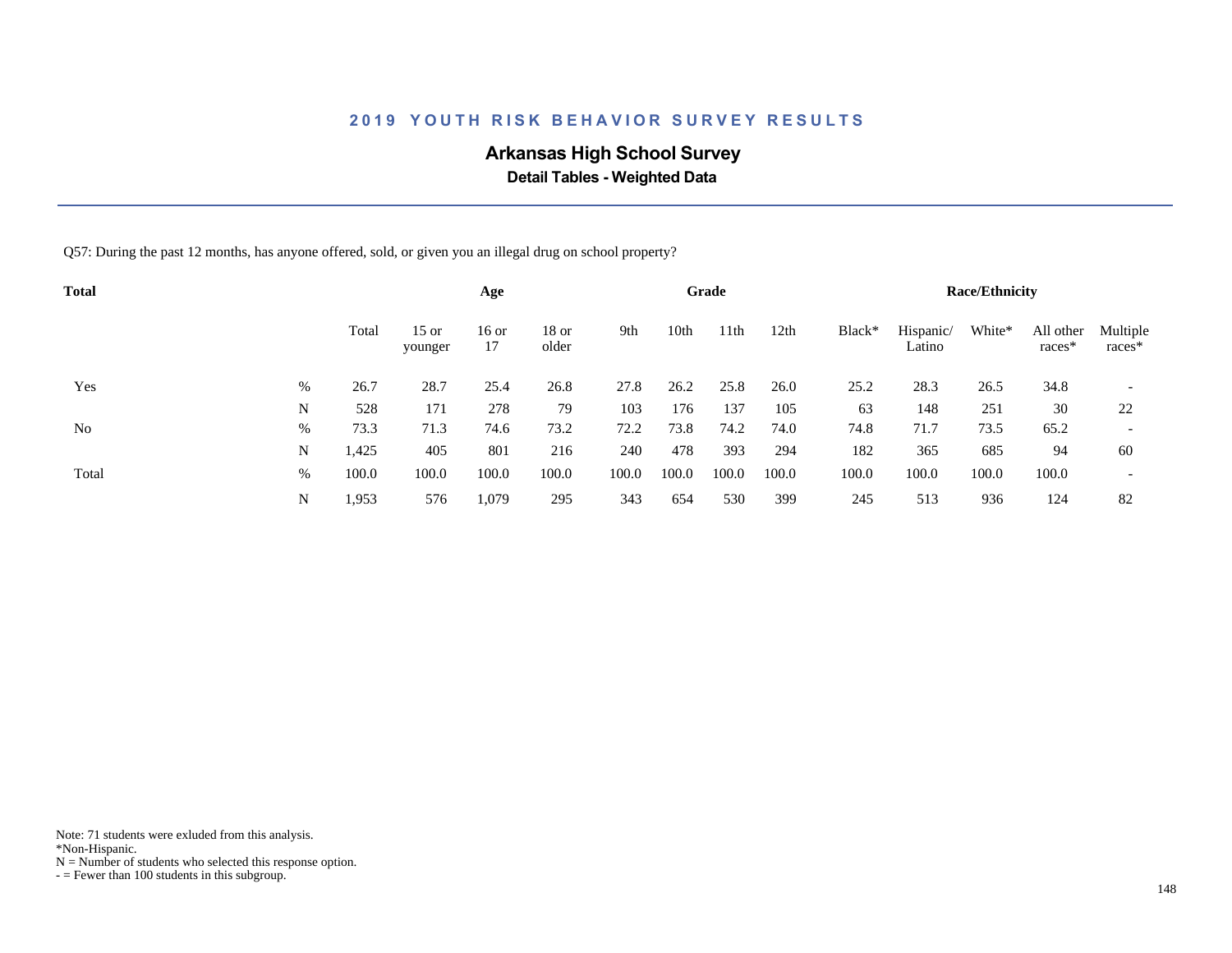# **Arkansas High School Survey**

 **Detail Tables - Weighted Data**

Q57: During the past 12 months, has anyone offered, sold, or given you an illegal drug on school property?

| <b>Male</b> |   |              |                    | Age           |                  |       |       | Grade            |       |        |                     | <b>Race/Ethnicity</b> |                       |                          |
|-------------|---|--------------|--------------------|---------------|------------------|-------|-------|------------------|-------|--------|---------------------|-----------------------|-----------------------|--------------------------|
|             |   | All<br>males | $15$ or<br>younger | $16$ or<br>17 | $18$ or<br>older | 9th   | 10th  | 11 <sup>th</sup> | 12th  | Black* | Hispanic/<br>Latino | White*                | All other<br>$races*$ | Multiple<br>$races*$     |
| Yes         | % | 26.9         | 26.8               | 25.7          | 30.7             | 26.4  | 24.1  | 28.6             | 28.2  | 25.9   | 29.0                | 26.6                  |                       |                          |
|             | N | 253          | 69                 | 140           | 44               | 44    | 83    | 72               | 52    | 30     | 70                  | 122                   | 17                    | 11                       |
| No          | % | 73.1         | 73.2               | 74.3          | 69.3             | 73.6  | 75.9  | 71.4             | 71.8  | 74.1   | 71.0                | 73.4                  |                       | $\overline{\phantom{a}}$ |
|             | N | 681          | 177                | 396           | 106              | 103   | 252   | 174              | 141   | 74     | 171                 | 342                   | 47                    | 29                       |
| Total       | % | 100.0        | 100.0              | 100.0         | 100.0            | 100.0 | 100.0 | 100.0            | 100.0 | 100.0  | 100.0               | 100.0                 |                       | $\overline{\phantom{0}}$ |
|             | N | 934          | 246                | 536           | 150              | 147   | 335   | 246              | 193   | 104    | 241                 | 464                   | 64                    | 40                       |

Note: 39 male students were excluded from this analysis.

\*Non-Hispanic.

 $N =$  Number of students who selected this response option.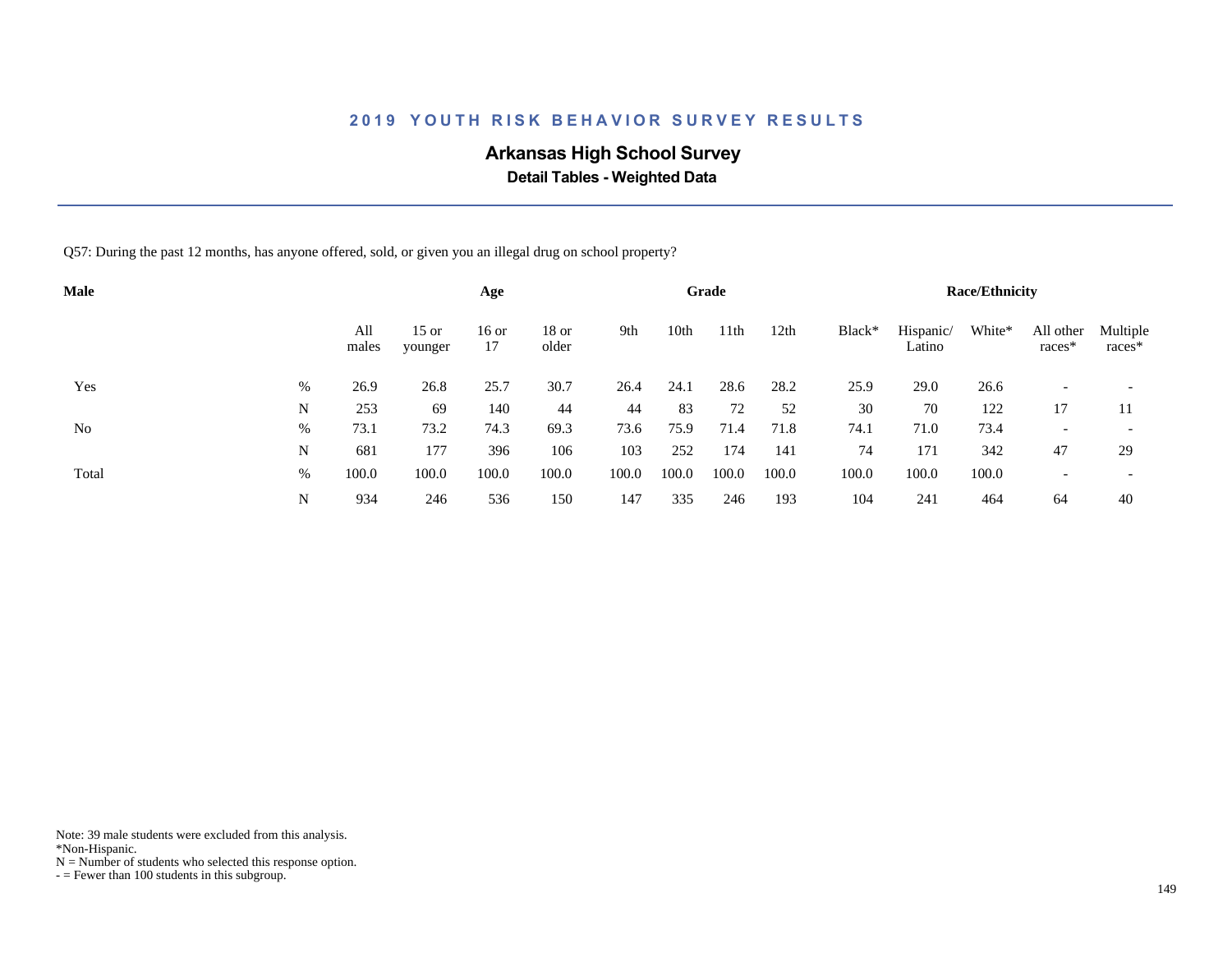# **Arkansas High School Survey**

 **Detail Tables - Weighted Data**

Q57: During the past 12 months, has anyone offered, sold, or given you an illegal drug on school property?

| Female |   |                |                    | Age           |                |       |       | Grade |       |        |                     | <b>Race/Ethnicity</b> |                       |                          |
|--------|---|----------------|--------------------|---------------|----------------|-------|-------|-------|-------|--------|---------------------|-----------------------|-----------------------|--------------------------|
|        |   | All<br>females | $15$ or<br>younger | $16$ or<br>17 | 18 or<br>older | 9th   | 10th  | 11th  | 12th  | Black* | Hispanic/<br>Latino | White*                | All other<br>$races*$ | Multiple<br>$races*$     |
| Yes    | % | 26.3           | 29.8               | 25.1          | 22.6           | 29.2  | 28.0  | 23.1  | 23.8  | 24.7   | 26.5                | 26.4                  |                       |                          |
|        | N | 268            | 96                 | 137           | 35             | 58    | 90    | 65    | 53    | 33     | 75                  | 129                   | 11                    | 11                       |
| No     | % | 73.7           | 70.2               | 74.9          | 77.4           | 70.8  | 72.0  | 76.9  | 76.2  | 75.3   | 73.5                | 73.6                  |                       | $\overline{\phantom{a}}$ |
|        | N | 736            | 224                | 402           | 110            | 137   | 224   | 218   | 152   | 107    | 194                 | 342                   | 46                    | 31                       |
| Total  | % | 100.0          | 100.0              | 100.0         | 100.0          | 100.0 | 100.0 | 100.0 | 100.0 | 100.0  | 100.0               | 100.0                 |                       | $\overline{\phantom{0}}$ |
|        | N | 1,004          | 320                | 539           | 145            | 195   | 314   | 283   | 205   | 140    | 269                 | 471                   | 57                    | 42                       |

Note: 27 female students were excluded from this analysis.

\*Non-Hispanic.

 $N =$  Number of students who selected this response option.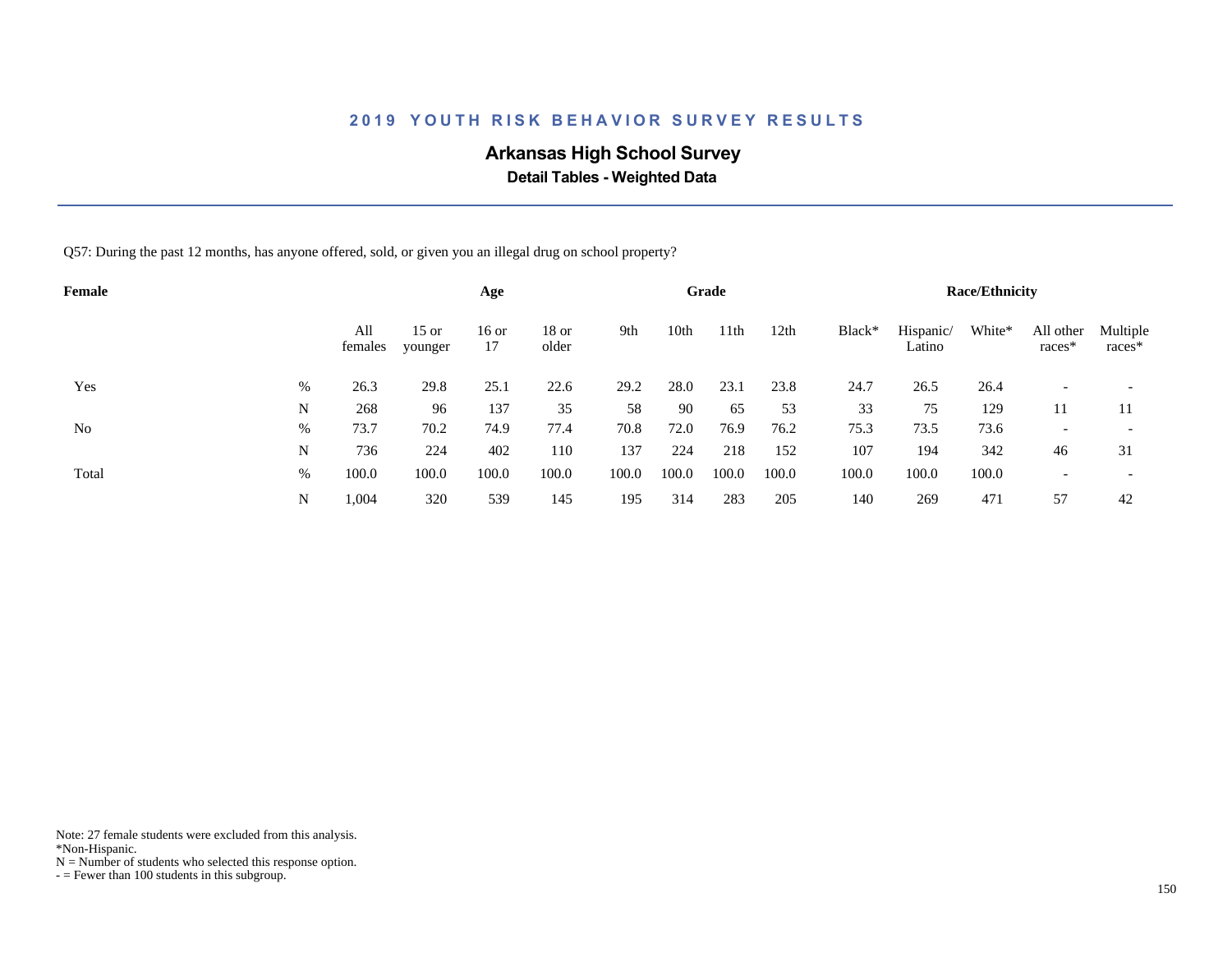# **Arkansas High School Survey**

 **Detail Tables - Weighted Data**

#### Q58: Have you ever had sexual intercourse?

| <b>Total</b> |   |       |                    | Age           |                  |       |       | Grade            |       |        |                     | <b>Race/Ethnicity</b> |                     |                          |
|--------------|---|-------|--------------------|---------------|------------------|-------|-------|------------------|-------|--------|---------------------|-----------------------|---------------------|--------------------------|
|              |   | Total | $15$ or<br>younger | $16$ or<br>17 | $18$ or<br>older | 9th   | 10th  | 11 <sup>th</sup> | 12th  | Black* | Hispanic/<br>Latino | White*                | All other<br>races* | Multiple<br>races*       |
| Yes          | % | 42.7  | 20.2               | 51.8          | 62.1             | 19.2  | 34.8  | 56.7             | 62.8  | 48.3   | 42.3                | 42.1                  | 33.8                |                          |
|              | N | 656   | 97                 | 422           | 136              | 61    | 162   | 240              | 186   | 86     | 166                 | 330                   | 34                  | 28                       |
| No           | % | 57.3  | 79.8               | 48.2          | 37.9             | 80.8  | 65.2  | 43.3             | 37.2  | 51.7   | 57.7                | 57.9                  | 66.2                | $\overline{\phantom{0}}$ |
|              | N | 997   | 380                | 508           | 109              | 236   | 391   | 217              | 147   | 100    | 270                 | 496                   | 66                  | 44                       |
| Total        | % | 100.0 | 100.0              | 100.0         | 100.0            | 100.0 | 100.0 | 100.0            | 100.0 | 100.0  | 100.0               | 100.0                 | 100.0               | $\overline{\phantom{a}}$ |
|              | N | .,653 | 477                | 930           | 245              | 297   | 553   | 457              | 333   | 186    | 436                 | 826                   | 100                 | 72                       |

Note: 371 students were exluded from this analysis.

\*Non-Hispanic.

 $N =$  Number of students who selected this response option.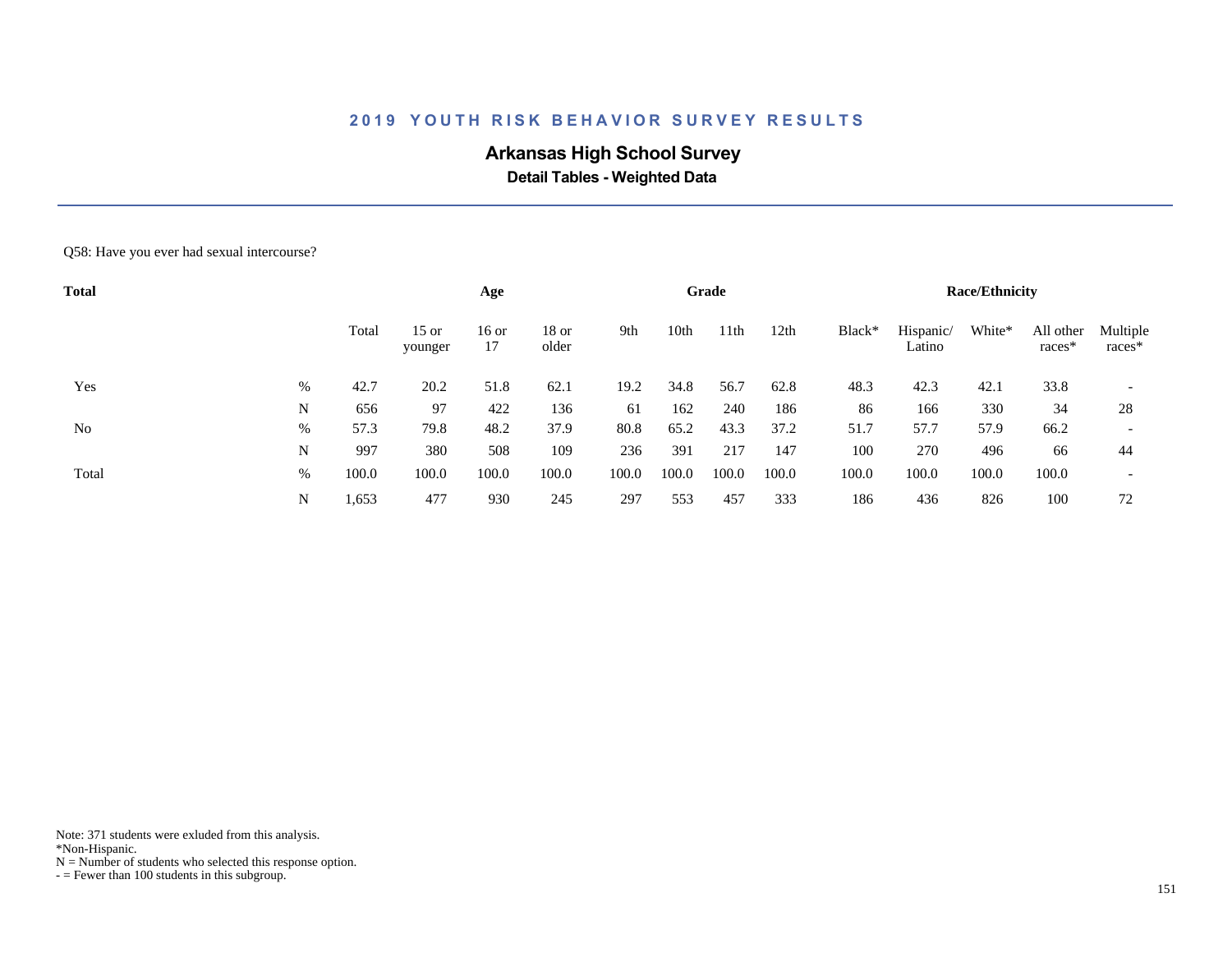# **Arkansas High School Survey**

 **Detail Tables - Weighted Data**

#### Q58: Have you ever had sexual intercourse?

| <b>Male</b> |      |              |                    | Age           |                  |       |                  | Grade |       |                          |                     | <b>Race/Ethnicity</b> |                     |                    |
|-------------|------|--------------|--------------------|---------------|------------------|-------|------------------|-------|-------|--------------------------|---------------------|-----------------------|---------------------|--------------------|
|             |      | All<br>males | $15$ or<br>younger | $16$ or<br>17 | $18$ or<br>older | 9th   | 10 <sub>th</sub> | 11th  | 12th  | Black*                   | Hispanic/<br>Latino | White*                | All other<br>races* | Multiple<br>races* |
| Yes         | $\%$ | 41.8         | 19.7               | 49.9          | 61.0             | 17.5  | 35.1             | 58.8  | 59.6  | $\overline{\phantom{a}}$ | 44.4                | 40.6                  |                     |                    |
|             | N    | 310          | 40                 | 194           | 75               | 23    | 82               | 113   | 88    | 39                       | 84                  | 153                   | 17                  | 12                 |
| No          | $\%$ | 58.2         | 80.3               | 50.1          | 39.0             | 82.5  | 64.9             | 41.2  | 40.4  | $\overline{\phantom{0}}$ | 55.6                | 59.4                  |                     |                    |
|             | N    | 452          | 153                | 249           | 50               | 99    | 194              | 87    | 69    | 31                       | 109                 | 244                   | 35                  | 23                 |
| Total       | %    | 100.0        | 100.0              | 100.0         | 100.0            | 100.0 | 100.0            | 100.0 | 100.0 | $\overline{\phantom{a}}$ | 100.0               | 100.0                 |                     |                    |
|             | N    | 762          | 193                | 443           | 125              | 122   | 276              | 200   | 157   | 70                       | 193                 | 397                   | 52                  | 35                 |

Note: 211 male students were excluded from this analysis.

\*Non-Hispanic.

 $N =$  Number of students who selected this response option.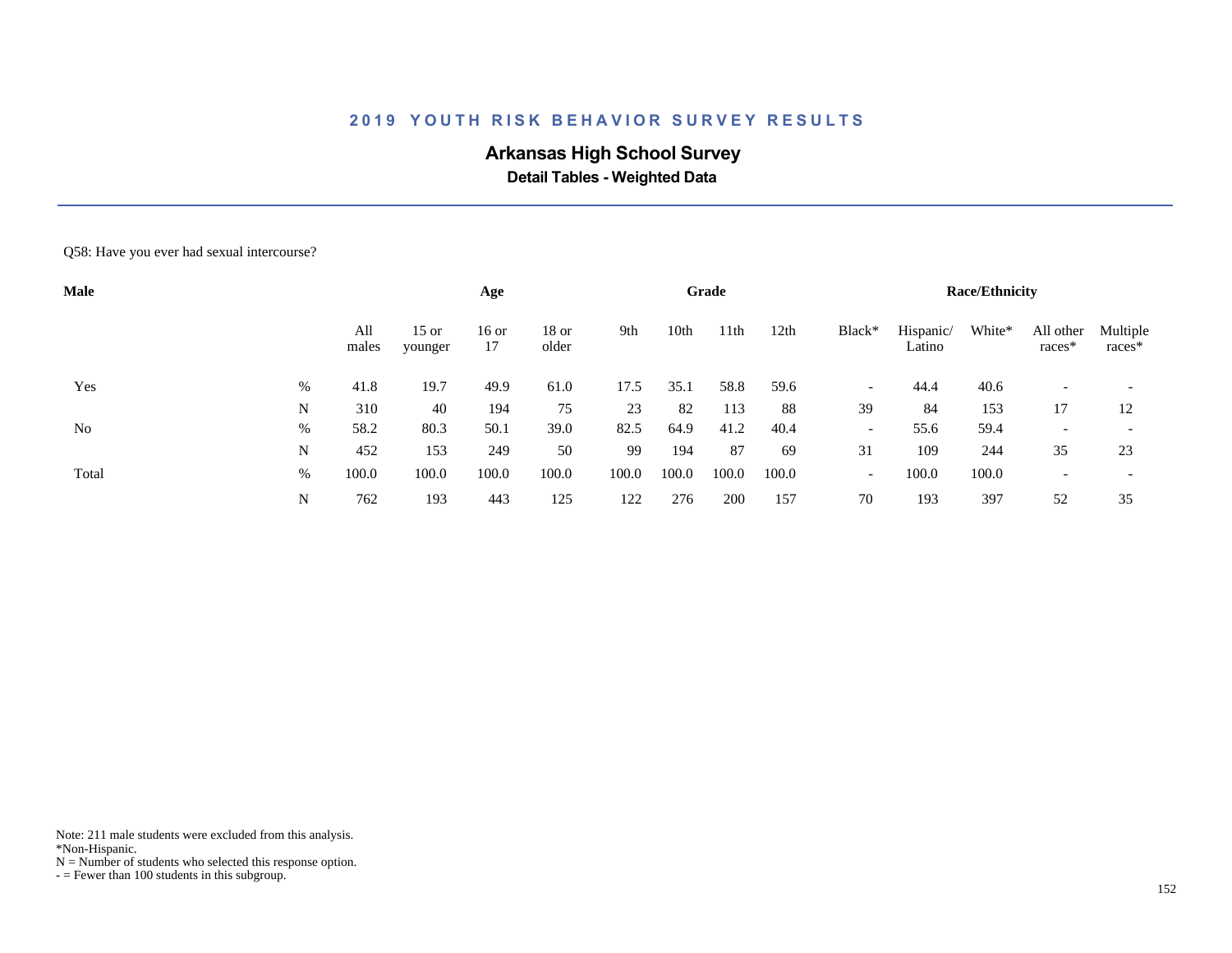# **Arkansas High School Survey**

 **Detail Tables - Weighted Data**

#### Q58: Have you ever had sexual intercourse?

| Female |      |                |                    | Age           |                  |       |       | Grade |       |        |                     | <b>Race/Ethnicity</b> |                     |                          |
|--------|------|----------------|--------------------|---------------|------------------|-------|-------|-------|-------|--------|---------------------|-----------------------|---------------------|--------------------------|
|        |      | All<br>females | $15$ or<br>younger | $16$ or<br>17 | $18$ or<br>older | 9th   | 10th  | 11th  | 12th  | Black* | Hispanic/<br>Latino | White*                | All other<br>races* | Multiple<br>races*       |
| Yes    | $\%$ | 43.2           | 20.5               | 53.2          | 63.4             | 20.8  | 33.3  | 54.5  | 65.9  | 45.8   | 39.9                | 43.5                  |                     |                          |
|        | N    | 342            | 56                 | 225           | 61               | 37    | 78    | 126   | 98    | 46     | 80                  | 176                   | 17                  | 16                       |
| No     | %    | 56.8           | 79.5               | 46.8          | 36.6             | 79.2  | 66.7  | 45.5  | 34.1  | 54.2   | 60.1                | 56.5                  |                     | $\overline{\phantom{0}}$ |
|        | N    | 544            | 226                | 259           | 59               | 137   | 197   | 130   | 78    | 69     | 161                 | 252                   | 30                  | 21                       |
| Total  | %    | 100.0          | 100.0              | 100.0         | 100.0            | 100.0 | 100.0 | 100.0 | 100.0 | 100.0  | 100.0               | 100.0                 |                     |                          |
|        | N    | 886            | 282                | 484           | 120              | 174   | 275   | 256   | 176   | 115    | 241                 | 428                   | 47                  | 37                       |

Note: 145 female students were excluded from this analysis.

\*Non-Hispanic.

 $N =$  Number of students who selected this response option.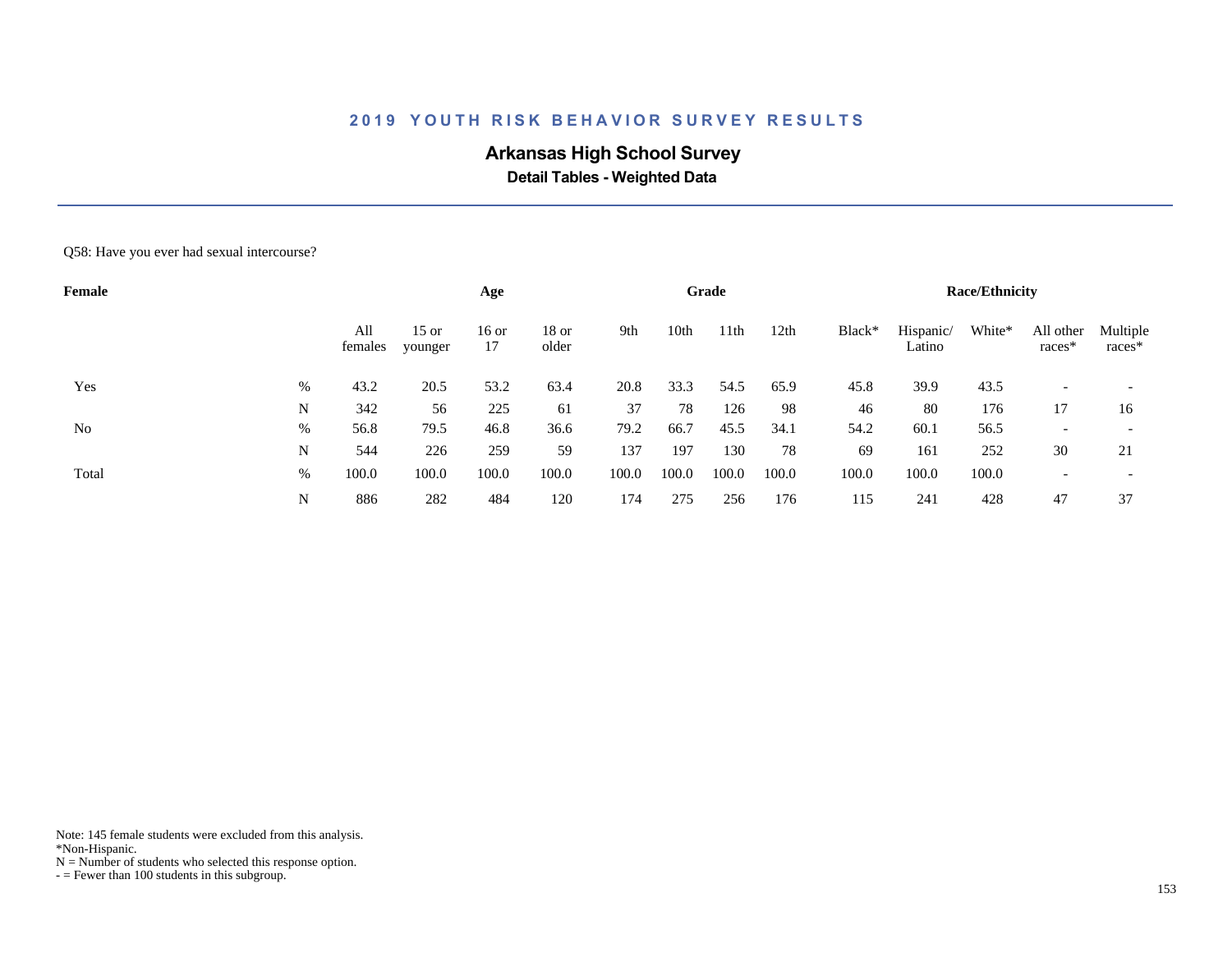# **Arkansas High School Survey**

 **Detail Tables - Weighted Data**

Q59: How old were you when you had sexual intercourse for the first time?

| <b>Total</b>            |           |       | Age                |               |                  |                | Grade          |               |       |        | <b>Race/Ethnicity</b> |                |                     |                    |
|-------------------------|-----------|-------|--------------------|---------------|------------------|----------------|----------------|---------------|-------|--------|-----------------------|----------------|---------------------|--------------------|
|                         |           | Total | $15$ or<br>younger | $16$ or<br>17 | $18$ or<br>older | 9th            | 10th           | 11th          | 12th  | Black* | Hispanic/<br>Latino   | White*         | All other<br>races* | Multiple<br>races* |
| Never had sex           | $\%$      | 56.9  | 79.4               | 48.0          | 37.0             | 80.7           | 65.3           | 42.8          | 36.7  | 50.3   | 57.0                  | 57.9           | 67.1                |                    |
|                         | N         | 992   | 379                | 505           | 108              | 235            | 389            | 216           | 146   | 99     | 266                   | 496            | 66                  | 44                 |
| 11 years old or younger | $\%$      | 3.3   | 3.0                | 3.3           | 3.9              | 2.8            | 1.9            | 3.7           | 4.1   | 4.8    | 5.1                   | 2.7            | 3.4                 |                    |
|                         | ${\bf N}$ | 51    | 11                 | 28            | 12               | $\overline{7}$ | 10             | 19            | 13    | 9      | 19                    | 20             | -1                  | $\mathfrak{2}$     |
| 12 years old            | $\%$      | 1.1   | 1.2                | 0.9           | 1.9              | 0.6            | 1.1            | 1.3           | 1.2   | 2.1    | 1.2                   | 0.7            | 2.5                 |                    |
|                         | N         | 23    | 5                  | 11            | 7                | $\sqrt{2}$     | $\,8\,$        | $\mathfrak s$ | 6     | 5      | $\overline{7}$        | $\overline{7}$ | 2                   | $\boldsymbol{0}$   |
| 13 years old            | %         | 4.6   | 6.2                | 3.7           | 3.7              | 7.0            | 3.5            | 3.6           | 3.5   | 5.3    | 4.9                   | 4.2            | 0.9                 |                    |
|                         | N         | 63    | 23                 | 33            | 6                | 17             | 15             | 19            | 8     | 8      | 17                    | 28             |                     | 6                  |
| 14 years old            | $\%$      | 7.0   | 6.7                | 6.6           | 8.8              | 5.9            | 7.3            | 8.2           | 6.8   | 6.4    | 7.8                   | 7.0            | 8.3                 |                    |
|                         | N         | 112   | 35                 | 58            | 19               | 22             | 34             | 33            | 23    | 17     | 30                    | 54             | 5                   | 3                  |
| 15 years old            | $\%$      | 11.2  | 3.6                | 16.6          | 10.2             | 2.4            | 12.8           | 18.7          | 11.8  | 8.8    | 11.0                  | 12.2           | 7.9                 |                    |
|                         | ${\bf N}$ | 173   | 26                 | 126           | 21               | 10             | 60             | 72            | 30    | 16     | 40                    | 100            | $\overline{7}$      | $\tau$             |
| 16 years old            | $\%$      | 10.9  | 0.0                | 15.7          | 18.9             | 0.6            | 7.7            | 15.8          | 20.8  | 14.3   | 9.0                   | 10.8           | 6.8                 |                    |
|                         | N         | 168   | $\mathbf{0}$       | 129           | 39               | $\overline{c}$ | 32             | 70            | 62    | 24     | 35                    | 86             | 13                  | 8                  |
| 17 years old or older   | $\%$      | 5.0   | 0.0                | 5.2           | 15.7             | 0.0            | 0.5            | 5.8           | 15.1  | 8.1    | 4.0                   | 4.5            | 3.1                 |                    |
|                         | N         | 75    | $\overline{0}$     | 38            | 37               |                | $\overline{c}$ | 24            | 47    | 11     | 19                    | 35             | 5                   | 2                  |
| Total                   | $\%$      | 100.0 | 100.0              | 100.0         | 100.0            | 100.0          | 100.0          | 100.0         | 100.0 | 100.0  | 100.0                 | 100.0          | 100.0               |                    |
|                         | N         | 1,657 | 479                | 928           | 249              | 296            | 550            | 458           | 335   | 189    | 433                   | 826            | 100                 | 72                 |

Note: 367 students were exluded from this analysis.

\*Non-Hispanic.

 $N =$  Number of students who selected this response option.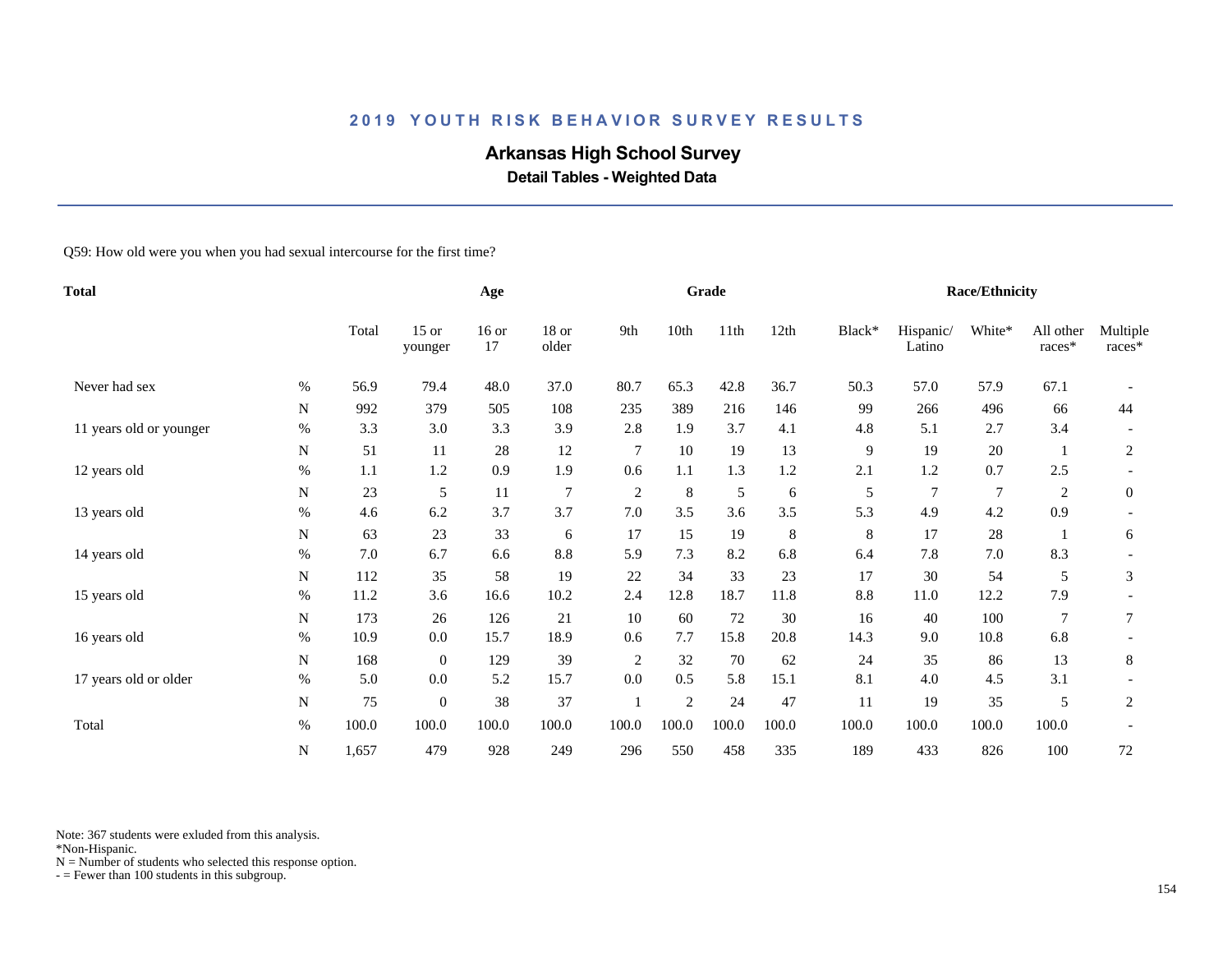# **Arkansas High School Survey**

 **Detail Tables - Weighted Data**

Q59: How old were you when you had sexual intercourse for the first time?

| <b>Male</b>             |             |              | Age                |               |                |                | Grade        |                |         |                          | <b>Race/Ethnicity</b> |         |                     |                    |
|-------------------------|-------------|--------------|--------------------|---------------|----------------|----------------|--------------|----------------|---------|--------------------------|-----------------------|---------|---------------------|--------------------|
|                         |             | All<br>males | $15$ or<br>younger | $16$ or<br>17 | 18 or<br>older | 9th            | 10th         | 11th           | 12th    | Black*                   | Hispanic/<br>Latino   | White*  | All other<br>races* | Multiple<br>races* |
| Never had sex           | $\%$        | 58.0         | 80.0               | 50.2          | 38.5           | 82.5           | 65.1         | 41.2           | 40.4    | $\overline{\phantom{a}}$ | 55.0                  | 59.5    |                     |                    |
|                         | $\mathbf N$ | 450          | 153                | 247           | 50             | 99             | 193          | 86             | 69      | 31                       | 107                   | 244     | 35                  | 23                 |
| 11 years old or younger | $\%$        | 4.6          | 3.3                | 5.1           | 5.2            | 3.8            | 1.9          | 5.9            | 6.9     | $\overline{\phantom{a}}$ | 5.5                   | 3.6     |                     |                    |
|                         | ${\bf N}$   | 30           | 5                  | 19            | 6              | $\overline{4}$ | 5            | 12             | $\,8\,$ | 6                        | 10                    | 12      | -1                  |                    |
| 12 years old            | $\%$        | 1.7          | 1.6                | 1.4           | 2.6            | 0.0            | 1.9          | 2.2            | 1.7     |                          | 1.7                   | $0.8\,$ |                     |                    |
|                         | N           | 15           | 3                  | 7             | 5              | $\theta$       | 5            | $\overline{4}$ | 4       | 4                        | 5                     | 4       | $\overline{0}$      | $\overline{0}$     |
| 13 years old            | $\%$        | 4.6          | 7.0                | 2.9           | 4.7            | 8.4            | 2.2          | 3.5            | 3.5     | $\overline{\phantom{a}}$ | 3.2                   | 4.2     |                     |                    |
|                         | N           | 31           | 10                 | 16            | $\overline{4}$ | 9              | 6            | 10             | 4       | 5                        | 8                     | 13      | $\overline{0}$      | 4                  |
| 14 years old            | %           | 5.5          | 4.4                | 5.3           | 8.1            | 3.9            | 6.6          | 5.9            | 5.8     |                          | 4.7                   | 4.7     |                     |                    |
|                         | N           | 47           | 11                 | 24            | 12             | $\overline{7}$ | 14           | 15             | 11      | 9                        | 13                    | 18      | $\overline{4}$      | 2                  |
| 15 years old            | $\%$        | 11.6         | 3.7                | 17.0          | 10.9           | 1.3            | 11.5         | 21.7           | 13.4    | $\overline{\phantom{a}}$ | 12.5                  | 12.0    |                     |                    |
|                         | ${\bf N}$   | 86           | 12                 | 62            | 12             | $\overline{2}$ | 30           | 37             | 16      | 8                        | 22                    | 48      | 4                   | 3                  |
| 16 years old            | $\%$        | 9.8          | 0.0                | 14.8          | 13.8           | 0.0            | 10.8         | 14.6           | 14.7    | $\overline{\phantom{a}}$ | 11.4                  | 11.3    |                     |                    |
|                         | $\mathbf N$ | 70           | $\mathbf{0}$       | 53            | 17             | $\overline{0}$ | 20           | 26             | 23      | 3                        | 17                    | 42      | 5                   |                    |
| 17 years old or older   | $\%$        | 4.3          | 0.0                | 3.2           | 16.2           | 0.1            | 0.0          | 5.0            | 13.5    | $\overline{\phantom{a}}$ | 6.1                   | 3.9     |                     |                    |
|                         | $\mathbf N$ | 33           | $\overline{0}$     | 11            | 22             |                | $\mathbf{0}$ | $\,8\,$        | 23      | $\overline{4}$           | 10                    | 15      | 2                   |                    |
| Total                   | $\%$        | 100.0        | 100.0              | 100.0         | 100.0          | 100.0          | 100.0        | 100.0          | 100.0   | $\overline{\phantom{a}}$ | 100.0                 | 100.0   |                     |                    |
|                         | ${\bf N}$   | 762          | 194                | 439           | 128            | 122            | 273          | 198            | 158     | 70                       | 192                   | 396     | 51                  | 35                 |

Note: 211 male students were excluded from this analysis.

\*Non-Hispanic.

 $N =$  Number of students who selected this response option.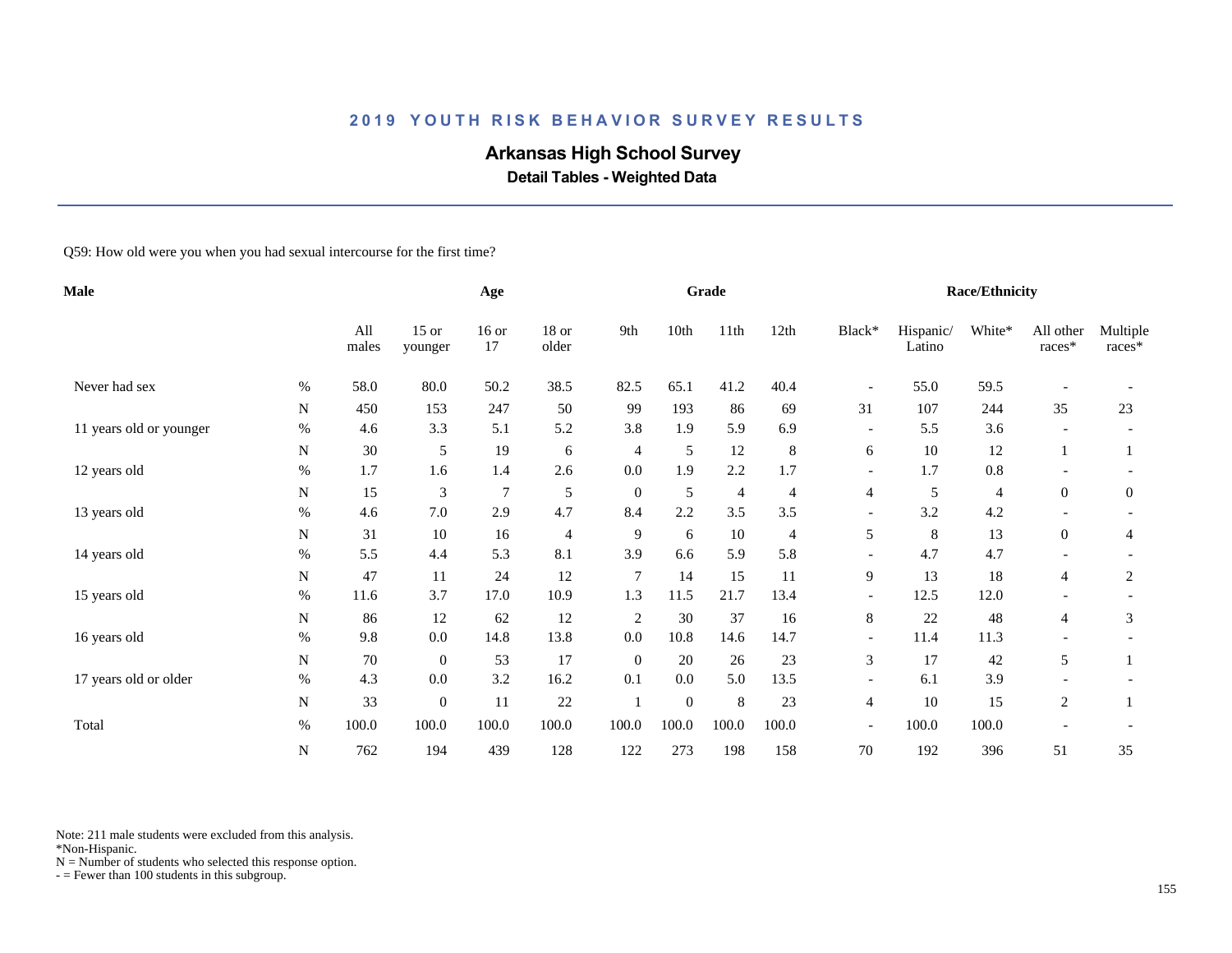# **Arkansas High School Survey**

 **Detail Tables - Weighted Data**

Q59: How old were you when you had sexual intercourse for the first time?

| Female                  |           |                | Age                |                |                |                  | Grade |                |                |                | Race/Ethnicity      |        |                       |                    |
|-------------------------|-----------|----------------|--------------------|----------------|----------------|------------------|-------|----------------|----------------|----------------|---------------------|--------|-----------------------|--------------------|
|                         |           | All<br>females | $15$ or<br>younger | $16$ or<br>17  | 18 or<br>older | 9th              | 10th  | 11th           | 12th           | Black*         | Hispanic/<br>Latino | White* | All other<br>$races*$ | Multiple<br>races* |
| Never had sex           | $\%$      | 56.1           | 79.0               | 46.4           | 35.3           | 79.0             | 66.6  | 44.5           | 33.3           | 51.9           | 59.5                | 56.3   |                       |                    |
|                         | N         | 541            | 225                | 258            | 58             | 136              | 196   | 130            | 77             | 68             | 159                 | 252    | 30                    | 21                 |
| 11 years old or younger | $\%$      | 2.1            | 2.7                | 1.5            | 2.4            | 1.9              | 1.9   | 1.8            | 1.4            | 1.5            | 4.9                 | 1.7    |                       |                    |
|                         | N         | 21             | 6                  | $\overline{9}$ | 6              | 3                | 5     | $\overline{7}$ | 5              | 3              | 9                   | 8      | $\boldsymbol{0}$      |                    |
| 12 years old            | $\%$      | 0.7            | 0.8                | 0.4            | 1.1            | 1.1              | 0.3   | 0.6            | 0.7            | 0.3            | 0.8                 | 0.7    |                       |                    |
|                         | ${\bf N}$ | 8              | $\sqrt{2}$         | 4              | $\overline{c}$ | $\overline{2}$   | 3     | $\mathbf{1}$   | $\sqrt{2}$     |                | $\overline{c}$      | 3      | $\overline{c}$        | $\overline{0}$     |
| 13 years old            | $\%$      | 4.5            | 5.2                | 4.5            | 2.8            | 5.5              | 4.8   | 3.8            | 3.5            | 3.9            | 6.0                 | 4.3    |                       |                    |
|                         | N         | 30             | 11                 | 17             | $\overline{c}$ | $\overline{7}$   | 9     | 9              | $\overline{4}$ | 3              | 8                   | 15     |                       | 2                  |
| 14 years old            | $\%$      | 8.4            | 8.7                | 7.9            | 9.6            | 7.9              | 8.1   | 10.2           | 7.7            | 5.1            | 10.4                | 9.4    |                       |                    |
|                         | N         | 65             | 24                 | 34             | $\overline{7}$ | 15               | 20    | 18             | 12             | 8              | 17                  | 36     | 1                     |                    |
| 15 years old            | $\%$      | 10.7           | 3.5                | 16.1           | 9.3            | 3.4              | 13.6  | 16.2           | 10.3           | 7.2            | 8.8                 | 12.5   |                       |                    |
|                         | N         | 86             | 14                 | 63             | 9              | 8                | 29    | 35             | 14             | 8              | 17                  | 52     | 3                     | 4                  |
| 16 years old            | %         | 11.9           | $0.0\,$            | 16.5           | 24.4           | 1.2              | 4.5   | 16.2           | 26.4           | 20.8           | 7.2                 | 10.3   |                       |                    |
|                         | N         | 97             | $\overline{0}$     | 75             | 22             | $\overline{c}$   | 12    | 43             | 39             | 20             | 18                  | 44     | 8                     | 7                  |
| 17 years old or older   | $\%$      | 5.6            | 0.0                | 6.6            | 15.2           | 0.0              | 0.1   | 6.6            | 16.7           | 9.3            | 2.4                 | 4.8    |                       |                    |
|                         | N         | 41             | $\overline{0}$     | 26             | 15             | $\boldsymbol{0}$ |       | 16             | 24             | $\overline{7}$ | 9                   | 19     | $\mathfrak{Z}$        |                    |
| Total                   | $\%$      | 100.0          | 100.0              | 100.0          | 100.0          | 100.0            | 100.0 | 100.0          | 100.0          | 100.0          | 100.0               | 100.0  |                       |                    |
|                         | ${\bf N}$ | 889            | 282                | 486            | 121            | 173              | 275   | 259            | 177            | 118            | 239                 | 429    | 48                    | 37                 |

Note: 142 female students were excluded from this analysis.

\*Non-Hispanic.

 $N =$  Number of students who selected this response option.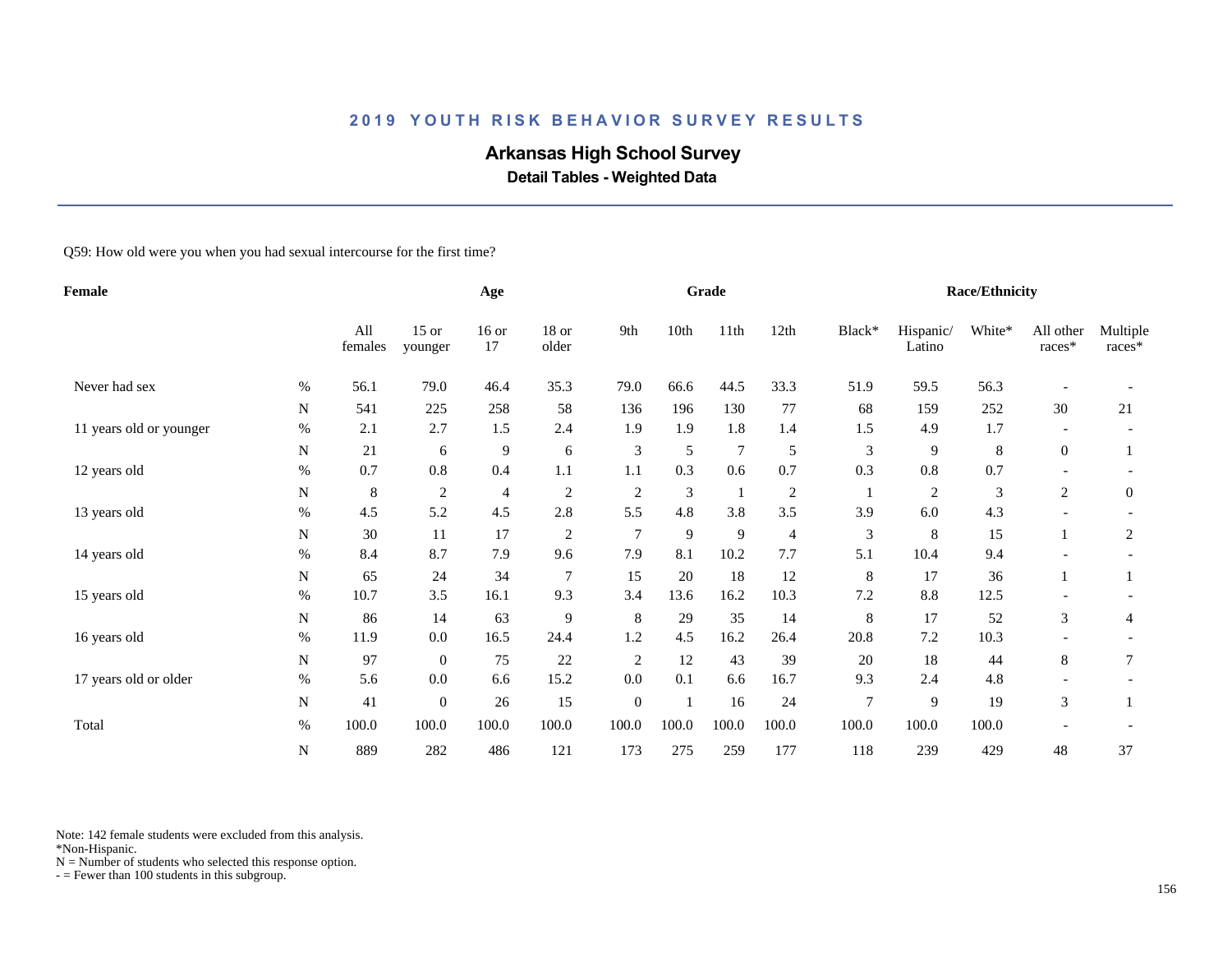# **Arkansas High School Survey**

 **Detail Tables - Weighted Data**

Q60: During your life, with how many people have you had sexual intercourse?

| <b>Total</b>     |           |       |                    | Age           |                |                |       | Grade |       |        |                     | <b>Race/Ethnicity</b> |                     |                      |
|------------------|-----------|-------|--------------------|---------------|----------------|----------------|-------|-------|-------|--------|---------------------|-----------------------|---------------------|----------------------|
|                  |           | Total | $15$ or<br>younger | $16$ or<br>17 | 18 or<br>older | 9th            | 10th  | 11th  | 12th  | Black* | Hispanic/<br>Latino | White*                | All other<br>races* | Multiple<br>$races*$ |
| Never had sex    | $\%$      | 56.9  | 79.3               | 48.3          | 36.8           | 80.7           | 65.2  | 43.0  | 36.6  | 51.0   | 57.1                | 57.7                  | 66.0                |                      |
|                  | N         | 998   | 380                | 509           | 109            | 236            | 392   | 217   | 147   | 101    | 270                 | 496                   | 66                  | 44                   |
| 1 person         | $\%$      | 17.7  | 8.6                | 22.3          | 22.8           | 8.7            | 15.9  | 23.1  | 24.3  | 18.4   | 20.2                | 17.4                  | 12.2                |                      |
|                  | N         | 283   | 50                 | 180           | 53             | 31             | 82    | 94    | 73    | 34     | 71                  | 144                   | 16                  | 10                   |
| 2 people         | %         | 7.9   | 4.9                | 9.4           | 9.7            | 4.9            | 7.2   | 11.7  | 8.4   | 10.1   | 8.0                 | 7.9                   | 3.9                 |                      |
|                  | N         | 138   | 22                 | 87            | 28             | 15             | 38    | 51    | 34    | 19     | 40                  | 68                    | 5                   | 5                    |
| 3 people         | $\%$      | 6.2   | 3.4                | $7.1\,$       | 9.2            | 2.8            | 3.4   | 7.5   | 10.7  | 7.0    | 5.0                 | $6.0\,$               | 3.9                 |                      |
|                  | N         | 83    | 15                 | 53            | 15             | 9              | 12    | 34    | 23    | 12     | 15                  | 42                    | 6                   | 5                    |
| 4 people         | $\%$      | 3.9   | 1.5                | 4.9           | 6.0            | 1.3            | 3.3   | 5.1   | 6.4   | 5.5    | 2.1                 | 4.0                   | 4.9                 |                      |
|                  | N         | 55    | 6                  | 34            | 15             | $\overline{2}$ | 11    | 20    | 20    | 11     | 12                  | 27                    | 3                   | $\mathbf{0}$         |
| 5 people         | $\%$      | 1.5   | 0.0                | 1.8           | 3.5            | 0.0            | 0.7   | 1.3   | 4.3   | 2.2    | 1.2                 | 1.3                   | 2.4                 |                      |
|                  | ${\bf N}$ | 26    | $\mathbf{0}$       | 16            | 10             | $\overline{0}$ | 3     | 8     | 15    | 3      | 9                   | $10\,$                | $\mathfrak{2}$      | $\overline{c}$       |
| 6 or more people | $\%$      | 5.8   | 2.3                | 6.3           | 12.0           | 1.7            | 4.3   | 8.3   | 9.3   | 5.8    | 6.4                 | 5.7                   | 6.8                 |                      |
|                  | ${\bf N}$ | 85    | 10                 | 53            | 22             | 5              | 18    | 35    | 26    | 11     | 22                  | 42                    | 3                   | 6                    |
| Total            | $\%$      | 100.0 | 100.0              | 100.0         | 100.0          | 100.0          | 100.0 | 100.0 | 100.0 | 100.0  | 100.0               | 100.0                 | 100.0               |                      |
|                  | ${\bf N}$ | 1,668 | 483                | 932           | 252            | 298            | 556   | 459   | 338   | 191    | 439                 | 829                   | 101                 | 72                   |

Note: 356 students were exluded from this analysis.

\*Non-Hispanic.

 $N =$  Number of students who selected this response option.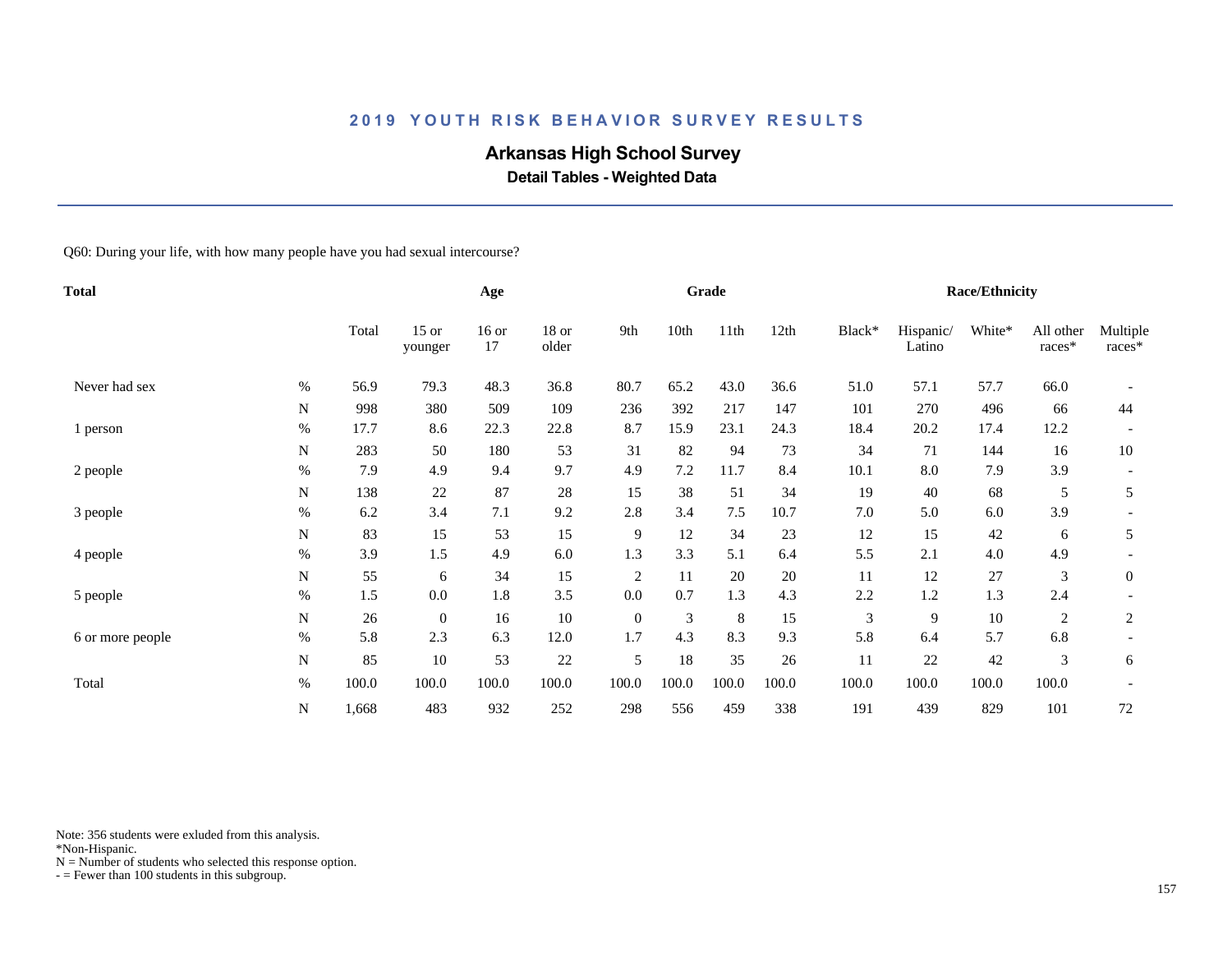# **Arkansas High School Survey**

 **Detail Tables - Weighted Data**

Q60: During your life, with how many people have you had sexual intercourse?

| Male             |           |              |                    | Age           |                |                |                | Grade          |       |                          |                     | <b>Race/Ethnicity</b> |                     |                      |
|------------------|-----------|--------------|--------------------|---------------|----------------|----------------|----------------|----------------|-------|--------------------------|---------------------|-----------------------|---------------------|----------------------|
|                  |           | All<br>males | $15$ or<br>younger | $16$ or<br>17 | 18 or<br>older | 9th            | 10th           | 11th           | 12th  | Black*                   | Hispanic/<br>Latino | White*                | All other<br>races* | Multiple<br>$races*$ |
| Never had sex    | $\%$      | 57.9         | 79.8               | 50.2          | 38.5           | 82.3           | 64.9           | 41.3           | 40.1  | $\overline{\phantom{a}}$ | 55.1                | 59.3                  |                     |                      |
|                  | N         | 452          | 153                | 249           | 50             | 99             | 194            | 87             | 69    | 31                       | 109                 | 244                   | 35                  | 23                   |
| 1 person         | $\%$      | 16.6         | 9.2                | 19.4          | 22.3           | 7.9            | 14.6           | 25.6           | 19.5  | $\overline{\phantom{a}}$ | 22.5                | 16.7                  |                     |                      |
|                  | N         | 123          | 22                 | 73            | 28             | 11             | 39             | 41             | 30    | 12                       | 34                  | 65                    | 5                   | 4                    |
| 2 people         | %         | 7.3          | 3.4                | 8.7           | 10.3           | 2.6            | 8.7            | 9.3            | 9.3   | $\overline{\phantom{a}}$ | 10.0                | 6.8                   |                     |                      |
|                  | N         | 63           | 7                  | 39            | 16             | 5              | 20             | 20             | 18    | 6                        | 22                  | 29                    | 5                   |                      |
| 3 people         | $\%$      | 6.7          | 2.3                | 8.6           | 9.8            | 1.4            | 4.7            | 8.2            | 11.9  |                          | 5.1                 | $6.0\,$               |                     |                      |
|                  | N         | 43           | 6                  | 29            | $\,8\,$        | $\overline{2}$ | 9              | 17             | 11    | $\tau$                   | $\,8\,$             | 20                    | 2                   | 3                    |
| 4 people         | %         | 3.8          | 2.2                | 4.8           | 4.0            | 2.6            | 3.0            | 5.0            | 4.9   |                          | 1.9                 | 4.4                   |                     |                      |
|                  | N         | 25           | 3                  | 16            | 6              | $\sqrt{2}$     | 5              | 9              | 8     | $\overline{4}$           | 5                   | 14                    |                     | $\mathbf{0}$         |
| 5 people         | $\%$      | 0.8          | 0.0                | 0.7           | 2.5            | 0.0            | 0.7            | 0.3            | 2.2   | $\overline{\phantom{a}}$ | 1.7                 | 0.4                   |                     |                      |
|                  | ${\bf N}$ | 11           | $\boldsymbol{0}$   | 5             | 6              | $\mathbf{0}$   | $\mathfrak{2}$ | $\mathfrak{Z}$ | 6     |                          | 5                   | 3                     |                     |                      |
| 6 or more people | $\%$      | 6.9          | 3.1                | 7.6           | 12.5           | 3.2            | 3.4            | 10.3           | 12.0  | $\overline{\phantom{0}}$ | 3.6                 | 6.5                   |                     |                      |
|                  | ${\bf N}$ | 50           | 5                  | 31            | 14             | 4              | $\overline{7}$ | 22             | 17    | 9                        | 11                  | $24\,$                | 3                   | 3                    |
| Total            | $\%$      | 100.0        | 100.0              | 100.0         | 100.0          | 100.0          | 100.0          | 100.0          | 100.0 | $\overline{\phantom{a}}$ | 100.0               | 100.0                 |                     |                      |
|                  | ${\bf N}$ | 767          | 196                | 442           | 128            | 123            | 276            | 199            | 159   | 70                       | 194                 | 399                   | 52                  | 35                   |

Note: 206 male students were excluded from this analysis.

\*Non-Hispanic.

 $N =$  Number of students who selected this response option.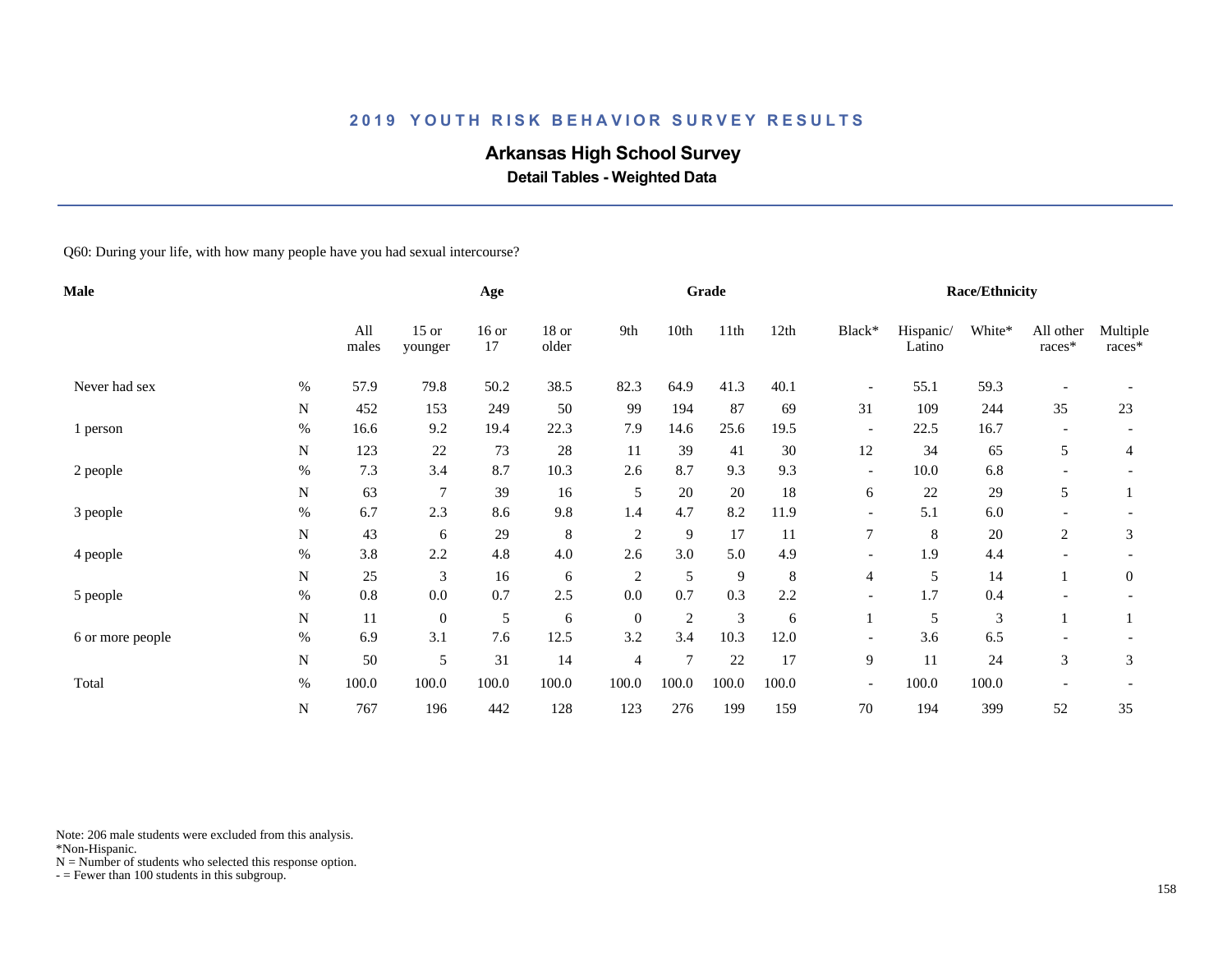# **Arkansas High School Survey**

 **Detail Tables - Weighted Data**

Q60: During your life, with how many people have you had sexual intercourse?

| <b>Female</b>    |             |                |                    | Age           |                  |              |       | Grade |       |                |                     | Race/Ethnicity |                          |                    |
|------------------|-------------|----------------|--------------------|---------------|------------------|--------------|-------|-------|-------|----------------|---------------------|----------------|--------------------------|--------------------|
|                  |             | All<br>females | $15$ or<br>younger | $16$ or<br>17 | $18$ or<br>older | 9th          | 10th  | 11th  | 12th  | Black*         | Hispanic/<br>Latino | White*         | All other<br>races*      | Multiple<br>races* |
| Never had sex    | $\%$        | 56.3           | 78.9               | 46.9          | 35.0             | 79.2         | 66.8  | 44.9  | 33.3  | 53.0           | 59.4                | 56.3           |                          |                    |
|                  | $\mathbf N$ | 545            | 226                | 260           | 59               | 137          | 198   | 130   | 78    | 70             | 161                 | 252            | 30                       | 21                 |
| 1 person         | $\%$        | 18.5           | 8.0                | 24.4          | 23.3             | 9.3          | 16.5  | 20.3  | 28.7  | 19.7           | 18.4                | 17.8           | $\overline{\phantom{a}}$ |                    |
|                  | N           | 157            | 27                 | 105           | 25               | 19           | 42    | 52    | 43    | 21             | 36                  | 78             | 11                       | 6                  |
| 2 people         | $\%$        | 8.6            | 6.3                | 10.1          | 9.0              | 7.1          | 5.7   | 13.9  | 7.6   | 10.4           | 6.5                 | 9.0            | $\overline{\phantom{a}}$ |                    |
|                  | N           | 75             | 15                 | 48            | 12               | 10           | 18    | 31    | 16    | 13             | 18                  | 39             | $\overline{0}$           | 4                  |
| 3 people         | $\%$        | 5.7            | 4.4                | 5.8           | 8.7              | 4.2          | 2.1   | 7.0   | 9.6   | 5.6            | 5.0                 | 6.0            |                          |                    |
|                  | N           | 40             | 9                  | 24            | $\overline{7}$   | 7            | 3     | 17    | 12    | 5              | $\overline{7}$      | $22\,$         | 4                        | $\overline{c}$     |
| 4 people         | $\%$        | 4.0            | 0.8                | 5.0           | 8.0              | 0.0          | 3.6   | 5.2   | 7.8   | 6.8            | 2.4                 | 3.6            |                          |                    |
|                  | N           | 29             | $\overline{c}$     | 18            | 9                | $\mathbf{0}$ | 6     | 11    | 12    | $\overline{7}$ | 7                   | 13             | 2                        | $\boldsymbol{0}$   |
| 5 people         | $\%$        | 2.1            | 0.0                | 2.9           | 4.6              | 0.0          | 0.7   | 2.1   | 6.2   | 2.7            | 0.8                 | 2.3            | $\overline{\phantom{a}}$ |                    |
|                  | ${\bf N}$   | 15             | $\mathbf{0}$       | 11            | 4                | $\mathbf{0}$ |       | 5     | 9     | $\overline{c}$ | 4                   | $\overline{7}$ |                          | 1                  |
| 6 or more people | $\%$        | 4.7            | 1.5                | 4.9           | 11.4             | 0.2          | 4.6   | 6.5   | 6.8   | 1.8            | 7.5                 | 4.9            |                          |                    |
|                  | ${\bf N}$   | 34             | 5                  | 21            | 8                |              | 10    | 13    | 9     | $\sqrt{2}$     | 10                  | 18             | $\overline{0}$           | 3                  |
| Total            | $\%$        | 100.0          | 100.0              | 100.0         | 100.0            | 100.0        | 100.0 | 100.0 | 100.0 | 100.0          | 100.0               | 100.0          |                          |                    |
|                  | ${\bf N}$   | 895            | 284                | 487           | 124              | 174          | 278   | 259   | 179   | 120            | 243                 | 429            | 48                       | 37                 |

Note: 136 female students were excluded from this analysis.

\*Non-Hispanic.

 $N =$  Number of students who selected this response option.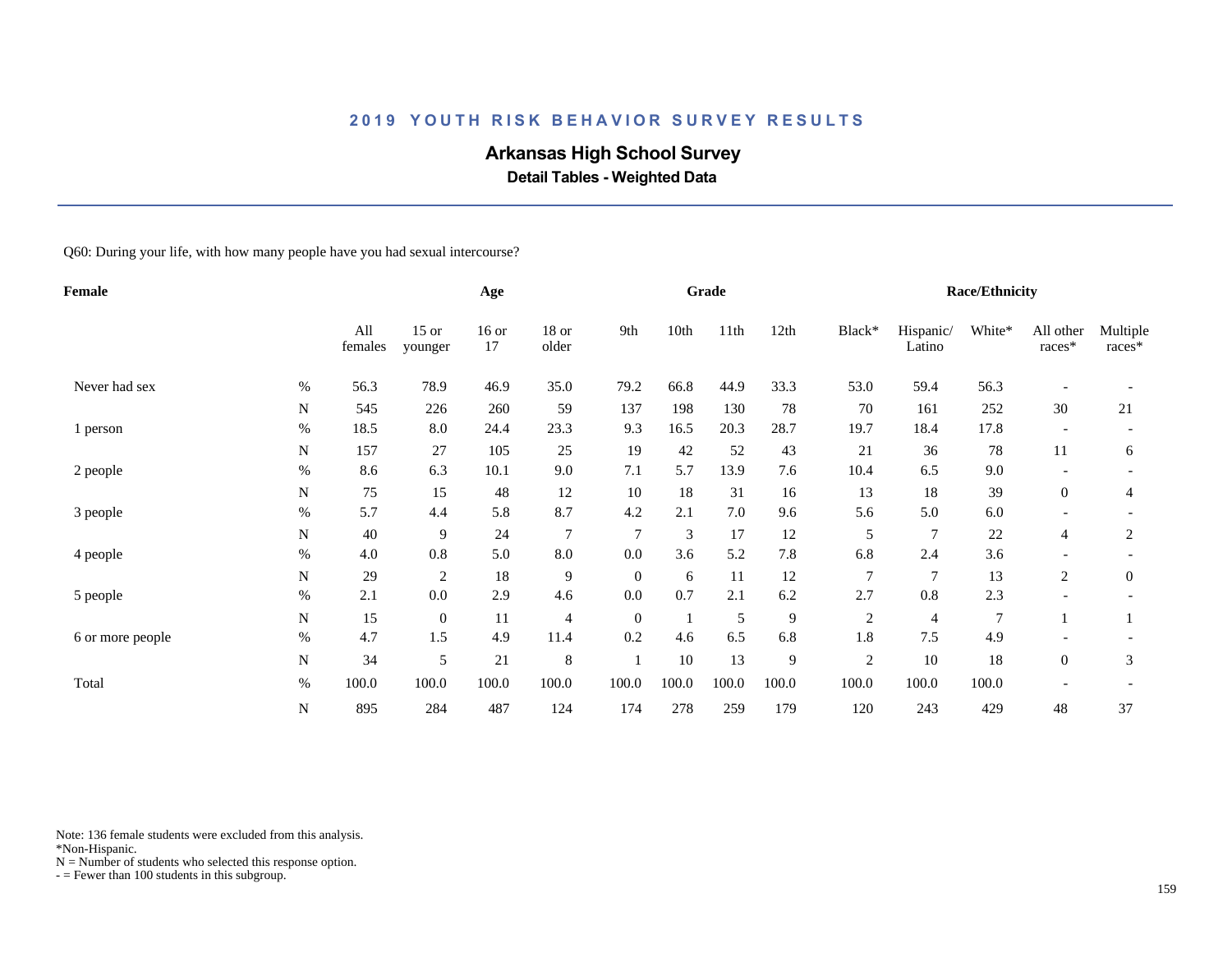# **Arkansas High School Survey**

 **Detail Tables - Weighted Data**

Q61: During the past 3 months, with how many people did you have sexual intercourse?

| <b>Total</b>              |           |       | Age                |               |                  |              | Grade          |                  |                |                  | <b>Race/Ethnicity</b> |              |                       |                    |
|---------------------------|-----------|-------|--------------------|---------------|------------------|--------------|----------------|------------------|----------------|------------------|-----------------------|--------------|-----------------------|--------------------|
|                           |           | Total | $15$ or<br>younger | $16$ or<br>17 | 18 or<br>older   | 9th          | 10th           | 11th             | 12th           | Black*           | Hispanic/<br>Latino   | White*       | All other<br>$races*$ | Multiple<br>races* |
| Never had sex             | $\%$      | 57.0  | 79.4               | 48.2          | 37.0             | 80.9         | 65.2           | 43.1             | 36.7           | 51.0             | 57.7                  | 57.7         | 66.0                  |                    |
|                           | N         | 996   | 380                | 508           | 108              | 236          | 391            | 217              | 146            | 101              | 269                   | 495          | 66                    | 44                 |
| None during past 3 months | $\%$      | 13.2  | 8.5                | 15.2          | 17.0             | 8.9          | 9.5            | 18.7             | 16.8           | 18.3             | 11.2                  | 13.1         | 1.9                   |                    |
|                           | N         | 192   | 39                 | 114           | 39               | 26           | 51             | 66               | 48             | 31               | 45                    | 100          | 4                     | 8                  |
| 1 person                  | $\%$      | 23.2  | 8.2                | 29.8          | 34.5             | 7.3          | 21.3           | 32.1             | 33.6           | 24.5             | 23.4                  | 22.9         | 23.3                  |                    |
|                           | N         | 365   | 44                 | 247           | 74               | 26           | 95             | 139              | 101            | 46               | 92                    | 181          | 26                    | 11                 |
| 2 people                  | %         | 3.6   | 1.3                | 4.4           | 5.6              | 0.6          | 2.3            | 3.7              | 7.9            | 2.6              | 4.3                   | 3.7          | 3.8                   |                    |
|                           | N         | 63    | 9                  | 37            | 16               | 3            | 11             | 21               | 24             | 7                | 17                    | 31           | 3                     | 4                  |
| 3 people                  | $\%$      | 1.5   | 1.1                | 1.3           | 3.1              | 1.5          | 0.5            | 1.4              | 2.8            | 2.1              | 0.3                   | 1.6          | 0.0                   |                    |
|                           | N         | 16    | 3                  | $\,$ 8 $\,$   | 5                | 3            |                | 5                | $\overline{7}$ | $\overline{2}$   | 2                     | $10\,$       | $\overline{0}$        | 2                  |
| 4 people                  | $\%$      | 0.7   | 0.4                | 0.7           | 1.3              | 0.5          | $1.0\,$        | 0.5              | 0.8            | 1.5              | 0.7                   | 0.4          | 0.0                   |                    |
|                           | ${\bf N}$ | 16    | $\sqrt{2}$         | 10            | 4                |              | $\overline{4}$ | 6                | $\overline{4}$ | 4                | 6                     | 4            | $\overline{0}$        |                    |
| 5 people                  | $\%$      | 0.0   | $0.0\,$            | 0.0           | 0.0              | $0.0\,$      | $0.0\,$        | 0.0              | 0.0            | 0.0              | 0.1                   | $0.0\,$      | 0.0                   |                    |
|                           | N         |       | $\boldsymbol{0}$   |               | $\boldsymbol{0}$ | $\mathbf{0}$ | $\mathbf{0}$   | $\boldsymbol{0}$ |                | $\boldsymbol{0}$ |                       | $\mathbf{0}$ | $\overline{0}$        | $\boldsymbol{0}$   |
| 6 or more people          | $\%$      | 0.8   | 1.0                | 0.4           | 1.6              | 0.4          | 0.3            | 0.5              | 1.4            | 0.0              | 2.3                   | 0.5          | 5.1                   |                    |
|                           | ${\bf N}$ | 13    | $\mathfrak s$      | 5             | 3                | $\sqrt{2}$   | 2              | $\overline{4}$   | $\overline{4}$ | $\boldsymbol{0}$ | 4                     | 6            | $\overline{c}$        | 1                  |
| Total                     | $\%$      | 100.0 | 100.0              | 100.0         | 100.0            | 100.0        | 100.0          | 100.0            | 100.0          | 100.0            | 100.0                 | 100.0        | 100.0                 |                    |
|                           | N         | 1,662 | 482                | 930           | 249              | 297          | 555            | 458              | 335            | 191              | 436                   | 827          | 101                   | 71                 |

Note: 362 students were exluded from this analysis.

\*Non-Hispanic.

 $N =$  Number of students who selected this response option.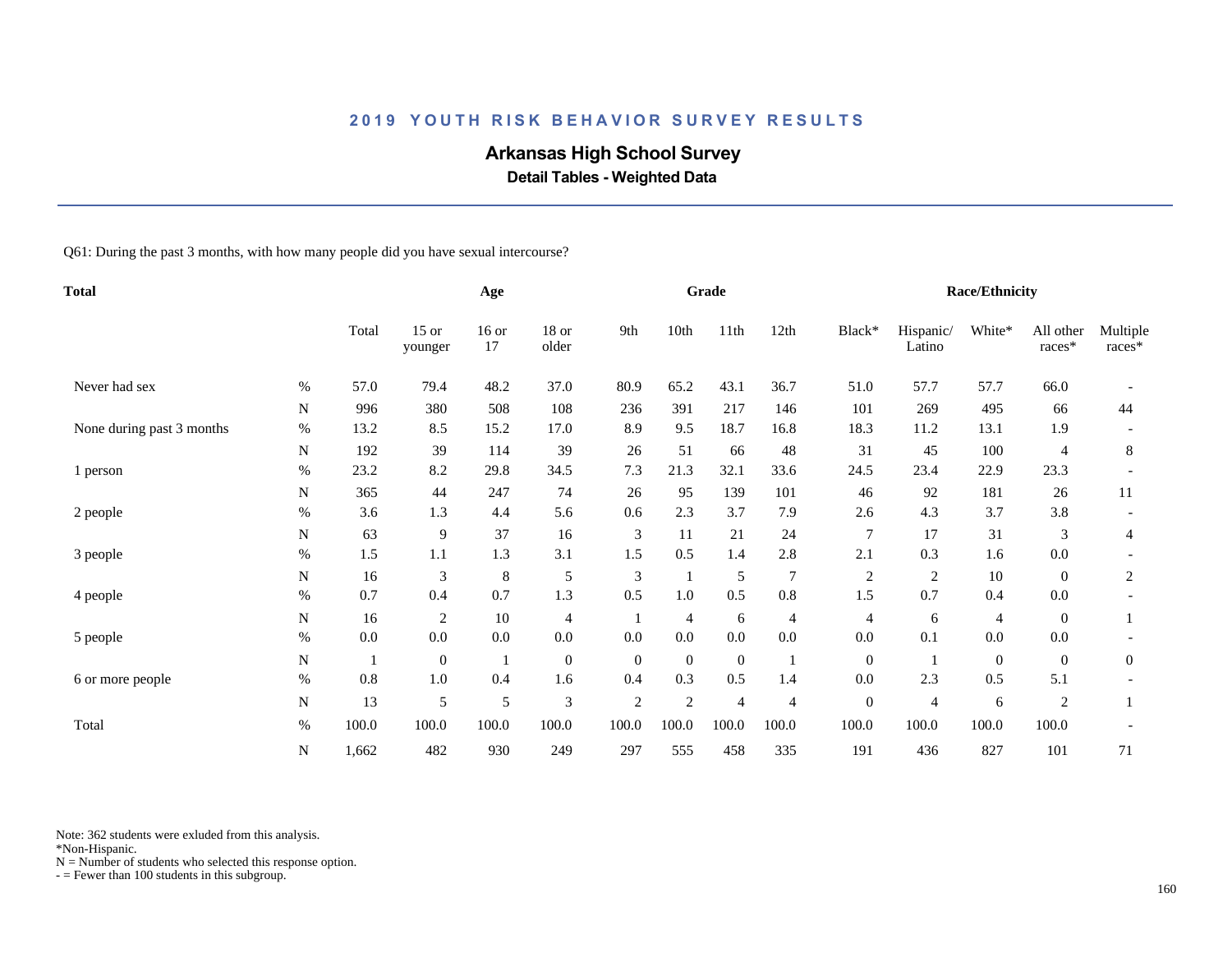# **Arkansas High School Survey**

 **Detail Tables - Weighted Data**

Q61: During the past 3 months, with how many people did you have sexual intercourse?

| <b>Male</b>               |             |                | Age                |                |                |                | Grade          |                |                  |                          | <b>Race/Ethnicity</b> |                |                     |                    |
|---------------------------|-------------|----------------|--------------------|----------------|----------------|----------------|----------------|----------------|------------------|--------------------------|-----------------------|----------------|---------------------|--------------------|
|                           |             | All<br>males   | $15$ or<br>younger | $16$ or<br>17  | 18 or<br>older | 9th            | 10th           | 11th           | 12th             | Black*                   | Hispanic/<br>Latino   | White*         | All other<br>races* | Multiple<br>races* |
| Never had sex             | $\%$        | 58.1           | 80.2               | 50.2           | 38.9           | 82.8           | 64.7           | 41.4           | 40.4             | $\overline{\phantom{a}}$ | 56.5                  | 59.3           |                     |                    |
|                           | ${\bf N}$   | 451            | 153                | 248            | 50             | 99             | 193            | 87             | 69               | 31                       | 109                   | 243            | 35                  | 23                 |
| None during past 3 months | $\%$        | 13.6           | 7.0                | 15.9           | 19.8           | 7.4            | 8.3            | 21.3           | 19.3             | $\overline{\phantom{a}}$ | 13.2                  | 12.0           |                     |                    |
|                           | N           | 99             | 14                 | 60             | 25             | 9              | 27             | 35             | 27               | 15                       | 27                    | 47             | -1                  | 6                  |
| 1 person                  | $\%$        | 20.6           | 8.5                | 26.1           | 27.6           | 5.2            | 22.5           | 32.0           | 23.3             | $\overline{\phantom{a}}$ | 25.0                  | 21.6           |                     |                    |
|                           | N           | 152            | 20                 | 99             | 33             | 9              | 45             | 58             | 37               | 15                       | 42                    | $80\,$         | 11                  |                    |
| 2 people                  | $\%$        | 3.9            | 0.5                | 5.0            | 7.0            | 0.0            | 2.4            | 3.3            | 10.3             | $\overline{\phantom{a}}$ | 2.9                   | 4.1            |                     |                    |
|                           | N           | 33             | $\overline{c}$     | $20\,$         | $10\,$         | $\mathbf{0}$   | 6              | 12             | 13               | 5                        | $\,8\,$               | 16             | 3                   |                    |
| 3 people                  | $\%$        | 1.5            | 2.3                | 0.9            | 2.0            | 2.8            | $0.0\,$        | 1.3            | 2.0              | $\overline{\phantom{a}}$ | 0.2                   | 1.4            |                     |                    |
|                           | $\mathbf N$ | $\overline{7}$ | 2                  | $\mathfrak{Z}$ | $\overline{c}$ | $\overline{2}$ | $\overline{0}$ | $\overline{2}$ | 3                |                          |                       | 4              | $\overline{0}$      |                    |
| 4 people                  | $\%$        | $1.2\,$        | 0.9                | $1.2\,$        | 1.6            | $1.0\,$        | 1.8            | 0.2            | 1.7              | $\overline{\phantom{a}}$ | 1.3                   | 0.6            |                     |                    |
|                           | N           | 11             | $\sqrt{2}$         | 6              | 3              |                | 3              | $\overline{2}$ | $\overline{4}$   | 3                        | $\overline{4}$        | $\overline{c}$ | $\overline{0}$      |                    |
| 5 people                  | $\%$        | $0.0\,$        | $0.0\,$            | $0.0\,$        | $0.0\,$        | 0.0            | 0.0            | $0.0\,$        | 0.0              |                          | 0.0                   | 0.0            |                     |                    |
|                           | N           | $\mathbf{0}$   | $\boldsymbol{0}$   | $\mathbf{0}$   | $\mathbf{0}$   | $\mathbf{0}$   | $\overline{0}$ | $\mathbf{0}$   | $\boldsymbol{0}$ | $\overline{0}$           | $\overline{0}$        | $\mathbf{0}$   | $\overline{0}$      | $\overline{0}$     |
| 6 or more people          | $\%$        | 1.1            | 0.6                | 0.7            | 3.2            | 0.8            | 0.3            | 0.5            | 3.0              | $\overline{\phantom{a}}$ | 0.9                   | 1.0            |                     |                    |
|                           | ${\bf N}$   | 9              | $\mathfrak{2}$     | 4              | 3              | $\sqrt{2}$     |                | $\overline{2}$ | $\overline{4}$   | $\boldsymbol{0}$         | -1                    | 5              | $\overline{c}$      |                    |
| Total                     | $\%$        | 100.0          | 100.0              | 100.0          | 100.0          | 100.0          | 100.0          | 100.0          | 100.0            | $\overline{\phantom{a}}$ | 100.0                 | 100.0          |                     |                    |
|                           | N           | 762            | 195                | 440            | 126            | 122            | 275            | 198            | 157              | 70                       | 192                   | 397            | 52                  | 34                 |

Note: 211 male students were excluded from this analysis.

\*Non-Hispanic.

 $N =$  Number of students who selected this response option.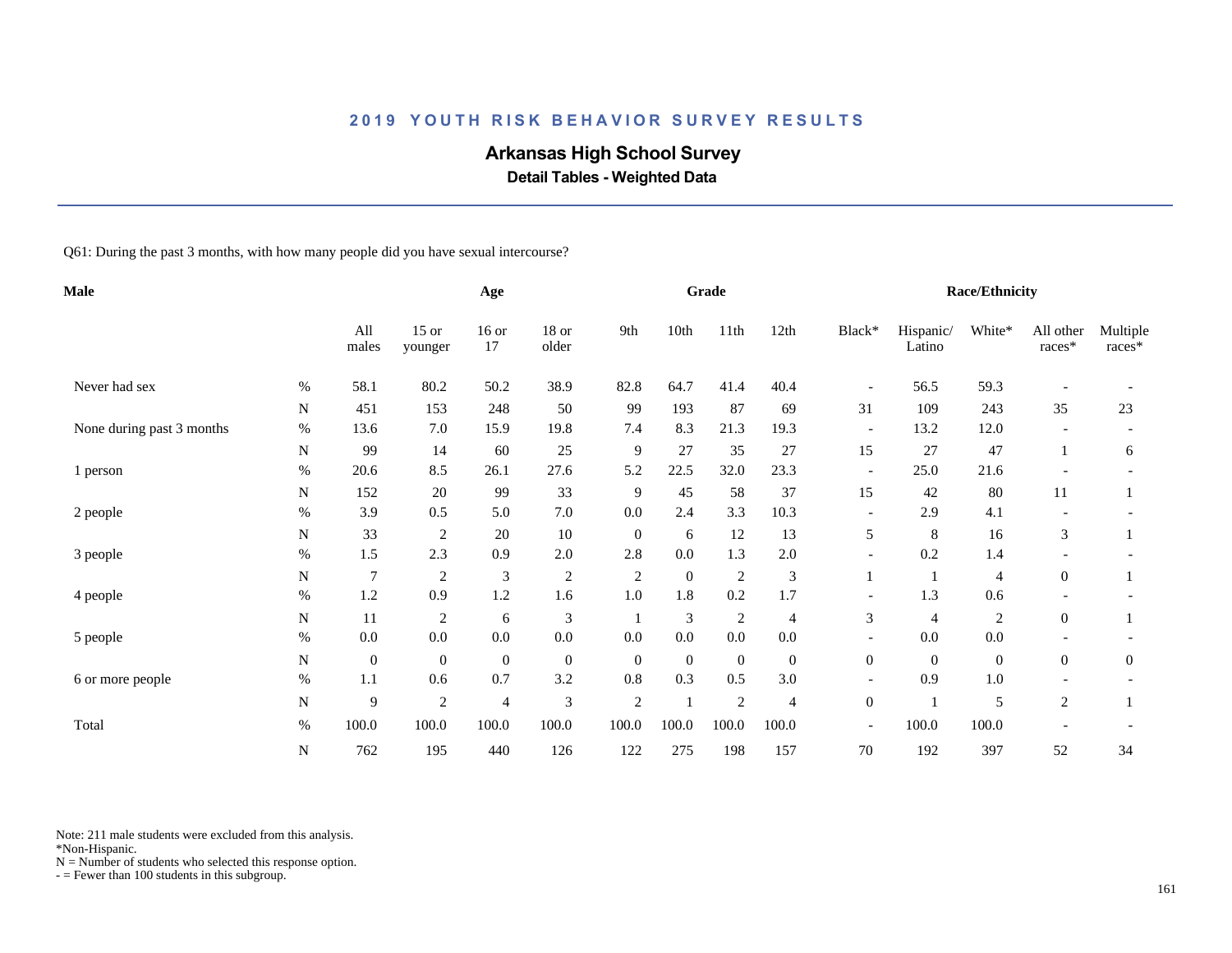# **Arkansas High School Survey**

 **Detail Tables - Weighted Data**

Q61: During the past 3 months, with how many people did you have sexual intercourse?

| Female                    |           |                |                    | Age           |                  |                  |              | Grade          |                  |                  |                     | Race/Ethnicity |                     |                    |
|---------------------------|-----------|----------------|--------------------|---------------|------------------|------------------|--------------|----------------|------------------|------------------|---------------------|----------------|---------------------|--------------------|
|                           |           | All<br>females | $15$ or<br>younger | $16$ or<br>17 | $18$ or<br>older | 9th              | 10th         | 11th           | 12th             | Black*           | Hispanic/<br>Latino | White*         | All other<br>races* | Multiple<br>races* |
| Never had sex             | $\%$      | 56.3           | 78.9               | 46.9          | 34.9             | 79.2             | 66.8         | 44.9           | 33.2             | 53.0             | 59.4                | 56.3           |                     |                    |
|                           | N         | 544            | 226                | 260           | 58               | 137              | 198          | 130            | 77               | 70               | 160                 | 252            | 30                  | 21                 |
| None during past 3 months | $\%$      | 12.6           | 9.7                | 14.2          | 14.1             | 10.2             | 9.9          | 16.5           | 14.4             | 14.4             | 9.6                 | 13.8           |                     |                    |
|                           | N         | 91             | 24                 | 53            | 14               | 16               | 23           | 31             | 21               | 16               | 17                  | 52             | $\mathfrak{Z}$      | 2                  |
| 1 person                  | $\%$      | 25.5           | 7.9                | 33.0          | 41.6             | 9.4              | 19.8         | 31.7           | 43.1             | 29.5             | 21.4                | 24.5           |                     |                    |
|                           | N         | 211            | 24                 | 146           | 41               | 17               | 49           | 80             | 64               | 30               | 49                  | 101            | 15                  | 10                 |
| 2 people                  | $\%$      | 3.3            | 2.0                | 3.9           | 4.1              | 1.1              | 2.1          | 4.1            | 5.6              | 1.2              | 5.5                 | 3.3            |                     |                    |
|                           | N         | 29             | 6                  | 17            | 6                | 3                | 5            | $\overline{9}$ | 11               | $\overline{c}$   | 9                   | 15             | $\boldsymbol{0}$    | 3                  |
| 3 people                  | $\%$      | 1.5            | 0.1                | 1.7           | 4.1              | 0.1              | 0.9          | 1.5            | 3.6              | 1.6              | 0.4                 | 1.7            |                     |                    |
|                           | N         | 9              |                    | 5             | 3                |                  |              | 3              | 4                |                  |                     | 6              | $\overline{0}$      |                    |
| 4 people                  | $\%$      | 0.2            | 0.0                | 0.2           | $1.0\,$          | $0.0\,$          | 0.1          | 0.8            | $0.0\,$          | 0.2              | 0.2                 | 0.3            |                     |                    |
|                           | ${\bf N}$ | 5              | $\boldsymbol{0}$   | 4             |                  | $\mathbf{0}$     |              | $\overline{4}$ | $\boldsymbol{0}$ |                  | $\overline{c}$      | $\overline{c}$ | $\overline{0}$      | $\boldsymbol{0}$   |
| 5 people                  | $\%$      | 0.0            | $0.0\,$            | 0.0           | $0.0\,$          | 0.0              | $0.0\,$      | 0.0            | 0.1              | $0.0\,$          | 0.2                 | 0.0            |                     |                    |
|                           | N         |                | $\boldsymbol{0}$   |               | $\boldsymbol{0}$ | $\mathbf{0}$     | $\mathbf{0}$ | $\mathbf{0}$   |                  | $\mathbf{0}$     |                     | $\mathbf{0}$   | $\boldsymbol{0}$    | $\overline{0}$     |
| 6 or more people          | %         | 0.5            | 1.3                | 0.0           | $0.0\,$          | 0.0              | 0.4          | 0.4            | 0.0              | 0.0              | 3.4                 | 0.0            |                     |                    |
|                           | ${\bf N}$ | $\overline{4}$ | 3                  | $\mathbf 1$   | $\boldsymbol{0}$ | $\boldsymbol{0}$ |              | $\sqrt{2}$     | $\overline{0}$   | $\boldsymbol{0}$ | 3                   |                | $\overline{0}$      | $\mathbf{0}$       |
| Total                     | $\%$      | 100.0          | 100.0              | 100.0         | 100.0            | 100.0            | 100.0        | 100.0          | 100.0            | 100.0            | 100.0               | 100.0          |                     |                    |
|                           | N         | 894            | 284                | 487           | 123              | 174              | 278          | 259            | 178              | 120              | 242                 | 429            | 48                  | 37                 |

Note: 137 female students were excluded from this analysis.

\*Non-Hispanic.

 $N =$  Number of students who selected this response option.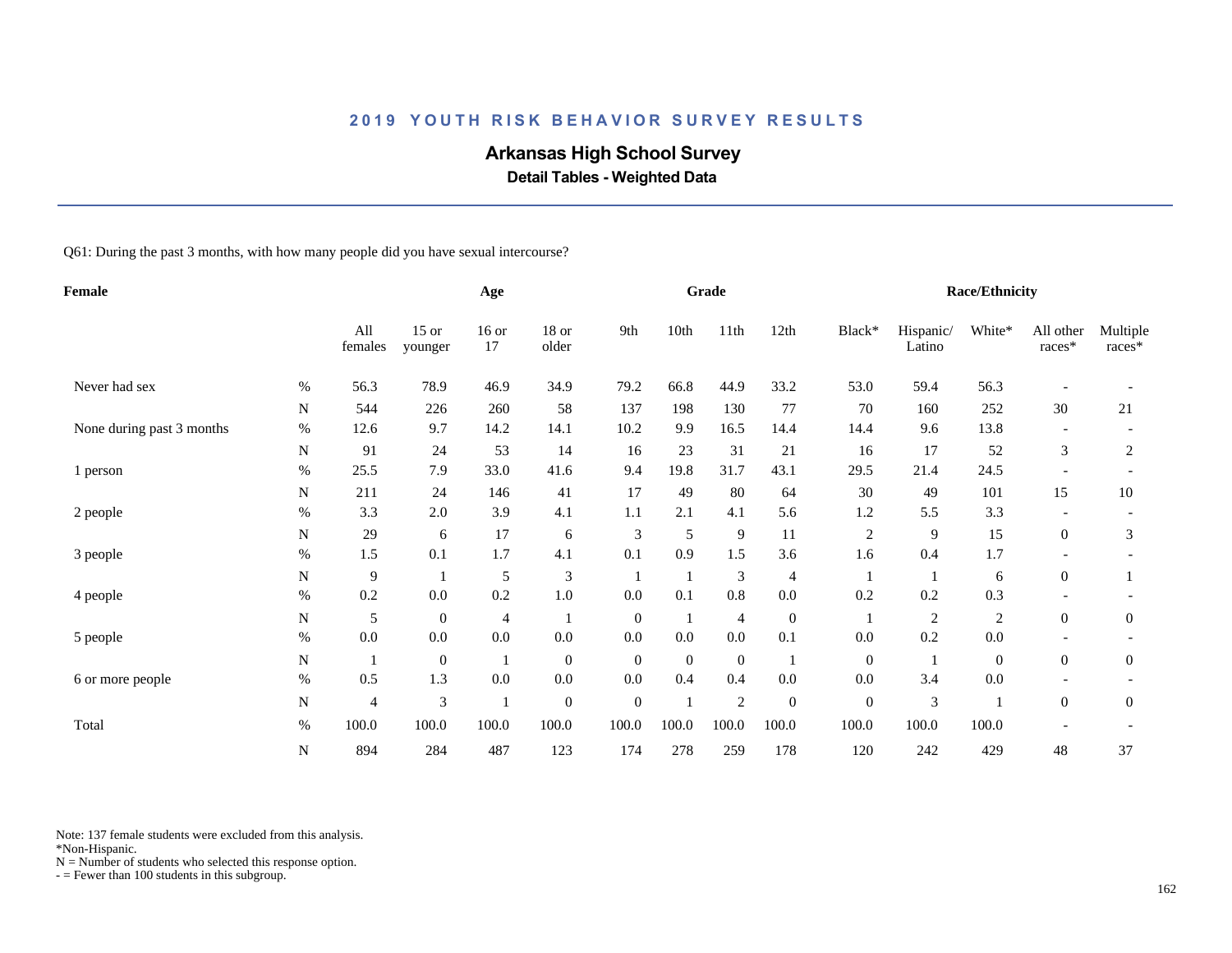# **Arkansas High School Survey**

 **Detail Tables - Weighted Data**

Q62: Did you drink alcohol or use drugs before you had sexual intercourse the last time?

| <b>Total</b>   |      |       |                    | Age         |                  |       |       | Grade            |       |        |                     | <b>Race/Ethnicity</b> |                     |                          |
|----------------|------|-------|--------------------|-------------|------------------|-------|-------|------------------|-------|--------|---------------------|-----------------------|---------------------|--------------------------|
|                |      | Total | $15$ or<br>younger | 16 or<br>17 | $18$ or<br>older | 9th   | 10th  | 11 <sup>th</sup> | 12th  | Black* | Hispanic/<br>Latino | White*                | All other<br>races* | Multiple<br>races*       |
| Never had sex  | %    | 57.2  | 79.5               | 48.3        | 37.8             | 80.9  | 65.3  | 42.9             | 37.2  | 50.7   | 57.8                | 58.0                  | 67.7                |                          |
|                | N    | 993   | 380                | 505         | 108              | 236   | 388   | 217              | 146   | 101    | 266                 | 495                   | 66                  | 44                       |
| Yes            | %    | 7.7   | 4.7                | 7.9         | 13.8             | 4.0   | 5.7   | 9.0              | 12.4  | 6.0    | 7.3                 | 8.1                   | 7.7                 | $\overline{\phantom{a}}$ |
|                | N    | 122   | 23                 | 68          | 31               | 15    | 26    | 40               | 40    | 11     | 30                  | 64                    | 8                   | 8                        |
| N <sub>0</sub> | $\%$ | 35.1  | 15.8               | 43.9        | 48.4             | 15.1  | 29.0  | 48.1             | 50.4  | 43.3   | 35.0                | 33.9                  | 24.6                | $\overline{\phantom{a}}$ |
|                | N    | 533   | 76                 | 351         | 105              | 44    | 137   | 200              | 145   | 79     | 135                 | 263                   | 26                  | 18                       |
| Total          | %    | 100.0 | 100.0              | 100.0       | 100.0            | 100.0 | 100.0 | 100.0            | 100.0 | 100.0  | 100.0               | 100.0                 | 100.0               | $\overline{\phantom{0}}$ |
|                | N    | 1,648 | 479                | 924         | 244              | 295   | 551   | 457              | 331   | 191    | 431                 | 822                   | 100                 | 70                       |

Note: 376 students were exluded from this analysis.

\*Non-Hispanic.

 $N =$  Number of students who selected this response option.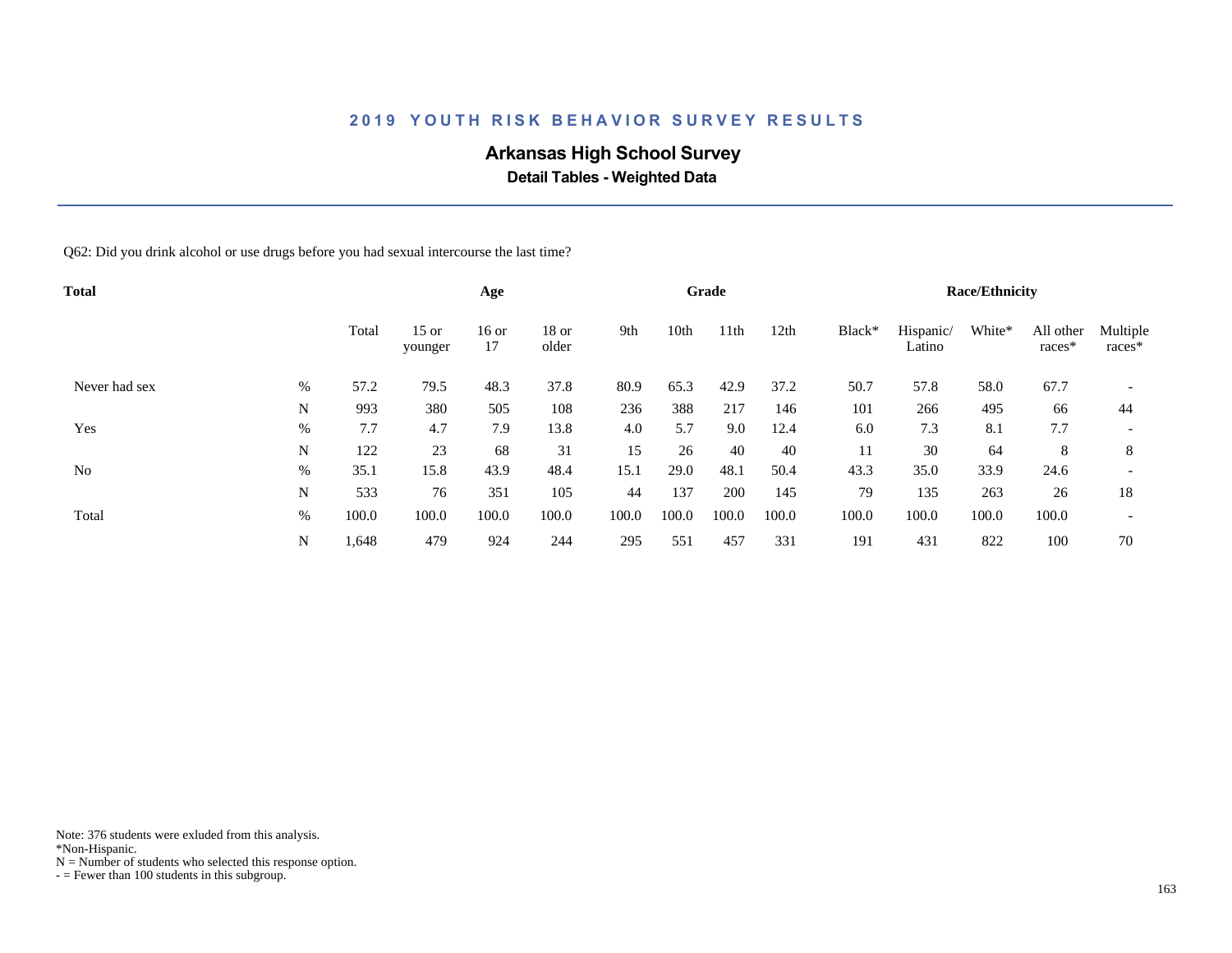# **Arkansas High School Survey**

 **Detail Tables - Weighted Data**

Q62: Did you drink alcohol or use drugs before you had sexual intercourse the last time?

| <b>Male</b>    |      |              |                    | Age           |                  |       |       | Grade            |       |                          |                     | <b>Race/Ethnicity</b> |                          |                          |
|----------------|------|--------------|--------------------|---------------|------------------|-------|-------|------------------|-------|--------------------------|---------------------|-----------------------|--------------------------|--------------------------|
|                |      | All<br>males | $15$ or<br>younger | $16$ or<br>17 | $18$ or<br>older | 9th   | 10th  | 11 <sup>th</sup> | 12th  | Black*                   | Hispanic/<br>Latino | White*                | All other<br>races*      | Multiple<br>races*       |
| Never had sex  | $\%$ | 58.6         | 80.0               | 50.3          | 40.7             | 82.5  | 64.7  | 41.5             | 41.5  | $\overline{\phantom{a}}$ | 56.0                | 59.7                  | $\overline{\phantom{0}}$ |                          |
|                | N    | 449          | 153                | 246           | 50               | 99    | 191   | 87               | 69    | 31                       | 107                 | 243                   | 35                       | 23                       |
| Yes            | $\%$ | 8.9          | 3.3                | 9.7           | 18.2             | 3.4   | 6.7   | 10.4             | 16.9  | $\overline{\phantom{a}}$ | 5.9                 | 9.5                   | $\overline{\phantom{0}}$ | $\overline{\phantom{0}}$ |
|                | N    | 60           | ⇁                  | 36            | 17               | 6     | 13    | 20               | 21    | 6                        | 12                  | 34                    | 3                        | 4                        |
| N <sub>0</sub> | %    | 32.5         | 16.7               | 39.9          | 41.0             | 14.1  | 28.6  | 48.1             | 41.6  | $\overline{\phantom{a}}$ | 38.0                | 30.8                  | $\overline{\phantom{0}}$ | $\overline{\phantom{0}}$ |
|                | N    | 242          | 34                 | 153           | 54               | 17    | 69    | 89               | 63    | 33                       | 70                  | 115                   | 13                       | 7                        |
| Total          | %    | 100.0        | 100.0              | 100.0         | 100.0            | 100.0 | 100.0 | 100.0            | 100.0 | $\overline{\phantom{a}}$ | 100.0               | 100.0                 | $\overline{\phantom{0}}$ | $\overline{\phantom{a}}$ |
|                | N    | 751          | 194                | 435           | 121              | 122   | 273   | 196              | 153   | 70                       | 189                 | 392                   | 51                       | 34                       |

Note: 222 male students were excluded from this analysis.

\*Non-Hispanic.

 $N =$  Number of students who selected this response option.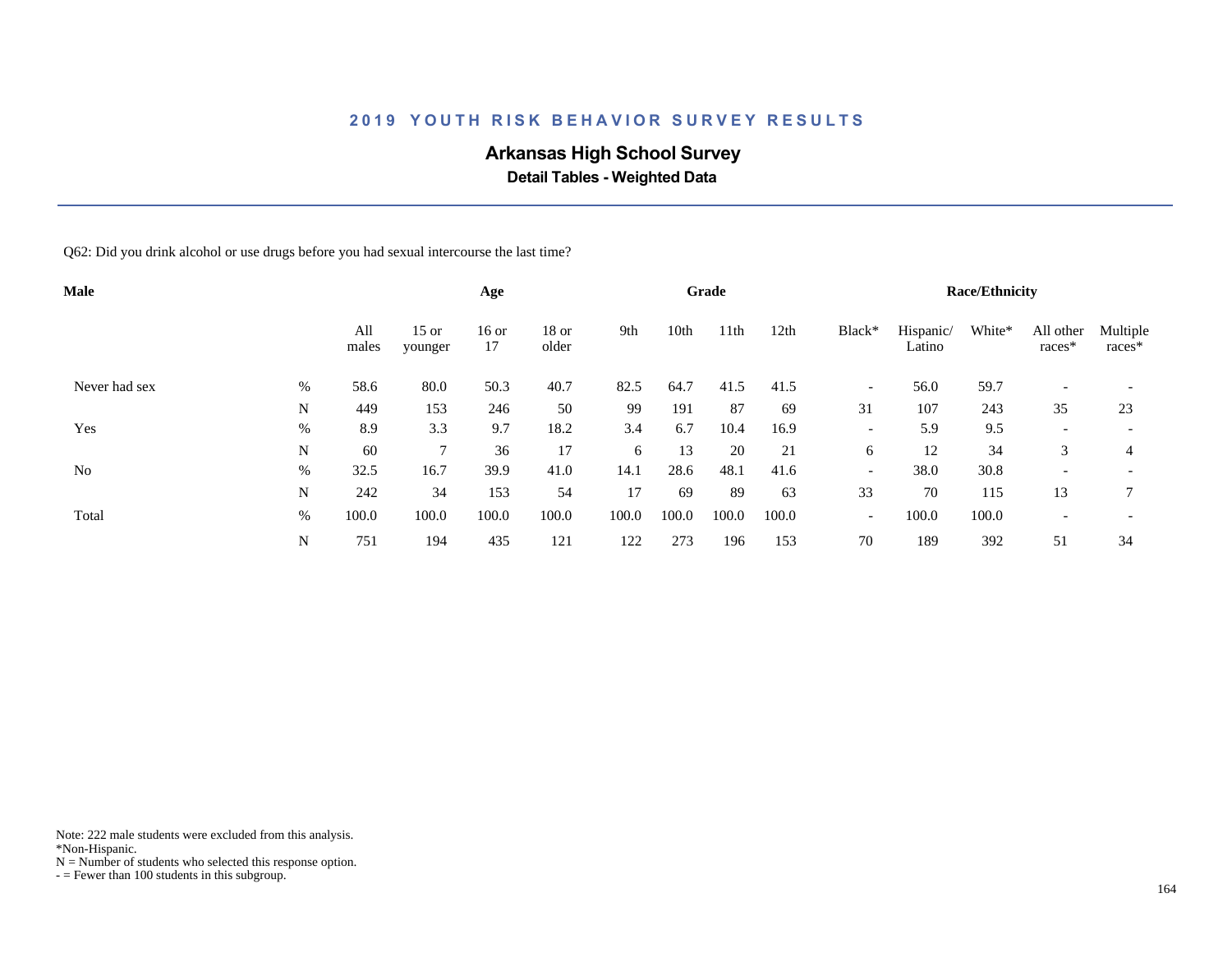# **Arkansas High School Survey**

 **Detail Tables - Weighted Data**

Q62: Did you drink alcohol or use drugs before you had sexual intercourse the last time?

| Female        |      |                |                    | Age           |                  |       |       | Grade            |       |        |                     | <b>Race/Ethnicity</b> |                          |                          |
|---------------|------|----------------|--------------------|---------------|------------------|-------|-------|------------------|-------|--------|---------------------|-----------------------|--------------------------|--------------------------|
|               |      | All<br>females | $15$ or<br>younger | $16$ or<br>17 | $18$ or<br>older | 9th   | 10th  | 11 <sup>th</sup> | 12th  | Black* | Hispanic/<br>Latino | White*                | All other<br>races*      | Multiple<br>races*       |
| Never had sex | $\%$ | 56.3           | 79.1               | 46.8          | 34.9             | 79.4  | 67.1  | 44.5             | 33.2  | 52.5   | 59.9                | 56.3                  | $\overline{\phantom{0}}$ | $\overline{\phantom{a}}$ |
|               | N    | 543            | 226                | 259           | 58               | 137   | 197   | 130              | 77    | 70     | 159                 | 252                   | 30                       | 21                       |
| Yes           | $\%$ | 6.6            | 6.1                | 6.2           | 9.5              | 4.7   | 4.7   | 7.8              | 8.4   | 4.6    | 8.4                 | 6.6                   | $\overline{\phantom{0}}$ |                          |
|               | N    | 62             | 16                 | 32            | 14               | 9     | 13    | 20               | 19    | 5      | 18                  | 30                    |                          | 4                        |
| No            | %    | 37.1           | 14.8               | 47.0          | 55.6             | 15.9  | 28.2  | 47.7             | 58.3  | 42.9   | 31.7                | 37.1                  |                          | $\overline{\phantom{a}}$ |
|               | N    | 286            | 40                 | 195           | 51               | 26    | 66    | 110              | 82    | 45     | 63                  | 147                   | 13                       | 11                       |
| Total         | %    | 100.0          | 100.0              | 100.0         | 100.0            | 100.0 | 100.0 | 100.0            | 100.0 | 100.0  | 100.0               | 100.0                 |                          | $\overline{\phantom{0}}$ |
|               | N    | 891            | 282                | 486           | 123              | 172   | 276   | 260              | 178   | 120    | 240                 | 429                   | 48                       | 36                       |

Note: 140 female students were excluded from this analysis.

\*Non-Hispanic.

 $N =$  Number of students who selected this response option.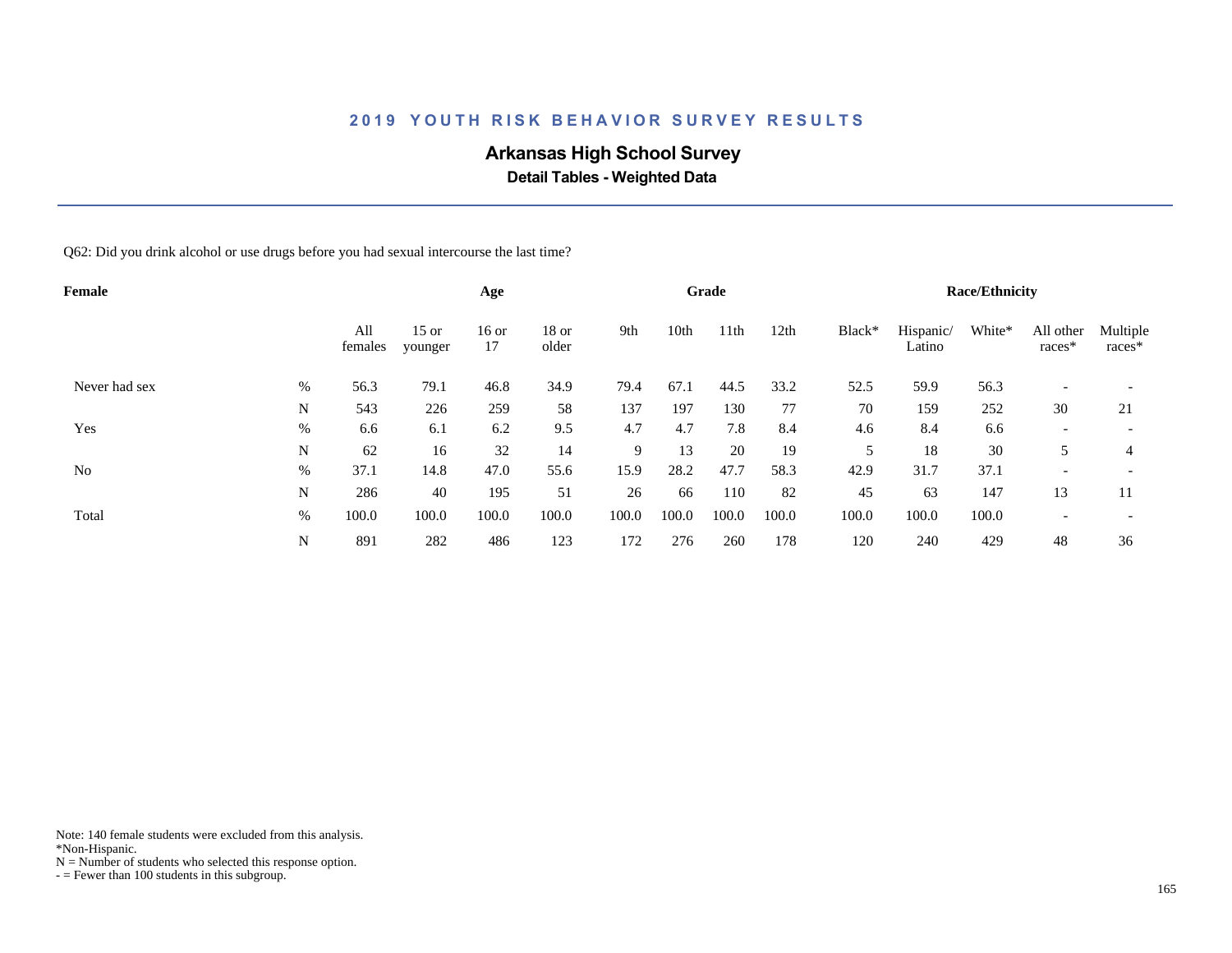# **Arkansas High School Survey**

 **Detail Tables - Weighted Data**

Q63: The last time you had sexual intercourse, did you or your partner use a condom?

| <b>Total</b>   |      |       |                    | Age           |                  |       |       | Grade            |       |        |                     | <b>Race/Ethnicity</b> |                          |                          |
|----------------|------|-------|--------------------|---------------|------------------|-------|-------|------------------|-------|--------|---------------------|-----------------------|--------------------------|--------------------------|
|                |      | Total | $15$ or<br>younger | $16$ or<br>17 | $18$ or<br>older | 9th   | 10th  | 11 <sup>th</sup> | 12th  | Black* | Hispanic/<br>Latino | White*                | All other<br>races*      | Multiple<br>races*       |
| Never had sex  | $\%$ | 57.5  | 79.8               | 48.8          | 37.5             | 81.2  | 65.3  | 43.7             | 37.0  | 51.4   | 58.1                | 57.9                  | $\overline{\phantom{0}}$ |                          |
|                | N    | 996   | 379                | 509           | 108              | 235   | 392   | 217              | 146   | 101    | 269                 | 495                   | 66                       | 44                       |
| Yes            | $\%$ | 20.3  | 11.3               | 24.6          | 26.1             | 9.9   | 18.8  | 27.8             | 25.7  | 24.0   | 21.5                | 19.5                  | $\overline{\phantom{0}}$ |                          |
|                | N    | 313   | 54                 | 201           | 57               | 33    | 82    | 121              | 74    | 41     | 87                  | 157                   | 11                       | 11                       |
| N <sub>0</sub> | %    | 22.1  | 8.9                | 26.6          | 36.4             | 8.9   | 15.9  | 28.5             | 37.3  | 24.6   | 20.4                | 22.6                  | $\overline{\phantom{0}}$ |                          |
|                | N    | 331   | 43                 | 208           | 80               | 25    | 80    | 111              | 112   | 46     | 73                  | 172                   | 21                       | 15                       |
| Total          | %    | 100.0 | 100.0              | 100.0         | 100.0            | 100.0 | 100.0 | 100.0            | 100.0 | 100.0  | 100.0               | 100.0                 |                          | $\overline{\phantom{0}}$ |
|                | N    | 1,640 | 476                | 918           | 245              | 293   | 554   | 449              | 332   | 188    | 429                 | 824                   | 98                       | 70                       |

Note: 384 students were exluded from this analysis.

\*Non-Hispanic.

 $N =$  Number of students who selected this response option.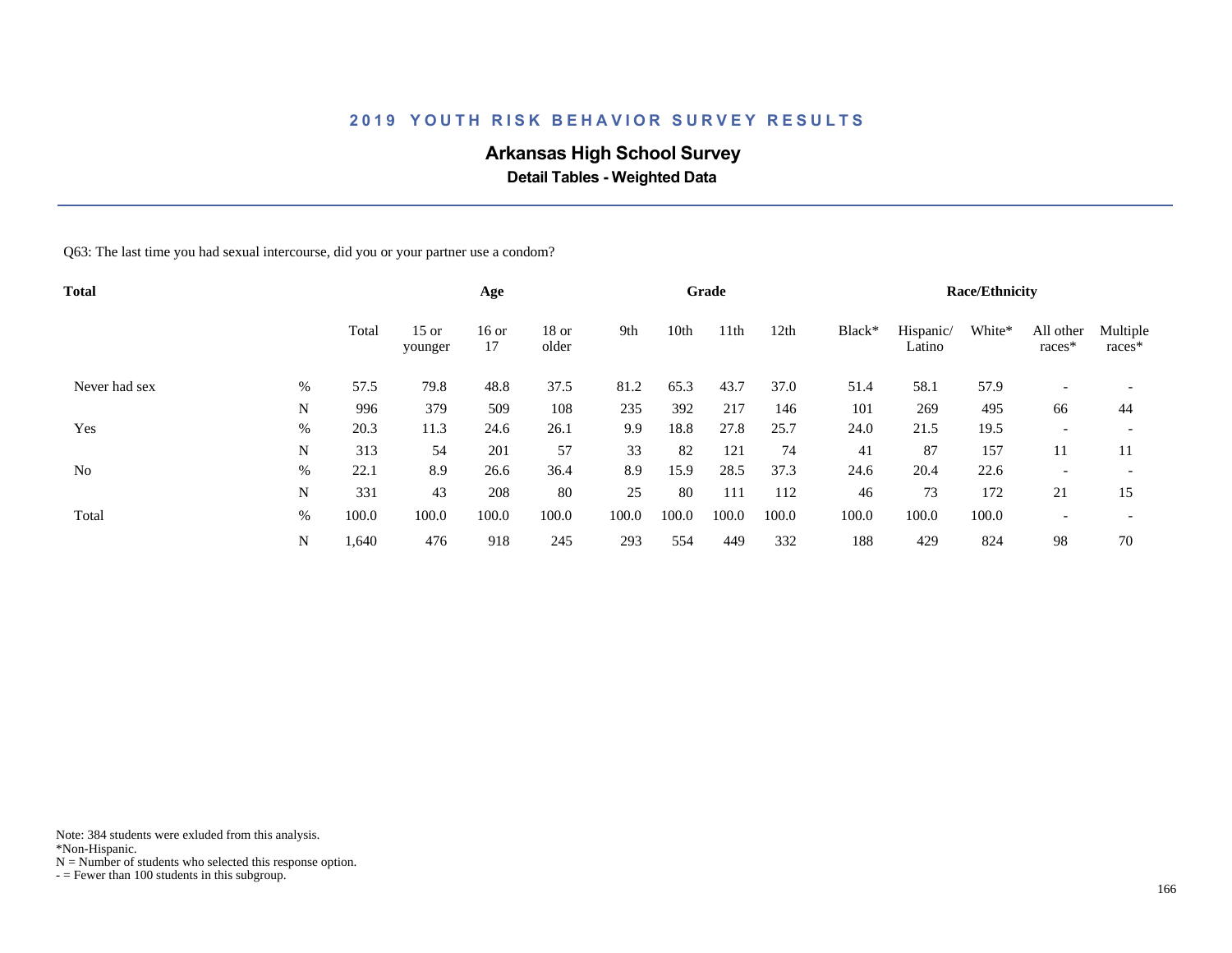# **Arkansas High School Survey**

 **Detail Tables - Weighted Data**

Q63: The last time you had sexual intercourse, did you or your partner use a condom?

| <b>Male</b>    |      |              |                    | Age           |                  |               |       | Grade            |       |                          |                     | <b>Race/Ethnicity</b> |                          |                          |
|----------------|------|--------------|--------------------|---------------|------------------|---------------|-------|------------------|-------|--------------------------|---------------------|-----------------------|--------------------------|--------------------------|
|                |      | All<br>males | $15$ or<br>younger | $16$ or<br>17 | $18$ or<br>older | 9th           | 10th  | 11 <sup>th</sup> | 12th  | Black*                   | Hispanic/<br>Latino | White*                | All other<br>races*      | Multiple<br>races*       |
| Never had sex  | $\%$ | 58.9         | 80.7               | 50.9          | 39.7             | 83.4          | 64.9  | 41.6             | 41.2  | $\overline{\phantom{a}}$ | 57.1                | 59.4                  | $\overline{\phantom{0}}$ |                          |
|                | N    | 452          | 153                | 249           | 50               | 99            | 194   | 87               | 69    | 31                       | 109                 | 244                   | 35                       | 23                       |
| Yes            | $\%$ | 20.5         | 11.2               | 27.0          | 18.8             | 9.7           | 20.1  | 35.4             | 17.8  | $\overline{\phantom{a}}$ | 24.5                | 18.8                  | $\overline{\phantom{0}}$ | $\overline{\phantom{a}}$ |
|                | N    | 153          | 23                 | 101           | 28               | 14            | 41    | 66               | 31    | 22                       | 46                  | 74                    |                          | 3                        |
| N <sub>0</sub> | %    | 20.6         | 8.2                | 22.1          | 41.5             | 6.9           | 15.0  | 23.0             | 41.0  | $\overline{\phantom{a}}$ | 18.4                | 21.8                  | $\overline{\phantom{0}}$ | $\overline{\phantom{0}}$ |
|                | N    | 142          | 16                 | 81            | 45               | $\mathcal{I}$ | 39    | 40               | 54    | 15                       | 32                  | 79                    | 7                        | $\mathcal{I}$            |
| Total          | %    | 100.0        | 100.0              | 100.0         | 100.0            | 100.0         | 100.0 | 100.0            | 100.0 | $\overline{\phantom{a}}$ | 100.0               | 100.0                 | $\overline{\phantom{0}}$ | $\overline{\phantom{a}}$ |
|                | N    | 747          | 192                | 431           | 123              | 120           | 274   | 193              | 154   | 68                       | 187                 | 397                   | 49                       | 33                       |

Note: 226 male students were excluded from this analysis.

\*Non-Hispanic.

 $N =$  Number of students who selected this response option.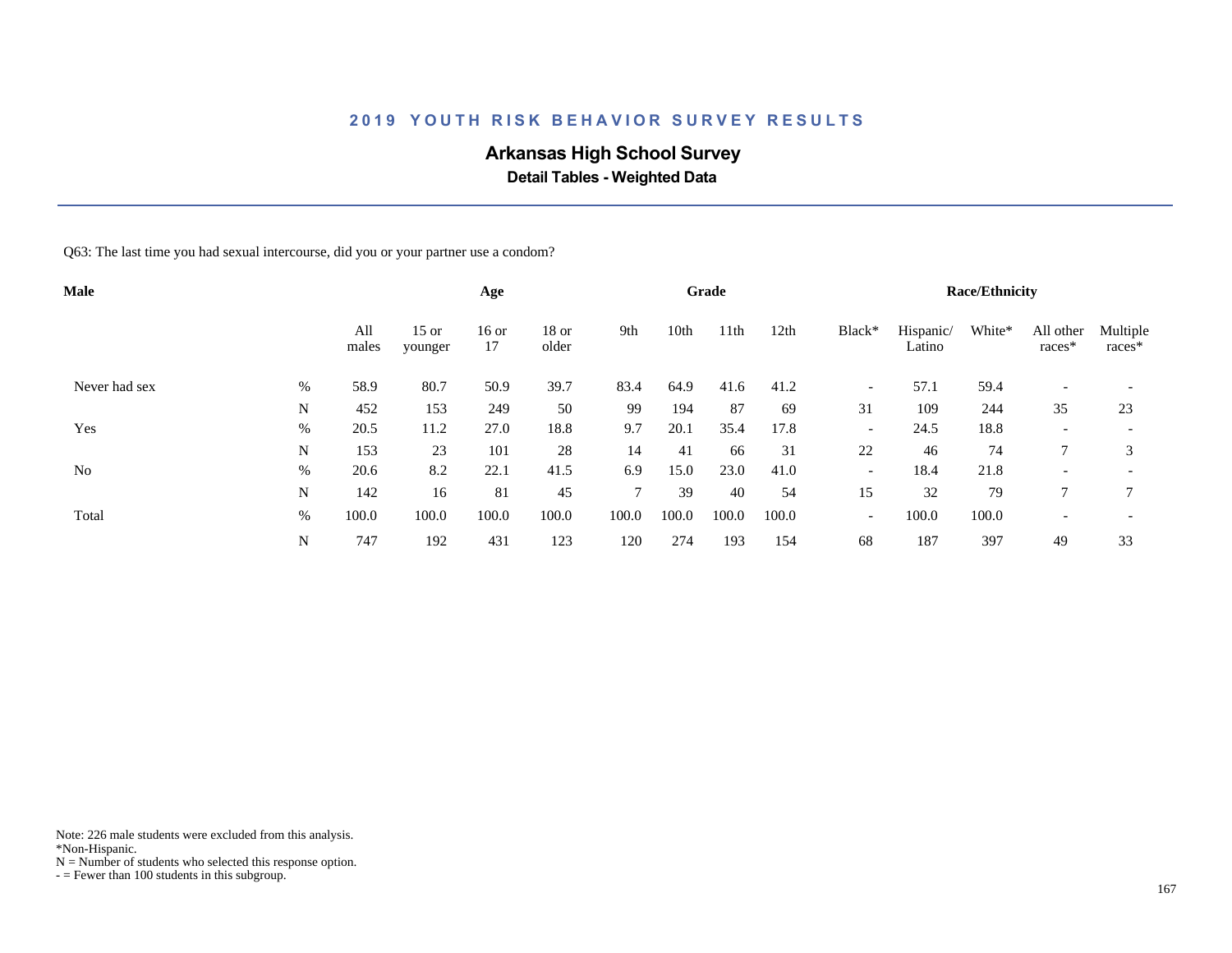# **Arkansas High School Survey**

 **Detail Tables - Weighted Data**

Q63: The last time you had sexual intercourse, did you or your partner use a condom?

| Female         |      |                |                    | Age           |                  |       |       | Grade |       |        |                     | <b>Race/Ethnicity</b> |                          |                          |
|----------------|------|----------------|--------------------|---------------|------------------|-------|-------|-------|-------|--------|---------------------|-----------------------|--------------------------|--------------------------|
|                |      | All<br>females | $15$ or<br>younger | $16$ or<br>17 | $18$ or<br>older | 9th   | 10th  | 11th  | 12th  | Black* | Hispanic/<br>Latino | White*                | All other<br>races*      | Multiple<br>races*       |
| Never had sex  | $\%$ | 56.6           | 79.0               | 47.3          | 35.2             | 79.3  | 66.8  | 45.9  | 33.2  | 53.6   | 59.6                | 56.6                  | $\overline{\phantom{0}}$ |                          |
|                | N    | 543            | 225                | 260           | 58               | 136   | 198   | 130   | 77    | 70     | 160                 | 251                   | 30                       | 21                       |
| Yes            | $\%$ | 20.1           | 11.5               | 22.1          | 33.6             | 10.1  | 17.2  | 21.2  | 32.7  | 19.4   | 18.4                | 20.3                  | $\overline{\phantom{0}}$ | $\overline{\phantom{a}}$ |
|                | N    | 159            | 31                 | 99            | 29               | 19    | 40    | 55    | 43    | 19     | 40                  | 83                    | 4                        | 8                        |
| N <sub>0</sub> | %    | 23.3           | 9.5                | 30.5          | 31.2             | 10.6  | 16.1  | 33.0  | 34.0  | 27.0   | 21.9                | 23.2                  |                          | $\overline{\phantom{0}}$ |
|                | N    | 186            | 26                 | 125           | 35               | 17    | 40    | 70    | 58    | 30     | 40                  | 92                    | 14                       | 8                        |
| Total          | %    | 100.0          | 100.0              | 100.0         | 100.0            | 100.0 | 100.0 | 100.0 | 100.0 | 100.0  | 100.0               | 100.0                 | $\overline{\phantom{0}}$ | $\overline{\phantom{0}}$ |
|                | N    | 888            | 282                | 484           | 122              | 172   | 278   | 255   | 178   | 119    | 240                 | 426                   | 48                       | 37                       |

Note: 143 female students were excluded from this analysis.

\*Non-Hispanic.

 $N =$  Number of students who selected this response option.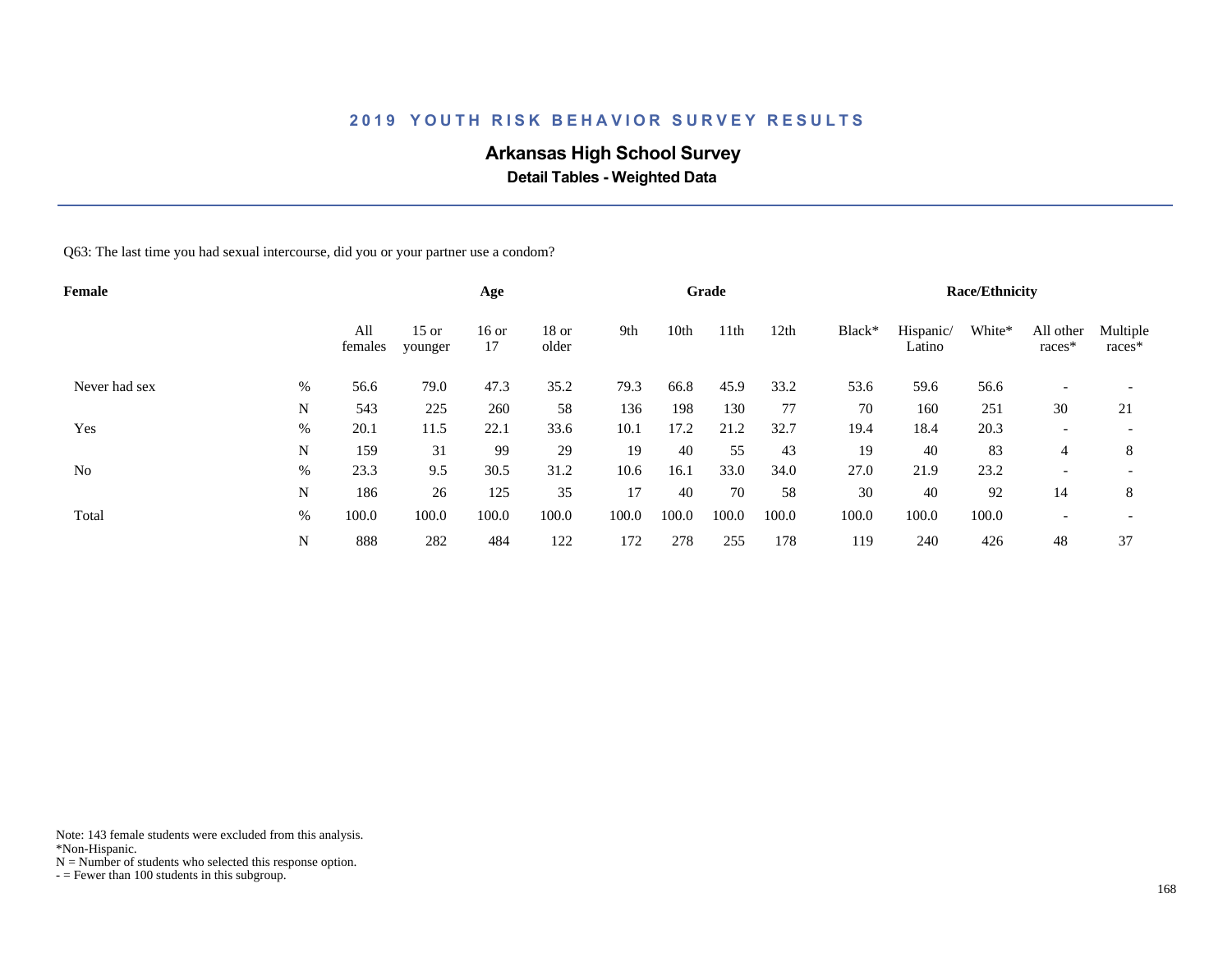# **Arkansas High School Survey**

 **Detail Tables - Weighted Data**

Q64: The last time you had sexual intercourse, what one method did you or your partner use to prevent pregnancy?

| <b>Total</b>                  |      |       |                    | Age           |                |                |       | Grade  |        |        |                     | <b>Race/Ethnicity</b> |                          |                    |
|-------------------------------|------|-------|--------------------|---------------|----------------|----------------|-------|--------|--------|--------|---------------------|-----------------------|--------------------------|--------------------|
|                               |      | Total | $15$ or<br>younger | $16$ or<br>17 | 18 or<br>older | 9th            | 10th  | 11th   | 12th   | Black* | Hispanic/<br>Latino | White*                | All other<br>races*      | Multiple<br>races* |
| Never had sex                 | %    | 57.4  | 79.4               | 48.7          | 37.4           | 81.0           | 65.3  | 43.4   | 37.3   | 51.4   | 57.7                | 57.8                  |                          |                    |
|                               | N    | 995   | 379                | 508           | 108            | 235            | 391   | 217    | 146    | 101    | 268                 | 495                   | 66                       | 44                 |
| No method was used            | %    | 9.2   | 2.8                | 10.2          | 20.2           | 2.0            | 6.3   | 10.8   | 18.4   | 12.0   | 11.5                | 8.3                   | $\overline{\phantom{a}}$ |                    |
|                               | N    | 150   | 17                 | 90            | 43             | $\overline{7}$ | 37    | 49     | 54     | 25     | 44                  | 62                    | 11                       | 6                  |
| Birth control pills           | $\%$ | 7.2   | 3.8                | 9.5           | 7.1            | 3.5            | 6.8   | 10.9   | 7.5    | 3.5    | 3.6                 | 8.9                   |                          |                    |
|                               | N    | 110   | 20                 | 77            | 13             | 13             | 30    | 44     | $22\,$ | 8      | 12                  | 78                    | 4                        | 6                  |
| Condoms                       | $\%$ | 16.1  | 9.3                | 18.8          | 22.2           | 8.5            | 13.8  | 22.4   | 20.8   | 22.6   | 18.3                | 14.4                  |                          |                    |
|                               | N    | 239   | 44                 | 148           | 46             | 28             | 60    | 90     | 59     | 38     | 70                  | 114                   | 5                        | 7                  |
| <b>IUD</b> or implant         | %    | 1.5   | 0.0                | 2.4           | 1.9            | 0.0            | 1.2   | 1.2    | 3.9    | 0.6    | 2.2                 | 1.8                   |                          |                    |
|                               | N    | 21    |                    | 14            | 6              | $\overline{0}$ | 5     | 5      | 9      |        | 8                   | 10                    |                          | $\overline{0}$     |
| Shot/patch/birth control ring | $\%$ | 2.6   | 1.1                | 3.6           | 3.0            | 0.9            | 1.6   | 3.8    | 4.6    | 4.3    | 1.0                 | 2.5                   |                          |                    |
|                               | N    | 33    | $\overline{4}$     | 23            | 6              | 3              | 6     | 12     | 12     | 8      | 3                   | 17                    | 2                        | 2                  |
| Withdrawal/other method       | $\%$ | 4.9   | 3.1                | 5.5           | 7.3            | 3.5            | 4.1   | 5.5    | 7.0    | 5.1    | 4.3                 | 5.1                   |                          |                    |
|                               | N    | 78    | 12                 | 47            | 19             | 8              | 20    | 25     | 24     | 7      | 17                  | 40                    | 9                        | 4                  |
| Not sure                      | $\%$ | 1.0   | 0.6                | 1.3           | $0.8\,$        | 0.6            | 0.8   | 2.0    | 0.5    | 0.5    | 1.4                 | 1.1                   | $\overline{\phantom{a}}$ |                    |
|                               | N    | 19    | 3                  | 13            | 3              |                | 5     | $10\,$ | 3      |        | $\overline{7}$      | 9                     |                          |                    |
| Total                         | $\%$ | 100.0 | 100.0              | 100.0         | 100.0          | 100.0          | 100.0 | 100.0  | 100.0  | 100.0  | 100.0               | 100.0                 |                          |                    |
|                               | N    | 1,645 | 480                | 920           | 244            | 295            | 554   | 452    | 329    | 189    | 429                 | 825                   | 99                       | 70                 |

Note: 379 students were exluded from this analysis.

\*Non-Hispanic.

 $N =$  Number of students who selected this response option.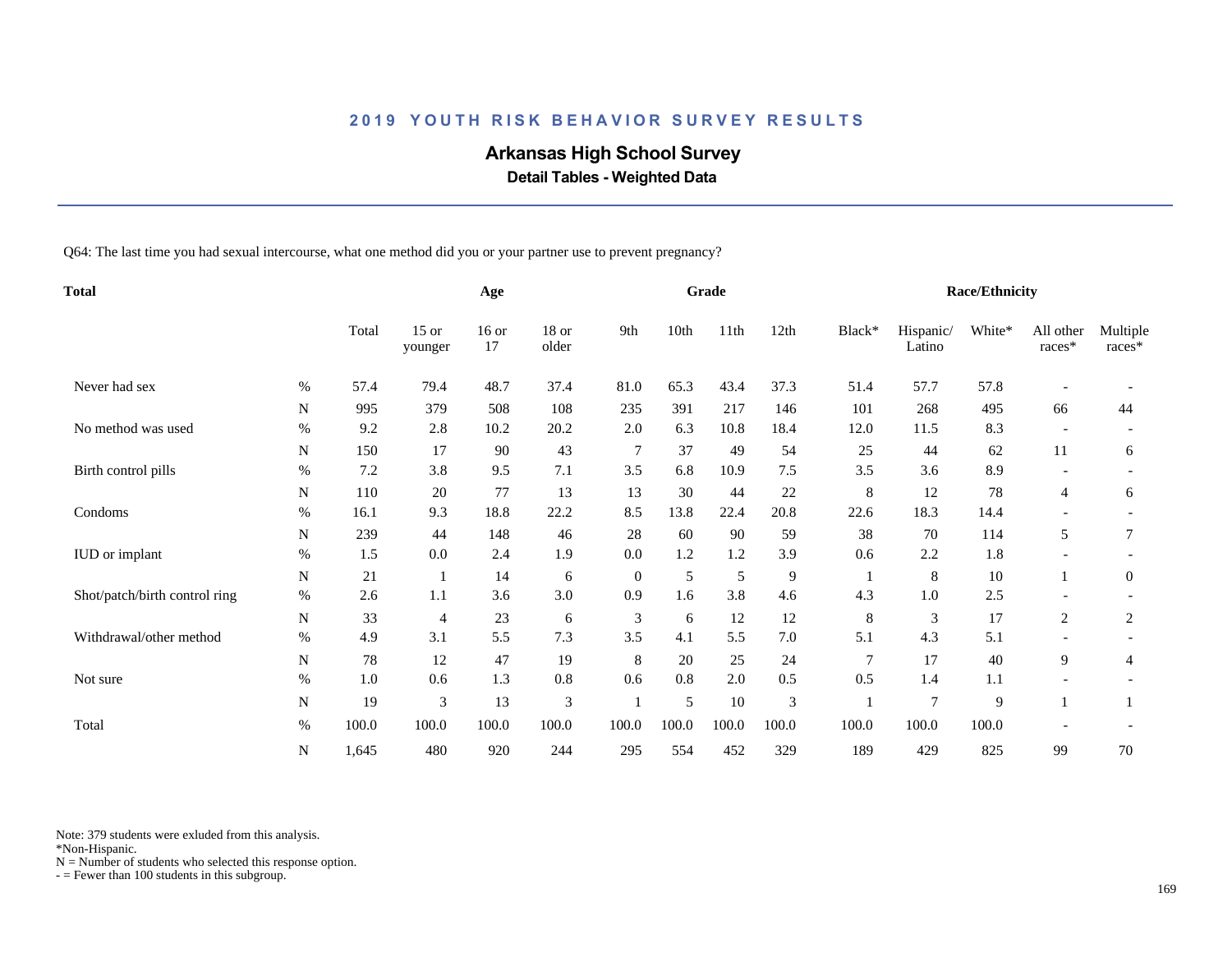# **Arkansas High School Survey**

 **Detail Tables - Weighted Data**

Q64: The last time you had sexual intercourse, what one method did you or your partner use to prevent pregnancy?

| <b>Male</b>                   |           |              |                    | Age           |                  |                  |       | Grade          |       |                          |                     | <b>Race/Ethnicity</b> |                     |                    |
|-------------------------------|-----------|--------------|--------------------|---------------|------------------|------------------|-------|----------------|-------|--------------------------|---------------------|-----------------------|---------------------|--------------------|
|                               |           | All<br>males | $15$ or<br>younger | $16$ or<br>17 | $18$ or<br>older | 9th              | 10th  | 11th           | 12th  | Black*                   | Hispanic/<br>Latino | White*                | All other<br>races* | Multiple<br>races* |
| Never had sex                 | $\%$      | 58.7         | 80.1               | 50.8          | 39.6             | 83.2             | 64.9  | 41.5           | 41.3  | $\overline{\phantom{a}}$ | 56.9                | 59.4                  |                     |                    |
|                               | N         | 452          | 153                | 249           | 50               | 99               | 194   | 87             | 69    | 31                       | 109                 | 244                   | 35                  | 23                 |
| No method was used            | $\%$      | 8.8          | 1.6                | 9.1           | 22.3             | 0.0              | 5.4   | 9.8            | 21.5  | $\overline{\phantom{a}}$ | 10.2                | 7.9                   |                     |                    |
|                               | N         | 71           | 6                  | $40\,$        | 25               | $\mathbf{0}$     | 18    | 22             | 29    | 11                       | 20                  | 30                    | 6                   | 3                  |
| Birth control pills           | $\%$      | 7.0          | 3.0                | 9.8           | 6.6              | 2.8              | 8.2   | 12.7           | 4.8   |                          | 4.3                 | 8.7                   |                     |                    |
|                               | N         | 48           | $\overline{7}$     | 35            | 6                | 5                | 17    | 20             | 6     | $\overline{c}$           | 5                   | 35                    | 3                   | 2                  |
| Condoms                       | $\%$      | 16.6         | 9.9                | 20.8          | 16.7             | 9.2              | 14.5  | 28.5           | 15.1  | $\overline{\phantom{a}}$ | 20.2                | 14.9                  |                     |                    |
|                               | N         | 122          | 20                 | 78            | 23               | 13               | 31    | 52             | 25    | 19                       | 36                  | 58                    | 5                   | 3                  |
| IUD or implant                | $\%$      | 0.6          | 0.0                | 0.9           | $1.0\,$          | 0.0              | 0.6   | 0.7            | 0.8   | $\overline{\phantom{a}}$ | 2.6                 | 0.5                   |                     |                    |
|                               | N         | 7            |                    | 3             | 3                | $\theta$         | 2     | $\mathbf{1}$   | 2     | $\overline{0}$           | $\overline{4}$      | $\overline{c}$        | $\overline{0}$      | $\overline{0}$     |
| Shot/patch/birth control ring | $\%$      | $2.0$        | 1.6                | 2.2           | 2.1              | 1.0              | 1.0   | 1.5            | 5.1   | $\overline{\phantom{a}}$ | 0.0                 | 1.9                   |                     |                    |
|                               | ${\bf N}$ | $10\,$       | $\sqrt{2}$         | 5             | 3                | 1                | 1     | $\overline{2}$ | 6     | $\mathfrak 3$            | $\mathbf{0}$        | 5                     |                     |                    |
| Withdrawal/other method       | $\%$      | 5.5          | 3.3                | 5.3           | 10.7             | 3.9              | 4.6   | 3.5            | 10.7  |                          | 5.1                 | 5.7                   |                     |                    |
|                               | N         | 35           | 5                  | 19            | 11               | 3                | 10    | 7              | 14    | 3                        | 10                  | 19                    | $\boldsymbol{0}$    | 2                  |
| Not sure                      | %         | 0.8          | 0.5                | 1.0           | 0.9              | 0.0              | 0.9   | 1.8            | 0.7   | $\overline{\phantom{a}}$ | 0.8                 | $1.1\,$               |                     |                    |
|                               | ${\bf N}$ | 7            |                    | $\mathfrak s$ |                  | $\boldsymbol{0}$ | 3     | $\mathfrak{Z}$ |       | $\mathbf{0}$             | 3                   | 4                     | $\overline{0}$      | $\mathbf{0}$       |
| Total                         | $\%$      | 100.0        | 100.0              | 100.0         | 100.0            | 100.0            | 100.0 | 100.0          | 100.0 | $\overline{\phantom{a}}$ | 100.0               | 100.0                 |                     |                    |
|                               | N         | 752          | 195                | 434           | 122              | 121              | 276   | 194            | 152   | 69                       | 187                 | 397                   | 50                  | 34                 |

Note: 221 male students were excluded from this analysis.

\*Non-Hispanic.

 $N =$  Number of students who selected this response option.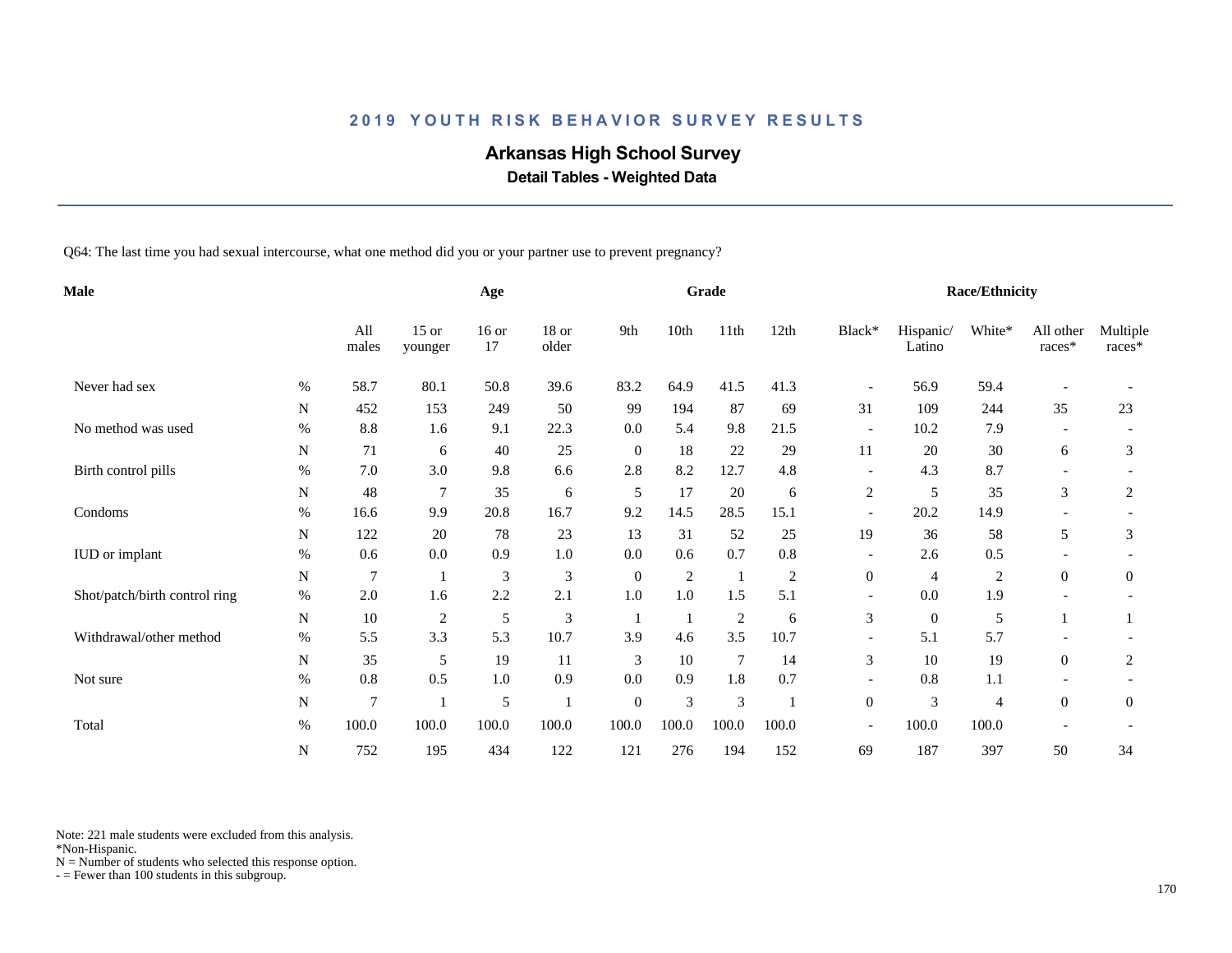# **Arkansas High School Survey**

 **Detail Tables - Weighted Data**

Q64: The last time you had sexual intercourse, what one method did you or your partner use to prevent pregnancy?

| Female                        |           |                |                    | Age           |                  |                |                | Grade           |                |        |                     | <b>Race/Ethnicity</b> |                     |                    |
|-------------------------------|-----------|----------------|--------------------|---------------|------------------|----------------|----------------|-----------------|----------------|--------|---------------------|-----------------------|---------------------|--------------------|
|                               |           | All<br>females | $15$ or<br>younger | $16$ or<br>17 | $18$ or<br>older | 9th            | 10th           | 11th            | 12th           | Black* | Hispanic/<br>Latino | White*                | All other<br>races* | Multiple<br>races* |
| Never had sex                 | $\%$      | 56.5           | 78.9               | 47.2          | 35.2             | 79.1           | 66.8           | 45.4            | 33.6           | 53.6   | 59.2                | 56.4                  |                     |                    |
|                               | N         | 542            | 225                | 259           | 58               | 136            | 197            | 130             | 77             | 70     | 159                 | 251                   | 30                  | 21                 |
| No method was used            | $\%$      | 9.5            | 3.7                | 11.0          | 18.1             | 3.7            | 7.5            | 11.0            | 15.7           | 11.1   | 12.5                | 8.8                   |                     |                    |
|                               | N         | 77             | 10                 | 49            | 18               | 6              | 19             | 26              | 25             | 13     | 23                  | 32                    | 5                   | 3                  |
| Birth control pills           | $\%$      | 7.4            | 4.5                | 9.3           | 7.5              | 4.2            | 5.5            | 9.4             | 9.9            | 4.8    | 3.0                 | 9.1                   |                     |                    |
|                               | N         | 62             | 13                 | 42            | $\overline{7}$   | 8              | 13             | 24              | 16             | 6      | $\overline{7}$      | 43                    |                     | 4                  |
| Condoms                       | $\%$      | 15.6           | 8.9                | 16.6          | 27.8             | 7.9            | 12.5           | 17.0            | 26.0           | 20.2   | 15.9                | 13.9                  |                     |                    |
|                               | N         | 116            | 24                 | 69            | 23               | 15             | 28             | 38              | 34             | 19     | 33                  | 56                    | $\overline{0}$      | 4                  |
| IUD or implant                | $\%$      | 2.4            | 0.0                | 3.9           | 2.8              | 0.0            | 1.8            | 1.6             | 6.7            | 0.9    | 2.0                 | 3.2                   |                     |                    |
|                               | N         | 14             | $\overline{0}$     | 11            | 3                | $\overline{0}$ | 3              | $\overline{4}$  | 7              |        | $\overline{4}$      | 8                     |                     | 0                  |
| Shot/patch/birth control ring | $\%$      | 3.0            | 0.6                | 4.4           | $4.0$            | 0.8            | 1.3            | 5.9             | 4.2            | 4.0    | 1.8                 | 2.9                   |                     |                    |
|                               | N         | 22             | $\mathfrak{2}$     | 17            | 3                | $\overline{c}$ | $\overline{4}$ | 10              | 6              | 5      | 3                   | 11                    |                     |                    |
| Withdrawal/other method       | $\%$      | 4.5            | 2.8                | 5.8           | 3.9              | 3.2            | 3.6            | 7.3             | 3.6            | 4.6    | 3.8                 | 4.5                   |                     |                    |
|                               | N         | 43             | 7                  | 28            | $\,8\,$          | 5              | 10             | 18              | 10             | 4      | $\overline{7}$      | 21                    | 9                   | 2                  |
| Not sure                      | %         | 1.2            | 0.6                | 1.7           | 0.7              | 1.1            | 0.8            | 2.2             | 0.4            | 0.8    | 1.9                 | 1.1                   |                     |                    |
|                               | ${\bf N}$ | 12             | $\mathfrak{2}$     | $\,$ 8 $\,$   | $\sqrt{2}$       |                | $\mathfrak{2}$ | $7\phantom{.0}$ | $\mathfrak{2}$ |        | 4                   | 5                     |                     | 1                  |
| Total                         | $\%$      | 100.0          | 100.0              | 100.0         | 100.0            | 100.0          | 100.0          | 100.0           | 100.0          | 100.0  | 100.0               | 100.0                 |                     |                    |
|                               | N         | 888            | 283                | 483           | 122              | 173            | 276            | 257             | 177            | 119    | 240                 | 427                   | 48                  | 36                 |

Note: 143 female students were excluded from this analysis.

\*Non-Hispanic.

 $N =$  Number of students who selected this response option.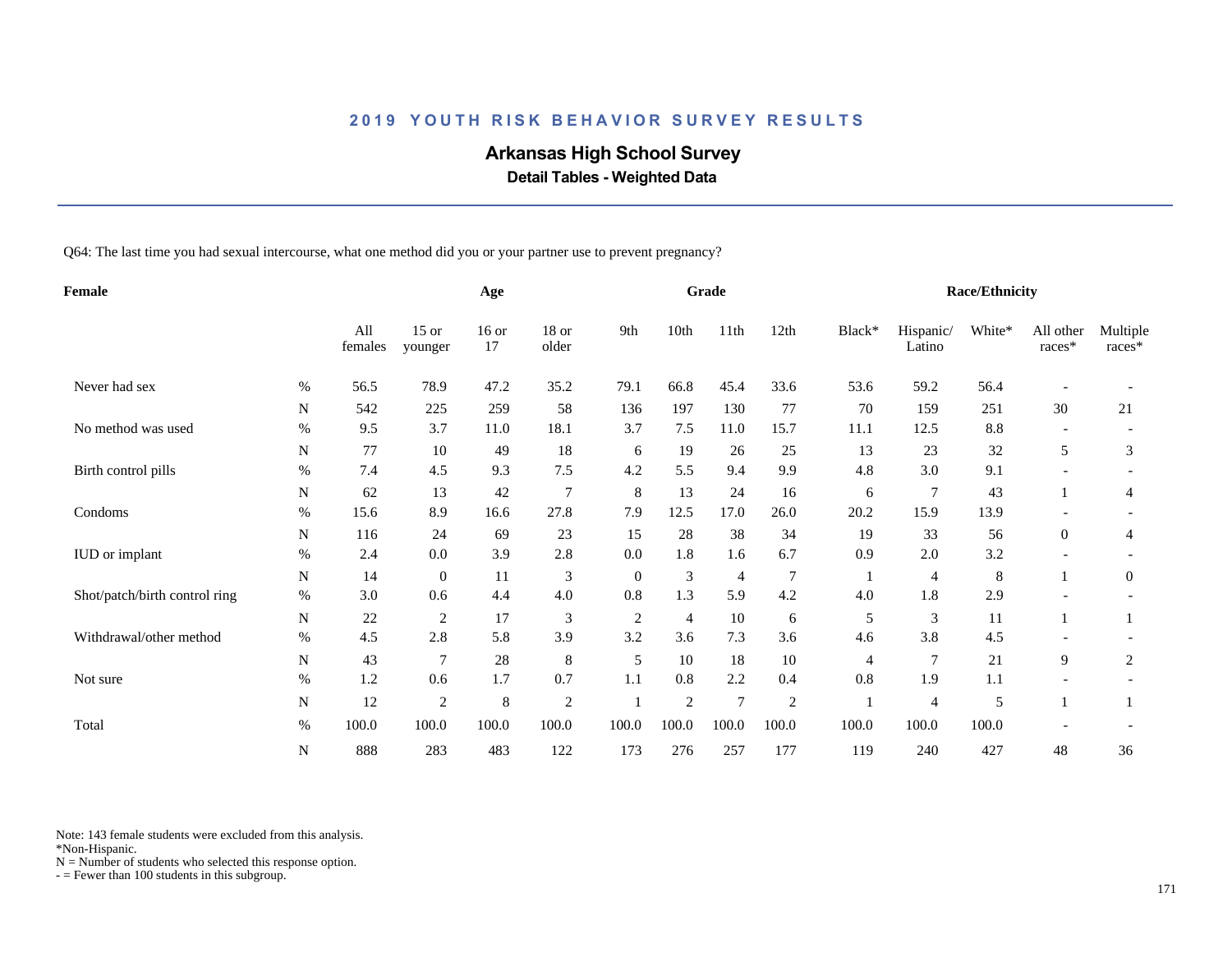# **Arkansas High School Survey**

 **Detail Tables - Weighted Data**

#### Q65: During your life, with whom have you had sexual contact?

| Total                    |      |       | Age                |               |                  |       | Grade |       |       |        | <b>Race/Ethnicity</b> |        |                     |                    |
|--------------------------|------|-------|--------------------|---------------|------------------|-------|-------|-------|-------|--------|-----------------------|--------|---------------------|--------------------|
|                          |      | Total | $15$ or<br>younger | $16$ or<br>17 | $18$ or<br>older | 9th   | 10th  | 11th  | 12th  | Black* | Hispanic/<br>Latino   | White* | All other<br>races* | Multiple<br>races* |
| Never had sexual contact | $\%$ | 44.3  | 62.6               | 38.0          | 26.2             | 65.6  | 49.9  | 34.3  | 26.8  | 35.3   | 46.5                  | 45.8   | 55.5                |                    |
|                          | N    | 836   | 322                | 424           | 90               | 198   | 326   | 186   | 122   | 81     | 234                   | 413    | 56                  | 35                 |
| Females                  | $\%$ | 27.3  | 19.7               | 29.7          | 35.6             | 17.8  | 26.0  | 31.9  | 33.9  | 30.8   | 23.6                  | 27.8   | 23.7                |                    |
|                          | N    | 452   | 89                 | 268           | 93               | 46    | 142   | 141   | 115   | 65     | 115                   | 220    | 27                  | 14                 |
| Males                    | $\%$ | 23.3  | 14.3               | 27.7          | 28.0             | 14.2  | 20.8  | 26.8  | 32.6  | 28.1   | 22.3                  | 22.4   | 16.6                |                    |
|                          | N    | 401   | 83                 | 252           | 66               | 55    | 109   | 129   | 107   | 65     | 87                    | 200    | 24                  | 16                 |
| Females and males        | %    | 5.1   | 3.4                | 4.6           | 10.2             | 2.4   | 3.3   | 6.9   | 6.7   | 5.8    | 7.7                   | 4.0    | 4.2                 |                    |
|                          | N    | 91    | 19                 | 50            | 22               | 9     | 21    | 33    | 23    | 12     | 26                    | 37     | 2                   | 10                 |
| Total                    | $\%$ | 100.0 | 100.0              | 100.0         | 100.0            | 100.0 | 100.0 | 100.0 | 100.0 | 100.0  | 100.0                 | 100.0  | 100.0               |                    |
|                          | N    | 1,780 | 513                | 994           | 271              | 308   | 598   | 489   | 367   | 223    | 462                   | 870    | 109                 | 75                 |

Note: 244 students were exluded from this analysis.

\*Non-Hispanic.

 $N =$  Number of students who selected this response option.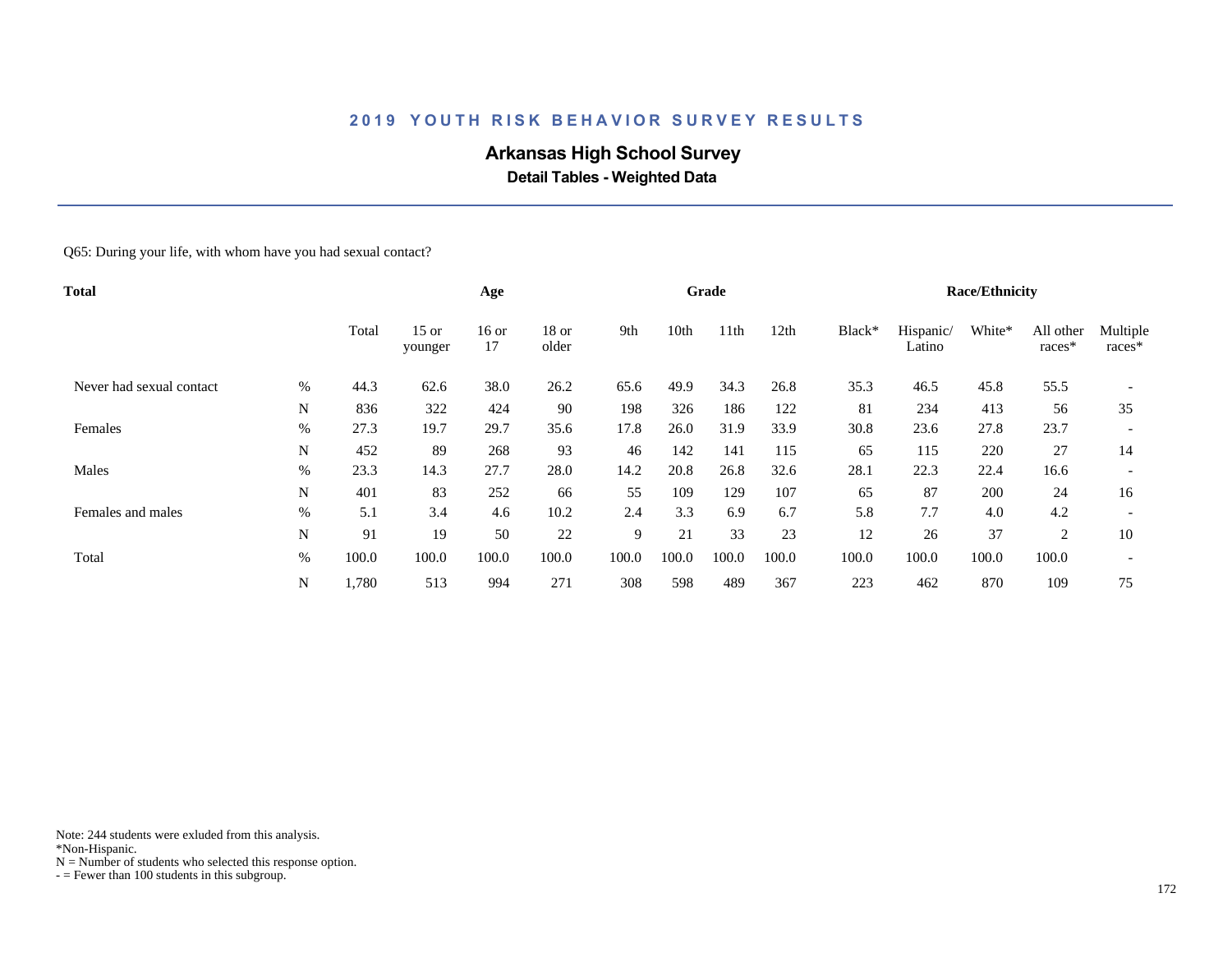# **Arkansas High School Survey**

 **Detail Tables - Weighted Data**

#### Q65: During your life, with whom have you had sexual contact?

| <b>Male</b>              |      |              |                    | Age           |                  |                |                | Grade            |       |                          |                     | <b>Race/Ethnicity</b> |                     |                    |
|--------------------------|------|--------------|--------------------|---------------|------------------|----------------|----------------|------------------|-------|--------------------------|---------------------|-----------------------|---------------------|--------------------|
|                          |      | All<br>males | $15$ or<br>younger | $16$ or<br>17 | $18$ or<br>older | 9th            | 10th           | 11 <sup>th</sup> | 12th  | Black*                   | Hispanic/<br>Latino | White*                | All other<br>races* | Multiple<br>races* |
| Never had sexual contact | $\%$ | 44.6         | 62.3               | 39.6          | 25.3             | 68.0           | 48.9           | 31.6             | 28.1  | $\overline{\phantom{a}}$ | 43.8                | 46.3                  |                     |                    |
|                          | N    | 374          | 131                | 206           | 37               | 86             | 160            | 73               | 54    | 25                       | 94                  | 198                   | 29                  | 20                 |
| Females                  | $\%$ | 50.1         | 36.1               | 54.2          | 65.0             | 30.2           | 47.6           | 59.4             | 64.5  | $\overline{\phantom{a}}$ | 48.6                | 49.0                  |                     |                    |
|                          | N    | 407          | 76                 | 244           | 86               | 39             | 130            | 127              | 104   | 56                       | 104                 | 203                   | 24                  | 13                 |
| Males                    | $\%$ | 3.3          | 1.1                | 3.8           | 6.6              | 1.0            | 1.0            | 6.4              | 5.4   | $\overline{\phantom{a}}$ | 3.7                 | 3.3                   |                     |                    |
|                          | N    | 32           | 5                  | 16            | 11               | $\overline{4}$ | $\overline{4}$ | 13               | 11    | $\overline{7}$           | 6                   | 16                    | 2                   |                    |
| Females and males        | $\%$ | 2.0          | 0.5                | 2.5           | 3.2              | 0.7            | 2.4            | 2.5              | 2.0   | $\overline{\phantom{0}}$ | 3.9                 | 1.3                   |                     |                    |
|                          | N    | 20           | $\overline{c}$     | 13            | 5                | 2              | 6              | 7                | 4     | 2                        | 8                   | 7                     |                     | 2                  |
| Total                    | $\%$ | 100.0        | 100.0              | 100.0         | 100.0            | 100.0          | 100.0          | 100.0            | 100.0 | $\overline{\phantom{a}}$ | 100.0               | 100.0                 |                     |                    |
|                          | N    | 833          | 214                | 479           | 139              | 131            | 300            | 220              | 173   | 90                       | 212                 | 424                   | 56                  | 36                 |

Note: 140 male students were excluded from this analysis.

\*Non-Hispanic.

 $N =$  Number of students who selected this response option.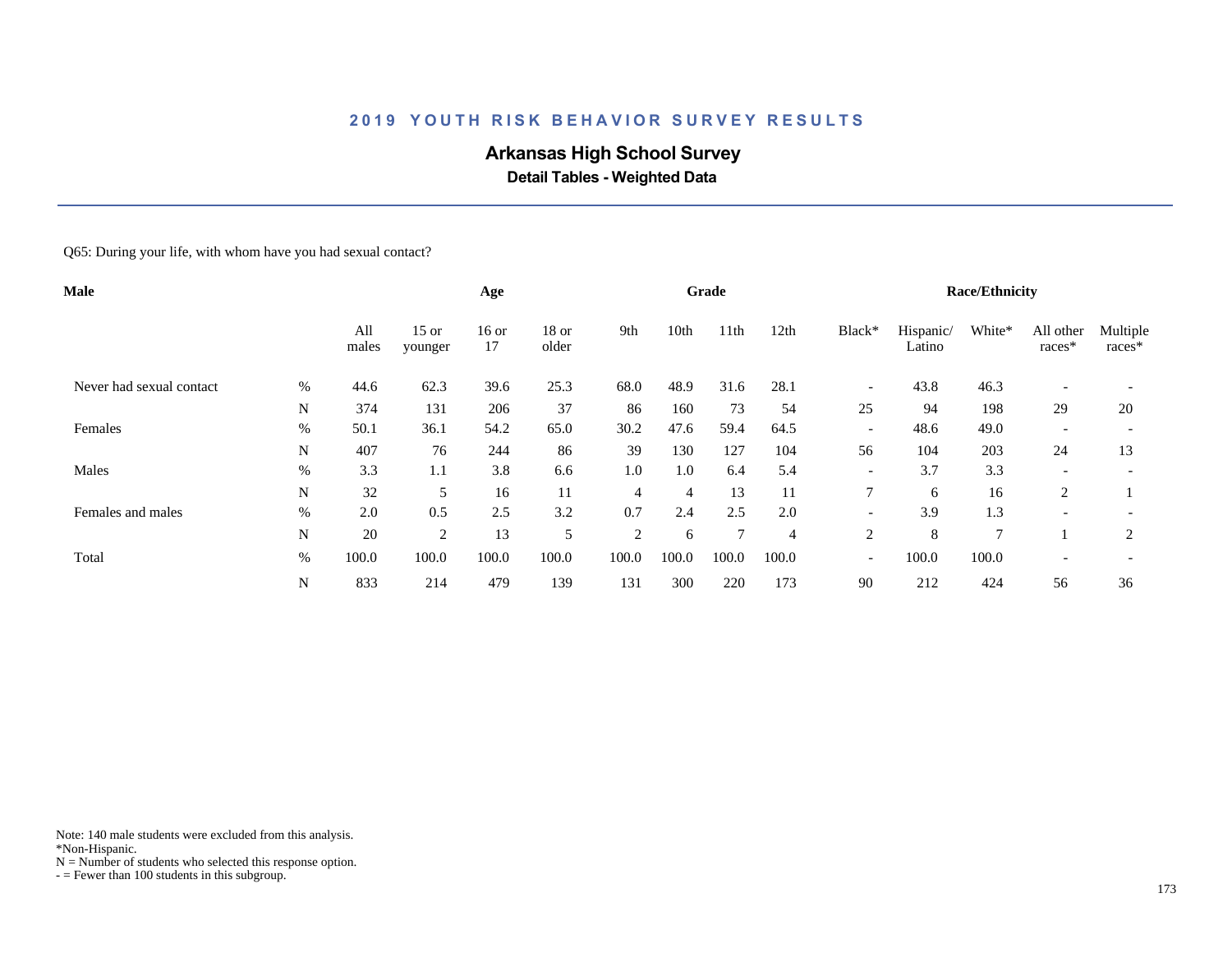# **Arkansas High School Survey**

 **Detail Tables - Weighted Data**

#### Q65: During your life, with whom have you had sexual contact?

| <b>Female</b>            |      |                |                    | Age           |                  |               |       | Grade |       |        |                     | <b>Race/Ethnicity</b> |                     |                    |
|--------------------------|------|----------------|--------------------|---------------|------------------|---------------|-------|-------|-------|--------|---------------------|-----------------------|---------------------|--------------------|
|                          |      | All<br>females | $15$ or<br>younger | $16$ or<br>17 | $18$ or<br>older | 9th           | 10th  | 11th  | 12th  | Black* | Hispanic/<br>Latino | White*                | All other<br>races* | Multiple<br>races* |
| Never had sexual contact | %    | 44.5           | 63.7               | 36.9          | 27.2             | 63.1          | 52.4  | 37.2  | 25.6  | 38.6   | 49.2                | 45.5                  |                     |                    |
|                          | N    | 461            | 190                | 218           | 53               | 112           | 166   | 113   | 68    | 56     | 140                 | 215                   | 26                  | 15                 |
| Females                  | %    | 4.8            | 3.9                | 5.4           | 5.0              | 5.4           | 2.2   | 5.8   | 5.8   | 7.3    | 2.8                 | 4.5                   |                     |                    |
|                          | N    | 40             | 10                 | 23            | $\overline{7}$   | $\mathbf{r}$  | 9     | 13    | 11    | 9      | 10                  | 17                    | 2                   |                    |
| Males                    | $\%$ | 42.7           | 26.6               | 51.2          | 50.2             | 27.4          | 41.0  | 45.8  | 57.6  | 45.7   | 37.3                | 43.1                  |                     |                    |
|                          | N    | 365            | 77                 | 233           | 55               | 51            | 103   | 115   | 95    | 57     | 81                  | 183                   | 21                  | 15                 |
| Females and males        | $\%$ | 8.0            | 5.8                | 6.6           | 17.6             | 4.0           | 4.4   | 11.2  | 11.0  | 8.4    | 10.7                | 6.9                   |                     |                    |
|                          | N    | 69             | 16                 | 36            | 17               | $\mathcal{I}$ | 15    | 26    | 19    | 10     | 18                  | 30                    |                     | 8                  |
| Total                    | $\%$ | 100.0          | 100.0              | 100.0         | 100.0            | 100.0         | 100.0 | 100.0 | 100.0 | 100.0  | 100.0               | 100.0                 |                     |                    |
|                          | N    | 935            | 293                | 510           | 132              | 177           | 293   | 267   | 193   | 132    | 249                 | 445                   | 50                  | 39                 |

Note: 96 female students were excluded from this analysis.

\*Non-Hispanic.

 $N =$  Number of students who selected this response option.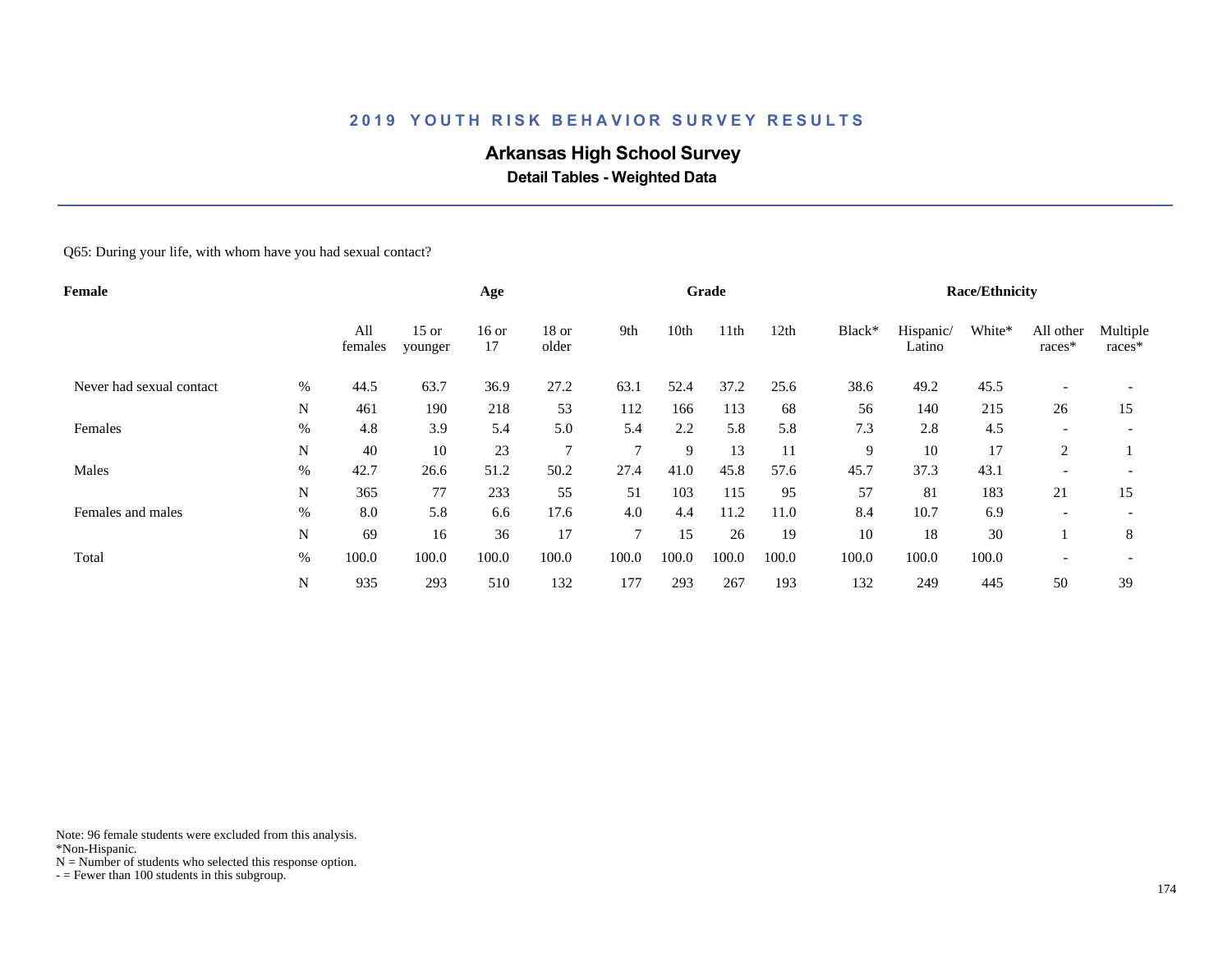# **Arkansas High School Survey**

 **Detail Tables - Weighted Data**

#### Q66: Which of the following best describes you?

| Total                   |      |       |                    | Age           |                |       |       | Grade |       |        |                     | <b>Race/Ethnicity</b> |                     |                          |
|-------------------------|------|-------|--------------------|---------------|----------------|-------|-------|-------|-------|--------|---------------------|-----------------------|---------------------|--------------------------|
|                         |      | Total | $15$ or<br>younger | $16$ or<br>17 | 18 or<br>older | 9th   | 10th  | 11th  | 12th  | Black* | Hispanic/<br>Latino | White*                | All other<br>races* | Multiple<br>races*       |
| Heterosexual (straight) | $\%$ | 83.7  | 85.0               | 84.3          | 79.2           | 85.6  | 85.7  | 81.7  | 82.5  | 85.4   | 82.7                | 84.8                  | 74.7                |                          |
|                         | N    | 1,631 | 483                | 900           | 246            | 283   | 565   | 425   | 337   | 214    | 422                 | 794                   | 104                 | 62                       |
| Gay or lesbian          | $\%$ | 3.7   | 2.8                | 4.1           | 4.6            | 2.4   | 2.6   | 5.5   | 4.4   | 4.3    | 3.3                 | 3.0                   | 9.1                 |                          |
|                         | N    | 73    | 20                 | 41            | 12             | 12    | 15    | 25    | 19    | 11     | 14                  | 30                    | 8                   |                          |
| <b>Bisexual</b>         | %    | 8.4   | 6.9                | 8.8           | 10.7           | 6.9   | 7.3   | 11.0  | 8.2   | 7.9    | 9.8                 | 8.2                   | 5.9                 | $\overline{\phantom{a}}$ |
|                         | N    | 159   | 42                 | 92            | 25             | 26    | 47    | 56    | 28    | 20     | 40                  | 78                    | 5                   | 10                       |
| Not sure                | $\%$ | 4.1   | 5.3                | 2.8           | 5.5            | 5.1   | 4.3   | 1.8   | 4.9   | 2.4    | 4.3                 | 4.0                   | 10.3                |                          |
|                         | N    | 92    | 30                 | 46            | 16             | 18    | 31    | 18    | 22    | 8      | 27                  | 35                    | 10                  | 5                        |
| Total                   | $\%$ | 100.0 | 100.0              | 100.0         | 100.0          | 100.0 | 100.0 | 100.0 | 100.0 | 100.0  | 100.0               | 100.0                 | 100.0               |                          |
|                         | N    | 1,955 | 575                | 1,079         | 299            | 339   | 658   | 524   | 406   | 253    | 503                 | 937                   | 127                 | 82                       |

Note: 69 students were exluded from this analysis.

\*Non-Hispanic.

 $N =$  Number of students who selected this response option.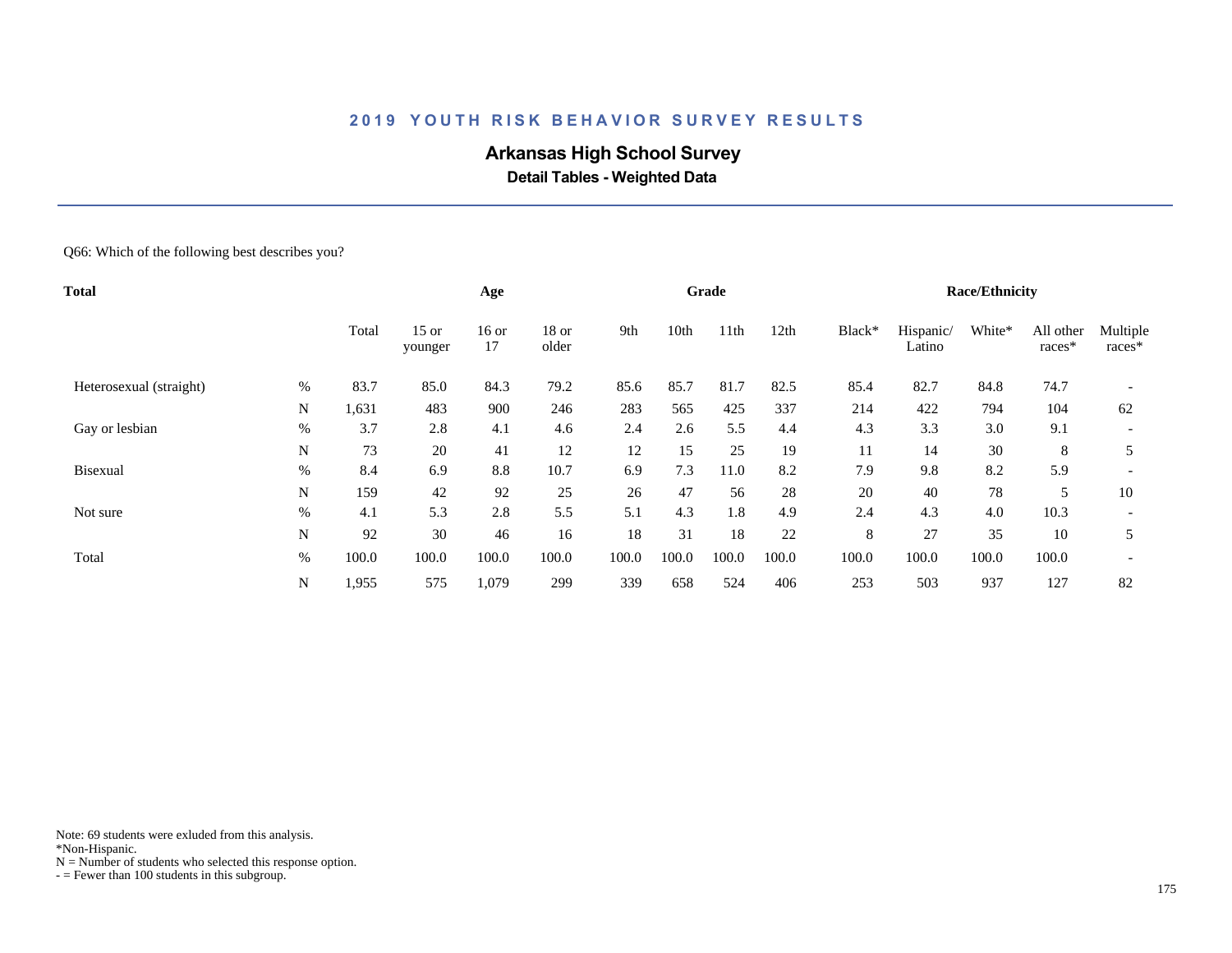# **Arkansas High School Survey**

 **Detail Tables - Weighted Data**

#### Q66: Which of the following best describes you?

| Male                    |      |              | Age                |               |                |       | Grade |       |       |              | <b>Race/Ethnicity</b> |        |                     |                      |
|-------------------------|------|--------------|--------------------|---------------|----------------|-------|-------|-------|-------|--------------|-----------------------|--------|---------------------|----------------------|
|                         |      | All<br>males | $15$ or<br>younger | $16$ or<br>17 | 18 or<br>older | 9th   | 10th  | 11th  | 12th  | Black*       | Hispanic/<br>Latino   | White* | All other<br>races* | Multiple<br>$races*$ |
| Heterosexual (straight) | $\%$ | 89.6         | 92.1               | 89.5          | 85.3           | 92.1  | 89.7  | 90.7  | 86.3  | 91.0         | 86.8                  | 91.1   |                     |                      |
|                         | N    | 829          | 219                | 474           | 135            | 127   | 307   | 215   | 170   | 97           | 212                   | 419    | 53                  | 33                   |
| Gay or lesbian          | $\%$ | 4.2          | 1.8                | 4.4           | 8.2            | 1.4   | 3.3   | 4.3   | 7.8   | 5.8          | 4.1                   | 3.1    |                     |                      |
|                         | N    | 41           | 8                  | 22            | 11             | 5     | 8     | 12    | 15    | $\mathbf{r}$ | $\mathbf{r}$          | 18     | 4                   | 3                    |
| <b>Bisexual</b>         | $\%$ | 3.5          | 2.0                | 4.9           | 2.4            | 2.0   | 5.2   | 4.8   | 2.1   | 2.4          | 6.4                   | 3.0    | -                   |                      |
|                         | N    | 36           | 8                  | 24            | $\overline{4}$ | 5     | 14    | 12    | 5     | 2            | 11                    | 16     | 4                   | 3                    |
| Not sure                | $\%$ | 2.7          | 4.1                | 1.3           | 4.0            | 4.5   | 1.9   | 0.2   | 3.8   | 0.9          | 2.8                   | 2.8    | -                   |                      |
|                         | N    | 27           | 9                  | 13            | 5              | 6     | 8     | 3     | 8     |              | 8                     | 13     | 2                   |                      |
| Total                   | $\%$ | 100.0        | 100.0              | 100.0         | 100.0          | 100.0 | 100.0 | 100.0 | 100.0 | 100.0        | 100.0                 | 100.0  |                     |                      |
|                         | N    | 933          | 244                | 533           | 155            | 143   | 337   | 242   | 198   | 107          | 238                   | 466    | 63                  | 40                   |

Note: 40 male students were excluded from this analysis.

\*Non-Hispanic.

 $N =$  Number of students who selected this response option.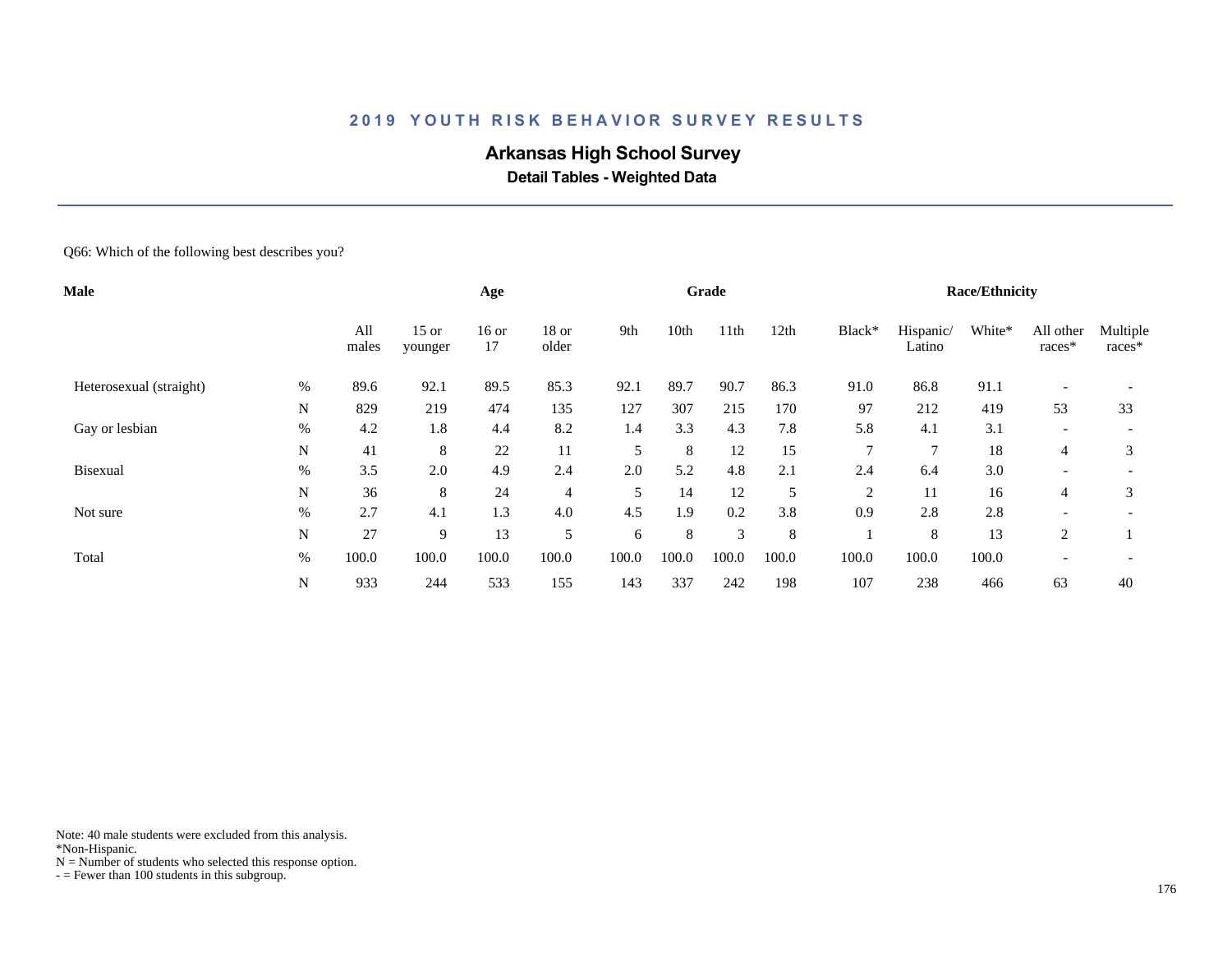# **Arkansas High School Survey**

 **Detail Tables - Weighted Data**

#### Q66: Which of the following best describes you?

| Female                  |      |                |                    | Age           |                  |              |       | Grade            |       |               |                     | <b>Race/Ethnicity</b> |                          |                    |
|-------------------------|------|----------------|--------------------|---------------|------------------|--------------|-------|------------------|-------|---------------|---------------------|-----------------------|--------------------------|--------------------|
|                         |      | All<br>females | $15$ or<br>younger | $16$ or<br>17 | $18$ or<br>older | 9th          | 10th  | 11 <sup>th</sup> | 12th  | Black*        | Hispanic/<br>Latino | White*                | All other<br>races*      | Multiple<br>races* |
| Heterosexual (straight) | $\%$ | 78.2           | 79.2               | 79.2          | 72.5             | 79.2         | 82.2  | 73.3             | 78.9  | 81.5          | 79.0                | 77.7                  |                          |                    |
|                         | N    | 793            | 258                | 424           | 111              | 156          | 255   | 209              | 167   | 117           | 208                 | 374                   | 48                       | 29                 |
| Gay or lesbian          | $\%$ | 3.0            | 3.0                | 3.9           | 0.6              | 3.4          | 1.1   | 6.7              | 0.9   | 3.1           | 2.7                 | 3.0                   | $\overline{\phantom{a}}$ |                    |
|                         | N    | 28             | 9                  | 18            |                  | $\mathbf{r}$ | 5     | 13               | 3     | 4             | 7                   | 12                    | 3                        | 2                  |
| <b>Bisexual</b>         | %    | 13.3           | 11.6               | 12.5          | 19.8             | 11.9         | 9.6   | 16.6             | 14.2  | 11.7          | 12.8                | 14.1                  |                          |                    |
|                         | N    | 121            | 33                 | 67            | 21               | 21           | 32    | 43               | 23    | 17            | 29                  | 62                    |                          | $\overline{7}$     |
| Not sure                | $\%$ | 5.5            | 6.3                | 4.4           | 7.2              | 5.6          | 7.1   | 3.4              | 6.0   | 3.7           | 5.6                 | 5.3                   | $\overline{\phantom{0}}$ |                    |
|                         | N    | 64             | 20                 | 33            | 11               | 12           | 23    | 15               | 14    | $\mathcal{I}$ | 19                  | 22                    | 8                        | 4                  |
| Total                   | $\%$ | 100.0          | 100.0              | 100.0         | 100.0            | 100.0        | 100.0 | 100.0            | 100.0 | 100.0         | 100.0               | 100.0                 | $\overline{\phantom{0}}$ |                    |
|                         | N    | 1,006          | 320                | 542           | 144              | 196          | 315   | 280              | 207   | 145           | 263                 | 470                   | 60                       | 42                 |

Note: 25 female students were excluded from this analysis.

\*Non-Hispanic.

 $N =$  Number of students who selected this response option.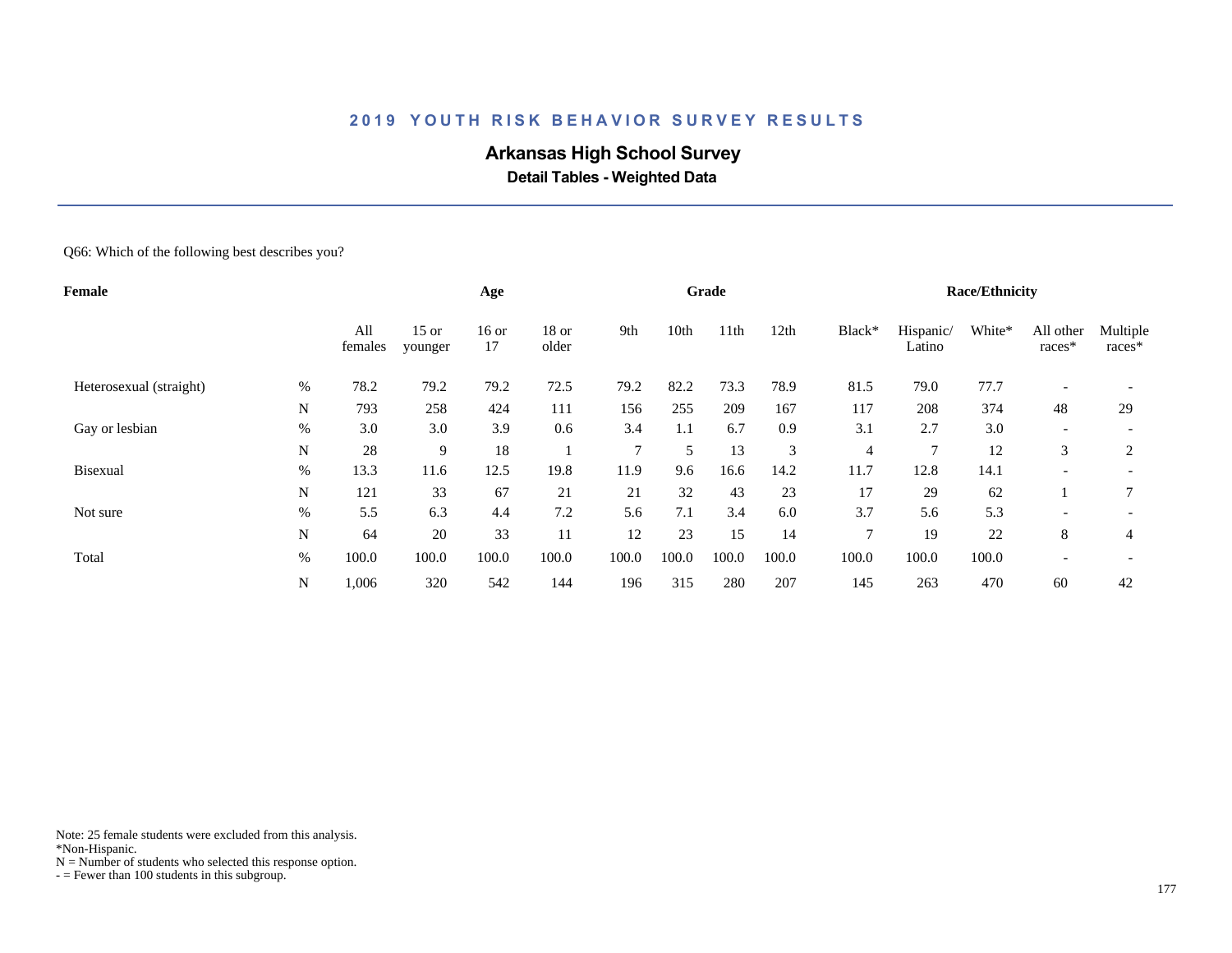# **Arkansas High School Survey**

 **Detail Tables - Weighted Data**

Q67: How do you describe your weight?

| <b>Total</b>           |             |       |                    | Age           |                  |       |       | Grade |       |        |                     | <b>Race/Ethnicity</b> |                     |                    |
|------------------------|-------------|-------|--------------------|---------------|------------------|-------|-------|-------|-------|--------|---------------------|-----------------------|---------------------|--------------------|
|                        |             | Total | $15$ or<br>younger | $16$ or<br>17 | $18$ or<br>older | 9th   | 10th  | 11th  | 12th  | Black* | Hispanic/<br>Latino | White*                | All other<br>races* | Multiple<br>races* |
| Very underweight       | $\%$        | 5.6   | 7.1                | 4.4           | 6.3              | 8.7   | 4.3   | 4.3   | 5.0   | 6.3    | 6.8                 | 4.6                   | 8.9                 |                    |
|                        | N           | 115   | 40                 | 53            | 22               | 26    | 36    | 23    | 28    | 16     | 32                  | 46                    | 8                   | 7                  |
| Slightly underweight   | $\%$        | 14.1  | 14.9               | 14.2          | 12.3             | 13.0  | 14.9  | 15.5  | 12.5  | 14.4   | 14.0                | 14.0                  | 14.9                |                    |
|                        | $\mathbf N$ | 281   | 79                 | 156           | 45               | 38    | 102   | 77    | 58    | 36     | 73                  | 127                   | 24                  |                    |
| About the right weight | $\%$        | 45.1  | 45.5               | 46.2          | 40.5             | 48.2  | 45.1  | 45.4  | 42.0  | 51.6   | 37.3                | 45.2                  | 36.4                |                    |
|                        | N           | 885   | 261                | 498           | 124              | 172   | 284   | 248   | 170   | 128    | 198                 | 452                   | 50                  | 37                 |
| Slightly overweight    | $\%$        | 27.3  | 25.2               | 29.0          | 26.2             | 24.8  | 29.1  | 27.7  | 27.9  | 21.0   | 31.2                | 28.8                  | 35.5                |                    |
|                        | N           | 533   | 152                | 312           | 69               | 88    | 188   | 145   | 104   | 59     | 155                 | 247                   | 40                  | 22                 |
| Very overweight        | $\%$        | 7.9   | 7.2                | 6.2           | 14.7             | 5.3   | 6.6   | 7.1   | 12.5  | 6.7    | 10.8                | 7.3                   | 4.3                 |                    |
|                        | N           | 146   | 46                 | 61            | 39               | 20    | 46    | 33    | 44    | 15     | 49                  | 61                    | 5                   | 10                 |
| Total                  | $\%$        | 100.0 | 100.0              | 100.0         | 100.0            | 100.0 | 100.0 | 100.0 | 100.0 | 100.0  | 100.0               | 100.0                 | 100.0               |                    |
|                        | ${\bf N}$   | 1,960 | 578                | 1,080         | 299              | 344   | 656   | 526   | 404   | 254    | 507                 | 933                   | 127                 | 83                 |

Note: 64 students were exluded from this analysis.

\*Non-Hispanic.

 $N =$  Number of students who selected this response option.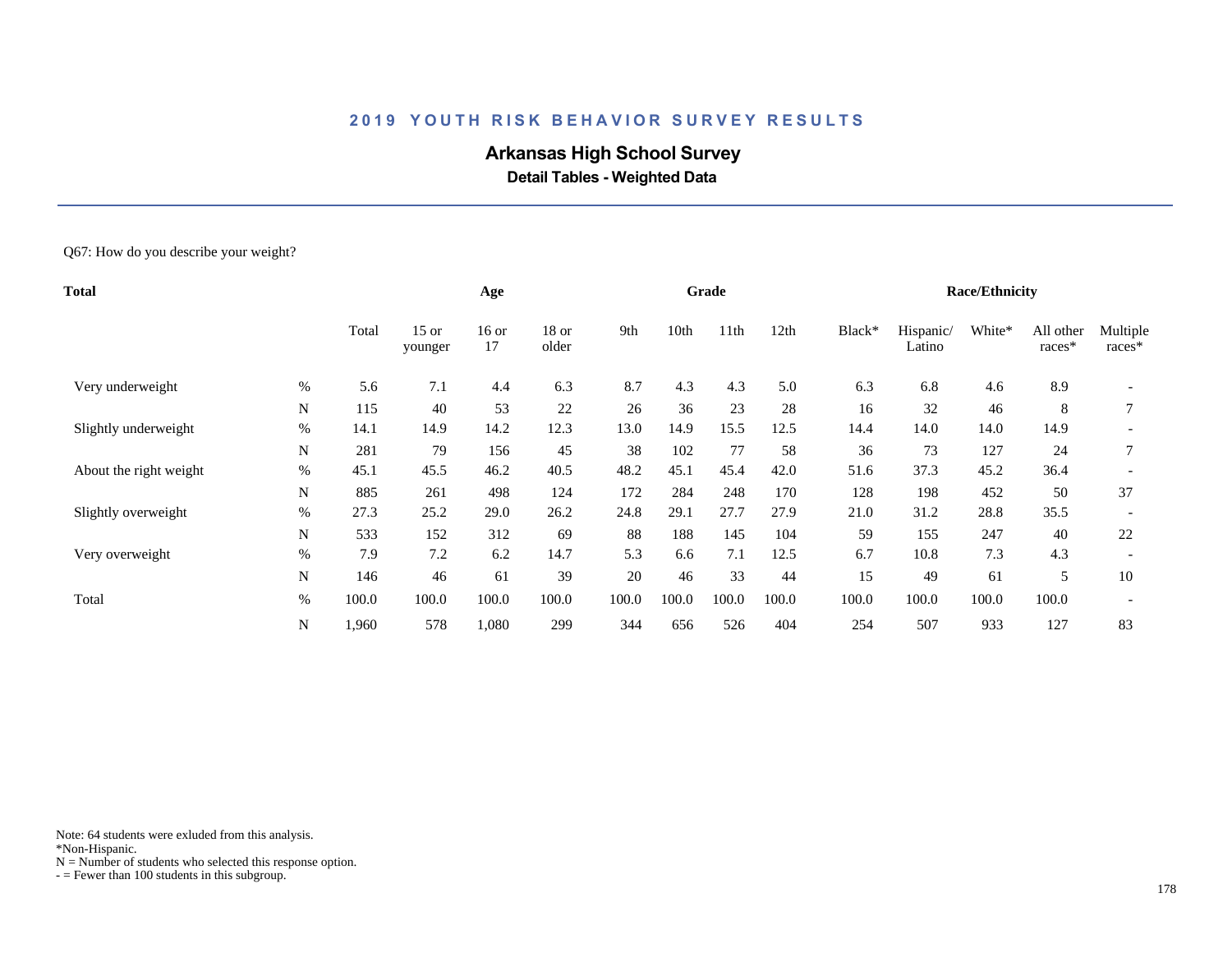# **Arkansas High School Survey**

 **Detail Tables - Weighted Data**

Q67: How do you describe your weight?

| <b>Male</b>            |             |              |                    | Age           |                  |        |       | Grade |       |                |                     | <b>Race/Ethnicity</b> |                     |                    |
|------------------------|-------------|--------------|--------------------|---------------|------------------|--------|-------|-------|-------|----------------|---------------------|-----------------------|---------------------|--------------------|
|                        |             | All<br>males | $15$ or<br>younger | $16$ or<br>17 | $18$ or<br>older | 9th    | 10th  | 11th  | 12th  | Black*         | Hispanic/<br>Latino | White*                | All other<br>races* | Multiple<br>races* |
| Very underweight       | $\%$        | 6.1          | 8.1                | 4.6           | 6.9              | 10.1   | 5.8   | 3.2   | 5.4   | 7.8            | 5.6                 | 5.2                   |                     |                    |
|                        | N           | 58           | 20                 | 27            | 11               | 12     | 23    | 9     | 14    | 9              | 13                  | 27                    | $\overline{4}$      | 4                  |
| Slightly underweight   | $\%$        | 15.6         | 19.5               | 13.9          | 13.2             | 16.7   | 15.6  | 17.1  | 12.4  | 16.7           | 16.4                | 15.8                  |                     |                    |
|                        | $\mathbf N$ | 145          | 42                 | 82            | 21               | 20     | 56    | 41    | 26    | 19             | 40                  | 70                    | 8                   | $\overline{4}$     |
| About the right weight | $\%$        | 47.5         | 43.1               | 50.6          | 46.5             | 43.5   | 49.6  | 46.2  | 51.1  | 60.7           | 34.1                | 46.2                  |                     |                    |
|                        | N           | 445          | 110                | 265           | 68               | 68     | 156   | 120   | 94    | 61             | 96                  | 231                   | 25                  | 22                 |
| Slightly overweight    | $\%$        | 24.8         | 24.9               | 26.3          | 19.9             | 25.8   | 24.9  | 26.8  | 21.3  | 11.3           | 31.7                | 27.2                  |                     |                    |
|                        | N           | 232          | 60                 | 138           | 34               | 38     | 85    | 61    | 43    | 14             | 70                  | 112                   | 23                  |                    |
| Very overweight        | $\%$        | 6.0          | 4.3                | 4.6           | 13.6             | 4.0    | 4.2   | 6.7   | 9.9   | 3.5            | 12.2                | 5.8                   |                     |                    |
|                        | N           | 53           | 14                 | 21            | 18               | $\tau$ | 16    | 12    | 18    | $\overline{4}$ | 19                  | 24                    | 3                   | 3                  |
| Total                  | $\%$        | 100.0        | 100.0              | 100.0         | 100.0            | 100.0  | 100.0 | 100.0 | 100.0 | 100.0          | 100.0               | 100.0                 |                     |                    |
|                        | ${\bf N}$   | 933          | 246                | 533           | 152              | 145    | 336   | 243   | 195   | 107            | 238                 | 464                   | 63                  | 40                 |

Note: 40 male students were excluded from this analysis.

\*Non-Hispanic.

 $N =$  Number of students who selected this response option.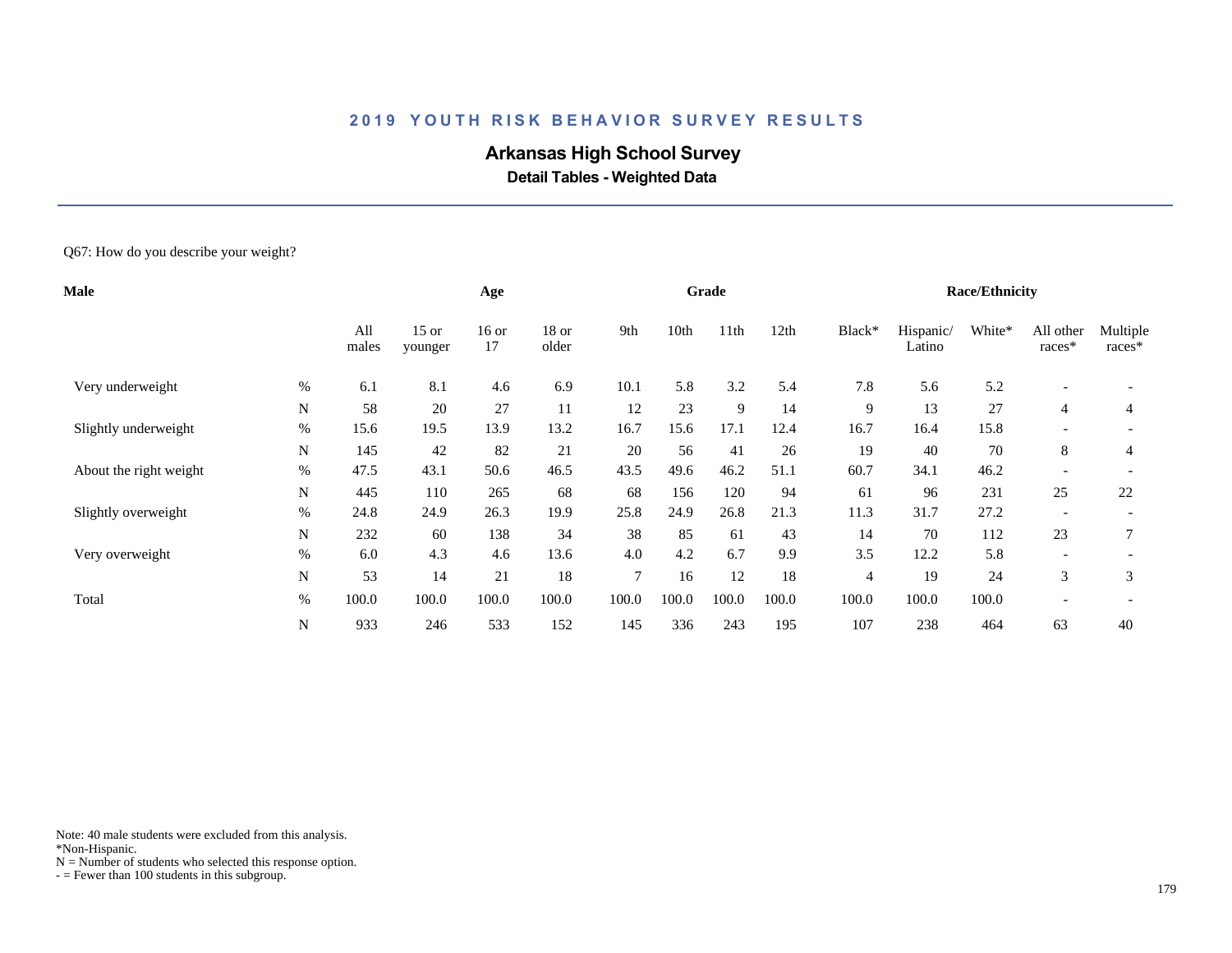# **Arkansas High School Survey**

 **Detail Tables - Weighted Data**

Q67: How do you describe your weight?

| <b>Female</b> |                |                    | Age           |                  |       |       |                  |       |        |                     |        |                          |                       |
|---------------|----------------|--------------------|---------------|------------------|-------|-------|------------------|-------|--------|---------------------|--------|--------------------------|-----------------------|
|               | All<br>females | $15$ or<br>younger | $16$ or<br>17 | $18$ or<br>older | 9th   | 10th  | 11 <sup>th</sup> | 12th  | Black* | Hispanic/<br>Latino | White* | All other<br>races*      | Multiple<br>races*    |
| $\%$          | 5.0            | 5.7                | 4.2           | 5.7              | 7.3   | 2.4   | 5.4              | 4.7   | 5.1    | 7.4                 | 4.1    | $\overline{\phantom{a}}$ |                       |
| N             | 54             | 17                 | 26            | 11               | 14    | 12    | 14               | 14    | $\tau$ | 18                  | 19     | 3                        | 3                     |
| $\%$          | 12.6           | 10.2               | 14.6          | 11.3             | 9.4   | 14.4  | 14.0             | 12.7  | 12.6   | 12.1                | 12.1   | $\overline{\phantom{a}}$ |                       |
| N             | 130            | 33                 | 73            | 24               | 18    | 45    | 35               | 31    | 17     | 33                  | 57     | 15                       | 3                     |
| $\%$          | 43.0           | 48.6               | 41.8          | 34.0             | 52.9  | 40.5  | 45.0             | 33.2  | 44.8   | 40.3                | 43.9   |                          |                       |
| N             | 436            | 148                | 232           | 56               | 103   | 126   | 128              | 76    | 67     | 101                 | 220    | 23                       | 15                    |
| $\%$          | 29.9           | 26.1               | 31.6          | 33.0             | 23.8  | 34.0  | 28.1             | 34.4  | 28.2   | 30.2                | 30.8   | $\overline{\phantom{a}}$ |                       |
| ${\bf N}$     | 299            | 92                 | 172           | 35               | 50    | 102   | 83               | 61    | 44     | 84                  | 135    | 17                       | 15                    |
| $\%$          | 9.6            | 9.4                | 7.7           | 16.0             | 6.7   | 8.8   | 7.5              | 15.1  | 9.3    | 9.9                 | 9.1    |                          |                       |
| N             | 90             | 30                 | 39            | 21               | 13    | 29    | 21               | 26    | 11     | 30                  | 37     | 2                        | $\mathcal{L}$         |
| $\%$          | 100.0          | 100.0              | 100.0         | 100.0            | 100.0 | 100.0 | 100.0            | 100.0 | 100.0  | 100.0               | 100.0  |                          |                       |
| N             | 1,009          | 320                | 542           | 147              | 198   | 314   | 281              | 208   | 146    | 266                 | 468    | 60                       | 43                    |
|               |                |                    |               |                  |       |       |                  | Grade |        |                     |        |                          | <b>Race/Ethnicity</b> |

Note: 22 female students were excluded from this analysis.

\*Non-Hispanic.

 $N =$  Number of students who selected this response option.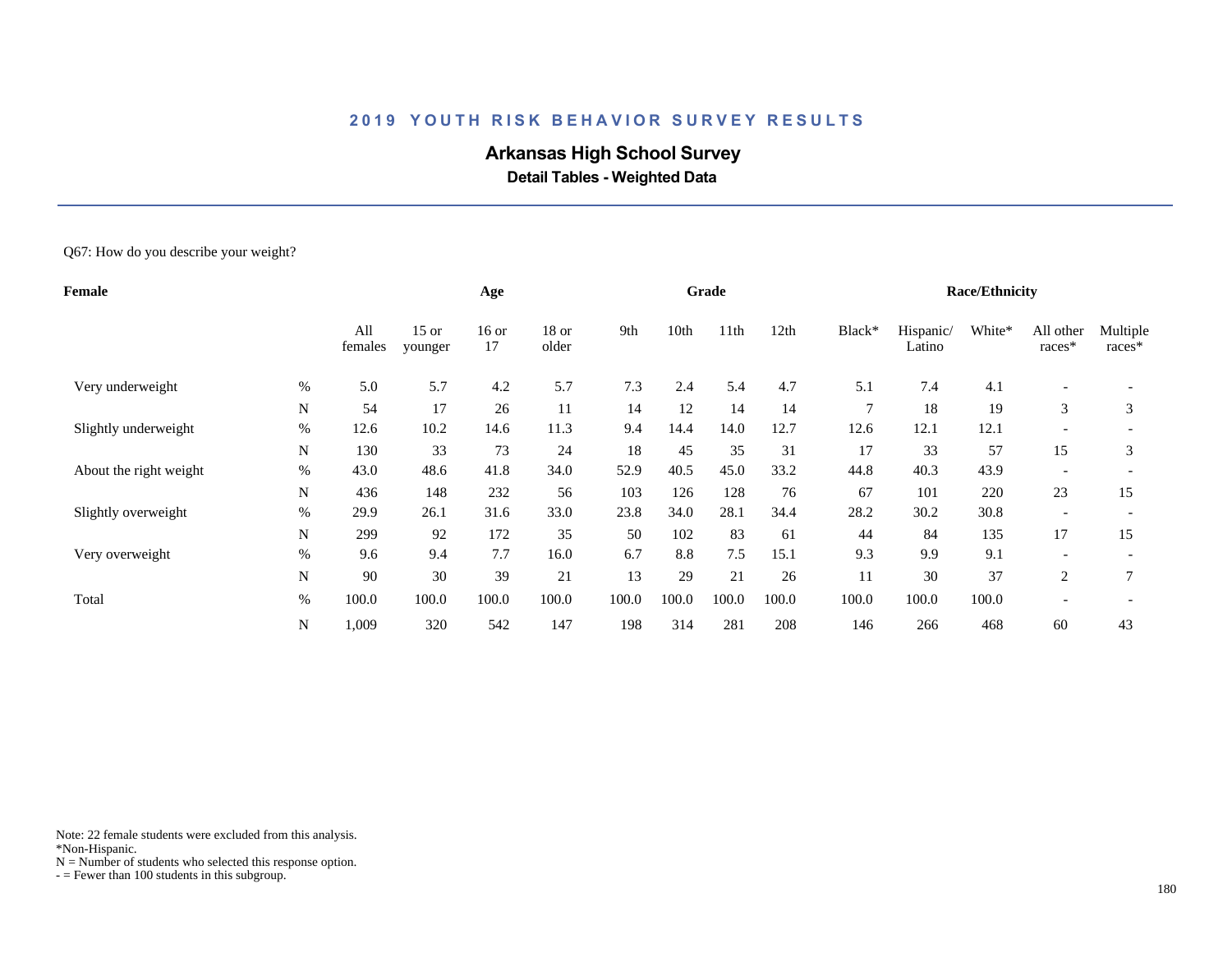# **Arkansas High School Survey**

 **Detail Tables - Weighted Data**

Q68: Which of the following are you trying to do about your weight?

| <b>Total</b>              |      |       |                    | Age         |                  |       |       | Grade |       |        |                     | <b>Race/Ethnicity</b> |                     |                          |
|---------------------------|------|-------|--------------------|-------------|------------------|-------|-------|-------|-------|--------|---------------------|-----------------------|---------------------|--------------------------|
|                           |      | Total | $15$ or<br>younger | 16 or<br>17 | $18$ or<br>older | 9th   | 10th  | 11th  | 12th  | Black* | Hispanic/<br>Latino | White*                | All other<br>races* | Multiple<br>races*       |
| Lose weight               | $\%$ | 48.9  | 47.5               | 46.7        | 58.5             | 47.3  | 46.6  | 45.5  | 57.6  | 38.2   | 60.2                | 49.9                  | 46.0                |                          |
|                           | N    | 973   | 289                | 514         | 168              | 167   | 321   | 250   | 224   | 101    | 295                 | 451                   | 57                  | 46                       |
| Gain weight               | $\%$ | 20.7  | 21.6               | 21.8        | 15.1             | 23.7  | 20.6  | 22.5  | 15.0  | 33.9   | 13.4                | 18.2                  | 19.1                |                          |
|                           | N    | 385   | 116                | 217         | 51               | 72    | 126   | 108   | 70    | 87     | 82                  | 163                   | 30                  | 10                       |
| Stay the same weight      | $\%$ | 14.6  | 14.4               | 15.4        | 12.3             | 13.2  | 15.6  | 14.0  | 15.3  | 14.1   | 13.0                | 15.0                  | 14.0                | $\overline{\phantom{a}}$ |
|                           | N    | 287   | 82                 | 167         | 38               | 51    | 95    | 73    | 62    | 34     | 65                  | 147                   | 20                  | 11                       |
| Not trying to do anything | $\%$ | 15.9  | 16.6               | 16.0        | 14.2             | 15.7  | 17.2  | 18.1  | 12.1  | 13.7   | 13.4                | 16.9                  | 20.9                |                          |
|                           | N    | 306   | 91                 | 175         | 40               | 54    | 111   | 91    | 47    | 30     | 64                  | 170                   | 19                  | 16                       |
| Total                     | $\%$ | 100.0 | 100.0              | 100.0       | 100.0            | 100.0 | 100.0 | 100.0 | 100.0 | 100.0  | 100.0               | 100.0                 | 100.0               |                          |
|                           | N    | 1,951 | 578                | 1,073       | 297              | 344   | 653   | 522   | 403   | 252    | 506                 | 931                   | 126                 | 83                       |

Note: 73 students were exluded from this analysis.

\*Non-Hispanic.

 $N =$  Number of students who selected this response option.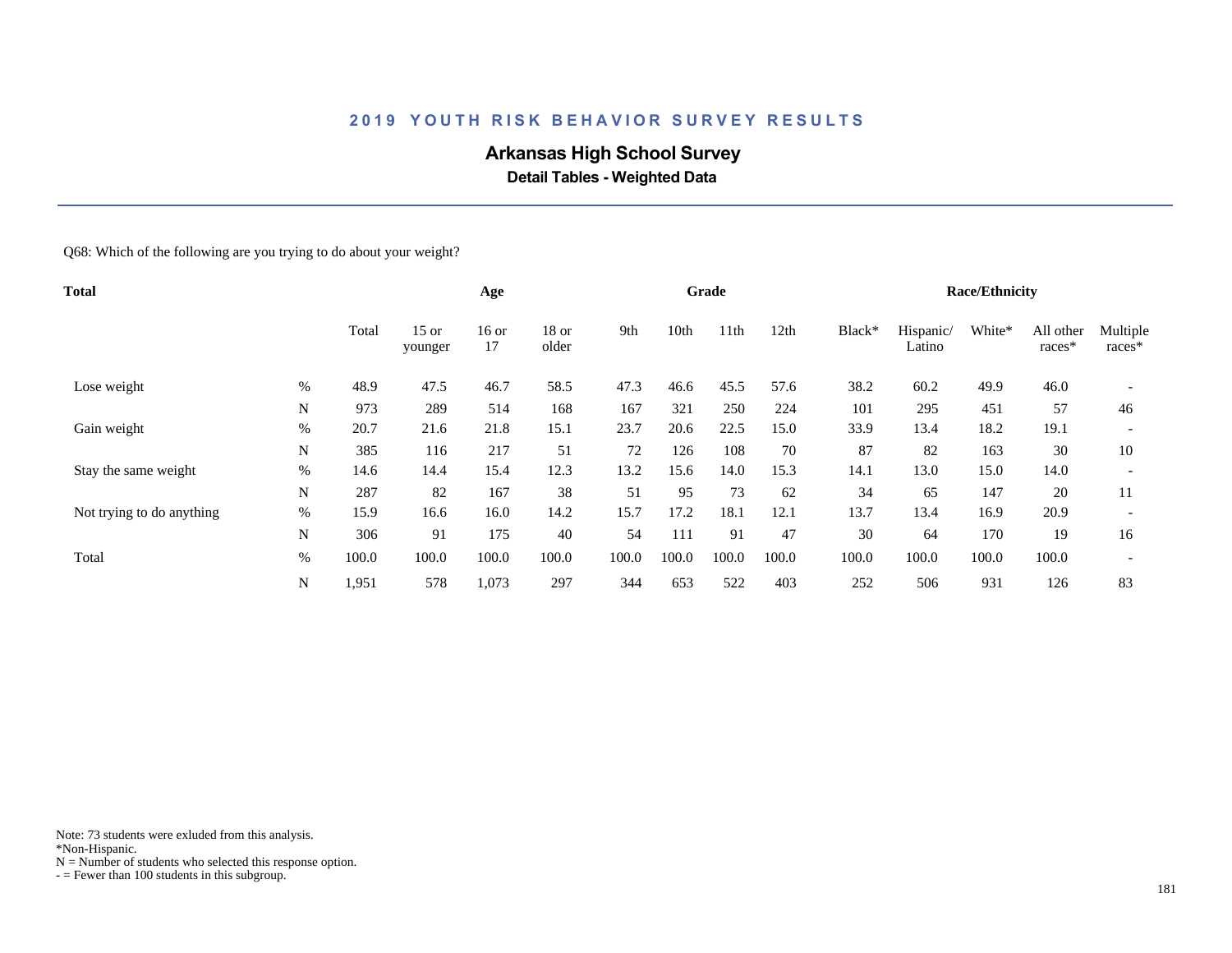# **Arkansas High School Survey**

 **Detail Tables - Weighted Data**

Q68: Which of the following are you trying to do about your weight?

| <b>Male</b>               |      |              |                    | Age         |                  |       |       | Grade |       |        |                     | <b>Race/Ethnicity</b> |                          |                          |
|---------------------------|------|--------------|--------------------|-------------|------------------|-------|-------|-------|-------|--------|---------------------|-----------------------|--------------------------|--------------------------|
|                           |      | All<br>males | $15$ or<br>younger | 16 or<br>17 | $18$ or<br>older | 9th   | 10th  | 11th  | 12th  | Black* | Hispanic/<br>Latino | White*                | All other<br>races*      | Multiple<br>races*       |
| Lose weight               | $\%$ | 38.3         | 38.4               | 35.0        | 48.1             | 37.0  | 34.4  | 36.6  | 46.7  | 21.5   | 50.2                | 40.7                  |                          |                          |
|                           | N    | 360          | 97                 | 190         | 72               | 52    | 129   | 86    | 90    | 23     | 119                 | 170                   | 28                       | 15                       |
| Gain weight               | $\%$ | 28.7         | 32.7               | 28.8        | 20.2             | 34.2  | 28.0  | 31.1  | 19.6  | 42.1   | 17.6                | 27.3                  | $\overline{\phantom{a}}$ |                          |
|                           | N    | 255          | 75                 | 145         | 34               | 48    | 83    | 70    | 46    | 48     | 45                  | 130                   | 15                       |                          |
| Stay the same weight      | $\%$ | 15.3         | 12.0               | 16.8        | 17.1             | 13.3  | 16.1  | 13.5  | 18.7  | 19.0   | 16.9                | 14.2                  | $\overline{\phantom{a}}$ | $\overline{\phantom{a}}$ |
|                           | N    | 148          | 30                 | 93          | 25               | 20    | 56    | 36    | 35    | 18     | 39                  | 71                    | 12                       | 6                        |
| Not trying to do anything | $\%$ | 17.8         | 16.9               | 19.3        | 14.6             | 15.5  | 21.5  | 18.9  | 15.0  | 17.4   | 15.3                | 17.8                  | $\overline{\phantom{0}}$ | $\overline{\phantom{a}}$ |
|                           | N    | 166          | 42                 | 102         | 22               | 25    | 66    | 49    | 25    | 18     | 34                  | 92                    | $\mathcal{I}$            | 12                       |
| Total                     | $\%$ | 100.0        | 100.0              | 100.0       | 100.0            | 100.0 | 100.0 | 100.0 | 100.0 | 100.0  | 100.0               | 100.0                 | $\overline{\phantom{0}}$ |                          |
|                           | N    | 929          | 244                | 530         | 153              | 145   | 334   | 241   | 196   | 107    | 237                 | 463                   | 62                       | 40                       |

Note: 44 male students were excluded from this analysis.

\*Non-Hispanic.

 $N =$  Number of students who selected this response option.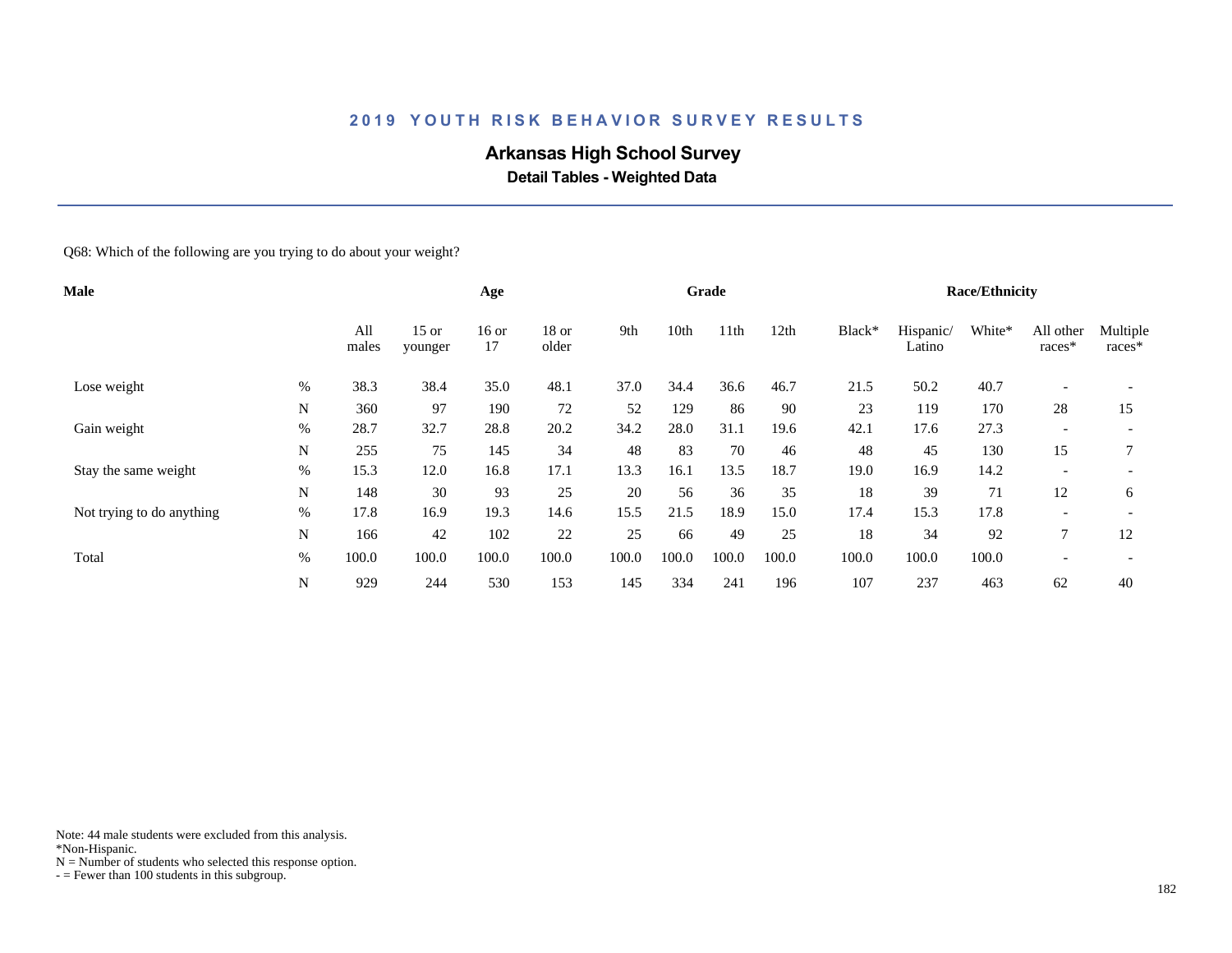# **Arkansas High School Survey**

 **Detail Tables - Weighted Data**

Q68: Which of the following are you trying to do about your weight?

| <b>Female</b>             |      |                |                    | Age         |                  |       |       | Grade |       |        |                     | <b>Race/Ethnicity</b> |                          |                    |
|---------------------------|------|----------------|--------------------|-------------|------------------|-------|-------|-------|-------|--------|---------------------|-----------------------|--------------------------|--------------------|
|                           |      | All<br>females | $15$ or<br>younger | 16 or<br>17 | $18$ or<br>older | 9th   | 10th  | 11th  | 12th  | Black* | Hispanic/<br>Latino | White*                | All other<br>races*      | Multiple<br>races* |
| Lose weight               | %    | 59.6           | 56.8               | 58.3        | 69.9             | 57.8  | 59.6  | 54.0  | 68.3  | 51.2   | 67.7                | 60.3                  |                          |                    |
|                           | N    | 605            | 188                | 321         | 96               | 114   | 190   | 163   | 134   | 77     | 173                 | 280                   | 27                       | 31                 |
| Gain weight               | $\%$ | 12.7           | 11.2               | 14.7        | 9.4              | 13.1  | 13.0  | 14.1  | 10.5  | 27.6   | 10.2                | 7.9                   | $\overline{\phantom{a}}$ |                    |
|                           | N    | 129            | 40                 | 72          | 17               | 24    | 42    | 38    | 24    | 39     | 37                  | 33                    | 14                       | 3                  |
| Stay the same weight      | $\%$ | 13.6           | 15.8               | 14.1        | 7.0              | 13.2  | 14.2  | 14.6  | 11.9  | 10.3   | 10.1                | 16.0                  | $\overline{\phantom{a}}$ |                    |
|                           | N    | 133            | 48                 | 72          | 13               | 31    | 37    | 37    | 26    | 16     | 26                  | 76                    | 8                        | 5                  |
| Not trying to do anything | $\%$ | 14.1           | 16.2               | 12.8        | 13.7             | 15.9  | 13.1  | 17.3  | 9.3   | 10.9   | 12.0                | 15.9                  | $\overline{\phantom{0}}$ |                    |
|                           | N    | 138            | 47                 | 73          | 18               | 29    | 45    | 41    | 22    | 12     | 30                  | 78                    | 11                       | 4                  |
| Total                     | $\%$ | 100.0          | 100.0              | 100.0       | 100.0            | 100.0 | 100.0 | 100.0 | 100.0 | 100.0  | 100.0               | 100.0                 | $\overline{\phantom{0}}$ |                    |
|                           | N    | 1,005          | 323                | 538         | 144              | 198   | 314   | 279   | 206   | 144    | 266                 | 467                   | 60                       | 43                 |

Note: 26 female students were excluded from this analysis.

\*Non-Hispanic.

 $N =$  Number of students who selected this response option.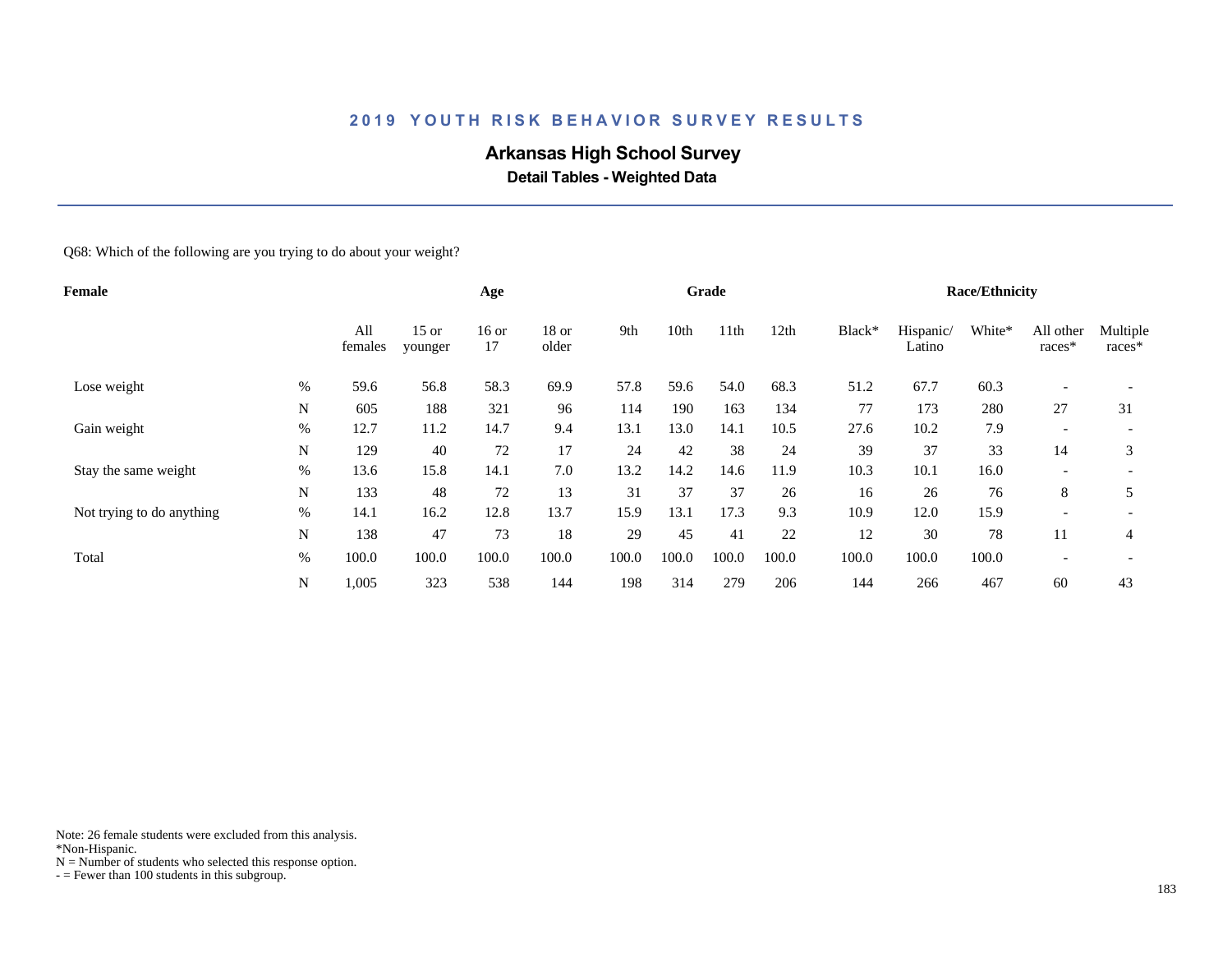# **Arkansas High School Survey**

 **Detail Tables - Weighted Data**

Q69: During the past 7 days, how many times did you drink 100% fruit juices such as orange juice, apple juice, or grape juice?

| <b>Total</b>              |             |       |                    | Age           |                |                |       | Grade |       |        |                     | <b>Race/Ethnicity</b> |                     |                    |
|---------------------------|-------------|-------|--------------------|---------------|----------------|----------------|-------|-------|-------|--------|---------------------|-----------------------|---------------------|--------------------|
|                           |             |       | $15$ or<br>younger | $16$ or<br>17 | 18 or<br>older | 9th            | 10th  | 11th  | 12th  | Black* | Hispanic/<br>Latino | White*                | All other<br>races* | Multiple<br>races* |
| Did not drink fruit juice | $\%$        | 36.1  | 40.8               | 34.3          | 31.8           | 39.4           | 40.4  | 31.0  | 32.8  | 22.4   | 26.5                | 42.0                  | 48.2                |                    |
|                           | $\mathbf N$ | 652   | 213                | 338           | 100            | 122            | 224   | 159   | 136   | 57     | 127                 | 376                   | 40                  | 31                 |
| 1 to 3 times              | $\%$        | 33.2  | 31.0               | 34.2          | 34.5           | 31.8           | 29.1  | 35.9  | 36.9  | 36.6   | 31.5                | 32.3                  | 23.2                |                    |
|                           | N           | 659   | 183                | 373           | 102            | 114            | 198   | 190   | 148   | 92     | 175                 | 306                   | 40                  | 32                 |
| 4 to 6 times              | %           | 13.9  | 13.3               | 14.1          | 14.5           | 12.8           | 14.1  | 14.6  | 13.7  | 17.2   | 17.2                | 12.3                  | 10.0                |                    |
|                           | N           | 301   | 89                 | 167           | 45             | 45             | 111   | 82    | 57    | 43     | 93                  | 127                   | 17                  | 11                 |
| 1 time per day            | $\%$        | 4.8   | 4.8                | 4.8           | 5.1            | 5.4            | 4.9   | 4.5   | 4.4   | 3.3    | 7.8                 | 4.7                   | 6.0                 |                    |
|                           | N           | 108   | 32                 | 58            | 18             | 21             | 41    | 24    | 20    | 8      | 40                  | 48                    |                     | 2                  |
| 2 times per day           | %           | 5.4   | 4.1                | 5.9           | 6.4            | 4.3            | 5.4   | 6.6   | 5.2   | 9.1    | 7.4                 | 4.0                   | 10.2                |                    |
|                           | N           | 107   | 24                 | 67            | 15             | 15             | 41    | 31    | 18    | 20     | 32                  | 38                    | 15                  | $\mathbf{0}$       |
| 3 times per day           | $\%$        | 2.1   | 0.7                | 3.0           | 2.0            | 0.4            | 3.1   | 2.1   | 2.9   | 3.3    | 3.5                 | 1.5                   | 0.9                 |                    |
|                           | ${\bf N}$   | 43    | 7                  | 32            | 4              | $\overline{2}$ | 21    | 12    | 8     | 11     | 12                  | 13                    | 4                   | $\overline{2}$     |
| 4 or more times per day   | $\%$        | 4.5   | 5.3                | 3.7           | 5.8            | 6.0            | 3.0   | 5.2   | 4.0   | 8.1    | 6.0                 | 3.1                   | 1.6                 |                    |
|                           | ${\bf N}$   | 87    | 29                 | 42            | 16             | 21             | 22    | 27    | 16    | 20     | 30                  | $24\,$                | 5                   | 4                  |
| Total                     | $\%$        | 100.0 | 100.0              | 100.0         | 100.0          | 100.0          | 100.0 | 100.0 | 100.0 | 100.0  | 100.0               | 100.0                 | 100.0               |                    |
|                           | N           | 1,957 | 577                | 1,077         | 300            | 340            | 658   | 525   | 403   | 251    | 509                 | 932                   | 128                 | 82                 |

Note: 67 students were exluded from this analysis.

\*Non-Hispanic.

 $N =$  Number of students who selected this response option.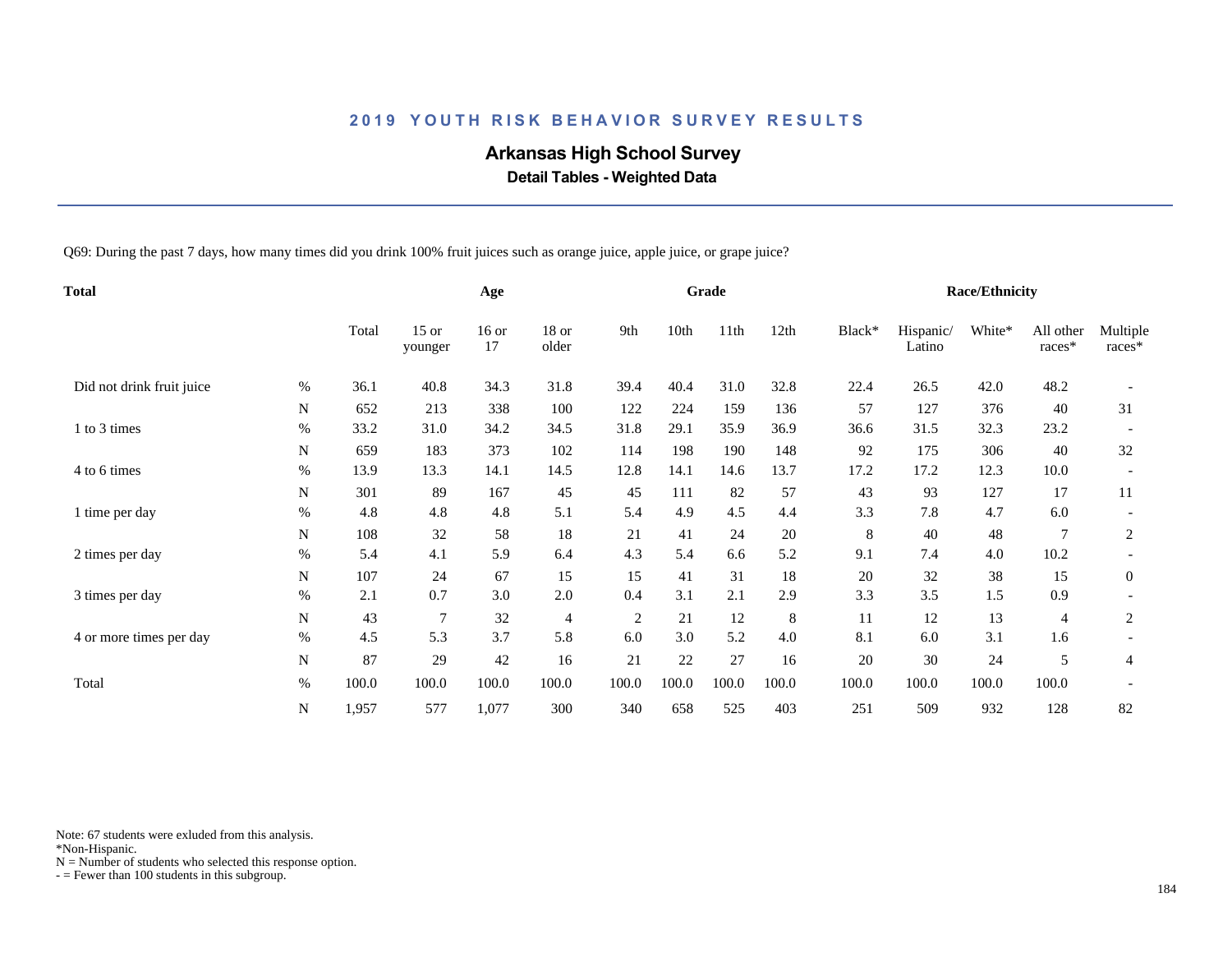# **Arkansas High School Survey**

 **Detail Tables - Weighted Data**

Q69: During the past 7 days, how many times did you drink 100% fruit juices such as orange juice, apple juice, or grape juice?

| Male                      |             |              |                    | Age           |                  |         |       | Grade |                |                |                     | <b>Race/Ethnicity</b> |                          |                    |
|---------------------------|-------------|--------------|--------------------|---------------|------------------|---------|-------|-------|----------------|----------------|---------------------|-----------------------|--------------------------|--------------------|
|                           |             | All<br>males | $15$ or<br>younger | $16$ or<br>17 | $18$ or<br>older | 9th     | 10th  | 11th  | 12th           | Black*         | Hispanic/<br>Latino | White*                | All other<br>races*      | Multiple<br>races* |
| Did not drink fruit juice | $\%$        | 36.9         | 41.7               | 35.2          | 32.4             | 40.4    | 43.5  | 31.6  | 31.6           | 25.1           | 23.2                | 41.9                  |                          |                    |
|                           | N           | 314          | 88                 | 174           | 51               | 49      | 121   | 76    | 64             | 28             | 57                  | 185                   | 23                       | 14                 |
| 1 to 3 times              | %           | 31.1         | 30.6               | 30.0          | 35.6             | 31.4    | 27.7  | 28.8  | 37.4           | 30.9           | 32.9                | 30.6                  |                          |                    |
|                           | N           | 281          | 71                 | 162           | 48               | 48      | 90    | 74    | 65             | 30             | 70                  | 142                   | 19                       | 15                 |
| 4 to 6 times              | $\%$        | 13.3         | 11.5               | 14.4          | 13.4             | 11.3    | 11.0  | 14.8  | 15.9           | 18.2           | 15.0                | 11.6                  | $\overline{\phantom{a}}$ |                    |
|                           | N           | 142          | 38                 | 79            | 25               | 18      | 49    | 38    | 34             | 20             | 45                  | 60                    | 6                        | 9                  |
| 1 time per day            | $\%$        | 4.9          | 4.5                | 5.6           | 3.6              | 5.0     | 5.0   | 5.5   | 3.8            | 2.5            | 9.1                 | 4.9                   |                          |                    |
|                           | N           | 58           | 15                 | 35            | 8                | 9       | 26    | 13    | 9              | $\overline{4}$ | 22                  | 26                    | $\overline{4}$           | $\mathbf{0}$       |
| 2 times per day           | $\%$        | 6.4          | 5.5                | 7.7           | 3.8              | 5.2     | 7.0   | 9.7   | 2.8            | 10.2           | 7.7                 | 5.4                   |                          |                    |
|                           | N           | 62           | 14                 | 40            | $\overline{7}$   | 9       | 25    | 19    | $\overline{7}$ | 9              | 17                  | 26                    | 8                        | $\theta$           |
| 3 times per day           | $\%$        | 2.5          | 1.1                | 3.5           | 1.9              | 0.5     | 3.8   | 3.4   | 2.3            | 3.0            | 5.5                 | 1.8                   |                          |                    |
|                           | $\mathbf N$ | 23           | 4                  | 17            | $\overline{c}$   | -1      | 13    | 6     | 3              | 5              | 8                   | 9                     | $\overline{0}$           | $\mathbf{0}$       |
| 4 or more times per day   | $\%$        | 5.1          | 5.2                | 3.7           | 9.3              | 6.2     | 2.0   | 6.2   | 6.2            | 10.1           | 6.6                 | 3.8                   |                          |                    |
|                           | ${\bf N}$   | 47           | 12                 | 23            | 12               | $\,8\,$ | 10    | 17    | 11             | 10             | 17                  | 13                    | $\overline{4}$           |                    |
| Total                     | $\%$        | 100.0        | 100.0              | 100.0         | 100.0            | 100.0   | 100.0 | 100.0 | 100.0          | 100.0          | 100.0               | 100.0                 |                          |                    |
|                           | ${\bf N}$   | 927          | 242                | 530           | 153              | 142     | 334   | 243   | 193            | 106            | 236                 | 461                   | 64                       | 39                 |

Note: 46 male students were excluded from this analysis.

\*Non-Hispanic.

 $N =$  Number of students who selected this response option.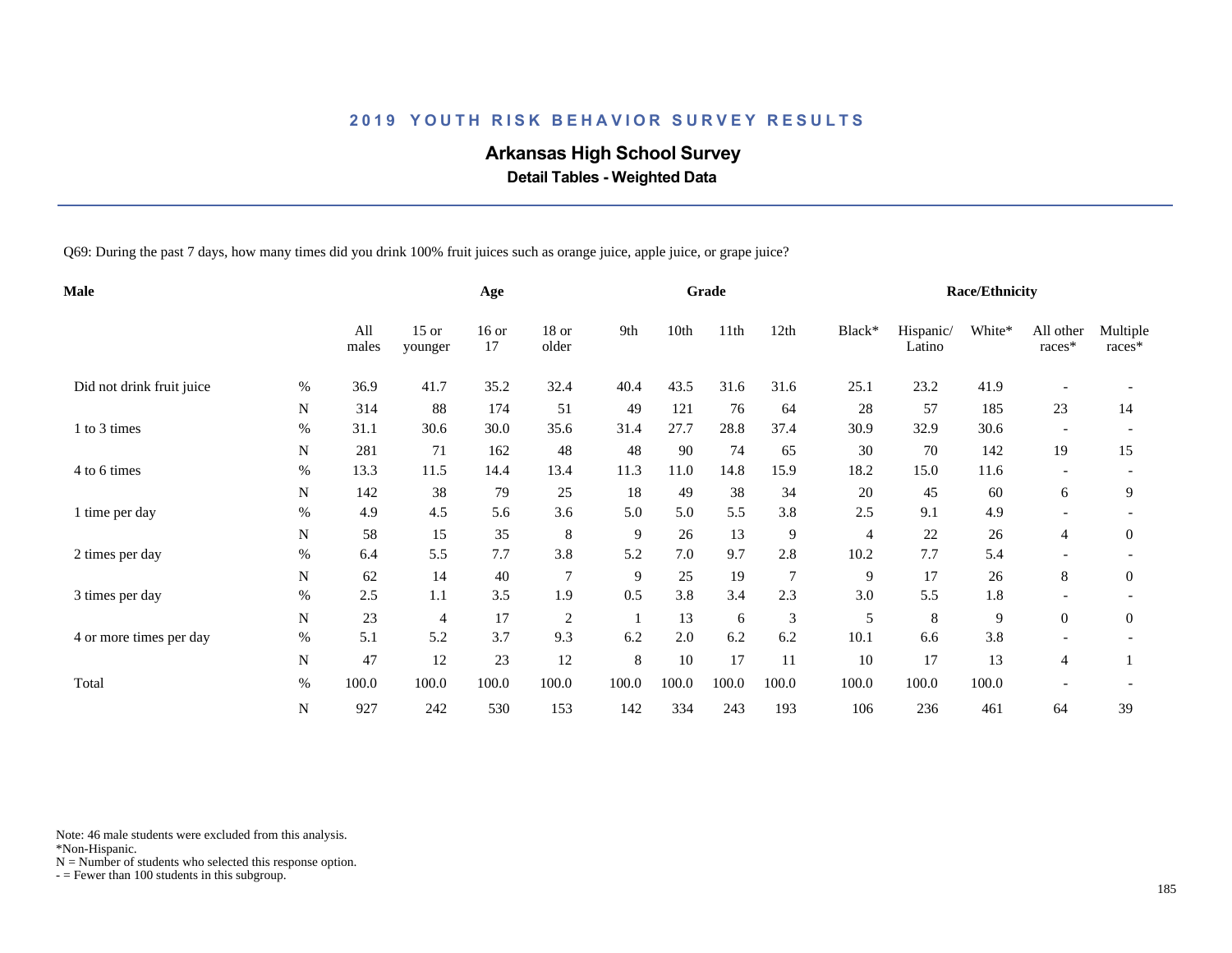# **Arkansas High School Survey**

 **Detail Tables - Weighted Data**

Q69: During the past 7 days, how many times did you drink 100% fruit juices such as orange juice, apple juice, or grape juice?

| Female                    |             |                |                    | Age           |                  |       |       | Grade |       |                |                     | <b>Race/Ethnicity</b> |                          |                    |
|---------------------------|-------------|----------------|--------------------|---------------|------------------|-------|-------|-------|-------|----------------|---------------------|-----------------------|--------------------------|--------------------|
|                           |             | All<br>females | $15$ or<br>younger | $16$ or<br>17 | $18$ or<br>older | 9th   | 10th  | 11th  | 12th  | Black*         | Hispanic/<br>Latino | White*                | All other<br>races*      | Multiple<br>races* |
| Did not drink fruit juice | $\%$        | 35.1           | 39.3               | 33.4          | 31.1             | 38.5  | 37.3  | 29.9  | 34.0  | 19.7           | 29.2                | 42.4                  |                          |                    |
|                           | $\mathbf N$ | 329            | 118                | 162           | 49               | 73    | 100   | 82    | 71    | 28             | 69                  | 191                   | 15                       | 17                 |
| 1 to 3 times              | %           | 35.7           | 32.0               | 39.0          | 33.4             | 32.1  | 31.5  | 43.2  | 36.5  | 41.4           | 31.0                | 34.4                  |                          |                    |
|                           | N           | 376            | 111                | 211           | 54               | 66    | 108   | 116   | 83    | 62             | 105                 | 164                   | 21                       | 17                 |
| 4 to 6 times              | $\%$        | 14.4           | 15.3               | 13.4          | 15.7             | 14.4  | 17.0  | 14.6  | 11.6  | 16.5           | 19.2                | 12.7                  | $\overline{\phantom{a}}$ |                    |
|                           | N           | 156            | 50                 | 86            | 20               | 27    | 61    | 44    | 23    | 23             | 48                  | 66                    | 10                       | 2                  |
| 1 time per day            | $\%$        | 4.7            | 5.0                | 3.8           | 6.7              | 5.7   | 4.4   | 3.5   | 5.0   | 3.9            | 5.9                 | 4.6                   |                          |                    |
|                           | N           | 48             | 16                 | 22            | 10               | 12    | 14    | 10    | 11    | $\overline{4}$ | 17                  | 22                    | $\overline{c}$           | 2                  |
| 2 times per day           | $\%$        | 4.5            | 2.9                | 4.2           | 9.1              | 3.4   | 3.8   | 3.6   | 7.6   | 8.4            | 7.3                 | 2.5                   |                          |                    |
|                           | N           | 45             | 10                 | 27            | 8                | 6     | 16    | 12    | 11    | 11             | 15                  | 12                    | $\overline{7}$           | $\overline{0}$     |
| 3 times per day           | $\%$        | 1.7            | 0.5                | 2.5           | 2.0              | 0.2   | 2.5   | 0.9   | 3.5   | 3.5            | 2.0                 | 1.1                   |                          |                    |
|                           | $\mathbf N$ | 20             | 3                  | 15            | $\overline{c}$   |       | 8     | 6     | 5     | 6              | $\overline{4}$      | 4                     | $\overline{4}$           | $\overline{c}$     |
| 4 or more times per day   | $\%$        | 3.9            | 4.9                | 3.7           | 1.9              | 5.7   | 3.5   | 4.3   | 1.9   | 6.5            | 5.4                 | 2.3                   |                          |                    |
|                           | ${\bf N}$   | 38             | 15                 | 19            | $\overline{4}$   | 12    | 11    | 10    | 5     | 10             | 12                  | 11                    |                          | 3                  |
| Total                     | $\%$        | 100.0          | 100.0              | 100.0         | 100.0            | 100.0 | 100.0 | 100.0 | 100.0 | 100.0          | 100.0               | 100.0                 |                          |                    |
|                           | ${\bf N}$   | 1,012          | 323                | 542           | 147              | 197   | 318   | 280   | 209   | 144            | 270                 | 470                   | 60                       | 43                 |

Note: 19 female students were excluded from this analysis.

\*Non-Hispanic.

 $N =$  Number of students who selected this response option.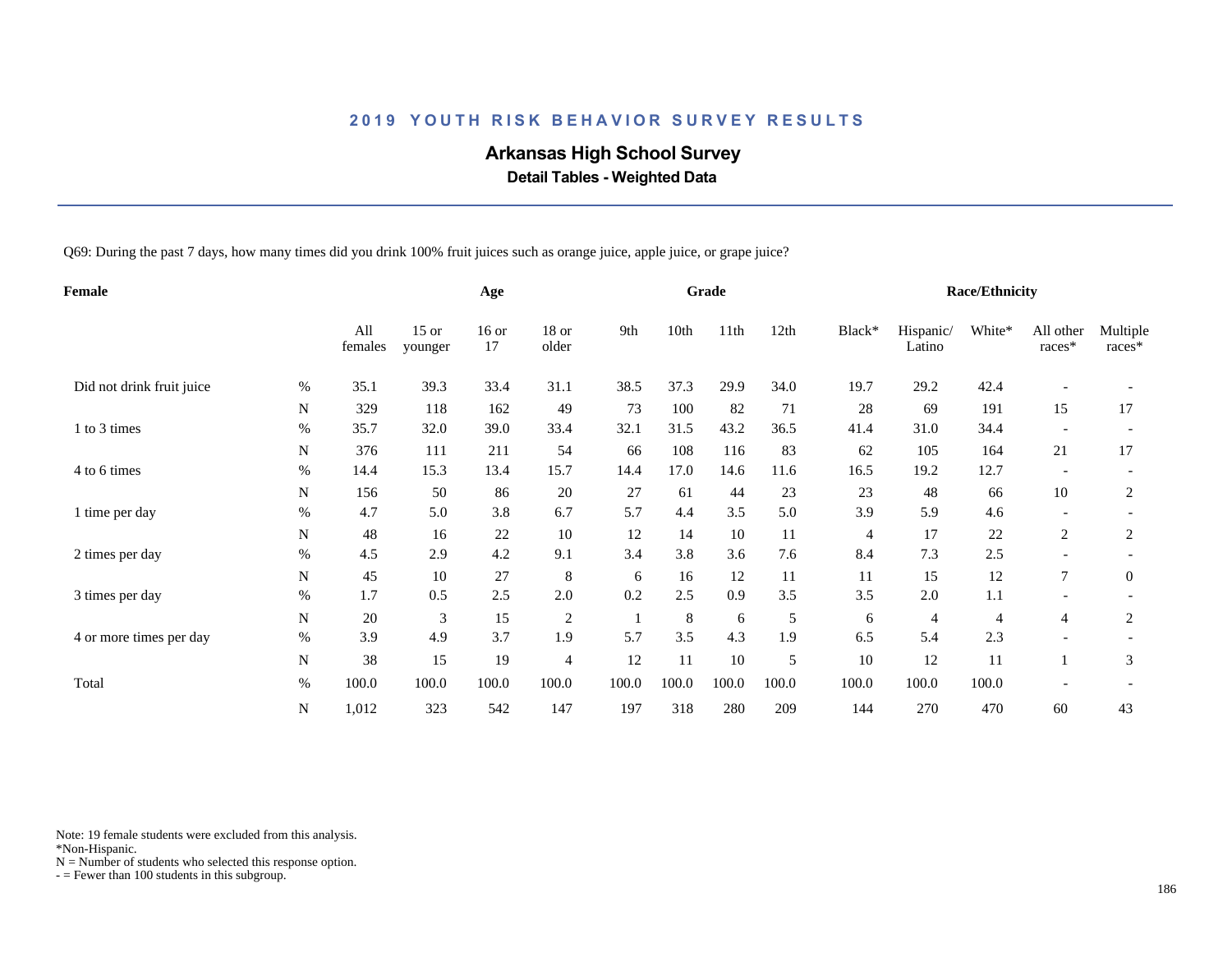# **Arkansas High School Survey**

 **Detail Tables - Weighted Data**

Q70: During the past 7 days, how many times did you eat fruit?

| <b>Total</b>            |           |       |                    | Age           |                |                |       | Grade |       |        |                     | <b>Race/Ethnicity</b> |                     |                    |
|-------------------------|-----------|-------|--------------------|---------------|----------------|----------------|-------|-------|-------|--------|---------------------|-----------------------|---------------------|--------------------|
|                         |           | Total | $15$ or<br>younger | $16$ or<br>17 | 18 or<br>older | 9th            | 10th  | 11th  | 12th  | Black* | Hispanic/<br>Latino | White*                | All other<br>races* | Multiple<br>races* |
| Did not eat fruit       | $\%$      | 22.2  | 20.1               | 21.5          | 28.9           | 19.7           | 20.9  | 22.9  | 25.4  | 27.7   | 16.8                | 22.4                  | 18.2                |                    |
|                         | N         | 368   | 101                | 191           | 75             | 61             | 113   | 94    | 93    | 65     | 70                  | 192                   | $22\,$              | 10                 |
| 1 to 3 times            | $\%$      | 37.7  | 39.2               | 37.8          | 34.3           | 39.2           | 38.5  | 37.7  | 35.3  | 34.6   | 30.2                | 39.5                  | 42.1                |                    |
|                         | N         | 724   | 231                | 383           | 108            | 140            | 230   | 197   | 145   | 94     | 164                 | 360                   | 45                  | 38                 |
| 4 to 6 times            | $\%$      | 16.7  | 16.1               | 16.5          | 18.6           | 17.3           | 14.5  | 16.5  | 19.0  | 15.9   | 22.4                | 15.5                  | 11.5                |                    |
|                         | N         | 365   | 106                | 202           | 57             | 63             | 122   | 98    | 78    | 37     | 114                 | 162                   | 25                  | 15                 |
| 1 time per day          | $\%$      | 9.3   | 10.4               | 10.1          | 4.2            | 10.4           | 10.2  | 9.5   | 6.5   | $7.5$  | 10.5                | 9.7                   | 10.2                |                    |
|                         | N         | 181   | 56                 | 112           | 13             | 32             | 72    | 46    | 27    | 21     | 54                  | 85                    | 8                   | 6                  |
| 2 times per day         | $\%$      | 7.5   | 8.0                | 7.2           | 7.4            | 7.4            | 6.9   | 8.1   | 7.2   | 6.5    | 10.0                | 7.2                   | 11.8                |                    |
|                         | N         | 159   | 46                 | 90            | 23             | 27             | 51    | 50    | 28    | 15     | 51                  | 70                    | 12                  | 10                 |
| 3 times per day         | $\%$      | 2.4   | 1.8                | 2.7           | 2.6            | 2.0            | 3.5   | 1.6   | 2.4   | 2.8    | 3.4                 | 2.1                   | 3.6                 |                    |
|                         | ${\bf N}$ | 56    | 11                 | 38            | $\overline{7}$ | $\overline{7}$ | 23    | 16    | 9     | 6      | 19                  | 22                    | $\overline{7}$      |                    |
| 4 or more times per day | $\%$      | 4.2   | 4.3                | 4.2           | 4.0            | 4.0            | 5.4   | 3.6   | 4.1   | 4.9    | 6.7                 | 3.6                   | 2.6                 |                    |
|                         | ${\bf N}$ | 98    | 29                 | 54            | 15             | 14             | 44    | 19    | 21    | 13     | 34                  | 39                    | $\overline{7}$      | 3                  |
| Total                   | $\%$      | 100.0 | 100.0              | 100.0         | 100.0          | 100.0          | 100.0 | 100.0 | 100.0 | 100.0  | 100.0               | 100.0                 | 100.0               |                    |
|                         | N         | 1,951 | 580                | 1,070         | 298            | 344            | 655   | 520   | 401   | 251    | 506                 | 930                   | 126                 | 83                 |

Note: 73 students were exluded from this analysis.

\*Non-Hispanic.

 $N =$  Number of students who selected this response option.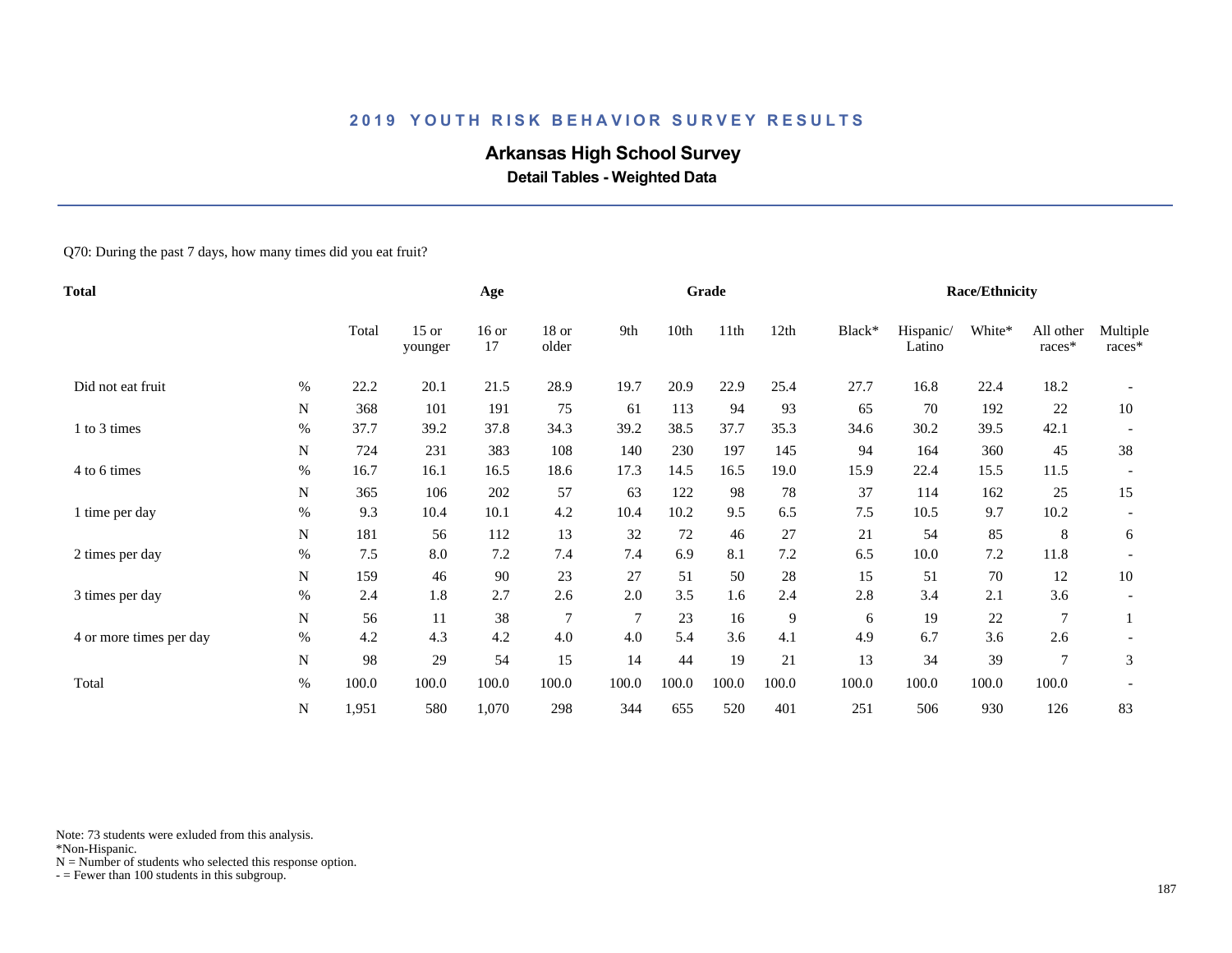# **Arkansas High School Survey**

 **Detail Tables - Weighted Data**

Q70: During the past 7 days, how many times did you eat fruit?

| <b>Male</b>             |           |              |                    | Age           |                |        |       | Grade   |       |                |                     | <b>Race/Ethnicity</b> |                          |                      |
|-------------------------|-----------|--------------|--------------------|---------------|----------------|--------|-------|---------|-------|----------------|---------------------|-----------------------|--------------------------|----------------------|
|                         |           | All<br>males | $15$ or<br>younger | $16$ or<br>17 | 18 or<br>older | 9th    | 10th  | 11th    | 12th  | Black*         | Hispanic/<br>Latino | White*                | All other<br>races*      | Multiple<br>$races*$ |
| Did not eat fruit       | $\%$      | 24.9         | 21.8               | 25.5          | 28.9           | 22.6   | 23.9  | 25.4    | 28.9  | 30.2           | 20.4                | 25.5                  |                          |                      |
|                         | N         | 208          | 50                 | 114           | 43             | 32     | 69    | 50      | 56    | 32             | 40                  | 113                   | 15                       | 7                    |
| 1 to 3 times            | $\%$      | 36.2         | 41.5               | 33.4          | 33.8           | 39.4   | 40.0  | 32.3    | 32.0  | 31.0           | 27.3                | 37.9                  |                          |                      |
|                         | N         | 314          | 97                 | 164           | 52             | 56     | 114   | 77      | 60    | 34             | 66                  | 167                   | 20                       | 16                   |
| 4 to 6 times            | $\%$      | 14.3         | 11.9               | 14.9          | 17.6           | 11.1   | 10.4  | 19.2    | 17.4  | 13.8           | 26.3                | 12.4                  | $\overline{\phantom{a}}$ |                      |
|                         | N         | 168          | 38                 | 101           | 29             | 19     | 55    | 56      | 36    | 16             | 57                  | 73                    | 10                       | 9                    |
| 1 time per day          | $\%$      | 8.8          | 9.4                | 10.5          | 2.8            | 11.5   | 7.6   | 9.2     | 7.0   | 7.9            | 6.8                 | 9.7                   |                          |                      |
|                         | N         | 78           | 20                 | 54            | $\overline{4}$ | 16     | 28    | 20      | 12    | $\tau$         | 21                  | 42                    | 4                        | 2                    |
| 2 times per day         | $\%$      | 8.5          | 8.1                | 8.4           | 9.5            | 8.6    | 7.0   | 9.6     | 8.2   | 9.6            | 8.1                 | 7.9                   |                          |                      |
|                         | N         | 84           | 20                 | 49            | 15             | 12     | 28    | 26      | 16    | 10             | 26                  | 35                    | 7                        | 5                    |
| 3 times per day         | $\%$      | 1.9          | 2.1                | 2.1           | 1.2            | 2.2    | 3.7   | 0.5     | 0.9   | 1.0            | 1.0                 | 2.2                   |                          |                      |
|                         | N         | 19           | 6                  | 12            | $\mathbf{1}$   | 3      | 10    | 4       |       |                | 3                   | 10                    | 4                        | $\mathbf{0}$         |
| 4 or more times per day | $\%$      | 5.3          | 5.1                | 5.2           | 6.1            | 4.7    | 7.4   | 3.9     | 5.6   | 6.5            | 10.2                | 4.4                   |                          |                      |
|                         | ${\bf N}$ | 56           | 14                 | 33            | 9              | $\tau$ | 29    | $\,8\,$ | 12    | $\overline{7}$ | 21                  | $22\,$                | 3                        |                      |
| Total                   | $\%$      | 100.0        | 100.0              | 100.0         | 100.0          | 100.0  | 100.0 | 100.0   | 100.0 | 100.0          | 100.0               | 100.0                 |                          |                      |
|                         | ${\bf N}$ | 927          | 245                | 527           | 153            | 145    | 333   | 241     | 193   | 107            | 234                 | 462                   | 63                       | 40                   |

Note: 46 male students were excluded from this analysis.

\*Non-Hispanic.

 $N =$  Number of students who selected this response option.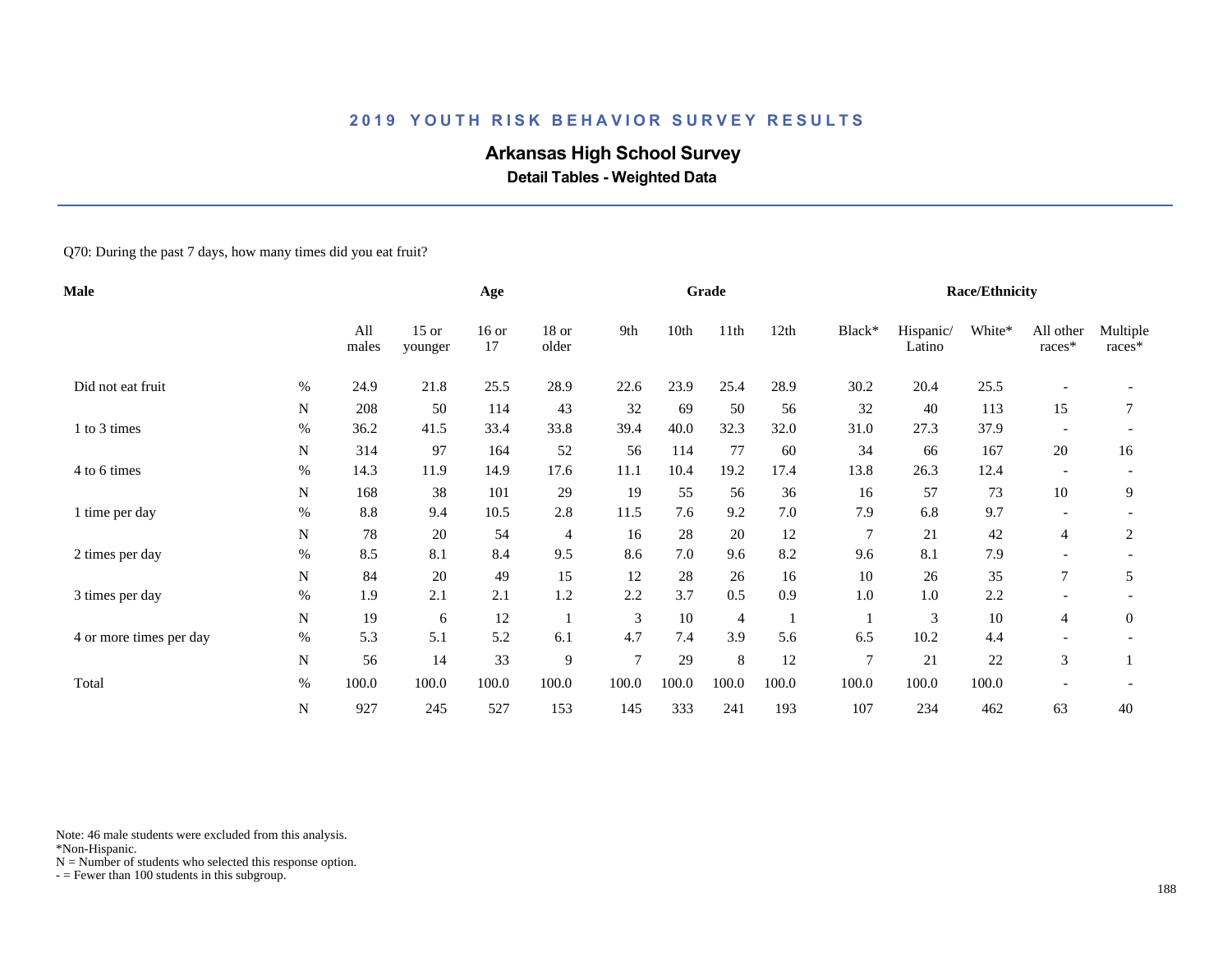# **Arkansas High School Survey**

 **Detail Tables - Weighted Data**

Q70: During the past 7 days, how many times did you eat fruit?

| Female                  |           |                |                    | Age           |                |       |       | Grade |         |        |                     | <b>Race/Ethnicity</b> |                          |                    |
|-------------------------|-----------|----------------|--------------------|---------------|----------------|-------|-------|-------|---------|--------|---------------------|-----------------------|--------------------------|--------------------|
|                         |           | All<br>females | $15$ or<br>younger | $16$ or<br>17 | 18 or<br>older | 9th   | 10th  | 11th  | 12th    | Black* | Hispanic/<br>Latino | White*                | All other<br>races*      | Multiple<br>races* |
| Did not eat fruit       | $\%$      | 19.4           | 17.9               | 17.6          | 28.8           | 16.7  | 18.3  | 20.7  | 22.0    | 25.9   | 13.7                | 19.1                  |                          |                    |
|                         | N         | 154            | 46                 | 76            | 32             | 29    | 44    | 44    | 36      | 33     | 29                  | 79                    | 6                        | 3                  |
| 1 to 3 times            | $\%$      | 39.3           | 37.4               | 42.1          | 34.8           | 39.0  | 36.8  | 43.2  | 38.5    | 37.8   | 33.0                | 41.1                  |                          |                    |
|                         | N         | 405            | 132                | 217           | 56             | 84    | 114   | 119   | 85      | 60     | 98                  | 192                   | $23\,$                   | 22                 |
| 4 to 6 times            | $\%$      | 19.3           | 20.4               | 18.3          | 19.7           | 23.7  | 19.2  | 14.0  | 20.6    | 17.8   | 19.8                | 18.9                  | $\overline{\phantom{a}}$ |                    |
|                         | N         | 196            | 67                 | 101           | 28             | 44    | 67    | 42    | 42      | 21     | 57                  | 89                    | 14                       | 6                  |
| 1 time per day          | $\%$      | 9.6            | 11.0               | 9.8           | 5.7            | 9.3   | 12.4  | 9.9   | 5.9     | 7.3    | 13.7                | 9.8                   |                          |                    |
|                         | N         | 101            | 34                 | 58            | $\overline{9}$ | 16    | 42    | 26    | 15      | 14     | 33                  | 43                    | 4                        | 4                  |
| 2 times per day         | $\%$      | 6.6            | 8.0                | 6.0           | 5.1            | 6.3   | 7.0   | 6.7   | 6.3     | 4.1    | 11.7                | 6.4                   |                          |                    |
|                         | N         | 75             | 26                 | 41            | $\,8\,$        | 15    | 23    | 24    | 12      | 5      | 25                  | 35                    | 5                        | 5                  |
| 3 times per day         | $\%$      | 2.8            | 1.6                | 3.2           | 4.1            | 1.8   | 2.8   | 2.8   | 3.9     | 4.3    | 4.3                 | 2.0                   |                          |                    |
|                         | ${\bf N}$ | 36             | 5                  | 25            | 6              | 4     | 12    | 12    | $\,8\,$ | 5      | 15                  | 12                    | 3                        |                    |
| 4 or more times per day | $\%$      | 3.0            | 3.6                | 3.0           | 1.8            | 3.2   | 3.5   | 2.8   | 2.7     | 2.9    | 3.8                 | 2.8                   |                          |                    |
|                         | N         | 40             | 14                 | 20            | 6              | 6     | 15    | 10    | 9       | 5      | 12                  | 17                    | $\overline{4}$           | 2                  |
| Total                   | $\%$      | 100.0          | 100.0              | 100.0         | 100.0          | 100.0 | 100.0 | 100.0 | 100.0   | 100.0  | 100.0               | 100.0                 |                          |                    |
|                         | N         | 1,007          | 324                | 538           | 145            | 198   | 317   | 277   | 207     | 143    | 269                 | 467                   | 59                       | 43                 |

Note: 24 female students were excluded from this analysis.

\*Non-Hispanic.

 $N =$  Number of students who selected this response option.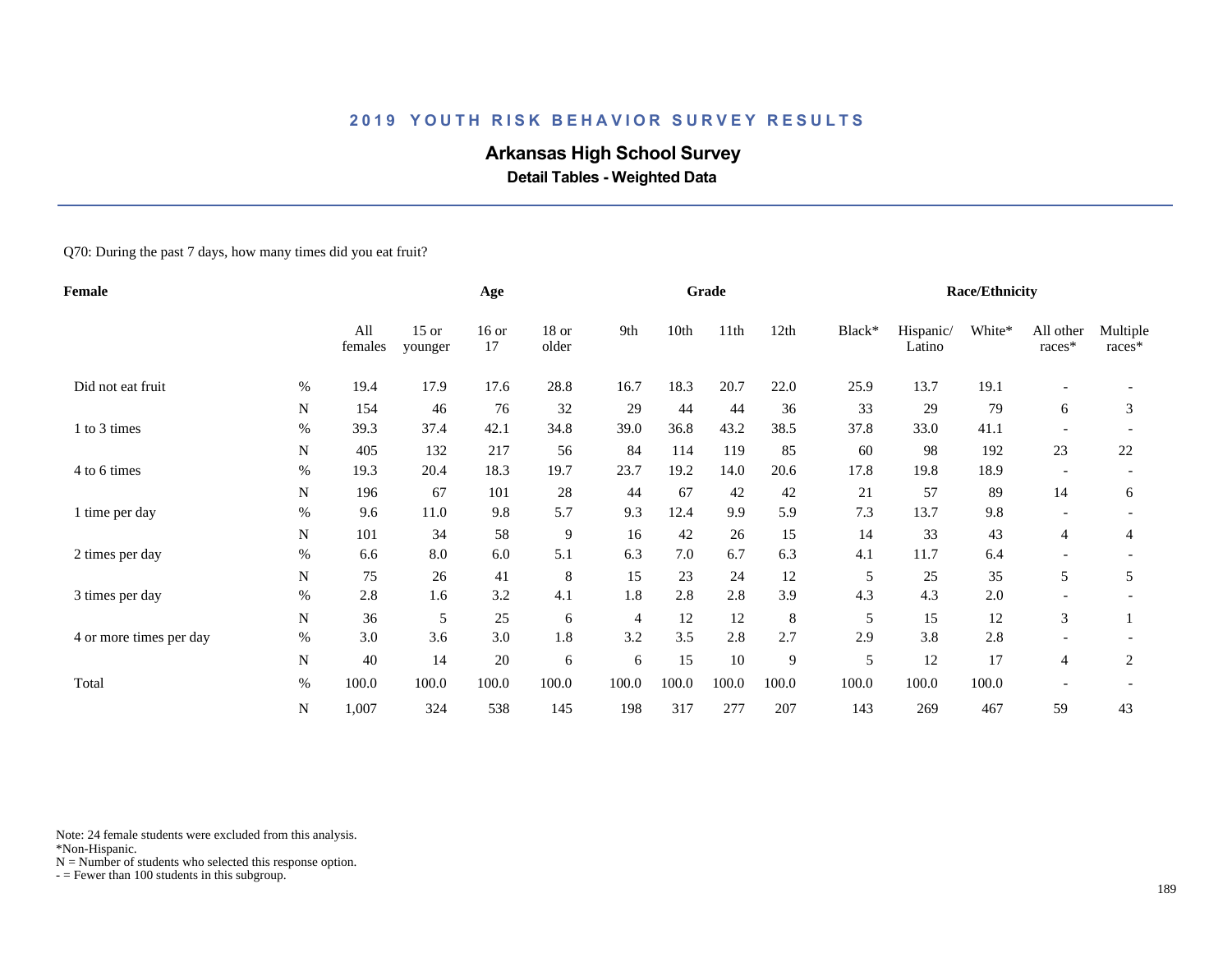# **Arkansas High School Survey**

 **Detail Tables - Weighted Data**

Q71: During the past 7 days, how many times did you eat green salad?

| <b>Total</b>            |           |       |                    | Age           |                |                |       | Grade          |                |                |                     | <b>Race/Ethnicity</b> |                     |                    |
|-------------------------|-----------|-------|--------------------|---------------|----------------|----------------|-------|----------------|----------------|----------------|---------------------|-----------------------|---------------------|--------------------|
|                         |           | Total | $15$ or<br>younger | $16$ or<br>17 | 18 or<br>older | 9th            | 10th  | 11th           | 12th           | Black*         | Hispanic/<br>Latino | White*                | All other<br>races* | Multiple<br>races* |
| Did not eat green salad | $\%$      | 52.7  | 53.7               | 53.0          | 49.6           | 54.4           | 51.5  | 55.8           | 47.6           | 60.5           | 50.6                | 50.4                  | 53.4                |                    |
|                         | N         | 997   | 304                | 539           | 154            | 176            | 340   | 264            | 201            | 146            | 270                 | 447                   | 64                  | 43                 |
| 1 to 3 times            | %         | 34.5  | 33.9               | 35.0          | 33.6           | 34.0           | 35.7  | 32.0           | 37.2           | 26.3           | 32.4                | 38.0                  | 24.3                |                    |
|                         | N         | 668   | 189                | 381           | 95             | 118            | 220   | 183            | 139            | 66             | 154                 | 364                   | 39                  | 23                 |
| 4 to 6 times            | $\%$      | 6.0   | 5.6                | 5.5           | 8.5            | 4.9            | 5.9   | 6.1            | 7.4            | 6.6            | 5.6                 | 5.8                   | 13.7                |                    |
|                         | N         | 131   | 36                 | 70            | 25             | 20             | 43    | 34             | 33             | 23             | 31                  | 56                    | 12                  | 7                  |
| 1 time per day          | $\%$      | 3.8   | 4.5                | 3.1           | 4.3            | 4.8            | 3.5   | 3.4            | 3.4            | 2.8            | 7.4                 | 3.0                   | 4.1                 |                    |
|                         | N         | 82    | 30                 | 39            | 13             | 20             | 24    | 22             | 14             | $\tau$         | 30                  | 28                    |                     | 6                  |
| 2 times per day         | %         | 1.4   | 1.1                | 1.7           | 1.2            | 1.1            | 2.1   | 1.2            | 1.1            | 1.3            | 2.0                 | 1.4                   | 2.3                 |                    |
|                         | N         | 26    | 8                  | 16            | $\sqrt{2}$     | 4              | 12    | $\overline{7}$ | $\sqrt{2}$     | $\overline{2}$ | 9                   | 10                    | 3                   |                    |
| 3 times per day         | $\%$      | 0.5   | 0.3                | 0.7           | 0.3            | 0.1            | 0.6   | 0.3            | 1.1            | 0.9            | $0.0\,$             | 0.5                   | 2.0                 |                    |
|                         | ${\bf N}$ | 9     | $\overline{c}$     | 6             |                |                | 3     |                | $\overline{4}$ | 3              | $\mathbf{0}$        | 4                     |                     |                    |
| 4 or more times per day | $\%$      | 1.2   | 1.0                | 0.9           | 2.6            | 0.8            | 0.7   | 1.1            | 2.2            | 1.6            | 1.9                 | 1.0                   | 0.3                 |                    |
|                         | ${\bf N}$ | 24    | $\overline{7}$     | 12            | 5              | $\mathfrak{Z}$ | 8     | 6              | 6              | $\mathfrak{Z}$ | 9                   | 9                     |                     | $\overline{2}$     |
| Total                   | $\%$      | 100.0 | 100.0              | 100.0         | 100.0          | 100.0          | 100.0 | 100.0          | 100.0          | 100.0          | 100.0               | 100.0                 | 100.0               |                    |
|                         | N         | 1,937 | 576                | 1,063         | 295            | 342            | 650   | 517            | 399            | 250            | 503                 | 918                   | 127                 | 83                 |

Note: 87 students were exluded from this analysis.

\*Non-Hispanic.

 $N =$  Number of students who selected this response option.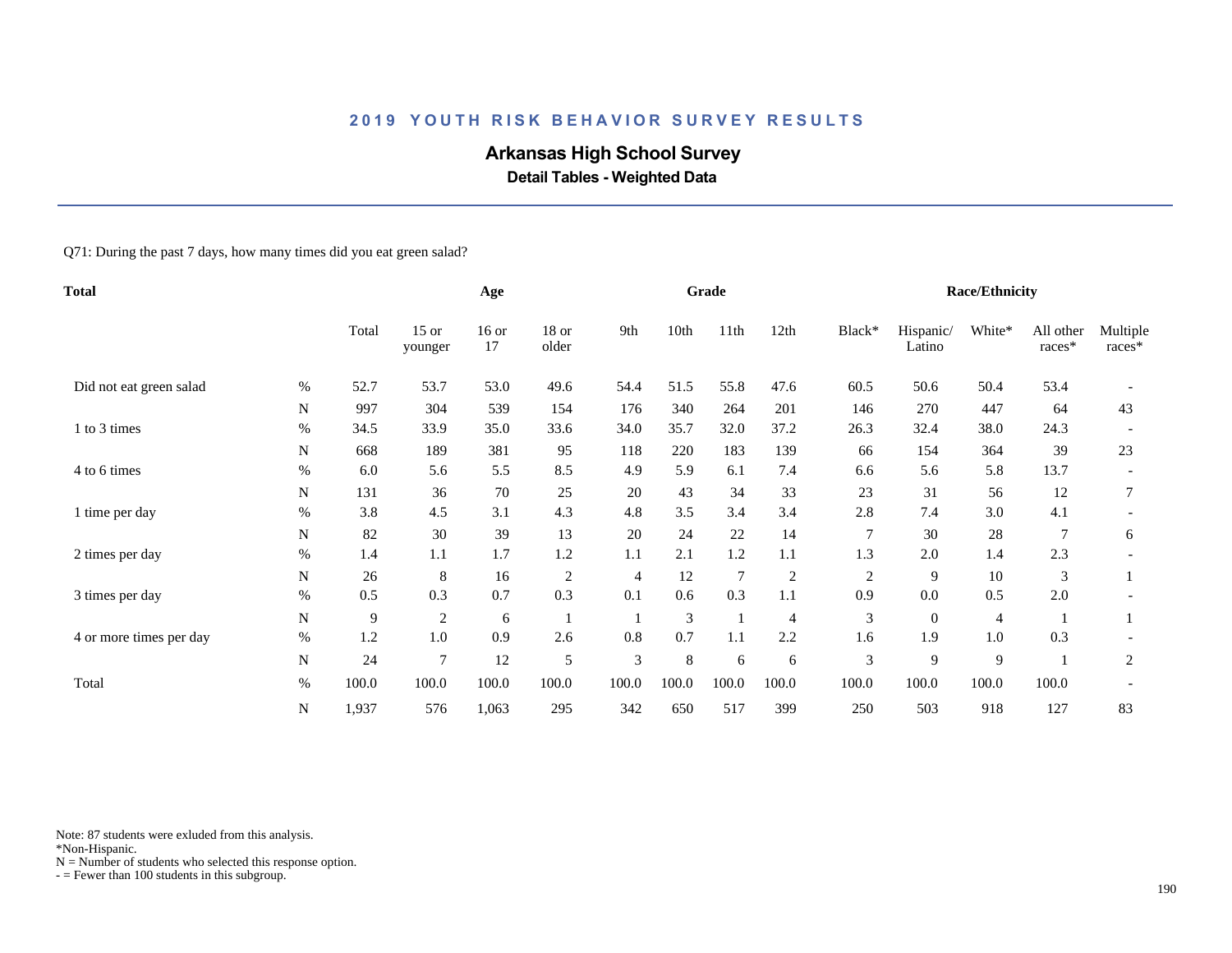# **Arkansas High School Survey**

 **Detail Tables - Weighted Data**

Q71: During the past 7 days, how many times did you eat green salad?

| Male                    |           |                |                    | Age           |                |              |                | Grade          |                |                |                     | <b>Race/Ethnicity</b> |                          |                    |
|-------------------------|-----------|----------------|--------------------|---------------|----------------|--------------|----------------|----------------|----------------|----------------|---------------------|-----------------------|--------------------------|--------------------|
|                         |           | All<br>males   | $15$ or<br>younger | $16$ or<br>17 | 18 or<br>older | 9th          | 10th           | 11th           | 12th           | Black*         | Hispanic/<br>Latino | White*                | All other<br>races*      | Multiple<br>races* |
| Did not eat green salad | $\%$      | 57.3           | 55.9               | 58.9          | 55.4           | 55.9         | 59.8           | 56.8           | 56.9           | 66.6           | 52.9                | 55.3                  |                          |                    |
|                         | N         | 514            | 135                | 288           | 91             | 79           | 191            | 122            | 117            | 69             | 130                 | 249                   | 35                       | 23                 |
| 1 to 3 times            | $\%$      | 31.3           | 33.0               | 31.3          | 27.5           | 36.3         | 27.9           | 33.0           | 27.7           | 22.2           | 29.5                | 34.5                  |                          |                    |
|                         | N         | 283            | 79                 | 167           | 35             | 54           | 95             | 84             | 45             | 23             | 61                  | 161                   | 16                       | 12                 |
| 4 to 6 times            | $\%$      | 4.9            | 5.4                | 3.6           | 8.1            | 3.5          | 5.9            | 3.9            | 6.2            | 5.4            | 6.2                 | 4.3                   | $\overline{\phantom{a}}$ |                    |
|                         | N         | 60             | 16                 | 32            | 12             | 6            | 24             | 14             | 15             | 9              | 18                  | 22                    | 7                        | 3                  |
| 1 time per day          | $\%$      | 2.6            | 4.0                | 1.5           | 3.1            | 3.1          | 2.6            | 1.9            | 2.8            | 0.0            | 6.9                 | 2.4                   |                          |                    |
|                         | N         | 27             | 8                  | 14            | 5              | 4            | 8              | $\,8\,$        | 6              | $\mathbf{0}$   | 13                  | 9                     | 3                        |                    |
| 2 times per day         | $\%$      | 1.3            | 0.2                | 2.4           | 0.5            | 0.0          | 2.1            | 2.3            | 0.9            | 1.3            | 1.2                 | 1.4                   |                          |                    |
|                         | N         | 12             | $\mathfrak{2}$     | 9             |                | $\mathbf{0}$ | 5              | 5              |                |                | 4                   | 5                     |                          | $\mathbf{0}$       |
| 3 times per day         | $\%$      | 1.0            | 0.4                | 1.5           | 0.6            | 0.0          | 1.1            | 0.7            | 2.3            | 1.7            | 0.0                 | 0.9                   |                          |                    |
|                         | ${\bf N}$ | $\overline{7}$ |                    | 5             |                | $\mathbf{0}$ | $\mathfrak{2}$ | $\mathbf{1}$   | $\overline{4}$ | $\mathfrak{2}$ | $\mathbf{0}$        | 4                     |                          | $\overline{0}$     |
| 4 or more times per day | $\%$      | 1.6            | 1.1                | 0.9           | 5.0            | 1.3          | 0.6            | 1.4            | 3.2            | 2.8            | 3.3                 | 1.1                   |                          |                    |
|                         | ${\bf N}$ | 15             | $\sqrt{2}$         | $\,8\,$       | 5              |              | 5              | $\overline{4}$ | $\overline{4}$ | $\sqrt{2}$     | 6                   | 5                     |                          |                    |
| Total                   | $\%$      | 100.0          | 100.0              | 100.0         | 100.0          | 100.0        | 100.0          | 100.0          | 100.0          | 100.0          | 100.0               | 100.0                 |                          |                    |
|                         | N         | 918            | 243                | 523           | 150            | 144          | 330            | 238            | 192            | 106            | 232                 | 455                   | 64                       | 40                 |

Note: 55 male students were excluded from this analysis.

\*Non-Hispanic.

 $N =$  Number of students who selected this response option.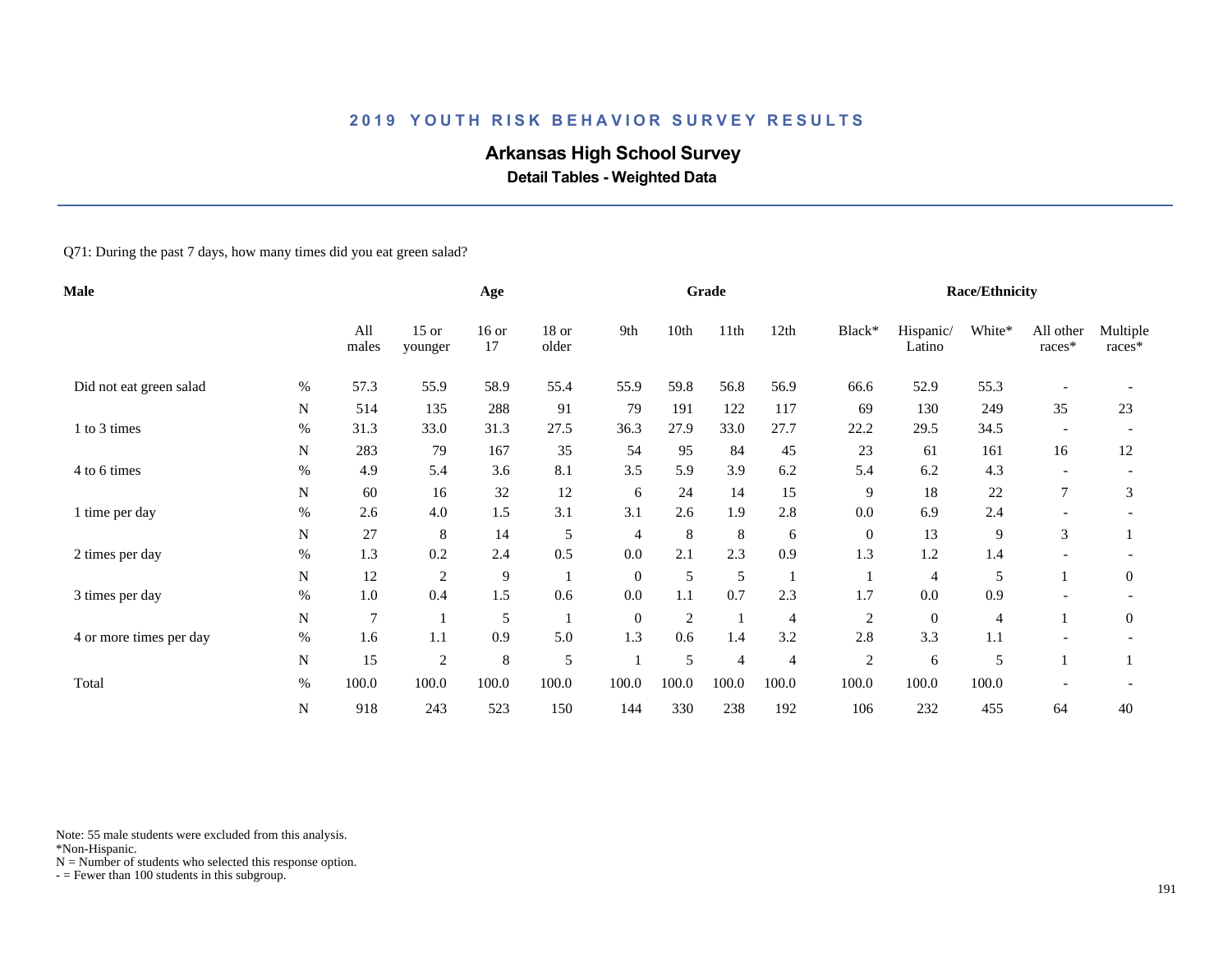# **Arkansas High School Survey**

 **Detail Tables - Weighted Data**

Q71: During the past 7 days, how many times did you eat green salad?

| <b>Female</b>           |           |                |                    | Age            |                  |       |        | Grade          |                |                |                     | <b>Race/Ethnicity</b> |                          |                    |
|-------------------------|-----------|----------------|--------------------|----------------|------------------|-------|--------|----------------|----------------|----------------|---------------------|-----------------------|--------------------------|--------------------|
|                         |           | All<br>females | $15$ or<br>younger | $16$ or<br>17  | 18 or<br>older   | 9th   | 10th   | 11th           | 12th           | Black*         | Hispanic/<br>Latino | White*                | All other<br>races*      | Multiple<br>races* |
| Did not eat green salad | $\%$      | 47.7           | 51.6               | 46.3           | 43.4             | 52.9  | 42.6   | 54.5           | 38.5           | 55.4           | 48.0                | 44.7                  |                          |                    |
|                         | N         | 471            | 162                | 246            | 63               | 97    | 146    | 140            | 83             | 76             | 138                 | 197                   | 26                       | 20                 |
| 1 to 3 times            | $\%$      | 38.1           | 35.4               | 39.3           | 40.2             | 31.7  | 44.7   | 31.3           | 46.6           | 29.7           | 35.3                | 42.1                  |                          |                    |
|                         | N         | 383            | 109                | 214            | 60               | 64    | 124    | 99             | 94             | 43             | 93                  | 203                   | 23                       | 11                 |
| 4 to 6 times            | $\%$      | 7.1            | 5.7                | 7.6            | 8.9              | 6.3   | 5.7    | 8.4            | 8.5            | 7.6            | 5.3                 | 7.5                   | $\overline{\phantom{a}}$ |                    |
|                         | N         | 70             | 19                 | 38             | 13               | 14    | 18     | 20             | 18             | 14             | 13                  | 34                    | 4                        | 4                  |
| 1 time per day          | $\%$      | 4.8            | 4.5                | 4.8            | 5.6              | 6.5   | 4.0    | 4.9            | 3.9            | 5.0            | $8.0\,$             | 3.7                   |                          |                    |
|                         | N         | 53             | 20                 | 25             | 8                | 16    | 15     | 14             | 8              | $\overline{7}$ | 17                  | 19                    | 4                        | 5                  |
| 2 times per day         | $\%$      | 1.5            | 1.9                | 1.0            | 1.9              | 2.3   | 2.3    | 0.1            | 1.3            | 1.4            | 2.7                 | 1.3                   |                          |                    |
|                         | N         | 14             | 6                  | $\overline{7}$ |                  | 4     | $\tau$ | $\sqrt{2}$     |                |                | 5                   | 5                     | 2                        |                    |
| 3 times per day         | $\%$      | 0.1            | 0.1                | $0.0\,$        | $0.0\,$          | 0.2   | 0.1    | $0.0\,$        | 0.0            | 0.2            | 0.0                 | $0.0\,$               |                          |                    |
|                         | ${\bf N}$ | $\mathfrak{2}$ |                    | -1             | $\boldsymbol{0}$ | -1    |        | $\overline{0}$ | $\mathbf{0}$   | -1             | $\mathbf{0}$        | $\boldsymbol{0}$      | $\overline{0}$           |                    |
| 4 or more times per day | $\%$      | 0.7            | 0.8                | 0.9            | $0.0\,$          | 0.1   | 0.8    | 0.9            | 1.2            | 0.7            | 0.6                 | 0.8                   |                          |                    |
|                         | ${\bf N}$ | 8              | 4                  | 4              | $\boldsymbol{0}$ |       | 3      | $\overline{2}$ | $\overline{c}$ |                | 2                   | 4                     | $\overline{0}$           |                    |
| Total                   | $\%$      | 100.0          | 100.0              | 100.0          | 100.0            | 100.0 | 100.0  | 100.0          | 100.0          | 100.0          | 100.0               | 100.0                 |                          |                    |
|                         | N         | 1,001          | 321                | 535            | 145              | 197   | 314    | 277            | 206            | 143            | 268                 | 462                   | 59                       | 43                 |

Note: 30 female students were excluded from this analysis.

\*Non-Hispanic.

 $N =$  Number of students who selected this response option.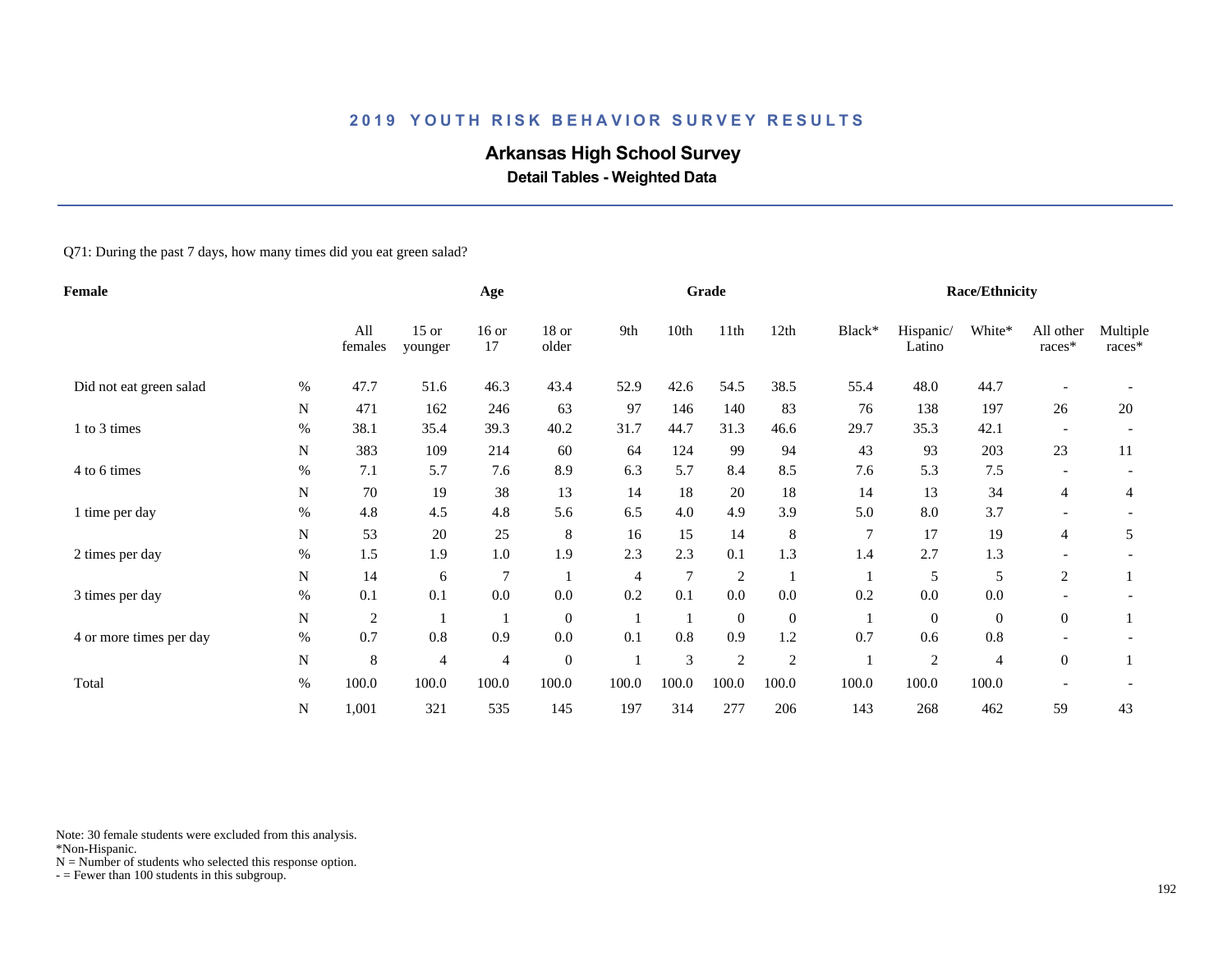# **Arkansas High School Survey**

 **Detail Tables - Weighted Data**

Q72: During the past 7 days, how many times did you eat potatoes?

| <b>Total</b>            |           |       | Age                |               |                |          | Grade  |                |         |                | <b>Race/Ethnicity</b> |        |                     |                    |
|-------------------------|-----------|-------|--------------------|---------------|----------------|----------|--------|----------------|---------|----------------|-----------------------|--------|---------------------|--------------------|
|                         |           | Total | $15$ or<br>younger | $16$ or<br>17 | 18 or<br>older | 9th      | 10th   | 11th           | 12th    | Black*         | Hispanic/<br>Latino   | White* | All other<br>races* | Multiple<br>races* |
| Did not eat potatoes    | %         | 40.0  | 43.3               | 37.7          | 40.2           | 43.4     | 39.8   | 37.4           | 39.1    | 46.5           | 41.8                  | 38.1   | 38.1                |                    |
|                         | N         | 782   | 253                | 421           | 108            | 144      | 272    | 207            | 148     | 111            | 219                   | 350    | 53                  | 25                 |
| 1 to 3 times            | $\%$      | 42.2  | 42.7               | 44.9          | 32.4           | 42.8     | 43.1   | 43.2           | 39.4    | 35.8           | 39.5                  | 44.2   | 37.8                |                    |
|                         | N         | 825   | 242                | 469           | 113            | 148      | 281    | 218            | 167     | 94             | 204                   | 414    | 46                  | 48                 |
| 4 to 6 times            | %         | 11.0  | 8.2                | 10.3          | 19.3           | 8.3      | 9.5    | 12.6           | 14.2    | 10.3           | 7.3                   | 12.2   | 12.0                |                    |
|                         | N         | 202   | 42                 | 108           | 51             | 25       | 57     | 61             | 55      | 26             | 42                    | 109    | 13                  | 6                  |
| 1 time per day          | $\%$      | 2.8   | 3.0                | 2.2           | 4.1            | 3.3      | 3.3    | 1.8            | 2.6     | 3.3            | 3.8                   | 2.3    | 7.4                 |                    |
|                         | N         | 66    | 23                 | 29            | 14             | 15       | 22     | 14             | 13      | 10             | 16                    | 26     | 10                  | $\overline{c}$     |
| 2 times per day         | %         | 1.6   | 1.6                | 1.8           | 0.8            | 1.3      | 2.7    | 1.3            | 0.8     | 0.6            | 3.5                   | 1.4    | 3.3                 |                    |
|                         | N         | 32    | 10                 | 18            | $\mathfrak{Z}$ | 5        | 15     | $\overline{7}$ | 3       | 3              | 12                    | 12     | 2                   |                    |
| 3 times per day         | $\%$      | 0.8   | 0.1                | 1.2           | $0.8\,$        | 0.0      | 0.9    | 1.2            | $1.0\,$ | 0.9            | $1.8\,$               | 0.4    | 0.5                 |                    |
|                         | ${\bf N}$ | 12    |                    | 9             | $\mathfrak{2}$ | $\theta$ | 5      | $\overline{4}$ | 3       | $\overline{c}$ | 4                     | 3      |                     | $\mathbf{0}$       |
| 4 or more times per day | $\%$      | 1.7   | 1.1                | 1.9           | 2.4            | 1.0      | 0.7    | 2.6            | 2.8     | 2.5            | 2.3                   | 1.4    | 0.8                 |                    |
|                         | ${\bf N}$ | 32    | 9                  | 17            | 6              | 5        | $\tau$ | 9              | 11      | 6              | 10                    | 12     | 3                   |                    |
| Total                   | $\%$      | 100.0 | 100.0              | 100.0         | 100.0          | 100.0    | 100.0  | 100.0          | 100.0   | 100.0          | 100.0                 | 100.0  | 100.0               |                    |
|                         | N         | 1,951 | 580                | 1,071         | 297            | 342      | 659    | 520            | 400     | 252            | 507                   | 926    | 128                 | 83                 |

Note: 73 students were exluded from this analysis.

\*Non-Hispanic.

 $N =$  Number of students who selected this response option.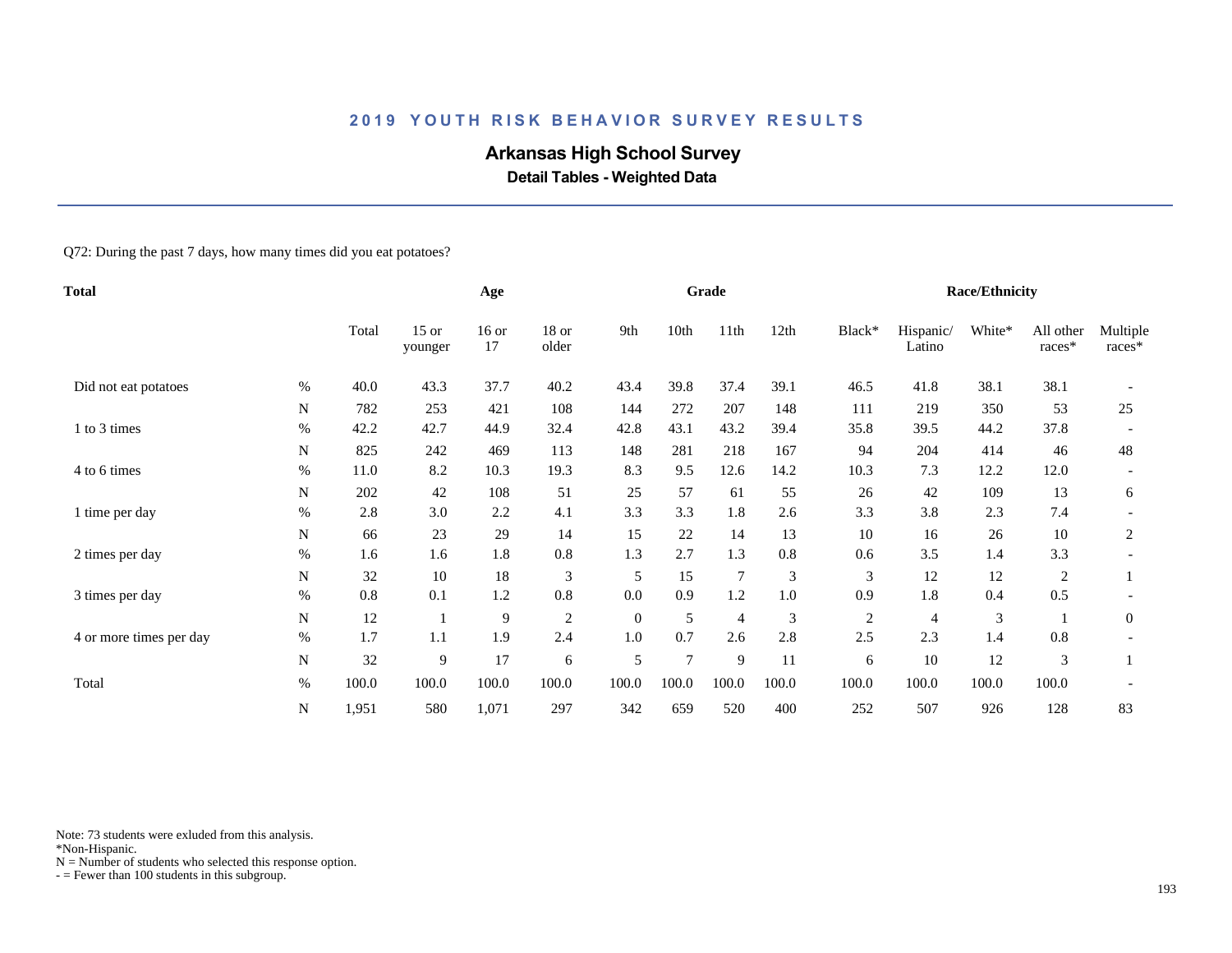# **Arkansas High School Survey**

 **Detail Tables - Weighted Data**

Q72: During the past 7 days, how many times did you eat potatoes?

| <b>Male</b>             |           |                |                    | Age           |                |                |                | Grade          |                |                |                     | <b>Race/Ethnicity</b> |                     |                      |
|-------------------------|-----------|----------------|--------------------|---------------|----------------|----------------|----------------|----------------|----------------|----------------|---------------------|-----------------------|---------------------|----------------------|
|                         |           | All<br>males   | $15$ or<br>younger | $16$ or<br>17 | 18 or<br>older | 9th            | 10th           | 11th           | 12th           | Black*         | Hispanic/<br>Latino | White*                | All other<br>races* | Multiple<br>$races*$ |
| Did not eat potatoes    | $\%$      | 38.2           | 42.5               | 37.1          | 32.8           | 42.0           | 39.0           | 38.5           | 33.3           | 41.7           | 36.9                | 37.7                  |                     |                      |
|                         | N         | 361            | 104                | 204           | 53             | 59             | 137            | 94             | 69             | 44             | 94                  | 173                   | 29                  | 14                   |
| 1 to 3 times            | $\%$      | 40.8           | 41.1               | 42.7          | 34.6           | 42.1           | 42.0           | 38.0           | 40.7           | 33.2           | 39.3                | 42.4                  |                     |                      |
|                         | N         | 376            | 97                 | 226           | 52             | 60             | 144            | 91             | 75             | 36             | 94                  | 196                   | 21                  | 19                   |
| 4 to 6 times            | $\%$      | 13.2           | 10.6               | 12.2          | 21.4           | 10.7           | 10.9           | 14.9           | 16.9           | 15.8           | 10.6                | 13.4                  |                     |                      |
|                         | N         | 111            | 23                 | 57            | 30             | 13             | 29             | 34             | 32             | 16             | 26                  | 57                    | 6                   | 4                    |
| 1 time per day          | $\%$      | 2.5            | 2.4                | 1.7           | 5.2            | 1.7            | 4.0            | 1.0            | 3.1            | 3.1            | 3.8                 | 2.0                   |                     |                      |
|                         | N         | 32             | 11                 | 12            | 9              | 5              | 11             | $\tau$         | 7              | $\overline{4}$ | 9                   | 13                    | 4                   |                      |
| 2 times per day         | $\%$      | $2.0\,$        | 1.9                | 2.3           | 1.4            | 1.8            | 3.0            | 1.5            | 1.6            | 1.2            | 6.0                 | 1.6                   |                     |                      |
|                         | N         | 19             | 6                  | 11            | $\overline{c}$ | 4              | 8              | $\overline{4}$ | $\overline{c}$ | $\overline{c}$ | $\overline{7}$      | 8                     |                     |                      |
| 3 times per day         | $\%$      | 0.8            | 0.0                | 1.5           | 0.5            | 0.0            | 0.6            | 2.3            | 0.4            | 1.0            | 0.9                 | 0.8                   |                     |                      |
|                         | N         | $\overline{7}$ | $\overline{0}$     | 6             |                | $\theta$       | 2              | 4              |                |                | $\overline{c}$      | 3                     |                     | $\mathbf{0}$         |
| 4 or more times per day | $\%$      | 2.4            | 1.4                | 2.5           | 4.1            | 1.7            | 0.5            | 3.7            | 4.1            | 4.0            | 2.6                 | 2.0                   |                     |                      |
|                         | ${\bf N}$ | $20\,$         | 4                  | 11            | 5              | $\mathfrak{Z}$ | $\overline{4}$ | 6              | $\overline{7}$ | 4              | 5                   | 8                     | $\overline{c}$      |                      |
| Total                   | $\%$      | 100.0          | 100.0              | 100.0         | 100.0          | 100.0          | 100.0          | 100.0          | 100.0          | 100.0          | 100.0               | 100.0                 |                     |                      |
|                         | ${\bf N}$ | 926            | 245                | 527           | 152            | 144            | 335            | 240            | 193            | 107            | 237                 | 458                   | 64                  | 40                   |

Note: 47 male students were excluded from this analysis.

\*Non-Hispanic.

 $N =$  Number of students who selected this response option.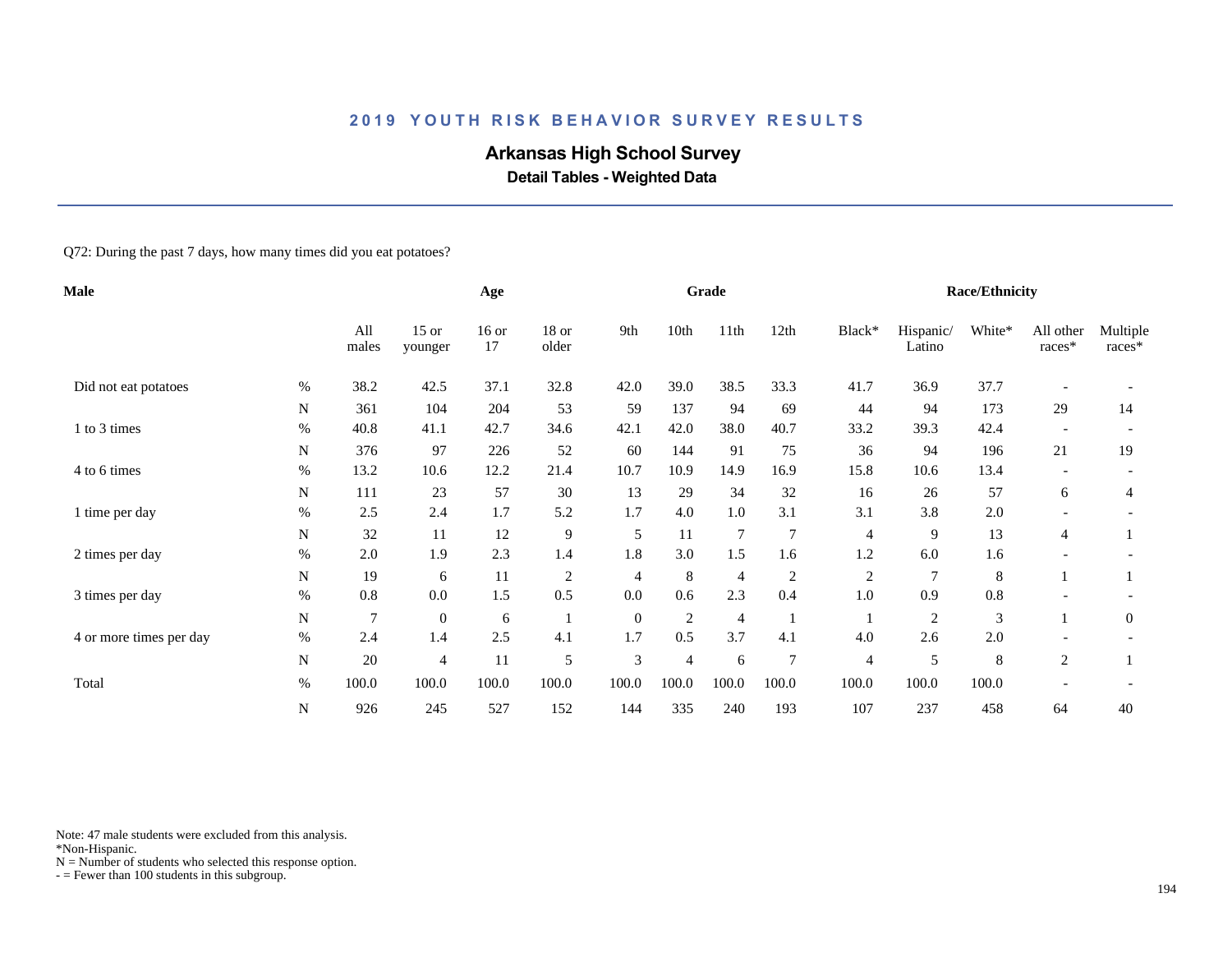# **Arkansas High School Survey**

 **Detail Tables - Weighted Data**

Q72: During the past 7 days, how many times did you eat potatoes?

| Female                  |           |                |                    | Age           |                |          |                | Grade          |                |            |                     | <b>Race/Ethnicity</b> |                     |                      |
|-------------------------|-----------|----------------|--------------------|---------------|----------------|----------|----------------|----------------|----------------|------------|---------------------|-----------------------|---------------------|----------------------|
|                         |           | All<br>females | $15$ or<br>younger | $16$ or<br>17 | 18 or<br>older | 9th      | 10th           | 11th           | 12th           | Black*     | Hispanic/<br>Latino | White*                | All other<br>races* | Multiple<br>$races*$ |
| Did not eat potatoes    | %         | 41.7           | 44.1               | 38.1          | 48.3           | 44.8     | 41.5           | 35.8           | 44.8           | 50.0       | 45.2                | 38.7                  |                     |                      |
|                         | N         | 412            | 142                | 215           | 55             | 85       | 134            | 111            | 79             | 66         | 123                 | 177                   | 21                  | 11                   |
| 1 to 3 times            | $\%$      | 44.0           | 44.8               | 47.7          | 30.0           | 43.4     | 45.0           | 48.6           | 38.1           | 38.1       | 40.4                | 46.3                  |                     |                      |
|                         | N         | 447            | 144                | 242           | 61             | 88       | 136            | 127            | 91             | 58         | 110                 | 218                   | 25                  | 29                   |
| 4 to 6 times            | $\%$      | 8.5            | 5.6                | 8.0           | 17.1           | 5.9      | 6.9            | 10.4           | 11.6           | 6.0        | 4.5                 | 10.4                  |                     |                      |
|                         | N         | 88             | 18                 | 49            | 21             | 12       | 26             | 27             | 23             | 10         | 16                  | 51                    | 7                   | 2                    |
| 1 time per day          | $\%$      | 3.1            | 3.6                | 2.8           | 2.8            | 4.9      | 2.6            | 2.6            | 2.2            | 3.4        | 3.9                 | 2.7                   |                     |                      |
|                         | N         | 34             | 12                 | 17            | 5              | 10       | 11             | $\tau$         | 6              | 6          | 7                   | 13                    | 6                   |                      |
| 2 times per day         | $\%$      | 1.0            | 1.1                | 1.3           | 0.1            | 0.9      | 2.2            | 1.1            | 0.1            | 0.2        | 1.4                 | 1.2                   |                     |                      |
|                         | N         | 11             | $\mathfrak{Z}$     | 7             |                |          | 6              | 3              |                |            | 5                   | $\overline{4}$        | $\overline{0}$      | $\boldsymbol{0}$     |
| 3 times per day         | $\%$      | 0.6            | 0.0                | 0.9           | 1.2            | 0.0      | 0.9            | 0.0            | 1.7            | 0.9        | 2.6                 | 0.0                   |                     |                      |
|                         | N         | 4              | $\mathbf{0}$       | 3             |                | $\theta$ | $\overline{c}$ | $\overline{0}$ | $\overline{c}$ |            | 2                   | $\boldsymbol{0}$      | $\overline{0}$      | $\boldsymbol{0}$     |
| 4 or more times per day | $\%$      | 1.0            | 0.8                | 1.2           | 0.5            | 0.1      | 0.9            | 1.5            | 1.6            | 1.3        | 1.9                 | 0.7                   |                     |                      |
|                         | ${\bf N}$ | 11             | 4                  | 6             |                |          | 3              | $\mathfrak{Z}$ | 4              | $\sqrt{2}$ | 4                   | $\overline{4}$        |                     | $\overline{0}$       |
| Total                   | $\%$      | 100.0          | 100.0              | 100.0         | 100.0          | 100.0    | 100.0          | 100.0          | 100.0          | 100.0      | 100.0               | 100.0                 |                     |                      |
|                         | N         | 1,007          | 323                | 539           | 145            | 197      | 318            | 278            | 206            | 144        | 267                 | 467                   | 60                  | 43                   |

Note: 24 female students were excluded from this analysis.

\*Non-Hispanic.

 $N =$  Number of students who selected this response option.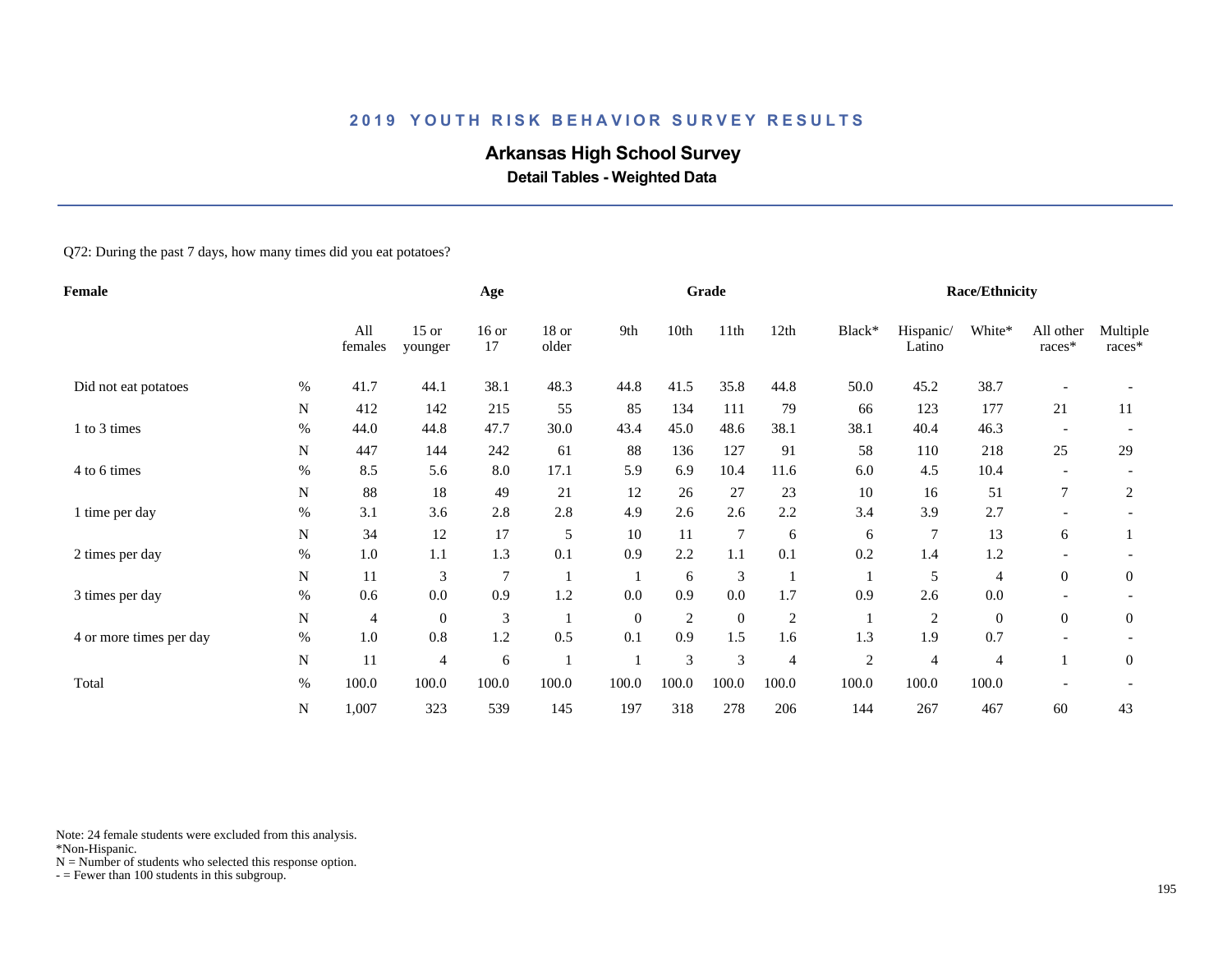# **Arkansas High School Survey**

 **Detail Tables - Weighted Data**

#### Q73: During the past 7 days, how many times did you eat carrots?

| Total                   |           |       |                    | Age           |                |              |       | Grade          |                |                |                     | <b>Race/Ethnicity</b> |                     |                    |
|-------------------------|-----------|-------|--------------------|---------------|----------------|--------------|-------|----------------|----------------|----------------|---------------------|-----------------------|---------------------|--------------------|
|                         |           | Total | $15$ or<br>younger | $16$ or<br>17 | 18 or<br>older | 9th          | 10th  | 11th           | 12th           | Black*         | Hispanic/<br>Latino | White*                | All other<br>races* | Multiple<br>races* |
| Did not eat carrots     | %         | 63.5  | 65.0               | 64.1          | 58.3           | 67.7         | 63.8  | 64.2           | 58.3           | 71.1           | 55.2                | 63.2                  | 59.9                |                    |
|                         | N         | 1,190 | 360                | 651           | 178            | 216          | 397   | 328            | 236            | 174            | 276                 | 589                   | 70                  | 51                 |
| 1 to 3 times            | %         | 26.5  | 26.8               | 26.4          | 25.9           | 27.0         | 24.8  | 25.5           | 28.3           | 19.2           | 28.1                | 28.2                  | 24.5                |                    |
|                         | N         | 536   | 161                | 295           | 79             | 99           | 178   | 134            | 112            | 48             | 153                 | 259                   | 31                  | 27                 |
| 4 to 6 times            | $\%$      | 5.3   | 4.5                | 4.4           | 10.2           | 3.1          | 5.9   | 3.2            | 9.5            | 5.2            | 7.3                 | 5.1                   | 5.7                 |                    |
|                         | N         | 110   | 31                 | 53            | 26             | 15           | 36    | 20             | 37             | 17             | 39                  | 40                    | 8                   | $\overline{4}$     |
| 1 time per day          | $\%$      | 2.6   | 2.0                | 3.2           | 2.0            | 1.4          | 2.9   | 4.5            | 1.6            | 2.3            | 4.8                 | 2.3                   | 4.6                 |                    |
|                         | N         | 60    | 17                 | 36            | $\overline{7}$ | 8            | 21    | 24             | 7              | $\tau$         | 19                  | 23                    | 9                   |                    |
| 2 times per day         | $\%$      | 0.8   | 0.8                | 0.7           | 1.2            | 0.2          | 1.5   | 0.8            | 0.7            | 0.7            | 1.8                 | 0.5                   | 4.1                 |                    |
|                         | N         | 22    | 5                  | 11            | 5              |              | 11    | $\overline{4}$ | $\overline{4}$ | 3              | 7                   | 4                     | 5                   | $\overline{0}$     |
| 3 times per day         | $\%$      | 0.4   | 0.4                | 0.4           | 0.5            | 0.0          | 0.9   | 0.3            | 0.4            | 0.8            | 1.1                 | 0.0                   | 0.0                 |                    |
|                         | ${\bf N}$ | 9     | 3                  | 5             |                | $\mathbf{0}$ | 6     | $\mathbf{1}$   | $\overline{c}$ | $\overline{2}$ | 5                   | $\boldsymbol{0}$      | $\overline{0}$      | $\mathbf{0}$       |
| 4 or more times per day | $\%$      | 0.9   | 0.6                | 0.7           | $2.0\,$        | 0.6          | 0.1   | 1.5            | 1.2            | 0.7            | 1.8                 | 0.8                   | 1.1                 |                    |
|                         | ${\bf N}$ | 20    | 5                  | 11            | 4              | 4            | 4     | 8              | 3              | $\sqrt{2}$     | $\overline{7}$      | $\overline{7}$        | 4                   | $\boldsymbol{0}$   |
| Total                   | $\%$      | 100.0 | 100.0              | 100.0         | 100.0          | 100.0        | 100.0 | 100.0          | 100.0          | 100.0          | 100.0               | 100.0                 | 100.0               |                    |
|                         | ${\bf N}$ | 1,947 | 582                | 1,062         | 300            | 343          | 653   | 519            | 401            | 253            | 506                 | 922                   | 127                 | 83                 |

Note: 77 students were exluded from this analysis.

\*Non-Hispanic.

 $N =$  Number of students who selected this response option.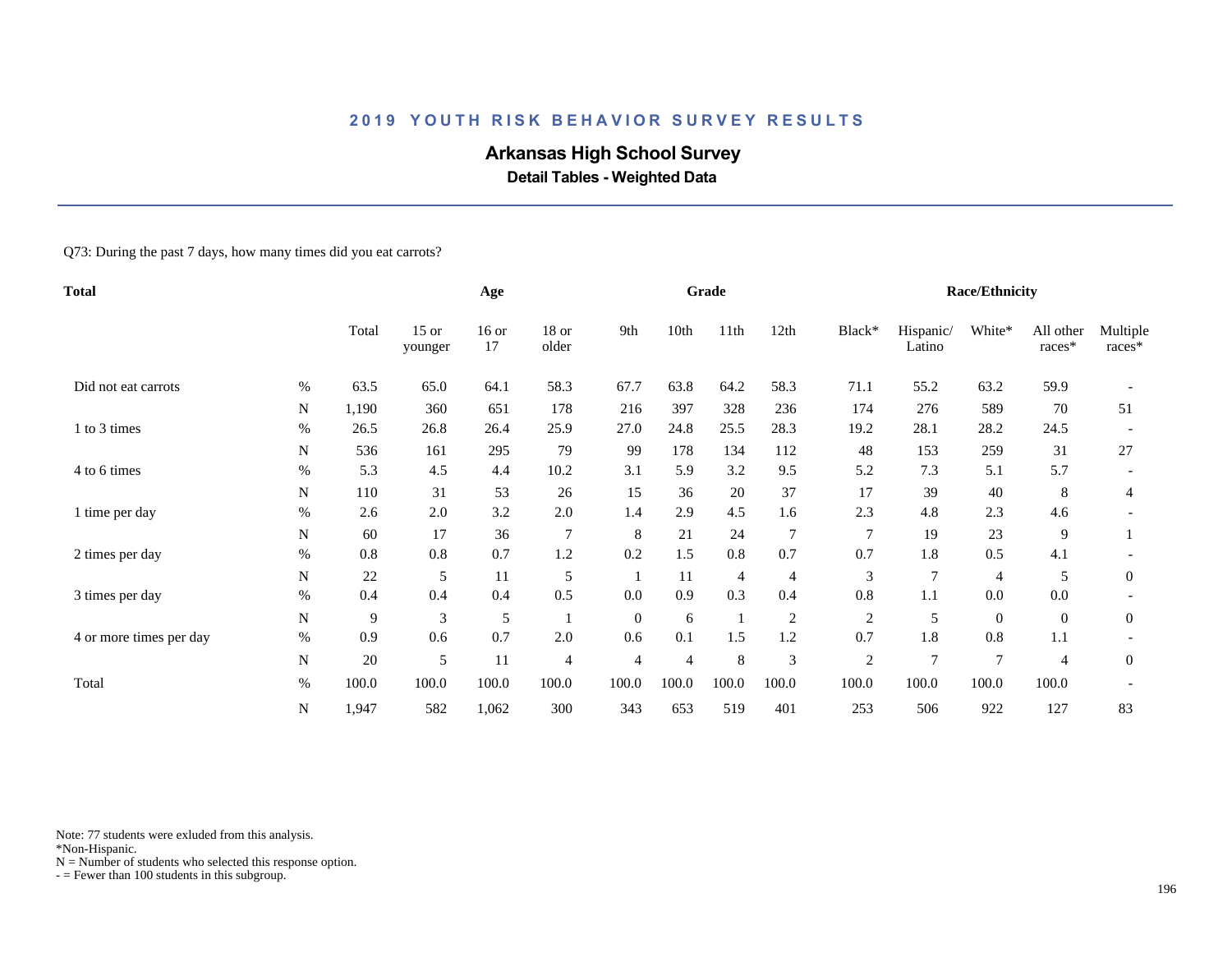# **Arkansas High School Survey**

 **Detail Tables - Weighted Data**

#### Q73: During the past 7 days, how many times did you eat carrots?

| <b>Male</b>             |           |                |                    | Age           |                |                  |                | Grade |                |                |                     | <b>Race/Ethnicity</b> |                          |                    |
|-------------------------|-----------|----------------|--------------------|---------------|----------------|------------------|----------------|-------|----------------|----------------|---------------------|-----------------------|--------------------------|--------------------|
|                         |           | All<br>males   | $15$ or<br>younger | $16$ or<br>17 | 18 or<br>older | 9th              | 10th           | 11th  | 12th           | Black*         | Hispanic/<br>Latino | White*                | All other<br>races*      | Multiple<br>races* |
| Did not eat carrots     | %         | 63.5           | 67.2               | 62.1          | 60.2           | 70.9             | 63.0           | 60.1  | 60.4           | 71.0           | 55.5                | 62.3                  |                          |                    |
|                         | N         | 560            | 155                | 307           | 97             | 97               | 198            | 142   | 119            | 72             | 124                 | 287                   | 38                       | 27                 |
| 1 to 3 times            | %         | 25.9           | 25.6               | 26.8          | 23.6           | 26.2             | 23.4           | 26.0  | 27.4           | 18.3           | 26.8                | 28.1                  |                          |                    |
|                         | N         | 253            | 65                 | 151           | 36             | 38               | 92             | 63    | 52             | 20             | 70                  | 130                   | 16                       | 11                 |
| 4 to 6 times            | $\%$      | 5.5            | 4.5                | 4.8           | 9.9            | 1.9              | 8.5            | 4.3   | 7.5            | 4.4            | 9.0                 | 5.3                   | $\overline{\phantom{a}}$ |                    |
|                         | N         | 55             | 15                 | 28            | 12             | 5                | 23             | 12    | 14             | $\overline{7}$ | 21                  | 21                    | 3                        | 2                  |
| 1 time per day          | $\%$      | 2.3            | $1.0\,$            | 3.5           | 1.1            | 0.4              | 1.7            | 5.8   | 1.4            | 2.5            | 4.4                 | 1.9                   |                          |                    |
|                         | N         | 27             | 5                  | 19            | 3              | $\boldsymbol{2}$ | 8              | 14    | 3              | 3              | 10                  | 10                    | 3                        | $\boldsymbol{0}$   |
| 2 times per day         | $\%$      | $1.0\,$        | 1.3                | 1.1           | 0.4            | 0.4              | 2.2            | 1.1   | 0.0            | 1.2            | 0.9                 | 0.8                   |                          |                    |
|                         | N         | 11             | 3                  | 7             |                |                  | 6              | 3     | $\mathbf{0}$   | $\overline{c}$ | 3                   | 3                     | 2                        | $\boldsymbol{0}$   |
| 3 times per day         | $\%$      | 0.6            | 0.3                | 0.7           | 0.9            | 0.0              | 1.0            | 0.7   | 0.7            | 1.8            | 2.4                 | 0.0                   |                          |                    |
|                         | ${\bf N}$ | $\overline{7}$ | $\mathfrak{2}$     | 4             |                | $\mathbf{0}$     | $\overline{4}$ | - 1   | $\overline{2}$ | $\mathfrak{2}$ | 5                   | $\boldsymbol{0}$      | $\overline{0}$           | $\mathbf{0}$       |
| 4 or more times per day | $\%$      | 1.2            | 0.1                | $1.0\,$       | 3.8            | 0.2              | 0.1            | 2.0   | 2.5            | 0.8            | $1.0\,$             | 1.5                   |                          |                    |
|                         | ${\bf N}$ | 11             |                    | 6             | 4              |                  | 2              | 4     | 3              |                | 3                   | 6                     |                          | $\boldsymbol{0}$   |
| Total                   | $\%$      | 100.0          | 100.0              | 100.0         | 100.0          | 100.0            | 100.0          | 100.0 | 100.0          | 100.0          | 100.0               | 100.0                 |                          |                    |
|                         | ${\bf N}$ | 924            | 246                | 522           | 154            | 144              | 333            | 239   | 193            | 107            | 236                 | 457                   | 63                       | 40                 |

Note: 49 male students were excluded from this analysis.

\*Non-Hispanic.

 $N =$  Number of students who selected this response option.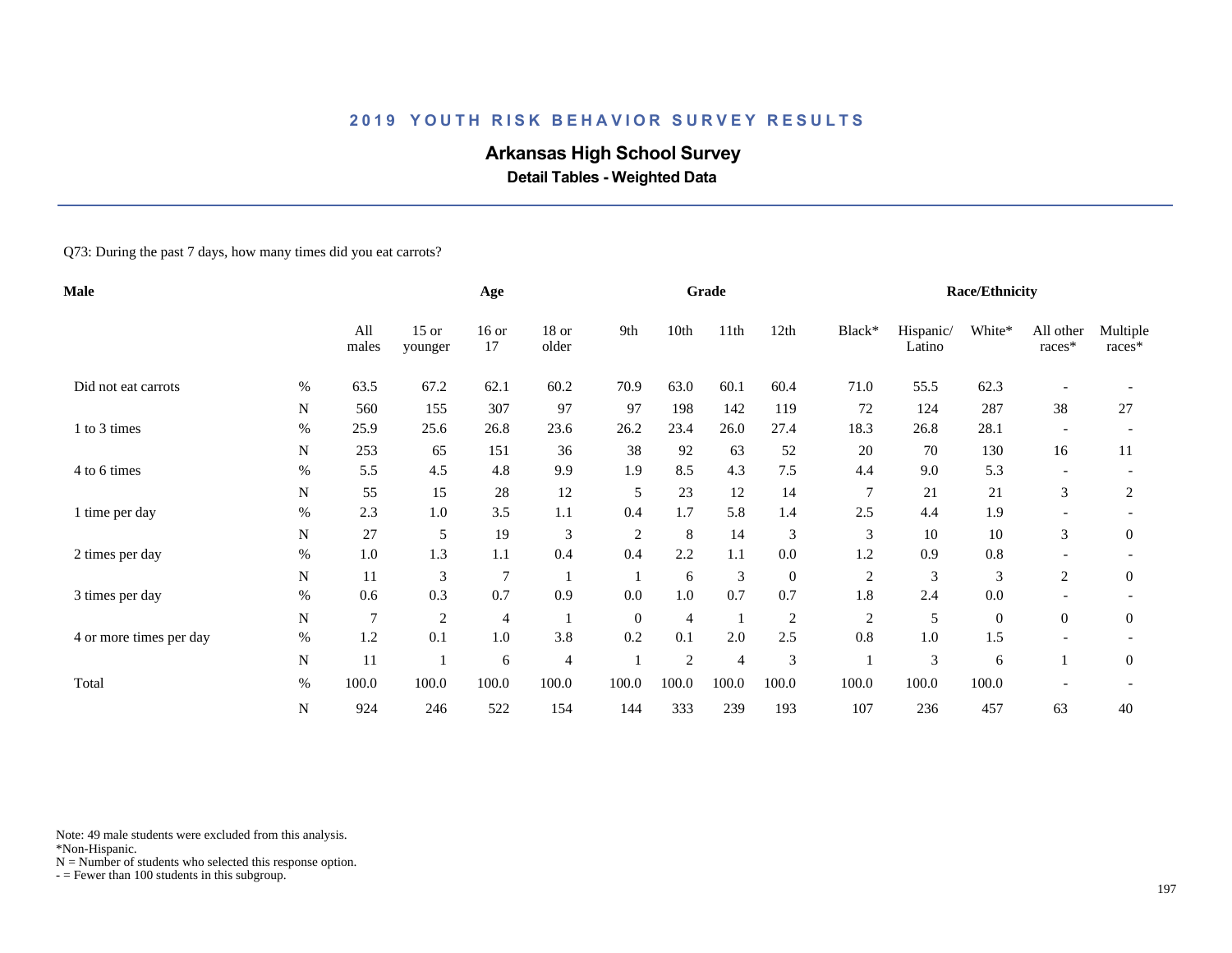# **Arkansas High School Survey**

 **Detail Tables - Weighted Data**

#### Q73: During the past 7 days, how many times did you eat carrots?

| Female                  |           |                |                    | Age           |                  |                  |                | Grade          |                  |                  |                     | <b>Race/Ethnicity</b> |                          |                    |
|-------------------------|-----------|----------------|--------------------|---------------|------------------|------------------|----------------|----------------|------------------|------------------|---------------------|-----------------------|--------------------------|--------------------|
|                         |           | All<br>females | $15$ or<br>younger | $16$ or<br>17 | 18 or<br>older   | 9th              | 10th           | 11th           | 12th             | Black*           | Hispanic/<br>Latino | White*                | All other<br>races*      | Multiple<br>races* |
| Did not eat carrots     | $\%$      | 63.5           | 63.2               | 65.9          | 56.2             | 64.4             | 64.8           | 68.0           | 56.3             | 71.0             | 54.3                | 64.0                  |                          |                    |
|                         | N         | 621            | 199                | 341           | 81               | 119              | 196            | 184            | 117              | 101              | 150                 | 301                   | 30                       | 24                 |
| 1 to 3 times            | %         | 27.3           | 28.3               | 26.3          | 28.5             | 28.0             | 26.8           | 25.1           | 29.1             | 20.1             | 29.7                | 28.3                  |                          |                    |
|                         | N         | 279            | 94                 | 142           | 43               | 61               | 85             | 71             | 59               | 28               | 83                  | 129                   | 14                       | 16                 |
| 4 to 6 times            | $\%$      | 5.2            | 4.5                | 4.0           | 10.5             | 4.4              | 3.3            | 2.1            | 11.4             | 5.9              | 6.0                 | 4.9                   | $\overline{\phantom{a}}$ |                    |
|                         | N         | 54             | 15                 | 25            | 14               | 10               | 13             | 8              | 23               | 10               | 18                  | 19                    | 5                        | 2                  |
| 1 time per day          | $\%$      | 2.8            | 2.7                | 2.9           | 2.9              | 2.4              | 3.9            | 3.3            | 1.9              | 2.1              | 5.2                 | 2.7                   |                          |                    |
|                         | N         | 32             | 11                 | 17            | $\overline{4}$   | 6                | 12             | 10             | $\overline{4}$   | $\overline{4}$   | 9                   | 13                    | 5                        |                    |
| 2 times per day         | $\%$      | 0.6            | 0.4                | 0.3           | 2.0              | 0.0              | 0.8            | 0.5            | 1.3              | 0.3              | 2.5                 | 0.0                   |                          |                    |
|                         | N         | 10             | $\overline{c}$     | 4             | $\overline{4}$   | $\mathbf{0}$     | 5              | $\mathbf{1}$   | $\overline{4}$   |                  | 4                   |                       | 3                        | $\mathbf{0}$       |
| 3 times per day         | $\%$      | 0.1            | 0.0                | 0.1           | 0.0              | 0.0              | 0.3            | 0.0            | 0.0              | 0.0              | 0.0                 | 0.0                   |                          |                    |
|                         | ${\bf N}$ | $\perp$        | $\boldsymbol{0}$   | -1            | $\boldsymbol{0}$ | $\mathbf{0}$     |                | $\mathbf{0}$   | $\boldsymbol{0}$ | $\boldsymbol{0}$ | $\overline{0}$      | $\mathbf{0}$          | $\overline{0}$           | $\mathbf{0}$       |
| 4 or more times per day | $\%$      | 0.5            | 0.9                | 0.4           | $0.0\,$          | 0.9              | 0.1            | 1.0            | 0.0              | 0.6              | 2.3                 | 0.0                   |                          |                    |
|                         | ${\bf N}$ | $\,8\,$        | 3                  | 5             | $\boldsymbol{0}$ | $\boldsymbol{2}$ | $\mathfrak{2}$ | $\overline{4}$ | $\boldsymbol{0}$ |                  | 3                   |                       | 3                        | $\overline{0}$     |
| Total                   | $\%$      | 100.0          | 100.0              | 100.0         | 100.0            | 100.0            | 100.0          | 100.0          | 100.0            | 100.0            | 100.0               | 100.0                 |                          |                    |
|                         | N         | 1,005          | 324                | 535           | 146              | 198              | 314            | 278            | 207              | 145              | 267                 | 464                   | 60                       | 43                 |

Note: 26 female students were excluded from this analysis.

\*Non-Hispanic.

 $N =$  Number of students who selected this response option.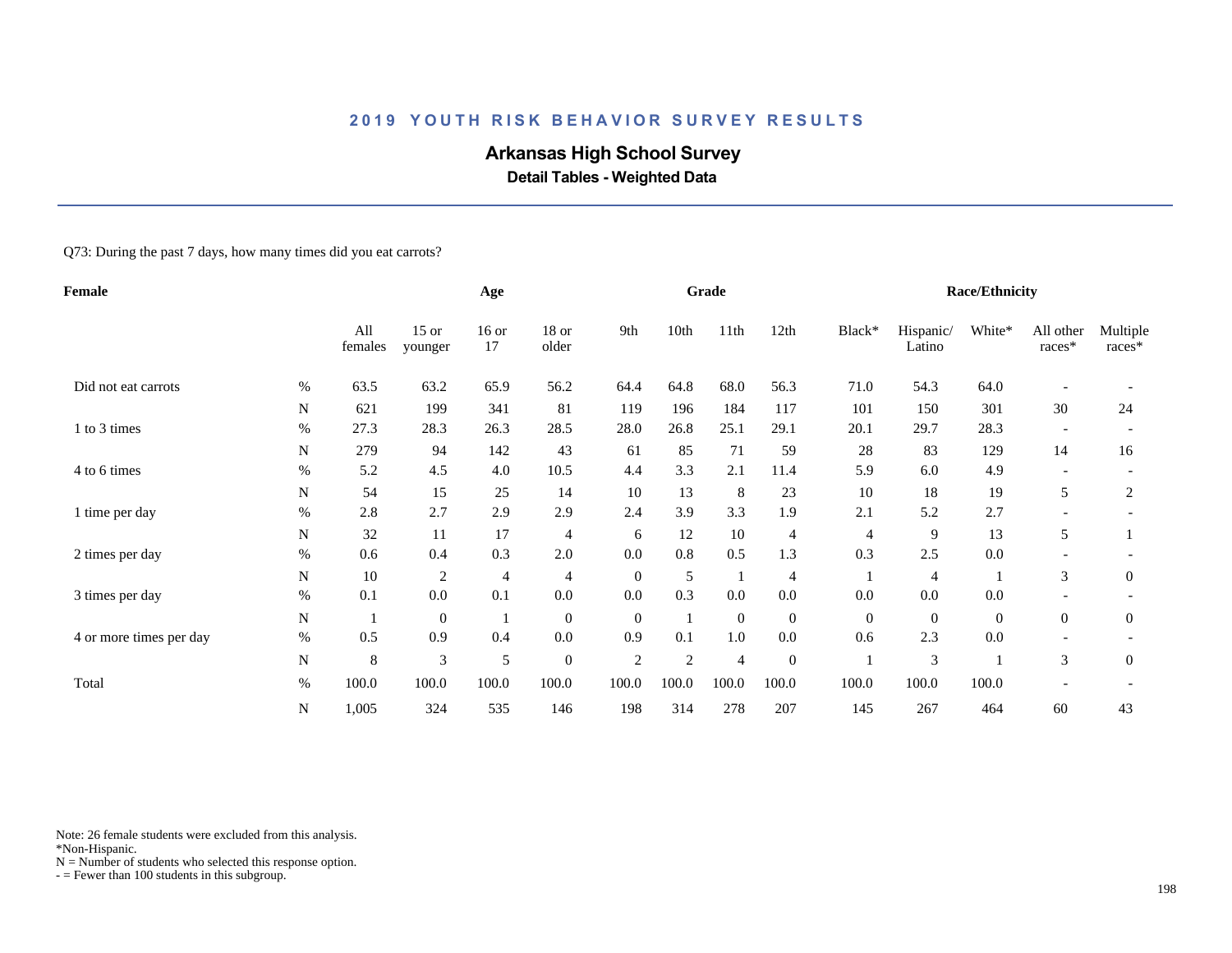# **Arkansas High School Survey**

 **Detail Tables - Weighted Data**

Q74: During the past 7 days, how many times did you eat other vegetables?

| <b>Total</b>                 |           |       | Age                |               |                |       | Grade |       |       |        | <b>Race/Ethnicity</b> |        |                     |                    |
|------------------------------|-----------|-------|--------------------|---------------|----------------|-------|-------|-------|-------|--------|-----------------------|--------|---------------------|--------------------|
|                              |           | Total | $15$ or<br>younger | $16$ or<br>17 | 18 or<br>older | 9th   | 10th  | 11th  | 12th  | Black* | Hispanic/<br>Latino   | White* | All other<br>races* | Multiple<br>races* |
| Did not eat other vegetables | %         | 29.2  | 26.8               | 29.2          | 34.7           | 27.6  | 30.6  | 28.2  | 30.8  | 35.1   | 28.1                  | 27.8   | 31.1                |                    |
|                              | N         | 527   | 151                | 278           | 98             | 93    | 177   | 129   | 121   | 90     | 129                   | 238    | 32                  | 20                 |
| 1 to 3 times                 | $\%$      | 35.6  | 37.2               | 36.1          | 30.9           | 38.1  | 33.0  | 35.2  | 36.8  | 39.8   | 37.7                  | 34.8   | 34.8                |                    |
|                              | N         | 710   | 212                | 408           | 89             | 125   | 235   | 203   | 137   | 97     | 194                   | 336    | 44                  | 29                 |
| 4 to 6 times                 | %         | 18.4  | 18.5               | 17.9          | 19.8           | 18.6  | 18.3  | 20.0  | 16.5  | 13.9   | 19.1                  | 19.2   | 15.8                |                    |
|                              | N         | 381   | 115                | 202           | 63             | 66    | 135   | 100   | 75    | 34     | 99                    | 190    | 26                  | 19                 |
| 1 time per day               | $\%$      | 7.2   | 9.2                | 6.0           | 6.6            | 7.6   | 8.1   | 6.4   | 6.5   | 5.5    | 5.8                   | 8.0    | 3.6                 |                    |
|                              | N         | 127   | 43                 | 67            | 17             | 21    | 45    | 35    | 23    | 12     | 31                    | 67     | 5                   | 6                  |
| 2 times per day              | %         | 5.6   | 4.5                | 6.6           | 4.4            | 4.3   | 6.1   | 6.6   | 5.1   | 1.8    | 4.5                   | 6.8    | 5.4                 |                    |
|                              | N         | 94    | 27                 | 56            | 10             | 16    | 30    | 28    | 17    | 5      | 19                    | 55     | $\tau$              | 4                  |
| 3 times per day              | $\%$      | 1.7   | 1.6                | 2.1           | $0.8\,$        | 1.4   | 1.9   | 2.0   | 1.5   | 1.9    | 1.9                   | 1.4    | 3.3                 |                    |
|                              | ${\bf N}$ | 39    | 12                 | 24            | 3              | 6     | 16    | 9     | 6     | 4      | 13                    | 13     | 3                   | 3                  |
| 4 or more times per day      | $\%$      | 2.3   | 2.3                | 2.1           | 2.8            | 2.5   | 2.0   | 1.8   | 2.8   | 2.0    | 2.9                   | 2.0    | 6.0                 |                    |
|                              | ${\bf N}$ | 51    | 15                 | 24            | 12             | 9     | 16    | 10    | 15    | 5      | 16                    | 21     | 6                   | 2                  |
| Total                        | $\%$      | 100.0 | 100.0              | 100.0         | 100.0          | 100.0 | 100.0 | 100.0 | 100.0 | 100.0  | 100.0                 | 100.0  | 100.0               |                    |
|                              | N         | 1,929 | 575                | 1,059         | 292            | 336   | 654   | 514   | 394   | 247    | 501                   | 920    | 123                 | 83                 |

Note: 95 students were exluded from this analysis.

\*Non-Hispanic.

 $N =$  Number of students who selected this response option.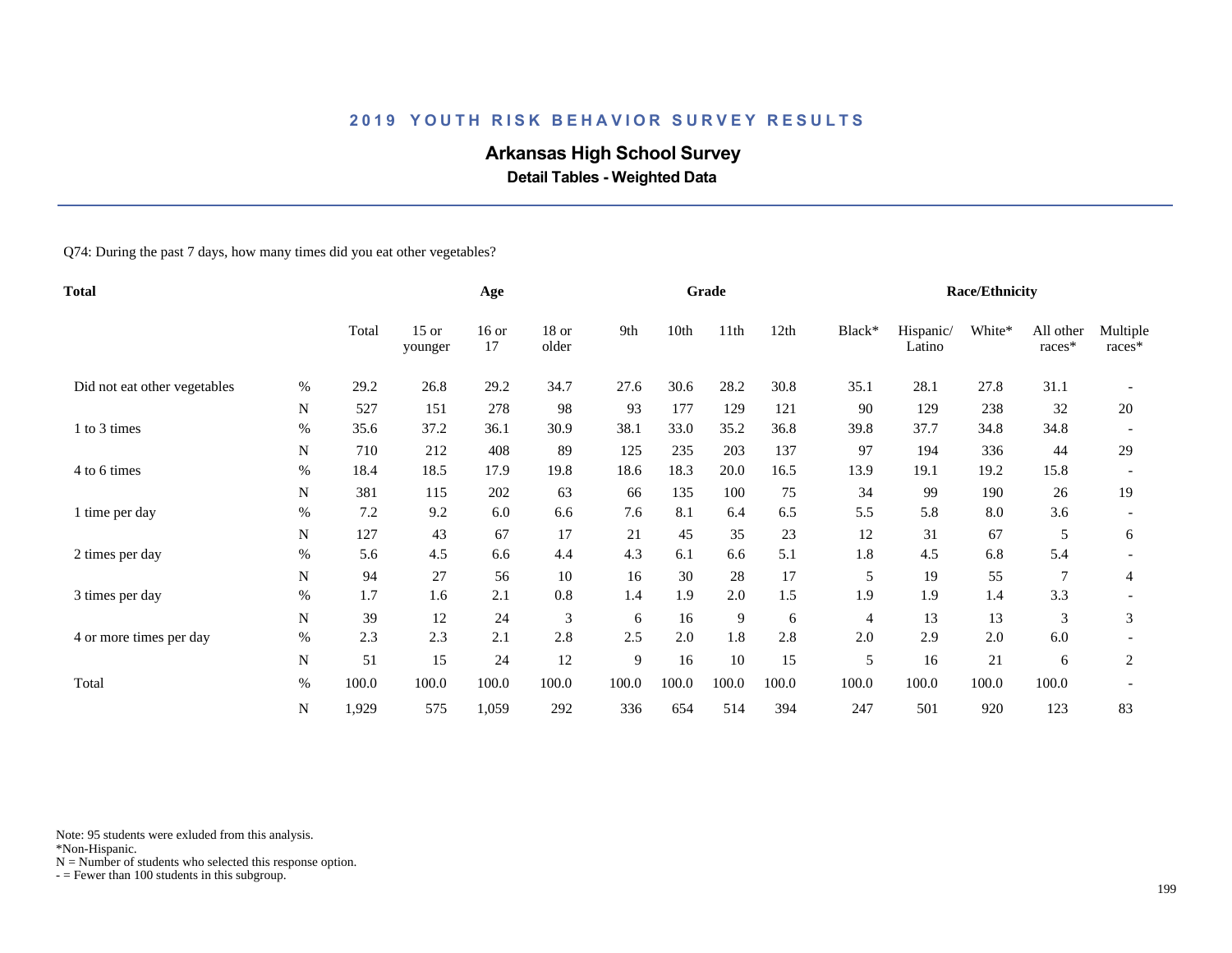# **Arkansas High School Survey**

 **Detail Tables - Weighted Data**

Q74: During the past 7 days, how many times did you eat other vegetables?

| Male                         |           |              |                    | Age           |                |                |       | Grade           |                |                |                     | <b>Race/Ethnicity</b> |                          |                    |
|------------------------------|-----------|--------------|--------------------|---------------|----------------|----------------|-------|-----------------|----------------|----------------|---------------------|-----------------------|--------------------------|--------------------|
|                              |           | All<br>males | $15$ or<br>younger | $16$ or<br>17 | 18 or<br>older | 9th            | 10th  | 11th            | 12th           | Black*         | Hispanic/<br>Latino | White*                | All other<br>races*      | Multiple<br>races* |
| Did not eat other vegetables | %         | 30.9         | 26.0               | 32.8          | 35.1           | 25.4           | 36.2  | 30.0            | 33.1           | 34.1           | 27.7                | 31.2                  |                          |                    |
|                              | N         | 273          | 61                 | 157           | 55             | 36             | 101   | 67              | 67             | 38             | 67                  | 135                   | 17                       | 11                 |
| 1 to 3 times                 | $\%$      | 32.4         | 36.0               | 32.9          | 23.7           | 37.1           | 27.1  | 35.2            | 30.5           | 32.5           | 36.0                | 31.8                  |                          |                    |
|                              | N         | 302          | 88                 | 177           | 36             | 49             | 107   | 88              | 54             | 32             | 79                  | 151                   | 22                       | 13                 |
| 4 to 6 times                 | %         | 18.8         | 21.6               | 16.1          | 21.6           | 23.1           | 18.8  | 16.0            | 16.6           | 18.9           | 19.1                | 18.6                  | $\overline{\phantom{a}}$ |                    |
|                              | N         | 180          | 55                 | 91            | 33             | 36             | 67    | 38              | 36             | 19             | 44                  | 91                    | 14                       | 7                  |
| 1 time per day               | $\%$      | 7.5          | 8.5                | 6.9           | 7.5            | 8.2            | 8.5   | 4.3             | 9.3            | 5.4            | 7.8                 | 8.4                   |                          |                    |
|                              | N         | 64           | 16                 | 39            | $\overline{9}$ | 10             | 26    | 13              | 14             | 5              | 17                  | 36                    |                          | 4                  |
| 2 times per day              | %         | 5.5          | 3.3                | 6.7           | 6.0            | 2.2            | 6.1   | 8.7             | 4.2            | 3.2            | 2.6                 | 6.3                   |                          |                    |
|                              | N         | 42           | 9                  | 26            | $\overline{7}$ | 3              | 15    | 16              | 6              | 4              | 8                   | 24                    | 2                        | $\overline{2}$     |
| 3 times per day              | $\%$      | 2.0          | 2.1                | 2.3           | 1.2            | 1.3            | 1.7   | 3.0             | 1.8            | 2.3            | 2.3                 | 1.8                   |                          |                    |
|                              | ${\bf N}$ | 20           | 6                  | 13            |                | $\overline{2}$ | 7     | $7\phantom{.0}$ | $\overline{2}$ | 2              | 6                   | $\overline{7}$        | 2                        |                    |
| 4 or more times per day      | $\%$      | 2.9          | 2.6                | 2.4           | 4.8            | 2.7            | 1.6   | 2.8             | 4.3            | 3.7            | 4.5                 | 1.9                   |                          |                    |
|                              | ${\bf N}$ | 32           | 8                  | 14            | 10             | 4              | 9     | 6               | 12             | $\overline{4}$ | 11                  | 10                    | $\overline{4}$           | 2                  |
| Total                        | $\%$      | 100.0        | 100.0              | 100.0         | 100.0          | 100.0          | 100.0 | 100.0           | 100.0          | 100.0          | 100.0               | 100.0                 |                          |                    |
|                              | ${\bf N}$ | 913          | 243                | 517           | 151            | 140            | 332   | 235             | 191            | 104            | 232                 | 454                   | 62                       | 40                 |

Note: 60 male students were excluded from this analysis.

\*Non-Hispanic.

 $N =$  Number of students who selected this response option.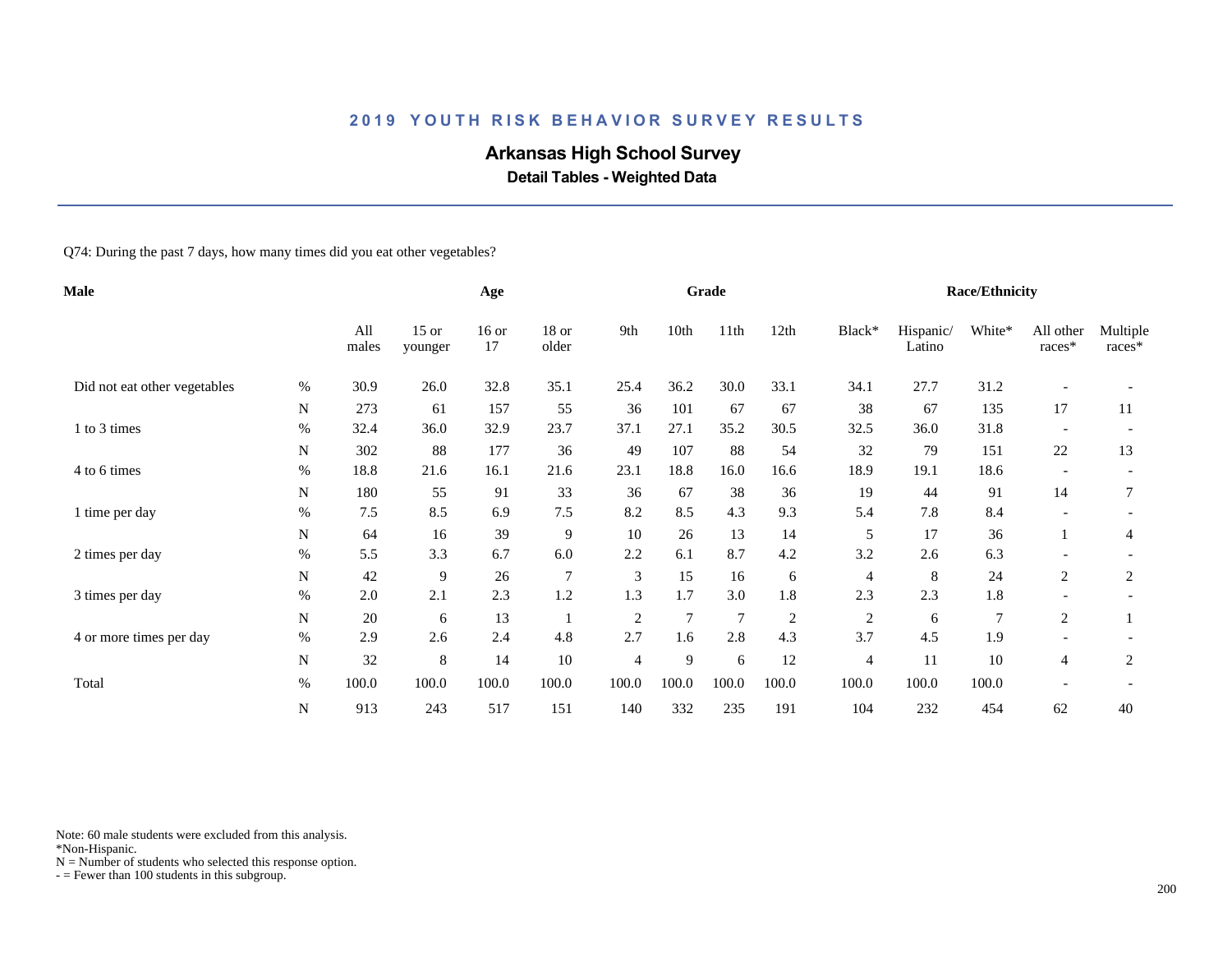# **Arkansas High School Survey**

 **Detail Tables - Weighted Data**

Q74: During the past 7 days, how many times did you eat other vegetables?

| Female                       |             |                |                    | Age           |                  |                |        | Grade          |       |                |                     | <b>Race/Ethnicity</b> |                          |                    |
|------------------------------|-------------|----------------|--------------------|---------------|------------------|----------------|--------|----------------|-------|----------------|---------------------|-----------------------|--------------------------|--------------------|
|                              |             | All<br>females | $15$ or<br>younger | $16$ or<br>17 | $18$ or<br>older | 9th            | 10th   | 11th           | 12th  | Black*         | Hispanic/<br>Latino | White*                | All other<br>races*      | Multiple<br>races* |
| Did not eat other vegetables | %           | 27.2           | 27.0               | 25.2          | 34.3             | 29.8           | 24.0   | 26.6           | 28.4  | 36.1           | 27.3                | 23.8                  |                          |                    |
|                              | N           | 246            | 84                 | 119           | 43               | 57             | 73     | 61             | 54    | 52             | 60                  | 102                   | 13                       | 9                  |
| 1 to 3 times                 | $\%$        | 39.3           | 39.2               | 39.4          | 39.0             | 39.1           | 40.3   | 34.7           | 43.1  | 45.2           | 39.7                | 38.3                  |                          |                    |
|                              | N           | 406            | 123                | 230           | 53               | 76             | 128    | 114            | 83    | 64             | 115                 | 185                   | 21                       | 16                 |
| 4 to 6 times                 | $\%$        | 18.1           | 15.7               | 19.9          | 17.7             | 14.1           | 17.9   | 24.0           | 16.3  | 10.0           | 19.5                | 19.8                  | $\overline{\phantom{a}}$ |                    |
|                              | N           | 198            | 59                 | 109           | 30               | 30             | 67     | 62             | 38    | 15             | 55                  | 99                    | 11                       | 12                 |
| 1 time per day               | $\%$        | 6.6            | 9.2                | 5.1           | 5.6              | 7.0            | 6.7    | 8.4            | 3.8   | 5.7            | 4.3                 | 7.7                   |                          |                    |
|                              | N           | 60             | 24                 | 28            | 8                | 11             | 17     | 22             | 9     | $\overline{7}$ | 14                  | 31                    | 4                        | 2                  |
| 2 times per day              | $\%$        | 5.7            | 5.7                | 6.7           | 2.6              | 6.4            | 6.3    | 4.6            | 6.0   | 0.7            | 6.1                 | 7.3                   |                          |                    |
|                              | N           | 51             | 18                 | 30            | 3                | 13             | 15     | 12             | 11    |                | 11                  | 31                    | 5                        | $\overline{c}$     |
| 3 times per day              | $\%$        | 1.5            | 1.2                | 2.0           | 0.3              | 1.5            | 2.3    | 0.9            | 1.2   | 1.7            | 1.7                 | 1.0                   |                          |                    |
|                              | $\mathbf N$ | 19             | 6                  | 11            | $\overline{c}$   | $\overline{4}$ | 9      | $\overline{2}$ | 4     | $\overline{c}$ | 7                   | 6                     |                          | $\overline{c}$     |
| 4 or more times per day      | $\%$        | 1.7            | 2.0                | 1.7           | 0.5              | 2.1            | 2.5    | 0.8            | 1.2   | 0.7            | 1.3                 | 2.2                   |                          |                    |
|                              | ${\bf N}$   | 18             | 6                  | 10            | $\sqrt{2}$       | 4              | $\tau$ | $\overline{4}$ | 3     |                | 4                   | 11                    | $\overline{c}$           | $\overline{0}$     |
| Total                        | $\%$        | 100.0          | 100.0              | 100.0         | 100.0            | 100.0          | 100.0  | 100.0          | 100.0 | 100.0          | 100.0               | 100.0                 |                          |                    |
|                              | ${\bf N}$   | 998            | 320                | 537           | 141              | 195            | 316    | 277            | 202   | 142            | 266                 | 465                   | 57                       | 43                 |

Note: 33 female students were excluded from this analysis.

\*Non-Hispanic.

 $N =$  Number of students who selected this response option.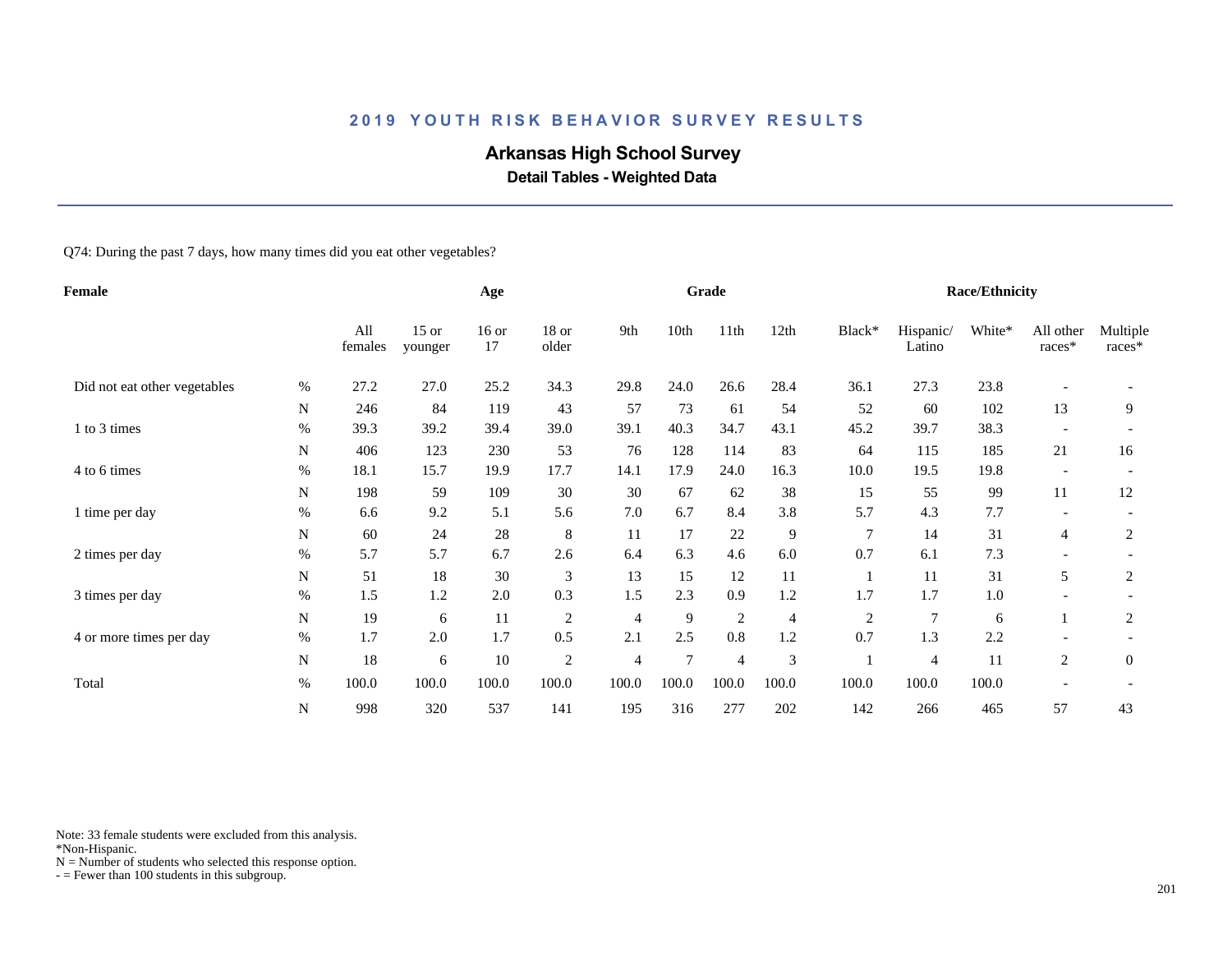# **Arkansas High School Survey**

 **Detail Tables - Weighted Data**

Q75: During the past 7 days, how many times did you drink a can, bottle, or glass of soda or pop, such as Coke, Pepsi, or Sprite?

| <b>Total</b>              |           |       | Age                |               |                |       | Grade |       |       |        | <b>Race/Ethnicity</b> |        |                     |                    |
|---------------------------|-----------|-------|--------------------|---------------|----------------|-------|-------|-------|-------|--------|-----------------------|--------|---------------------|--------------------|
|                           |           | Total | $15$ or<br>younger | $16$ or<br>17 | 18 or<br>older | 9th   | 10th  | 11th  | 12th  | Black* | Hispanic/<br>Latino   | White* | All other<br>races* | Multiple<br>races* |
| Did not drink soda or pop | %         | 24.6  | 26.1               | 22.6          | 27.5           | 23.0  | 27.5  | 21.7  | 26.5  | 28.0   | 27.6                  | 21.8   | 37.8                |                    |
|                           | N         | 495   | 163                | 252           | 80             | 84    | 184   | 112   | 107   | 64     | 135                   | 216    | 40                  | 24                 |
| 1 to 3 times              | %         | 33.6  | 34.8               | 35.0          | 26.9           | 35.6  | 34.5  | 32.7  | 32.0  | 39.8   | 36.7                  | 31.8   | 31.4                |                    |
|                           | N         | 702   | 211                | 401           | 89             | 121   | 249   | 193   | 131   | 94     | 210                   | 308    | 48                  | 25                 |
| 4 to 6 times              | %         | 18.2  | 16.3               | 19.1          | 19.6           | 18.2  | 14.5  | 20.7  | 19.8  | 19.8   | 15.0                  | 18.8   | 15.8                |                    |
|                           | N         | 340   | 85                 | 196           | 59             | 61    | 91    | 101   | 84    | 52     | 80                    | 168    | 20                  | 15                 |
| 1 time per day            | $\%$      | 6.7   | 8.1                | 6.4           | 4.4            | 8.1   | 7.8   | 6.1   | 4.1   | 3.6    | 7.9                   | 7.3    | 5.5                 |                    |
|                           | N         | 137   | 47                 | 71            | 18             | 30    | 48    | 30    | 25    | 14     | 34                    | 71     | 8                   | 3                  |
| 2 times per day           | %         | 8.0   | 6.6                | 8.4           | 9.8            | 6.7   | 8.1   | 9.1   | 8.5   | 1.5    | 4.6                   | 10.5   | 4.3                 |                    |
|                           | N         | 131   | 33                 | 70            | 28             | 19    | 43    | 40    | 28    | 9      | 19                    | 87     | 3                   | $\,8\,$            |
| 3 times per day           | $\%$      | 3.5   | 3.6                | 3.3           | 3.4            | 3.8   | 3.7   | 3.4   | 2.7   | 2.1    | 4.1                   | 3.9    | 1.3                 |                    |
|                           | ${\bf N}$ | 58    | 19                 | 31            | $\overline{7}$ | 15    | 17    | 16    | 8     | 6      | 12                    | 32     | 4                   | 3                  |
| 4 or more times per day   | $\%$      | 5.4   | 4.5                | 5.2           | 8.4            | 4.5   | 3.9   | 6.2   | 6.6   | 5.2    | 4.1                   | 5.8    | 3.9                 |                    |
|                           | ${\bf N}$ | 87    | 21                 | 47            | 19             | 12    | 23    | 26    | 21    | 13     | 14                    | 46     | 5                   | 5                  |
| Total                     | $\%$      | 100.0 | 100.0              | 100.0         | 100.0          | 100.0 | 100.0 | 100.0 | 100.0 | 100.0  | 100.0                 | 100.0  | 100.0               |                    |
|                           | ${\bf N}$ | 1,950 | 579                | 1,068         | 300            | 342   | 655   | 518   | 404   | 252    | 504                   | 928    | 128                 | 83                 |

Note: 74 students were exluded from this analysis.

\*Non-Hispanic.

 $N =$  Number of students who selected this response option.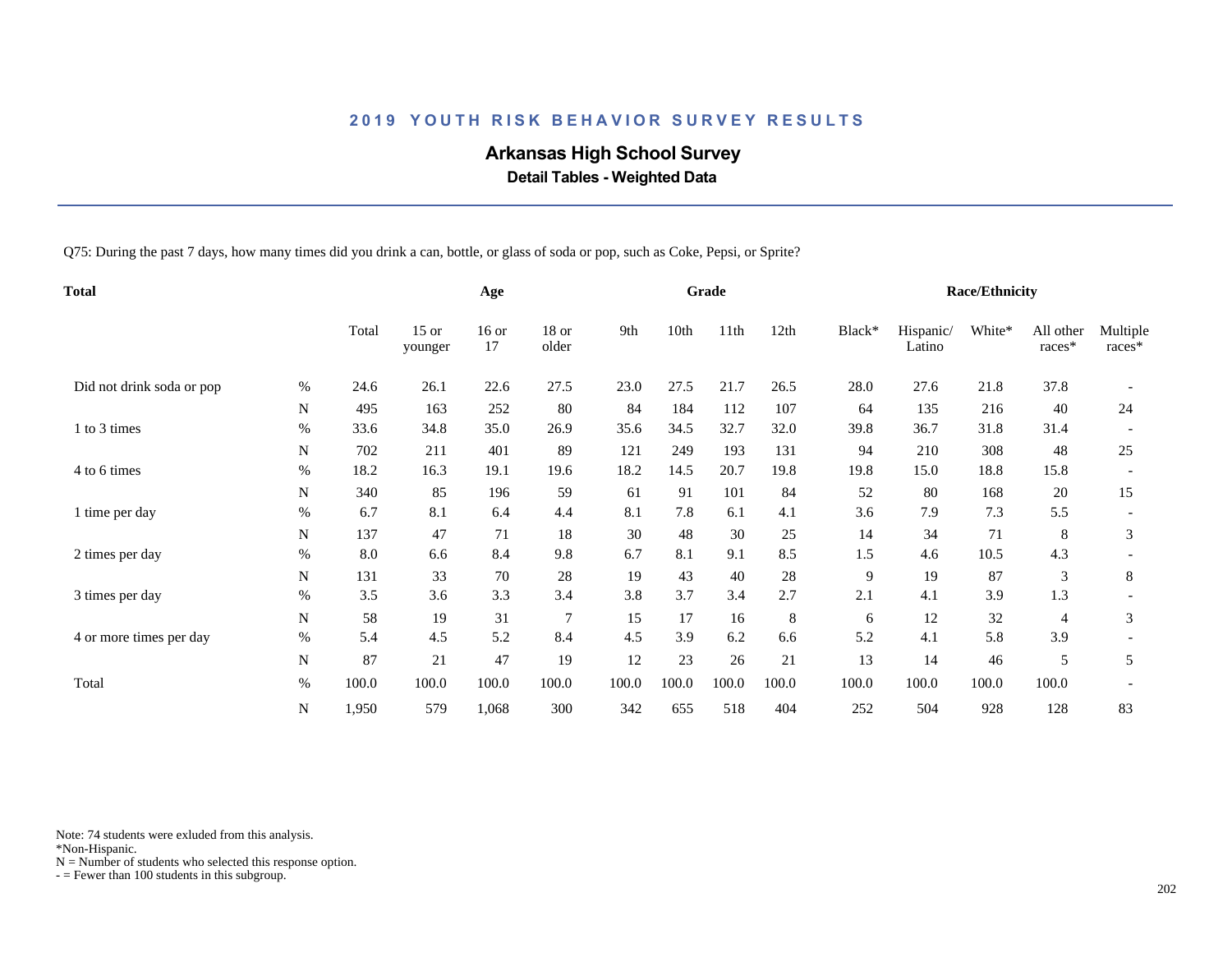# **Arkansas High School Survey**

 **Detail Tables - Weighted Data**

Q75: During the past 7 days, how many times did you drink a can, bottle, or glass of soda or pop, such as Coke, Pepsi, or Sprite?

| Male                      |             |              |                    | Age           |                  |        |       | Grade          |       |                |                     | <b>Race/Ethnicity</b> |                          |                    |
|---------------------------|-------------|--------------|--------------------|---------------|------------------|--------|-------|----------------|-------|----------------|---------------------|-----------------------|--------------------------|--------------------|
|                           |             | All<br>males | $15$ or<br>younger | $16$ or<br>17 | $18$ or<br>older | 9th    | 10th  | 11th           | 12th  | Black*         | Hispanic/<br>Latino | White*                | All other<br>races*      | Multiple<br>races* |
| Did not drink soda or pop | $\%$        | 24.3         | 24.5               | 23.0          | 28.1             | 18.3   | 28.8  | 25.3           | 25.9  | 28.5           | 26.5                | 22.0                  |                          |                    |
|                           | N           | 243          | 64                 | 137           | 42               | 27     | 98    | 62             | 54    | 28             | 68                  | 111                   | 15                       | 16                 |
| 1 to 3 times              | %           | 31.4         | 33.4               | 34.4          | 18.8             | 36.1   | 33.3  | 30.2           | 26.1  | 37.6           | 35.0                | 30.0                  |                          |                    |
|                           | N           | 301          | 84                 | 182           | 34               | 49     | 121   | 78             | 50    | 38             | 86                  | 139                   | 25                       |                    |
| 4 to 6 times              | $\%$        | 19.4         | 16.8               | 19.3          | 24.5             | 18.9   | 15.4  | 19.9           | 23.8  | 21.5           | 17.6                | 19.3                  | $\overline{\phantom{a}}$ |                    |
|                           | N           | 167          | 42                 | 91            | 34               | 32     | 47    | 42             | 45    | 23             | 41                  | 84                    | 11                       | 7                  |
| 1 time per day            | $\%$        | 5.8          | 8.6                | 4.7           | 3.7              | 9.5    | 4.9   | 3.5            | 4.2   | 3.6            | 6.9                 | 5.4                   |                          |                    |
|                           | N           | 60           | 19                 | 32            | 9                | 13     | 20    | 11             | 13    | 6              | 16                  | 26                    | 5                        | 3                  |
| 2 times per day           | $\%$        | 9.7          | 9.2                | 9.4           | 11.8             | 9.9    | 9.6   | 11.4           | 8.1   | 2.1            | 6.5                 | 12.5                  |                          |                    |
|                           | N           | 75           | 18                 | 38            | 19               | 11     | 24    | 24             | 15    | $\overline{4}$ | 10                  | 53                    | 2                        | 4                  |
| 3 times per day           | $\%$        | 3.3          | 3.3                | 3.0           | 3.8              | 2.9    | 4.2   | 2.6            | 3.1   | 1.0            | 5.1                 | 3.8                   |                          |                    |
|                           | $\mathbf N$ | 30           | 9                  | 15            | 5                | $\tau$ | 9     | $\overline{7}$ | 5     | $\overline{c}$ | $\overline{7}$      | 17                    | 3                        | $\mathbf{0}$       |
| 4 or more times per day   | $\%$        | 6.0          | 4.2                | 6.2           | 9.2              | 4.4    | 3.8   | 7.0            | 8.8   | 5.5            | 2.3                 | 7.0                   |                          |                    |
|                           | ${\bf N}$   | 51           | 10                 | 30            | 11               | 5      | 14    | 15             | 14    | 6              | $\overline{7}$      | 30                    | 3                        | 3                  |
| Total                     | $\%$        | 100.0        | 100.0              | 100.0         | 100.0            | 100.0  | 100.0 | 100.0          | 100.0 | 100.0          | 100.0               | 100.0                 |                          |                    |
|                           | ${\bf N}$   | 927          | 246                | 525           | 154              | 144    | 333   | 239            | 196   | 107            | 235                 | 460                   | 64                       | 40                 |

Note: 46 male students were excluded from this analysis.

\*Non-Hispanic.

 $N =$  Number of students who selected this response option.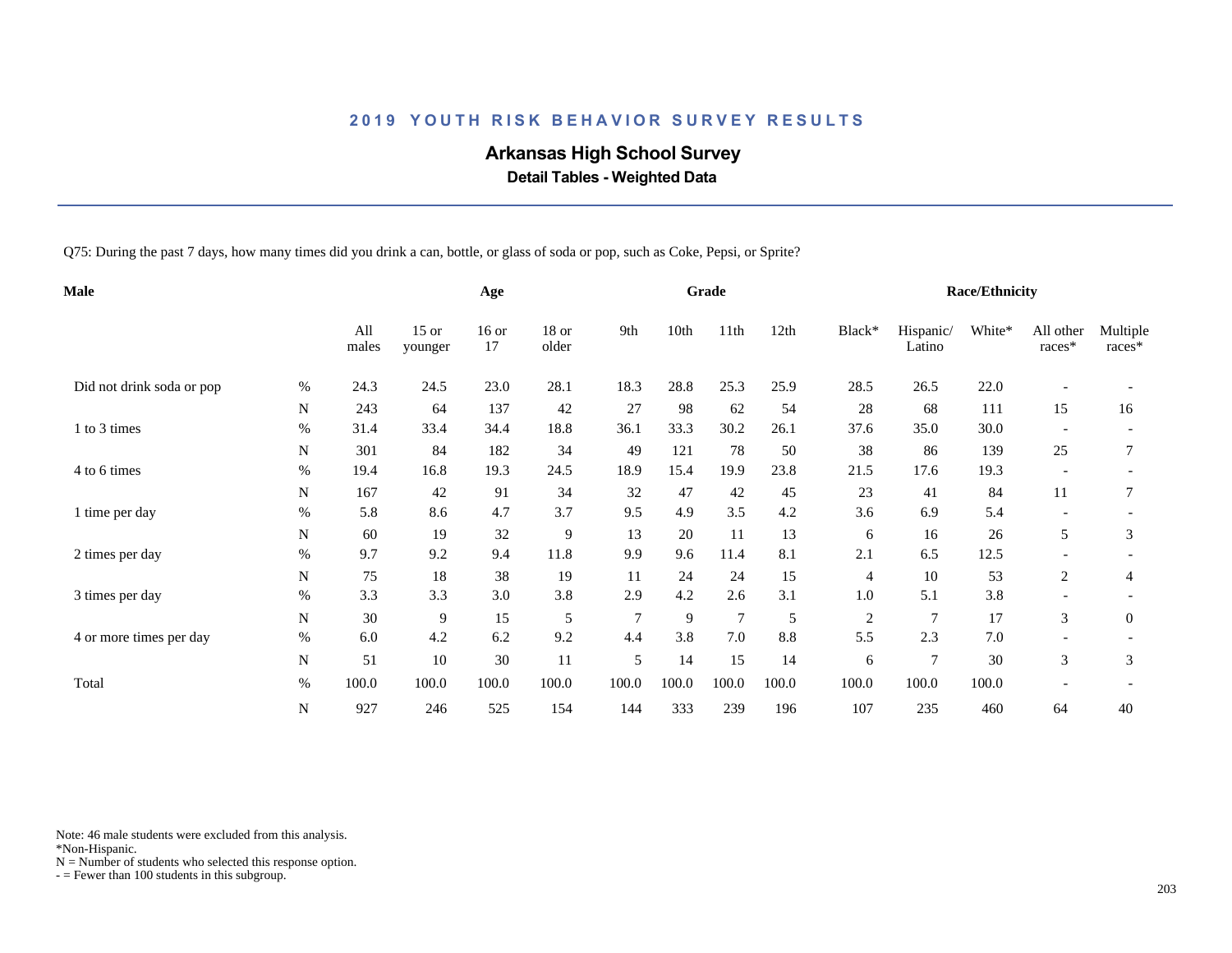# **Arkansas High School Survey**

 **Detail Tables - Weighted Data**

Q75: During the past 7 days, how many times did you drink a can, bottle, or glass of soda or pop, such as Coke, Pepsi, or Sprite?

| Female                    |             |                |                    | Age           |                |                |       | Grade |                |                |                     | <b>Race/Ethnicity</b> |                          |                    |
|---------------------------|-------------|----------------|--------------------|---------------|----------------|----------------|-------|-------|----------------|----------------|---------------------|-----------------------|--------------------------|--------------------|
|                           |             | All<br>females | $15$ or<br>younger | $16$ or<br>17 | 18 or<br>older | 9th            | 10th  | 11th  | 12th           | Black*         | Hispanic/<br>Latino | White*                | All other<br>races*      | Multiple<br>races* |
| Did not drink soda or pop | %           | 24.3           | 27.2               | 21.4          | 26.8           | 27.8           | 25.0  | 17.7  | 27.1           | 27.0           | 27.5                | 21.3                  |                          |                    |
|                           | $\mathbf N$ | 242            | 93                 | 111           | 38             | 57             | 83    | 48    | 53             | 35             | 65                  | 104                   | 22                       | 8                  |
| 1 to 3 times              | $\%$        | 36.1           | 36.3               | 36.0          | 35.8           | 35.0           | 36.1  | 35.4  | 37.8           | 41.9           | 38.5                | 33.9                  |                          |                    |
|                           | N           | 397            | 124                | 218           | 55             | 71             | 127   | 115   | 80             | 56             | 123                 | 169                   | $22\,$                   | 18                 |
| 4 to 6 times              | %           | 17.3           | 16.2               | 19.1          | 14.1           | 17.6           | 13.9  | 21.6  | 15.7           | 18.5           | 13.0                | 18.3                  | $\overline{\phantom{0}}$ |                    |
|                           | N           | 173            | 43                 | 105           | 25             | 29             | 44    | 59    | 39             | 29             | 39                  | 84                    | 9                        | 8                  |
| 1 time per day            | $\%$        | 7.5            | 7.6                | 8.2           | 5.2            | 6.8            | 10.8  | 8.7   | 4.0            | 3.5            | 8.9                 | 9.6                   |                          |                    |
|                           | N           | 75             | 27                 | 39            | 9              | 17             | 27    | 19    | 12             | 8              | 18                  | 45                    | 3                        | $\overline{0}$     |
| 2 times per day           | $\%$        | 6.3            | 4.1                | $7.5$         | 7.6            | 3.5            | 6.7   | 7.0   | 8.8            | 1.0            | 3.1                 | 8.3                   |                          |                    |
|                           | N           | 56             | 15                 | 32            | 9              | 8              | 19    | 16    | 13             | 5              | 9                   | 34                    |                          | 4                  |
| 3 times per day           | $\%$        | 3.7            | 3.9                | 3.7           | 3.0            | 4.8            | 3.4   | 4.3   | 2.3            | 3.0            | 3.3                 | 4.0                   |                          |                    |
|                           | $\mathbf N$ | 28             | 10                 | 16            | $\overline{c}$ | $\,8\,$        | 8     | 9     | 3              | 4              | 5                   | 15                    |                          | 3                  |
| 4 or more times per day   | $\%$        | 4.8            | 4.6                | 4.2           | 7.5            | 4.6            | 4.2   | 5.4   | 4.3            | 5.0            | 5.7                 | 4.6                   |                          |                    |
|                           | ${\bf N}$   | 35             | 10                 | 17            | 8              | $\overline{7}$ | 9     | 11    | $\overline{7}$ | $\overline{7}$ | $\overline{7}$      | 16                    | 2                        | $\overline{c}$     |
| Total                     | $\%$        | 100.0          | 100.0              | 100.0         | 100.0          | 100.0          | 100.0 | 100.0 | 100.0          | 100.0          | 100.0               | 100.0                 |                          |                    |
|                           | N           | 1,006          | 322                | 538           | 146            | 197            | 317   | 277   | 207            | 144            | 266                 | 467                   | 60                       | 43                 |

Note: 25 female students were excluded from this analysis.

\*Non-Hispanic.

 $N =$  Number of students who selected this response option.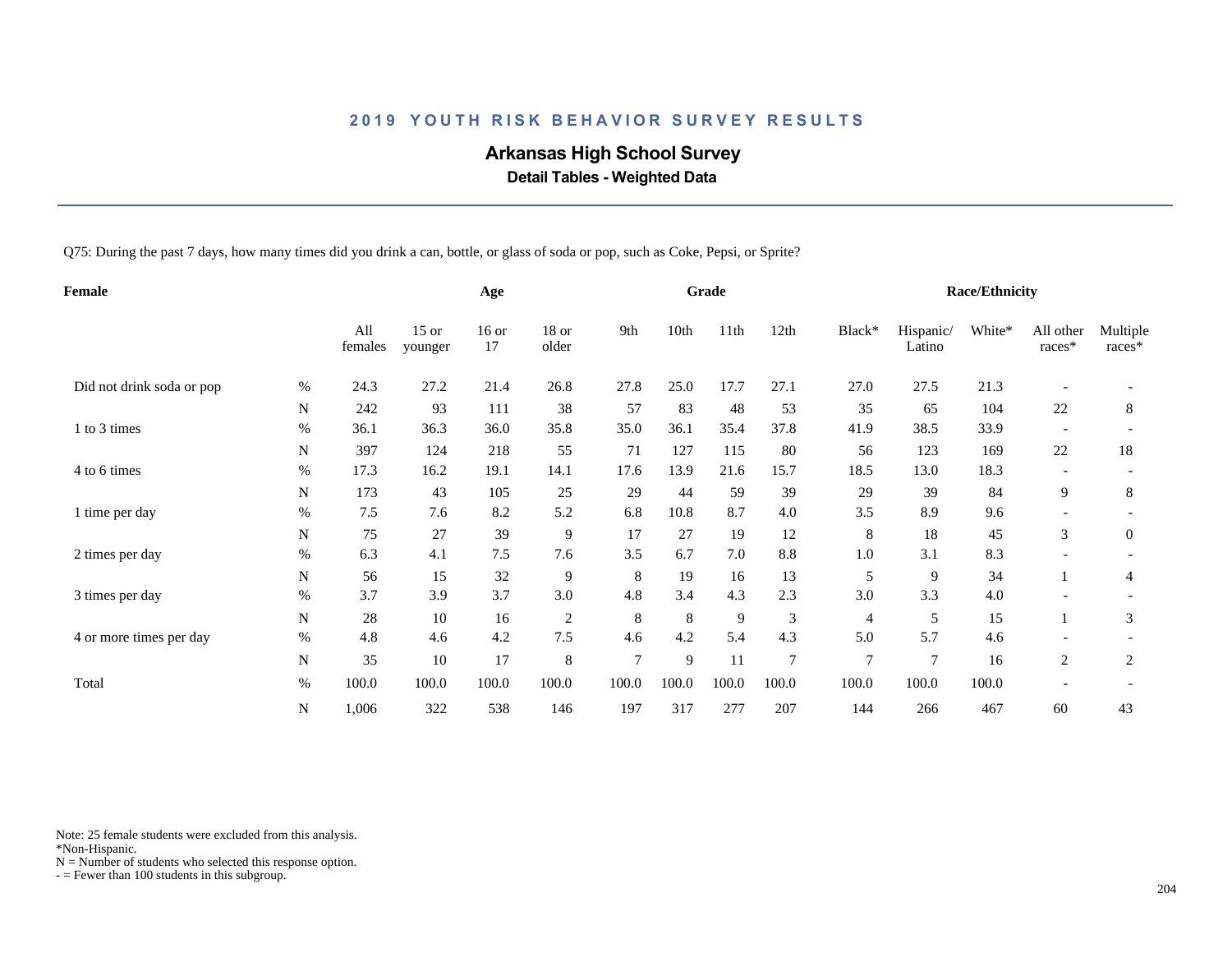# **Arkansas High School Survey**

 **Detail Tables - Weighted Data**

Q76: During the past 7 days, how many glasses of milk did you drink?

| Total                     |           |       |                    | Age           |                  |       |       | Grade |       |                |                     | <b>Race/Ethnicity</b> |                     |                    |
|---------------------------|-----------|-------|--------------------|---------------|------------------|-------|-------|-------|-------|----------------|---------------------|-----------------------|---------------------|--------------------|
|                           |           | Total | $15$ or<br>younger | $16$ or<br>17 | $18$ or<br>older | 9th   | 10th  | 11th  | 12th  | Black*         | Hispanic/<br>Latino | White*                | All other<br>races* | Multiple<br>races* |
| Did not drink milk        | $\%$      | 32.7  | 29.6               | 34.1          | 34.9             | 27.0  | 31.3  | 37.0  | 35.3  | 39.5           | 32.6                | 30.6                  | 25.9                |                    |
|                           | N         | 633   | 178                | 346           | 109              | 97    | 203   | 175   | 147   | 107            | 152                 | 296                   | 31                  | 27                 |
| 1 to 3 glasses            | $\%$      | 30.9  | 31.4               | 30.9          | 29.7             | 33.7  | 29.6  | 30.5  | 30.1  | 30.9           | 31.5                | 31.1                  | 39.1                |                    |
|                           | N         | 619   | 179                | 349           | 90               | 113   | 203   | 171   | 125   | 78             | 171                 | 290                   | 46                  | 20                 |
| 4 to 6 glasses            | $\%$      | 14.7  | 15.7               | 14.3          | 14.1             | 16.0  | 16.0  | 11.6  | 15.4  | 11.6           | 14.7                | 15.6                  | 15.0                |                    |
|                           | N         | 289   | 95                 | 149           | 45               | 57    | 104   | 62    | 63    | 24             | 82                  | 140                   | 20                  | 14                 |
| 1 glass per day           | $\%$      | 10.6  | 11.8               | 10.2          | 9.0              | 11.6  | 9.7   | 11.8  | 9.2   | 10.7           | 9.9                 | 10.6                  | 9.6                 |                    |
|                           | N         | 194   | 60                 | 106           | 26               | 36    | 59    | 61    | 34    | 26             | 46                  | 90                    | 17                  | 9                  |
| 2 glasses per day         | $\%$      | 5.2   | 5.4                | 4.8           | 5.9              | 5.7   | 6.0   | 4.0   | 5.2   | 2.8            | 6.0                 | 5.4                   | 4.0                 |                    |
|                           | N         | 105   | 35                 | 55            | 15               | 24    | 39    | 23    | 17    | 7              | 25                  | 56                    | 6                   | 8                  |
| 3 glasses per day         | $\%$      | 2.9   | 2.0                | 3.6           | 3.0              | 1.9   | 5.1   | 2.2   | 2.7   | 1.5            | 2.8                 | 3.7                   | 2.8                 |                    |
|                           | ${\bf N}$ | 55    | 14                 | 34            | $\overline{7}$   | 5     | 28    | 11    | 10    | $\overline{4}$ | 16                  | 32                    | $\sqrt{2}$          | $\mathbf{0}$       |
| 4 or more glasses per day | $\%$      | 3.0   | 4.1                | $2.0\,$       | 3.4              | 4.2   | 2.4   | 2.7   | 2.1   | 3.1            | 2.4                 | 3.0                   | 3.6                 |                    |
|                           | N         | 49    | 20                 | 23            | 6                | 12    | 16    | 13    | 5     | 6              | 9                   | 22                    | 5                   | 5                  |
| Total                     | $\%$      | 100.0 | 100.0              | 100.0         | 100.0            | 100.0 | 100.0 | 100.0 | 100.0 | 100.0          | 100.0               | 100.0                 | 100.0               |                    |
|                           | N         | 1,944 | 581                | 1,062         | 298              | 344   | 652   | 516   | 401   | 252            | 501                 | 926                   | 127                 | 83                 |

Note: 80 students were exluded from this analysis.

\*Non-Hispanic.

 $N =$  Number of students who selected this response option.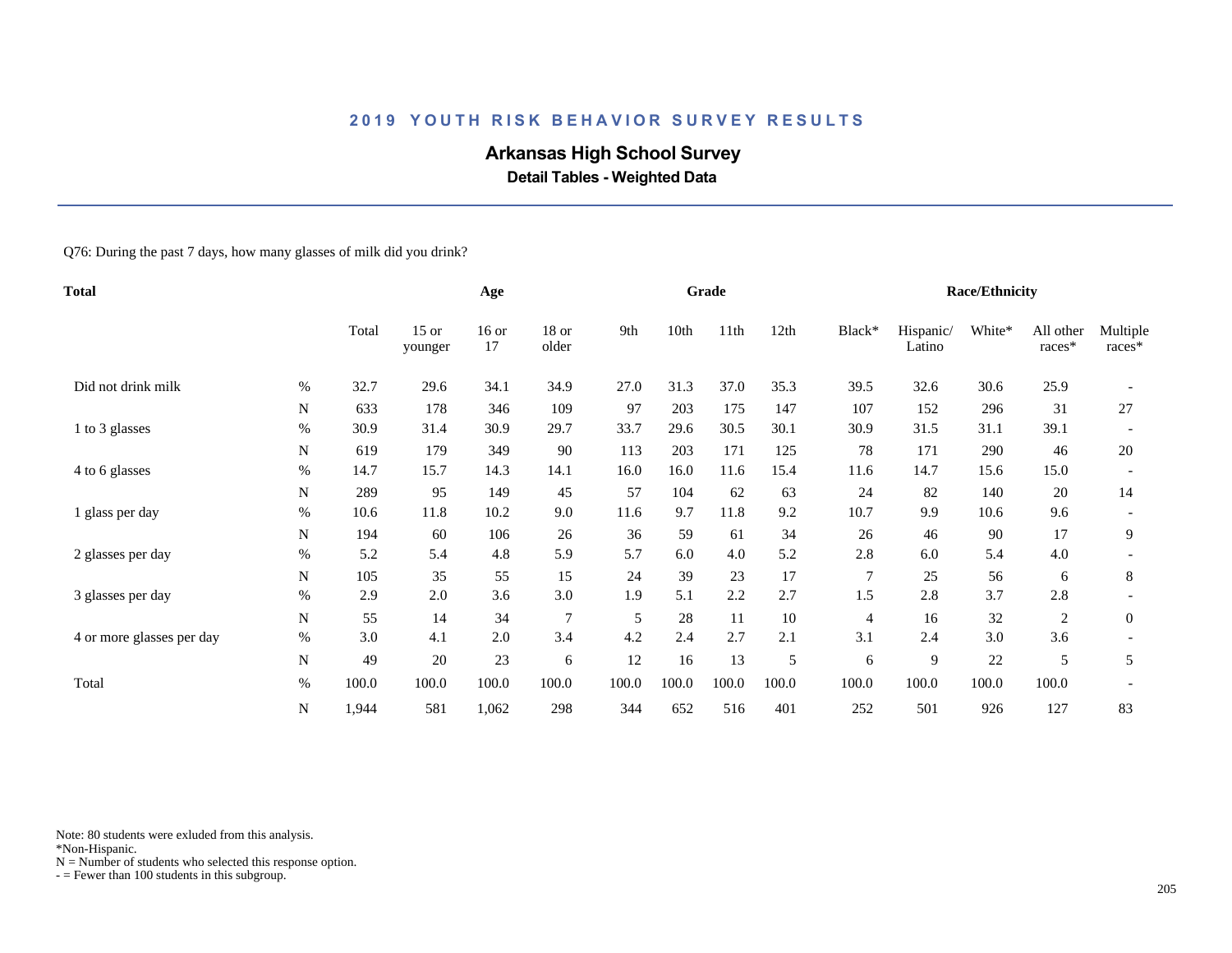# **Arkansas High School Survey**

 **Detail Tables - Weighted Data**

#### Q76: During the past 7 days, how many glasses of milk did you drink?

| Male                      |           |              | Age                |               |                  |       | Grade |                |       |            | <b>Race/Ethnicity</b> |        |                          |                    |
|---------------------------|-----------|--------------|--------------------|---------------|------------------|-------|-------|----------------|-------|------------|-----------------------|--------|--------------------------|--------------------|
|                           |           | All<br>males | $15$ or<br>younger | $16$ or<br>17 | $18$ or<br>older | 9th   | 10th  | 11th           | 12th  | Black*     | Hispanic/<br>Latino   | White* | All other<br>races*      | Multiple<br>races* |
| Did not drink milk        | $\%$      | 24.2         | 21.8               | 26.1          | 23.4             | 19.9  | 24.2  | 29.2           | 24.2  | 27.5       | 30.0                  | 22.3   |                          |                    |
|                           | N         | 235          | 55                 | 141           | 39               | 29    | 86    | 63             | 55    | 35         | 68                    | 103    | 13                       | 13                 |
| 1 to 3 glasses            | $\%$      | 28.0         | 27.0               | 28.4          | 29.0             | 27.8  | 27.4  | 27.0           | 30.0  | 28.4       | 25.0                  | 28.6   |                          |                    |
|                           | N         | 266          | 65                 | 156           | 44               | 38    | 96    | 72             | 56    | 31         | 69                    | 132    | 23                       | 6                  |
| 4 to 6 glasses            | $\%$      | 18.4         | 18.3               | 18.9          | 17.2             | 20.1  | 17.8  | 16.0           | 20.0  | 15.9       | 18.1                  | 19.6   | $\overline{\phantom{a}}$ |                    |
|                           | N         | 162          | 47                 | 87            | 28               | 30    | 57    | 35             | 39    | 14         | 45                    | 84     | 10                       | 6                  |
| 1 glass per day           | $\%$      | 13.6         | 15.2               | 12.2          | 14.1             | 13.2  | 13.6  | 15.0           | 12.2  | 14.5       | 13.7                  | 13.1   |                          |                    |
|                           | N         | 113          | 34                 | 58            | 20               | 19    | 36    | 34             | 21    | 14         | 23                    | 57     | 10                       | 5                  |
| 2 glasses per day         | $\%$      | 7.0          | 7.3                | 7.4           | 5.2              | 8.1   | 7.6   | 7.3            | 5.0   | 5.3        | 8.2                   | 6.8    |                          |                    |
|                           | N         | 74           | 22                 | 42            | 10               | 16    | 28    | 18             | 11    | 6          | 16                    | 42     | 3                        | 5                  |
| 3 glasses per day         | $\%$      | 3.9          | 3.1                | 3.9           | 5.8              | 3.5   | 5.0   | 2.3            | 5.1   | 1.8        | 3.3                   | 4.9    |                          |                    |
|                           | ${\bf N}$ | 35           | 8                  | 20            | $\overline{7}$   | 4     | 15    | $\overline{7}$ | 8     | $\sqrt{2}$ | $\,8\,$               | $22\,$ | 2                        | $\mathbf{0}$       |
| 4 or more glasses per day | $\%$      | 4.8          | 7.4                | 2.9           | 5.3              | 7.2   | 4.4   | 3.2            | 3.5   | 6.7        | 1.7                   | 4.7    |                          |                    |
|                           | ${\bf N}$ | 37           | 16                 | 17            | $\overline{4}$   | 9     | 14    | $\,$ 8 $\,$    | 3     | 5          | $\overline{4}$        | 18     | 3                        | 5                  |
| Total                     | $\%$      | 100.0        | 100.0              | 100.0         | 100.0            | 100.0 | 100.0 | 100.0          | 100.0 | 100.0      | 100.0                 | 100.0  |                          |                    |
|                           | ${\bf N}$ | 922          | 247                | 521           | 152              | 145   | 332   | 237            | 193   | 107        | 233                   | 458    | 64                       | 40                 |

Note: 51 male students were excluded from this analysis.

\*Non-Hispanic.

 $N =$  Number of students who selected this response option.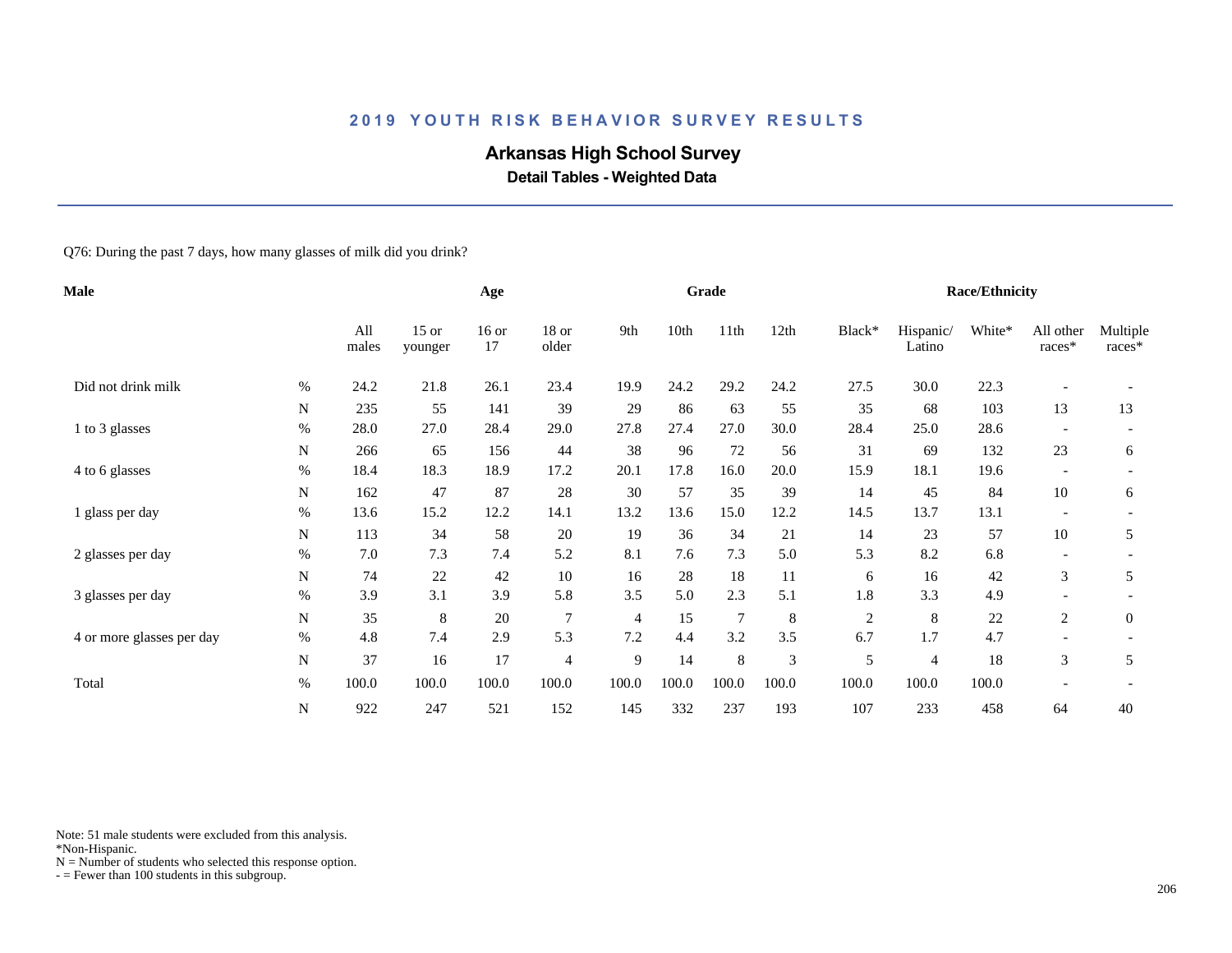# **Arkansas High School Survey**

 **Detail Tables - Weighted Data**

Q76: During the past 7 days, how many glasses of milk did you drink?

| <b>Female</b>             |           |                |                    | Age           |                |                |                | Grade          |                |            |                     | <b>Race/Ethnicity</b> |                          |                      |
|---------------------------|-----------|----------------|--------------------|---------------|----------------|----------------|----------------|----------------|----------------|------------|---------------------|-----------------------|--------------------------|----------------------|
|                           |           | All<br>females | $15$ or<br>younger | $16$ or<br>17 | 18 or<br>older | 9th            | 10th           | 11th           | 12th           | Black*     | Hispanic/<br>Latino | White*                | All other<br>$races*$    | Multiple<br>$races*$ |
| Did not drink milk        | $\%$      | 41.0           | 36.9               | 41.9          | 47.5           | 34.2           | 39.2           | 44.2           | 46.1           | 48.7       | 33.8                | 40.1                  |                          |                      |
|                           | ${\bf N}$ | 390            | 118                | 202           | 70             | 68             | 116            | 110            | 92             | 71         | 82                  | 193                   | 16                       | 14                   |
| 1 to 3 glasses            | $\%$      | 33.9           | 36.0               | 33.5          | 30.4           | 39.6           | 31.3           | 34.2           | 30.2           | 33.1       | 37.5                | 33.7                  |                          |                      |
|                           | N         | 349            | 112                | 191           | 46             | 75             | 104            | 99             | 68             | 47         | 102                 | 157                   | $22\,$                   | 14                   |
| 4 to 6 glasses            | $\%$      | 11.1           | 13.1               | 9.7           | 10.7           | 11.8           | 14.0           | 7.5            | 10.9           | 8.3        | 12.2                | 11.2                  | $\overline{\phantom{a}}$ |                      |
|                           | N         | 125            | 46                 | 62            | 17             | 27             | 46             | 27             | 24             | 10         | 37                  | 56                    | 10                       | 8                    |
| 1 glass per day           | $\%$      | 7.6            | 8.4                | 8.2           | 3.5            | 9.9            | 5.4            | 8.8            | 6.2            | 7.7        | 6.9                 | 7.8                   |                          |                      |
|                           | N         | 79             | 25                 | 48            | 6              | 17             | 22             | 27             | 13             | 12         | 23                  | 33                    | 7                        | 4                    |
| 2 glasses per day         | $\%$      | 3.4            | 3.6                | 2.3           | 6.6            | 3.3            | 4.4            | 0.9            | 5.3            | 0.7        | 4.3                 | 3.8                   |                          |                      |
|                           | N         | 30             | 12                 | 13            | 5              | 8              | 11             | 5              | 6              |            | 9                   | 14                    | 2                        | 3                    |
| 3 glasses per day         | $\%$      | 2.0            | 1.0                | 3.3           | 0.0            | 0.2            | 5.3            | 2.1            | 0.5            | 1.2        | 2.4                 | 2.4                   |                          |                      |
|                           | N         | 20             | 6                  | 14            | $\mathbf{0}$   | -1             | 13             | $\overline{4}$ | 2              | $\sqrt{2}$ | 8                   | 10                    | $\boldsymbol{0}$         | $\boldsymbol{0}$     |
| 4 or more glasses per day | $\%$      | 1.1            | 1.0                | 1.2           | 1.3            | 1.0            | 0.3            | 2.3            | 0.8            | 0.3        | 2.9                 | 1.0                   |                          |                      |
|                           | N         | 11             | 3                  | 6             | $\overline{2}$ | $\mathfrak{2}$ | $\overline{2}$ | 5              | $\overline{c}$ |            | 4                   | 4                     | 2                        | $\boldsymbol{0}$     |
| Total                     | $\%$      | 100.0          | 100.0              | 100.0         | 100.0          | 100.0          | 100.0          | 100.0          | 100.0          | 100.0      | 100.0               | 100.0                 |                          |                      |
|                           | ${\bf N}$ | 1,004          | 322                | 536           | 146            | 198            | 314            | 277            | 207            | 144        | 265                 | 467                   | 59                       | 43                   |

Note: 27 female students were excluded from this analysis.

\*Non-Hispanic.

 $N =$  Number of students who selected this response option.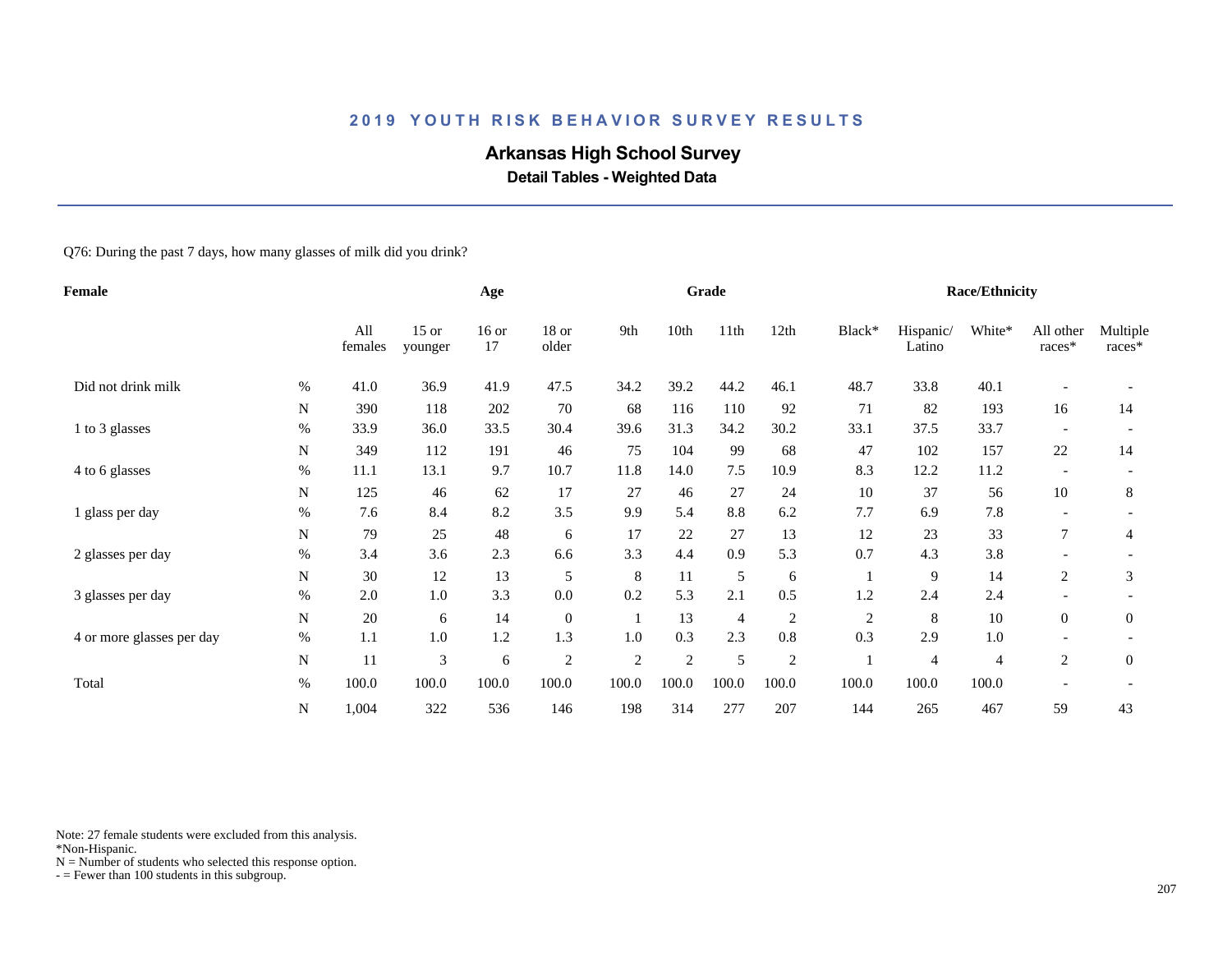# **Arkansas High School Survey**

 **Detail Tables - Weighted Data**

Q77: During the past 7 days, on how many days did you eat breakfast?

| <b>Total</b> |      |       |                    | Age           |                |       |       | Grade |       |        |                     | <b>Race/Ethnicity</b> |                       |                    |
|--------------|------|-------|--------------------|---------------|----------------|-------|-------|-------|-------|--------|---------------------|-----------------------|-----------------------|--------------------|
|              |      | Total | $15$ or<br>younger | $16$ or<br>17 | 18 or<br>older | 9th   | 10th  | 11th  | 12th  | Black* | Hispanic/<br>Latino | White*                | All other<br>$races*$ | Multiple<br>races* |
| 0 days       | $\%$ | 16.7  | 18.6               | 15.6          | 15.7           | 17.6  | 16.7  | 15.7  | 15.5  | 17.8   | 21.8                | 15.0                  | 24.6                  |                    |
|              | N    | 323   | 101                | 166           | 55             | 62    | 96    | 81    | 74    | 44     | 89                  | 142                   | $22\,$                | 14                 |
| 1 day        | $\%$ | 9.6   | 10.0               | 9.2           | 10.1           | 9.6   | 8.5   | 11.0  | 9.5   | 11.4   | 11.2                | 8.8                   | 6.7                   |                    |
|              | N    | 187   | 59                 | 91            | 37             | 30    | 52    | 57    | 45    | 30     | 61                  | 68                    | 11                    | 8                  |
| 2 days       | $\%$ | 11.9  | 10.6               | 12.0          | 14.6           | 8.8   | 12.2  | 11.9  | 15.4  | 13.0   | 13.2                | 11.4                  | 10.2                  |                    |
|              | N    | 209   | 60                 | 112           | 37             | 29    | 71    | 52    | 53    | 32     | 55                  | 95                    | 11                    | 11                 |
| 3 days       | $\%$ | 8.6   | 7.7                | $8.8\,$       | 9.7            | 8.8   | 8.7   | 8.0   | 9.0   | 9.0    | 8.6                 | 8.4                   | 10.2                  |                    |
|              | N    | 177   | 45                 | 102           | 29             | 30    | 61    | 44    | 40    | 24     | 47                  | $81\,$                | 13                    | 8                  |
| 4 days       | $\%$ | 7.1   | 6.0                | 7.6           | 8.0            | 5.0   | 7.1   | 7.4   | 9.4   | 9.8    | 7.5                 | 6.3                   | 5.2                   |                    |
|              | N    | 137   | 40                 | 77            | $20\,$         | 18    | 51    | 38    | 28    | 22     | 37                  | 61                    | $\,8\,$               | 7                  |
| 5 days       | $\%$ | 9.3   | 9.4                | 9.1           | 9.4            | 10.6  | 8.5   | 9.3   | 8.8   | 8.3    | 8.6                 | 10.0                  | 5.2                   |                    |
|              | N    | 164   | 48                 | 91            | 24             | 33    | 50    | 46    | 34    | 19     | 35                  | 89                    | 12                    | 7                  |
| 6 days       | $\%$ | 7.0   | 5.8                | 9.2           | 2.8            | 6.1   | 7.6   | 8.2   | 6.5   | 5.2    | 5.7                 | 7.9                   | 4.6                   |                    |
|              | N    | 134   | 35                 | 90            | $\overline{9}$ | 21    | 55    | 36    | 21    | $11\,$ | 27                  | 78                    | 5                     | 10                 |
| 7 days       | $\%$ | 29.8  | 31.8               | 28.5          | 29.6           | 33.6  | 30.7  | 28.6  | 26.0  | 25.5   | 23.6                | 32.3                  | 33.3                  |                    |
|              | N    | 583   | 185                | 315           | 83             | 119   | 200   | 156   | 100   | 66     | 146                 | 296                   | 41                    | 18                 |
| Total        | $\%$ | 100.0 | 100.0              | 100.0         | 100.0          | 100.0 | 100.0 | 100.0 | 100.0 | 100.0  | 100.0               | 100.0                 | 100.0                 |                    |
|              | N    | 1,914 | 573                | 1,044         | 294            | 342   | 636   | 510   | 395   | 248    | 497                 | 910                   | 123                   | 83                 |

Note: 110 students were exluded from this analysis.

\*Non-Hispanic.

 $N =$  Number of students who selected this response option.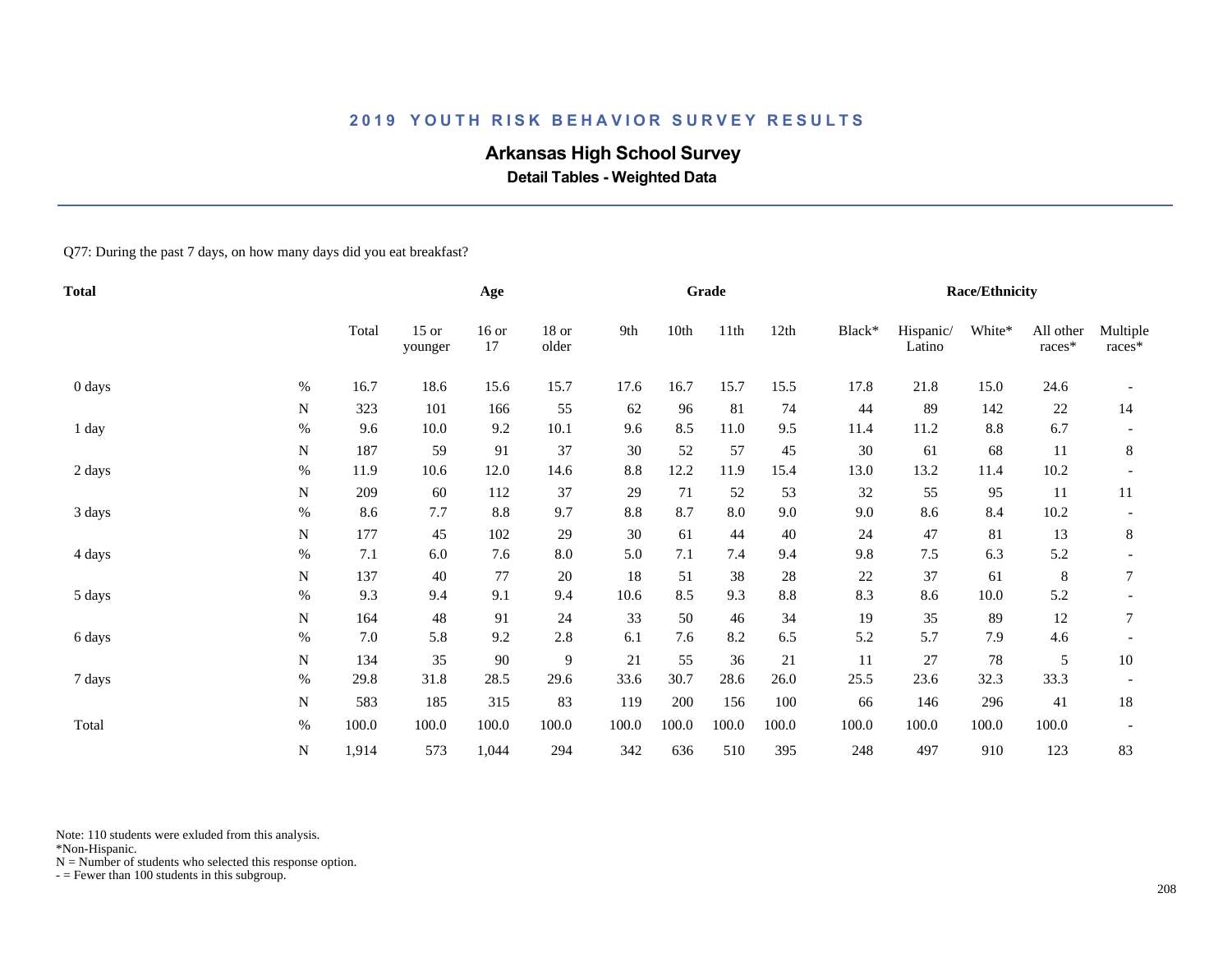# **Arkansas High School Survey**

 **Detail Tables - Weighted Data**

Q77: During the past 7 days, on how many days did you eat breakfast?

| Male   |             |              |                    | Age           |                |                |       | Grade  |        |                |                     | <b>Race/Ethnicity</b> |                       |                    |
|--------|-------------|--------------|--------------------|---------------|----------------|----------------|-------|--------|--------|----------------|---------------------|-----------------------|-----------------------|--------------------|
|        |             | All<br>males | $15$ or<br>younger | $16$ or<br>17 | 18 or<br>older | 9th            | 10th  | 11th   | 12th   | Black*         | Hispanic/<br>Latino | White*                | All other<br>$races*$ | Multiple<br>races* |
| 0 days | $\%$        | 18.2         | 18.4               | 18.2          | 17.2           | 16.3           | 21.7  | 17.0   | 17.5   | 25.5           | 18.0                | 15.5                  |                       |                    |
|        | N           | 167          | 39                 | 95            | 32             | 21             | 60    | 42     | 40     | 27             | 39                  | $72\,$                | 15                    | 10                 |
| 1 day  | $\%$        | 9.7          | 8.1                | 9.7           | 12.9           | 8.1            | 6.6   | 11.5   | 12.8   | 11.7           | 14.0                | 9.1                   |                       |                    |
|        | N           | 86           | 21                 | 42            | 23             | 10             | 20    | 28     | $26\,$ | 13             | 32                  | 35                    | 3                     |                    |
| 2 days | $\%$        | 10.4         | 9.2                | 10.5          | 12.3           | 8.4            | 6.5   | 12.6   | 14.9   | 9.7            | 10.5                | 10.5                  |                       |                    |
|        | $\mathbf N$ | 82           | 21                 | 45            | 16             | 11             | 23    | 23     | 24     | 9              | 20                  | 43                    | 3                     | 6                  |
| 3 days | $\%$        | 7.9          | 6.9                | 8.2           | 9.4            | 7.3            | 9.1   | 6.2    | 9.1    | 6.1            | 6.8                 | 8.2                   |                       |                    |
|        | $\mathbf N$ | 76           | 15                 | 46            | 15             | 9              | 32    | 16     | 18     | 5              | 21                  | 36                    | $\tau$                | 6                  |
| 4 days | $\%$        | 7.0          | 6.5                | 6.6           | 9.5            | 4.8            | 6.6   | 7.9    | 8.7    | 9.3            | 6.3                 | 6.7                   |                       |                    |
|        | N           | 60           | 17                 | 32            | 11             | $\overline{7}$ | 21    | 18     | 12     | 10             | 15                  | $28\,$                | 4                     | 2                  |
| 5 days | $\%$        | 7.8          | 8.9                | 7.3           | 7.0            | 9.9            | 6.6   | 6.7    | 7.9    | 6.2            | 9.0                 | 8.5                   |                       |                    |
|        | $\mathbf N$ | 66           | 20                 | 35            | 10             | 12             | 20    | 20     | 13     | 6              | 18                  | 36                    | 3                     | 3                  |
| 6 days | $\%$        | 5.7          | 4.2                | 7.5           | 3.6            | 5.7            | 7.0   | 6.5    | 3.8    | 3.7            | 5.7                 | $6.0\,$               |                       |                    |
|        | N           | 61           | 12                 | 43            | 6              | 10             | 29    | 12     | 9      | $\mathfrak{Z}$ | 13                  | 35                    | 4                     | 5                  |
| 7 days | $\%$        | 33.3         | 37.9               | 32.0          | 28.1           | 39.6           | 35.8  | 31.6   | 25.3   | 27.9           | 29.8                | 35.4                  |                       |                    |
|        | $\mathbf N$ | 306          | 98                 | 171           | 37             | 64             | 119   | $72\,$ | 48     | 31             | 72                  | 166                   | $22\,$                | 7                  |
| Total  | $\%$        | 100.0        | 100.0              | 100.0         | 100.0          | 100.0          | 100.0 | 100.0  | 100.0  | 100.0          | 100.0               | 100.0                 |                       |                    |
|        | $\mathbf N$ | 904          | 243                | 509           | 150            | 144            | 324   | 231    | 190    | 104            | 230                 | 451                   | 61                    | 40                 |

Note: 69 male students were excluded from this analysis.

\*Non-Hispanic.

 $N =$  Number of students who selected this response option.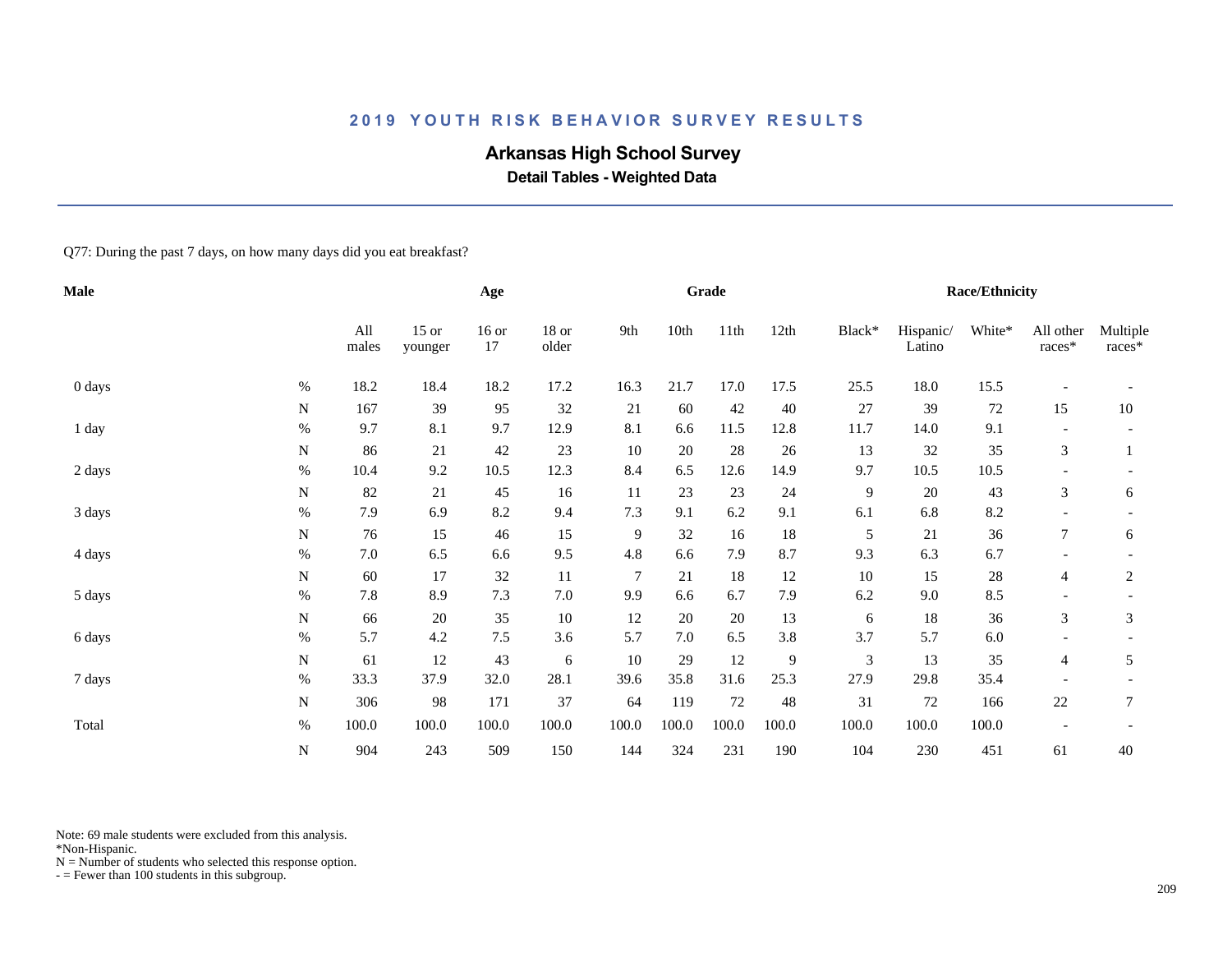# **Arkansas High School Survey**

 **Detail Tables - Weighted Data**

Q77: During the past 7 days, on how many days did you eat breakfast?

| Female |             |                |                    | Age             |                |       |       | Grade  |       |         |                     | <b>Race/Ethnicity</b> |                          |                      |
|--------|-------------|----------------|--------------------|-----------------|----------------|-------|-------|--------|-------|---------|---------------------|-----------------------|--------------------------|----------------------|
|        |             | All<br>females | $15$ or<br>younger | $16$ or<br>17   | 18 or<br>older | 9th   | 10th  | 11th   | 12th  | Black*  | Hispanic/<br>Latino | White*                | All other<br>$races*$    | Multiple<br>$races*$ |
| 0 days | $\%$        | 15.0           | 17.8               | 13.2            | 14.1           | 18.8  | 11.5  | 14.4   | 13.5  | 11.8    | 24.5                | 14.5                  | $\overline{\phantom{a}}$ |                      |
|        | N           | 149            | 55                 | $71\,$          | 23             | 40    | 35    | 38     | 34    | 17      | 48                  | $70\,$                | 5                        | 4                    |
| 1 day  | $\%$        | 9.7            | 12.0               | $\!\!\!\!\!8.8$ | 7.1            | 11.1  | 10.8  | 10.6   | 6.1   | 11.3    | 9.0                 | 8.4                   |                          |                      |
|        | N           | 99             | 37                 | 48              | 14             | 20    | 32    | 29     | 18    | 17      | 29                  | 33                    | 8                        | 7                    |
| 2 days | $\%$        | 13.0           | 11.8               | 12.6            | 17.1           | 9.2   | 16.5  | 10.7   | 15.8  | 14.9    | 14.6                | 12.1                  |                          |                      |
|        | N           | 121            | 37                 | 63              | 21             | 18    | 44    | 28     | 29    | 22      | 34                  | 51                    | $\tau$                   | 5                    |
| 3 days | $\%$        | 9.3            | 8.7                | 9.6             | 10.0           | 10.4  | 8.6   | 9.8    | 8.9   | 11.5    | 10.2                | 8.7                   | $\overline{\phantom{a}}$ |                      |
|        | N           | 100            | 30                 | 56              | 14             | 21    | 29    | 28     | 22    | 19      | 26                  | 45                    | 6                        | 2                    |
| 4 days | $\%$        | 7.3            | 5.8                | 8.6             | 6.5            | 5.1   | 7.7   | 6.9    | 10.1  | 10.3    | 8.6                 | 5.8                   |                          |                      |
|        | N           | 77             | 23                 | 45              | $\overline{9}$ | 11    | 30    | $20\,$ | 16    | 12      | $22\,$              | 33                    | 4                        | 5                    |
| 5 days | $\%$        | 10.7           | 9.7                | 11.0            | 12.0           | 11.3  | 10.1  | 11.8   | 9.7   | 10.0    | 8.4                 | 11.7                  |                          |                      |
|        | $\mathbf N$ | 97             | 27                 | 56              | 14             | 21    | 29    | 26     | 21    | 13      | 17                  | 53                    | 9                        | 4                    |
| 6 days | $\%$        | 8.4            | 7.5                | 11.0            | 1.9            | 6.5   | 8.6   | 9.9    | 9.1   | 6.4     | 5.7                 | $10.0\,$              |                          |                      |
|        | N           | 73             | 23                 | 47              | $\mathfrak{Z}$ | 11    | 26    | 24     | 12    | $\,8\,$ | 14                  | 43                    |                          | 5                    |
| 7 days | $\%$        | 26.7           | 26.8               | 25.2            | 31.2           | 27.6  | 26.3  | 25.8   | 26.6  | 23.8    | 19.0                | 28.9                  |                          |                      |
|        | N           | 276            | 86                 | 144             | 46             | 55    | 81    | 84     | 52    | 35      | 74                  | 130                   | 18                       | $11\,$               |
| Total  | $\%$        | 100.0          | 100.0              | 100.0           | 100.0          | 100.0 | 100.0 | 100.0  | 100.0 | 100.0   | 100.0               | 100.0                 |                          |                      |
|        | $\mathbf N$ | 992            | 318                | 530             | 144            | 197   | 306   | 277    | 204   | 143     | 264                 | 458                   | 58                       | 43                   |

Note: 39 female students were excluded from this analysis.

\*Non-Hispanic.

 $N =$  Number of students who selected this response option.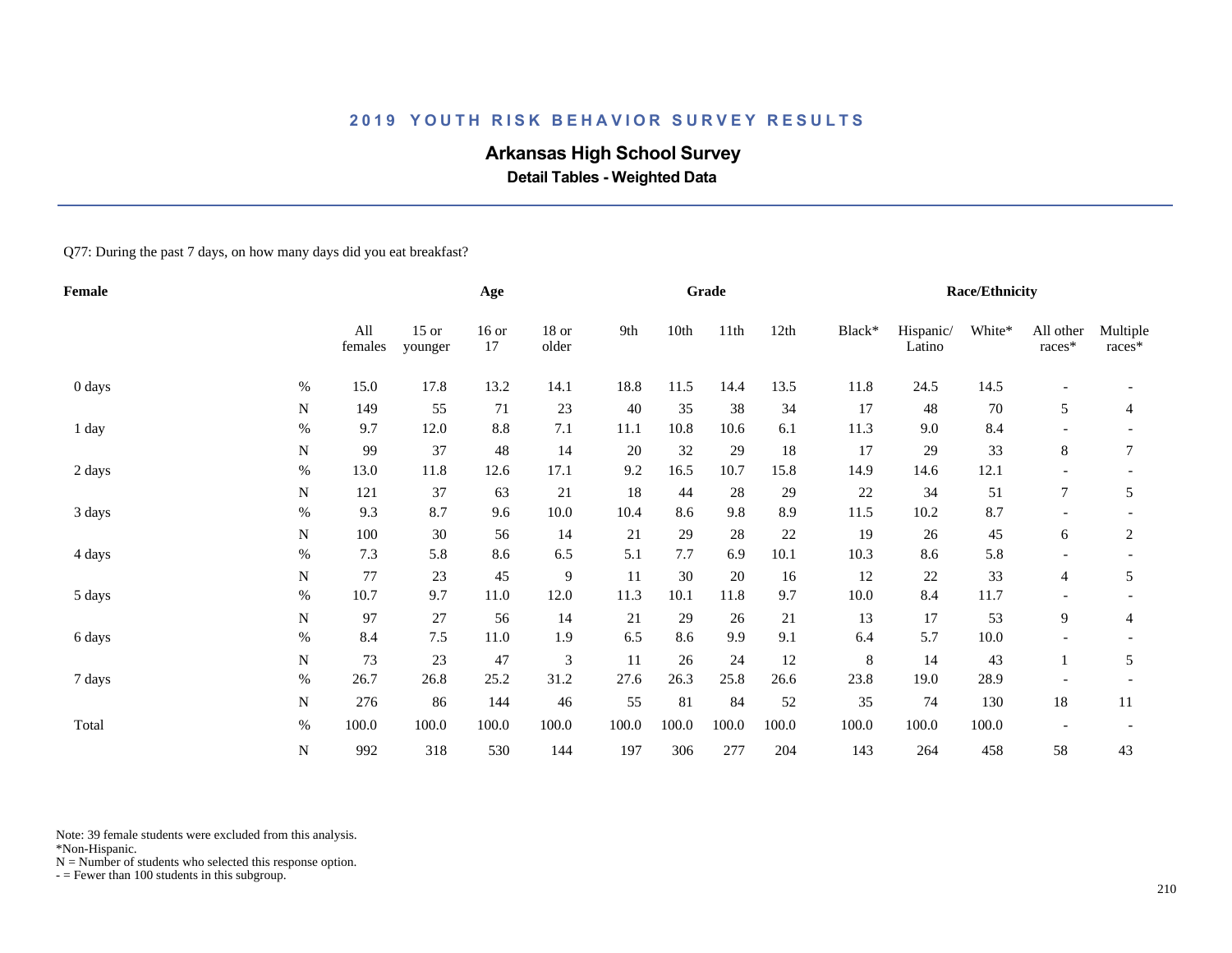# **Arkansas High School Survey**

 **Detail Tables - Weighted Data**

Q78: During the past 7 days, on how many days were you physically active for a total of at least 60 minutes per day?

| <b>Total</b> |             |       |                    | Age           |                  |       |       | Grade |       |        |                     | <b>Race/Ethnicity</b> |                     |                    |
|--------------|-------------|-------|--------------------|---------------|------------------|-------|-------|-------|-------|--------|---------------------|-----------------------|---------------------|--------------------|
|              |             | Total | $15$ or<br>younger | $16$ or<br>17 | $18$ or<br>older | 9th   | 10th  | 11th  | 12th  | Black* | Hispanic/<br>Latino | White*                | All other<br>races* | Multiple<br>races* |
| 0 days       | $\%$        | 21.6  | 21.7               | 19.5          | 27.8             | 20.9  | 17.9  | 23.0  | 23.7  | 22.4   | 27.5                | $20.0\,$              | 17.4                |                    |
|              | $\mathbf N$ | 408   | 122                | 200           | 86               | 66    | 119   | 111   | 103   | 53     | 129                 | 168                   | 24                  | 20                 |
| 1 day        | $\%$        | 9.2   | 8.2                | 10.0          | 8.8              | 6.1   | 12.2  | 8.2   | 10.6  | 13.9   | 9.7                 | 7.7                   | 9.5                 |                    |
|              | ${\bf N}$   | 220   | 64                 | 121           | 34               | 28    | 83    | 50    | 55    | 41     | 63                  | 85                    | 15                  | 5                  |
| 2 days       | $\%$        | 11.4  | 12.3               | 12.0          | 7.3              | 13.2  | 12.4  | 9.3   | 10.6  | 9.6    | 12.3                | 11.6                  | 16.2                |                    |
|              | $\mathbf N$ | 211   | 68                 | 114           | 29               | 45    | 71    | 46    | 46    | 26     | 58                  | 98                    | 17                  | 7                  |
| 3 days       | $\%$        | 10.0  | 10.5               | $10.0\,$      | 9.2              | 9.1   | 12.9  | 8.4   | 9.9   | 7.9    | 11.4                | 10.1                  | 9.9                 |                    |
|              | N           | 217   | 68                 | 116           | 32               | 37    | 83    | 52    | 41    | 22     | 56                  | 107                   | 16                  | 10                 |
| 4 days       | $\%$        | 9.8   | 9.8                | 10.0          | 9.2              | 10.0  | 9.8   | 11.3  | 8.3   | 8.1    | 9.1                 | 10.6                  | 10.2                |                    |
|              | N           | 185   | 53                 | 106           | 26               | 33    | 61    | 56    | 33    | 19     | 49                  | 94                    | 11                  | 9                  |
| 5 days       | $\%$        | 10.3  | 12.1               | 9.3           | 9.2              | 14.0  | 8.5   | 9.7   | 8.7   | 10.0   | 6.7                 | 11.0                  | 11.9                |                    |
|              | ${\bf N}$   | 199   | 63                 | 111           | 24               | 46    | 61    | 60    | 31    | 23     | 42                  | 103                   | 16                  | 12                 |
| 6 days       | $\%$        | 5.1   | 3.0                | 6.9           | 3.8              | 3.4   | 4.3   | 7.7   | 5.1   | 6.3    | 2.4                 | 5.3                   | 4.7                 |                    |
|              | N           | 94    | 24                 | 59            | 11               | 11    | 36    | 30    | 16    | 11     | 16                  | 55                    | 7                   | $\overline{4}$     |
| 7 days       | $\%$        | 22.7  | 22.4               | 22.4          | 24.6             | 23.3  | 22.1  | 22.5  | 23.2  | 21.8   | 21.1                | 23.6                  | 20.1                |                    |
|              | $\mathbf N$ | 412   | 118                | 238           | 56               | 77    | 141   | 111   | 76    | 56     | 91                  | 218                   | 21                  | 16                 |
| Total        | $\%$        | 100.0 | 100.0              | 100.0         | 100.0            | 100.0 | 100.0 | 100.0 | 100.0 | 100.0  | 100.0               | 100.0                 | 100.0               |                    |
|              |             |       |                    |               |                  |       |       |       |       |        |                     |                       |                     |                    |
|              | ${\bf N}$   | 1,946 | 580                | 1,065         | 298              | 343   | 655   | 516   | 401   | 251    | 504                 | 928                   | 127                 | 83                 |

Note: 78 students were exluded from this analysis.

\*Non-Hispanic.

 $N =$  Number of students who selected this response option.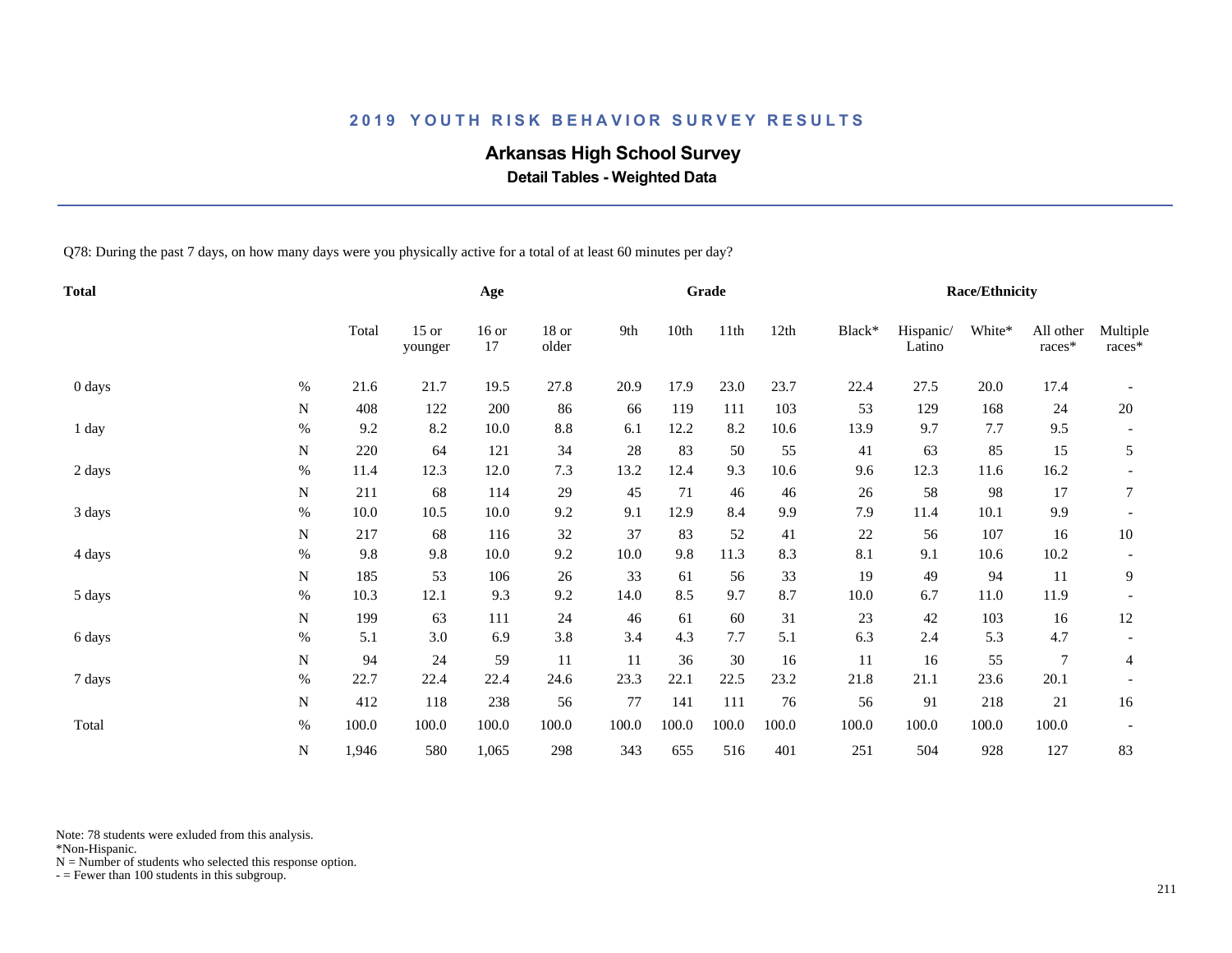# **Arkansas High School Survey**

 **Detail Tables - Weighted Data**

Q78: During the past 7 days, on how many days were you physically active for a total of at least 60 minutes per day?

| <b>Male</b> |           |              |                    | Age           |                |                |       | Grade          |            |         |                     | <b>Race/Ethnicity</b> |                          |                    |
|-------------|-----------|--------------|--------------------|---------------|----------------|----------------|-------|----------------|------------|---------|---------------------|-----------------------|--------------------------|--------------------|
|             |           | All<br>males | $15$ or<br>younger | $16$ or<br>17 | 18 or<br>older | 9th            | 10th  | 11th           | 12th       | Black*  | Hispanic/<br>Latino | White*                | All other<br>races*      | Multiple<br>races* |
| 0 days      | $\%$      | 20.0         | 20.3               | 17.5          | 26.6           | 18.7           | 17.9  | $20.8\,$       | 23.2       | 21.3    | 25.2                | 18.8                  | $\overline{\phantom{a}}$ |                    |
|             | N         | 181          | 50                 | 86            | 45             | 26             | 54    | 46             | 53         | 23      | 55                  | 80                    | 12                       | 9                  |
| 1 day       | $\%$      | 7.1          | 8.1                | 5.8           | 8.8            | 5.7            | 7.9   | 5.6            | 9.0        | 8.4     | 7.0                 | 6.8                   |                          |                    |
|             | ${\bf N}$ | 86           | 27                 | 38            | 21             | 12             | 31    | 17             | 24         | $12\,$  | 24                  | 36                    | 9                        |                    |
| 2 days      | $\%$      | 8.5          | 10.5               | 7.4           | 7.9            | 11.7           | 10.5  | 3.5            | $\ \, 8.0$ | 8.3     | 10.2                | 8.3                   |                          |                    |
|             | N         | 72           | 21                 | 39            | 12             | 16             | 28    | $\overline{9}$ | 17         | $\,8\,$ | 18                  | 37                    | 4                        | 3                  |
| 3 days      | $\%$      | 9.4          | 9.2                | 9.9           | 7.9            | 7.9            | 12.8  | 8.6            | 8.3        | 9.2     | 10.9                | $8.8\,$               |                          |                    |
|             | N         | 95           | 25                 | 56            | 13             | 12             | 41    | 26             | 15         | 10      | 26                  | 44                    | $10\,$                   | 3                  |
| 4 days      | $\%$      | 10.4         | 12.2               | 10.7          | 5.9            | 13.2           | 9.8   | 10.5           | 7.6        | 7.0     | 10.0                | 11.9                  | $\overline{\phantom{a}}$ |                    |
|             | N         | 84           | 25                 | 49            | $10\,$         | 18             | 28    | 23             | 14         | 5       | 27                  | 45                    | 3                        | 4                  |
| 5 days      | $\%$      | 9.3          | 9.8                | 9.2           | 8.3            | 9.9            | 9.9   | 10.7           | 6.1        | 8.3     | 6.8                 | 9.6                   |                          |                    |
|             | ${\bf N}$ | 92           | 24                 | 57            | $10\,$         | 14             | 37    | 30             | $10\,$     | $\,8\,$ | 21                  | 48                    | 8                        | 6                  |
| 6 days      | $\%$      | 6.7          | 2.8                | 9.6           | 5.8            | 4.0            | 6.2   | 8.3            | 8.5        | 11.4    | 3.6                 | 5.9                   |                          |                    |
|             | N         | 58           | 10                 | 40            | $\,8\,$        | $\overline{4}$ | 26    | 15             | 12         | $\,8$   | 9                   | 31                    | 5                        | 4                  |
| 7 days      | $\%$      | 28.8         | 27.3               | 29.8          | 28.8           | 28.8           | 24.9  | 32.1           | 29.3       | 26.1    | 26.3                | 29.9                  |                          |                    |
|             | ${\bf N}$ | 254          | 63                 | 157           | 34             | 43             | 86    | $71\,$         | 49         | 32      | 54                  | 139                   | 13                       | 10                 |
| Total       | $\%$      | 100.0        | 100.0              | 100.0         | 100.0          | 100.0          | 100.0 | 100.0          | 100.0      | 100.0   | 100.0               | 100.0                 |                          |                    |
|             |           |              |                    |               |                |                |       |                |            |         |                     |                       |                          |                    |
|             | ${\bf N}$ | 922          | 245                | 522           | 153            | 145            | 331   | 237            | 194        | 106     | 234                 | 460                   | 64                       | 40                 |

Note: 51 male students were excluded from this analysis.

\*Non-Hispanic.

 $N =$  Number of students who selected this response option.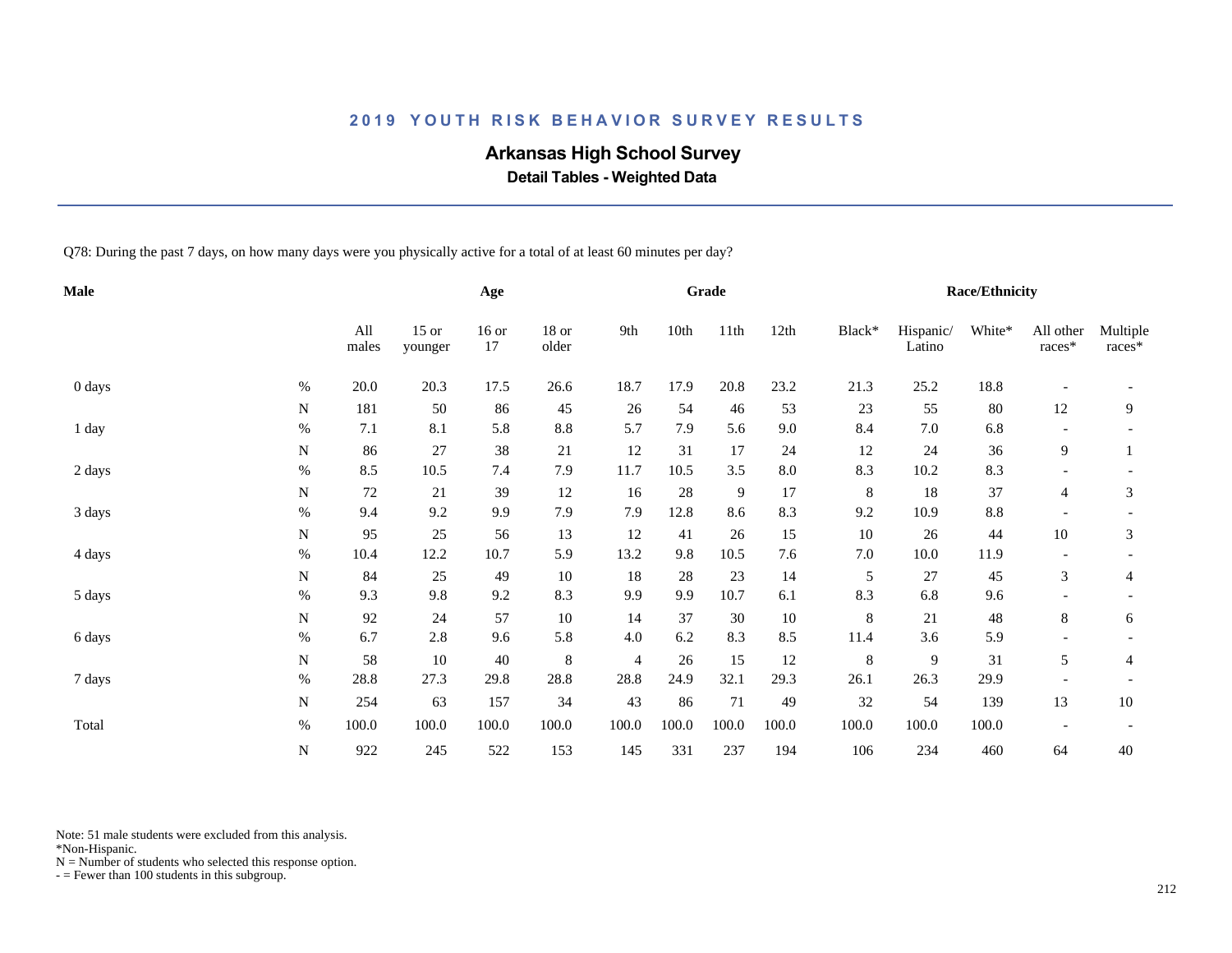# **Arkansas High School Survey**

 **Detail Tables - Weighted Data**

Q78: During the past 7 days, on how many days were you physically active for a total of at least 60 minutes per day?

| Female |             |                |                    | Age           |                |        |       | Grade   |       |        |                     | <b>Race/Ethnicity</b> |                          |                    |
|--------|-------------|----------------|--------------------|---------------|----------------|--------|-------|---------|-------|--------|---------------------|-----------------------|--------------------------|--------------------|
|        |             | All<br>females | $15$ or<br>younger | $16$ or<br>17 | 18 or<br>older | 9th    | 10th  | 11th    | 12th  | Black* | Hispanic/<br>Latino | White*                | All other<br>$races*$    | Multiple<br>races* |
| 0 days | $\%$        | 22.9           | 22.2               | 21.4          | 29.1           | 23.2   | 17.8  | 24.7    | 24.1  | 22.6   | 29.3                | 21.4                  |                          |                    |
|        | N           | 220            | 66                 | 113           | 41             | 40     | 64    | 63      | 50    | 29     | 73                  | 88                    | 10                       | 11                 |
| 1 day  | $\%$        | 11.3           | 8.1                | 14.3          | 8.7            | 6.5    | 16.6  | 10.8    | 12.1  | 18.4   | 12.1                | $8.8\,$               | $\overline{\phantom{a}}$ |                    |
|        | N           | 130            | 35                 | 82            | 13             | 16     | 51    | 33      | 30    | 29     | 39                  | 49                    | 6                        | 4                  |
| 2 days | $\%$        | 14.1           | 14.2               | 16.4          | 6.7            | 14.8   | 13.5  | 15.1    | 13.1  | 10.8   | 14.2                | 14.9                  | $\overline{\phantom{a}}$ |                    |
|        | $\mathbf N$ | 137            | 46                 | 74            | 17             | 29     | 41    | 37      | 29    | 18     | 40                  | 60                    | 12                       | 4                  |
| 3 days | $\%$        | 10.7           | 12.0               | 9.7           | 10.6           | 10.3   | 12.8  | 8.1     | 11.5  | 6.9    | 10.9                | 11.7                  | $\overline{\phantom{a}}$ |                    |
|        | N           | 120            | 43                 | 58            | 19             | 25     | 41    | 26      | 26    | 12     | 29                  | 63                    | 6                        | 7                  |
| 4 days | $\%$        | 9.3            | 7.5                | 9.4           | 12.9           | 6.6    | 9.7   | 12.1    | 9.0   | 9.0    | 8.4                 | 9.2                   |                          |                    |
|        | N           | 100            | 27                 | 57            | 16             | 15     | 32    | 33      | 19    | 14     | $22\,$              | 49                    | 8                        | 5                  |
| 5 days | $\%$        | 11.4           | 14.7               | 9.5           | 10.2           | 18.3   | 7.3   | 8.8     | 11.2  | 11.4   | 6.6                 | 12.7                  |                          |                    |
|        | N           | 107            | 39                 | 54            | 14             | 32     | 24    | 30      | 21    | 15     | 21                  | 55                    | 8                        | 6                  |
| 6 days | $\%$        | 3.5            | 3.2                | 4.2           | 1.7            | 2.8    | 2.3   | $7.2\,$ | 1.7   | 2.4    | 1.4                 | 4.6                   |                          |                    |
|        | N           | 36             | 14                 | 19            | $\mathfrak{Z}$ | $\tau$ | 10    | 15      | 4     | 3      | $\overline{7}$      | 24                    | 2                        | $\overline{0}$     |
| 7 days | $\%$        | 16.9           | 18.1               | 15.1          | 20.1           | 17.7   | 19.8  | 13.1    | 17.3  | 18.5   | 16.9                | 16.6                  | $\overline{\phantom{a}}$ |                    |
|        | N           | 156            | 53                 | 81            | $22\,$         | 33     | 55    | 40      | 27    | 24     | 36                  | 79                    | 7                        | 6                  |
| Total  | $\%$        | 100.0          | 100.0              | 100.0         | 100.0          | 100.0  | 100.0 | 100.0   | 100.0 | 100.0  | 100.0               | 100.0                 |                          |                    |
|        | ${\bf N}$   | 1,006          | 323                | 538           | 145            | 197    | 318   | 277     | 206   | 144    | 267                 | 467                   | 59                       | 43                 |
|        |             |                |                    |               |                |        |       |         |       |        |                     |                       |                          |                    |

Note: 25 female students were excluded from this analysis.

\*Non-Hispanic.

 $N =$  Number of students who selected this response option.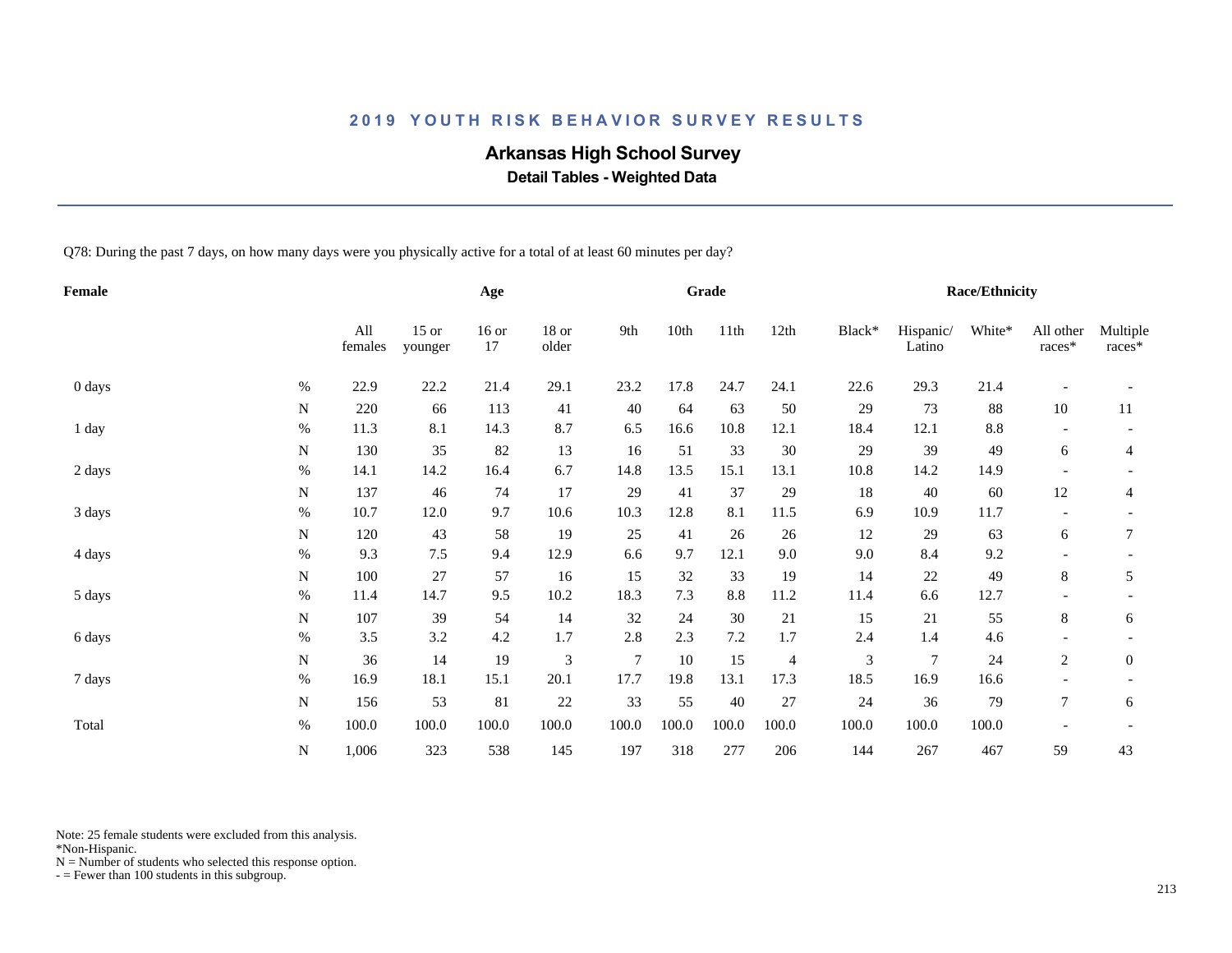# **Arkansas High School Survey**

 **Detail Tables - Weighted Data**

Q79: On an average school day, how many hours do you watch TV?

| <b>Total</b>                |             |       | Age                |               |                  |       | Grade |       |       |        | <b>Race/Ethnicity</b> |        |                     |                    |
|-----------------------------|-------------|-------|--------------------|---------------|------------------|-------|-------|-------|-------|--------|-----------------------|--------|---------------------|--------------------|
|                             |             | Total | $15$ or<br>younger | $16$ or<br>17 | $18$ or<br>older | 9th   | 10th  | 11th  | 12th  | Black* | Hispanic/<br>Latino   | White* | All other<br>races* | Multiple<br>races* |
| No TV on average school day | %           | 27.7  | 25.8               | 27.1          | 33.7             | 27.0  | 28.9  | 22.5  | 33.1  | 27.6   | 32.2                  | 26.0   | 40.6                |                    |
|                             | $\mathbf N$ | 588   | 167                | 316           | 105              | 98    | 210   | 137   | 137   | 66     | 181                   | 250    | 48                  | 29                 |
| Less than 1 hour per day    | $\%$        | 18.4  | 16.7               | 19.0          | 20.0             | 18.0  | 15.5  | 20.6  | 18.9  | 16.3   | 21.5                  | 18.3   | 22.8                |                    |
|                             | N           | 379   | 113                | 203           | 61               | 69    | 113   | 109   | 77    | 41     | 107                   | 182    | 24                  | 13                 |
| 1 hour per day              | $\%$        | 14.7  | 13.7               | 16.6          | 11.2             | 14.2  | 13.7  | 18.7  | 12.7  | 13.1   | 10.0                  | 17.1   | 6.2                 |                    |
|                             | N           | 263   | 63                 | 169           | 30               | 39    | 86    | 88    | 47    | 29     | 51                    | 159    | 11                  | 7                  |
| 2 hours per day             | $\%$        | 16.4  | 19.0               | 16.0          | 12.1             | 17.9  | 18.5  | 14.2  | 14.7  | 12.4   | 13.9                  | 18.4   | 13.5                |                    |
|                             | N           | 295   | 101                | 158           | 36               | 60    | 105   | 69    | 55    | 34     | 71                    | 156    | 16                  | 10                 |
| 3 hours per day             | $\%$        | 10.6  | 11.7               | 10.2          | 9.4              | 11.3  | 11.0  | 11.2  | 9.3   | 11.2   | 8.6                   | 11.0   | 8.3                 |                    |
|                             | N           | 193   | 60                 | 103           | 30               | 32    | 68    | 51    | 42    | 27     | 38                    | 99     | 15                  | 10                 |
| 4 hours per day             | $\%$        | 4.9   | 5.6                | 4.1           | 5.9              | 5.2   | 5.0   | 5.3   | 4.1   | 6.2    | 4.5                   | 4.5    | 5.5                 |                    |
|                             | N           | 84    | 28                 | 41            | 15               | 19    | 23    | 27    | 14    | 17     | 22                    | 36     | 4                   | 2                  |
| 5 or more hours per day     | $\%$        | 7.3   | 7.5                | 7.0           | 7.6              | 6.4   | 7.4   | 7.6   | 7.2   | 13.2   | 9.3                   | 4.7    | 3.2                 |                    |
|                             | ${\bf N}$   | 131   | 44                 | 69            | 18               | 24    | 46    | 31    | 27    | 35     | 35                    | 39     | $\overline{7}$      | 10                 |
| Total                       | $\%$        | 100.0 | 100.0              | 100.0         | 100.0            | 100.0 | 100.0 | 100.0 | 100.0 | 100.0  | 100.0                 | 100.0  | 100.0               |                    |
|                             | N           | 1,933 | 576                | 1,059         | 295              | 341   | 651   | 512   | 399   | 249    | 505                   | 921    | 125                 | 81                 |

Note: 91 students were exluded from this analysis.

\*Non-Hispanic.

 $N =$  Number of students who selected this response option.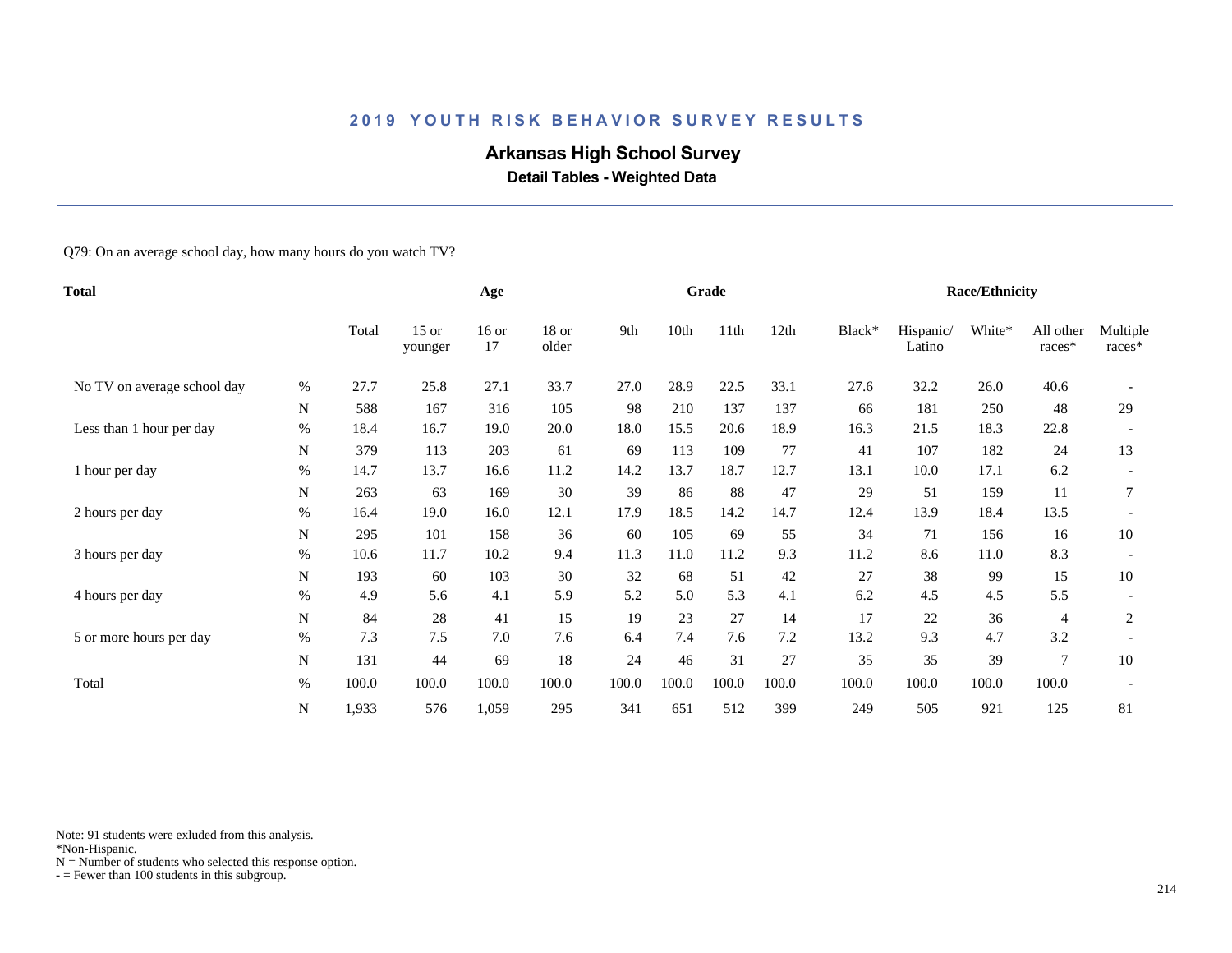# **Arkansas High School Survey**

 **Detail Tables - Weighted Data**

Q79: On an average school day, how many hours do you watch TV?

| <b>Male</b>                 |           |              |                    | Age           |                |       |       | Grade |       |        |                     | <b>Race/Ethnicity</b> |                          |                      |
|-----------------------------|-----------|--------------|--------------------|---------------|----------------|-------|-------|-------|-------|--------|---------------------|-----------------------|--------------------------|----------------------|
|                             |           | All<br>males | $15$ or<br>younger | $16$ or<br>17 | 18 or<br>older | 9th   | 10th  | 11th  | 12th  | Black* | Hispanic/<br>Latino | White*                | All other<br>races*      | Multiple<br>$races*$ |
| No TV on average school day | %         | 31.1         | 27.9               | 31.5          | 36.4           | 28.5  | 34.1  | 27.4  | 35.1  | 27.0   | 33.6                | 31.4                  |                          |                      |
|                             | N         | 316          | 81                 | 180           | 55             | 48    | 121   | 75    | 69    | 28     | 97                  | 151                   | 22                       | 16                   |
| Less than 1 hour per day    | %         | 18.7         | 14.3               | 19.6          | 24.4           | 17.0  | 14.3  | 19.9  | 23.5  | 16.4   | 18.6                | 18.6                  |                          |                      |
|                             | N         | 175          | 37                 | 104           | 33             | 25    | 52    | 52    | 41    | 18     | 45                  | 86                    | 13                       |                      |
| 1 hour per day              | $\%$      | 16.1         | 16.1               | 18.5          | 8.9            | 16.5  | 14.7  | 19.7  | 13.6  | 19.0   | 12.3                | 16.6                  | $\overline{\phantom{0}}$ |                      |
|                             | N         | 128          | 29                 | 83            | 15             | 19    | 44    | 38    | 25    | 18     | 24                  | 74                    | 6                        | 3                    |
| 2 hours per day             | %         | 13.2         | 16.5               | 12.5          | 8.9            | 15.4  | 16.0  | 10.3  | 10.1  | 9.3    | 11.9                | 15.1                  |                          |                      |
|                             | N         | 115          | 39                 | 61            | 15             | 23    | 45    | 24    | 20    | 12     | 28                  | 65                    | 6                        | 3                    |
| 3 hours per day             | $\%$      | 9.0          | 12.9               | 6.9           | 7.6            | 12.3  | 8.7   | 9.2   | 5.7   | 11.0   | 6.8                 | 8.8                   |                          |                      |
|                             | N         | 71           | 25                 | 33            | 13             | 14    | 27    | 17    | 13    | 9      | 11                  | 35                    | 8                        | 6                    |
| 4 hours per day             | $\%$      | 4.8          | 5.0                | 4.4           | 5.8            | 4.3   | 5.2   | 6.2   | 3.9   | 8.1    | 4.7                 | 4.0                   |                          |                      |
|                             | N         | 42           | 10                 | 23            | 9              | 5     | 14    | 15    | 8     | 9      | 10                  | 19                    | 3                        | $\mathbf{0}$         |
| 5 or more hours per day     | $\%$      | 7.1          | 7.3                | 6.6           | 8.0            | 6.1   | 7.1   | 7.4   | 8.0   | 9.2    | 12.1                | 5.4                   |                          |                      |
|                             | N         | 67           | 22                 | 35            | 10             | 10    | 26    | 15    | 15    | 10     | 21                  | 25                    | 5                        | 4                    |
| Total                       | $\%$      | 100.0        | 100.0              | 100.0         | 100.0          | 100.0 | 100.0 | 100.0 | 100.0 | 100.0  | 100.0               | 100.0                 |                          |                      |
|                             | ${\bf N}$ | 914          | 243                | 519           | 150            | 144   | 329   | 236   | 191   | 104    | 236                 | 455                   | 63                       | 39                   |

Note: 59 male students were excluded from this analysis.

\*Non-Hispanic.

 $N =$  Number of students who selected this response option.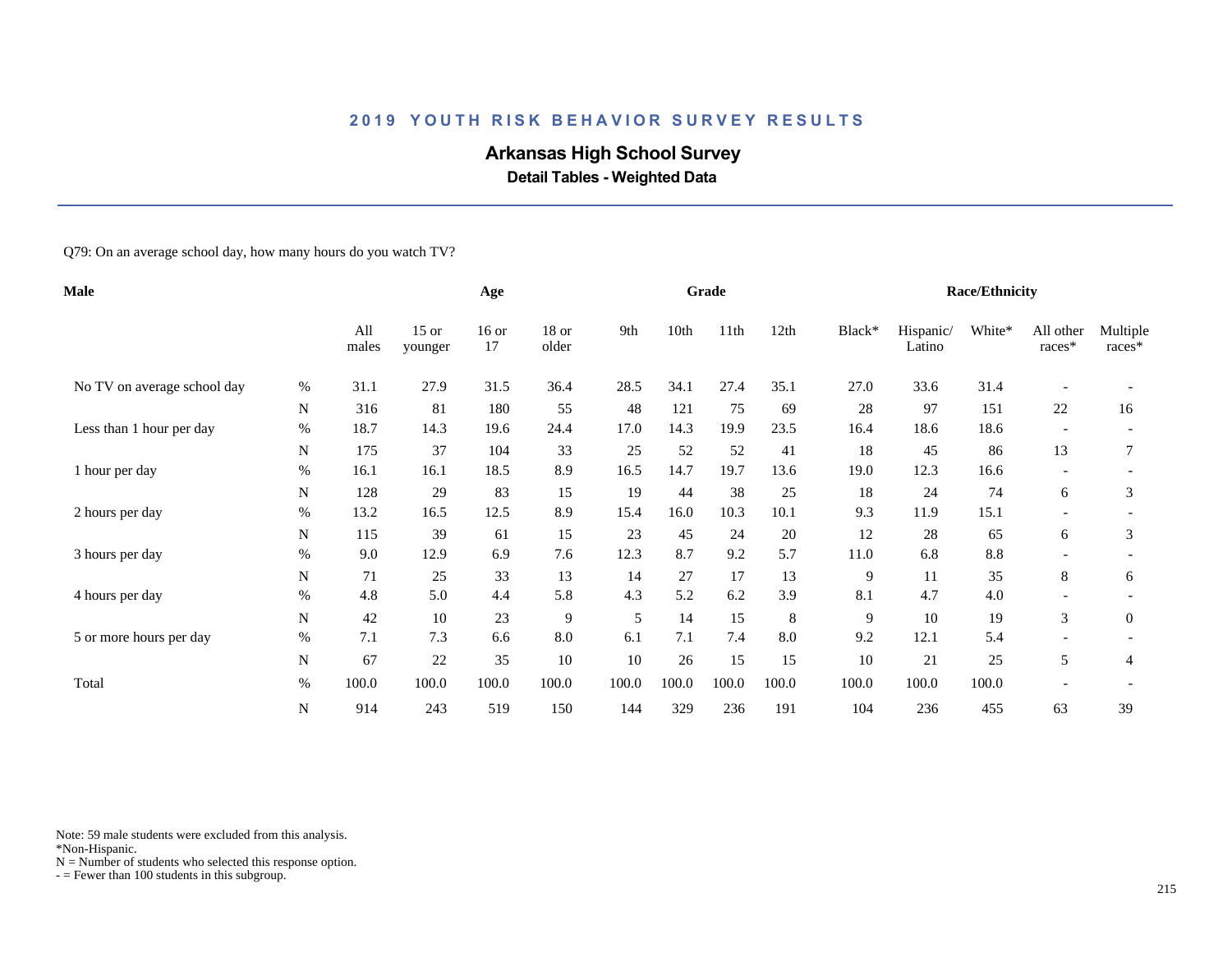# **Arkansas High School Survey**

 **Detail Tables - Weighted Data**

Q79: On an average school day, how many hours do you watch TV?

| Female                      |             |                | Age                |               |                |       | Grade |       |       |        | <b>Race/Ethnicity</b> |        |                          |                      |
|-----------------------------|-------------|----------------|--------------------|---------------|----------------|-------|-------|-------|-------|--------|-----------------------|--------|--------------------------|----------------------|
|                             |             | All<br>females | $15$ or<br>younger | $16$ or<br>17 | 18 or<br>older | 9th   | 10th  | 11th  | 12th  | Black* | Hispanic/<br>Latino   | White* | All other<br>races*      | Multiple<br>$races*$ |
| No TV on average school day | %           | 24.1           | 23.4               | 22.5          | 30.9           | 25.5  | 23.9  | 17.2  | 31.1  | 27.6   | 31.1                  | 20.1   |                          |                      |
|                             | $\mathbf N$ | 266            | 81                 | 135           | 50             | 50    | 88    | 60    | 68    | 37     | 83                    | 99     | 24                       | 13                   |
| Less than 1 hour per day    | $\%$        | 18.2           | 19.1               | 18.4          | 15.4           | 18.9  | 16.4  | 21.5  | 14.5  | 16.3   | 23.0                  | 17.9   |                          |                      |
|                             | N           | 198            | 73                 | 97            | 28             | 43    | 59    | 57    | 35    | 23     | 60                    | 96     | 10                       | 6                    |
| 1 hour per day              | $\%$        | 13.5           | 11.6               | 14.8          | 13.7           | 11.8  | 13.1  | 17.9  | 11.9  | 8.6    | 8.3                   | 17.7   | $\overline{\phantom{a}}$ |                      |
|                             | N           | 134            | 33                 | 86            | 15             | 20    | 42    | 50    | 22    | 11     | 27                    | 85     | 5                        | 4                    |
| 2 hours per day             | $\%$        | 19.3           | 21.2               | 19.2          | 15.4           | 20.4  | 19.8  | 18.1  | 19.1  | 14.8   | 15.7                  | 21.8   |                          |                      |
|                             | N           | 176            | 60                 | 95            | 21             | 37    | 57    | 45    | 35    | 22     | 43                    | 90     | 9                        | 7                    |
| 3 hours per day             | $\%$        | 12.4           | 10.8               | 13.8          | 11.3           | 10.3  | 13.8  | 13.3  | 12.7  | 11.5   | 10.2                  | 13.6   |                          |                      |
|                             | N           | 122            | 35                 | 70            | 17             | 18    | 41    | 34    | 29    | 18     | 27                    | 64     | $\tau$                   | 4                    |
| 4 hours per day             | $\%$        | 5.0            | 6.2                | 3.9           | 6.0            | 6.2   | 4.9   | 4.4   | 4.3   | 4.7    | 4.4                   | 5.0    |                          |                      |
|                             | N           | 42             | 18                 | 18            | 6              | 14    | 9     | 12    | 6     | 8      | 12                    | 17     |                          | 2                    |
| 5 or more hours per day     | $\%$        | 7.4            | 7.6                | 7.4           | 7.3            | 6.8   | 8.0   | 7.8   | 6.5   | 16.4   | 7.2                   | 3.9    |                          |                      |
|                             | ${\bf N}$   | 63             | 21                 | 34            | 8              | 14    | 20    | 16    | 12    | 25     | 14                    | 14     | $\overline{c}$           | 6                    |
| Total                       | $\%$        | 100.0          | 100.0              | 100.0         | 100.0          | 100.0 | 100.0 | 100.0 | 100.0 | 100.0  | 100.0                 | 100.0  |                          |                      |
|                             | N           | 1,001          | 321                | 535           | 145            | 196   | 316   | 274   | 207   | 144    | 266                   | 465    | 58                       | 42                   |

Note: 30 female students were excluded from this analysis.

\*Non-Hispanic.

 $N =$  Number of students who selected this response option.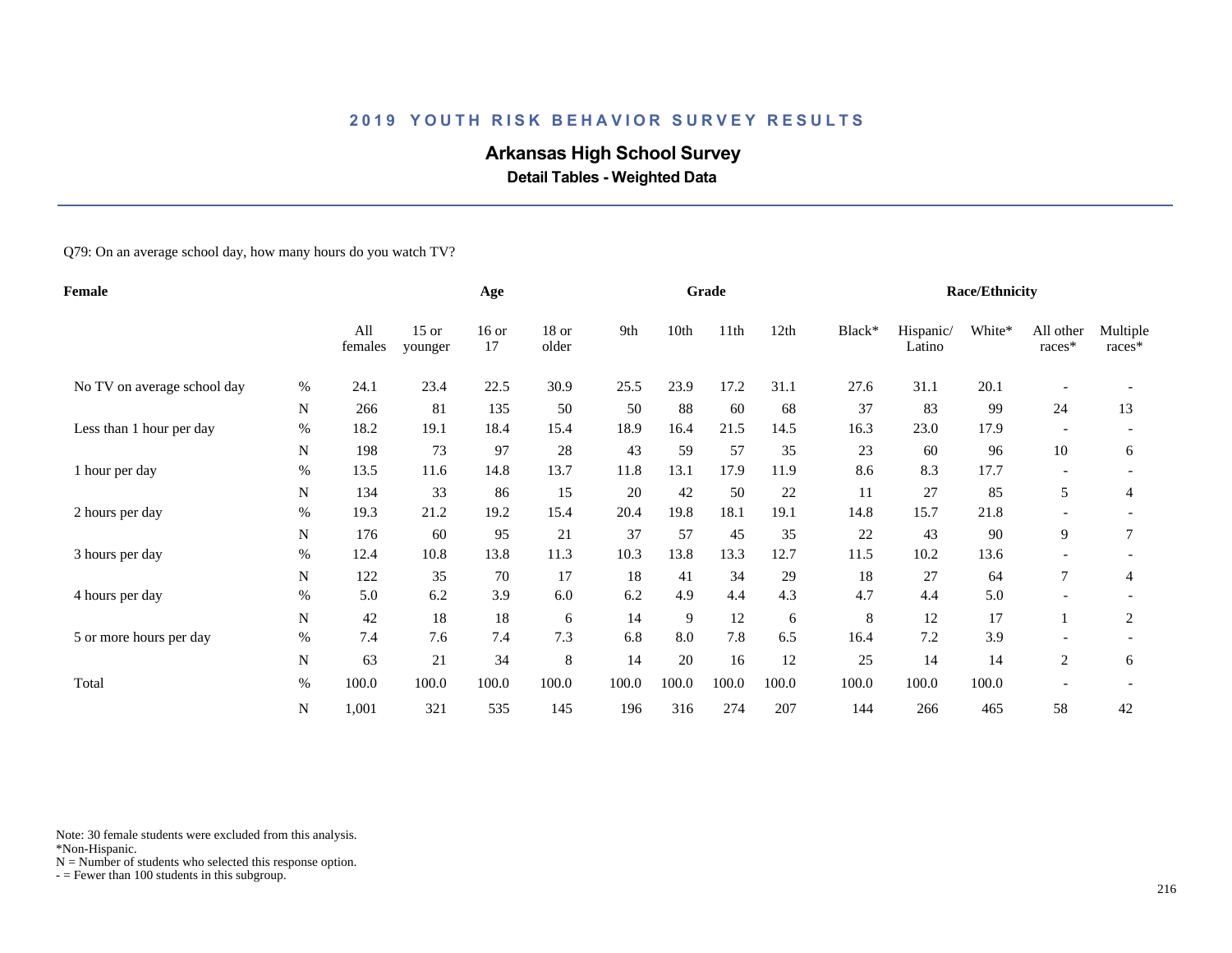# **Arkansas High School Survey**

 **Detail Tables - Weighted Data**

Q80: On an average school day, how many hours do you play video or computer games or use a computer for something that is not school work?

| <b>Total</b>                   |           |       |                    | Age           |                  |       |       | Grade |       |        |                     | <b>Race/Ethnicity</b> |                     |                    |
|--------------------------------|-----------|-------|--------------------|---------------|------------------|-------|-------|-------|-------|--------|---------------------|-----------------------|---------------------|--------------------|
|                                |           | Total | $15$ or<br>younger | $16$ or<br>17 | $18$ or<br>older | 9th   | 10th  | 11th  | 12th  | Black* | Hispanic/<br>Latino | White*                | All other<br>races* | Multiple<br>races* |
| No playing video/computer game | $\%$      | 20.8  | 13.6               | 23.2          | 28.7             | 14.2  | 17.2  | 25.4  | 27.3  | 24.8   | 19.7                | 19.7                  | 21.8                |                    |
|                                | N         | 413   | 93                 | 233           | 87               | 53    | 117   | 123   | 115   | 67     | 107                 | 189                   | 26                  | 16                 |
| Less than 1 hour per day       | $\%$      | 11.3  | 9.4                | 13.1          | 9.9              | 9.9   | 11.1  | 12.9  | 11.1  | 9.8    | 9.9                 | 11.7                  | 11.0                |                    |
|                                | ${\bf N}$ | 228   | 54                 | 141           | 31               | 33    | 77    | 64    | 45    | 24     | 59                  | 110                   | 18                  | $\overline{c}$     |
| 1 hour per day                 | %         | 8.5   | 10.4               | 8.2           | 5.1              | 8.3   | 11.8  | 7.4   | 5.7   | 4.8    | 10.1                | 9.4                   | 9.4                 |                    |
|                                | N         | 184   | 60                 | 95            | 28               | 30    | 72    | 44    | 33    | 14     | 51                  | 94                    | 11                  | 10                 |
| 2 hours per day                | %         | 13.9  | 16.2               | 13.5          | 10.2             | 16.8  | 13.8  | 12.2  | 13.1  | 17.0   | 11.6                | 13.6                  | 16.6                |                    |
|                                | N         | 253   | 80                 | 138           | 35               | 54    | 79    | 65    | 54    | 40     | 50                  | 131                   | 18                  | 11                 |
| 3 hours per day                | %         | 12.9  | 12.8               | 14.2          | 8.7              | 11.7  | 14.0  | 16.0  | 9.6   | 12.4   | 11.4                | 13.6                  | 13.5                |                    |
|                                | N         | 266   | 78                 | 158           | 30               | 40    | 94    | 90    | 38    | 26     | 71                  | 135                   | 20                  | 6                  |
| 4 hours per day                | $\%$      | 10.4  | 12.4               | 9.8           | 8.1              | 13.5  | 10.7  | 8.3   | 9.4   | 9.0    | 11.7                | 11.0                  | 7.1                 |                    |
|                                | N         | 189   | 71                 | 96            | 22               | 47    | 69    | 40    | 33    | 23     | 54                  | 94                    | 11                  | 7                  |
| 5 or more hours per day        | %         | 22.2  | 25.1               | 18.0          | 29.3             | 25.6  | 21.4  | 17.7  | 23.8  | 22.2   | 25.5                | 21.0                  | 20.5                |                    |
|                                | N         | 392   | 136                | 195           | 61               | 85    | 136   | 87    | 78    | 55     | 106                 | 168                   | 23                  | 28                 |
| Total                          | $\%$      | 100.0 | 100.0              | 100.0         | 100.0            | 100.0 | 100.0 | 100.0 | 100.0 | 100.0  | 100.0               | 100.0                 | 100.0               |                    |
|                                | N         | 1,925 | 572                | 1,056         | 294              | 342   | 644   | 513   | 396   | 249    | 498                 | 921                   | 127                 | 80                 |

Note: 99 students were exluded from this analysis.

\*Non-Hispanic.

 $N =$  Number of students who selected this response option.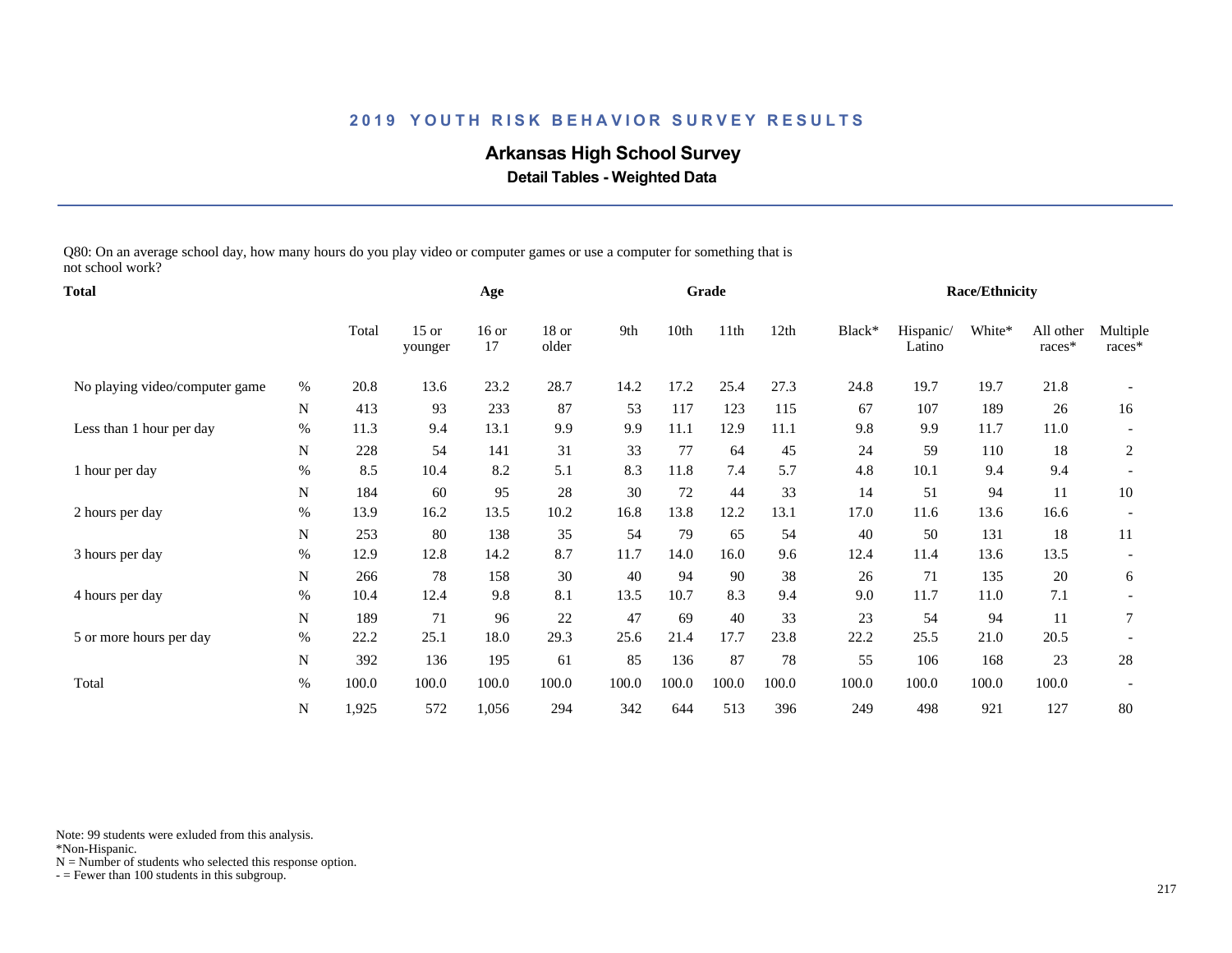# **Arkansas High School Survey**

 **Detail Tables - Weighted Data**

Q80: On an average school day, how many hours do you play video or computer games or use a computer for something that is not school work?

| <b>Male</b>                    |           |       | Age   |               |                  |       | Grade |       |       |        | <b>Race/Ethnicity</b> |        |                          |                    |
|--------------------------------|-----------|-------|-------|---------------|------------------|-------|-------|-------|-------|--------|-----------------------|--------|--------------------------|--------------------|
|                                |           |       |       | $16$ or<br>17 | $18$ or<br>older | 9th   | 10th  | 11th  | 12th  | Black* | Hispanic/<br>Latino   | White* | All other<br>races*      | Multiple<br>races* |
| No playing video/computer game | $\%$      | 16.9  | 6.6   | 21.6          | 23.2             | 6.7   | 13.6  | 23.8  | 26.0  | 21.9   | 13.5                  | 16.0   |                          |                    |
|                                | N         | 153   | 24    | 95            | 34               | 10    | 45    | 49    | 49    | 25     | 35                    | 74     | 13                       | 5                  |
| Less than 1 hour per day       | %         | 11.6  | 9.8   | 13.7          | 8.5              | 8.4   | 12.1  | 16.3  | 8.5   | 8.2    | 11.3                  | 11.9   |                          |                    |
|                                | N         | 119   | 23    | 79            | 16               | 12    | 39    | 41    | 21    | 10     | 36                    | 54     | 9                        | $\mathbf{0}$       |
| 1 hour per day                 | $\%$      | 10.2  | 14.2  | 8.4           | 7.7              | 11.8  | 13.9  | 6.6   | 7.7   | 4.3    | 13.2                  | 11.4   |                          |                    |
|                                | ${\bf N}$ | 104   | 33    | 54            | 16               | 18    | 44    | 20    | 19    | 6      | 29                    | 57     | $\tau$                   | 5                  |
| 2 hours per day                | %         | 14.7  | 15.8  | 14.8          | 12.2             | 16.1  | 14.3  | 15.1  | 13.5  | 22.4   | 12.0                  | 13.4   |                          |                    |
|                                | N         | 130   | 33    | 75            | $22\,$           | 22    | 44    | 35    | 28    | 22     | 23                    | 68     | 10                       | 6                  |
| 3 hours per day                | %         | 12.4  | 11.8  | 13.7          | 9.6              | 12.0  | 13.5  | 13.7  | 9.7   | 12.1   | 12.6                  | 12.4   | $\overline{\phantom{a}}$ |                    |
|                                | N         | 122   | 34    | 72            | 16               | 18    | 49    | 36    | 17    | 10     | 38                    | 58     | 10                       | $\overline{4}$     |
| 4 hours per day                | $\%$      | 10.4  | 12.5  | 9.7           | 8.3              | 12.4  | 11.7  | 9.2   | 8.3   | 11.0   | 9.0                   | 10.6   |                          |                    |
|                                | N         | 98    | 33    | 50            | 15               | 19    | 40    | 21    | 18    | 13     | 23                    | 51     | 7                        | 4                  |
| 5 or more hours per day        | $\%$      | 23.8  | 29.2  | 18.1          | 30.4             | 32.7  | 20.8  | 15.3  | 26.3  | 20.0   | 28.4                  | 24.2   |                          |                    |
|                                | N         | 183   | 60    | 92            | 31               | 45    | 65    | 32    | 39    | 19     | 48                    | 94     | $\tau$                   | 13                 |
| Total                          | $\%$      | 100.0 | 100.0 | 100.0         | 100.0            | 100.0 | 100.0 | 100.0 | 100.0 | 100.0  | 100.0                 | 100.0  |                          |                    |
|                                | N         | 909   | 240   | 517           | 150              | 144   | 326   | 234   | 191   | 105    | 232                   | 456    | 63                       | 37                 |

Note: 64 male students were excluded from this analysis.

\*Non-Hispanic.

 $N =$  Number of students who selected this response option.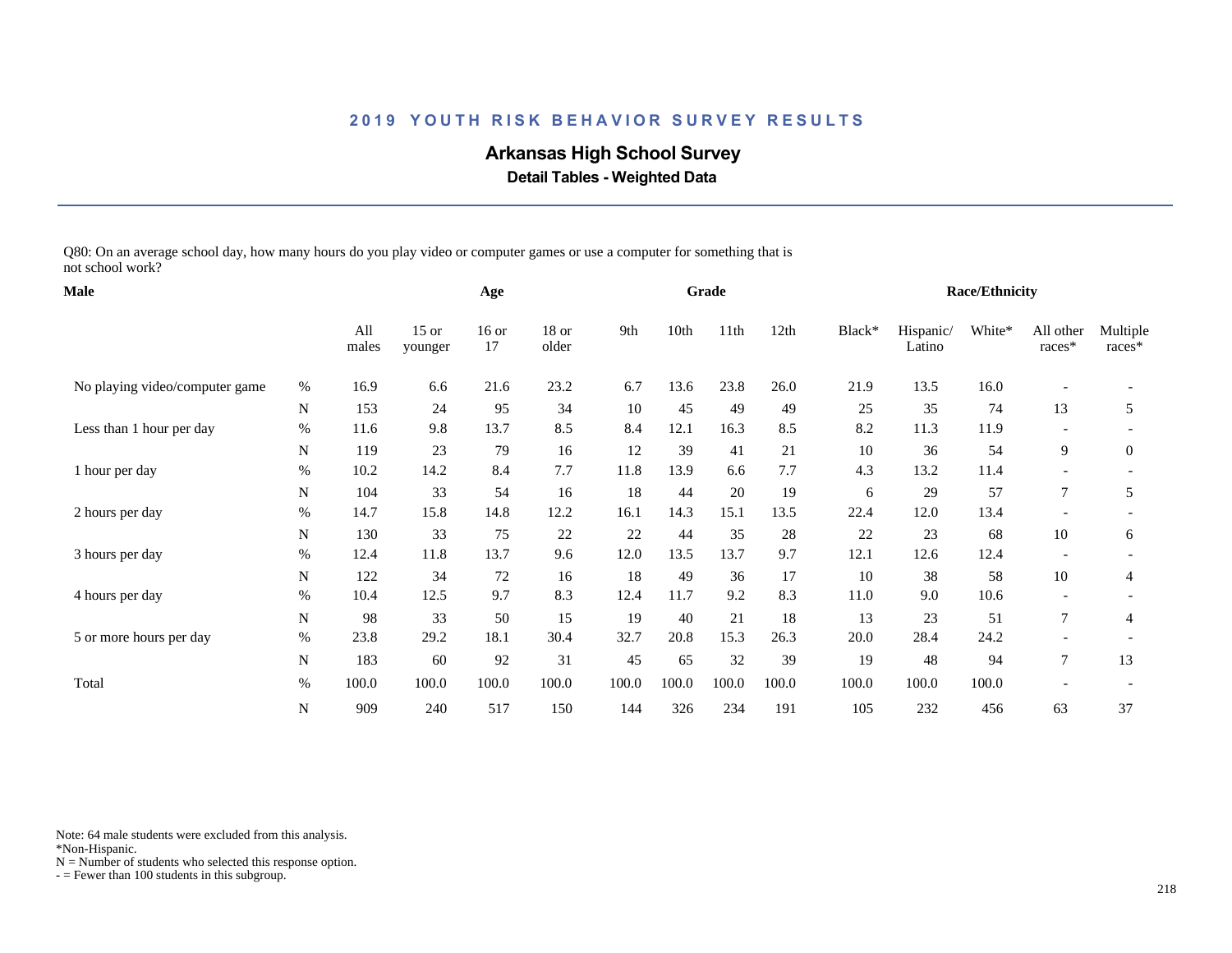# **Arkansas High School Survey**

 **Detail Tables - Weighted Data**

Q80: On an average school day, how many hours do you play video or computer games or use a computer for something that is not school work?

| Female                         |           |                |                    | Age           |                  |       |       | Grade |       |        |                     | <b>Race/Ethnicity</b> |                          |                    |
|--------------------------------|-----------|----------------|--------------------|---------------|------------------|-------|-------|-------|-------|--------|---------------------|-----------------------|--------------------------|--------------------|
|                                |           | All<br>females | $15$ or<br>younger | $16$ or<br>17 | $18$ or<br>older | 9th   | 10th  | 11th  | 12th  | Black* | Hispanic/<br>Latino | White*                | All other<br>races*      | Multiple<br>races* |
| No playing video/computer game | $\%$      | 24.7           | 19.8               | 25.1          | 34.7             | 21.8  | 21.4  | 27.1  | 28.6  | 27.4   | 24.6                | 24.0                  |                          |                    |
|                                | N         | 256            | 65                 | 138           | 53               | 43    | 72    | 73    | 66    | 42     | 71                  | 115                   | 11                       | 11                 |
| Less than 1 hour per day       | $\%$      | 11.0           | 9.2                | 12.1          | 11.3             | 11.4  | 10.4  | 9.2   | 13.5  | 10.4   | 8.9                 | 11.5                  |                          |                    |
|                                | N         | 104            | 30                 | 59            | 15               | 21    | 38    | 22    | 23    | 13     | 23                  | 56                    | 8                        | $\overline{c}$     |
| 1 hour per day                 | $\%$      | 6.6            | 6.4                | 8.2           | 2.3              | 4.7   | 9.1   | 8.3   | 3.7   | 5.1    | 7.8                 | 7.2                   | $\overline{\phantom{a}}$ |                    |
|                                | ${\bf N}$ | 78             | 25                 | 41            | 12               | 12    | 26    | 24    | 14    | 8      | 22                  | 37                    | $\overline{4}$           | 5                  |
| 2 hours per day                | $\%$      | 13.2           | 17.0               | 12.0          | 8.1              | 17.6  | 13.1  | 9.4   | 12.8  | 12.8   | 10.5                | 13.7                  |                          |                    |
|                                | N         | 122            | 47                 | 62            | 13               | 32    | 34    | 30    | 26    | 18     | 26                  | 63                    | 8                        | 5                  |
| 3 hours per day                | $\%$      | 13.4           | 13.8               | 14.9          | 7.7              | 11.4  | 14.4  | 18.3  | 9.5   | 12.7   | 10.7                | 14.9                  |                          |                    |
|                                | N         | 142            | 42                 | 86            | 14               | 22    | 44    | 54    | 21    | 16     | 33                  | 77                    | 9                        | 2                  |
| 4 hours per day                | $\%$      | 10.3           | 12.5               | 9.6           | 7.9              | 14.6  | 9.0   | 7.5   | 10.5  | 7.4    | 13.9                | 11.2                  |                          |                    |
|                                | N         | 89             | 37                 | 45            | $\overline{7}$   | 27    | 28    | 19    | 15    | 10     | 30                  | 42                    | 4                        | 3                  |
| 5 or more hours per day        | $\%$      | 20.7           | 21.3               | 18.0          | 28.1             | 18.5  | 22.6  | 20.1  | 21.4  | 24.2   | 23.6                | 17.5                  |                          |                    |
|                                | N         | 208            | 75                 | 103           | 30               | 40    | 71    | 55    | 39    | 36     | 58                  | 74                    | 16                       | 15                 |
| Total                          | $\%$      | 100.0          | 100.0              | 100.0         | 100.0            | 100.0 | 100.0 | 100.0 | 100.0 | 100.0  | 100.0               | 100.0                 |                          |                    |
|                                | ${\bf N}$ | 999            | 321                | 534           | 144              | 197   | 313   | 277   | 204   | 143    | 263                 | 464                   | 60                       | 43                 |

Note: 32 female students were excluded from this analysis.

\*Non-Hispanic.

 $N =$  Number of students who selected this response option.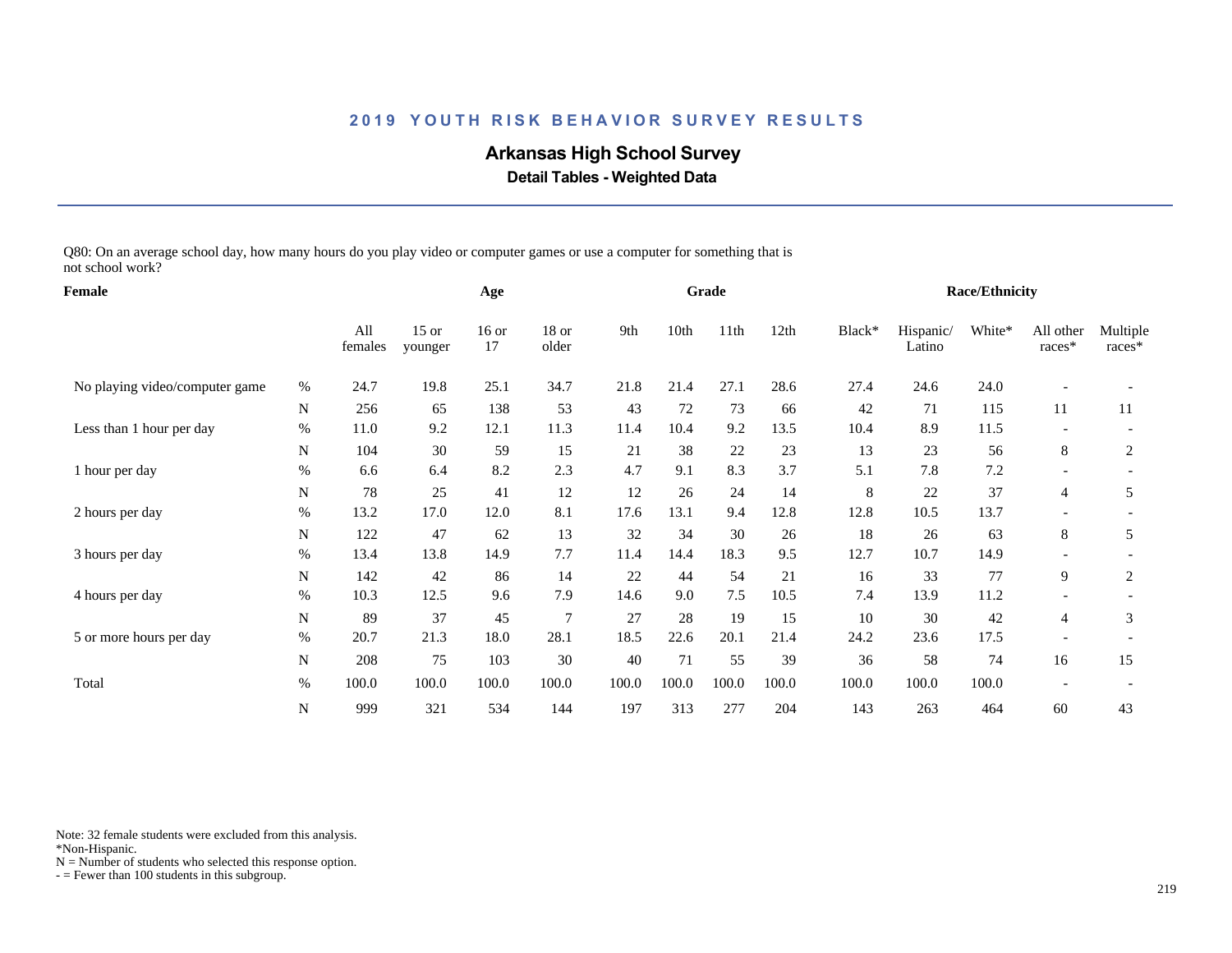# **Arkansas High School Survey**

 **Detail Tables - Weighted Data**

Q81: In an average week when you are in school, on how many days do you go to physical education (PE) classes?

| Total  |           |       |                    | Age           |                 |       |                | Grade |                |                             |                     | <b>Race/Ethnicity</b> |                     |                    |
|--------|-----------|-------|--------------------|---------------|-----------------|-------|----------------|-------|----------------|-----------------------------|---------------------|-----------------------|---------------------|--------------------|
|        |           | Total | $15$ or<br>younger | $16$ or<br>17 | 18 or<br>older  | 9th   | 10th           | 11th  | 12th           | Black*                      | Hispanic/<br>Latino | White*                | All other<br>races* | Multiple<br>races* |
| 0 days | $\%$      | 66.6  | 60.8               | 68.6          | 72.7            | 55.8  | 71.0           | 67.8  | 73.0           | 54.8                        | 69.6                | 69.5                  | 68.1                |                    |
|        | N         | 1,319 | 355                | 737           | 225             | 179   | 460            | 355   | 307            | 132                         | 350                 | 660                   | 85                  | 59                 |
| 1 day  | $\%$      | 3.2   | 2.6                | 2.6           | 6.4             | 2.9   | 0.8            | 4.1   | 5.1            | 5.9                         | 5.1                 | 2.1                   | 1.3                 |                    |
|        | N         | 65    | 17                 | 36            | 12              | 11    | 11             | 26    | 14             | 15                          | $22\,$              | 17                    | 5                   |                    |
| 2 days | $\%$      | 5.4   | 7.2                | 4.4           | 4.6             | 7.2   | 6.2            | 3.3   | 4.0            | 6.3                         | 5.4                 | 4.7                   | 4.9                 |                    |
|        | N         | 89    | 34                 | 39            | 15              | 22    | 33             | 12    | 17             | 16                          | $20\,$              | 38                    | $\overline{4}$      | 7                  |
| 3 days | $\%$      | 6.7   | 9.5                | 6.1           | 2.4             | 10.6  | 4.7            | 6.7   | 4.3            | 11.4                        | 4.3                 | 5.9                   | 8.0                 |                    |
|        | N         | 93    | 41                 | 45            | $7\phantom{.0}$ | 33    | 22             | 23    | 13             | 24                          | 18                  | 43                    | 4                   | 2                  |
| 4 days | $\%$      | 1.5   | 1.6                | 1.2           | 2.3             | 1.7   | 1.3            | 1.5   | 1.5            | 0.9                         | 1.9                 | 1.5                   | 2.1                 |                    |
|        | N         | 26    | 9                  | 11            | 6               | 6     | $\overline{7}$ | 6     | $\overline{7}$ | $\ensuremath{\mathfrak{Z}}$ | $\tau$              | 11                    | 3                   | $\mathbf{0}$       |
| 5 days | $\%$      | 16.7  | 18.3               | 17.1          | 11.6            | 21.8  | 15.9           | 16.6  | 12.1           | 20.7                        | 13.8                | 16.2                  | 15.5                |                    |
|        | N         | 336   | 118                | 187           | 31              | 89    | 112            | 91    | 41             | 60                          | 83                  | 150                   | 25                  | 12                 |
| Total  | $\%$      | 100.0 | 100.0              | 100.0         | 100.0           | 100.0 | 100.0          | 100.0 | 100.0          | 100.0                       | 100.0               | 100.0                 | 100.0               |                    |
|        | ${\bf N}$ | 1,928 | 574                | 1,055         | 296             | 340   | 645            | 513   | 399            | 250                         | 500                 | 919                   | 126                 | 81                 |

Note: 96 students were exluded from this analysis.

\*Non-Hispanic.

 $N =$  Number of students who selected this response option.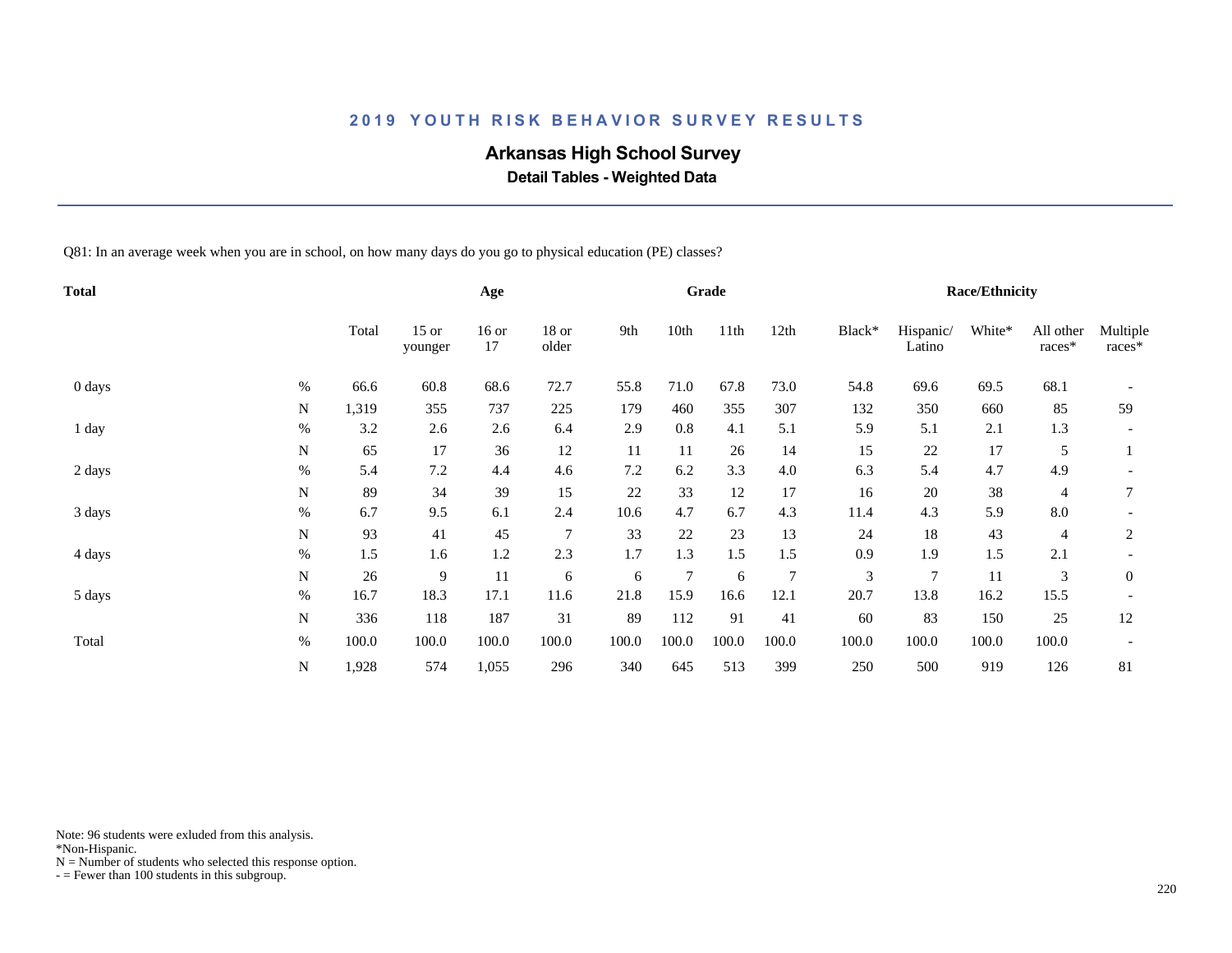# **Arkansas High School Survey**

 **Detail Tables - Weighted Data**

Q81: In an average week when you are in school, on how many days do you go to physical education (PE) classes?

| <b>Male</b> |             |              |                    | Age           |                  |       |       | Grade          |                |                |                     | <b>Race/Ethnicity</b> |                          |                    |
|-------------|-------------|--------------|--------------------|---------------|------------------|-------|-------|----------------|----------------|----------------|---------------------|-----------------------|--------------------------|--------------------|
|             |             | All<br>males | $15$ or<br>younger | $16$ or<br>17 | $18$ or<br>older | 9th   | 10th  | 11th           | 12th           | Black*         | Hispanic/<br>Latino | White*                | All other<br>races*      | Multiple<br>races* |
| 0 days      | $\%$        | 64.6         | 58.5               | 66.5          | 70.9             | 55.3  | 72.6  | 60.4           | 71.7           | 57.3           | 67.4                | 66.5                  |                          |                    |
|             | N           | 604          | 145                | 343           | 114              | 74    | 233   | 143            | 147            | 58             | 156                 | 313                   | 42                       | 25                 |
| 1 day       | $\%$        | 3.8          | 3.0                | 2.7           | 8.7              | 3.2   | 1.0   | 4.6            | 6.8            | 5.9            | 8.5                 | 2.8                   |                          |                    |
|             | N           | 35           | 8                  | $18\,$        | 9                | 5     | 4     | 16             | 9              | 9              | 14                  | $10\,$                |                          | $\overline{0}$     |
| 2 days      | $\%$        | 5.3          | 6.9                | 4.4           | 4.7              | 5.9   | 6.6   | 3.8            | 4.0            | 5.9            | 5.4                 | 4.6                   |                          |                    |
|             | $\mathbf N$ | 45           | 16                 | 21            | 8                | 10    | 17    | $\overline{7}$ | $\,8\,$        | 7              | 10                  | $20\,$                | $\overline{c}$           | 5                  |
| 3 days      | $\%$        | 5.7          | 10.2               | 3.7           | 2.6              | 11.2  | 1.9   | 6.6            | 2.1            | 7.5            | 1.0                 | 6.0                   |                          |                    |
|             | N           | 34           | 16                 | 15            | 3                | 13    | 5     | 11             | $\mathfrak{Z}$ | 6              | 3                   | $20\,$                |                          | $\overline{c}$     |
| 4 days      | $\%$        | 2.3          | 3.2                | 1.6           | 2.5              | 3.4   | 2.0   | 1.6            | 2.3            | 1.2            | 3.2                 | 2.2                   |                          |                    |
|             | ${\bf N}$   | 19           | 8                  | $\,8\,$       | 3                | 5     | 6     | 3              | 5              | $\overline{2}$ | 5                   | $\overline{9}$        |                          | $\mathbf{0}$       |
| 5 days      | $\%$        | 18.3         | 18.2               | 21.1          | 10.5             | 21.1  | 15.9  | 23.0           | 13.2           | 22.3           | 14.5                | 17.9                  |                          |                    |
|             | N           | 180          | 50                 | 115           | 15               | 36    | 64    | 56             | $22\,$         | 24             | 46                  | 84                    | 16                       | 7                  |
| Total       | $\%$        | 100.0        | 100.0              | 100.0         | 100.0            | 100.0 | 100.0 | 100.0          | 100.0          | 100.0          | 100.0               | 100.0                 | $\overline{\phantom{a}}$ |                    |
|             | ${\bf N}$   | 917          | 243                | 520           | 152              | 143   | 329   | 236            | 194            | 106            | 234                 | 456                   | 63                       | 39                 |

Note: 56 male students were excluded from this analysis.

\*Non-Hispanic.

 $N =$  Number of students who selected this response option.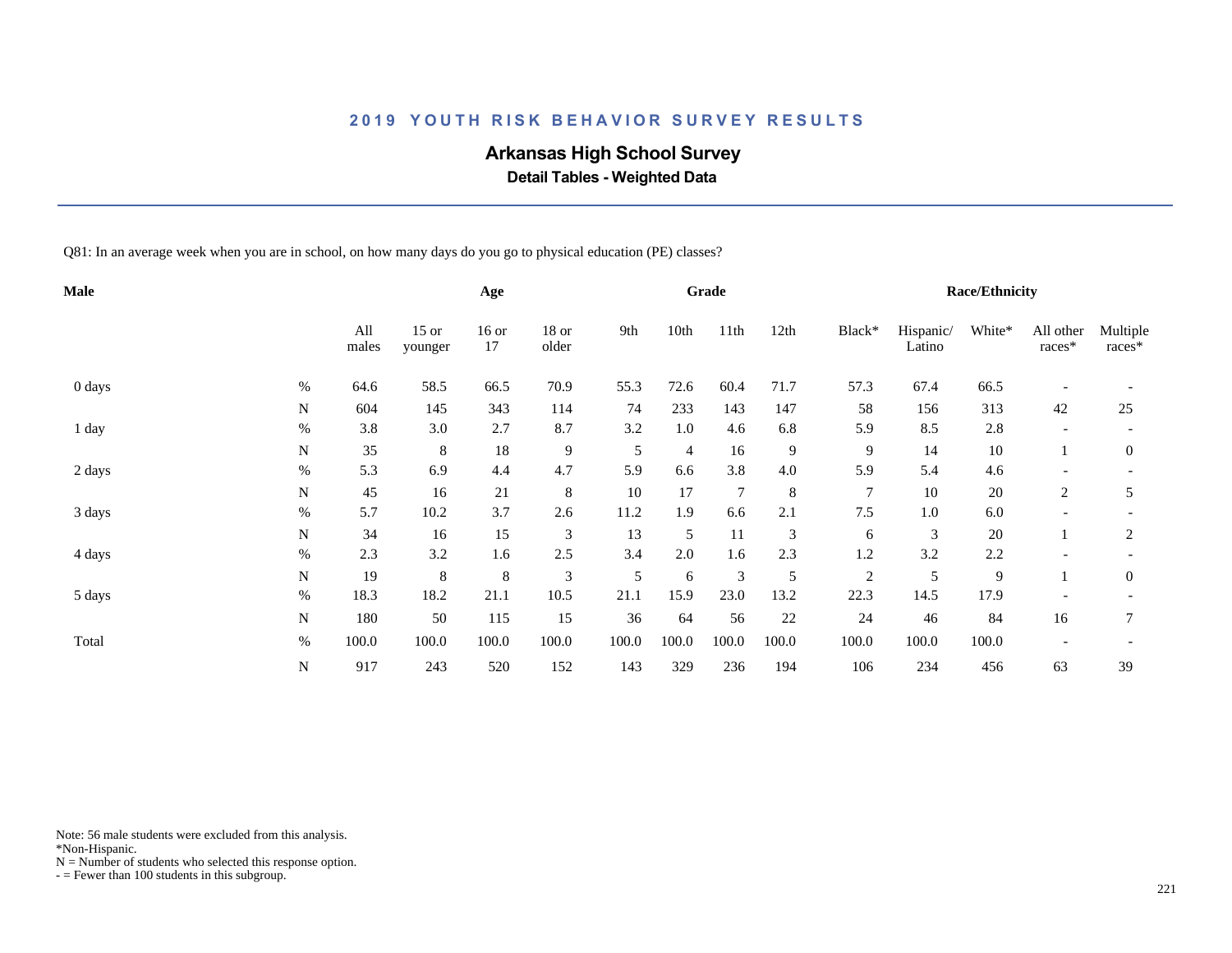# **Arkansas High School Survey**

 **Detail Tables - Weighted Data**

Q81: In an average week when you are in school, on how many days do you go to physical education (PE) classes?

| Female |             |                |                    | Age            |                |       |                | Grade |                |        |                     | <b>Race/Ethnicity</b> |                          |                    |
|--------|-------------|----------------|--------------------|----------------|----------------|-------|----------------|-------|----------------|--------|---------------------|-----------------------|--------------------------|--------------------|
|        |             | All<br>females | $15$ or<br>younger | $16$ or<br>17  | 18 or<br>older | 9th   | 10th           | 11th  | 12th           | Black* | Hispanic/<br>Latino | White*                | All other<br>races*      | Multiple<br>races* |
| 0 days | $\%$        | 68.3           | 62.5               | 70.5           | 74.7           | 56.4  | 68.6           | 74.8  | 74.2           | 52.5   | 71.2                | 72.8                  |                          |                    |
|        | N           | 702            | 201                | 390            | 111            | 105   | 222            | 210   | 159            | 73     | 192                 | 346                   | 39                       | 34                 |
| 1 day  | $\%$        | 2.6            | 2.2                | 2.5            | 3.8            | 2.5   | 0.7            | 3.7   | 3.5            | 5.8    | 2.2                 | 1.4                   |                          |                    |
|        | N           | 28             | 8                  | 17             | 3              | 6     | $\overline{7}$ | 10    | 5              | 6      | 8                   | 7                     | 4                        |                    |
| 2 days | $\%$        | 5.5            | 7.6                | 4.4            | 4.5            | 8.6   | 5.9            | 2.9   | 4.1            | 6.7    | 5.4                 | 4.9                   |                          |                    |
|        | N           | 43             | 18                 | 18             | $\overline{7}$ | 12    | 16             | 5     | $\overline{9}$ | 9      | 10                  | 18                    | 2                        | $\overline{c}$     |
| 3 days | $\%$        | 7.8            | 9.0                | 8.6            | 2.1            | 10.0  | 7.9            | 6.7   | 6.5            | 14.6   | $7.2\,$             | 5.8                   |                          |                    |
|        | N           | 59             | 25                 | 30             | $\overline{4}$ | 20    | 17             | 12    | 10             | 18     | 15                  | 23                    | 3                        | $\mathbf{0}$       |
| 4 days | $\%$        | 0.7            | 0.1                | 0.7            | 2.0            | 0.1   | 0.7            | 1.4   | 0.7            | 0.7    | 0.8                 | 0.6                   |                          |                    |
|        | $\mathbf N$ | 7              |                    | $\mathfrak{Z}$ | 3              |       |                | 3     | $\sqrt{2}$     |        | $\mathfrak{2}$      | $\sqrt{2}$            | $\mathfrak{2}$           | $\mathbf{0}$       |
| 5 days | $\%$        | 15.1           | 18.7               | 13.3           | 12.8           | 22.4  | 16.2           | 10.5  | 11.1           | 19.7   | 13.2                | 14.4                  |                          |                    |
|        | N           | 155            | 67                 | $72\,$         | 16             | 52    | 48             | 35    | 19             | 36     | 36                  | 66                    | 9                        | 5                  |
| Total  | $\%$        | 100.0          | 100.0              | 100.0          | 100.0          | 100.0 | 100.0          | 100.0 | 100.0          | 100.0  | 100.0               | 100.0                 | $\overline{\phantom{a}}$ |                    |
|        | $\mathbf N$ | 994            | 320                | 530            | 144            | 196   | 311            | 275   | 204            | 143    | 263                 | 462                   | 59                       | 42                 |

Note: 37 female students were excluded from this analysis.

\*Non-Hispanic.

 $N =$  Number of students who selected this response option.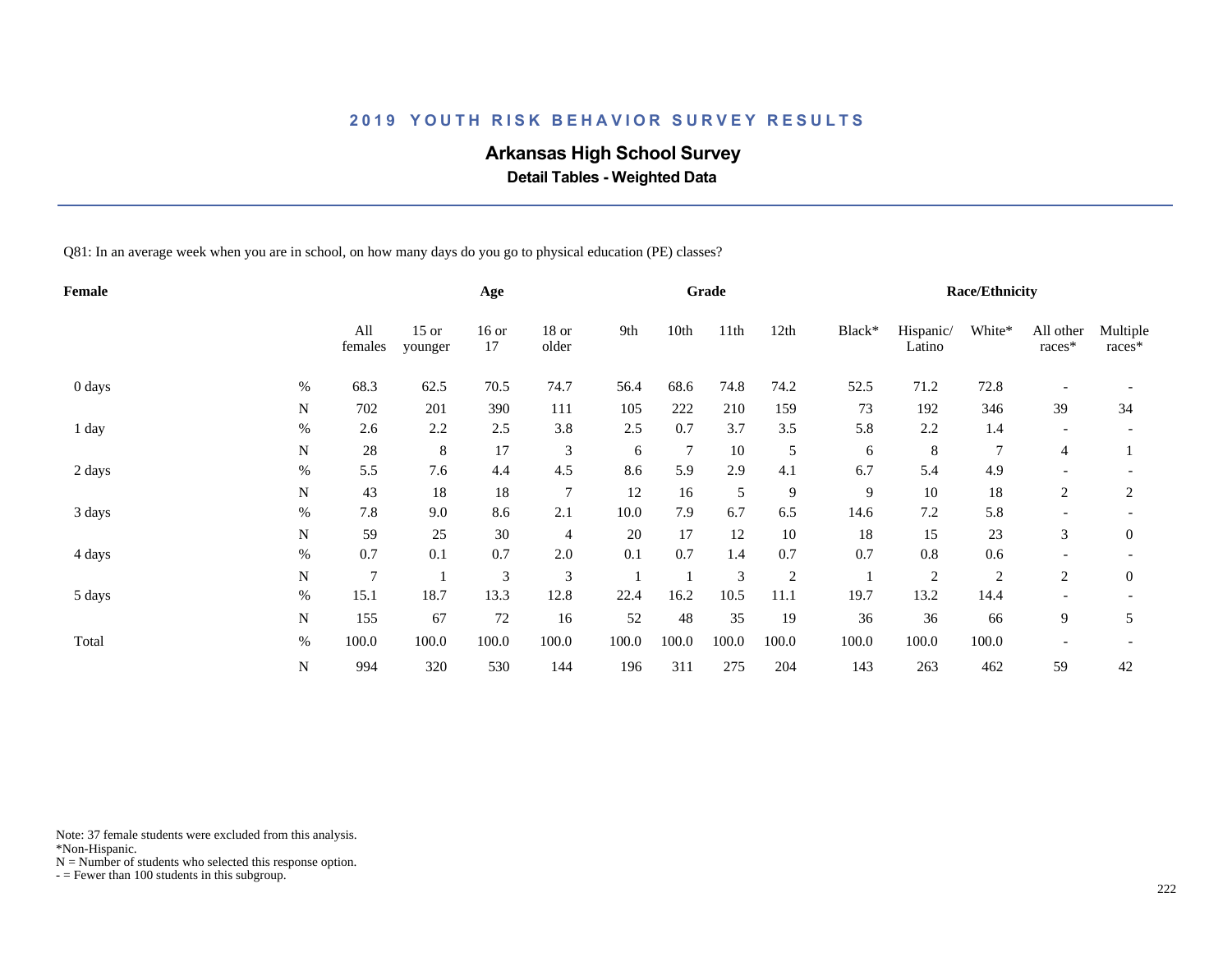# **Arkansas High School Survey**

 **Detail Tables - Weighted Data**

Q82: During the past 12 months, on how many sports teams did you play?

| <b>Total</b>    |      |       |                    | Age           |                  |       |       | Grade |       |        |                     | <b>Race/Ethnicity</b> |                     |                    |
|-----------------|------|-------|--------------------|---------------|------------------|-------|-------|-------|-------|--------|---------------------|-----------------------|---------------------|--------------------|
|                 |      | Total | $15$ or<br>younger | $16$ or<br>17 | $18$ or<br>older | 9th   | 10th  | 11th  | 12th  | Black* | Hispanic/<br>Latino | White*                | All other<br>races* | Multiple<br>races* |
| 0 teams         | $\%$ | 49.4  | 44.7               | 50.1          | 57.2             | 45.5  | 49.5  | 46.5  | 56.5  | 45.0   | 56.7                | 49.5                  | 51.4                |                    |
|                 | N    | 1,003 | 274                | 553           | 173              | 155   | 338   | 259   | 235   | 109    | 309                 | 452                   | 69                  | 40                 |
| l team          | $\%$ | 25.8  | 26.7               | 26.7          | 20.9             | 25.1  | 28.8  | 27.9  | 21.3  | 25.3   | 23.5                | 26.6                  | 21.4                |                    |
|                 | N    | 503   | 152                | 280           | 71               | 84    | 182   | 139   | 93    | 69     | 116                 | 253                   | 29                  | 23                 |
| 2 teams         | $\%$ | 15.4  | 17.0               | 15.4          | 12.2             | 16.5  | 13.8  | 17.2  | 14.2  | 17.2   | 13.0                | 15.5                  | 9.1                 |                    |
|                 | N    | 274   | 92                 | 149           | 33               | 56    | 90    | 79    | 45    | 39     | 53                  | 144                   | 15                  | 15                 |
| 3 or more teams | %    | 9.4   | 11.6               | 7.9           | 9.7              | 12.9  | 8.0   | 8.4   | 7.9   | 12.4   | 6.8                 | 8.4                   | 18.0                |                    |
|                 | N    | 146   | 55                 | 72            | 19               | 44    | 38    | 35    | 24    | 30     | 24                  | 70                    | 11                  | 3                  |
| Total           | %    | 100.0 | 100.0              | 100.0         | 100.0            | 100.0 | 100.0 | 100.0 | 100.0 | 100.0  | 100.0               | 100.0                 | 100.0               |                    |
|                 | N    | 1,926 | 573                | 1,054         | 296              | 339   | 648   | 512   | 397   | 247    | 502                 | 919                   | 124                 | 81                 |

Note: 98 students were exluded from this analysis.

\*Non-Hispanic.

 $N =$  Number of students who selected this response option.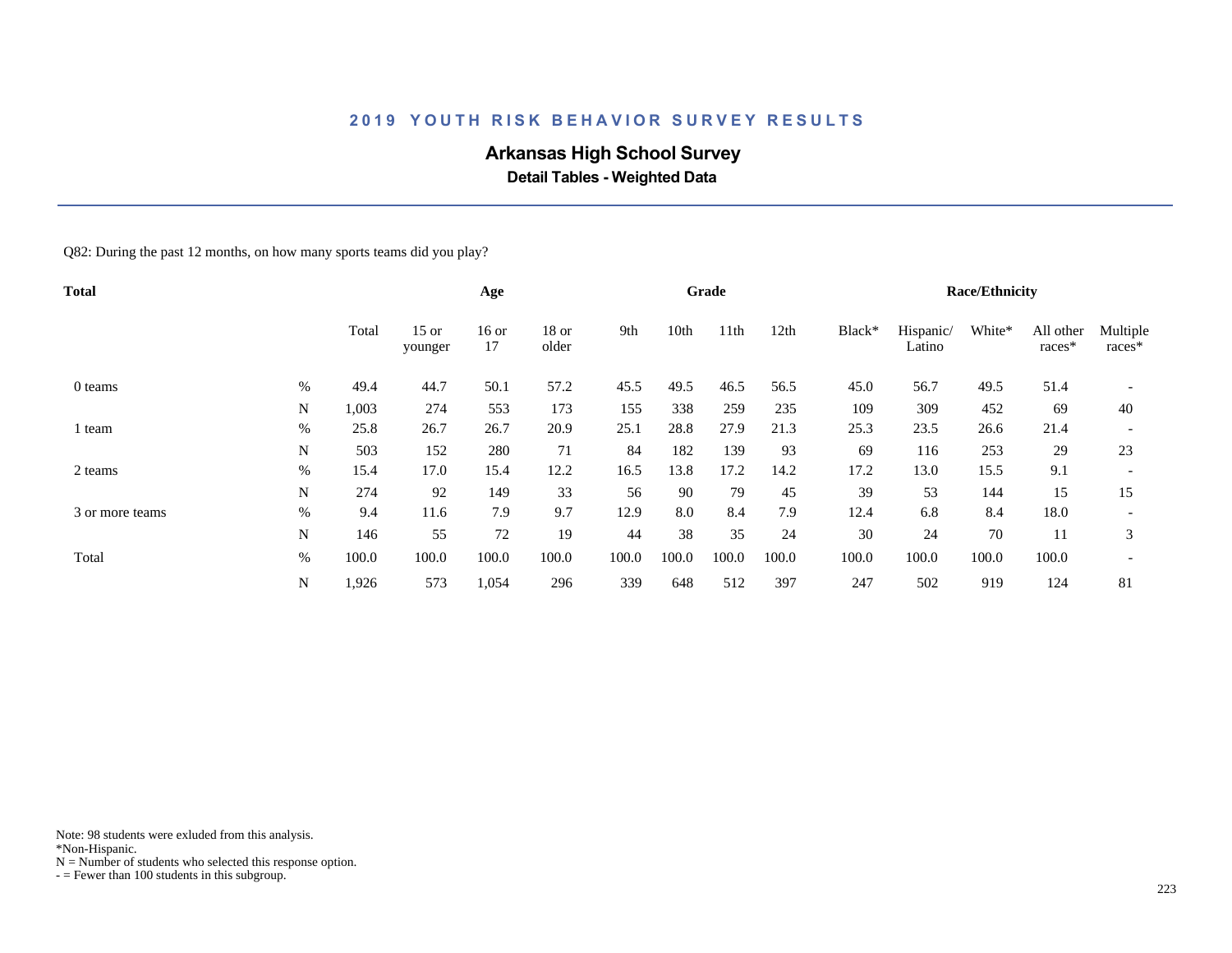# **Arkansas High School Survey**

 **Detail Tables - Weighted Data**

Q82: During the past 12 months, on how many sports teams did you play?

| <b>Male</b>     |      |              |                    | Age           |                  |       |       | Grade |       |        |                     | <b>Race/Ethnicity</b> |                          |                      |
|-----------------|------|--------------|--------------------|---------------|------------------|-------|-------|-------|-------|--------|---------------------|-----------------------|--------------------------|----------------------|
|                 |      | All<br>males | $15$ or<br>younger | $16$ or<br>17 | $18$ or<br>older | 9th   | 10th  | 11th  | 12th  | Black* | Hispanic/<br>Latino | White*                | All other<br>races*      | Multiple<br>$races*$ |
| 0 teams         | $\%$ | 45.2         | 42.6               | 45.5          | 49.2             | 43.4  | 49.7  | 38.3  | 49.9  | 35.1   | 52.1                | 46.0                  | $\overline{\phantom{0}}$ |                      |
|                 | N    | 440          | 114                | 241           | 83               | 63    | 167   | 98    | 106   | 36     | 130                 | 213                   | 32                       | 19                   |
| l team          | $\%$ | 26.5         | 25.6               | 28.1          | 23.9             | 23.8  | 27.4  | 32.2  | 23.1  | 29.5   | 22.4                | 27.7                  | $\overline{\phantom{0}}$ |                      |
|                 | N    | 235          | 58                 | 140           | 37               | 30    | 87    | 68    | 47    | 34     | 56                  | 120                   | 14                       | 9                    |
| 2 teams         | $\%$ | 16.1         | 17.6               | 15.5          | 15.2             | 16.9  | 12.5  | 17.7  | 17.0  | 14.5   | 16.4                | 16.5                  | $\overline{\phantom{0}}$ |                      |
|                 | N    | 143          | 40                 | 84            | 19               | 25    | 50    | 43    | 23    | 13     | 33                  | 77                    | 8                        | 9                    |
| 3 or more teams | %    | 12.2         | 14.2               | 10.9          | 11.7             | 15.9  | 10.4  | 11.8  | 10.0  | 20.9   | 9.1                 | 9.8                   | -                        |                      |
|                 | N    | 93           | 30                 | 50            | 13               | 26    | 24    | 24    | 16    | 21     | 16                  | 43                    | 8                        | 2                    |
| Total           | %    | 100.0        | 100.0              | 100.0         | 100.0            | 100.0 | 100.0 | 100.0 | 100.0 | 100.0  | 100.0               | 100.0                 | $\overline{\phantom{a}}$ |                      |
|                 | N    | 911          | 242                | 515           | 152              | 144   | 328   | 233   | 192   | 104    | 235                 | 453                   | 62                       | 39                   |

Note: 62 male students were excluded from this analysis.

\*Non-Hispanic.

 $N =$  Number of students who selected this response option.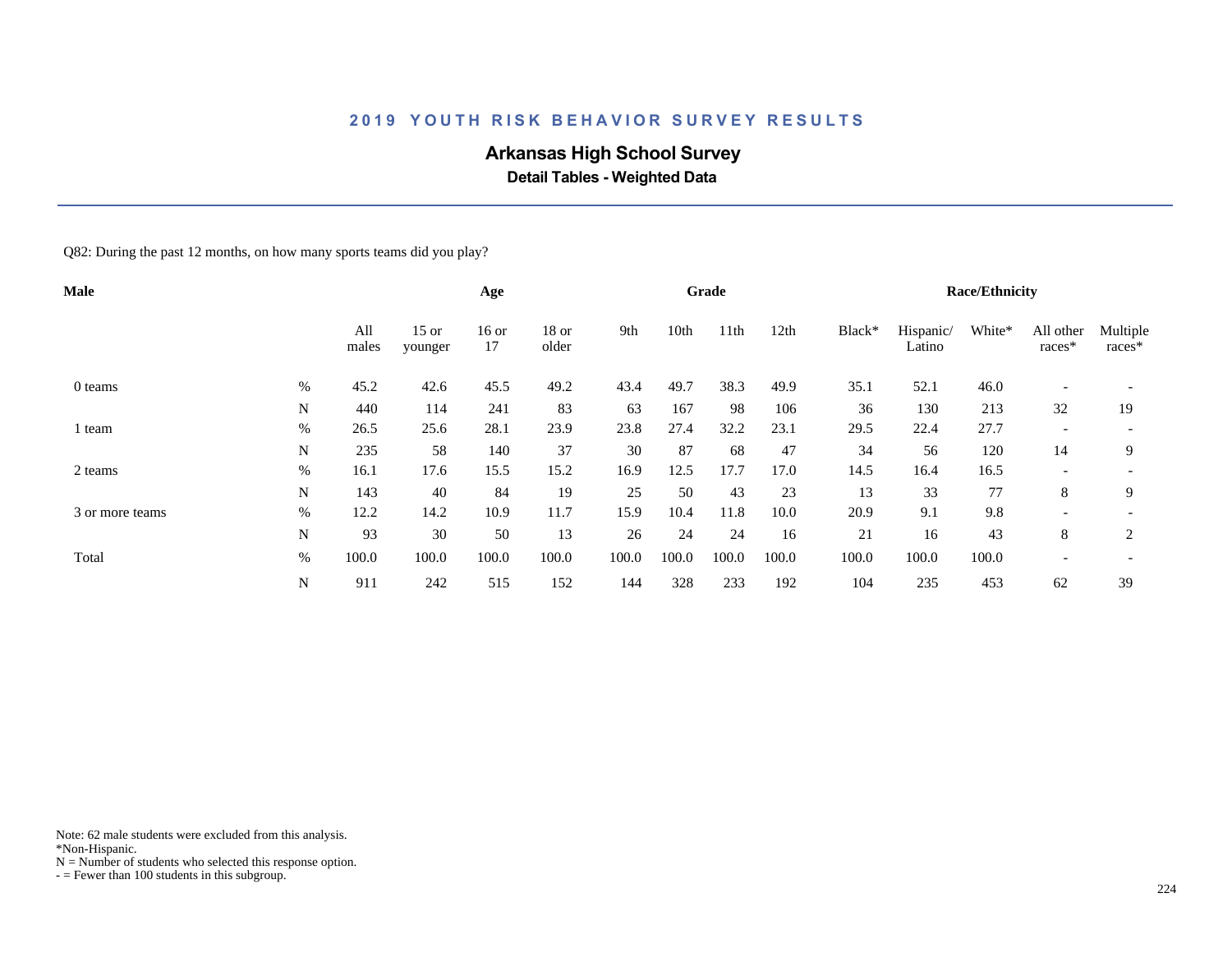# **Arkansas High School Survey**

 **Detail Tables - Weighted Data**

Q82: During the past 12 months, on how many sports teams did you play?

| Female          |      |                |                    | Age           |                  |       |       | Grade |       |        |                     | <b>Race/Ethnicity</b> |                          |                    |
|-----------------|------|----------------|--------------------|---------------|------------------|-------|-------|-------|-------|--------|---------------------|-----------------------|--------------------------|--------------------|
|                 |      | All<br>females | $15$ or<br>younger | $16$ or<br>17 | $18$ or<br>older | 9th   | 10th  | 11th  | 12th  | Black* | Hispanic/<br>Latino | White*                | All other<br>races*      | Multiple<br>races* |
| 0 teams         | $\%$ | 53.7           | 47.3               | 54.5          | 66.0             | 47.6  | 50.1  | 54.2  | 63.0  | 52.4   | 61.1                | 53.1                  |                          |                    |
|                 | N    | 556            | 157                | 309           | 90               | 92    | 170   | 160   | 128   | 72     | 178                 | 238                   | 36                       | 21                 |
| 1 team          | $\%$ | 24.9           | 27.7               | 25.3          | 17.7             | 26.6  | 29.5  | 23.9  | 19.6  | 22.2   | 23.8                | 25.6                  | $\overline{\phantom{0}}$ |                    |
|                 | N    | 264            | 91                 | 139           | 34               | 54    | 92    | 70    | 46    | 35     | 59                  | 133                   | 13                       | 14                 |
| 2 teams         | $\%$ | 14.7           | 16.2               | 15.5          | 8.9              | 15.9  | 15.0  | 16.7  | 11.5  | 19.5   | 10.2                | 14.4                  | $\overline{\phantom{a}}$ |                    |
|                 | N    | 127            | 48                 | 65            | 14               | 30    | 39    | 36    | 22    | 26     | 19                  | 67                    | 6                        | 6                  |
| 3 or more teams | $\%$ | 6.6            | 8.8                | 4.8           | 7.4              | 9.9   | 5.4   | 5.2   | 5.9   | 5.9    | 4.9                 | 7.0                   | -                        |                    |
|                 | N    | 50             | 23                 | 21            | 6                | 18    | 13    | 11    | 8     | 9      | 8                   | 27                    | 3                        |                    |
| Total           | %    | 100.0          | 100.0              | 100.0         | 100.0            | 100.0 | 100.0 | 100.0 | 100.0 | 100.0  | 100.0               | 100.0                 | $\overline{\phantom{0}}$ |                    |
|                 | N    | 997            | 319                | 534           | 144              | 194   | 314   | 277   | 204   | 142    | 264                 | 465                   | 58                       | 42                 |

Note: 34 female students were excluded from this analysis.

\*Non-Hispanic.

 $N =$  Number of students who selected this response option.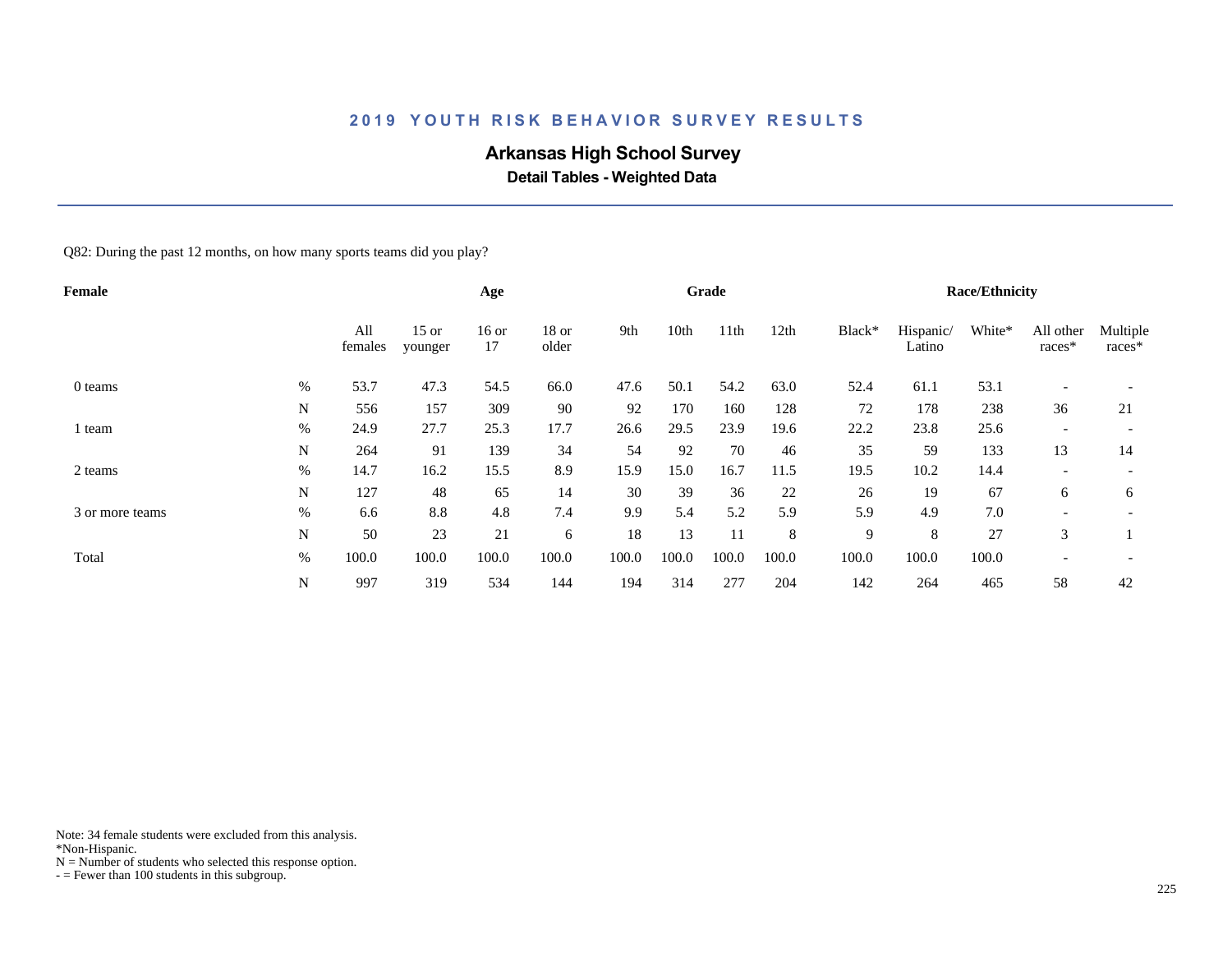# **Arkansas High School Survey**

 **Detail Tables - Weighted Data**

Q83: During the past 12 months, how many times did you have a concussion from playing a sport or being physically active?

| Total           |      |       |                    | Age           |                  |       |       | Grade          |        |        |                     | <b>Race/Ethnicity</b> |                     |                    |
|-----------------|------|-------|--------------------|---------------|------------------|-------|-------|----------------|--------|--------|---------------------|-----------------------|---------------------|--------------------|
|                 |      | Total | $15$ or<br>younger | $16$ or<br>17 | $18$ or<br>older | 9th   | 10th  | 11th           | 12th   | Black* | Hispanic/<br>Latino | White*                | All other<br>races* | Multiple<br>races* |
| 0 times         | %    | 86.4  | 85.1               | 87.4          | 86.2             | 88.1  | 84.3  | 87.0           | 87.5   | 85.4   | 81.0                | 88.5                  | 88.7                |                    |
|                 | N    | 1,620 | 483                | 893           | 243              | 296   | 545   | 429            | 333    | 206    | 411                 | 802                   | 103                 | 66                 |
| time            | %    | 6.5   | 7.3                | 5.9           | 6.4              | 6.3   | 8.2   | 5.9            | 5.5    | 6.5    | 6.7                 | 6.3                   | 4.1                 |                    |
|                 | N    | 145   | 45                 | 75            | 24               | 23    | 52    | 38             | 29     | 17     | 38                  | 67                    | 10                  | 6                  |
| 2 times         | $\%$ | 3.6   | 3.8                | 3.2           | 4.5              | 4.2   | 3.1   | 4.0            | 3.0    | 4.3    | 4.9                 | 2.9                   | 2.5                 |                    |
|                 | N    | 71    | 17                 | 40            | 14               | 15    | 20    | 21             | 13     | 12     | 21                  | 25                    | 3                   | 6                  |
| 3 times         | $\%$ | 1.8   | 2.3                | 1.9           | 0.8              | 0.9   | 2.2   | 2.3            | 1.7    | 2.6    | 2.7                 | 1.4                   | 1.2                 |                    |
|                 | N    | 39    | 14                 | 19            | 6                | 3     | 13    | 9              | $10\,$ | 7      | 10                  | 13                    | 3                   | $\overline{c}$     |
| 4 or more times | $\%$ | 1.6   | 1.5                | 1.5           | 2.1              | 0.5   | 2.3   | 0.8            | 2.2    | 1.1    | 4.8                 | 1.0                   | 3.4                 |                    |
|                 | N    | 32    | 9                  | 15            | $\overline{7}$   | 2     | 10    | $\overline{7}$ | 10     | 4      | 12                  | 9                     | 3                   | $\overline{2}$     |
| Total           | $\%$ | 100.0 | 100.0              | 100.0         | 100.0            | 100.0 | 100.0 | 100.0          | 100.0  | 100.0  | 100.0               | 100.0                 | 100.0               |                    |
|                 | N    | 1,907 | 568                | 1,042         | 294              | 339   | 640   | 504            | 395    | 246    | 492                 | 916                   | 122                 | 82                 |

Note: 117 students were exluded from this analysis.

\*Non-Hispanic.

 $N =$  Number of students who selected this response option.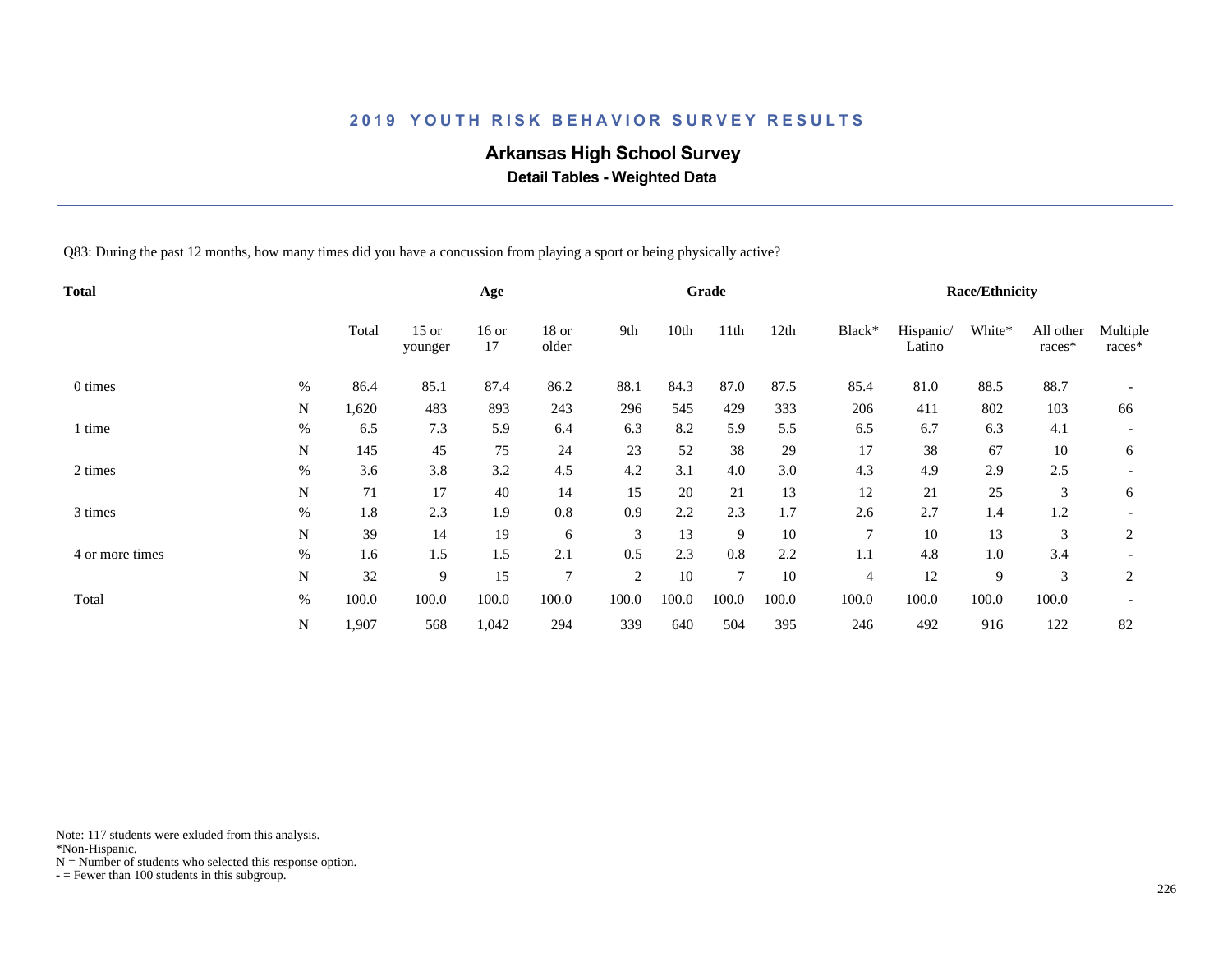# **Arkansas High School Survey**

 **Detail Tables - Weighted Data**

Q83: During the past 12 months, how many times did you have a concussion from playing a sport or being physically active?

| <b>Male</b>     |           |              |                    | Age           |                  |                |                | Grade          |                |        |                     | <b>Race/Ethnicity</b> |                     |                    |
|-----------------|-----------|--------------|--------------------|---------------|------------------|----------------|----------------|----------------|----------------|--------|---------------------|-----------------------|---------------------|--------------------|
|                 |           | All<br>males | $15$ or<br>younger | $16$ or<br>17 | $18$ or<br>older | 9th            | 10th           | 11th           | 12th           | Black* | Hispanic/<br>Latino | White*                | All other<br>races* | Multiple<br>races* |
| 0 times         | %         | 85.5         | 85.4               | 85.8          | 84.5             | 87.6           | 83.5           | 85.2           | 86.2           | 83.7   | 80.7                | 86.7                  |                     |                    |
|                 | N         | 752          | 205                | 425           | 121              | 123            | 273            | 189            | 159            | 84     | 186                 | 388                   | 54                  | 29                 |
| l time          | $\%$      | 6.0          | 6.3                | 6.0           | 5.4              | 5.8            | 8.2            | 5.9            | 4.0            | 5.6    | 6.1                 | 6.3                   |                     |                    |
|                 | N         | 70           | 16                 | 41            | 13               | 8              | 28             | 20             | 13             | $\tau$ | 22                  | 33                    | 4                   | 3                  |
| 2 times         | $\%$      | 4.7          | 5.3                | 3.7           | 6.3              | 4.7            | 4.3            | 5.4            | 4.0            | 7.4    | 4.9                 | 3.7                   |                     |                    |
|                 | N         | 43           | 10                 | 23            | 10               | 9              | 14             | 12             | 7              | 9      | 11                  | 16                    |                     | 5                  |
| 3 times         | $\%$      | 2.4          | 2.4                | 2.9           | 0.7              | 1.2            | 1.9            | 3.1            | 2.8            | 3.0    | 4.3                 | 1.9                   |                     |                    |
|                 | N         | 23           | 6                  | 14            | $\mathfrak{Z}$   | $\overline{c}$ | 6              | 5              | $\overline{7}$ | 3      | $\overline{7}$      | 9                     |                     |                    |
| 4 or more times | $\%$      | 1.5          | 0.6                | 1.5           | 3.2              | 0.7            | 2.1            | 0.4            | 3.0            | 0.2    | 4.0                 | 1.4                   |                     |                    |
|                 | N         | 15           |                    | 9             | $\overline{4}$   |                | $\overline{4}$ | $\overline{4}$ | 6              |        | 5                   | $\tau$                |                     |                    |
| Total           | $\%$      | 100.0        | 100.0              | 100.0         | 100.0            | 100.0          | 100.0          | 100.0          | 100.0          | 100.0  | 100.0               | 100.0                 |                     |                    |
|                 | ${\bf N}$ | 903          | 238                | 512           | 151              | 143            | 325            | 230            | 192            | 104    | 231                 | 453                   | 61                  | 39                 |

Note: 70 male students were excluded from this analysis.

\*Non-Hispanic.

 $N =$  Number of students who selected this response option.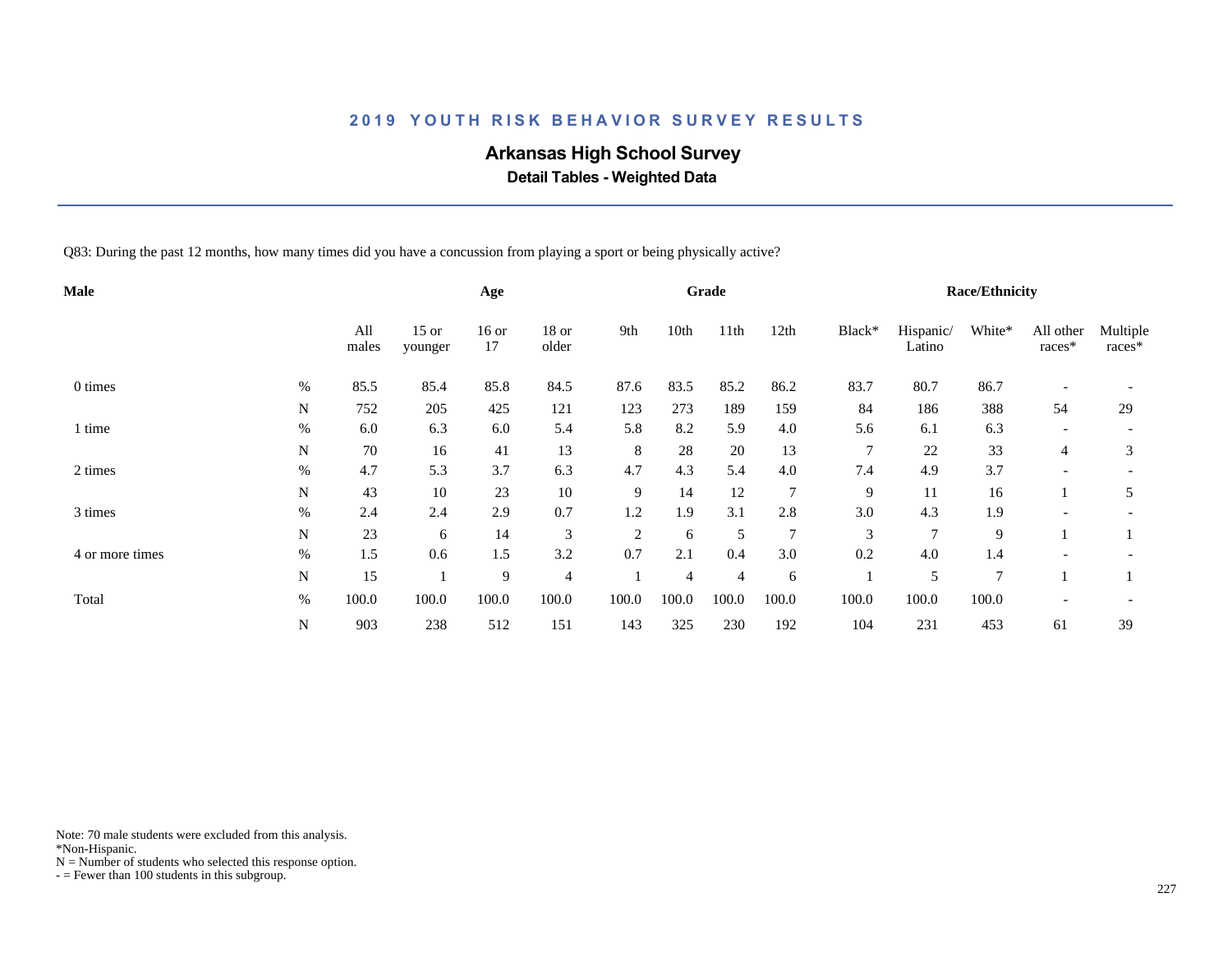# **Arkansas High School Survey**

 **Detail Tables - Weighted Data**

Q83: During the past 12 months, how many times did you have a concussion from playing a sport or being physically active?

| <b>Female</b>   |           |                |                    | Age           |                |       |       | Grade |                |        |                     | <b>Race/Ethnicity</b> |                     |                    |
|-----------------|-----------|----------------|--------------------|---------------|----------------|-------|-------|-------|----------------|--------|---------------------|-----------------------|---------------------|--------------------|
|                 |           | All<br>females | $15$ or<br>younger | $16$ or<br>17 | 18 or<br>older | 9th   | 10th  | 11th  | 12th           | Black* | Hispanic/<br>Latino | White*                | All other<br>races* | Multiple<br>races* |
| 0 times         | %         | 87.6           | 85.5               | 89.0          | 88.1           | 88.6  | 85.6  | 88.7  | 88.9           | 86.7   | 80.9                | 90.5                  |                     |                    |
|                 | N         | 857            | 271                | 464           | 122            | 172   | 268   | 239   | 173            | 121    | 222                 | 413                   | 46                  | 37                 |
| 1 time          | $\%$      | 7.0            | 8.3                | 5.9           | 7.4            | 6.9   | 8.1   | 5.9   | 7.0            | 7.3    | 7.2                 | 6.3                   |                     |                    |
|                 | N         | 73             | 28                 | 34            | 11             | 15    | 23    | 18    | 16             | 10     | 16                  | 34                    | 6                   | 3                  |
| 2 times         | $\%$      | 2.6            | 2.5                | 2.6           | 2.7            | 3.6   | 1.9   | 2.7   | 2.1            | 1.9    | 5.1                 | 2.1                   |                     |                    |
|                 | N         | 27             | $\overline{7}$     | 16            | $\overline{4}$ | 6     | 6     | 9     | 6              | 3      | $10\,$              | 9                     | 2                   |                    |
| 3 times         | $\%$      | 1.1            | 1.7                | 0.8           | 0.9            | 0.6   | 1.9   | 1.5   | 0.6            | 2.3    | 1.3                 | 0.8                   |                     |                    |
|                 | N         | 13             | 5                  | 5             | 3              |       | 6     | 3     | 3              | 4      | 3                   | 4                     |                     |                    |
| 4 or more times | $\%$      | 1.7            | 2.0                | 1.6           | 1.0            | 0.2   | 2.6   | 1.2   | 1.4            | 1.7    | 5.5                 | 0.4                   |                     |                    |
|                 | ${\bf N}$ | 16             | $\tau$             | 6             | 3              |       | 6     | 3     | $\overline{4}$ | 3      | $\overline{7}$      | $\overline{2}$        | 2                   |                    |
| Total           | $\%$      | 100.0          | 100.0              | 100.0         | 100.0          | 100.0 | 100.0 | 100.0 | 100.0          | 100.0  | 100.0               | 100.0                 |                     |                    |
|                 | N         | 986            | 318                | 525           | 143            | 195   | 309   | 272   | 202            | 141    | 258                 | 462                   | 57                  | 43                 |

Note: 45 female students were excluded from this analysis.

\*Non-Hispanic.

 $N =$  Number of students who selected this response option.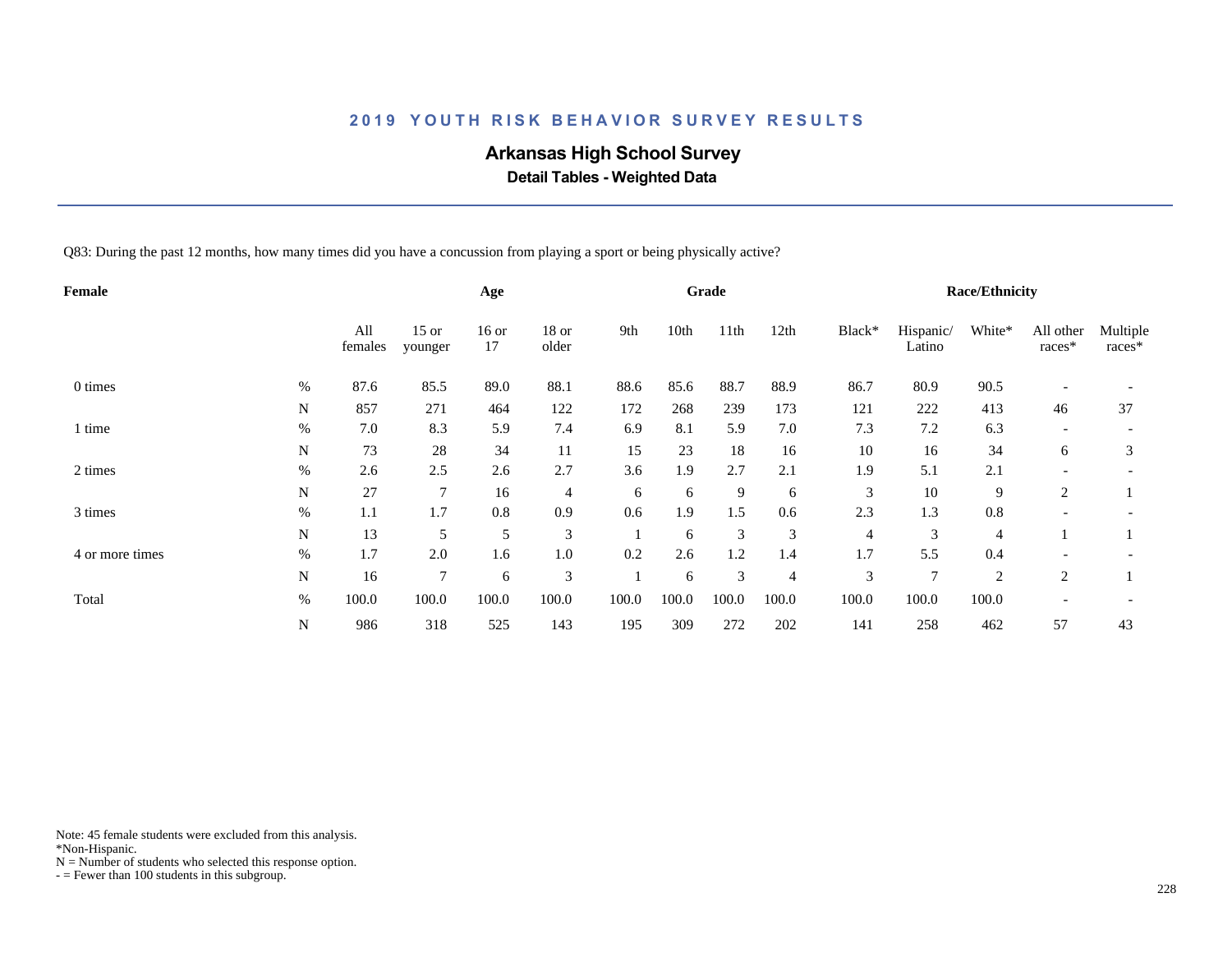# **Arkansas High School Survey**

 **Detail Tables - Weighted Data**

Q84: Have you ever been tested for HIV, the virus that causes AIDS?

| <b>Total</b>   |      |       |                    | Age           |                  |       |       | Grade |       |        |                     | <b>Race/Ethnicity</b> |                     |                          |
|----------------|------|-------|--------------------|---------------|------------------|-------|-------|-------|-------|--------|---------------------|-----------------------|---------------------|--------------------------|
|                |      | Total | $15$ or<br>younger | $16$ or<br>17 | $18$ or<br>older | 9th   | 10th  | 11th  | 12th  | Black* | Hispanic/<br>Latino | White*                | All other<br>races* | Multiple<br>races*       |
| Yes            | %    | 15.2  | 13.9               | 14.5          | 20.1             | 9.7   | 15.7  | 15.2  | 19.3  | 16.8   | 19.6                | 13.3                  | 17.1                |                          |
|                | N    | 282   | 79                 | 148           | 54               | 34    | 87    | 75    | 71    | 48     | 74                  | 112                   | 21                  | 12                       |
| N <sub>o</sub> | $\%$ | 73.2  | 70.7               | 74.6          | 74.2             | 73.6  | 72.1  | 75.1  | 73.3  | 76.3   | 67.6                | 74.1                  | 66.1                | $\overline{\phantom{a}}$ |
|                | N    | 1,403 | 407                | 777           | 218              | 248   | 475   | 381   | 288   | 182    | 358                 | 689                   | 88                  | 59                       |
| Not sure       | $\%$ | 11.6  | 15.4               | 10.8          | 5.7              | 16.7  | 12.2  | 9.7   | 7.4   | 6.9    | 12.8                | 12.6                  | 16.8                | $\overline{\phantom{0}}$ |
|                | N    | 226   | 82                 | 123           | 21               | 57    | 82    | 52    | 34    | 15     | 68                  | 112                   | 16                  | 11                       |
| Total          | $\%$ | 100.0 | 100.0              | 100.0         | 100.0            | 100.0 | 100.0 | 100.0 | 100.0 | 100.0  | 100.0               | 100.0                 | 100.0               | $\overline{\phantom{a}}$ |
|                | N    | 1,911 | 568                | 1,048         | 293              | 339   | 644   | 508   | 393   | 245    | 500                 | 913                   | 125                 | 82                       |

Note: 113 students were exluded from this analysis.

\*Non-Hispanic.

 $N =$  Number of students who selected this response option.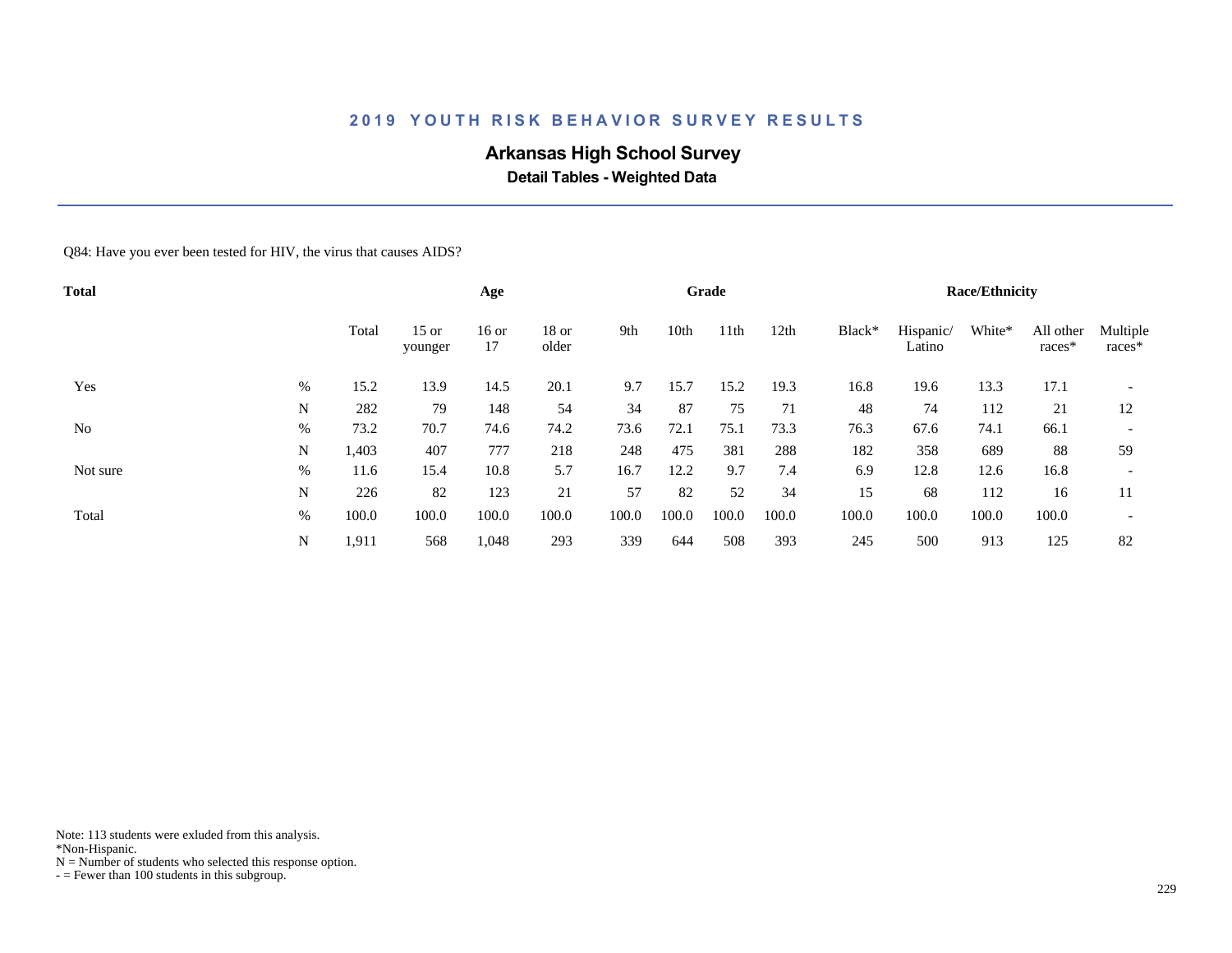# **Arkansas High School Survey**

 **Detail Tables - Weighted Data**

Q84: Have you ever been tested for HIV, the virus that causes AIDS?

| <b>Male</b> |      |              |                    | Age         |                  |       |       | Grade            |       |        |                     | <b>Race/Ethnicity</b> |                          |                          |
|-------------|------|--------------|--------------------|-------------|------------------|-------|-------|------------------|-------|--------|---------------------|-----------------------|--------------------------|--------------------------|
|             |      | All<br>males | $15$ or<br>younger | 16 or<br>17 | $18$ or<br>older | 9th   | 10th  | 11 <sup>th</sup> | 12th  | Black* | Hispanic/<br>Latino | White*                | All other<br>races*      | Multiple<br>races*       |
| Yes         | %    | 12.8         | 10.8               | 13.3        | 15.6             | 6.9   | 15.5  | 14.3             | 14.8  | 15.5   | 18.2                | 11.6                  |                          |                          |
|             | N    | 120          | 26                 | 70          | 24               | 10    | 43    | 33               | 30    | 22     | 32                  | 53                    |                          | 4                        |
| No          | %    | 72.9         | 68.9               | 73.8        | 78.2             | 72.3  | 68.8  | 74.3             | 77.2  | 74.5   | 63.4                | 74.2                  | $\overline{\phantom{a}}$ | $\overline{\phantom{a}}$ |
|             | N    | 651          | 166                | 371         | 113              | 103   | 235   | 167              | 140   | 73     | 157                 | 333                   | 47                       | 31                       |
| Not sure    | $\%$ | 14.3         | 20.3               | 12.9        | 6.2              | 20.8  | 15.7  | 11.4             | 8.0   | 10.0   | 18.5                | 14.2                  | $\overline{\phantom{0}}$ | $\overline{\phantom{0}}$ |
|             | N    | 126          | 43                 | 71          | 12               | 29    | 49    | 29               | 18    | 8      | 43                  | 61                    | 9                        | 4                        |
| Total       | %    | 100.0        | 100.0              | 100.0       | 100.0            | 100.0 | 100.0 | 100.0            | 100.0 | 100.0  | 100.0               | 100.0                 | $\overline{\phantom{0}}$ | $\overline{\phantom{a}}$ |
|             | N    | 897          | 235                | 512         | 149              | 142   | 327   | 229              | 188   | 103    | 232                 | 447                   | 63                       | 39                       |

Note: 76 male students were excluded from this analysis.

\*Non-Hispanic.

 $N =$  Number of students who selected this response option.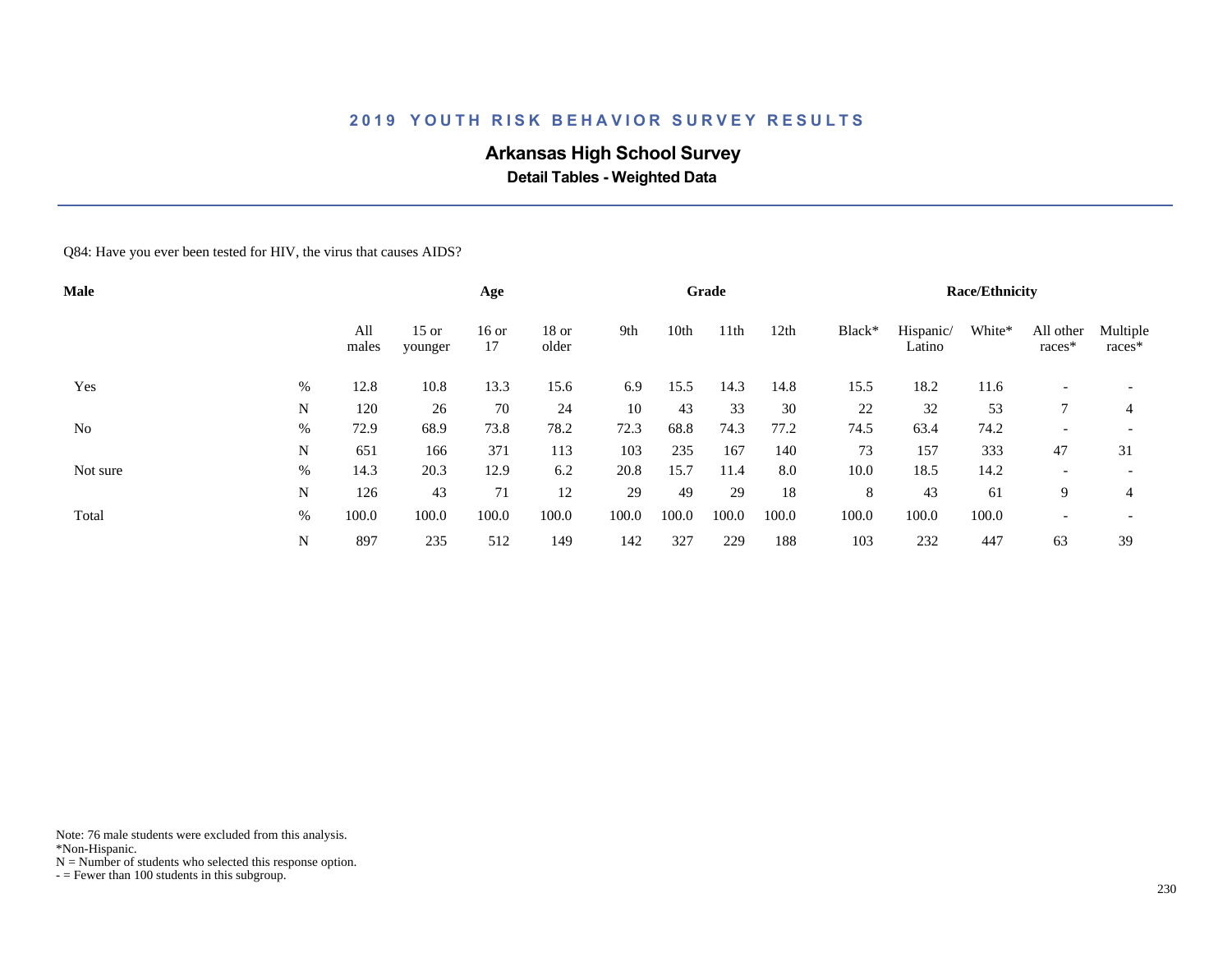# **Arkansas High School Survey**

 **Detail Tables - Weighted Data**

Q84: Have you ever been tested for HIV, the virus that causes AIDS?

| Female   |      |                |                    | Age           |                  |       |       | Grade |       |               |                     | <b>Race/Ethnicity</b> |                          |                          |
|----------|------|----------------|--------------------|---------------|------------------|-------|-------|-------|-------|---------------|---------------------|-----------------------|--------------------------|--------------------------|
|          |      | All<br>females | $15$ or<br>younger | $16$ or<br>17 | $18$ or<br>older | 9th   | 10th  | 11th  | 12th  | Black*        | Hispanic/<br>Latino | White*                | All other<br>races*      | Multiple<br>races*       |
| Yes      | $\%$ | 16.8           | 14.9               | 15.5          | 24.9             | 12.6  | 14.7  | 15.4  | 23.5  | 17.2          | 20.6                | 15.2                  |                          |                          |
|          | N    | 149            | 43                 | 76            | 30               | 24    | 41    | 40    | 41    | 25            | 41                  | 59                    | 10                       | 8                        |
| No       | $\%$ | 74.1           | 74.0               | 75.5          | 69.8             | 74.9  | 76.3  | 76.5  | 69.7  | 78.3          | 71.3                | 74.0                  | $\overline{\phantom{a}}$ | $\overline{\phantom{a}}$ |
|          | N    | 749            | 241                | 403           | 105              | 145   | 238   | 214   | 147   | 109           | 200                 | 355                   | 41                       | 28                       |
| Not sure | %    | 9.1            | 11.1               | 8.9           | 5.3              | 12.5  | 9.0   | 8.2   | 6.8   | 4.5           | 8.2                 | 10.8                  | $\overline{\phantom{0}}$ | $\overline{\phantom{0}}$ |
|          | N    | 99             | 38                 | 52            | 9                | 27    | 33    | 23    | 16    | $\mathcal{I}$ | 24                  | 51                    | 7                        | $\mathcal{I}$            |
| Total    | %    | 100.0          | 100.0              | 100.0         | 100.0            | 100.0 | 100.0 | 100.0 | 100.0 | 100.0         | 100.0               | 100.0                 | $\overline{\phantom{0}}$ | $\overline{\phantom{a}}$ |
|          | N    | 997            | 322                | 531           | 144              | 196   | 312   | 277   | 204   | 141           | 265                 | 465                   | 58                       | 43                       |

Note: 34 female students were excluded from this analysis.

\*Non-Hispanic.

 $N =$  Number of students who selected this response option.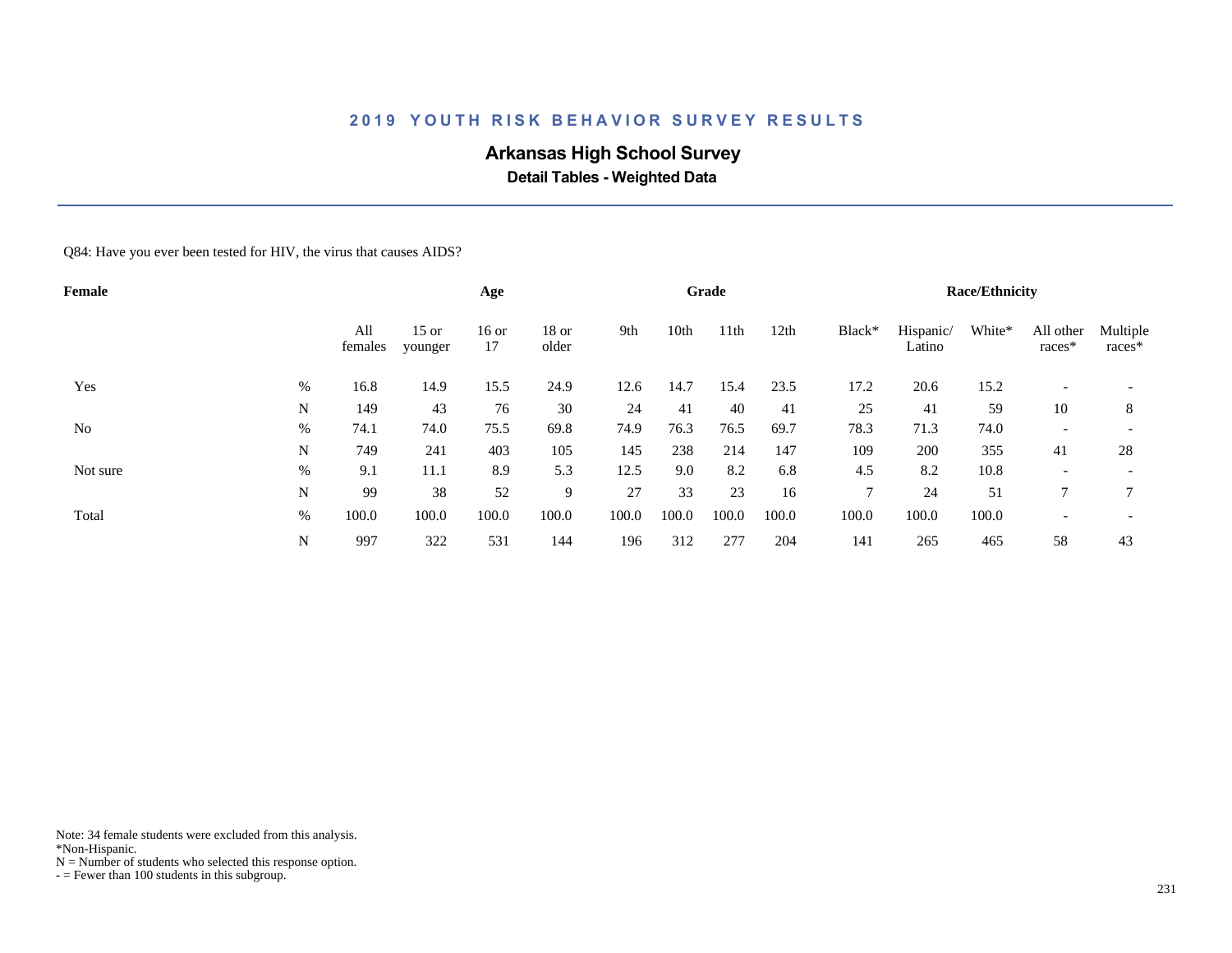# **Arkansas High School Survey**

 **Detail Tables - Weighted Data**

Q85: During the past 12 months, have you been tested for a sexually transmitted disease (STD) other than HIV, such as chlamydia or gonorrhea?

| <b>Total</b> |      |       |                    | Age           |                  |       |       | Grade            |       |        |                     | <b>Race/Ethnicity</b> |                     |                          |
|--------------|------|-------|--------------------|---------------|------------------|-------|-------|------------------|-------|--------|---------------------|-----------------------|---------------------|--------------------------|
|              |      | Total | $15$ or<br>younger | $16$ or<br>17 | $18$ or<br>older | 9th   | 10th  | 11 <sup>th</sup> | 12th  | Black* | Hispanic/<br>Latino | White*                | All other<br>races* | Multiple<br>races*       |
| Yes          | %    | 10.9  | 8.9                | 11.0          | 14.6             | 7.1   | 10.0  | 11.0             | 14.7  | 11.7   | 11.9                | 9.8                   | 10.5                | $\overline{\phantom{a}}$ |
|              | N    | 204   | 48                 | 118           | 38               | 20    | 59    | 60               | 55    | 34     | 49                  | 86                    | 13                  | 10                       |
| No           | %    | 82.1  | 81.1               | 83.0          | 81.3             | 82.0  | 82.4  | 83.5             | 81.3  | 81.5   | 78.3                | 83.6                  | 78.4                | $\overline{\phantom{a}}$ |
|              | N    | 1,576 | 468                | 864           | 242              | 278   | 538   | 422              | 321   | 193    | 410                 | 769                   | 101                 | 68                       |
| Not sure     | $\%$ | 7.1   | 10.1               | 5.9           | 4.1              | 10.9  | 7.6   | 5.6              | 4.0   | 6.8    | 9.7                 | 6.6                   | 11.1                | $\overline{\phantom{a}}$ |
|              | N    | 139   | 53                 | 70            | 16               | 40    | 48    | 28               | 22    | 17     | 41                  | 61                    | 14                  | 4                        |
| Total        | %    | 100.0 | 100.0              | 100.0         | 100.0            | 100.0 | 100.0 | 100.0            | 100.0 | 100.0  | 100.0               | 100.0                 | 100.0               | $\overline{\phantom{a}}$ |
|              | N    | 1,919 | 569                | 1,052         | 296              | 338   | 645   | 510              | 398   | 244    | 500                 | 916                   | 128                 | 82                       |

Note: 105 students were exluded from this analysis.

\*Non-Hispanic.

 $N =$  Number of students who selected this response option.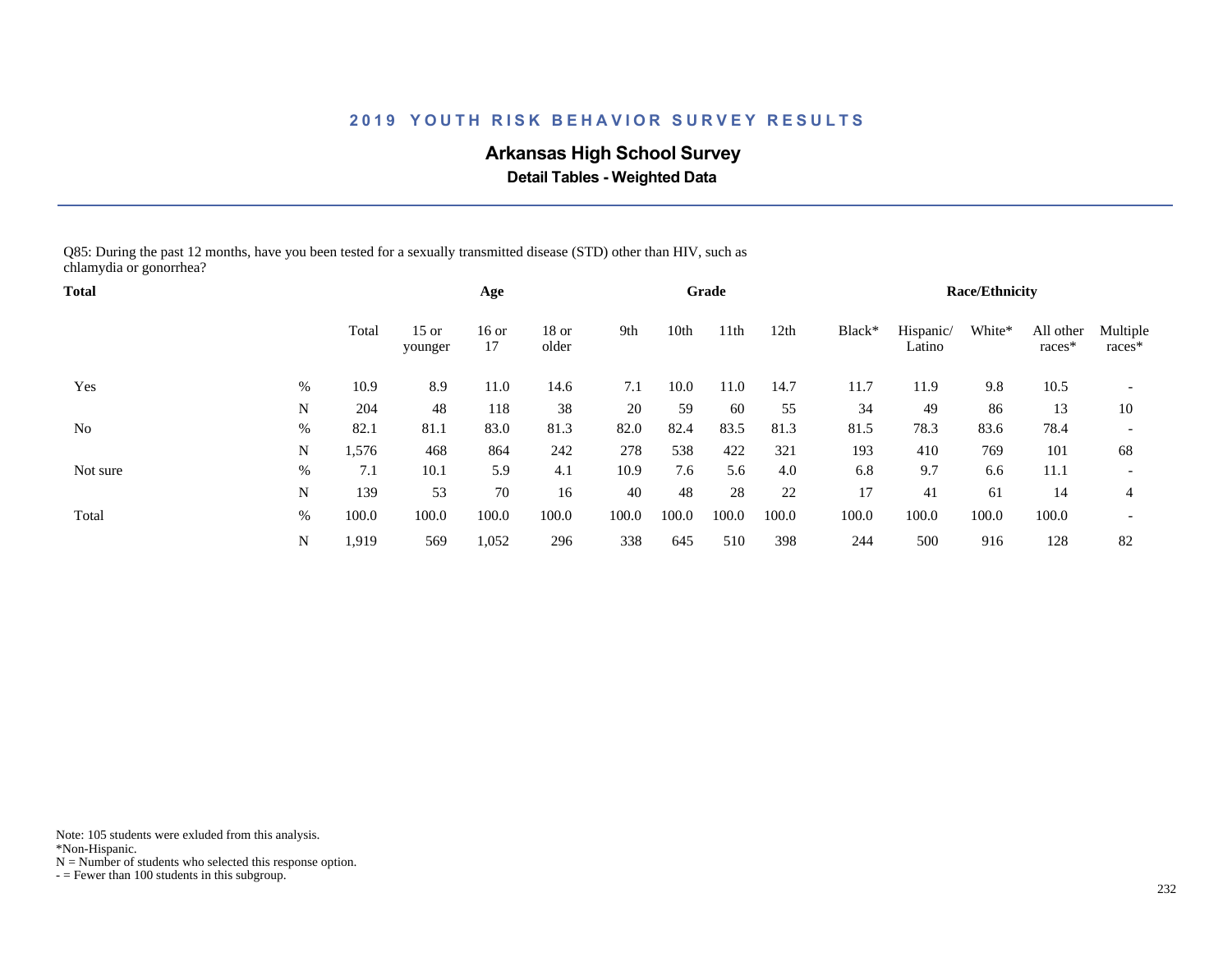# **Arkansas High School Survey**

 **Detail Tables - Weighted Data**

Q85: During the past 12 months, have you been tested for a sexually transmitted disease (STD) other than HIV, such as chlamydia or gonorrhea?

| <b>Male</b> |      |              |                    | Age           |                  |       |       | Grade |       |        |                     | <b>Race/Ethnicity</b> |                          |                          |
|-------------|------|--------------|--------------------|---------------|------------------|-------|-------|-------|-------|--------|---------------------|-----------------------|--------------------------|--------------------------|
|             |      | All<br>males | $15$ or<br>younger | $16$ or<br>17 | $18$ or<br>older | 9th   | 10th  | 11th  | 12th  | Black* | Hispanic/<br>Latino | White*                | All other<br>races*      | Multiple<br>$races*$     |
| Yes         | %    | 9.3          | 6.0                | 10.7          | 11.9             | 4.9   | 11.5  | 9.5   | 11.4  | 12.5   | 11.1                | 8.0                   |                          |                          |
|             | N    | 91           | 16                 | 59            | 16               | 5     | 35    | 29    | 19    | 17     | 25                  | 37                    |                          |                          |
| No          | $\%$ | 83.2         | 83.2               | 83.1          | 83.4             | 84.9  | 78.7  | 85.1  | 84.5  | 81.5   | 76.7                | 85.1                  |                          | $\overline{\phantom{a}}$ |
|             | N    | 734          | 196                | 412           | 125              | 120   | 259   | 187   | 159   | 76     | 182                 | 380                   | 50                       | 32                       |
| Not sure    | $\%$ | 7.5          | 10.8               | 6.2           | 4.7              | 10.2  | 9.8   | 5.4   | 4.1   | 6.0    | 12.3                | 6.9                   | $\overline{\phantom{0}}$ | $\overline{\phantom{a}}$ |
|             | N    | 75           | 25                 | 41            | 9                | 17    | 31    | 15    | 12    | 8      | 24                  | 32                    | 9                        | 2                        |
| Total       | %    | 100.0        | 100.0              | 100.0         | 100.0            | 100.0 | 100.0 | 100.0 | 100.0 | 100.0  | 100.0               | 100.0                 |                          | $\overline{\phantom{a}}$ |
|             | N    | 900          | 237                | 512           | 150              | 142   | 325   | 231   | 190   | 101    | 231                 | 449                   | 64                       | 39                       |

Note: 73 male students were excluded from this analysis.

\*Non-Hispanic.

 $N =$  Number of students who selected this response option.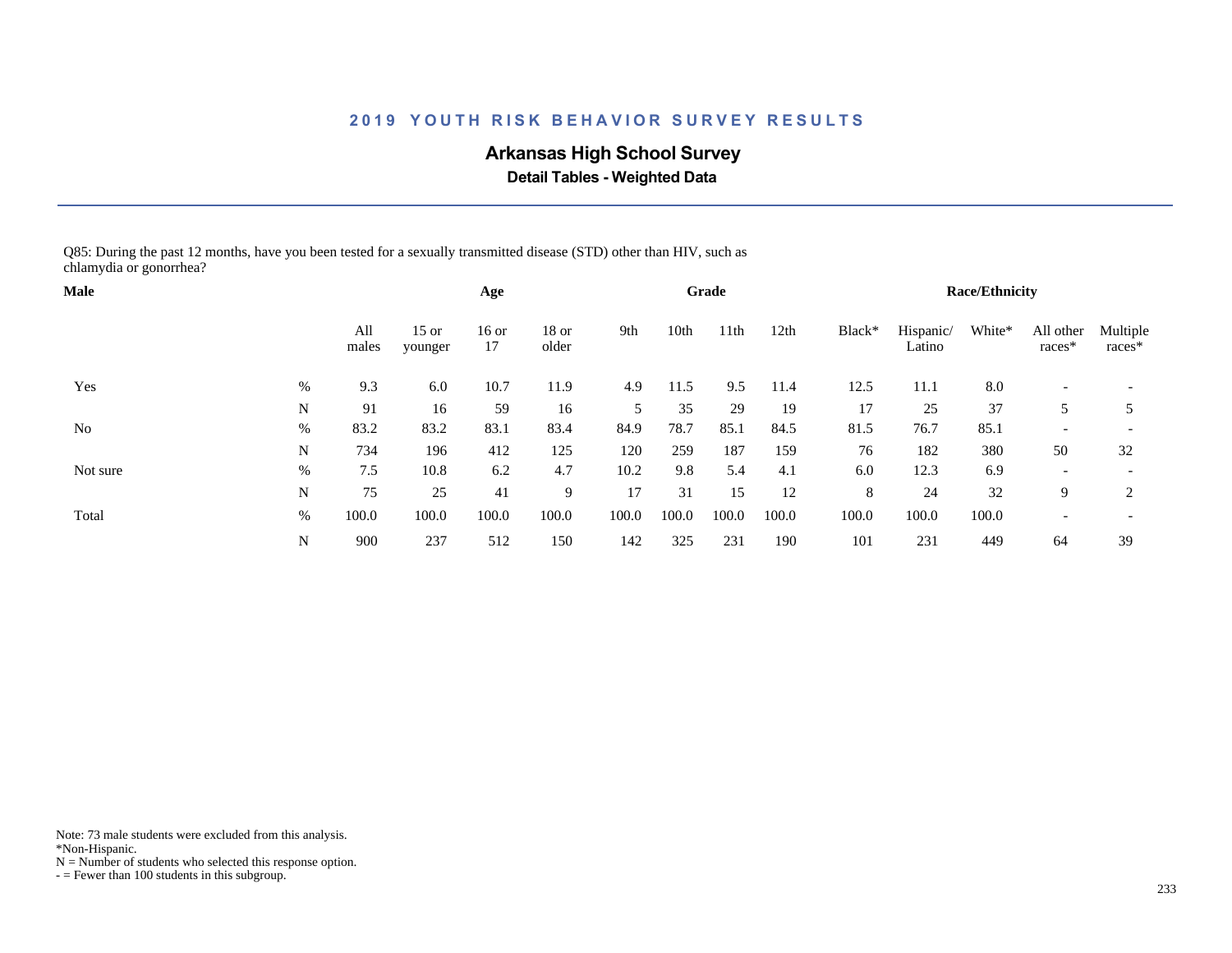# **Arkansas High School Survey**

 **Detail Tables - Weighted Data**

Q85: During the past 12 months, have you been tested for a sexually transmitted disease (STD) other than HIV, such as chlamydia or gonorrhea?

| Female   |   |                |                    | Age         |                  |       |       | Grade            |       |        |                     | <b>Race/Ethnicity</b> |                          |                          |
|----------|---|----------------|--------------------|-------------|------------------|-------|-------|------------------|-------|--------|---------------------|-----------------------|--------------------------|--------------------------|
|          |   | All<br>females | $15$ or<br>younger | 16 or<br>17 | $18$ or<br>older | 9th   | 10th  | 11 <sup>th</sup> | 12th  | Black* | Hispanic/<br>Latino | White*                | All other<br>races*      | Multiple<br>races*       |
| Yes      | % | 11.9           | 10.5               | 11.1        | 17.4             | 9.4   | 8.3   | 11.7             | 17.8  | 10.4   | 12.3                | 11.8                  |                          |                          |
|          | N | 104            | 26                 | 56          | 22               | 15    | 23    | 29               | 35    | 16     | 23                  | 49                    | 6                        | 5                        |
| No       | % | 81.4           | 80.0               | 83.2        | 79.1             | 79.2  | 86.2  | 82.6             | 78.3  | 82.1   | 80.0                | 81.9                  | $\overline{\phantom{0}}$ |                          |
|          | N | 837            | 270                | 450         | 117              | 158   | 276   | 235              | 162   | 117    | 227                 | 388                   | 50                       | 36                       |
| Not sure | % | 6.7            | 9.5                | 5.7         | 3.5              | 11.5  | 5.5   | 5.8              | 3.9   | 7.5    | 7.6                 | 6.3                   |                          |                          |
|          | N | 62             | 26                 | 29          | $\mathcal{I}$    | 22    | 17    | 13               | 10    | 9      | 16                  | 29                    | 4                        | 2                        |
| Total    | % | 100.0          | 100.0              | 100.0       | 100.0            | 100.0 | 100.0 | 100.0            | 100.0 | 100.0  | 100.0               | 100.0                 |                          | $\overline{\phantom{a}}$ |
|          | N | 1,003          | 322                | 535         | 146              | 195   | 316   | 277              | 207   | 142    | 266                 | 466                   | 60                       | 43                       |

Note: 28 female students were excluded from this analysis.

\*Non-Hispanic.

 $N =$  Number of students who selected this response option.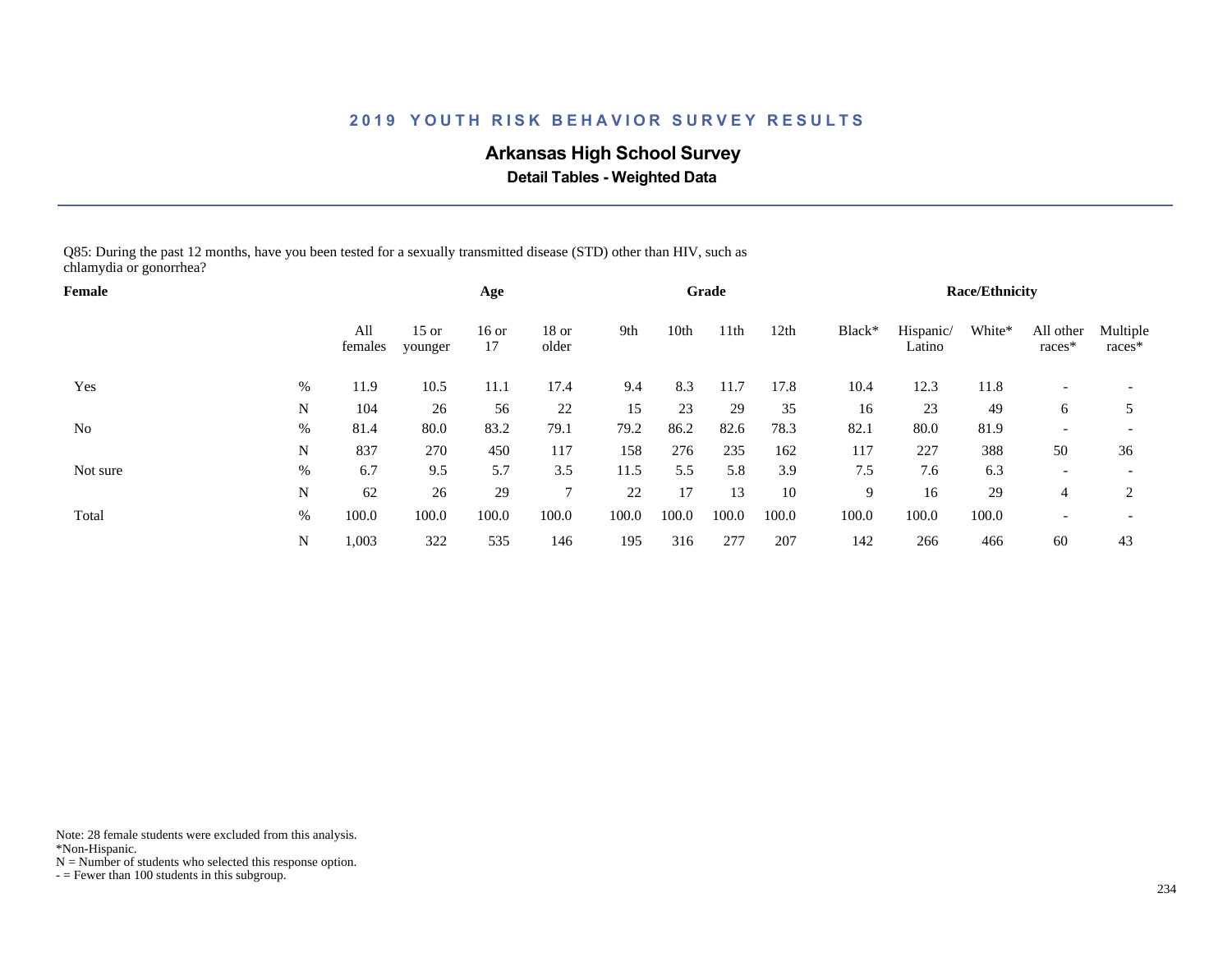# **Arkansas High School Survey**

 **Detail Tables - Weighted Data**

Q86: When was the last time you saw a dentist for a check-up, exam, teeth cleaning, or other dental work?

| <b>Total</b>                 |             |       |                    | Age           |                  |       |       | Grade |       |                |                     | <b>Race/Ethnicity</b> |                     |                    |
|------------------------------|-------------|-------|--------------------|---------------|------------------|-------|-------|-------|-------|----------------|---------------------|-----------------------|---------------------|--------------------|
|                              |             | Total | $15$ or<br>younger | $16$ or<br>17 | $18$ or<br>older | 9th   | 10th  | 11th  | 12th  | Black*         | Hispanic/<br>Latino | White*                | All other<br>races* | Multiple<br>races* |
| During the past 12 months    | %           | 73.5  | 75.6               | 74.2          | 66.6             | 74.7  | 76.5  | 74.7  | 69.0  | 67.6           | 68.0                | 77.7                  | 53.0                |                    |
|                              | N           | 1,395 | 424                | 774           | 196              | 248   | 488   | 374   | 268   | 165            | 350                 | 724                   | 70                  | 57                 |
| Between 12 and 24 months ago | $\%$        | 11.3  | 9.5                | 10.5          | 17.5             | 10.0  | 9.8   | 9.8   | 16.5  | 16.1           | 13.3                | 9.1                   | 21.0                |                    |
|                              | $\mathbf N$ | 228   | 60                 | 121           | 47               | 41    | 64    | 58    | 63    | 41             | 69                  | 80                    | 23                  | 11                 |
| More than 24 months ago      | $\%$        | 6.2   | 5.4                | 6.8           | 6.2              | 6.1   | 4.3   | 7.0   | 6.8   | 5.3            | 5.2                 | 6.2                   | 11.1                |                    |
|                              | N           | 119   | 29                 | 69            | 20               | 20    | 33    | 33    | 29    | 16             | 24                  | 53                    | 11                  | 7                  |
| Never                        | $\%$        | 2.5   | 2.8                | 2.2           | 2.6              | 2.8   | 2.5   | 1.2   | 2.5   | 3.0            | 5.3                 | 1.6                   | 2.7                 |                    |
|                              | N           | 48    | 18                 | 20            | 10               | 10    | 12    | 8     | 14    | $\overline{7}$ | 17                  | 14                    | 5                   | $\overline{0}$     |
| Not sure                     | $\%$        | 6.5   | 6.6                | 6.3           | 7.1              | 6.5   | 6.9   | 7.4   | 5.2   | 8.1            | 8.2                 | 5.4                   | 12.2                |                    |
|                              | ${\bf N}$   | 138   | 40                 | 72            | 25               | 19    | 51    | 40    | 25    | 20             | 42                  | 49                    | 16                  | $\overline{7}$     |
| Total                        | $\%$        | 100.0 | 100.0              | 100.0         | 100.0            | 100.0 | 100.0 | 100.0 | 100.0 | 100.0          | 100.0               | 100.0                 | 100.0               |                    |
|                              | N           | 1,928 | 571                | 1,056         | 298              | 338   | 648   | 513   | 399   | 249            | 502                 | 920                   | 125                 | 82                 |

Note: 96 students were exluded from this analysis.

\*Non-Hispanic.

 $N =$  Number of students who selected this response option.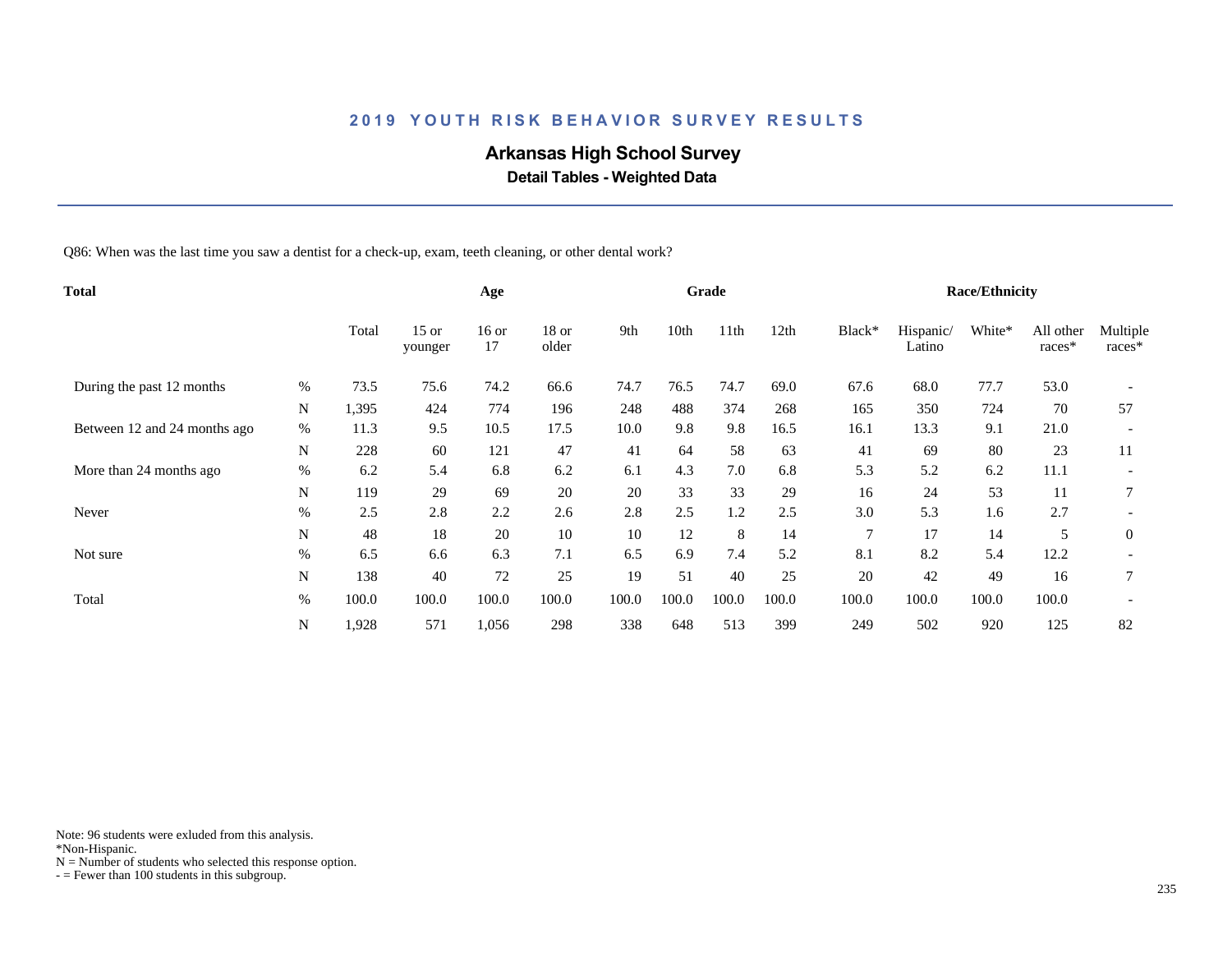# **Arkansas High School Survey**

 **Detail Tables - Weighted Data**

Q86: When was the last time you saw a dentist for a check-up, exam, teeth cleaning, or other dental work?

| <b>Male</b> |              |                    | Age           |                  |                |       |       |       |        |                     |        |                          |                       |
|-------------|--------------|--------------------|---------------|------------------|----------------|-------|-------|-------|--------|---------------------|--------|--------------------------|-----------------------|
|             | All<br>males | $15$ or<br>younger | $16$ or<br>17 | $18$ or<br>older | 9th            | 10th  | 11th  | 12th  | Black* | Hispanic/<br>Latino | White* | All other<br>races*      | Multiple<br>races*    |
| $\%$        | 71.3         | 74.1               | 72.2          | 62.9             | 74.1           | 76.8  | 68.5  | 65.8  | 69.2   | 62.6                | 74.1   |                          |                       |
| N           | 634          | 172                | 367           | 94               | 105            | 245   | 155   | 122   | 70     | 156                 | 338    | 32                       | 29                    |
| $\%$        | 12.1         | 10.7               | 10.8          | 18.7             | 10.8           | 7.9   | 13.1  | 17.1  | 16.4   | 14.9                | 10.4   | $\overline{\phantom{a}}$ |                       |
| $\mathbf N$ | 115          | 25                 | 63            | 27               | 15             | 31    | 35    | 32    | 19     | 35                  | 46     | 10                       | 4                     |
| $\%$        | 6.1          | 4.8                | 6.5           | 7.6              | 5.5            | 3.5   | 7.4   | 8.1   | 1.3    | 7.8                 | 7.0    | $\overline{\phantom{a}}$ |                       |
| N           | 55           | 13                 | 29            | 13               | 9              | 13    | 15    | 17    | 3      | 15                  | 30     | 4                        | 3                     |
| $\%$        | 3.0          | 2.1                | 3.4           | 3.4              | 3.1            | 3.2   | 1.9   | 3.3   | 4.2    | 4.1                 | 2.2    | $\overline{\phantom{a}}$ |                       |
| N           | 26           | 6                  | 15            | 5                | $\overline{4}$ | 8     | 5     | 8     | 3      | 6                   | 10     | 5                        | $\theta$              |
| $\%$        | 7.6          | 8.2                | 7.2           | 7.5              | 6.5            | 8.5   | 9.0   | 5.7   | 8.8    | 10.6                | 6.3    |                          |                       |
| N           | 79           | 21                 | 43            | 14               | 7              | 32    | 24    | 13    | 9      | 24                  | 28     | 12                       | 3                     |
| $\%$        | 100.0        | 100.0              | 100.0         | 100.0            | 100.0          | 100.0 | 100.0 | 100.0 | 100.0  | 100.0               | 100.0  |                          |                       |
| ${\bf N}$   | 909          | 237                | 517           | 153              | 140            | 329   | 234   | 192   | 104    | 236                 | 452    | 63                       | 39                    |
|             |              |                    |               |                  |                |       |       | Grade |        |                     |        |                          | <b>Race/Ethnicity</b> |

Note: 64 male students were excluded from this analysis.

\*Non-Hispanic.

 $N =$  Number of students who selected this response option.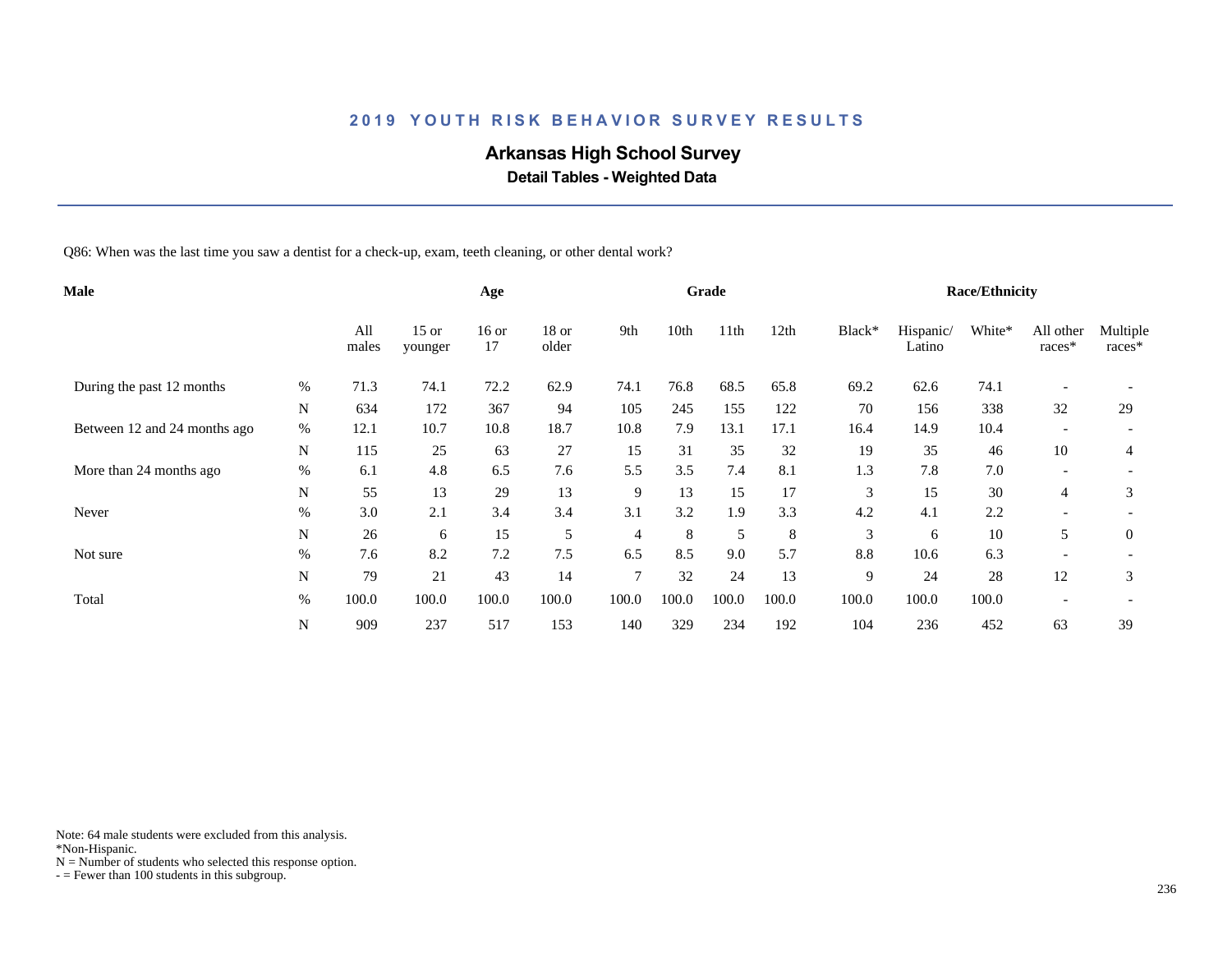# **Arkansas High School Survey**

 **Detail Tables - Weighted Data**

Q86: When was the last time you saw a dentist for a check-up, exam, teeth cleaning, or other dental work?

| Female                       |      |                | Age                |               |                  |       | Grade |       |       |                | <b>Race/Ethnicity</b> |                |                          |                      |
|------------------------------|------|----------------|--------------------|---------------|------------------|-------|-------|-------|-------|----------------|-----------------------|----------------|--------------------------|----------------------|
|                              |      | All<br>females | $15$ or<br>younger | $16$ or<br>17 | $18$ or<br>older | 9th   | 10th  | 11th  | 12th  | Black*         | Hispanic/<br>Latino   | White*         | All other<br>races*      | Multiple<br>$races*$ |
| During the past 12 months    | $\%$ | 76.1           | 77.7               | 76.6          | 70.7             | 75.2  | 77.4  | 81.1  | 72.1  | 66.8           | 73.0                  | 81.6           |                          |                      |
|                              | N    | 751            | 245                | 404           | 102              | 142   | 241   | 218   | 145   | 95             | 192                   | 385            | 35                       | 28                   |
| Between 12 and 24 months ago | $\%$ | 10.6           | 8.7                | 10.1          | 16.3             | 9.1   | 11.5  | 6.6   | 16.0  | 16.0           | 11.2                  | 7.7            | $\overline{\phantom{a}}$ |                      |
|                              | N    | 112            | 35                 | 57            | 20               | 26    | 32    | 23    | 31    | 22             | 33                    | 34             | 13                       |                      |
| More than 24 months ago      | $\%$ | 6.0            | 5.1                | 7.2           | 4.6              | 6.7   | 3.8   | 6.7   | 5.6   | 8.4            | 3.0                   | 5.3            |                          |                      |
|                              | N    | 60             | 13                 | 40            | 7                | 11    | 17    | 18    | 12    | 13             | 9                     | 23             | 6                        | 4                    |
| Never                        | $\%$ | 1.9            | 3.2                | 1.0           | 1.7              | 2.5   | 1.9   | 0.4   | 1.7   | 2.0            | 6.4                   | 1.0            | -                        |                      |
|                              | N    | 20             | 10                 | 5             | 5                | 6     | 4     | 3     | 6     | $\overline{4}$ | 11                    | $\overline{4}$ | $\overline{0}$           | $\theta$             |
| Not sure                     | $\%$ | 5.4            | 5.3                | 5.1           | 6.7              | 6.5   | 5.4   | 5.2   | 4.7   | 6.8            | 6.4                   | 4.4            |                          |                      |
|                              | N    | 58             | 19                 | 28            | 11               | 12    | 19    | 15    | 12    | 10             | 18                    | 21             | 4                        | 4                    |
| Total                        | $\%$ | 100.0          | 100.0              | 100.0         | 100.0            | 100.0 | 100.0 | 100.0 | 100.0 | 100.0          | 100.0                 | 100.0          |                          |                      |
|                              | N    | 1,001          | 322                | 534           | 145              | 197   | 313   | 277   | 206   | 144            | 263                   | 467            | 58                       | 43                   |

Note: 30 female students were excluded from this analysis.

\*Non-Hispanic.

 $N =$  Number of students who selected this response option.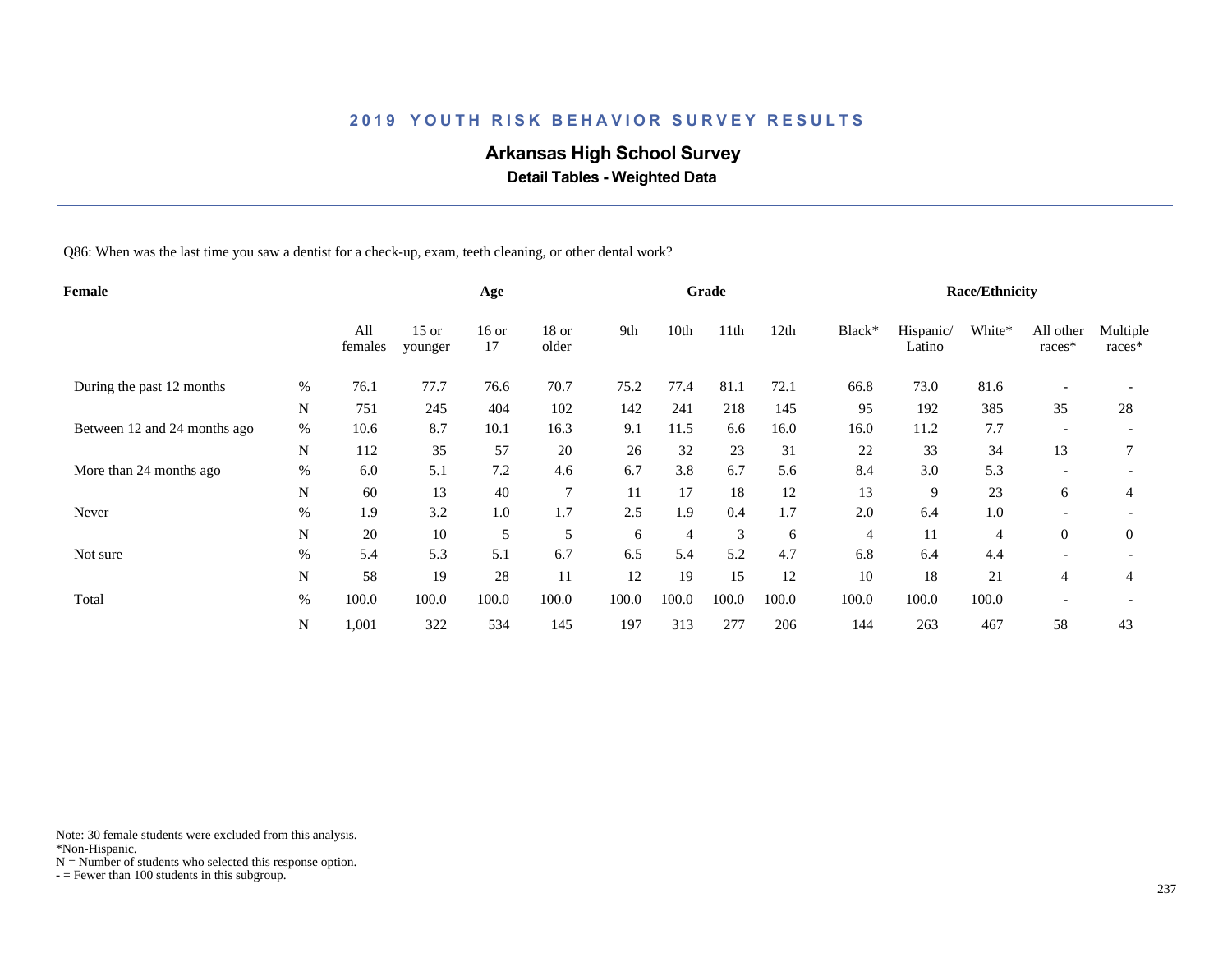# **Arkansas High School Survey**

 **Detail Tables - Weighted Data**

Q87: Has a doctor or nurse ever told you that you have asthma?

| <b>Total</b>   |      |       |                    | Age         |                  |       |       | Grade            |       |        |                     | <b>Race/Ethnicity</b> |                     |                          |
|----------------|------|-------|--------------------|-------------|------------------|-------|-------|------------------|-------|--------|---------------------|-----------------------|---------------------|--------------------------|
|                |      | Total | $15$ or<br>younger | 16 or<br>17 | $18$ or<br>older | 9th   | 10th  | 11 <sup>th</sup> | 12th  | Black* | Hispanic/<br>Latino | White*                | All other<br>races* | Multiple<br>races*       |
| Yes            | %    | 25.6  | 26.3               | 25.1        | 26.0             | 25.8  | 24.8  | 25.9             | 25.2  | 33.1   | 19.4                | 24.3                  | 29.9                |                          |
|                | N    | 437   | 141                | 228         | 68               | 81    | 144   | 113              | 89    | 84     | 83                  | 212                   | 30                  | 16                       |
| N <sub>o</sub> | $\%$ | 68.8  | 67.5               | 70.0        | 67.8             | 67.0  | 70.3  | 68.7             | 70.5  | 60.5   | 75.3                | 70.5                  | 64.1                | $\overline{\phantom{a}}$ |
|                | N    | 1,365 | 384                | 769         | 210              | 229   | 462   | 372              | 288   | 143    | 394                 | 651                   | 87                  | 59                       |
| Not sure       | $\%$ | 5.5   | 6.1                | 4.9         | 6.2              | 7.2   | 4.8   | 5.4              | 4.4   | 6.4    | 5.3                 | 5.2                   | 6.0                 | $\overline{\phantom{0}}$ |
|                | N    | 108   | 40                 | 52          | 16               | 26    | 41    | 23               | 16    | 18     | 23                  | 50                    | 10                  | 6                        |
| Total          | %    | 100.0 | 100.0              | 100.0       | 100.0            | 100.0 | 100.0 | 100.0            | 100.0 | 100.0  | 100.0               | 100.0                 | 100.0               | $\overline{\phantom{a}}$ |
|                | N    | 1,910 | 565                | 1,049       | 294              | 336   | 647   | 508              | 393   | 245    | 500                 | 913                   | 127                 | 81                       |

Note: 114 students were exluded from this analysis.

\*Non-Hispanic.

 $N =$  Number of students who selected this response option.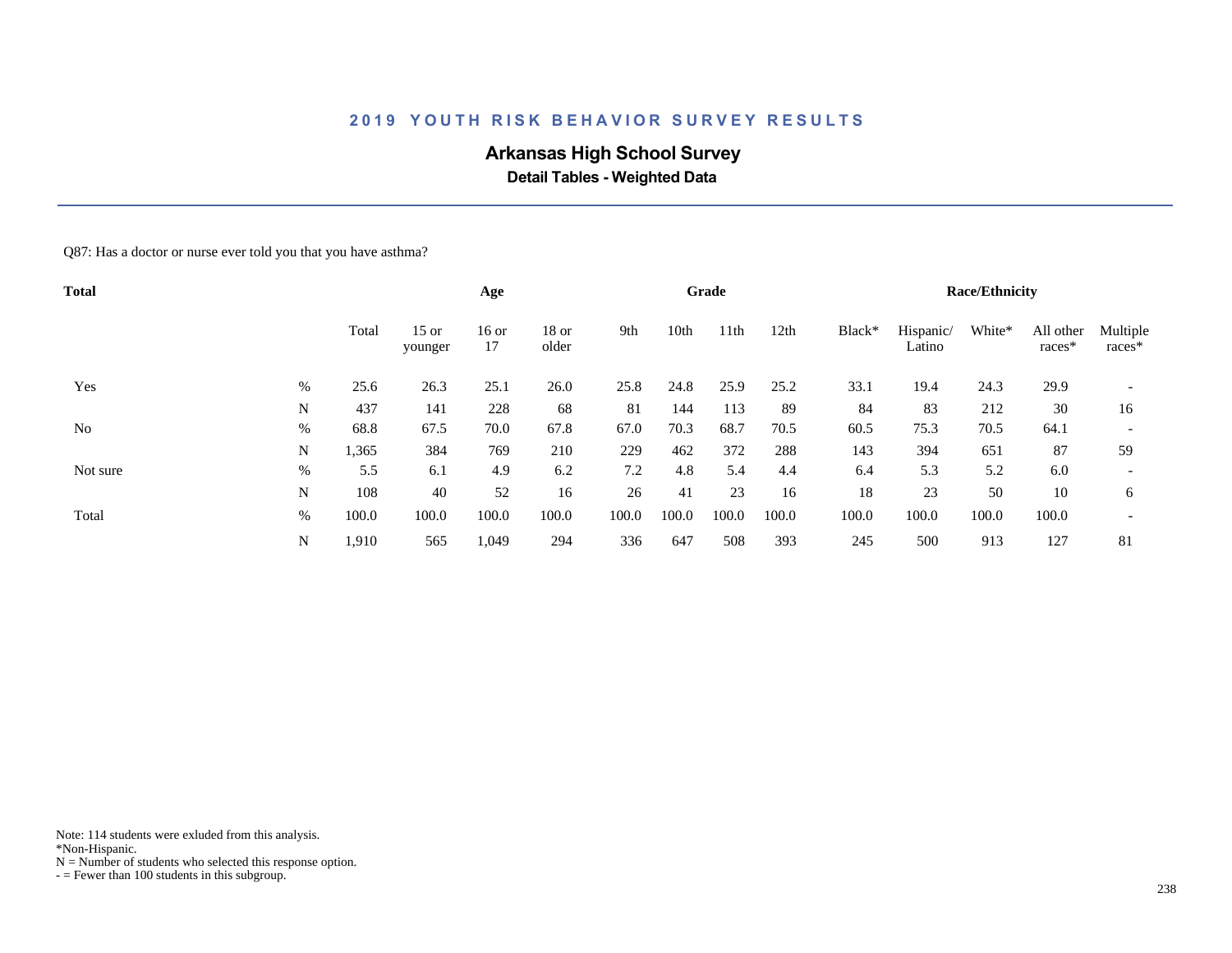# **Arkansas High School Survey**

 **Detail Tables - Weighted Data**

Q87: Has a doctor or nurse ever told you that you have asthma?

| <b>Male</b>    |      |              |                    | Age           |                  |       |       | Grade            |       |        |                     | <b>Race/Ethnicity</b> |                          |                          |
|----------------|------|--------------|--------------------|---------------|------------------|-------|-------|------------------|-------|--------|---------------------|-----------------------|--------------------------|--------------------------|
|                |      | All<br>males | $15$ or<br>younger | $16$ or<br>17 | $18$ or<br>older | 9th   | 10th  | 11 <sup>th</sup> | 12th  | Black* | Hispanic/<br>Latino | White*                | All other<br>races*      | Multiple<br>races*       |
| Yes            | %    | 22.7         | 22.3               | 24.1          | 19.0             | 21.0  | 22.5  | 25.6             | 21.4  | 28.5   | 17.6                | 21.7                  |                          |                          |
|                | N    | 205          | 58                 | 114           | 33               | 27    | 79    | 54               | 43    | 34     | 47                  | 96                    | 17                       | 10                       |
| N <sub>o</sub> | $\%$ | 70.4         | 69.6               | 69.5          | 74.7             | 69.8  | 71.6  | 68.1             | 72.2  | 61.1   | 76.5                | 72.1                  | $\overline{\phantom{a}}$ |                          |
|                | N    | 636          | 158                | 369           | 108              | 102   | 228   | 162              | 135   | 59     | 175                 | 323                   | 42                       | 26                       |
| Not sure       | $\%$ | 6.9          | 8.2                | 6.3           | 6.3              | 9.2   | 5.9   | 6.3              | 6.4   | 10.3   | 5.9                 | 6.2                   | $\overline{\phantom{0}}$ | $\overline{\phantom{0}}$ |
|                | N    | 59           | 21                 | 30            | 8                | 13    | 22    | 13               |       | 11     | 11                  | 29                    | 5                        | 3                        |
| Total          | %    | 100.0        | 100.0              | 100.0         | 100.0            | 100.0 | 100.0 | 100.0            | 100.0 | 100.0  | 100.0               | 100.0                 | $\overline{\phantom{0}}$ | $\overline{\phantom{a}}$ |
|                | N    | 900          | 237                | 513           | 149              | 142   | 329   | 229              | 189   | 104    | 233                 | 448                   | 64                       | 39                       |

Note: 73 male students were excluded from this analysis.

\*Non-Hispanic.

 $N =$  Number of students who selected this response option.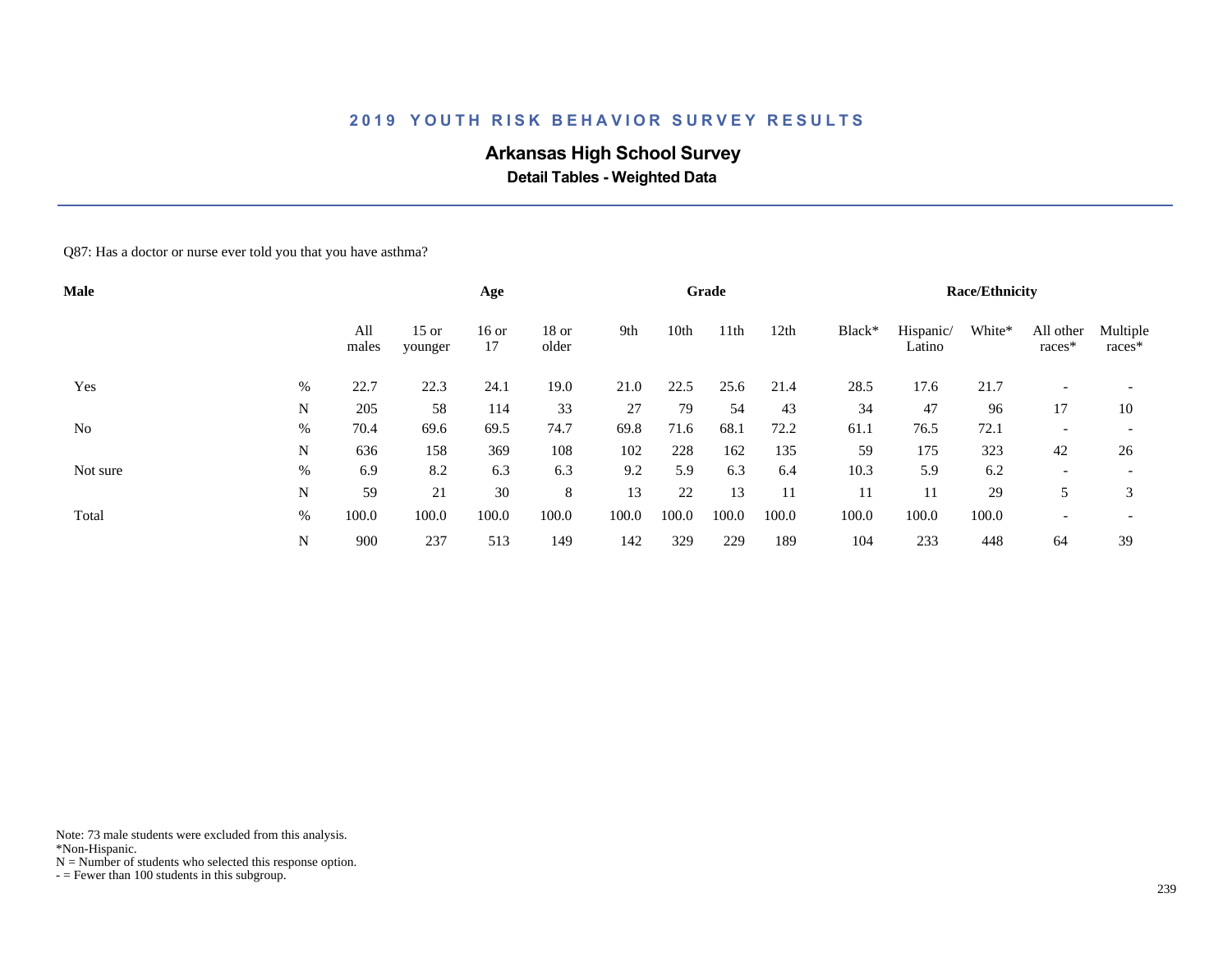# **Arkansas High School Survey**

 **Detail Tables - Weighted Data**

Q87: Has a doctor or nurse ever told you that you have asthma?

| Female         |      |                |                    | Age           |                  |       |       | Grade |       |              |                     | <b>Race/Ethnicity</b> |                          |                          |
|----------------|------|----------------|--------------------|---------------|------------------|-------|-------|-------|-------|--------------|---------------------|-----------------------|--------------------------|--------------------------|
|                |      | All<br>females | $15$ or<br>younger | $16$ or<br>17 | $18$ or<br>older | 9th   | 10th  | 11th  | 12th  | Black*       | Hispanic/<br>Latino | White*                | All other<br>races*      | Multiple<br>races*       |
| Yes            | %    | 28.6           | 29.8               | 26.2          | 33.3             | 30.6  | 28.0  | 26.3  | 28.8  | 37.0         | 20.7                | 27.2                  |                          |                          |
|                | N    | 227            | 79                 | 113           | 35               | 54    | 65    | 59    | 46    | 50           | 35                  | 116                   | 12                       | 6                        |
| N <sub>o</sub> | $\%$ | 67.2           | 65.9               | 70.2          | 60.5             | 64.2  | 68.1  | 69.1  | 68.8  | 59.6         | 74.4                | 68.6                  | $\overline{\phantom{0}}$ | $\overline{\phantom{0}}$ |
|                | N    | 719            | 221                | 396           | 102              | 126   | 229   | 208   | 152   | 83           | 217                 | 327                   | 43                       | 33                       |
| Not sure       | %    | 4.2            | 4.3                | 3.5           | 6.2              | 5.2   | 3.9   | 4.6   | 2.4   | 3.4          | 4.8                 | 4.2                   | $\overline{\phantom{0}}$ | $\overline{\phantom{0}}$ |
|                | N    | 48             | 18                 | 22            | 8                | 13    | 19    | 10    | 5     | $\mathbf{r}$ | 12                  | 21                    | 4                        | 3                        |
| Total          | $\%$ | 100.0          | 100.0              | 100.0         | 100.0            | 100.0 | 100.0 | 100.0 | 100.0 | 100.0        | 100.0               | 100.0                 | $\overline{\phantom{0}}$ | $\overline{\phantom{a}}$ |
|                | N    | 994            | 318                | 531           | 145              | 193   | 313   | 277   | 203   | 140          | 264                 | 464                   | 59                       | 42                       |

Note: 37 female students were excluded from this analysis.

\*Non-Hispanic.

 $N =$  Number of students who selected this response option.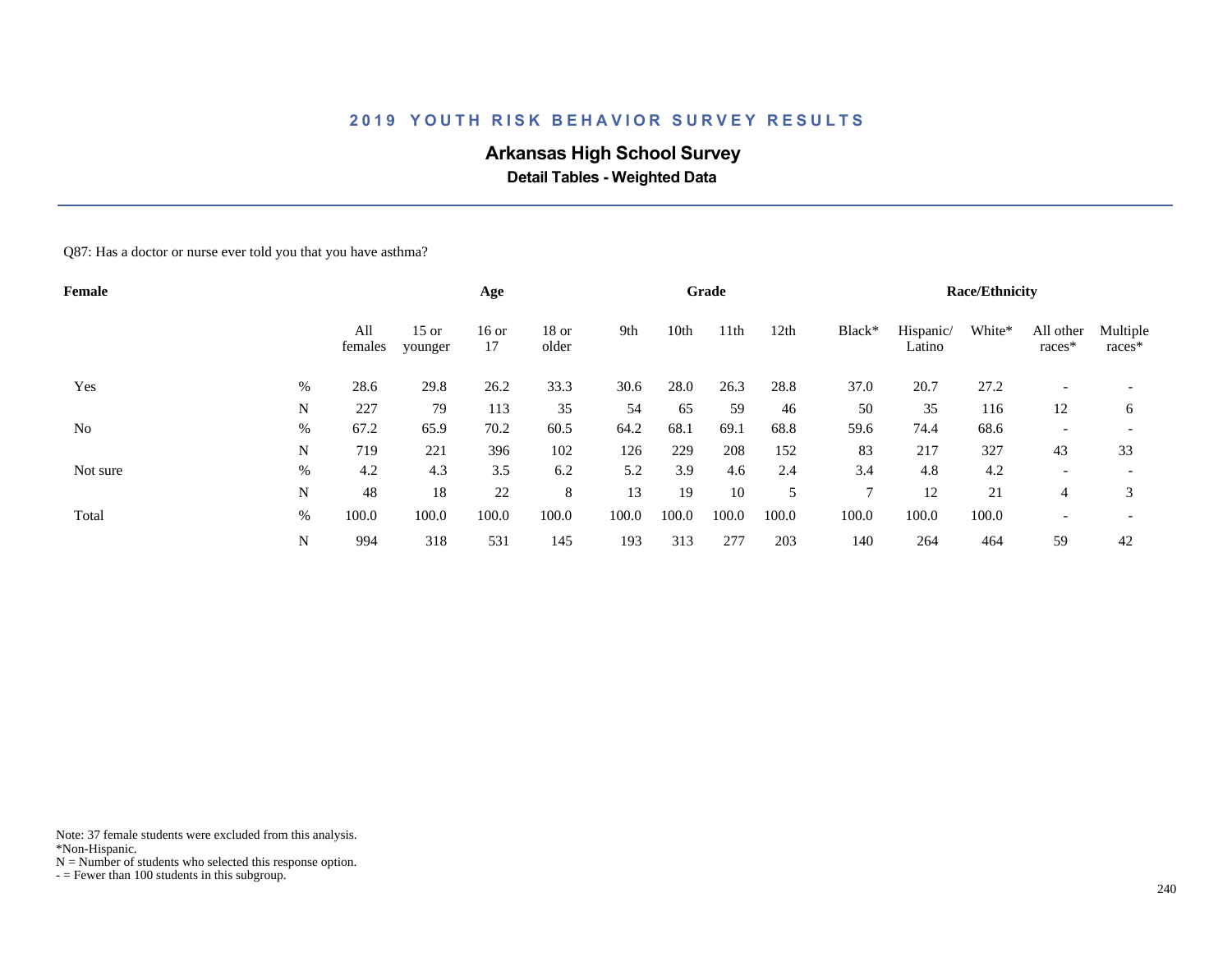# **Arkansas High School Survey**

 **Detail Tables - Weighted Data**

Q88: On an average school night, how many hours of sleep do you get?

| <b>Total</b>     |           |       |                    | Age           |                |                |       | Grade |         |        |                     | <b>Race/Ethnicity</b> |                     |                    |
|------------------|-----------|-------|--------------------|---------------|----------------|----------------|-------|-------|---------|--------|---------------------|-----------------------|---------------------|--------------------|
|                  |           | Total | $15$ or<br>younger | $16$ or<br>17 | 18 or<br>older | 9th            | 10th  | 11th  | 12th    | Black* | Hispanic/<br>Latino | White*                | All other<br>races* | Multiple<br>races* |
| 4 or less hours  | $\%$      | 13.0  | 13.6               | 11.0          | 17.9           | 12.9           | 13.1  | 11.3  | 14.0    | 16.0   | 17.5                | 10.6                  | 20.0                |                    |
|                  | N         | 240   | 71                 | 112           | 55             | 41             | 75    | 53    | 63      | 38     | 66                  | 93                    | 21                  | 12                 |
| 5 hours          | $\%$      | 13.7  | 11.9               | 12.8          | 20.8           | 11.1           | 12.3  | 12.7  | 19.2    | 15.2   | 12.7                | 13.0                  | 11.9                |                    |
|                  | N         | 273   | 70                 | 148           | 55             | 41             | 75    | 78    | 75      | 41     | 71                  | 119                   | 16                  | 19                 |
| 6 hours          | $\%$      | 25.1  | 22.6               | 26.2          | 27.1           | 23.0           | 20.7  | 29.3  | 27.9    | 27.4   | 25.3                | 24.6                  | 17.1                |                    |
|                  | N         | 456   | 122                | 256           | 78             | 70             | 132   | 143   | 104     | 65     | 118                 | 219                   | 24                  | 20                 |
| 7 hours          | $\%$      | 26.4  | 28.7               | 27.0          | 20.0           | 28.0           | 30.8  | 23.3  | 23.6    | 21.5   | 24.6                | 29.0                  | 24.1                |                    |
|                  | N         | 515   | 164                | 285           | 66             | 92             | 199   | 119   | 99      | 52     | 128                 | 278                   | 27                  | 18                 |
| 8 hours          | $\%$      | 16.3  | 16.6               | 18.5          | 9.0            | 18.8           | 16.6  | 19.7  | 10.4    | 12.8   | 14.9                | 17.7                  | 17.0                |                    |
|                  | N         | 337   | 112                | 194           | 31             | 76             | 120   | 98    | 41      | 36     | 87                  | 169                   | 22                  | 13                 |
| 9 hours          | $\%$      | 3.7   | 5.0                | 3.3           | 2.5            | 5.3            | 4.9   | 2.1   | 2.5     | 5.4    | 4.6                 | 3.2                   | 7.4                 |                    |
|                  | N         | 84    | 29                 | 46            | $\,8\,$        | 19             | 36    | 16    | 11      | 15     | 26                  | 32                    | 10                  | $\overline{0}$     |
| 10 or more hours | $\%$      | 1.6   | 1.6                | 1.3           | 2.7            | 0.8            | 1.6   | 1.6   | 2.4     | 1.6    | 0.3                 | 1.9                   | 2.6                 |                    |
|                  | N         | 32    | 9                  | 16            | $\overline{7}$ | $\mathfrak{Z}$ | 11    | 8     | $\,8\,$ | 5      | 4                   | 15                    | 6                   | $\overline{0}$     |
| Total            | $\%$      | 100.0 | 100.0              | 100.0         | 100.0          | 100.0          | 100.0 | 100.0 | 100.0   | 100.0  | 100.0               | 100.0                 | 100.0               |                    |
|                  | ${\bf N}$ | 1,937 | 577                | 1,057         | 300            | 342            | 648   | 515   | 401     | 252    | 500                 | 925                   | 126                 | 82                 |

Note: 87 students were exluded from this analysis.

\*Non-Hispanic.

 $N =$  Number of students who selected this response option.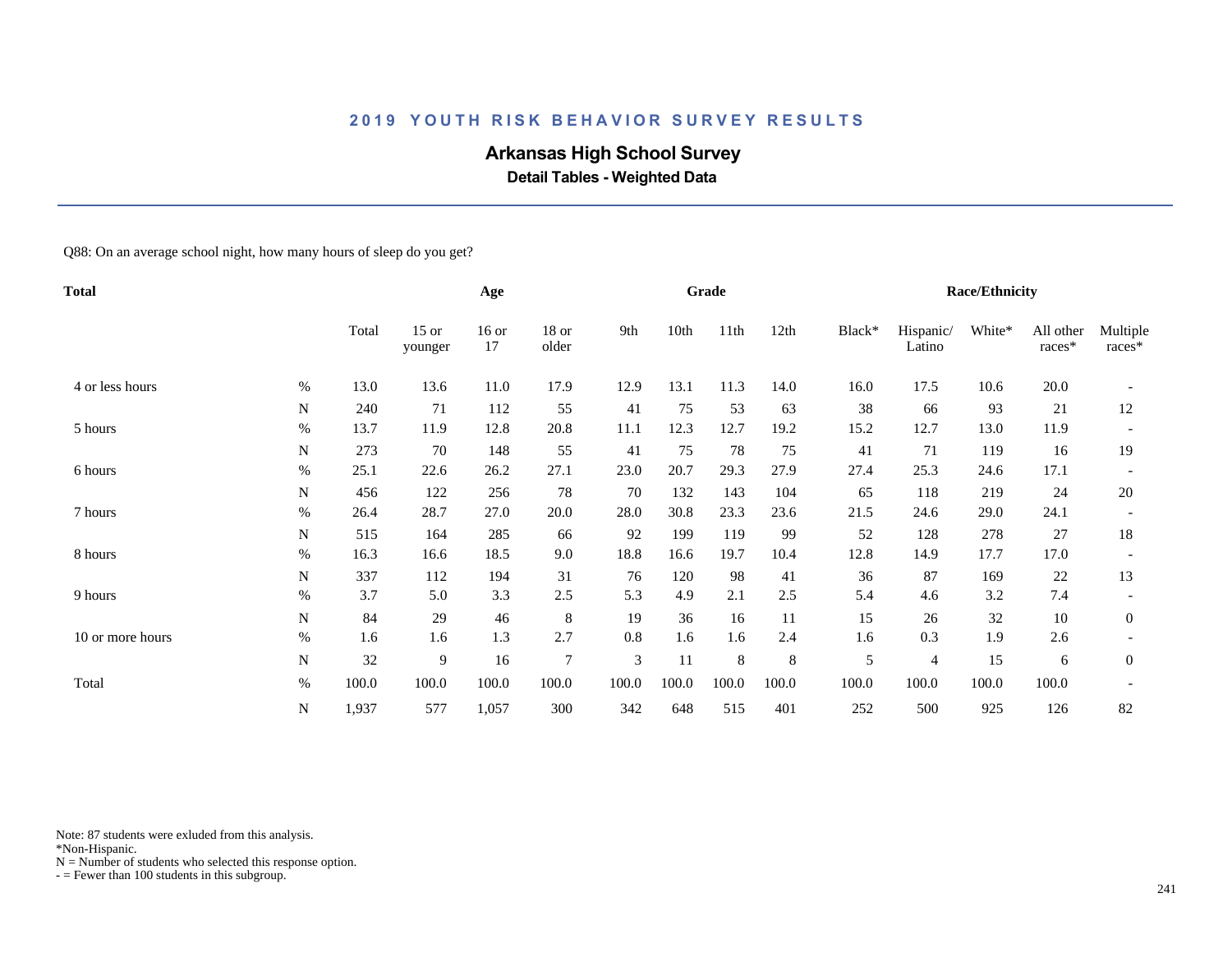# **Arkansas High School Survey**

 **Detail Tables - Weighted Data**

Q88: On an average school night, how many hours of sleep do you get?

| Male             |             |              |                    | Age           |                  |            |       | Grade |       |            |                     | <b>Race/Ethnicity</b> |                          |                    |
|------------------|-------------|--------------|--------------------|---------------|------------------|------------|-------|-------|-------|------------|---------------------|-----------------------|--------------------------|--------------------|
|                  |             | All<br>males | $15$ or<br>younger | $16$ or<br>17 | $18$ or<br>older | 9th        | 10th  | 11th  | 12th  | Black*     | Hispanic/<br>Latino | White*                | All other<br>races*      | Multiple<br>races* |
| 4 or less hours  | $\%$        | 13.7         | 12.8               | 11.9          | 20.7             | 11.8       | 13.3  | 13.6  | 16.0  | 19.8       | 19.4                | 10.9                  |                          |                    |
|                  | $\mathbf N$ | 127          | 31                 | 60            | 35               | 17         | 42    | 31    | 35    | 21         | 37                  | 48                    | 13                       | 7                  |
| 5 hours          | $\%$        | 13.9         | 12.4               | 12.7          | 20.2             | 12.2       | 11.5  | 15.0  | 17.6  | 18.2       | 16.0                | 12.6                  |                          |                    |
|                  | N           | 129          | 28                 | $72\,$        | 29               | 18         | 32    | 42    | 35    | 22         | 37                  | 55                    | 8                        | 5                  |
| 6 hours          | %           | 24.6         | 22.2               | 25.4          | 27.6             | 22.3       | 22.2  | 25.8  | 28.4  | 29.6       | 25.0                | 22.8                  | $\overline{\phantom{0}}$ |                    |
|                  | N           | 212          | 50                 | 124           | 38               | 28         | 68    | 61    | 51    | 30         | 53                  | 104                   | 11                       | 12                 |
| 7 hours          | $\%$        | 25.4         | 27.7               | 26.1          | 18.8             | 26.8       | 29.6  | 21.6  | 22.9  | 10.5       | 18.6                | 31.4                  |                          |                    |
|                  | N           | 227          | 64                 | 132           | 31               | 36         | 94    | 49    | 44    | 12         | 48                  | 141                   | 13                       | 9                  |
| 8 hours          | %           | 16.6         | 16.5               | 20.0          | 6.6              | 19.1       | 16.9  | 21.7  | 8.8   | 14.0       | 15.0                | 17.1                  |                          |                    |
|                  | N           | 163          | 50                 | 100           | 13               | 32         | 69    | 45    | 17    | 14         | 43                  | 85                    | 10                       | 6                  |
| 9 hours          | $\%$        | 3.8          | 6.3                | 2.1           | 3.3              | 6.7        | 4.7   | 0.2   | 3.0   | 6.4        | 5.9                 | 2.7                   |                          |                    |
|                  | ${\bf N}$   | 43           | 15                 | 22            | 5                | 11         | 22    | 3     | 6     | 5          | 15                  | 15                    | $\overline{7}$           | $\mathbf{0}$       |
| 10 or more hours | $\%$        | 2.1          | 2.2                | 1.8           | 2.9              | 1.1        | 1.8   | 2.0   | 3.3   | 1.7        | 0.1                 | 2.5                   |                          |                    |
|                  | ${\bf N}$   | 15           | 5                  | 8             | $\overline{c}$   | $\sqrt{2}$ | 3     | 4     | 4     | $\sqrt{2}$ |                     | 9                     |                          | $\mathbf{0}$       |
| Total            | $\%$        | 100.0        | 100.0              | 100.0         | 100.0            | 100.0      | 100.0 | 100.0 | 100.0 | 100.0      | 100.0               | 100.0                 |                          |                    |
|                  | ${\bf N}$   | 916          | 243                | 518           | 153              | 144        | 330   | 235   | 192   | 106        | 234                 | 457                   | 63                       | 39                 |

Note: 57 male students were excluded from this analysis.

\*Non-Hispanic.

 $N =$  Number of students who selected this response option.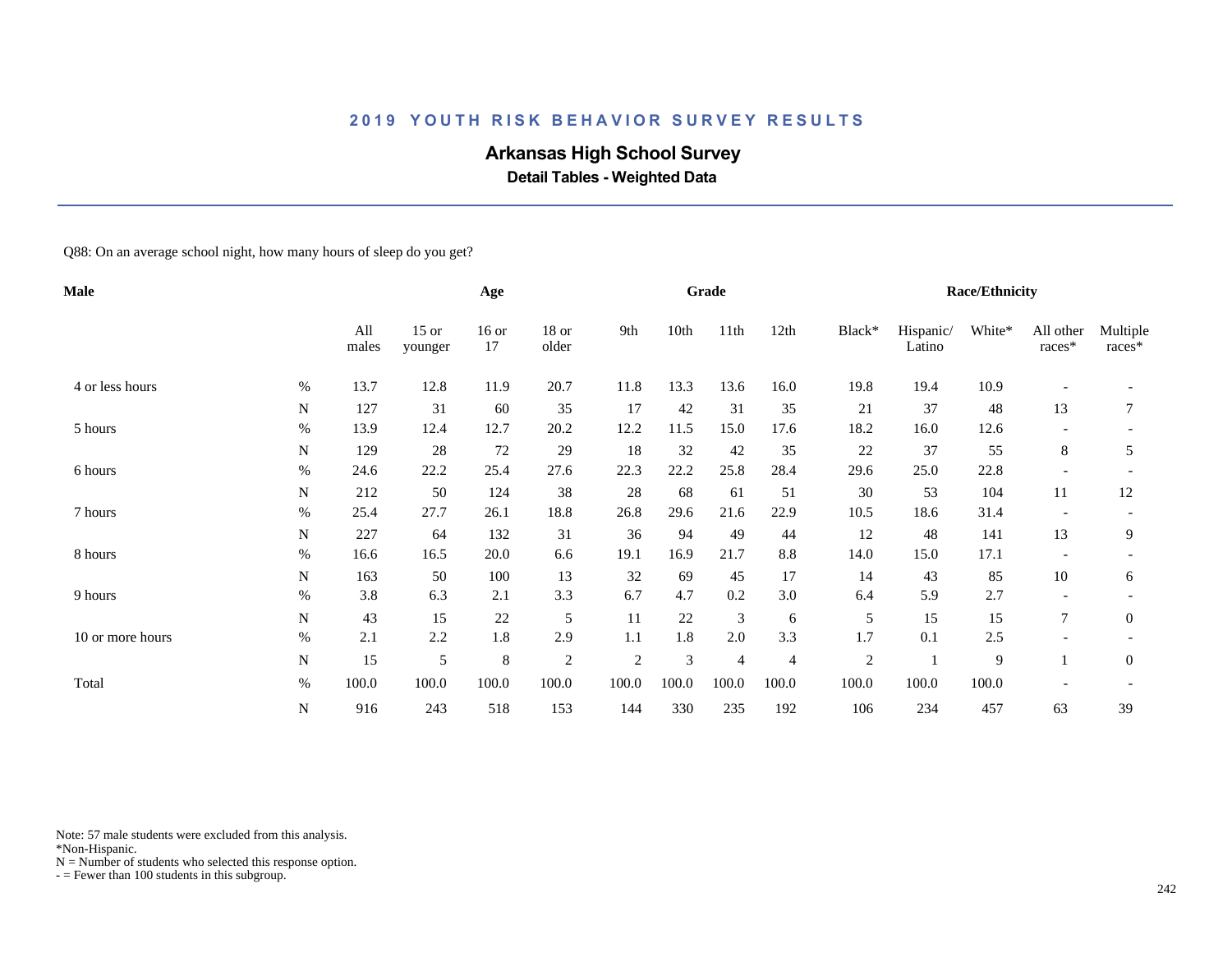# **Arkansas High School Survey**

 **Detail Tables - Weighted Data**

Q88: On an average school night, how many hours of sleep do you get?

| Female           |           |                |                    | Age           |                  |       |       | Grade |                |        |                     | <b>Race/Ethnicity</b> |                          |                    |
|------------------|-----------|----------------|--------------------|---------------|------------------|-------|-------|-------|----------------|--------|---------------------|-----------------------|--------------------------|--------------------|
|                  |           | All<br>females | $15$ or<br>younger | $16$ or<br>17 | $18$ or<br>older | 9th   | 10th  | 11th  | 12th           | Black* | Hispanic/<br>Latino | White*                | All other<br>races*      | Multiple<br>races* |
| 4 or less hours  | $\%$      | 12.1           | 13.3               | 10.3          | 14.9             | 14.1  | 12.4  | 9.1   | 12.0           | 13.2   | 15.8                | 10.3                  |                          |                    |
|                  | N         | 105            | 34                 | 51            | $20\,$           | 24    | 31    | 22    | 27             | 17     | 28                  | 45                    | 6                        | 5                  |
| 5 hours          | $\%$      | 13.4           | 11.5               | 12.2          | 21.4             | 10.0  | 12.4  | 9.9   | 20.7           | 12.3   | 10.2                | 13.1                  |                          |                    |
|                  | N         | 141            | 41                 | 74            | 26               | 23    | 41    | 35    | 40             | 18     | 34                  | 63                    | 8                        | 14                 |
| 6 hours          | $\%$      | 25.7           | 23.4               | 27.1          | 26.7             | 23.8  | 19.3  | 32.8  | 27.5           | 25.9   | 25.0                | 26.7                  | $\overline{\phantom{a}}$ |                    |
|                  | N         | 241            | 71                 | 130           | 40               | 42    | 63    | 81    | 53             | 35     | 64                  | 115                   | 12                       | 8                  |
| 7 hours          | $\%$      | 27.7           | 29.8               | 28.2          | 21.3             | 29.2  | 32.4  | 25.1  | 24.2           | 30.4   | 29.9                | 26.5                  |                          |                    |
|                  | N         | 287            | 99                 | 153           | 35               | 56    | 104   | 70    | 55             | 40     | 80                  | 137                   | 14                       | 9                  |
| 8 hours          | $\%$      | 16.3           | 17.0               | 17.2          | 11.7             | 18.4  | 16.9  | 17.9  | 12.0           | 11.9   | 14.9                | 18.5                  |                          |                    |
|                  | N         | 172            | 60                 | 94            | 18               | 43    | 51    | 53    | 24             | 22     | 43                  | 84                    | 12                       | 7                  |
| 9 hours          | $\%$      | 3.8            | 3.9                | 4.4           | 1.6              | 3.9   | 5.3   | 3.9   | 2.1            | 4.7    | 3.7                 | 3.7                   | $\overline{\phantom{a}}$ |                    |
|                  | ${\bf N}$ | 40             | 13                 | 24            | 3                | 8     | 14    | 13    | 5              | 10     | 11                  | 17                    | 2                        | $\mathbf{0}$       |
| 10 or more hours | $\%$      | 1.1            | 1.2                | 0.7           | 2.4              | 0.6   | 1.4   | 1.2   | 1.5            | 1.6    | 0.5                 | 1.2                   |                          |                    |
|                  | N         | 17             | 4                  | $\,8\,$       | 5                |       | 8     | 4     | $\overline{4}$ | 3      | 3                   | 6                     | 5                        | $\overline{0}$     |
| Total            | $\%$      | 100.0          | 100.0              | 100.0         | 100.0            | 100.0 | 100.0 | 100.0 | 100.0          | 100.0  | 100.0               | 100.0                 |                          |                    |
|                  | ${\bf N}$ | 1,003          | 322                | 534           | 147              | 197   | 312   | 278   | 208            | 145    | 263                 | 467                   | 59                       | 43                 |

Note: 28 female students were excluded from this analysis.

\*Non-Hispanic.

 $N =$  Number of students who selected this response option.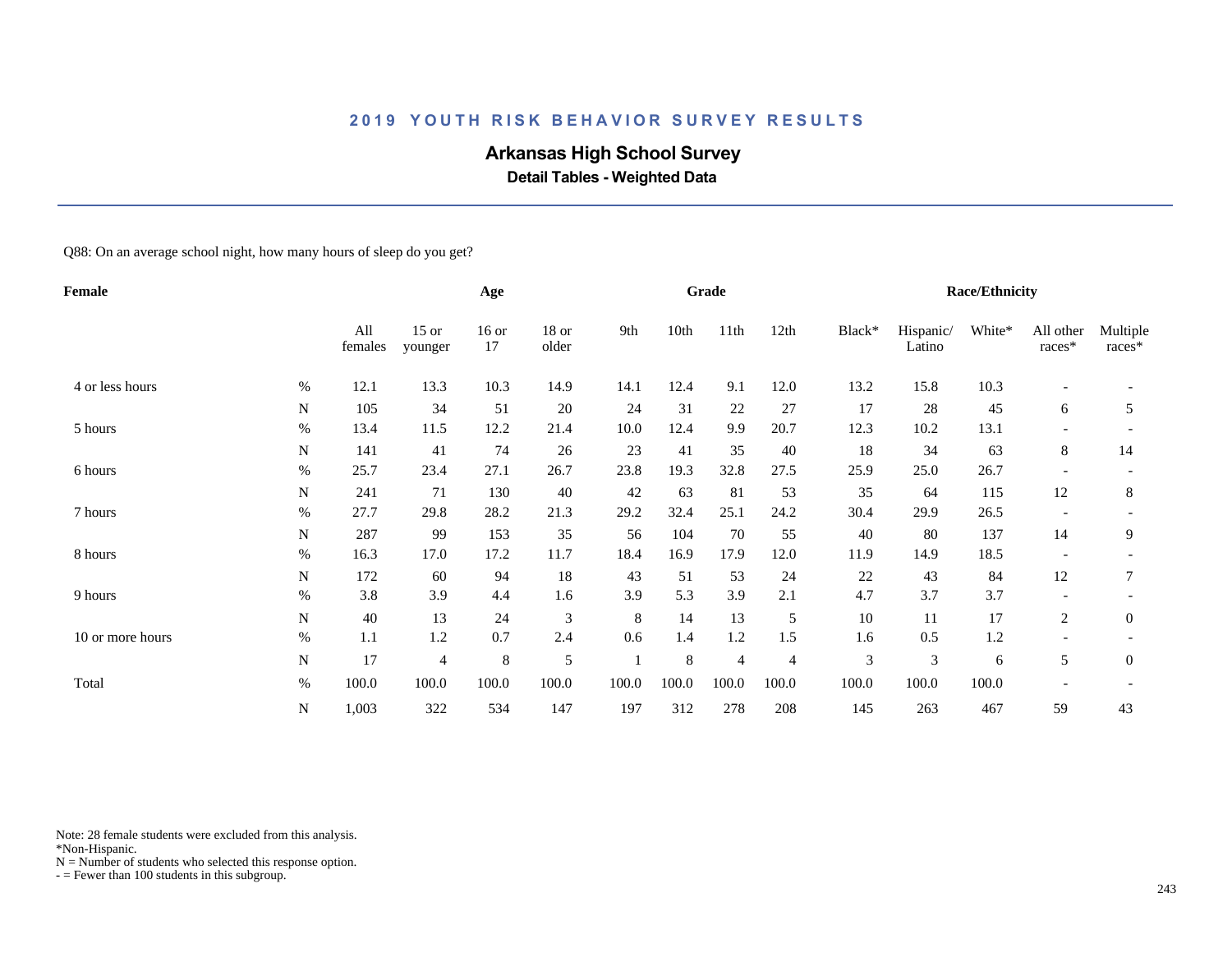# **Arkansas High School Survey**

 **Detail Tables - Weighted Data**

Q89: During the past 12 months, how would you describe your grades in school?

| Total                |           |       |                    | Age           |                  |              |       | Grade          |                |        |                     | <b>Race/Ethnicity</b> |                     |                    |
|----------------------|-----------|-------|--------------------|---------------|------------------|--------------|-------|----------------|----------------|--------|---------------------|-----------------------|---------------------|--------------------|
|                      |           | Total | $15$ or<br>younger | $16$ or<br>17 | $18$ or<br>older | 9th          | 10th  | 11th           | 12th           | Black* | Hispanic/<br>Latino | White*                | All other<br>races* | Multiple<br>races* |
| Mostly A's           | $\%$      | 44.8  | 50.2               | 41.3          | 44.3             | 49.8         | 41.2  | 41.3           | 46.9           | 35.7   | 33.2                | 49.1                  | 52.0                |                    |
|                      | N         | 795   | 258                | 409           | 128              | 166          | 248   | 195            | 175            | 84     | 150                 | 456                   | 43                  | 38                 |
| Mostly B's           | $\%$      | 30.7  | 28.7               | 31.8          | 31.4             | 30.1         | 32.1  | 28.3           | 32.1           | 32.4   | 36.3                | 29.7                  | 29.7                |                    |
|                      | N         | 635   | 180                | 353           | 102              | 106          | 216   | 164            | 138            | 83     | 198                 | 275                   | 46                  | 20                 |
| Mostly C's           | $\%$      | 15.2  | 12.6               | 16.3          | 17.3             | 12.0         | 15.2  | 18.7           | 15.6           | 22.4   | 17.6                | 12.6                  | 12.0                |                    |
|                      | N         | 315   | 80                 | 185           | 47               | 41           | 114   | 92             | 63             | 56     | 92                  | 119                   | 24                  | 16                 |
| Mostly D's           | $\%$      | 3.2   | 2.5                | 4.1           | 1.9              | 2.2          | 3.8   | 5.5            | 1.4            | 2.9    | 4.5                 | 3.4                   | 0.2                 |                    |
|                      | N         | 66    | 19                 | 42            | 5                | 8            | 25    | 26             | 6              | 8      | 26                  | 29                    |                     |                    |
| Mostly F's           | $\%$      | 1.0   | 1.4                | 1.0           | 0.2              | 0.6          | 0.9   | 1.9            | 0.1            | 1.8    | 2.8                 | 0.3                   | 0.2                 |                    |
|                      | N         | 19    | 8                  | 10            |                  | $\sqrt{2}$   | 5     | 9              |                | 4      | 7                   | $\mathfrak{Z}$        |                     |                    |
| None of these grades | $\%$      | 0.7   | 0.3                | 1.0           | 0.5              | 0.0          | 1.1   | 0.6            | 0.9            | 1.2    | 0.9                 | 0.4                   | 1.5                 |                    |
|                      | ${\bf N}$ | 11    | $\overline{c}$     | 8             |                  | $\mathbf{0}$ | 6     | $\overline{c}$ | $\overline{c}$ | 3      | $\overline{c}$      | 4                     |                     | $\mathbf{0}$       |
| Not sure             | $\%$      | 4.4   | 4.4                | 4.5           | 4.4              | 5.3          | 5.7   | 3.6            | 3.1            | 3.8    | 4.6                 | 4.5                   | 4.4                 |                    |
|                      | ${\bf N}$ | 83    | 25                 | 44            | 14               | 17           | 29    | 23             | 14             | 12     | 24                  | 31                    | 10                  | 4                  |
| Total                | $\%$      | 100.0 | 100.0              | 100.0         | 100.0            | 100.0        | 100.0 | 100.0          | 100.0          | 100.0  | 100.0               | 100.0                 | 100.0               |                    |
|                      | N         | 1,924 | 572                | 1,051         | 298              | 340          | 643   | 511            | 399            | 250    | 499                 | 917                   | 126                 | 80                 |

Note: 100 students were exluded from this analysis.

\*Non-Hispanic.

 $N =$  Number of students who selected this response option.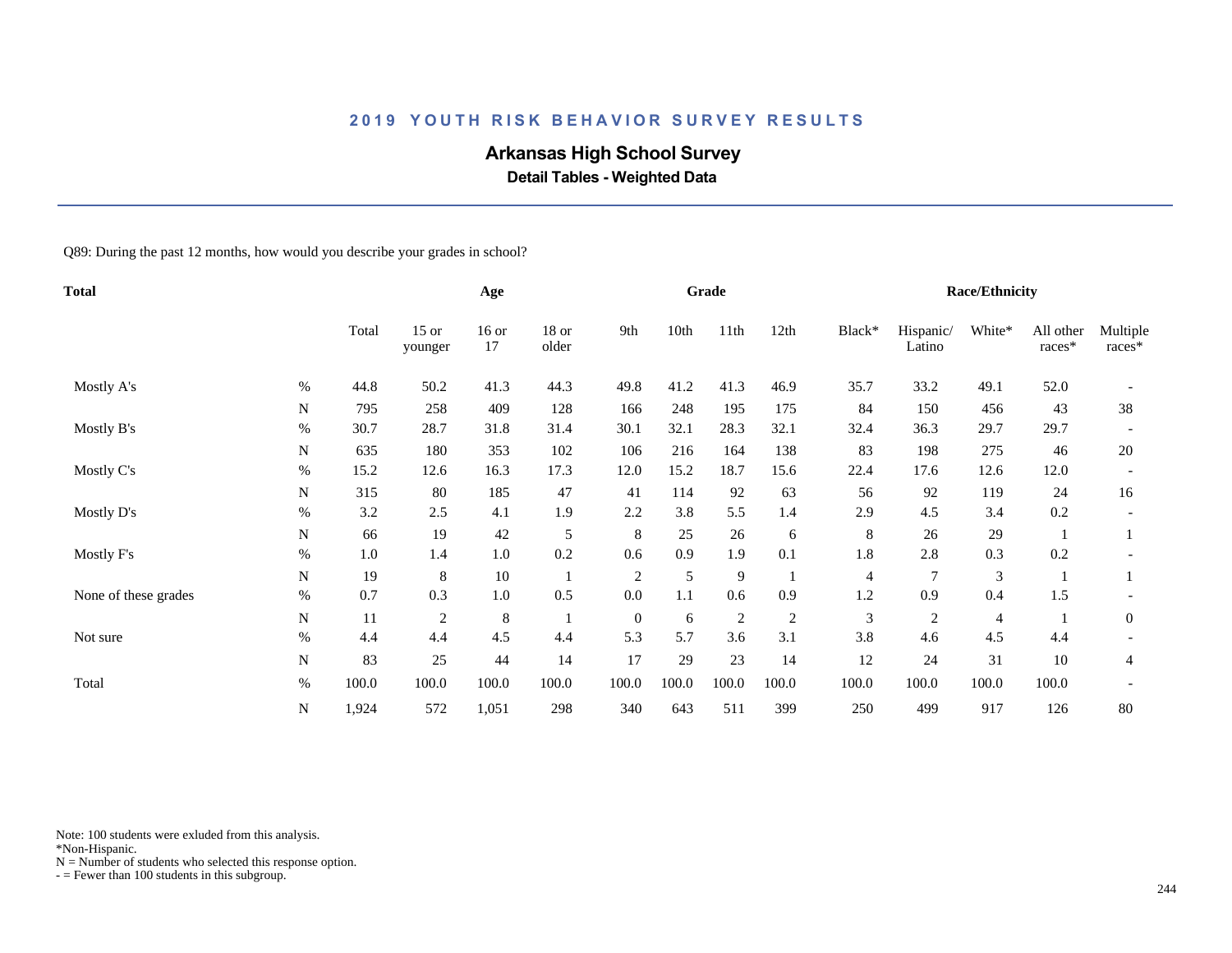# **Arkansas High School Survey**

 **Detail Tables - Weighted Data**

Q89: During the past 12 months, how would you describe your grades in school?

| Male                 |           |                |                    | Age           |                  |              |            | Grade           |                |                |                     | <b>Race/Ethnicity</b> |                          |                    |
|----------------------|-----------|----------------|--------------------|---------------|------------------|--------------|------------|-----------------|----------------|----------------|---------------------|-----------------------|--------------------------|--------------------|
|                      |           | All<br>males   | $15$ or<br>younger | $16$ or<br>17 | $18$ or<br>older | 9th          | 10th       | 11th            | 12th           | Black*         | Hispanic/<br>Latino | White*                | All other<br>$races*$    | Multiple<br>races* |
| Mostly A's           | $\%$      | 36.4           | 44.2               | 33.5          | 30.3             | 43.8         | 34.1       | 33.6            | 32.8           | 27.2           | 23.8                | 39.4                  |                          |                    |
|                      | N         | 311            | 95                 | 167           | 49               | 63           | 108        | 68              | 66             | 31             | 54                  | 182                   | 18                       | 19                 |
| Mostly B's           | $\%$      | 35.0           | 33.2               | 35.0          | 38.5             | 35.2         | 33.0       | 31.9            | 40.2           | 40.9           | 38.2                | 33.6                  |                          |                    |
|                      | N         | 321            | 80                 | 181           | 60               | 51           | 110        | 80              | 75             | 40             | 89                  | 151                   | 24                       | 12                 |
| Mostly C's           | $\%$      | 16.7           | 11.8               | 17.8          | 22.5             | 9.0          | 20.3       | 18.8            | 19.6           | 23.1           | 21.5                | 14.5                  | $\overline{\phantom{a}}$ |                    |
|                      | N         | 170            | 37                 | 101           | 30               | 13           | 73         | 45              | 36             | 25             | 52                  | $72\,$                | 13                       | 6                  |
| Mostly D's           | $\%$      | 4.1            | 3.9                | 4.9           | 2.5              | 3.8          | 4.6        | 6.4             | 1.9            | 3.0            | 5.5                 | 4.7                   |                          |                    |
|                      | ${\bf N}$ | 39             | 11                 | 26            | $\sqrt{2}$       | 6            | 13         | 17              | 3              | $\overline{4}$ | 14                  | 20                    | $\overline{0}$           |                    |
| Mostly F's           | $\%$      | 1.1            | 0.3                | 1.9           | 0.3              | 0.0          | 0.9        | 3.3             | 0.3            | 3.0            | 2.0                 | 0.4                   |                          |                    |
|                      | N         | 11             | 2                  | $\,8\,$       |                  | $\mathbf{0}$ | $\sqrt{2}$ | $7\phantom{.0}$ |                | 3              | 4                   | $\overline{c}$        | $\overline{0}$           | $\mathbf{0}$       |
| None of these grades | $\%$      | 1.0            | 0.0                | 1.6           | 0.9              | 0.0          | 1.0        | 1.3             | 1.8            | 1.8            | 1.4                 | 0.8                   |                          |                    |
|                      | ${\bf N}$ | $\overline{7}$ | $\boldsymbol{0}$   | 6             | $\overline{1}$   | $\mathbf{0}$ | 3          | $\overline{c}$  | $\overline{c}$ | $\sqrt{2}$     |                     | 4                     | $\overline{0}$           | $\overline{0}$     |
| Not sure             | $\%$      | 5.7            | 6.6                | 5.4           | 4.9              | 8.2          | 6.2        | 4.7             | 3.4            | 1.0            | 7.6                 | 6.6                   |                          |                    |
|                      | ${\bf N}$ | 49             | 13                 | 26            | $10\,$           | 10           | 15         | 15              | 9              | $\sqrt{2}$     | 17                  | 21                    | 7                        |                    |
| Total                | $\%$      | 100.0          | 100.0              | 100.0         | 100.0            | 100.0        | 100.0      | 100.0           | 100.0          | 100.0          | 100.0               | 100.0                 |                          |                    |
|                      | N         | 908            | 238                | 515           | 153              | 143          | 324        | 234             | 192            | 107            | 231                 | 452                   | 62                       | 39                 |

Note: 65 male students were excluded from this analysis.

\*Non-Hispanic.

 $N =$  Number of students who selected this response option.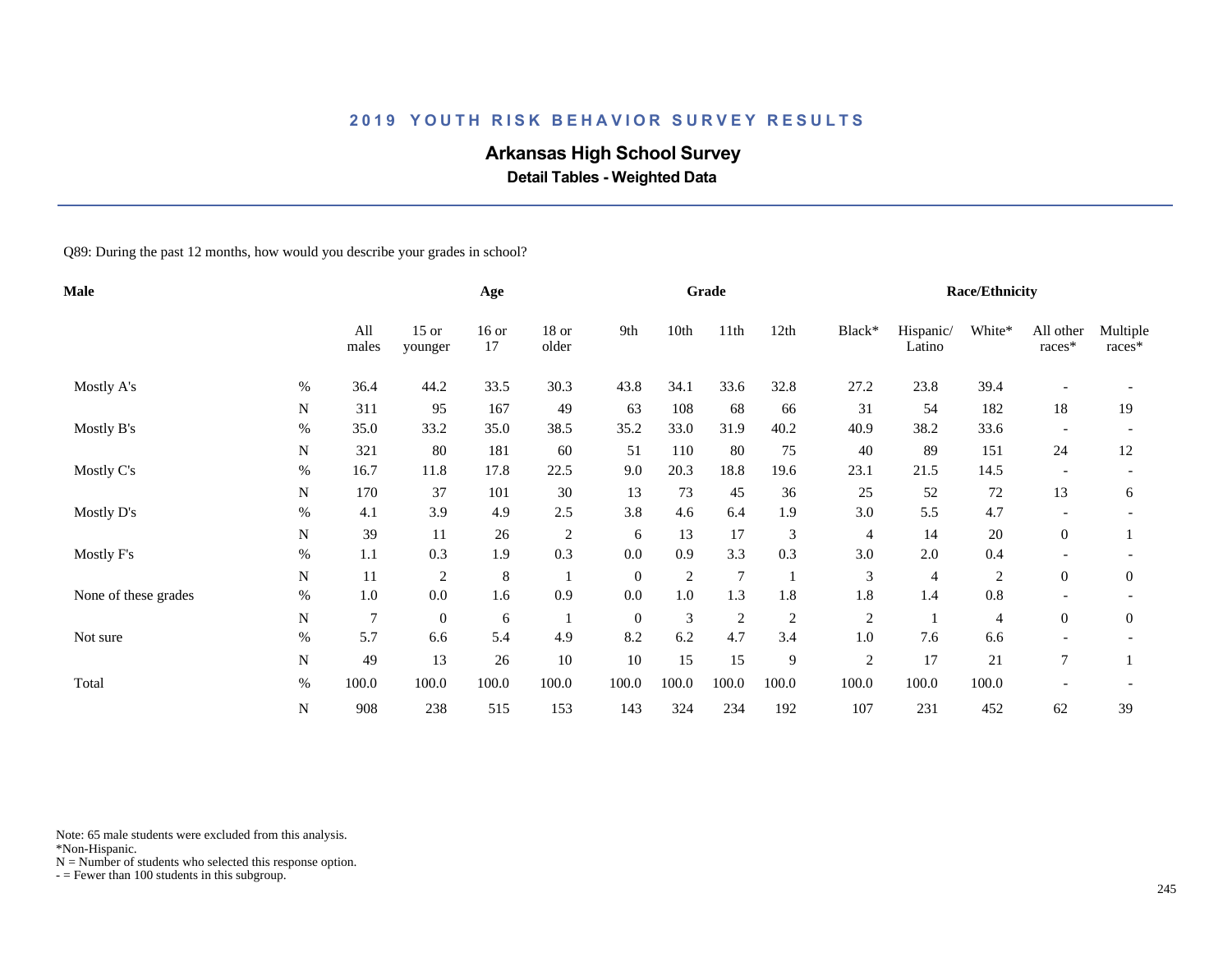# **Arkansas High School Survey**

 **Detail Tables - Weighted Data**

Q89: During the past 12 months, how would you describe your grades in school?

| <b>Female</b>        |           |                |                    | Age            |                |                |                | Grade            |                  |                |                     | <b>Race/Ethnicity</b> |                          |                    |
|----------------------|-----------|----------------|--------------------|----------------|----------------|----------------|----------------|------------------|------------------|----------------|---------------------|-----------------------|--------------------------|--------------------|
|                      |           | All<br>females | $15$ or<br>younger | $16$ or<br>17  | 18 or<br>older | 9th            | 10th           | 11th             | 12th             | Black*         | Hispanic/<br>Latino | White*                | All other<br>races*      | Multiple<br>races* |
| Mostly A's           | $\%$      | 53.5           | 56.3               | 49.7           | 59.5           | 55.9           | 49.9           | 49.1             | 60.6             | 42.8           | 40.8                | 60.0                  |                          |                    |
|                      | N         | 479            | 159                | 241            | 79             | 102            | 140            | 127              | 108              | 53             | 94                  | 274                   | 24                       | 19                 |
| Mostly B's           | $\%$      | 26.4           | 24.5               | 28.6           | 23.7           | 25.0           | 30.8           | 25.0             | 24.1             | 25.7           | 34.3                | 25.4                  |                          |                    |
|                      | N         | 308            | 96                 | 170            | 42             | 55             | 103            | 83               | 63               | 43             | 108                 | 124                   | 19                       | 8                  |
| Mostly C's           | %         | 13.6           | 13.6               | 14.2           | 11.6           | 15.0           | 9.6            | 18.1             | 11.7             | 21.2           | 14.7                | $10.2\,$              | $\overline{\phantom{a}}$ |                    |
|                      | N         | 142            | 43                 | 82             | 17             | 28             | 40             | 46               | 27               | 30             | 40                  | 46                    | 11                       | 10                 |
| Mostly D's           | $\%$      | 2.3            | 1.3                | 3.3            | 1.3            | 0.5            | 3.1            | 4.7              | 0.9              | 2.8            | 3.8                 | 2.0                   |                          |                    |
|                      | N         | 26             | 7                  | 16             | $\mathfrak{Z}$ | $\overline{c}$ | 12             | 9                | 3                | $\overline{4}$ | 12                  | 9                     |                          | $\mathbf{0}$       |
| Mostly F's           | $\%$      | 0.9            | 2.2                | 0.2            | 0.0            | 1.1            | 0.5            | 0.7              | 0.0              | 0.8            | 3.6                 | 0.2                   |                          |                    |
|                      | N         | $\overline{7}$ | 5                  | $\sqrt{2}$     | $\mathbf{0}$   | $\sqrt{2}$     | $\mathfrak{2}$ | $\sqrt{2}$       | $\boldsymbol{0}$ |                | 3                   |                       |                          |                    |
| None of these grades | $\%$      | 0.3            | 0.2                | 0.4            | $0.0\,$        | 0.0            | 1.2            | $0.0\,$          | $0.0\,$          | 0.7            | 0.6                 | 0.0                   |                          |                    |
|                      | ${\bf N}$ | 3              |                    | $\overline{2}$ | $\mathbf{0}$   | $\overline{0}$ | 3              | $\boldsymbol{0}$ | $\boldsymbol{0}$ | -1             |                     | $\boldsymbol{0}$      |                          | $\mathbf{0}$       |
| Not sure             | $\%$      | 3.1            | 2.0                | 3.7            | 3.8            | 2.4            | 4.8            | 2.6              | 2.8              | 6.1            | 2.2                 | 2.2                   |                          |                    |
|                      | ${\bf N}$ | 33             | 11                 | 18             | $\overline{4}$ | $\overline{7}$ | 13             | 8                | 5                | 10             | $\tau$              | 10                    | 3                        | 3                  |
| Total                | $\%$      | 100.0          | 100.0              | 100.0          | 100.0          | 100.0          | 100.0          | 100.0            | 100.0            | 100.0          | 100.0               | 100.0                 |                          |                    |
|                      | ${\bf N}$ | 998            | 322                | 531            | 145            | 196            | 313            | 275              | 206              | 142            | 265                 | 464                   | 60                       | 41                 |

Note: 33 female students were excluded from this analysis.

\*Non-Hispanic.

 $N =$  Number of students who selected this response option.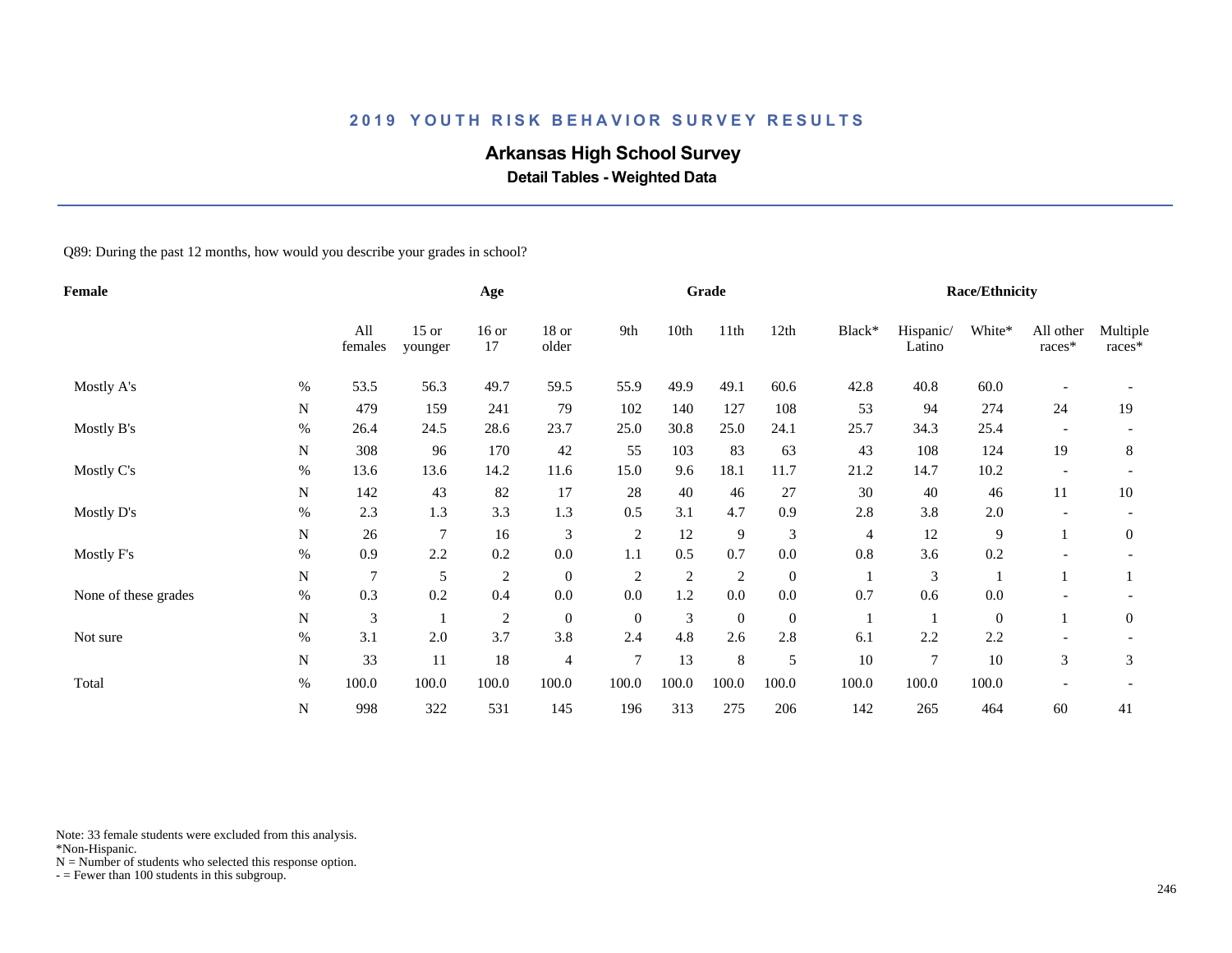# **Arkansas High School Survey**

 **Detail Tables - Weighted Data**

Q90: When you rode an all-terrain vehicle (ATV) during the past 12 months, how often did you wear a helmet?

| <b>Total</b>                   |             |       | Age                |               |                |       | Grade |                  |       |                | <b>Race/Ethnicity</b> |        |                     |                    |
|--------------------------------|-------------|-------|--------------------|---------------|----------------|-------|-------|------------------|-------|----------------|-----------------------|--------|---------------------|--------------------|
|                                |             | Total | $15$ or<br>younger | $16$ or<br>17 | 18 or<br>older | 9th   | 10th  | 11 <sup>th</sup> | 12th  | Black*         | Hispanic/<br>Latino   | White* | All other<br>races* | Multiple<br>races* |
| Did not ride ATV               | $\%$        | 49.4  | 51.5               | 47.6          | 50.8           | 52.3  | 51.1  | 43.1             | 51.9  | 65.3           | 64.0                  | 41.1   | 57.0                |                    |
|                                | N           | 1,114 | 317                | 616           | 180            | 177   | 397   | 286              | 240   | 170            | 364                   | 426    | 79                  | 47                 |
| Never wore a helmet            | $\%$        | 39.6  | 37.7               | 41.7          | 37.4           | 36.3  | 37.0  | 46.9             | 38.3  | 26.0           | 26.4                  | 47.6   | 26.2                |                    |
|                                | N           | 684   | 207                | 372           | 104            | 131   | 201   | 199              | 146   | 73             | 108                   | 426    | 33                  | 26                 |
| Rarely wore a helmet           | $\%$        | 4.2   | 3.9                | 4.1           | 5.3            | 3.8   | 3.6   | 4.8              | 4.6   | 4.7            | 1.9                   | 4.1    | 5.2                 |                    |
|                                | $\mathbf N$ | 78    | 23                 | 42            | 13             | 15    | 24    | 23               | 14    | 12             | 11                    | 40     | 8                   | $\overline{2}$     |
| Sometimes wore a helmet        | $\%$        | 2.3   | 2.1                | 1.9           | 4.1            | 2.0   | 2.1   | 2.3              | 2.5   | 1.4            | 4.3                   | 2.3    | 0.0                 |                    |
|                                | $\mathbf N$ | 45    | 13                 | 22            | 9              | 7     | 14    | 12               | 8     | 4              | 16                    | 20     | $\overline{0}$      |                    |
| Most of the time wore a helmet | $\%$        | 1.7   | 1.8                | 1.8           | 1.1            | 2.3   | 2.1   | 1.2              | 0.9   | 0.9            | 0.8                   | 1.8    | 6.9                 |                    |
|                                | N           | 35    | 14                 | 18            | 3              | 7     | 12    | $\overline{7}$   | 5     | 3              |                       | 16     | 5                   | 2                  |
| Always wore a helmet           | $\%$        | 2.7   | 3.0                | 2.9           | 1.4            | 3.3   | 4.0   | 1.6              | 1.8   | 1.7            | 2.4                   | 3.0    | 4.6                 |                    |
|                                | N           | 53    | 14                 | 34            | 5              | 12    | 22    | 11               | 8     | $\overline{4}$ | 11                    | 30     | 4                   | 4                  |
| Total                          | $\%$        | 100.0 | 100.0              | 100.0         | 100.0          | 100.0 | 100.0 | 100.0            | 100.0 | 100.0          | 100.0                 | 100.0  | 100.0               |                    |
|                                | ${\bf N}$   | 2,009 | 588                | 1,104         | 314            | 349   | 670   | 538              | 421   | 266            | 517                   | 958    | 129                 | 82                 |

Note: 15 students were exluded from this analysis.

\*Non-Hispanic.

 $N =$  Number of students who selected this response option.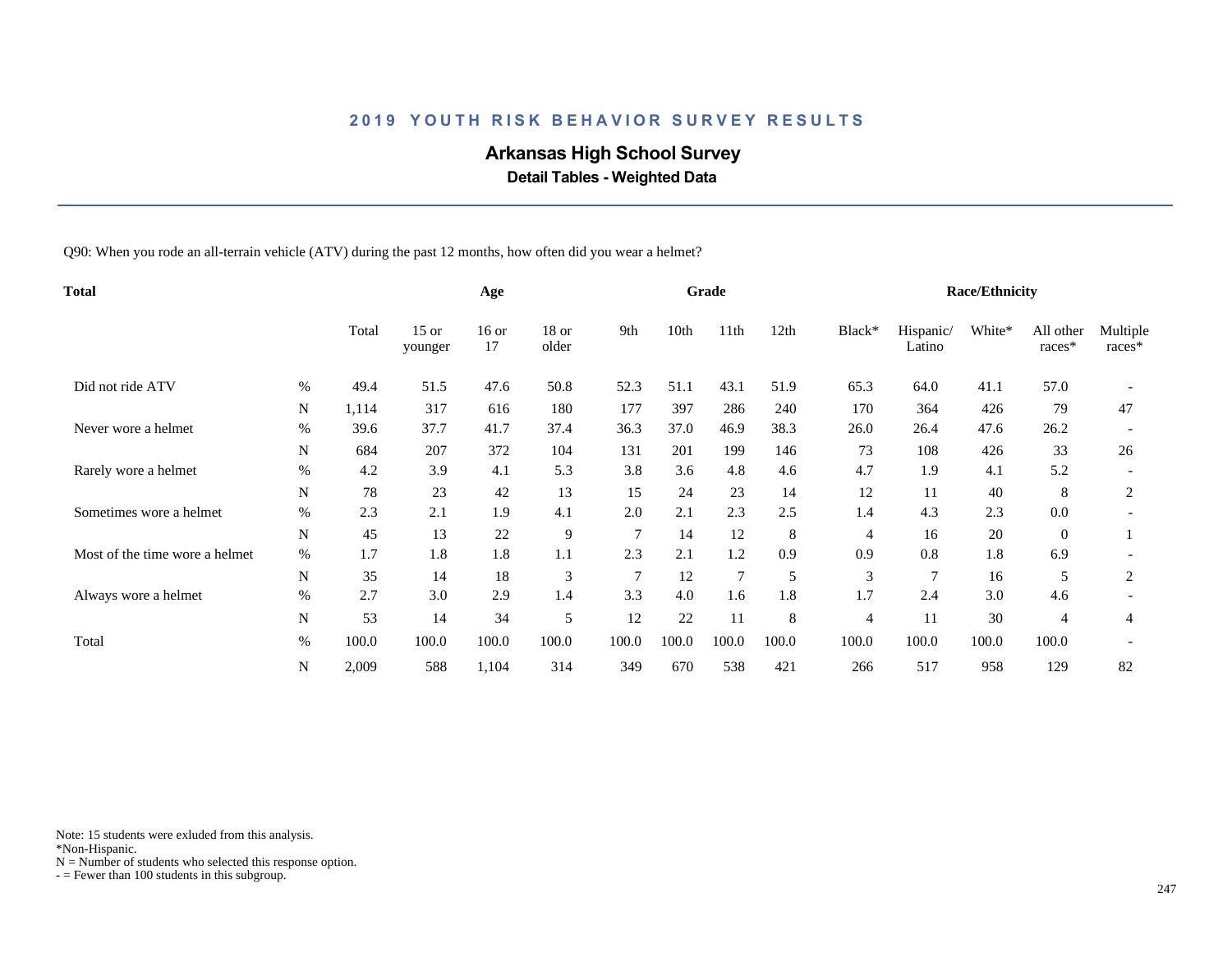# **Arkansas High School Survey**

 **Detail Tables - Weighted Data**

Q90: When you rode an all-terrain vehicle (ATV) during the past 12 months, how often did you wear a helmet?

| Male                           |             |              | Age                |               |                |                | Grade |       |       |                | <b>Race/Ethnicity</b> |        |                          |                    |
|--------------------------------|-------------|--------------|--------------------|---------------|----------------|----------------|-------|-------|-------|----------------|-----------------------|--------|--------------------------|--------------------|
|                                |             | All<br>males | $15$ or<br>younger | $16$ or<br>17 | 18 or<br>older | 9th            | 10th  | 11th  | 12th  | Black*         | Hispanic/<br>Latino   | White* | All other<br>races*      | Multiple<br>races* |
| Did not ride ATV               | $\%$        | 41.0         | 44.8               | 38.5          | 41.0           | 44.3           | 43.4  | 37.0  | 38.5  | 50.7           | 62.3                  | 33.3   |                          |                    |
|                                | N           | 470          | 116                | 272           | 81             | 60             | 184   | 116   | 101   | 56             | 164                   | 179    | 34                       | 24                 |
| Never wore a helmet            | $\%$        | 45.3         | 44.7               | 45.6          | 45.7           | 44.8           | 39.4  | 49.1  | 49.2  | 37.1           | 27.5                  | 52.4   | $\overline{\phantom{a}}$ |                    |
|                                | N           | 365          | 106                | 193           | 65             | 71             | 107   | 100   | 85    | 42             | 54                    | 232    | 19                       | 11                 |
| Rarely wore a helmet           | $\%$        | 5.6          | 3.3                | 6.8           | 6.5            | 2.3            | 6.4   | 6.8   | 7.1   | 8.4            | 2.3                   | 5.3    |                          |                    |
|                                | $\mathbf N$ | 52           | 10                 | 33            | 9              | 4              | 20    | 16    | 11    | 10             | 6                     | 28     | 5                        |                    |
| Sometimes wore a helmet        | $\%$        | 2.6          | 1.5                | 2.9           | 4.1            | 1.9            | 2.4   | 3.6   | 2.7   | 2.2            | 3.7                   | 2.7    |                          |                    |
|                                | $\mathbf N$ | 24           | 4                  | 14            | 6              | 3              | 8     | 8     | 5     | $\overline{c}$ | 9                     | 12     | $\overline{0}$           |                    |
| Most of the time wore a helmet | $\%$        | 2.1          | 2.1                | 2.6           | 0.8            | 2.8            | 2.9   | 2.3   | 0.1   | 0.9            | 0.6                   | 2.6    |                          |                    |
|                                | N           | 23           | 9                  | 13            |                | $\overline{4}$ | 9     | 6     |       | 2              | 4                     | 12     | 2                        |                    |
| Always wore a helmet           | $\%$        | 3.3          | 3.6                | 3.6           | 1.9            | 3.9            | 5.7   | 1.2   | 2.5   | 0.8            | 3.8                   | 3.8    |                          |                    |
|                                | N           | 34           | 8                  | 23            | 3              | $\tau$         | 16    | 6     | 5     |                | 8                     | 19     | 4                        | 2                  |
| Total                          | $\%$        | 100.0        | 100.0              | 100.0         | 100.0          | 100.0          | 100.0 | 100.0 | 100.0 | 100.0          | 100.0                 | 100.0  | $\overline{\phantom{a}}$ |                    |
|                                | N           | 968          | 253                | 548           | 165            | 149            | 344   | 252   | 208   | 113            | 245                   | 482    | 64                       | 40                 |

Note: 5 male students were excluded from this analysis.

\*Non-Hispanic.

 $N =$  Number of students who selected this response option.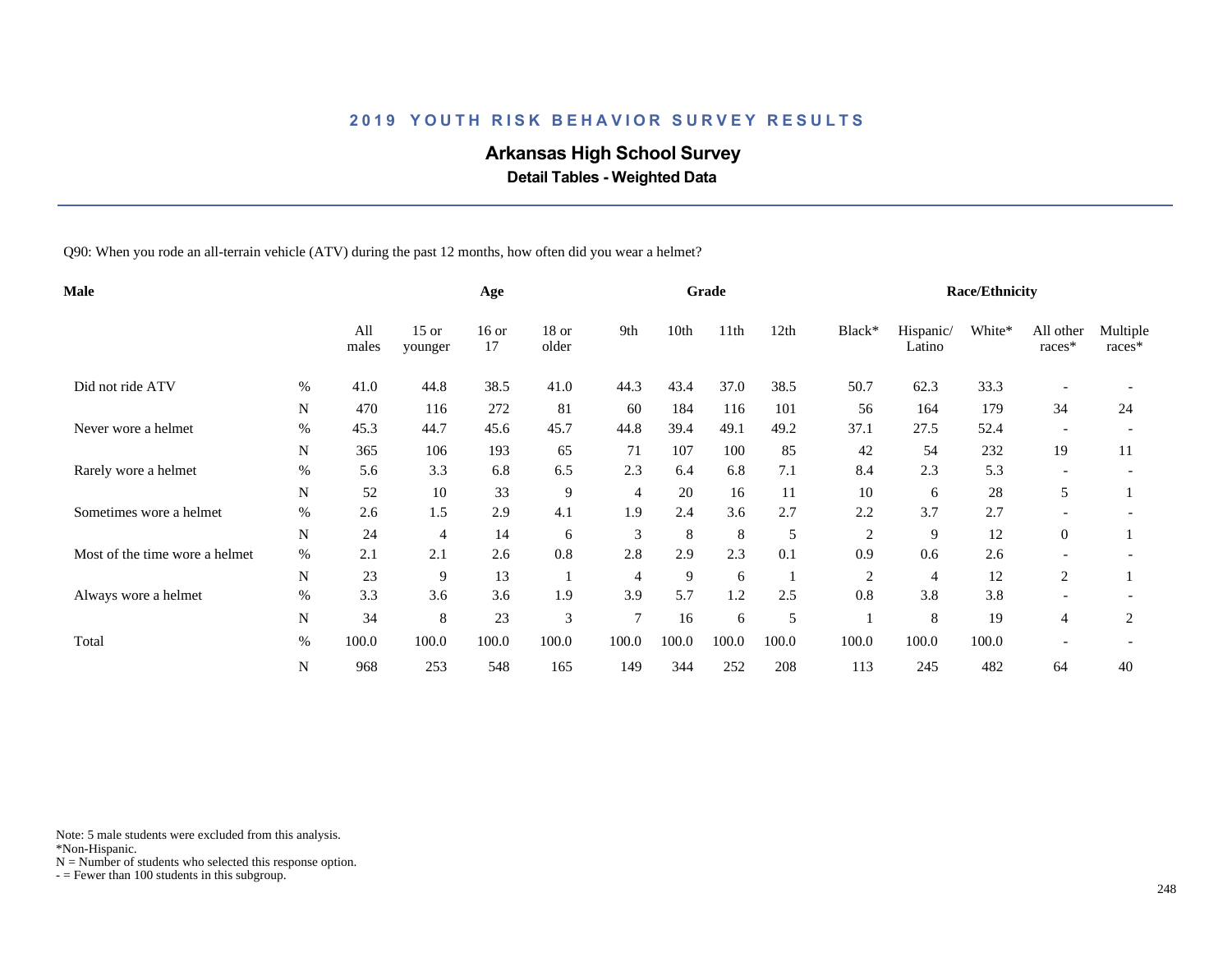# **Arkansas High School Survey**

 **Detail Tables - Weighted Data**

Q90: When you rode an all-terrain vehicle (ATV) during the past 12 months, how often did you wear a helmet?

| Female                         |             |                |                    | Age            |                  |       |       | Grade            |       |                |                     | <b>Race/Ethnicity</b> |                     |                    |
|--------------------------------|-------------|----------------|--------------------|----------------|------------------|-------|-------|------------------|-------|----------------|---------------------|-----------------------|---------------------|--------------------|
|                                |             | All<br>females | $15$ or<br>younger | $16$ or<br>17  | $18$ or<br>older | 9th   | 10th  | 11 <sup>th</sup> | 12th  | Black*         | Hispanic/<br>Latino | White*                | All other<br>races* | Multiple<br>races* |
| Did not ride ATV               | $\%$        | 58.4           | 58.9               | 56.7           | 62.7             | 60.9  | 59.4  | 48.9             | 66.1  | 77.6           | 65.1                | 50.1                  |                     |                    |
|                                | N           | 639            | 199                | 341            | 99               | 117   | 211   | 168              | 139   | 113            | 198                 | 246                   | 44                  | 23                 |
| Never wore a helmet            | $\%$        | 33.6           | 30.2               | 38.1           | 26.9             | 27.3  | 34.3  | 45.0             | 26.5  | 16.5           | 25.8                | 42.2                  |                     |                    |
|                                | $\mathbf N$ | 311            | 95                 | 178            | 38               | 59    | 91    | 99               | 59    | 30             | 53                  | 194                   | 12                  | 15                 |
| Rarely wore a helmet           | %           | 2.8            | 4.5                | 1.2            | 4.0              | 5.3   | 0.8   | 2.9              | 2.1   | 1.7            | 1.7                 | 2.7                   |                     |                    |
|                                | $\mathbf N$ | 25             | 13                 | 8              | 4                | 11    | 4     | $\overline{7}$   | 3     | $\overline{c}$ | 5                   | 12                    | 3                   |                    |
| Sometimes wore a helmet        | $\%$        | 1.9            | 2.5                | 0.9            | 4.1              | 2.0   | 1.9   | $1.0\,$          | 2.4   | 0.9            | 5.0                 | 1.8                   |                     |                    |
|                                | N           | 18             | 8                  | $\overline{7}$ | 3                | 4     | 6     | 4                | 3     | 2              |                     | 8                     | $\overline{0}$      | $\overline{0}$     |
| Most of the time wore a helmet | $\%$        | 1.2            | 1.4                | 0.9            | 1.5              | 1.7   | 1.2   | 0.1              | 1.8   | 0.8            | 1.0                 | 1.0                   |                     |                    |
|                                | N           | 11             | 4                  | 5              | $\overline{c}$   | 3     | 3     |                  | 4     |                | 3                   | 4                     | 2                   |                    |
| Always wore a helmet           | $\%$        | 2.1            | 2.6                | 2.2            | 0.8              | 2.7   | 2.3   | 2.1              | 1.2   | 2.5            | 1.4                 | 2.1                   |                     |                    |
|                                | N           | 19             | 6                  | 11             | $\mathfrak{2}$   | 5     | 6     | 5                | 3     | 3              | 3                   | 11                    | $\overline{0}$      | 2                  |
| Total                          | %           | 100.0          | 100.0              | 100.0          | 100.0            | 100.0 | 100.0 | 100.0            | 100.0 | 100.0          | 100.0               | 100.0                 |                     |                    |
|                                | N           | 1,023          | 325                | 550            | 148              | 199   | 321   | 284              | 211   | 151            | 269                 | 475                   | 61                  | 42                 |

Note: 8 female students were excluded from this analysis.

\*Non-Hispanic.

 $N =$  Number of students who selected this response option.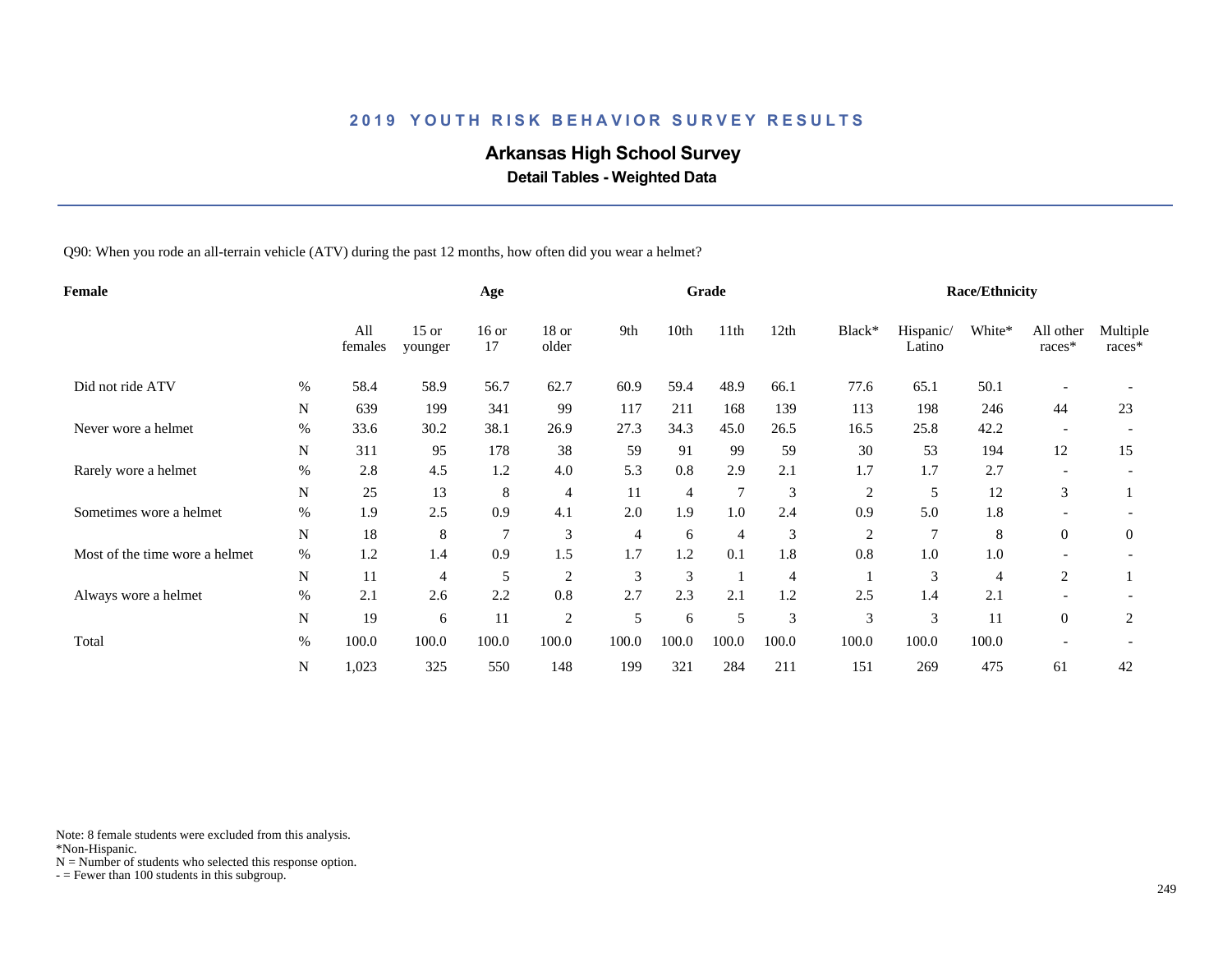# **Arkansas High School Survey**

 **Detail Tables - Weighted Data**

Q91: During the past 12 months, how many times has someone stolen or deliberately damaged your property such as your car, clothing, or books on school property?

| <b>Total</b>     |           |                |                    | Age           |                  |                |                | Grade          |                  |                |                     | Race/Ethnicity |                     |                    |
|------------------|-----------|----------------|--------------------|---------------|------------------|----------------|----------------|----------------|------------------|----------------|---------------------|----------------|---------------------|--------------------|
|                  |           | Total          | $15$ or<br>younger | $16$ or<br>17 | $18$ or<br>older | 9th            | 10th           | 11th           | 12th             | Black*         | Hispanic/<br>Latino | White*         | All other<br>races* | Multiple<br>races* |
| 0 times          | $\%$      | 82.9           | 80.1               | 83.2          | 87.6             | 80.9           | 81.0           | 83.9           | 87.5             | 79.2           | 82.3                | 84.9           | 79.3                |                    |
|                  | N         | 1,665          | 479                | 918           | 267              | 282            | 548            | 449            | 365              | 210            | 431                 | 815            | 106                 | 58                 |
| 1 time           | $\%$      | 8.5            | 9.6                | 8.2           | 7.3              | 10.4           | 9.1            | 6.8            | $7.5$            | 9.6            | 7.0                 | 8.5            | 11.4                |                    |
|                  | N         | 173            | 51                 | 96            | $26\,$           | 35             | 64             | 40             | 31               | 26             | 40                  | 77             | 13                  | 15                 |
| 2 or 3 times     | $\%$      | 5.4            | 7.1                | 4.8           | 3.4              | 7.0            | 6.3            | 4.8            | 3.3              | 7.7            | 6.5                 | 4.5            | 4.5                 |                    |
|                  | N         | 113            | 40                 | 58            | 13               | 24             | 40             | 29             | 17               | 20             | 36                  | 44             | 3                   | 4                  |
| 4 or 5 times     | $\%$      | 1.7            | 1.3                | 2.3           | 0.7              | 1.0            | 2.0            | 3.2            | 0.5              | 2.2            | 0.8                 | 1.3            | 0.2                 |                    |
|                  | N         | 30             | 8                  | 19            | 3                | $\overline{4}$ | 10             | 12             | 3                | 5              | 5                   | 11             |                     | 4                  |
| 6 or 7 times     | $\%$      | 0.4            | 0.6                | 0.4           | $0.0\,$          | 0.5            | 0.4            | 0.4            | 0.2              | 0.2            | 0.6                 | 0.4            | 1.9                 |                    |
|                  | ${\bf N}$ | 9              | 3                  | 6             | $\boldsymbol{0}$ | 2              | $\overline{4}$ | $\overline{c}$ | 1                | -1             | $\sqrt{2}$          | 5              |                     | $\overline{0}$     |
| 8 or 9 times     | $\%$      | 0.2            | 0.1                | 0.2           | 0.5              | 0.0            | 0.3            | 0.1            | 0.3              | 0.4            | 0.6                 | $0.0\,$        | 0.0                 |                    |
|                  | N         | 5              |                    | 3             |                  | $\overline{0}$ | $\overline{2}$ | -1             |                  |                |                     |                | $\overline{0}$      |                    |
| 10 or 11 times   | $\%$      | 0.1            | 0.1                | 0.1           | $0.0\,$          | 0.0            | 0.3            | 0.1            | 0.0              | 0.0            | $0.0\,$             | 0.1            | $0.0\,$             |                    |
|                  | N         | $\overline{2}$ |                    |               | $\boldsymbol{0}$ | $\overline{0}$ |                | $\mathbf{1}$   | $\boldsymbol{0}$ | $\overline{0}$ | $\theta$            |                | $\theta$            | $\overline{0}$     |
| 12 or more times | $\%$      | 0.8            | 1.1                | 0.7           | 0.5              | 0.2            | 0.5            | 0.6            | 0.7              | $0.8\,$        | 2.1                 | 0.4            | 2.7                 |                    |
|                  | N         | 20             | 9                  | $\,8\,$       | $\mathfrak{Z}$   | 4              | 3              | $\overline{7}$ | $\overline{c}$   | $\mathfrak{Z}$ | 6                   | $\overline{4}$ | 5                   |                    |
| Total            | $\%$      | 100.0          | 100.0              | 100.0         | 100.0            | 100.0          | 100.0          | 100.0          | 100.0            | 100.0          | 100.0               | 100.0          | 100.0               |                    |
|                  | N         | 2,017          | 592                | 1,109         | 313              | 351            | 672            | 541            | 420              | 266            | 521                 | 958            | 129                 | 83                 |

Note: 7 students were exluded from this analysis.

\*Non-Hispanic.

 $N =$  Number of students who selected this response option.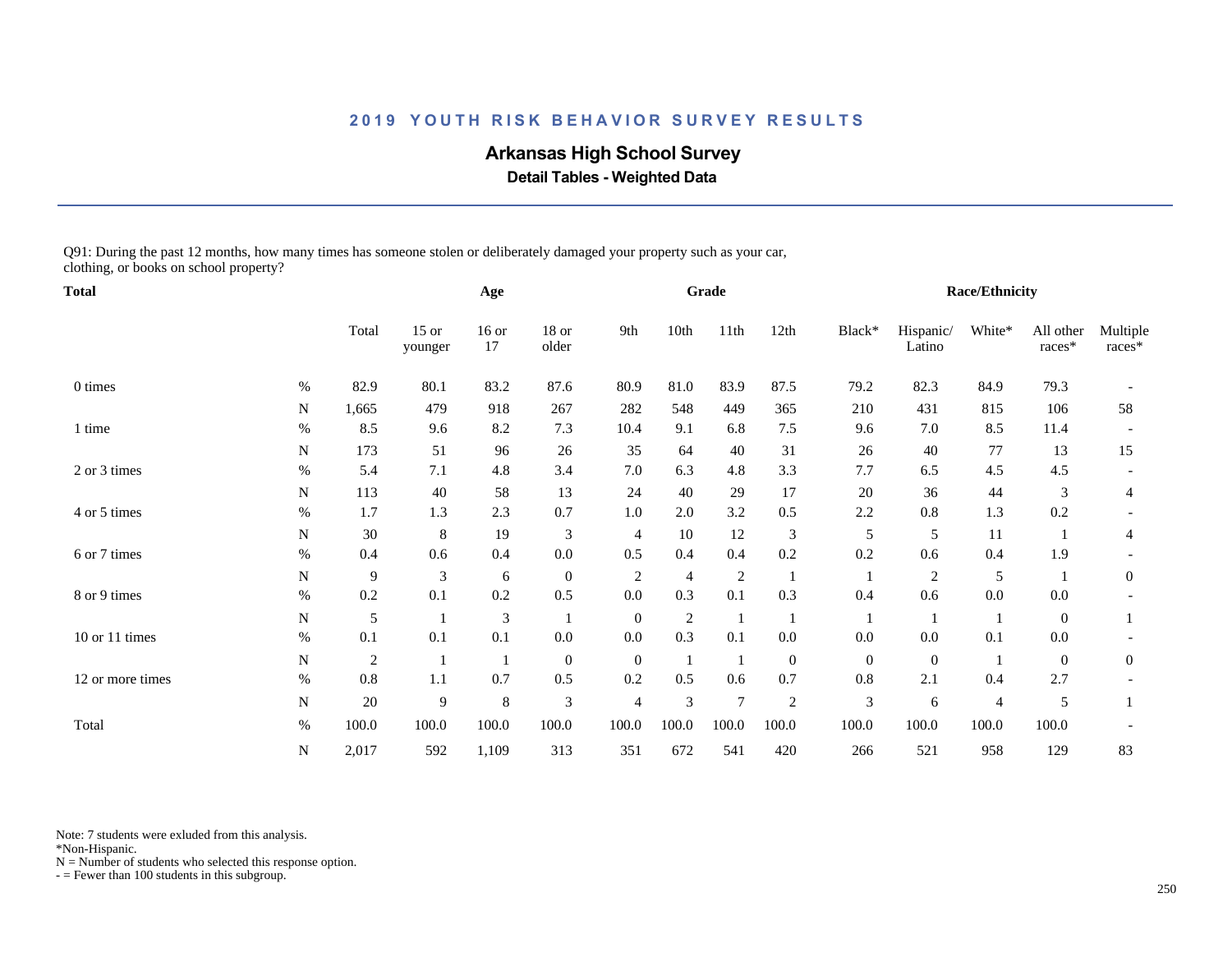# **Arkansas High School Survey**

 **Detail Tables - Weighted Data**

Q91: During the past 12 months, how many times has someone stolen or deliberately damaged your property such as your car, clothing, or books on school property?

| Male             |             |              |                    | Age              |                  |                |                | Grade         |                  |                |                     | Race/Ethnicity   |                     |                    |
|------------------|-------------|--------------|--------------------|------------------|------------------|----------------|----------------|---------------|------------------|----------------|---------------------|------------------|---------------------|--------------------|
|                  |             | All<br>males | $15$ or<br>younger | $16$ or<br>17    | 18 or<br>older   | 9th            | 10th           | 11th          | 12th             | Black*         | Hispanic/<br>Latino | White*           | All other<br>races* | Multiple<br>races* |
| 0 times          | $\%$        | 80.5         | 77.8               | 80.7             | 85.9             | 78.6           | 76.3           | 85.4          | 83.5             | 73.1           | 79.3                | 83.1             |                     |                    |
|                  | N           | 775          | 197                | 443              | 135              | 116            | 269            | 206           | 174              | 82             | 200                 | 396              | 51                  | 26                 |
| 1 time           | $\%$        | 10.3         | 13.4               | 9.6              | 6.7              | 13.4           | 12.8           | 6.2           | 8.6              | 13.7           | 8.5                 | 9.6              |                     |                    |
|                  | N           | 96           | 31                 | 52               | 13               | 19             | 41             | 19            | 16               | 15             | 20                  | 44               | 8                   | 8                  |
| 2 or 3 times     | $\%$        | 5.8          | 6.5                | 5.9              | 4.1              | 6.4            | 7.9            | 4.2           | 4.5              | 8.4            | 7.1                 | 5.2              |                     |                    |
|                  | ${\bf N}$   | 58           | 17                 | 30               | $\overline{9}$   | 11             | 23             | 12            | $10\,$           | 9              | 17                  | 27               |                     | $\overline{c}$     |
| 4 or 5 times     | $\%$        | 1.8          | 0.7                | 2.6              | 1.4              | 0.4            | 2.1            | 3.2           | $1.0\,$          | 2.6            | 1.5                 | 1.3              |                     |                    |
|                  | N           | 18           | 2                  | 13               | $\mathfrak{Z}$   |                | 5              | $\,8\,$       | 3                | 3              | $\overline{4}$      | $\overline{7}$   | $\overline{0}$      | 3                  |
| 6 or 7 times     | %           | 0.4          | 0.6                | 0.4              | $0.0\,$          | 1.0            | 0.1            | 0.1           | 0.3              | 0.4            | 0.7                 | 0.4              |                     |                    |
|                  | N           | 5            |                    | 4                | $\mathbf{0}$     | 2              | -1             | -1            | -1               | -1             |                     | 3                | $\Omega$            | $\overline{0}$     |
| 8 or 9 times     | $\%$        | 0.4          | 0.1                | 0.3              | 0.9              | 0.0            | 0.7            | 0.1           | 0.7              | 0.9            | 1.4                 | 0.1              |                     |                    |
|                  | N           | 4            |                    | $\boldsymbol{2}$ |                  | $\overline{0}$ | $\overline{c}$ | $\mathbf{1}$  |                  |                |                     |                  | $\overline{0}$      |                    |
| 10 or 11 times   | $\%$        | 0.1          | 0.2                | 0.0              | 0.0              | 0.0            | $0.0\,$        | 0.3           | $0.0\,$          | 0.0            | $0.0\,$             | 0.0              |                     |                    |
|                  | N           |              |                    | $\boldsymbol{0}$ | $\boldsymbol{0}$ | $\overline{0}$ | $\theta$       | -1            | $\boldsymbol{0}$ | $\overline{0}$ | $\boldsymbol{0}$    | $\overline{0}$   | $\overline{0}$      | $\overline{0}$     |
| 12 or more times | $\%$        | 0.7          | 0.6                | 0.6              | $1.0\,$          | 0.2            | 0.1            | 0.3           | 1.4              | 0.9            | 1.5                 | 0.4              |                     |                    |
|                  | $\mathbf N$ | 11           | 3                  | 5                | $\mathfrak{Z}$   |                |                | $\mathfrak s$ | $\overline{c}$   | $\sqrt{2}$     | $\mathfrak{Z}$      | $\boldsymbol{2}$ | 4                   | $\mathbf{0}$       |
| Total            | $\%$        | 100.0        | 100.0              | 100.0            | 100.0            | 100.0          | 100.0          | 100.0         | 100.0            | 100.0          | 100.0               | 100.0            |                     |                    |
|                  | N           | 968          | 253                | 549              | 164              | 150            | 342            | 253           | 207              | 113            | 246                 | 480              | 64                  | 40                 |

Note: 5 male students were excluded from this analysis.

\*Non-Hispanic.

 $N =$  Number of students who selected this response option.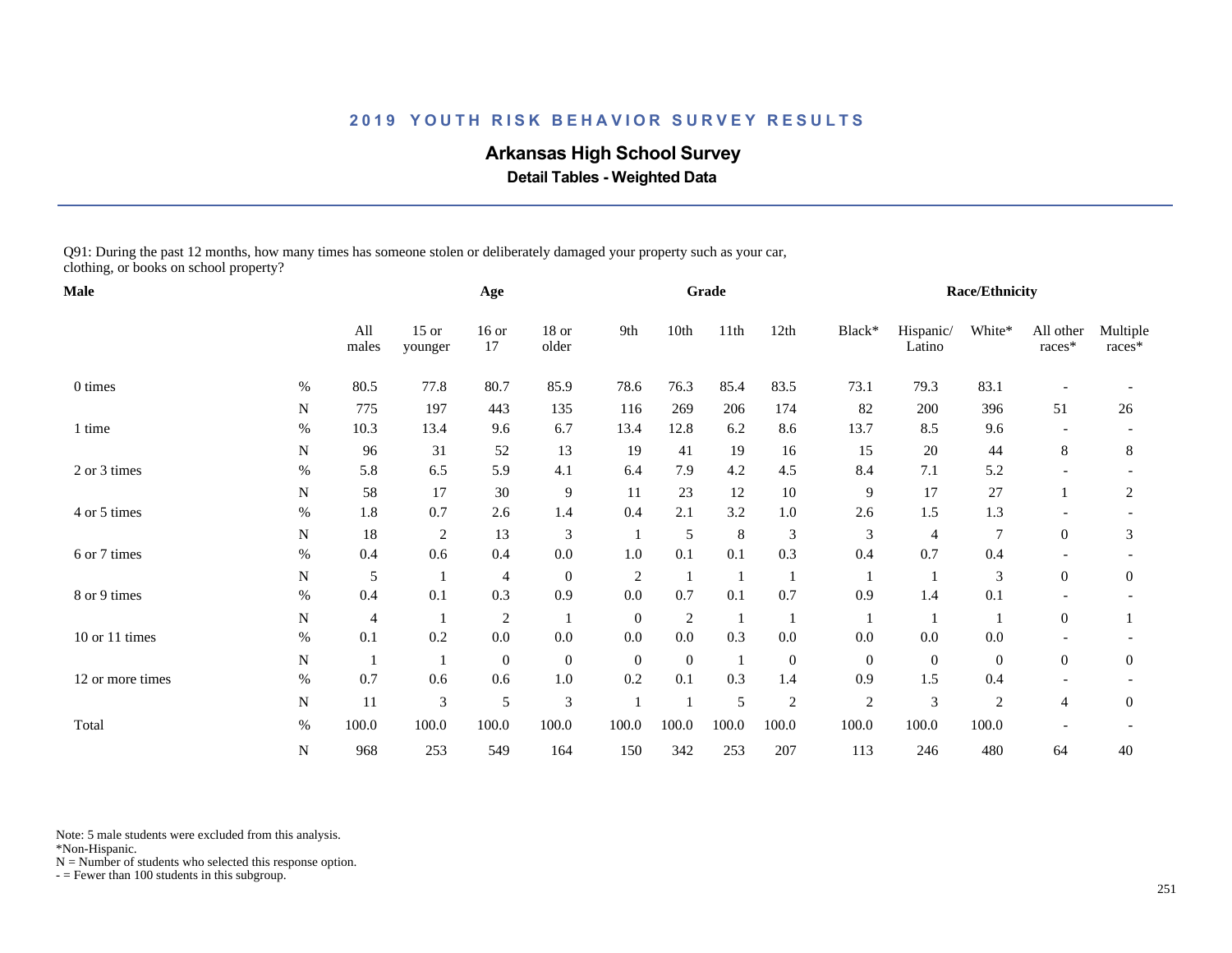# **Arkansas High School Survey**

 **Detail Tables - Weighted Data**

Q91: During the past 12 months, how many times has someone stolen or deliberately damaged your property such as your car, clothing, or books on school property?

| Female           |             |                |                    | Age              |                  |                |                | Grade          |                  |                  |                     | Race/Ethnicity |                     |                    |
|------------------|-------------|----------------|--------------------|------------------|------------------|----------------|----------------|----------------|------------------|------------------|---------------------|----------------|---------------------|--------------------|
|                  |             | All<br>females | $15$ or<br>younger | $16$ or<br>17    | $18$ or<br>older | 9th            | 10th           | 11th           | 12th             | Black*           | Hispanic/<br>Latino | White*         | All other<br>races* | Multiple<br>races* |
| 0 times          | $\%$        | 85.8           | 83.7               | 86.1             | 89.3             | 83.4           | 86.9           | 82.9           | 91.6             | 84.5             | 84.9                | 86.9           |                     |                    |
|                  | N           | 880            | 277                | 472              | 131              | 166            | 276            | 242            | 190              | 127              | 229                 | 418            | 53                  | 32                 |
| 1 time           | $\%$        | 6.8            | 6.0                | 6.9              | 8.0              | 7.4            | 5.4            | 7.5            | 6.4              | 6.4              | 5.9                 | 7.3            |                     |                    |
|                  | N           | 76             | 19                 | 44               | 13               | 16             | 23             | 21             | 15               | 11               | 20                  | 33             | 4                   | 7                  |
| 2 or 3 times     | $\%$        | 5.0            | 7.6                | 3.8              | 2.7              | 7.4            | 4.8            | 5.5            | $2.0\,$          | 7.2              | $6.0\,$             | 3.6            |                     |                    |
|                  | ${\bf N}$   | 52             | 21                 | 27               | 4                | 12             | 17             | 17             | 6                | 11               | 18                  | 17             | 2                   | 2                  |
| 4 or 5 times     | $\%$        | 1.4            | 1.2                | 2.0              | 0.0              | 1.6            | 0.9            | 3.2            | $0.0\,$          | 1.9              | 0.1                 | 1.3            |                     |                    |
|                  | N           | 10             | 4                  | $\sqrt{6}$       | $\boldsymbol{0}$ | 3              | 3              | $\overline{4}$ | $\boldsymbol{0}$ | $\overline{c}$   |                     | $\overline{4}$ |                     |                    |
| 6 or 7 times     | $\%$        | 0.3            | 0.2                | 0.4              | $0.0\,$          | 0.0            | 0.5            | 0.6            | $0.0\,$          | 0.0              | 0.6                 | 0.3            |                     |                    |
|                  | $\mathbf N$ | 3              |                    | $\sqrt{2}$       | $\mathbf{0}$     | $\mathbf{0}$   | $\overline{2}$ | -1             | $\boldsymbol{0}$ | $\overline{0}$   |                     | $\overline{c}$ | $\overline{0}$      | $\mathbf{0}$       |
| 8 or 9 times     | $\%$        | 0.0            | 0.0                | $0.0\,$          | $0.0\,$          | 0.0            | 0.0            | 0.0            | $0.0\,$          | 0.0              | 0.0                 | $0.0\,$        |                     |                    |
|                  | N           | $\mathbf{0}$   | $\overline{0}$     | $\boldsymbol{0}$ | $\mathbf{0}$     | $\overline{0}$ | $\theta$       | $\overline{0}$ | $\boldsymbol{0}$ | $\overline{0}$   | $\theta$            | $\overline{0}$ | $\overline{0}$      | $\overline{0}$     |
| 10 or 11 times   | $\%$        | 0.1            | $0.0\,$            | 0.3              | $0.0\,$          | 0.0            | 0.6            | $0.0\,$        | $0.0\,$          | 0.0              | $0.0\,$             | 0.2            |                     |                    |
|                  | ${\bf N}$   |                | $\boldsymbol{0}$   |                  | $\mathbf{0}$     | $\mathbf{0}$   |                | $\overline{0}$ | $\boldsymbol{0}$ | $\boldsymbol{0}$ | $\mathbf{0}$        |                | $\Omega$            | $\overline{0}$     |
| 12 or more times | $\%$        | 0.7            | 1.3                | 0.4              | $0.0\,$          | 0.3            | 1.0            | 0.3            | $0.0\,$          | 0.0              | 2.6                 | 0.4            |                     |                    |
|                  | N           | $\overline{7}$ | 5                  | $\boldsymbol{2}$ | $\boldsymbol{0}$ | $\mathfrak{Z}$ | 2              | $\mathbf{1}$   | $\boldsymbol{0}$ | $\boldsymbol{0}$ | 3                   | $\overline{c}$ |                     |                    |
| Total            | $\%$        | 100.0          | 100.0              | 100.0            | 100.0            | 100.0          | 100.0          | 100.0          | 100.0            | 100.0            | 100.0               | 100.0          |                     |                    |
|                  | ${\bf N}$   | 1,029          | 327                | 554              | 148              | 200            | 324            | 286            | 211              | 151              | 272                 | 477            | 61                  | 43                 |

Note: 2 female students were excluded from this analysis.

\*Non-Hispanic.

 $N =$  Number of students who selected this response option.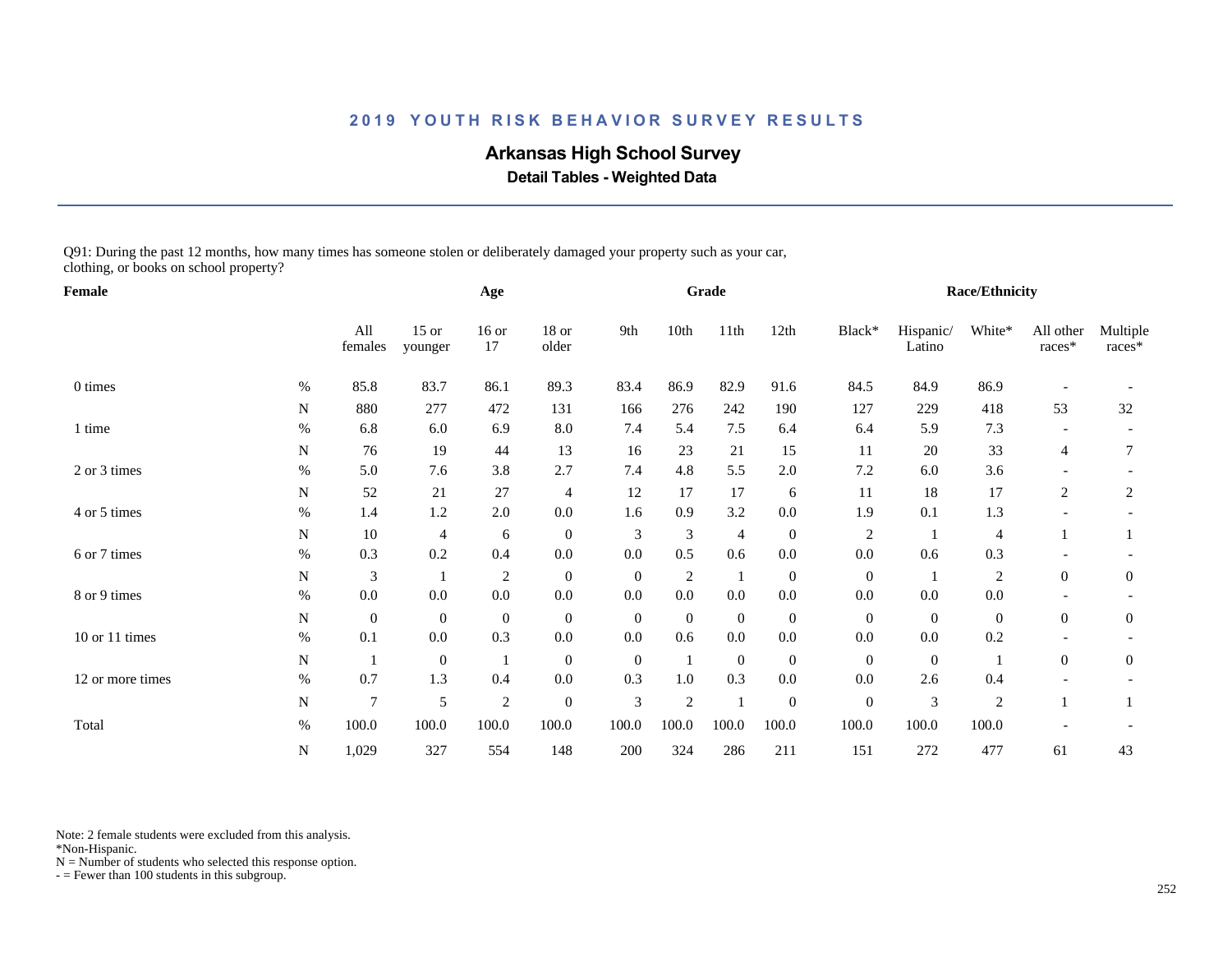# **Arkansas High School Survey**

 **Detail Tables - Weighted Data**

Q92: During the past 12 months, have you ever been the victim of teasing or name calling because someone thought you were gay, lesbian, or bisexual?

| <b>Total</b> |   |       |                    | Age         |                |       |       | Grade |       |        |                     | <b>Race/Ethnicity</b> |                     |                          |
|--------------|---|-------|--------------------|-------------|----------------|-------|-------|-------|-------|--------|---------------------|-----------------------|---------------------|--------------------------|
|              |   | Total | $15$ or<br>younger | 16 or<br>17 | 18 or<br>older | 9th   | 10th  | ∣1th  | 12th  | Black* | Hispanic/<br>Latino | White*                | All other<br>races* | Multiple<br>races*       |
| Yes          | % | 13.2  | 14.6               | 12.8        | 11.5           | 14.4  | 14.5  | 12.2  | 11.0  | 12.4   | 14.9                | 12.3                  | 18.5                | $\overline{\phantom{a}}$ |
|              | N | 273   | 94                 | 141         | 38             | 61    | 91    | 68    | 49    | 33     | 65                  | 125                   | 19                  | 25                       |
| No           | % | 86.8  | 85.4               | 87.2        | 88.5           | 85.6  | 85.5  | 87.8  | 89.0  | 87.6   | 85.1                | 87.7                  | 81.5                | $\overline{\phantom{a}}$ |
|              | N | 1,705 | 479                | 952         | 271            | 286   | 572   | 462   | 363   | 223    | 450                 | 822                   | 108                 | 58                       |
| Total        | % | 100.0 | 100.0              | 100.0       | 100.0          | 100.0 | 100.0 | 100.0 | 100.0 | 100.0  | 100.0               | 100.0                 | 100.0               | $\overline{\phantom{a}}$ |
|              | N | 1,978 | 573                | 1,093       | 309            | 347   | 663   | 530   | 412   | 256    | 515                 | 947                   | 127                 | 83                       |

Note: 46 students were exluded from this analysis.

\*Non-Hispanic.

 $N =$  Number of students who selected this response option.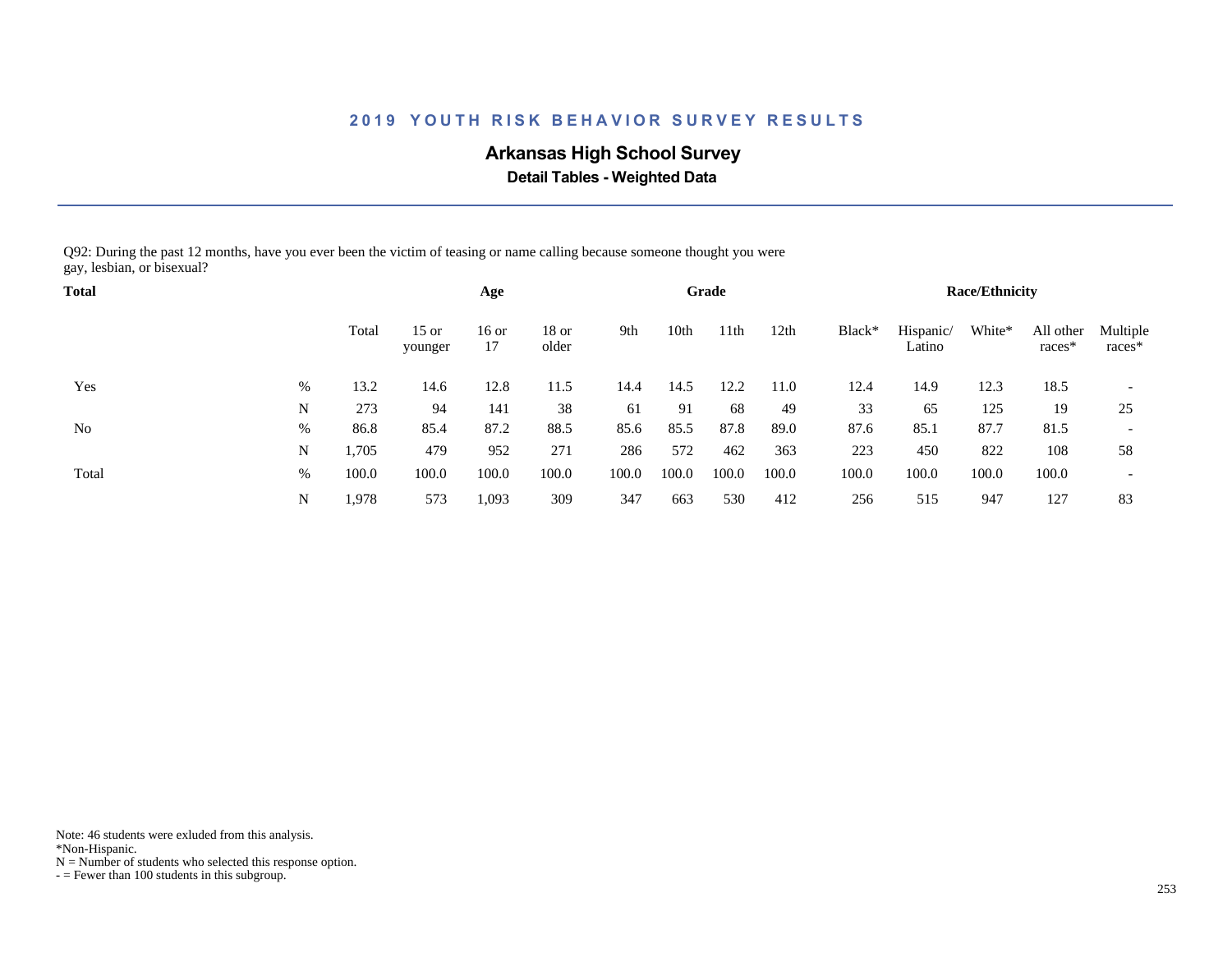# **Arkansas High School Survey**

 **Detail Tables - Weighted Data**

Q92: During the past 12 months, have you ever been the victim of teasing or name calling because someone thought you were gay, lesbian, or bisexual?

| <b>Male</b> |      |              |                    | Age         |                  |       |       | Grade |       |        |                     | <b>Race/Ethnicity</b> |                       |                          |
|-------------|------|--------------|--------------------|-------------|------------------|-------|-------|-------|-------|--------|---------------------|-----------------------|-----------------------|--------------------------|
|             |      | All<br>males | $15$ or<br>younger | 16 or<br>17 | $18$ or<br>older | 9th   | 10th  | 11th  | 12th  | Black* | Hispanic/<br>Latino | White*                | All other<br>$races*$ | Multiple<br>races*       |
| Yes         | %    | 10.7         | 11.4               | 10.6        | 10.1             | 12.0  | 11.1  | 10.0  | 9.3   | 10.7   | 11.7                | 9.8                   |                       |                          |
|             | N    | 113          | 30                 | 62          | 21               | 20    | 36    | 30    | 25    | 12     | 27                  | 53                    |                       | 9                        |
| No          | $\%$ | 89.3         | 88.6               | 89.4        | 89.9             | 88.0  | 88.9  | 90.0  | 90.7  | 89.3   | 88.3                | 90.2                  |                       | $\overline{\phantom{a}}$ |
|             | N    | 835          | 213                | 478         | 142              | 128   | 303   | 215   | 178   | 98     | 214                 | 419                   | 54                    | 31                       |
| Total       | $\%$ | 100.0        | 100.0              | 100.0       | 100.0            | 100.0 | 100.0 | 100.0 | 100.0 | 100.0  | 100.0               | 100.0                 |                       | $\overline{\phantom{a}}$ |
|             | N    | 948          | 243                | 540         | 163              | 148   | 339   | 245   | 203   | 110    | 241                 | 472                   | 65                    | 40                       |

Note: 25 male students were excluded from this analysis.

\*Non-Hispanic.

 $N =$  Number of students who selected this response option.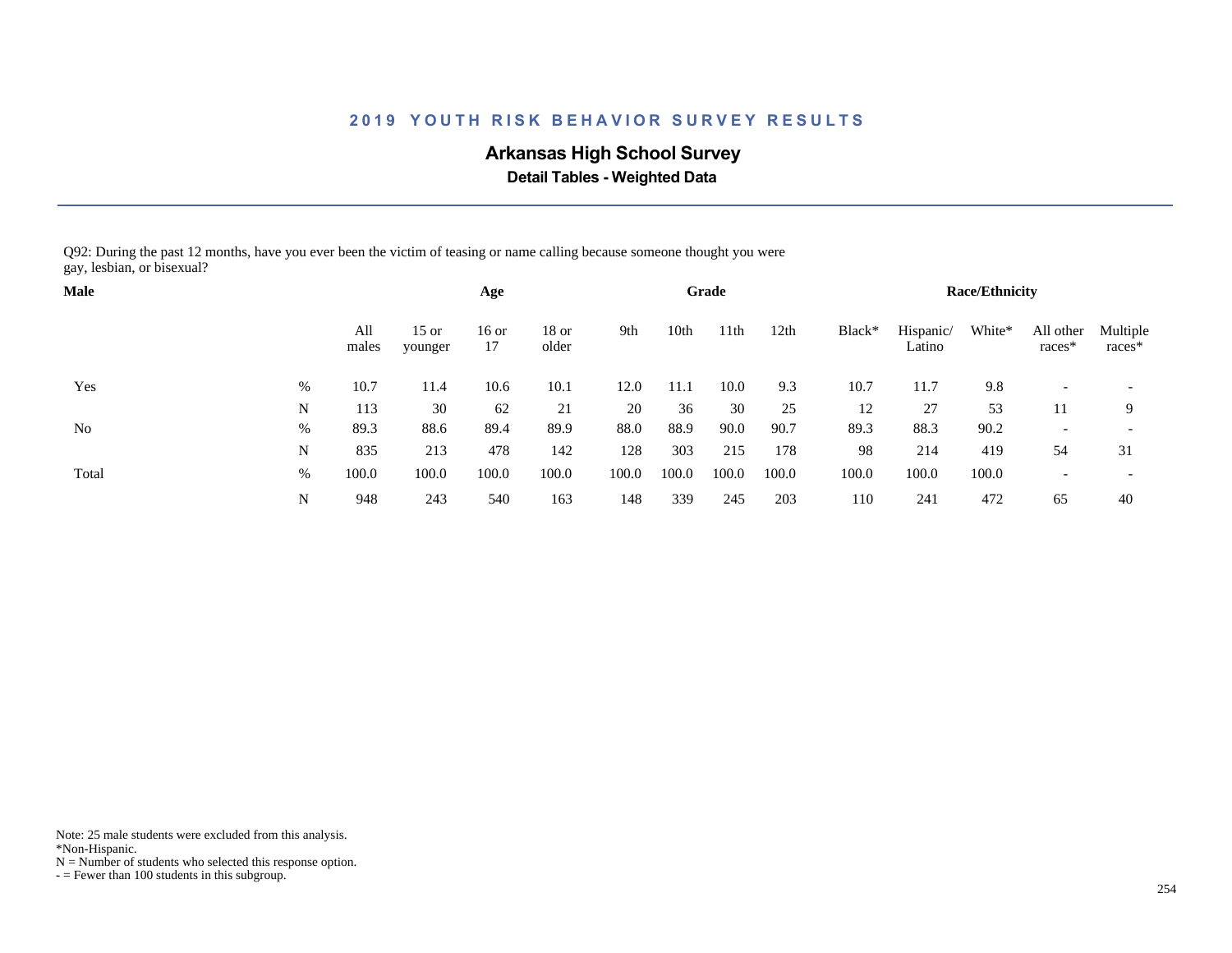# **Arkansas High School Survey**

 **Detail Tables - Weighted Data**

Q92: During the past 12 months, have you ever been the victim of teasing or name calling because someone thought you were gay, lesbian, or bisexual?

| Female |      |                |                    | Age           |                  |       |       | Grade |       |        |                     | <b>Race/Ethnicity</b> |                       |                    |
|--------|------|----------------|--------------------|---------------|------------------|-------|-------|-------|-------|--------|---------------------|-----------------------|-----------------------|--------------------|
|        |      | All<br>females | $15$ or<br>younger | $16$ or<br>17 | $18$ or<br>older | 9th   | 10th  | 11th  | 12th  | Black* | Hispanic/<br>Latino | White*                | All other<br>$races*$ | Multiple<br>races* |
| Yes    | $\%$ | 15.8           | 17.6               | 15.3          | 13.4             | 16.8  | 18.6  | 14.4  | 12.8  | 14.0   | 17.4                | 15.2                  |                       |                    |
|        | N    | 158            | 62                 | 79            | 17               | 40    | 55    | 38    | 24    | 21     | 37                  | 72                    |                       | 16                 |
| No     | $\%$ | 84.2           | 82.4               | 84.7          | 86.6             | 83.2  | 81.4  | 85.6  | 87.2  | 86.0   | 82.6                | 84.8                  |                       |                    |
|        | N    | 859            | 261                | 470           | 128              | 158   | 265   | 246   | 183   | 123    | 235                 | 402                   | 53                    | 27                 |
| Total  | $\%$ | 100.0          | 100.0              | 100.0         | 100.0            | 100.0 | 100.0 | 100.0 | 100.0 | 100.0  | 100.0               | 100.0                 |                       |                    |
|        | N    | 1,017          | 323                | 549           | 145              | 198   | 320   | 284   | 207   | 144    | 272                 | 474                   | 60                    | 43                 |

Note: 14 female students were excluded from this analysis.

\*Non-Hispanic.

 $N =$  Number of students who selected this response option.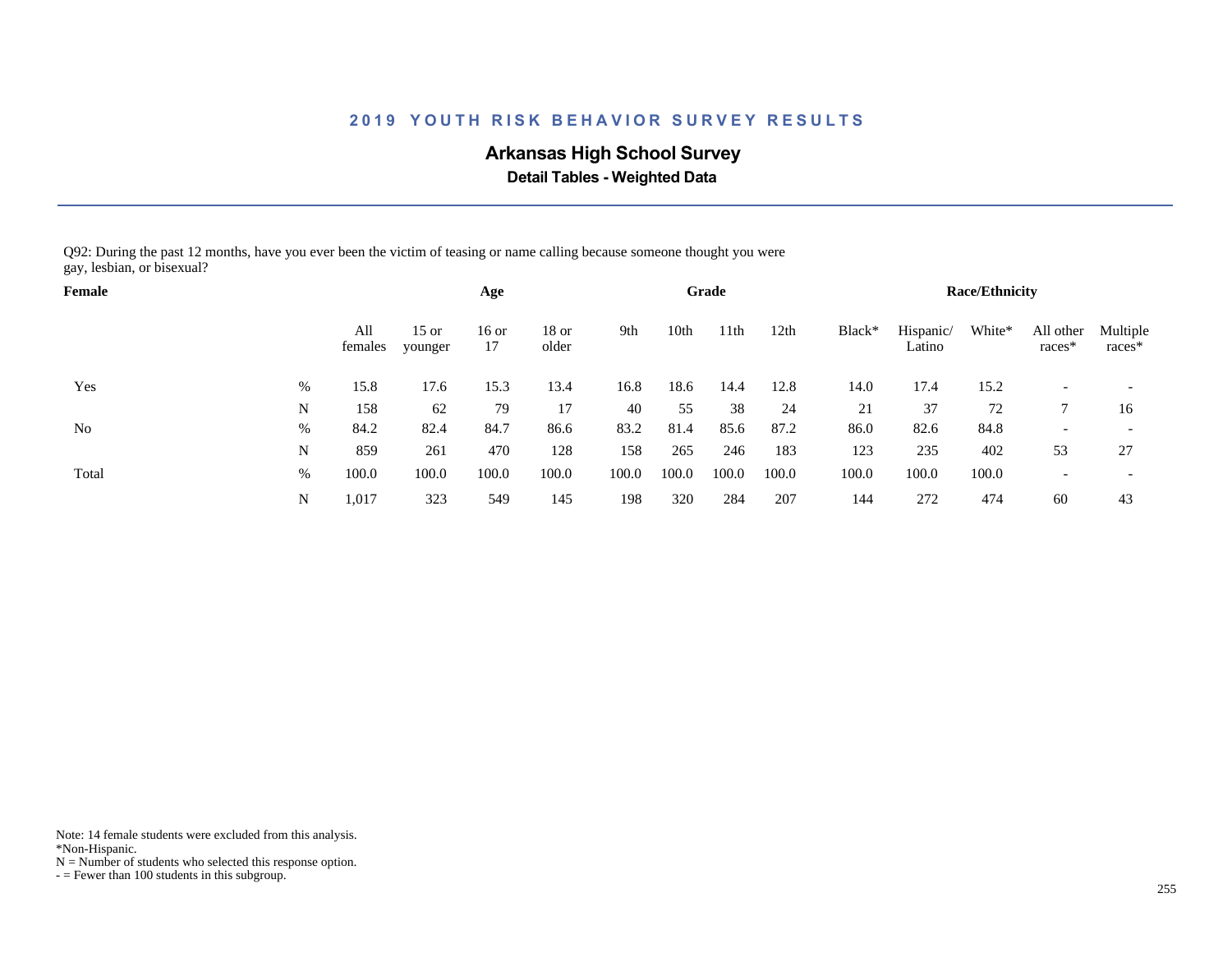# **Arkansas High School Survey**

 **Detail Tables - Weighted Data**

Q93: Do you agree or disagree that harassment and bullying by other students is a problem at your school?

| <b>Total</b>      |           |       |                    | Age           |                  |       |       | Grade |       |        |                     | <b>Race/Ethnicity</b> |                     |                    |
|-------------------|-----------|-------|--------------------|---------------|------------------|-------|-------|-------|-------|--------|---------------------|-----------------------|---------------------|--------------------|
|                   |           | Total | $15$ or<br>younger | $16$ or<br>17 | $18$ or<br>older | 9th   | 10th  | 11th  | 12th  | Black* | Hispanic/<br>Latino | White*                | All other<br>races* | Multiple<br>races* |
| Strongly agree    | $\%$      | 22.1  | 20.4               | 23.0          | 22.7             | 20.7  | 21.0  | 24.1  | 22.4  | 30.2   | 19.1                | 19.5                  | 24.7                |                    |
|                   | N         | 445   | 136                | 236           | 73               | 89    | 139   | 118   | 92    | 90     | 94                  | 187                   | 40                  | 19                 |
| Agree             | $\%$      | 28.3  | 29.4               | 26.9          | 30.7             | 29.7  | 29.6  | 26.3  | 28.0  | 25.8   | 23.8                | 29.8                  | 28.4                |                    |
|                   | ${\bf N}$ | 531   | 157                | 283           | 91               | 95    | 173   | 142   | 115   | 62     | 129                 | 271                   | 31                  | 22                 |
| Not sure          | $\%$      | 31.6  | 34.4               | 31.1          | 27.0             | 36.0  | 29.3  | 29.9  | 31.3  | 28.9   | 37.1                | 32.2                  | 31.2                |                    |
|                   | N         | 666   | 198                | 379           | 87               | 117   | 223   | 185   | 133   | 73     | 198                 | 314                   | 41                  | 25                 |
| Disagree          | %         | 12.7  | 12.7               | 12.4          | 13.5             | 11.1  | 14.3  | 12.6  | 13.1  | 10.9   | 13.4                | 12.9                  | 8.8                 |                    |
|                   | ${\bf N}$ | 252   | 73                 | 134           | 44               | 38    | 97    | 60    | 54    | 27     | 67                  | 125                   | 12                  | 11                 |
| Strongly disagree | $\%$      | 5.3   | 3.2                | 6.6           | 6.1              | 2.5   | 5.9   | 7.1   | 5.2   | 4.3    | 6.7                 | 5.5                   | 6.9                 |                    |
|                   | N         | 112   | 25                 | 69            | 18               | 11    | 40    | 31    | 25    | 12     | 31                  | 55                    | 6                   | 6                  |
| Total             | $\%$      | 100.0 | 100.0              | 100.0         | 100.0            | 100.0 | 100.0 | 100.0 | 100.0 | 100.0  | 100.0               | 100.0                 | 100.0               |                    |
|                   | ${\bf N}$ | 2,006 | 589                | 1,101         | 313              | 350   | 672   | 536   | 419   | 264    | 519                 | 952                   | 130                 | 83                 |

Note: 18 students were exluded from this analysis.

\*Non-Hispanic.

 $N =$  Number of students who selected this response option.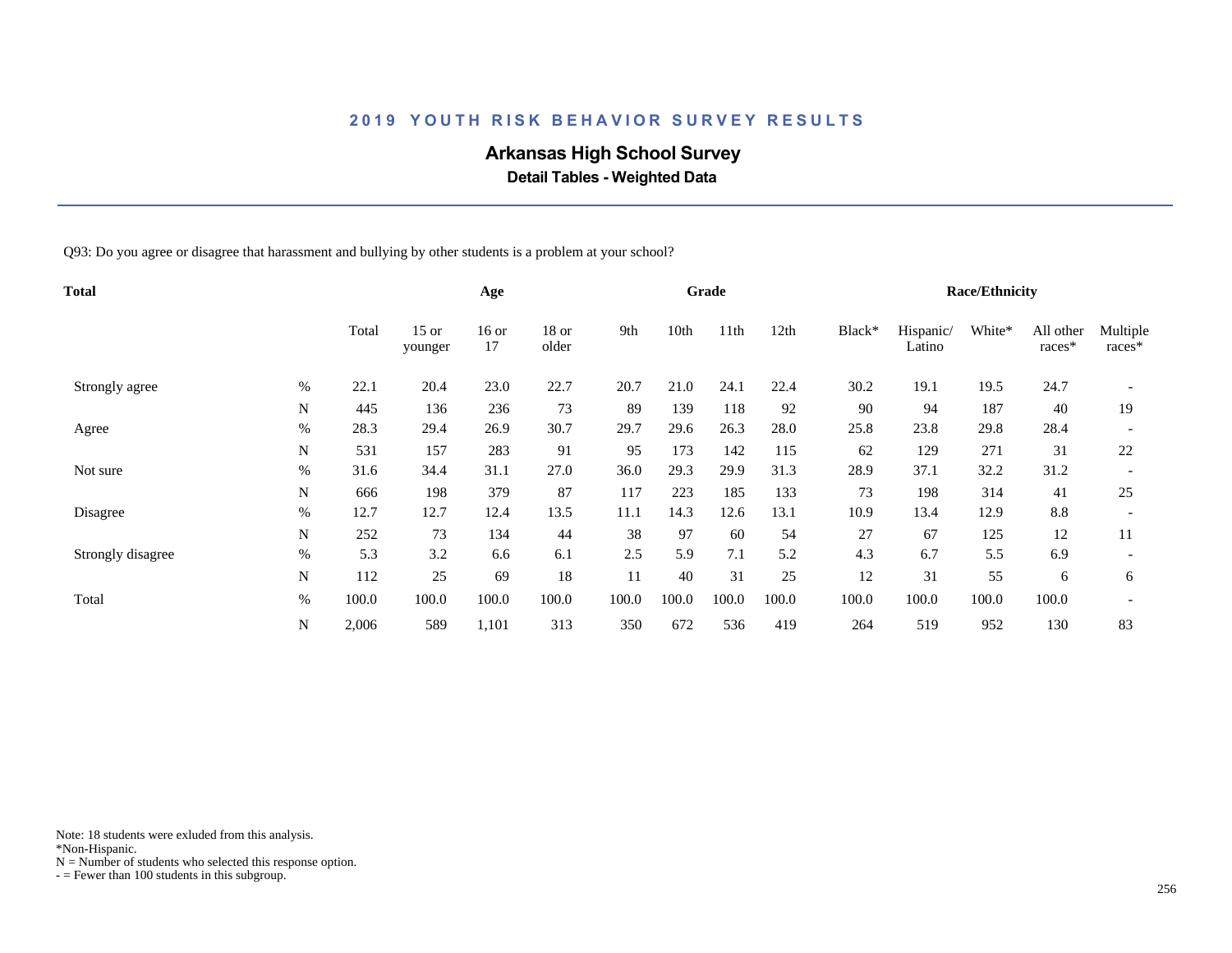# **Arkansas High School Survey**

 **Detail Tables - Weighted Data**

Q93: Do you agree or disagree that harassment and bullying by other students is a problem at your school?

| <b>Male</b>       |           |              |                    | Age           |                  |       |       | Grade            |       |                |                     | <b>Race/Ethnicity</b> |                          |                    |
|-------------------|-----------|--------------|--------------------|---------------|------------------|-------|-------|------------------|-------|----------------|---------------------|-----------------------|--------------------------|--------------------|
|                   |           | All<br>males | $15$ or<br>younger | $16$ or<br>17 | $18$ or<br>older | 9th   | 10th  | 11 <sup>th</sup> | 12th  | Black*         | Hispanic/<br>Latino | White*                | All other<br>races*      | Multiple<br>races* |
| Strongly agree    | $\%$      | 16.5         | 14.5               | 18.3          | 15.1             | 12.9  | 15.8  | 22.0             | 15.2  | 23.8           | 15.3                | 14.7                  | $\overline{a}$           |                    |
|                   | N         | 167          | 45                 | 97            | 25               | 23    | 59    | 52               | 31    | 32             | 37                  | 74                    | 16                       | 3                  |
| Agree             | $\%$      | 26.2         | 26.1               | 25.8          | 27.4             | 25.0  | 32.2  | 22.6             | 24.3  | 19.2           | 25.5                | 27.0                  |                          |                    |
|                   | ${\bf N}$ | 235          | 58                 | 130           | 47               | 36    | 86    | 53               | 55    | 19             | 61                  | 117                   | 18                       | 12                 |
| Not sure          | $\%$      | 35.6         | 40.7               | 33.9          | 31.1             | 43.7  | 30.8  | 33.1             | 34.9  | 37.4           | 36.3                | 36.2                  | $\overline{\phantom{a}}$ |                    |
|                   | N         | 349          | 95                 | 203           | 50               | 60    | 121   | 96               | 68    | 39             | 96                  | 176                   | 18                       | 13                 |
| Disagree          | $\%$      | 14.3         | 14.1               | 13.6          | 16.8             | 13.7  | 13.6  | 13.6             | 17.1  | 15.4           | 16.0                | 13.5                  |                          |                    |
|                   | ${\bf N}$ | 136          | 36                 | 70            | 29               | 21    | 48    | 31               | 35    | 15             | 33                  | 69                    | 8                        | 8                  |
| Strongly disagree | $\%$      | 7.4          | 4.7                | 8.4           | 9.5              | 4.7   | 7.6   | 8.6              | 8.6   | 4.3            | 6.8                 | 8.5                   |                          |                    |
|                   | N         | 77           | 18                 | 46            | 13               | 10    | 30    | 17               | 18    | $\overline{7}$ | 18                  | 43                    | 5                        | 4                  |
| Total             | $\%$      | 100.0        | 100.0              | 100.0         | 100.0            | 100.0 | 100.0 | 100.0            | 100.0 | 100.0          | 100.0               | 100.0                 |                          |                    |
|                   | ${\bf N}$ | 964          | 252                | 546           | 164              | 150   | 344   | 249              | 207   | 112            | 245                 | 479                   | 65                       | 40                 |

Note: 9 male students were excluded from this analysis.

\*Non-Hispanic.

 $N =$  Number of students who selected this response option.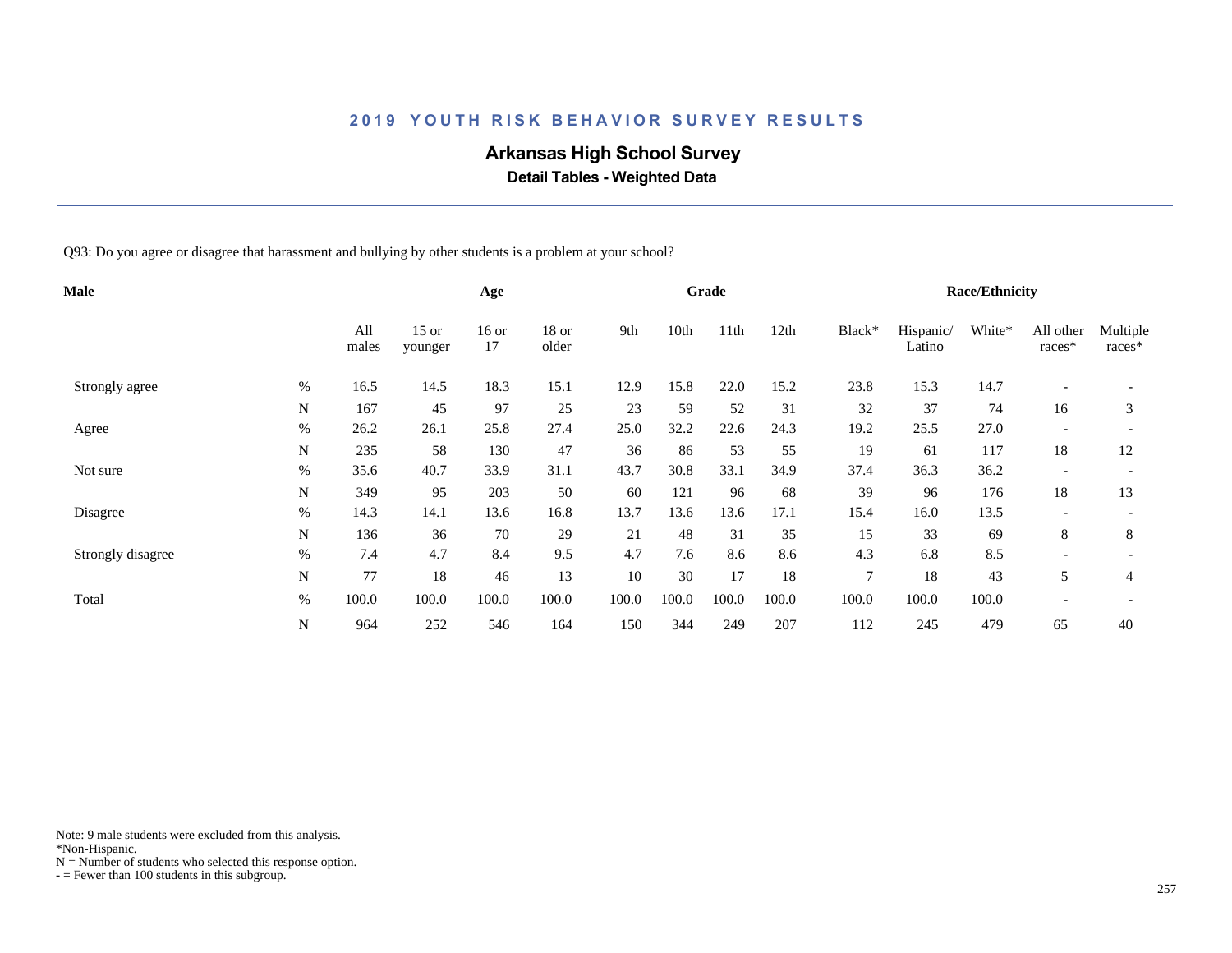# **Arkansas High School Survey**

 **Detail Tables - Weighted Data**

Q93: Do you agree or disagree that harassment and bullying by other students is a problem at your school?

| Female            |             |                |                    | Age           |                  |       |       | Grade |                |        |                     | <b>Race/Ethnicity</b> |                          |                    |
|-------------------|-------------|----------------|--------------------|---------------|------------------|-------|-------|-------|----------------|--------|---------------------|-----------------------|--------------------------|--------------------|
|                   |             | All<br>females | $15$ or<br>younger | $16$ or<br>17 | $18$ or<br>older | 9th   | 10th  | 11th  | 12th           | Black* | Hispanic/<br>Latino | White*                | All other<br>races*      | Multiple<br>races* |
| Strongly agree    | $\%$        | 27.7           | 26.3               | 27.3          | 31.9             | 28.9  | 25.9  | 25.7  | 30.0           | 35.2   | 21.5                | 24.8                  |                          |                    |
|                   | N           | 271            | 87                 | 136           | 48               | 65    | 78    | 64    | 61             | 57     | 55                  | 112                   | 21                       | 16                 |
| Agree             | $\%$        | 30.9           | 33.0               | 28.3          | 34.8             | 34.7  | 27.3  | 30.3  | 32.2           | 31.5   | 22.6                | 33.3                  |                          |                    |
|                   | $\mathbf N$ | 294            | 98                 | 152           | 44               | 59    | 86    | 89    | 59             | 43     | 68                  | 154                   | 12                       | 10                 |
| Not sure          | $\%$        | 27.7           | 28.7               | 28.6          | 22.5             | 27.9  | 28.6  | 26.8  | 27.8           | 22.3   | 38.1                | 27.5                  | $\overline{\phantom{a}}$ |                    |
|                   | N           | 315            | 102                | 176           | 37               | 57    | 102   | 89    | 65             | 34     | 102                 | 138                   | 23                       | 12                 |
| Disagree          | %           | 10.6           | 10.5               | 11.2          | 8.6              | 8.3   | 14.1  | 11.7  | 8.2            | 6.5    | 11.2                | 12.3                  |                          |                    |
|                   | ${\bf N}$   | 111            | 34                 | 63            | 14               | 17    | 46    | 29    | 18             | 11     | 34                  | 56                    | 4                        | 3                  |
| Strongly disagree | $\%$        | 3.1            | 1.5                | 4.6           | 2.1              | 0.1   | 4.2   | 5.6   | 1.8            | 4.4    | 6.6                 | 2.1                   |                          |                    |
|                   | N           | 33             | 6                  | 22            | 5                |       | 10    | 14    | $\overline{7}$ | 5      | 13                  | 12                    |                          | $\overline{2}$     |
| Total             | $\%$        | 100.0          | 100.0              | 100.0         | 100.0            | 100.0 | 100.0 | 100.0 | 100.0          | 100.0  | 100.0               | 100.0                 |                          |                    |
|                   | N           | 1,024          | 327                | 549           | 148              | 199   | 322   | 285   | 210            | 150    | 272                 | 472                   | 61                       | 43                 |

Note: 7 female students were excluded from this analysis.

\*Non-Hispanic.

 $N =$  Number of students who selected this response option.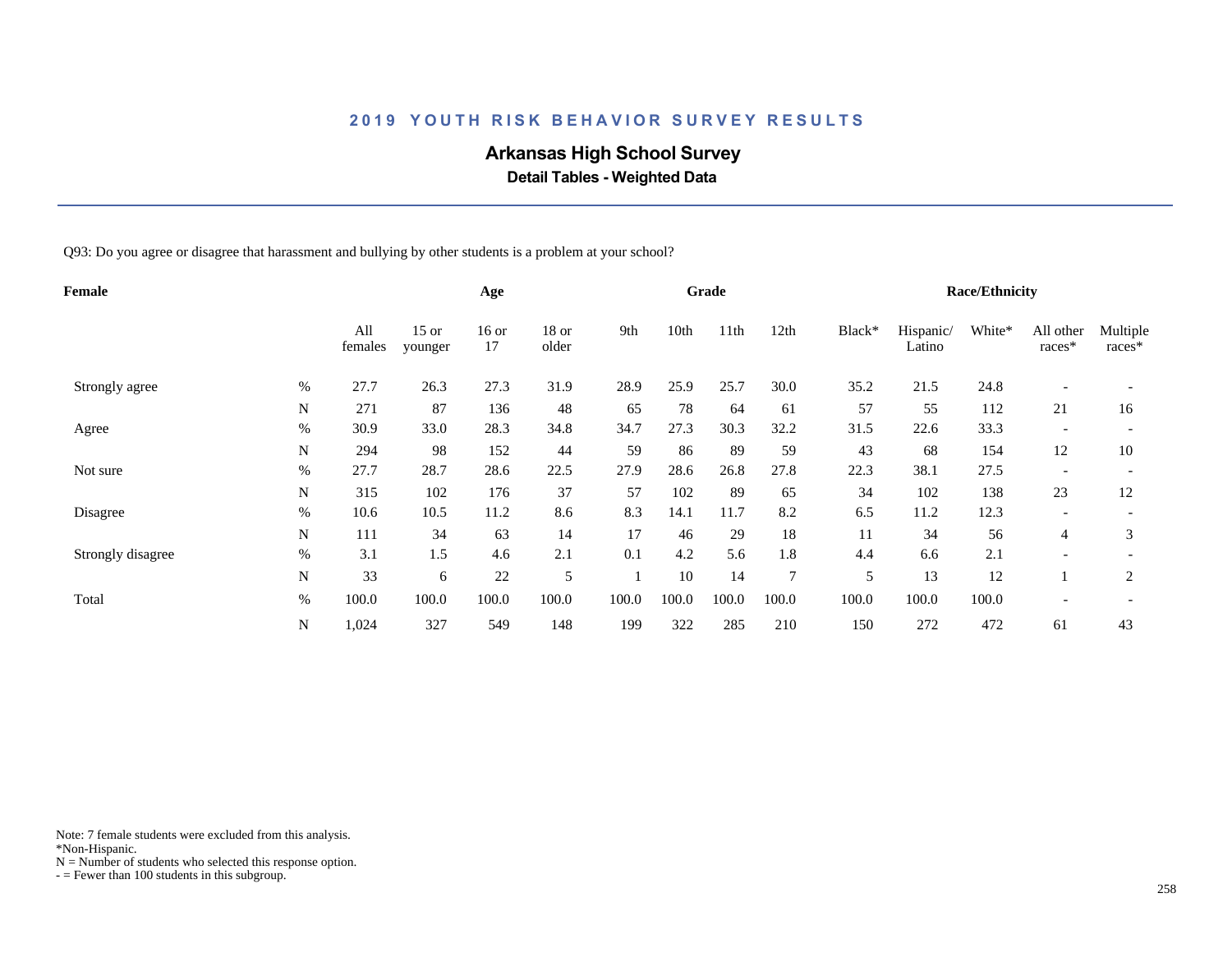# **Arkansas High School Survey**

 **Detail Tables - Weighted Data**

Q94: During the past 30 days, how did you usually get your own cigarettes?

| <b>Total</b>                  |      |       | Age                |               |                  |                | Grade |                |                |                | <b>Race/Ethnicity</b> |        |                     |                    |
|-------------------------------|------|-------|--------------------|---------------|------------------|----------------|-------|----------------|----------------|----------------|-----------------------|--------|---------------------|--------------------|
|                               |      | Total | $15$ or<br>younger | $16$ or<br>17 | $18$ or<br>older | 9th            | 10th  | 11th           | 12th           | Black*         | Hispanic/<br>Latino   | White* | All other<br>races* | Multiple<br>races* |
| Did not smoke cigarettes      | $\%$ | 86.1  | 92.0               | 84.4          | 79.0             | 93.3           | 87.1  | 84.5           | 80.3           | 91.1           | 89.0                  | 84.2   | 87.7                |                    |
|                               | N    | 1,758 | 539                | 968           | 250              | 322            | 604   | 469            | 342            | 235            | 477                   | 815    | 113                 | 75                 |
| Store or gas station          | $\%$ | 3.6   | 1.9                | 2.0           | 12.6             | 1.3            | 2.9   | 2.4            | 8.6            | 3.4            | 2.7                   | 3.6    | 10.2                |                    |
|                               | N    | 68    | 13                 | 21            | 33               | 6              | 16    | 12             | 33             | 11             | 13                    | 29     | 9                   | 2                  |
| I got them on the Internet    | $\%$ | 1.0   | 0.8                | 0.8           | 1.8              | 0.0            | 0.3   | 1.6            | 1.3            | 1.2            | 1.0                   | 0.6    | 0.4                 |                    |
|                               | N    | 18    | 5                  | 7             | 6                | $\overline{0}$ | 3     | 6              | 5              | 3              | 3                     | 5      |                     |                    |
| Someone else bought them      | $\%$ | 2.2   | 0.9                | 3.3           | 2.0              | 0.9            | 2.2   | 3.6            | 2.3            | 1.1            | 2.7                   | 2.7    | 1.0                 |                    |
|                               | N    | 42    | 8                  | 30            | $\overline{4}$   | 5              | 12    | 15             | 9              | 3              | 11                    | 23     | 3                   |                    |
| Borrowed/bummed them          | %    | 2.9   | 2.2                | 3.6           | 2.2              | 2.5            | 3.1   | 1.9            | 4.1            | 1.1            | 1.1                   | 4.0    | 0.4                 |                    |
|                               | N    | 47    | 11                 | 30            | 6                | 8              | 14    | 9              | 14             | 3              | 5                     | 33     | 2                   |                    |
| Legal aged person bought/gave | $\%$ | 1.4   | 0.0                | 2.5           | 0.6              | 0.1            | 1.8   | 2.7            | $1.0\,$        | 0.0            | 0.8                   | 2.0    | 0.0                 |                    |
|                               | N    | 24    |                    | 20            | 3                |                | 6     | 10             | 6              | $\overline{0}$ | 3                     | $20\,$ | $\overline{0}$      |                    |
| Took them from store/family   | $\%$ | 1.4   | 1.6                | 1.3           | 1.2              | 1.0            | 1.1   | 1.0            | 2.0            | 1.3            | 2.0                   | 1.3    | 0.0                 |                    |
|                               | N    | 19    | $\overline{7}$     | 9             | 3                | 3              | 6     | $\overline{4}$ | 5              | 3              | 5                     | 9      | $\theta$            |                    |
| Some other way                | %    | 1.4   | 0.6                | 2.1           | 0.7              | 1.0            | 1.5   | 2.3            | 0.5            | 0.8            | 0.8                   | 1.7    | 0.4                 |                    |
|                               | N    | 26    | 6                  | 18            | $\overline{c}$   | $\overline{4}$ | 8     | 10             | $\overline{c}$ | $\overline{c}$ | 4                     | 16     |                     |                    |
| Total                         | $\%$ | 100.0 | 100.0              | 100.0         | 100.0            | 100.0          | 100.0 | 100.0          | 100.0          | 100.0          | 100.0                 | 100.0  | 100.0               |                    |
|                               | N    | 2,002 | 590                | 1,103         | 307              | 349            | 669   | 535            | 416            | 260            | 521                   | 950    | 129                 | 83                 |

Note: 22 students were exluded from this analysis.

\*Non-Hispanic.

 $N =$  Number of students who selected this response option.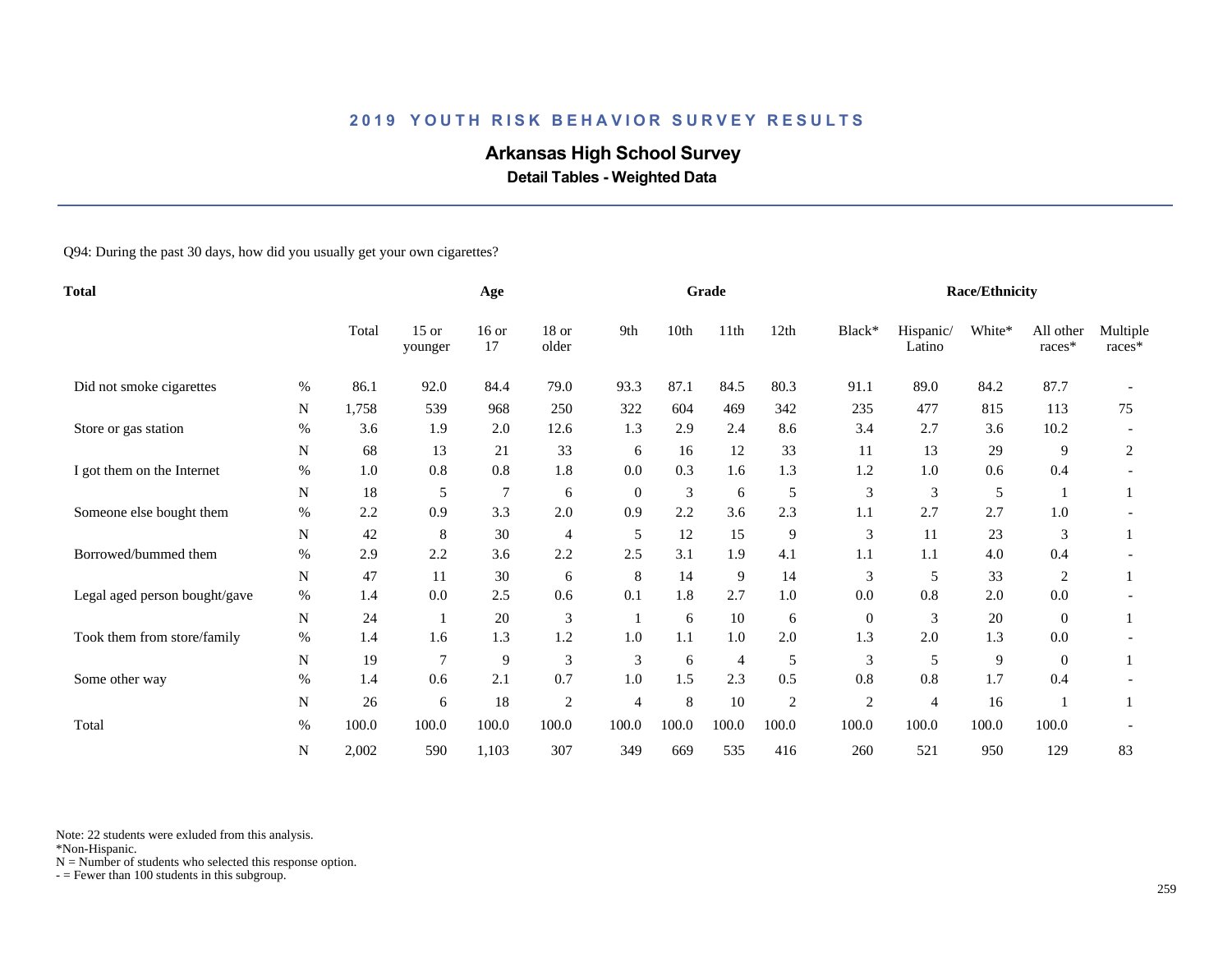# **Arkansas High School Survey**

 **Detail Tables - Weighted Data**

Q94: During the past 30 days, how did you usually get your own cigarettes?

| <b>Male</b>                   |             |              | Age                |               |                |                  | Grade          |                |                |                  | <b>Race/Ethnicity</b> |        |                     |                    |
|-------------------------------|-------------|--------------|--------------------|---------------|----------------|------------------|----------------|----------------|----------------|------------------|-----------------------|--------|---------------------|--------------------|
|                               |             | All<br>males | $15$ or<br>younger | $16$ or<br>17 | 18 or<br>older | 9th              | 10th           | 11th           | 12th           | Black*           | Hispanic/<br>Latino   | White* | All other<br>races* | Multiple<br>races* |
| Did not smoke cigarettes      | $\%$        | 83.8         | 93.1               | 81.6          | 71.7           | 94.2             | 84.6           | 81.1           | 74.6           | 87.8             | 92.1                  | 81.3   |                     |                    |
|                               | $\mathbf N$ | 823          | 229                | 473           | 120            | 139              | 304            | 209            | 160            | 94               | 227                   | 393    | 58                  | 34                 |
| Store or gas station          | $\%$        | 4.1          | 0.8                | 2.4           | 15.8           | 1.1              | 2.0            | 3.9            | 10.3           | 3.7              | 2.0                   | 4.3    |                     |                    |
|                               | ${\bf N}$   | 38           | 5                  | 11            | 22             | $\overline{4}$   | 6              | $\overline{9}$ | 19             | 6                | 6                     | 19     | 5                   |                    |
| I got them on the Internet    | $\%$        | 1.4          | 1.2                | 0.8           | 3.5            | 0.0              | 0.3            | 2.4            | 2.6            | 1.4              | 0.7                   | 1.2    |                     |                    |
|                               | N           | 13           | 3                  | 4             | 6              | $\overline{0}$   | $\sqrt{2}$     | 5              | 5              | $\overline{c}$   | $\overline{c}$        | 5      |                     |                    |
| Someone else bought them      | $\%$        | 2.0          | 0.3                | 3.1           | 2.0            | 0.0              | 2.3            | 3.6            | 2.1            | 1.6              | 1.3                   | 2.3    |                     |                    |
|                               | ${\bf N}$   | 18           | $\overline{c}$     | 14            | $\overline{c}$ | $\mathbf{0}$     | 5              | 8              | $\overline{4}$ | 2                | 4                     | 10     | $\overline{0}$      |                    |
| Borrowed/bummed them          | $\%$        | 3.8          | 2.9                | 4.7           | 3.0            | 1.6              | 4.8            | 2.8            | 6.1            | 0.8              | 1.9                   | 5.0    |                     |                    |
|                               | ${\bf N}$   | 29           | 8                  | 18            | 3              | 3                | 11             | 6              | $\,8\,$        |                  | 2                     | 22     |                     |                    |
| Legal aged person bought/gave | $\%$        | 1.7          | 0.0                | 3.1           | 1.1            | 0.0              | 2.2            | 3.3            | 1.2            | 0.0              | 1.7                   | 2.2    |                     |                    |
|                               | N           | 15           | $\mathbf{0}$       | 12            | 3              | $\boldsymbol{0}$ | $\overline{4}$ | 6              | 4              | $\boldsymbol{0}$ | 3                     | 11     | $\overline{0}$      |                    |
| Took them from store/family   | $\%$        | 1.5          | 1.6                | 1.3           | 1.8            | 1.9              | 1.6            | 0.1            | 2.3            | 2.9              | 0.1                   | 1.4    |                     |                    |
|                               | $\mathbf N$ | $10\,$       | 3                  | 5             | $\overline{c}$ | $\overline{2}$   | $\overline{4}$ | -1             | 3              | 3                |                       | 5      | $\overline{0}$      |                    |
| Some other way                | %           | 1.7          | 0.2                | 2.9           | 1.2            | 1.2              | 2.2            | 2.7            | 0.8            | 1.7              | 0.1                   | 2.2    |                     |                    |
|                               | $\mathbf N$ | 14           | $\overline{c}$     | 10            | $\overline{c}$ |                  | 5              | 6              |                | $\boldsymbol{2}$ |                       | 10     | $\overline{0}$      | $\overline{0}$     |
| Total                         | $\%$        | 100.0        | 100.0              | 100.0         | 100.0          | 100.0            | 100.0          | 100.0          | 100.0          | 100.0            | 100.0                 | 100.0  |                     |                    |
|                               | N           | 960          | 252                | 547           | 160            | 149              | 341            | 250            | 204            | 110              | 246                   | 475    | 65                  | 40                 |

Note: 13 male students were excluded from this analysis.

\*Non-Hispanic.

 $N =$  Number of students who selected this response option.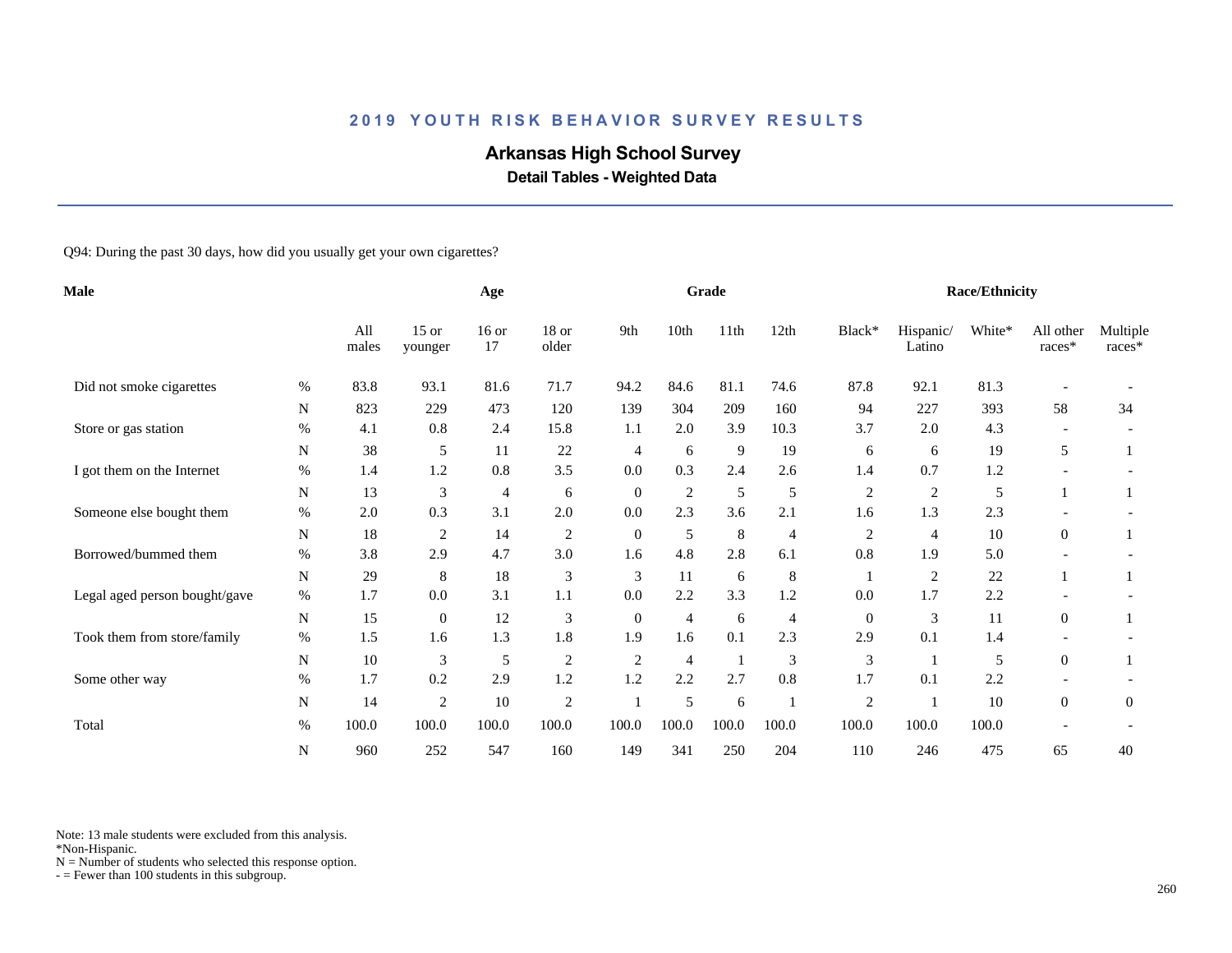# **Arkansas High School Survey**

 **Detail Tables - Weighted Data**

Q94: During the past 30 days, how did you usually get your own cigarettes?

| Female                        |             |                |                    | Age           |                  |                |                | Grade          |                  |                  |                     | <b>Race/Ethnicity</b> |                          |                    |
|-------------------------------|-------------|----------------|--------------------|---------------|------------------|----------------|----------------|----------------|------------------|------------------|---------------------|-----------------------|--------------------------|--------------------|
|                               |             | All<br>females | $15$ or<br>younger | $16$ or<br>17 | 18 or<br>older   | 9th            | 10th           | 11th           | 12th             | Black*           | Hispanic/<br>Latino | White*                | All other<br>races*      | Multiple<br>races* |
| Did not smoke cigarettes      | $\%$        | 89.0           | 92.4               | 87.3          | 87.1             | 92.4           | 90.8           | 87.8           | 86.0             | 93.7             | 86.2                | 87.4                  |                          |                    |
|                               | $\mathbf N$ | 924            | 304                | 491           | 129              | 182            | 297            | 259            | 180              | 139              | 247                 | 421                   | 52                       | 41                 |
| Store or gas station          | $\%$        | 3.1            | 2.7                | 1.5           | 9.1              | 1.4            | 3.5            | 0.8            | 7.0              | 3.2              | 3.3                 | 2.7                   |                          |                    |
|                               | ${\bf N}$   | 28             | $\overline{7}$     | 10            | 11               | $\overline{2}$ | 9              | 3              | 14               | 5                | $\tau$              | 10                    | 4                        |                    |
| I got them on the Internet    | $\%$        | 0.4            | 0.0                | 0.7           | 0.0              | 0.0            | 0.0            | 0.8            | 0.0              | 1.0              | 1.2                 | 0.0                   |                          |                    |
|                               | N           | $\overline{c}$ | $\overline{0}$     | $\sqrt{2}$    | $\boldsymbol{0}$ | $\theta$       | $\overline{0}$ | $\mathbf{1}$   | $\boldsymbol{0}$ |                  |                     | $\mathbf{0}$          | $\overline{0}$           | $\overline{0}$     |
| Someone else bought them      | $\%$        | 2.5            | 1.3                | 3.4           | 2.1              | 1.8            | 2.3            | 3.6            | 2.5              | 0.8              | 4.0                 | 3.0                   |                          |                    |
|                               | ${\bf N}$   | 23             | 5                  | 16            | $\overline{c}$   | 5              | $\overline{7}$ | 6              | 5                | 1                | $\overline{7}$      | 13                    | $\overline{c}$           | $\overline{0}$     |
| Borrowed/bummed them          | $\%$        | 1.9            | 1.6                | 2.4           | 1.2              | 3.4            | 1.3            | 1.0            | 2.1              | 1.3              | 0.4                 | 2.8                   |                          |                    |
|                               | N           | 17             | 3                  | 11            | 3                | 5              | 3              | 3              | 6                | $\overline{c}$   | 3                   | 11                    |                          | $\overline{0}$     |
| Legal aged person bought/gave | $\%$        | 1.0            | 0.1                | 2.0           | 0.0              | 0.1            | 1.4            | 2.0            | 0.7              | 0.0              | 0.0                 | 1.8                   |                          |                    |
|                               | ${\bf N}$   | 9              |                    | $\,8\,$       | $\boldsymbol{0}$ |                | 2              | $\overline{4}$ | $\sqrt{2}$       | $\overline{0}$   | $\overline{0}$      | 9                     | $\overline{0}$           | $\overline{0}$     |
| Took them from store/family   | $\%$        | 1.2            | 1.2                | 1.3           | 0.5              | 0.1            | 0.0            | 1.9            | 1.6              | 0.0              | 3.6                 | 1.2                   |                          |                    |
|                               | N           | 8              | 3                  | 4             |                  |                |                | $\mathfrak{Z}$ | $\overline{2}$   | $\mathbf{0}$     | $\overline{4}$      | 4                     | $\overline{0}$           | $\overline{0}$     |
| Some other way                | %           | 0.9            | 0.8                | 1.3           | 0.0              | 0.8            | 0.8            | 1.9            | 0.1              | 0.0              | 1.3                 | $1.1\,$               | $\overline{\phantom{a}}$ |                    |
|                               | $\mathbf N$ | 11             | 3                  | 8             | $\boldsymbol{0}$ | 3              | 3              | $\overline{4}$ |                  | $\boldsymbol{0}$ | 3                   | 6                     |                          |                    |
| Total                         | $\%$        | 100.0          | 100.0              | 100.0         | 100.0            | 100.0          | 100.0          | 100.0          | 100.0            | 100.0            | 100.0               | 100.0                 |                          |                    |
|                               | ${\bf N}$   | 1,022          | 326                | 550           | 146              | 199            | 322            | 283            | 210              | 148              | 272                 | 474                   | 60                       | 43                 |

Note: 9 female students were excluded from this analysis.

\*Non-Hispanic.

 $N =$  Number of students who selected this response option.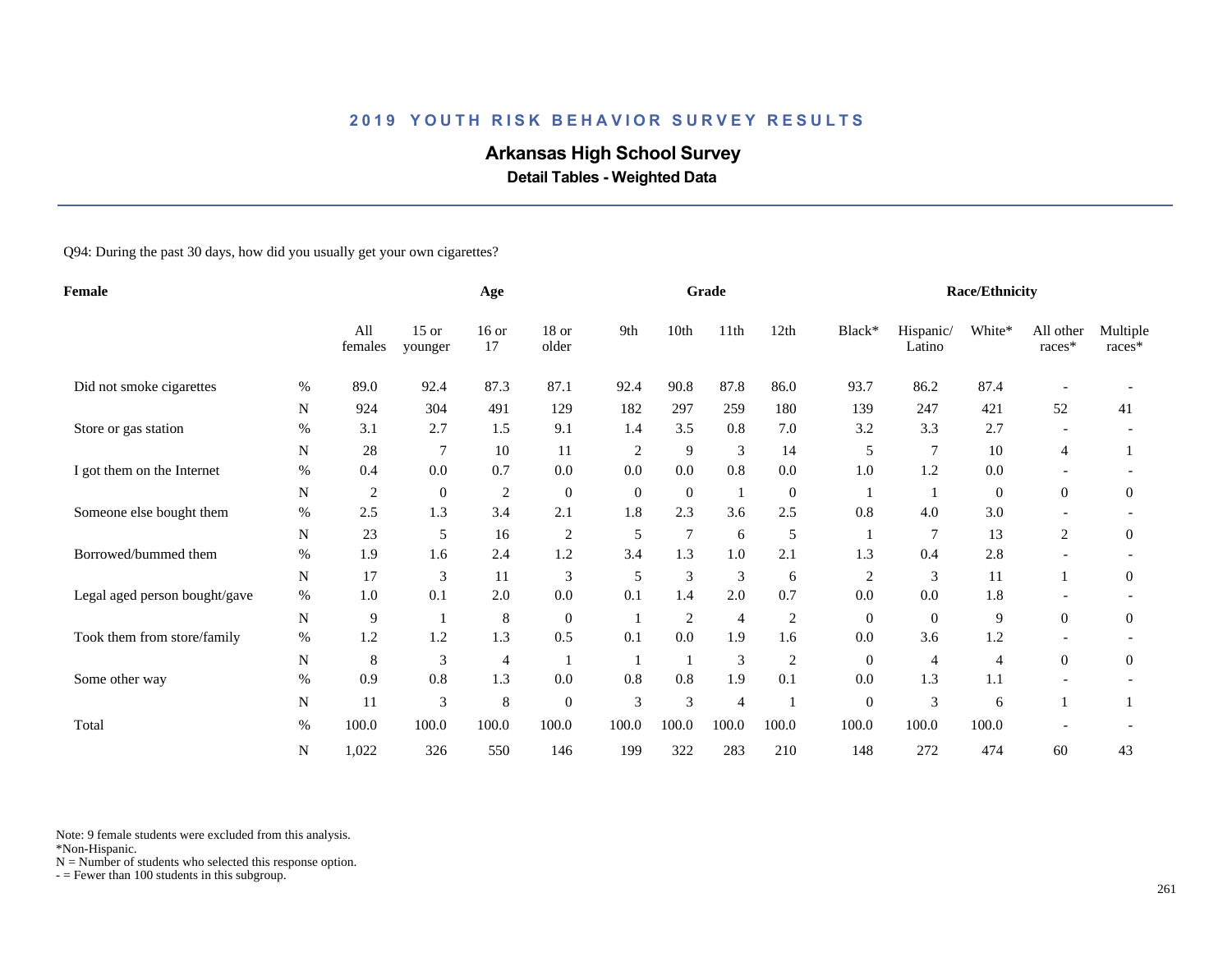# **Arkansas High School Survey**

 **Detail Tables - Weighted Data**

#### Q95: During the past 30 days, where did you usually sleep?

| <b>Total</b>                 |           |       |                    | Age            |                  |                |                | Grade            |                |                |                     | <b>Race/Ethnicity</b> |                     |                    |
|------------------------------|-----------|-------|--------------------|----------------|------------------|----------------|----------------|------------------|----------------|----------------|---------------------|-----------------------|---------------------|--------------------|
|                              |           | Total | $15$ or<br>younger | $16$ or<br>17  | $18$ or<br>older | 9th            | 10th           | 11 <sup>th</sup> | 12th           | Black*         | Hispanic/<br>Latino | White*                | All other<br>races* | Multiple<br>races* |
| Parent's or guardian's home  | $\%$      | 90.7  | 91.1               | 92.2           | 85.1             | 93.7           | 90.9           | 91.8             | 87.4           | 86.9           | 89.7                | 92.9                  | 89.0                |                    |
|                              | N         | 1,759 | 515                | 981            | 262              | 315            | 594            | 477              | 356            | 218            | 460                 | 859                   | 115                 | 73                 |
| Home of friend/family/other  | %         | 3.2   | 2.4                | 3.4            | 4.0              | 1.6            | 4.8            | 2.5              | 3.5            | 4.3            | 3.4                 | 2.4                   | 4.3                 |                    |
|                              | ${\bf N}$ | 68    | 19                 | 36             | 12               | $\overline{7}$ | 27             | 15               | 14             | 11             | 18                  | 22                    |                     | $\overline{4}$     |
| Shelter or emergency housing | $\%$      | 2.3   | 1.9                | 2.2            | 3.3              | 1.2            | 2.3            | 3.3              | 2.4            | 5.3            | 2.2                 | 1.2                   | 3.7                 |                    |
|                              | N         | 38    | 13                 | 16             | 9                | 6              | 11             | 11               | 9              | 13             | 7                   | 11                    | 3                   | $\overline{0}$     |
| Motel or hotel               | $\%$      | 0.8   | 1.3                | 0.3            | 1.1              | 1.2            | 0.2            | 0.9              | 0.6            | 1.0            | 1.3                 | 0.5                   | 2.6                 |                    |
|                              | N         | 16    | 9                  | $\overline{4}$ | 3                | 6              | $\overline{2}$ | $\overline{4}$   | $\overline{2}$ | 3              | 4                   | 6                     |                     | $\mathbf{0}$       |
| Car, park, campground        | %         | 0.8   | 1.1                | 0.4            | 1.3              | 0.5            | 0.0            | 0.6              | 0.9            | 0.6            | 1.8                 | 0.4                   | 0.0                 |                    |
|                              | N         | 12    | 6                  | 4              | $\overline{c}$   | $\overline{c}$ | $\theta$       | $\overline{2}$   | 3              | $\overline{c}$ | $\overline{c}$      | $\mathfrak{Z}$        | $\overline{0}$      |                    |
| No usual place to sleep      | $\%$      | 1.2   | 1.9                | 0.7            | 1.5              | 1.7            | 1.6            | 0.0              | 1.7            | 1.6            | 1.0                 | 1.3                   | 0.3                 |                    |
|                              | ${\bf N}$ | 17    | 7                  | 6              | $\overline{4}$   | 5              | 6              | $\overline{0}$   | 6              | 3              | 3                   | 10                    |                     | $\overline{0}$     |
| Somewhere else               | %         | 1.1   | 0.3                | 0.8            | 3.7              | 0.1            | 0.3            | 0.9              | 3.4            | 0.3            | 0.7                 | 1.3                   | 0.2                 |                    |
|                              | N         | 20    | 4                  | 9              | $\overline{7}$   |                | 4              | 6                | 9              | 2              | 3                   | 10                    |                     | 3                  |
| Total                        | $\%$      | 100.0 | 100.0              | 100.0          | 100.0            | 100.0          | 100.0          | 100.0            | 100.0          | 100.0          | 100.0               | 100.0                 | 100.0               |                    |
|                              | ${\bf N}$ | 1,930 | 573                | 1,056          | 299              | 342            | 644            | 515              | 399            | 252            | 497                 | 921                   | 128                 | 81                 |

Note: 94 students were exluded from this analysis.

\*Non-Hispanic.

 $N =$  Number of students who selected this response option.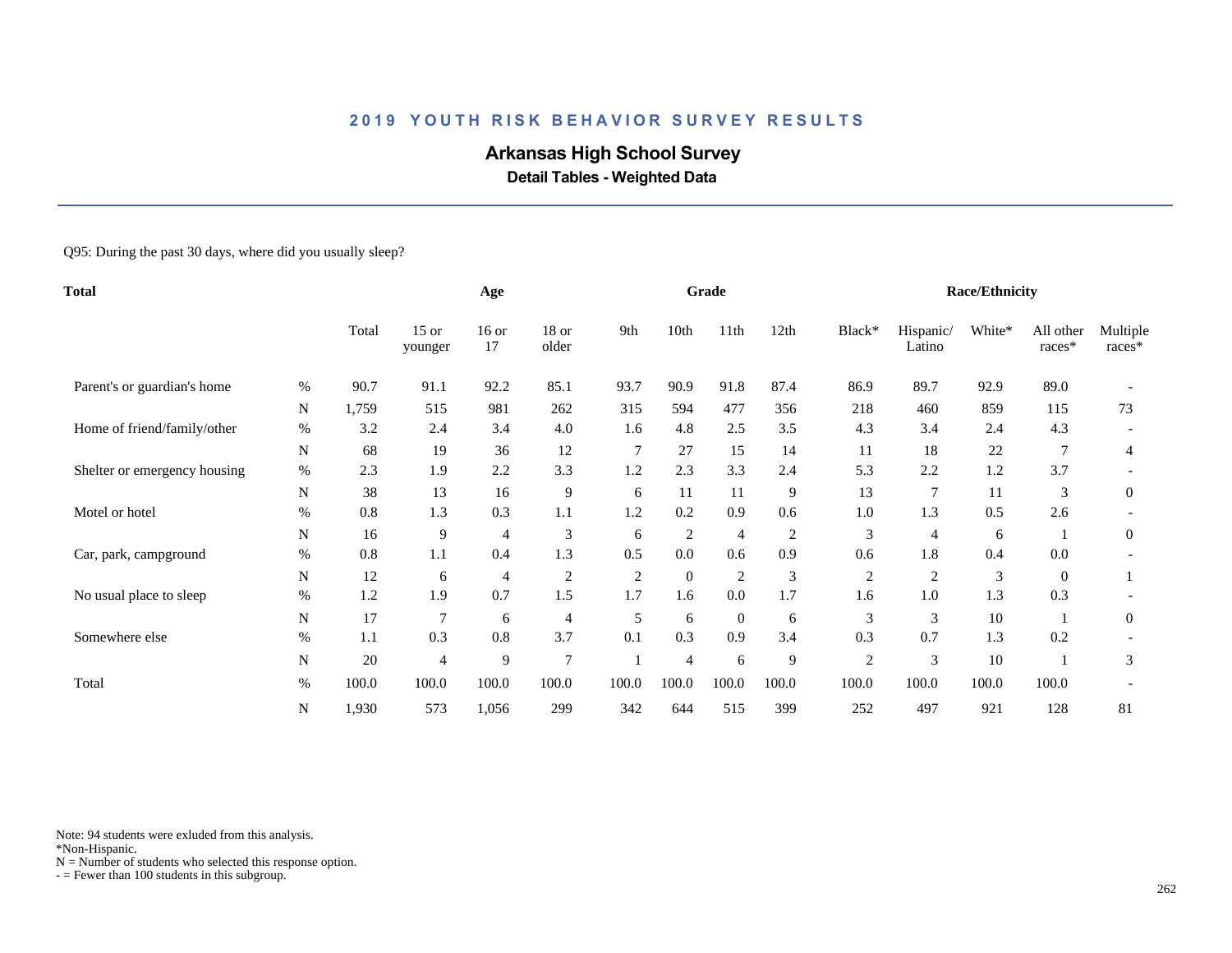# **Arkansas High School Survey**

 **Detail Tables - Weighted Data**

#### Q95: During the past 30 days, where did you usually sleep?

| Male                         |              |                | Age                         |               |                |                             | Grade          |                |                |                  | <b>Race/Ethnicity</b> |                |                          |                      |
|------------------------------|--------------|----------------|-----------------------------|---------------|----------------|-----------------------------|----------------|----------------|----------------|------------------|-----------------------|----------------|--------------------------|----------------------|
|                              | All<br>males |                |                             | $16$ or<br>17 | 18 or<br>older | 9th                         | 10th           | 11th           | 12th           | Black*           | Hispanic/<br>Latino   | White*         | All other<br>races*      | Multiple<br>$races*$ |
| Parent's or guardian's home  | %            | 89.4           | 91.7                        | 89.9          | 83.4           | 93.0                        | 90.9           | 89.2           | 85.0           | 86.5             | 86.9                  | 90.5           |                          |                      |
|                              | N            | 821            | 216                         | 473           | 131            | 131                         | 304            | 212            | 167            | 92               | 210                   | 412            | 59                       | 36                   |
| Home of friend/family/other  | $\%$         | 3.4            | 1.9                         | 4.2           | 4.2            | 1.3                         | 4.7            | 4.2            | 2.9            | 4.7              | 6.3                   | 2.6            |                          |                      |
|                              | N            | 33             | 7                           | 18            | $\,8\,$        | $\overline{c}$              | 10             | 10             | 8              | 5                | 13                    | 12             |                          |                      |
| Shelter or emergency housing | $\%$         | 2.2            | 1.8                         | 2.7           | 1.7            | 1.4                         | 2.3            | 3.2            | 2.2            | 3.9              | 1.2                   | 2.1            |                          |                      |
|                              | N            | 20             | 6                           | 10            | $\overline{4}$ | 3                           | 5              | $\overline{7}$ | 4              | 5                | $\overline{2}$        | 10             | 2                        | $\overline{0}$       |
| Motel or hotel               | $\%$         | 0.9            | 0.9                         | 0.7           | 1.7            | 1.1                         | 0.1            | 1.3            | 0.9            | 1.2              | 1.7                   | 0.6            |                          |                      |
|                              | N            | 9              | $\ensuremath{\mathfrak{Z}}$ | 4             | $\overline{c}$ | $\ensuremath{\mathfrak{Z}}$ |                | $\mathfrak{Z}$ |                |                  | 3                     | $\overline{4}$ |                          | $\boldsymbol{0}$     |
| Car, park, campground        | $\%$         | 0.8            | 0.9                         | 0.6           | 1.2            | 0.7                         | 0.0            | 1.2            | 1.0            | 0.2              | 1.6                   | 0.7            |                          |                      |
|                              | N            | $\overline{7}$ | 3                           | 3             |                |                             | $\mathbf{0}$   | $\overline{2}$ | $\overline{c}$ |                  |                       | 3              | $\overline{0}$           | $\boldsymbol{0}$     |
| No usual place to sleep      | $\%$         | 1.7            | 2.8                         | 0.6           | 3.0            | 2.5                         | 1.6            | 0.0            | 2.8            | 3.5              | 1.6                   | 1.4            | $\overline{\phantom{a}}$ |                      |
|                              | N            | 12             | 4                           | 4             | 4              | $\overline{4}$              | 3              | $\overline{0}$ | 5              | 3                | $\overline{c}$        | 6              |                          | $\overline{0}$       |
| Somewhere else               | %            | 1.5            | 0.1                         | 1.3           | 4.8            | 0.0                         | 0.4            | 0.8            | 5.2            | 0.0              | 0.7                   | 2.1            |                          |                      |
|                              | N            | $10\,$         |                             | 5             | $\overline{4}$ | $\boldsymbol{0}$            | $\overline{2}$ | $\overline{2}$ | 6              | $\boldsymbol{0}$ |                       | 8              | $\theta$                 |                      |
| Total                        | $\%$         | 100.0          | 100.0                       | 100.0         | 100.0          | 100.0                       | 100.0          | 100.0          | 100.0          | 100.0            | 100.0                 | 100.0          |                          |                      |
|                              | N            | 912            | 240                         | 517           | 154            | 144                         | 325            | 236            | 193            | 107              | 232                   | 455            | 64                       | 38                   |

Note: 61 male students were excluded from this analysis.

\*Non-Hispanic.

 $N =$  Number of students who selected this response option.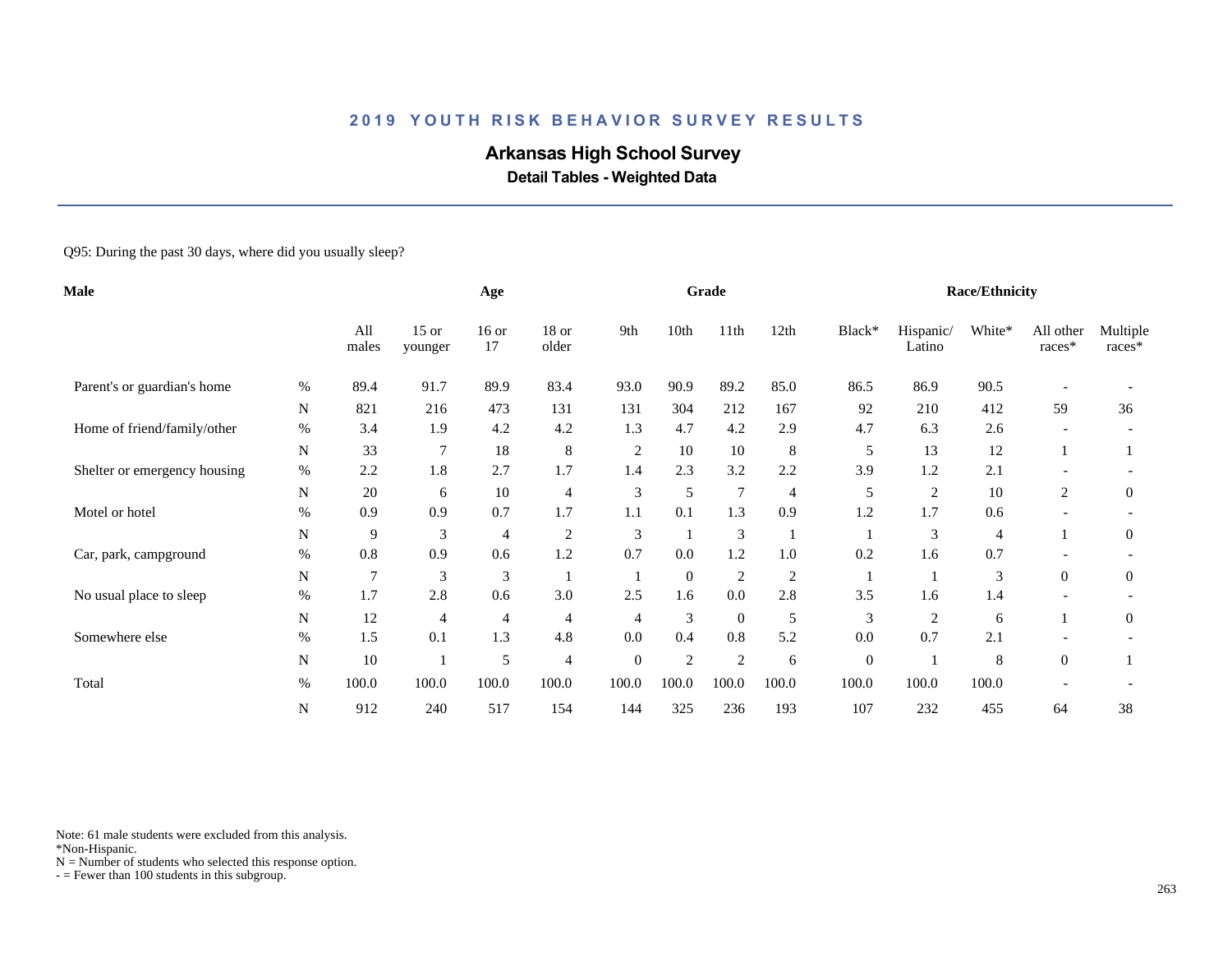# **Arkansas High School Survey**

 **Detail Tables - Weighted Data**

#### Q95: During the past 30 days, where did you usually sleep?

| Female                       |           |                | Age                |                |                  |                | Grade          |                |       |                | <b>Race/Ethnicity</b> |                |                     |                    |
|------------------------------|-----------|----------------|--------------------|----------------|------------------|----------------|----------------|----------------|-------|----------------|-----------------------|----------------|---------------------|--------------------|
|                              |           | All<br>females | $15$ or<br>younger | $16$ or<br>17  | $18$ or<br>older | 9th            | 10th           | 11th           | 12th  | Black*         | Hispanic/<br>Latino   | White*         | All other<br>races* | Multiple<br>races* |
| Parent's or guardian's home  | %         | 92.6           | 92.1               | 94.6           | 87.0             | 94.3           | 92.6           | 94.2           | 89.7  | 87.1           | 91.8                  | 95.6           |                     |                    |
|                              | N         | 928            | 293                | 504            | 131              | 183            | 288            | 263            | 188   | 125            | 247                   | 446            | 53                  | 37                 |
| Home of friend/family/other  | %         | 2.6            | 2.0                | 2.7            | 3.8              | 2.0            | 3.5            | 0.8            | 4.2   | 4.1            | 0.9                   | 2.3            |                     |                    |
|                              | N         | 31             | 9                  | 18             | 4                | 5              | 14             | 5              | 6     | 6              | 5                     | 10             | 5                   | 3                  |
| Shelter or emergency housing | $\%$      | 2.2            | 1.8                | 1.7            | 5.0              | 1.0            | 2.0            | 3.4            | 2.6   | 6.5            | 3.0                   | 0.3            |                     |                    |
|                              | N         | 17             | 6                  | 6              | 5                | 3              | 5              | 4              | 5     | 8              | 5                     |                |                     | $\theta$           |
| Motel or hotel               | $\%$      | 0.6            | 1.6                | 0.0            | 0.4              | 1.3            | 0.3            | 0.6            | 0.2   | 0.9            | 1.1                   | 0.4            |                     |                    |
|                              | N         | 6              | 5                  | $\mathbf{0}$   |                  | $\mathfrak{Z}$ |                | $\mathbf{1}$   |       | $\overline{c}$ |                       | $\overline{c}$ | $\theta$            | $\mathbf{0}$       |
| Car, park, campground        | $\%$      | 0.6            | 1.0                | 0.0            | 1.3              | 0.3            | 0.0            | 0.0            | 0.9   | 0.9            | 2.0                   | 0.0            |                     |                    |
|                              | N         | 3              | $\overline{c}$     | $\mathbf{0}$   |                  |                | $\overline{0}$ | $\mathbf{0}$   |       |                |                       | $\theta$       | $\overline{0}$      |                    |
| No usual place to sleep      | $\%$      | 0.8            | 1.2                | 0.7            | 0.0              | 0.9            | 1.6            | 0.0            | 0.7   | 0.0            | 0.6                   | 1.2            |                     |                    |
|                              | ${\bf N}$ | 5              | 3                  | $\overline{c}$ | $\boldsymbol{0}$ |                | 3              | $\mathbf{0}$   |       | $\mathbf{0}$   |                       | 4              | $\overline{0}$      | $\mathbf{0}$       |
| Somewhere else               | $\%$      | 0.7            | 0.4                | 0.3            | 2.5              | 0.2            | 0.1            | 0.9            | 1.6   | 0.5            | 0.7                   | 0.4            |                     |                    |
|                              | ${\bf N}$ | 10             | 3                  | 4              | 3                |                | $\overline{2}$ | $\overline{4}$ | 3     | $\overline{2}$ | $\overline{2}$        | $\overline{2}$ |                     | $\overline{2}$     |
| Total                        | $\%$      | 100.0          | 100.0              | 100.0          | 100.0            | 100.0          | 100.0          | 100.0          | 100.0 | 100.0          | 100.0                 | 100.0          |                     |                    |
|                              | N         | 1,000          | 321                | 534            | 145              | 197            | 313            | 277            | 205   | 144            | 262                   | 465            | 60                  | 43                 |

Note: 31 female students were excluded from this analysis.

\*Non-Hispanic.

 $N =$  Number of students who selected this response option.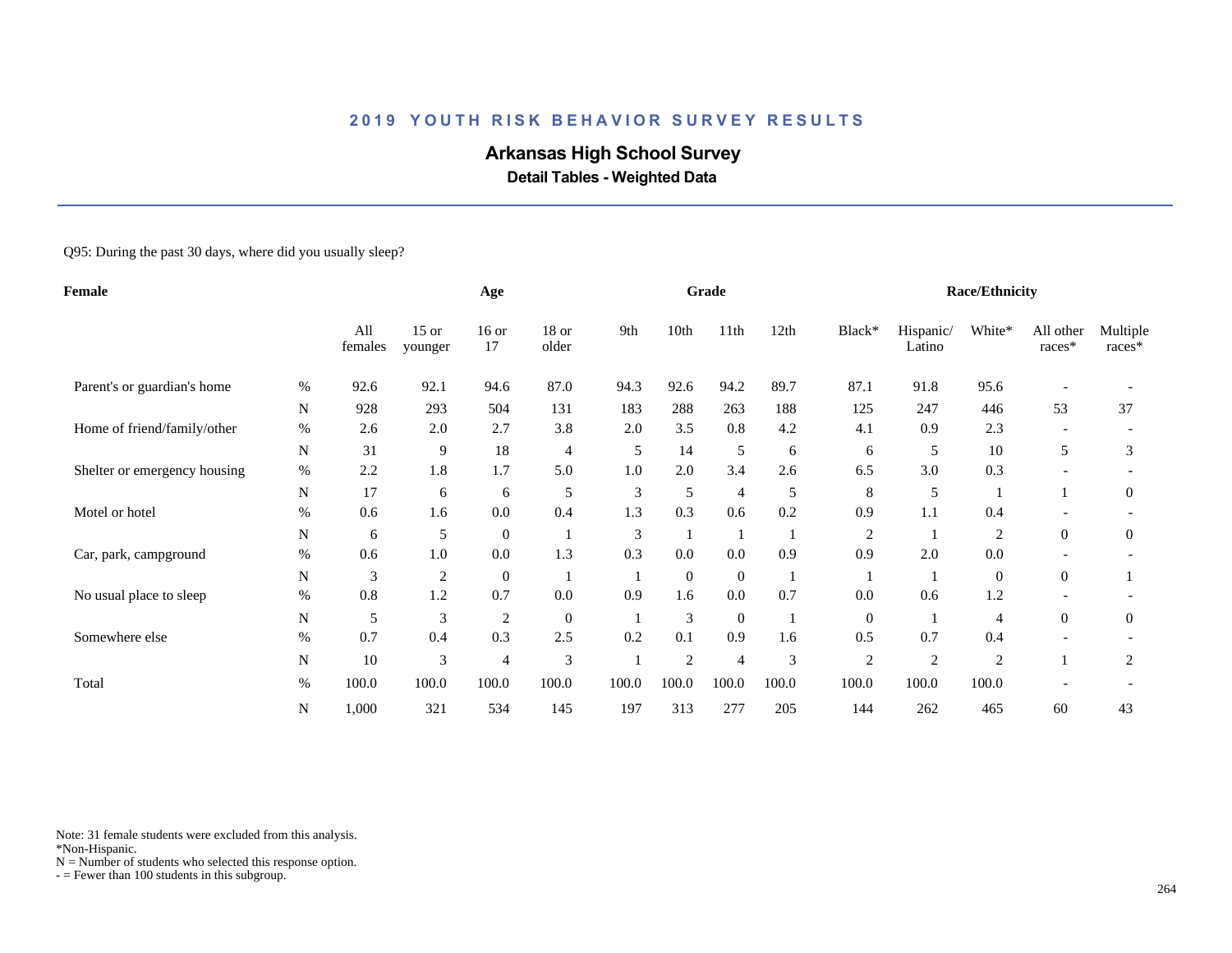# **Arkansas High School Survey**

 **Detail Tables - Weighted Data**

Q96: During the past 30 days, did you ever sleep away from your parents or guardians because you were kicked out, ran away, or were abandoned?

| <b>Total</b> |      |       |                    | Age         |                  |       |       | Grade |                  |        |                     | <b>Race/Ethnicity</b> |                       |                          |
|--------------|------|-------|--------------------|-------------|------------------|-------|-------|-------|------------------|--------|---------------------|-----------------------|-----------------------|--------------------------|
| Yes          |      | Total | $15$ or<br>younger | 16 or<br>17 | $18$ or<br>older | 9th   | 10th  | 11th  | 12 <sub>th</sub> | Black* | Hispanic/<br>Latino | White*                | All other<br>$races*$ | Multiple<br>races*       |
|              | %    | 10.8  | 9.9                | 9.7         | 16.5             | 10.4  | 6.7   | 11.8  | 13.5             | 13.6   | 11.7                | 8.8                   | 12.3                  | $\overline{\phantom{a}}$ |
|              | N    | 204   | 64                 | 99          | 41               | 37    | 58    | 48    | 53               | 40     | 45                  | 82                    | 11                    | 14                       |
| No           | $\%$ | 89.2  | 90.1               | 90.3        | 83.5             | 89.6  | 93.3  | 88.2  | 86.5             | 86.4   | 88.3                | 91.2                  | 87.7                  |                          |
|              | N    | 1,691 | 497                | 945         | 248              | 299   | 579   | 459   | 338              | 203    | 450                 | 829                   | 110                   | 68                       |
| Total        | $\%$ | 100.0 | 100.0              | 100.0       | 100.0            | 100.0 | 100.0 | 100.0 | 100.0            | 100.0  | 100.0               | 100.0                 | 100.0                 | $\overline{\phantom{a}}$ |
|              | N    | 1,895 | 561                | 1,044       | 289              | 336   | 637   | 507   | 391              | 243    | 495                 | 911                   | 121                   | 82                       |

Note: 129 students were exluded from this analysis.

\*Non-Hispanic.

 $N =$  Number of students who selected this response option.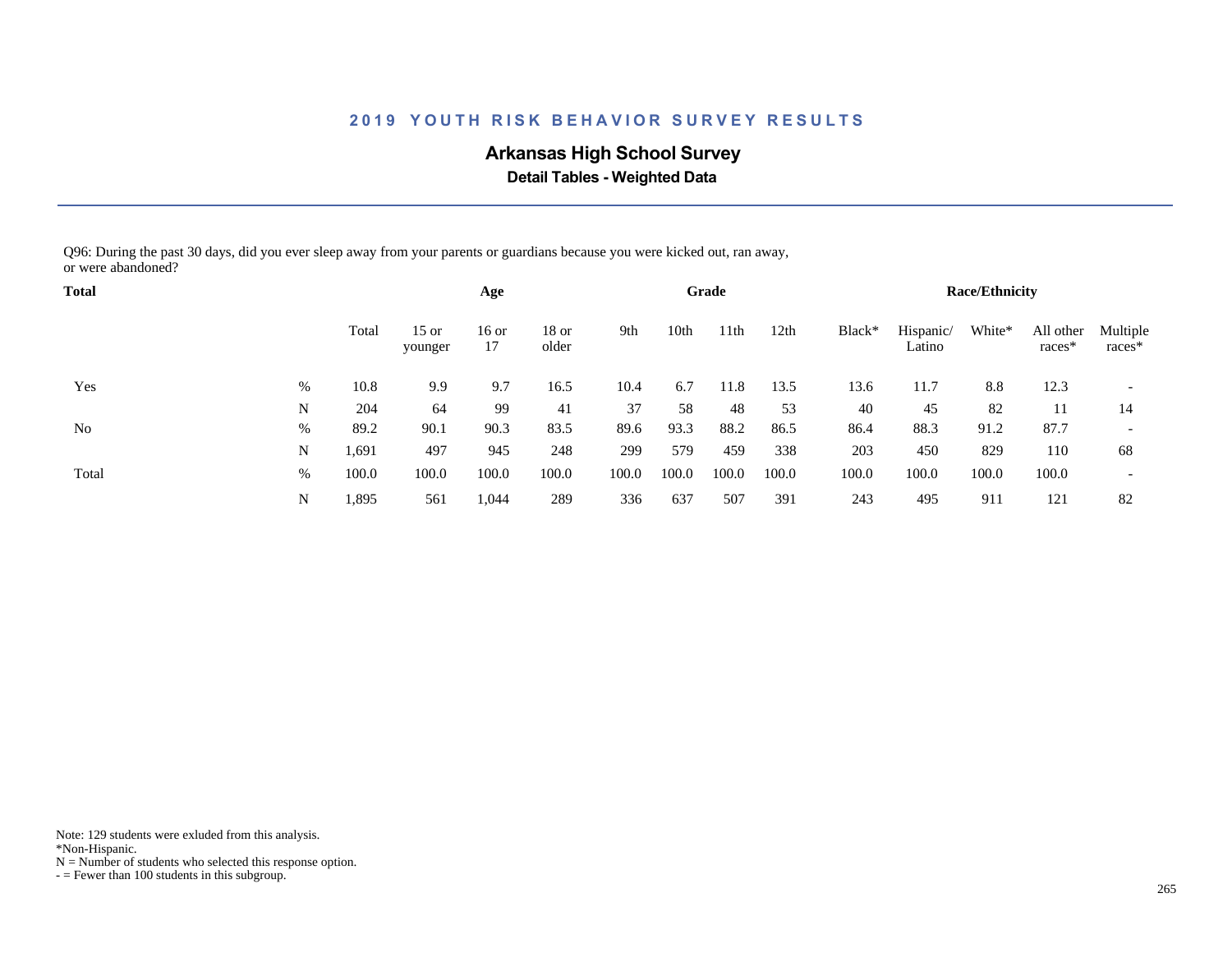# **Arkansas High School Survey**

 **Detail Tables - Weighted Data**

Q96: During the past 30 days, did you ever sleep away from your parents or guardians because you were kicked out, ran away, or were abandoned?

| <b>Male</b> |      |              |                    | Age           |                  |       |       | Grade |       |        |                     | <b>Race/Ethnicity</b> |                       |                          |
|-------------|------|--------------|--------------------|---------------|------------------|-------|-------|-------|-------|--------|---------------------|-----------------------|-----------------------|--------------------------|
| Yes         |      | All<br>males | $15$ or<br>younger | $16$ or<br>17 | $18$ or<br>older | 9th   | 10th  | 11th  | 12th  | Black* | Hispanic/<br>Latino | White*                | All other<br>$races*$ | Multiple<br>races*       |
|             | $\%$ | 10.6         | 9.5                | 10.5          | 13.4             | 11.2  | 7.6   | 11.8  | 12.0  | 12.6   | 9.9                 | 9.5                   |                       |                          |
|             | N    | 97           | 26                 | 53            | 18               | 16    | 33    | 22    | 25    | 16     | 20                  | 47                    | 6                     |                          |
| No          | $\%$ | 89.4         | 90.5               | 89.5          | 86.6             | 88.8  | 92.4  | 88.2  | 88.0  | 87.4   | 90.1                | 90.5                  |                       |                          |
|             | N    | 790          | 206                | 456           | 127              | 125   | 287   | 207   | 161   | 84     | 208                 | 400                   | 54                    | 34                       |
| Total       | $\%$ | 100.0        | 100.0              | 100.0         | 100.0            | 100.0 | 100.0 | 100.0 | 100.0 | 100.0  | 100.0               | 100.0                 |                       | $\overline{\phantom{a}}$ |
|             | N    | 887          | 232                | 509           | 145              | 141   | 320   | 229   | 186   | 100    | 228                 | 447                   | 60                    | 39                       |

Note: 86 male students were excluded from this analysis.

\*Non-Hispanic.

 $N =$  Number of students who selected this response option.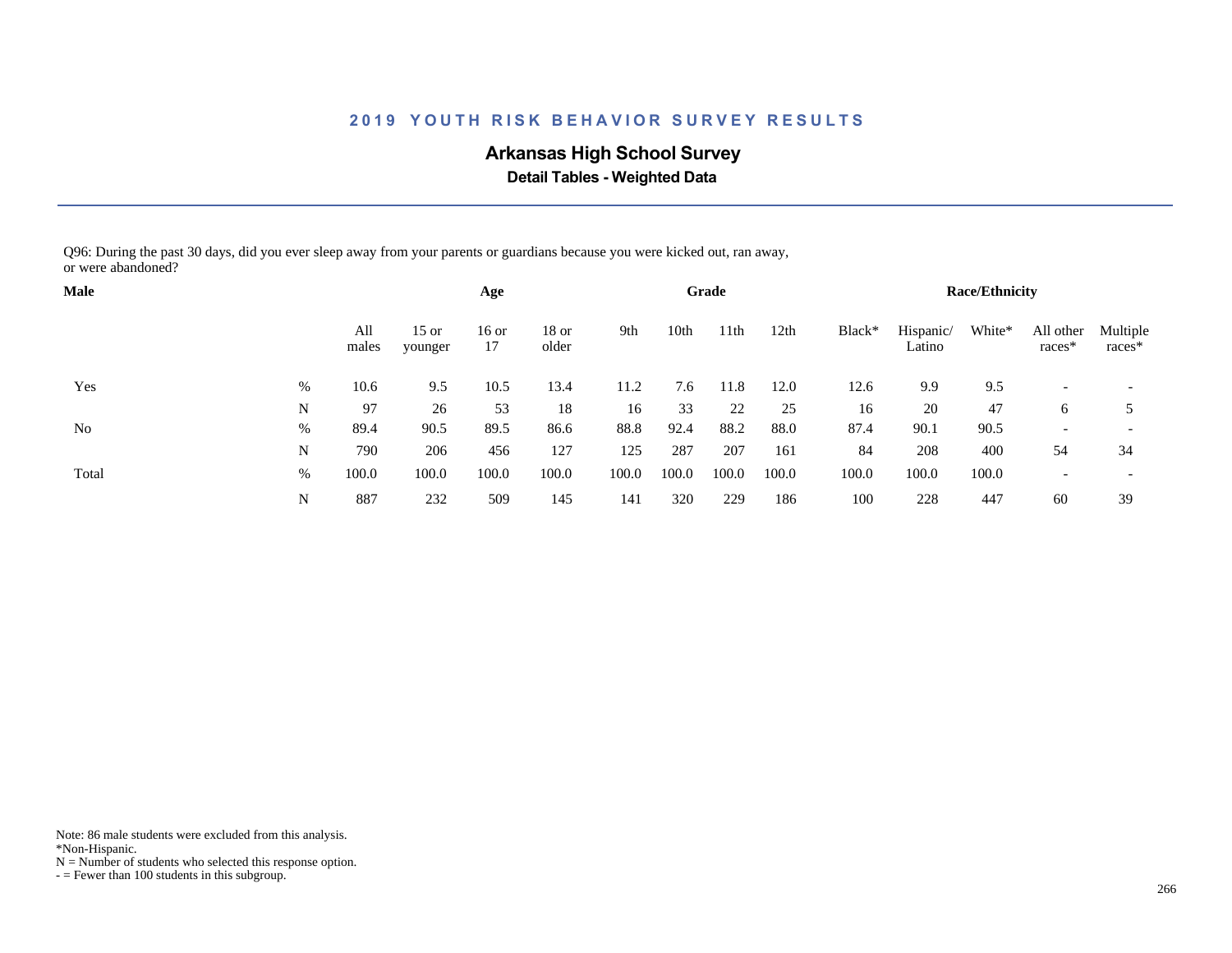# **Arkansas High School Survey**

 **Detail Tables - Weighted Data**

Q96: During the past 30 days, did you ever sleep away from your parents or guardians because you were kicked out, ran away, or were abandoned?

| Female |      |                |                    | Age         |                  |       |       | Grade |       |        |                     | <b>Race/Ethnicity</b> |                       |                          |
|--------|------|----------------|--------------------|-------------|------------------|-------|-------|-------|-------|--------|---------------------|-----------------------|-----------------------|--------------------------|
| Yes    |      | All<br>females | $15$ or<br>younger | 16 or<br>17 | $18$ or<br>older | 9th   | 10th  | 11th  | 12th  | Black* | Hispanic/<br>Latino | White*                | All other<br>$races*$ | Multiple<br>races*       |
|        | %    | 10.9           | 9.6                | 9.0         | 19.7             | 9.5   | 5.9   | 11.9  | 14.8  | 14.5   | 12.8                | 8.1                   |                       |                          |
|        | N    | 103            | 34                 | 46          | 23               | 21    | 25    | 26    | 28    | 24     | 24                  | 35                    | 4                     | Q                        |
| No     | %    | 89.1           | 90.4               | 91.0        | 80.3             | 90.5  | 94.1  | 88.1  | 85.2  | 85.5   | 87.2                | 91.9                  |                       |                          |
|        | N    | 892            | 286                | 485         | 121              | 173   | 287   | 251   | 176   | 118    | 240                 | 428                   | 54                    | 34                       |
| Total  | $\%$ | 100.0          | 100.0              | 100.0       | 100.0            | 100.0 | 100.0 | 100.0 | 100.0 | 100.0  | 100.0               | 100.0                 |                       | $\overline{\phantom{a}}$ |
|        | N    | 995            | 320                | 531         | 144              | 194   | 312   | 277   | 204   | 142    | 264                 | 463                   | 58                    | 43                       |

Note: 36 female students were excluded from this analysis.

\*Non-Hispanic.

 $N =$  Number of students who selected this response option.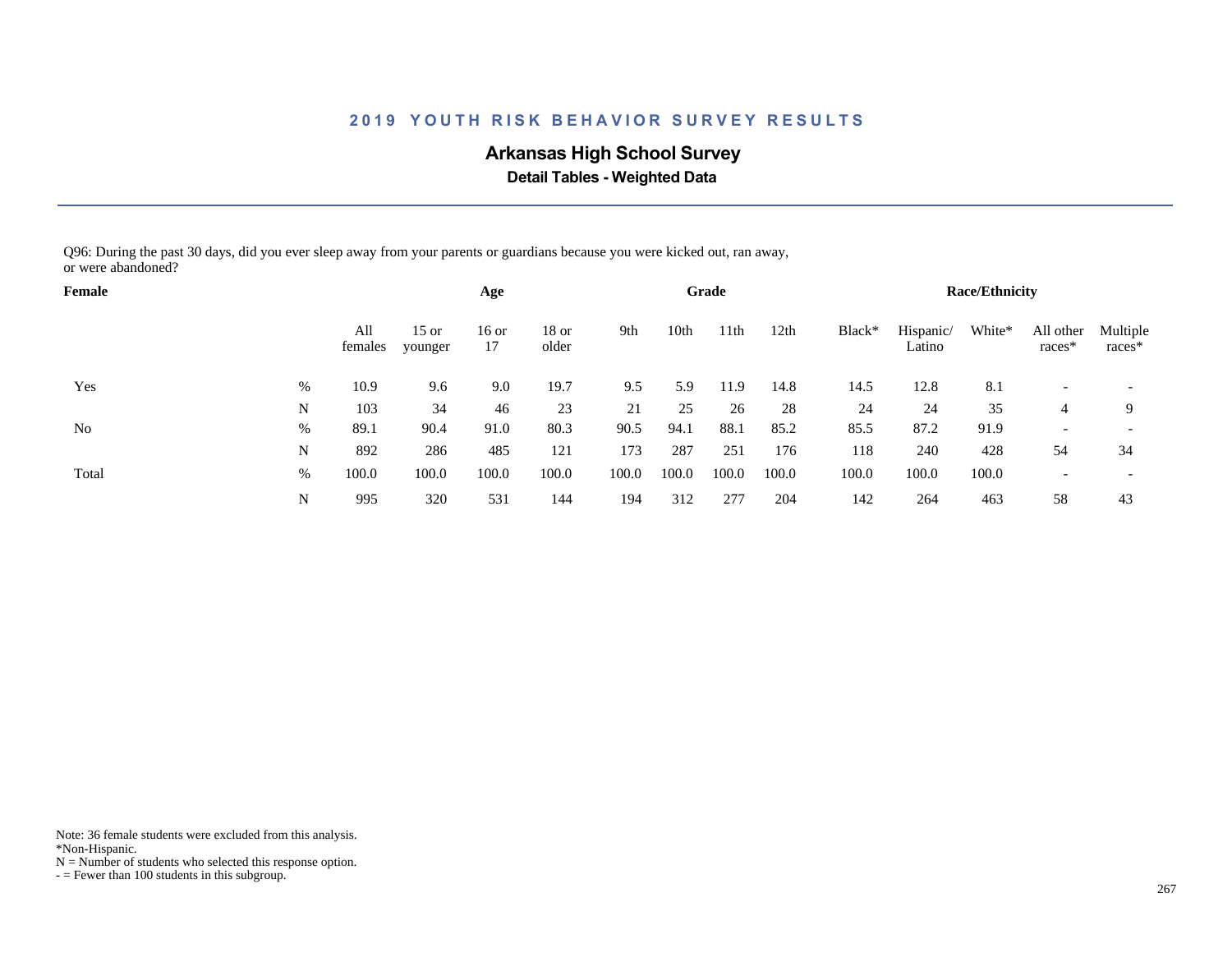# **Arkansas High School Survey**

 **Detail Tables - Weighted Data**

Q97: During the past 30 days, how often did you go hungry because there was not enough food in your home?

| Total            |      |       |                    | Age           |                  |               |       | Grade |                |        |                     | <b>Race/Ethnicity</b> |                     |                    |
|------------------|------|-------|--------------------|---------------|------------------|---------------|-------|-------|----------------|--------|---------------------|-----------------------|---------------------|--------------------|
|                  |      | Total | $15$ or<br>younger | $16$ or<br>17 | $18$ or<br>older | 9th           | 10th  | 11th  | 12th           | Black* | Hispanic/<br>Latino | White*                | All other<br>races* | Multiple<br>races* |
| Never            | $\%$ | 77.1  | 76.8               | 78.5          | 73.7             | 76.1          | 78.3  | 77.3  | 77.8           | 70.3   | 75.9                | 81.7                  | 65.6                |                    |
|                  | N    | 1,472 | 431                | 820           | 220              | 254           | 503   | 395   | 302            | 170    | 387                 | 759                   | 75                  | 51                 |
| Rarely           | $\%$ | 12.9  | 13.1               | 12.5          | 14.2             | 14.5          | 12.7  | 13.2  | 11.1           | 15.0   | 14.7                | 10.6                  | 21.6                |                    |
|                  | N    | 273   | 83                 | 146           | 44               | 55            | 87    | 74    | 53             | 42     | 76                  | 100                   | 29                  | 16                 |
| Sometimes        | $\%$ | 6.7   | 6.1                | 7.0           | 6.8              | 5.8           | 7.4   | 7.2   | 6.5            | 10.0   | 4.3                 | 5.6                   | 7.5                 |                    |
|                  | N    | 133   | 41                 | 71            | 20               | 22            | 46    | 34    | 30             | 25     | 27                  | 48                    | 16                  | 14                 |
| Most of the time | $\%$ | 2.0   | 2.4                | 1.4           | 3.2              | 2.7           | 0.2   | 2.0   | 2.8            | 3.0    | 1.3                 | 1.7                   | 2.4                 |                    |
|                  | N    | 35    | 11                 | 15            | 9                | $\mathcal{I}$ | 3     | 10    | 10             | 8      | 6                   | 10                    | 5                   |                    |
| Always           | $\%$ | 1.2   | 1.7                | 0.6           | 2.2              | 0.8           | 1.3   | 0.3   | 1.8            | 1.7    | 3.8                 | 0.4                   | 2.9                 |                    |
|                  | N    | 19    | 9                  | 7             | 3                | 3             | 8     | 2     | $\overline{4}$ | 3      | 8                   | 3                     | 3                   | $\overline{0}$     |
| Total            | $\%$ | 100.0 | 100.0              | 100.0         | 100.0            | 100.0         | 100.0 | 100.0 | 100.0          | 100.0  | 100.0               | 100.0                 | 100.0               |                    |
|                  | N    | 1,932 | 575                | 1,059         | 296              | 341           | 647   | 515   | 399            | 248    | 504                 | 920                   | 128                 | 82                 |

Note: 92 students were exluded from this analysis.

\*Non-Hispanic.

 $N =$  Number of students who selected this response option.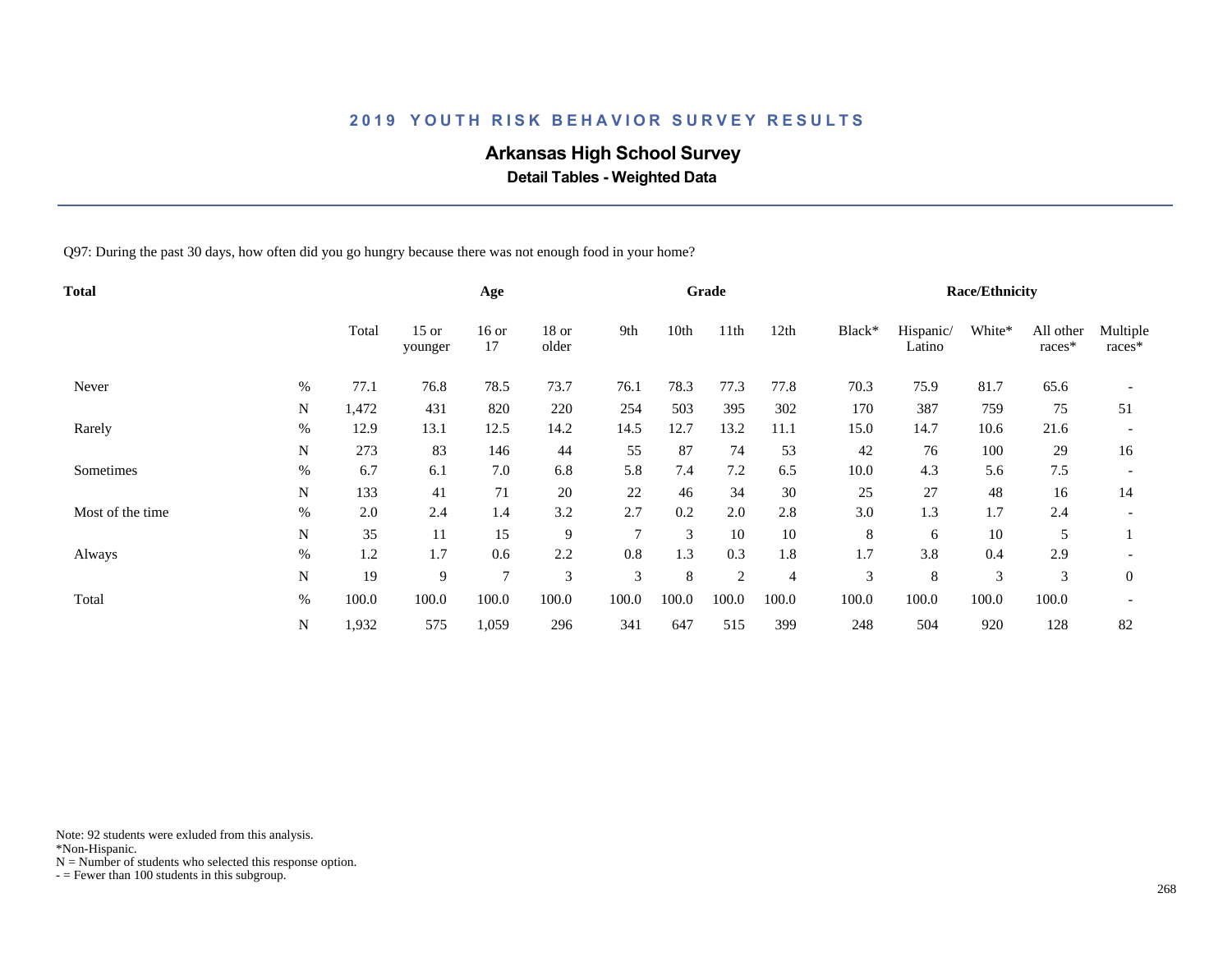# **Arkansas High School Survey**

 **Detail Tables - Weighted Data**

Q97: During the past 30 days, how often did you go hungry because there was not enough food in your home?

| <b>Male</b>      |             |              |                    | Age           |                  |                |                | Grade          |                |        |                     | <b>Race/Ethnicity</b> |                          |                    |
|------------------|-------------|--------------|--------------------|---------------|------------------|----------------|----------------|----------------|----------------|--------|---------------------|-----------------------|--------------------------|--------------------|
|                  |             | All<br>males | $15$ or<br>younger | $16$ or<br>17 | $18$ or<br>older | 9th            | 10th           | 11th           | 12th           | Black* | Hispanic/<br>Latino | White*                | All other<br>races*      | Multiple<br>races* |
| Never            | $\%$        | 78.2         | 76.4               | 80.2          | 76.1             | 74.2           | 84.2           | 77.2           | 78.2           | 71.2   | 80.3                | 81.8                  |                          |                    |
|                  | N           | 705          | 180                | 413           | 112              | 106            | 268            | 179            | 143            | 70     | 185                 | 374                   | 43                       | 25                 |
| Rarely           | $\%$        | 12.6         | 14.4               | 10.6          | 15.1             | 16.1           | 9.4            | 12.1           | 12.5           | 14.7   | 10.5                | 11.0                  | $\overline{\phantom{a}}$ |                    |
|                  | N           | 125          | 39                 | 63            | 23               | 25             | 37             | 33             | 28             | 18     | 34                  | 49                    | 11                       | 8                  |
| Sometimes        | $\%$        | 5.9          | 6.3                | 5.8           | 5.0              | 6.6            | 5.3            | 6.6            | 4.9            | 10.8   | 5.0                 | 4.6                   |                          |                    |
|                  | N           | 53           | 16                 | 28            | 8                | 8              | 17             | 15             | 12             | 11     | 9                   | 21                    | 6                        | 5                  |
| Most of the time | $\%$        | 2.6          | 2.6                | 2.6           | 2.8              | 2.7            | 0.1            | 4.1            | 3.1            | 2.1    | 2.8                 | 2.4                   |                          |                    |
|                  | N           | 22           | 6                  | 11            | 5                | $\overline{4}$ | 2              | 9              | 5              | 3      | 6                   |                       | 3                        |                    |
| Always           | $\%$        | 0.7          | 0.4                | 0.7           | 1.0              | 0.5            | 1.0            | 0.0            | 1.3            | 1.2    | 1.4                 | 0.3                   |                          |                    |
|                  | N           | 5            |                    | 3             |                  |                | $\overline{2}$ | $\overline{0}$ | $\overline{2}$ |        |                     | $\overline{2}$        |                          | $\overline{0}$     |
| Total            | $\%$        | 100.0        | 100.0              | 100.0         | 100.0            | 100.0          | 100.0          | 100.0          | 100.0          | 100.0  | 100.0               | 100.0                 |                          |                    |
|                  | $\mathbf N$ | 910          | 242                | 518           | 149              | 144            | 326            | 236            | 190            | 103    | 235                 | 453                   | 64                       | 39                 |

Note: 63 male students were excluded from this analysis.

\*Non-Hispanic.

 $N =$  Number of students who selected this response option.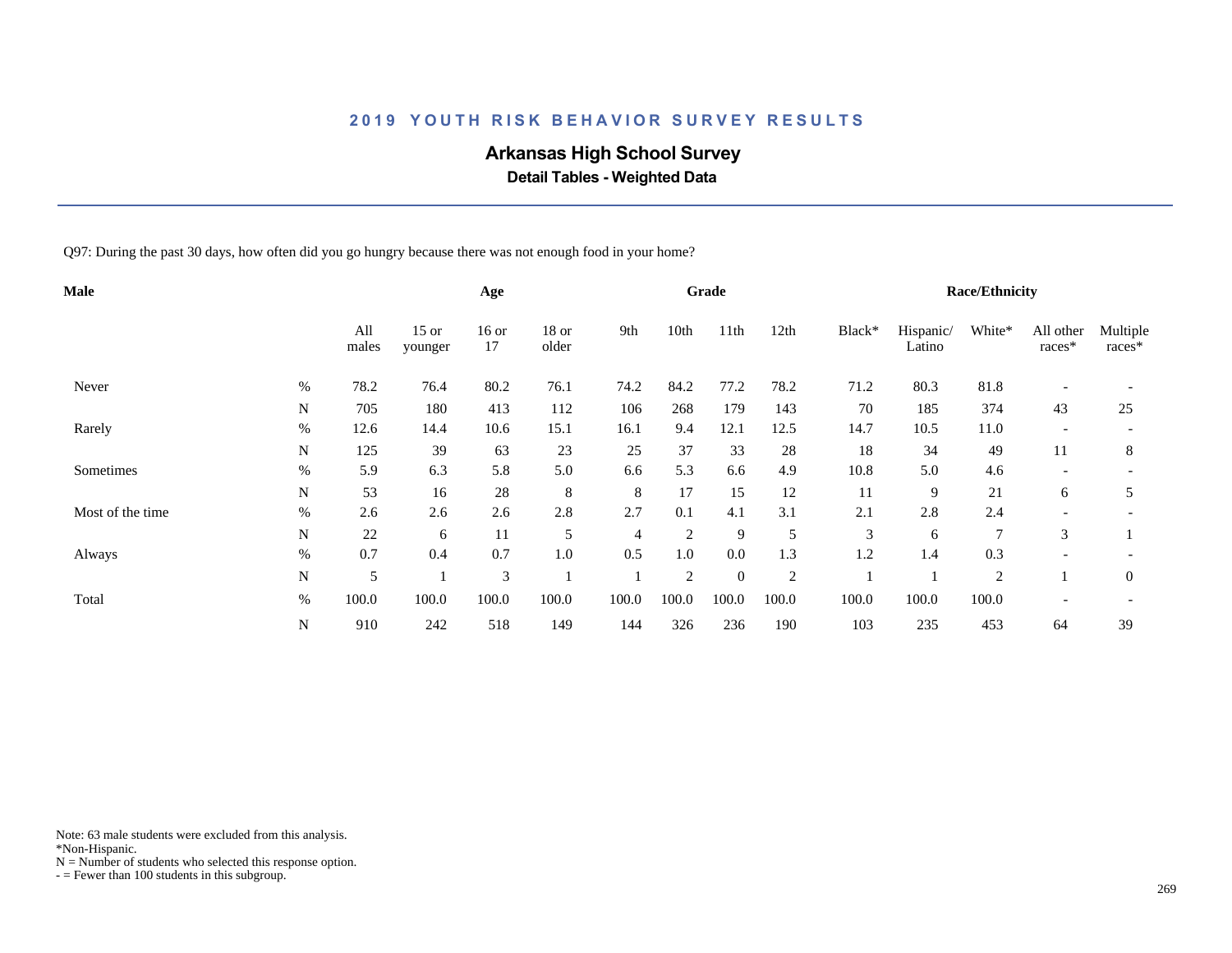# **Arkansas High School Survey**

 **Detail Tables - Weighted Data**

Q97: During the past 30 days, how often did you go hungry because there was not enough food in your home?

| Female           |      |                |                    | Age            |                  |                |          | Grade          |                |                |                     | <b>Race/Ethnicity</b> |                     |                    |
|------------------|------|----------------|--------------------|----------------|------------------|----------------|----------|----------------|----------------|----------------|---------------------|-----------------------|---------------------|--------------------|
|                  |      | All<br>females | $15$ or<br>younger | $16$ or<br>17  | $18$ or<br>older | 9th            | 10th     | 11th           | 12th           | Black*         | Hispanic/<br>Latino | White*                | All other<br>races* | Multiple<br>races* |
| Never            | $\%$ | 76.5           | 77.7               | 77.2           | 71.2             | 78.2           | 73.0     | 77.9           | 77.5           | 70.1           | 73.2                | 81.5                  |                     |                    |
|                  | N    | 760            | 247                | 405            | 108              | 148            | 233      | 216            | 158            | 100            | 201                 | 384                   | 31                  | 26                 |
| Rarely           | $\%$ | 13.3           | 12.1               | 14.2           | 13.2             | 13.0           | 15.9     | 14.4           | 9.7            | 15.4           | 17.4                | 10.3                  |                     |                    |
|                  | N    | 146            | 43                 | 82             | 21               | 30             | 49       | 41             | 25             | 24             | 41                  | 51                    | 17                  | 8                  |
| Sometimes        | $\%$ | 7.2            | 5.5                | 8.0            | 8.7              | 5.0            | 9.4      | 7.0            | 7.9            | 8.7            | 3.6                 | 6.8                   |                     |                    |
|                  | N    | 76             | 22                 | 42             | 12               | 13             | 28       | 17             | 18             | 13             | 17                  | 27                    | 8                   | 9                  |
| Most of the time | $\%$ | 1.3            | 2.0                | 0.2            | 3.5              | 2.7            | 0.0      | 0.0            | 2.6            | 3.6            | 0.0                 | 0.9                   |                     |                    |
|                  | N    | 10             | 3                  | 3              | $\overline{4}$   | 3              | $\theta$ |                | 5              | 5              | $\theta$            | 3                     | 2                   | $\overline{0}$     |
| Always           | $\%$ | 1.7            | 2.7                | 0.4            | 3.4              | 1.2            | 1.8      | 0.6            | 2.2            | 2.1            | 5.8                 | 0.6                   |                     |                    |
|                  | N    | 13             | 7                  | $\overline{4}$ | 2                | $\overline{2}$ | 6        | $\overline{2}$ | $\overline{2}$ | $\overline{2}$ | $\overline{7}$      |                       | 2                   | $\overline{0}$     |
| Total            | $\%$ | 100.0          | 100.0              | 100.0          | 100.0            | 100.0          | 100.0    | 100.0          | 100.0          | 100.0          | 100.0               | 100.0                 |                     |                    |
|                  | N    | 1,005          | 322                | 536            | 147              | 196            | 316      | 277            | 208            | 144            | 266                 | 466                   | 60                  | 43                 |

Note: 26 female students were excluded from this analysis.

\*Non-Hispanic.

 $N =$  Number of students who selected this response option.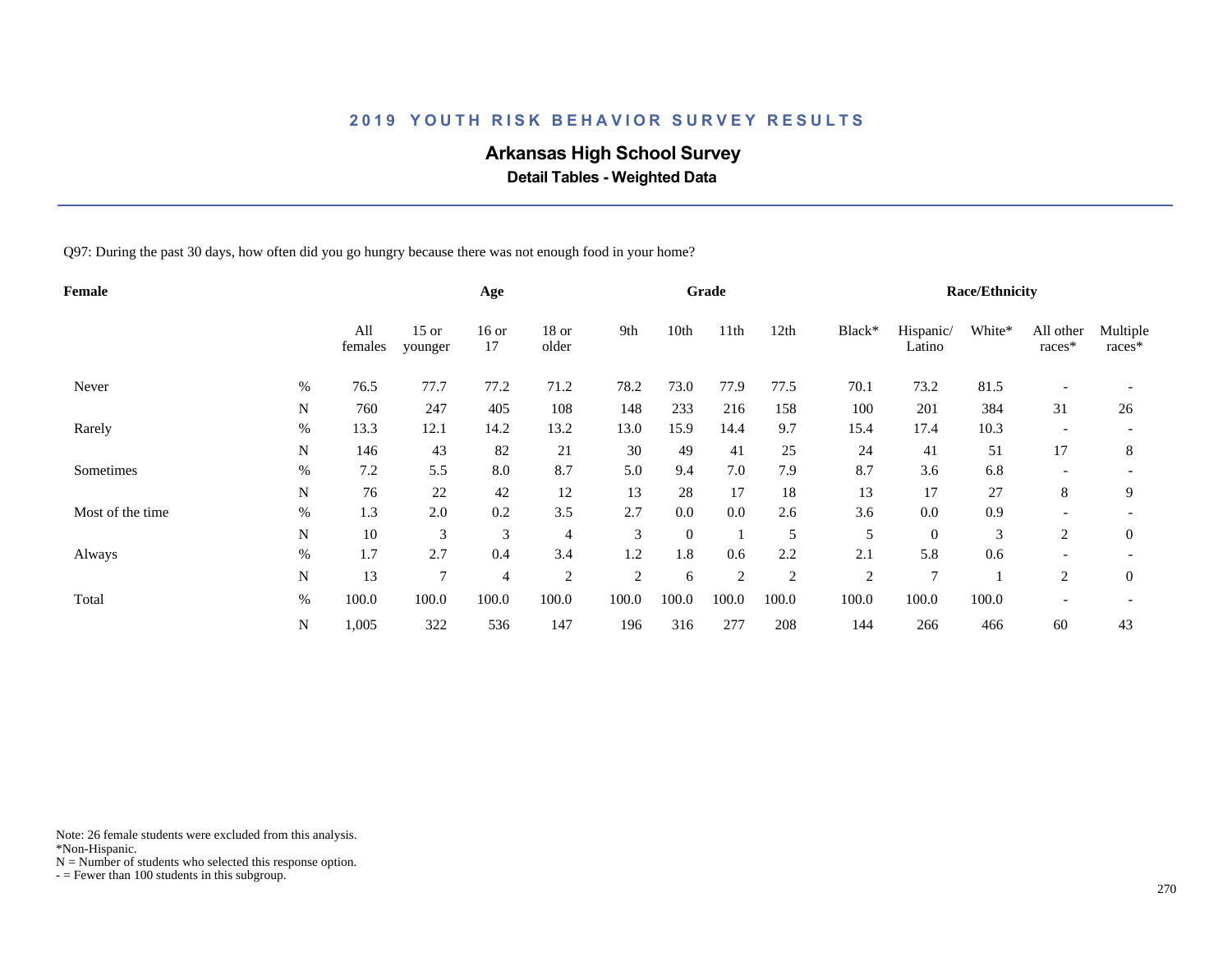# **Arkansas High School Survey**

 **Detail Tables - Weighted Data**

#### Q98: How often do you feel safe and secure at school?

| Total            |      |       |                    | Age           |                  |       |       | Grade |       |        |                     | <b>Race/Ethnicity</b> |                     |                      |
|------------------|------|-------|--------------------|---------------|------------------|-------|-------|-------|-------|--------|---------------------|-----------------------|---------------------|----------------------|
|                  |      | Total | $15$ or<br>younger | $16$ or<br>17 | $18$ or<br>older | 9th   | 10th  | 11th  | 12th  | Black* | Hispanic/<br>Latino | White*                | All other<br>races* | Multiple<br>$races*$ |
| Never            | $\%$ | 10.9  | 9.4                | 10.4          | 15.9             | 9.7   | 10.2  | 11.3  | 11.8  | 14.3   | 14.1                | 8.7                   | 14.8                |                      |
|                  | N    | 217   | 61                 | 107           | 49               | 35    | 70    | 50    | 55    | 38     | 55                  | 87                    | 16                  | 11                   |
| Rarely           | $\%$ | 7.4   | 8.0                | 6.8           | 8.0              | 7.2   | 10.1  | 6.1   | 6.2   | 11.2   | 6.1                 | 6.2                   | 7.6                 |                      |
|                  | N    | 140   | 44                 | 73            | 22               | 25    | 56    | 33    | 23    | 32     | 38                  | 51                    | $\overline{7}$      | 8                    |
| Sometimes        | $\%$ | 15.7  | 14.6               | 15.4          | 18.7             | 15.9  | 13.0  | 15.8  | 17.9  | 20.7   | 17.8                | 13.1                  | 16.3                |                      |
|                  | N    | 295   | 81                 | 164           | 49               | 55    | 85    | 83    | 66    | 51     | 81                  | 116                   | 21                  | 15                   |
| Most of the time | $\%$ | 37.3  | 39.9               | 38.2          | 29.1             | 39.2  | 41.2  | 36.9  | 31.5  | 29.4   | 37.3                | 40.1                  | 35.0                |                      |
|                  | N    | 768   | 238                | 431           | 99               | 134   | 279   | 210   | 138   | 71     | 213                 | 392                   | 46                  | 33                   |
| Always           | $\%$ | 28.7  | 28.1               | 29.2          | 28.3             | 28.0  | 25.4  | 29.9  | 32.6  | 24.5   | 24.7                | 31.9                  | 26.3                |                      |
|                  | N    | 503   | 149                | 279           | 75               | 91    | 154   | 140   | 114   | 60     | 111                 | 270                   | 36                  | 14                   |
| Total            | $\%$ | 100.0 | 100.0              | 100.0         | 100.0            | 100.0 | 100.0 | 100.0 | 100.0 | 100.0  | 100.0               | 100.0                 | 100.0               |                      |
|                  | N    | 1,923 | 573                | 1,054         | 294              | 340   | 644   | 516   | 396   | 252    | 498                 | 916                   | 126                 | 81                   |

Note: 101 students were exluded from this analysis.

\*Non-Hispanic.

 $N =$  Number of students who selected this response option.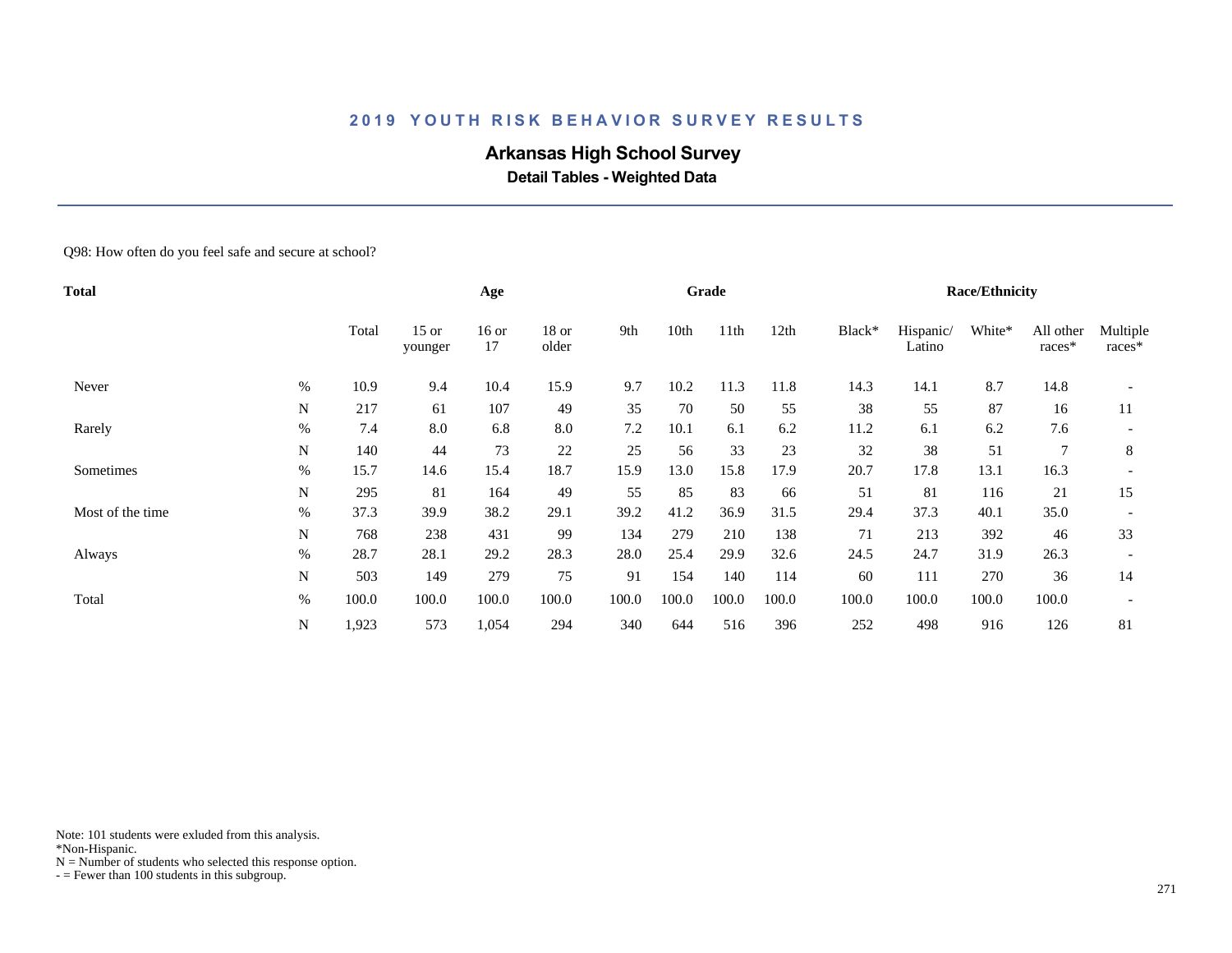# **Arkansas High School Survey**

 **Detail Tables - Weighted Data**

#### Q98: How often do you feel safe and secure at school?

| Male             |      |              |                    | Age           |                |       |       | Grade            |       |        |                     | <b>Race/Ethnicity</b> |                          |                    |
|------------------|------|--------------|--------------------|---------------|----------------|-------|-------|------------------|-------|--------|---------------------|-----------------------|--------------------------|--------------------|
|                  |      | All<br>males | $15$ or<br>younger | $16$ or<br>17 | 18 or<br>older | 9th   | 10th  | 11 <sup>th</sup> | 12th  | Black* | Hispanic/<br>Latino | White*                | All other<br>races*      | Multiple<br>races* |
| Never            | $\%$ | 13.5         | 9.9                | 12.8          | 22.8           | 11.3  | 12.5  | 12.7             | 18.6  | 18.3   | 16.4                | 11.5                  | $\overline{\phantom{a}}$ |                    |
|                  | N    | 128          | 30                 | 65            | 33             | 18    | 42    | 27               | 40    | 22     | 31                  | 57                    | 9                        | 7                  |
| Rarely           | $\%$ | 7.6          | 8.9                | $7.2\,$       | 6.3            | 9.0   | 10.1  | 6.8              | 4.0   | 8.9    | 9.4                 | 7.2                   | $\overline{\phantom{a}}$ |                    |
|                  | N    | 69           | 17                 | 40            | 11             | 12    | 27    | 20               | 8     | 11     | 24                  | 30                    |                          | 3                  |
| Sometimes        | $\%$ | 12.5         | 10.5               | 12.2          | 17.3           | 11.8  | 8.2   | 13.8             | 16.4  | 16.4   | 15.0                | 10.6                  |                          |                    |
|                  | N    | 117          | 26                 | 69            | 22             | 18    | 32    | 38               | 27    | 17     | 34                  | 48                    | 8                        | 6                  |
| Most of the time | $\%$ | 35.4         | 40.8               | 35.8          | 23.4           | 39.7  | 39.4  | 33.5             | 27.0  | 29.0   | 33.3                | 37.2                  |                          |                    |
|                  | N    | 332          | 95                 | 195           | 42             | 57    | 130   | 80               | 60    | 28     | 80                  | 179                   | 25                       | 14                 |
| Always           | $\%$ | 31.0         | 29.8               | 32.0          | 30.3           | 28.2  | 29.8  | 33.2             | 33.9  | 27.4   | 25.9                | 33.4                  |                          |                    |
|                  | N    | 261          | 72                 | 147           | 42             | 38    | 94    | 72               | 55    | 29     | 63                  | 137                   | 20                       | 9                  |
| Total            | $\%$ | 100.0        | 100.0              | 100.0         | 100.0          | 100.0 | 100.0 | 100.0            | 100.0 | 100.0  | 100.0               | 100.0                 | $\overline{\phantom{a}}$ |                    |
|                  | N    | 907          | 240                | 516           | 150            | 143   | 325   | 237              | 190   | 107    | 232                 | 451                   | 63                       | 39                 |
|                  |      |              |                    |               |                |       |       |                  |       |        |                     |                       |                          |                    |

Note: 66 male students were excluded from this analysis.

\*Non-Hispanic.

 $N =$  Number of students who selected this response option.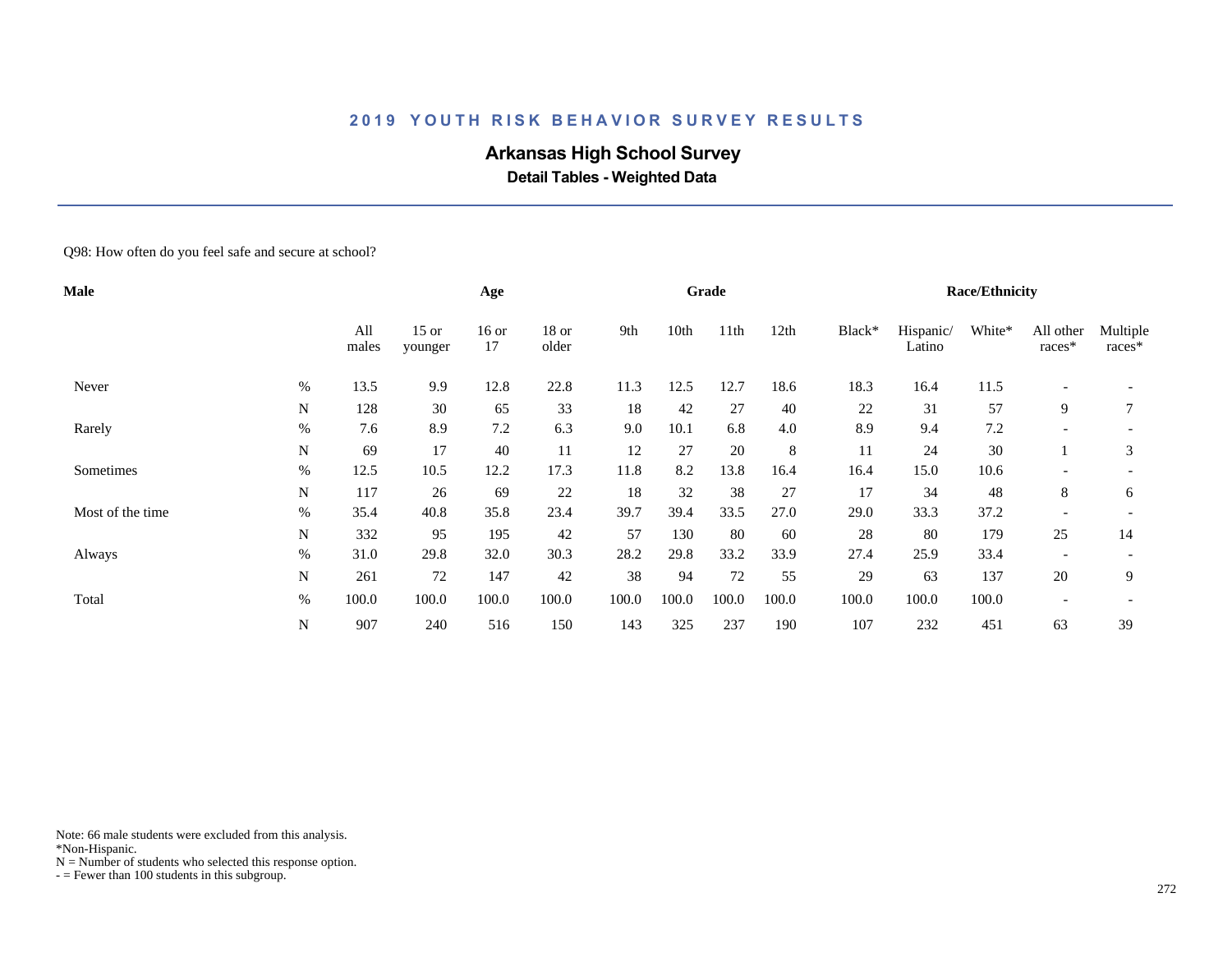# **Arkansas High School Survey**

 **Detail Tables - Weighted Data**

Q98: How often do you feel safe and secure at school?

| Female           |             |                |                    | Age           |                |       |       | Grade |       |        |                     | <b>Race/Ethnicity</b> |                          |                    |
|------------------|-------------|----------------|--------------------|---------------|----------------|-------|-------|-------|-------|--------|---------------------|-----------------------|--------------------------|--------------------|
|                  |             | All<br>females | $15$ or<br>younger | $16$ or<br>17 | 18 or<br>older | 9th   | 10th  | 11th  | 12th  | Black* | Hispanic/<br>Latino | White*                | All other<br>races*      | Multiple<br>races* |
| Never            | $\%$        | 8.0            | 7.9                | 8.0           | 8.6            | 8.1   | 7.9   | 10.0  | 5.3   | 11.2   | 11.9                | 5.7                   |                          |                    |
|                  | N           | 82             | 24                 | 42            | 16             | 17    | 27    | 22    | 15    | 16     | 23                  | 30                    | 4                        | 4                  |
| Rarely           | $\%$        | 6.7            | 6.2                | 6.1           | 9.8            | 5.4   | 8.0   | 5.4   | 8.2   | 13.1   | 3.5                 | 4.7                   | $\overline{\phantom{0}}$ |                    |
|                  | $\mathbf N$ | 66             | 24                 | 31            | 11             | 13    | 25    | 13    | 14    | 21     | 14                  | 20                    | 5                        | 5                  |
| Sometimes        | $\%$        | 18.8           | 18.8               | 18.5          | 20.3           | 20.0  | 18.5  | 17.2  | 19.3  | 23.5   | 20.2                | 15.9                  |                          |                    |
|                  | N           | 174            | 54                 | 93            | 27             | 36    | 53    | 44    | 39    | 33     | 46                  | 68                    | 13                       | 9                  |
| Most of the time | $\%$        | 39.8           | 40.0               | 41.0          | 35.1           | 38.7  | 44.5  | 40.5  | 35.8  | 29.9   | 41.3                | 43.4                  | $\overline{\phantom{a}}$ |                    |
|                  | N           | 436            | 143                | 236           | 57             | 77    | 149   | 130   | 78    | 43     | 133                 | 213                   | 21                       | 19                 |
| Always           | $\%$        | 26.6           | 27.1               | 26.4          | 26.2           | 27.7  | 21.1  | 26.9  | 31.4  | 22.3   | 23.1                | 30.3                  | $\overline{\phantom{0}}$ |                    |
|                  | N           | 240            | 76                 | 131           | 33             | 53    | 59    | 68    | 59    | 31     | 47                  | 133                   | 16                       | 5                  |
| Total            | $\%$        | 100.0          | 100.0              | 100.0         | 100.0          | 100.0 | 100.0 | 100.0 | 100.0 | 100.0  | 100.0               | 100.0                 | $\overline{\phantom{0}}$ |                    |
|                  | N           | 998            | 321                | 533           | 144            | 196   | 313   | 277   | 205   | 144    | 263                 | 464                   | 59                       | 42                 |

Note: 33 female students were excluded from this analysis.

\*Non-Hispanic.

 $N =$  Number of students who selected this response option.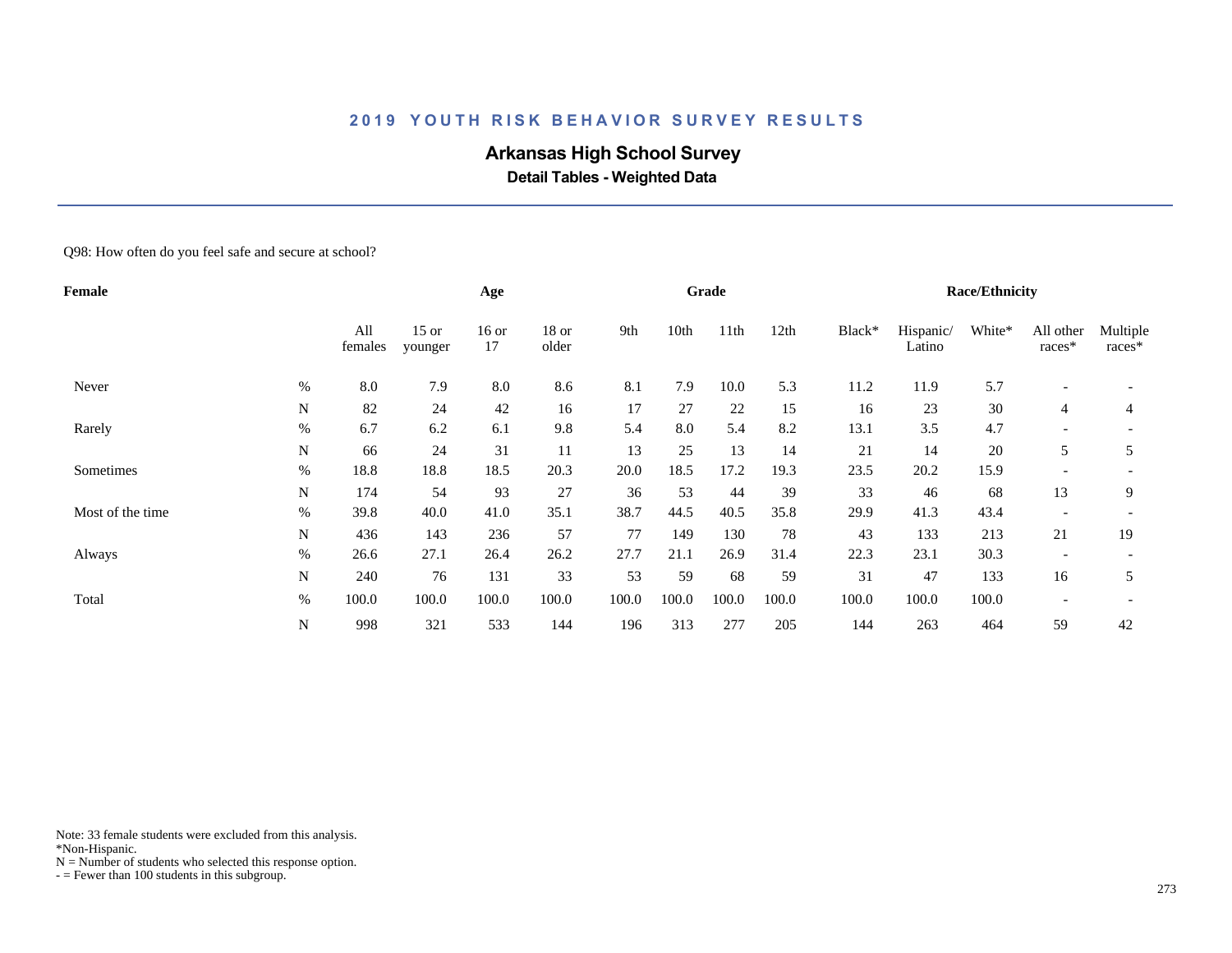# **Arkansas High School Survey**

 **Detail Tables - Weighted Data**

Q99: Is there at least one teacher or other adult in your school that you can talk to if you have a problem?

| <b>Total</b> |      |       |                    | Age           |                |       |       | Grade |       |        |                     | <b>Race/Ethnicity</b> |                     |                          |
|--------------|------|-------|--------------------|---------------|----------------|-------|-------|-------|-------|--------|---------------------|-----------------------|---------------------|--------------------------|
|              |      | Total | $15$ or<br>younger | $16$ or<br>17 | 18 or<br>older | 9th   | 10th  | 11th  | 12th  | Black* | Hispanic/<br>Latino | White*                | All other<br>races* | Multiple<br>races*       |
| Yes          | %    | 74.7  | 72.3               | 75.0          | 78.7           | 73.4  | 70.7  | 76.1  | 80.1  | 68.2   | 63.4                | 79.1                  | 75.9                |                          |
|              | N    | 1,397 | 404                | 760           | 231            | 248   | 445   | 376   | 312   | 169    | 321                 | 731                   | 87                  | 54                       |
| No           | %    | 15.5  | 15.2               | 16.5          | 13.2           | 12.0  | 21.3  | 15.2  | 12.6  | 16.2   | 22.9                | 14.0                  | 16.0                | $\overline{\phantom{a}}$ |
|              | N    | 332   | 96                 | 191           | 44             | 43    | 136   | 87    | 58    | 46     | 117                 | 125                   | 24                  | 12                       |
| Not sure     | $\%$ | 9.8   | 12.4               | 8.6           | 8.1            | 14.5  | 8.0   | 8.7   | 7.3   | 15.7   | 13.7                | 6.9                   | 8.1                 | $\overline{\phantom{a}}$ |
|              | N    | 192   | 68                 | 101           | 23             | 46    | 65    | 46    | 30    | 36     | 62                  | 59                    | 15                  | 14                       |
| Total        | %    | 100.0 | 100.0              | 100.0         | 100.0          | 100.0 | 100.0 | 100.0 | 100.0 | 100.0  | 100.0               | 100.0                 | 100.0               | $\overline{\phantom{a}}$ |
|              | N    | 1,921 | 568                | 1,052         | 298            | 337   | 646   | 509   | 400   | 251    | 500                 | 915                   | 126                 | 80                       |

Note: 103 students were exluded from this analysis.

\*Non-Hispanic.

 $N =$  Number of students who selected this response option.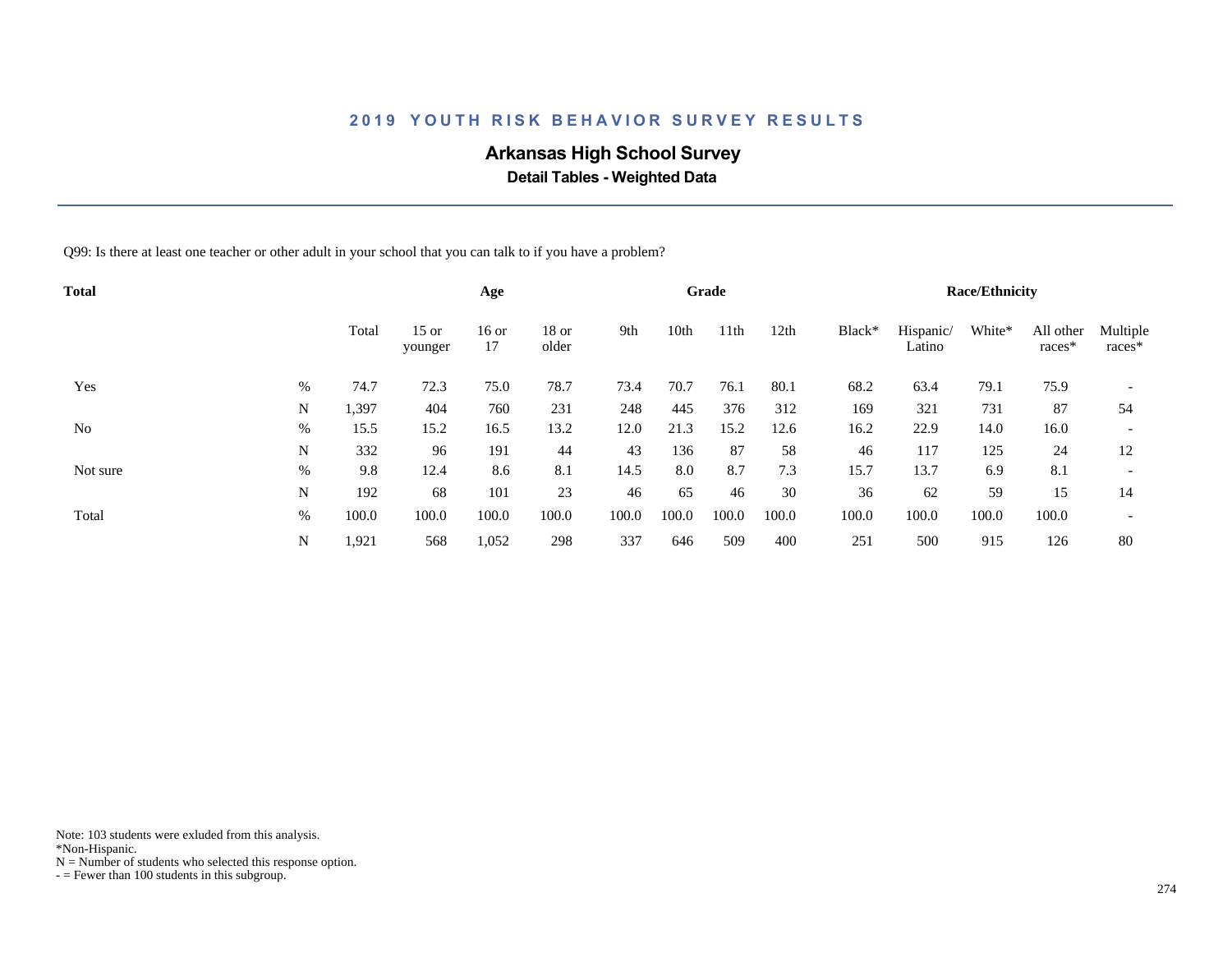# **Arkansas High School Survey**

 **Detail Tables - Weighted Data**

Q99: Is there at least one teacher or other adult in your school that you can talk to if you have a problem?

| <b>Male</b> |      |              |                    | Age           |                  |       |       | Grade |                  |        |                     | <b>Race/Ethnicity</b> |                     |                          |
|-------------|------|--------------|--------------------|---------------|------------------|-------|-------|-------|------------------|--------|---------------------|-----------------------|---------------------|--------------------------|
|             |      | All<br>males | $15$ or<br>younger | $16$ or<br>17 | $18$ or<br>older | 9th   | 10th  | 11th  | 12 <sub>th</sub> | Black* | Hispanic/<br>Latino | White*                | All other<br>races* | Multiple<br>races*       |
| Yes         | %    | 73.4         | 72.1               | 73.4          | 75.7             | 71.6  | 69.7  | 76.5  | 76.9             | 66.5   | 61.6                | 78.2                  |                     |                          |
|             | N    | 639          | 167                | 356           | 114              | 101   | 216   | 168   | 145              | 72     | 142                 | 350                   | 41                  | 25                       |
| No          | %    | 16.6         | 16.5               | 17.6          | 14.1             | 14.3  | 22.3  | 15.8  | 13.8             | 17.9   | 21.5                | 14.8                  |                     | $\overline{\phantom{a}}$ |
|             | N    | 173          | 42                 | 109           | 22               | 21    | 77    | 45    | 28               | 20     | 59                  | 67                    | 15                  | 9                        |
| Not sure    | $\%$ | 10.0         | 11.5               | 9.0           | 10.2             | 14.1  | 8.0   | 7.6   | 9.3              | 15.6   | 16.9                | 7.1                   |                     | $\overline{\phantom{a}}$ |
|             | N    | 94           | 30                 | 49            | 15               | 20    | 34    | 19    | 18               | 15     | 32                  | 31                    |                     |                          |
| Total       | %    | 100.0        | 100.0              | 100.0         | 100.0            | 100.0 | 100.0 | 100.0 | 100.0            | 100.0  | 100.0               | 100.0                 |                     | $\overline{\phantom{a}}$ |
|             | N    | 906          | 239                | 514           | 151              | 142   | 327   | 232   | 191              | 107    | 233                 | 448                   | 63                  | 39                       |

Note: 67 male students were excluded from this analysis.

\*Non-Hispanic.

 $N =$  Number of students who selected this response option.